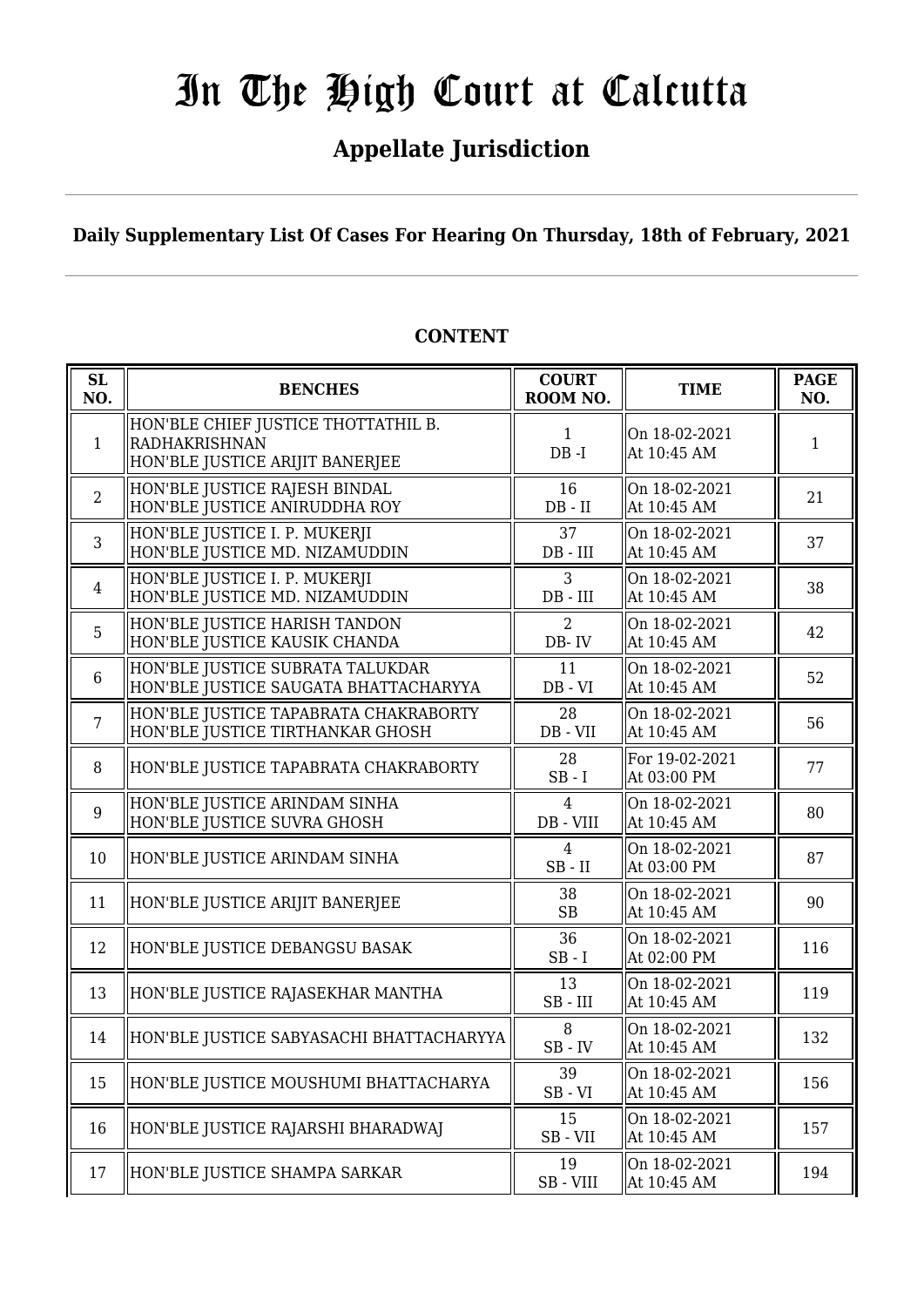| SL <sub>NO</sub> | <b>BENCHES</b>                        | <b>COURT</b><br>ROOM NO. | <b>TIME</b>                  | <b>PAGE</b><br>NO. |
|------------------|---------------------------------------|--------------------------|------------------------------|--------------------|
| 18               | HON'BLE JUSTICE RAVI KRISHAN KAPUR    | 10<br>$SB$ - $IX$        | On 18-02-2021<br>At 10:45 AM | 199                |
| 19               | HON'BLE JUSTICE ARINDAM MUKHERJEE     | 23<br>$SB - X$           | On 18-02-2021<br>At 10:45 AM | 205                |
| 20               | HON'BLE JUSTICE BISWAJIT BASU         | 18<br>$SB - XI$          | On 18-02-2021<br>At 10:45 AM | 212                |
| 21               | HON'BLE JUSTICE AMRITA SINHA          | 24<br>SB-XII             | On 18-02-2021<br>At 10:45 AM | 219                |
| 22               | HON'BLE JUSTICE ABHIJIT GANGOPADHYAY  | 22<br>SB-XIII            | On 18-02-2021<br>At 10:45 AM | 231                |
| 23               | HON'BLE JUSTICE JAY SENGUPTA          | 32<br>SB-XIV             | On 18-02-2021<br>At 10:45 AM | 238                |
| 24               | HON'BLE JUSTICE SUBHASIS DASGUPTA     | 42<br>SB - XVII          | On 18-02-2021<br>At 10:45 AM | 247                |
| 25               | HON'BLE JUSTICE SUVRA GHOSH           | 35<br>SB - XVII          | On 18-02-2021<br>At 03:00 PM | 253                |
| 26               | HON'BLE JUSTICE SAUGATA BHATTACHARYYA | 11                       | On 18-02-2021<br>At 10:45 AM | 259                |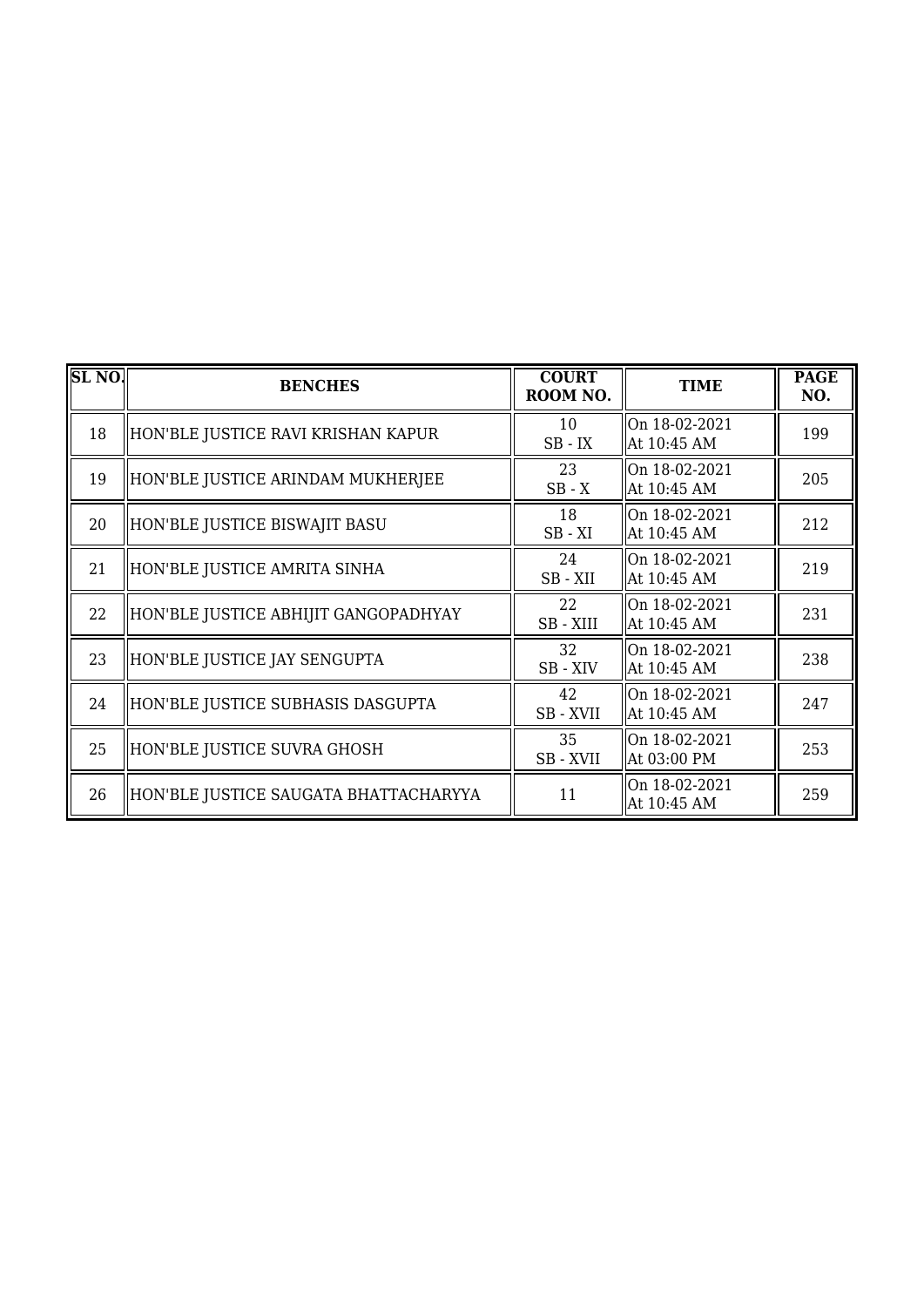

## In The High Court at Calcutta

#### **Appellate Side**

**DAILY CAUSELIST For Thursday The 18th February 2021**

**COURT NO. 1**

**DIVISION BENCH (DB -I)**

**AT 10:45 AM**

#### **HON'BLE CHIEF JUSTICE THOTTATHIL B. RADHAKRISHNAN HON'BLE JUSTICE ARIJIT BANERJEE**

**( VIA VIDEO CONFERENCE )**

**ON AND FROM WEDNESDAY, THE 13TH JANUARY, 2021 - APPEALS FROM ORDERS RELATING TO RESIDUARY UNDER GROUP IX INCLUDING APPLICATIONS CONNECTED THERETO; PUBLIC INTEREST LITIGATION; CRIMINAL CONTEMPT MATTERS; APPEALS UNDER SECTION 19(1)(a) OF THE CONTEMPT OF COURT'S ACT; APPLICATIONS UNDER SECTION 27 OF THE ELECTRICITY REGULATORY COMMISSION ACT, 1998, INCLUDING APPLICATIONS CONNECTED THERETO; HABEAS CORPUS; DEATH REFERENCE CASES ( INCLUDING ADMISSION OF CRIMINAL APPEALS RELATING TO SUCH REFERENCE AGAINST THE SAME CONVICTION ORDER); ADMISSION OF CRIMINAL APPEALS; HEARING OF CRIMINAL APPEALS & APPLICATIONS CONNECTED THERETO INCLUDING APPLICATION FOR SUSPENSION OF SENTENCE IN PENDING APPEALS; CRIMINAL APPEALS RELATING TO CRIMES AGAINST WOMEN. ANY OTHER MATTER, IRRESPECTIVE OF CLASSIFICATION, AS DIRECTED BY THE HON'BLE CHIEF JUSTICE. AND ON AND FROM MONDAY, THE 1ST FEB, 2021 AS LONG AS THE DIVISION BENCH COMPRISING OF HON'BLE CHIEF JUSTICE THOTTATHIL B. RAHDAKRISHNAN AND HON'BLE JUSTICE ARIJIT BANERJEE DOES NOT SIT - HON'BLE JUSTICE RAJESH BINDAL AND HON'BLE JUSTICE ANIRUDDHA ROY WILL TAKE, IN ADDITION TO THEIR OWN LIST AND DETERMINATION, URGENT MATTERS RELATING TO THE LIST AND DETERMINATION OF THE DIVISION BENCH COMPRISING OF HON'BLE CHIEF JUSTICE THOTTATHIL B RADHAKRISHNAN AND HON'BLE** *JUSTICE ARIJIT BANERIEE.* **SPL. NOTE : MONDAY : ADMISSION OF CRIMINAL APPEALS, HABEAS CORPUS, CRIMINAL CONTEMPT MATTERS, APPEALS UNDER SECTION 19(1)(a) OF THE CONTEMPT OF COURT'S ACT. APPLICATIONS UNDER SECTION 27 OF THE ELECTRICITY REGULATORY COMMISSION ACT 1998 INCLUDING APPLICATIONS CONNECTED THERETO. BAIL IN CONNECTION WITH APPEAL. TUESDAY : BAIL IN CONNECTION WITH APPEAL. WEDNESDAY : HEARING OF CRIMINAL APPEALS. THURSDAY : APPEALS FROM ORDERS RELATING TO RESIDUARY UNDER GROUP - IX INCLUDING APPLICATIONS**

**CONNECTED THERETO. THEREAFTER PIL MATTERS WILL BE TAKEN UP IF TIME PERMITS. FRIDAY : PUBLIC INTEREST LITIGATION.**

**NOTE: MATTERS WILL BE TAKEN UP THROUGH PHYSICAL HEARING ONLY WHEN BOTH THE PARTIES ARE AGREED.**

#### **NO MENTIONING IN COURT**

#### **TO BE MENTIONED**

AJAY DHAND

1 CRA/498/2014  $(Pt-1 + OS + 2ND J. VS$  $COPY + Pt$  $II+2PB+4LCR$ PIYARUL ISLAM STATE OF WEST BENGAL

IA NO: CRAN/2/2014(Old No:CRAN/4491/2014)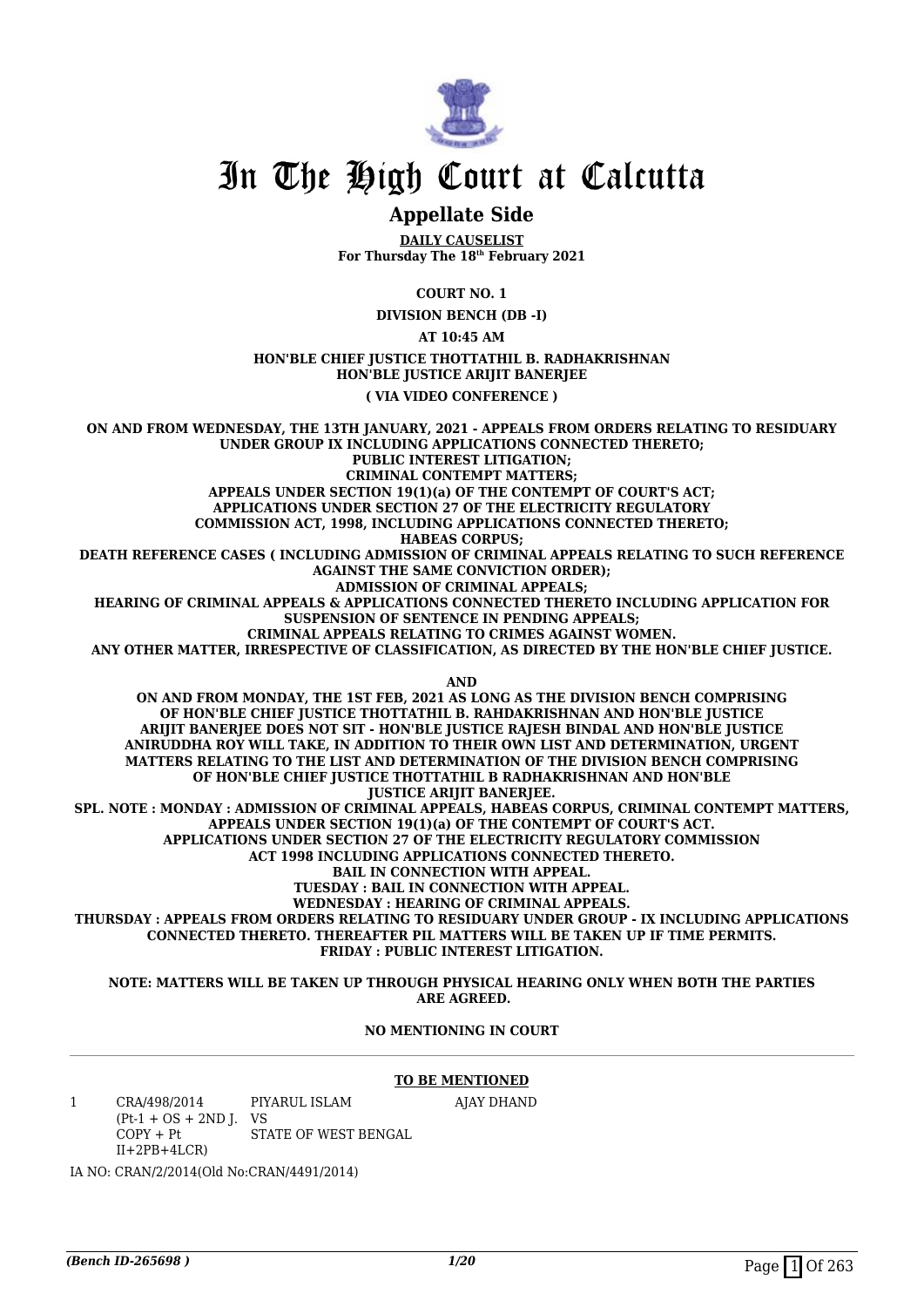#### *DAILY CAUSELIST COURT NO 1-FOR THURSDAY THE 18TH FEBRUARY 2021 HIGH COURT OF CALCUTTA - 2 -*

| 2  | CRA/105/2015<br>[CRR 194/2021]            | SANJOY GIRI & ANR<br><b>VS</b><br>STATE OF WEST BENGAL                                                                               | KAZI M. RAHMAN                 |                        |
|----|-------------------------------------------|--------------------------------------------------------------------------------------------------------------------------------------|--------------------------------|------------------------|
| 3  | CRA/228/2020<br>[ Office Report ]         | <b>GANESH DAS</b><br><b>VS</b><br>State of West Bengal                                                                               | SAIBAL KRISHNA DASGUPTA        |                        |
| 4  | CRA/282/2020<br>[ NO SEC 5 ]              | RADHU JAYA SHETTY<br><b>VS</b><br>State of West Bengal                                                                               | SANDIP CHAKRABORTY             |                        |
|    |                                           |                                                                                                                                      | <b>ASSIGNED MATTERS</b>        |                        |
| 5  | MAT/545/2020                              | PANCHAYAT                                                                                                                            | <b>NEIL BASU</b>               |                        |
|    | (2PB)                                     | PRADHAN, SINGUR NO.2,<br><b>GRAM PANCHAYAT</b><br>,RATANPUR<br><b>VS</b><br>MOHIT LAL GHOSH                                          |                                |                        |
|    |                                           |                                                                                                                                      |                                |                        |
| 6  |                                           | IA NO: CAN/1/2020, CAN/2/2020, CAN/3/2020, CAN/4/2020, CAN/5/2020, CAN/6/2021                                                        | PRADYOT KUMAR DAS              |                        |
|    | CRM/35/2021                               | K R ASHOK KUMAR AND<br><b>ORS</b><br><b>VS</b>                                                                                       |                                |                        |
|    |                                           | State of West Bengal                                                                                                                 |                                |                        |
| 7  | CRM/133/2021                              | SANJIT SHARMA AND ANR<br><b>VS</b><br>State of West Bengal                                                                           | <b>SOUMEN GHOSH</b>            |                        |
| 8  | CRM/135/2021                              | SANJIT SHARMA AND ANR<br><b>VS</b>                                                                                                   | <b>SOUMEN GHOSH</b>            |                        |
|    |                                           | State of West Bengal                                                                                                                 |                                |                        |
|    |                                           |                                                                                                                                      | <b>SPECIALLY FIXED MATTERS</b> |                        |
| 9  | WPA/10138/2020                            | THE COURT ON ITS OWN<br>MOTION IN RE SMUGGLING<br>AND ILLEGAL TRADING OF<br>ENDANGERED SPECIES OF<br><b>BIRDS</b><br><b>VS</b><br>NA | SAIKAT BANERJEE                |                        |
|    | IA NO: CAN/1/2020, CAN/2/2020, CAN/3/2021 |                                                                                                                                      |                                |                        |
| 10 | WPA(P)/27/2021                            | THE COURT ON ITS OWN                                                                                                                 | NA                             | SAIKAT BANERJEE        |
|    |                                           | MOTION, IN RE UTP DIPAK<br>JOSHI, LODGED IN DUM<br>DUM CENTRAL<br><b>CORRECTIONAL HOME</b><br>VS<br>NA                               |                                |                        |
| 11 | WPA(P)/9/2020                             | ARIJIT ADHIKARY                                                                                                                      | DEBASHIS BANERJEE              |                        |
|    | [ Covid Matter ]                          | <b>VS</b><br>STATE OF WEST BENGAL<br>AND ORS.                                                                                        |                                |                        |
|    | wt12 WPA/4947/2020                        | THE COURT IN IT'S OWN<br><b>MOTION (IN RE:- CHILD</b><br>WELFARE)<br><b>VS</b>                                                       |                                |                        |
|    | wt13 WPA/5327/2020                        | COURT IN IT'S OWN<br><b>MOTION</b><br><b>VS</b>                                                                                      |                                |                        |
|    | IA NO: CAN/1/2020                         |                                                                                                                                      |                                |                        |
|    | wt14 WPA(P)/13/2020                       | THE COURT ON ITS OWN<br>MOTION IN RE UNNATURAL<br>DEATH OF A TEENAGED BOY<br>IN MALLARPUR P.S.,<br><b>BIRBHUM</b><br><b>VS</b><br>NA | NA                             | <b>SAIKAT BANERJEE</b> |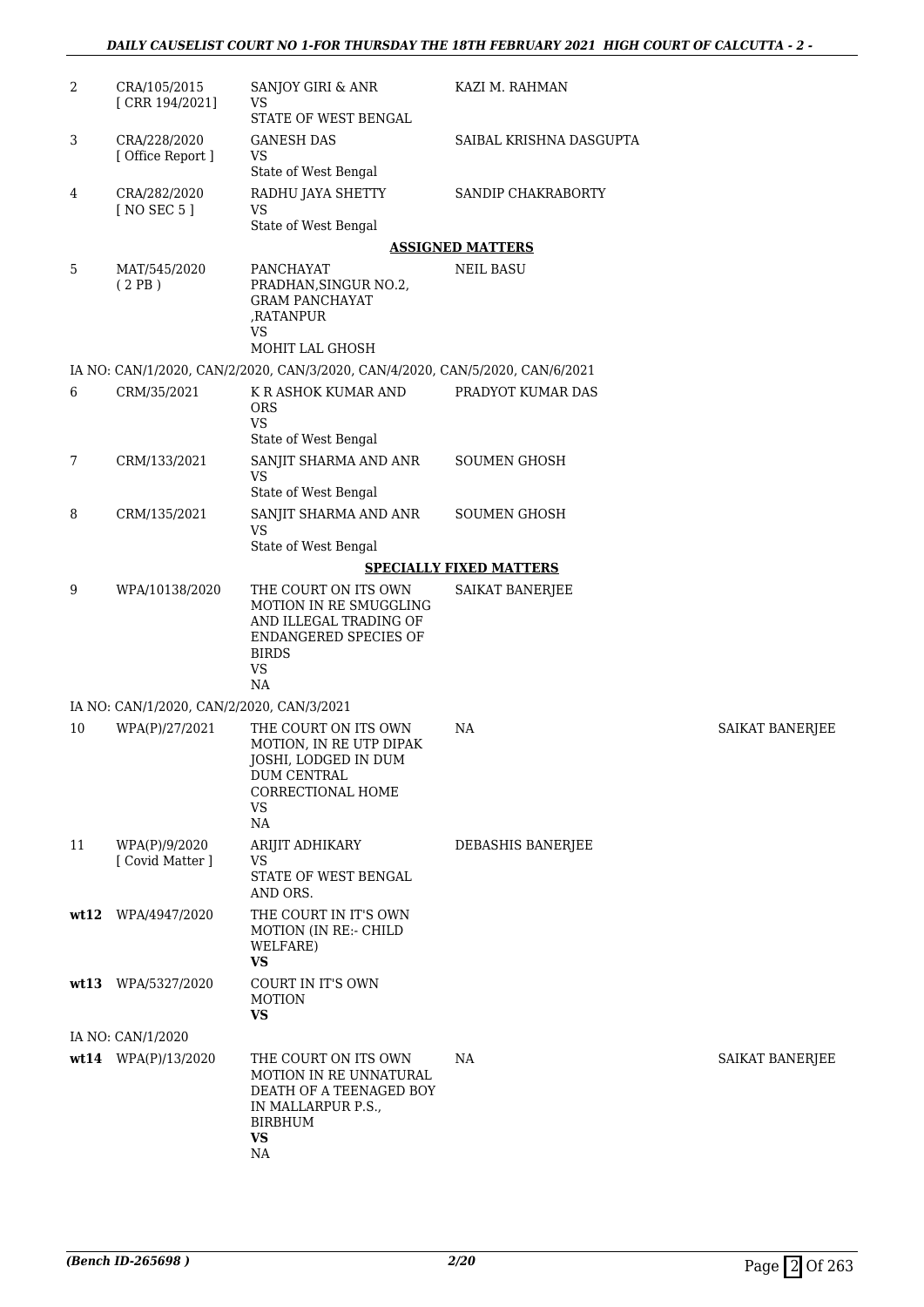| 15 | WPA/14656/2019                                                                   | <b>ATASI GHOSH &amp; ORS</b><br><b>VS</b><br>STATE OF WEST BENGAL &<br><b>ORS</b>                                                                                           | <b>MD ZOHAB ROUF</b>      | MR. SAIKAT<br><b>BANERJEE FOR</b><br>CALCUTTA HIGH<br>COURT<br><b>ADMINISTRATION</b> |
|----|----------------------------------------------------------------------------------|-----------------------------------------------------------------------------------------------------------------------------------------------------------------------------|---------------------------|--------------------------------------------------------------------------------------|
| 16 | WPA/4575/2020                                                                    | NIKUNJ BERLIA<br>VS<br>THE HIGH COURT AT<br>CALCUTTA                                                                                                                        | <b>LALRATAN MONDAL</b>    | <b>SAIKAT BANERJEE</b>                                                               |
| 17 | WPA/7807/2020<br>[ PERSUANT TO<br>COURT IN WRIT<br>PETITION (CIVIL)<br>699/2016] | THE COURT ON ITS OWN<br><b>MOTION IN RE</b><br>THE DIRECTION OF MONITORING OF PENDING<br>THE HON'BLE APEX CRIMINAL TRIALS AGAINST<br>MPS MLAS<br>VS<br>State of West Bengal | SAIKAT BANERJEE           |                                                                                      |
| 18 | WPA/7387/2020                                                                    | MANIKA BARMAN<br>VS<br>THE STATE OF WEST<br><b>BENGAL</b>                                                                                                                   | <b>INDRAJEET DEY</b>      |                                                                                      |
|    | IA NO: CAN/1/2020                                                                |                                                                                                                                                                             |                           |                                                                                      |
|    | wt19 WPA/6904/2020                                                               | COURT ON ITS OWN<br><b>MOTION</b><br><b>VS</b>                                                                                                                              | SIDDHARTHA BANERJEE       |                                                                                      |
|    |                                                                                  | UNION OF INDIA AND ORS.                                                                                                                                                     |                           |                                                                                      |
| 20 | WPA/14640/2019                                                                   | <b>SANGITA IYER</b><br>VS<br>UNION OF INDIA & ORS.                                                                                                                          | KAUSTAV CHATTERJEE        |                                                                                      |
| 21 | WPA(P)/22/2020                                                                   | PEOPLE UNITED FOR BETER<br>LIVING IN CALCUTTA AND<br>ANR<br><b>VS</b><br>STATE OF WEST BENGAL<br>AND ORS.                                                                   | RITUPARNA CHATTERJEE      |                                                                                      |
| 22 | WPA(P)/16/2020                                                                   | COURT ON ITS OWN<br>MOTION IN RE THE MAIDAN<br><b>VS</b><br>NA                                                                                                              | NA                        |                                                                                      |
|    | IA NO: CAN/1/2021, CAN/2/2021                                                    |                                                                                                                                                                             |                           |                                                                                      |
| 23 | WPA/9918/2019                                                                    | WB COURT'S EMPLOYEES<br><b>ASSOCIATION &amp; ANR</b><br>VS<br>STATE OF WEST BENGAL&                                                                                         | KARUNAMOYEE SAMANTA       | SAIKAT BANERJEE                                                                      |
|    |                                                                                  | <b>ORS</b>                                                                                                                                                                  |                           |                                                                                      |
| 24 | WPA/4910/2020                                                                    | IA NO: CAN/1/2020(Old No:CAN/4183/2020), CAN/2/2020, CAN/3/2020<br><b>IQBAL KABIR</b>                                                                                       | ARUN UPADHAYA             |                                                                                      |
|    |                                                                                  | <b>VS</b><br>THE HIGH COURT AT<br><b>CALCUTTA &amp; ORS</b>                                                                                                                 |                           |                                                                                      |
|    | IA NO: CAN/1/2021                                                                |                                                                                                                                                                             |                           |                                                                                      |
|    |                                                                                  |                                                                                                                                                                             | <b>FIXED MATTER</b>       |                                                                                      |
|    |                                                                                  |                                                                                                                                                                             | (GROUP IX - FIXED MATTER) |                                                                                      |
| 25 | FMA/2419/2014<br>(4PB)                                                           | STATE OF WEST BENGAL &<br><b>ORS</b><br>VS                                                                                                                                  | NABA KUMAR DAS            |                                                                                      |
|    |                                                                                  | M/S. CARBIN BOX & TUBE &<br><b>ORS</b>                                                                                                                                      |                           |                                                                                      |
| 26 | MAT/113/2017<br>[MAT 430/2017<br>Already Disposed off VS                         | RAKESH KUMAR<br><b>SRIVASTAVA</b><br>UNION OF INDIA & ORS                                                                                                                   | KUM KUM MUKHERJEE         |                                                                                      |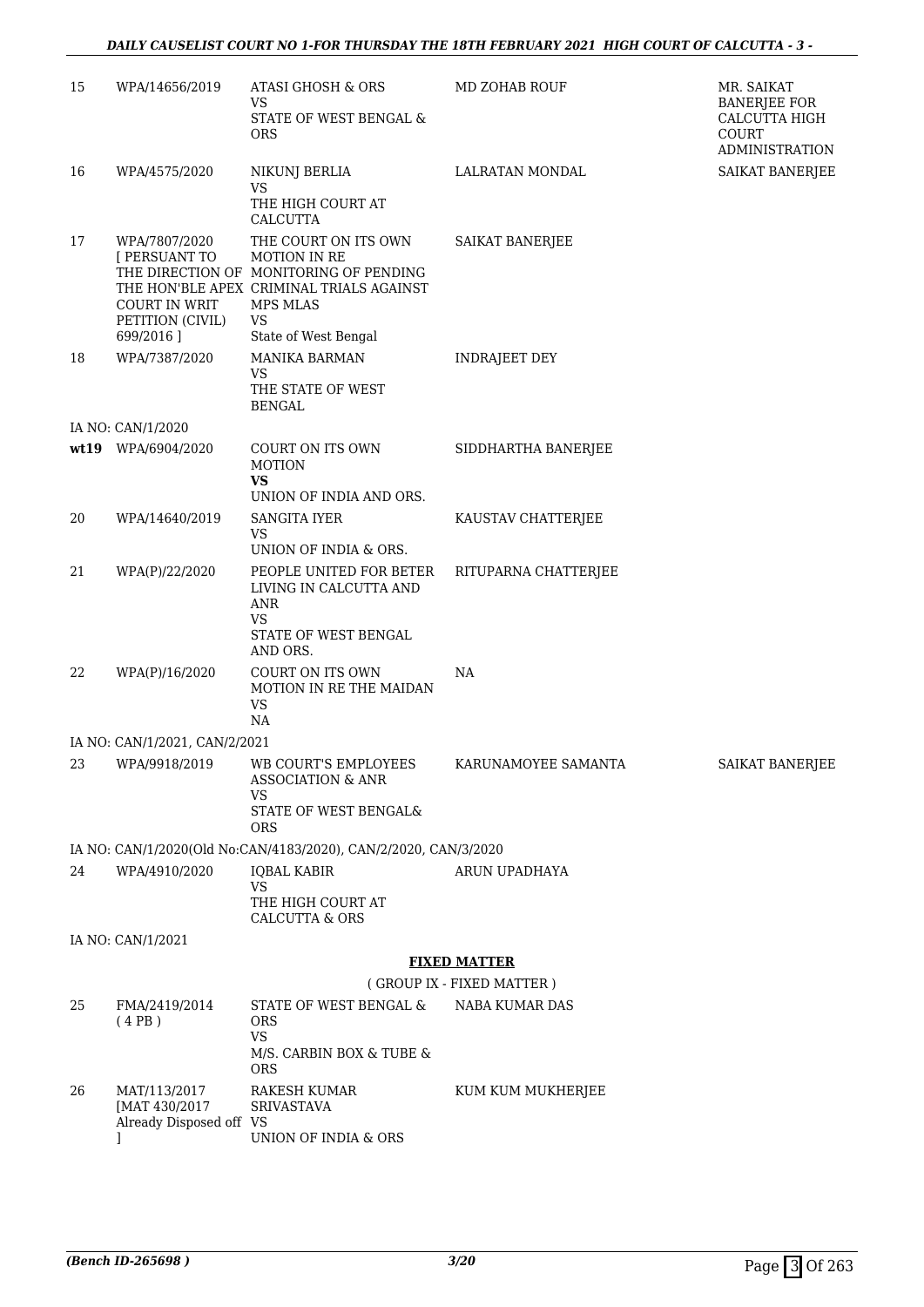|    | $wt27$ MAT/430/2017                       | RAKESH KUMAR<br><b>SRIVASTAVA</b><br><b>VS</b><br>UNION OF INDIA& ORS                   | KUM KUM MUKHERJEE                                                                                           |
|----|-------------------------------------------|-----------------------------------------------------------------------------------------|-------------------------------------------------------------------------------------------------------------|
|    | IA NO: CAN/3/2020(Old No:CAN/3012/2020)   |                                                                                         |                                                                                                             |
| 28 | MAT/303/2018                              | S L ISPAT P LTD & ANR                                                                   | ARUN KUMAR UPADHYAY                                                                                         |
|    |                                           | VS<br>PUNJAB NATIONAL BANK &<br><b>ORS</b>                                              |                                                                                                             |
|    | IA NO: CAN/2/2018(Old No:CAN/3431/2018)   |                                                                                         |                                                                                                             |
| 29 | FMA/861/2019                              | DHASPARA SKUS LTD. &<br>ANR<br><b>VS</b>                                                | SHRABONI SARKAR                                                                                             |
|    |                                           | STATE OF WEST BENGAL &<br><b>ORS</b>                                                    |                                                                                                             |
|    | IA NO: CAN/1/2019(Old No:CAN/4637/2019)   |                                                                                         |                                                                                                             |
| 30 | MAT/1156/2019                             | WBSEDCL&ORS<br>VS                                                                       | <b>SUJIT SANKAR KOLEY</b>                                                                                   |
|    |                                           | <b>RABI BESRA &amp; ORS</b>                                                             |                                                                                                             |
|    |                                           |                                                                                         | IA NO: CAN/1/2019(Old No:CAN/9607/2019), CAN/2/2019(Old No:CAN/10307/2019), CAN/3/2020                      |
|    | wt31 MAT/1396/2019                        | THE STATE OF WEST<br><b>BENGAL</b><br><b>VS</b>                                         | DEBASHIS SARKAR                                                                                             |
|    |                                           | RABI BESRA                                                                              |                                                                                                             |
|    |                                           | IA NO: CAN/1/2019(Old No:CAN/10259/2019), CAN/2/2019(Old No:CAN/10262/2019)             |                                                                                                             |
| 32 | MAT/1435/2019                             | <b>GOURANGA SAHA &amp; ANR</b><br>VS<br>JAYANTA KUMAR PRAMANIC<br>$&$ ORS               | <b>GOPA BISWAS</b>                                                                                          |
|    |                                           | IA NO: CAN/1/2019(Old No:CAN/9981/2019), CAN/2/2019(Old No:CAN/9982/2019)               |                                                                                                             |
| 33 | MAT/1561/2019                             | MATLAB MONDAL @ NADU<br><b>MONDAL</b><br><b>VS</b>                                      | ANJAN BHATTACHARYA                                                                                          |
|    |                                           | STATE OF WEST BENGAL &<br><b>ORS</b>                                                    |                                                                                                             |
|    |                                           | IA NO: CAN/1/2019(Old No:CAN/10444/2019), CAN/2/2019(Old No:CAN/10445/2019)             |                                                                                                             |
| 34 | MAT/298/2020                              | PRAKASH CHAND<br><b>CHORARIA</b><br>VS<br>APARNA SAH & ORS                              | PRADIP KUMAR SARAWAGI                                                                                       |
|    |                                           |                                                                                         | IA NO: CAN/1/2020(Old No:CAN/1793/2020), CAN/2/2020(Old No:CAN/5667/2020), CAN/3/2020(Old No:CAN/5669/2020) |
| 35 | FMA/328/2020                              | PRANAB KUMAR NANDA &<br><b>ORS</b><br><b>VS</b><br>STATE OF WEST BENGAL &<br><b>ORS</b> | AMIT BARAN DASH                                                                                             |
|    |                                           | IA NO: CAN/1/2019(Old No:CAN/4975/2019), CAN/2/2021                                     |                                                                                                             |
| 36 | MAT/110/2021                              | ABDUL KALAM SAHAJEE<br>AND ANR                                                          | DISHA SHUKLA                                                                                                |
|    |                                           | <b>VS</b><br>STATE OF WEST BENGAL<br>AND ORS.                                           |                                                                                                             |
|    | IA NO: CAN/1/2021, CAN/2/2021, CAN/3/2021 |                                                                                         |                                                                                                             |
|    |                                           |                                                                                         | <b>GROUP - IX</b>                                                                                           |
| 37 | MAT/837/2020                              | DALMIA CEMENT BHARAT<br>LTD AND ORS<br>VS<br>SHYAMAPRASAD                               | <b>ATISH GHOSH</b>                                                                                          |
|    |                                           | MUKHERJEE PORT TRUSTS<br>@ ORS                                                          |                                                                                                             |
|    | IA NO: CAN/1/2020                         |                                                                                         |                                                                                                             |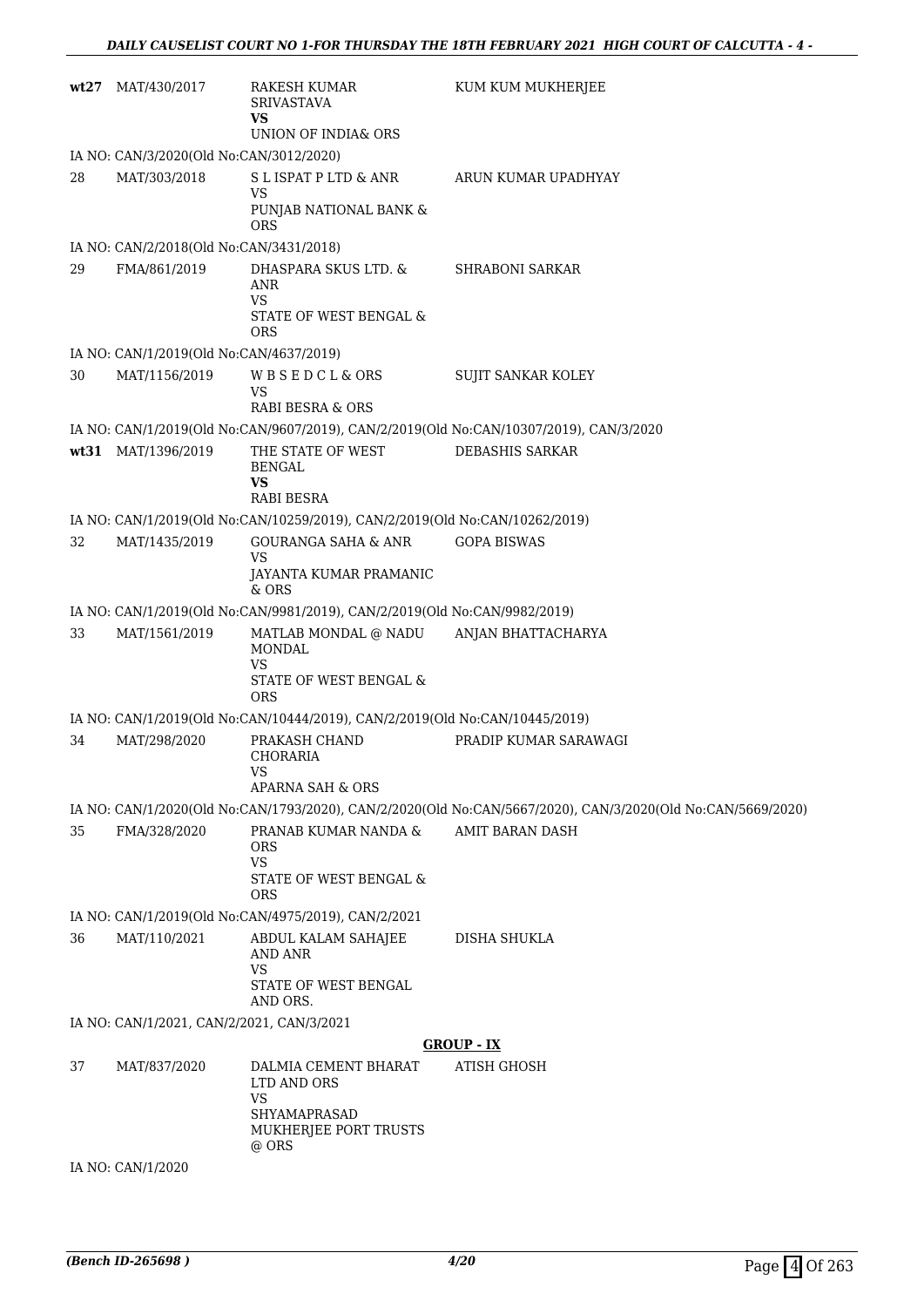| 38 | MAT/2/2021                                                                | RAJ KISHORE SINGH<br><b>VS</b><br>MANIKCHAK ASTHA<br>WELFARE SOCIETY AND<br><b>ORS</b>  | <b>ABHIJT SARKAR</b>                                                                                         |  |
|----|---------------------------------------------------------------------------|-----------------------------------------------------------------------------------------|--------------------------------------------------------------------------------------------------------------|--|
|    | IA NO: CAN/1/2021                                                         |                                                                                         |                                                                                                              |  |
| 39 | MAT/76/2021                                                               | R.K. SINGH AND OTHERS<br><b>VS</b>                                                      | Abhijit Sarkar                                                                                               |  |
|    |                                                                           | MANIKCHAK ASTHA<br>WELFARE SOCIETY AND<br><b>ORS</b>                                    |                                                                                                              |  |
|    | IA NO: CAN/1/2021                                                         |                                                                                         |                                                                                                              |  |
| 40 | FMA/3475/2014                                                             | STATE OF WEST BENGAL &<br><b>ORS</b><br><b>VS</b><br>MURARI MOHAN MAITY &<br><b>ORS</b> | MINTU KUMAR GOSWAMI                                                                                          |  |
|    | IA NO: CAN/2/2014(Old No:CAN/4764/2014)                                   |                                                                                         |                                                                                                              |  |
|    | wt41 CRC/6/2018                                                           | MURARI MOHAN MAITY<br>VS<br><b>ASHIS DEY</b>                                            | <b>S K DATTA</b>                                                                                             |  |
|    |                                                                           | CAN/4/2018(Old No:CAN/5819/2018), CAN/5/2018(Old No:CAN/5820/2018)                      | IA NO: CAN/1/2016(Old No:CAN/9524/2016), CAN/2/2018(Old No:CAN/5817/2018), CAN/3/2018(Old No:CAN/5818/2018), |  |
| 42 | MAT/67/2017                                                               | MAHISHADAL PANCHAYET<br><b>SAMITY &amp; ANR</b>                                         | TARASANKAR SAMANTA                                                                                           |  |
|    |                                                                           | VS<br>STATE OF WEST BENGAL &<br><b>ORS</b>                                              |                                                                                                              |  |
|    | IA NO: CAN/4/2021                                                         |                                                                                         |                                                                                                              |  |
|    | wt43 CPAN/469/2020                                                        | PRADIP KUMAR DAS<br><b>VS</b><br>DISTRICT MAGISTRATE                                    | DILIP KUMAR SINHA                                                                                            |  |
|    | IA NO: CAN/1/2020                                                         |                                                                                         |                                                                                                              |  |
| 44 | MAT/499/2019                                                              | LIPI SARKAR                                                                             | PAPPU ADHIKARI                                                                                               |  |
|    |                                                                           | VS.<br>W.B. INDUSTRIAL<br>INFRASTRUCTURE DEV.<br>CORPORATION                            |                                                                                                              |  |
|    | IA NO: CAN/1/2019(Old No:CAN/5665/2019)                                   |                                                                                         |                                                                                                              |  |
| 45 | FMA/1191/2019                                                             | <b>UTTAM DAS</b>                                                                        | RAVI KUMAR DUBEY                                                                                             |  |
|    |                                                                           | VS<br>STATE OF WEST BENGAL &<br><b>ORS</b>                                              |                                                                                                              |  |
|    | IA NO: CAN/1/2019(Old No:CAN/6098/2019)                                   |                                                                                         |                                                                                                              |  |
| 46 | MAT/1325/2019                                                             | <b>BISHRUTENDU MAITY &amp;</b><br>ANR<br>VS                                             | AMRITA CHEL                                                                                                  |  |
|    |                                                                           | STATE OF WEST BENGAL &<br>ORS                                                           |                                                                                                              |  |
|    | IA NO: CAN/1/2019(Old No:CAN/10603/2019)                                  |                                                                                         |                                                                                                              |  |
| 47 | MAT/1507/2019                                                             | <b>RUPA SARKAR</b><br>VS                                                                | <b>AVIJIT GHOSAL</b>                                                                                         |  |
|    |                                                                           | LIFE INSURANCE<br>CORPORATION OF INDIA &<br><b>ORS</b>                                  |                                                                                                              |  |
|    |                                                                           | IA NO: CAN/1/2020(Old No:CAN/1857/2020), CAN/2/2020(Old No:CAN/1858/2020)               |                                                                                                              |  |
| 48 | MAT/1909/2019                                                             | <b>ABUL SAIKH</b><br>VS<br>UNION OF INDIA &ORS                                          | DEBAPRATIM BANERJEE                                                                                          |  |
|    |                                                                           |                                                                                         |                                                                                                              |  |
|    | IA NO: CAN/1/2020(Old No:CAN/1749/2020), CAN/2/2020(Old No:CAN/1752/2020) |                                                                                         |                                                                                                              |  |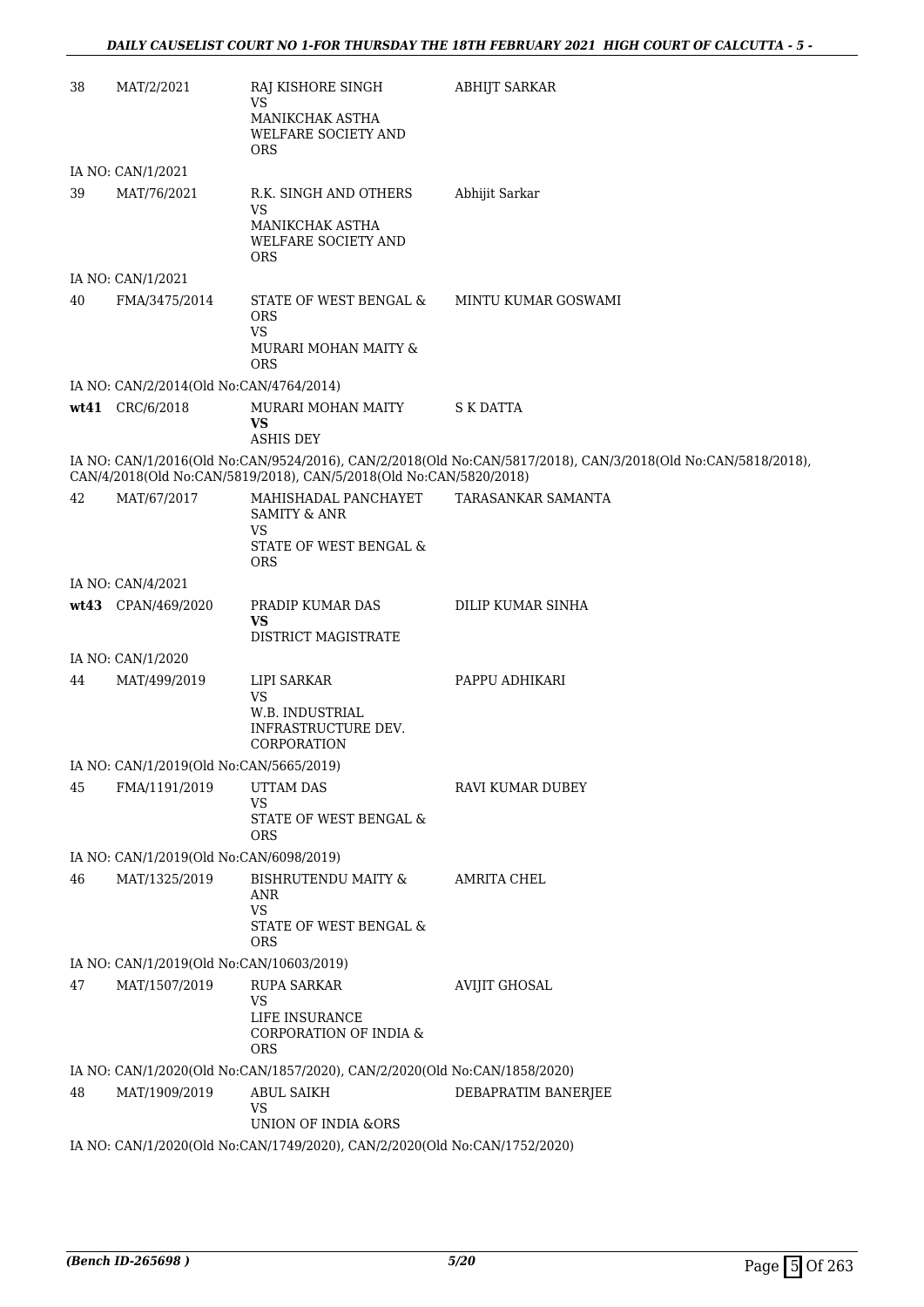| 49 | MAT/85/2020                              | SAMARENDRA DATTA<br>VS<br>NILESH KUMAR CHAPRA                             | <b>ARUN NASKAR</b>       |
|----|------------------------------------------|---------------------------------------------------------------------------|--------------------------|
|    |                                          | IA NO: CAN/1/2020(Old No:CAN/1298/2020), CAN/2/2020(Old No:CAN/1305/2020) |                          |
| 50 | MAT/280/2020                             | <b>ABUL SAIKH</b><br><b>VS</b><br>MIR TAKIUL HOSSAIN &<br>ORS.            | DEBAPRATIM BANERJEE      |
|    | IA NO: CAN/1/2020(Old No:CAN/1751/2020)  |                                                                           |                          |
| 51 | MAT/397/2020                             | <b>SOUTH SANKRAIL</b><br>INDRADHANU ATHLETIC<br>CLUB<br><b>VS</b>         | SHIRSHENDU CHOWDHURY     |
|    |                                          | M/S. BENGAL INVESTMENT<br>LTD. & ORS.                                     |                          |
|    | IA NO: CAN/1/2020(Old No:CAN/2612/2020)  |                                                                           |                          |
| 52 | MAT/606/2020                             | DEBPRASAD GHOSH<br>VS                                                     | APURBA KUMAR GHOSH       |
|    |                                          | SUPROBHAT GHOSH                                                           |                          |
|    | IA NO: CAN/1/2020                        |                                                                           |                          |
| 53 | MAT/659/2020                             | SURYA ALLOY IND. LTD.<br>AND ANR.                                         | SIDDHARTH SHROFF         |
|    |                                          | VS<br><b>EAST CENTRAL RAILWAY</b><br>AND ORS.                             |                          |
|    | IA NO: CAN/1/2020                        |                                                                           |                          |
| 54 | FMA/680/2020                             | <b>BIDYUT BARAN PAL</b><br>VS                                             | UTTAM KUMAR BHATTACHARYA |
|    |                                          | STATE OF WEST BENGAL                                                      |                          |
|    | IA NO: CAN/1/2019(Old No:CAN/12790/2019) |                                                                           |                          |
| 55 | MAT/685/2020                             | M/S. CAIS ENGG. SERVICES<br>P. LTD.<br><b>VS</b>                          | <b>SYED NURUL AREFIN</b> |
|    |                                          | Union of India                                                            |                          |
|    | IA NO: CAN/1/2020                        |                                                                           |                          |
| 56 | MAT/708/2020                             | ANUP KR SHARMA<br>VS                                                      | DEBLINA CHATTERJEE       |
|    |                                          | STATE OF WEST BENGAL<br>AND ORS.                                          |                          |
|    | IA NO: CAN/1/2020                        |                                                                           |                          |
| 57 | MAT/711/2020                             | SOUTH CITY APARTMENT<br>OWNERS ASS AND ORS.                               | <b>BIMALENDU DAS</b>     |
|    |                                          | VS<br>SIDDHARTHA MITRA AND<br>ORS.                                        |                          |
|    | IA NO: CAN/1/2020                        |                                                                           |                          |
| 58 | MAT/727/2020                             | SK MATIUR RAHAMAN<br>VS                                                   | ANINDITA AUDDY           |
|    |                                          | STATE OF WEST BENGAL<br>AND ORS.                                          |                          |
|    | IA NO: CAN/1/2020                        |                                                                           |                          |
| 59 | MAT/738/2020                             | BALARAM CHOWDHURY<br><b>VS</b>                                            | AYAN CHAKRABORTY         |
|    |                                          | Union of India AND ORS                                                    |                          |
|    | IA NO: CAN/1/2020                        |                                                                           |                          |
| 60 | MAT/747/2020                             | FARIDA KHATUN AND ORS<br>VS.<br>STATE OF WEST BENGAL                      | SUMITAVA CHAKRABORTY     |
|    |                                          | AND ORS.                                                                  |                          |
|    | IA NO: CAN/1/2020                        |                                                                           |                          |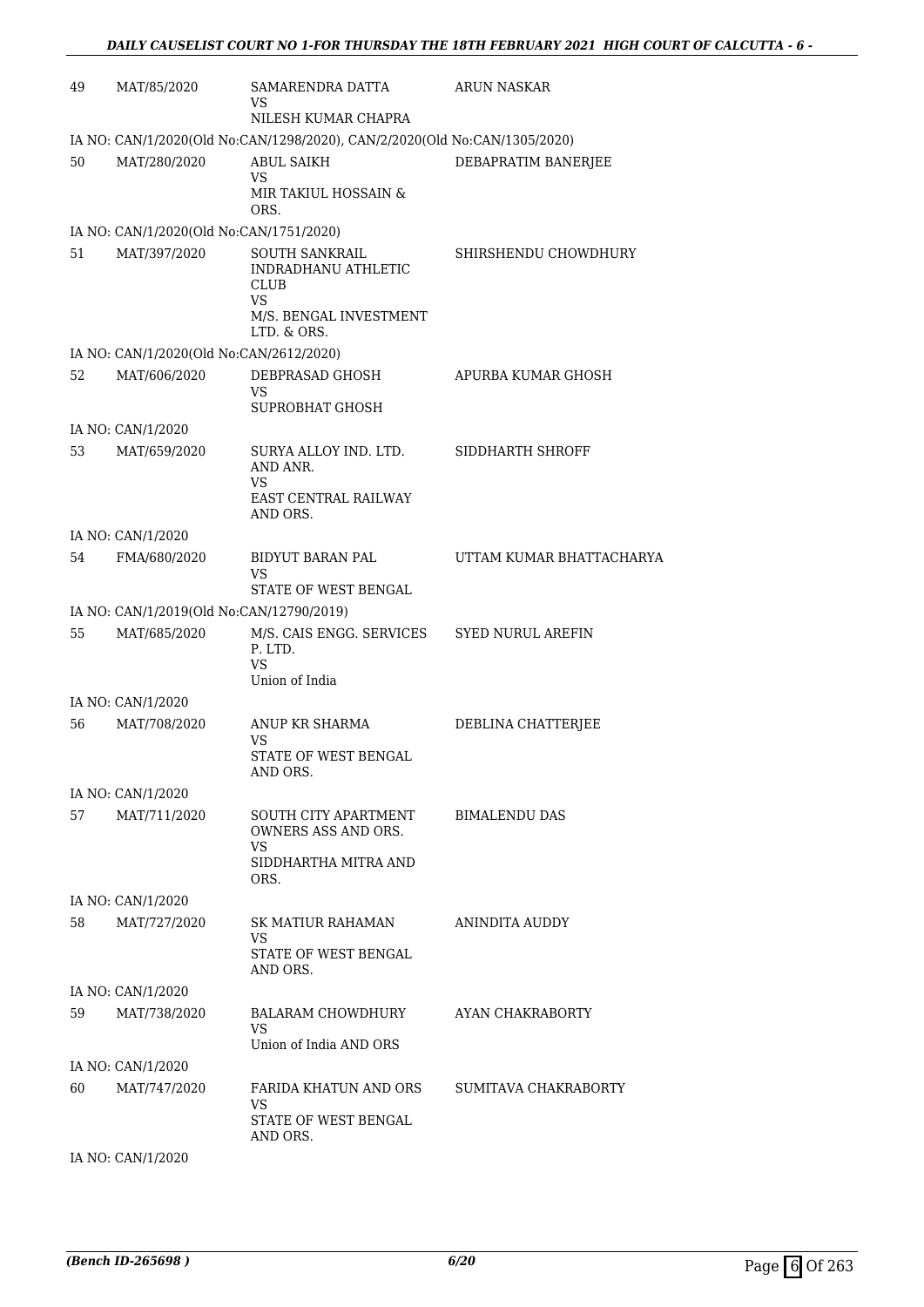| 61   | MAT/754/2020                  | PRODIPTO BARMAN AND<br>ANR<br>VS<br>THE WEST BENGAL<br>ELECTRICITY DISTRIBUTION<br><b>CO.LTD AND ANR</b>                   | SOUNAK BHATTACHARYYA    |
|------|-------------------------------|----------------------------------------------------------------------------------------------------------------------------|-------------------------|
|      | IA NO: CAN/1/2020, CAN/2/2020 |                                                                                                                            |                         |
| 62   | MAT/811/2020                  | SANJUKTA SAMANTA<br>(DUTTA)<br><b>VS</b><br>STATE OF WEST BENGAL<br>AND ORS.                                               | <b>GIASUL ISLAM</b>     |
|      | IA NO: CAN/1/2020             |                                                                                                                            |                         |
| 63   | MAT/836/2020                  | AWESOME INFRASTUCTURE<br>PVT LTD AND ANR<br><b>VS</b><br><b>BANK OF BARODA AND ORS</b>                                     | DEBABRATA ROY           |
|      | IA NO: CAN/1/2020             |                                                                                                                            |                         |
| 64   | MAT/846/2020                  | <b>MANIK PAL</b><br><b>VS</b><br>State of West Bengal                                                                      | DILIP KUMAR SINHA       |
|      | IA NO: CAN/1/2021             |                                                                                                                            |                         |
| 65   | MAT/847/2020                  | PANNALAL PAUL<br><b>VS</b><br>State of West Bengal                                                                         | DILIP KUMAR SINHA       |
|      | IA NO: CAN/1/2021             |                                                                                                                            |                         |
| 66   | MAT/84/2021                   | CESC LIMITED AND<br><b>ANOTHER</b><br>VS.<br>MINA CHAKRABORTY                                                              | MADHUSUDAN SAHA ROY     |
|      | IA NO: CAN/1/2021             |                                                                                                                            |                         |
| 67   | MAT/89/2021                   | WEST BENGAL STATE<br>FISHERMENS COOPERATIVE<br>FEDERATION LTD.<br>(BENFISH)<br>VS<br>LORDS BLUETECH CO.<br>PRIVATE LIMITED | DIPAK RANJAN MUKHERJEE  |
|      | IA NO: CAN/1/2021, CAN/2/2021 |                                                                                                                            |                         |
|      |                               |                                                                                                                            | <b>FIXED PIL MATTER</b> |
| 68   | WPA/4035/2020                 | NABA KUMAR JANA (SOCIAL<br>WORKER)<br><b>VS</b><br>STATE OF WEST BENGAL &<br><b>ORS</b>                                    | JAHAR LAL RAY           |
| 69   | WPA/4163/2020                 | NARAYAN ADHIKARY & ORS<br>VS<br>STATE OF WEST BENGAL<br>&ORS                                                               | KUMARESH DALAL          |
| 70   | WPA/4165/2020                 | MD. NAIF<br>VS<br>KMC & ORS.                                                                                               | SYED NASIM AEJAZ        |
| 71   | CPAN/28/2021                  | <b>SANKAR RUIDAS</b><br>VS.<br>H.K. DWIVEDI                                                                                | ANINDYA HALDER          |
| wt72 | WPA/5882/2020                 | <b>SANKAR RUIDAS</b><br>VS.                                                                                                | ANINDYA HALDER          |

STATE OF WEST BENGAL&

ORS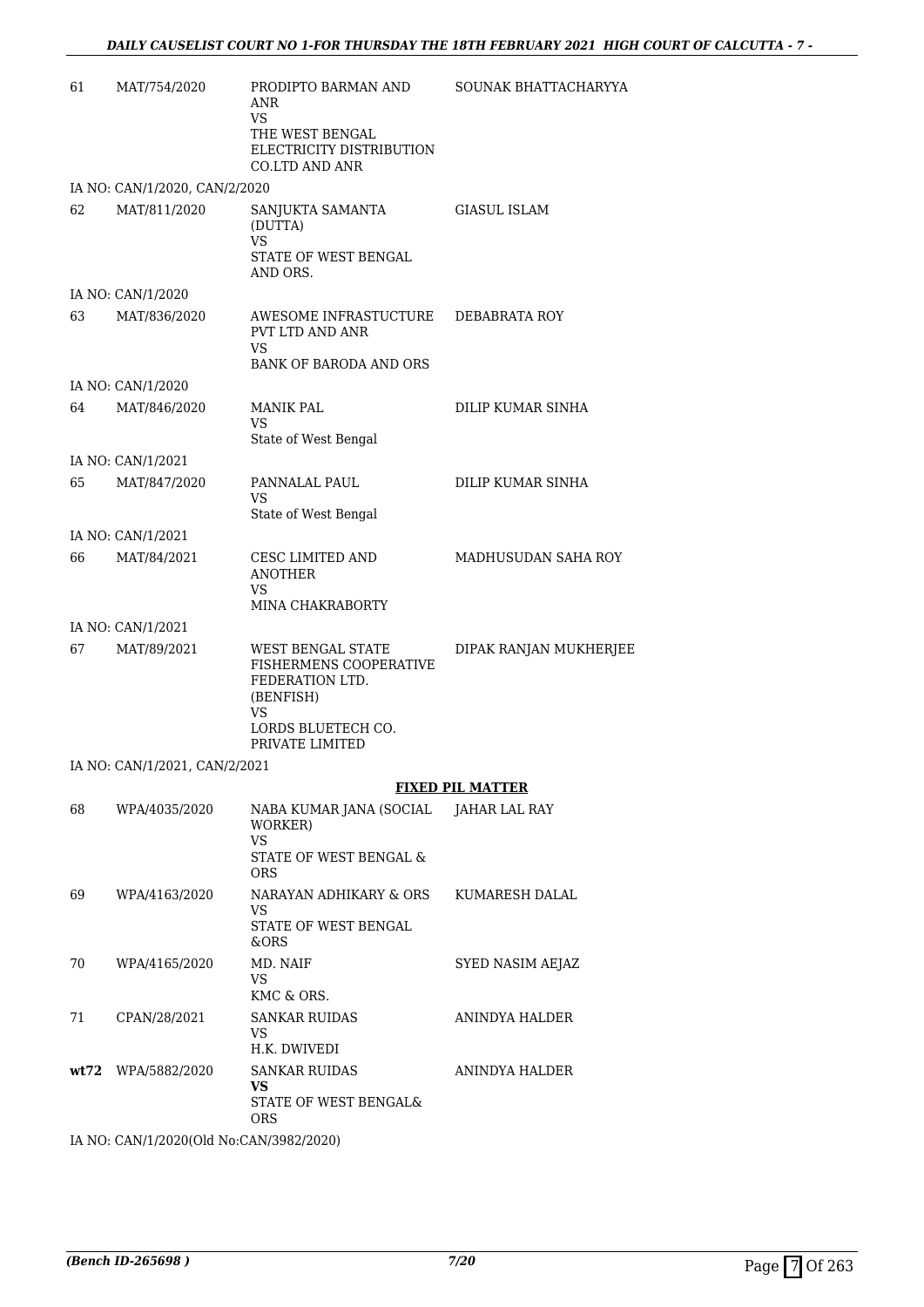| 73 | WPA/25372/2017                  | SIDDHARTHA BASU & ORS<br>VS                                                                                              | AKBAR ALI             |
|----|---------------------------------|--------------------------------------------------------------------------------------------------------------------------|-----------------------|
|    |                                 | STATE OF WEST BENGAL &<br><b>ORS</b>                                                                                     |                       |
| 74 | WPA/26932/2017                  | <b>BHAKTI SADHAN TATPAR</b><br>MAHARAJ @ TATPAR<br><b>MAHARAJ</b><br>VS                                                  | T. DEY                |
|    |                                 | UNION OF INDIA & ORS                                                                                                     |                       |
| 75 | WPA/12311/2019                  | <b>BIJAY KEDIA</b><br><b>VS</b><br><b>DAMODAR VALLEY</b><br><b>CORPORATION &amp; ORS</b>                                 | <b>SAYAN SINHA</b>    |
|    | IA NO: CAN/1/2020               |                                                                                                                          |                       |
| 76 | WPA(P)/1/2020                   | RAMKRISHNA PAL AND ORS BHASKAR CHANDRA MANNA<br><b>VS</b><br>STATE OF WEST BENGAL                                        |                       |
|    |                                 | AND ORS.                                                                                                                 |                       |
| 77 | WPA(P)/2/2020                   | SUMAN DAS AND ANR<br>VS<br>STATE OF WEST BENGAL<br>AND ORS.                                                              | ANISH KUMAR MUKHERJEE |
| 78 | WPA(P)/3/2020                   | MD. MUSTAFA                                                                                                              | RANJIT KUMAR GHOSH    |
|    |                                 | <b>VS</b><br>STATE OF WEST BENGAL<br>AND ORS.                                                                            |                       |
| 79 | WPA(P)/6/2020                   | DIBAKAR SHEE AND ORS                                                                                                     | ANISH KUMAR MUKHERJEE |
|    |                                 | VS<br>STATE OF WEST BENGAL<br>AND ORS.                                                                                   |                       |
| 80 | WPA(P)/7/2020                   | ARUP KUMAR ROY                                                                                                           | MOYYUKH MUKHERJEE     |
|    |                                 | VS<br>STATE OF WEST BENGAL<br>AND ORS.                                                                                   |                       |
| 81 | WPA(P)/10/2020                  | CHETNA WELFARE SOCIETY<br>VS<br>JAWAHAR NAVODHYA                                                                         | <b>SHASHI KIRAN</b>   |
| 82 | WPA(P)/11/2020                  | VIDYALAYA AND OTHERS<br><b>SUSHOVAN SENGUPTA</b>                                                                         | DEBJANI DASGUPTA      |
|    |                                 | VS<br>DISTRICT MAGISTRATE AND<br><b>ORS</b>                                                                              |                       |
| 83 | WPA(P)/19/2020                  | <b>ASSOCIATION FOR</b><br>PROTECTION OF<br>DECMCRATIC RIGHTS AND<br>ANR<br><b>VS</b><br>STATE OF WEST BENGAL<br>AND ORS. | MAHABOOB AHMED        |
| 84 | WPA(P)/20/2020                  | MUSCULAR DYSTROPHY<br>PATIENT WELFARE SOCIETY<br>VS.<br>UNION OF INDIA AND ORS.                                          | SALONI BHATTACHARJEE  |
| 85 | WPA/2186/2020<br>$[19-02-2021]$ | RAJENDRA KR DUGGAR<br><b>VS</b>                                                                                          | HIMANGSHU KR RAY      |
|    |                                 | UNION OF INDIA & ORS                                                                                                     |                       |
| 86 | WPA/2259/2020                   | SUBRATA MONDAL<br>VS<br>STATE OF WEST BENGAL &<br><b>ORS</b>                                                             | SUBHRANGSU PANDA      |
|    | IA NO: CAN/1/2020               |                                                                                                                          |                       |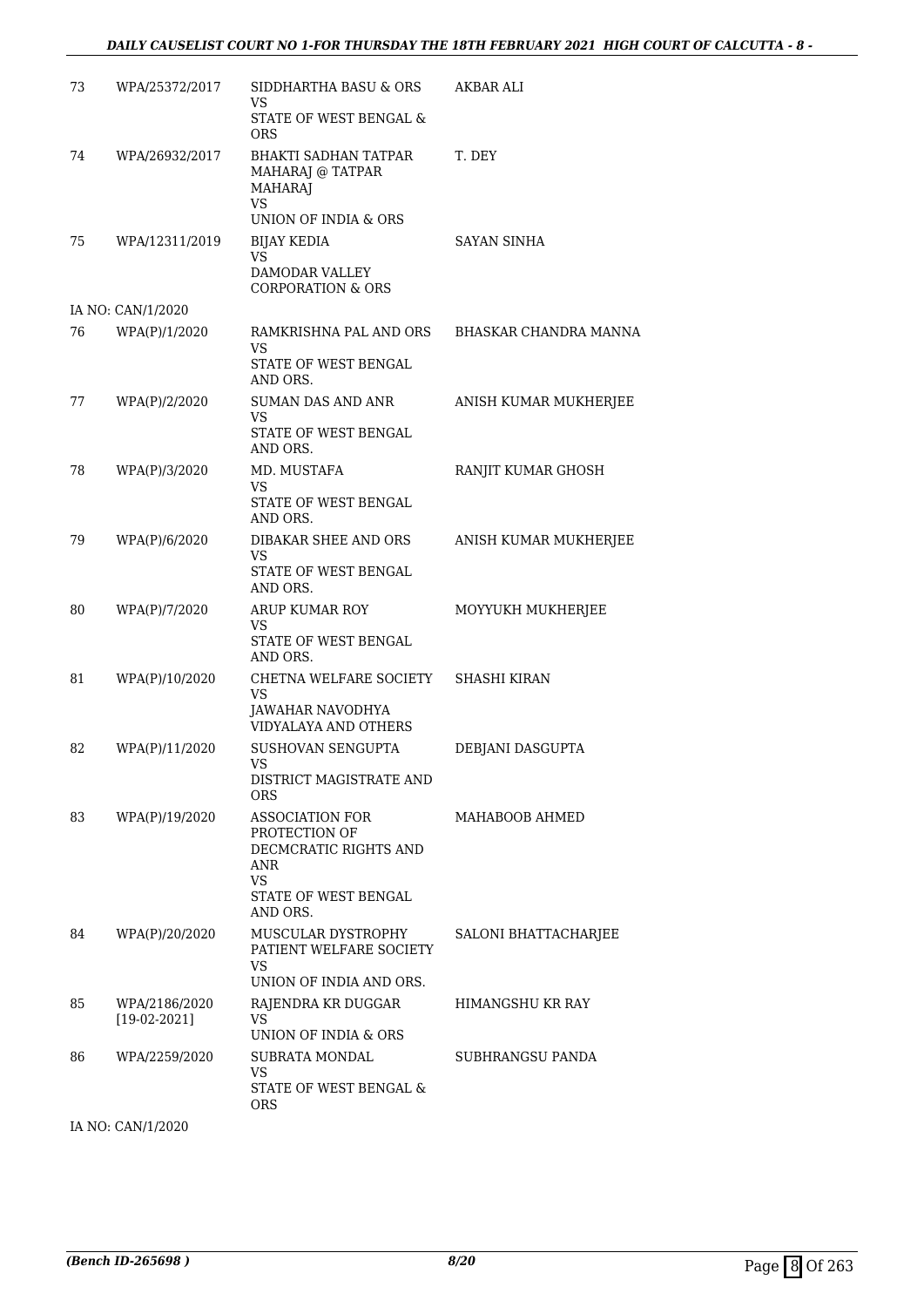#### *DAILY CAUSELIST COURT NO 1-FOR THURSDAY THE 18TH FEBRUARY 2021 HIGH COURT OF CALCUTTA - 9 -*

| 87 | WPA/3318/2020                           | BIJOY SHAW & ANR.<br>VS                              | SIRSENDU SINHA ROY      |
|----|-----------------------------------------|------------------------------------------------------|-------------------------|
|    |                                         | STATE OF WEST BENGAL &<br>ORS.                       |                         |
|    | wt88 AST/10/2020                        | <b>UTTAM BASAK</b>                                   | TARUNJYOTI TEWARI       |
|    |                                         | VS<br>STATE OF WEST BENGAL &<br><b>ORS</b>           |                         |
| 89 | WPA/3419/2020                           | RITESH YADAV & ORS                                   | ARPAN GUHA              |
|    |                                         | VS<br>STATE OF WEST BENGAL &<br><b>ORS</b>           |                         |
| 90 | WPA/3489/2020                           | GIRIDHARI SANTRA & ORS.                              | ARKA BHATTACHARYA       |
|    |                                         | VS<br>STATE OF WEST BENGAL &<br>ORS.                 |                         |
| 91 | WPA/3490/2020                           | AMITABHA CHAKRABORTI<br>VS                           | SUMAN SANKAR CHATTERJEE |
|    |                                         | UNION OF INDIA & ORS.                                |                         |
| 92 | WPA/3684/2020                           | <b>SAFIKUL ALAM</b>                                  | <b>SUJAN DAS</b>        |
|    |                                         | VS.<br>STATE OF WEST BENGAL &<br>ORS                 |                         |
| 93 | WPA/3891/2020                           | SUBRATA MONDAL                                       | SUBHRANGSU PANDA        |
|    |                                         | VS<br>STATE OF WEST BENGAL &<br><b>ORS</b>           |                         |
|    | IA NO: CAN/1/2020                       |                                                      |                         |
| 94 | WPA/4351/2020                           | RAJU ROY<br>VS                                       | ANIL KR. CHATTOPADHYAY  |
|    |                                         | STATE OF WEST BENGAL &<br>ORS.                       |                         |
| 95 | WPA/4364/2020                           | SABYA SACHI DUTTA & ORS.<br>VS                       | DEBDEEP SINHA           |
|    |                                         | STATE OF WEST BENGAL &<br>ORS.                       |                         |
| 96 | WPA/4377/2020                           | AMITABHA MAJUMDAR<br>VS                              | ARUNANGSHU CHAKRABORTY  |
|    |                                         | STATE OF WEST BENGAL &<br>ORS                        |                         |
| 97 | WPA/4993/2020                           | ABHIJIT MONDAL<br>VS                                 | NILANJAN ADHIKARI       |
|    |                                         | STATE OF WEST BENGAL &<br>ORS                        |                         |
| 98 | WPA/5183/2020                           | SIRAJ HAQ<br>VS                                      | SIRAJ HAQ               |
|    |                                         | STATE OF WEST BENGAL &<br>ORS                        |                         |
| 99 | WPA/5425/2020                           | SOFTWARE FREEDOM LAW<br>CENTRE INDIA (SFLC.IN)<br>VS | <b>INDRAJEET DEY</b>    |
|    |                                         | STATE OF WEST BENGAL<br>ORS.                         |                         |
|    | IA NO: CAN/1/2020(Old No:CAN/3119/2020) |                                                      |                         |
|    | wt100 WPA/3963/2020                     | <b>SFLC</b><br>VS                                    | <b>INDRAJEET DEY</b>    |
|    |                                         | STATE OF WEST BENGAL &<br>ORS.                       |                         |
|    | wt101 WPA/5423/2020                     | COURT ON IT'S OWN<br><b>MOTION</b><br><b>VS</b>      |                         |
|    |                                         | STATE OF WEST BENGAL &<br>ORS.                       |                         |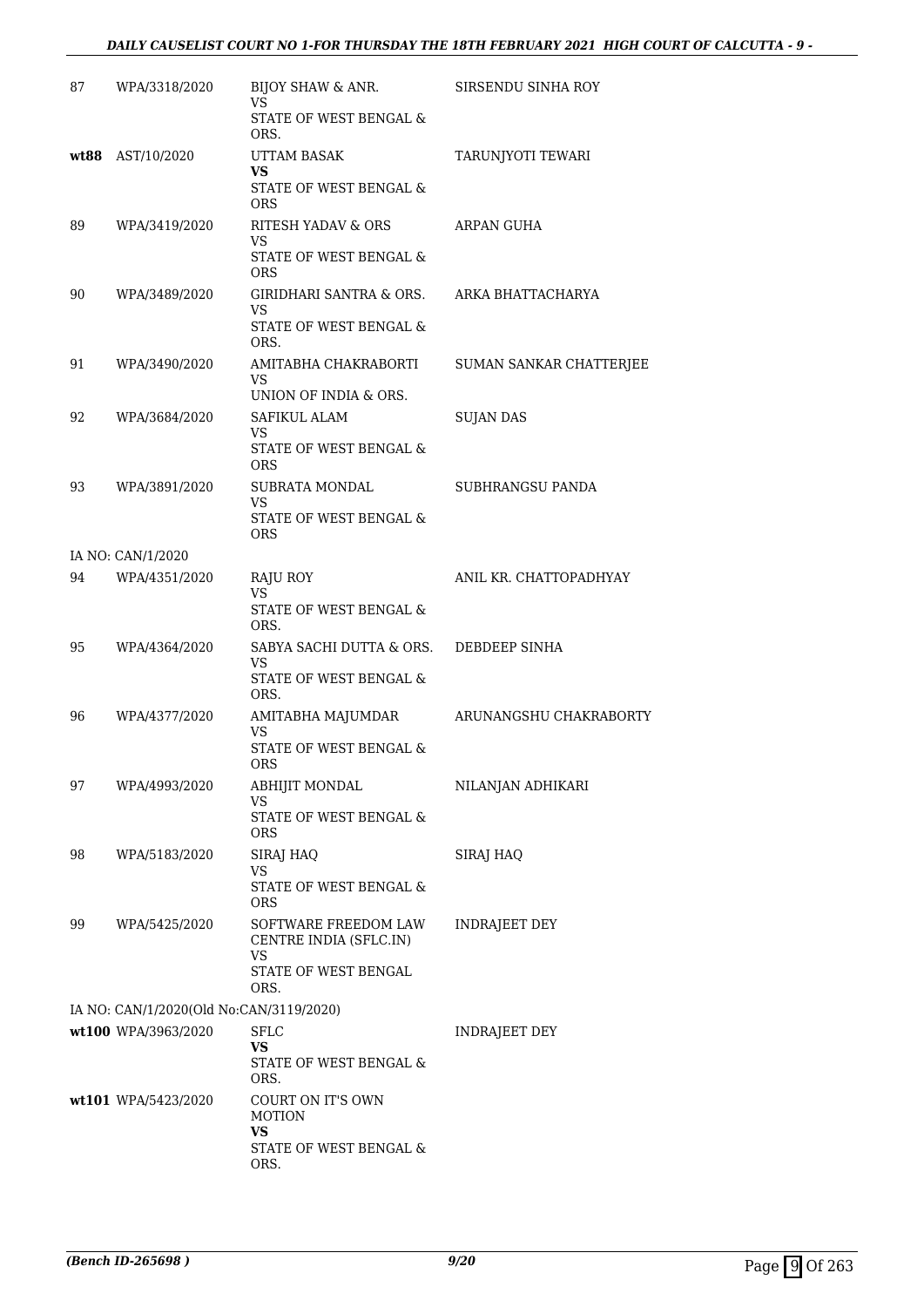|     | wt102 WPA/5424/2020                     | PRIYANKA TIBREWAL<br>VS                                     | PRIYANKA TIBREWAL        |
|-----|-----------------------------------------|-------------------------------------------------------------|--------------------------|
|     |                                         | STATE OF WEST BENGAL &<br>ORS.                              |                          |
| 103 | WPA/5444/2020                           | DEVDUTTA MAJI<br>VS<br>UNION OF INDIA & ORS                 | DEBABRATA ROY            |
|     | IA NO: CAN/1/2020(Old No:CAN/3152/2020) |                                                             |                          |
| 104 | WPA/6076/2020                           | SWARAJ INDIA & ANR<br><b>VS</b>                             | SURYANU SENGUPTA         |
|     |                                         | STATE OF WEST BENGAL&<br><b>ORS</b>                         |                          |
|     | IA NO: CAN/1/2020(Old No:CAN/4297/2020) |                                                             |                          |
| 105 | WPA/6511/2020                           | RANAJIT HALDER & ORS<br><b>VS</b><br>STATE OF WEST BENGAL & | KARUNAMOYEE SAMANTA      |
|     |                                         | <b>ORS</b>                                                  |                          |
|     | IA NO: CAN/1/2020(Old No:CAN/5206/2020) |                                                             |                          |
| 106 | WPA/7976/2020<br>[Dept.]                | <b>BIKASH GHOSH</b><br>VS                                   | <b>JOYJIT DUTTA</b>      |
|     |                                         | State of West Bengal                                        |                          |
| 107 | WPA/8076/2020                           | LAL BIHARI MAHATO AND<br><b>ORS</b><br><b>VS</b>            | <b>SARWAR JAHAN</b>      |
|     |                                         | STATE OF WEST BENGAL<br>AND ORS.                            |                          |
| 108 | WPA/8129/2020                           | TARAKNATH PRAMANIK<br>VS                                    | TARAKNATH SAMANTA        |
|     |                                         | State of West Bengal                                        |                          |
| 109 | WPA/8331/2020                           | PRIYANKA S TIBERWAL<br>VS<br>STATE OF WEST BENGAL           | PRIYANKA TIBERWAL        |
|     |                                         | AND ORS.                                                    |                          |
|     | IA NO: CAN/1/2020                       |                                                             |                          |
| 110 | WPA/8656/2020<br>[AT 2.00 P.M.]         | TARAKESWAR GREEN<br><b>MATES</b><br>VS                      | <b>BIKASH SHAW</b>       |
|     |                                         | STATE OF WEST BENGAL<br>AND ORS.                            |                          |
| 111 | WPA/9027/2020                           | DIPAK KUMAR SHAW                                            | DIPANKAR MULLICK         |
|     |                                         | <b>VS</b><br>STATE OF WEST BENGAL<br>AND ORS.               |                          |
|     | IA NO: CAN/1/2020                       |                                                             |                          |
| 112 | WPA/9037/2020                           | SUBHAJIT DAS<br><b>VS</b>                                   | SUBRATA MUKHERJEE        |
|     |                                         | Union of India                                              |                          |
| 113 | WPA/9087/2020                           | PRTHVIJOY DAS AND ANR<br>VS<br>THE PRINCIPAL SECY           | <b>BISWAJIT DUTTA</b>    |
|     |                                         | , MINISTRY OF HOME<br>AFFAIRS GOI AND ORS                   |                          |
| 114 | WPA/9433/2020                           | KHAGENDRA KUMAR DUTTA<br>@ ORS                              | SIDDHARTHA SANKAR MANDAL |
|     |                                         | <b>VS</b><br>STATE OF WEST BENGAL<br>AND ORS.               |                          |
| 115 | WPA/9565/2020                           | BAKIBILLA MONDAL<br><b>VS</b>                               | MAZHAR HOSSAIN CHOWDHURY |
|     |                                         | STATE OF WEST BENGAL<br>AND ORS.                            |                          |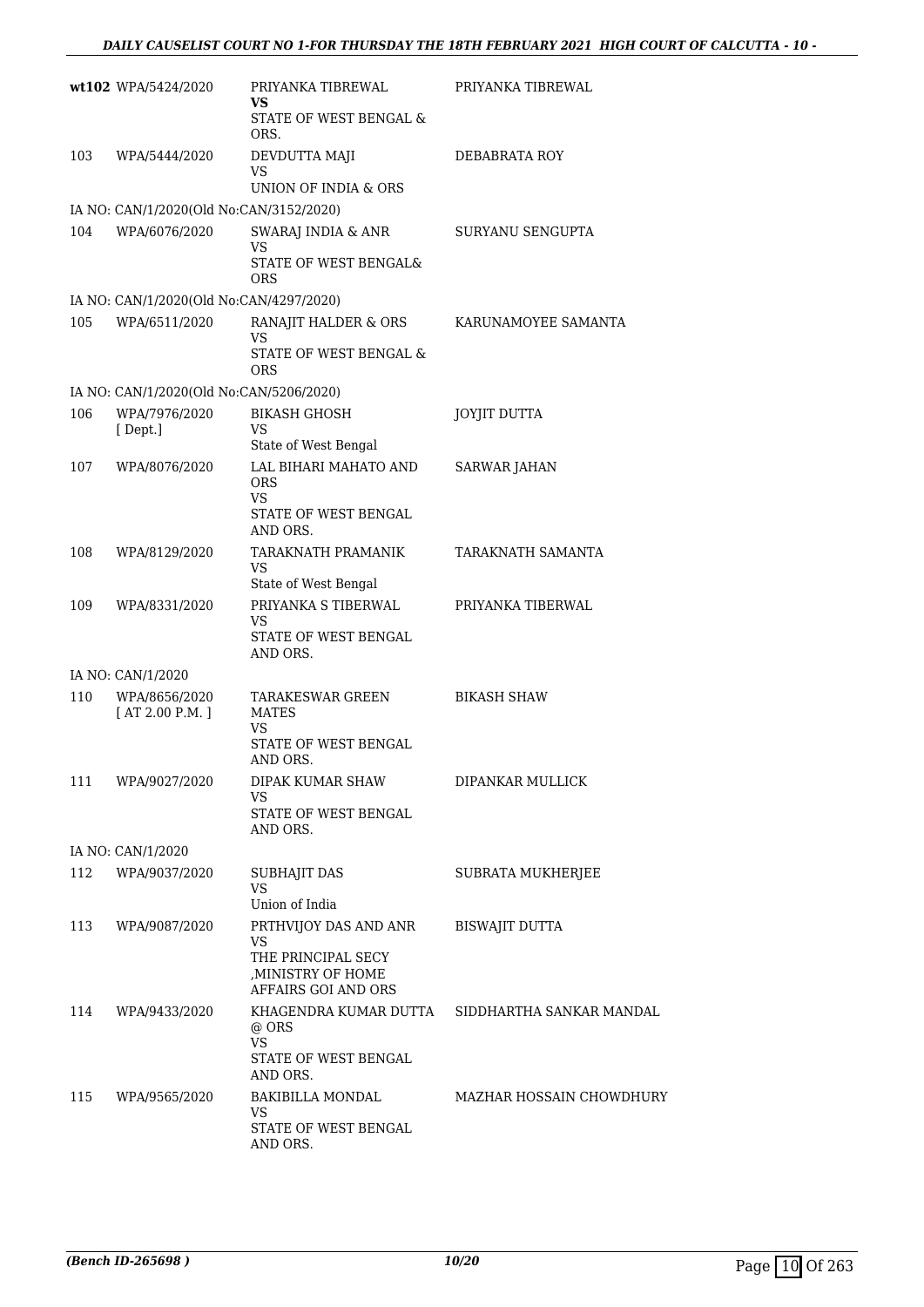| 116 | WPA(P)/10/2021                          | MANABENDRA RAY                                                                     | MOYUKH MUKHERJEE                                                                                             |  |  |
|-----|-----------------------------------------|------------------------------------------------------------------------------------|--------------------------------------------------------------------------------------------------------------|--|--|
|     |                                         | VS<br>STATE OF WEST BENGAL<br>AND ORS.                                             |                                                                                                              |  |  |
|     | <b>PIL MATTERS</b>                      |                                                                                    |                                                                                                              |  |  |
| 117 | WPA/16975/2016                          | PRANAB JANA & ORS<br><b>VS</b>                                                     | A B DASH                                                                                                     |  |  |
|     |                                         | STATE OF WEST BENGAL &<br><b>ORS</b>                                               |                                                                                                              |  |  |
|     | IA NO: CAN/1/2018(Old No:CAN/9017/2018) |                                                                                    |                                                                                                              |  |  |
| 118 | WPA/27886/2016                          | SHILADITYA HALDER<br><b>VS</b>                                                     | PRATIP KUMAR CHATTERJEE                                                                                      |  |  |
|     |                                         | UNION OF INDIA & ORS                                                               |                                                                                                              |  |  |
| 119 | WPA/3136/2017                           | <b>BIPLAB KUMAR</b><br><b>CHOWDHURY &amp; ANR</b><br>VS                            | <b>SOURAV MONDAL</b>                                                                                         |  |  |
|     |                                         | UNION OF INDIA & ORS                                                               |                                                                                                              |  |  |
|     | IA NO: CAN/1/2017(Old No:CAN/1361/2017) |                                                                                    |                                                                                                              |  |  |
|     | wt120 WPA/6190/2017                     | ARIJIT GANGULY & ANR<br><b>VS</b>                                                  | MD. APZAL ANSARI                                                                                             |  |  |
|     |                                         | STATE OF WEST BENGAL &<br><b>ORS</b>                                               |                                                                                                              |  |  |
| 121 | WPA/13936/2017                          | SHANTI GANATANTRA<br>SANGHATI MANCHA & ORS<br>VS                                   | D. SENGUPTA                                                                                                  |  |  |
|     |                                         | STATE OF WEST BENGAL $\&$<br><b>ORS</b>                                            |                                                                                                              |  |  |
|     | CAN/5/2020(Old No:CAN/5813/2020)        |                                                                                    | IA NO: CAN/2/2017(Old No:CAN/8860/2017), CAN/3/2017(Old No:CAN/8944/2017), CAN/4/2020(Old No:CAN/5811/2020), |  |  |
| 122 | WPA/27353/2017                          | SHANTI GANATANTRA<br>SANGHATI MANCHA & ORS<br><b>VS</b>                            | <b>D K SENGUPTA</b>                                                                                          |  |  |
|     |                                         | STATE OF WEST BENGAL &<br><b>ORS</b>                                               |                                                                                                              |  |  |
| 123 | WPA/9202/2018                           | DHIRENDRA NATH PARYA &<br><b>ORS</b><br><b>VS</b>                                  | <b>DEBASISH DAS</b>                                                                                          |  |  |
|     |                                         | STATE OF WEST BENGAL &<br><b>ORS</b>                                               |                                                                                                              |  |  |
| 124 | WPA/16243/2018                          | DR. SUKUMAR M.K. GHOSH,<br>CHAIRMAN, COMMUNITY<br><b>HUMAN RIGHTS</b><br><b>VS</b> | <b>ABHIJIT SARKAR</b>                                                                                        |  |  |
|     |                                         | STATE OF WEST BENGAL &<br><b>ORS</b>                                               |                                                                                                              |  |  |
| 125 | WPA/20390/2018                          | ANJAN ROYCHOWDHURY<br><b>VS</b><br>STATE OF WEST BENGAL&<br><b>ORS</b>             | S. ROY                                                                                                       |  |  |
|     | IA NO: CAN/1/2020, CAN/2/2020           |                                                                                    |                                                                                                              |  |  |
|     | wt126 WPA/5105/2016                     | BISWAJIT GHOSH<br><b>VS</b>                                                        | PINAKI BRATA GHOSH                                                                                           |  |  |
|     |                                         | STATE OF WEST BENGAL                                                               |                                                                                                              |  |  |
|     |                                         | IA NO: CAN/3/2018(Old No:CAN/9747/2018), CAN/4/2020, CAN/5/2020                    |                                                                                                              |  |  |
| 127 | WPA/22753/2018                          | ADHIR RANJAN<br><b>CHOWDHURY</b><br><b>VS</b>                                      | PRATIP KUMAR CHATTERJEE                                                                                      |  |  |
|     |                                         | STATE OF WEST BENGAL &<br><b>ORS</b>                                               |                                                                                                              |  |  |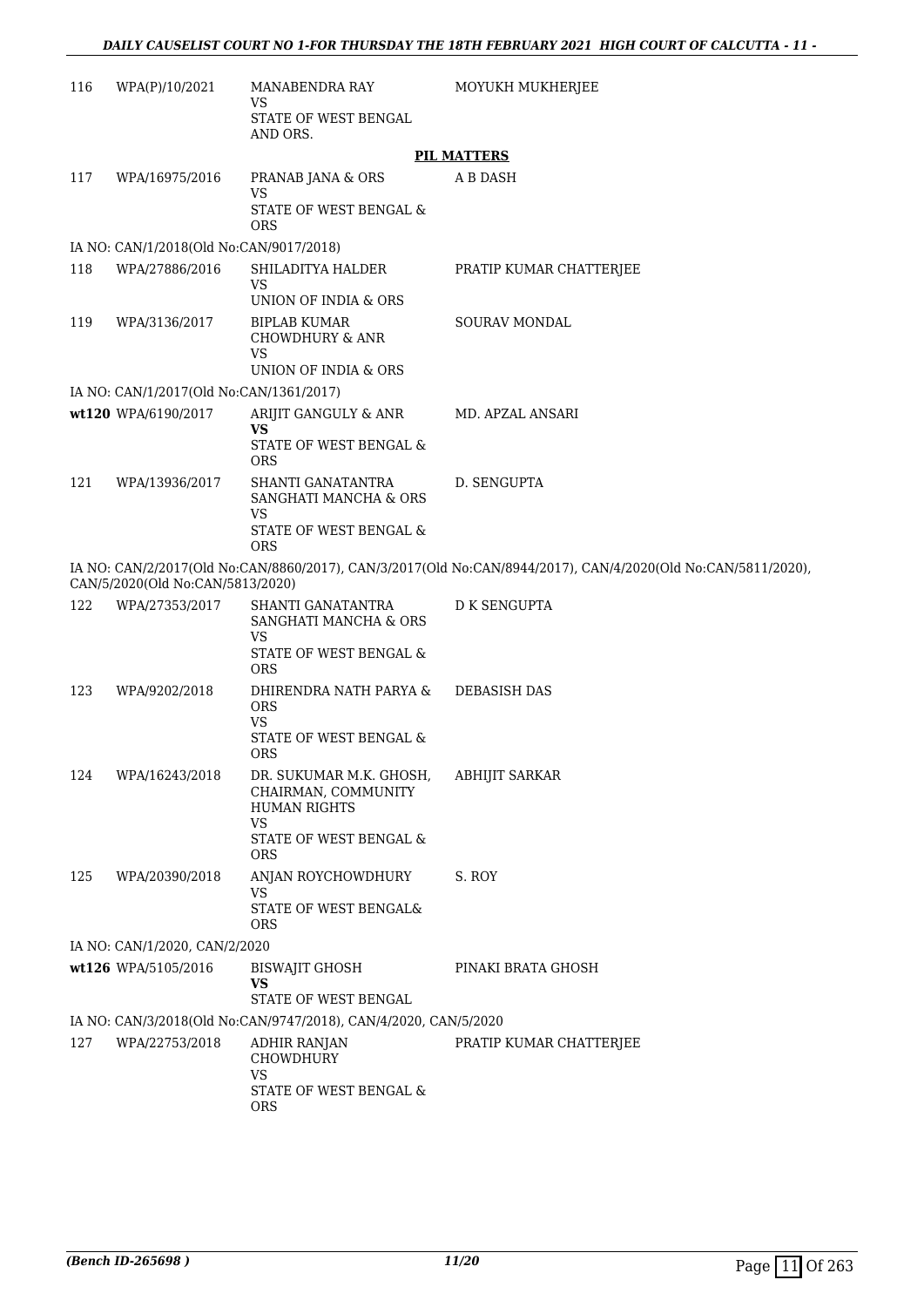#### *DAILY CAUSELIST COURT NO 1-FOR THURSDAY THE 18TH FEBRUARY 2021 HIGH COURT OF CALCUTTA - 12 -*

| 128 | WPA/9768/2019     | GANESH CHANDRA RANA<br>VS<br>STATE OF WEST BENGAL & | AMIT BARAN DASH          |
|-----|-------------------|-----------------------------------------------------|--------------------------|
|     |                   | <b>ORS</b>                                          |                          |
| 129 | WPA/10590/2019    | MIRZA JASIM UDDIN & ORS<br>VS                       | SALONI BHATTACHARJEE     |
|     |                   | STATE OF WEST BENGAL &<br><b>ORS</b>                |                          |
| 130 | WPA/20549/2019    | ASISH MAHAPATRA & ORS<br>VS                         | <b>SUMAN SAHA</b>        |
|     |                   | <b>STATE OF WEST BENGAL &amp;</b><br><b>ORS</b>     |                          |
| 131 | WPA(P)/12/2020    | NARENDRANATH MAHATO<br>AND ORS                      | ASHIS KR PAUL            |
|     |                   | <b>VS</b><br>STATE OF WEST BENGAL<br>AND ORS.       |                          |
| 132 | WPA(P)/17/2020    | KRISHNENDU MAITI AND<br><b>ORS</b><br>VS            | PINTU KARAR              |
|     |                   | STATE OF WEST BENGAL<br>AND ORS.                    |                          |
| 133 | WPA(P)/21/2020    | BANTI BISWAS AND OTHERS<br>VS                       | SHIBASIS CHATTERJEE      |
|     |                   | STATE OF WEST BENGAL<br>AND ORS.                    |                          |
| 134 | WPA(P)/24/2020    | TARANIKANTA KARJEE AND<br>ANOTHER<br><b>VS</b>      | Firoze Hassan            |
|     |                   | STATE OF WEST BENGAL<br>AND ORS.                    |                          |
| 135 | WPA(P)/25/2020    | SANJIB KUMAR DAN<br>VS                              | <b>ABHISHEK BANERJEE</b> |
|     |                   | STATE OF WEST BENGAL<br>AND ORS.                    |                          |
| 136 | WPA(P)/26/2020    | HAMEJUDDIN MOLLA<br>VS                              | <b>ANKITA DEY</b>        |
|     |                   | STATE OF WEST BENGAL<br>AND ORS.                    |                          |
|     | IA NO: CAN/1/2021 |                                                     |                          |
| 137 | WPA(P)/27/2020    | DEBABRATA DAWN AND ORS<br><b>VS</b>                 | ANAYPUBA BANERJEE        |
| 138 | WPA(P)/29/2020    | <b>KMC AND ORS</b><br>ARIYAN SULTAN SHAH            | <b>SYED NURUL AREFIN</b> |
|     |                   | VS<br>ALIAH UNIVERSITY AND<br><b>ORS</b>            |                          |
| 139 | WPA/382/2020      | PARESH CHANDRA MAITY &<br><b>ORS</b>                | PRADIP PAUL              |
|     |                   | <b>VS</b><br>STATE OF WEST BENGAL &<br><b>ORS</b>   |                          |
| 140 | WPA/2901/2020     | SACHINDRA NATH COOMER                               | TANUJA BASAK             |
|     |                   | VS<br>STATE OF WEST BENGAL &<br>ORS.                |                          |
| 141 | WPA/3754/2020     | SHANKHAJIT RAY                                      | AMAL KR DATTA            |
|     |                   | <b>VS</b><br>STATE OF WEST BENGAL &<br>ORS          |                          |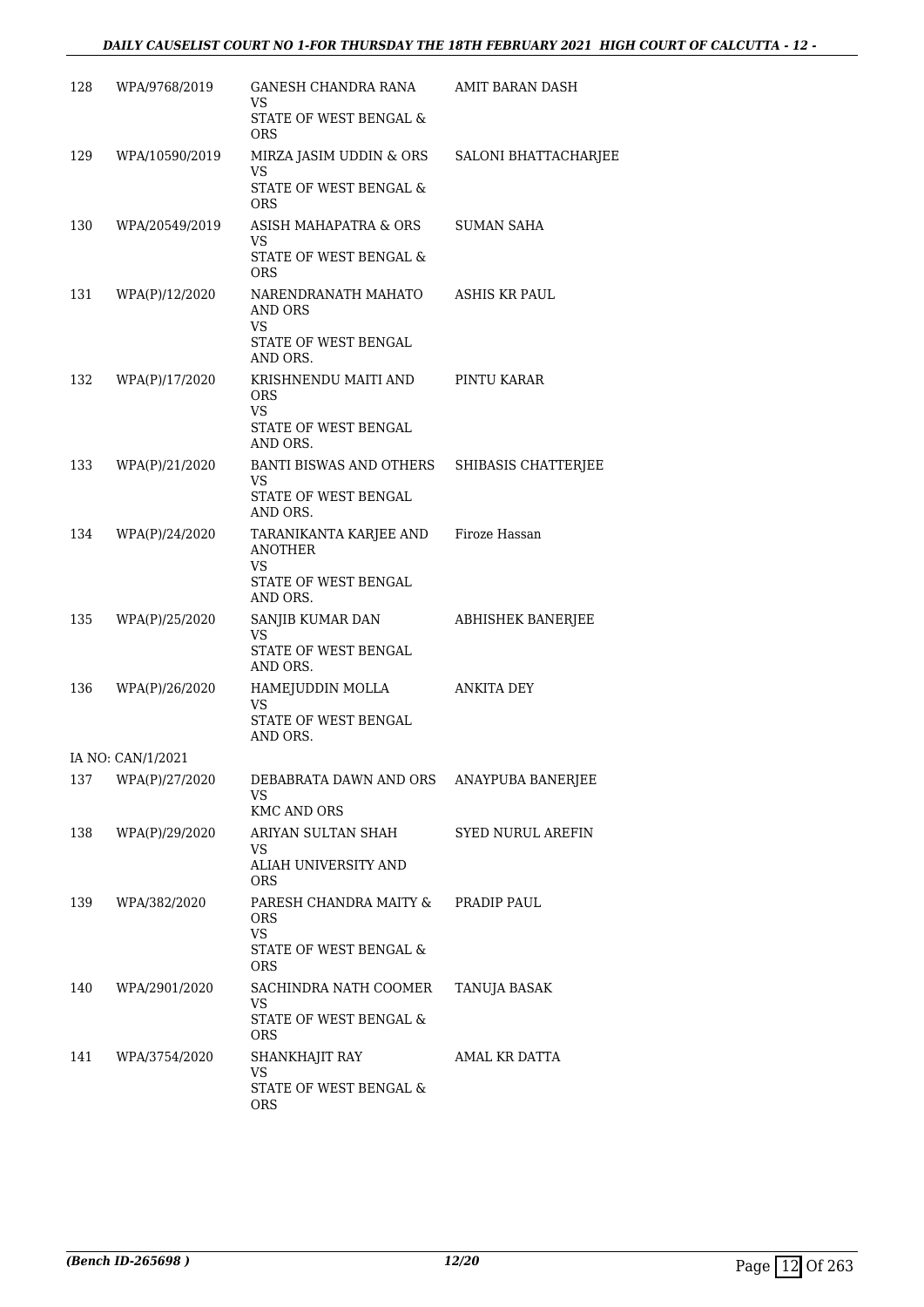| 142 | WPA/3935/2020                                             | SK ATAUL<br>VS                                       | SOUMEN CHATTERJEE           |
|-----|-----------------------------------------------------------|------------------------------------------------------|-----------------------------|
|     |                                                           | STATE OF WEST BENGAL &<br><b>ORS</b>                 |                             |
| 143 | WPA/4108/2020                                             | PASCHIM BANGA VIGYAN<br>MANCHA & ANR<br>VS           | PINTU KARAR                 |
|     |                                                           | STATE OF WEST BENGAL &<br><b>ORS</b>                 |                             |
| 144 | WPA/4649/2020                                             | <b>BIPLAB KUMAR</b><br><b>CHOWDHURY</b><br>VS        | SURENDRA KUMAR SHARMA       |
|     |                                                           | UNION OF INDIA & ORS                                 |                             |
| 145 | WPA/5132/2020                                             | PRAFULLA MONDAL & ANR<br>VS                          | CHANDRA NATH SARKAR         |
|     |                                                           | STATE OF WEST BENGAL &<br><b>ORS</b>                 |                             |
| 146 | WPA/5413/2020                                             | KABIR SHANKAR BOSE<br>VS                             | BRAJESH JHA                 |
|     |                                                           | STATE OF WEST BENGAL &<br>ORS.                       |                             |
| 147 | WPA/5443/2020                                             | <b>ATAUR RAHAMAN</b><br>VS                           | INDRAJEET DEY               |
|     |                                                           | STATE OF WEST BENGAL &<br><b>ORS</b>                 |                             |
|     | IA NO: CAN/1/2020(Old No:CAN/3151/2020)                   |                                                      |                             |
| 148 | WPA/5507/2020                                             | PRIYANKA TIBREWAL<br>VS                              | PRIYANKA TIBREWAL IN PERSON |
|     |                                                           | STATE OF WEST BENGAL &<br><b>ORS</b>                 |                             |
| 149 | WPA/5839/2020                                             | ARJUN SINGH<br>VS                                    | <b>VIKASH SINGH</b>         |
|     |                                                           | STATE OF WEST BENGAL &<br><b>ORS</b>                 |                             |
|     | IA NO: CAN/1/2020(Old No:CAN/3891/2020)                   |                                                      |                             |
| 150 | WPA/5961/2020                                             | <b>BIPLAB KUMAR</b><br>CHOWDHURY<br>VS               | PARASHAR BAIDY              |
|     |                                                           | STATE OF WEST BENGAL &<br>ORS.                       |                             |
|     | IA NO: CAN/1/2020(Old No:CAN/4121/2020)                   |                                                      |                             |
| 151 | WPA/6293/2020<br>WITH GA 9/2020 IN & ANR<br>WPO 1253/2009 | EASTERN COAL FIELDS LTD. SHIV SHANKAR BANERJEE<br>VS |                             |
|     | COAL INDIA LTD. & ORS.<br>ORS.                            | PARTHA GHOSH Vs. STATE OF WEST BENGAL &              |                             |
|     | IA NO: CAN/1/2020(Old No:CAN/4755/2020)                   |                                                      |                             |
| 152 | WPA/6405/2020                                             | ANAT BANDHU HAZRA<br>CHOUDHURY<br>VS                 | PRADYAT SAHA                |
|     |                                                           | STATE OF WEST BENGAL &<br><b>ORS</b>                 |                             |
|     | IA NO: CAN/1/2020(Old No:CAN/5009/2020)                   |                                                      |                             |
| 153 | WPA/6513/2020                                             | BIPLAB KR. CHOWDHURY<br>VS                           | PARASHAR BAIDYA             |
|     |                                                           | STATE OF WEST BENGAL &<br>ORS.                       |                             |
|     | IA NO: CAN/1/2020(Old No:CAN/5209/2020)                   |                                                      |                             |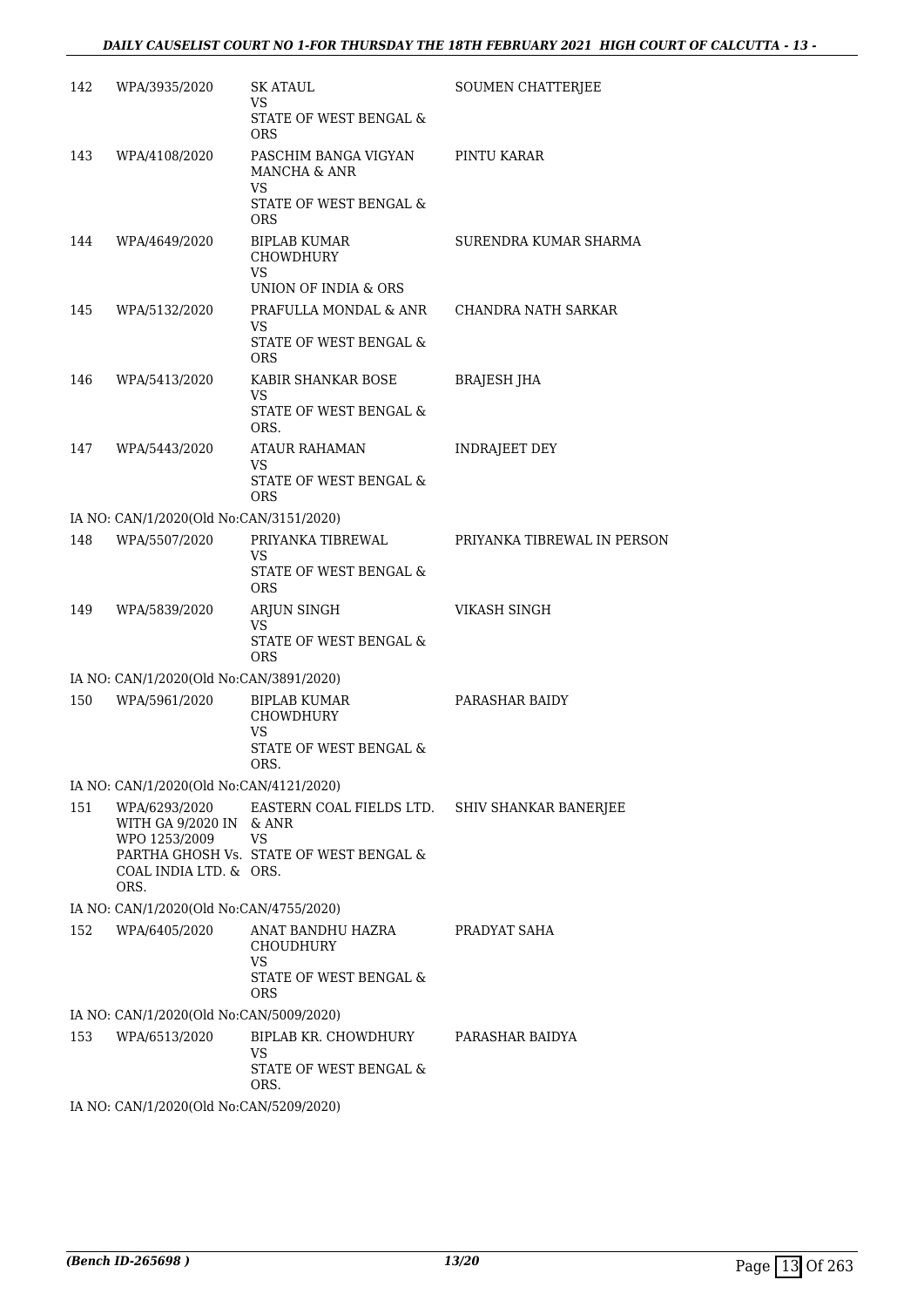| 154 | WPA/6515/2020                           | <b>BIPLAB KR. CHOWDHURY</b><br>VS.                   | PARASHAR BAIDYA             |  |  |
|-----|-----------------------------------------|------------------------------------------------------|-----------------------------|--|--|
|     |                                         | STATE OF WEST BENGAL &<br>ORS.                       |                             |  |  |
|     | IA NO: CAN/1/2020(Old No:CAN/5215/2020) |                                                      |                             |  |  |
| 155 | WPA/6518/2020                           | BIPLAB KR. CHOWDHURY<br><b>VS</b>                    | PARASHAR BAIDYA             |  |  |
|     |                                         | STATE OF WEST BENGAL &<br>ORS.                       |                             |  |  |
|     | IA NO: CAN/1/2020(Old No:CAN/5219/2020) |                                                      |                             |  |  |
| 156 | WPA/6702/2020                           | TARUN CHAKRABORTY<br><b>VS</b>                       | PINGAL BHATTACHRYA          |  |  |
|     |                                         | KOLKATA MUNICIPALITY<br><b>CORPORATION &amp; ORS</b> |                             |  |  |
|     | IA NO: CAN/1/2020(Old No:CAN/5600/2020) |                                                      |                             |  |  |
| 157 | WPA/6898/2020                           | CHANDRA SEKHAR JHA AND<br>ANR                        | SURENDRA KUMAR SHARMA       |  |  |
|     |                                         | VS.<br>Union of India AND ORS                        |                             |  |  |
|     | IA NO: CAN/1/2020                       |                                                      |                             |  |  |
| 158 | WPA/6920/2020                           | MD ABDUL MALEOUE<br><b>MOLLA AND ORS</b>             | SOUMAJIT CHATTERJEE         |  |  |
|     |                                         | VS<br>State of West Bengal AND<br>ORS                |                             |  |  |
|     | IA NO: CAN/1/2020, CAN/2/2020           |                                                      |                             |  |  |
| 159 | WPA/7787/2020                           | TATHAGATA DATTA<br>VS                                | TATHAGATA DUTTA (IN PERSON) |  |  |
|     |                                         | Union of India                                       |                             |  |  |
|     | IA NO: CAN/1/2020                       |                                                      |                             |  |  |
| 160 | WPA/7803/2020                           | MANOJ CHAKRABORTY<br>VS.<br>Union of India           | PRATIP KUMAR CHATTERJEE     |  |  |
| 161 | WPA/7853/2020                           | UMAPADA GHOSH                                        | <b>SOURAV MONDAL</b>        |  |  |
|     |                                         | VS<br>State of West Bengal                           |                             |  |  |
| 162 | WPA/7877/2020                           | DEBOJYOTI ROY<br>VS                                  | <b>MANAS KR DAS</b>         |  |  |
|     |                                         | State of West Bengal                                 |                             |  |  |
| 163 | WPA/7912/2020                           | SOURAV DUTTA<br>VS                                   | SALONI BHATTACHARJEE        |  |  |
|     |                                         | STATE OF WEST BENGAL<br>AND ORS.                     |                             |  |  |
| 164 | WPA/7916/2020                           | <b>SOURAV DUTTA</b><br>VS                            | SALONI BHATTACHARJEE        |  |  |
|     |                                         | STATE OF WEST BENGAL<br>AND ORS.                     |                             |  |  |
| 165 | WPA/8514/2020                           | <b>KALAM PAILAN</b>                                  | DEBAJYTI DEB                |  |  |
|     |                                         | VS<br>STATE OF WEST BENGAL<br>AND ORS.               |                             |  |  |
| 166 | WPA/8608/2020                           | MOSTAQUE ALAM AND ANR<br>VS                          | ANINDYA GHOSH               |  |  |
|     |                                         | THE UNION OF INDIA AND<br>ORS.                       |                             |  |  |
|     | IA NO: CAN/1/2020                       |                                                      |                             |  |  |
| 167 | WPA/8787/2020                           | JOYDEEP KARMAKAR<br>VS                               | SOURAV HALDAR               |  |  |
|     |                                         | STATE OF WEST BENGAL<br>AND ORS.                     |                             |  |  |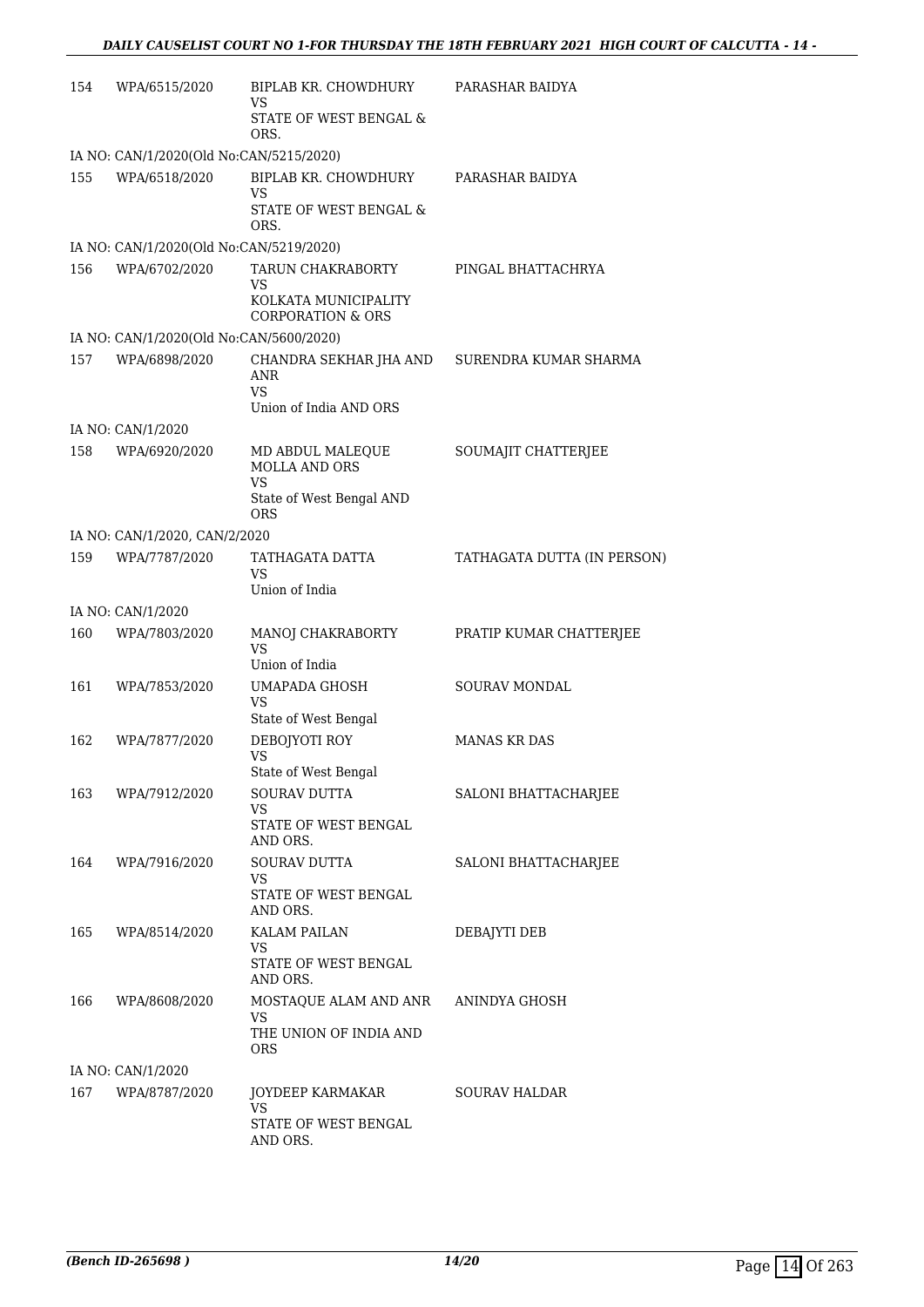#### *DAILY CAUSELIST COURT NO 1-FOR THURSDAY THE 18TH FEBRUARY 2021 HIGH COURT OF CALCUTTA - 15 -*

| 168 | WPA/8829/2020     | SANJAY BANERJEE<br>VS<br>THE UNION OF INDIA AND                                         | SARBANANDA SANYAL              |
|-----|-------------------|-----------------------------------------------------------------------------------------|--------------------------------|
|     |                   | <b>ORS</b>                                                                              |                                |
| 169 | WPA/8859/2020     | PRASANT KUMAR ROY<br>VS                                                                 | <b>Bidyut Baran Biswas</b>     |
|     |                   | STATE OF WEST BENGAL<br>AND ORS.                                                        |                                |
| 170 | WPA/9431/2020     | SUSHIL MONDAL AND<br><b>OTHERS</b><br>VS<br>STATE OF WEST BENGAL<br>AND ORS.            | <b>AMIT BISWAS</b>             |
| 171 | WPA/9727/2020     | SOMDYUTI PAREKH<br>VS<br>STATE OF WEST BENGAL<br>AND ORS.                               | STEVEDN SOURADIP BISWAS        |
| 172 | WPA/9789/2020     | CHITTARANJAN HALDER<br><b>VS</b>                                                        | SAIKATCHATTERJIIZINK@GMAIL.COM |
|     |                   | State of West Bengal                                                                    |                                |
| 173 | WPA/10070/2020    | JAYDEB DAS AND ANR<br><b>VS</b><br><b>BAR COUNCIL OF WEST</b>                           | RAJ KUMAR GUPTA                |
| 174 | WPA/10184/2020    | <b>BENGAL AND ORS</b><br><b>SANDIP KONAR</b>                                            | <b>ANKITA DEY</b>              |
|     |                   | VS<br>STATE OF WEST BENGAL<br>AND ORS.                                                  |                                |
| 175 | WPA/10230/2020    | RATAN SAHA<br>VS<br>STATE OF WEST BENGAL<br>AND ORS.                                    | Madhurima Sarkar               |
|     | IA NO: CAN/1/2021 |                                                                                         |                                |
| 176 | WPA/10294/2020    | BABLU SOREN AND ORS<br>VS                                                               | PRDIP PAUL                     |
|     |                   | STATE OF WEST BENGAL<br>AND ORS.                                                        |                                |
| 177 | WPA/10433/2020    | <b>MAHAR FAROZ</b><br>VS.                                                               | RAKESH PRASAD SHAW             |
|     |                   | THE ASSANSOL MUNICIPAL<br>CORPORATION                                                   |                                |
| 178 | WPA/10450/2020    | JAGANNATH ROY AND<br><b>OTHERS</b><br><b>VS</b>                                         | HARADHAN MONDAL                |
|     |                   | STATE OF WEST BENGAL<br>AND ORS.                                                        |                                |
| 179 | WPA/10471/2020    | DAKSHINBANGA<br>MATSYAJIBI FORUM AND<br><b>OTHERS</b><br>VS.<br>UNION OF INDIA AND ORS. | SAYANTI SENGUPTA               |
| 180 | WPA/10532/2020    | GURUDAS CHATTOPADHYAY<br>AND ANOTHER<br><b>VS</b><br>STATE OF WEST BENGAL<br>AND ORS.   | SANTANU MAJI                   |
| 181 | WPA/10535/2020    | RANJIT ROY<br>VS<br>STATE OF WEST BENGAL<br>AND ORS.                                    | SUNNY NANDY                    |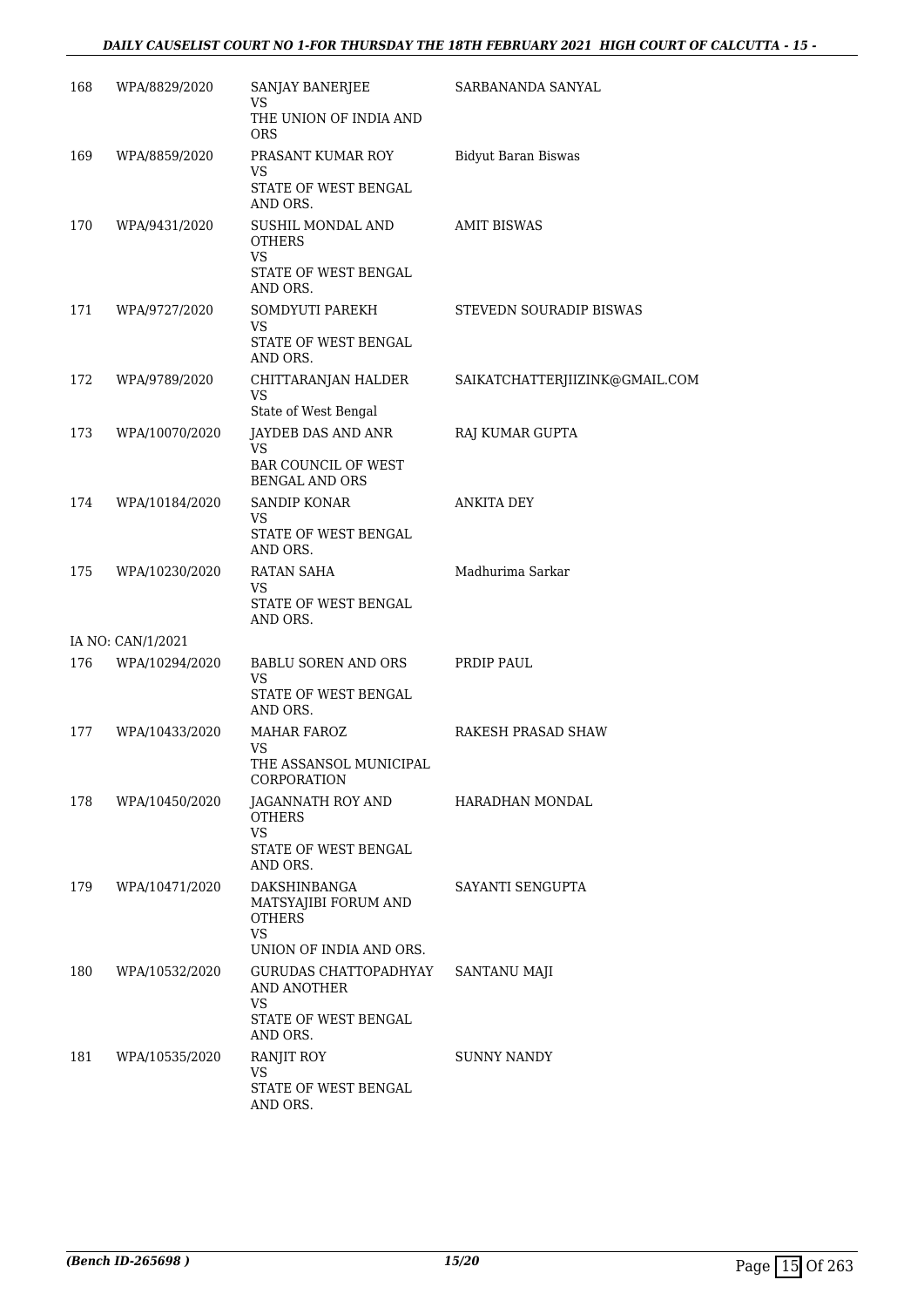| 182 | WPA(P)/1/2021  | MANOJ MONDAL<br><b>VS</b><br>THE NATIONAL HIGHWAYS<br><b>AUTHORITY OF INDIA AND</b><br><b>OTHERS</b> | SUBRATA GOSWAMI            |
|-----|----------------|------------------------------------------------------------------------------------------------------|----------------------------|
| 183 | WPA(P)/3/2021  | SK. MD. RAFIKUL ISLAM<br>VS<br>STATE OF WEST BENGAL                                                  | BISWAPRIYA SAMANTA         |
|     |                | AND ORS.                                                                                             |                            |
| 184 | WPA(P)/4/2021  | NEJAMUDDIN AND ORS<br>VS.                                                                            | PRONOJIT ROY               |
|     |                | STATE OF WEST BENGAL<br>AND ORS.                                                                     |                            |
| 185 | WPA(P)/5/2021  | MAHAFUJA KHATUN<br><b>VS</b>                                                                         | NILENDRA NARAYAN RAY       |
|     |                | THE PRINCIPAL SECRETARY<br>AND ORS                                                                   |                            |
| 186 | WPA(P)/6/2021  | SUBHASIS PACHHAL AND<br><b>ANOTHER</b><br>VS                                                         | SUBHASIS CHAKRABORTY       |
|     |                | STATE OF WEST BENGAL<br>AND ORS.                                                                     |                            |
| 187 | WPA(P)/7/2021  | <b>SK EKRAM</b><br>VS.                                                                               | SK JAYED HOSSAIN           |
|     |                | STATE OF WEST BENGAL<br>AND ORS.                                                                     |                            |
| 188 | WPA(P)/8/2021  | DHANANJAY<br>CHANDRAVANSHI AND<br><b>OTHERS</b><br><b>VS</b><br>UNION OF INDIA AND ORS.              | SUSMITA KUMARI SINGH       |
| 189 | WPA(P)/9/2021  | <b>SOYEB SARDAR</b>                                                                                  | RUPSHA BHOWMIK             |
|     |                | VS<br>STATE OF WEST BENGAL<br>AND ORS.                                                               |                            |
| 190 | WPA(P)/12/2021 | LUTFUR RAHAMAN AND<br><b>OTHERS</b><br>VS<br>UNION OF INDIA AND ORS.                                 | ANINDYA GHOSH              |
| 191 | WPA(P)/13/2021 | SK. BABU LAL                                                                                         | RAJESH NASKAR              |
|     |                | STATE OF WEST BENGAL<br>AND ORS.                                                                     |                            |
| 192 | WPA(P)/15/2021 | PARUL HALDAR                                                                                         | PRATIMA BANERJEE           |
|     |                | VS<br>STATE OF WEST BENGAL<br>AND ORS.                                                               |                            |
| 193 | WPA(P)/16/2021 | TATHAGATA DATTA<br><b>VS</b>                                                                         | TATHAGATA DATTA(IN PERSON) |
|     |                | UNION OF INDIA AND ORS.                                                                              |                            |
| 194 | WPA(P)/17/2021 | SWADESH MAJUMDAR<br><b>VS</b>                                                                        | NILENDRA NARAYAN RAY       |
|     |                | STATE OF WEST BENGAL<br>AND ORS.                                                                     |                            |
| 195 | WPA(P)/18/2021 | SWADESH MAJUMDAR                                                                                     | NILENDRA NARAYAN RAY       |
|     |                | VS.<br>STATE OF WEST BENGAL<br>AND ORS.                                                              |                            |
| 196 | WPA(P)/21/2021 | SUKHA CHAND MITRA AND<br>ORS.                                                                        | ARDHENDU NAG               |
|     |                | <b>VS</b><br>STATE OF WEST BENGAL<br>AND ORS.                                                        |                            |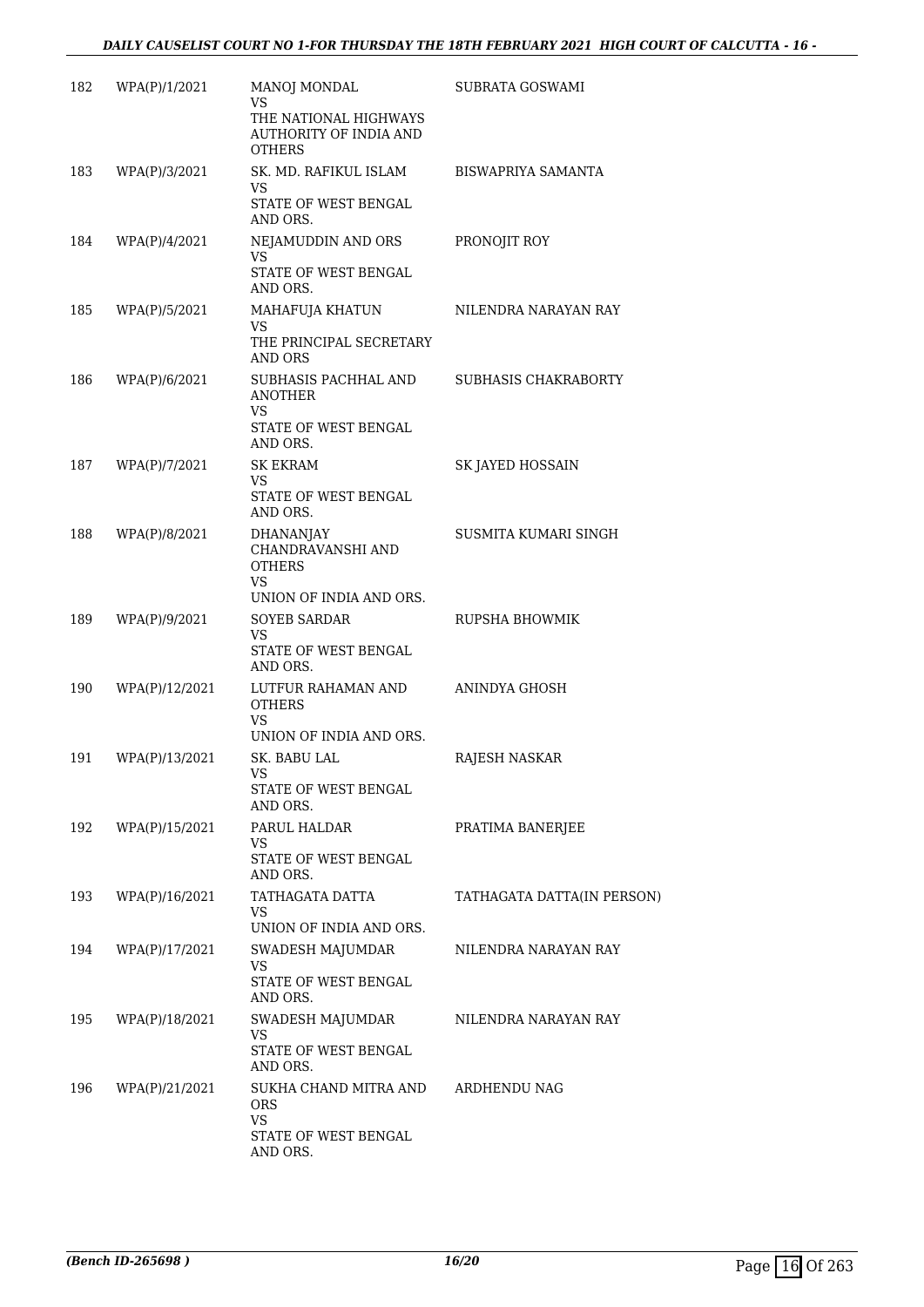| 197 | WPA(P)/22/2021 | HOWRAH PARADISE SOCIAL<br>WELFARE ORGANIZATION<br>VS.                                         | ABHISHEK CHAKRABORTY             |
|-----|----------------|-----------------------------------------------------------------------------------------------|----------------------------------|
|     |                | UNION OF INDIA AND ORS.                                                                       |                                  |
| 198 | WPA(P)/23/2021 | RANA MAHANTA<br>VS.<br>UNION OF INDIA AND ORS.                                                | DEBAPRIYA SAMANTA                |
| 199 | WPA(P)/24/2021 | KOLKATTA<br>MUNICIPALCORPORATION<br><b>ENGINEER'S ALLIED</b><br>SERVICES ASSOCIATION<br>VS    | MAHABOOB AHMED                   |
|     |                | STATE OF WEST BENGAL<br>AND ORS.                                                              |                                  |
| 200 | WPA(P)/25/2021 | SAKHI GHOSH HAZRA<br>VS.<br>STATE OF WEST BENGAL<br>AND ORS.                                  | <b>BIKASH SHAW</b>               |
| 201 | WPA(P)/26/2021 | PROLAY JANA<br>VS<br>STATE OF WEST BENGAL<br>AND ORS.                                         | <b>MUKTESWAR MAITY</b>           |
| 202 | WPA(P)/28/2021 | <b>SUGATA SHANKAR ROY</b><br>VS<br>UNION OF INDIA AND ORS.                                    |                                  |
| 203 | WPA(P)/29/2021 | ANKUR SHARMA<br><b>VS</b><br>STATE OF WEST BENGAL                                             | <b>SUSHOVAN DEY</b>              |
| 204 | WPA(P)/30/2021 | AND ORS.<br><b>BIPLAB KUMAR</b><br>CHOWDHURY<br><b>VS</b><br>STATE OF WEST BENGAL<br>AND ORS. | PARASHAR BAIDYA                  |
| 205 | WPA(P)/31/2021 | ASHIS MANDAL<br><b>VS</b><br>STATE OF WEST BENGAL<br>AND ORS.                                 | ABHISEK ADDHYA                   |
| 206 | WPA(P)/32/2021 | UTTAM KUMAR PAUL<br>VS<br>THE STATE OF WEST<br><b>BENGAL AND ORS</b>                          | TUSHAR SINHA MAHAPATRA           |
| 207 | WPA(P)/34/2021 | <b>MOUSUMI DAS</b><br>VS<br>THE CHAIRPERSON AND<br><b>ORS</b>                                 | DEBJANI DASGUPTA                 |
| 208 | WPA(P)/35/2021 | SIMANTA BHATTACHARJEE<br>VS<br>STATE OF WEST BENGAL<br>AND ORS.                               | MADHUSHRI DUTTA                  |
| 209 | WPA(P)/36/2021 | <b>SUBRATA MONDAL</b><br>VS<br>UNION OF INDIA AND ORS.                                        | SUBHRANGSU PANDA                 |
| 210 | WPA(P)/37/2021 | ARUNANGSHU<br>CHAKRABORTY<br>VS<br>THE HON'BLE HIGH COURT                                     | ARUNANGSHU CHAKRABORT<br>PERSON) |
| 211 | WPA(P)/39/2021 | AT CALCUTTA<br>SOURAV DUTTA AND ORS<br>VS<br>THE STATE OF WEST<br>BENGAL AND ORS              | ASHIS KUMAR CHOWDHURY            |

 $(IN)$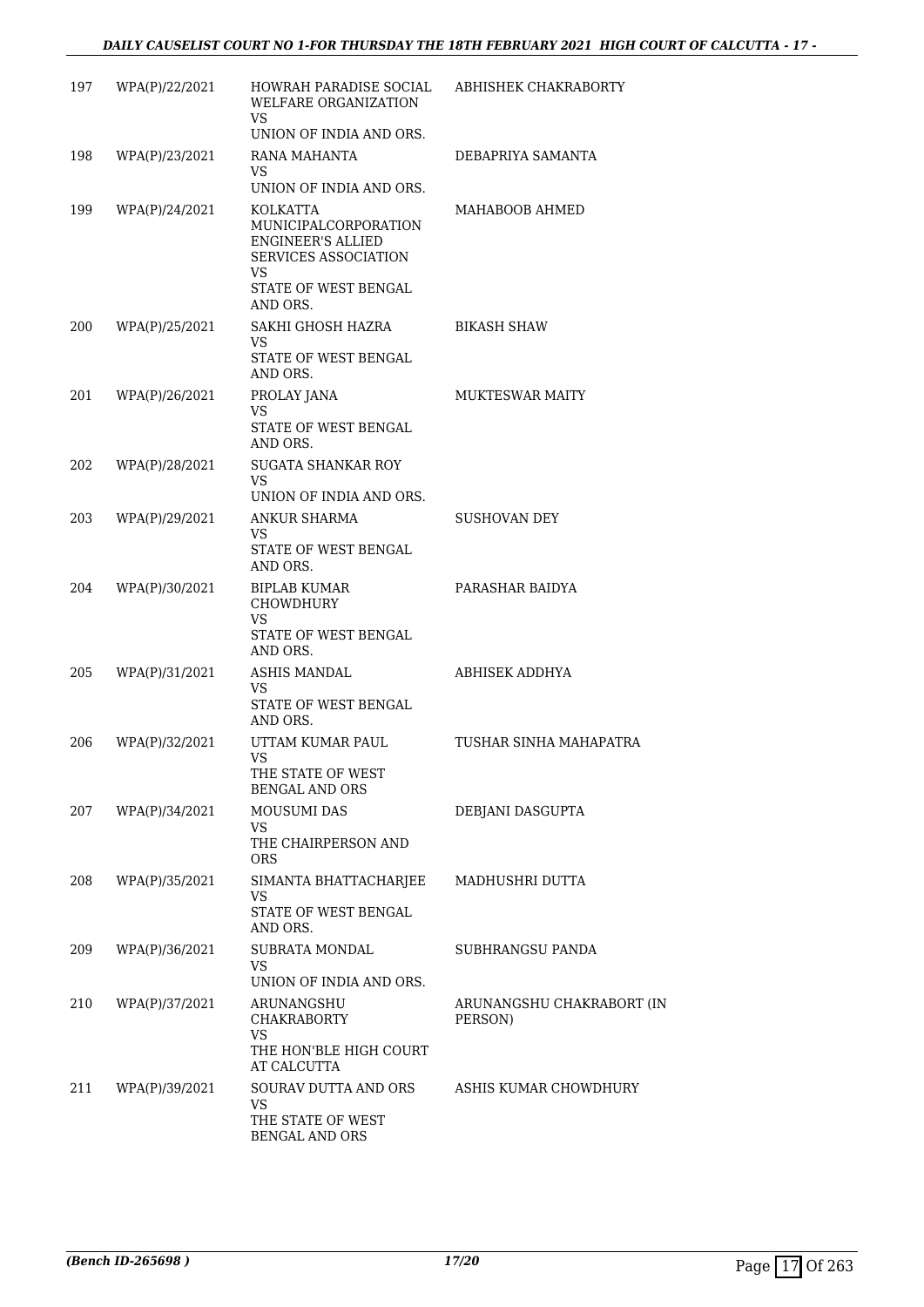#### DAILY CAUSELIST COURT NO 1-FOR THURSDAY THE 18TH FEBRUARY 2021 HIGH COURT OF CALCUTTA - 18 -

| 212 | WPA(P)/41/2021       | SHIV SHANKAR THAKUR<br>VS<br><b>GOVERNMENT OF WEST</b><br><b>BENGAL AND ORS</b>                        | HARISANKAR CHATTOPADHYAY             |
|-----|----------------------|--------------------------------------------------------------------------------------------------------|--------------------------------------|
| 213 | WPA(P)/42/2021       | IDAN BIBI AND ANR<br>VS<br>STATE OF WEST BENGAL<br>AND ORS.                                            | KUSHAL DAS                           |
| 214 | WPA(P)/43/2021       | SHIBA PRASAD<br><b>CHAKRABORTY</b><br>VS<br>STATE OF WEST BENGAL<br>AND ORS.                           | AKASHDEEP MUKHERJEE                  |
| 215 | WPA(P)/45/2021       | TIRTHANKAR MITRA<br>VS<br>STATE OF WEST BENGAL<br>AND ORS.                                             | TRIPTIMOY TALUKDER                   |
| 216 | WPA(P)/46/2021       | <b>SANDIP MODAK</b><br>VS<br>STATE OF WEST BENGAL<br>AND ORS.                                          | SUPRATIK SYAMAL                      |
| 217 | WPA(P)/50/2021       | TUKTUKI NAG<br>VS<br><b>GOVERNMENT OF WEST</b><br><b>BENGAL AND ORS</b>                                | <b>SURYANEEL DAS</b>                 |
| 218 | WPA(P)/51/2021       | PABAN SINGHA AND ORS<br>VS.<br>STATE OF WEST BENGAL<br>AND ORS.                                        | SANDIP KUMAR AGARWAL                 |
| 219 | WPA(P)/52/2021       | NASIR AHMED KHAN<br>VS<br>THE STATE OF WEST<br><b>BENGAL AND ORS</b>                                   | <b>SAGAR SINGH</b>                   |
| 220 | WPA(P)/56/2021       | AHAMADUR RAHAMAN<br>VS<br>STATE OF WEST BENGAL<br>AND ORS.                                             | ROBIUL ISLAM                         |
| 221 | WPA(P)/59/2021       | CHANCHAL MONDAL<br>VS<br>UNION OF INDIA AND ORS.                                                       | KUSHAL DAS                           |
| 222 | WPA(P)/40/2021       | <b>BIMAL KUMAR</b><br><b>CHAKRABORTY</b><br>VS<br>STATE OF WEST BENGAL                                 | <b>ARNAB SARDAR</b>                  |
|     |                      | AND ORS.                                                                                               | <b>CONTEMPT APPLICATION</b>          |
| 223 | CPAN/154/2017        | KOLKATA COMMUNITY<br>HUMAN RIGHT & WELFARE<br>ASSOCIATION@COMMUNITY<br><b>VS</b><br>ABID HOSSAIN & ANR | DR. SUKUMAR MK. GHOSH (IN<br>PERSON) |
|     | wt224 WPA/29909/2015 | KOLKATA COMMUNITY<br><b>HUMAN RIGHTS &amp;</b><br>WELFARE ASSOCIATION<br>VS<br>STATE OF WEST BENGAL &  | DR SUKUMAR MK GHOSH IN PERSON        |
| 225 | CPAN/528/2020        | <b>ORS</b><br><b>AMITAVA GUHA</b><br><b>VS</b><br>NARAYAN SWARUP NIGAM                                 | AMLAN KUMAR MUKHERJEE                |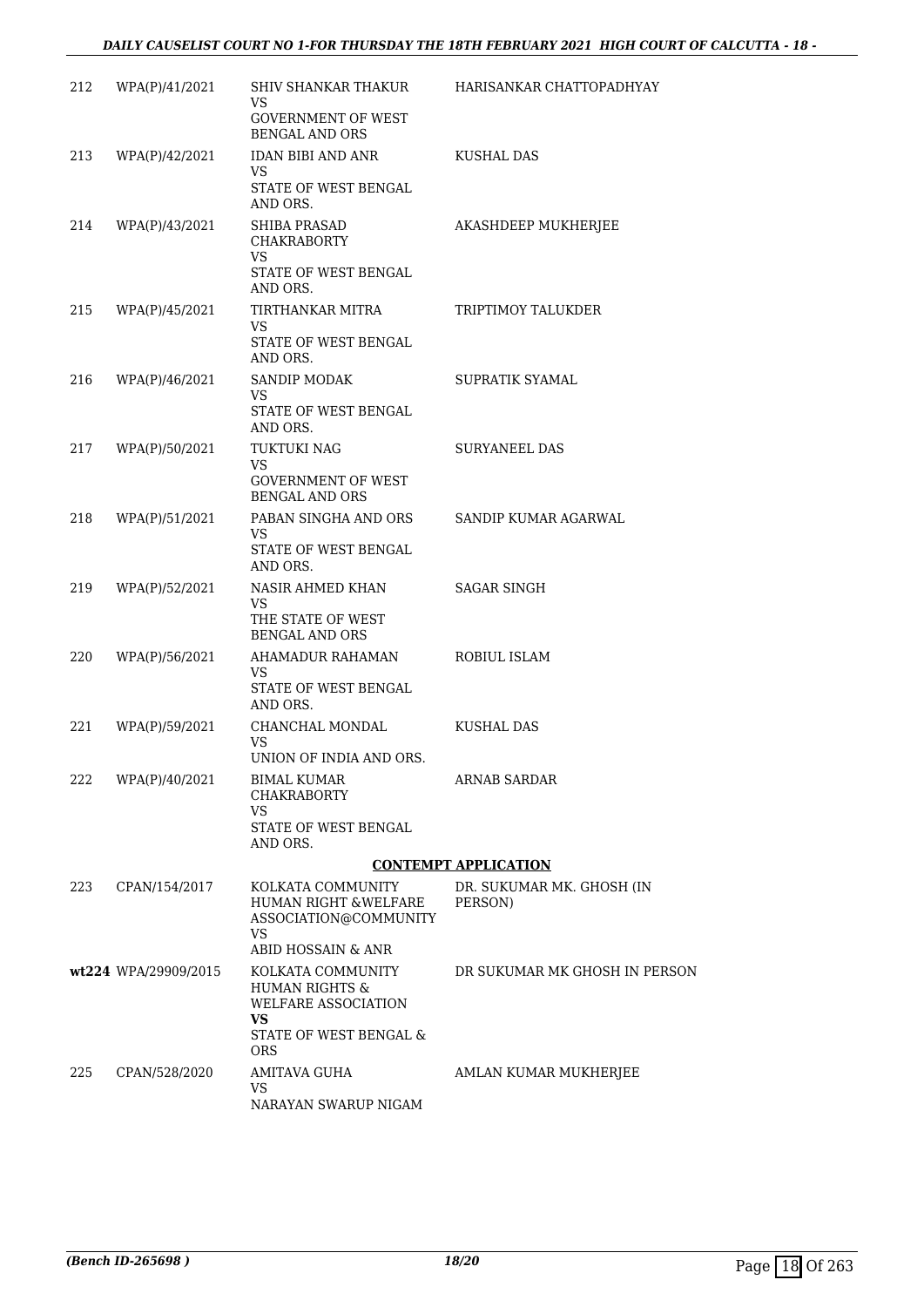|     | wt226 WPA/25851/2017                     | AMITAVA GUHA & ANR<br>VS                                                  | AMLAN KR MUKHERJEE    |
|-----|------------------------------------------|---------------------------------------------------------------------------|-----------------------|
|     |                                          | STATE OF WEST BENGAL &<br><b>ORS</b>                                      |                       |
| 227 | CPAN/84/2021                             | SWADESH MAJUMDAR<br><b>VS</b>                                             | NILENDRA NARAYAN RAY  |
|     |                                          | H.K DWIVEDI AND ORS.                                                      |                       |
|     | wt228 WPA/14491/2019                     | SWADESH MAJUMDAR<br>VS<br><b>STATE OF WEST BENGAL &amp;</b>               | JYOTI PRAKASH KHAN    |
|     | wt229 WPA/21477/2019                     | <b>ORS</b><br>THE COURT IN ITS OWN<br><b>MOTION</b><br><b>VS</b>          |                       |
|     |                                          |                                                                           | <b>APPLICATION</b>    |
| 230 | RVW/144/2018                             | STATE OF W B<br>VS                                                        | SHUVRO PRAKASH LAHIRI |
|     |                                          | BISWAJIT CHAKRABORTY &<br><b>ORS</b>                                      |                       |
|     | IA NO: CAN/4/2019(Old No:CAN/7075/2019)  |                                                                           |                       |
|     | wt231 WPA/12989/2014                     | <b>SUDIPTA ROY</b><br>VS                                                  | SIDDHARTHA SANKAR ROY |
|     |                                          | STATE OF WEST BENGAL                                                      |                       |
|     | IA NO: CAN/1/2014(Old No:CAN/11394/2014) |                                                                           |                       |
|     | wt232 RVW/200/2019                       | <b>STATE OF WB</b><br>VS                                                  | SHUVROPROKASH LAHIRI  |
|     |                                          | BISWAJIT CHAKRABORTY &<br><b>ORS</b>                                      |                       |
|     | wt233 WPA/11848/2016                     | DEBASISH DEY & ORS<br>VS                                                  | AMLAN KUMAR MUKHERJEE |
|     |                                          | STATE OF WEST BENGAL &<br><b>ORS</b>                                      |                       |
|     | wt234 WPA/23291/2017                     | <b>SURENDRA JENA</b><br>VS<br>UNION OF INDIA & ORS                        | S. ROY CHOUDHURY      |
|     | wt235 WPA/25035/2014                     | ARJU CHOWDHURY & ORS                                                      | A K MUKHERJEE         |
|     |                                          | <b>VS</b><br>STATE OF WEST BENGAL &                                       |                       |
|     |                                          | <b>ORS</b>                                                                |                       |
|     | wt236 WPA/26933/2017                     | <b>RITA MITRA</b>                                                         | SANJIB DUTTA          |
|     |                                          | VS.<br><b>STATE OF WEST BENGAL &amp;</b><br><b>ORS</b>                    |                       |
|     | wt237 WPA/3930/2015                      | BURDWAN MINI BUS<br><b>OWNERS WELFARE</b><br><b>ASSOCIATION &amp; ANR</b> | SAKTI PADA JANA       |
|     |                                          | VS<br>STATE OF WEST BENGAL &<br><b>ORS</b>                                |                       |
|     | wt238 WPA/4102/2018                      | BISWAJIT CHAKRABORTY<br>VS                                                | SANJIB DUTTA          |
|     |                                          | STATE OF WEST BENGAL &<br>ORS.                                            |                       |
|     | IA NO: CAN/2/2021                        |                                                                           |                       |
|     | wt239 WPA/4446/2018                      | SK TUHRAB & ORS                                                           | AMLAN KUMAR MUKHERJEE |
|     |                                          | VS.<br>STATE OF WEST BENGAL &<br><b>ORS</b>                               |                       |
|     | wt240 CPAN/1193/2019                     | <b>RITA MITRA</b><br>VS                                                   | SANJIB DUTTA          |
|     |                                          | NARAYAN SWARUP NIGAM<br>& ORS                                             |                       |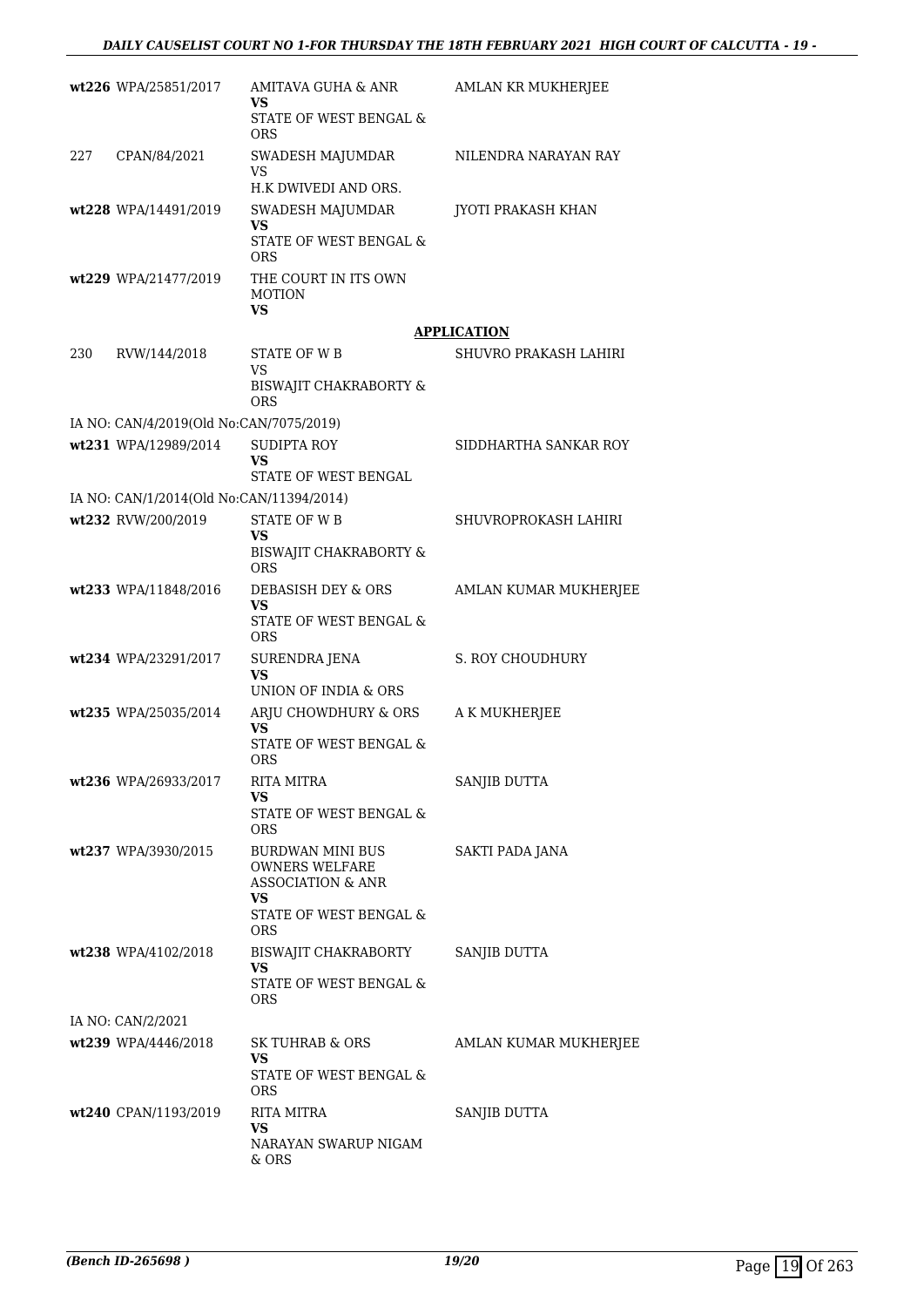**wt241** WPA/9831/2015 ABDUL AZIM & ORS.

**VS** STATE OF WEST BENGAL & ORS.

AMLAN KR. MUKHERJEE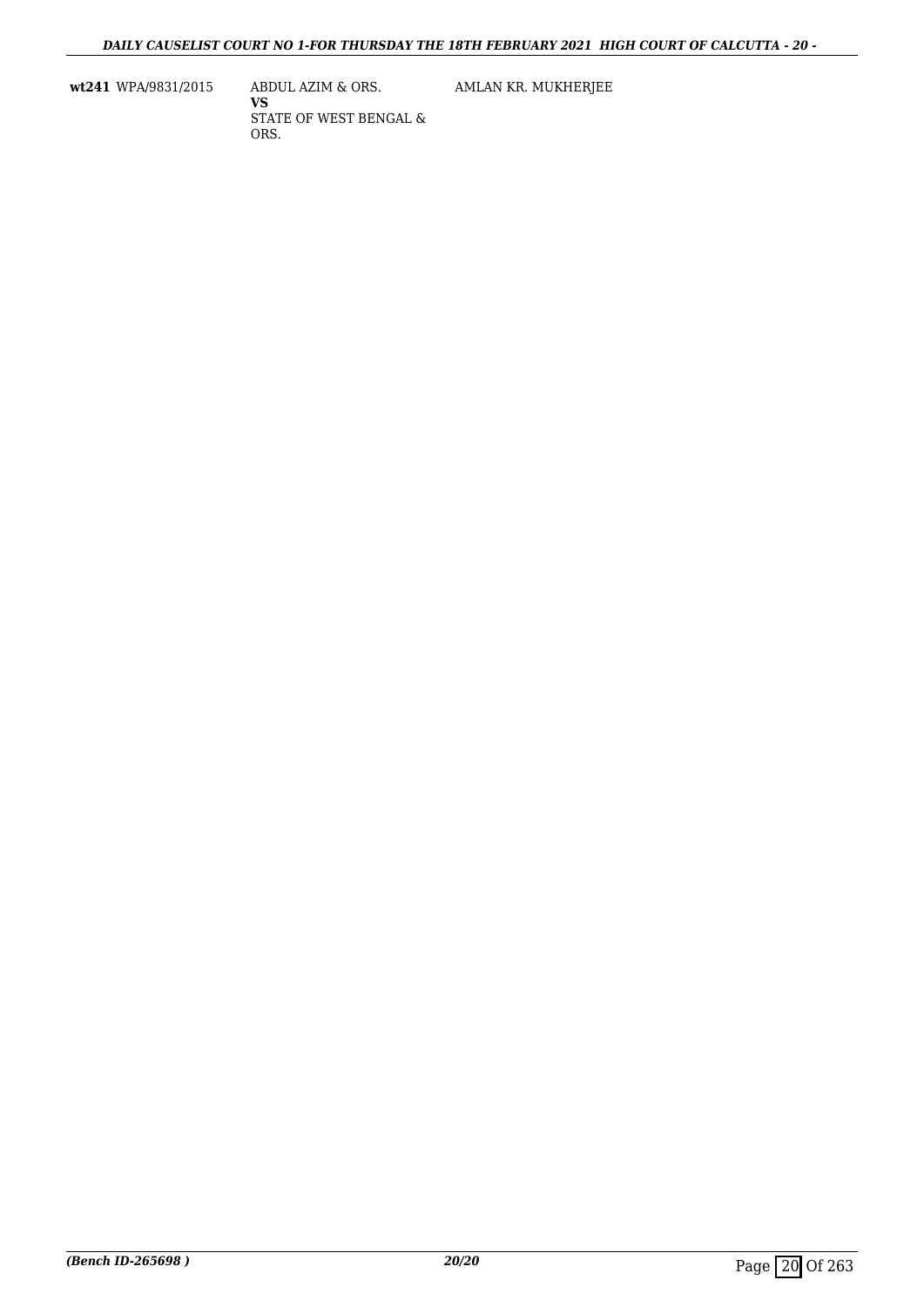

## In The High Court at Calcutta

### **Appellate Side**

**DAILY CAUSELIST For Thursday The 18th February 2021**

#### **COURT NO. 16**

**DIVISION BENCH (DB - II)**

#### **AT 10:45 AM HON'BLE JUSTICE RAJESH BINDAL HON'BLE JUSTICE ANIRUDDHA ROY**

#### **(VIA VIDEO CONFERENCE)**

**ON AND FROM MONDAY, THE 11TH JANUARY, 2021 – APPEALS RELATING TO LABOUR UNDER GROUP III AND APPLICATION CONNECTED THERETO;**

**APPEALS FROM ORDERS RELATING TO REVENUE UNDER GROUP – IV & ORHER STATUTORY REVENUE APPEALS EXCEPT LAND REVENUE TO BE HEARD BY DIVISION BENCH;**

**APPEALS RELATING TO CHARTERED ACCOUNTANTS ACT, COMPANY SECRETARIES ACT AND TAX TRIBUNAL MATTERS;**

**INCOME TAX REFERENCE UNDER SECTION 256 OF THE INCOME TAX ACT;**

**MATTERS RELATING TO TRIBUNALS UNDER ARTICLE 323A & 323B OF THE CONSTITUTION OF INDIA (OTHER THAN TAX TRIBUNAL) INCLUDING APPLICATION CONNECTED THERETO;**

**AND**

**ON AND FROM MONDAY, THE 1ST FEBRUARY, 2021 AS LONG AS THE DIVISION BENCH COMPRISING OF HON'BLE CHIEF JUSLTICE THOTTATHIL B. RADHAKRISHNAN AND HON'BLE JUSTICE ARIJIT BANERJEE DOES NOT SIT – WILL TAKE, IN ADDITION TO THEIR OWN LIST AND DETERMINATION, URGENT MATTERS RELATING TO THE LIST AND DETERMINATION OF THE DIVISION BENCH COMPRISING OF HON'BLE CHIEF JUSTICE THOTTATHIL B. RADHAKRISHNSN AND HON'BLE JUSTICE ARIJIT BANERJEE.**

**NOTE:**

**E-MENTIONING WILL BE TAKEN UP AT THE FIRST SITTING OF THE COURT. OUT OF WHICH ORIGINAL SIDE MATTERS WILL BE TAKEN UP FIRST AND THEN APPELLATE SIDE MATTERS WILL BE TAKEN UP.**

**ON AND FROM MONDAY i.e., 08-02-2021, APPELLATE SIDE LIST WILL BE TAKEN UP FIRST AND THEN ORIGINAL SIDE LIST WILL BE TAKEN UP.**

#### **NOTE: MATTERS WILL BE TAKEN UP THROUGH PHYSICAL HEARING ONLY WHEN BOTH THE PARTIES ARE AGREED.**

**PIL**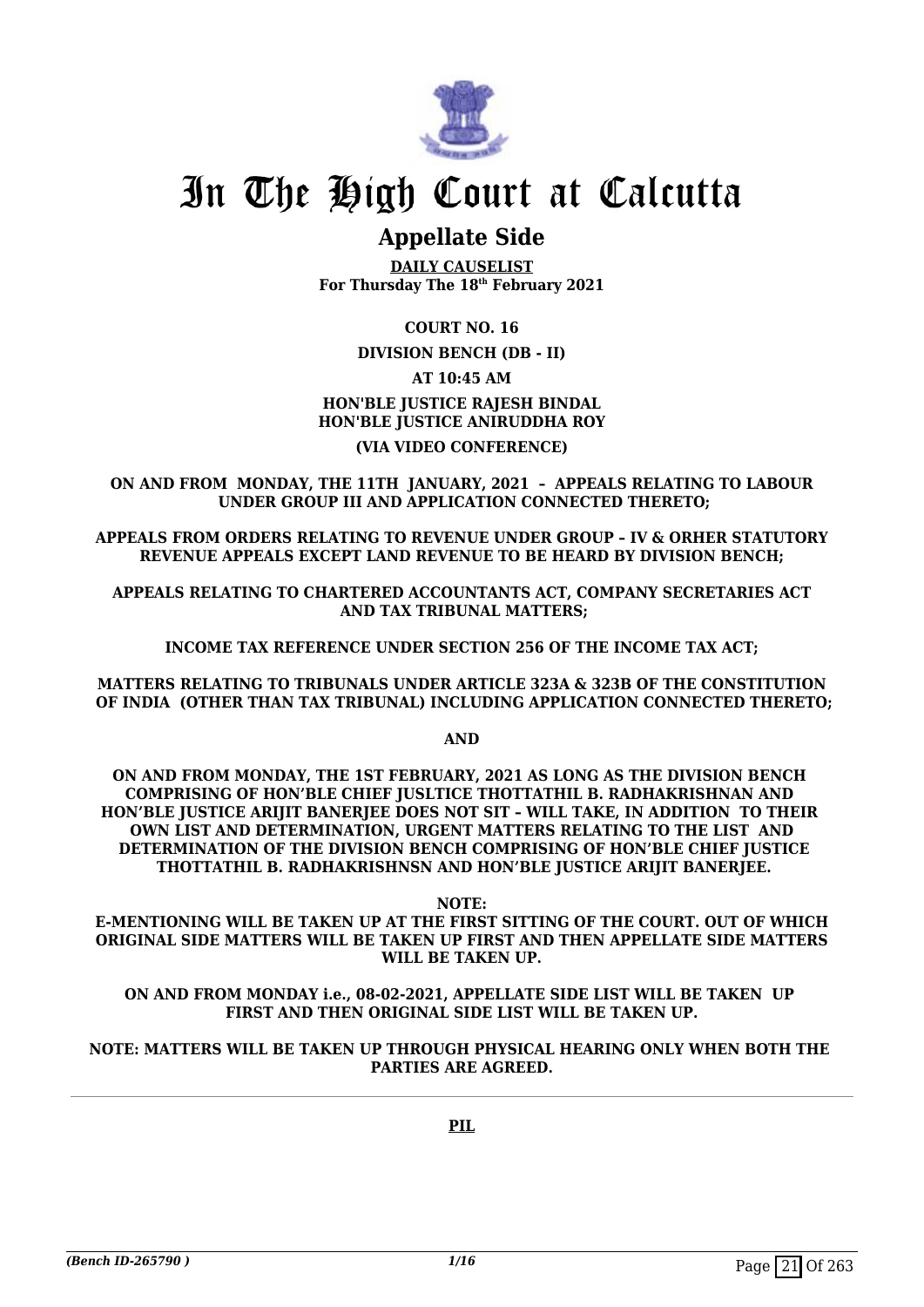| $\mathbf{1}$ | WPA(P)/2/2021                             | ANAR MOLLA<br>VS                                                        | <b>ASHOKE KUMAR</b><br><b>NATH</b>                                                        |
|--------------|-------------------------------------------|-------------------------------------------------------------------------|-------------------------------------------------------------------------------------------|
|              |                                           | STATE OF WEST BENGAL<br>AND ORS.                                        |                                                                                           |
| 2            | WPA(P)/48/2021                            | <b>SUBHAJIT SOM</b><br><b>VS</b>                                        | <b>AVIRUP CHATTERJEE</b>                                                                  |
|              |                                           | STATE OF WEST BENGAL<br>AND ORS.                                        |                                                                                           |
|              |                                           | <b>SPECIALLY FIXED MATTERS</b>                                          |                                                                                           |
| 3            | CRA/255/2020                              | THE NATIONAL<br>INVESTIGATION AGENCY<br><b>VS</b><br>CHHATRADHAR MAHATA | SUNDEEP K.<br><b>SADAWARTE</b>                                                            |
|              | IA NO: CRAN/1/2020                        |                                                                         |                                                                                           |
|              |                                           | <b>BAIL IN CONNECTION WITH APPEAL</b>                                   |                                                                                           |
| 4            | CRA/580/2019                              | SANJOY RAJBANGSHI & ANR SUDDHADEV ADAK<br><b>VS</b>                     |                                                                                           |
|              |                                           | STATE OF WEST BENGAL &<br><b>ANR</b>                                    |                                                                                           |
|              |                                           |                                                                         | IA NO: CRAN/1/2019(Old No:CRAN/4051/2019), CRAN/2/2020(Old No:CRAN/287/2020), CRAN/3/2020 |
|              |                                           | <b>ASSIGNED MATTERS</b>                                                 |                                                                                           |
| 5            | CRM/3124/2020                             | <b>SAMAR KR SWARNAKAR</b><br><b>VS</b><br>STATE OF WEST BENGAL          | <b>SANDIP</b><br><b>CHAKRABORTY</b>                                                       |
|              | IA NO: CRAN/1/2020(Old No:CRAN/1511/2020) |                                                                         |                                                                                           |
| 6            | CRM/5790/2020<br>(Assigned)               | STATE OF WEST BENGAL<br><b>VS</b>                                       | <b>MD ANWAR HOSSAIN</b>                                                                   |
|              |                                           | DEBJANI PODDAR & ORS                                                    |                                                                                           |
|              | IA NO: CRAN/1/2020(Old No:CRAN/4203/2020) |                                                                         |                                                                                           |
| 7            | CRM/7495/2020<br>(Assigned)               | RAKHI GHOSH<br><b>VS</b>                                                | DEBABRATIM GUHA                                                                           |
|              |                                           | State of West Bengal                                                    |                                                                                           |
|              | IA NO: CRAN/1/2020                        |                                                                         |                                                                                           |
|              |                                           | <b>MANDAMUS APPEAL</b>                                                  |                                                                                           |
| 8            | FMA/1468/2019                             | SUDIN PROVAT MALLICK<br>VS<br><b>FIRST INDUSTRIAL</b>                   | <b>SUDIP PROVAT</b><br><b>MALLICK</b>                                                     |
|              |                                           | TRIBUNAL & ORS                                                          |                                                                                           |
|              | IA NO: CAN/1/2019(Old No:CAN/10740/2019)  |                                                                         |                                                                                           |
| 9            | MAT/19/2021                               | DILIP JANA<br><b>VS</b>                                                 | <b>SOMA KAR GHOSH</b>                                                                     |
|              |                                           | UNITED ORDER AND<br>SUPPLY CO-OP SOCIEITY<br>LTD AND ORS                |                                                                                           |
|              | IA NO. CANI/1/2021 CANI/2/2021            |                                                                         |                                                                                           |

IA NO: CAN/1/2021, CAN/2/2021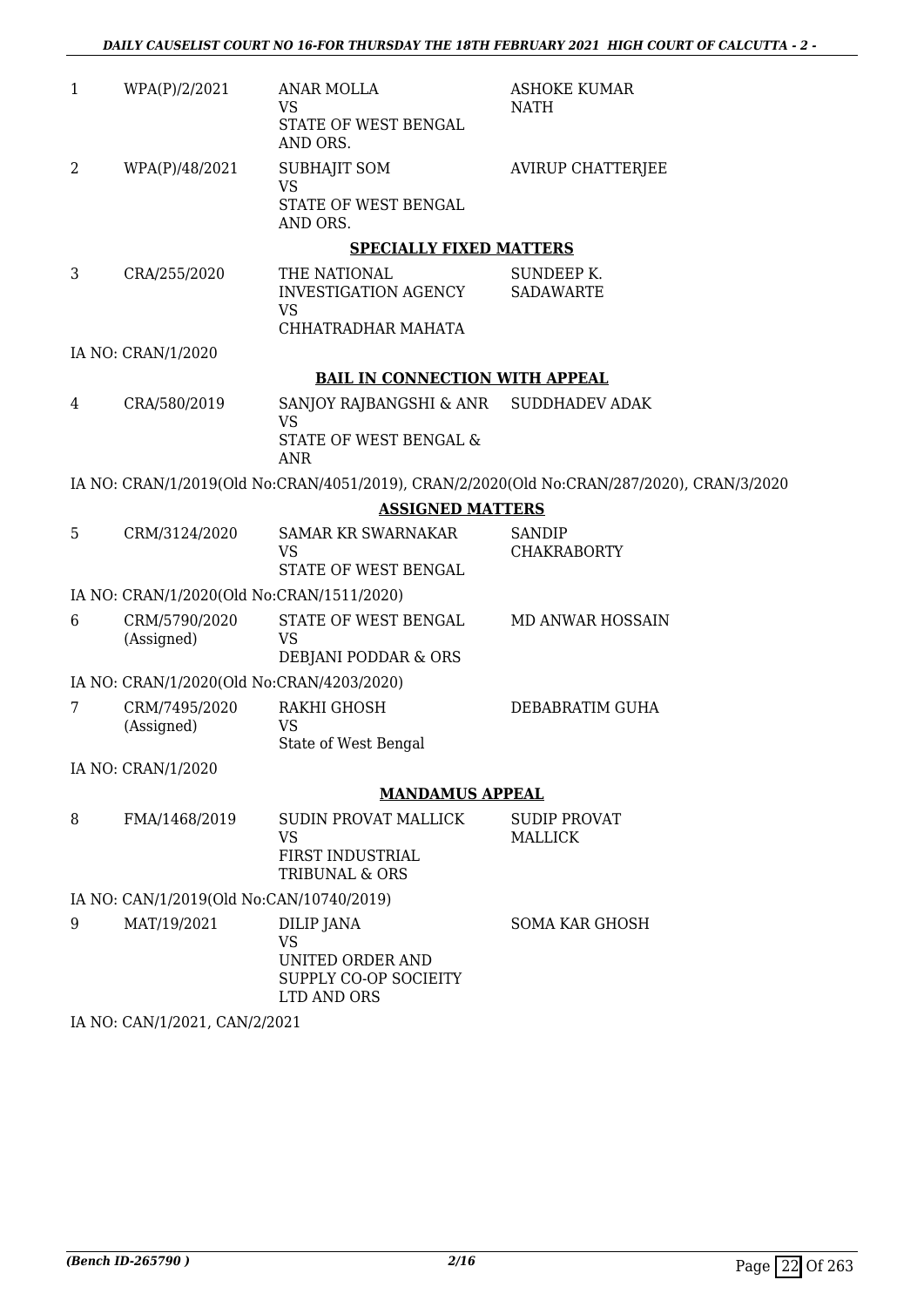| 10 | MAT/70/2021                   | <b>ADDITIONAL</b><br>COMMISSIONER, CENTRAL<br>EXCISE AND SERVICE TAX,<br><b>BOLPUR</b><br>COMMISSIONERATE<br>VS<br>RECKITT BENCKISER<br>(INDIA) PVT. LTD. | KAUSIK KANTI MAITI                 |
|----|-------------------------------|-----------------------------------------------------------------------------------------------------------------------------------------------------------|------------------------------------|
|    | IA NO: CAN/1/2021, CAN/2/2021 |                                                                                                                                                           |                                    |
| 11 | MAT/81/2021                   | STATE OF WEST BENGAL<br>AND ORS.<br><b>VS</b><br>KANAM LATEX INDUSTRIES<br>LTD AND ORS                                                                    | DEBASISH SARKAR                    |
|    | IA NO: CAN/1/2021             |                                                                                                                                                           |                                    |
| 12 | MAT/88/2021                   | VALUTECH METALLIKS<br><b>LIMITED AND ANR</b><br>VS<br>STATE OF WEST BENGAL<br>AND ORS.                                                                    | ARANYA SAHA                        |
|    | IA NO: CAN/1/2021, CAN/2/2021 |                                                                                                                                                           |                                    |
| 13 | MAT/97/2021                   | ADDL. COM. CEN. EXCISE<br>AND SERVICE TAX, BOLPUR<br>COMM.<br><b>VS</b><br>RECKITT BENCKISER<br>(INDIA) P. LTD. AND ORS.                                  | K.K MAITI                          |
|    | IA NO: CAN/1/2021, CAN/2/2021 |                                                                                                                                                           |                                    |
| 14 | MAT/126/2021                  | SHRISTI-SPML JV<br><b>VS</b><br>KOLKATA MUNICIPAL<br><b>CORPORATION AND ORS</b>                                                                           | <b>KAUSHIK</b><br><b>CHOWDHURY</b> |
|    | IA NO: CAN/1/2021             |                                                                                                                                                           |                                    |
| 15 | MAT/133/2021                  | AMITABH KEJRIWAL AND<br><b>ORS</b><br>VS.<br><b>CESC LIMITED AND ORS</b>                                                                                  | RAJESH UPADHYAY                    |
|    | IA NO: CAN/1/2021             |                                                                                                                                                           |                                    |
| 16 | MAT/139/2021                  | THE TEA BOARD INDIA AND<br>ORS.<br><b>VS</b><br>RAM KR JHAJHARIA AND<br>ORS.                                                                              | RUNU MUKHERJEE                     |
|    | IA NO: CAN/1/2021             |                                                                                                                                                           |                                    |
| 17 | MAT/170/2021                  | SHIBA PROSAD BANERJEE<br><b>VS</b><br>STATE OF WEST BENGAL<br>AND ORS.                                                                                    | <b>SURYA MAITY</b>                 |
|    | IA NO: CAN/1/2021             |                                                                                                                                                           |                                    |

#### **WEST BENGAL STATE ADMINISTRATIVE TRIBUNAL**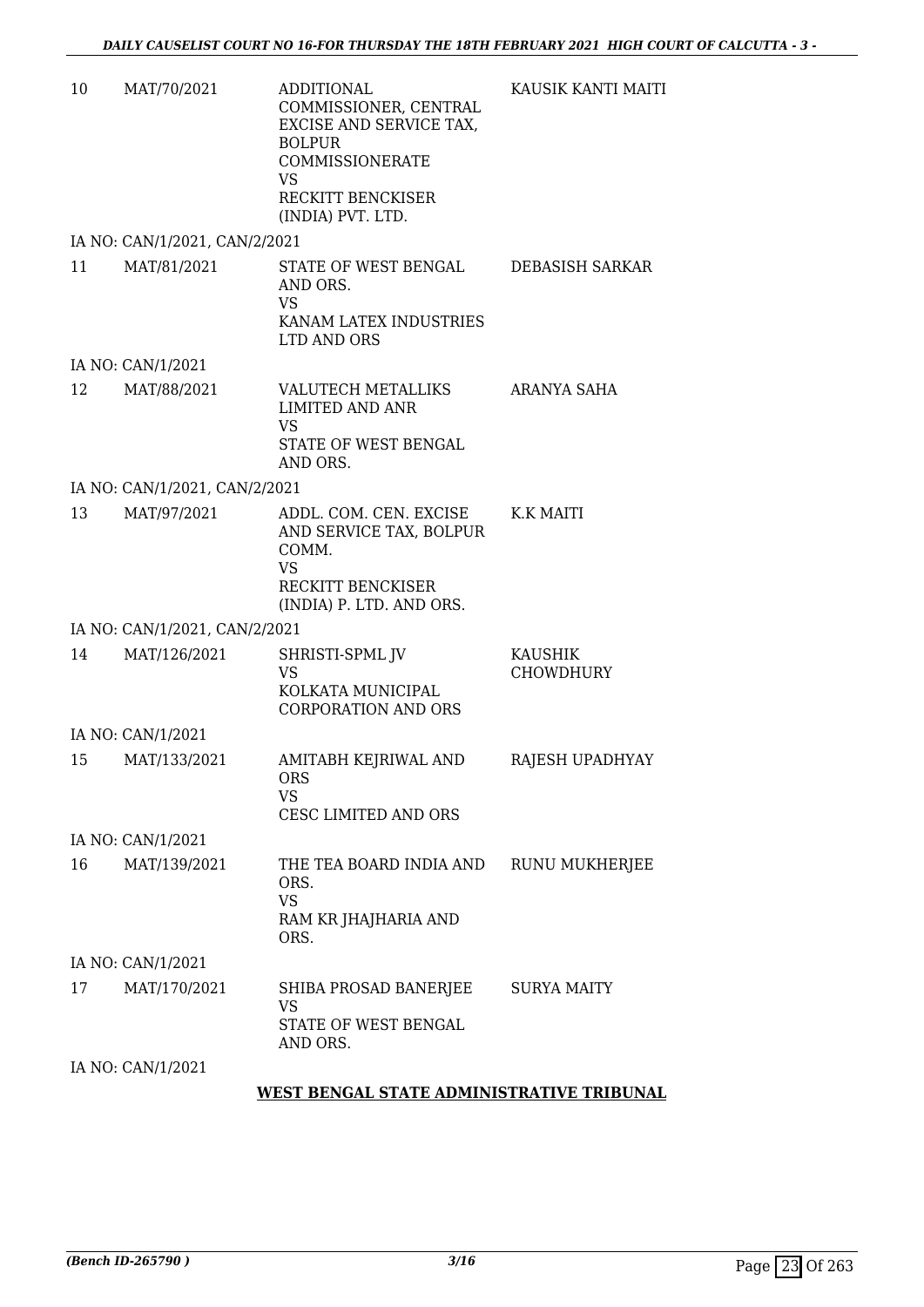| 18 | WP.ST/492/2013                          | <b>ARUN KR DAS</b><br>VS<br>STATE OF WEST BENGAL &<br><b>ORS</b>                                  | <b>SANKAR PRASAD RAY</b>                |
|----|-----------------------------------------|---------------------------------------------------------------------------------------------------|-----------------------------------------|
| 19 | WP.ST/103/2014                          | <b>ANISHA KHATUN</b><br><b>VS</b><br>STATE OF WEST BENGAL &<br><b>ORS</b>                         | SANDIPAN BANERJEE                       |
|    | IA NO: CAN/1/2015(Old No:CAN/6710/2015) |                                                                                                   |                                         |
| 20 | WP.ST/52/2016                           | THE STATE OF WEST<br><b>BENGAL &amp; ANR</b><br><b>VS</b>                                         | <b>MUN MUN TEWARY</b>                   |
|    | IA NO: CAN/3/2020                       | <b>BASUDEV DAS &amp; ORS</b>                                                                      |                                         |
|    | wt21 WP.ST/79/2018                      | ABDUL ALIM & ORS                                                                                  | NEPESH MAJHI                            |
|    |                                         | <b>VS</b><br>STATE OF WEST BENGAL &<br><b>ORS</b>                                                 |                                         |
| 22 | WP.ST/204/2016                          | <b>SOUDIP GHOSH</b><br><b>VS</b>                                                                  | KAKALI SAMAJPATI                        |
|    |                                         | STATE OF WEST BENGAL &<br><b>ORS</b>                                                              |                                         |
|    | wt23 WP.ST/107/2016                     | SHISHENDU GHOSH<br>VS.<br>STATE OF WEST BENGAL &                                                  | <b>MRINAL RANJAN</b><br><b>PRAMANIK</b> |
|    | wt24 WP.ST/210/2016                     | ORS.<br>DR. ANUP KUMAR HAJRA &<br><b>ORS</b><br><b>VS</b><br>STATE OF WEST BENGAL &<br><b>ORS</b> | NEEPESH MAJHI                           |
| 25 | WP.ST/83/2018                           | <b>ABHIJIT KARJEE</b><br><b>VS</b><br>STATE OF WEST BENGAL &<br>ORS                               | SRIMOYEE<br>MUKHERJEE                   |
|    | IA NO: CAN/1/2018(Old No:CAN/7872/2018) |                                                                                                   |                                         |
| 26 | WP.ST/11/2020                           | SMRITIKANA DEY<br>VS<br>STATE OF WEST BENGAL &                                                    | <b>INDRAJIT BISWAS</b>                  |
| 27 | WP.ST/21/2020                           | <b>ORS</b><br>SUBHAS CH. KONAR<br>VS<br>STATE OF WEST BENGAL &<br>ORS.                            | <b>SUMITRA</b>                          |
|    | IA NO: CAN/1/2021, CAN/2/2021           |                                                                                                   |                                         |
| 28 | WP.ST/22/2020                           | STATE OF WB & ANR.<br>VS<br><b>BIPLAB ROY</b>                                                     | ARKA KR. NAG                            |
| 29 | WP.ST/23/2020                           | THE STATE OF WB & ORS. ARKA KR. NAG<br><b>VS</b><br>PRIYAM UPADHYAY                               |                                         |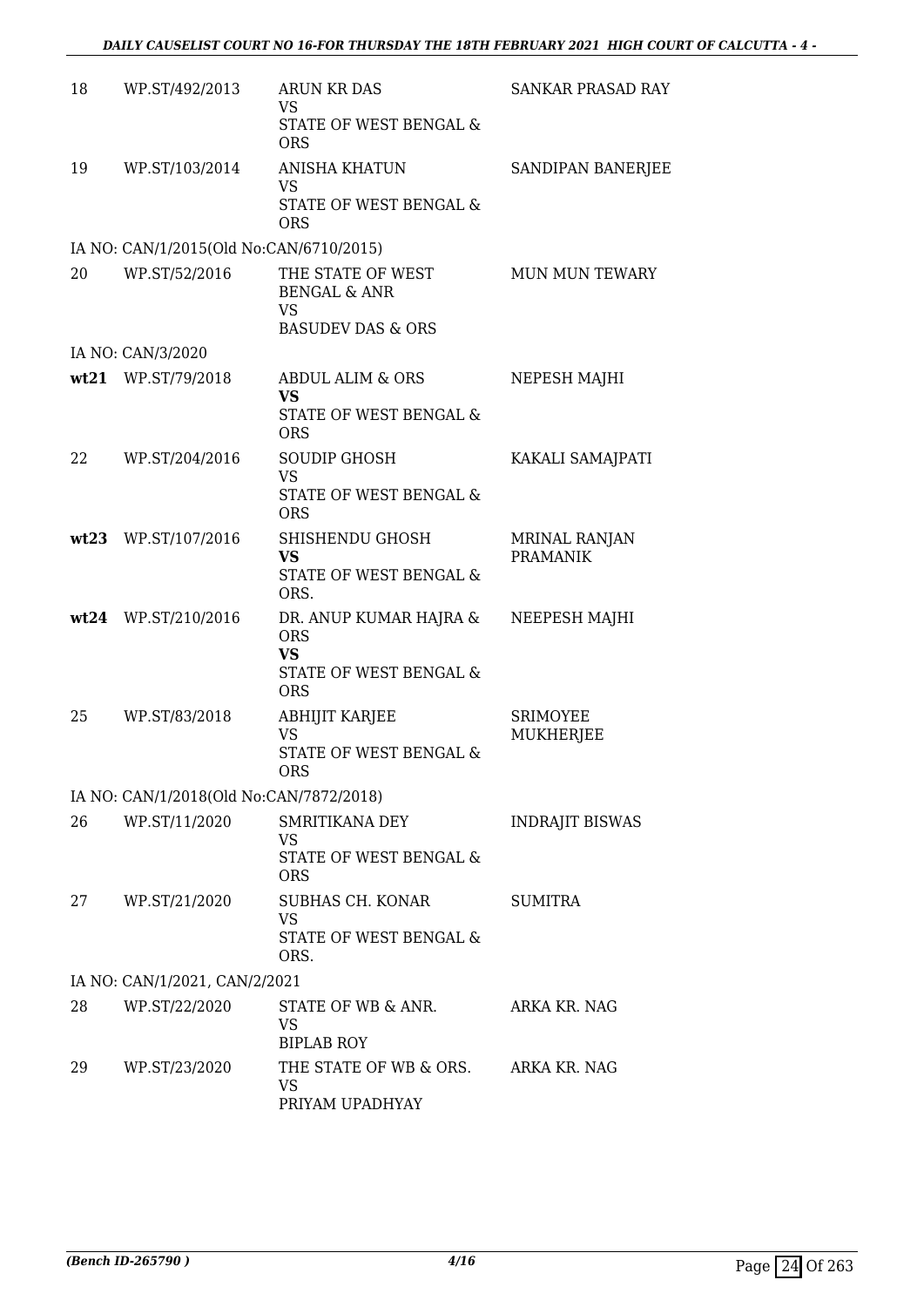| 30 | WP.ST/24/2020                           | THE STATE OF WEST<br>BENGAL & ORS.<br>VS<br>TILOK CH. MONDAL & ORS.                                  | ARKA KR. NAG        |
|----|-----------------------------------------|------------------------------------------------------------------------------------------------------|---------------------|
|    |                                         | IA NO: CAN/1/2020, CAN/2/2020, CAN/3/2020, CAN/4/2020                                                |                     |
| 31 | WP.ST/25/2020                           | THE STATE OF WEST<br>BENGAL & ORS.<br>VS<br>APURBA LAL BARMAN &<br>ANR.                              | ARKA KR. NAG        |
| 32 | WP.ST/26/2020                           | THE STATE OF WEST<br>BENGAL & ORS.<br><b>VS</b><br>SANJIB DOLUI & ORS.                               | ARKA KR. NAG        |
|    |                                         | IA NO: CAN/1/2020(Old No:CAN/4808/2020), CAN/2/2020, CAN/3/2020                                      |                     |
| 33 | WP.ST/27/2020                           | THE STATE OF WEST<br>BENGAL & ORS.<br>VS<br>KOUSHIK MARJIT                                           | ARKA KR. NAG        |
| 34 | WP.ST/29/2020                           | STATE OF WEST BENGAL & PRANAB HALDER<br><b>ORS</b><br><b>VS</b><br>KALIPROSAD MONDAL &<br><b>ANR</b> |                     |
| 35 | WP.ST/37/2020                           | MD. JAHANGIR SK.<br><b>VS</b><br>STATE OF WEST BENGAL &<br>ORS.                                      | PROBAL SARKAR       |
|    | IA NO: CAN/1/2020(Old No:CAN/2389/2020) |                                                                                                      |                     |
| 36 | WP.ST/45/2020                           | GOUTAM CHOWDHURY & SOMA CHAKRABARTY<br>ANR<br><b>VS</b><br>STATE OF WEST BENGAL &<br><b>ORS</b>      |                     |
| 37 | WP.ST/47/2020                           | AMAL KUMAR JANA<br>VS<br>STATE OF WEST BENGAL &<br><b>ORS</b>                                        | <b>ANANYA NEOGI</b> |
| 38 | WP.ST/48/2020                           | ANIL BAIDYA & ORS<br>VS<br>STATE OF WEST BENGAL &<br><b>ORS</b>                                      | <b>GUDDU SINGH</b>  |
| 39 | WP.ST/49/2020                           | THE STATE OF WEST<br><b>BENGAL &amp; ORS</b><br>VS<br><b>SUVASISH KUNDU &amp; ORS</b>                | KAKALI SAMAJPATY    |
| 40 | WP.ST/50/2020                           | SK. ENAIT ALI<br>VS<br>STATE OF WEST BENGAL &<br><b>ORS</b>                                          | DIVYA TIWARY        |
| 41 | WP.ST/51/2020                           | RAJANI KANTA JANA<br><b>VS</b><br>STATE OF WEST BENGAL &<br><b>ORS</b>                               | SANJOY KR SARKAR    |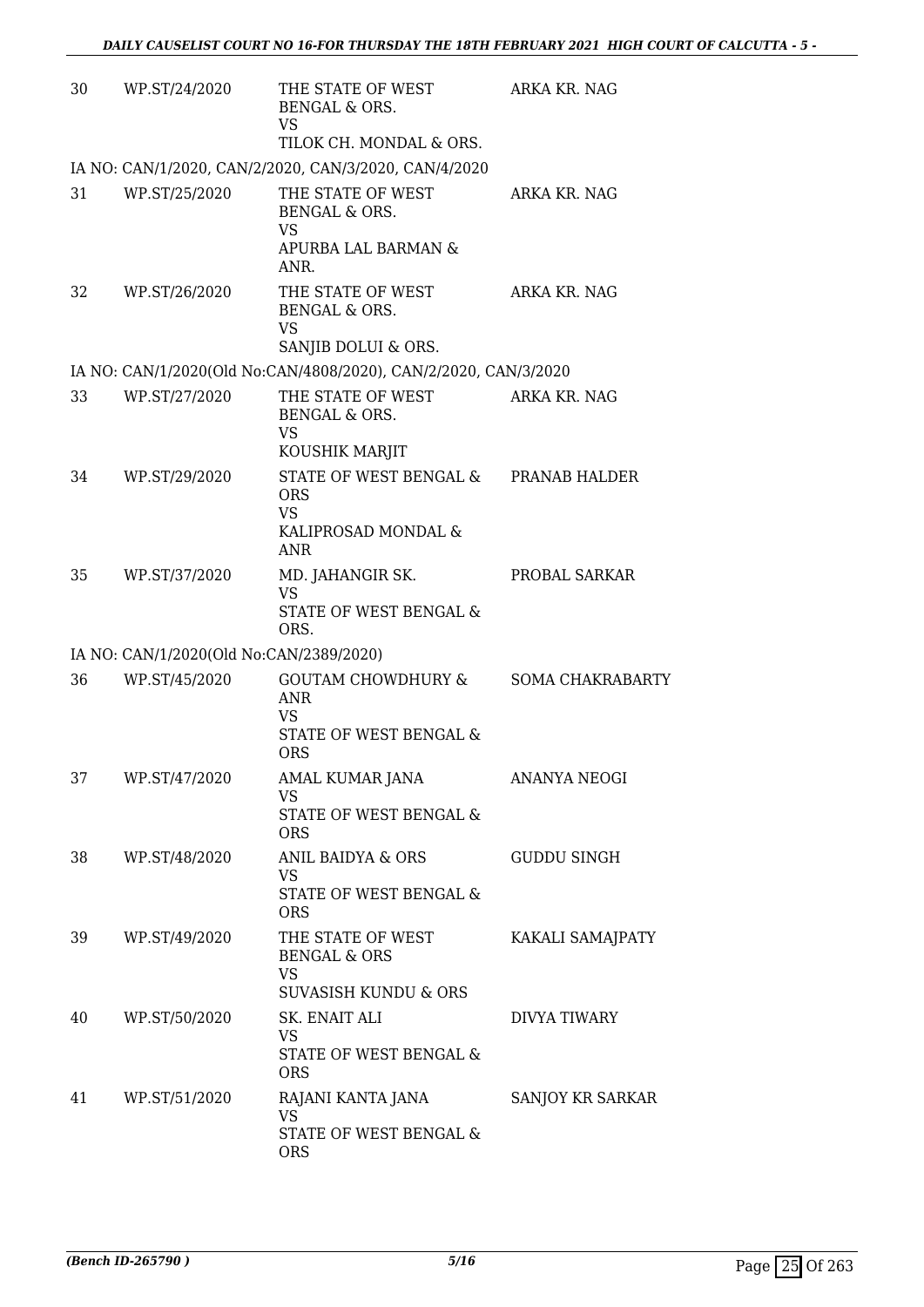| 42 | WP.ST/52/2020     | SADHAN SINGH & ORS<br><b>VS</b><br>STATE OF WEST BENGAL &<br><b>ORS</b>                                 | <b>SIMANTIKA</b><br><b>DASGUPTA</b> |
|----|-------------------|---------------------------------------------------------------------------------------------------------|-------------------------------------|
|    | IA NO: CAN/1/2020 |                                                                                                         |                                     |
| 43 | WP.ST/54/2020     | <b>BHUSAN SINGH</b><br><b>VS</b><br>STATE OF WEST BENGAL &<br><b>ORS</b>                                | KAMAL KANTA KAR                     |
| 44 | WP.ST/55/2020     | STATE OF WEST BENGAL & LALMOHAN BASU<br><b>ORS</b><br>VS<br><b>AMALENDU BIKAS</b><br><b>MAHAPATRA</b>   |                                     |
| 45 | WP.ST/56/2020     | JAJNASENI DESHBANDHABI SUDIPTA DASGUPTA<br>VS.<br>STATE OF WEST BENGAL &<br><b>ORS</b>                  |                                     |
| 46 | WP.ST/85/2020     | ABICHAL CHATTOPADHYAY<br><b>VS</b><br>STATE OF WEST BENGAL<br>AND ORS.                                  | <b>SUMAN</b><br><b>CHAKRABARTY</b>  |
| 47 | WP.ST/94/2020     | <b>KENEDY RAY</b><br>VS<br>State of West Bengal                                                         | <b>BISWARUP NANDY</b>               |
| 48 | WP.ST/97/2020     | PRADIP KR. CHATTERJEE<br><b>VS</b><br>STATE OF WEST BENGAL<br>AND ORS.                                  | <b>MANOJIT PAL</b>                  |
| 49 | WP.ST/104/2020    | <b>AMIT KUMAR</b><br>MUKHOPADHYAY AND<br><b>OTHERS</b><br><b>VS</b><br>STATE OF WEST BENGAL<br>AND ORS. | <b>BHARAT BHUSAN</b>                |
| 50 | WP.ST/106/2020    | SUMAN KAR AND OTHERS<br>VS<br>STATE OF WEST BENGAL<br>AND ORS.                                          | <b>GOPAL DAS</b>                    |
| 51 | WP.ST/1/2021      | SUMANA SADAR (MONDAL) MRINAL KANTI MAITY<br><b>VS</b><br>STATE OF WEST BENGAL<br>AND ORS.               |                                     |
| 52 | WP.ST/3/2021      | <b>SUNITA GURUNG</b><br><b>VS</b><br>STATE OF WEST BENGAL<br>AND ORS.                                   | RTASAMOY MONDAL                     |
| 53 | WP.ST/4/2021      | CHANDRAWATI DEVI<br><b>VS</b><br>STATE OF WEST BENGAL<br>AND ORS.                                       | <b>ARIJIT DEY</b>                   |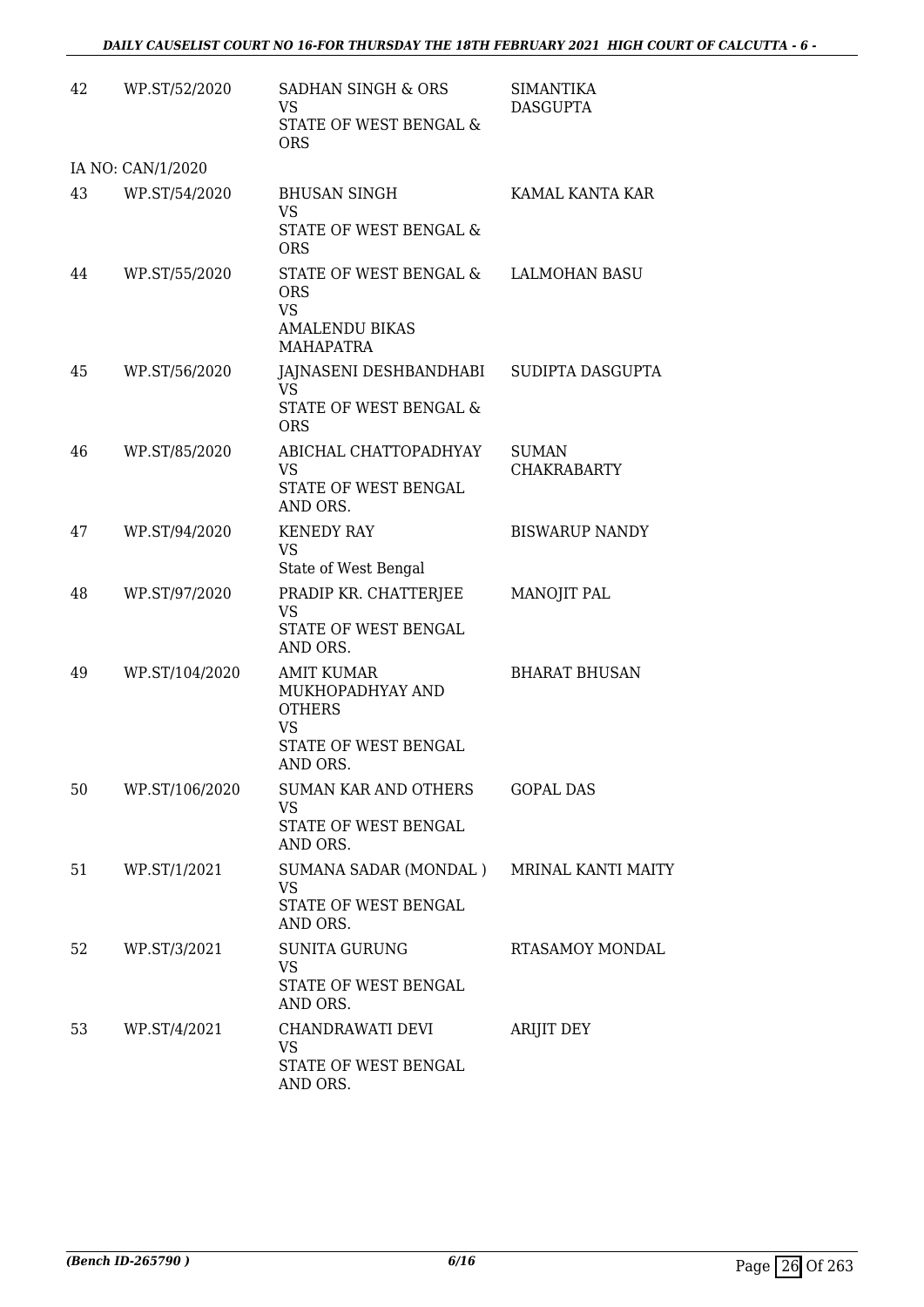| 54 | WP.ST/5/2021                            | MAMLUN NESHA @<br>MAMLUN NISHA @<br><b>MAMLUN NESSA</b><br><b>VS</b><br>STATE OF WEST BENGAL<br>AND ORS.                                      | DEBASHIS BANERJEE                                                                          |
|----|-----------------------------------------|-----------------------------------------------------------------------------------------------------------------------------------------------|--------------------------------------------------------------------------------------------|
|    |                                         | <b>CENTRAL ADMN. TRIBUNAL</b>                                                                                                                 |                                                                                            |
| 55 | WP.CT/225/2013                          | RADHESHYAM MRIDHA<br><b>VS</b><br>UNION OF INDIA & ORS.                                                                                       | <b>APRATIM</b><br><b>BHATTACHARYYA</b>                                                     |
| 56 | WP.CT/434/2013                          | TAPAS ADITYA & ORS.<br><b>VS</b>                                                                                                              | A. K. CHOUDHURY                                                                            |
|    |                                         | UNION OF INDIA & ORS.                                                                                                                         | IA NO: CAN/1/2013(Old No:CAN/12620/2013), CAN/2/2014(Old No:CAN/5470/2014), CAN/4/2014(Old |
| 57 | WP.CT/59/2014                           | No:CAN/12021/2014), CAN/5/2018(Old No:CAN/3843/2018), CAN/6/2020, CAN/7/2020<br>UNION OF INDIA<br><b>VS</b><br>SUBRATA MUKHERJEE &<br>217 ORS | <b>SUBRATA DASGUPTA</b>                                                                    |
|    | IA NO: CAN/1/2015(Old No:CAN/9528/2015) |                                                                                                                                               |                                                                                            |
| 58 | WP.CT/128/2015                          | UNION OF INDIA & ORS<br>VS<br>AJITESH DAS & ORS                                                                                               | CHANDREYI ALAM<br><b>GUPTA</b>                                                             |
| 59 | WP.CT/141/2015                          | UNION OF INDIA & ORS<br><b>VS</b><br>DR ANJAN DASGUPTA                                                                                        | <b>SWAPAN BANERJEE</b>                                                                     |
| 60 | WP.CT/217/2016                          | PADMABATI MITRA<br>VS<br>UNION OF INDIA & ANR                                                                                                 | KUNAL GANGULY                                                                              |
|    | IA NO: CAN/1/2020                       |                                                                                                                                               |                                                                                            |
| 61 | WP.CT/13/2017                           | SHYAMAL KUMAR SARMA<br><b>VS</b>                                                                                                              | RESHMI GHOSH                                                                               |
|    |                                         | <b>UNION OF INDIA &amp; ORS</b>                                                                                                               |                                                                                            |
|    | IA NO: CAN/1/2021                       |                                                                                                                                               |                                                                                            |
| 62 | WP.CT/16/2018                           | UNION OF INDIA & ORS<br>VS<br>ANGAD MAHATO & ANR                                                                                              | ARPA CHAKRABORTY                                                                           |
| 63 | WP.CT/38/2018                           | DHARAM PAL<br>VS<br>UNION OF INDIA & ORS                                                                                                      | A GHOSH                                                                                    |
| 64 | WP.CT/102/2018                          | MUKUL CH. MONDAL<br>VS<br>UNION OF INDIA & ORS.                                                                                               | VICTOR CHATTERJEE                                                                          |
| 65 | WP.CT/108/2018                          | RANAJIT KUMAR PANDIT &<br><b>ORS</b><br><b>VS</b>                                                                                             | SAMIT K MONDAL                                                                             |
| 66 | WP.CT/22/2019                           | MRINMOY PAL & ORS<br>PRASANTA KUMAR<br>MONDAL<br><b>VS</b><br>UNION OF INDIA & ORS                                                            | <b>BHARAT BHUSHAN</b>                                                                      |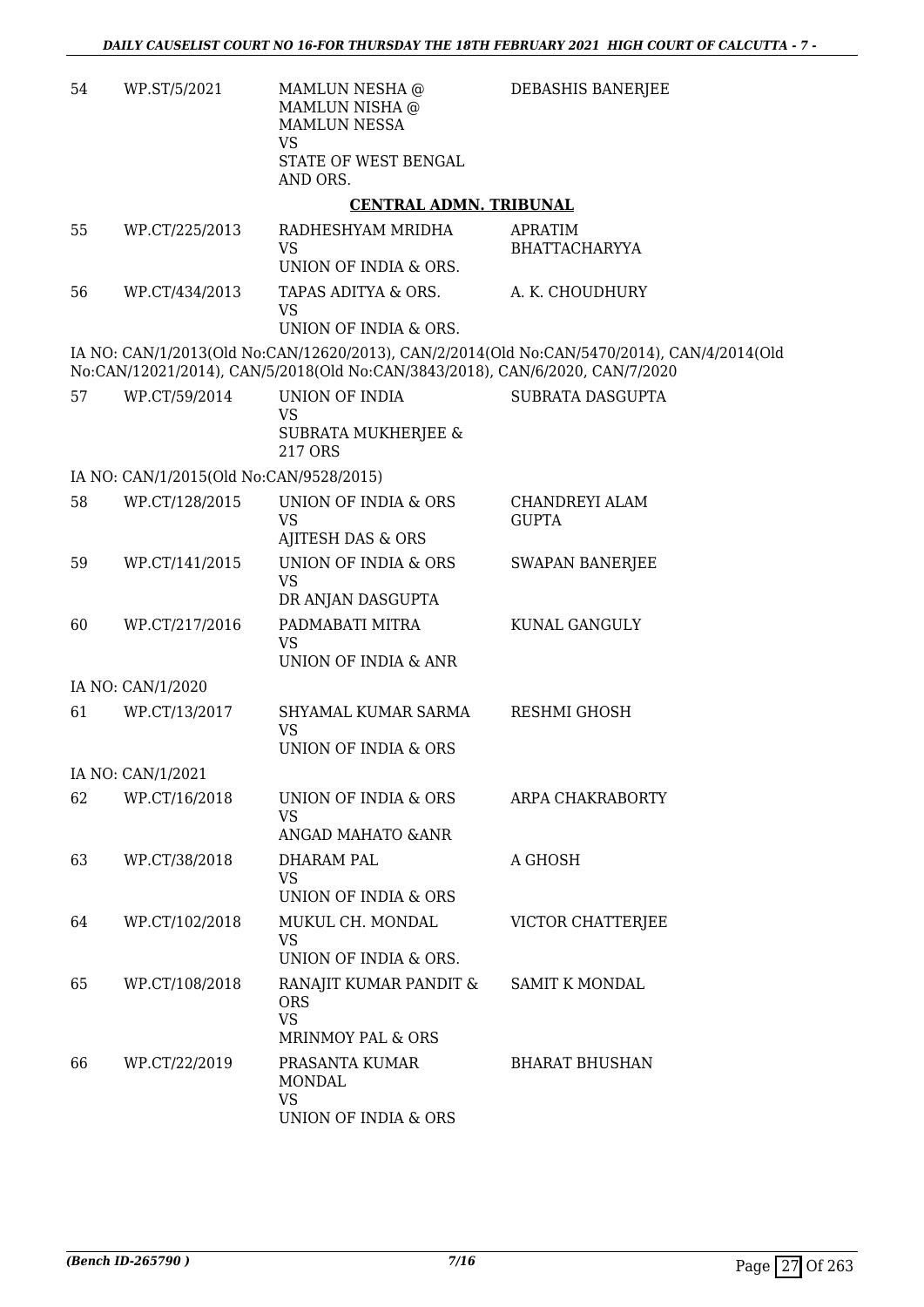| 67   | WP.CT/23/2019       | <b>ANUP MITRA</b><br>VS<br>UNION OF INDIA & ORS                                         | <b>BHARAT BHUSHAN</b>         |
|------|---------------------|-----------------------------------------------------------------------------------------|-------------------------------|
| 68   | WP.CT/24/2019       | SHIBSHANKAR NASKAR<br>VS<br>UNION OF INDIA & ORS                                        | <b>BHARAT BHUSHAN</b>         |
| 69   | WP.CT/25/2019       | DIPANNITA DAS<br><b>VS</b>                                                              | <b>BHARAT BHUSHAN</b>         |
| 70   | WP.CT/80/2019       | UNION OF INDIA & ORS<br>UNION OF INDIA & ORS<br><b>VS</b>                               | SANAJIT KUMAR<br><b>GHOSH</b> |
| 71   | WP.CT/81/2019       | JOY HIND PRASAD & ORS<br>UNION OF INDIA & ORS.<br><b>VS</b><br><b>APURBA LAL BISWAS</b> | <b>SUMAN MAJUMDER</b>         |
|      |                     | IA NO: CAN/1/2019(Old No:CAN/10635/2019), CAN/2/2019(Old No:CAN/12728/2019)             |                               |
|      | wt72 WP.CT/100/2019 | UNION OF INDIA & ORS                                                                    | <b>SUMAN MAJUMDER</b>         |
|      |                     | <b>VS</b><br><b>TARAK PAUL</b>                                                          |                               |
| wt73 | WP.CT/101/2019      | UNION OF INDIA & ORS<br><b>VS</b><br><b>ARVIND KUMAR</b>                                | <b>SUMAN MAJUMDER</b>         |
| wt74 | WP.CT/102/2019      | UNION OF INDIA & ORS<br><b>VS</b><br><b>BHAGWAN KUMAR</b>                               | <b>SUMAN MAJUMDER</b>         |
| wt75 | WP.CT/103/2019      | UNION OF INDIA & ORS<br><b>VS</b><br><b>VINOD KUMAR</b>                                 | <b>SUMAN MAJUMDER</b>         |
| wt76 | WP.CT/82/2019       | UNION OF INDIA & ORS.<br><b>VS</b><br><b>UJJWAL BISWAS</b>                              | <b>SUMAN MAJUMDER</b>         |
| wt77 | WP.CT/83/2019       | UNION OF INDIA & ORS.<br><b>VS</b><br><b>DIBAKAR SARKAR</b>                             | <b>SUMAN MAJUMDER</b>         |
|      | wt78 WP.CT/84/2019  | UNION OF INDIA & ORS.<br><b>VS</b><br><b>TARAK NATH DUTTA</b>                           | <b>SUMAN MAJUMDER</b>         |
|      | wt79 WP.CT/85/2019  | UNION OF INDIA & ORS.<br>VS<br>JITENDRA PRASAD SINGA                                    | <b>SUMAN MAJUMDER</b>         |
|      | wt80 WP.CT/86/2019  | UNION OF INDIA & ORS<br><b>VS</b><br>SANJOY KUMAR DAS                                   | <b>SUMAN MAJUMDER</b>         |
| wt81 | WP.CT/87/2019       | UNION OF INDIA & ORS<br>VS<br>LAKSHMI SINGH                                             | <b>SUMAN MAJUMDER</b>         |
|      | wt82 WP.CT/88/2019  | UNION OF INDIA & ORS<br><b>VS</b><br>MITHILESH KUMAR                                    | <b>SUMAN MAJUMDER</b>         |
|      | wt83 WP.CT/89/2019  | UNION OF INDIA & ORS<br>VS<br>RAMA SHANKAR GUPTA                                        | <b>SUMAN MAJUMDER</b>         |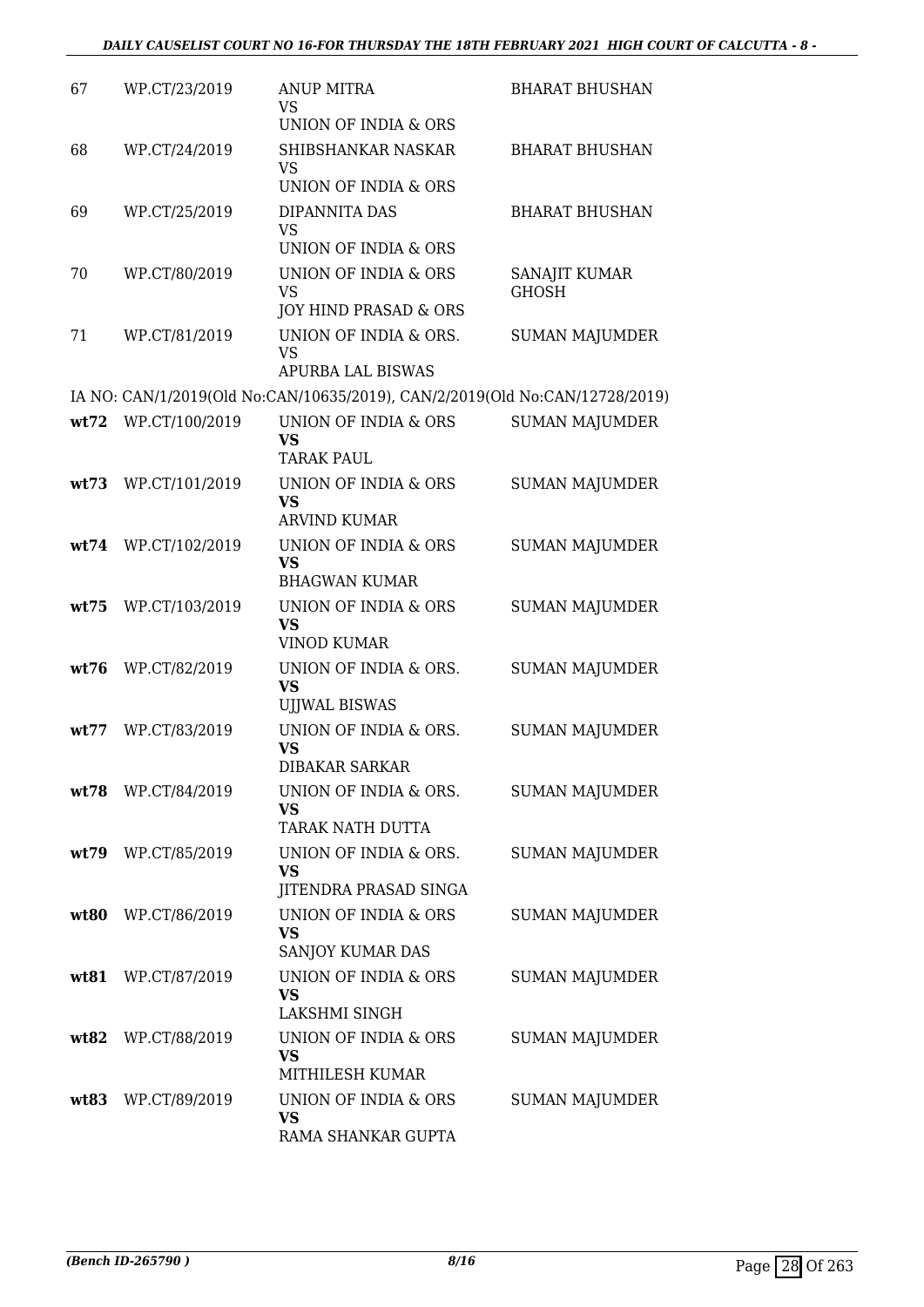| wt84 | WP.CT/90/2019 | UNION OF INDIA & ORS<br>VS<br>LAL BAHADUR YADAVA                           | <b>SUMAN MAJUMDER</b>        |
|------|---------------|----------------------------------------------------------------------------|------------------------------|
| wt85 | WP.CT/91/2019 | UNION OF INDIA & ORS<br><b>VS</b><br>RANJIT PRASAD                         | <b>SUMAN MAJUMDER</b>        |
| wt86 | WP.CT/92/2019 | UNION OF INDIA & ORS<br>VS<br><b>SUSANTA MONDAL</b>                        | <b>SUMAN MAJUMDER</b>        |
| wt87 | WP.CT/93/2019 | UNION OF INDIA & ORS<br><b>VS</b><br><b>ANUP KUMAR</b>                     | <b>SUMAN MAJUMDER</b>        |
| wt88 | WP.CT/94/2019 | UNION OF INDIA & ORS<br><b>VS</b><br>KAUSHAL KUMAR                         | <b>SUMAN MAJUMDER</b>        |
| wt89 | WP.CT/95/2019 | UNION OF INDIA & ORS<br><b>VS</b><br><b>RAJESH KUMAR</b>                   | <b>SUMAN MAJUMDER</b>        |
| wt90 | WP.CT/96/2019 | <b>UNION OF INDIA &amp; ORS</b><br><b>VS</b><br><b>JANAK RAJ GUPTA</b>     | <b>SAUMAN MAJUMDER</b>       |
| wt91 | WP.CT/97/2019 | <b>UNION OF INDIA &amp; ORS</b><br><b>VS</b><br><b>BASANT KUMAR SHARMA</b> | <b>SUMAN MAJUMDER</b>        |
| wt92 | WP.CT/98/2019 | UNION OF INDIA & ORS<br><b>VS</b><br><b>MANOJ KUMAR</b>                    | <b>SUMAN MAJUMDER</b>        |
| wt93 | WP.CT/99/2019 | UNION OF INDIA & ORS<br><b>VS</b><br>RAGHUNANDAN KUMAR                     | <b>SUMAN MAJUMDER</b>        |
| 94   | WP.CT/20/2020 | <b>SUSHOVAN SARKAR</b><br><b>VS</b><br>UNION OF INDIA & ORS10              | <b>BARUN CHATTERJEE</b>      |
| 95   | WP.CT/21/2020 | UNION OF INDIA & ORS<br>VS<br>MONOJIT ROY                                  | SANAJIT KUMAR<br>GHOSH       |
| 96   | WP.CT/23/2020 | UNION OF INDIA & ORS<br><b>VS</b><br>RINKU CHAKRABORTY &<br><b>ORS</b>     | <b>SOURAV MANDAL</b>         |
| 97   | WP.CT/24/2020 | SURYA NARAYAN MULLICK<br><b>VS</b><br>UNION OF INDIA & ORS.                | <b>BARUN CHATTERJEE</b>      |
| 98   | WP.CT/27/2020 | UNION O INDIA & ORS.<br>VS<br>BIMAL CH. PAUL & ORS.                        | <b>SUSMITA SAHA</b><br>DUTTA |
| 99   | WP.CT/30/2020 | ANUP KUMAR MITRA & ORS<br>VS<br>UNION OF INDIA & ORS                       | PAPPU ADHIKARI               |
| 100  | WP.CT/31/2020 | <b>AMBIA KHATUN</b><br><b>VS</b><br>UNION OF INDIA & ORS                   | SANDIP MONDAL                |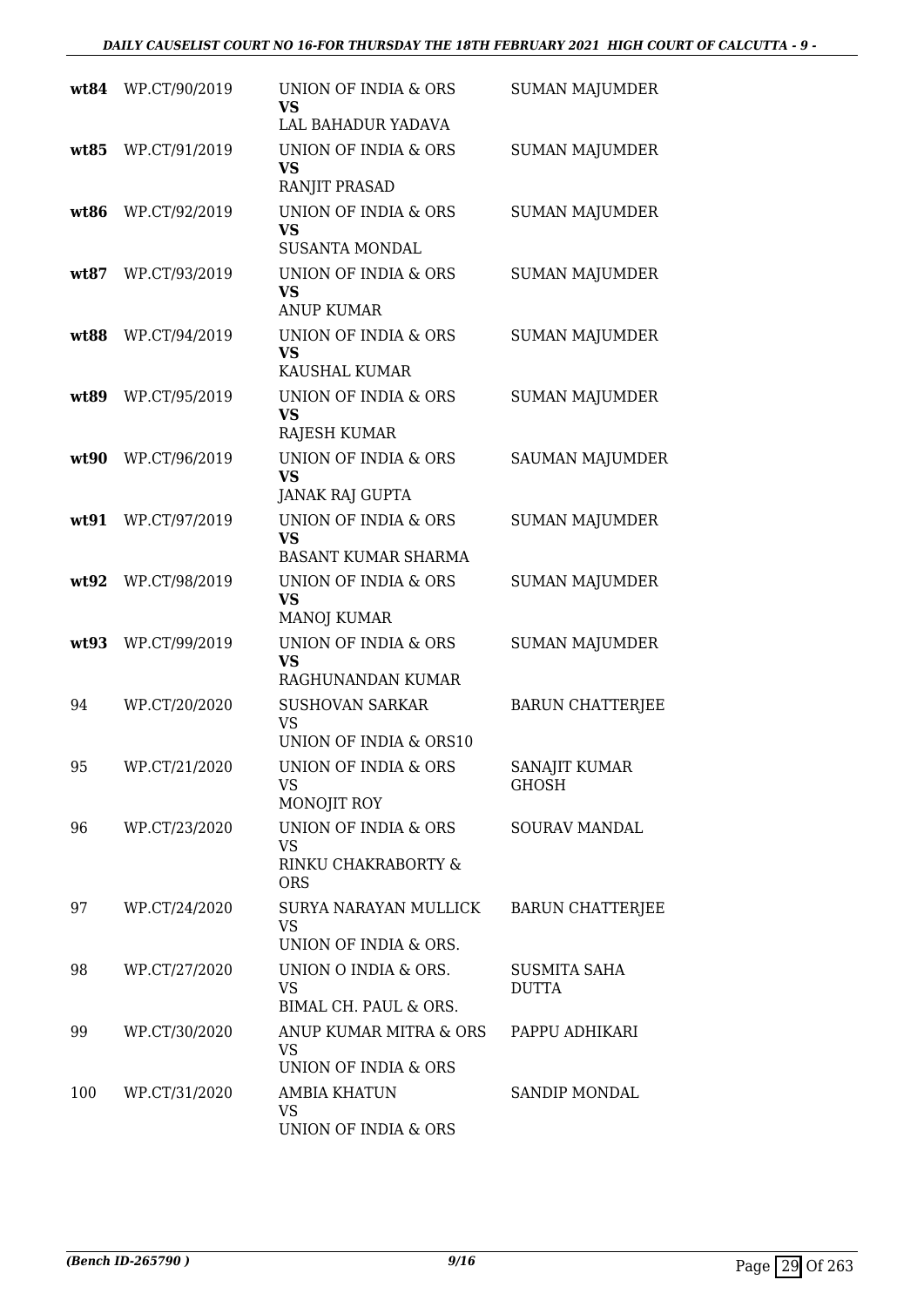| 101 | WP.CT/32/2020                           | AMARJIT SINGH<br>VS<br>UNION OF INDIA & ORS.                                                          | <b>SOUMEN</b><br><b>BHATTACHARJEE</b> |
|-----|-----------------------------------------|-------------------------------------------------------------------------------------------------------|---------------------------------------|
| 102 | WP.CT/34/2020                           | MRITYUNJOY GOUDA<br><b>VS</b><br>UNION OF INDIA & ORS                                                 | DEBAJIT SAMANTA                       |
|     | IA NO: CAN/1/2020(Old No:CAN/3244/2020) |                                                                                                       |                                       |
| 103 | WP.CT/38/2020                           | <b>MANISH KUMAR</b><br>VS<br>THE COMPTROLLER &<br><b>AUDITOR GENERAL OF</b><br><b>INDIA &amp; ORS</b> | <b>BHARAT BHUSAN</b>                  |
| 104 | WP.CT/49/2020                           | UNION OF INDIA AND ORS<br><b>VS</b><br>MANISH KUMAR AND ORS                                           | <b>SUMAN BASU</b>                     |
| 105 | WP.CT/60/2020                           | MD ELIAS KHAN<br><b>VS</b><br>STEEL AUTHORITY OF<br><b>INDIA AND ORS</b>                              | SANDIPAN BANERJEE                     |
| 106 | WP.CT/70/2020                           | UNION OF INDIA AND ORS.<br>VS<br>RAJKUMAR PRASAD AND<br><b>ANR</b>                                    | MUKESH KUMAR<br><b>GUPTA</b>          |
| 107 | WP.CT/71/2020                           | UNION OF INDIA AND<br><b>OTHERS</b><br><b>VS</b><br>DEO RAJ RAM                                       | <b>SHANKAR RANJAN</b><br><b>SEN</b>   |
| 108 | WP.CT/72/2020                           | UNION OF INDIA AND ORS.<br><b>VS</b><br><b>BHOLA MAHATO</b>                                           | <b>SHANKAR RANJAN</b><br><b>SEN</b>   |
| 109 | WP.CT/73/2020                           | UNION OF INDIA AND ORS.<br><b>VS</b><br><b>GULAM RASOOL</b>                                           | <b>SHANKAR RANJAN</b><br><b>SEN</b>   |
| 110 | WP.CT/74/2020                           | Union of India<br><b>VS</b><br>SANDIP MAITY @ MAITI                                                   | <b>SHANKAR RANJAN</b><br><b>SEN</b>   |
| 111 | WP.CT/75/2020                           | UNION OF INDIA AND ORS.<br>VS<br>CHANDI DAS KHAN AND<br><b>ORS</b>                                    | DEEPAK KR SINGH                       |
| 112 | WP.CT/76/2020                           | Union of India<br><b>VS</b><br>JAIPAL KARKETTA                                                        | SHANKAR RANJAN<br><b>SEN</b>          |
| 113 | WP.CT/77/2020                           | UNION OF INDIA AND ORS.<br>VS<br><b>BANWARI MISTRY</b>                                                | <b>SHANKAR RANJAN</b><br><b>SEN</b>   |
| 114 | WP.CT/78/2020                           | UNION OF INDIA AND<br><b>OTHERS</b><br><b>VS</b><br>SHYAM PRASAD GUPTA                                | SHANKAR RANJAN<br><b>SEN</b>          |
| 115 | WP.CT/79/2020                           | UNION OF INDIA AND<br><b>OTHERS</b><br><b>VS</b><br><b>BAL MUKUND MAHATO</b>                          | SHANKAR RANJAN<br>SEN                 |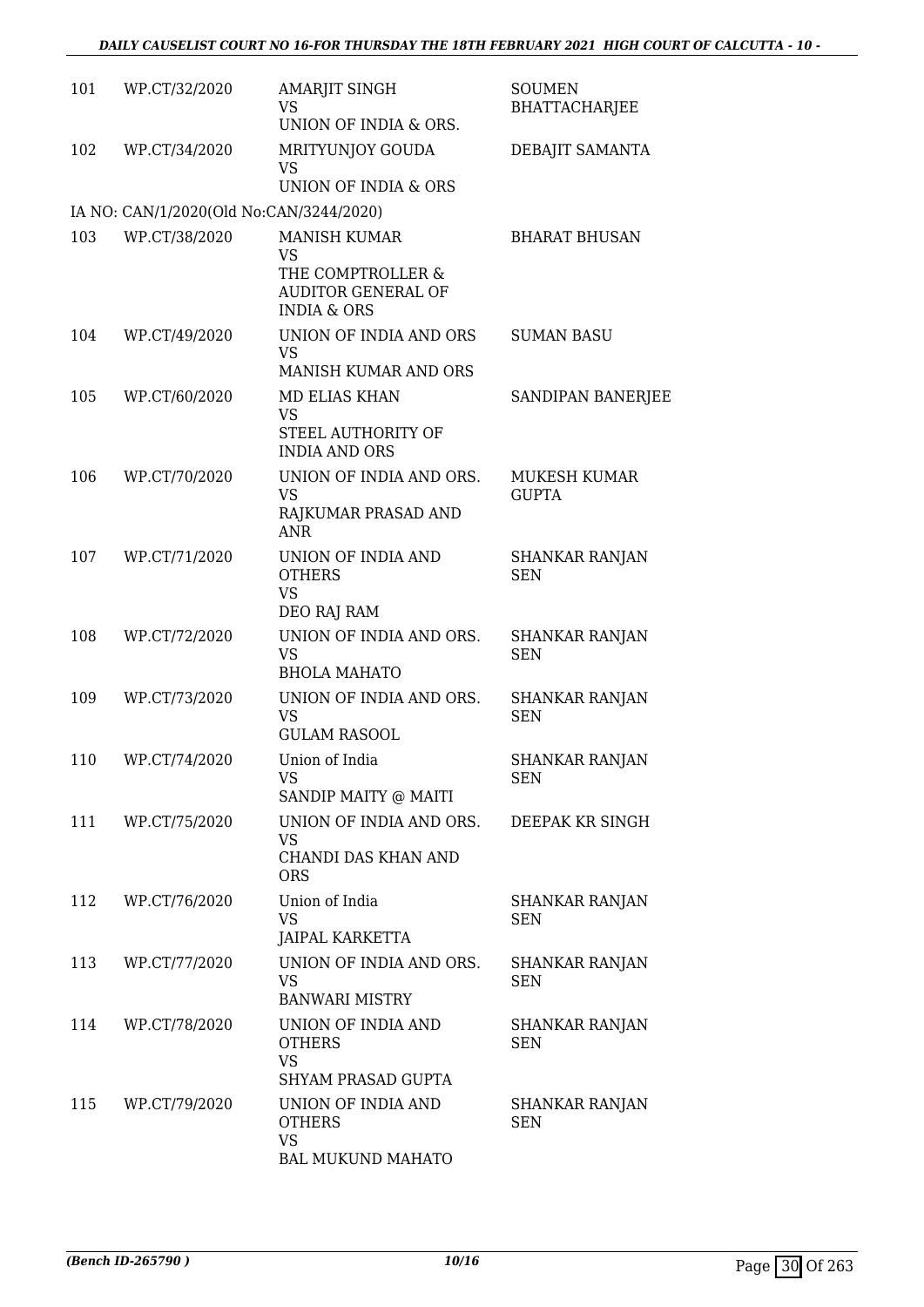#### *DAILY CAUSELIST COURT NO 16-FOR THURSDAY THE 18TH FEBRUARY 2021 HIGH COURT OF CALCUTTA - 11 -*

| 116 | WP.CT/1/2021      | UNION OF INDIA AND ORS.<br>VS.<br>NABA KUMAR DEY AND ANR                           | SANAJIT KUMAR<br><b>GHOSH</b>       |
|-----|-------------------|------------------------------------------------------------------------------------|-------------------------------------|
| 117 | WP.CT/2/2021      | UNION OF INDIA AND ORS.<br><b>VS</b><br>SUBRATA RANJAN DAS                         | <b>SHANKAR RANJAN</b><br><b>SEN</b> |
| 118 | WP.CT/3/2021      | UNION OF INDIA AND ORS.<br><b>VS</b><br>VIJOY KUMAR GUPTA                          | APARNA BANERJEE                     |
| 119 | WP.CT/4/2021      | UNION OF INDIA AND ORS.<br><b>VS</b><br>SUSHIL KUMAR DEY                           | S.N.DUTTA                           |
|     | IA NO: CAN/1/2021 |                                                                                    |                                     |
| 120 | WP.CT/5/2021      | ARKAPRAVA BANERJEE<br><b>VS</b><br>UNION OF INDIA AND ORS.                         | <b>SRINJAY DAS</b>                  |
| 121 | WP.CT/6/2021      | <b>RAJESH KUMAR</b><br><b>VS</b><br>UNION OF INDIA AND ORS.                        | PHATICK CHANDRA<br><b>DAS</b>       |
| 122 | WP.CT/7/2021      | UNION OF INDIA AND ORS.<br><b>VS</b><br>MD IMRAN RAJA                              | <b>SOMA RAY</b>                     |
| 123 | WP.CT/8/2021      | NAVODAYA VIDYALAYA<br><b>SAMITI</b><br><b>VS</b><br>MRINMOY KONAR AND ORS          | PULAKESH BAJPAYEE                   |
| 124 | WP.CT/9/2021      | NAVODAYA VIDYALAYA<br><b>SAMITI</b><br>VS<br>SATYASIS PRADHAN AND<br><b>ORS</b>    | PULAKESH BAJPAYEE                   |
| 125 | WP.CT/10/2021     | <b>BAPPA MONDAL</b><br><b>VS</b><br>UNION OF INDIA AND ORS.                        | <b>GORA CHAND</b><br><b>SAMANTA</b> |
| 126 | WP.CT/11/2021     | PROSENJIT MONDAL<br><b>VS</b><br>UNION OF INDIA AND ORS.                           | <b>GORA CHAND</b><br><b>SAMANTA</b> |
| 127 | WP.CT/12/2021     | CHIRANMAY DAS<br><b>VS</b><br>UNION OF INDIA AND ORS                               | <b>GORA CHAND</b><br><b>SAMANTA</b> |
| 128 | WP.CT/13/2021     | <b>GAUTAM SARDAR AND</b><br><b>ANOTHER</b><br><b>VS</b><br>UNION OF INDIA AND ORS. | <b>BHARAT BHUSAN</b>                |
| 129 | WP.CT/14/2021     | Union of India<br><b>VS</b><br><b>DINANATH THAKUR</b>                              | SHANKAR RANJAN<br><b>SEN</b>        |
| 130 | WP.CT/15/2021     | Union of India<br><b>VS</b><br>MAIMUL BEGUM AND ANR                                | SHANKAR RANJAN<br><b>SEN</b>        |
| 131 | WP.CT/16/2021     | <b>SMEETA PAUL</b><br><b>VS</b><br>UNION OF INDIA AND ORS.                         | <b>JOYJIT DUTTA</b>                 |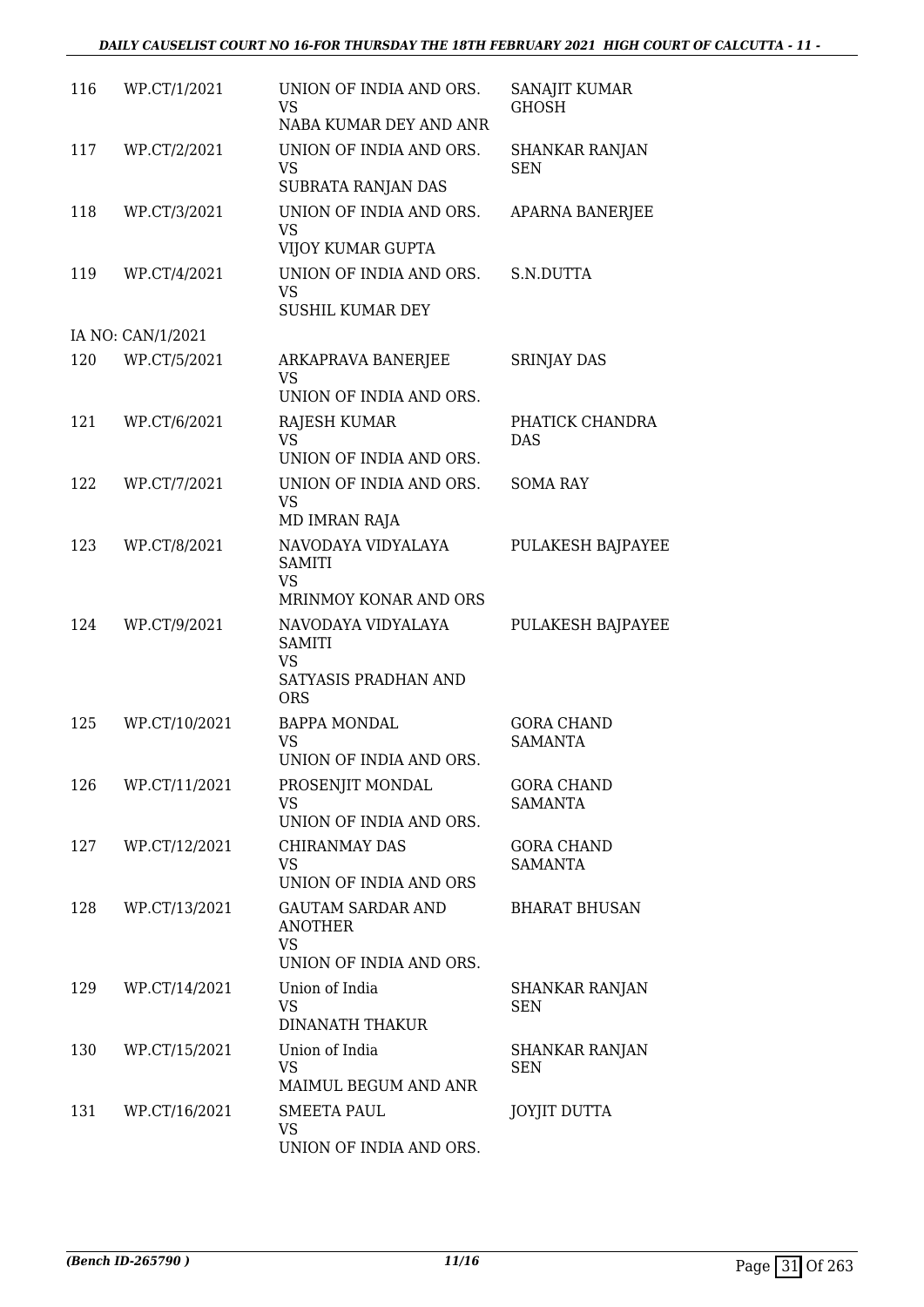| 132 | WP.CT/19/2021                           | SANDHYA DUTTA AND ANR<br>VS<br>UNION OF INDIA AND ORS.                                                   | <b>SK SAYEDUL HAQUE</b><br>MOLLA          |
|-----|-----------------------------------------|----------------------------------------------------------------------------------------------------------|-------------------------------------------|
|     | IA NO: CAN/1/2021                       |                                                                                                          |                                           |
|     |                                         | <b>LAND REFORMS TENANCY TRIBUNAL</b>                                                                     |                                           |
| 133 | WPLRT/124/2015                          | SWAPAN KUMAR GHOSH<br>VS<br>STATE OF WEST BENGAL &<br><b>ORS</b>                                         | <b>SIDDHARTHA</b><br><b>SANKAR MANDAL</b> |
|     | IA NO: CAN/1/2020                       |                                                                                                          |                                           |
| 134 | WPLRT/70/2018                           | NASIRAM NANDI<br><b>VS</b><br>STATE OF WEST BENGAL &<br><b>ORS</b>                                       | MD SHAHID                                 |
|     | IA NO: CAN/1/2019(Old No:CAN/2460/2019) |                                                                                                          |                                           |
| 135 | WPLRT/82/2018                           | KALPANA RANI DUTTA<br>VS<br>STATE OF WEST BENGAL &<br>ORS.                                               | <b>ASHOK KR. JHA</b>                      |
| 136 | WPLRT/87/2018                           | JAY SHREE TEA &<br><b>INDUSTRIES LTD. &amp; ANR</b><br><b>VS</b><br>STATE OF WEST BENGAL &<br><b>ORS</b> | P. BURMAN                                 |
| 137 | WPLRT/102/2018                          | M/S. CHANDMANI TEA<br>COMPANY LTD. & ANR<br><b>VS</b><br>STATE OF WEST BENGAL &<br><b>ORS</b>            | T. CHAKRAVARTY                            |
|     | IA NO: CAN/1/2020(Old No:CAN/2387/2020) |                                                                                                          |                                           |
| 138 | WPLRT/102/2019                          | <b>MAMATA DAS</b><br><b>VS</b><br>STATE OF WEST BENGAL &<br><b>ORS</b>                                   | TANMOY KR DEY                             |
| 139 | WPLRT/119/2019                          | ARJU BEGAM<br><b>VS</b><br>STATE OF WEST BENGAL &<br><b>ORS</b>                                          | NEMAI CHANDRA<br><b>BETAL</b>             |
| 140 | WPLRT/139/2019                          | KAJAL DUTTA PRAMANIK<br><b>VS</b><br>STATE OF WEST BENGAL &<br><b>ORS</b>                                | MD YOUNUSH<br><b>MONDAL</b>               |
| 141 | WPLRT/16/2020                           | SANKAR MAHAPATRA<br>VS<br>STATE OF WEST BENGAL &<br>ORS.                                                 | SAILENDRA SEKHAR<br><b>BAYERD</b>         |
|     | IA NO: CAN/1/2020, CAN/2/2020           |                                                                                                          |                                           |
| 142 | WPLRT/20/2020                           | HARI PADA JANA & ORS<br><b>VS</b><br>STATE OF WEST BENGAL &<br><b>ORS</b>                                | RAJ DIP RAY                               |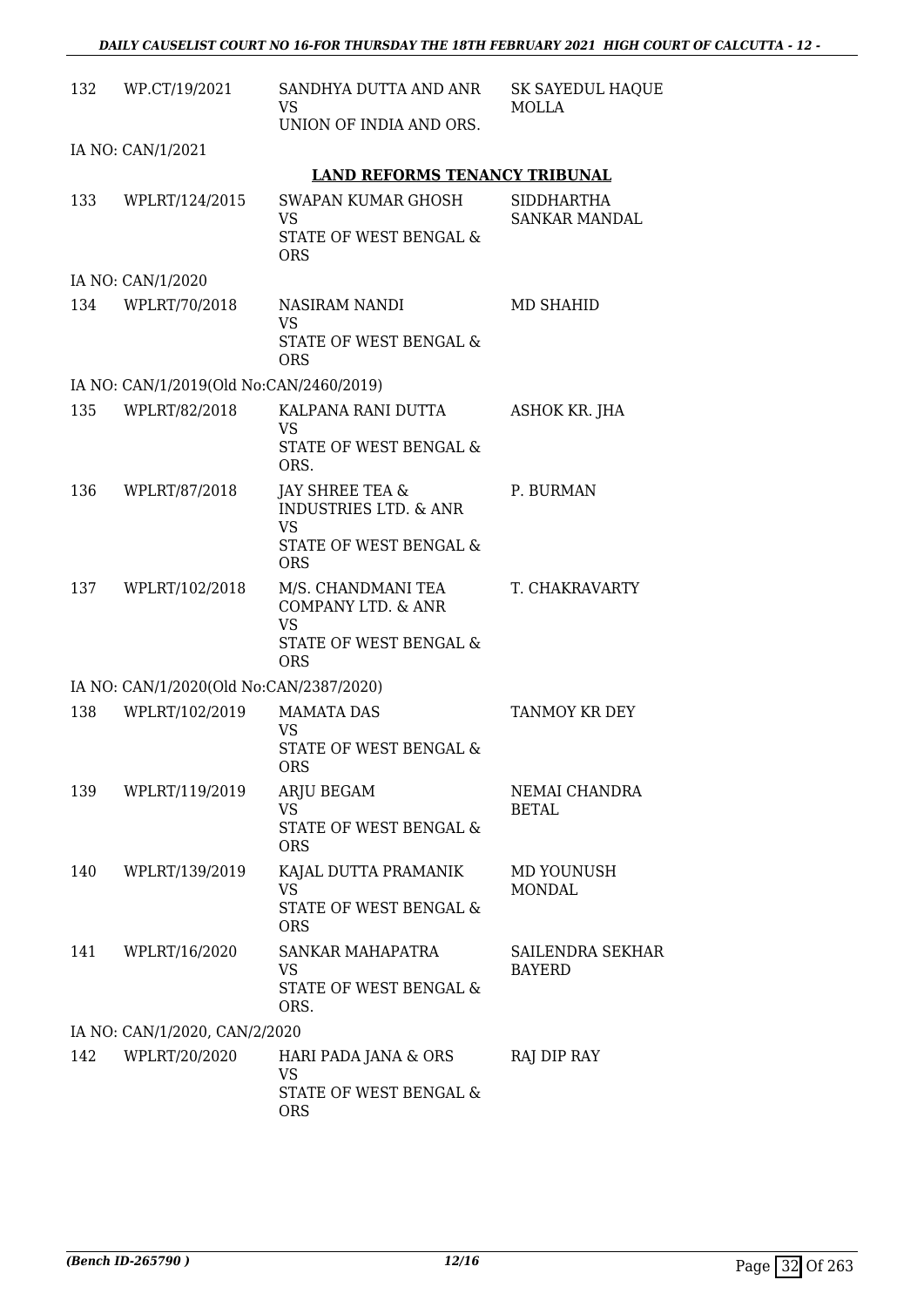| 143 | WPLRT/22/2020     | HAREKRISHNA MONDAL &<br><b>ORS</b><br><b>VS</b><br>STATE OF WEST BENGAL &<br><b>ORS</b>              | LAKSHMINATH<br><b>VHATTACHARYA</b> |
|-----|-------------------|------------------------------------------------------------------------------------------------------|------------------------------------|
|     | 144 WPLRT/23/2020 | SMT BHABANI MAITI<br><b>VS</b><br>STATE OF WEST BENGAL &<br><b>ORS</b>                               | <b>BISWAJIT SAU</b>                |
|     | 145 WPLRT/24/2020 | SK BARSHED ALI<br><b>VS</b><br>STATE OF WEST BENGAL &<br><b>ORS</b>                                  | SK. BARSHED ALI                    |
|     | 146 WPLRT/25/2020 | JOYDEB CHAKRABORTY<br><b>VS</b><br>STATE OF WEST BENGAL &<br><b>ORS</b>                              | HIMADRI KUMAR<br>MAHATA            |
|     | 147 WPLRT/27/2020 | PHATICK CHANDRA KHAN<br>VS.<br>STATE OF WEST BENGAL &<br><b>ORS</b>                                  | MD HOSSAIN                         |
| 148 | WPLRT/28/2020     | NAMITA GHOSH<br><b>VS</b><br>STATE OF WEST BENGAL &<br><b>ORS</b>                                    | <b>DEBASIS SUR</b>                 |
| 149 | WPLRT/32/2020     | AMARNATH DATTA<br>VS.<br>STATE OF WEST BENGAL<br>AND ORS.                                            | P K BHATTACHARYA                   |
|     | 150 WPLRT/33/2020 | TARAPADA GHOSH<br><b>VS</b><br>STATE OF WEST BENGAL<br>AND ORS.                                      | DEBASHISH SARKAR                   |
|     | IA NO: CAN/1/2021 |                                                                                                      |                                    |
|     | 151 WPLRT/37/2020 | SIDDESWAR DE<br>VS<br>STATE OF WEST BENGAL<br>AND ORS.                                               | UTTIYA RAY                         |
|     | 152 WPLRT/38/2020 | <b>SOMA AICH</b><br>VS<br>STATE OF WEST BENGAL<br>AND ORS.                                           | <b>ABDUS SALAM</b>                 |
|     | 153 WPLRT/39/2020 | RANAJIT KUMAR BERA AND SAKYA MAITY<br><b>OTHERS</b><br><b>VS</b><br>STATE OF WEST BENGAL<br>AND ORS. |                                    |
|     | 154 WPLRT/40/2020 | <b>ASIT GAYEN</b><br>VS.<br>STATE OF WEST BENGAL<br>AND ORS.                                         | KAPIL CHANDRA<br><b>SAHOO</b>      |
|     | 155 WPLRT/41/2020 | <b>BISWANTH MAJHI</b><br>VS<br>STATE OF WEST BENGAL<br>AND ORS.                                      | DIPANKAR PAL                       |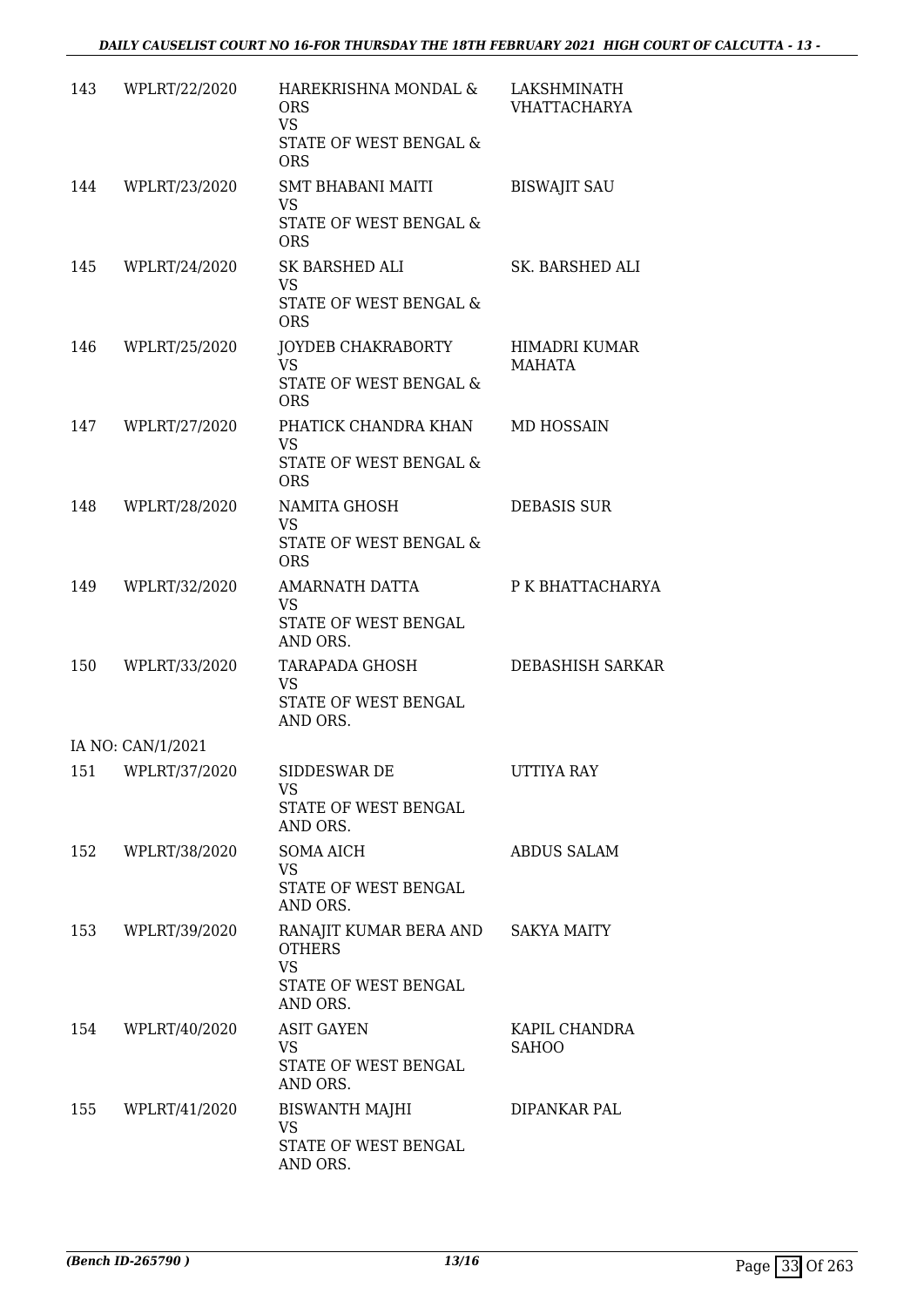| 156 | WPLRT/42/2020 | STATE OF WEST BENGAL<br>AND ORS.<br>VS<br>NARAYAN CHANDRA SAHA<br><b>AND ORS</b>        | <b>NILOTPAL</b><br><b>CHATTERIEE</b> |
|-----|---------------|-----------------------------------------------------------------------------------------|--------------------------------------|
| 157 | WPLRT/43/2020 | <b>JADAV DAS AND OTHERS</b><br>VS<br>STATE OF WEST BENGAL<br>AND ORS.                   | KAPIL CHANDRA<br><b>SAHOO</b>        |
| 158 | WPLRT/44/2020 | <b>JADAV DAS AND OTHERS</b><br><b>VS</b><br>STATE OF WEST BENGAL<br>AND ORS.            | KAPIL CHANDRA<br><b>SAHOO</b>        |
| 159 | WPLRT/45/2020 | JADAV DAS AND OTHERS<br><b>VS</b><br>STATE OF WEST BENGAL<br>AND ORS.                   | KAPIL CHANDRA<br><b>SAHOO</b>        |
| 160 | WPLRT/46/2020 | <b>JADAV DAS AND OTHERS</b><br><b>VS</b><br>STATE OF WEST BENGAL<br>AND ORS.            | KAPIL CHANDRA<br><b>SAHOO</b>        |
| 161 | WPLRT/47/2020 | <b>JADAV DAS AND OTHERS</b><br><b>VS</b><br>STATE OF WEST BENGAL<br>AND ORS.            | KAPIL CHGANDRA<br><b>SAHOO</b>       |
| 162 | WPLRT/48/2020 | <b>JADAV DAS AND OTHERS</b><br><b>VS</b><br>STATE OF WEST BENGAL<br>AND ORS.            | KAPIL CHANDRA<br><b>SAHOO</b>        |
| 163 | WPLRT/49/2020 | JADAV DAS AND OTHERS<br>VS<br>STATE OF WEST BENGAL<br>AND ORS.                          | KAPIL CHANDRA<br><b>SAHOO</b>        |
| 164 | WPLRT/50/2020 | <b>JADAV DAS AND OTHERS</b><br><b>VS</b><br>STATE OF WEST BENGAL<br>AND ORS.            | KAPIL CHANDRA<br><b>SAHOO</b>        |
| 165 | WPLRT/51/2020 | LATIKA GHOSH AND ORS<br><b>VS</b><br>STATE OF WEST BENGAL<br><b>AND ANR</b>             | J.L. ROY                             |
| 166 | WPLRT/1/2021  | <b>SRIDAM BASAK</b><br>VS<br>STATE OF WEST BENGAL<br>AND ORS.                           | DEBDEEP SINHA                        |
| 167 | WPLRT/2/2021  | GIYASUDDIN ZAMADAR<br><b>VS</b><br><b>BLOCK LAND AND LAND</b><br>REFORM OFFICER AND ORS | <b>SANDIP DAS</b>                    |
| 168 | WPLRT/3/2021  | NIRMAL KUMAR<br><b>CHATTERJEE</b><br>VS<br>STATE OF WEST BENGAL<br>AND ORS.             | D BANERJEE                           |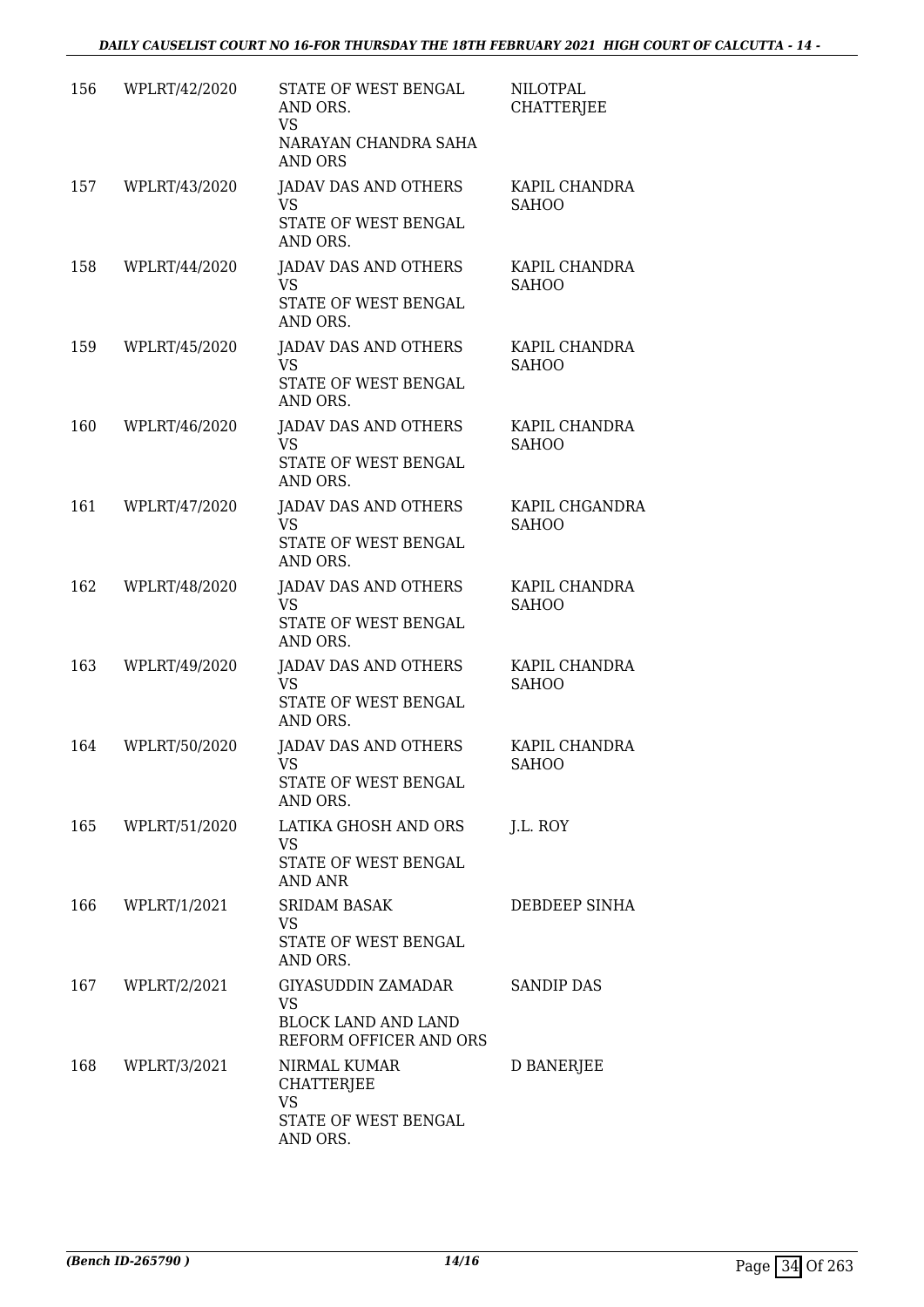| 169 | WPLRT/4/2021       | SUBODH JANA<br><b>VS</b>                                                                           | <b>AMITAVA DASGUPTA</b>                                                                   |
|-----|--------------------|----------------------------------------------------------------------------------------------------|-------------------------------------------------------------------------------------------|
|     |                    | STATE OF WEST BENGAL<br>AND ORS.                                                                   |                                                                                           |
| 170 | WPLRT/5/2021       | <b>ASRAFUL HAQUE</b><br><b>VS</b>                                                                  | <b>ARPITA BASU</b>                                                                        |
|     |                    | STATE OF WEST BENGAL<br>AND ORS.                                                                   |                                                                                           |
| 171 | WPLRT/6/2021       | <b>BIVAS DE</b><br><b>VS</b>                                                                       | PRANTICK GHOSH                                                                            |
|     |                    | STATE OF WEST BENGAL<br>AND ORS.                                                                   |                                                                                           |
| 172 | WPLRT/7/2021       | GANESH CHANDRA PALAND HIMADRI KR MAHATA<br><b>ORS</b><br><b>VS</b>                                 |                                                                                           |
|     |                    | STATE OF WEST BENGAL<br>AND ORS.                                                                   |                                                                                           |
| 173 | WPLRT/8/2021       | NAND KUMAR SOMANI<br><b>VS</b>                                                                     | <b>SYED NURUL AREFIN</b>                                                                  |
|     |                    | STATE OF WEST BENGAL<br>AND ORS.                                                                   |                                                                                           |
|     |                    | <b>APPLICATION</b>                                                                                 |                                                                                           |
| 174 | WPLRT/572/2001     | MONORAMA LAHA & ANR.<br><b>VS</b><br>STATE OF W.B.                                                 | DEVENDRA KUMAR<br><b>GUPTA</b>                                                            |
|     |                    | IA NO: CAN/1/2016(Old No:CAN/2612/2016), CAN/2/2016(Old No:CAN/2676/2016)                          |                                                                                           |
| 175 | WP.ST/1607/2008    | SRI NIRMAL KUMAR<br><b>CHOWDHURY</b>                                                               | MONIKA GHOSH                                                                              |
|     |                    | <b>VS</b><br><b>STATE OF WEST BENGAL &amp;</b><br><b>ORS</b>                                       |                                                                                           |
|     |                    | IA NO: CAN/1/2015(Old No:CAN/9835/2015), CAN/2/2015(Old No:CAN/9841/2015)                          |                                                                                           |
| 176 | RVW/181/2015       | <b>BOSE INSTITUTE &amp; ORS</b><br><b>VS</b>                                                       | AMIT KR. MUHURI                                                                           |
|     |                    | RAMPADA MANNA & ORS                                                                                |                                                                                           |
|     |                    | IA NO: CAN/1/2015(Old No:CAN/8391/2015), CAN/2/2019(Old No:CAN/3948/2019)<br>RAMAPADA MANNA & ANR. |                                                                                           |
|     | wt177 FMA/541/2009 | VS<br>UNION OF INDIA & ORS.                                                                        | <b>SHOVENDU</b><br><b>BANERJEE</b>                                                        |
| 178 | MAT/840/2017       | M/S SPICE RETAILS LTD.                                                                             | <b>SUVAM SINHA</b>                                                                        |
|     |                    | <b>VS</b>                                                                                          |                                                                                           |
|     |                    | SALES TAX OFFICER, POSTA<br><b>BAZAR CHARGE &amp; ORS.</b>                                         |                                                                                           |
|     | No:CAN/5116/2020)  |                                                                                                    | IA NO: CAN/2/2020(Old No:CAN/5114/2020), CAN/3/2020(Old No:CAN/5115/2020), CAN/4/2020(Old |
|     | wt179 MAT/844/2017 | M/S. SPICE RETAILS LTD<br><b>VS</b><br>THE SALES TAX OFFICER,<br>POSTA BAZAR CHARGE &              | <b>SUVAM SINHA</b>                                                                        |
|     |                    | <b>ORS</b>                                                                                         | IA NO. CANIGROPOLO No CANIE110/2020), CANIGROPOLO No CANIE112/2020, CANIA (2020) OI       |

IA NO: CAN/2/2020(Old No:CAN/5110/2020), CAN/3/2020(Old No:CAN/5112/2020), CAN/4/2020(Old No:CAN/5113/2020)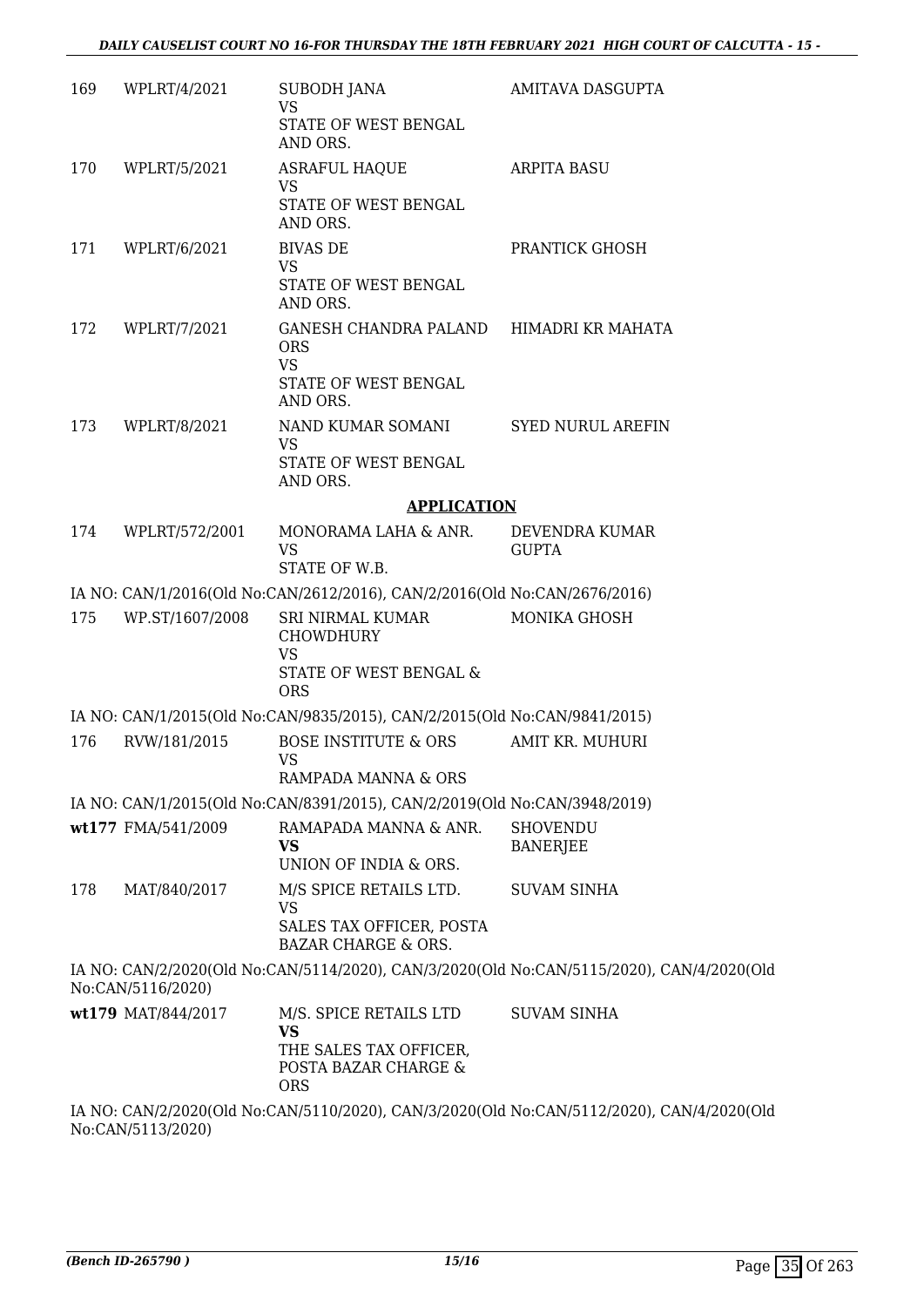| 180 | WP.ST/114/2019<br>(Restoration)          | EJAJ AHMED<br>VS<br>CONSUMER AFFAIRS<br>DEPARTMENT & ORS                        | MADHUPARNA<br>KANRAR |
|-----|------------------------------------------|---------------------------------------------------------------------------------|----------------------|
|     | IA NO: CAN/1/2019(Old No:CAN/10144/2019) |                                                                                 |                      |
| 181 | RVW/100/2020                             | STATE OF WEST BENGAL<br>AND ORS.<br>VS<br><b>FAZLUR RAHAMAN GAZI</b><br>AND ORS | SUPRATIM DHAR        |
|     | IA NO: CAN/1/2020, CAN/2/2020            |                                                                                 |                      |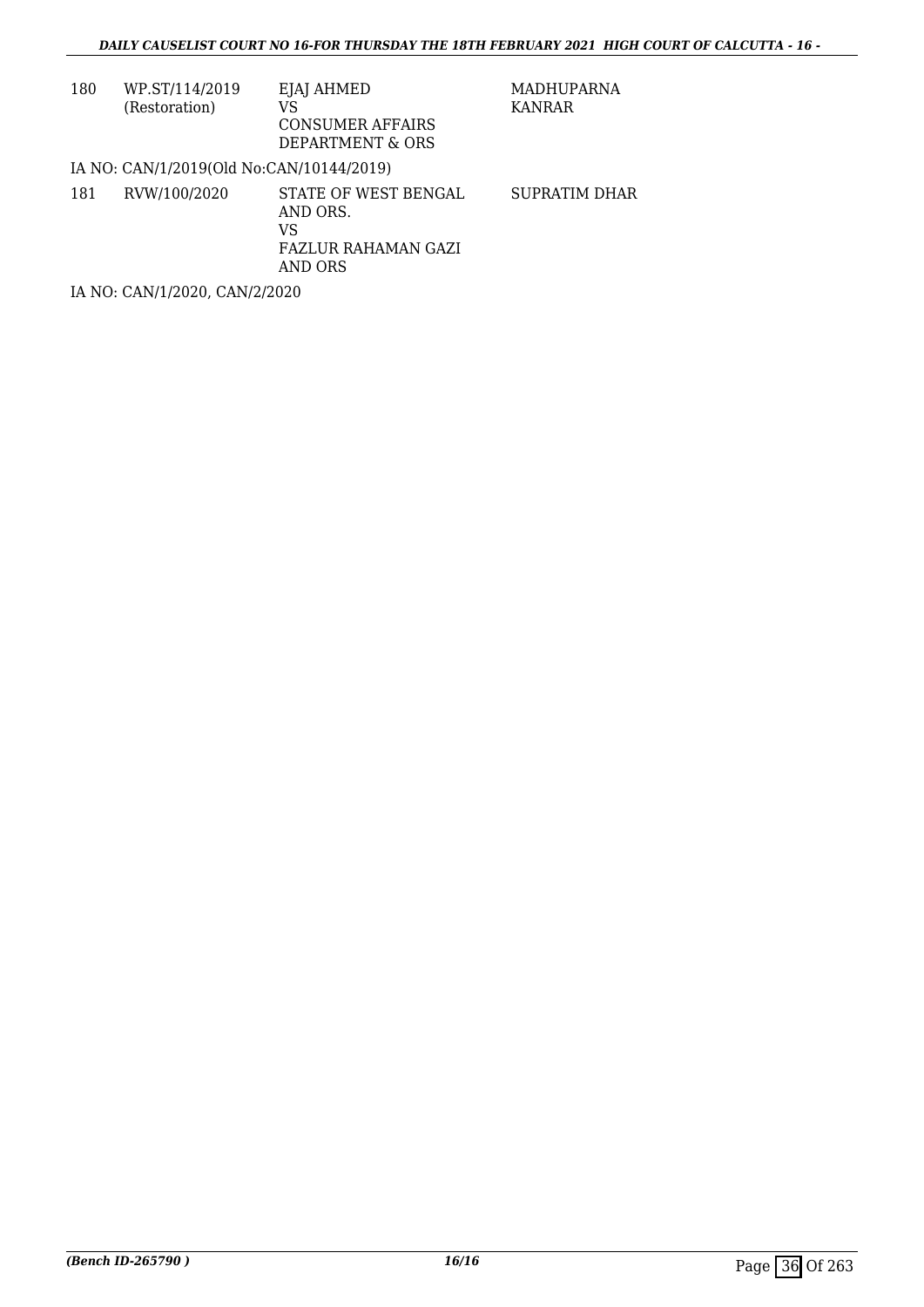

## **Appellate Side**

**DAILY CAUSELIST For Thursday The 18th February 2021**

**COURT NO. 37**

**DIVISION BENCH (DB - III)**

**AT 10:45 AM**

**HON'BLE JUSTICE I. P. MUKERJI HON'BLE JUSTICE MD. NIZAMUDDIN**

**(VIA VIDEO CONFERENCE)**

**ON AND FROM MONDAY, THE 11TH JANUARY, 2021 - WILL SIT TOGETHER TO TAKE UP ALL APPEALS UNDER COMMERCIAL COURTS, COMMERCIAL DIVISION AND COMMERCIAL APPELLATE DIVISION OF THE HIGH COURT'S ACT, 2015**

**NOTE: IMMEDIATELY AFTER EXHAUSTION OF ORIGINAL SIDE, APPELLATE SIDE MATTERS WILL BE TAKEN UP.**

**SPECIAL NOTE: (1) IF THERE IS NO COMMERCIAL COURT MATTER THEN MENTIONING OF COMMERCIAL COURT MATTERS WILL BE ENTERTAINED AT COURT NO. 3 ON REGULAR BASIS.**

**(2) COMMERCIAL COURT SHALL NOT SIT AT COURT NO. 37 IF THERE IS NO COMMERCIAL COURT MATTER IN THE LIST.**

**NOTE: MATTERS WILL BE TAKEN UP THROUGH PHYSICAL HEARING ONLY WHEN BOTH THE PARTIES ARE AGREED.**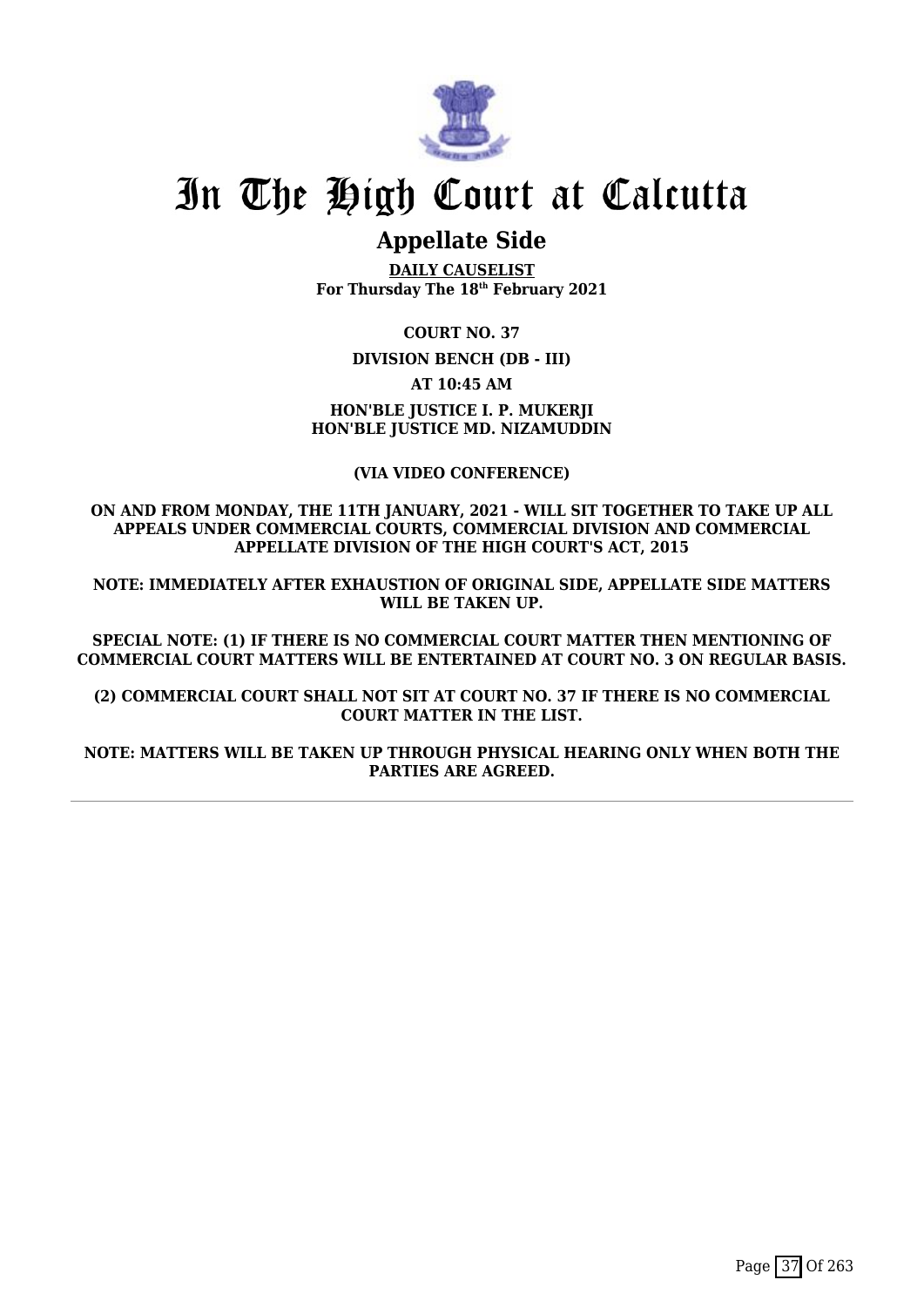

### **Appellate Side**

**DAILY CAUSELIST For Thursday The 18th February 2021**

**COURT NO. 3**

**DIVISION BENCH (DB - III)**

#### **AT 10:45 AM**

**HON'BLE JUSTICE I. P. MUKERJI HON'BLE JUSTICE MD. NIZAMUDDIN**

 **(VIA VIDEO CONFERENCE)**

**ON AND FROM MONDAY, THE 11TH JANUARY 2021 - AFTER COMPLETION OF COMMERCIAL APPELLATE DIVISION BENCH – WILL TAKE UP APPEALS UNDER ARBITRATION ACT, 1940 AND ARBITRATION & CONCILIATION ACT, 1996, INCLUDING APPLICATIONS CONNECTED THERETO;**

**HEARING OF WRIT APPEALS IRRESPECTIVE OF CLASSIFICATION INCLUDING APPLICATIONS CONNECTED THERETO.**

**ON AND FROM 01.02.2021 APPELLATE SIDE MATTERS WILL BE TAKEN UP FROM 3:00 P.M. OR IMMEDIATELY AFTER EXHAUSTION OF ORIGINAL SIDE LIST.** 

**SPECIAL NOTE: (1) IF THERE IS NO COMMERCIAL COURT MATTER THEN MENTIONING OF COMMERCIAL COURT MATTERS WILL BE ENTERTAINED AT COURT NO. 3 ON REGULAR BASIS.**

**(2) COMMERCIAL COURT SHALL NOT SIT AT COURT NO. 37 IF THERE IS NO COMMERCIAL COURT MATTER IN THE LIST.** 

#### **(3) MENTIONING WILL BE ENTERTAINED ONLY ON MONDAYS.**

**NOTE: MATTERS WILL BE TAKEN UP THROUGH PHYSICAL HEARING ONLY WHEN BOTH THE PARTIES ARE AGREED.**

|                 |                                         | <b>APPLICATION</b>                                                                    |                                         |
|-----------------|-----------------------------------------|---------------------------------------------------------------------------------------|-----------------------------------------|
| 1               | CPAN/566/2020<br>(NON-PROSECUTION)      | RAJA SADHUKHAN<br>VS.                                                                 | SUPRATICK SYAMAL                        |
|                 |                                         | RAKHI SADHUKHAN                                                                       |                                         |
| wt2             | FA/92/2019                              | RAJA SADHUKHAN<br><b>VS</b>                                                           | KRISHNA SINGH                           |
|                 |                                         | RAKHI SADHUKHAN                                                                       |                                         |
|                 | IA NO: CAN/2/2015(Old No:CAN/2818/2015) |                                                                                       |                                         |
| 3               | FMAT/94/2021                            | KANTILAL PATEL AND COMPANY<br><b>VS</b>                                               | LABANYASREE SINHA                       |
|                 |                                         | RAJARHAT IT PARK LIMITED                                                              |                                         |
|                 | IA NO: CAN/1/2021                       |                                                                                       |                                         |
|                 |                                         | <b>FOR HEARING</b>                                                                    |                                         |
| 4               | MAT/663/2018                            | DR BASUDEB DASGUPTA & ORS<br><b>VS</b>                                                | RANAJIT CHATTERJEE                      |
|                 |                                         | STATE OF WEST BENGAL & ORS                                                            |                                         |
| wt <sub>5</sub> | MAT/867/2018                            | STATE OF W B & ANR<br><b>VS</b>                                                       | <b>LAL MOHAN BASU</b>                   |
|                 |                                         | DR BASUDEB DASGUPTA & ORS                                                             |                                         |
| 6               | MAT/1673/2014                           | CHITTARANJAN DEBNATH<br>VS                                                            | <b>DEBASISH</b><br><b>CHATTOPADHYAY</b> |
|                 |                                         | STATE OF WEST BENGAL & ANR                                                            |                                         |
| 7               | MAT/930/2018                            | ALI MAHAMMAD<br><b>VS</b>                                                             | ANUSUYA BANERJEE                        |
|                 |                                         | STATE OF WEST BENGAL & ORS                                                            |                                         |
|                 |                                         | IA NO: CAN/6/2020(Old No:CAN/4829/2020), CAN/7/2020(Old No:CAN/4831/2020), CAN/8/2020 |                                         |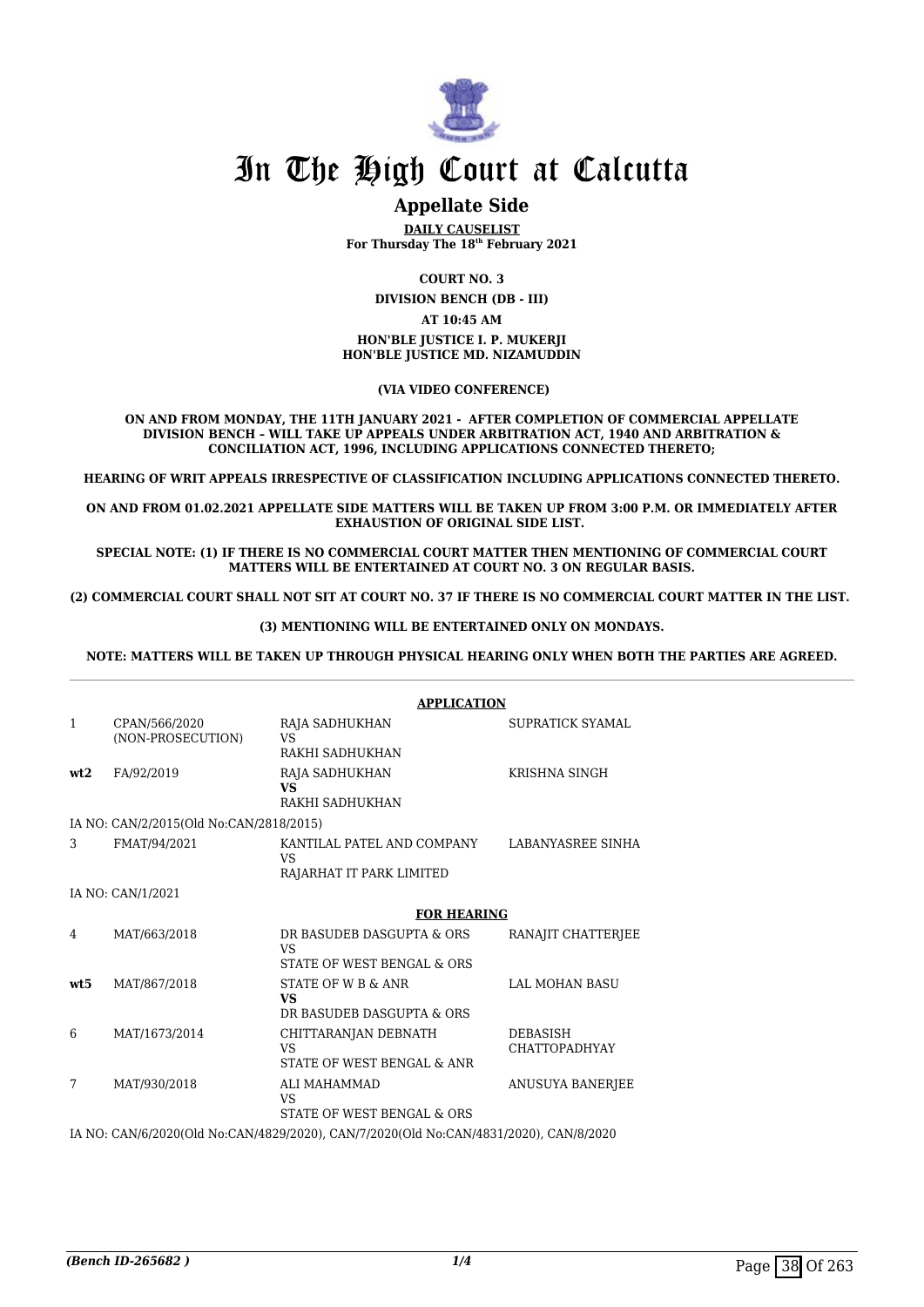| 8  | MAT/715/2019                                        | THE MANAGING COMMITTEE,<br><b>BASUDEBPUR HIGH SCHOOL &amp;</b><br>ANR<br><b>VS</b><br>STATE OF WEST BENGAL & ORS | <b>SUBHAS JANA</b>           |
|----|-----------------------------------------------------|------------------------------------------------------------------------------------------------------------------|------------------------------|
|    | IA NO: CAN/2/2020, CAN/3/2020                       |                                                                                                                  |                              |
| 9  | FMA/896/2019<br>$(Pt-I+OB+2nd$<br>J.Copy+2PBs.)     | MAHENDRA MISHRA<br>VS.<br>THE MANAGING DIRECTOR, M/S<br><b>GLUCONATE HEALTH LIMITED &amp;</b><br><b>ORS</b>      | MRINAL KANTI KUNDU           |
| 10 | MAT/508/2019                                        | THE STATE OF WEST BENGAL &<br><b>ORS</b><br>VS.<br>SMT RAJ KISHORI RAO & ORS                                     | <b>TAPATI SAMANTA</b>        |
| 11 | FA/171/2007                                         | INDRANI MUKHERJEE & ORS.<br>VS<br>SANTA DEVI SETHIA                                                              | DEBDUTTA BASU                |
|    | IA NO: CAN/1/2007(Old No:CAN/3795/2007)             |                                                                                                                  |                              |
| 12 | MAT/772/2012                                        | AIR INDIA LTD.<br>VS<br>ALOK KUMAR KAR & ORS                                                                     | <b>SOURAV CHAKRABORTY</b>    |
|    |                                                     | IA NO: CAN/1/2012(Old No:CAN/8124/2012), CAN/2/2017(Old No:CAN/11958/2017)                                       |                              |
| 13 | MAT/1820/2013<br>$(P-I+OB+2nd J. Copy)$             | ARUN KR. MANNA & ORS<br>VS<br>STATE OF WEST BENGAL & ORS                                                         | SYED ZULFIKAR ALI            |
|    | IA NO: CAN/1/2013(Old No:CAN/12485/2013)            |                                                                                                                  |                              |
| 14 | FMA/2233/2014                                       | TAPAN KUAMR BANERJEE<br>VS<br>STATE OF WEST BENGAL & ORS                                                         | TANUJA BASAK                 |
|    | IA NO: CAN/2/2014(Old No:CAN/6871/2014)             |                                                                                                                  |                              |
| 15 | FMA/834/2015                                        | SUBHRA KETAN HALDER<br>VS.<br>STATE OF WEST BENGAL & ORS                                                         | <b>GAZI FARUQUE HOSSSAIN</b> |
| 16 | FMA/1281/2016<br>$(P-I+OB+2nd$ J.<br>$Copy+2PBs.$ ) | ASHOK KR. MAHANTA<br>VS<br>THE CENTRAL BANK OF INDIA &<br>ORS.                                                   | SUPRIYO CHATTOPADHYAY        |
| 17 | FMA/2274/2016<br>$(P-I+OB+2nd$ J.<br>$Copy+2PBs.$ ) | UNION OF INDIA & ORS<br>VS<br><b>GOUTAM RAM</b>                                                                  | APARNA BANERJEE              |
|    | IA NO: CAN/2/2016(Old No:CAN/1905/2016)             |                                                                                                                  |                              |
| 18 | FMA/4416/2016                                       | THE STATE OF W.B. & ORS<br>VS.<br>KHABIRUDDIN AHMED & ORS                                                        | <b>SOMNATH NASKAR</b>        |
|    |                                                     | IA NO: CAN/2/2016(Old No:CAN/602/2016), CAN/3/2018(Old No:CAN/10249/2018)                                        |                              |
| 19 | FA/53/2018                                          | SAILENDRA CHANDRA DASGUPTA<br>& ANR.<br>VS                                                                       | <b>GAURAB KUMAR BASU</b>     |
| 20 | FMA/559/2018                                        | M/S SPRITEX MACHINS & ORS.<br><b>BONGAON CENTRAL</b><br><b>COOPERATIVE MARKETING</b><br>SOCIETY LTD.<br>VS.      | RAMESH DHARA                 |
|    |                                                     | STATE OF WEST BENGAL & ORS.                                                                                      |                              |
|    | IA NO: CAN/1/2017(Old No:CAN/11180/2017)            |                                                                                                                  |                              |
| 21 | FMA/620/2018                                        | STATE OF WEST BENGAL & ORS<br>VS<br>SEFALI JANA & ORS                                                            | PINAKI DHOLE                 |
|    | IA NO: CAN/1/2017(Old No:CAN/7452/2017)             |                                                                                                                  |                              |
| 22 | MAT/967/2018                                        | MIRA SARKAR<br>VS<br>STATE OF WEST BENGAL & ORS                                                                  | <b>GOBINDA C BAIDYA</b>      |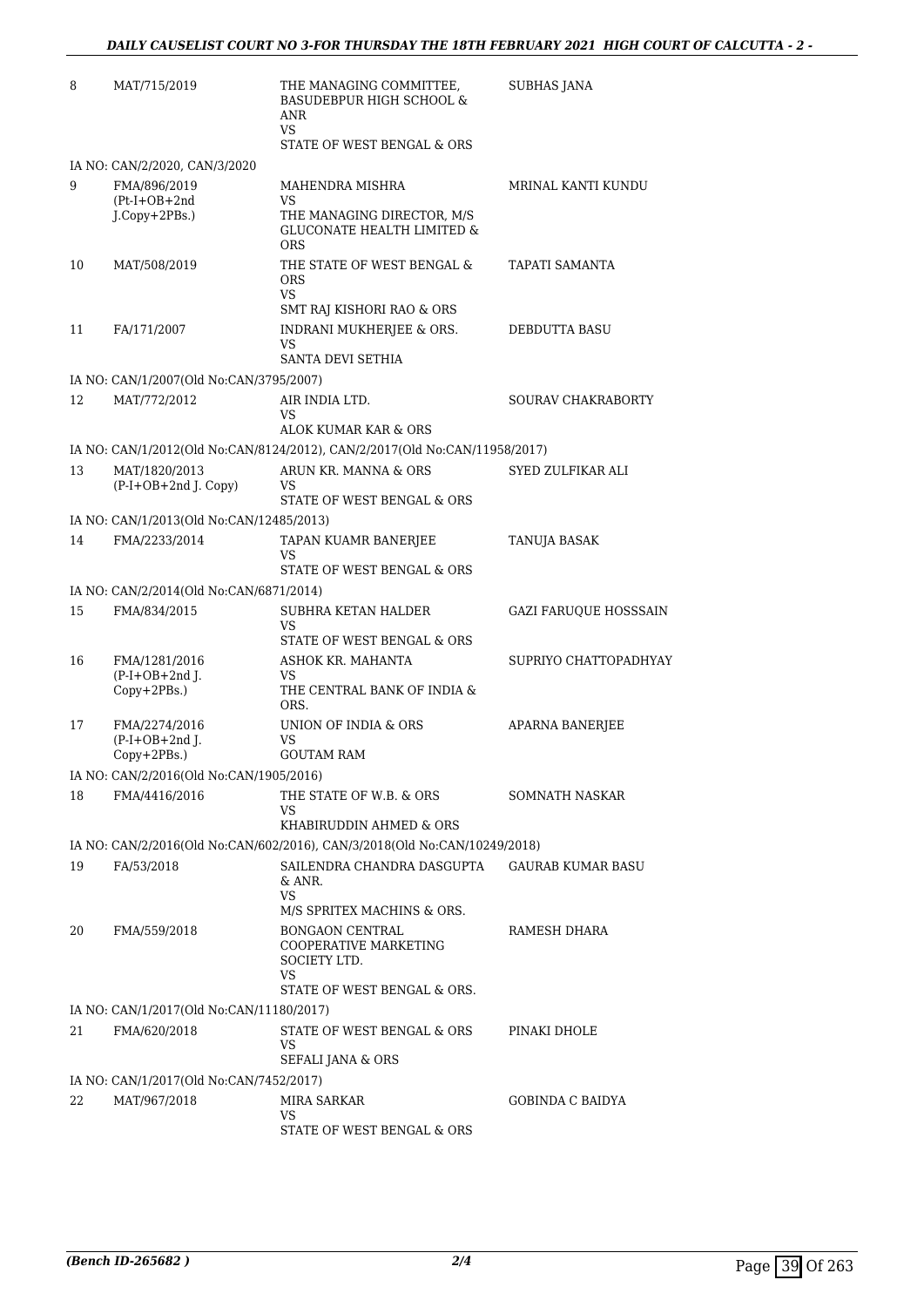| 23 | MAT/1355/2018<br>(P-I+OS+2nd J. Copy)               | ARINDAM SAHA<br>VS.<br>INDIAN OIL CORP LTD & ORS                             | MAHABOOB AHMED        |
|----|-----------------------------------------------------|------------------------------------------------------------------------------|-----------------------|
| 24 | MAT/1375/2018<br>$(P-I+OS+2nd J.Copy) + 2$<br>PBs.  | EASTERN COALFIELDS LTD<br>VS<br><b>GOURINATH BANERJEE &amp; ORS</b>          | SANCHITA BARMAN RAY   |
| 25 | FMA/1798/2018                                       | UNION OF INDIA & ORS<br>VS<br>MINTU MONDAL                                   | <b>SALIL KR MAITY</b> |
|    | IA NO: CAN/1/2017(Old No:CAN/9805/2017)             |                                                                              |                       |
| 26 | FMA/2045/2018<br>$(P-I+OB+2nd$ J.                   | PROVAT RANJAN BISWAS<br>VS                                                   | R. DHARA              |
|    | $Copy+4PBs.$ )                                      | RANJIT KUMAR RISHI & ORS                                                     |                       |
| 27 | FA/154/2019                                         | RAM CHANDRA PRASAD<br>VS<br>STATE OF BIHAR & ORS                             | S C PRASAD            |
|    | IA NO: CAN/2/2019(Old No:CAN/4529/2019)             |                                                                              |                       |
| 28 | FMA/178/2019                                        | UNION OF INDIA & ORS<br>VS                                                   | DEBJANI GHOSAL        |
|    |                                                     | <b>SMT PRAMILA DEVI</b>                                                      |                       |
|    | IA NO: CAN/2/2018(Old No:CAN/2088/2018), CAN/4/2020 |                                                                              |                       |
| 29 | MAT/428/2019                                        | STATE OF WEST BENGAL & ANR<br>VS<br>AMAL CHAKRABORTY & ORS                   | <b>AVISHEK PRASAD</b> |
|    | IA NO: CAN/3/2019(Old No:CAN/6465/2019)             |                                                                              |                       |
| 30 | FMA/686/2019                                        | <b>BINAY KUMAR</b>                                                           | ARUNAVA GANGULY       |
|    | $(P-I+OB+2nd J.$<br>Copy+2PBs.)                     | VS.<br>EASTERN COAL FIELDS LIMITED &<br><b>ORS</b>                           |                       |
| 31 | FMA/718/2019<br>$+2$ PBs.                           | KUMAR MUKHOPADHYAY<br><b>VS</b>                                              | K.P. MUHURI           |
|    |                                                     | STATE OF WEST BENGAL & ORS                                                   |                       |
|    | IA NO: CAN/1/2019(Old No:CAN/331/2019)              |                                                                              |                       |
|    | wt32 FMA/719/2019                                   | KUMAR MUKHOPADHYAY<br>VS<br>STATE OF WEST BENGAL & ORS                       | K.P. MUHURI           |
|    | IA NO: CAN/1/2019(Old No:CAN/332/2019)              |                                                                              |                       |
| 33 | MAT/812/2019                                        | BHARAT COKING COAL LTD. &<br>ORS.<br>VS                                      | ARITRA GHOSH          |
|    |                                                     | RS FUEL P. LTD. & ORS.                                                       |                       |
| 34 | FMA/985/2019<br>$(P-I+OS+2nd)$ .<br>Copy+2PBs.)     | SIPRA KHAN<br>VS<br>HPCL & ORS.                                              | <b>GOUTAM DEY</b>     |
| 35 | FMA/1154/2019<br>(P-I+OB+2nd J. Copy)               | JATINDRA NATH DAS<br>VS                                                      | KRISHNENDU BERA       |
|    |                                                     | STATE OF WEST BENGAL & ORS                                                   |                       |
| 36 | MAT/1185/2019<br>$(P-I+OS+4PBs.)$                   | S.B MODERN HIGH SCHOOL &<br>ANR.<br>VS<br>KAMALA KANT SINGH & ORS.           | <b>BISWAJIT DAS</b>   |
| 37 | MAT/1213/2019                                       | <b>AVIJIT DAS</b><br>VS.<br>W.B. SURFACE TRANSPORT<br>CORPORATION LTD. & ORS | PAPPU ADHIKARI        |
| 38 | MAT/1427/2019<br>$Pt-I+O.S.+2nd$ J.<br>Copy+4PBs.)  | KHIZIR HAYAT<br>VS<br>STATE OF WEST BENGAL & ORS                             | SK SAMIM AKHTER       |
| 39 | FMA/1657/2019                                       | SRIJIB KUMAR PATRA<br><b>VS</b>                                              | SUBHAS JANA           |
| 40 | MAT/10/2020                                         | UNION OF INDIA & ORS<br>SWAPAN KUMAR ROY<br>VS<br>STATE OF WEST BENGAL & ANR | KARUNAMOYEE SAMANTA   |

IA NO: CAN/1/2020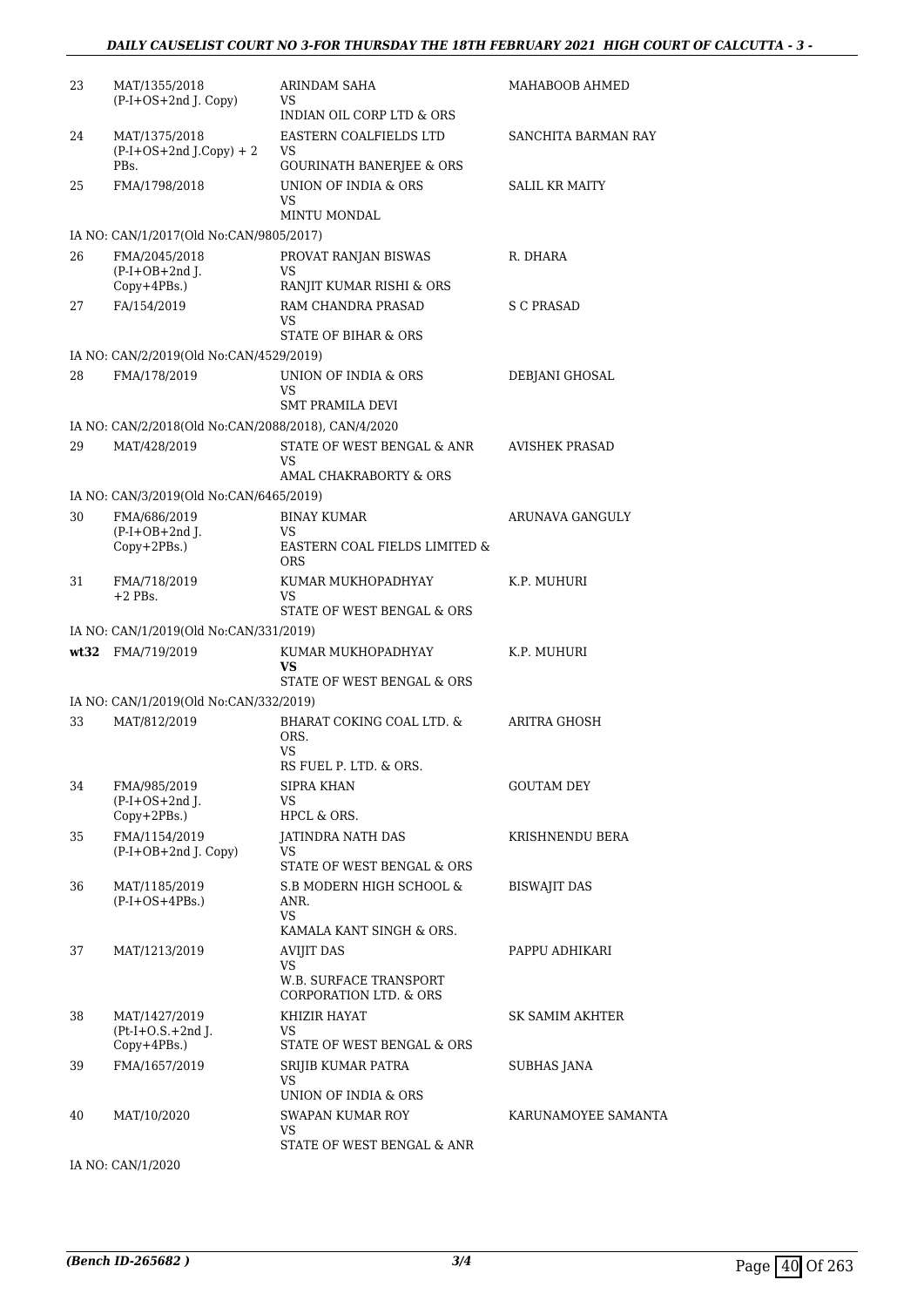#### *DAILY CAUSELIST COURT NO 3-FOR THURSDAY THE 18TH FEBRUARY 2021 HIGH COURT OF CALCUTTA - 4 -*

| 41 | FMA/73/2020<br>$(P-I+OB+2nd I.$<br>$Copy+2PBs.$ )  | INDIAN OIL CORPORATIONN<br>LIMITED & ORS<br>VS<br>M/S ROY & COMPANY & ORS | MANWENDRA SINGH<br>YADAV |
|----|----------------------------------------------------|---------------------------------------------------------------------------|--------------------------|
| 42 | MAT/139/2020                                       | MANOJ KUMAR CHOWDHURY<br>VS<br>STATE OF WEST BENGAL & ORS                 | KARUNAMOYEE SAMANTA      |
|    | IA NO: CAN/2/2021                                  |                                                                           |                          |
| 43 | MAT/190/2020                                       | RAMANUI MUKHOPADHYAY<br>VS<br>STATE OF WEST BENGAL                        | ANINDA BHATTACHARYA      |
| 44 | FMA/339/2020<br>$(P-I+OB+2nd I.$<br>$Copy+2PBs.$ ) | RAJU MISHRA & ORS.<br>VS<br>UNION OF INDIA & ORS.                         | DURGA SANKAR MULLICK     |
| 45 | MAT/668/2020                                       | BHARAT COKING COAL LTD<br>VS<br>DHANESWAR PANDEY ANDORS                   | PRODYOT KR DAS           |

IA NO: CAN/1/2020, CAN/2/2020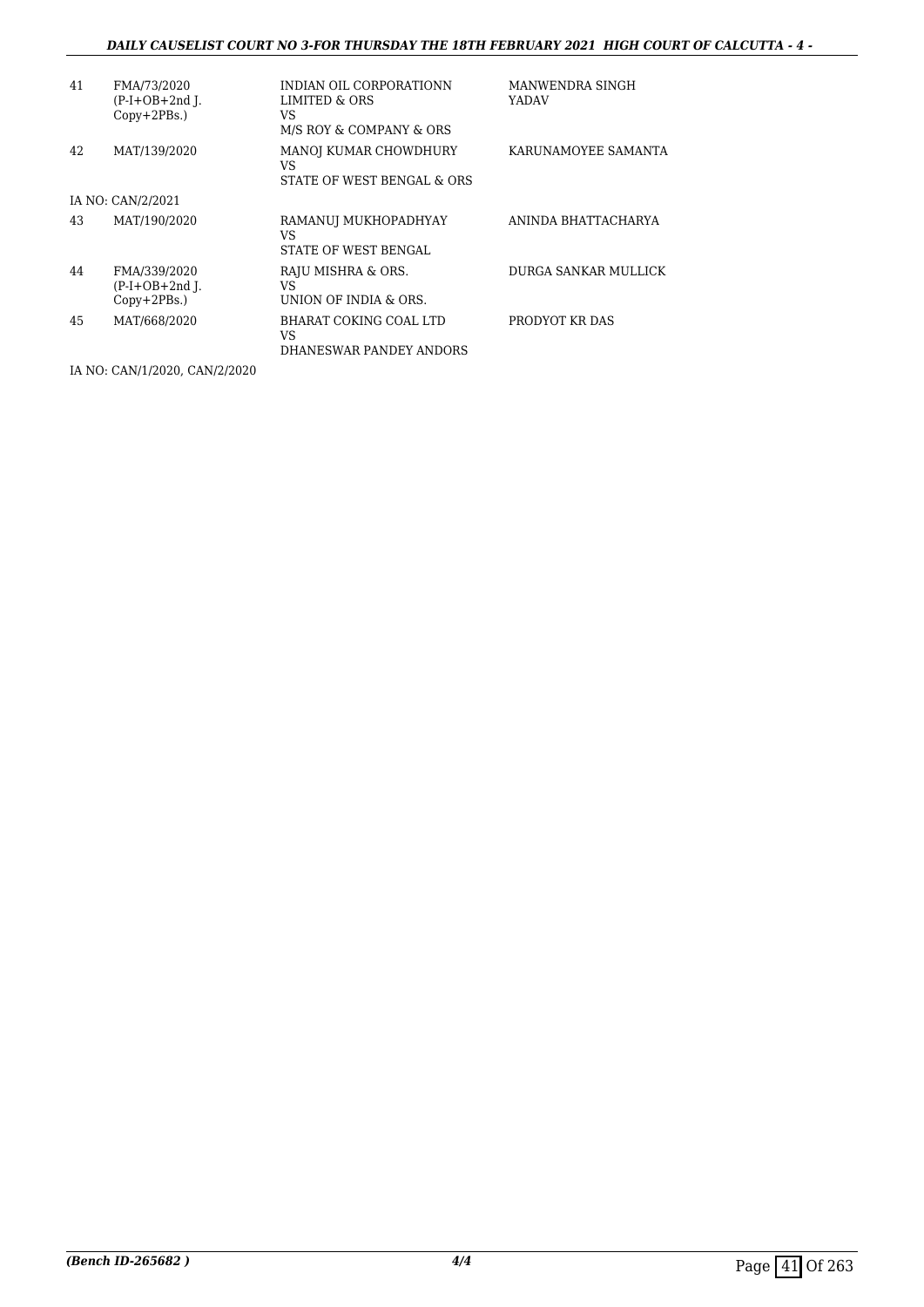

### **Appellate Side**

**DAILY CAUSELIST For Thursday The 18th February 2021**

**COURT NO. 2**

**DIVISION BENCH (DB- IV)**

**AT 10:45 AM**

**HON'BLE JUSTICE HARISH TANDON HON'BLE JUSTICE KAUSIK CHANDA**

**(VIA VIDEO CONFERENCE)**

**ON AND FROM MONDAY, THE 11TH JANUARY, 2021 - ADMISSION OF APPEALS UNDER ORDER XLI OF THE CODE OF CIVIL PROCEDURE INCLUDING APPLICATIONS CONNECTED THERETO;**

**ANY OTHER FIRST APPEALS & FIRST MISCELLANEOUS APPEALS NOT ASSIGNED TO ANY OTHER BENCH & APPLICATIONS CONNECTED THERETO,**

**LAWAZIMA;**

**APPEALS RELATING TO LAND UNDER GROUP I AND APPLICATIONS CONNECTED THERETO;**

**APPEALS RELATING TO TRANSPORT & TELECOMMUNICATION UNDER GROUP VII AND REGULATION OF INDUSTRIES & ESSENTIAL COMMODITIES & VARIOUS CENTRAL ORDERS UNDER GROUP VIII AND APPLICATIONS CONNECTED THERETO;**

**AND**

**ON THURSDAY, 18TH FEBRUARY 2021 AND FRIDAY 19TH FEBRUARY 2021 – IN ADDITION TO THEIR OWN LIST, WILL TAKE UP THE URGENT MATTERS FROM THE LIST AND DETERMINATION OF HON'BLE JUSTICE SOUMEN SEN AND HON'BLE JUSTICE SAUGATA BHATTACHARYYA AND URGENT MATTERS FROM THE LIST AND DETERMINATION OF HON'BLE JUSTICE SUBRATA TALUKDAR AND HON'BLE JUSTICE SAUGATA BHATTACHARYYA.**

> **NOTE: ON WEDNESDAY: CONTEMPT, MANDAMUS APPEALS WILL BE TAKEN UP FROM 2 P.M. ONWARDS. IF TIME PERMITS, OTHER MATTERS WILL BE TAKEN UP SERIALLY.**

**ON THURSDAY: HEARING MATTERS WILL BE TAKEN UP FROM 2.00 ONWARDS.**

**NOTE: MATTERS WILL BE TAKEN UP THROUGH PHYSICAL HEARING ONLY WHEN BOTH THE PARTIES ARE AGREED**

#### **LAWAZIMA**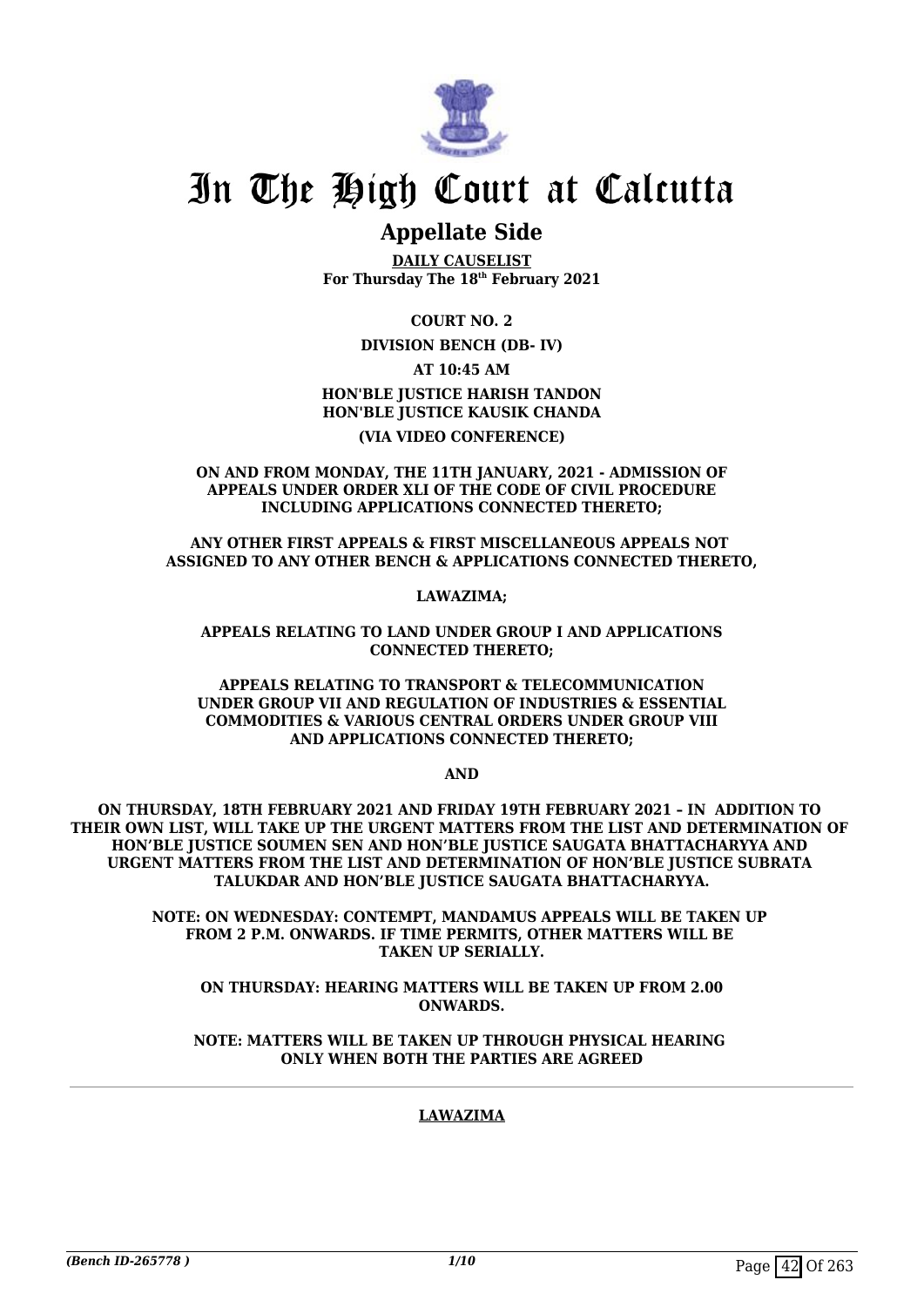| FAT/708/2018    | SHEFALI MALLICK & ORS | <b>PRANTICK GHOSH</b> |
|-----------------|-----------------------|-----------------------|
| $[PtI + 4 LCR]$ | VS.                   |                       |
|                 | DURGA CHAKRABORTY     |                       |
|                 | (RAKSHIT) & ORS       |                       |

IA NO: CAN/1/2019(Old No:CAN/158/2019), CAN/2/2020, CAN/3/2020

#### **ASSIGNED MATTERS**

| MAT/70/2020 | NEMAI CH. KUNDU & ORS. | UTTAM KR. DE |
|-------------|------------------------|--------------|
| (ASSIGNED)  | VS.                    |              |
|             | STATE OF WEST BENGAL & |              |
|             | ORS.                   |              |

#### **FOR ORDERS**

3 FMA/322/2009 [NT.W.] BAIDYANATH MANDAL VS KAMINI MANDAL & ANR AMIT BANERJEE

#### IA NO: CAN/3/2020, CAN/4/2021

| 4 | FA/107/2018 | BISWAJIT PAL & ANR<br>VS<br>AJIT MOHAN PAL & ORS | SOUNAK<br>BHATTACHARYA |
|---|-------------|--------------------------------------------------|------------------------|
|   |             |                                                  |                        |

#### IA NO: CAN/3/2019(Old No:CAN/11406/2019)

| SAT/179/2018 | SK GOLAM LALCHAND      | SURENDRA KUMAR |
|--------------|------------------------|----------------|
| [18.02.2021] | VS                     | SHARMA         |
|              | NANDU LAL SHAW @ NANDU |                |
|              | LAL KESHRI @ NANDU LAL |                |
|              | BAYES & ORS            |                |
|              |                        |                |

#### IA NO: CAN/1/2018(Old No:CAN/3122/2018)

| 6 | FMAT/1321/2019       | KABRA MARBLE           | SUBHASIS    |
|---|----------------------|------------------------|-------------|
|   | $[18.02.2021]$ [C-1] | CORPORATION & ANR      | CHAKRABORTY |
|   |                      | VS                     |             |
|   |                      | SUDIPTO MUKERJEE & ANR |             |

IA NO: CAN/1/2019(Old No:CAN/12354/2019)

#### **ORDER XLI RULE II**

7 SAT/1801/2005 SITAL MAHATO & ORS. VS KAPIL CH. SAHOO

#### SRIMATYA RABIBALA GHOSH

IA NO: CAN/1/2019(Old No:CAN/36/2019), CAN/2/2019(Old No:CAN/37/2019), CAN/3/2019(Old No:CAN/38/2019), CAN/4/2019(Old No:CAN/493/2019)

| 8 | SA/273/2010 | ARABINDA CHATTERJEE &<br>ORS<br>VS<br>DR.MANABENDRA SUNDAR<br>CHATTERIEE & ORS | AYAN BANERJEE |
|---|-------------|--------------------------------------------------------------------------------|---------------|
|   |             |                                                                                |               |

### IA NO: CAN/1/2010(Old No:CAN/4408/2010), CAN/2/2020, CAN/3/2021

9 SAT/280/2016 SANJIT KR. DAS & ORS VS KASHINATH GHOSH & ORS S. BANERJEE

#### IA NO: CAN/1/2018(Old No:CAN/5485/2018)

10 SAT/238/2017 [23.02.2021] SABEJAN BEWA & ORS VS REJAUL HAQUE & ORS MD M ALI

IA NO: CAN/1/2018(Old No:CAN/7569/2018)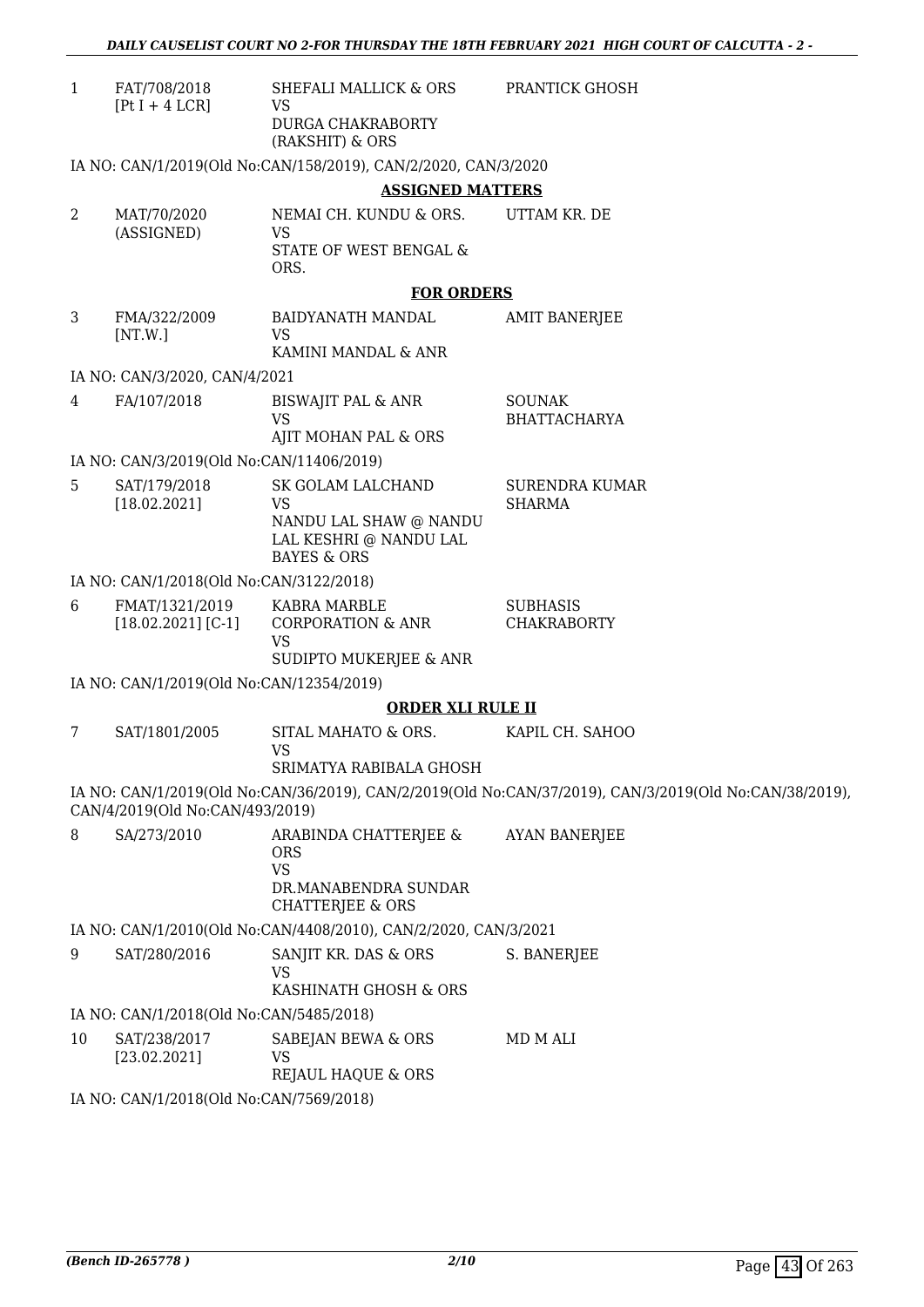| 11 | FMAT/689/2017<br>[NT.W.]                 | MIR HASEM ALI & ORS<br>VS<br>SAIYAD MAKSHED ALI & ORS                                                                       | D K ADHIKARI                                                                                |
|----|------------------------------------------|-----------------------------------------------------------------------------------------------------------------------------|---------------------------------------------------------------------------------------------|
|    |                                          | IA NO: CAN/1/2017(Old No:CAN/6732/2017), CAN/2/2017(Old No:CAN/6929/2017)                                                   |                                                                                             |
| 12 | SAT/134/2018<br>(Defective)              | MAJEDUR RAHAMAN DEAD<br>R/P BY FARUK HOSSAIN &<br><b>ORS</b><br><b>VS</b>                                                   | <b>ASIF DEWAN</b>                                                                           |
| 13 | SAT/261/2018<br>(Defective)              | <b>SUNIRMAL SOREN &amp; ORS</b><br><b>GURUDAS CHATTOPADHYAY</b><br>VS<br><b>JAGANNATH</b><br><b>CHATTOPADHYAY &amp; ORS</b> | SHEBATEE DATTA                                                                              |
|    | IA NO: CAN/1/2018(Old No:CAN/4635/2018)  |                                                                                                                             |                                                                                             |
| 14 | SAT/319/2018<br>[NT.W.]                  | NURABANU BIBI & ORS<br><b>VS</b>                                                                                            | <b>BARUN CHATTERJEE</b>                                                                     |
| 15 | SAT/501/2018                             | MD JABED<br>ANIL KUMAR JANA<br><b>VS</b>                                                                                    | PRIYABRATA GHOSH                                                                            |
|    |                                          | ANIL KUMAR PATRA & ORS                                                                                                      |                                                                                             |
| 16 | SAT/191/2019<br>[STAY]                   | MONOYARA BEWA & ORS<br><b>VS</b><br>MD. FAIJULLAH MONDAL                                                                    | <b>SAIRA BANU</b>                                                                           |
|    | IA NO: CAN/1/2021                        |                                                                                                                             |                                                                                             |
| 17 | SAT/270/2019                             | AJOY MONDAL & ANR<br><b>VS</b>                                                                                              | <b>AMAL KUMAR</b><br><b>BANERJEE</b>                                                        |
|    |                                          | UTTAM MONDAL & ORS                                                                                                          |                                                                                             |
|    | No:CAN/946/2020)                         |                                                                                                                             | IA NO: CAN/1/2019(Old No:CAN/11380/2019), CAN/2/2019(Old No:CAN/12395/2019), CAN/3/2020(Old |
| 18 | SAT/319/2019<br>(Defective)              | MUKUL CHATTERJEE<br><b>VS</b><br><b>ANIUP KUMAR DEY</b>                                                                     | <b>ASIT KUMAR</b><br><b>BHATTACHARYA</b>                                                    |
|    | IA NO: CAN/1/2019(Old No:CAN/11304/2019) |                                                                                                                             |                                                                                             |
| 19 | SAT/321/2019                             | APURBA GHOSH ROY<br><b>VS</b><br>SAMBHU ROY CHOWDHURY                                                                       | <b>SAUNAK</b><br><b>BHATTACHARYA</b>                                                        |
|    | IA NO: CAN/1/2019(Old No:CAN/9584/2019)  |                                                                                                                             |                                                                                             |
| 20 | SAT/341/2019<br>(Defective)              | HRISHIKESH<br><b>CHATTOPADHYAY</b><br><b>VS</b>                                                                             | HIMADRI KR. MAHATA                                                                          |
|    |                                          | DHANANJOY BAUL DAS &<br>ANR.                                                                                                |                                                                                             |
|    | IA NO: CAN/1/2019(Old No:CAN/10316/2019) |                                                                                                                             |                                                                                             |
| 21 | SAT/344/2019                             | MOULANA ABDUL KASHEM<br><b>CHOWDHURY</b><br><b>VS</b><br>FIROZ ALI KHAN @ BOBI &<br>ORS.                                    | SANATAN MONDAL                                                                              |
|    | IA NO: CAN/1/2020(Old No:CAN/497/2020)   |                                                                                                                             |                                                                                             |
| 22 | SAT/355/2019                             | <b>SUBIR KUMAR GHOSH</b><br>VS<br>SITANGSHU MALLICK & ORS                                                                   | <b>SK ABU ABBASUDDIN</b>                                                                    |
|    | IA NO: CAN/1/2019(Old No:CAN/10954/2019) |                                                                                                                             |                                                                                             |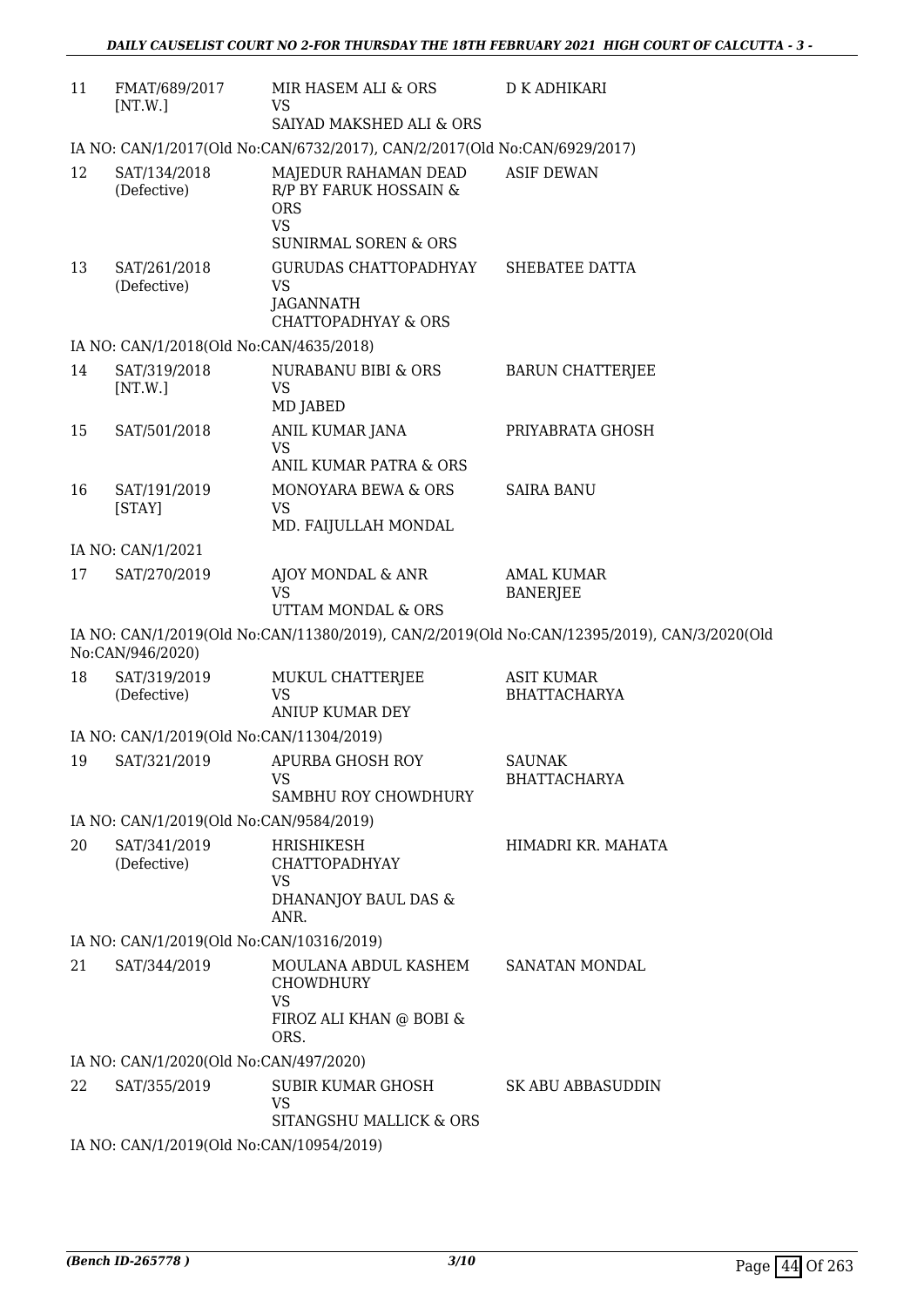| 23 | FMAT/1007/2019                           | ABDUL MONDAL & ORS.<br><b>VS</b><br>SATTAR ALI MONDAL & ORS.                                                                    | <b>ANIRBAN DAS</b>                   |
|----|------------------------------------------|---------------------------------------------------------------------------------------------------------------------------------|--------------------------------------|
|    | IA NO: CAN/1/2019(Old No:CAN/10504/2019) |                                                                                                                                 |                                      |
| 24 | FMAT/1010/2019                           | HIRAK NATH SOUNTH<br><b>VS</b><br><b>GOURHARI KAMILA</b>                                                                        | REAZUL ISLAAM                        |
| 25 | FMAT/1390/2019<br>(Inj.)                 | <b>SWETA SARKAR</b><br>VS.<br><b>SWAPAN BASU &amp; ORS</b>                                                                      | PRADIP KUMAR<br><b>KUNDU</b>         |
|    | IA NO: CAN/1/2020(Old No:CAN/6/2020)     |                                                                                                                                 |                                      |
| 26 | SAT/102/2020<br>[Appro. or]              | JAMAL MOLLA & ORS<br>VS<br><b>LOKMAN SK &amp; ORS</b>                                                                           | DYUTIMAN BANERJEE                    |
|    |                                          | IA NO: CAN/1/2020(Old No:CAN/5830/2020), CAN/2/2020(Old No:CAN/5831/2020)                                                       |                                      |
| 27 | SAT/103/2020                             | ADHIR KUMAR BISWAS<br>VS<br><b>ARUNMAY BISWAS</b>                                                                               | DEBOPRIYO KARAN                      |
|    | IA NO: CAN/1/2020, CAN/2/2020            |                                                                                                                                 |                                      |
| 28 | SAT/104/2020                             | ADHIR KUMAR BISWAS AND<br><b>ORS</b><br><b>VS</b><br><b>BHOMBAL BISWAS</b>                                                      | DEBOPRIYO KARAN                      |
|    | IA NO: CAN/1/2020, CAN/2/2020            |                                                                                                                                 |                                      |
| 29 | FMAT/177/2020                            | SAHIDUL ISLAM<br><b>VS</b><br>PAWANPUTRA SALES PVT.<br>LTD. & ORS                                                               | <b>DEBAPRATIM</b><br><b>BANERJEE</b> |
|    | IA NO: CAN/1/2020                        |                                                                                                                                 |                                      |
| 30 | FMAT/531/2020                            | SMT ANJU AGARWAL AND<br><b>ANR</b><br>VS.<br>HIRALAL AGARWAL AND ORS                                                            | <b>MILINDO PAUL</b>                  |
|    | IA NO: CAN/1/2020                        |                                                                                                                                 |                                      |
| 31 | FMAT/550/2020                            | LUFTA BEGUUM @<br>LUTFUNNESHA BIBI<br><b>VS</b><br>AFJAL HOSSAIN AND ORS                                                        | <b>SHYAMAL</b><br>MUKHOPADHYAY       |
|    | IA NO: CAN/1/2020                        |                                                                                                                                 |                                      |
| 32 | FMAT/52/2021                             | PRADIP AND KUMKUM<br><b>GHOSH FAMILY</b><br>FOUNDATION AND ORS<br><b>VS</b><br>RAMKRISHNA VIVEKANANDA<br><b>MISSION AND ORS</b> | Dwip Raj Basu                        |
|    | IA NO: CAN/1/2021                        |                                                                                                                                 |                                      |
|    |                                          | <b>CONTEMPT</b>                                                                                                                 |                                      |
| 33 | CPAN/1493/2016<br>[24.02.2021]           | MIRA BHATTACHARYYA &<br>ORS.<br><b>VS</b><br>SUBHAS BHATTACHARYYA                                                               | <b>BRATINDRA NARAYAN</b><br>RAY      |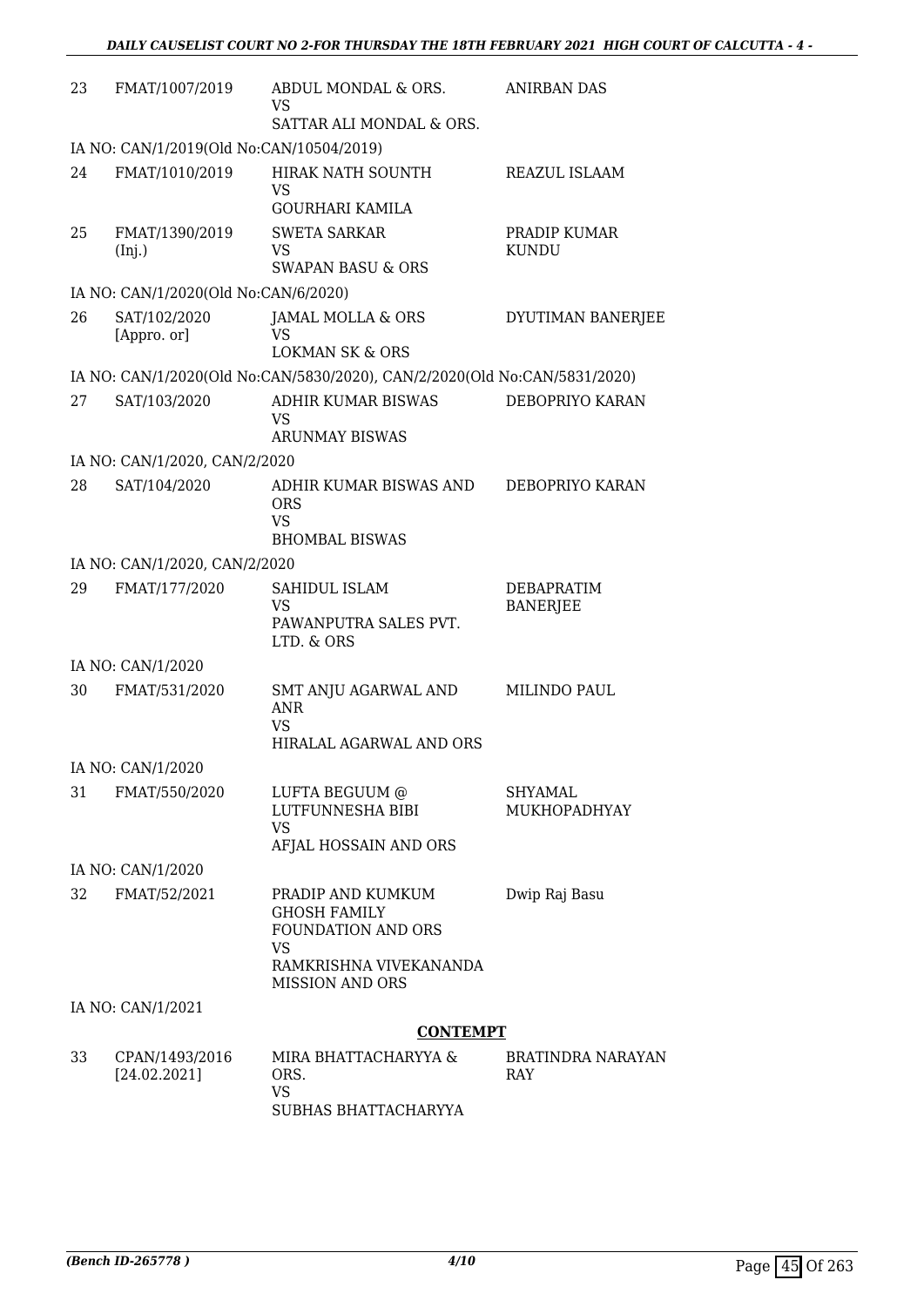| wt34 SAT/4354/2005                       | BISWARUP BHATTACHARYYA<br>VS<br>SUBHAS BHATTACHARYYA                                                | BRATINDRA NARAYAN<br>RAY                                                                   |  |  |
|------------------------------------------|-----------------------------------------------------------------------------------------------------|--------------------------------------------------------------------------------------------|--|--|
| No:CAN/5235/2015)                        |                                                                                                     | IA NO: CAN/1/2005(Old No:CAN/15611/2005), CAN/2/2008(Old No:CAN/1407/2008), CAN/3/2015(Old |  |  |
| 35<br>CPAN/1133/2017<br>[24.02.2021]     | TERAI TEA CO LTD & ANR<br><b>VS</b>                                                                 | <b>S KAR GHOSH</b>                                                                         |  |  |
| wt36 FMA/755/2017                        | SANJIV CHAKI & ANR<br>STATE OF WEST BENGAL &<br><b>ORS</b><br><b>VS</b><br>TERAI TEA CO. LTD. & ANR | PRASANTA BEHARI<br><b>MAHATA</b>                                                           |  |  |
| wt37 RVW/101/2018                        | UNION OF INDIA & ANR<br><b>VS</b><br>TERAI TEA COMPANY & ORS                                        | RADHAMOHAN RAY                                                                             |  |  |
|                                          | IA NO: CAN/1/2018(Old No:CAN/5251/2018), CAN/2/2018(Old No:CAN/5252/2018)                           |                                                                                            |  |  |
|                                          | <b>GROUP I - APPLICATION</b>                                                                        |                                                                                            |  |  |
| 38<br>MAT/179/2019                       | <b>GOPAL CH. KUNDU</b>                                                                              | DYUTIMAN BANERJEE                                                                          |  |  |
| (Defective)                              | <b>VS</b><br>STATE OF WEST & ORS.                                                                   |                                                                                            |  |  |
| IA NO: CAN/1/2020(Old No:CAN/1671/2020)  |                                                                                                     |                                                                                            |  |  |
| MAT/180/2019<br>39<br>(Defective)        | <b>SANTABRATA</b><br><b>BHATTACHARYYA</b><br>VS<br>STATE OF WEST BENGAL &<br>ORS.                   | DYUTIMAN BANERJEE                                                                          |  |  |
| IA NO: CAN/1/2019(Old No:CAN/12203/2019) |                                                                                                     |                                                                                            |  |  |
| MAT/1363/2019<br>40                      | MOTHABARI DHIBAR<br>SAMABAY SAMITY LTD<br><b>VS</b>                                                 | <b>ASHOK KUMAR JHA</b>                                                                     |  |  |
|                                          | <b>UMA KANTI HALDER &amp; ORS</b>                                                                   |                                                                                            |  |  |
| IA NO: CAN/1/2019(Old No:CAN/9590/2019)  |                                                                                                     |                                                                                            |  |  |
| 41<br>MAT/1520/2019                      | GANESH CHANDRA GHOSH<br>$&$ ORS<br>VS<br>STATE OF WEST BENGAL<br>&ORS                               | SATYAM MUKHERJEE                                                                           |  |  |
| 42<br>MAT/1687/2019<br>[Defective]       | SHYAMLATA MUNDARI<br>VS<br>STATE OF WEST BENGAL &<br><b>ORS</b>                                     | DHANANJAY NAYAK                                                                            |  |  |
| IA NO: CAN/1/2019(Old No:CAN/11804/2019) |                                                                                                     |                                                                                            |  |  |
| 43<br>MAT/784/2020                       | MINOTI BISWAS AND ORS<br>VS                                                                         | SARBANADA SANYAL                                                                           |  |  |
|                                          | STATE OF WEST BENGAL<br>AND ORS.                                                                    |                                                                                            |  |  |
| IA NO: CAN/1/2020, CAN/2/2020            |                                                                                                     |                                                                                            |  |  |
| 44<br>MAT/125/2021<br>[GR. VIII]         | M/S KRISHNA TRADERS AND<br>ANR<br><b>VS</b><br>STATE OF WEST BENGAL<br>AND ORS.                     | Santanu Chatterjee                                                                         |  |  |
| IA NO: CAN/1/2021                        |                                                                                                     |                                                                                            |  |  |

#### **APPLICATION (FA AND FMA)**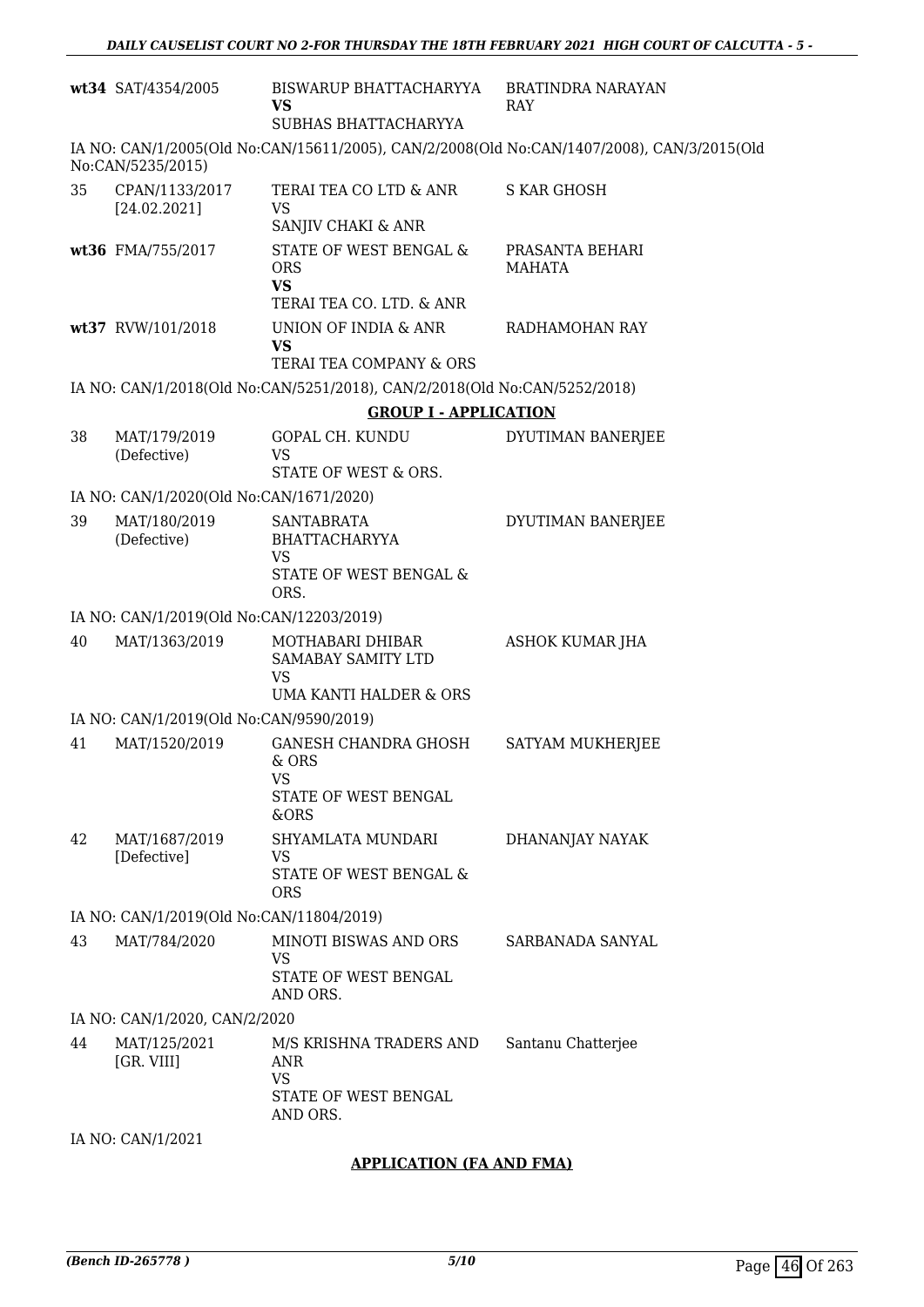| 45                                                                                                             | FA/112/1992                                         | SMT BENIA BEWA & ORS.<br><b>VS</b><br><b>ANODA BEWA</b>                                           | MR T.DUTTA GUPTA<br>N.Y.A.                                                                 |  |
|----------------------------------------------------------------------------------------------------------------|-----------------------------------------------------|---------------------------------------------------------------------------------------------------|--------------------------------------------------------------------------------------------|--|
|                                                                                                                | No:CAN/12427/2019)                                  |                                                                                                   | IA NO: CAN/1/1999(Old No:CAN/4390/1999), CAN/2/2019(Old No:CAN/12426/2019), CAN/3/2019(Old |  |
| 46                                                                                                             | FA/113/2009                                         | <b>GAYATRI PAL</b><br><b>VS</b><br>NETAI NANDI @ NETISH<br>NANDI & ORS.                           | PARTHA PRATIM ROY                                                                          |  |
|                                                                                                                | No:CAN/2202/2017)                                   |                                                                                                   | IA NO: CAN/2/2012(Old No:CAN/3351/2012), CAN/4/2016(Old No:CAN/1864/2016), CAN/5/2017(Old  |  |
| 47                                                                                                             | FMA/1499/2009                                       | DIPENDRA NATH BASU<br><b>VS</b><br>SR. DIVISIONAL<br>COMMERCIAL MANAGER,<br>E.RLY, SEALDAH & ORS. | <b>ANIMESH DAS</b>                                                                         |  |
|                                                                                                                |                                                     | No:CAN/8312/2014), CAN/6/2015(Old No:CAN/11046/2015), CAN/7/2021                                  | IA NO: CAN/1/2010(Old No:CAN/8983/2010), CAN/2/2011(Old No:CAN/7515/2011), CAN/5/2014(Old  |  |
| 48                                                                                                             | FAT/258/2015                                        | <b>ABDUL RAUF &amp; ORS</b><br>VS<br>MD. ILLIAS & ORS                                             | <b>ANAJLI AGARWAL</b>                                                                      |  |
|                                                                                                                |                                                     | IA NO: CAN/1/2015(Old No:CAN/10357/2015), CAN/2/2016(Old No:CAN/2526/2016)                        |                                                                                            |  |
| 49                                                                                                             | FAT/286/2015                                        | <b>BIKASH CHANDRA BERA &amp;</b><br><b>ORS</b><br><b>VS</b><br>MADHUSUDAN DAS & ORS               | <b>SOUNAK</b><br><b>BHATTACHARYYA</b>                                                      |  |
| IA NO: CAN/1/2017(Old No:CAN/1280/2017), CAN/2/2017(Old No:CAN/7672/2017), CAN/3/2017(Old<br>No:CAN/7673/2017) |                                                     |                                                                                                   |                                                                                            |  |
| 50                                                                                                             | FAT/56/2016                                         | ACHINTA KUMAR SINGHA<br><b>VS</b><br>ANUP KUMAR SINGHA & ORS                                      | <b>BIDYUT BARAN</b><br><b>BISWAS</b>                                                       |  |
|                                                                                                                |                                                     | IA NO: CAN/1/2016(Old No:CAN/817/2016), CAN/2/2018(Old No:CAN/5384/2018)                          |                                                                                            |  |
| 51                                                                                                             | FA/62/2016                                          | PIJUSH DEB<br><b>VS</b><br>PRANAB RANJAN DEB & ORS                                                | SARMISTHA GHOSH<br><b>SARMA</b>                                                            |  |
|                                                                                                                |                                                     | IA NO: CAN/1/2019(Old No:CAN/6331/2019), CAN/2/2020(Old No:CAN/1234/2020)                         |                                                                                            |  |
| 52                                                                                                             | FA/64/2017                                          | NEJAMUDDIN & ORS<br><b>VS</b><br>MD AFYAD (MINOR) & ORS                                           | DYUTIMAN BANERJEE                                                                          |  |
| 53                                                                                                             | FA/147/2017<br>$3$ file LCR + 1 tin<br>Box] [NT.W.] | AJOY KUMAR SAHA<br><b>VS</b><br>VISHNUPUR ELECTRI<br>SUPPLY & INDUSTRIAL DEV.<br>CO. LTD&ORS      | <b>SAUNAK</b><br><b>BHATTACHARYYA</b>                                                      |  |
|                                                                                                                |                                                     | IA NO: CAN/1/2017(Old No:CAN/812/2017), CAN/2/2017(Old No:CAN/817/2017), CAN/3/2020               |                                                                                            |  |
| 54                                                                                                             | FAT/433/2017                                        | ARUP KUMAR CHAKRABORTY<br>& ANR<br><b>VS</b><br>ALOKA CHAKRABORTY &<br>ANR                        | <b>GAURAV</b><br>PURKAYASTHA                                                               |  |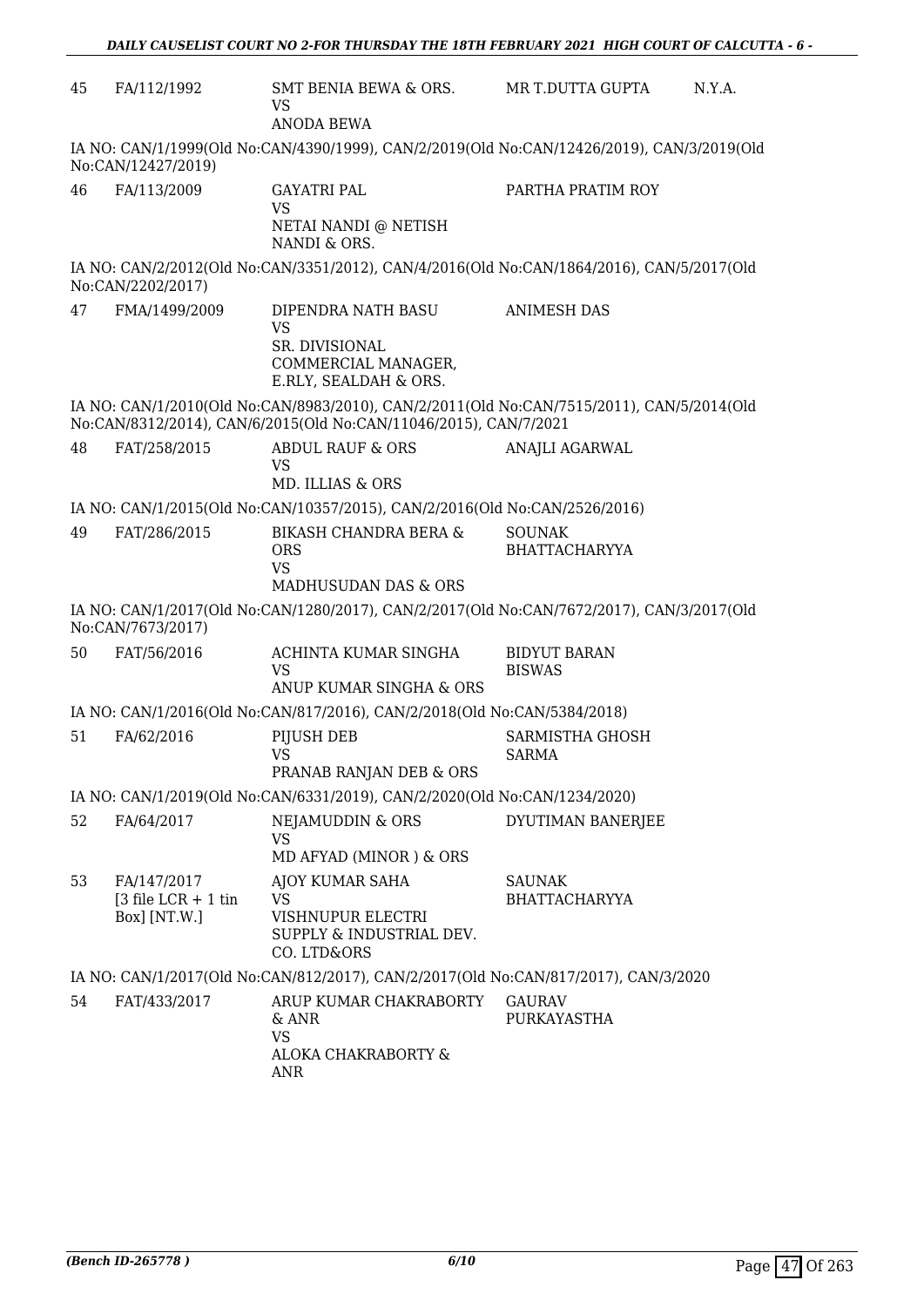|    | wt55 FAT/435/2017                                      | ARUP KUMAR CHAKRABORTY G PURKAYASTHA<br><b>VS</b>                                             |                                                                                           |
|----|--------------------------------------------------------|-----------------------------------------------------------------------------------------------|-------------------------------------------------------------------------------------------|
|    |                                                        | ALOKA CHAKRABORTY &<br><b>ORS</b>                                                             |                                                                                           |
|    | No:CAN/4835/2019)                                      |                                                                                               | IA NO: CAN/1/2018(Old No:CAN/4464/2018), CAN/2/2018(Old No:CAN/4465/2018), CAN/3/2019(Old |
| 56 | FAT/445/2017                                           | BRAJ DULAL BORAL<br><b>VS</b>                                                                 | KARTIK KR. RAY                                                                            |
|    |                                                        | MADHAB CH. BORAL & ORS.                                                                       |                                                                                           |
|    | IA NO: CAN/3/2019(Old No:CAN/9413/2019)                |                                                                                               |                                                                                           |
| 57 | FAT/40/2018                                            | ASHIM KUMAR HAZRA<br><b>VS</b><br>NANDA KISHOR HAZRA &<br><b>ANR</b>                          | <b>SUHRID SUR</b>                                                                         |
|    | IA NO: CAN/1/2018(Old No:CAN/1097/2018)                |                                                                                               |                                                                                           |
| 58 | FAT/69/2018                                            | THE STATE OF WB<br><b>VS</b>                                                                  | RAM CH. GUCHAIIT                                                                          |
|    |                                                        | SUSAMA DAS & ORS.                                                                             |                                                                                           |
|    | IA NO: CAN/2/2018(Old No:CAN/2745/2018)                |                                                                                               |                                                                                           |
| 59 | FMAT/275/2018                                          | PETRA STARKE<br><b>VS</b>                                                                     | <b>V WADEHRA</b>                                                                          |
|    |                                                        | BIKRAM YOGA COLLEGE OF<br><b>INDIA LP &amp; ORS</b>                                           |                                                                                           |
|    |                                                        | IA NO: CAN/1/2018(Old No:CAN/3615/2018), CAN/3/2019(Old No:CAN/7223/2019)                     |                                                                                           |
| 60 | FAT/316/2018                                           | LEGAL HEIRS OF LATE KANU<br>SHARMA , ASHA SHARMA &<br><b>ANR</b><br><b>VS</b><br>NAKUL SHARMA | <b>SUBRATA GHOSH</b>                                                                      |
|    | IA NO: CAN/1/2019(Old No:CAN/9789/2019)                |                                                                                               |                                                                                           |
| 61 | FAT/706/2018                                           | BIJAY LAXMI GHOSH@MILI<br>@BABLI GHOSH@MILY<br><b>GHOSH</b><br><b>VS</b>                      | <b>ARIJIT SARKAR</b>                                                                      |
|    |                                                        | <b>ALOLIKA GUHA &amp; ANR</b>                                                                 |                                                                                           |
|    | IA NO: CAN/1/2018(Old No:CAN/10232/2018)               |                                                                                               |                                                                                           |
|    | wt62 FAT/707/2018                                      | BIJAYLAXMI GHOSH@MILI<br>@BABLI GHOSH@MILY<br><b>GHOSH</b><br><b>VS</b><br>ALOLIKA GUHA & ANR | <b>ARIJIT SARKAR</b>                                                                      |
| 63 | FMAT/840/2018                                          | JYOTIRINDRA                                                                                   | <b>AVIROOP</b>                                                                            |
|    | [23.02.2021]                                           | <b>CHATTOPADHYAY</b><br><b>VS</b><br>GYANENDRA CHANDRA<br><b>CHATTOPADHYAY&amp; ORS</b>       | <b>BHATTACHARYA</b>                                                                       |
|    | IA NO: CAN/1/2018(Old No:CAN/6829/2018)                |                                                                                               |                                                                                           |
| 64 | FAT/38/2019                                            | GITA MUKHERJEE & ANR<br>VS                                                                    | TANMOY MUKHERJEE                                                                          |
|    |                                                        | <b>SHANTA DEY &amp; ANR</b>                                                                   |                                                                                           |
|    | IA NO $\cdot$ CANI1/2019(Old No $\cdot$ CANI/808/2019) |                                                                                               |                                                                                           |

IA NO: CAN/1/2019(Old No:CAN/808/2019)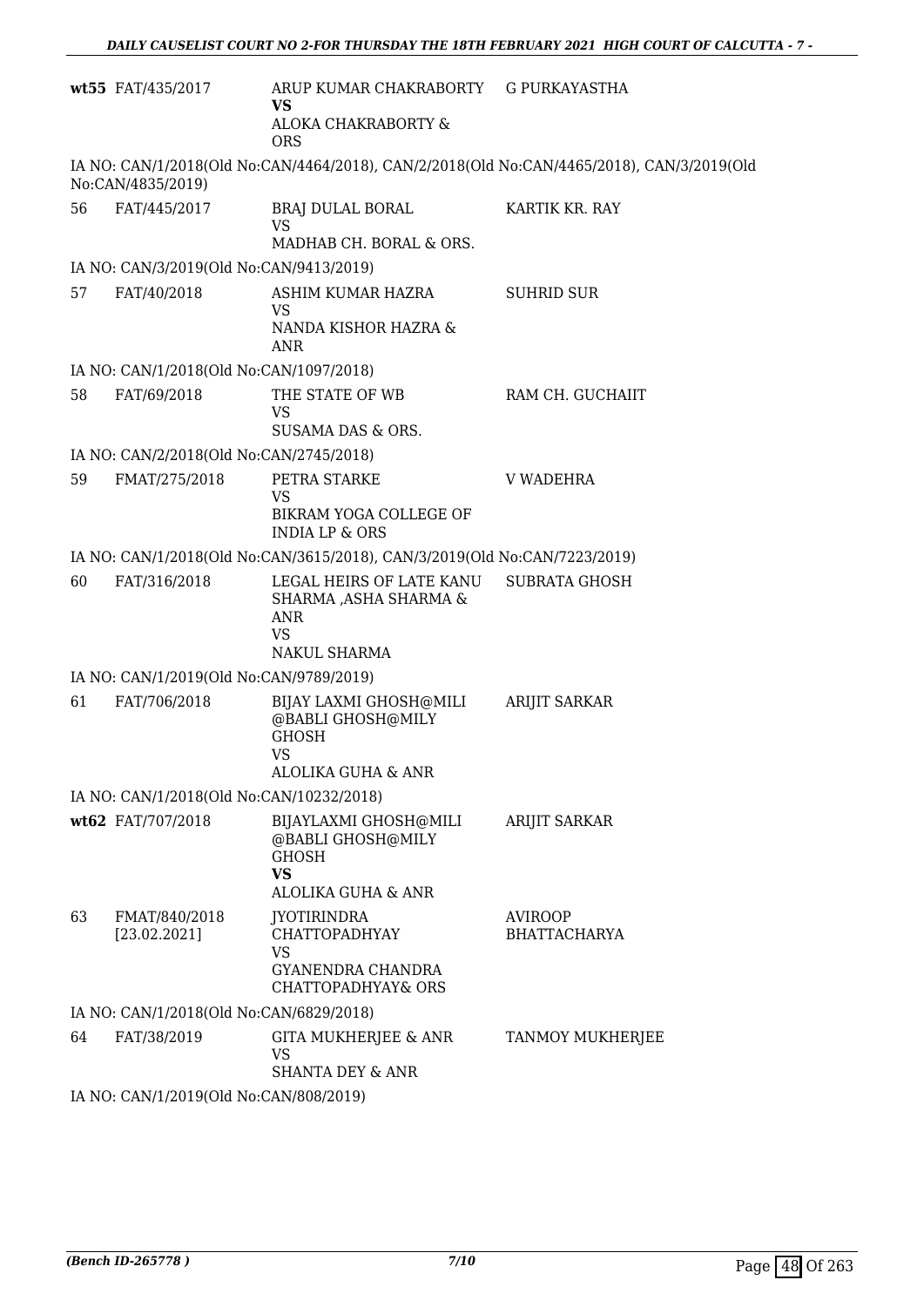| 65 | FAT/66/2019                              | EXE OFFICER , BDA<br><b>VS</b><br><b>ABDUL ALIM &amp; ORS</b>                                         | <b>SANCHARI</b><br><b>CHAKRABORTY</b>     |
|----|------------------------------------------|-------------------------------------------------------------------------------------------------------|-------------------------------------------|
|    |                                          | IA NO: CAN/1/2019(Old No:CAN/1640/2019), CAN/2/2019(Old No:CAN/1641/2019)                             |                                           |
| 66 | FAT/67/2019                              | EXE OFFICER , BDA<br><b>VS</b><br><b>SAKERA KHATUN &amp; ANR</b>                                      | <b>SANCHARI</b><br><b>CHAKRABORTY</b>     |
|    |                                          | IA NO: CAN/1/2019(Old No:CAN/1642/2019), CAN/2/2019(Old No:CAN/1643/2019)                             |                                           |
| 67 | FA/133/2019                              | MITA RANI BASAK @ MITA<br><b>RANI BASAK &amp; ORS</b><br><b>VS</b>                                    | <b>BIBHASADITYA</b><br><b>CHAKRABARTY</b> |
|    | IA NO: CAN/1/2019(Old No:CAN/3961/2019)  | PRABHAT KUMAR BASAK                                                                                   |                                           |
| 68 | FAT/272/2019                             | PROTAP CHANDRA NATH @<br><b>PRATAP NATH &amp; ORS</b><br><b>VS</b><br>SAMBHU CHOWDHURY&<br><b>ORS</b> | <b>CHITTAPRIYA GHOSH</b>                  |
|    |                                          | IA NO: CAN/1/2019(Old No:CAN/6388/2019), CAN/2/2019(Old No:CAN/6411/2019)                             |                                           |
| 69 | FAT/294/2019                             | <b>EXECUTIVE</b><br><b>OFFICERBURDWAN</b><br>DEVELOPMENT ATHORITY<br><b>VS</b><br>SK. KORBAN & ORS    | <b>SANCHARI</b><br><b>CHAKRABORTY</b>     |
|    |                                          | IA NO: CAN/1/2019(Old No:CAN/5852/2019), CAN/2/2019(Old No:CAN/5854/2019)                             |                                           |
| 70 | FAT/346/2019                             | <b>IBRAHIM &amp; ORS</b><br><b>VS</b><br>ABID & ORS                                                   | MD. M. NAZAR<br><b>CHOWDHURY</b>          |
|    |                                          | IA NO: CAN/1/2019(Old No:CAN/9707/2019), CAN/2/2019(Old No:CAN/9788/2019)                             |                                           |
| 71 | FAT/511/2019                             | THE ESTATE OFFICER<br><b>VS</b><br>DIPANKAR CHAKRABORTY                                               | MUKESH KUMAR<br><b>GUPTA</b>              |
|    | IA NO: CAN/1/2020, CAN/2/2020            |                                                                                                       |                                           |
|    |                                          | 72 FAT/607/2019 BIJON KUMAR SAHA<br>VS<br><b>BISHUPRIYA TALUKDAR</b>                                  | <b>ANIRBAN PAL</b>                        |
|    | IA NO: CAN/1/2020(Old No:CAN/1359/2020)  |                                                                                                       |                                           |
| 73 | FAT/621/2019                             | BIDIT KUMAR CHATTERJEE<br><b>VS</b><br>AMRIT MUKHOPADHYAY &<br><b>ANR</b>                             | <b>JAYANTA BANERJEE</b>                   |
|    | IA NO: CAN/1/2020, CAN/2/2020            |                                                                                                       |                                           |
| 74 | FMAT/1139/2019                           | SHYAM SUNDAR KEDIA<br><b>VS</b>                                                                       | <b>MUNMUN TEWARY</b>                      |
|    |                                          | <b>SANDIP KEDIA &amp; ORS</b>                                                                         |                                           |
|    | IA NO: CAN/1/2019(Old No:CAN/11154/2019) |                                                                                                       |                                           |
| 75 | FMAT/113/2020                            | <b>GOPAL MUKHERJEE</b><br>VS<br>SITARAM MUKHERJEE &<br>ORS.                                           | <b>SANTIMAY</b><br><b>BHATTACHARYYA</b>   |
|    | IA NO: CAN/1/2020(Old No:CAN/1091/2020)  |                                                                                                       |                                           |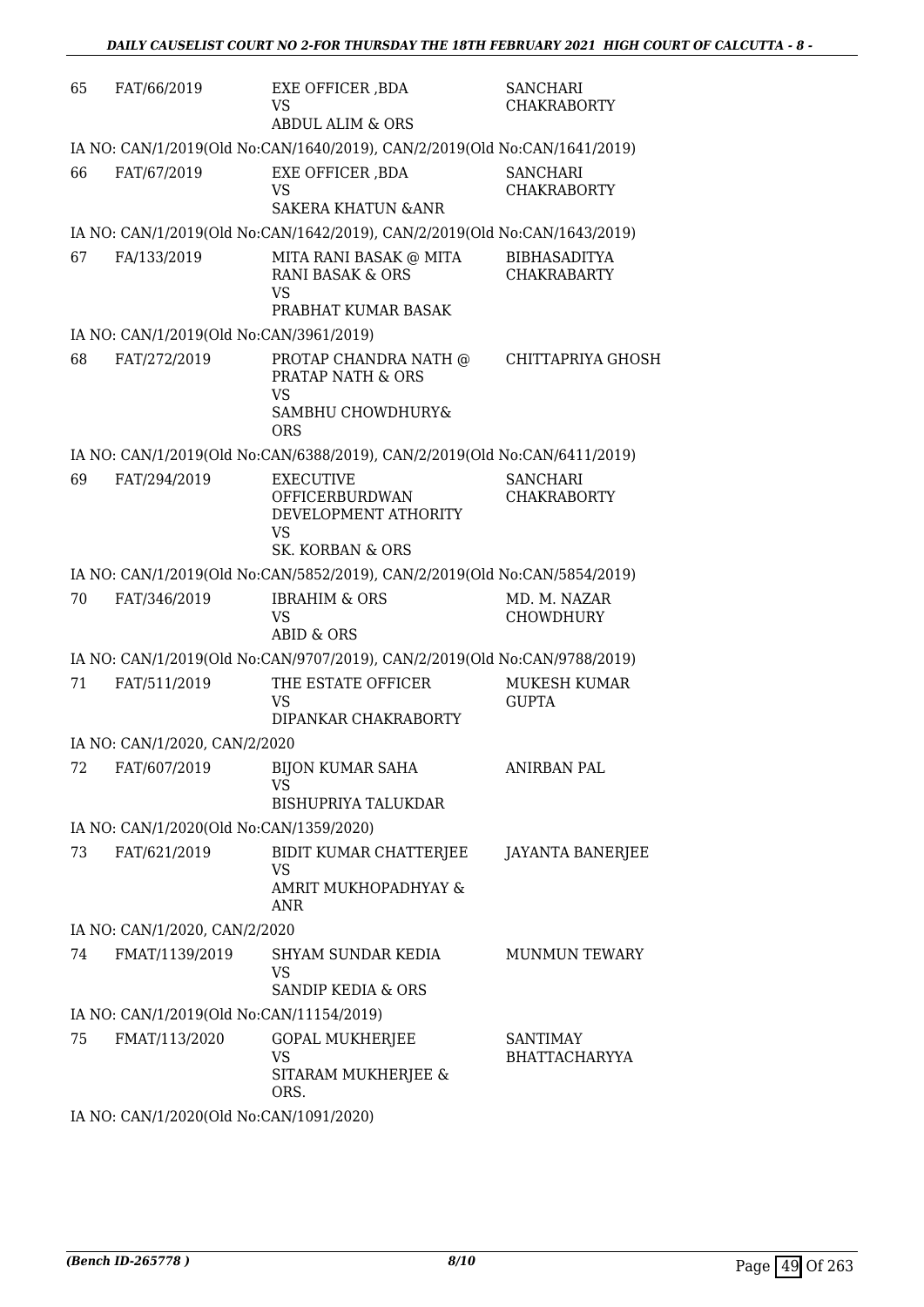| 76 | FAT/132/2020<br>(DEFECTIVE)                                       | MANJU BANDOPADHYAY &<br>ORS.<br><b>VS</b><br>PARUL CHAKRABORTY                                          | SUPRATIK SYAMAL                                                                           |  |
|----|-------------------------------------------------------------------|---------------------------------------------------------------------------------------------------------|-------------------------------------------------------------------------------------------|--|
|    |                                                                   | IA NO: CAN/1/2020(Old No:CAN/2827/2020), CAN/2/2020(Old No:CAN/2828/2020)                               |                                                                                           |  |
| 77 | FAT/262/2020                                                      | <b>BASUDEB DAS</b><br><b>VS</b><br><b>JHARNA ROY</b>                                                    | DEBABRATA DAS<br><b>GUPTA</b>                                                             |  |
|    | IA NO: CAN/1/2020, CAN/2/2020, CAN/3/2020                         |                                                                                                         |                                                                                           |  |
| 78 | FAT/325/2020<br>[Defective]                                       | AMAL CHANDRA SARKAR<br>VS<br>MIRA GOPE ALIAS MIRA<br><b>SARKAR AND ANR</b>                              | BIRENDRA KUMAR JHA                                                                        |  |
|    | IA NO: CAN/1/2020                                                 |                                                                                                         |                                                                                           |  |
| 79 | FAT/335/2020                                                      | SOMNATH SANYAL<br><b>VS</b><br><b>MINATI</b><br>MUKHERJEE(BARTOLA)                                      | <b>ASHIM KUMAR</b><br><b>CHATTERJEE</b>                                                   |  |
|    | IA NO: CAN/1/2021                                                 |                                                                                                         |                                                                                           |  |
| 80 | FAT/5/2021                                                        | <b>GOUR MOHAN BOSE</b><br><b>VS</b><br><b>TAPAN BOSE</b>                                                | <b>DIPAK DEY</b>                                                                          |  |
|    | IA NO: CAN/1/2021                                                 |                                                                                                         |                                                                                           |  |
|    |                                                                   | <b>FOR HEARING</b>                                                                                      |                                                                                           |  |
| 81 | FA/180/2010<br>$[Pt I + II + 2 P.B. + 4 VS]$<br>LCR+ one tin box] | PRABIR DAS & ANR<br>KINU RAM MONDAL                                                                     | NITAI CH. SAHA                                                                            |  |
|    |                                                                   | IA NO: CAN/2/2016(Old No:CAN/3668/2016), CAN/3/2018(Old No:CAN/9485/2018), CAN/4/2020                   |                                                                                           |  |
| 82 | FA/344/2014<br>$[Pt I+II+4LCR+6 PB]$ VS                           | <b>SONA MAJUMDER</b><br>KISHORI LAL AGARWAL &<br><b>ANR</b>                                             | ARNAB CHAKRABORTY                                                                         |  |
|    | IA NO: CAN/5/2020                                                 |                                                                                                         |                                                                                           |  |
|    | 83 FA/10/2015<br>$[Pt I+4+LCR+2 PB]$                              | SMT PRANATI GHOSH & ORS ASHIS KUMAR DUTTA<br>VS.<br><b>ANIL KUMAR GHOSH</b>                             |                                                                                           |  |
| 84 | FAT/287/2015<br>$(6$ PB + 2 files of<br>LCR)                      | THE EXECUTIVE OFFICER,<br>BURDWAN DEV. AUTHORITY<br>VS<br>KHONDEKAR HEFAZUL<br>KARIM & ANR              | SANCHARI<br><b>CHAKRABORTY</b>                                                            |  |
|    |                                                                   | IA NO: CAN/2/2015(Old No:CAN/6062/2015), CAN/3/2019(Old No:CAN/5106/2019)                               |                                                                                           |  |
|    | wt85 FAT/190/2015                                                 | THE EXECUTIVE OFFICER,<br>BURDWAN DEVELOPMENT<br><b>AUTHORITY</b><br><b>VS</b><br>UDAY KUMAR SAIN & ANR | <b>SANCHARI</b><br><b>CHAKRABORTY</b>                                                     |  |
|    |                                                                   |                                                                                                         | IA NO: CAN/2/2015(Old No:CAN/4291/2015), CAN/6/2019(Old No:CAN/5110/2019), CAN/7/2019(Old |  |

No:CAN/8772/2019)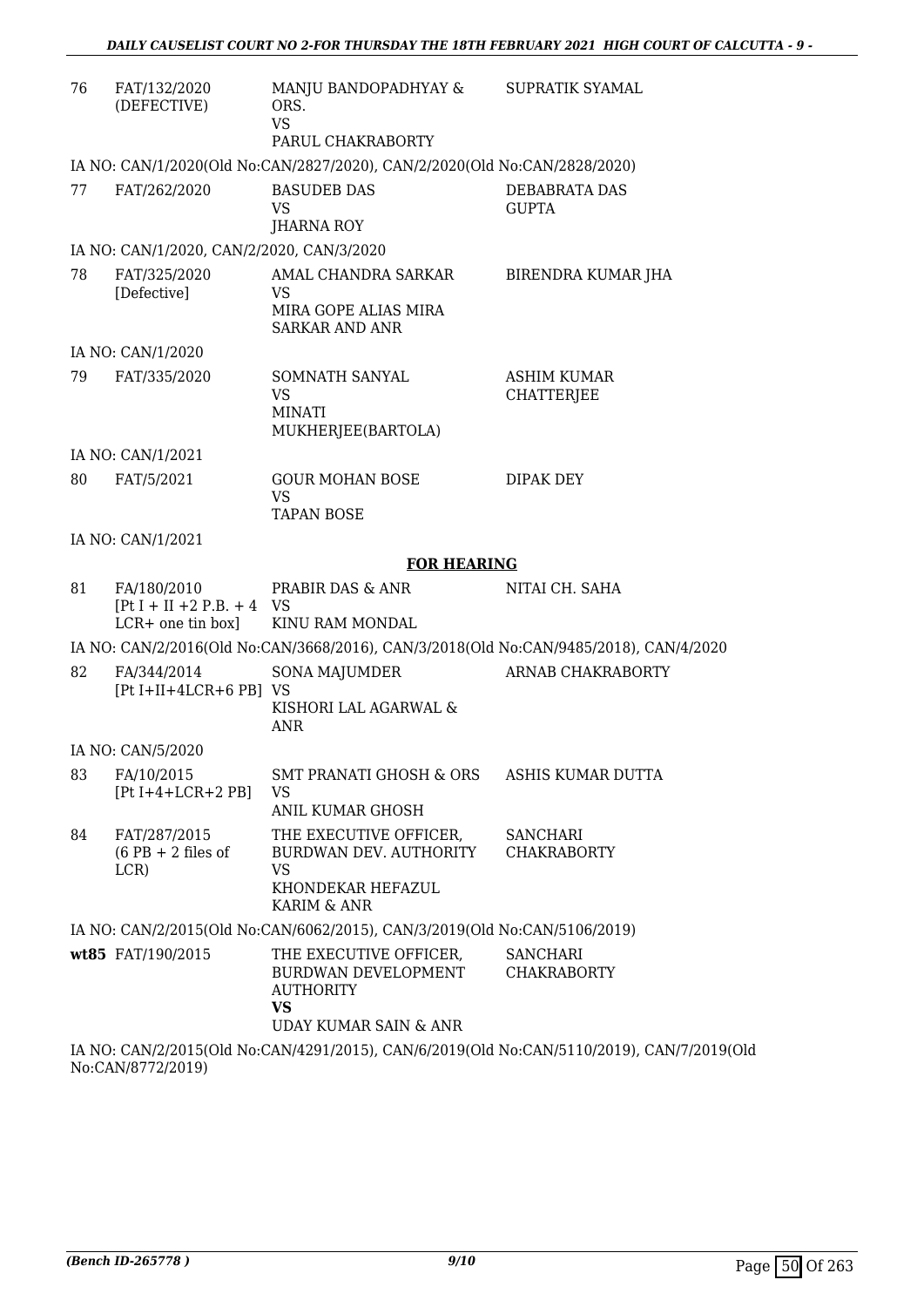|    | wt86 FAT/524/2012                                                  | THE EX. OFFICER, BURDWAN KBS MAHAPATRA<br>DEVP. AUTHORITY<br><b>VS</b><br><b>ABDUL ALIM</b>                                      |                                                                                                                                                                                                     |
|----|--------------------------------------------------------------------|----------------------------------------------------------------------------------------------------------------------------------|-----------------------------------------------------------------------------------------------------------------------------------------------------------------------------------------------------|
|    | No:CAN/8306/2019)                                                  |                                                                                                                                  | IA NO: CAN/1/2017(Old No:CAN/3193/2017), CAN/2/2019(Old No:CAN/4725/2019), CAN/3/2019(Old                                                                                                           |
|    | wt87 FAT/587/2014                                                  | BURDWAN DEVELOPMENT<br><b>AUTHORITY</b><br><b>VS</b><br>ANOWAR ALI & ORS                                                         | <b>SANCHARI</b><br><b>CHAKRABORTY</b>                                                                                                                                                               |
|    | No:CAN/8307/2019)                                                  |                                                                                                                                  | IA NO: CAN/2/2014(Old No:CAN/12051/2014), CAN/3/2014(Old No:CAN/12476/2014), CAN/4/2015(Old<br>No:CAN/41/2015), CAN/5/2015(Old No:CAN/10469/2015), CAN/7/2019(Old No:CAN/4726/2019), CAN/8/2019(Old |
| 88 | $(Pt I + II + 6 PB + LCR$ VS<br>+one yellow cover<br>file)         | FA/144/2017 PUNJAB & SIND BANK<br>M/S. CHAINRUP SAMPATRAM                                                                        | RAMESH CH. PRUSTI                                                                                                                                                                                   |
|    | IA NO: CAN/1/2016(Old No:CAN/1198/2016)                            |                                                                                                                                  |                                                                                                                                                                                                     |
| 89 | FAT/170/2019<br>$(4$ PBs + 4LCR+ One VS<br><b>Blue Cover File)</b> | BIJOYA LAXMI PARUI & ORS.<br>DR.RAJENDRANATH PARUI &<br>ORS.                                                                     | <b>SUKANTA DAS</b>                                                                                                                                                                                  |
|    |                                                                    | IA NO: CAN/3/2020(Old No:CAN/5267/2020), CAN/4/2020(Old No:CAN/5268/2020)                                                        |                                                                                                                                                                                                     |
|    | wt90 FAT/44/2018                                                   | A. NATH PARUI SINCE<br>DECEASD REP. BY BIJOYA<br><b>LAXMI PARUI &amp; ORS</b><br><b>VS</b><br>DE. RAJENDRA NATH PARUI<br>$&$ ORS | <b>ARUP KUMAR</b><br><b>CHATTERIEE</b>                                                                                                                                                              |
|    | IA NO: CAN/1/2018(Old No:CAN/1227/2018)                            |                                                                                                                                  |                                                                                                                                                                                                     |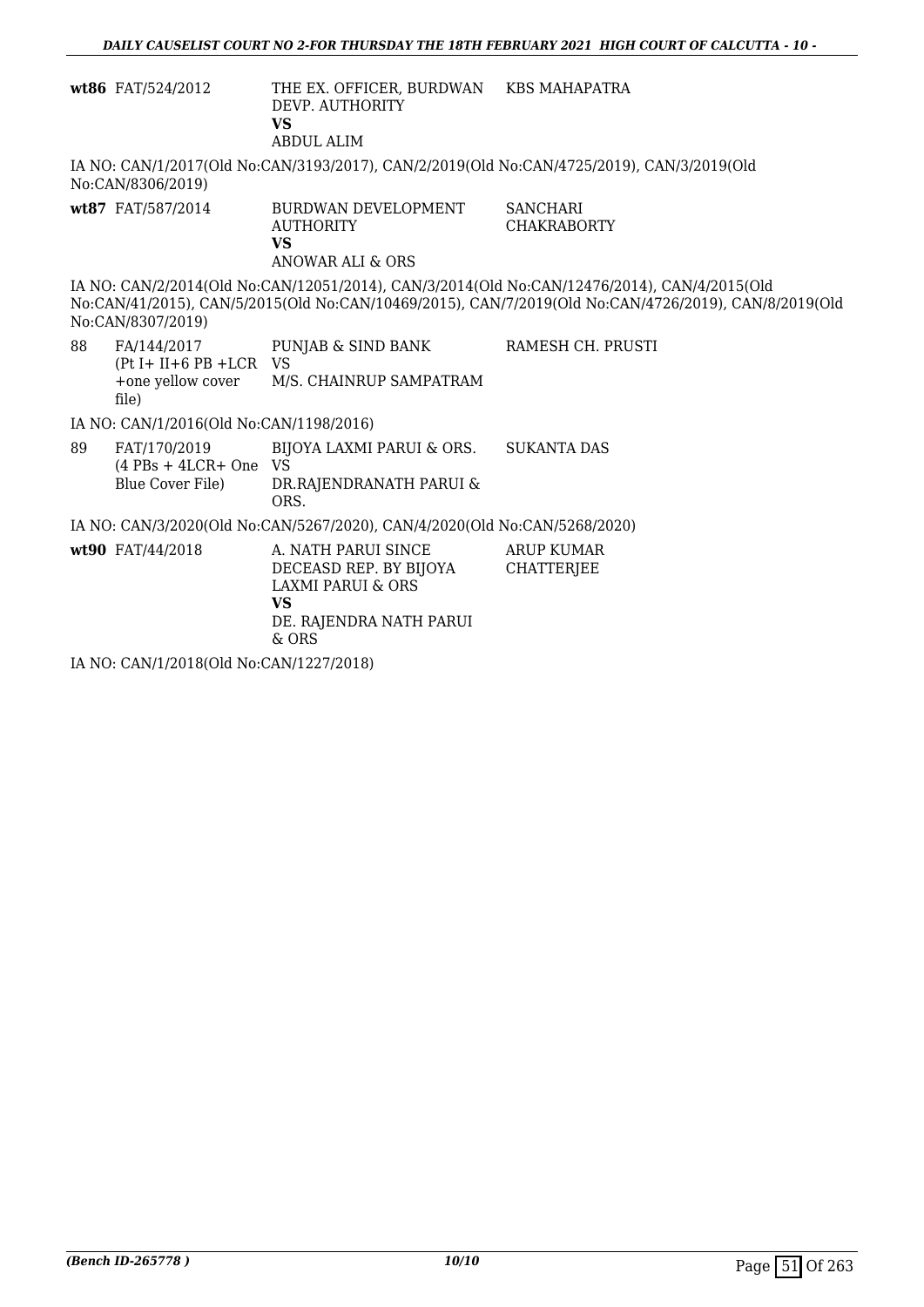

### **Appellate Side**

**DAILY CAUSELIST For Thursday The 18th February 2021**

**COURT NO. 11**

#### **DIVISION BENCH (DB - VI)**

**AT 10:45 AM**

**HON'BLE JUSTICE SUBRATA TALUKDAR HON'BLE JUSTICE SAUGATA BHATTACHARYYA**

**(VIA VIDEO CONFERENCE) ON AND FROM 15.02.2021 TO 26.02.2021 NOT SITTING ON 18.02.2021 AND ON 19.02.2021**

**ON AND FROM MONDAY, THE 11TH JANUARY 2021 - APPEALS FROM ORDERS RELATING TO MUNICIPALITIES, CO-OPERATIVES & PANCHAYATS UNDER GROUP-V INCLUDING APPLICATIONS CONNECTED THERETO; HEARING OF WRIT APPEALS IRRESPECTIVE OF CLASSIFICATION INCLUDING APPLICATIONS CONNECTED THERETO;**

**AND** 

**ON AND FROM MONDAY, 15TH FEBRUARY 2021 TO 26TH FEBRUARY 2021 – WILL SIT TOGETHER AND TAKE UP THE LIST AND DETERMINATION OF HON'BLE JUSTICE SOUMEN SEN AND HON'BLE JUSTICE SAUGATA BHATTACHARYYA AND THE LIST AND DETERMINATION OF HON'BLE JUSTICE SUBRATA TALUKDAR AND HON'BLE JUSTICE HIRANMAY BHATTACHARYYA. SPECIAL NOTE: 1.(A) MENTIONING OF REALLY URGENT MATTERS WILL BE ALLOWED ON EVERY MONDAY AND WEDNESDAY AT THE FIRST SITTING OF THE COURT. (B) MENTIONING SLIPS MUST BE FILED STATING THE GROUNDS OF URGENCY WITH SERVICE OF NOTICE ON THE OPPOSITE SIDE(S). (C) FIXED MATTERS MARKED IN EACH GROUP WILL BE CALLED ON FIRST FROM THE GROUP. 2. APPELLATE SIDE MATTERS WILL BE TAKEN UP UPTO RECESS ON EVERY TUESDAY AND THURSDAY. 3. ON TUESDAYS AND THURSDAYS APPEALS FOR HEARING (SENT FROM DEPARTMENTS) WILL BE CALLED ON FIRST, THEREAFTER, MATTERS WILL BE CALLED ON AS PER LIST.**

**NOTE: MATTERS WILL BE TAKEN UP THROUGH PHYSICAL HEARING ONLY WHEN BOTH THE PARTIES ARE AGREED**

### **APPLICATION(S)**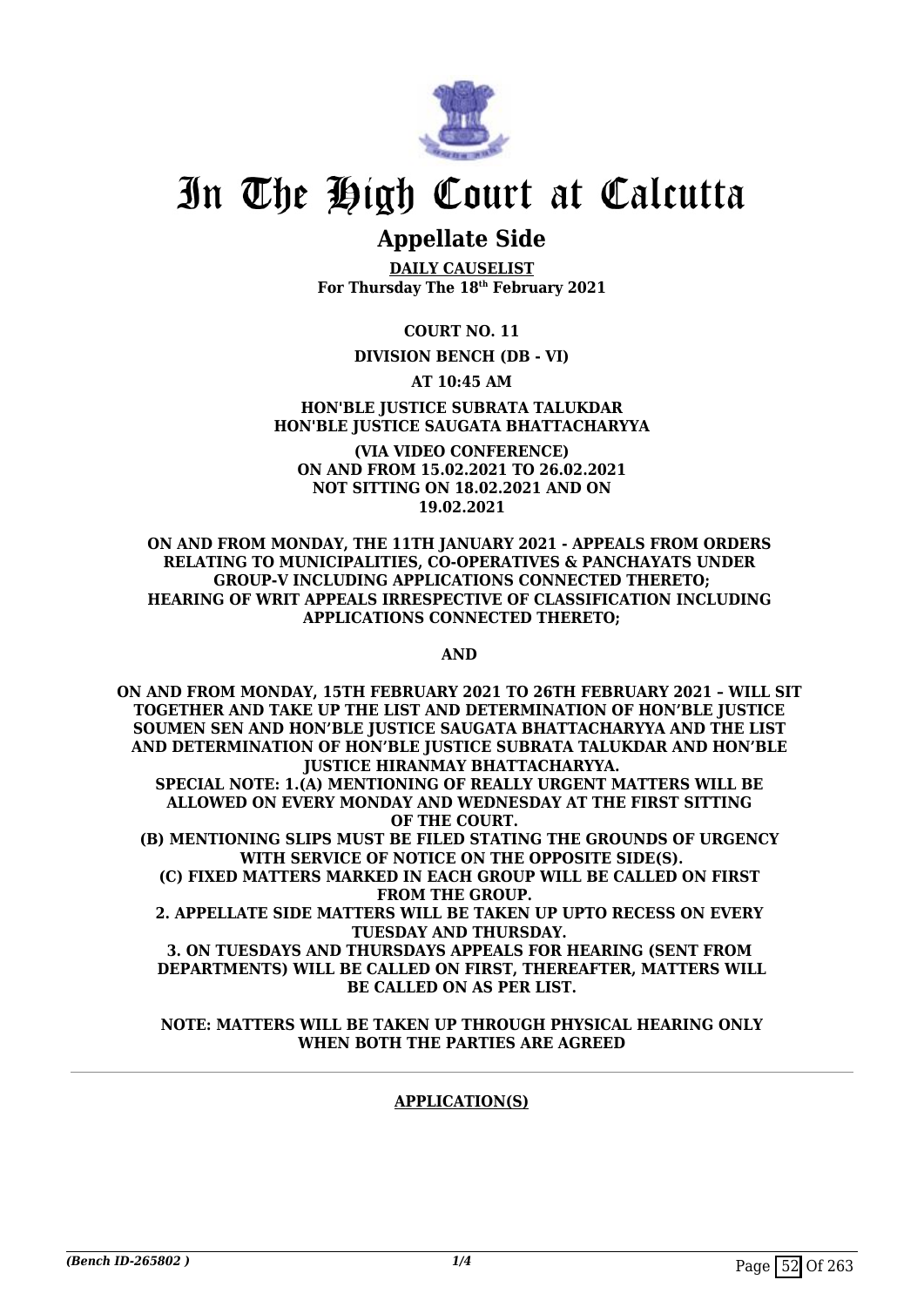| 1              | MAT/769/2020<br>[NT.W]                  | STATE OF WEST BENGAL<br>AND ORS.<br><b>VS</b><br><b>RUMA BASU</b>                                                       | <b>BIPLOB DAS</b>                      |
|----------------|-----------------------------------------|-------------------------------------------------------------------------------------------------------------------------|----------------------------------------|
|                | IA NO: CAN/1/2020, CAN/2/2021           |                                                                                                                         |                                        |
| 2              | MAT/540/2020                            | BIDDHAN CHANDRA ROY<br>MAHILA HELP GROUP CO<br>OP SOCIETY LTD &ORS<br><b>VS</b><br>STATE OF WEST BENGAL &<br><b>ORS</b> | <b>SWETA GANDHI</b><br><b>MURGAI</b>   |
|                |                                         | IA NO: CAN/1/2020(Old No:CAN/5958/2020), CAN/2/2020(Old No:CAN/5961/2020)                                               |                                        |
| 3              | MAT/1330/2018<br>$(4th$ time) [N.T.W]   | SUDHINDRA NATH GHOSH<br>$\&$ ANR<br><b>VS</b><br><b>KMC &amp; ORS</b>                                                   | <b>BRATIN KUMAR DEY</b>                |
|                |                                         | IA NO: CAN/1/2019(Old No:CAN/8364/2019), CAN/2/2021, CAN/3/2021                                                         |                                        |
| 4              | MAT/801/2020                            | Rabiul Isalm Molla and ors<br><b>VS</b><br>STATE OF WEST BENGAL<br>AND ORS.                                             | <b>BANDHU BRATA</b><br><b>BHULA</b>    |
|                | IA NO: CAN/1/2020                       |                                                                                                                         |                                        |
| 5              | MAT/622/2020<br>(Files in Dept.)        | <b>GOBINDA SENAPATI</b><br><b>VS</b><br>KUNTAL GHOSH                                                                    | SANANDA GHOSH                          |
|                | IA NO: CAN/1/2020                       |                                                                                                                         |                                        |
|                |                                         | <b>APPEALS FOR HEARING (SENT FROM DEPARTMENTS)</b>                                                                      |                                        |
| 6              | FMA/2226/2014<br>[2ND TIME]             | <b>UDAY SANKAR PAL</b><br><b>VS</b><br>STATE OF WEST BENGAL &<br><b>ORS</b>                                             | <b>SHYAMA PRASAD</b><br><b>PURKAIT</b> |
|                | IA NO: CAN/1/2014(Old No:CAN/3939/2014) |                                                                                                                         |                                        |
| 7 <sup>7</sup> |                                         | FMA/2239/2014 MD. ABDUL ALIM SARKAR MD. SABIR AHMED<br>VS<br>STATE OF WEST BENGAL &<br><b>ORS</b>                       |                                        |
| 8              | FMA/1015/2016<br>[2ND TIME]             | <b>CEMIN CONSULTANTS</b><br>PRIVATE LIMITED & ORS<br><b>VS</b><br>THE KOLKATA MUNICIPAL<br><b>CORPORATION &amp; ORS</b> | SUTAPA DUTTA                           |
| wt9            | FMA/2008/2014                           | COMPANY CONSULTANTS<br>P. LTD. & ORS.<br><b>VS</b><br>KMC & ORS.                                                        | <b>SANJUKTA RAY</b>                    |
|                | IA NO: CAN/1/2014(Old No:CAN/2342/2014) |                                                                                                                         |                                        |
|                | wt10 WPA/37642/2013                     | CEMIN CONSULTANTS PVT.<br>LTD. & ORS.<br><b>VS</b><br>KOLKATA MUNICIPAL<br>CORP. & ORS.                                 | SUTAPA DUTTA                           |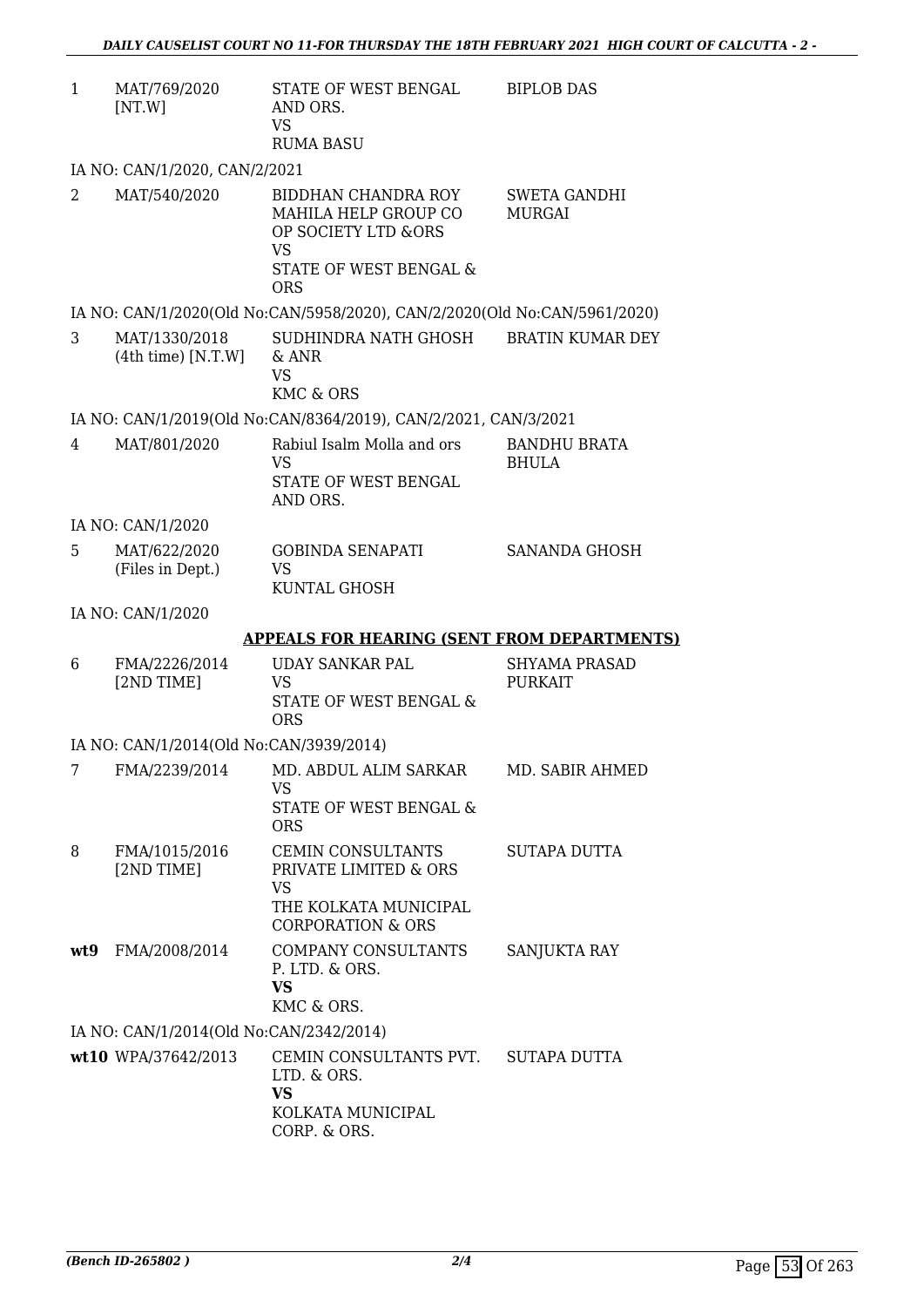|    | wt11 WPA/744/2014                          | .COMPANY CONSULTANTS<br><b>PVT. LTD &amp; ORS</b><br><b>VS</b><br>KOLKATA MUNICIPAL<br>CORP. & ORS | SANJUKTA RAY                  |
|----|--------------------------------------------|----------------------------------------------------------------------------------------------------|-------------------------------|
| 12 | FMA/846/2011<br>[2ND TIME]                 | <b>GOLAM SADIQUE</b><br><b>VS</b><br>STATE OF WEST BENGAL &<br><b>ORS</b>                          | MD. ABDUL ALIM                |
|    | wt13 WPA/7488/2010                         | <b>GOLAM SADEQUE</b><br><b>VS</b><br>STATE OF WEST BENGAL &<br><b>ORS</b>                          | MD. ABDUL ALIM                |
|    | IA NO: CAN/1/2013(Old No:CAN/3016/2013)    |                                                                                                    |                               |
| 14 | FMA/1209/2009<br>[2ND TIME]                | SK. ROJMAN ALI<br><b>VS</b><br>STATE OF WB & ORS.                                                  | RAUSHAN ARA<br><b>BEGUM</b>   |
|    | IA NO: CAN/1/2009(Old No:CAN/6162/2009)    |                                                                                                    |                               |
|    | wt15 WPA/9841/2009                         | <b>ANUPAM MUKHERJEE</b><br>VS.<br><b>STATE OF WEST BENGAL &amp;</b><br><b>ORS</b>                  | RAJARSHI<br><b>CHATTERJEE</b> |
| 16 | FMA/464/2010<br>[2nd Time]                 | MAINUDDIN AHAMED &<br><b>ORS</b><br><b>VS</b><br><b>SUBHASISH PAUL &amp; ORS</b>                   | <b>SYED MANSUR ALI</b>        |
|    | IA NO: ASTA/2/2010(Old No:ASTA/50/2010)    |                                                                                                    |                               |
|    | wt17 WPA/1497/2010                         | <b>SUBHASISH PAUL</b><br><b>VS</b><br>STATE OF WEST BENGAL &<br><b>ORS</b>                         | <b>GOUTAM DEBNATH</b>         |
| 18 | FMA/514/2020                               | SUPRIYA BARUA @<br><b>MAKHAN BARUA</b><br>VS<br>STATE OF WEST BENGAL &<br>ORS.                     | SUBHAJIT PANJA                |
|    | IA NO: CAN/1/2019(Old No:CAN/10877/2019)   |                                                                                                    |                               |
|    |                                            | <b>APPEALS FOR HEARING</b>                                                                         |                               |
| 19 | FMA/1251/2019<br>(2 P.B.S.) (2ND)<br>TIME) | RELIANCE JIO INFOCOM<br>LTD & ANR<br>VS<br>REJAUL LASKAR & ORS                                     | DEB KUMAR SEN                 |
|    | wt20 FMA/1228/2019                         | RELIANCE JIO INFOCOM<br>LTD & ANR<br><b>VS</b><br>REJAUL LASKAR & ORS                              | DEB KUMAR SEN                 |
| 21 | MAT/736/2020<br>$(2$ PBS $)$               | <b>GOBINDA MAITI</b><br><b>VS</b><br>MIDNAPORE MUNICIPALITY<br>AND ORS                             | RAVI RANJAN KUMAR             |

IA NO: CAN/1/2020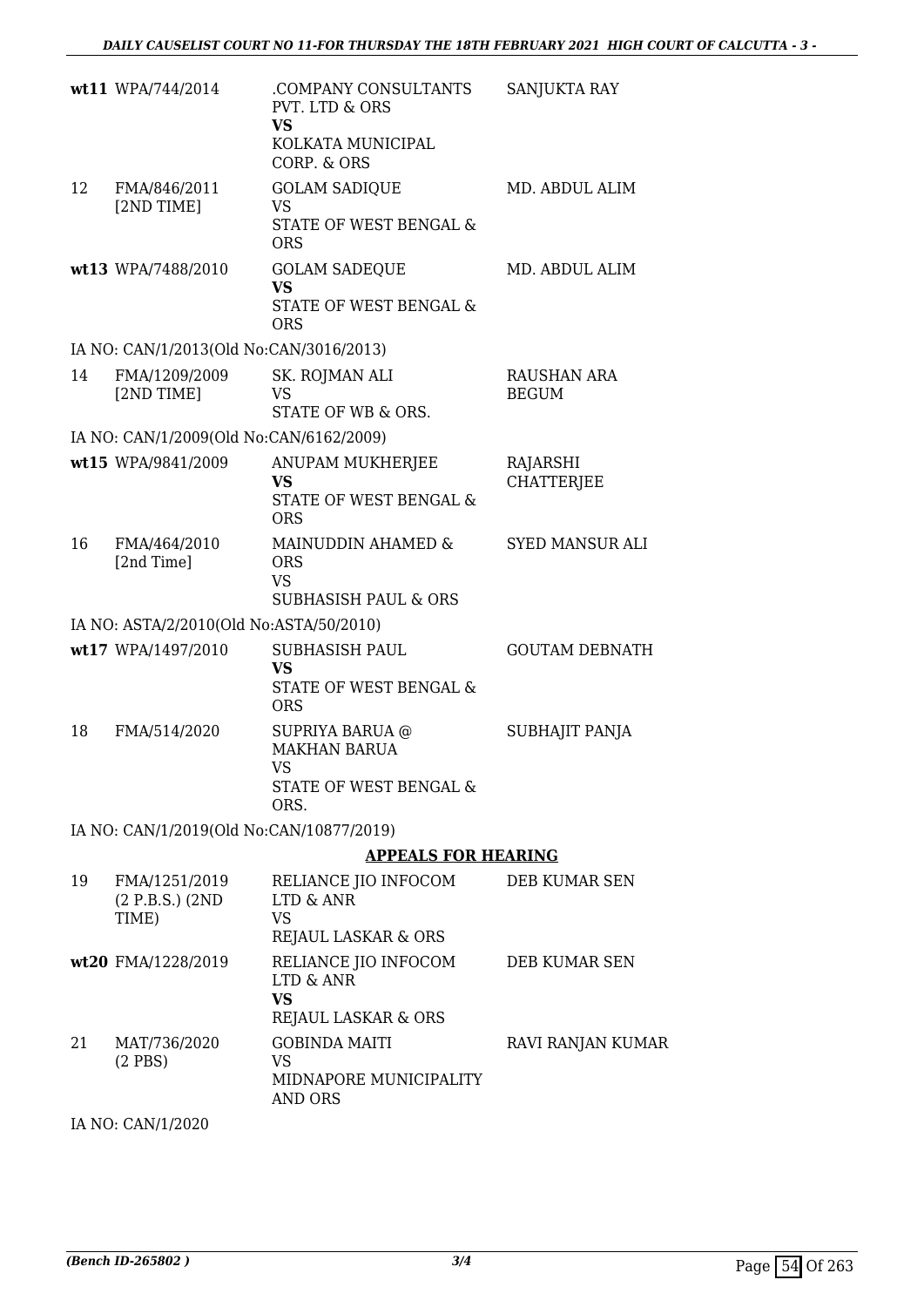| 22 | FMA/252/2014                             | <b>AMAL KR SARKAR</b><br>VS<br>STATE OF WEST BENGAL &<br><b>ORS</b>                                                                  | <b>DEBABRATA</b><br><b>GANGULY</b>                                                        |
|----|------------------------------------------|--------------------------------------------------------------------------------------------------------------------------------------|-------------------------------------------------------------------------------------------|
|    | IA NO: CAN/1/2014(Old No:CAN/4739/2014)  |                                                                                                                                      |                                                                                           |
| 23 | FMA/3538/2014<br>(2 P.B.)                | <b>SURENDRA KUMAR</b><br><b>GOENKA &amp; ORS</b><br><b>VS</b><br><b>BANGUR AVENUE</b><br>RESIDENTS ASSOCIATION<br>& ORS              | RAJSHREE KAJARIA                                                                          |
|    | wt24 FMA/278/2015                        | <b>KRISHNA MURARI</b><br>GOENKA(K.M. GOENKA) &<br><b>ORS</b><br><b>VS</b><br><b>BANGUR AVENUE</b><br>RESIDENTS' ASSOCIATION<br>& ORS | RAJESH UPADHYAY                                                                           |
|    | wt25 FMA/3520/2014                       | SURENDRA KUMAR<br><b>GOENKA &amp; ORS</b><br><b>VS</b><br><b>BANGUR AVENUE</b><br>RESIDENTS' ASSOCIATION<br>& ORS                    | RAJSHREE KAJARIA                                                                          |
|    | IA NO: ASTA/1/2014(Old No:ASTA/101/2014) |                                                                                                                                      |                                                                                           |
|    | wt26 FMA/3536/2014                       | <b>SURENDRA KUMAR</b><br><b>GOENKA &amp; ORS</b><br><b>VS</b><br><b>SOUTH DUM DUM</b><br><b>MUNICIPAITY</b>                          | RAJSHREE KAJARIA                                                                          |
| 27 | FMA/118/2012<br>[2 P.B.]                 | MANOSH KR GHOSH<br>VS<br>STATE OF W.B.                                                                                               | RUDRA JYOTI<br><b>BHATTACHARJEE</b>                                                       |
|    |                                          | No:CAN/8448/2014), CAN/4/2014(Old No:CAN/11688/2014)                                                                                 | IA NO: CAN/1/2011(Old No:CAN/9055/2011), CAN/2/2012(Old No:CAN/9408/2012), CAN/3/2014(Old |
| 28 | FMA/2418/2014<br>(2 P.B.)                | MADHUSUDAN DAS & ORS<br>VS<br>STATE OF WEST BENGAL &<br><b>ORS</b>                                                                   | A.K.JHA                                                                                   |
|    | wt29 WPA/33023/2013                      | MADHUSUDAN DAS & ORS<br><b>VS</b><br><b>STATE OFW B &amp; ORS</b>                                                                    | A K JHA                                                                                   |
| 30 | FMA/3538/2013<br>(2 P.B.)                | RAJLAXMI PRADHAN(PAL)<br>VS<br><b>SUDESHNA</b><br>MAITY(SASHMAL)                                                                     | <b>GOURAV DAS</b>                                                                         |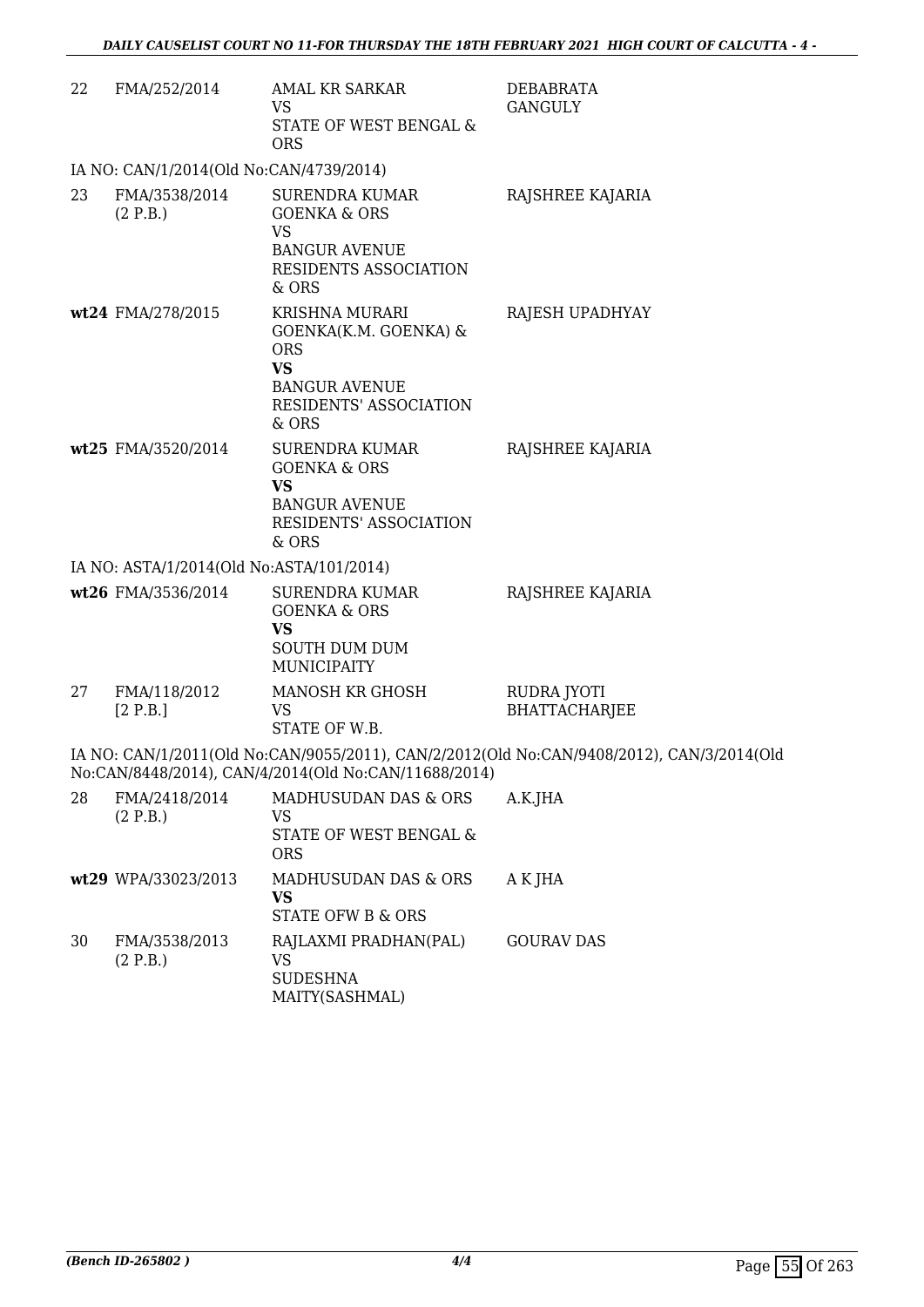

### **Appellate Side**

**DAILY CAUSELIST For Thursday The 18th February 2021**

**COURT NO. 28**

**DIVISION BENCH (DB - VII)**

**AT 10:45 AM**

**HON'BLE JUSTICE TAPABRATA CHAKRABORTY HON'BLE JUSTICE TIRTHANKAR GHOSH**

**(VIA VIDEO CONFERENCE)**

**ON AND FROM WEDNESDAY, THE 13TH JANUARY, 2021 - ANTICIPATORY BAIL UNDER SECTION 438 OF THE CODE OF CRIMINAL PROCEDURE INCLUDING MODIFICATION/CANCELLATION AND RELAXATION OF THE SAME;**

**BAIL UNDER SECTION 439 OF THE CODE OF CRIMINAL PROCEDURE (PUNISHMENT ABOVE 7 YEARS) INCLUDING MODIFICATION/CANCELLATION AND RELAXATION OF THE SAME;**

**SPL NOTE:**

**I. FIXED MATTERS AND APPLICATIONS FILED IN THE YEAR 2021 WOULD BE TAKEN UP ON MONDAY, WEDNESDAY AND FRIDAY. II. FIXED MATTERS AND APPLICATIONS FILED IN THE YEAR 2020 WOULD BE TAKEN UP ON TUESDAY AND THURSDAY.**

**SPL. NOTE:** 

 **BAIL APPLICATIONS WILL BE TAKEN UP SERIALLY FROM THE FIRST SITTING OF THE COURT TILL RECESS.**

**FROM 2 P.M. ANTICIPARTORY BAIL APPLICATIONS WILL BE TAKEN UP SERIALLY.**

**ON WEDNESDAY & THURSDAY, APPLICATIONS, RELAXATIONS AND CANCELLATIOS OF BAILS WOULD BE TAKEN UP FROM 3.45 P.M.**

**NOTE: MENTIONING WILL BE ALLOWED ONLY ON MONDAY & THURSDAY AT THE FIRST SITTING OF THE COURT.**

**NOTE: MATTERS WILL BE TAKEN UP THROUGH PHYSICAL HEARING ONLY WHEN BOTH THE PARTIES ARE AGREED**

|                |                                    | <b>TO BE MENTIONED</b>                                                                                         |                            |  |
|----------------|------------------------------------|----------------------------------------------------------------------------------------------------------------|----------------------------|--|
| $\mathbf{1}$   | CRM/2038/2020<br>(Non Prosecution) | HABIBA BIBI<br>VS.<br>STATE OF WEST BENGAL & ORS                                                               | DEVRANJAN DAS              |  |
|                | IA NO: CRAN/1/2020, CRAN/2/2020    |                                                                                                                |                            |  |
| $\mathfrak{D}$ | CRM/5240/2020<br>(Correction)      | ROHAN CHOWDHURY<br>VS<br>STATE OF WEST BENGAL                                                                  | DEBAJYOTI DEB              |  |
|                |                                    | IA NO: CRAN/1/2020(Old No:CRAN/3544/2020), CRAN/2/2020                                                         |                            |  |
| 3              | CRM/65/2021                        | SHYAMAL RAY CHOWDHURY<br>VS<br>CENTRAL BUREAU OF<br>INVESTIGATION, SPECIAL CRIME<br><b>BRANCH. SIT KOLKATA</b> | KARUNAMOYEE SAMANTA        |  |
| 4              | CRM/481/2021<br>(Non Prosecution)  | <b>SUBIR SARKAR</b><br>VS<br>State of West Bengal                                                              | <b>IISAN IOBAL HOSSAIN</b> |  |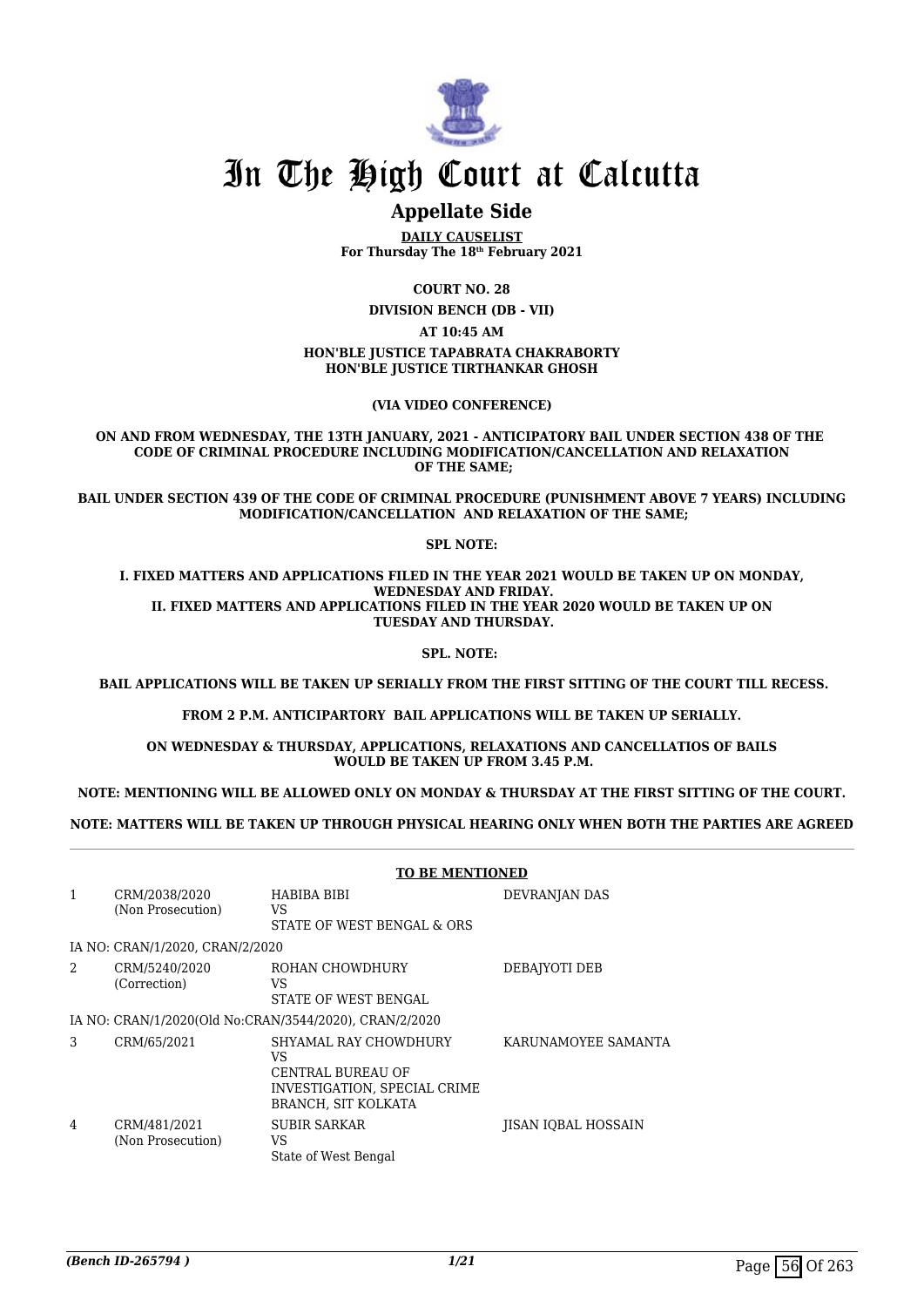| 5  | CRM/1068/2021<br>(Non Prosecution) | DIBARUN GHOSH<br>VS                                                                                     | <b>ASIM KUMAR</b><br><b>CHAKRABORTI</b> |
|----|------------------------------------|---------------------------------------------------------------------------------------------------------|-----------------------------------------|
|    |                                    | STATE OF WEST BENGAL<br><b>APPLICATION FOR BAIL</b>                                                     |                                         |
| 6  | CRM/12355/2019                     | DUKHIRAM MURMU & ORS<br>VS                                                                              | APURBA K DATTA                          |
| 7  | CRM/8715/2020                      | STATE OF WEST BENGAL<br><b>GOUR SARKAR @GOUR CHANDRA</b><br><b>SARKAR</b><br>VS<br>State of West Bengal | <b>SATADRU LAHIRI</b>                   |
| 8  | CRM/9074/2020                      | KAMMALUDDIN KHAN<br>VS<br>Union of India                                                                | SUBRATA SAHA                            |
| 9  | CRM/9537/2020                      | <b>SUNIL YADAV</b><br>VS<br>State of West Bengal                                                        | PARTHA SARATHI DAS                      |
| 10 | CRM/10754/2020                     | ASHIKUR RAHAMAN HALDER<br>VS<br>State of West Bengal                                                    | SUDARSHAN GHOSH                         |
| 11 | CRM/10815/2020<br>(C)              | PREMJIT GOPE @ DILLI<br>VS<br>State of West Bengal                                                      | SOUMYAJIT DAS<br><b>MAHAPATRA</b>       |
| 12 | CRM/10836/2020<br>(C)              | RAHUL SINGH<br>VS<br>State of West Bengal                                                               | <b>SUCHISMITA DUTTA</b>                 |
| 13 | CRM/10889/2020                     | LOKENATH PRAMANICK<br>VS<br>Union of India                                                              | ARKA CHAKRABORTY                        |
| 14 | CRM/10900/2020                     | DEB KUMAR BAG<br><b>VS</b><br>State of West Bengal                                                      | <b>GOPA BISWAS</b>                      |
| 15 | CRM/10901/2020                     | MD SHAKIR@SAGAR@MD SAKIR<br>VS<br>State of West Bengal                                                  | MD ZEESHAN UDDIN                        |
| 16 | CRM/10909/2020                     | <b>SUBRATA DAS</b><br>VS<br>State of West Bengal                                                        | Deepak Prahladka                        |
| 17 | CRM/10910/2020                     | SHAMIM HUSSAIN @ GILL921782<br>VS<br>State of West Bengal                                               | <b>HUSEN MUSTAFI</b>                    |
| 18 | CRM/10912/2020                     | KRISHNA MANDAL@KRISHNA<br><b>MONDAL</b><br>VS<br>State of West Bengal                                   | <b>MOUNICK GHOSH</b>                    |
| 19 | CRM/10917/2020                     | PRATAP MALLICK<br>VS<br>State of West Bengal                                                            | Srimoyee Mukherjee                      |
| 20 | CRM/10918/2020                     | FAIJUL SEKH ALIAS FAIZUL SEKH<br><b>ALIAS FAJAL</b><br>VS<br>STATE OF WEST BENGAL AND<br>ORS.           | <b>TAPODIP GUPTA</b>                    |
| 21 | CRM/10919/2020                     | SADAY KUMAR DEY<br>VS<br>State of West Bengal                                                           | Srimoyee Mukherjee                      |
| 22 | CRM/10921/2020                     | ADITYA BAGCHI @ KRISHNENDU<br>CHATTERJEE<br>VS<br>State of West Bengal                                  | DEV KUMAR SHARMA                        |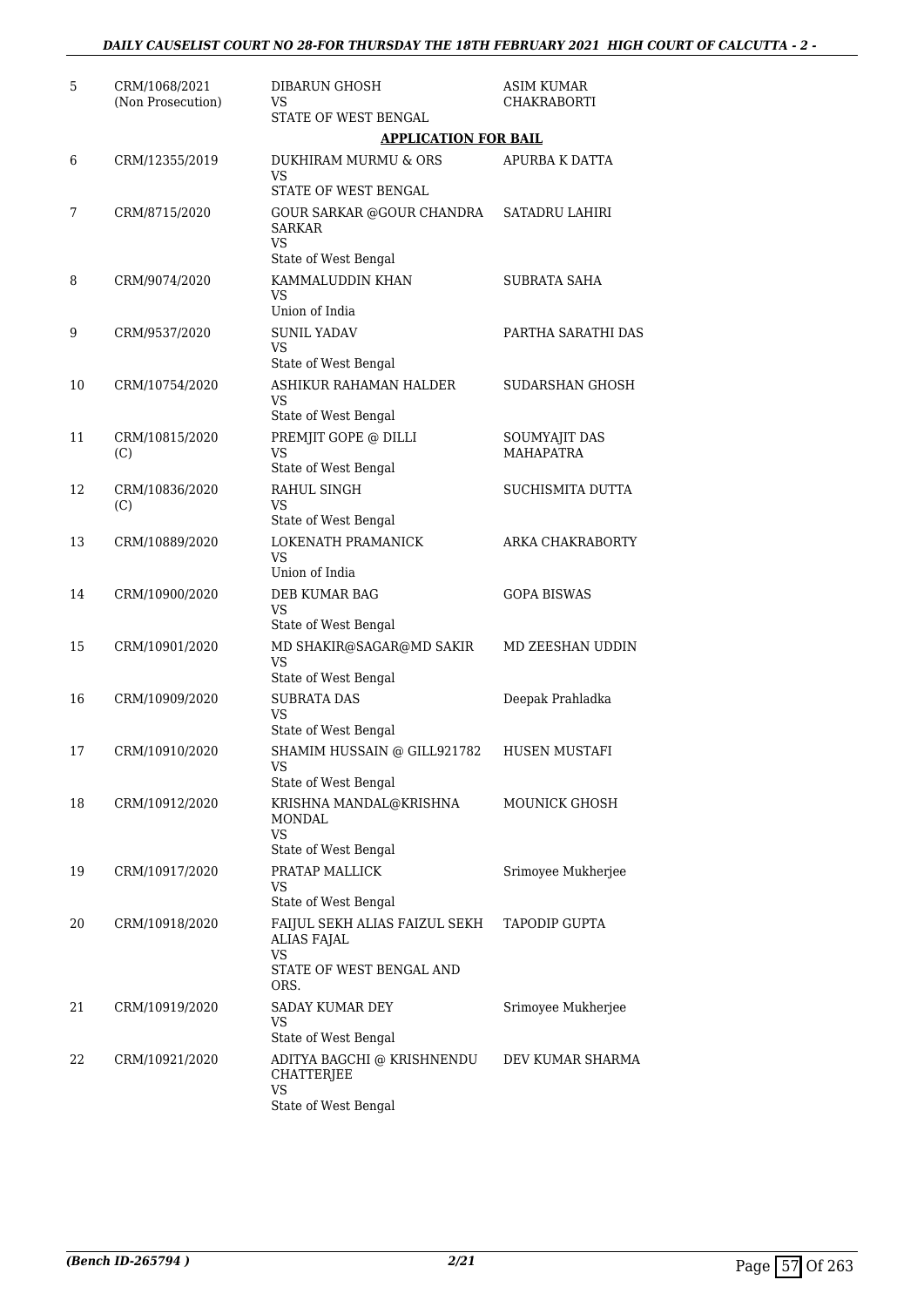| 23 | CRM/10922/2020     | MAHAMMAD SK ALIAS SHERFUL<br>SK<br><b>VS</b><br>STATE OF WEST BENGAL AND | MD ALAUDDIN MONDAL               |
|----|--------------------|--------------------------------------------------------------------------|----------------------------------|
| 24 | CRM/10924/2020     | ORS.<br>GORA SHA @SAHA @ SAHIL<br>VS<br>State of West Bengal             | SEKHAR MUKERJEE                  |
| 25 | CRM/10928/2020     | SHYAMLAL YADAV ALIAS MAMA<br>VS<br>STATE OF WEST BENGAL AND<br>ORS.      | SANJIDA SULTANA                  |
| 26 | CRM/10931/2020     | BISHA BARAI @ BISWANATH<br><b>BARAI</b><br>VS<br>State of West Bengal    | SK SAHJAHAN ALI                  |
| 27 | CRM/10933/2020     | DILSHAD ALAM<br>VS<br>STATE OF WEST BENGAL AND<br>ORS.                   | SOEWEL BHATTACHARYA              |
| 28 | CRM/10959/2020     | OSMAN SK @ RAMJAN SK<br>VS<br>State of West Bengal                       | PRABIR MAJUMDER                  |
| 29 | CRM/10968/2020     | <b>BIJOY SHANKAR JHA</b><br>VS<br>UNION OF INDIA                         | HUSEN MUSTAFI                    |
| 30 | CRM/10995/2020     | MD JIEM ALI @ JIEM SK<br><b>VS</b><br>State of West Bengal               | <b>SAGAR SAHA</b>                |
| 31 | CRM/10998/2020     | SOURAV SANYAL @ SANNAL<br>VS<br>State of West Bengal                     | SHIBAJI KUMAR DAS                |
| 32 | CRM/11013/2020     | <b>IMTIYAJ KHAN AND ORS</b><br>VS.<br>State of West Bengal               | MOHAMMAD ZEESHAN<br><b>UDDIN</b> |
| 33 | CRM/11027/2020     | <b>FAIJUL SK</b><br>VS<br>State of West Bengal                           | SOVAN DASGUPTA                   |
| 34 | CRM/11028/2020     | <b>BIPLAB HALDER</b><br><b>VS</b><br>State of West Bengal                | <b>DEBANGAN</b><br>BHATTACHARJEE |
| 35 | CRM/11031/2020     | <b>SUBRATA ROY</b><br>VS<br>State of West Bengal                         | <b>SHATAROOP</b><br>PURKAYASTHA  |
| 36 | CRM/11038/2020     | JAMSED SK ALIAS ALI<br>VS<br>State of West Bengal                        | ISHITA BISWAS                    |
|    | IA NO: CRAN/1/2020 |                                                                          |                                  |
| 37 | CRM/11112/2020     | SUMANTA RONG @ NERA<br>VS<br>State of West Bengal                        | Malay Bhattacharyya              |
| 38 | CRM/11273/2020     | <b>BISWAJIT ROY</b><br><b>VS</b><br>State of West Bengal                 | RESHMI REHMAN                    |
| 39 | CRM/245/2021       | BAZLUR RAHAMAN MOLLA<br>VS<br>State of West Bengal                       | MD. YOUNUSH MONDAL               |
| 40 | CRM/379/2021       | <b>BABU SK.</b><br><b>VS</b><br>State of West Bengal                     | DEBAPRIYA SAMANTA                |

#### **BAIL APPLICATION**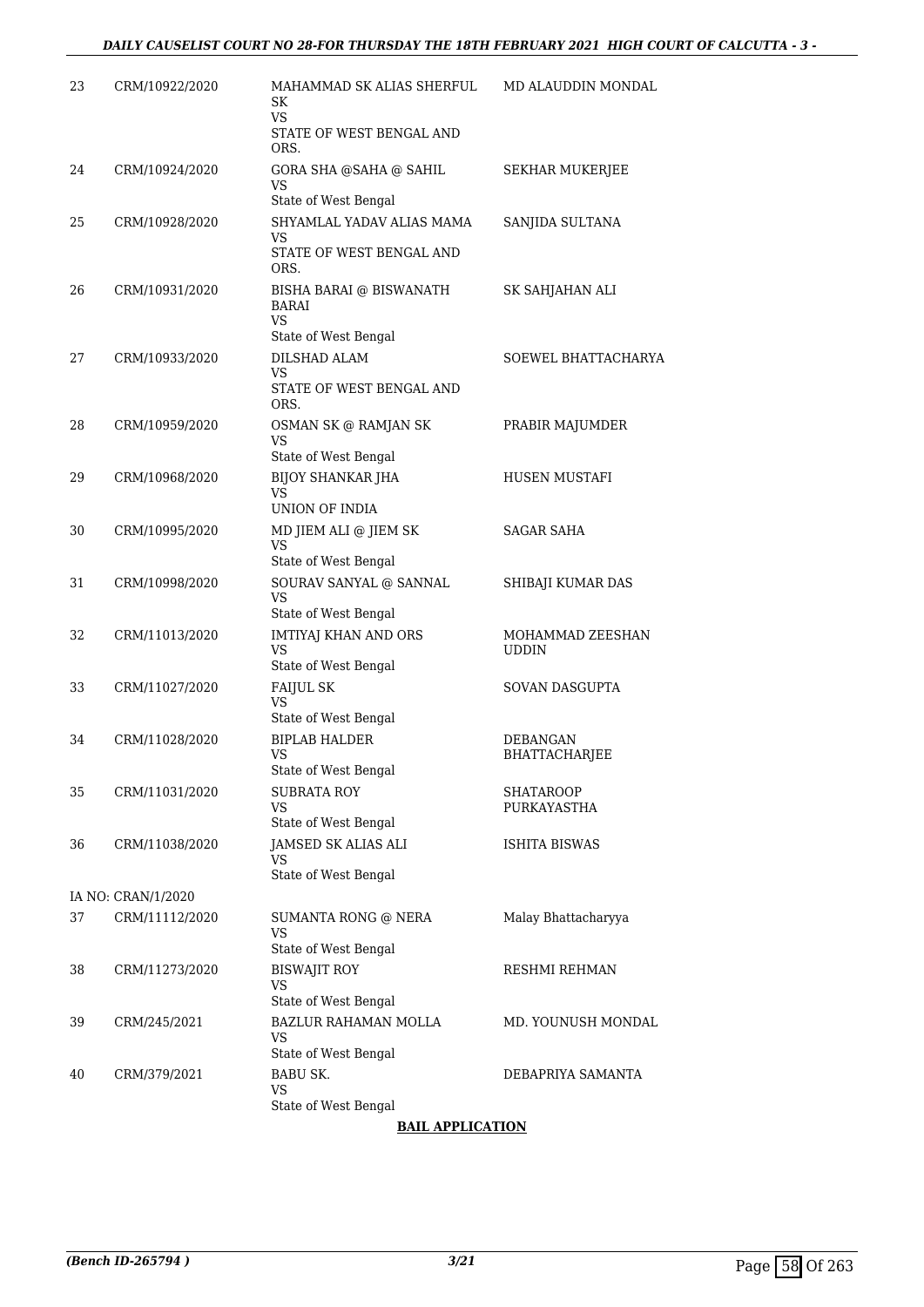| 41 | CRM/3252/2020                                              | MD. PINKU<br>VS<br>STATE OF WEST BENGAL                                                | <b>AINDRILA DE</b>      |
|----|------------------------------------------------------------|----------------------------------------------------------------------------------------|-------------------------|
|    | IA NO: CRAN/2/2020                                         |                                                                                        |                         |
| 42 | CRM/3260/2020                                              | DANARUL MONDAL @ MD<br>DANARUL MONDAL<br>VS                                            | PAWAN KUMAR GUPTA       |
|    |                                                            | STATE OF WEST BENGAL                                                                   |                         |
|    | IA NO: CRAN/1/2020(Old No:CRAN/1629/2020)                  |                                                                                        |                         |
| 43 | CRM/3277/2020                                              | CHANDAN KHATICK<br>VS<br>STATE OF WEST BENGAL                                          | <b>BITASOK BANERJEE</b> |
| 44 | CRM/4846/2020                                              | PINTU SINGH@SAROJ SINGH<br>VS                                                          | <b>SHRANAN SARKAR</b>   |
|    |                                                            | STATE OF WEST BENGAL                                                                   |                         |
| 45 | IA NO: CRAN/1/2020(Old No:CRAN/3046/2020)<br>CRM/6665/2020 | SAJEDUL ISLAM@ TITU                                                                    | SUCHISMITA DUTTA        |
|    |                                                            | VS<br>State of West Bengal                                                             |                         |
|    | IA NO: CRAN/1/2020                                         |                                                                                        |                         |
| 46 | CRM/6908/2020                                              | SUBRATA BAISYAMALI<br>VS<br>State of West Bengal                                       | PRITAM ROY              |
|    | IA NO: CRAN/1/2020                                         |                                                                                        |                         |
| 47 | CRM/8397/2020                                              | <b>SOURAV DEY AND ANR</b><br>VS<br>State of West Bengal                                | KOUSTAV BAGCHI          |
|    | IA NO: CRAN/1/2020                                         |                                                                                        |                         |
| 48 | CRM/8519/2020                                              | <b>ASRAF SK</b><br>VS                                                                  | SUBRATA BHATTAHARJYA    |
|    |                                                            | State of West Bengal                                                                   |                         |
| 49 | CRM/8676/2020                                              | <b>TARANI BISWAS</b><br>VS<br>State of West Bengal                                     | ARINDAM BANERJEE        |
| 50 | CRM/9032/2020                                              | SAHIDUL MONDAL@SAIDUL<br><b>VS</b><br>State of West Bengal                             | <b>BUSRA KHATUN</b>     |
| 51 | CRM/9149/2020                                              | <b>AMIT BISWAS</b><br>VS.<br>State of West Bengal                                      | SARYATI DATTA           |
| 52 | CRM/9196/2020                                              | MD. KAMILUL AKMAL<br>VS<br>State of West Bengal                                        | MD. YUSUF ALI           |
| 53 | CRM/9276/2020                                              | ANSARUL MONDAL @ APPEL<br>MONDAL @ APPLE MONDAL<br>VS<br>State of West Bengal          | SUMANTA CHAKRABORTY     |
| 54 | CRM/9579/2020                                              | Subhankar Biswas                                                                       | Subrata Santra          |
|    |                                                            | VS<br>STATE OF WEST BENGAL AND<br>ORS.                                                 |                         |
| 55 | CRM/9645/2020                                              | ANSAR ALI MONDAL<br>VS                                                                 | <b>SONALI DAS</b>       |
| 56 | CRM/9914/2020                                              | State of West Bengal<br>MIZANUR HOSSAIN @ MIJANUR<br><b>HOSSAIN</b><br>VS              | MD. YUSUF ALI           |
| 57 | CRM/10162/2020                                             | State of West Bengal<br>ALIM KHAN@ALI@MD ALI<br>@MUBARAK<br>VS<br>State of West Bengal | SANJIB MITRA            |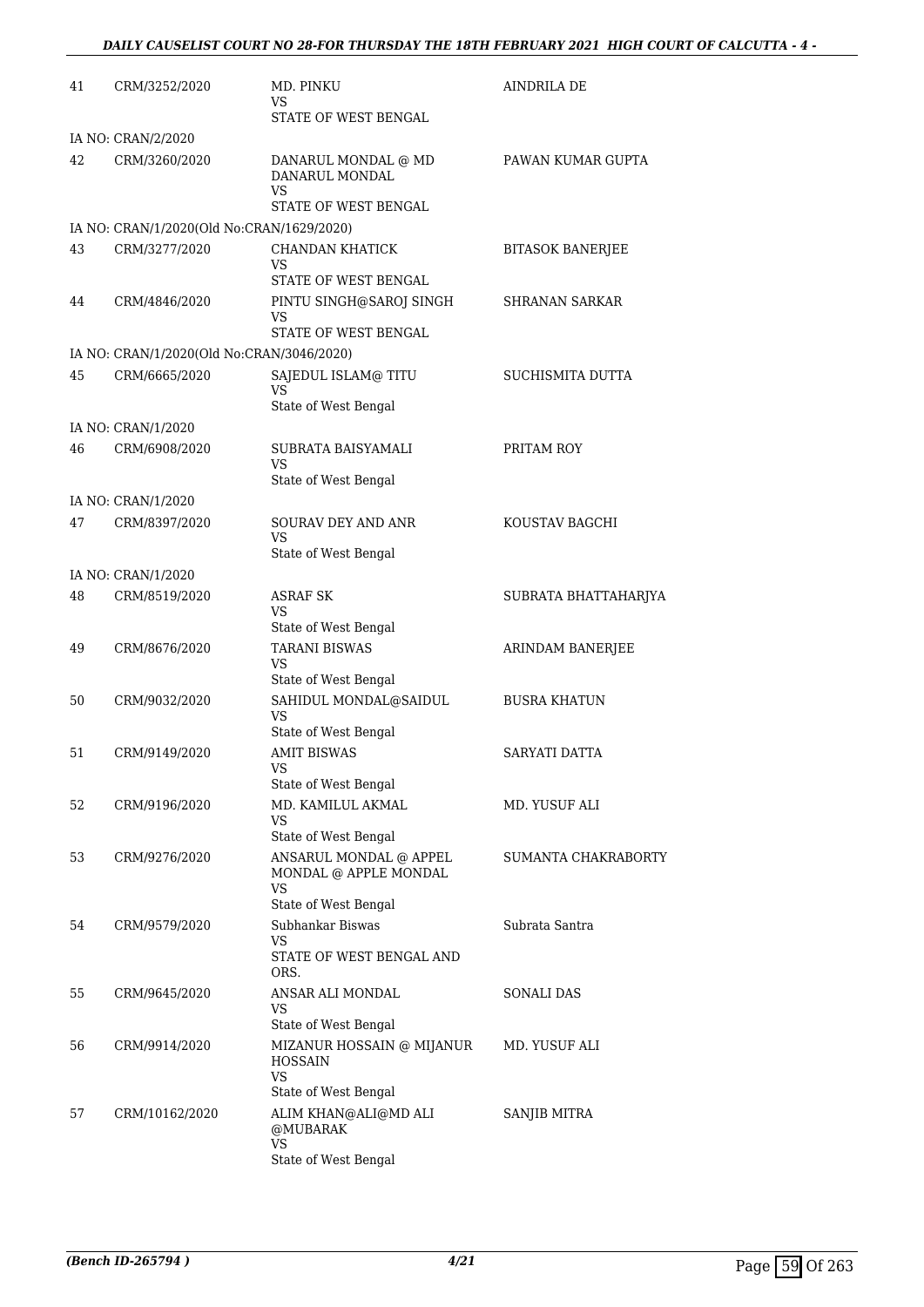#### *DAILY CAUSELIST COURT NO 28-FOR THURSDAY THE 18TH FEBRUARY 2021 HIGH COURT OF CALCUTTA - 5 -*

| wt58 | CRM/10091/2020 | SK. KALAM<br>VS<br>STATE OF WEST BENGAL                                            | SOUMYA BASU ROY<br><b>CHOWDHURI</b> |
|------|----------------|------------------------------------------------------------------------------------|-------------------------------------|
| 59   | CRM/10366/2020 | <b>ARUP SARKAR</b><br>VS<br>THE STATE OF WEST BENGAL                               | SUBIR DEBNATH                       |
| 60   | CRM/10486/2020 | <b>SANTAN BHUIYA</b><br>VS<br>State of West Bengal                                 | <b>SOUVIK DAS</b>                   |
| 61   | CRM/10583/2020 | SANKARLAL GHOSH AND ANR<br>VS<br>State of West Bengal                              | RANJANDINI DAS                      |
| 62   | CRM/10671/2020 | <b>MUKUL MALLICK</b><br><b>VS</b><br>State of West Bengal                          | <b>SUMANTA CHAKRABORTY</b>          |
| 63   | CRM/10726/2020 | <b>IMTEYAZ AHMED</b><br><b>VS</b><br>State of West Bengal                          | SK TOSLIM ALI                       |
| 64   | CRM/11029/2020 | <b>ARUN ARI</b><br>VS<br>State of West Bengal                                      | PARTHA SARATHI<br>MONDAL            |
| 65   | CRM/11040/2020 | BIDDUR MIDDAY AND ANOTHER<br>VS<br>State of West Bengal                            | DEBABRATA ACHARYA                   |
| 66   | CRM/11044/2020 | SANTANU BISWAS @ TUKAI<br>VS<br>State of West Bengal                               | PRABIR MAJUMDER                     |
| 67   | CRM/11046/2020 | BIMALA DEVI @ BIMLA DEVI<br>JAISWAL @ KAMALA JAISWAL<br>VS<br>State of West Bengal | <b>SUMAN CHAKRABORTY</b>            |
| 68   | CRM/11058/2020 | <b>SOLEMAN MOLLA</b><br>VS.<br>State of West Bengal                                | MD ZEESHAN UDDIN                    |
| 69   | CRM/11059/2020 | RAVI KANT @ RAVI KANT<br>CHADDA<br><b>VS</b><br>State of West Bengal               | S. G. CHOWDHURY                     |
| 70   | CRM/11068/2020 | FARAJ ALI MALLICK @ FIROJ ALI<br><b>MALLICK</b><br>VS<br>State of West Bengal      | DIPTENDU BANERJEE                   |
| 71   | CRM/11069/2020 | <b>BISWANTH GHOSH</b><br>VS<br>State of West Bengal                                | <b>BHASKAR CHATTERJEE</b>           |
| 72   | CRM/11074/2020 | SK ILLIUS @ MD ILLIYAS<br>VS<br>State of West Bengal                               | ASHOK KUMAR<br><b>CHOWDHURY</b>     |
| 73   | CRM/11076/2020 | SALIM SHEIKH @ SALIM<br>MANNAN SHAIKH<br><b>VS</b><br>State of West Bengal         | JANNAT UL FIRDOUS                   |
| 74   | CRM/11089/2020 | SUBHENDU MODAK<br>VS<br>State of West Bengal                                       | MANAS KUMAR DAS                     |
| 75   | CRM/11095/2020 | SANTOSH BARMAN<br>VS<br>State of West Bengal                                       | <b>BUSRA KHATOON</b>                |
| 76   | CRM/11099/2020 | <b>RAJU BISWAS</b><br>VS<br>State of West Bengal                                   | MINOTI GOMES                        |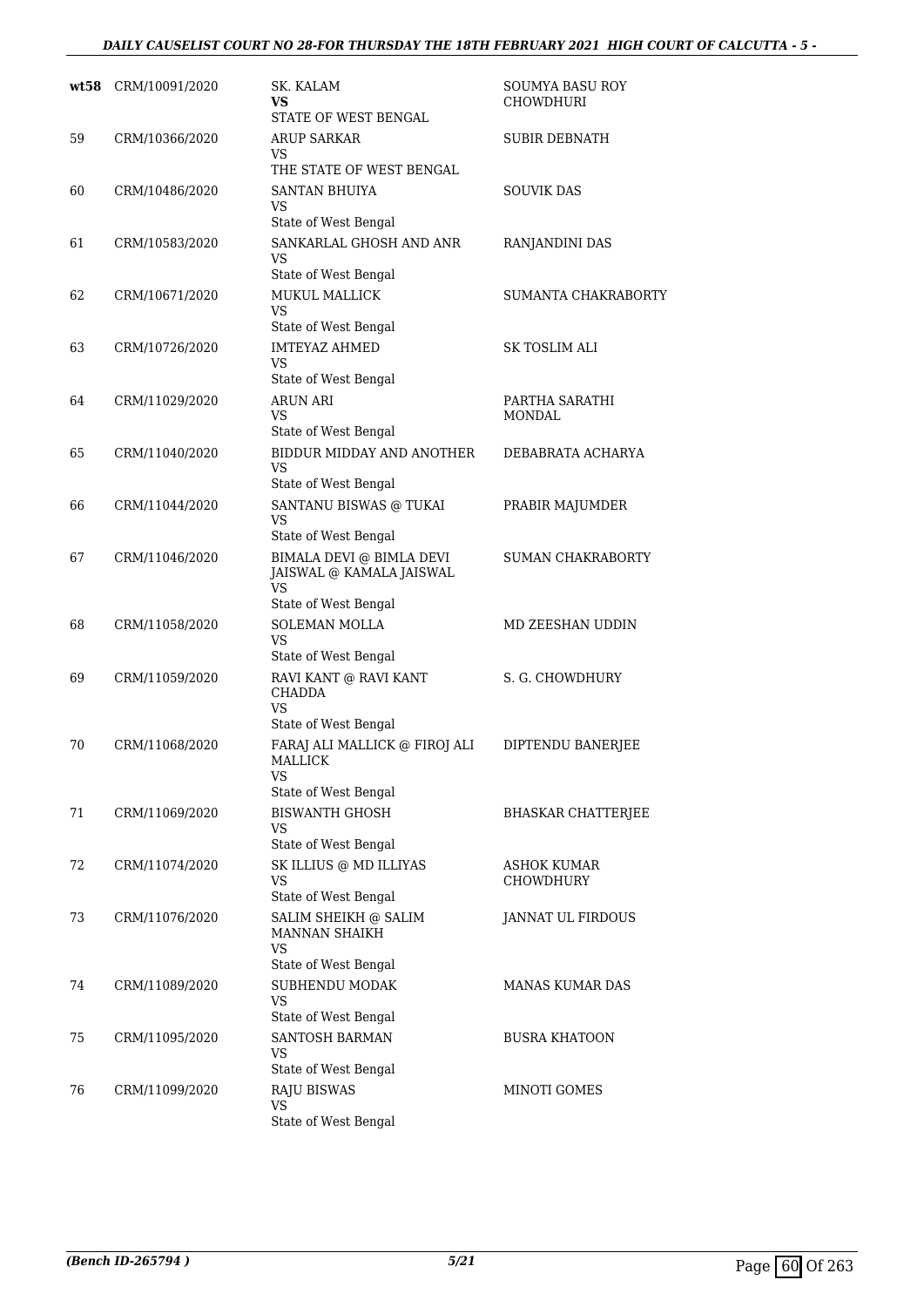#### *DAILY CAUSELIST COURT NO 28-FOR THURSDAY THE 18TH FEBRUARY 2021 HIGH COURT OF CALCUTTA - 6 -*

| 77 | CRM/11100/2020 | ABDUL CHHALAM MIA<br>VS<br>State of West Bengal                                           | BISWAJIT MITRA          |
|----|----------------|-------------------------------------------------------------------------------------------|-------------------------|
| 78 | CRM/11104/2020 | MAJEDUR RAHAMAN @ PINTU<br><b>SARKAR</b><br>VS.<br>State of West Bengal                   | <b>ABDUS SALAM</b>      |
| 79 | CRM/11109/2020 | KALYAN MURMU<br>VS<br>State of West Bengal                                                | <b>BITASOK BANERJEE</b> |
| 80 | CRM/11110/2020 | HILON SK @ HELON SK<br>VS                                                                 | DEBAPRIYA SAMANTA       |
| 81 | CRM/11114/2020 | State of West Bengal<br>KRISHNA MANDAL<br>VS<br>State of West Bengal                      | ARUP KUMAR BHOWMICK     |
| 82 | CRM/11117/2020 | <b>GOBINDA DUTTA</b><br><b>VS</b><br>State of West Bengal                                 | <b>BISWAJIT MITRA</b>   |
| 83 | CRM/11122/2020 | PALASH CHANDRA DEY @ PALAS<br>CH. DEY @ APPU DEY @ BAPI DEY<br>VS<br>State of West Bengal | <b>SUMANTA GANGULY</b>  |
| 84 | CRM/11128/2020 | <b>SANDEEP LAKRA</b><br>VS<br>State of West Bengal                                        | <b>BISWAJIT MITRA</b>   |
| 85 | CRM/11129/2020 | SK JAMIR HOSSAIN @ RAJ<br>VS<br>State of West Bengal                                      | RAJU MONDAL             |
| 86 | CRM/11145/2020 | TAJ MAHAL MALLICK<br>VS<br>State of West Bengal                                           | DIPTENDU BANERJEE       |
| 87 | CRM/11149/2020 | RAJA @ GOLAM MUSTAFA MOLLA<br>@ GOLAM MUSTAFA<br>VS<br>State of West Bengal               | SAFDAR AZAM             |
| 88 | CRM/11151/2020 | MD. ISRAIL KHAN @ MD.ISREAL<br><b>KHAN</b><br>VS<br>STATE OF WEST BENGAL AND<br>ORS.      | Sandip Kundu            |
| 89 | CRM/11153/2020 | SUJOY MONDAL<br>VS<br>State of West Bengal                                                | SHAMIK BAGCHI           |
| 90 | CRM/11156/2020 | SAYAB SK @ NAJBUL ALI SK @<br>SOURAV<br>VS.<br>State of West Bengal                       | SUMANTA DAS             |
| 91 | CRM/11159/2020 | GOUR HARI JANA AND ANR.<br><b>VS</b><br>State of West Bengal                              | SHIBAJI KUMAR DAS       |
| 92 | CRM/11163/2020 | <b>NARESH DAS</b><br>VS.<br>State of West Bengal                                          | KAZI M RAHAMAN          |
| 93 | CRM/11172/2020 | <b>AVIJIT SEN @BULTA</b><br>VS<br>State of West Bengal                                    | KUSALKUMAR<br>MUKHERJEE |
| 94 | CRM/11186/2020 | SOURIS BISWAS AND ANR<br>VS<br>State of West Bengal                                       | <b>SUMANTA DAS</b>      |
| 95 | CRM/11195/2020 | MAHADEB CHOWDHURY AND<br>OTHERS<br>VS.<br>State of West Bengal                            | ARUP KUMAR BHOWMICK     |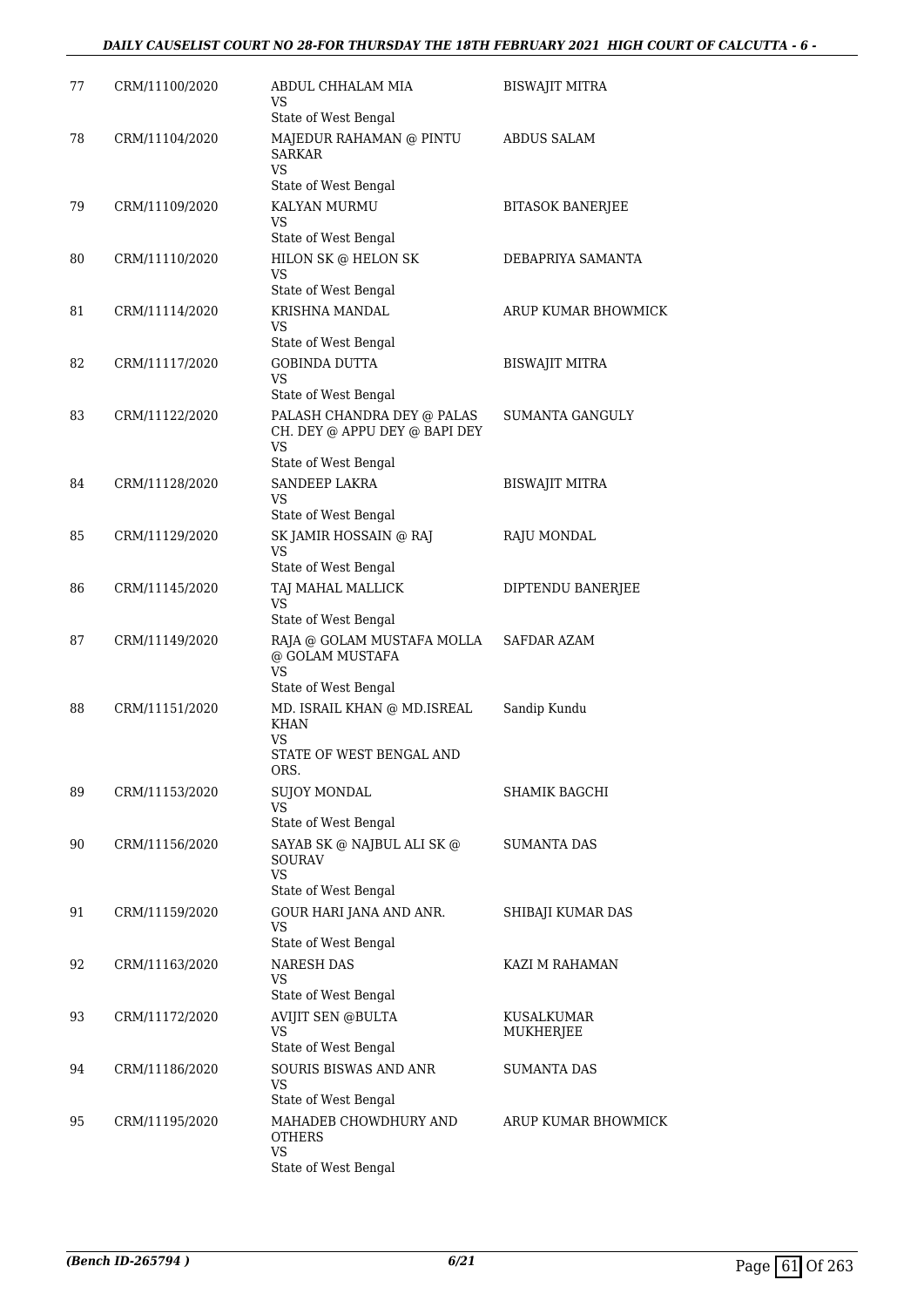#### *DAILY CAUSELIST COURT NO 28-FOR THURSDAY THE 18TH FEBRUARY 2021 HIGH COURT OF CALCUTTA - 7 -*

| 96  | CRM/11200/2020 | NANTU JASH @ BABAN JASH<br>VS                                             | Sujoy Sarkar                    |
|-----|----------------|---------------------------------------------------------------------------|---------------------------------|
|     |                | State of West Bengal                                                      |                                 |
| 97  | CRM/11214/2020 | DR. DILIP GHOSH @ DILIP<br>KUMAR GHOSH<br>VS                              | MINAL PALANA                    |
|     |                | State of West Bengal                                                      |                                 |
| 98  | CRM/11221/2020 | SAMAD @ ABDUL SAMAD @<br><b>ABDUS SAMAD</b><br>VS<br>State of West Bengal | Kalidas Saha                    |
| 99  | CRM/11227/2020 | TAHIJUDDIN SHAIKH@RAJU<br>VS                                              | ANGSHUMAN<br><b>CHAKRABORTY</b> |
|     |                | State of West Bengal                                                      |                                 |
| 100 | CRM/11228/2020 | DALIM SK AND ANR<br>VS<br>State of West Bengal                            | Sujoy Sarkar                    |
|     |                |                                                                           |                                 |
| 101 | CRM/11236/2020 | <b>BISWAJIT HALDER</b><br><b>VS</b><br>State of West Bengal               | NILENDRA NARAYAN RAY            |
| 102 | CRM/11237/2020 | BABAI MANDAL@BAPPADITTYA                                                  | PRIYANJIT KUNDU                 |
|     |                | MANDAL<br>VS                                                              |                                 |
|     |                | State of West Bengal                                                      |                                 |
| 103 | CRM/11238/2020 | SAFI SK @ SAFIUDDIN SK<br>VS                                              | PRABIR MAJUMDER                 |
|     |                | State of West Bengal                                                      |                                 |
| 104 | CRM/11243/2020 | KUMKUM DEVI<br>VS<br>State of West Bengal                                 | Deepak Prahladka                |
| 105 | CRM/11244/2020 | AJIJ MAJUMDER@AZIZ                                                        | PRABIR MAJUMDER                 |
|     |                | MAHAPATRA<br><b>VS</b>                                                    |                                 |
|     |                | State of West Bengal                                                      |                                 |
| 106 | CRM/11252/2020 | <b>MUSTAKIM SK</b><br>VS                                                  | Anisur Rahaman                  |
|     |                | State of West Bengal                                                      |                                 |
| 107 | CRM/11253/2020 | <b>JOY PROKASH SARKAR</b><br>VS<br>State of West Bengal                   | KOUSTAV BAGCHI                  |
| 108 | CRM/11254/2020 | JOY PROKASH SARKAR                                                        | KOUSTAV BAGCHI                  |
|     |                | VS<br>State of West Bengal                                                |                                 |
| 109 | CRM/11255/2020 | SANJIB DALUI                                                              | Supratick Syamal                |
|     |                | VS<br>STATE OF WEST BENGAL AND<br>ORS.                                    |                                 |
| 110 | CRM/11259/2020 | ANJANA DEY                                                                | <b>SOUMYA BASU ROY</b>          |
|     |                | VS                                                                        | CHOWDHURY                       |
|     |                | STATE OF WEST BENGAL AND<br>ORS.                                          |                                 |
| 111 | CRM/11261/2020 | <b>NASIR MALLICK</b><br>VS                                                | <b>SUMAN DE</b>                 |
|     |                | State of West Bengal                                                      |                                 |
| 112 | CRM/11275/2020 | JAHANGIR MOLLA @ SK<br>JAHANGIR<br>VS                                     | ATAUR RAHMAN                    |
|     |                | State of West Bengal and Anr                                              |                                 |
| 113 | CRM/11281/2020 | <b>TAPAS GHOSH</b><br>VS                                                  | SHASHANKA SEKHAR<br>SAHA        |
|     |                | State of West Bengal                                                      |                                 |
| 114 | CRM/11283/2020 | KALYAN MONDAL<br>VS<br>State of West Bengal                               | PRIYANKA BHOWMIK                |
|     |                |                                                                           |                                 |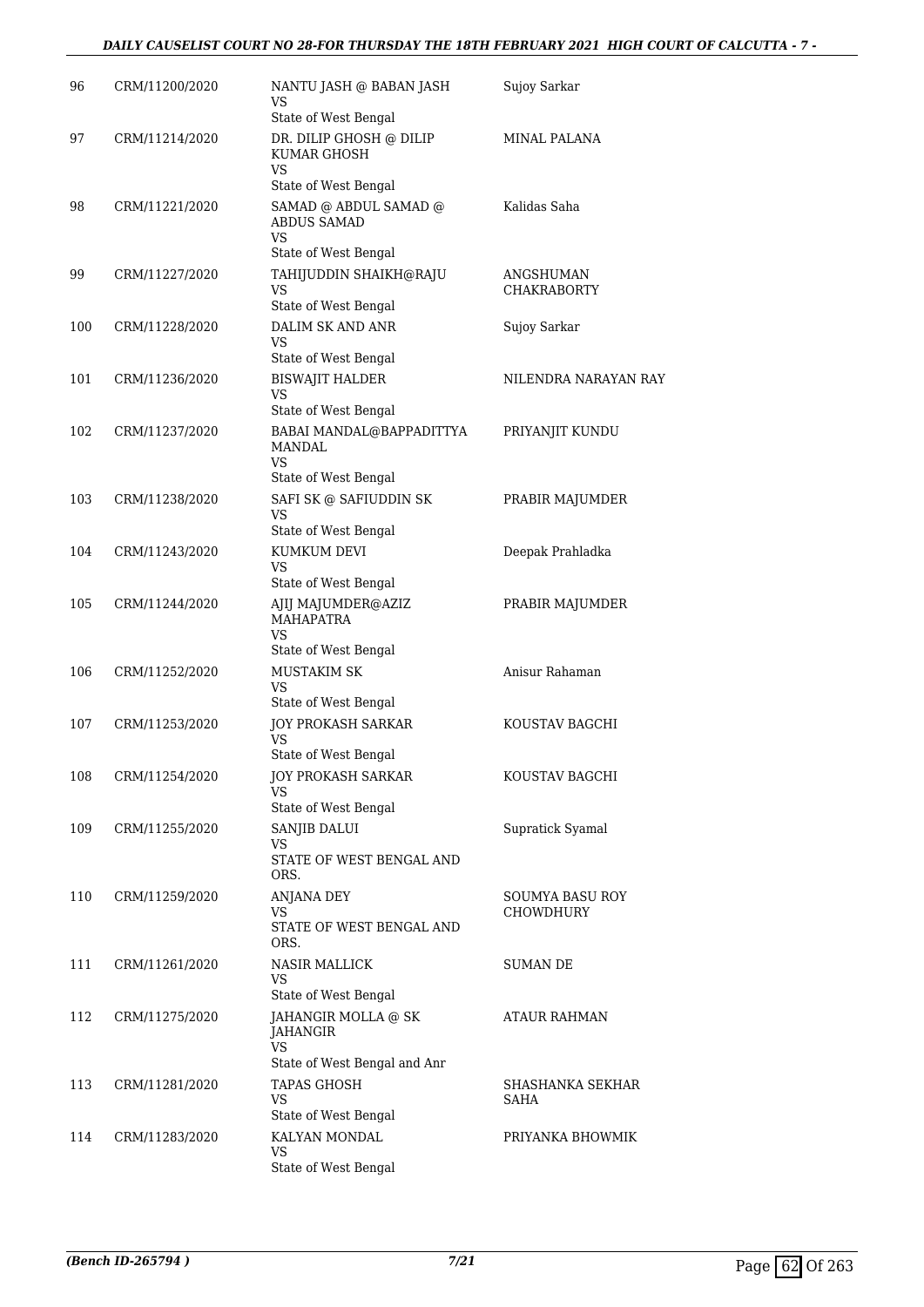| 115 | CRM/11286/2020                            | <b>BAPPA SUTRADHAR</b><br>VS.<br>State of West Bengal                                                 | SHASHANKA SEKHAR<br>SAHA           |
|-----|-------------------------------------------|-------------------------------------------------------------------------------------------------------|------------------------------------|
|     |                                           | <b>APPLICATION FOR ANTICIPATORY BAIL</b>                                                              |                                    |
| 116 | CRM/2762/2020                             | SOUMYADEEP SAU @<br><b>SOUMYADEEP SHOW @</b><br><b>SOUMYADEEP SHAW</b><br>VS.<br>STATE OF WEST BENGAL | <b>SUMAN DAS ADHIKARY</b>          |
| 117 | CRM/2807/2020                             | <b>ARUP GHOSH &amp; ORS</b><br>VS<br>STATE OF WEST BENGAL                                             | <b>SUDIP GHOSH</b><br>CHOWDHURY    |
|     | IA NO: CRAN/2/2020(Old No:CRAN/3850/2020) |                                                                                                       |                                    |
| 118 | CRM/2810/2020                             | ENAJ MD@ANAJ MD. & ANR<br>VS<br>STATE OF WEST BENGAL                                                  | PRIYANJIT KUNDU                    |
| 119 | CRM/3230/2020                             | SOHAM CHAKRABORTY<br>VS<br>STATE OF WEST BENGAL                                                       | SAGNIK BOSE                        |
| 120 | CRM/7039/2020                             | BISWAJIT GHOSH<br><b>VS</b><br>State of West Bengal                                                   | <b>ATIS KR BISWAS</b>              |
|     | IA NO: CRAN/1/2020                        |                                                                                                       |                                    |
| 121 | CRM/8031/2020                             | MACHHU ALI AND ORS<br>VS<br>State of West Bengal                                                      | SOUPAL CHATTERJEE                  |
| 122 | CRM/8035/2020                             | ALAKA MANDAL @ ALOKA<br>MANDAL AND ORS<br>VS.<br>STATE OF WEST BENGAL AND<br>ORS.                     | <b>ASIF DEWAN</b>                  |
| 123 | CRM/8106/2020                             | MD AFTAB ALAM<br>VS.<br>State of West Bengal                                                          | MRITUNJOY CHATTERJEE               |
| 124 | CRM/8136/2020                             | PALASH KARMAKAR AND ORS<br>VS.<br>State of West Bengal                                                | <b>SUMAN DE</b>                    |
|     | IA NO: CRAN/1/2020                        |                                                                                                       |                                    |
| 125 | CRM/8141/2020                             | TINKU KUMAR NONIA<br>VS<br>State of West Bengal                                                       | APURBA KUMAR DATTA                 |
| 126 | CRM/8146/2020                             | SAHIDUR RAHAMAN @ TAIMUR<br>VS.<br>State of West Bengal                                               | SAGAR SAHA                         |
| 127 | CRM/8170/2020                             | <b>GOUTAM CHANDRA BASAK</b><br>VS<br>State of West Bengal                                             | MRITYUNJOY CHATTERJEE              |
| 128 | CRM/8175/2020                             | PRABHAT KARMAKAR<br>VS<br>State of West Bengal                                                        | RAMAPRASAD SARKAR                  |
| 129 | CRM/8178/2020                             | NAKUL SARKAR AND ORS<br>VS<br>State of West Bengal                                                    | MAZHAR HOSSAIN<br><b>CHOWDHURY</b> |
| 130 | CRM/8183/2020                             | <b>SAMAUL SK</b><br>VS<br>State of West Bengal                                                        | <b>ANISUR RAHMAN</b>               |
| 131 | CRM/8208/2020                             | MANGAL DAS<br><b>VS</b><br>State of West Bengal                                                       | ARUP SARKAR                        |
| 132 | CRM/8219/2020                             | MD IBRAHIM AND ORS<br><b>VS</b><br>State of West Bengal                                               | MD SAFIUR RAHAMAN                  |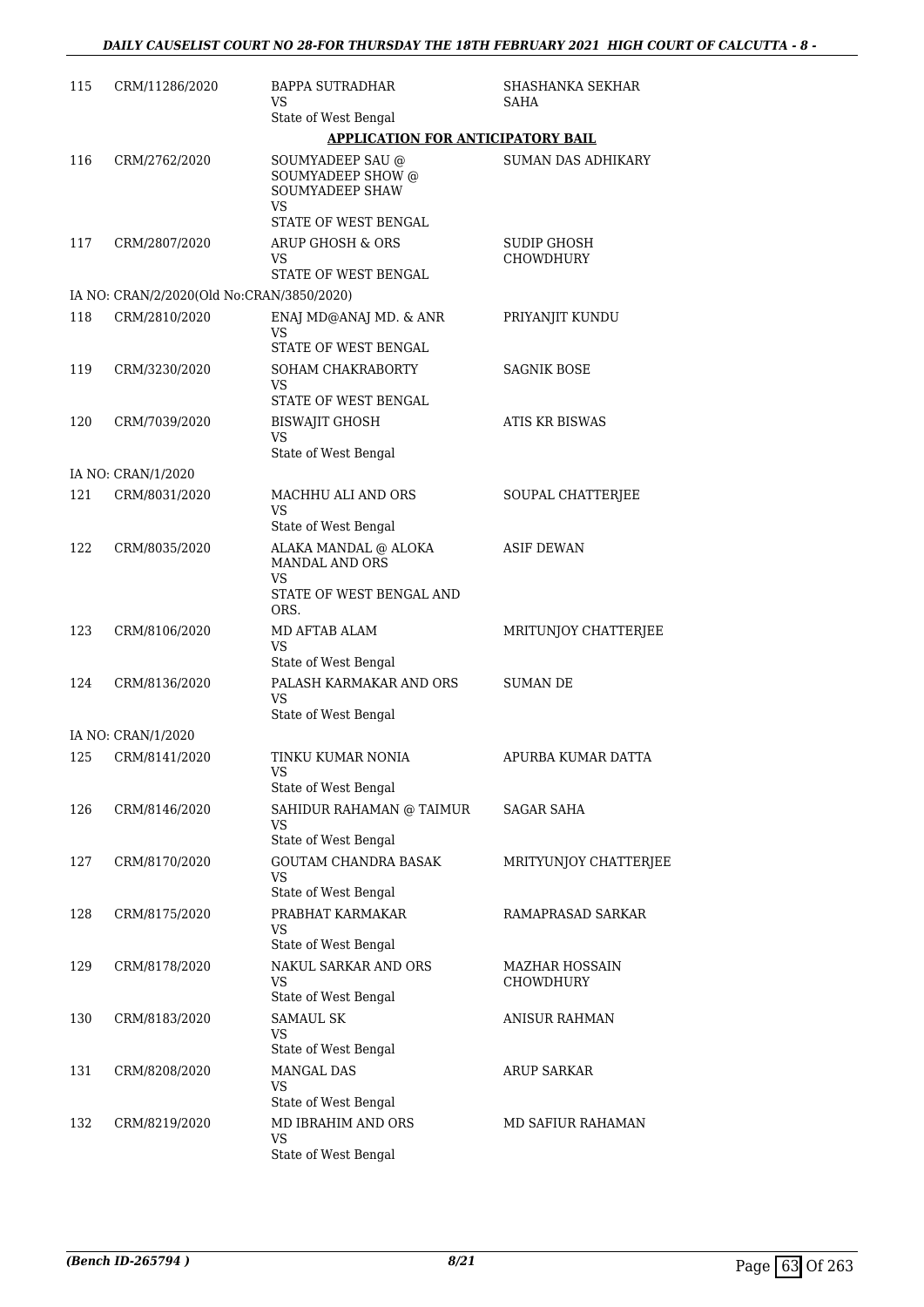#### *DAILY CAUSELIST COURT NO 28-FOR THURSDAY THE 18TH FEBRUARY 2021 HIGH COURT OF CALCUTTA - 9 -*

| 133 | CRM/8261/2020      | ISMAIL HAK @ MD ISMAIL AND<br><b>ORS</b><br>VS.                                       | MD M. NAZAR<br><b>CHOWDHURY</b>     |
|-----|--------------------|---------------------------------------------------------------------------------------|-------------------------------------|
| 134 | CRM/8275/2020      | State of West Bengal<br><b>BUBAI SINGH</b><br><b>VS</b>                               | SOMNATH ADHIKARY                    |
|     |                    | State of West Bengal                                                                  |                                     |
| 135 | CRM/8286/2020      | JIBAN KUMAR PAL @ JIBON<br><b>KUMAR PAL</b><br>VS<br>STATE OF WEST BENGAL AND<br>ANR. | MD. HAFIZ ALI                       |
| 136 | CRM/8291/2020      | <b>ALAMGIR BEG</b><br>VS<br>State of West Bengal                                      | SABNAM LASKAR                       |
| 137 | CRM/8310/2020      | KOUSHIK KUMAR BOSE<br>VS.<br>State of West Bengal                                     | SOUMYA BASU ROY<br><b>CHOWDHURY</b> |
| 138 | CRM/8314/2020      | UTTAM MONDAL<br>VS<br>State of West Bengal                                            | ATIS KUMAR BISWAS                   |
|     | IA NO: CRAN/1/2020 |                                                                                       |                                     |
| 139 | CRM/8332/2020      | UCHMAN GAZI @ UCHMAN<br><b>MOLLA AND ORS</b><br>VS.                                   | SATADRU LAHIRI                      |
|     |                    | State of West Bengal                                                                  |                                     |
| 140 | CRM/8334/2020      | AJIJUL ISLAM @ AZIJUL ISLAM<br>VS                                                     | ATIS KUMAR BISWAS                   |
|     |                    | State of West Bengal                                                                  |                                     |
|     | IA NO: CRAN/1/2020 |                                                                                       |                                     |
| 141 | CRM/8383/2020      | RAKESH RAHAMAN @ SK<br><b>BADSHA AND ORS</b><br>VS                                    | SARYATI DATTA                       |
|     |                    | State of West Bengal                                                                  |                                     |
| 142 | CRM/8422/2020      | <b>JIYARUDDIN SEKH</b><br>VS.<br>State of West Bengal                                 | ANGSHUMAN<br><b>CHAKRABORTY</b>     |
| 143 | CRM/8438/2020      | <b>ANUWARUL BISWAS</b><br>VS                                                          | MRITUNJOY CHATTERJEE                |
| 144 | CRM/8444/2020      | State of West Bengal<br>SANDIP MODAK AND ANR<br>VS.<br>State of West Bengal           | Atis Kumar Biswas                   |
|     | IA NO: CRAN/1/2020 |                                                                                       |                                     |
| 145 | CRM/8597/2020      | MANOYAR ALI GAYEN<br>VS                                                               | SUDDHADEV ADAK                      |
| 146 | CRM/8698/2020      | State of West Bengal AND ANR<br><b>HASAN ALI</b>                                      | KAUSHIK BISWAS                      |
|     |                    | VS.<br>STATE OF WEST BENGAL AND<br>ORS.                                               |                                     |
| 147 | CRM/9005/2020      | <b>AMIRUL ISLAM</b><br>VS<br>State of West Bengal                                     | <b>SOUMYA BASU ROY</b><br>CHOWDHURY |
| 148 | CRM/9083/2020      | <b>GOURHARI BERA</b><br>VS.<br>State of West Bengal                                   | SABNAM LASKAR                       |
| 149 | CRM/9157/2020      | RASU GORAIN AND ORS<br>VS<br>State of West Bengal                                     | SOFIA NESAR                         |
| 150 | CRM/9201/2020      | PARULA BIBI AND ORS<br>VS<br>State of West Bengal                                     | Ali Ahsan Alamgir                   |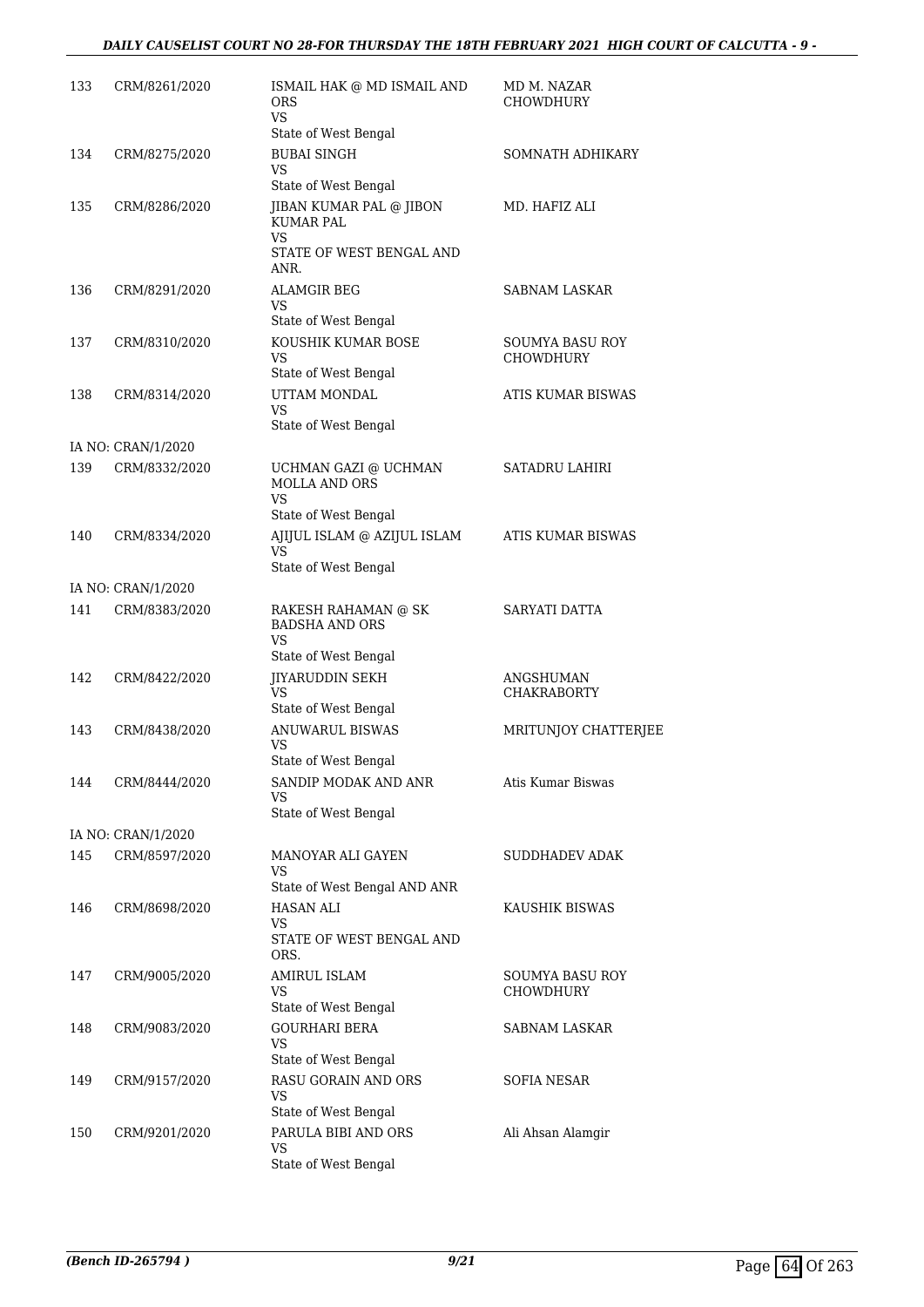#### *DAILY CAUSELIST COURT NO 28-FOR THURSDAY THE 18TH FEBRUARY 2021 HIGH COURT OF CALCUTTA - 10 -*

| 151 | CRM/9389/2020  | SANJAY GHOSH AND OTHERS<br>VS<br>State of West Bengal                                              | Asraf Mandal         |
|-----|----------------|----------------------------------------------------------------------------------------------------|----------------------|
| 152 | CRM/9459/2020  | BISWAJIT GHOSH AND ORS<br>VS                                                                       | SANGEETA ROY         |
| 153 | CRM/9504/2020  | STATE OF WEST BENGAL AND<br>ORS.<br>AKASH MALLICK @ SABIR AND                                      | SOUMYA BANERJEE      |
|     |                | <b>OTHERS</b><br><b>VS</b><br>State of West Bengal                                                 |                      |
| 154 | CRM/9561/2020  | <b>BANASHRI ROY</b><br>VS                                                                          | DATTATREYA DUTTA     |
|     |                | State of West Bengal                                                                               |                      |
| 155 | CRM/9650/2020  | PRASENJIT BISWAS AND ANR<br>VS<br>State of West Bengal                                             | Asraf Mandal         |
| 156 | CRM/9654/2020  | SUBHAS CHANDRA GHOSHAL<br>VS<br>State of West Bengal                                               | SALONI BHATTACHARYA  |
| 157 | CRM/10020/2020 | <b>MANOHAR MANDAL</b><br><b>VS</b><br>State of West Bengal                                         | RADULAL MANNA        |
| 158 | CRM/10194/2020 | <b>GANESH CHANDRA SARKAR AND</b><br><b>ORS</b><br><b>VS</b><br>State of West Bengal                | NITISH SAMANTA       |
| 159 | CRM/10337/2020 | SK SABIR UDDIN<br>VS                                                                               | <b>TINA BISWAS</b>   |
| 160 | CRM/10351/2020 | State of West Bengal<br>MD KALAM @ KALAM MAIYAN<br>VS<br>State of West Bengal                      | DILIP KUMAR SHYAMAL  |
| 161 | CRM/10377/2020 | ABDUL KHABIR<br>VS                                                                                 | Kausik Biswas        |
|     |                | State of West Bengal                                                                               |                      |
| 162 | CRM/10396/2020 | SEIKH MURSHED@MURSHED SK<br><b>AND ANR</b><br>VS                                                   | JISAN IQUBAL HOSSAIN |
| 163 | CRM/10421/2020 | State of West Bengal<br>SMT SWSATRI AGARWAL AND<br><b>ORS</b><br><b>VS</b><br>State of West Bengal | RISHOV SINGH         |
| 164 | CRM/10479/2020 | SUKUMAR GHOSH @ KALI<br>VS                                                                         | Rituparna Ghosh      |
|     |                | State of West Bengal                                                                               |                      |
| 165 | CRM/10541/2020 | MINTU DAS AND ANR<br>VS<br>THE STATE OF WEST BENGAL                                                | SUMANTA CHAKRABORTY  |
| 166 | CRM/10606/2020 | TAPAN SINGHA @ PINTU AND<br>ANR<br><b>VS</b>                                                       | SUBRATA SANTRA       |
| 167 | CRM/10625/2020 | THE STATE OF WEST BENGAL<br>MD DILWAR AND ORS<br>VS                                                | RAJU MONDAL          |
| 168 | CRM/10647/2020 | State of West Bengal<br><b>ASIM JHULKI</b><br>VS                                                   | <b>SUMAN DE</b>      |
| 169 | CRM/10653/2020 | State of West Bengal<br>HANIF MONDAL AND ORS<br>VS<br>State of West Bengal                         | PRONOJIT ROY         |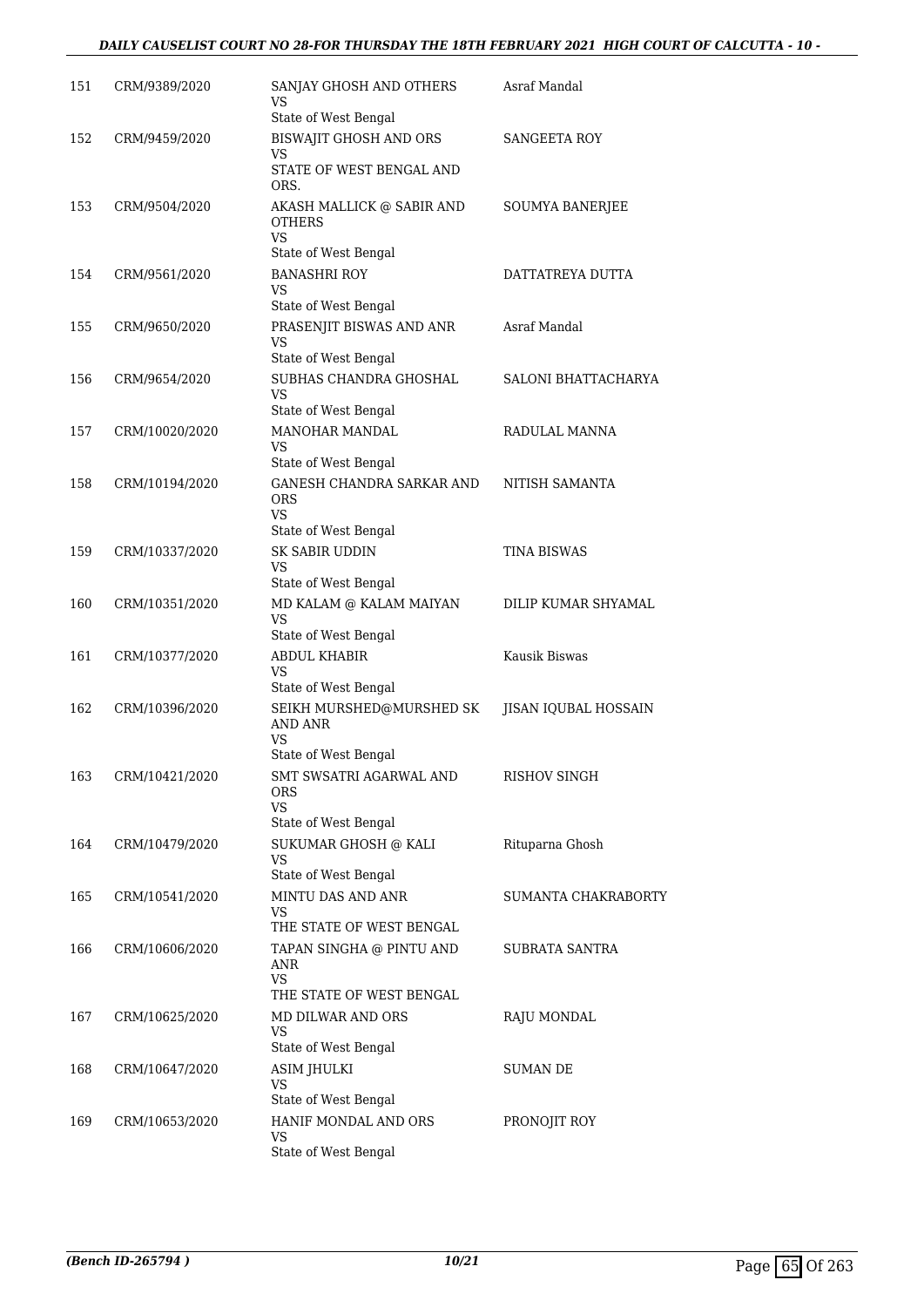| 170 | CRM/10659/2020 | NOJRUL ISLAM @ NAJRUL ISLAM<br><b>AND ORS</b><br>VS                                                   | MUSHARRAF ALAM SK                       |
|-----|----------------|-------------------------------------------------------------------------------------------------------|-----------------------------------------|
| 171 | CRM/10662/2020 | State of West Bengal<br><b>BASUDEV DEY AND ORS</b><br>VS                                              | <b>BANIBRATA DUTTA</b>                  |
| 172 | CRM/10663/2020 | State of West Bengal<br>UTTAM KUMAR DEY<br>VS                                                         | <b>BANIBRATA DUTTA</b>                  |
| 173 | CRM/10666/2020 | State of West Bengal<br>ABDUL REKIB @ ABDUR REKIB<br>VS                                               | PRASENJIT MUKHERJEE                     |
| 174 | CRM/10669/2020 | State of West Bengal<br>PRASANTA BERA<br>VS<br>State of West Bengal                                   | <b>SANTIMAY</b><br><b>BHATTACHARYYA</b> |
| 175 | CRM/10670/2020 | SK. AZHAR ALI @ SK AZHAR<br>VS.<br>State of West Bengal                                               | UTTAM KUMAR<br><b>BHATTACHARYYA</b>     |
| 176 | CRM/10673/2020 | ASISH SANPUI @ ASISH SANFUI<br>VS                                                                     | SUMANTA CHAKRABORTY                     |
| 177 | CRM/10706/2020 | THE STATE OF WEST BENGAL<br>PIYARUL SK<br>VS<br>State of West Bengal                                  | JISAN IQUBAL HOSSAIN                    |
| 178 | CRM/10710/2020 | NASER MOLLICK@NASIR<br>HOSSAIN MOLLICK AND ORS<br>VS                                                  | NILADRI SEKHAR GHOSH                    |
| 179 | CRM/10711/2020 | State of West Bengal<br>MAITREYEE SINHA ROY<br>VS<br>State of West Bengal                             | L VISHAL KUAMR                          |
| 180 | CRM/10712/2020 | SWAPAN KUMAR SAHOO @<br>SWAPAN SAHOO @ SWAPAN<br>KUMAR SHAW AND ORS<br>VS<br>THE STATE OF WEST BENGAL | RAVI RANJAN KUMAR                       |
| 181 | CRM/10713/2020 | <b>CHANDAN PASWAN</b><br>VS<br>THE STATE OF WEST BENGAL                                               | <b>ASRAF MANDAL</b>                     |
| 182 | CRM/10714/2020 | SANKAR SAHA<br>VS                                                                                     | AJIT KUMAR MISHRA                       |
| 183 | CRM/10716/2020 | State of West Bengal<br><b>ASHOK PAUL</b><br>VS<br>THE STATE OF WEST BENGAL                           | <b>SUBIR DEBNATH</b>                    |
| 184 | CRM/10717/2020 | NEPAL SARDAR<br>VS<br>State of West Bengal                                                            | <b>SOHAM BANERJEE</b>                   |
| 185 | CRM/10720/2020 | MADHOBI DAS AND ANR<br>VS.<br>THE STATE OF WEST BENGAL                                                | JISAN IQUBAL HOSSAIN                    |
| 186 | CRM/10722/2020 | MUNNA SK. @ JASIMUDDIN<br>RAHAMAN<br>VS<br>THE STATE OF WEST BENGAL                                   | JISAN IQUBAL HOSSAIN                    |
| 187 | CRM/10723/2020 | RABI MANDAL AND ORS<br>VS<br>State of West Bengal                                                     | JEENIA RUDRA                            |
| 188 | CRM/10727/2020 | NAJRUL SK AND ANR<br>VS<br>State of West Bengal                                                       | SK ABU JAFAR                            |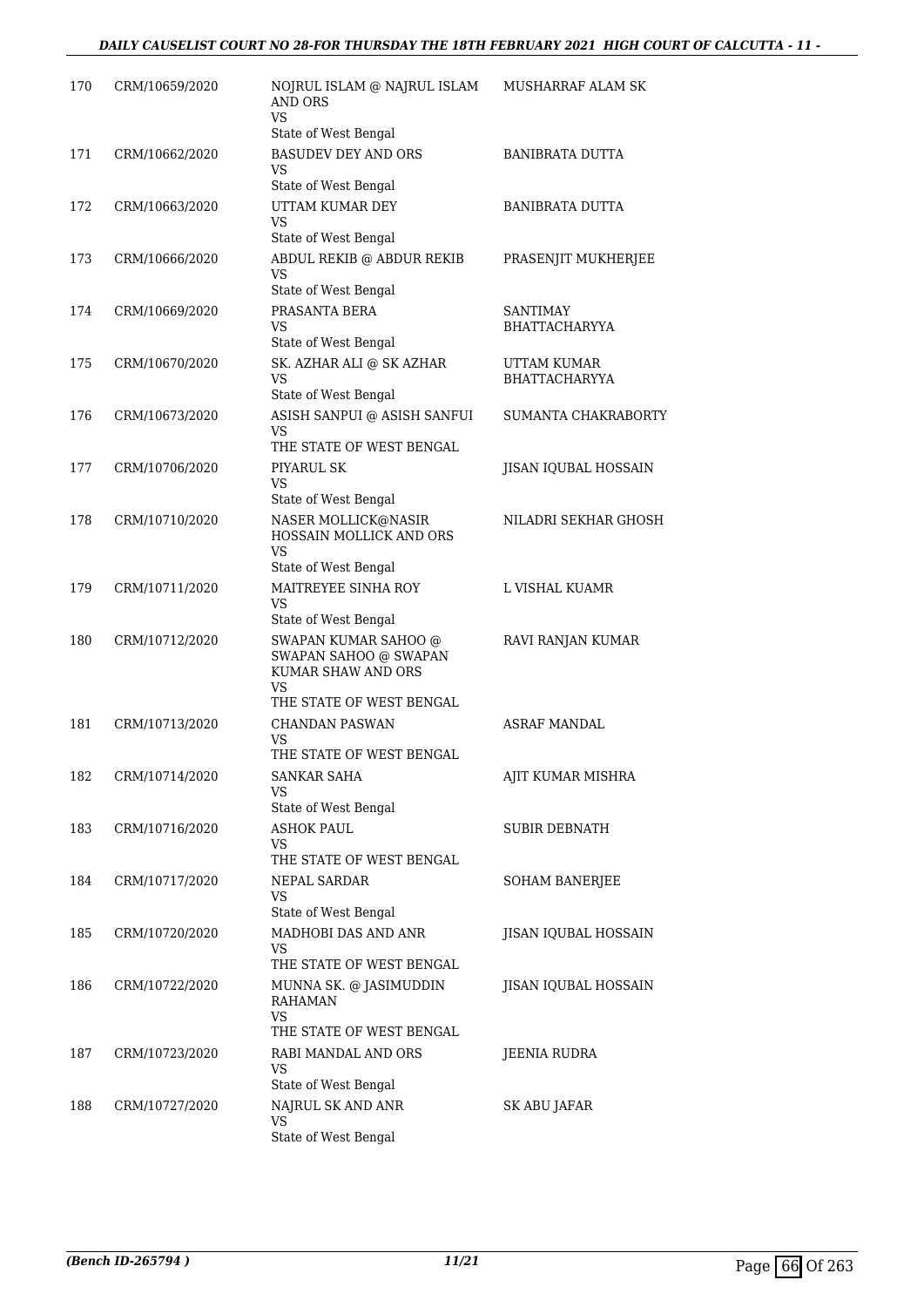#### *DAILY CAUSELIST COURT NO 28-FOR THURSDAY THE 18TH FEBRUARY 2021 HIGH COURT OF CALCUTTA - 12 -*

| 189 | CRM/10728/2020 | PASHAN HALDAR @ PRASENJIT<br>VS<br>THE STATE OF WESWT BENGAL                | ARUP KUMAR BHOWMICK                       |
|-----|----------------|-----------------------------------------------------------------------------|-------------------------------------------|
| 190 | CRM/10730/2020 | TURAN ALI @MANO AND ORS<br>VS                                               | SOUPAL CHATTERJEE                         |
| 191 | CRM/10731/2020 | State of West Bengal<br>DANISH SHAH AND ANR<br>VS.                          | SOMNATH CHAKRABORTY                       |
| 192 | CRM/10732/2020 | THE STATE OF WEST BENGAL<br>CHANDANA DAS AND ORS<br>VS                      | SOUPAL CHATTERJEE                         |
| 193 | CRM/10733/2020 | State of West Bengal<br>SMT PUSPA RANI DEY AND ORS<br>VS                    | ASIM KUMAR BARMAN                         |
| 194 | CRM/10735/2020 | State of West Bengal<br><b>RUP KUMAR BISWAS</b><br>VS                       | RUDRAKSHA<br><b>CHATTOPADHYAY</b>         |
| 195 | CRM/10737/2020 | THE STATE OF WEST BENGAL<br>RAKESH DAFADAR AND ORS<br>VS                    | Asraf Mandal                              |
| 196 | CRM/10740/2020 | State of West Bengal<br><b>BOTO BARMAN @ MOHAN</b><br><b>BARMAN AND ANR</b> | <b>BUSRA KHATOON</b>                      |
| 197 | CRM/10741/2020 | VS<br>THE STATE OF WEST BENGAL<br><b>AMAR SARKAR</b>                        | KALIDAS SAHA                              |
| 198 | CRM/10744/2020 | VS<br>State of West Bengal<br>ZINNAR ALI@ZINNAR ALI                         | <b>MANAS KUMAR DAS</b>                    |
| 199 | CRM/10745/2020 | VS<br>State of West Bengal<br>SAHADEB KARMAKAR                              | MUSHSARRAF ALAM SK                        |
|     |                | VS<br>State of West Bengal                                                  |                                           |
| 200 | CRM/10748/2020 | SAIFUL GAZI@MD SAIFUL GAZI<br><b>AND ORS</b><br>VS<br>State of West Bengal  | MAZHAR HOSSAIN<br><b>CHOWDHURY</b>        |
| 201 | CRM/10750/2020 | ASHIS HALDAR AND ORS<br>VS<br>State of West Bengal                          | <b>MAZHAR HOSSAIN</b><br><b>CHOWDHURY</b> |
| 202 | CRM/10752/2020 | SK. JAYNUL @ SK JAINUL<br>VS.<br>THE STATE OF WEST BENGAL                   | MUSHARRAF ALAM SK.                        |
| 203 | CRM/10753/2020 | BADSHA SK<br>VS<br>State of West Bengal                                     | <b>ASIF DEWAN</b>                         |
| 204 | CRM/10756/2020 | MADHAB CHANDRA DAS<br>VS<br>State of West Bengal                            | ARINDAM JANA                              |
| 205 | CRM/10764/2020 | RAJU MONDAL AND ORS<br>VS<br>State of West Bengal                           | Diptendu Bandyopadhyay                    |
| 206 | CRM/10767/2020 | ABDUL RAHIM @MD ABDUL<br>RAHIM<br><b>VS</b>                                 | SHASANKA SEKHAR SAHA                      |
| 207 | CRM/10769/2020 | State of West Bengal<br>SANDIP KUNDU AND ORS<br>VS<br>State of West Bengal  | TIRTHANKAR DEY                            |
| 208 | CRM/10771/2020 | NAREN BAG @ NOREN BAG<br>VS<br>State of West Bengal                         | RAJESHWAR<br><b>CHAKRABORTY</b>           |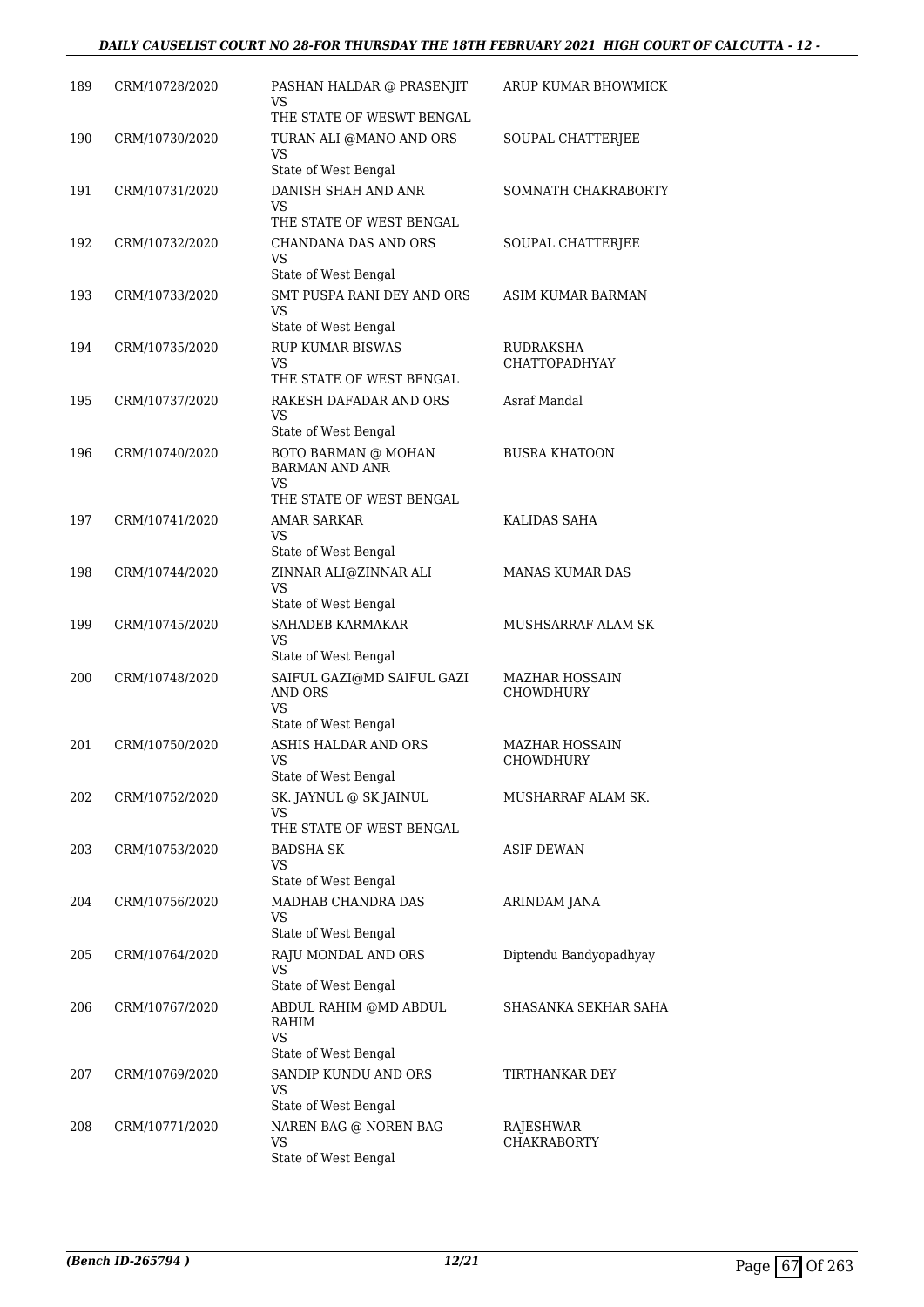| 209 | CRM/10772/2020 | TAFIJUL RAHAMAN MALLIK @<br>TOFIJUL MALLICK @ TOFIJUL<br>MOLLICK AND ANR<br><b>VS</b> | RAJESHWAR<br><b>CHAKRABORTY</b> |
|-----|----------------|---------------------------------------------------------------------------------------|---------------------------------|
|     |                | State of West Bengal                                                                  |                                 |
| 210 | CRM/10773/2020 | SMT PARBATI DAS@PRAVATI DAS<br>AND ANR<br>VS                                          | PRITAM MAJUMDER                 |
|     |                | State of West Bengal                                                                  |                                 |
| 211 | CRM/10774/2020 | KANKAN MAJUDMAR<br>VS<br>State of West Bengal                                         | PRITAM MAJUMDAR                 |
| 212 | CRM/10776/2020 | JAHIR SK@JAHIR SEIKH<br>VS                                                            | NAVANIL DE                      |
|     |                | State of West Bengal                                                                  |                                 |
| 213 | CRM/10777/2020 | SOKALMONI MANDI@SHOKAL<br><b>BREJA</b><br>VS                                          | NAVANIL DE                      |
| 214 | CRM/10778/2020 | State of West Bengal<br>SANJAY DAS                                                    | DEVI PRIYA MITRA                |
|     |                | VS<br>State of West Bengal                                                            |                                 |
| 215 | CRM/10779/2020 | <b>ALFARUQUE</b>                                                                      | SURESH CHANDRA                  |
|     |                | HOSSAIN@ALFARUQUE HUSSAIN<br>VS                                                       | MANNA                           |
|     |                | State of West Bengal                                                                  |                                 |
| 216 | CRM/10781/2020 | <b>SAMIR DEBNATH</b><br>VS<br>State of West Bengal                                    | SUPRATIK SYMAL                  |
| 217 | CRM/10783/2020 | SAMIRUL HOQUE @ MD. SAMIR<br>SK. @ SAMIR<br>VS                                        | Kausik Biswas                   |
|     |                | State of West Bengal                                                                  |                                 |
| 218 | CRM/10785/2020 | PRATIM KUMAR LAHA@PRATIM<br>LAHA<br><b>VS</b><br>State of West Bengal                 | NARAYAN CHANDRA DAS             |
| 219 | CRM/10788/2020 | RAJEN SK AND ORS                                                                      | MANAS KUMAR DAS                 |
|     |                | VS<br>State of West Bengal                                                            |                                 |
| 220 | CRM/10798/2020 | MARJEM SHAIKH AND ANR                                                                 | AMANULISLAM                     |
|     |                | VS<br>STATE OF WEST BENGAL AND<br>ORS.                                                |                                 |
| 221 | CRM/10807/2020 | SHREEMATI DHAR AND OTHERS                                                             | PRIYA CHAKRABORTY               |
|     |                | VS<br>State of West Bengal                                                            |                                 |
| 222 | CRM/10811/2020 | MITHUN GHOSH@MITHU GHOSH<br>AND ANR<br>VS                                             | ARUP SARKAR                     |
|     |                | State of West Bengal                                                                  |                                 |
| 223 | CRM/10812/2020 | TALEB ALI @ ABU TALEB AND<br><b>ORS</b><br><b>VS</b><br>State of West Bengal          | Sujoy Sarkar                    |
| 224 | CRM/10816/2020 | SUSANTA SAMANTA AND ANR                                                               | ARUNAVA GANGULY                 |
|     |                | VS<br>State of West Bengal                                                            |                                 |
| 225 | CRM/10817/2020 | CHAMPAK MUKHERJEE @ ATANU<br>MUKHERJEE<br><b>VS</b>                                   | MD HAFIZ ALI                    |
|     |                | State of West Bengal                                                                  |                                 |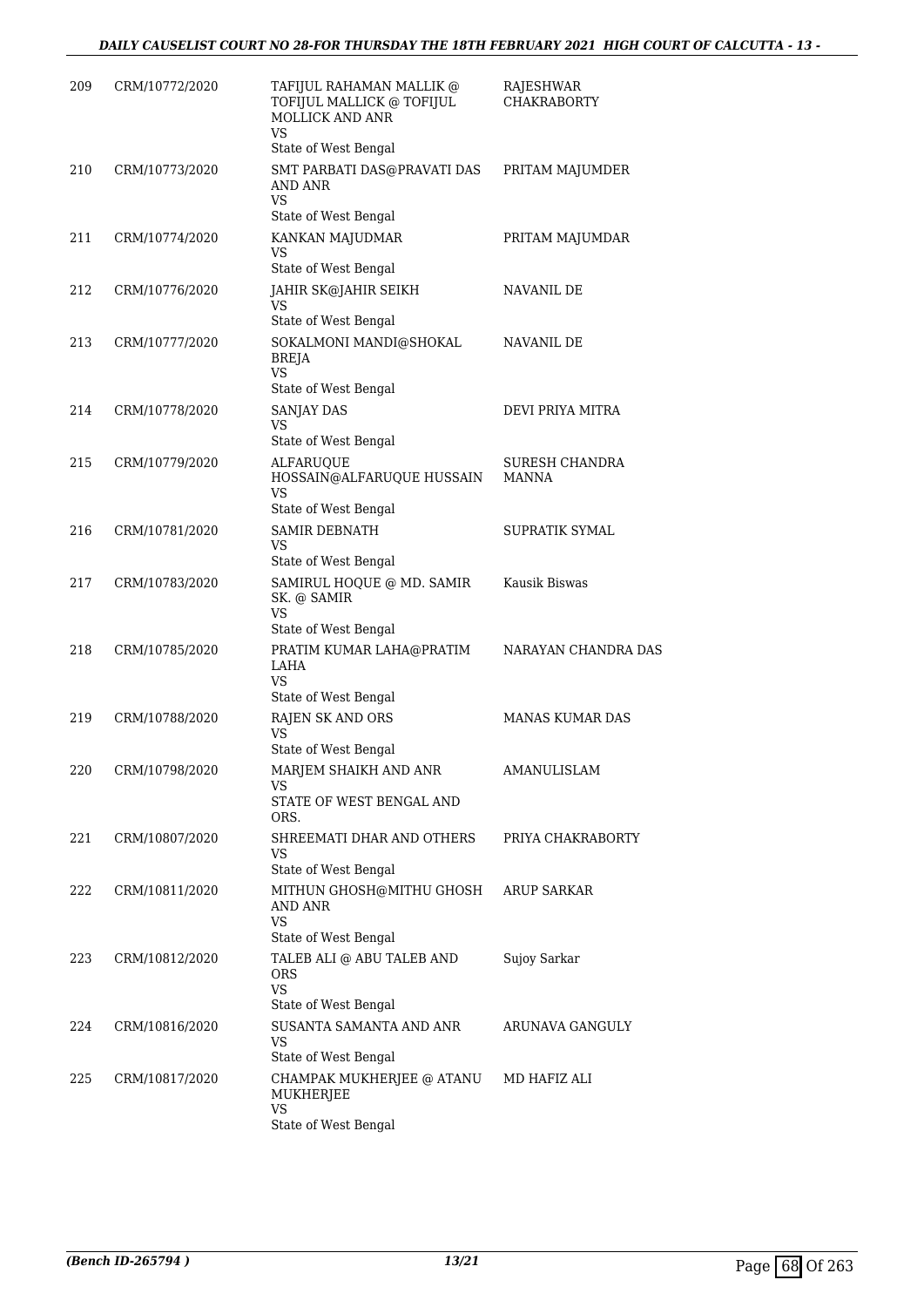#### *DAILY CAUSELIST COURT NO 28-FOR THURSDAY THE 18TH FEBRUARY 2021 HIGH COURT OF CALCUTTA - 14 -*

| 226 | CRM/10819/2020 | G. JAI RAM RAO<br>VS<br>State of West Bengal                                                           | KUSAL KUMAR<br>MUKHERJEE                |
|-----|----------------|--------------------------------------------------------------------------------------------------------|-----------------------------------------|
| 227 | CRM/10821/2020 | PARTHA SARATHI DAS AND<br>ANOTHER<br>VS                                                                | MD HAFIZ ALI                            |
| 228 | CRM/10822/2020 | State of West Bengal<br>KOUSIK SAW@SHOW<br>VS<br>STATE OF WEST BENGAL AND<br>ORS.                      | PRAVAS BHATTACHARYA                     |
| 229 | CRM/10825/2020 | MOMAN BEWA AND ORS<br>VS<br>State of West Bengal                                                       | <b>JUIN DUTTA</b><br><b>CHAKRABORTY</b> |
| 230 | CRM/10826/2020 | <b>INDRAJIT BOSE</b><br>VS<br>State of West Bengal                                                     | RUXMINI BASU RAY                        |
| 231 | CRM/10829/2020 | <b>NOTON KARMAKAR</b><br>VS<br>STATE OF WEST BENGAL AND<br>ORS.                                        | <b>MANAS KUMAR DAS</b>                  |
| 232 | CRM/10830/2020 | MOUMITA MANDAL @ MOUMITA<br>MANDAL(GURIA)<br>VS<br>State of West Bengal                                | Kausik Biswas                           |
| 233 | CRM/10831/2020 | MAHIDUL NADAP@ BACHHU<br><b>NADAP</b><br>VS                                                            | KALIDAS SAHA                            |
| 234 | CRM/10833/2020 | State of West Bengal<br>CHITTARANJAN DEBNATH AND<br>ORS.<br>VS                                         | ABHISHEK CHAKRABORTY                    |
| 235 | CRM/10834/2020 | State of West Bengal<br>DIBYENDU MONDAL @<br>DIBYENDU MONDAL<br>VS<br>STATE OF WEST BENGAL AND<br>ORS. | <b>ASRAF MONDAL</b>                     |
| 236 | CRM/10839/2020 | ABDUL RAHIM<br>SARKAR@RAHIMUDDIN SARKAR<br>VS<br>State of West Bengal                                  | Jeenia Rudra                            |
| 237 | CRM/10841/2020 | PRAVAT SAHA<br>VS<br>State of West Bengal                                                              | KAZI M RAHAMAN                          |
| 238 | CRM/10842/2020 | ANWARUL @ EKRAMUL AND ORS<br><b>VS</b><br>State of West Bengal                                         | KAZI M RAHMAN                           |
| 239 | CRM/10843/2020 | <b>MD RENTU SK</b><br>VS<br>State of West Bengal                                                       | <b>ALAMGIR AHASAN</b><br><b>ALAMGIR</b> |
| 240 | CRM/10844/2020 | MUKULDEEP MAITI<br><b>VS</b><br>State of West Bengal                                                   | <b>MAZHAR HOSSAIN</b><br>CHOWDHURY      |
| 241 | CRM/10845/2020 | BULA MALI@ANJU MALI<br>VS<br>State of West Bengal                                                      | AYANA DEY                               |
| 242 | CRM/10846/2020 | RAFIYA BIBI SEKH@ROFIYA<br><b>BEWA</b><br><b>VS</b><br>State of West Bengal                            | SANANDA BHATTACHARYA                    |
| 243 | CRM/10847/2020 | SMT ASHALATA GHORAI<br>VS<br>State of West Bengal                                                      | INDRAJIT CHATTERJEE                     |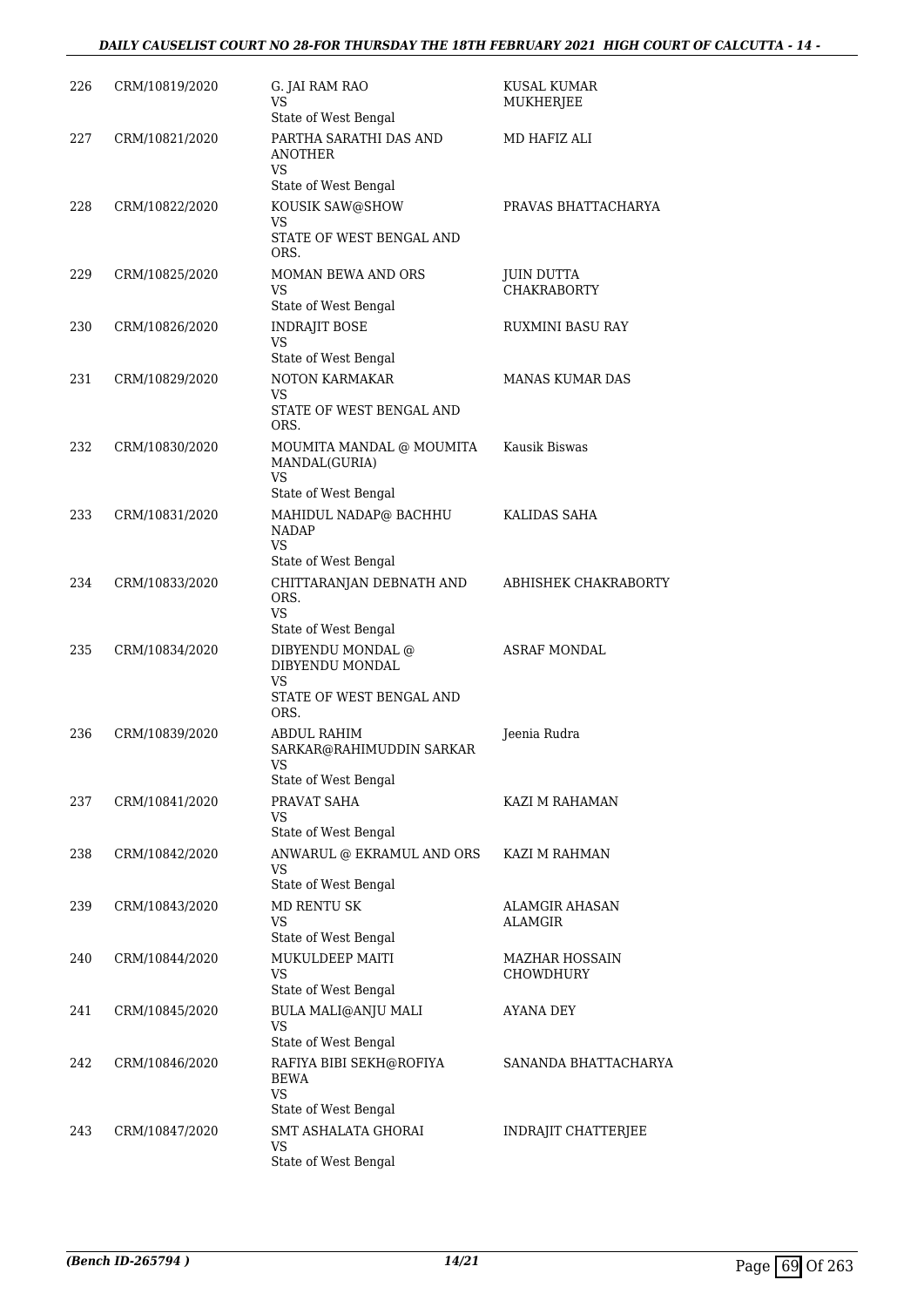#### *DAILY CAUSELIST COURT NO 28-FOR THURSDAY THE 18TH FEBRUARY 2021 HIGH COURT OF CALCUTTA - 15 -*

| 244 | CRM/10849/2020 | RITAM MANDAL<br>VS<br>State of West Bengal                                             | KALIDAS SAHA              |
|-----|----------------|----------------------------------------------------------------------------------------|---------------------------|
| 245 | CRM/10850/2020 | NIKKHIL MANDAL AND ORS<br>VS                                                           | KALIDAS SAHA              |
| 246 | CRM/10853/2020 | State of West Bengal<br>SULTANA BIBI@SULTANA<br>KHATUN                                 | SIDDHARTHA SARKA          |
| 247 | CRM/10854/2020 | VS<br>State of West Bengal<br>MATRINA NANDI NEE<br>CHATTERJEE AND ORS<br>VS            | KOUSTAV BAGCHI            |
| 248 | CRM/10855/2020 | State of West Bengal<br>JASIMUDDIN SK<br>VS.                                           | MRITYUNJOY CHATTERJEE     |
| 249 | CRM/10856/2020 | State of West Bengal<br>PAPIYA BISWAS<br>VS.                                           | PRABIR MAJUMDER           |
| 250 | CRM/10858/2020 | State of West Bengal<br>SURAJIT MITRA<br>VS                                            | <b>BISWAPRIYA SAMANTA</b> |
| 251 | CRM/10859/2020 | THE STATE OF WEST BENGAL<br>MOMIN MONDAL @ MOMENUL<br><b>MONDAL</b><br><b>VS</b>       | JISAN IQUBAL HOSSAIN      |
| 252 | CRM/10860/2020 | State of West Bengal<br>MD SAFIUL HASAN@HASSSAN<br>VS<br>State of West Bengal          | MD KUTUBUDDIN             |
| 253 | CRM/10865/2020 | <b>ASFAL BISWAS AND ORS</b><br>VS<br>State of West Bengal                              | PRABIR MAJUMDER           |
| 254 | CRM/10867/2020 | <b>SUSMITA</b><br>CHOUDHURY@SUSHMITA<br><b>CHOUDHURI</b><br>VS<br>State of West Bengal | L VISHAL KUMAR            |
| 255 | CRM/10869/2020 | KAUSHIK GUPTA<br>VS<br>State of West Bengal                                            | Baidurya Ghosal           |
| 256 | CRM/10870/2020 | SK ANISUDDIN AND ANR<br>VS<br>State of West Bengal                                     | MAHABOOB AHMED            |
| 257 | CRM/10872/2020 | SK REJABUL @ SK. REJAUL KARIM<br>AND ANR<br><b>VS</b>                                  | Ramashis Mukherjee        |
| 258 | CRM/10874/2020 | State of West Bengal<br>MAMATA MONDAL AND ANR<br>VS<br>State of West Bengal            | UTTAM KUMAR DE            |
| 259 | CRM/10875/2020 | DEBOJYOTI DUTTA<br>VS<br>State of West Bengal                                          | DEBASIS KAR               |
| 260 | CRM/10878/2020 | MINA RANI BANIK<br>VS<br>State of West Bengal                                          | SOUMEN GHOSH              |
| 261 | CRM/10883/2020 | KEYAY MIDDYA @RIAJUL MIDDYA<br>AND ORS<br>VS<br>State of West Bengal                   | <b>SUJAN CHATTERJEE</b>   |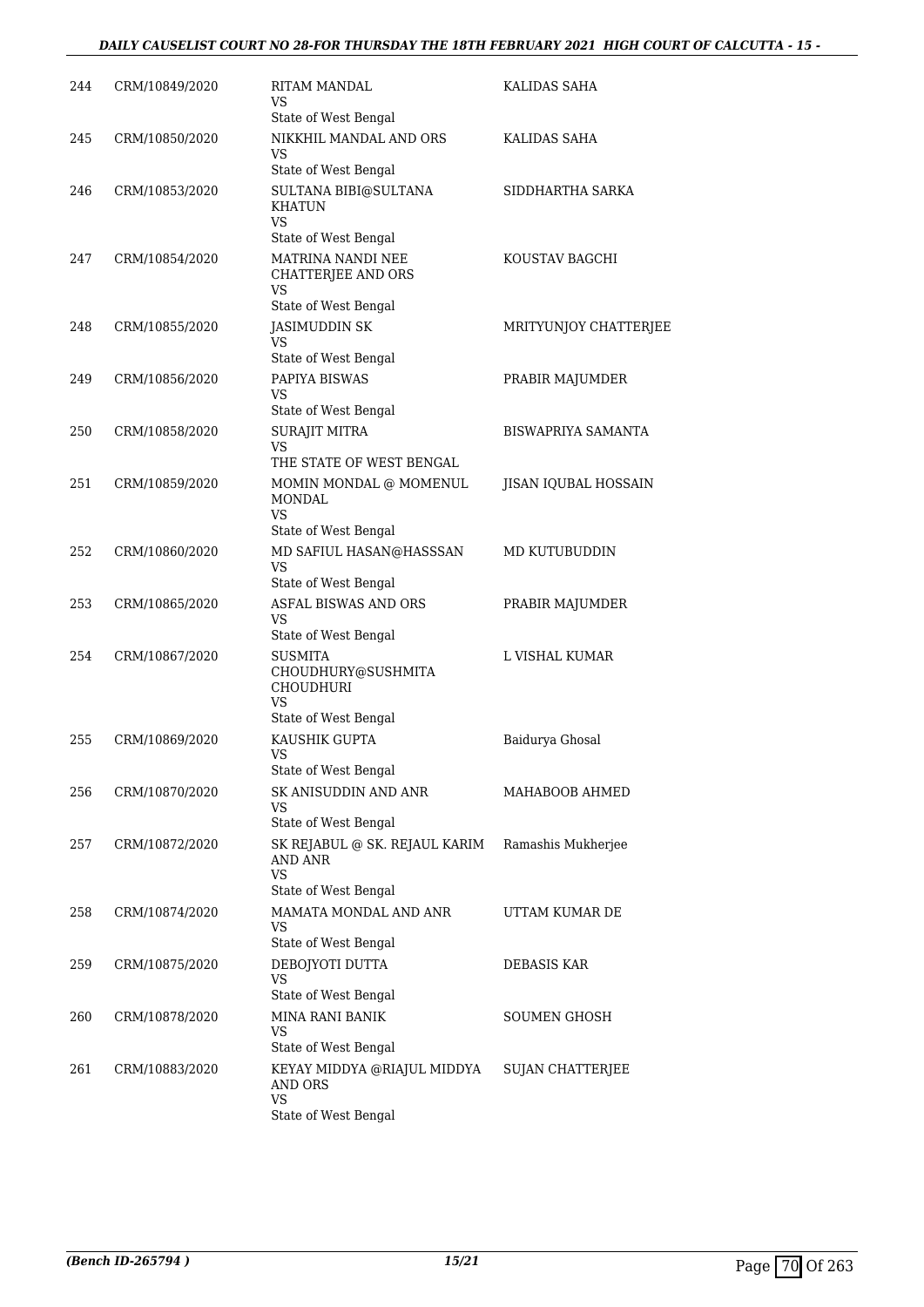| 262 | CRM/10884/2020 | MAJIBUR RAHAMAN @ HAZI<br>MAJIBUR RAHAMAN @ HAZI<br>MOJIBUR RAHAMAN @ MOROL<br>VS<br>State of West Bengal | <b>ARUP SARKAR</b>                  |
|-----|----------------|-----------------------------------------------------------------------------------------------------------|-------------------------------------|
| 263 | CRM/10886/2020 | SAJIBUL BISWAS<br>VS.<br>State of West Bengal                                                             | Anisur Rahaman                      |
| 264 | CRM/10887/2020 | MANOWAR CHOWDHURY @<br>MANUAR CHOWDHURY<br>VS<br>State of West Bengal                                     | BISWAJIT MITRA                      |
| 265 | CRM/10888/2020 | KABIRA EVEN MONDAL@BAPPA<br><b>VS</b><br>State of West Bengal                                             | SOMRAJ DHAR                         |
| 266 | CRM/10891/2020 | <b>BIPLAB MANDAL</b><br>VS<br>State of West Bengal                                                        | <b>SWARANU SAHA</b>                 |
| 267 | CRM/10892/2020 | RATNA KONAI AND ANR<br>VS<br>State of West Bengal                                                         | SANDIP CHAKRABORTY                  |
| 268 | CRM/10893/2020 | MONIRUL SK @MONI SK<br>VS<br>State of West Bengal                                                         | Anisur Rahaman                      |
| 269 | CRM/10899/2020 | <b>AYAN PAKRASHI</b><br>VS<br>State of West Bengal                                                        | <b>SATADRU LAHIRI</b>               |
| 270 | CRM/10902/2020 | ALTHEA SUNAINA MONDAL<br>VS<br>State of West Bengal                                                       | HUSEN MUSTAFI                       |
| 271 | CRM/10906/2020 | <b>ANISUR RAHAMAN</b><br><b>VS</b><br>State of West Bengal                                                | MD.KUTUBUDDIN                       |
| 272 | CRM/10907/2020 | PRITAM HAZRA AND ORS<br>VS<br>State of West Bengal                                                        | Srimoyee Mukherjee                  |
| 273 | CRM/10913/2020 | RAMESH HAZRA AND ORS<br>VS<br>STATE OF WEST BENGAL AND<br>ORS.                                            | Srimoyee Mukherjee                  |
| 274 | CRM/10915/2020 | DABLU SK @NAZRUL SEKH AND<br><b>ORS</b><br><b>VS</b><br>State of West Bengal                              | SOMESH KUMAR GHOSH                  |
| 275 | CRM/10916/2020 | FALGUNI MONDAL<br>VS.<br>STATE OF WEST BENGAL AND<br>ORS.                                                 | <b>NAZIR AHMED</b>                  |
| 276 | CRM/10920/2020 | SANTI GHORA ALIAS ANUP<br>KUMAR GHORA AND ANR<br>VS<br>STATE OF WEST BENGAL AND<br>ORS.                   | Srimoyee Mukherjee                  |
| 277 | CRM/10923/2020 | SAHINA KHATUN AND ANR<br>VS<br>State of West Bengal                                                       | MANI SANKAR<br><b>CHATTOPADHYAY</b> |
| 278 | CRM/10946/2020 | <b>BISHOR BARMAN@BISWARUP</b><br><b>BARMAN</b><br><b>VS</b><br>State of West Bengal                       | KOUSTAV SHOME                       |
| 279 | CRM/10974/2020 | PARWIN SHARMA AND ANR<br>VS<br>State of West Bengal                                                       | <b>SUJAN CHATTERJEE</b>             |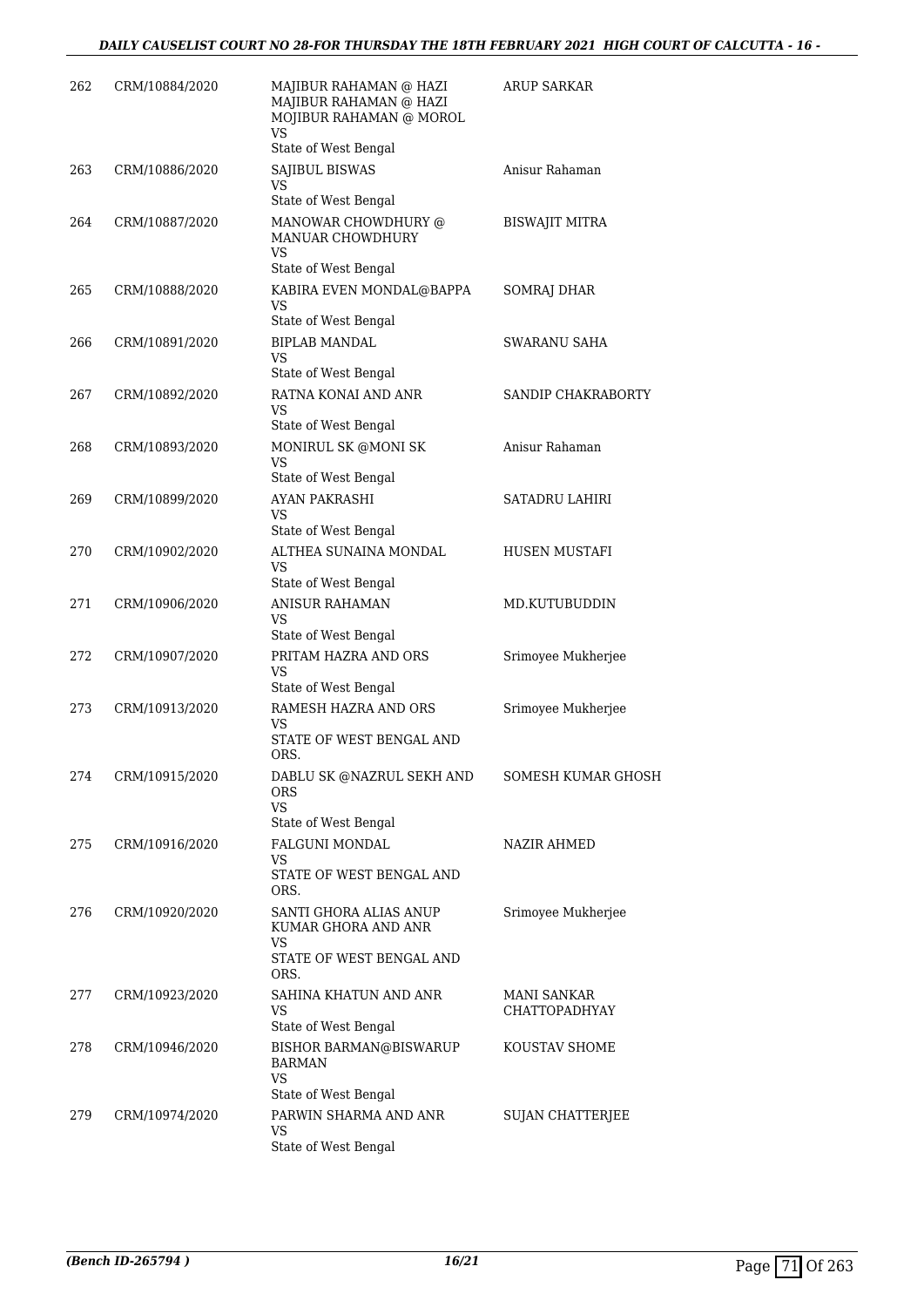| 280 | CRM/10984/2020 | SK ABU TAHER @ SK MATAB<br><b>FARIYAR</b><br>VS<br>State of West Bengal       | <b>SAFDAR AZAM</b>              |
|-----|----------------|-------------------------------------------------------------------------------|---------------------------------|
| 281 | CRM/10989/2020 | PANCHU GHOSH AND ORS<br>VS                                                    | PARTHA SARATHI DAS              |
| 282 | CRM/10993/2020 | State of West Bengal<br>MITHILESH KUMAR<br>VS                                 | SANJIB DUTTA                    |
| 283 | CRM/11014/2020 | State of West Bengal<br><b>SADU BIBI AND ORS</b><br><b>VS</b>                 | <b>MIR ANOWAR</b>               |
| 284 | CRM/11018/2020 | State of West Bengal<br>LAXMAN @ LAKSHMAN SINGH<br>AND ORS<br><b>VS</b>       | NAVANIL DE                      |
| 285 | CRM/11071/2020 | State of West Bengal<br><b>ANKUR GHOSH</b><br>VS<br>State of West Bengal      | <b>SUMAN CHAKRABORTY</b>        |
| 286 | CRM/11075/2020 | <b>MITA DAS</b><br>VS<br>State of West Bengal                                 | AJAY GAGGAR                     |
| 287 | CRM/11079/2020 | SAIKAT BISWAS AND ANR<br>VS<br>State of West Bengal                           | <b>SHATARUP</b><br>PURAKAYASTHA |
| 288 | CRM/11096/2020 | ROHON SHIL<br>VS<br>State of West Bengal                                      | <b>S GHOSH CHOWDHURY</b>        |
| 289 | CRM/11097/2020 | <b>BHOLA SK AND ANOTHER</b><br>VS                                             | <b>KARABI ROY</b>               |
| 290 | CRM/11102/2020 | State of West Bengal<br>MIR SIRAJ AND ORS<br><b>VS</b>                        | <b>SUJATA DAS</b>               |
| 291 | CRM/11103/2020 | State of West Bengal<br>RAFIKUL MIA@MUNNA AND ANR<br><b>VS</b>                | Hillol Saha Podder              |
| 292 | CRM/11106/2020 | State of West Bengal<br><b>SK NABIUL</b><br><b>VS</b><br>State of West Bengal | SUJATA DAS                      |
| 293 | CRM/11111/2020 | TAISURUDDION@ MD<br>TAISIRUDDIN<br>VS                                         | MUSHARRAF ALAM SK               |
| 294 | CRM/11113/2020 | State of West Bengal<br><b>BIKASH BARMAN</b><br>VS                            | <b>SUBRATA SAHA</b>             |
| 295 | CRM/11115/2020 | State of West Bengal<br><b>FULTUSI SINGHA HUI</b><br><b>VS</b>                | SOMNATH CHAKRABORTY             |
| 296 | CRM/11143/2020 | State of West Bengal<br>PRABIN@PRABIR BERA<br>VS<br>State of West Bengal      | DEVIPRIYA MITRA                 |
| 297 | CRM/11150/2020 | PARTHA PRATIM BISWAS<br><b>VS</b><br>State of West Bengal                     | SHIBAJI KUMAR DAS               |
| 298 | CRM/11235/2020 | ANUPAM MANDAL@PACHA AND<br>ANR<br><b>VS</b><br>State of West Bengal           | PRIYANJIT KUNDU                 |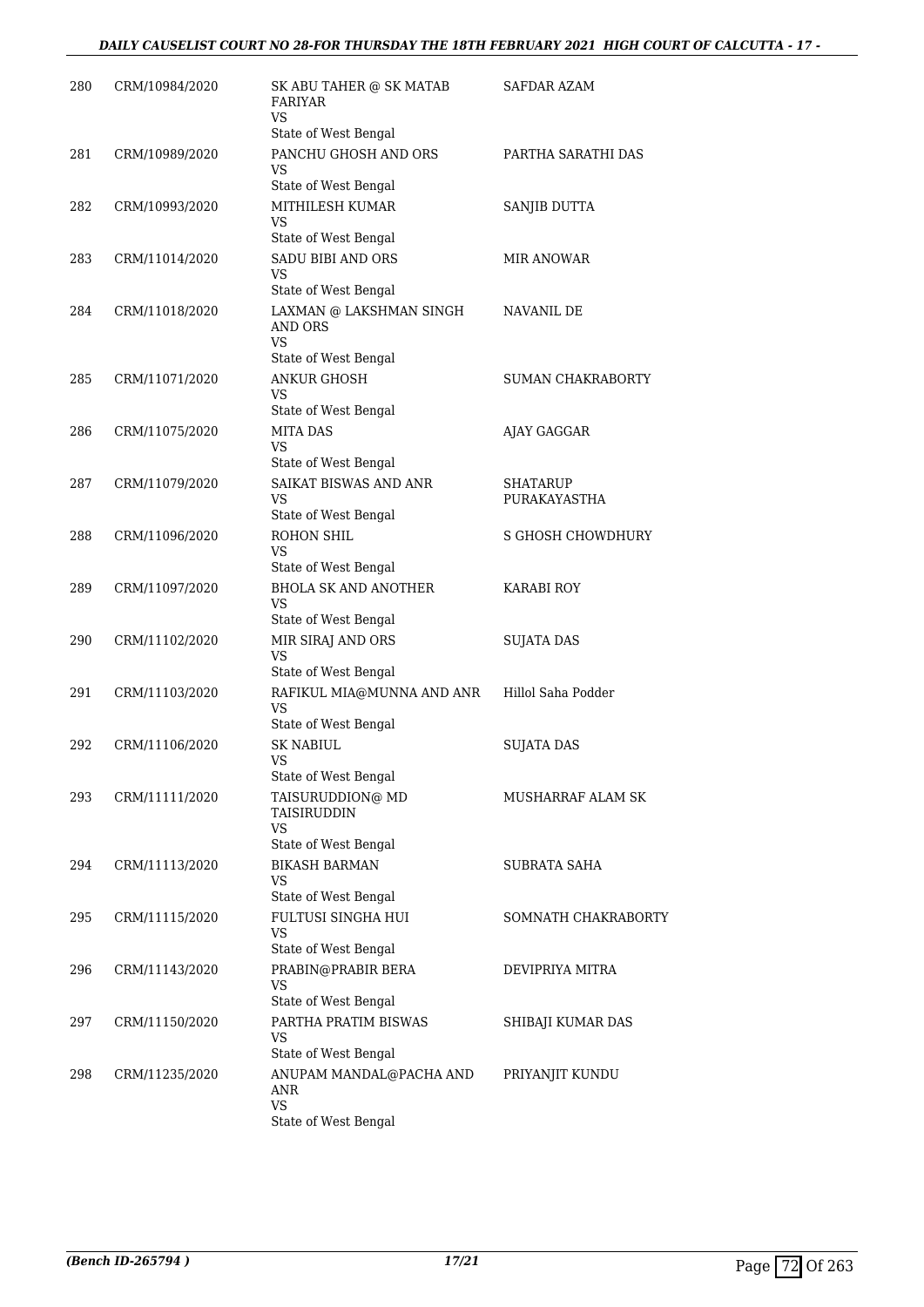### *DAILY CAUSELIST COURT NO 28-FOR THURSDAY THE 18TH FEBRUARY 2021 HIGH COURT OF CALCUTTA - 18 -*

| 299 | CRM/11246/2020     | LATIKA MONDAL<br>VS                                                             | MD JANNAT ALI FIRDOUS                                                                                              |
|-----|--------------------|---------------------------------------------------------------------------------|--------------------------------------------------------------------------------------------------------------------|
|     |                    | State of West Bengal                                                            |                                                                                                                    |
| 300 | CRM/11285/2020     | DASARATH HAZRA<br>VS                                                            | SHASHANKA SHEKHAR<br><b>SAHA</b>                                                                                   |
|     |                    | STATE OF WEST BENGAL AND<br>ORS.                                                |                                                                                                                    |
| 301 | CRM/153/2021       | FITU MAHALDAR@FITU<br>MAHALDER<br><b>VS</b>                                     | PRIYANKAR SHANKU                                                                                                   |
|     |                    | State of West Bengal                                                            |                                                                                                                    |
| 302 | CRM/343/2021       | MD RAZEL KHAYER@RAJEL<br><b>KHAYER</b><br><b>VS</b>                             | PRATIP KUMAR<br><b>CHATTERJEE</b>                                                                                  |
|     |                    | State of West Bengal                                                            |                                                                                                                    |
|     |                    | <b>APPLICATIONS / CANCELLATION / RELAXATION OF BAIL</b>                         |                                                                                                                    |
| 303 | CRR/1065/2017      | <b>ASHADULLAH</b><br>BISWAS@ASADULLAH BISWAS<br>VS                              | M MUKHERJEE                                                                                                        |
|     |                    | STATE OF WEST BENGAL                                                            |                                                                                                                    |
|     |                    | IA NO: CRAN/1/2018(Old No:CRAN/1080/2018), CRAN/2/2020                          |                                                                                                                    |
| 304 | CRM/8342/2019      | RAHUL PASHI@RAHUL PASI &<br>ANR<br><b>VS</b>                                    | RAVI RANJAN KUMAR                                                                                                  |
|     |                    | STATE OF WEST BENGAL                                                            |                                                                                                                    |
|     | IA NO: CRAN/2/2020 |                                                                                 |                                                                                                                    |
| 305 | CRM/10051/2019     | KRIPA SINDHU DAS<br>VS                                                          | SUBHAS CHANDRA DUTTA                                                                                               |
| 306 | CRM/10487/2019     | STATE OF WEST BENGAL<br>SYEAD IMAMUL HOSSAIN @<br>SYED RONI & ORS.<br><b>VS</b> | <b>SK SELIM MALIK</b>                                                                                              |
|     |                    | STATE OF WEST BENGAL                                                            |                                                                                                                    |
|     | IA NO: CRAN/1/2021 |                                                                                 |                                                                                                                    |
| 307 | CRM/10529/2019     | <b>ANINDITA ROY</b><br>VS<br>STATE OF WEST BENGAL & ANR                         | KAMALESH CH SAHA                                                                                                   |
| 308 | CRM/11229/2019     | SOURAV SAMANTA<br><b>VS</b><br>STATE OF WEST BENGAL                             | <b>MOHAN KUMAR</b><br><b>PUTATUNDA</b>                                                                             |
|     |                    | IA NO: CRAN/1/2020(Old No:CRAN/919/2020), CRAN/2/2020                           |                                                                                                                    |
| 309 | CRM/11717/2019     | MOHAMMAD ALI @ MD ALI<br><b>VS</b>                                              | MS JOKNAKI SAHA                                                                                                    |
|     |                    | STATE OF WEST BENGAL                                                            |                                                                                                                    |
|     | IA NO: CRAN/1/2020 |                                                                                 |                                                                                                                    |
| 310 | CRM/12150/2019     | <b>SADEK SK</b><br>VS<br>STATE OF WEST BENGAL                                   | SANTANU MAJI                                                                                                       |
|     |                    | CRAN/4/2020(Old No:CRAN/3370/2020), CRAN/5/2021                                 | IA NO: CRAN/1/2020(Old No:CRAN/1670/2020), CRAN/2/2020(Old No:CRAN/1672/2020), CRAN/3/2020(Old No:CRAN/3368/2020), |
| 311 | CRM/234/2020       | SK. SABDAR<br>VS.<br>STATE OF WEST BENGAL                                       | HOSSAIN MUSTAFI                                                                                                    |
|     | IA NO: CRAN/1/2021 |                                                                                 |                                                                                                                    |
| 312 | CRM/507/2020       | PURNA KRISHNA REDDY@PUN<br>AREDDY KRISHNAREDDI@PUNA<br>REDDY<br><b>VS</b>       | DEBAPRIYA SAMANTA                                                                                                  |
|     |                    | STATE OF WEST BENGAL                                                            |                                                                                                                    |
|     | IA NO: CRAN/1/2020 |                                                                                 |                                                                                                                    |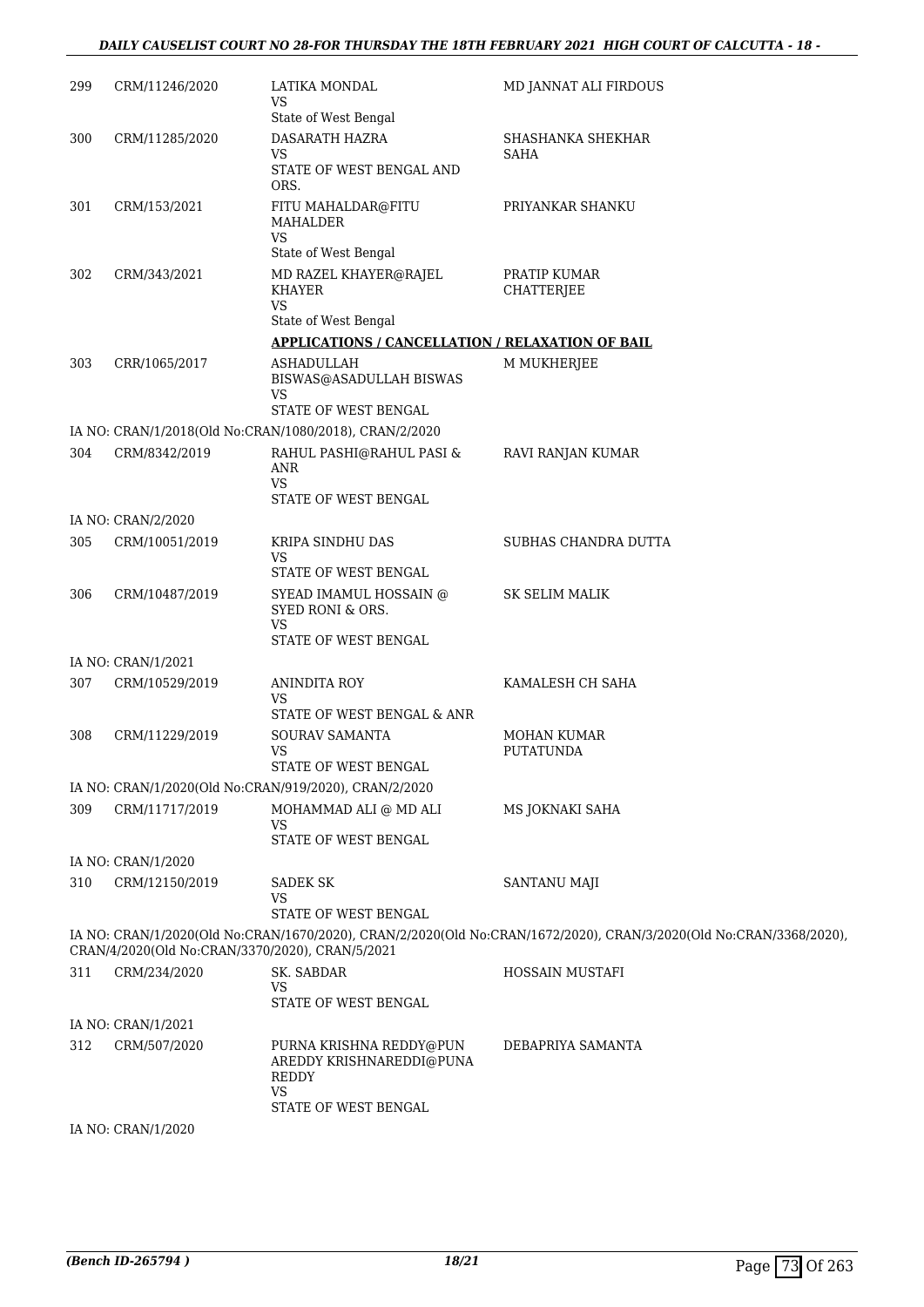| 313 | CRM/1732/2020                             | SMT SUKLA BHATTACHARJEE                                             | SANTANU SETH                      |
|-----|-------------------------------------------|---------------------------------------------------------------------|-----------------------------------|
|     |                                           | VS<br>STATE OF WEST BENGAL                                          |                                   |
|     | IA NO: CRAN/1/2020                        |                                                                     |                                   |
| 314 | CRM/1734/2020                             | SHRESTHA MUKHERJEE & ORS<br>VS<br>STATE OF WEST BENGAL              | SOFIA NESAR                       |
|     | IA NO: CRAN/1/2020, CRAN/2/2020           |                                                                     |                                   |
|     |                                           |                                                                     |                                   |
| 315 | CRM/2476/2020                             | OLIUL RAHAMAN @ WALIUL<br><b>RAHAMAN</b><br>VS.                     | ANISUR RAHMAN                     |
|     |                                           | STATE OF WEST BENGAL                                                |                                   |
|     | IA NO: CRAN/1/2020                        |                                                                     |                                   |
| 316 | CRM/2552/2020                             | SK. JASHIM                                                          | <b>SUJOY SARKAR</b>               |
|     |                                           | VS                                                                  |                                   |
|     |                                           | STATE OF WEST BENGAL                                                |                                   |
|     | IA NO: CRAN/1/2021                        |                                                                     |                                   |
| 317 | CRM/2645/2020                             | SOMNATH GHOSH<br><b>VS</b>                                          | KARAN DUDHWEWALA                  |
|     |                                           | STATE OF WEST BENGAL                                                |                                   |
|     | IA NO: CRAN/1/2021                        |                                                                     |                                   |
| 318 | CRM/2819/2020                             | NIRAJ GOEL<br>VS                                                    | <b>SOUMYA NAG</b>                 |
|     |                                           | STATE OF WEST BENGAL                                                |                                   |
|     |                                           | IA NO: CRAN/1/2020(Old No:CRAN/3332/2020), CRAN/2/2020              |                                   |
| 319 | CRM/3536/2020                             | BACHHU GHOSH@ASHIM GHOSH<br>VS                                      | DEBAPRIYA MUKHERJEE               |
|     |                                           | STATE OF WEST BENGAL                                                |                                   |
|     | IA NO: CRAN/2/2020                        |                                                                     |                                   |
| 320 | CRM/4133/2020                             | RAJIB MALLICK                                                       | DEBAPRATIM GUHA                   |
|     |                                           | VS.<br>STATE OF WEST BENGAL & ANR                                   |                                   |
|     |                                           |                                                                     |                                   |
|     | IA NO: CRAN/1/2020(Old No:CRAN/2340/2020) |                                                                     | <b>SABNAM LASKAR</b>              |
| 321 | CRM/4602/2020                             | TAPAN MONDAL<br>VS                                                  |                                   |
|     |                                           | STATE OF WEST BENGAL                                                |                                   |
|     | IA NO: CRAN/1/2020(Old No:CRAN/2746/2020) |                                                                     |                                   |
|     | 322 CRM/4603/2020                         | TAPAN MONDAL<br>VS                                                  | <b>SUBHAM LASKAR</b>              |
|     |                                           | DEBABRATA BURMAN & ORS                                              |                                   |
|     | IA NO: CRAN/1/2020(Old No:CRAN/2747/2020) |                                                                     |                                   |
| 323 | CRM/4706/2020                             | ANURADHA SUREKA<br>VS                                               | <b>BAJRANG MANOT</b>              |
|     |                                           | STATE OF WEST BENGAL                                                |                                   |
|     |                                           | IA NO: CRAN/1/2020(Old No:CRAN/2902/2020), CRAN/2/2020, CRAN/3/2020 |                                   |
| 324 | CRM/5154/2020                             | SUPRIYA BHUNIA @ BHUNYA<br><b>VS</b>                                | MRITYUNJOY CHATTERJEE             |
|     |                                           | STATE OF WEST BENGAL                                                |                                   |
|     | IA NO: CRAN/2/2021                        |                                                                     |                                   |
| 325 | CRM/5525/2020                             | EBADUR RAHAMAN & ANR<br>VS                                          | SANTANU MAJI                      |
|     |                                           | STATE OF WEST BENGAL                                                |                                   |
|     | IA NO: CRAN/2/2020                        |                                                                     |                                   |
| 326 | CRM/5783/2020                             | AJOY DALSINGH & ANR<br>VS                                           | SOUMYAJIT DAS<br><b>MAHAPATRA</b> |
|     |                                           | STATE OF WEST BENGAL                                                |                                   |
|     | IA NO: CRAN/2/2020                        |                                                                     |                                   |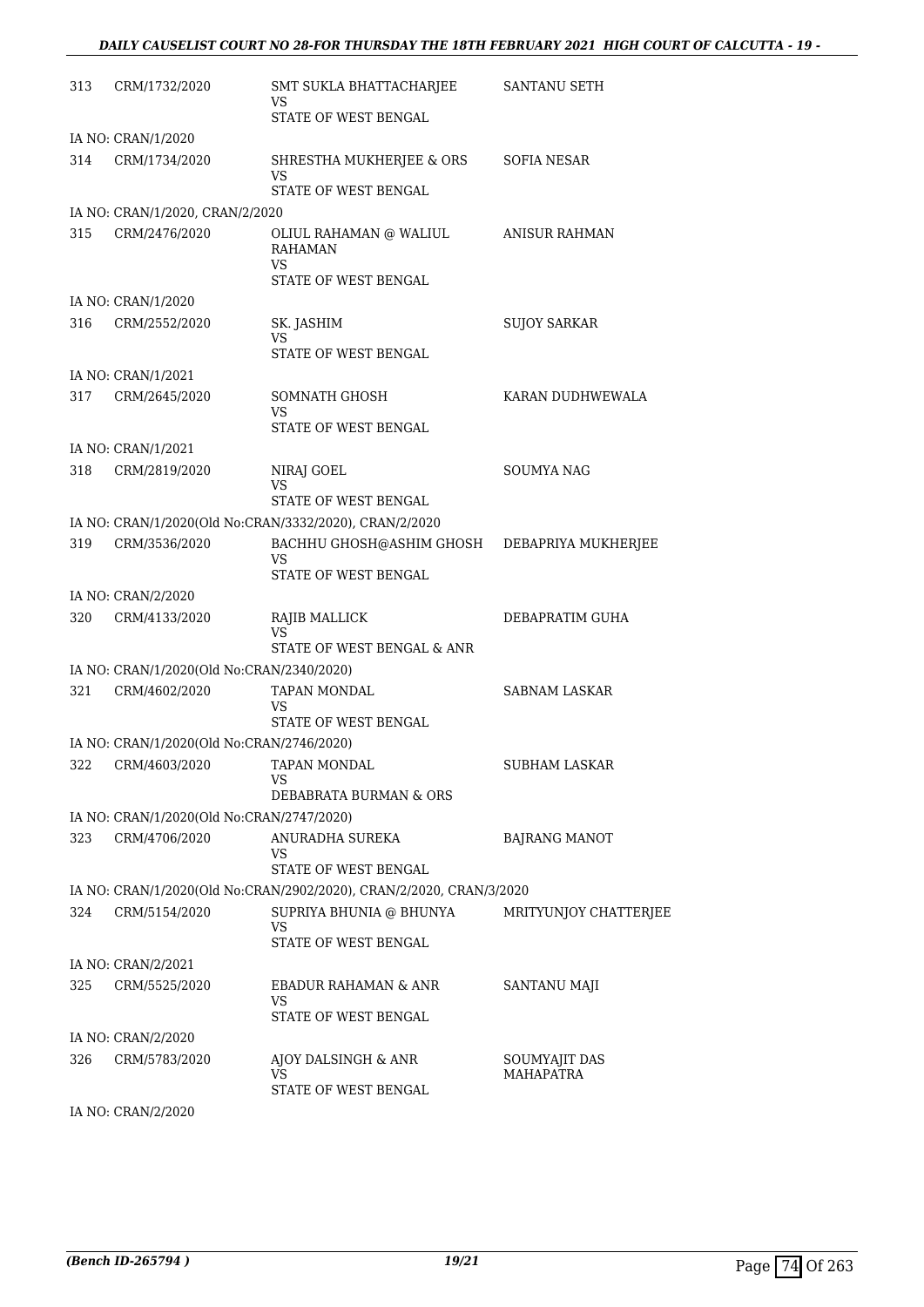| 327 | CRM/6082/2020                                | <b>BHOLA ADHIKARY</b><br>VS<br>STATE OF WEST BENGAL                  | ANGSHUMAN<br><b>CHAKRABORTY</b> |
|-----|----------------------------------------------|----------------------------------------------------------------------|---------------------------------|
|     |                                              | IA NO: CRAN/1/2020(Old No:CRAN/4550/2020), CRAN/2/2021               |                                 |
| 328 | CRM/6321/2020                                | <b>MANISH PANDEY</b><br>VS                                           | PAWAN KR GUPTA                  |
|     |                                              | State of West Bengal                                                 |                                 |
|     | IA NO: CRAN/1/2020, CRAN/2/2020, CRAN/3/2020 |                                                                      |                                 |
| 329 | CRM/6322/2020                                | <b>MANISH PANDEY</b><br>VS<br>State of West Bengal                   | PAWAN KR GUPTA                  |
|     | IA NO: CRAN/1/2020, CRAN/2/2020, CRAN/3/2020 |                                                                      |                                 |
| 330 | CRM/6550/2020<br>(3.30 P.M.)                 | FOREJ LASKAR<br>VS<br>State of West Bengal                           | SANDIP CHAKRABORTY              |
|     | IA NO: CRAN/1/2020                           |                                                                      |                                 |
| 331 | CRM/6883/2020                                | <b>SUBRATA DEY</b><br>VS                                             | <b>MUNMUM BASU</b>              |
|     |                                              | State of West Bengal AND ANR                                         |                                 |
|     | IA NO: CRAN/1/2020                           |                                                                      |                                 |
| 332 | CRM/7471/2020                                | SAJIBUL MONDAL ALIAS MANDAL<br>VS                                    | MRITUNJOY CHATTERJEE            |
|     |                                              | State of West Bengal                                                 |                                 |
|     | IA NO: CRAN/1/2020, CRAN/2/2021              |                                                                      |                                 |
| 333 | CRM/7832/2020                                | <b>MANGAL MISTRY</b><br>VS<br>State of West Bengal                   | TANMAY CHOWDHURY                |
|     | IA NO: CRAN/1/2020                           |                                                                      |                                 |
| 334 | CRM/8644/2020                                | NISHES GHOSH<br>VS                                                   | <b>SOUMYA NAG</b>               |
|     |                                              | STATE OF WEST BENGAL AND<br>ORS.                                     |                                 |
| 335 | CRM/8781/2020                                | <b>SUKUR SK. AND ORS</b><br>VS<br>STATE OF WEST BENGAL               | <b>MANAS KUMAR DAS</b>          |
|     | IA NO: CRAN/1/2021                           |                                                                      |                                 |
| 336 | CRM/9123/2020                                | SIMRAN @SIMRAN SULTANA                                               | <b>AMRITA CHEL</b>              |
|     |                                              | <b>AND ORS</b><br>VS<br>State of West Bengal                         |                                 |
|     | IA NO: CRAN/1/2021                           |                                                                      |                                 |
| 337 | CRM/9385/2020                                | SMT DEEPSIKHA MANNA SARKAR<br>VS                                     | SABYASACHI ROY                  |
|     |                                              | State of West Bengal                                                 |                                 |
| 338 | CRM/9387/2020                                | SMT DEEPSIKHA MANNA SARKAR<br>VS<br>State of West Bengal AND ANR     | SABYASACHI ROY                  |
| 339 | CRM/9803/2020                                | DEBASISH BANERJEE<br>VS                                              | APALAK BASU                     |
|     |                                              | State of West Bengal                                                 |                                 |
| 340 | CRM/10469/2020                               | NILIMA DEY<br>VS                                                     | MAHADEB SARKAR                  |
|     |                                              | SUPERINTENDENT OF POLICE<br>CENTRAL BUREAU OF<br>INVESTIGATION (CBI) |                                 |
|     | IA NO: CRAN/1/2021                           |                                                                      |                                 |
| 341 | CRM/10500/2020                               | JUMMAN MALLIK @ JUMMAN SK<br><b>VS</b>                               | SYED ALI AZAD                   |
|     |                                              | State of West Bengal                                                 |                                 |

IA NO: CRAN/1/2021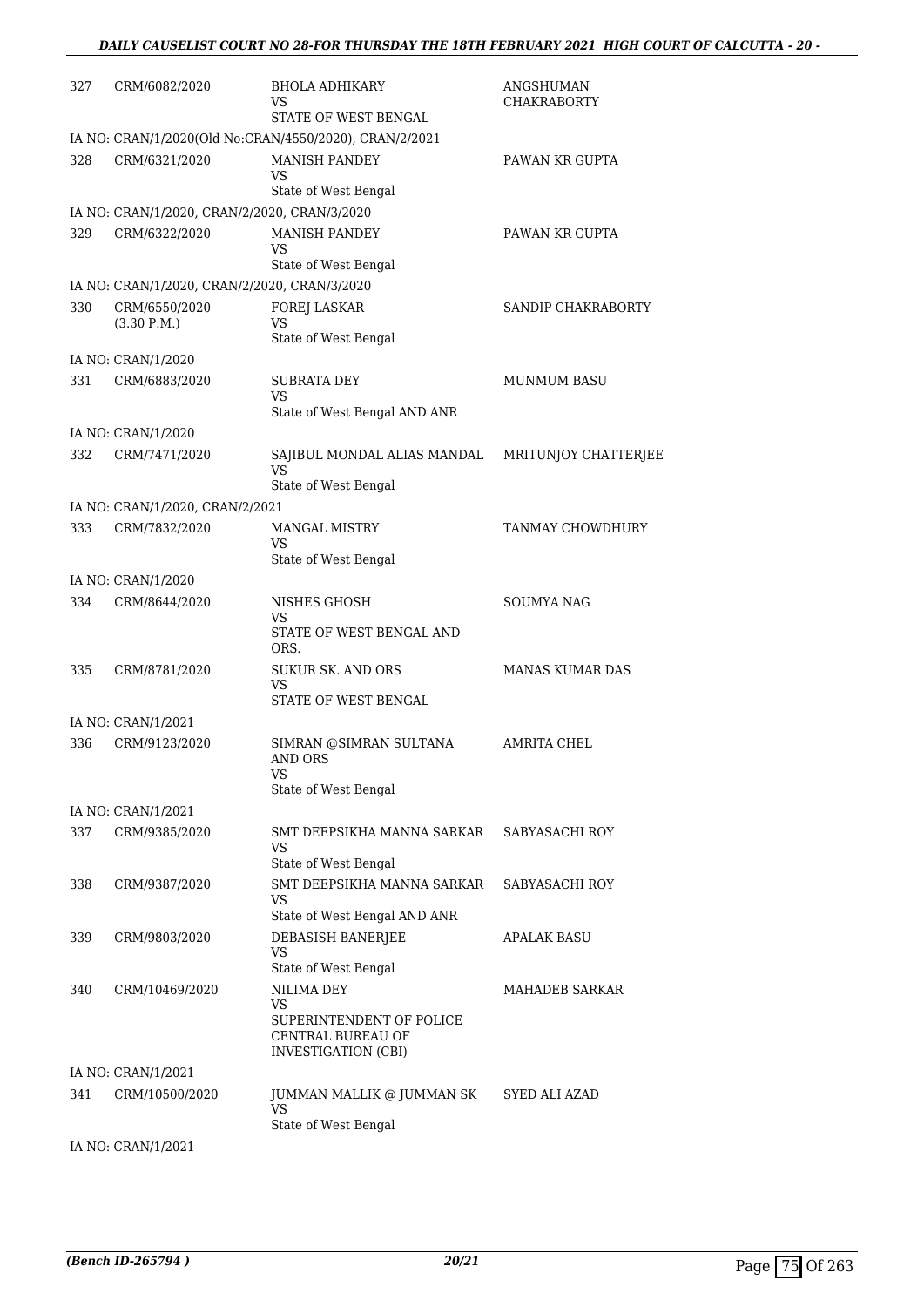# *DAILY CAUSELIST COURT NO 28-FOR THURSDAY THE 18TH FEBRUARY 2021 HIGH COURT OF CALCUTTA - 21 -*

| 342 | CRM/10595/2020     | <b>SHRIBASH BISWAS</b><br><b>VS</b>                                           | <b>SONALI DAS</b>                |
|-----|--------------------|-------------------------------------------------------------------------------|----------------------------------|
|     |                    | State of West Bengal                                                          |                                  |
|     | IA NO: CRAN/1/2021 |                                                                               |                                  |
| 343 | CRM/11241/2020     | <b>SABITA GAYEN</b><br><b>VS</b><br>State of West Bengal AND ANR              | <b>INDRAJEET DEY</b>             |
| 344 | CRM/22/2021        | MD. IMTIYAZ MOOLA<br><b>VS</b><br>STATE OF WEST BENGAL AND<br>ORS.            | SANJIB MITRA                     |
| 345 | CRM/806/2021       | SK RABIUL AND ANOTHER<br><b>VS</b><br>State of West Bengal                    | DEBJYOTI MAITY                   |
| 346 | CRM/929/2021       | ABHILASHA RAJGARHIA<br><b>VS</b><br>State of West Bengal AND ANR              | <b>SHRESTHA</b><br>BHATTACHARJEE |
| 347 | CRM/1043/2021      | HAJRAT MOLLA ALIAS HAZRAT<br><b>MOLLA</b><br><b>VS</b><br>AMINA JAMADAR       | TRIPTI PANDEY                    |
| 348 | CRM/1138/2021      | SUBHRA HALDER @ MONDAL<br><b>VS</b><br>STATE OF WEST BENGAL AND<br><b>ANR</b> | <b>ASIT NAYAK</b>                |
| 349 | CRM/1246/2021      | <b>CHAMPA KORA</b><br><b>VS</b><br>STATE OF WEST BENGAL AND<br><b>ANOTHER</b> | <b>SANAT KUMAR DAS</b>           |
| 350 | CRM/1351/2021      | <b>DILRUBA PARVEEN</b><br><b>VS</b><br>STATE OF WEST BENGAL AND<br>ORS.       | <b>BISWAJIT MITRA</b>            |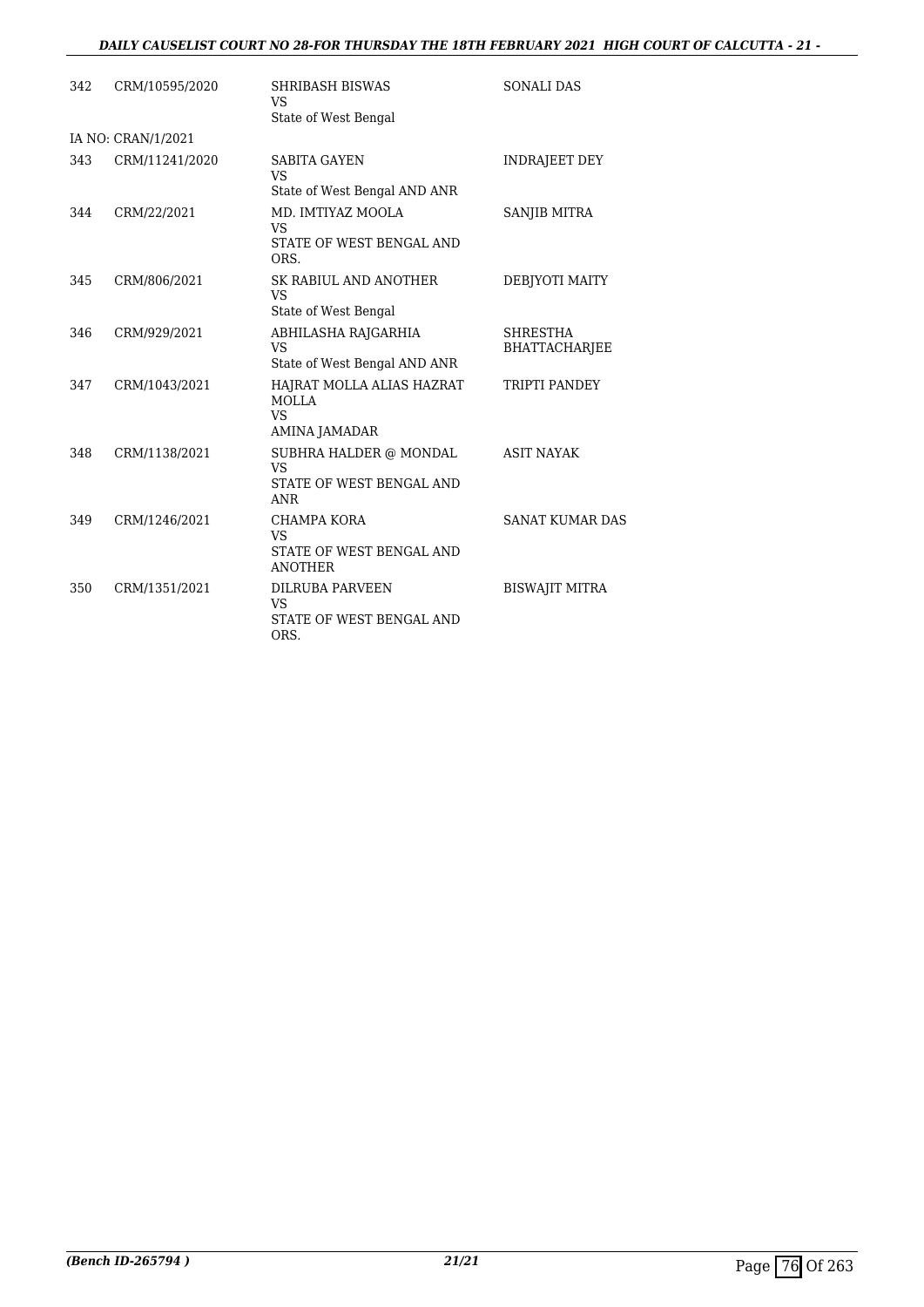

# **Appellate Side**

**DAILY CAUSELIST For Thursday The 18th February 2021**

**COURT NO. 28**

# **SINGLE BENCH (SB )**

**AT 3:00 PM**

**HON'BLE JUSTICE TAPABRATA CHAKRABORTY**

**(VIA VIDEO CONFERENCE)**

**ON 19-02-2021 AT 3.00 P.M.**

# **ON FRIDAY, 19TH FEBRUARY, 2021 AT 3.00 P.M. - WILL SIT SINGLY AND TAKE UP SOME CONTEMPT, MODIFICATION/CLARIFICATION MATTERS.**

|              |                                | TO BE MENTIONED                                                         |                                 |
|--------------|--------------------------------|-------------------------------------------------------------------------|---------------------------------|
| $\mathbf{1}$ | WPA/13574/2019<br>(Correction) | BIBHAS MAHAPATRA<br><b>VS</b><br>STATE OF WEST BENGAL &<br><b>ORS</b>   | ACHINTYA KUMAR<br><b>BISWAS</b> |
|              |                                | <b>CONTEMPT APPLICATION</b>                                             |                                 |
| 2            | CPAN/1618/2016                 | PARAMJIT JANA<br><b>VS</b><br>AVANINDRA SINGH                           | <b>ABHIJIT BASU</b>             |
| wt3          | WPA/7490/2016                  | PARAMJIT JANA<br><b>VS</b><br>STATE OF WEST BENGAL &<br><b>ORS</b>      | <b>ABHIJIT BASU</b>             |
| 4            | CPAN/888/2018                  | RAJIB ROUTH<br><b>VS</b><br><b>BALIKA GHOLE</b>                         | <b>SUBHRANGSU PANDA</b>         |
| wt5          | WPA/15024/2017                 | <b>RAJIB ROUTH</b><br><b>VS</b><br>STATE OF WEST BENGAL &<br><b>ORS</b> | S. PANDA                        |
| 6            | CPAN/156/2019                  | SUJIT SINGHANIA<br><b>VS</b><br><b>MD. ENAUR RAHMAN</b>                 | SUNIL SINGHANIA                 |
| wt.7         | WPA/13749/2018                 | SUJIT SINGHANIA<br><b>VS</b><br>STATE OF WEST BENGAL &<br><b>ORS</b>    | SUNIL SINGHANIA                 |

# **TO BE MENTIONED**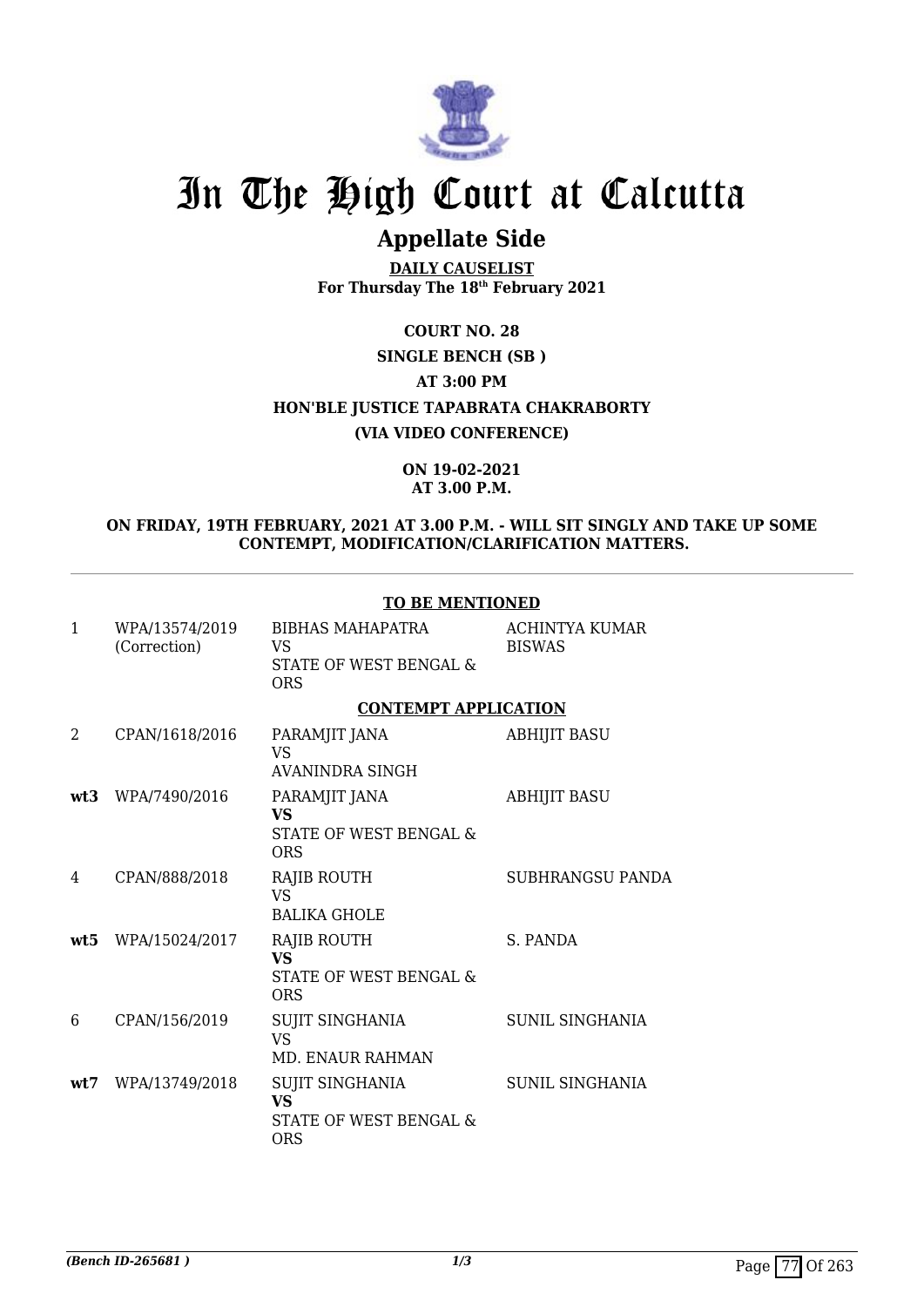| 8   | CPAN/672/2019      | SAHANAWAJ ALAM<br>VS.<br><b>DIBYENDU DAS</b>                                                      | <b>SUKUMAR SARKAR</b>                 |
|-----|--------------------|---------------------------------------------------------------------------------------------------|---------------------------------------|
| wt9 | WPA/26133/2017     | SAHANAWAJ ALAM<br><b>VS</b><br>THE SECRETARY, DEPTT.<br>OF PANCHAYET & RURAL<br>DEVELOPMENT & ORS | <b>SUKUMAR SARKAR</b>                 |
| 10  | CPAN/694/2019      | FAJLUR RAHMAN MOLLA<br><b>VS</b><br>KHALIL AHMED & ANR                                            | ANAND FARMANIA                        |
|     | wt11 WPA/2385/2019 | RAJEN ROUTH<br><b>VS</b><br>STATE OF WEST BENGAL &<br><b>ORS</b>                                  | <b>PUNAM BASU</b>                     |
| 12  | CPAN/754/2019      | <b>MAYA RANI GIRI &amp; ORS</b><br><b>VS</b><br>SK. JABBAR ALI & ANR                              | <b>DEBRUP</b><br>BHATTACHARJEE        |
|     | wt13 WPA/4819/2019 | MAYA RANI GIRI & ORS<br>VS<br>STATE OF WEST BENGAL &<br><b>ORS</b>                                | <b>DEBRUP</b><br><b>BHATTACHARJEE</b> |
| 14  | CPAN/906/2019      | <b>MAMATA TIKADAR &amp; ORS</b><br><b>VS</b><br>TAPAS MONDAL & ANR                                | <b>DEBANJAN DAS</b>                   |
|     | wt15 WPA/4209/2019 | <b>MAMATA TIKADER &amp; ORS</b><br><b>VS</b><br>STATE OF WEST BENGAL &<br><b>ORS</b>              | <b>DEBANJAN DAS</b>                   |
| 16  | CPAN/907/2019      | PASUPATI HALDER<br>VS.<br>KHALIL AHMED & ANR.                                                     | PRATICK MAJUMDER                      |
|     | wt17 WPA/5679/2019 | PASUPATI HALDER<br><b>VS</b><br>THE KOLKATA MUNICIPAL<br><b>CORPORATION &amp; ORS</b>             | PRANTIK MAJUMDER                      |
| 18  | CPAN/1084/2019     | SREEJIB BANDYOPADHYAY<br><b>VS</b><br>PANIHATI MUNICIPALITY                                       | SANJIB DAS                            |
|     | wt19 WPA/5068/2019 | SREEJIB BANDYOPADHYAY<br><b>VS</b><br>PANIHATI MUNICIPALITY &<br><b>ORS</b>                       | <b>IFTEKAR MUNSHI</b>                 |
| 20  | CPAN/1116/2019     | ARUNAVA BHUNIA<br><b>VS</b><br><b>AMALENDU GIRI</b>                                               | <b>SANTU DAS</b><br><b>ADHIKARI</b>   |
|     | wt21 WPA/8440/2019 | ARUNAVA BHUNIA<br>VS<br>STATE OF WEST BENGAL &<br><b>ORS</b>                                      | <b>SANTU DAS</b><br><b>ADHIKARI</b>   |
| 22  | CPAN/1233/2019     | MAHADEV BHOWMIK<br><b>VS</b><br>KABERI MANNA                                                      | M.A. SAMAD                            |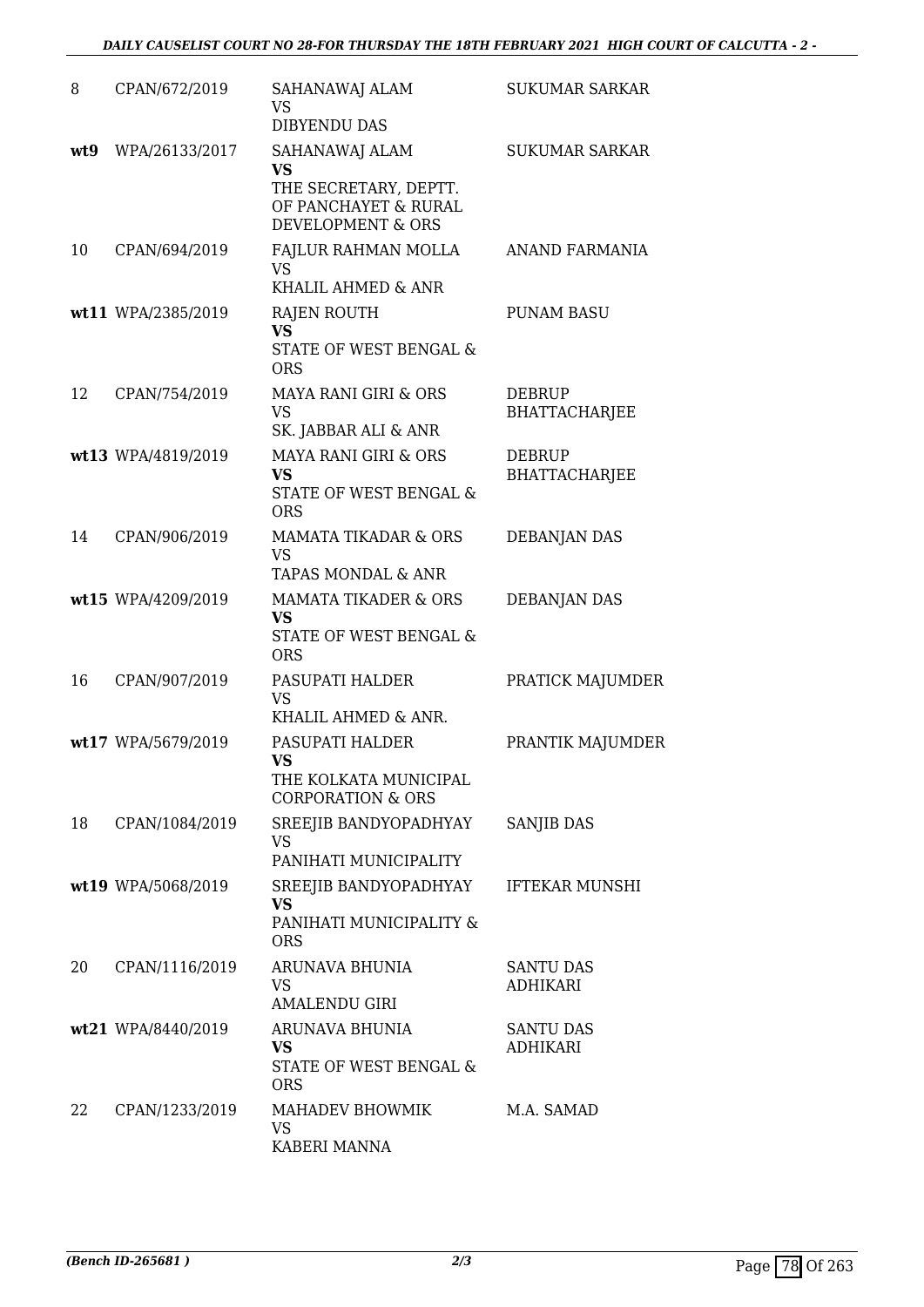|    | wt23 WPA/8826/2019                      | MAHADEB BHOWMICK<br>VS<br>STATE OF WEST BENGAL &                                                   | M.A. SAMAD               |
|----|-----------------------------------------|----------------------------------------------------------------------------------------------------|--------------------------|
| 24 | CPAN/1327/2019                          | <b>ORS</b><br>LAL MOHAN GHOSH<br><b>CHOWDHURY</b><br><b>VS</b><br><b>BULBUL ISLAM SK.&amp; ORS</b> | <b>ATIS KUMAR BISWAS</b> |
| 25 | CPAN/117/2020                           | SOMANJANA MUKHERJEE<br><b>VS</b><br><b>BISWAJIT GHOSH</b>                                          | <b>SURYANEEL DAS</b>     |
|    | wt26 WPA/18849/2019                     | SOMANJANA MUKHERJEE<br><b>VS</b><br><b>DINABANDU</b><br>MAHAVIDYALAYA & ORS                        | <b>SURYANEEL DAS</b>     |
|    | IA NO: CAN/1/2020                       |                                                                                                    |                          |
| 27 | CPAN/403/2020                           | SAKSHI GOPAL MAJI<br><b>VS</b><br>ANJANI KUMAR & ANR.                                              | ARUP KRISHNA DAS         |
|    | IA NO: CAN/1/2020(Old No:CAN/5471/2020) |                                                                                                    |                          |
|    | wt28 WPA/23242/2019                     | SAKSHI GOPAL NAJI<br><b>VS</b><br>UNION OF INDIA & ORS                                             | <b>ARUP KRISHNA DAS</b>  |
| 29 | CPAN/57/2021                            | <b>SUNIRMAL DAS</b><br><b>VS</b><br><b>GHANASREE BAG</b>                                           | <b>BAPIN BAIDYA</b>      |
|    | wt30 WPA/3235/2020                      | <b>SUNIRMAL DAS</b><br><b>VS</b><br><b>STATE OF WEST BENGAL &amp;</b><br><b>ORS</b>                | <b>BAPIN BAIDYA</b>      |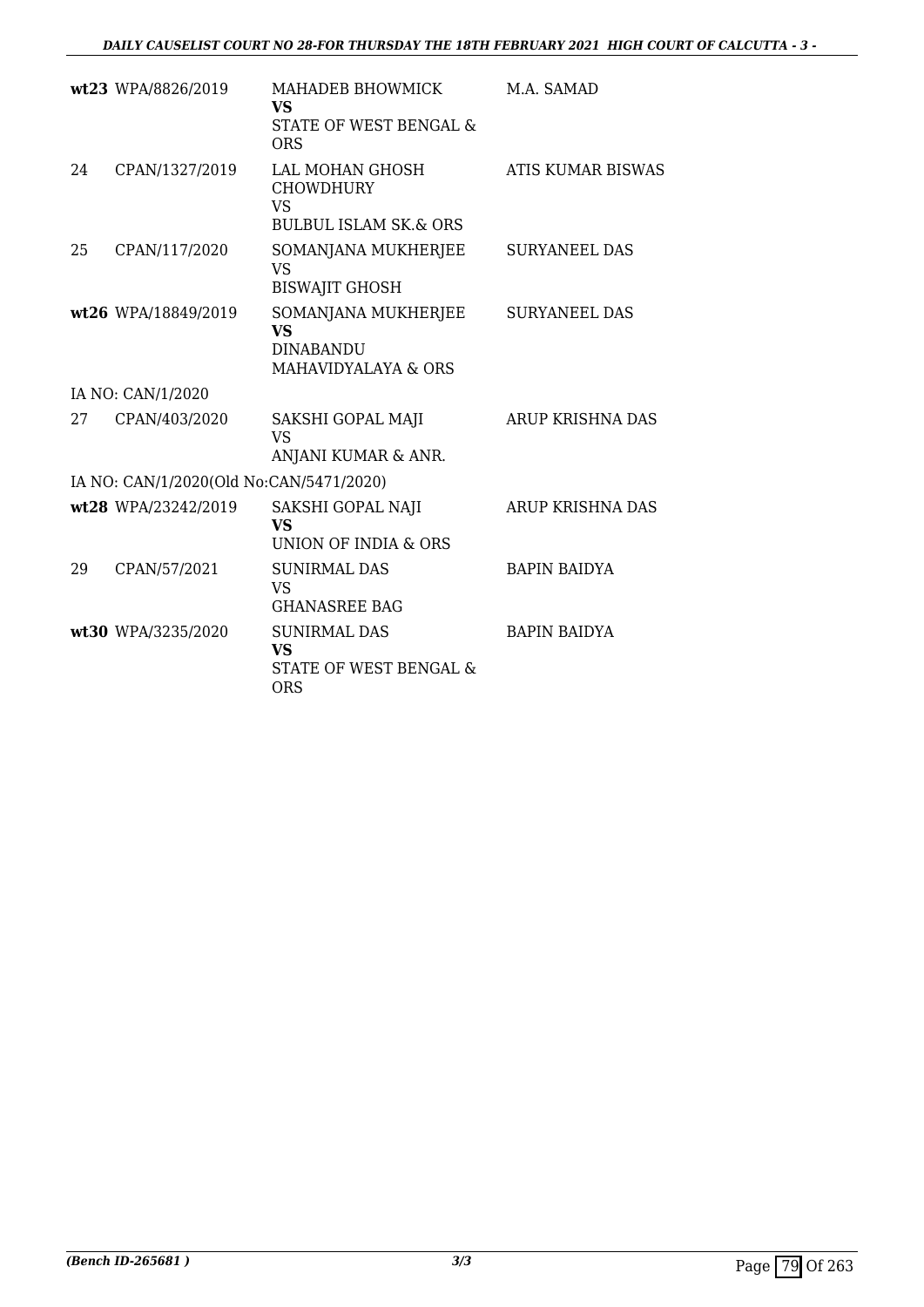

# **Appellate Side**

**DAILY CAUSELIST For Thursday The 18th February 2021**

# **COURT NO. 4**

**DIVISION BENCH (DB - VIII)**

## **AT 10:45 AM**

# **HON'BLE JUSTICE ARINDAM SINHA HON'BLE JUSTICE SUVRA GHOSH**

# **(VIA VIDEO CONFERENCE)**

# **ON AND FROM MONDAY, THE 11TH JANUARY , 2021 – APPEALS RELATING TO SERVICE UNDER GROUP VI AND APPLICATIONS CONNECTED THERETO;**

**MATRIMONIAL & FAMILY COURT APPEALS & MATTERS RELATING TO GUARDIANSHIP INCLUDING APPLICATIONS CONNECTED THERETO;**

**ADMISSION OF APPEALS UNDER SECTION 30 OF THE EMPLOYEES' COMPENSATION ACT, 1923;**

**HEARING OF WRIT APPEALS IRRESPECTIVE OF CLASSIFICATION INCLUDING APPLICATIONS CONNECTED THERETO.**

**NOTE: MATTERS WILL BE TAKEN UP THROUGH PHYSICAL HEARING ONLY WHEN BOTH THE PARTIES ARE AGREED.**

|                | <b>TO BE MENTIONED</b>       |                                                                                 |                               |
|----------------|------------------------------|---------------------------------------------------------------------------------|-------------------------------|
| $\mathbf{1}$   | FMA/2797/2016                | PUNJAB & SIND BANK AND<br><b>ORS</b><br>VS.<br>KASHMIR SING KANG @ K.S.<br>KANG | SANAJIT KUMAR<br><b>GHOSH</b> |
| $\overline{2}$ | CPAN/1574/2017<br>(Assigned) | SHILA DAS<br>VS<br>MONU GOYEL & ANR.                                            | MD. ZAKIR HOSSAIN             |
|                | wt3 WP.CT/171/2009           | UNION OF INDIA & ORS<br>VS<br>SMT. SHILA DAS & ANR                              | KAMALENDU GHOSH               |
|                |                              | <b>SPECIALLY FIXED APPEAL</b>                                                   |                               |
| 4              | MAT/773/2020                 | DR. SOURAV<br><b>CHATTOPADHYAY</b><br>VS<br>STATE OF WEST BENGAL<br>AND ORS.    | SWADESH PRIYA<br><b>GHOSH</b> |

IA NO: CAN/1/2020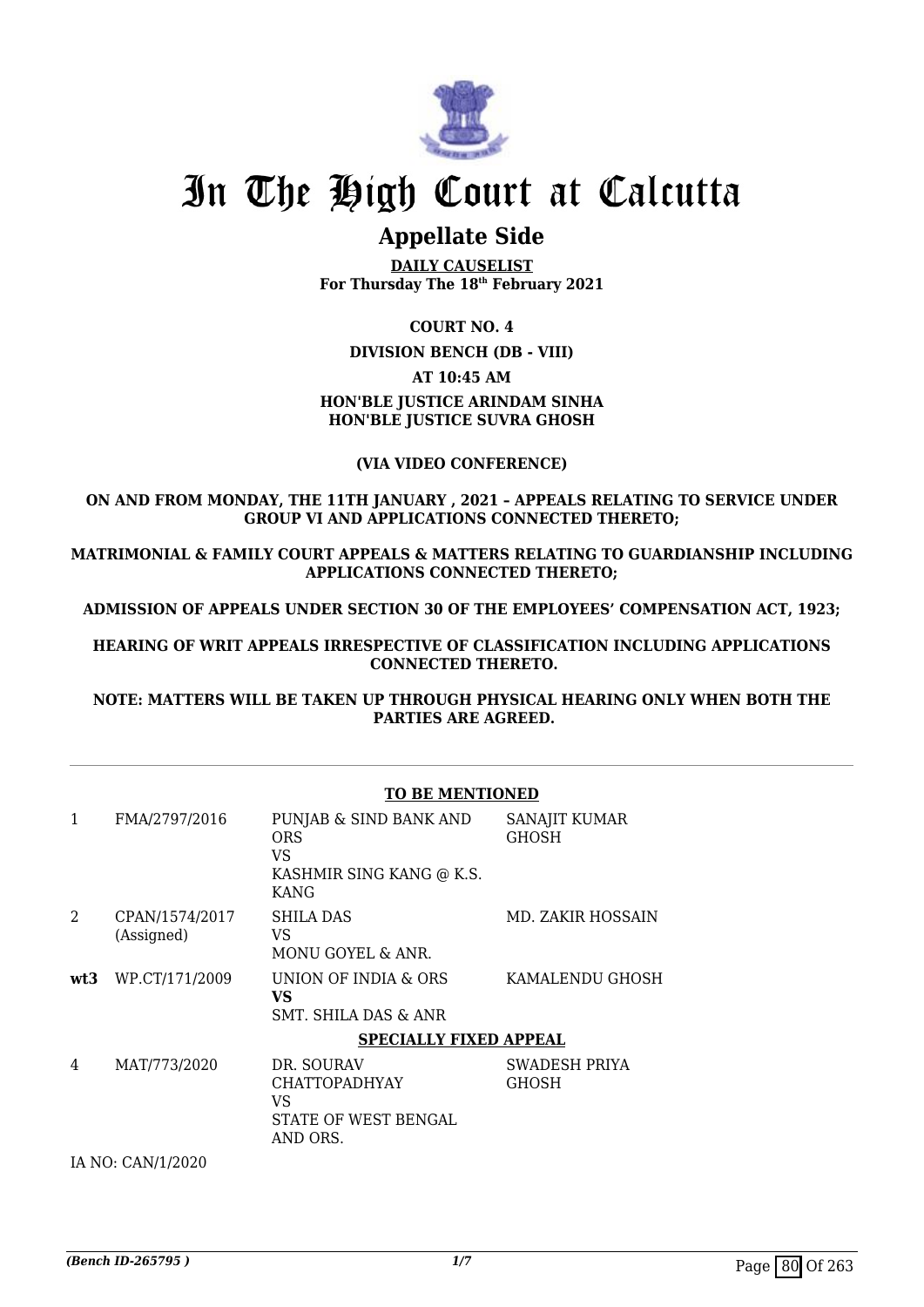| 5  | MAT/774/2020<br>(AT 10.45 A.M.)                | DR. MOITREYEE<br><b>CHOWDHURY AND ORS</b><br>VS                                | <b>SWADESH PRIYA</b><br><b>GHOSH</b>                                                      |
|----|------------------------------------------------|--------------------------------------------------------------------------------|-------------------------------------------------------------------------------------------|
|    |                                                | STATE OF WEST BENGAL<br>AND ORS.                                               |                                                                                           |
|    | IA NO: CAN/1/2020                              |                                                                                |                                                                                           |
|    |                                                | <b>FOR ORDERS</b>                                                              |                                                                                           |
| 6  | FMA/505/2019                                   | <b>JOYTISH CHANDRA</b><br><b>KARMAKAR</b><br><b>VS</b><br>UNION OF INDIA & ORS | <b>SOUMI KUNDU</b>                                                                        |
|    | IA NO: CAN/1/2019(Old No:CAN/12792/2019)       |                                                                                |                                                                                           |
|    |                                                | <b>APPLICATION</b>                                                             |                                                                                           |
| 7  | MAT/3210/2003<br>$(19-02-2021)$ (AR)           | UNION OF INDIA & ORS.<br>VS                                                    | <b>SARBANI GHOSH</b>                                                                      |
|    |                                                | <b>SUBHAS CHANDRA DAS</b>                                                      |                                                                                           |
|    | No:CAN/4215/2010)                              |                                                                                | IA NO: CAN/1/2003(Old No:CAN/9663/2003), CAN/2/2003(Old No:CAN/9664/2003), CAN/3/2010(Old |
| 8  | FAT/216/2017                                   | <b>CHANDRANI BISWAS</b><br><b>VS</b>                                           | <b>BIKASH KUMAR</b><br><b>CHATTOPADHYAY</b>                                               |
|    |                                                | <b>AMIT BISWAS</b>                                                             |                                                                                           |
|    |                                                | IA NO: CAN/3/2019(Old No:CAN/1668/2019), CAN/4/2021                            |                                                                                           |
| 9  | FMAT/92/2018<br>(CAN 1295/2018)                | MADHUMALA SINGHA<br><b>VS</b>                                                  | PAMPA DEY (DHABAL)                                                                        |
|    | (NTW)                                          | <b>SWARUP CHAKRABORTY</b>                                                      |                                                                                           |
|    | IA NO: CAN/2/2019(Old No:CAN/4836/2019)        |                                                                                |                                                                                           |
| 10 | FAT/312/2018                                   | TANUSREE KLARMAKAR<br>NEE DE<br><b>VS</b><br>NIRANJAN KARMAKAR                 | L. GHOSH                                                                                  |
|    | IA NO: CAN/1/2018(Old No:CAN/4123/2018)        |                                                                                |                                                                                           |
| 11 | FMA/692/2019                                   | CSTC & ORS.                                                                    | <b>SHUVRO PROKASH</b>                                                                     |
|    | $(19-02-2021)$                                 | VS<br><b>ASHIT CHAKRABORTY &amp;</b><br>ORS.                                   | LAHIRI                                                                                    |
|    | IA NO: CAN/2/2020(Old No:CAN/961/2020)         |                                                                                |                                                                                           |
| 12 | FMA/343/2020                                   | <b>SUMAN SARKAR</b><br>VS                                                      | SUDIPTA KUMAR<br><b>BOSE</b>                                                              |
|    |                                                | MANISHA DUTTA SARKAR                                                           |                                                                                           |
|    | IA NO: CAN/1/2019(Old No:CAN/11210/2019)       |                                                                                |                                                                                           |
| 13 | MAT/104/2021<br>$(22-02-2021)$                 | <b>GAUTAM KUAMR YADAV</b><br>VS.<br>UNION OF INDIA AND ORS.                    | PALASH MUKHERJEE                                                                          |
|    | IA NO: CAN/1/2021                              |                                                                                |                                                                                           |
| 14 | MAT/136/2021<br>$(19-02-2021)$ (V-<br>Volumes) | <b>DIPANKAR</b><br>BANDYOPADHYAY<br><b>VS</b>                                  | SOUMOULI SARKAR                                                                           |
|    |                                                | DURGAPUR CHEMICALS LTD<br>AND ORS                                              |                                                                                           |

IA NO: CAN/1/2021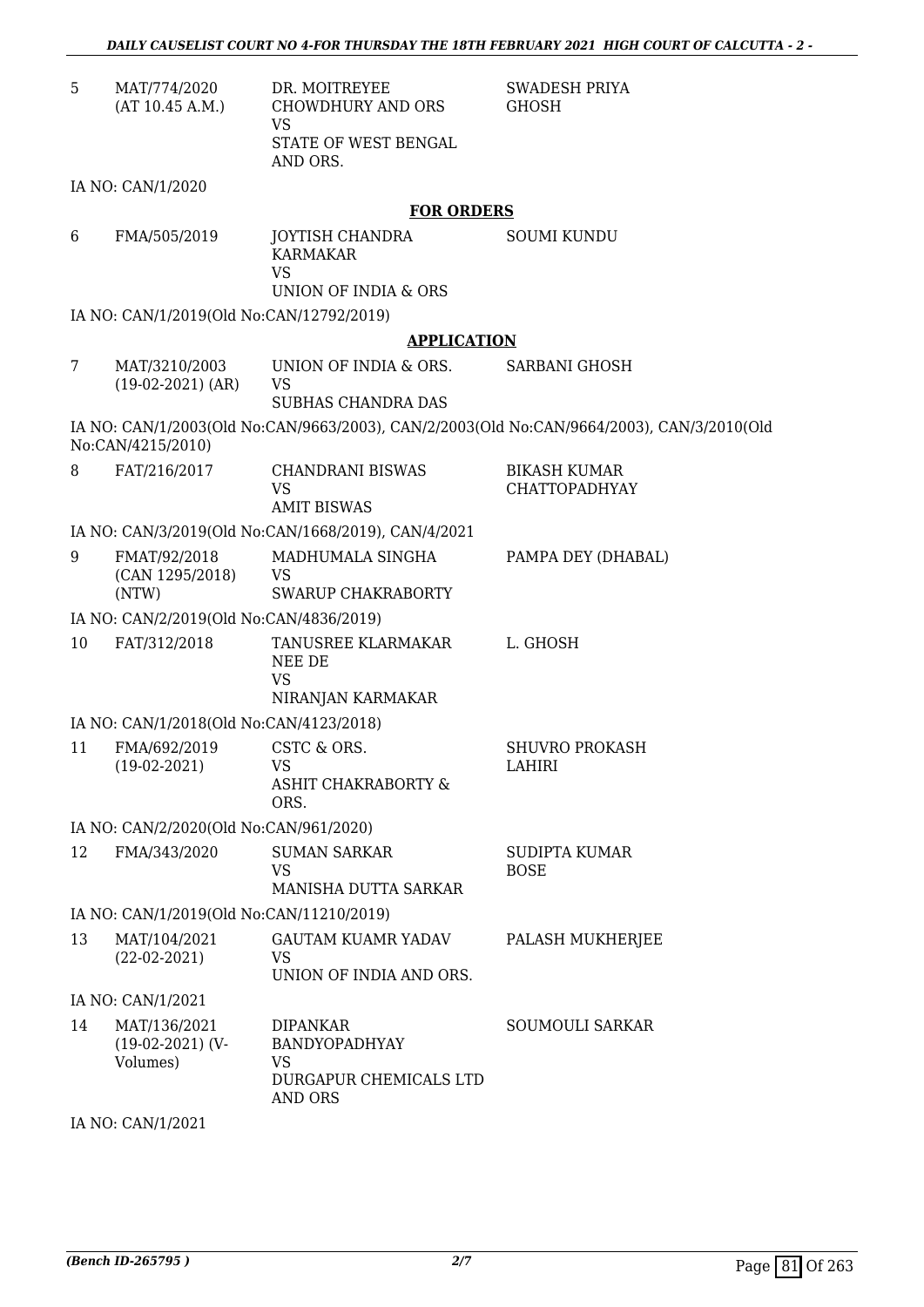| 15 | MAT/140/2021                             | THE BRAITHWAITE BURN<br>AND JESSOP<br>CONSTRUCTION COMPANY<br>LIMITED<br><b>VS</b><br>SAROJ AGARWAL AND<br><b>OTHERS</b> | VICTOR CHATTERJEE                   |
|----|------------------------------------------|--------------------------------------------------------------------------------------------------------------------------|-------------------------------------|
|    | IA NO: CAN/1/2021                        |                                                                                                                          |                                     |
|    | wt16 MAT/141/2021                        | THE BRAITHWAITE BURN<br>AND JESSOP<br>CONSTRUCTION COMPANY<br>LIMITED<br><b>VS</b><br>SAROJ AGARWAL AND<br><b>OTHERS</b> | VICTOR CHATTERJEE                   |
|    | IA NO: CAN/1/2021                        |                                                                                                                          |                                     |
|    |                                          | <b>APPEAL FOR HEARING</b>                                                                                                |                                     |
| 17 | FMA/448/2015<br>(2 PBS) (18-02-2021) ORS | STATE OF WEST BENGAL &<br><b>VS</b><br><b>ISMAT ARA &amp; ORS</b>                                                        | <b>BIDHAN BISWAS</b>                |
| 18 | FMA/3517/2015<br>$(24-02-2021)$ (AR)     | THE CHAIRMAN,<br><b>SELTCTION COMMITTEE &amp;</b><br>CHIF EXECU, OFFICER & AN<br><b>VS</b><br><b>GAYATRI DALAI</b>       | <b>SALIL KUMAR MAITI</b>            |
| 19 | FA/9/2016<br>$(2$ PBS)                   | GOPAL RANJAN<br><b>BANDOPADHYAY (</b><br>BANERJEE)<br><b>VS</b><br>MANIDIPA BANERJEE (<br>TALUKDAR)                      | <b>BRATIN KR DEY</b>                |
|    |                                          | IA NO: CAN/2/2016(Old No:CAN/2511/2016), CAN/3/2016(Old No:CAN/4894/2016)                                                |                                     |
| 20 | FA/186/2016<br>$(19-02-2021)$ (AR)       | <b>TANMOY CHOWDHURY</b><br>VS -<br>CHANDRIKA DAWN                                                                        | KRISHNA KESHAB<br>PAUL              |
|    | IA NO: CAN/3/2020                        |                                                                                                                          |                                     |
| 21 | FMA/2034/2016<br>$(2$ PBS)               | SANTOSH KUMAR SINGH<br><b>VS</b><br>UNION OF INDIA & ORS                                                                 | ACHIN KR.<br>MAJUMDER               |
|    | IA NO: CAN/1/2016(Old No:CAN/6706/2016)  |                                                                                                                          |                                     |
| 22 | FMA/3351/2016<br>(AR))                   | <b>UJJWAL KANTI</b><br>(2 PBS) (22-02-2021) BANDYOPADHYAY & ORS<br><b>VS</b><br>STATE OF WEST BENGAL &<br><b>ORS</b>     | <b>TAPAS KUMAR</b><br><b>MONDAL</b> |
| 23 | FMA/4648/2016                            | NISAKAR CHATTOPADHYAY<br><b>VS</b><br>STATE OF WEST BENGAL &<br>& ORS                                                    | P. BOSE                             |

IA NO: CAN/1/2016(Old No:CAN/9606/2016)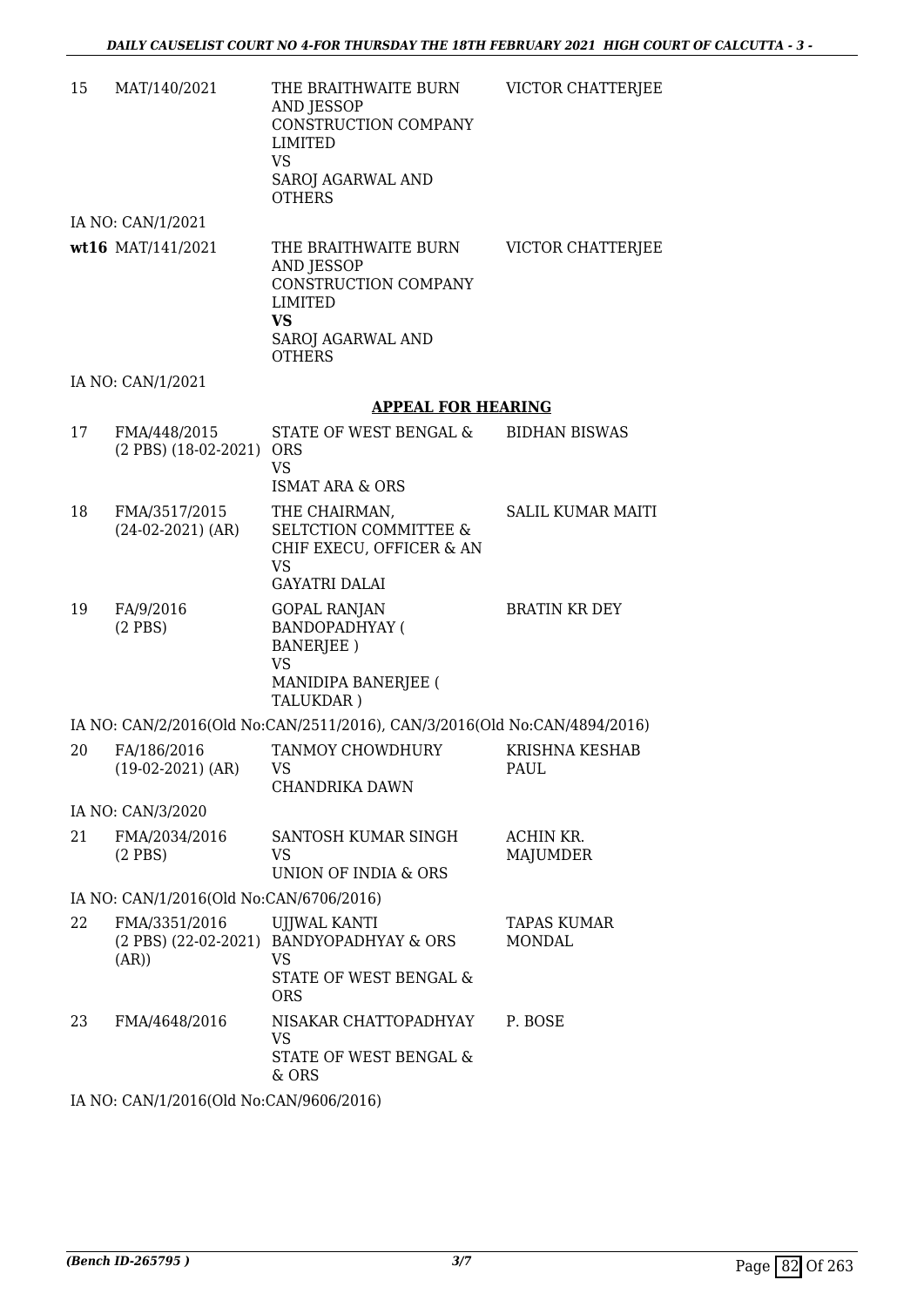| 24 | FMA/826/2017<br>$(2$ PBS $)$             | UJJAL CHATTOPADHYAY<br>VS                                                                                    | <b>B N RAY</b>                                                                            |
|----|------------------------------------------|--------------------------------------------------------------------------------------------------------------|-------------------------------------------------------------------------------------------|
|    |                                          | AIRPORT'S AUTHORITY OF<br><b>INDIA &amp; ORS</b>                                                             |                                                                                           |
| 25 | FMA/868/2017<br>(22-02-2021) (4 PBS) VS  | JNAN RANAJAN DAS & ORS<br><b>SBSTC &amp; ORS</b>                                                             | <b>MRINAL RANJAN</b><br><b>PRAMANIK</b>                                                   |
|    | IA NO: CAN/3/2019(Old No:CAN/6479/2019)  |                                                                                                              |                                                                                           |
| 26 | MAT/1014/2017<br>$(2$ PBS $)$            | <b>JITENDRA PRASAD</b><br>VS<br>UNION OF INDIA & ORS                                                         | PRATIK MAJUMDER                                                                           |
| 27 | MAT/1016/2017                            | THE EXECUTIVE DIRECTOR<br>& APPE. AUTHO., BANK OF<br><b>BARODA &amp; ORS</b><br>VS<br><b>CHANDRA SHEKHAR</b> | MOUMITA GHOSH                                                                             |
| 28 | FMA/1375/2017<br>(6 PBS) (19-02-2021) VS | ARUP BASU CHOWDHURY<br><b>UCO BANK &amp; ORS</b>                                                             | PRATIK MAJUMDER                                                                           |
| 29 | MAT/1578/2018<br>$(2$ PBS $)$            | WEST BENGAL ESSENTIAL<br>COMMODITEIS SUPPLY<br><b>CORP LTD &amp; ANR</b><br>VS                               | SANJAY SAHA                                                                               |
| 30 | FAT/96/2019                              | ANIMESH BASKEY & ORS<br><b>SWAPAN RANA</b><br>VS<br>SURAJIT RANA                                             | DEBAPRATIM<br><b>BANERJEE</b>                                                             |
|    | IA NO: CAN/2/2019(Old No:CAN/2852/2019)  |                                                                                                              |                                                                                           |
| 31 | FAT/107/2019                             | ANKUR SHINGAL                                                                                                | SHREYA SINGH                                                                              |
|    | (CAN 4047/2020) (6 VS<br>PBS)            | RASIKA SHINGAL                                                                                               |                                                                                           |
|    | No:CAN/4047/2020), CAN/5/2020            |                                                                                                              | IA NO: CAN/2/2020(Old No:CAN/2090/2020), CAN/3/2020(Old No:CAN/4046/2020), CAN/4/2020(Old |
| 32 | FAT/196/2019                             | <b>SUTAPA MUKHERJEE</b><br>VS.<br>DIPAK MUKHERJEE                                                            | <b>ARPITA SAHA</b>                                                                        |
|    | IA NO: CAN/2/2019(Old No:CAN/5770/2019)  |                                                                                                              |                                                                                           |
| 33 | FMA/697/2019<br>$(2$ PBS $)$             | WEST BENGAL ESSENTIAL<br><b>COMMODITIES SUPPLY</b><br><b>CORP LTD &amp; ANR</b><br><b>VS</b>                 | <b>SANJAY SAHA</b>                                                                        |
|    |                                          | PRAVAKAR NASKAR & ORS                                                                                        |                                                                                           |
|    | wt34 FMA/699/2019                        | WEST BENGAL ESSENTIAL<br><b>COMMODITIES SUPPLY</b><br>CORP LTD & ANR<br><b>VS</b><br>KUNTAL GHOSH & ORS      | <b>SANJAY SAHA</b>                                                                        |
|    | wt35 FMA/706/2019                        | WEST BENGAL ESSENTIAL<br>COMMODITES SUPPLY CORP<br>LTD & ANR<br><b>VS</b><br>SIMANTA HANSDA & ORS            | SANJAY SAHA                                                                               |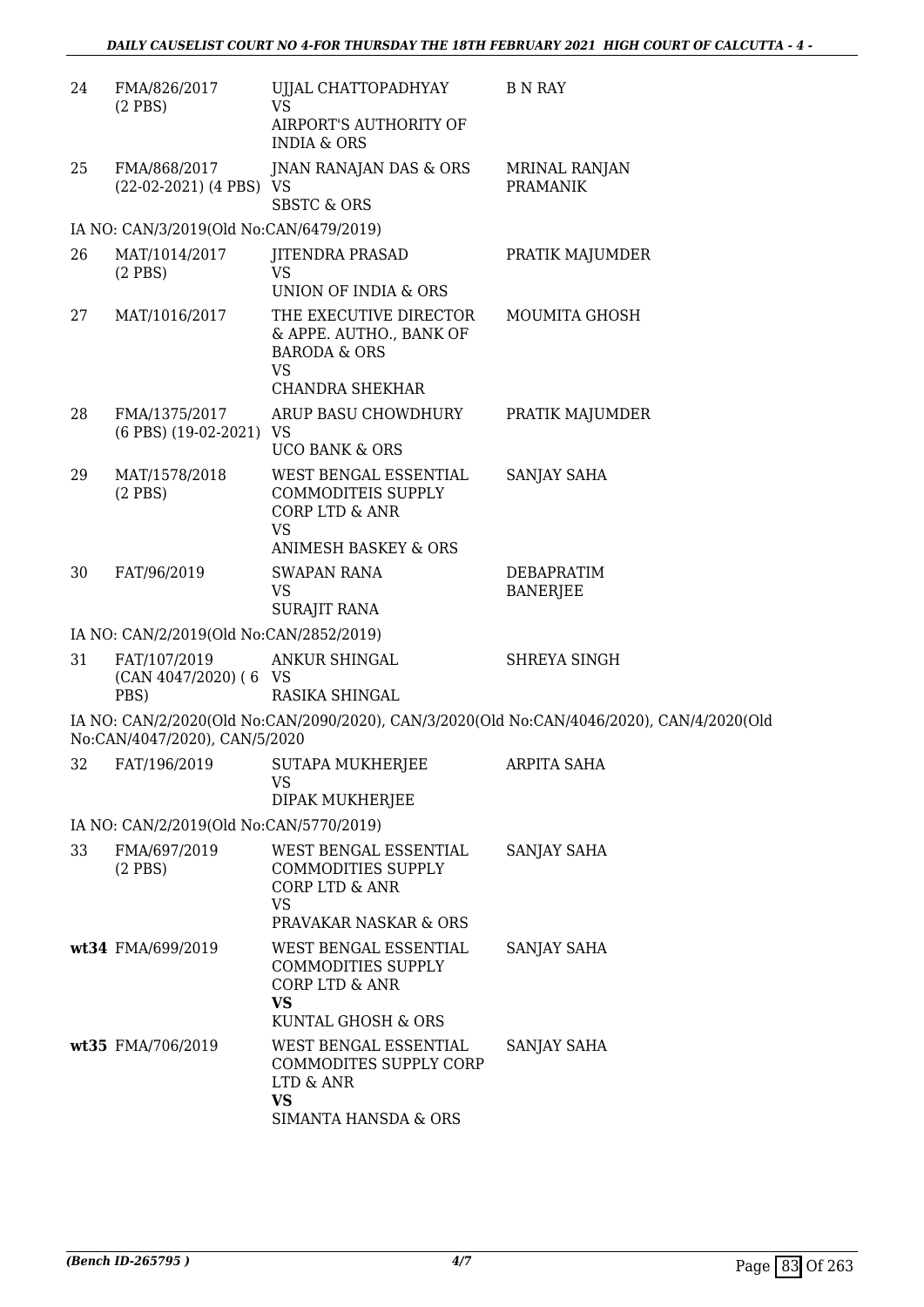|    | wt36 FMA/707/2019             | WEST BENGAL ESSENTIAL<br>COMMODITES SUPPLY CORP<br>LTD & ANR<br><b>VS</b><br>KRISHNENDU BHOWMICK &<br><b>ORS</b>                    | SANJAY SAHA |
|----|-------------------------------|-------------------------------------------------------------------------------------------------------------------------------------|-------------|
|    | wt37 FMA/708/2019             | WB ESSENTIAL COMMO<br><b>SUPPLY CORP LTD &amp; ANR</b><br>VS<br>JAITRA ACHARYA & ORS                                                | SANJAY SAHA |
| 38 | FMA/698/2019                  | WB ESSENTIAL COMMO<br>SUPPLY CORP LTD & ANR<br><b>VS</b><br>FALGUNI JANA & ORS                                                      | SANJAY SAHA |
|    | wt39 MAT/562/2020             | WEST BENGAL ESSENTIAL<br><b>COMMODITIES SUPPLY</b><br><b>CORPORATION LTD</b><br><b>VS</b><br>AKHIL HEMBRAM                          | SANJAY SAHA |
|    | IA NO: CAN/1/2020, CAN/2/2020 |                                                                                                                                     |             |
|    | wt40 MAT/555/2020             | WEST BENGAL ESSENTIAL<br><b>COMMODITIES SUPPLY LTD</b><br><b>VS</b><br>SUPARNA DUTTA AND ORS                                        | SANJAY SAHA |
|    | IA NO: CAN/1/2020, CAN/2/2020 |                                                                                                                                     |             |
|    | wt41 MAT/556/2020             | WESTBENGAL ESSENTIAL                                                                                                                | SANJAY SAHA |
|    |                               | COMMODITIES SUPPLY LTD<br><b>VS</b><br>APARNA CHAKRABORTY<br>AND ORS                                                                |             |
|    | IA NO: CAN/1/2020, CAN/2/2020 |                                                                                                                                     |             |
|    | wt42 MAT/553/2020             | WEST BENGAL ESSENTIAL<br><b>COMMODITIES SUPPLY</b><br><b>CORPORATION LIMITED</b><br>VS —<br><b>ALO ROY</b>                          | SANJAY SAHA |
|    | IA NO: CAN/1/2020, CAN/2/2020 |                                                                                                                                     |             |
|    | wt43 MAT/563/2020             | WEST BENGAL ESSENTIAL<br>COMMODITIES SUPPLY LTD<br>VS<br>SUPARNA SEAL@ SUPARNA<br><b>SEAL KUNDU</b>                                 | SANJAY SAHA |
|    | IA NO: CAN/1/2020, CAN/2/2020 |                                                                                                                                     |             |
|    | wt44 MAT/554/2020             | WEST BENGAL ESSENTIAL<br>SUPPLY CORPORATION LTD<br>VS<br>PALASH KAR AND ORS                                                         | SANJAY SAHA |
|    | wt45 MAT/560/2020             | WEST BENGAL ESSENOTIAL<br>COMMODITIES SUPPLY LTD<br>AND ORS<br>VS<br><b>SUPARNA HALDER</b><br>@PAIK@HALDER (PAIK) AND<br><b>ORS</b> | SANJAY SAHA |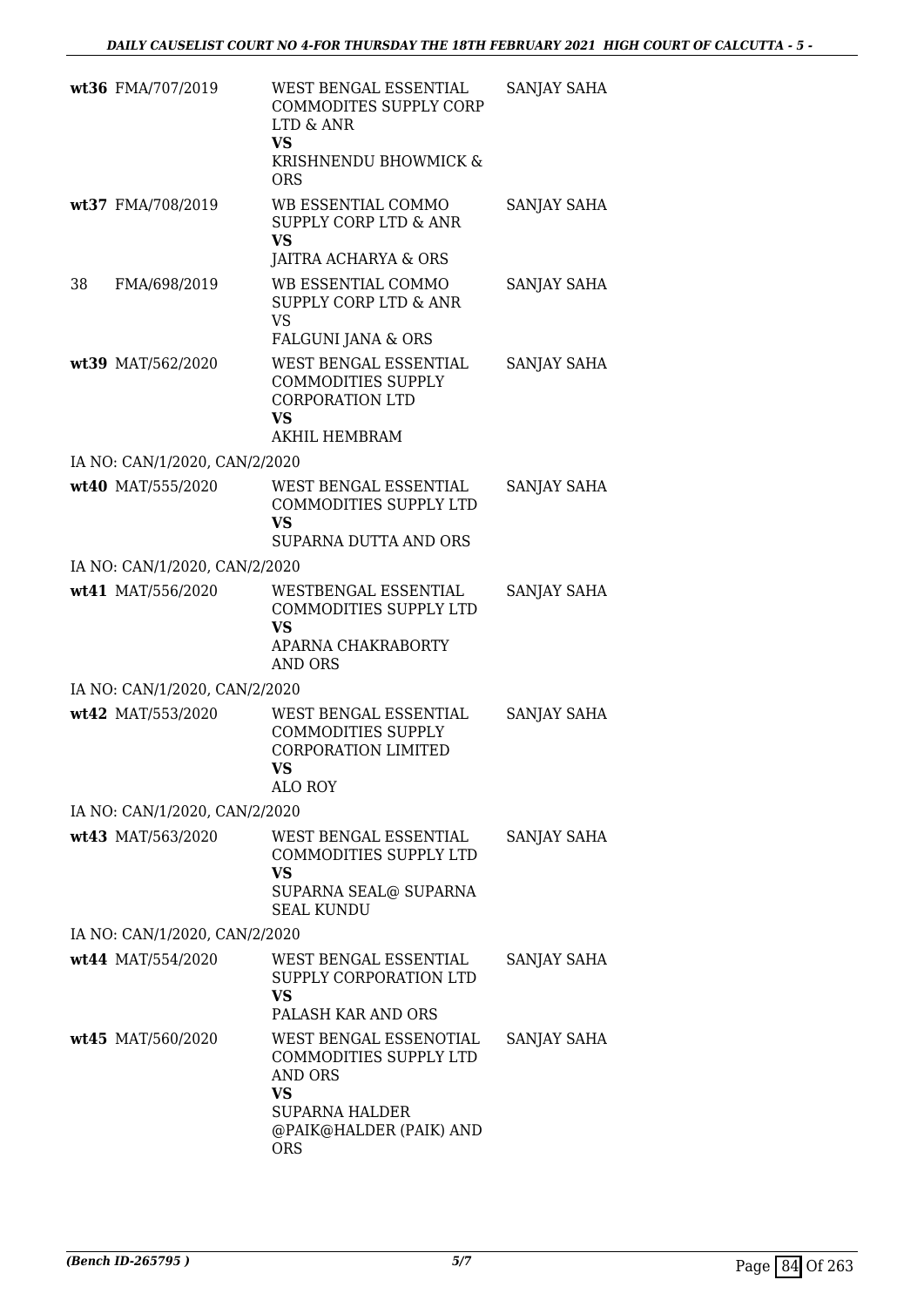|    | wt46 MAT/561/2020                        | WEST BENGAL ESSENTIAL<br><b>COMMODITIES SUPPLY</b><br><b>CORPORATION LTD</b><br>VS<br>PUTUL RANI MONDAL                                                                            | SANJAY SAHA                            |                 |
|----|------------------------------------------|------------------------------------------------------------------------------------------------------------------------------------------------------------------------------------|----------------------------------------|-----------------|
|    | wt47 MAT/565/2020                        | WEST BENGAL ESSENTIAL<br><b>COMMODITIES SUPPLY</b><br><b>CORPORATION LTD</b><br><b>VS</b><br><b>SEKHAR BISWAS</b>                                                                  | SANJAY SAHA                            |                 |
| 48 | FMA/1175/2019<br>$(2$ PBS $)$            | <b>SHAHLA KHOKHAR</b><br>VS<br>THE STATE BANK OF<br><b>MYSORE &amp; ORS</b>                                                                                                        | ZIAUL ISLAM                            |                 |
| 49 | MAT/1415/2019                            | <b>SANKAR KUMAR DAS</b><br><b>VS</b><br><b>ALLAHABAD BANK &amp; ORS</b>                                                                                                            | <b>ANIRBAN MITRA</b>                   |                 |
|    | IA NO: CAN/1/2019(Old No:CAN/10162/2019) |                                                                                                                                                                                    |                                        |                 |
| 50 | FMA/1457/2019                            | LICI & ORS.<br><b>VS</b><br>HIMACHAL CHAKRABORTY<br>& ORS.                                                                                                                         | JAHADAR ALAM                           |                 |
|    | IA NO: CAN/1/2020(Old No:CAN/862/2020)   |                                                                                                                                                                                    |                                        |                 |
| 51 | MAT/1881/2019                            | TARAK NATH KAR                                                                                                                                                                     | <b>SUBRATA</b>                         | SAIKAT BANERJEE |
|    |                                          | VS.<br>STATE OF WEST BENGAL &<br><b>ORS</b>                                                                                                                                        | BHATTACHARYA                           |                 |
|    | IA NO: CAN/1/2020(Old No:CAN/1923/2020)  |                                                                                                                                                                                    |                                        |                 |
| 52 | MAT/104/2020                             | DIPAK DASGUPTA<br><b>VS</b><br>STATE OF WEST BENGAL &<br><b>ORS</b>                                                                                                                | KRISHNADAS PODDAR                      |                 |
|    | IA NO: CAN/1/2020(Old No:CAN/1722/2020)  |                                                                                                                                                                                    |                                        |                 |
| 53 | FAT/160/2020<br>(Office report)          | TAMOJIT BOSE<br><b>VS</b><br><b>MOUMITA ROY</b>                                                                                                                                    | ABHISHEK DUTT                          |                 |
| 54 | MAT/356/2020<br>$(19-02-2021)$           | RAM DAYAL RAI<br>VS<br>UNION OF INDIA & ORS                                                                                                                                        | PAMPA DEY DHABAL                       |                 |
|    | IA NO: CAN/1/2020(Old No:CAN/2445/2020)  |                                                                                                                                                                                    |                                        |                 |
| 55 | MAT/484/2020<br>$(2$ PBS)                | MD. JAHIDUL ISLAM & ORS<br><b>VS</b><br>STATE OF WEST BENGAL&<br><b>ORS</b>                                                                                                        | <b>SALONI</b><br><b>BHATTACHARJEE</b>  |                 |
|    |                                          | IA NO: CAN/1/2020(Old No:CAN/4135/2020), CAN/2/2020(Old No:CAN/4619/2020), CAN/3/2020(Old<br>No:CAN/4621/2020), CAN/4/2020(Old No:CAN/4623/2020), CAN/5/2020(Old No:CAN/4624/2020) |                                        |                 |
| 56 | MAT/519/2020<br>$(2$ PBS)                | <b>SAHAR ALI LASKAR</b><br><b>VS</b><br>STATE OF WEST BENGAL&<br><b>ORS</b>                                                                                                        | <b>SALONI</b><br><b>BHATTACHARAJEE</b> |                 |
|    | No:CAN/5392/2020), CAN/4/2020            | IA NO: CAN/1/2020(Old No:CAN/5389/2020), CAN/2/2020(Old No:CAN/5390/2020), CAN/3/2020(Old                                                                                          |                                        |                 |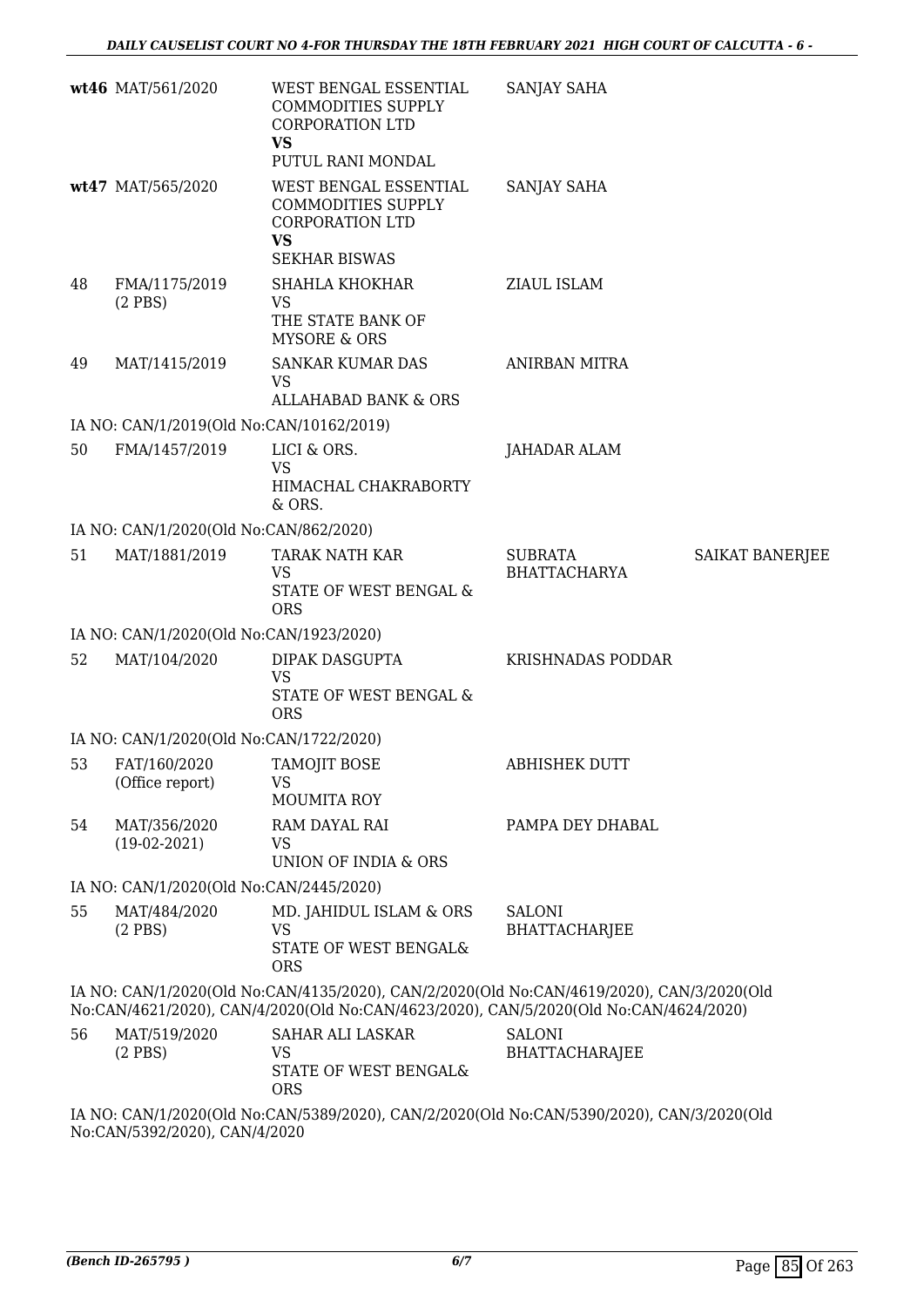| 57 | MAT/577/2020<br>$(4$ PBS $)$  | JAYANTA SARKAR<br>VS                               | <b>VICTOR CHATTERJEE</b>             |
|----|-------------------------------|----------------------------------------------------|--------------------------------------|
|    |                               | NATIONAL JUTE BOARD                                |                                      |
|    | IA NO: CAN/1/2020             |                                                    |                                      |
| 58 | FAT/47/2021                   | KRISHNA CHAKRABORTY<br>VS<br>SUBHANKAR CHAKRABORTY | ASOK KR.<br><b>BHATTACHARYYA</b>     |
|    | IA NO: CAN/1/2021, CAN/2/2021 |                                                    |                                      |
| 59 | MAT/83/2021                   | KOUSHIK PAUL<br>VS<br>UNION OF INDIA AND ORS.      | <b>VICTOR CHATTERJEE</b>             |
|    | IA NO: CAN/1/2021             |                                                    |                                      |
| 60 | MAT/98/2021                   | MD. MOHBASIR<br>VS<br>UNION OF INDIA AND ORS.      | <b>SALONI</b><br><b>BHATTACHARYA</b> |

IA NO: CAN/1/2021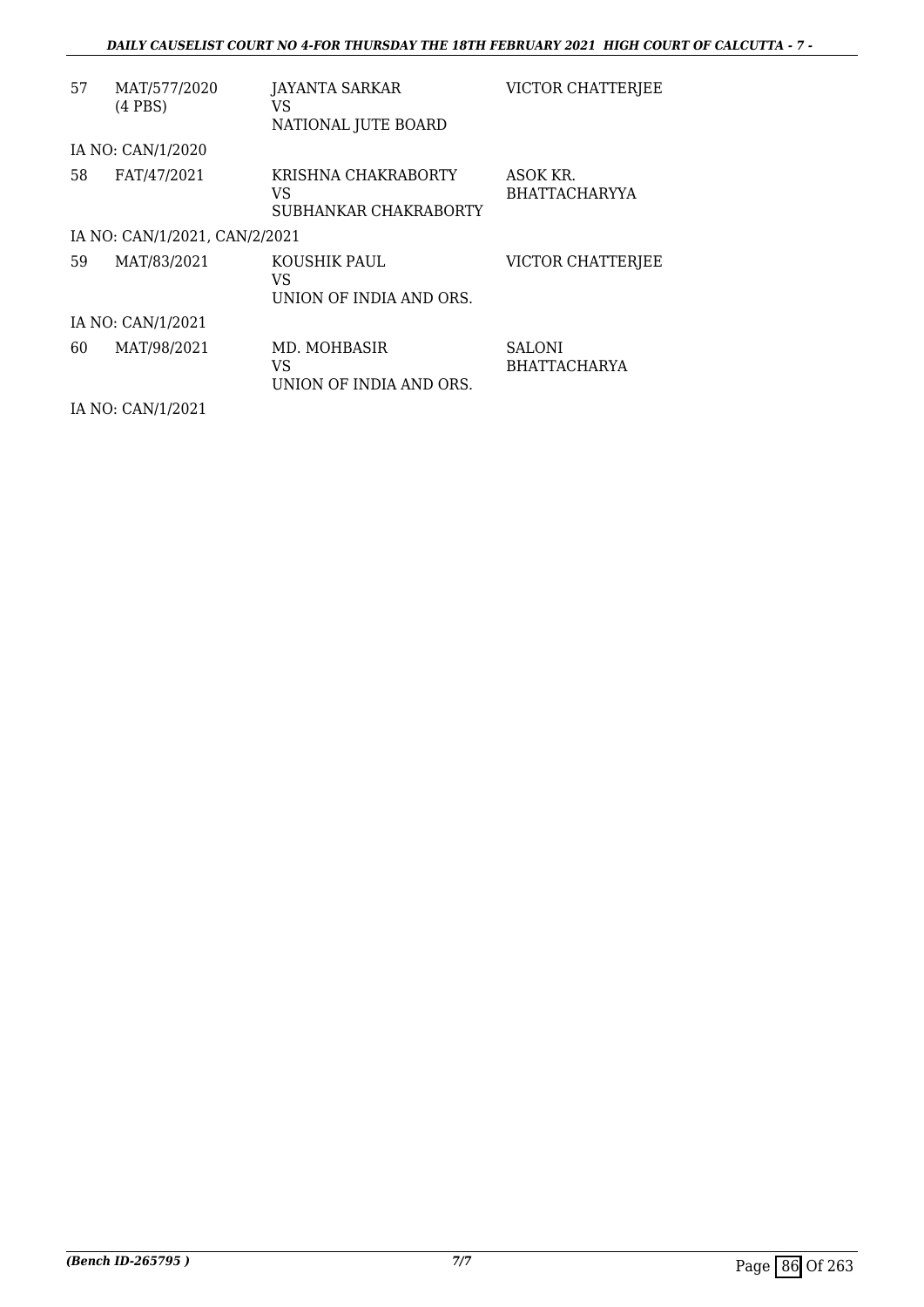

# **Appellate Side**

**DAILY CAUSELIST For Thursday The 18th February 2021**

**COURT NO. 4**

**SINGLE BENCH (SB ) AT 3:00 PM HON'BLE JUSTICE ARINDAM SINHA**

#### **(VIA VIDEO CONFERENCE)**

#### **ON EVERY WEDNESDAY, THURSDAY & FRIDAY AT 3 P.M. – WILL SIT SINGLY AND TAKE SOME PART-HEARD, CONTEMPT, ASSIGNED, REVIEW, MODIFICATION/CLARIFICATION MATTERS.**

**SPL. NOTE: 1. ON EVERY THURSDAY, ASSIGNED MATTERS WILL BE TAKEN UP AT 3.00 P.M. 2. ON EVERY FRIDAY, CONTEMPT MATTERS WILL BE TAKEN UP AT 3.00 P.M.**

**NOTE: MATTERS WILL BE TAKEN UP THROUGH PHYSICAL HEARING ONLY WHEN BOTH THE PARTIES ARE AGREED.**

|                 |                                         | <b>FOR JUDGMENT</b>                                                                                                     |                         |
|-----------------|-----------------------------------------|-------------------------------------------------------------------------------------------------------------------------|-------------------------|
| 1               | FAT/638/2015                            | <b>MUKUL RAY</b><br><b>VS</b><br><b>SAMAR BIJOY ROY</b>                                                                 | KUSHAL PAUL             |
|                 |                                         | <b>CONTEMPT APPLICATION</b>                                                                                             |                         |
| $\overline{2}$  | WPCRC/23/2019<br>$(18-02-02021)$        | <b>GAYATRI MUKHERJEE</b><br><b>VS</b><br>PARVEZ AHMED                                                                   | ARIJIT PRADHAN          |
| wt3             | WPA/31320/2017                          | <b>GAYATRI MUKHERJEE</b><br><b>VS</b><br>STATE OF WEST BENGAL & ORS                                                     | ARIJIT PRADHAN          |
|                 |                                         | <b>HEARING ASSIGNED</b>                                                                                                 |                         |
| 4               | WPA/14251/2018                          | TATA STEEL LTD & ANR<br><b>VS</b><br>INCAB INDUSTRIES LTD & ORS                                                         | JAYDEB GHORAI           |
|                 | IA NO: CAN/1/2020(Old No:CAN/2502/2020) |                                                                                                                         |                         |
| wt5             | WPA/14253/2018                          | TATA STEEL LTD & ANR<br><b>VS</b><br>UNION OF INDIA & ORS                                                               | <b>JAYDEB GHORAI</b>    |
| wt <sub>6</sub> | WPA/15541/2018                          | THE INDIAN CABLE WORKERS'<br><b>UNION &amp; ORS</b><br><b>VS</b><br><b>INCAB INDUSTRIES LIMITED &amp;</b><br><b>ORS</b> | <b>SAYAK KONAR</b>      |
| 7               | WPA/23512/2019                          | M/S LGW INDUSTRIES LTD & ORS<br><b>VS</b><br>UNION OF INDIA & ORS                                                       | RAJARSHI CHATTERJEE     |
| 8               | WPA/6768/2020                           | RAJ METAL INDUSTRIES & ANR<br><b>VS</b><br>UNION OF INDIA & ORS                                                         | HIMANGSHU KR RAY        |
|                 | IA NO: CAN/1/2020(Old No:CAN/5706/2020) |                                                                                                                         |                         |
| 9               | WPA/6771/2020                           | RAJ METAL INDUSTRIES & ANR<br><b>VS</b><br>UNION OF INDIA & ORS                                                         | <b>HIMANGSHU KR RAY</b> |
|                 | IA NO: CAN/1/2020(Old No:CAN/5711/2020) |                                                                                                                         |                         |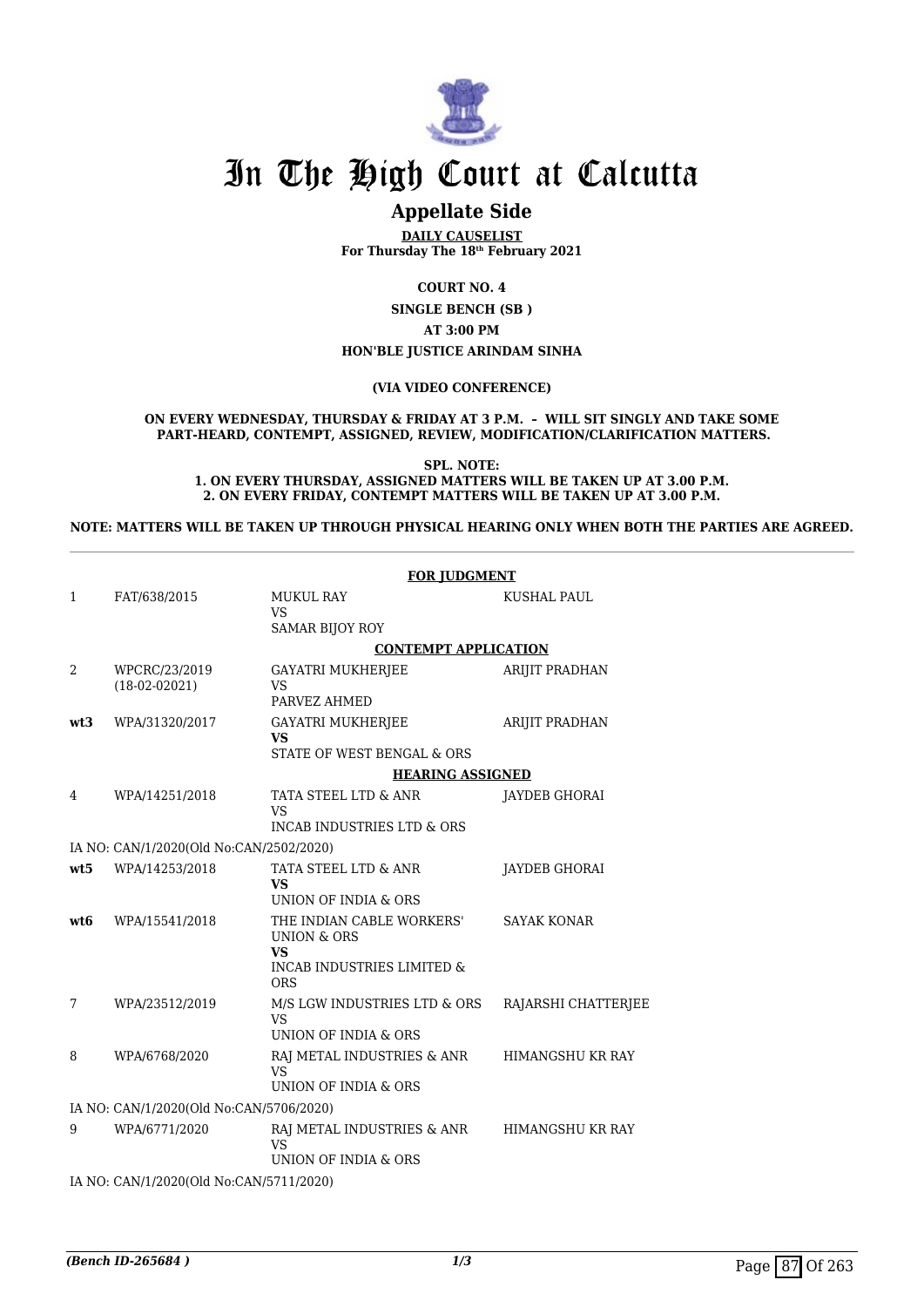| 10 | WPA/7285/2020                           | LWG INDUSTRIES LIMITED AND<br>ANOTHER                     | HIMANGSHU KUMAR RAY                    |  |  |
|----|-----------------------------------------|-----------------------------------------------------------|----------------------------------------|--|--|
|    |                                         | VS.<br>UNION OF INDIA AND OTHERS                          |                                        |  |  |
|    | IA NO: CAN/1/2020                       |                                                           |                                        |  |  |
| 11 | WPA/8195/2020                           | VICTORIA GLOBAL AND ANR<br>VS                             | HIMANGSHU KUMAR RAY                    |  |  |
|    |                                         | Union of India AND ORS                                    |                                        |  |  |
|    |                                         | <b>MOTION</b>                                             |                                        |  |  |
|    |                                         | (SPECIALLY ASSIGNED)                                      |                                        |  |  |
| 12 | WPA/19153/2013<br>$(18-02-2021)$        | ITD CEMENTATION LTD & ANR<br>VS                           | RATNESH KR. RAI                        |  |  |
|    |                                         | THE DG OF AUDIT, CENTRAL<br>KOLKATA & ORS                 |                                        |  |  |
| 13 | WPA/5250/2019<br>$(25-02-2021)$         | M/S. SANDOZ MERCHANTS<br>PVT.LTD.<br>VS.                  | ROSHAN SENGUPTA                        |  |  |
|    |                                         | UNION OF INDIA & ORS                                      |                                        |  |  |
|    | wt14 WPA/11885/2019                     | M/S. SANDOZ MERCHANTS<br>PVT.LTD.                         | ROSHAN SENGUPTA                        |  |  |
|    |                                         | VS<br>UNION OF INDIA & ORS                                |                                        |  |  |
| 15 | WPA/12964/2019<br>$(18-02-2021)$        | <b>SURYA ALLOY INDUSTRIES</b><br><b>LIMITED &amp; ANR</b> | DEBSOUMYA BASAK                        |  |  |
|    |                                         | VS<br>UNION OF INDIA & ORS                                |                                        |  |  |
|    |                                         | <b>FOR HEARING</b>                                        |                                        |  |  |
|    |                                         | (SPECIALLY ASSIGNED)                                      |                                        |  |  |
| 16 | WPA/29932/2017                          | M/S LMJ SHIPPING PVT.LTD<br><b>VS</b>                     | N. PALCHOUDHURI                        |  |  |
|    |                                         | UNION OF INDIA & ORS                                      |                                        |  |  |
| 17 | WPA/2820/2018                           | M/S. B B M ENTERPRISE<br>VS<br>STATE OF WEST BENGAL & ORS | ARKA KUMAR NAG                         |  |  |
|    | IA NO: CAN/1/2020(Old No:CAN/2433/2020) |                                                           |                                        |  |  |
| 18 | WPA/11516/2018                          | ESKAG PHARMA PVT.LTD                                      | S. MUKLHERJEE                          |  |  |
|    |                                         | VS.                                                       |                                        |  |  |
|    |                                         | UNION OF INDIA & ORS                                      |                                        |  |  |
| 19 | WPA/25163/2018                          | M/S. STEEL AUTHORITY OF INDIA<br>LTD.<br>VS.              | T. CHAKRABORTY                         |  |  |
|    |                                         | UNION OF INDIA & ORS                                      |                                        |  |  |
| 20 | WPA/1438/2019                           | VIDEOPLAZA-2009 PVT. LTD &<br>ANR<br>VS.                  | SWAPNA DAS                             |  |  |
|    |                                         | UNION OF INDIA & ORS                                      |                                        |  |  |
| 21 | WPA/1439/2019                           | VIDEO PLAZA-2K PRIVATE<br>LIMITED & ANR                   | SWAPNA DAS                             |  |  |
|    |                                         | VS.<br>UNION OF INDIA & ORS                               |                                        |  |  |
| 22 | WPA/9510/2019                           | M/S TASHI AIR PRIVATE LIMITED<br>& ANR                    | <b>SWARUP RATAN</b><br>CHAKRABORTY (IN |  |  |
|    |                                         | VS.                                                       | PERSON)                                |  |  |
|    |                                         | UNION OF INDIA & ORS                                      |                                        |  |  |
| 23 | WPA/10015/2019                          | ROYAL CALCUTTA TURF CLUB &<br>ANR<br>VS.                  | JOYBRATA MISRA                         |  |  |
|    |                                         | UNION OF INDIA & ORS                                      |                                        |  |  |
| 24 | WPA/10093/2019                          | VENUS IT SOLUTIONS PVT. LTD.<br>& ANR                     | SAIKAT GHOSHAL                         |  |  |
|    |                                         | VS<br>UNION OF INDIA & ORS                                |                                        |  |  |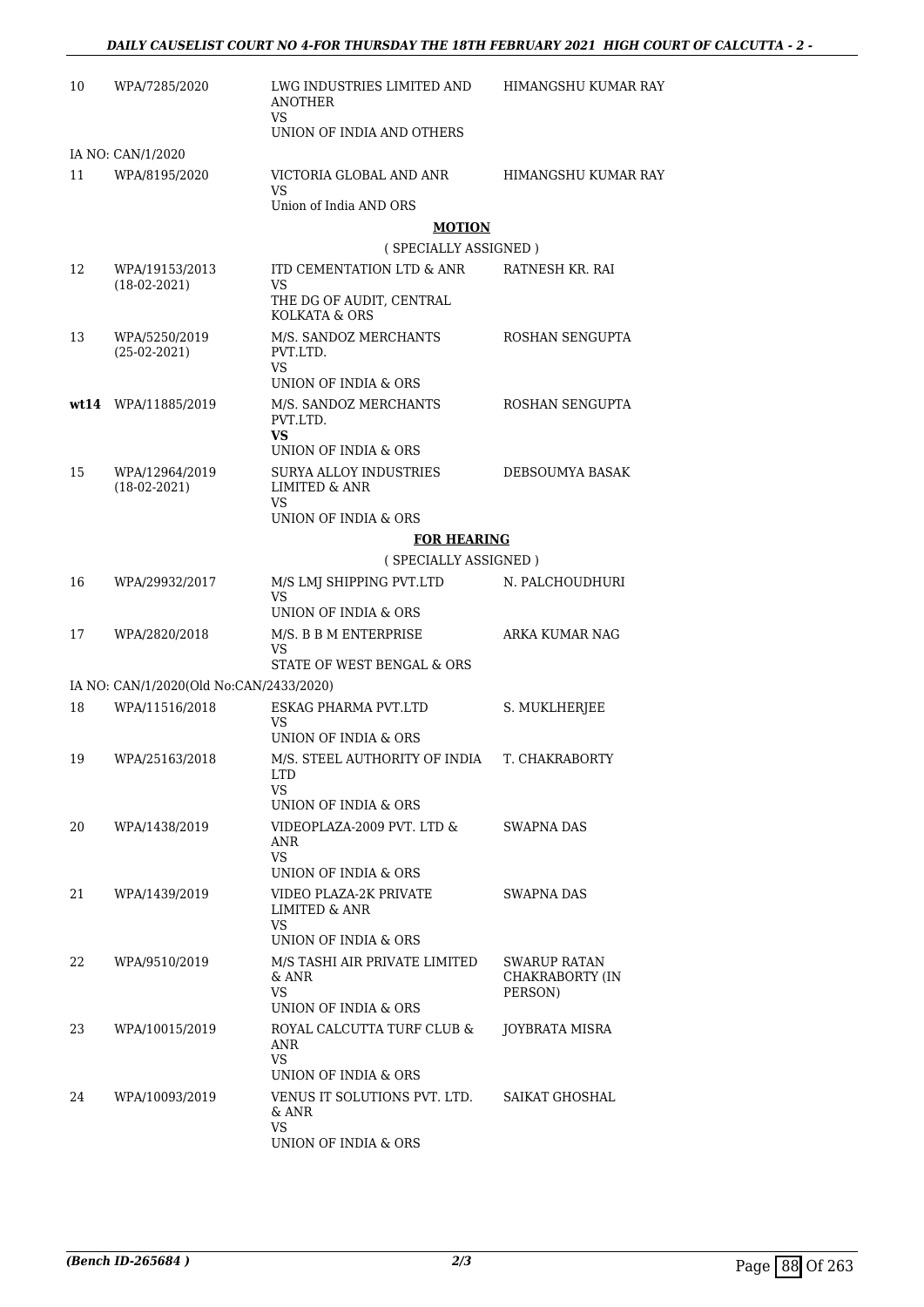25 WPA/12239/2019 HALDIA PETROCHEMICALS LTD & JOYBRATA MISRA ANR VS COMMISSIONER OF STATE TAXES & ORS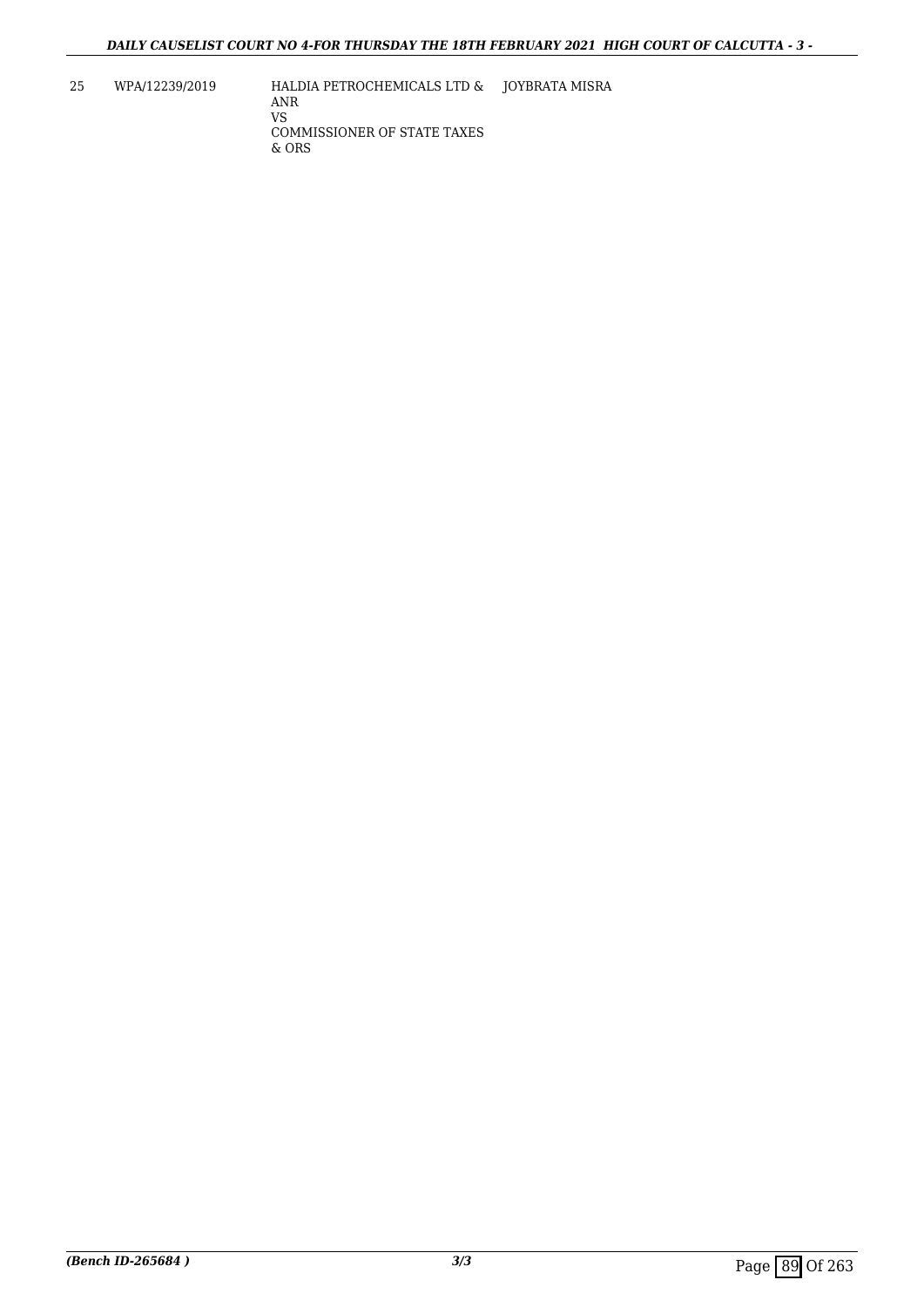

# **Appellate Side**

**DAILY CAUSELIST For Thursday The 18th February 2021**

# **COURT NO. 38**

## **SINGLE BENCH (SB)**

# **AT 10:45 AM**

# **HON'BLE JUSTICE ARIJIT BANERJEE**

# **(VIA VIDEO CONFERENCE)**

### **APPELLATE SIDE MATTERS WILL BE TAKEN UP AT THE FIRST SITTING OF THE BENCH TILL RECESS.**

## **ON AND FROM MONDAY, 1ST FEBRUARY, 2021, AS LONG AS THE DIVISION BENCH COMPRISING HON'BLE THE CHIEF JUSTICE THOTTATHIL B. RADHAKRISHNAN AND HON'BLE JUSTICE ARIJIT BANERJEE DOES NOT SIT - WILL SIT SINGLY AND TAKE MATTERS (MOTION & HEARING) UNDER ARTICLE 226 OF THE CONSTITUTION OF INDIA RELATING TO LAND UNDER GROUP- I INCLUDING APPLICATIONS CONNECTED THERETO.**

**AND**

### **ON AND FROM TUESDAY, 2ND FEBRUARY, 2021 AS LONG AS THE DIVISION BENCH COMPRISING OF HON'BLE THE CHIEF JUSTICE THOTTATHIL B. RADHAKRISHNAN AND HON'BLE JUSTICE ARIJIT BANERJEE DOES NOT SIT - IN ADDITION TO HIS OWN LIST, WILL SIT SINGLY AND TAKE UP SOME PART-HEARD, CONTEMPT, ASSIGNED, REVIEW, MODIFICATION/ CLARIFICATION MATTERS.**

**NOTE : MATTERS WILL BE TAKEN UP THROUGH PHYSICAL HEARING ONLY WHEN BOTH THE PARTIES ARE AGREED.**

## **MENTIONING WILL BE PERMITTED ONLY ON THE VIRTUAL MODE INDICATING GROUP(S) OR SECTION(S) ALONG WITH GROUND OF URGENCY.**

**SPL. NOTE : MATTERS UNDER THE HEADING "FOR HEARING" WILL BE TAKEN UP EVERY WEDNESDAY 12:00 NOON ONWARDS.**

## **SPECIALLY FIXED MATTERS**

|     | WPA/11788/2020 | MD SIRAJUDDIN@MD<br>SIRAJUDDIN AND ORS<br>VS<br>STATE OF WEST BENGAL<br>AND ORS. | ARITRA SHANKAR<br>RAY        |
|-----|----------------|----------------------------------------------------------------------------------|------------------------------|
| wt2 | WPA/31031/2017 | MD. SIRAJUDDIN @<br>MOHAMMAD SIRAJUDDIN<br>VS<br>STATE OF WEST BENGAL &<br>ORS   | ARITRA SHANKAR<br><b>RAY</b> |

### **FOR HEARING**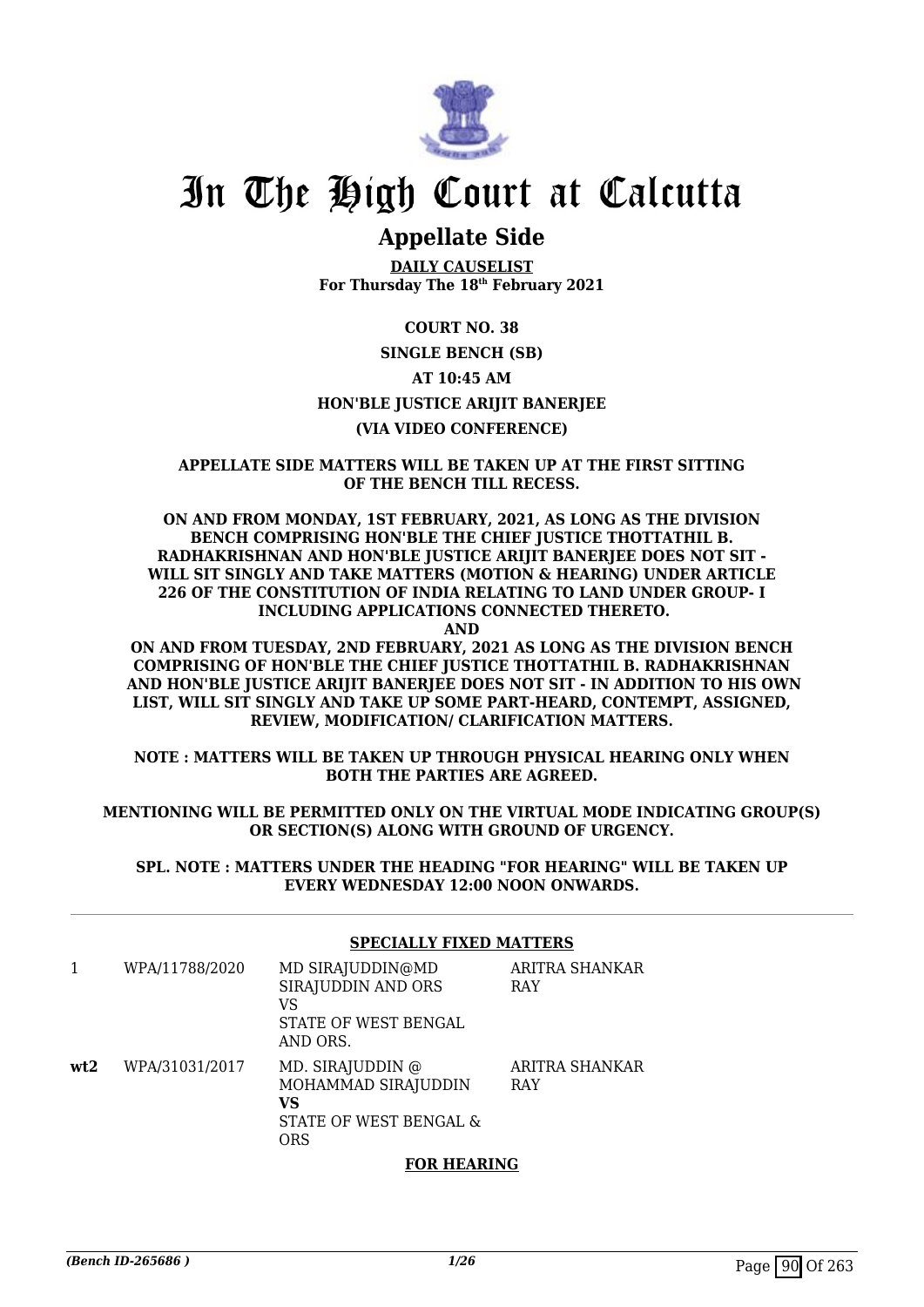| 3  | WPA/12347/2017<br>$[24-02-2021]$             | <b>ASHOKE DAS &amp; ORS</b><br>VS<br>STATE OF WEST BENGAL &                                                                                 | KRISHANU BANIK                |
|----|----------------------------------------------|---------------------------------------------------------------------------------------------------------------------------------------------|-------------------------------|
| 4  | WPA/24560/2017<br>$[24-02-2021]$             | <b>ORS</b><br><b>SHYAM SUNDAR MAL &amp;</b><br>ANR<br><b>VS</b><br>STATE OF WEST BENGAL &                                                   | UTTAM KUMAR<br><b>MONDAL</b>  |
|    |                                              | <b>ORS</b>                                                                                                                                  |                               |
|    | IA NO: CAN/1/2021                            |                                                                                                                                             |                               |
| 5. | WPA/3729/2018<br>$[10-03-2021]$ [TOP]        | <b>BISWAJIT MUKHERJEE</b><br>VS<br>STATE OF WEST BENGAL &<br>ORS.                                                                           | MALAY<br><b>BHATTACHARYYA</b> |
| 6  | WPA/23780/2019<br>$[10-03-2021]$ [TOP ] VS   | M/S. AMBIA                                                                                                                                  | KAMAN SAHOO                   |
|    |                                              | <b>STATE OF WEST BENGAL &amp;</b><br><b>ORS</b>                                                                                             |                               |
| 7  | WPA/4028/2020<br>$[24-03-2021]$              | <b>SUNIT KR DALAL</b><br><b>VS</b>                                                                                                          | KOMAL SINGH                   |
|    |                                              | STATE OF WEST BENGAL &<br><b>ORS</b>                                                                                                        |                               |
| 8  | WPA/7569/2020                                | <b>ABANI ROY</b>                                                                                                                            | TARUN DAS SARMA               |
|    | $[24-02-2021]$                               | <b>VS</b><br>State of West Bengal                                                                                                           |                               |
|    | IA NO: CAN/1/2020                            |                                                                                                                                             |                               |
| 9  | WPA/11329/2020<br>$[25-03-2021]$             | JAITA DAS (NEE ROY)<br><b>VS</b><br>WEST BENGAL HOUSING<br><b>INFRASTRUCTURE</b><br>DEVELOPMENT<br>CORPORATION LIMITED<br><b>AND OTHERS</b> | PRANATI DAS                   |
| 10 | WPA/2384/2021<br>[ 24-02-2021] First<br>Time | <b>RAJU PAL</b><br>VS <b>Sandware</b><br>STATE OF WEST BENGAL<br>AND ORS.                                                                   | RAJ DIP RAY                   |
|    |                                              | <b>URGENT MOTION</b>                                                                                                                        |                               |
| 11 | WPA/9202/2020                                | JHARNA DAS<br><b>VS</b><br>State of West Bengal                                                                                             | <b>MONIKA SARKAR</b>          |
|    | wt12 WPA/3446/2020                           | <b>JHARNA DAS &amp; ORS</b>                                                                                                                 | <b>KIRAN KUMAR</b>            |
|    |                                              | <b>VS</b><br>STATE OF WEST BENGAL &<br><b>ORS</b>                                                                                           | <b>MAHATO</b>                 |
| 13 | WPA/10579/2020                               | MD.MAJEDAR RAHAMAN<br><b>VS</b><br>STATE OF WEST BENGAL<br>AND ORS.                                                                         | <b>BISWAJIT SAMANTA</b>       |
| 14 | WPA/958/2021                                 | BLUECHIP PROJECTS PVT.<br>LTD.<br><b>VS</b><br>STATE OF WEST BENGAL<br>AND ORS.                                                             | REKHA GHOSH                   |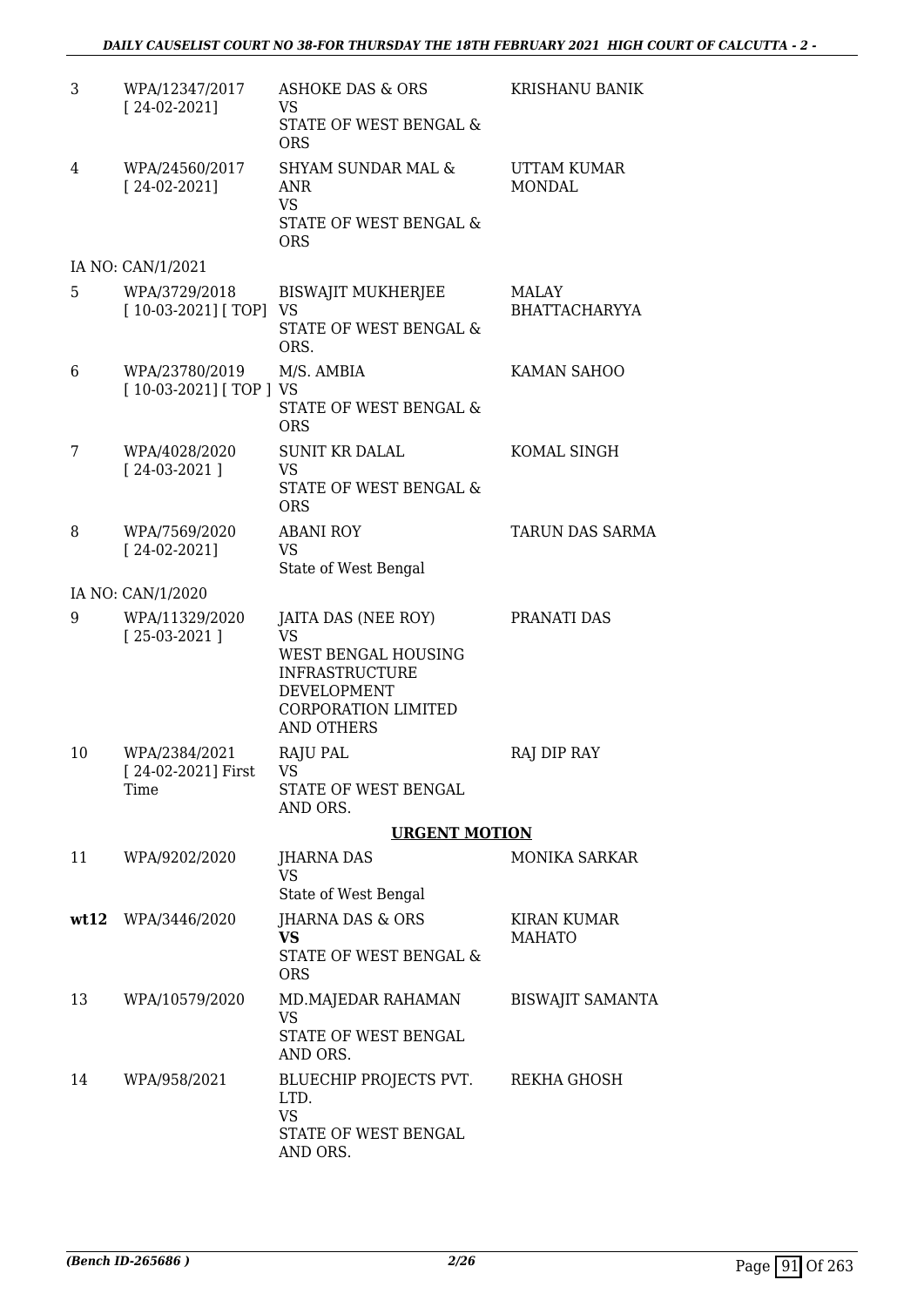| 15 | WPA/3387/2021<br>$[19-02-2021]$ [TOP] VS | <b>SUSANTA KUMAR DAS</b><br>STATE OF WEST BENGAL<br>AND ORS.                     | DEVDUTTA PATHAK                     |
|----|------------------------------------------|----------------------------------------------------------------------------------|-------------------------------------|
| 16 | WPA/3571/2021                            | LIAKAT ALI AND ORS<br>VS<br>STATE OF WEST BENGAL<br>AND ORS.                     | <b>SUDIP SARKAR</b>                 |
|    | IA NO: CAN/1/2021                        |                                                                                  |                                     |
| 17 | WPA/3890/2021<br>$[19-02-2021]$ [TOP] VS | KRISHNA ROY CHOWDHURY KRISHNENDU BERA<br>STATE OF WEST BENGAL                    |                                     |
|    |                                          | AND ORS.<br><b>MOTION</b>                                                        |                                     |
| 18 | WPA/13536/2007<br>[ Interim Order ]      | AJIMUL HOSSAIN KHAN<br><b>VS</b><br>THE STATE OF WEST<br><b>BENGAL &amp; ORS</b> | PALLAV CHATTERJEE                   |
|    | IA NO: CAN/1/2021                        |                                                                                  |                                     |
| 19 | WPA/12985/2013                           | <b>SANGITA DE</b><br><b>VS</b><br>STATE OF WEST BENGAL &<br><b>ORS</b>           | SOUMYADEEP<br><b>BISWAS</b>         |
| 20 | WPA/2556/2019                            | KALYAN GHOSH<br><b>VS</b><br>HOWRAH ZILLA PARISHAD<br>& ORS                      | <b>SANKHA SUBHRA RAY</b>            |
|    | IA NO: CAN/1/2020(Old No:CAN/5485/2020)  |                                                                                  |                                     |
|    | wt21 WPA/1688/2019                       | <b>TAPAS PAUL</b><br><b>VS</b><br>HOWRAH ZILLA PARISHAD<br>& ORS                 | <b>APURBA KUMAR</b><br><b>GHOSH</b> |
| 22 | WPA/9654/2019<br>$[26 - 02 - 2021]$      | KALLAL KANTI GHOSH<br><b>VS</b><br>STATE OF WEST BENGAL &<br><b>ORS</b>          | SHAMIK CHATTERJEE                   |
| 23 | WPA/24125/2019                           | AMAL MANNA & ORS<br>VS<br>STATE OF WEST BENGAL &<br><b>ORS</b>                   | <b>ANIMESH PAUL</b>                 |
| 24 | WPA/24178/2019                           | SUBHAS SOM & ORS<br><b>VS</b><br>STATE OF WEST BENGAL &<br><b>ORS</b>            | <b>BARUN CHATTERJEE</b>             |
| 25 | WPA/24261/2019                           | BIVAS JASH & ORS<br><b>VS</b><br>STATE OF WEST BENGAL &<br><b>ORS</b>            | JANARDAN MANDAL                     |
| 26 | WPA/4271/2019                            | DILIP KR. HALDER<br>VS<br>STATE OF WEST BENGAL &<br>ORS.                         | KOUSHIKEE<br><b>BANERJEE</b>        |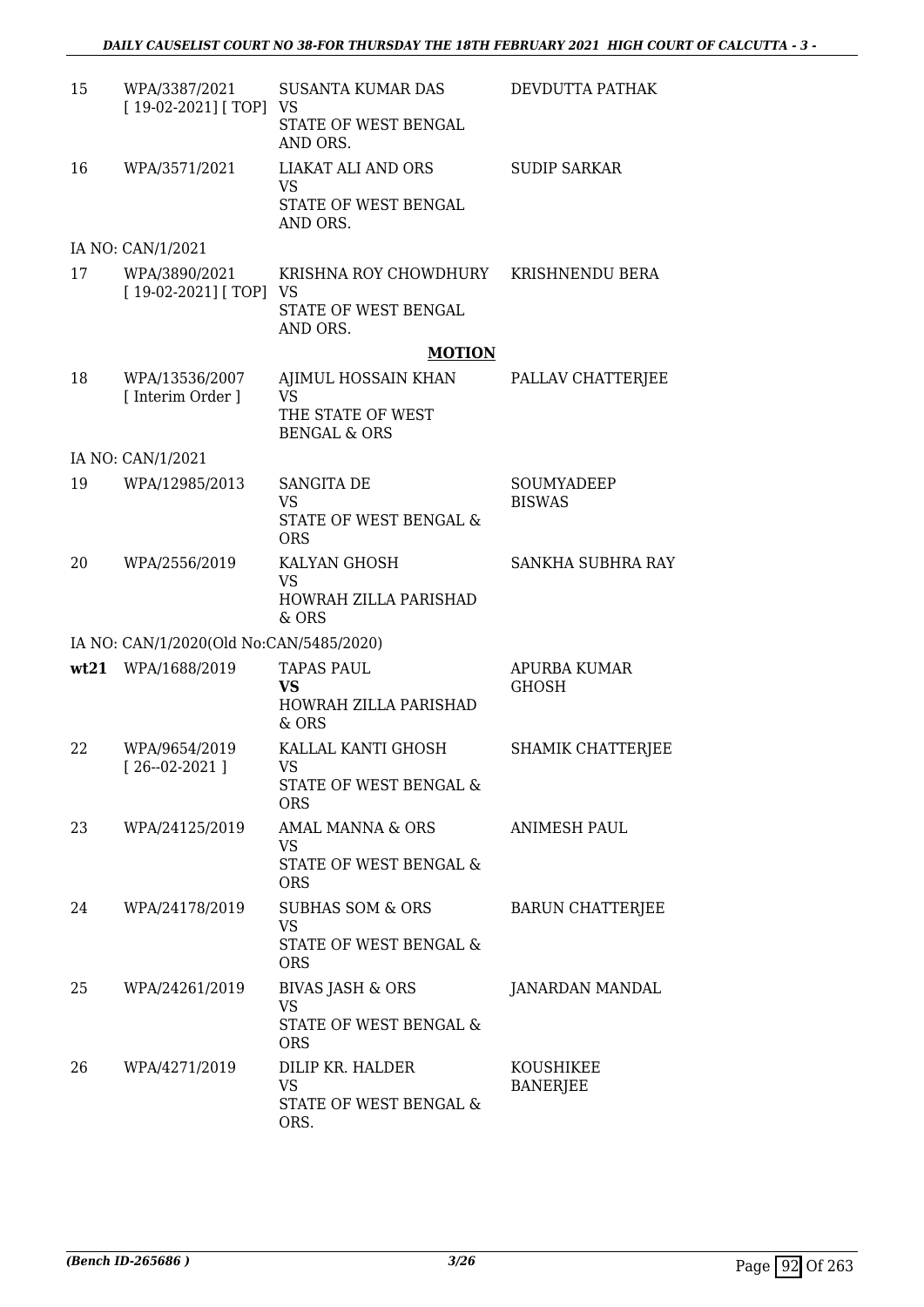| 27 | WPA/69/2020                             | SUVENIYA CLUB, GHAGRA<br>& ORS<br><b>VS</b><br>STATE OF WEST BENGAL &<br><b>ORS</b>                                            | <b>TARASANKAR</b><br><b>SAMANTA</b>  |
|----|-----------------------------------------|--------------------------------------------------------------------------------------------------------------------------------|--------------------------------------|
|    | IA NO: CAN/1/2020(Old No:CAN/2483/2020) |                                                                                                                                |                                      |
| 28 | WPA/85/2020                             | SIBAPADA BANERJEE &<br>ORS.<br><b>VS</b><br>THE LAND MGR.<br><b>BIDHANNAGAR URBAN</b><br>DEVP. DEPT. & ORS.                    | CHANDRAMALA<br>MUKHERJEE             |
| 29 | WPA/549/2020                            | KALPANA JANA DAS<br><b>VS</b><br>STATE OF WEST BENGAL &<br><b>ORS</b>                                                          | PARTHA<br><b>CHAKRABORTY</b>         |
|    | IA NO: CAN/1/2020(Old No:CAN/4245/2020) |                                                                                                                                |                                      |
| 30 | WPA/881/2020                            | HARA GOPAL NANDI<br><b>CHOWDHURY</b><br>VS<br>STATE OF WEST BENGAL &<br><b>ORS</b>                                             | <b>SANTOSH</b><br><b>CHAKRABORTY</b> |
| 31 | WPA/1881/2020                           | <b>GOUTAM HALDER</b><br><b>VS</b><br>STATE OF WEST BENGAL &<br><b>ORS</b>                                                      | SUDIPTA MONDAL                       |
| 32 | WPA/1911/2020                           | JAYASHREE GHATAK<br><b>VS</b><br>STATE OF WEST BENGAL &<br><b>ORS</b>                                                          | <b>DEBASIS SUR</b>                   |
| 33 | WPA/1923/2020                           | <b>GOUR HARI SAMANTA</b><br><b>VS</b><br>STATE OF WEST BENGAL &<br><b>ORS</b>                                                  | <b>SYED MOSIHAR</b><br><b>RAHMAN</b> |
| 34 | WPA/1933/2020                           | ALPANA MAKHERJEE & ANR<br>VS.<br>STATE OF WEST BENGAL &<br><b>ORS</b>                                                          | SHARMISTHA DHAR                      |
| 35 | WPA/1954/2020                           | GHSPL SAMBHAV, KNG,<br><b>HEALTHCARE LLP</b><br><b>VS</b><br>NATIONAL HIGHWAY<br><b>AUTHORITY OF INDIA &amp;</b><br><b>ORS</b> | ANIKET MITRA                         |
| 36 | WPA/2106/2020                           | AVANA ECOBUILT<br>MATERIALS PVT. LTD.<br><b>VS</b><br>UNION OF INDIA & ORS                                                     | NIKHILESH MITTAL                     |
| 37 | WPA/2131/2020                           | ANUP KUMAR CHOWDHURY<br>VS<br>STATE OF WEST BENGAL &<br><b>ORS</b>                                                             | TIRTHANKAR DEY                       |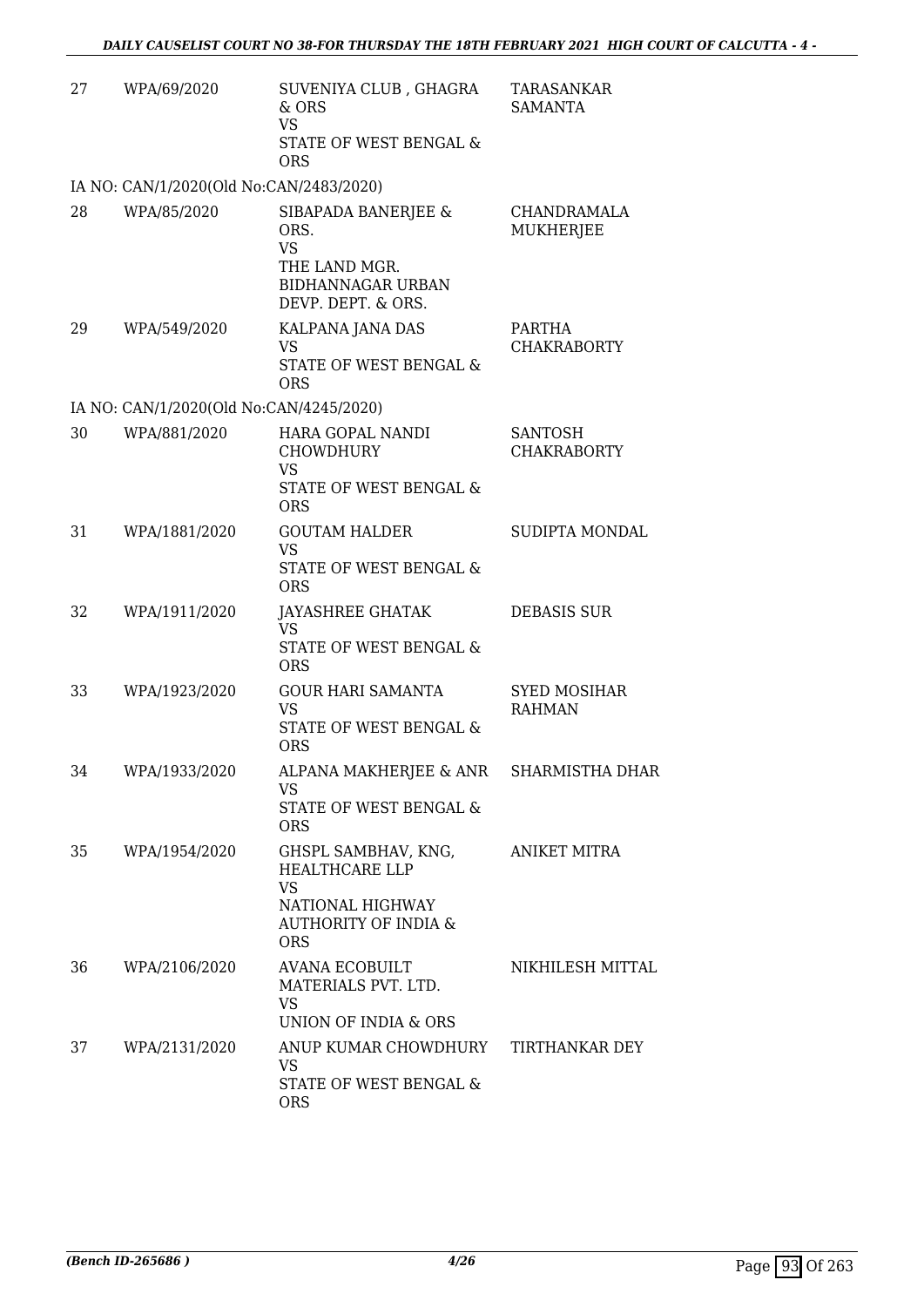# *DAILY CAUSELIST COURT NO 38-FOR THURSDAY THE 18TH FEBRUARY 2021 HIGH COURT OF CALCUTTA - 5 -*

| 38 | WPA/4907/2020<br>$[24-02-2021]$ | KESHAB CHANDRA GIRI<br>VS<br>STATE OF WEST BENGAL &<br><b>ORS</b>                                                      | <b>BHASKAR CHANDRA</b><br><b>MANNA</b> |
|----|---------------------------------|------------------------------------------------------------------------------------------------------------------------|----------------------------------------|
| 39 | WPA/4939/2020<br>$[24-02-2021]$ | SHUBHAJIT MANDAL & ANR<br>VS<br>STATE OF WEST BENGAL &<br><b>ORS</b>                                                   | DYUTIMAN BANERJEE                      |
| 40 | WPA/5140/2020<br>$[24-02-2021]$ | MD. ABDUR RAJJAK<br><b>VS</b><br>UNION OF INDIA & ORS                                                                  | <b>DONA GHOSH</b>                      |
| 41 | WPA/5198/2020<br>$[24-02-2021]$ | NIJAM ALI MONDAL<br><b>VS</b><br>STATE OF WEST BENGAL &<br><b>ORS</b>                                                  | <b>ABDUR RAHAMAN</b>                   |
| 42 | WPA/7492/2020<br>$[24-02-2021]$ | M/S DHANWANTARI TIE UP<br>P. LTD<br><b>VS</b><br>State of West Bengal                                                  | SIDDHARTHA PAUL                        |
|    | IA NO: CAN/1/2020               |                                                                                                                        |                                        |
| 43 | WPA/7924/2020<br>$[24-02-2021]$ | PRADIP MAITY<br>VS<br>STATE OF WEST BENGAL<br>AND ORS.                                                                 | <b>SANTI PADA PAHARI</b>               |
| 44 | WPA/9837/2020                   | KHEYA ABASAN SAMABAY<br>SAMITY REPRESENTED BY<br><b>ITS SECRETARY</b><br><b>VS</b><br>STATE OF WEST BENGAL<br>AND ORS. | <b>NEIL BASU</b>                       |
| 45 | WPA/10141/2020                  | AKASHTORI CO-OPERATIVE<br>HOUSING SOCIETY LIMITED<br>AND ANOTHER<br>VS<br>STATE OF WEST BENGAL<br>AND ORS.             | SANJAY SAHA                            |
| 46 | WPA/10142/2020                  | <b>AINUDDIN SEK</b><br>VS<br>STATE OF WEST BENGAL<br>AND ORS.                                                          | ARITRA SANKAR RAY                      |
| 47 | WPA/10143/2020                  | KALPANA PAL<br>VS<br>State of West Bengal                                                                              | ARITRA SHANKAR<br><b>RAY</b>           |
| 48 | WPA/10151/2020                  | <b>TAIMINA BIBI</b><br>VS<br>STATE OF WEST BENGAL<br>AND ORS.                                                          | ARITRA SHANKAR<br>RAY                  |
| 49 | WPA/10168/2020                  | MAJET MONDAL<br>VS<br>State of West Bengal                                                                             | <b>ABDUL MURSHID</b>                   |
| 50 | WPA/10170/2020                  | ABDUL RASHED MONDAL<br>AND OTHERS<br>VS<br>STATE OF WEST BENGAL                                                        | <b>ABDUL MURSHID</b>                   |
|    |                                 | AND ORS.                                                                                                               |                                        |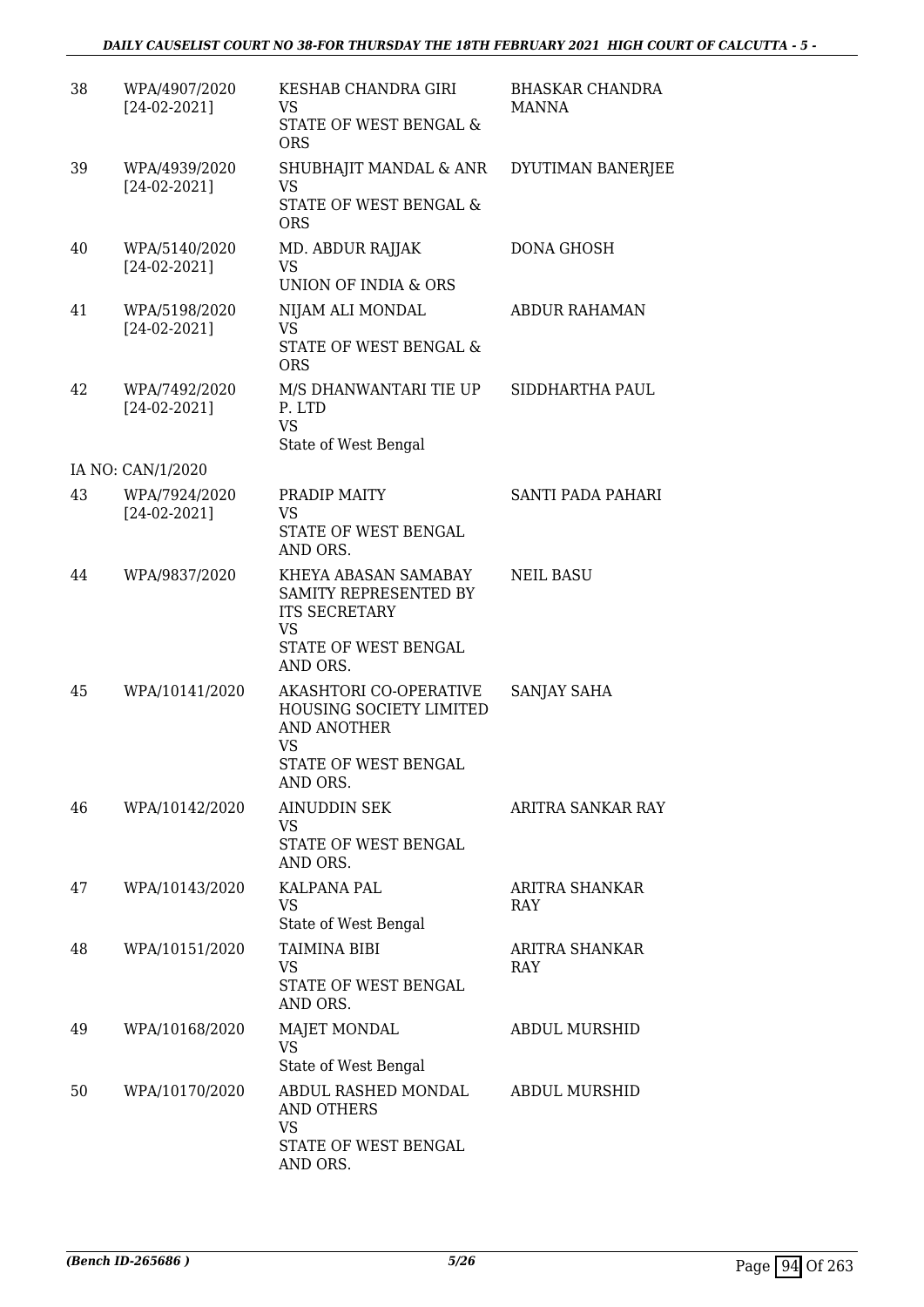| 51 | WPA/10199/2020      | NIRMAL KUMAR<br><b>CHATTERJEE</b><br><b>VS</b><br>STATE OF WEST BENGAL<br>AND ORS. | DYUTIMAN BANERJEE                     |
|----|---------------------|------------------------------------------------------------------------------------|---------------------------------------|
| 52 | WPA/10762/2020      | RAJENDRA KUMAR<br><b>BIDASARIA</b><br><b>VS</b><br>STATE OF WEST BENGAL            | <b>SURANJAN SAHA</b>                  |
|    |                     | AND ORS.                                                                           |                                       |
| 53 | WPA/10869/2020      | <b>SHANKAR PRAMANICK</b><br>VS.<br>STATE OF WEST BENGAL<br>AND ORS.                | SARBANANDA<br>SANYAL                  |
| 54 | WPA/10874/2020      | PRADIP MONDAL<br><b>VS</b><br>STATE OF WEST BENGAL<br>AND ORS.                     | SARBANANDA<br><b>SANYAL</b>           |
| 55 | WPA/11005/2020      | <b>AMIT GHOSH</b><br>VS.<br>UNION OF INDIA AND ORS.                                | <b>SOMESH KUMAR</b><br><b>GHOSH</b>   |
| 56 | WPA/11148/2020      | JAYANTA PROSAD ROY<br>VS<br>STATE OF WEST BENGAL<br>AND ORS.                       | <b>SAMRAT DEY PAUL</b>                |
| 57 | WPA/11154/2020      | RATAN MANJURI MANDAL<br>VS<br>STATE OF WEST BENGAL<br>AND ORS.                     | SRIKUMAR MANDAL                       |
| 58 | WPA/11156/2020      | UTTAM KUMAR MAITY<br><b>VS</b><br>STATE OF WEST BENGAL<br>AND ORS.                 | ABHILASH SINHA<br><b>ROY</b>          |
| 59 | WPA/11224/2020      | <b>GOPAL MUKHERJEE</b><br><b>VS</b><br>UNION OF INDIA AND ORS.                     | K.M. HOSSAIN                          |
| 60 | WPA/11391/2020      | HRISIKESH MAITY AND ORS<br>VS<br>STATE OF WEST BENGAL<br>AND ORS.                  | SATYAJIT MANDAL                       |
| 61 | WPA/11444/2020      | <b>BISHAN M. AGARWAL</b><br>VS<br>UNION OF INDIA AND ORS.                          | <b>SAYAK RANJAN</b><br><b>GANGULY</b> |
| 62 | WPA/11447/2020      | <b>B.M.DEALERS LLP</b><br><b>VS</b><br>UNION OF INDIA AND ORS.                     | <b>SAYAK RANJAN</b><br><b>GANGULY</b> |
| 63 | WPA/11453/2020      | <b>B.K. MARCHANTILE LLP</b><br>VS<br>UNION OF INDIA AND ORS.                       | SAYAK RANJAN<br><b>GANGULY</b>        |
| 64 | WPA/11477/2020<br>J | KISHAN M. AGARWAL<br>VS<br>UNION OF INDIA AND ORS.                                 | SAYAN RANJAN<br><b>GANGULY</b>        |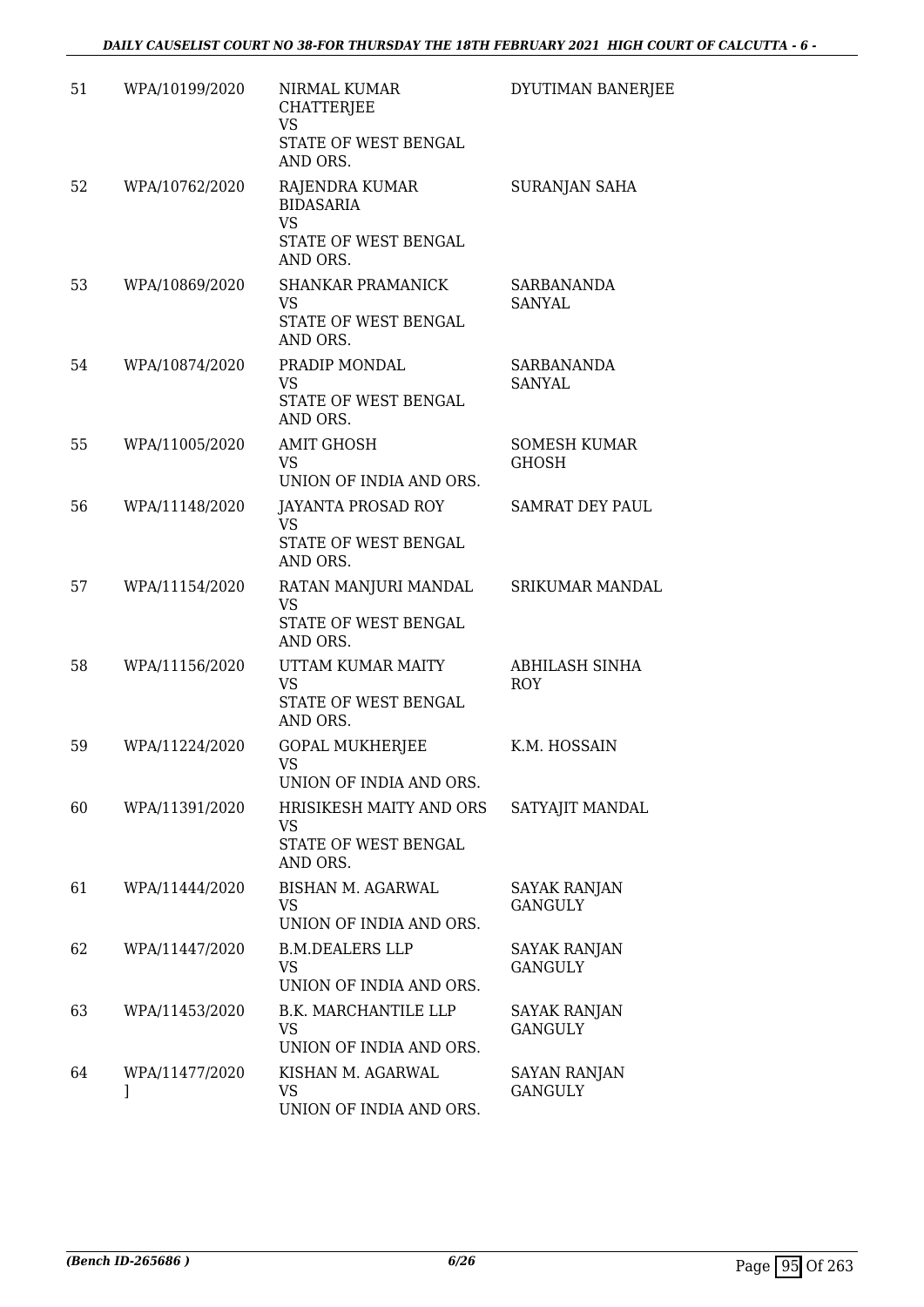*DAILY CAUSELIST COURT NO 38-FOR THURSDAY THE 18TH FEBRUARY 2021 HIGH COURT OF CALCUTTA - 7 -* 

| 65 | WPA/11480/2020                   | K.K. COMMODITIES LLP<br>(FORMERLY KNOWN AS K.K.<br>COMMODITIES PVT. LTD)<br>VS<br>UNION OF INDIA AND ORS.               | SAYAK RANJAM<br><b>GANGULY</b>        |
|----|----------------------------------|-------------------------------------------------------------------------------------------------------------------------|---------------------------------------|
| 66 | WPA/11483/2020                   | <b>B.M.A MERCHANDISE LLP</b><br>VS<br>UNION OF INDIA AND ORS.                                                           | <b>SAYAK RANJAN</b><br><b>GANGULY</b> |
| 67 | WPA/11487/2020                   | <b>B.K. MERCHANTILE LLP</b><br>VS<br>STATE OF WEST BENGAL<br>AND ORS.                                                   | <b>SAYAK RANJAN</b><br><b>GANGULY</b> |
| 68 | WPA/11490/2020                   | MANNALAL SUREKA TRUST<br>VS.<br>UNION OF INDIA AND ORS.                                                                 | SAYAK RANJAN<br><b>GANGULY</b>        |
| 69 | WPA/11493/2020                   | <b>BISHAN M. AGARWAL</b><br><b>VS</b><br>UNION OF INDIA AND ORS.                                                        | <b>SAYAK RANJAN</b><br><b>GANGULY</b> |
| 70 | WPA/11541/2020<br>$[25-02-2021]$ | RAHUL AMIN MALLICK<br>VS<br>STATE OF WEST BENGAL<br>AND ORS.                                                            | LAKSHMINATH<br><b>BHATTACHARYA</b>    |
| 71 | WPA/11611/2020<br>$[25-02-2021]$ | <b>SWAGATA BOSE</b><br>VS<br>STATE OF WEST BENGAL<br>AND ORS.                                                           | PRASANTA KUMAR<br>PAKRASHI            |
| 72 | WPA/11694/2020                   | PALSON DERMA PVT LTD<br>AND ANR<br>VS<br>THE COMPENTENT<br>AUTHORITY, URBAN LAND<br>CEILING DEPT, SDO AND<br><b>ORS</b> | <b>ABHIJIT BISWAS</b>                 |
| 73 | WPA/11707/2020                   | <b>GANGADHAR SAKHA</b><br>VS<br>STATE OF WEST BENGAL<br>AND ORS.                                                        | <b>SANJIB KUMAR</b><br>GHOSH          |
| 74 | WPA/11775/2020<br>$[04-03-2021]$ | BHAKTIPADA GHOSH<br>VS<br>STATE OF WEST BENGAL<br>AND ORS.                                                              | SASTHI CHARAN<br>DHARA                |
| 75 | WPA/11837/2020                   | M/S SEWANARAYAN<br>KHUBCHAND AND ANR<br>VS<br>STATE OF WEST BENGAL<br>AND ORS.                                          | PRANGOPAL DAS                         |
| 76 | WPA/11931/2020                   | RABIUL RAHAMAN<br><b>VS</b><br>STATE OF WEST BENGAL<br>AND ORS.                                                         | SK. NIZAMUDDIN                        |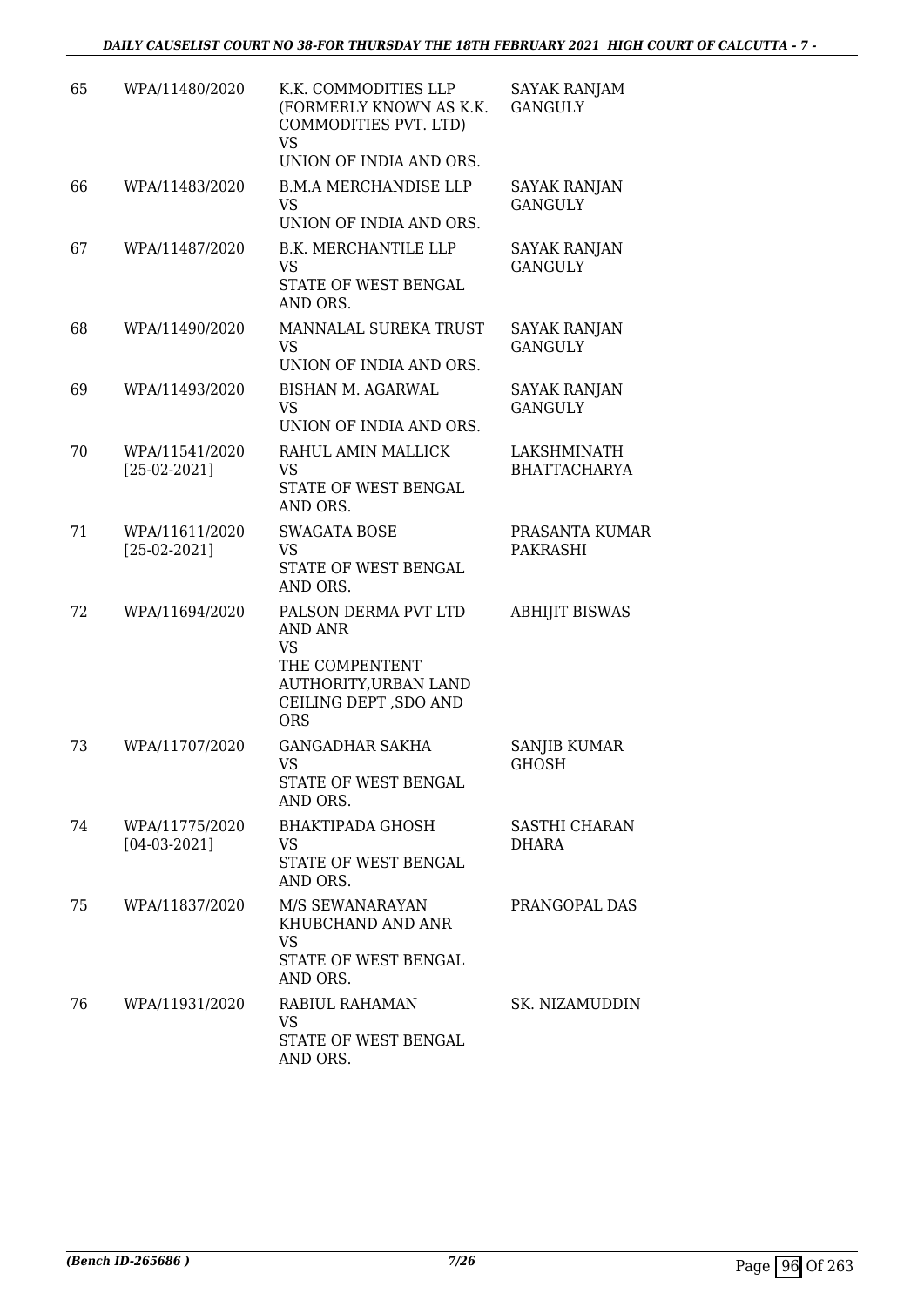| 77 | WPA/11943/2020 | <b>VIDYANANDA</b><br><b>CHAKRABORTY</b><br><b>VS</b><br>STATE OF WEST BENGAL<br>AND ORS.                           | <b>BISWAJIT</b><br><b>CHOWDHURY</b>  |
|----|----------------|--------------------------------------------------------------------------------------------------------------------|--------------------------------------|
|    |                | <b>NEW MOTION</b>                                                                                                  |                                      |
| 78 | AST/19/2021    | NISITH KUMAR SINGHA<br><b>AND OTHERS</b><br>VS                                                                     | TANUSRI SANTRA                       |
|    |                | STATE OF WEST BENGAL<br>AND ORS.                                                                                   |                                      |
| 79 | WPA/91/2021    | SANJAY SAHA AND ANR<br><b>VS</b><br>THE STATE OF WEST<br><b>BENGAL AND ORS</b>                                     | PRASENJIT SAHA                       |
| 80 | WPA/119/2021   | NARAYAN MOSKARA<br><b>VS</b><br>STATE OF WEST BENGAL<br>AND ORS.                                                   | MANIKA SARKAR                        |
| 81 | WPA/126/2021   | ARDHENDU SEKHAR RANA<br><b>VS</b><br>UNION OF INDIA AND ORS.                                                       | PRIYANKA SAHA                        |
| 82 | WPA/218/2021   | SHAMBHU CHANDRA DAS<br>AND ANR<br><b>VS</b><br>THE BOARD OF TRUSTEES<br>FOR THE PORT OF<br><b>CALCUTTA AND ORS</b> | AJAY DEBNATH                         |
| 83 | WPA/255/2021   | MANWAR ALI MOLLA<br>VS<br>STATE OF WEST BENGAL<br>AND ORS.                                                         | <b>SOUNAK</b><br><b>BHATTACHARYA</b> |
| 84 | WPA/689/2021   | KRISHNA DAS AND OTHERS<br><b>VS</b><br>STATE OF WEST BENGAL<br>AND ORS.                                            | DYUTIMAN BANERJEE                    |
| 85 | WPA/706/2021   | RANJIT KUMAR BISWAS<br>ALIAS RANJIT BISWAS<br><b>VS</b><br>STATE OF WEST BENGAL<br>AND ORS                         | TIMIR BARAN SAHA                     |
| 86 | WPA/761/2021   | FANIBHUSAN HALDER AND<br><b>ORS</b><br><b>VS</b><br>STATE OF WEST BENGAL<br>AND ORS.                               | LAKSHMINATH<br><b>BHATTACHARYA</b>   |
| 87 | WPA/788/2021   | NIKHILESH BHOWMICK<br>VS<br>STATE OF WEST BENGAL<br>AND ORS.                                                       | <b>SOURAV MONDAL</b>                 |
| 88 | WPA/993/2021   | <b>SUDHIR PADA DAWN</b><br><b>VS</b><br>Union of India                                                             | <b>BISWAPRIYA</b><br><b>SAMANTA</b>  |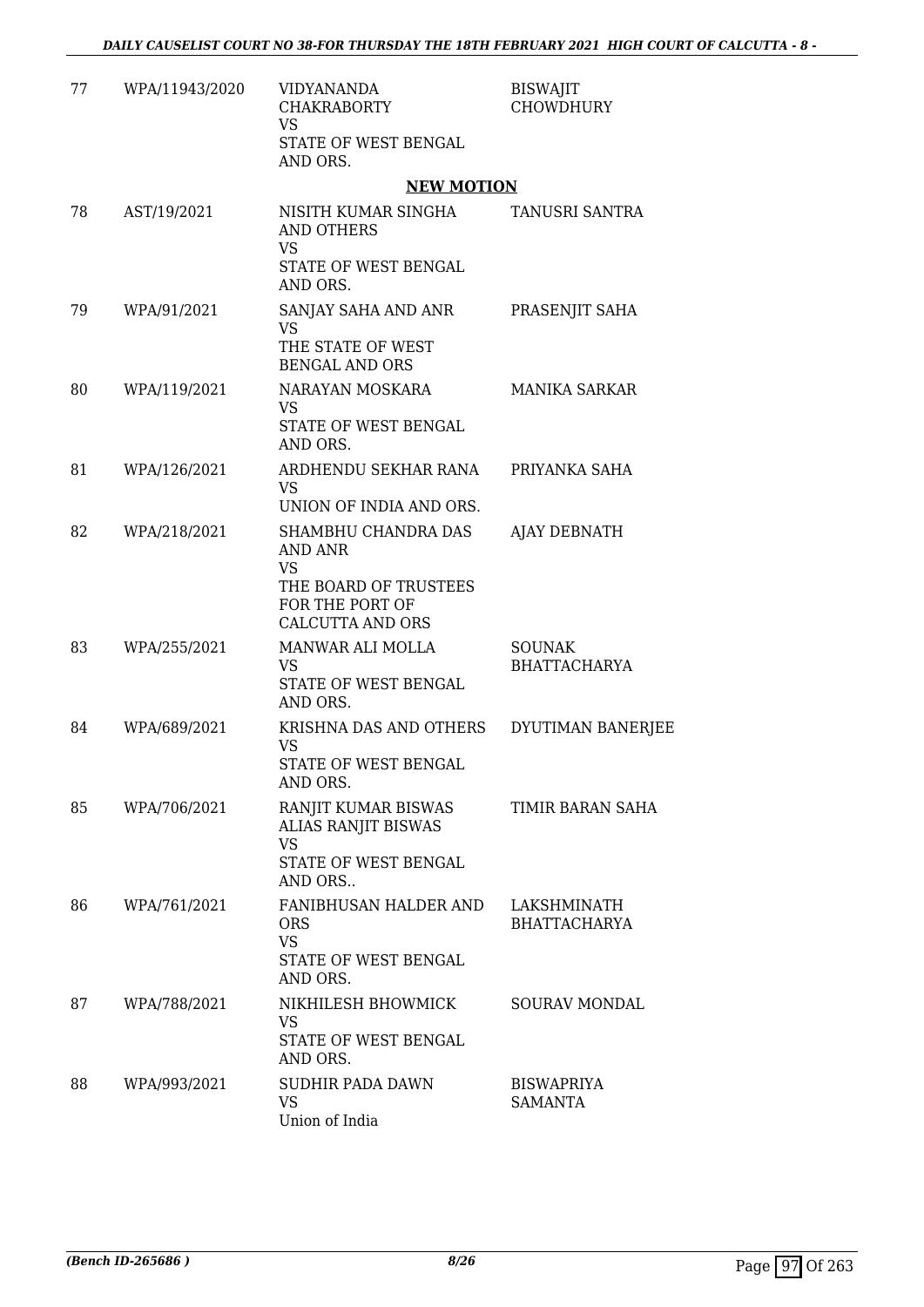| 89  | WPA/1061/2021                   | KANTA CHARAN DAS AND<br><b>ORS</b><br><b>VS</b><br>STATE OF WEST BENGAL<br>AND ORS.              | RANJAN KUMAR KALI                        |
|-----|---------------------------------|--------------------------------------------------------------------------------------------------|------------------------------------------|
| 90  | WPA/1214/2021                   | <b>EMAMUDDIN MOMIN</b><br>VS<br>STATE OF WEST BENGAL<br>AND ORS.                                 | TANUSRI SANTRA                           |
| 91  | WPA/1242/2021                   | M/S CORONA STEEL<br>INDUSTRY PVT. LTD<br><b>VS</b><br>STATE OF WEST BENGAL<br>AND ORS.           | PAWAN KUMAR<br>JAJODIA                   |
| 92  | WPA/1386/2021<br>$[24-02-2021]$ | <b>SUSHRUTA DUTTA</b><br><b>VS</b><br>UNION OF INDIA AND ORS.                                    | SOUMYAJIT DAS<br><b>MAHAPATRA</b>        |
| 93  | WPA/1389/2021<br>$[24-02-2021]$ | <b>SAGAR DUTTA</b><br>VS<br>UNION OF INDIA AND ORS.                                              | <b>SOUMYAJIT DAS</b><br><b>MAHAPATRA</b> |
| 94  | WPA/1392/2021<br>$[24-02-2021]$ | TARUN KUMAR DUTTA<br>VS.<br>UNION OF INDIA AND ORS.                                              | SOUMYAJIT DAS<br><b>MAHAPATRA</b>        |
| 95  | WPA/1451/2021                   | SARAT CHANDRA KANJI<br><b>AND ANOTHER</b><br><b>VS</b><br>STATE OF WEST BENGAL<br>AND ORS.       | PRABIR MAJI                              |
| 96  | WPA/1545/2021                   | RABINDRA SEVA BHARATI<br>AND ANOTHER<br>VS<br>UNION OF INDIA AND ORS.                            | SIDDHARTHA ROY                           |
| 97  | WPA/1783/2021                   | <b>PANCHANAN</b><br>MUKHOPADHYAY<br>@MUKHERJEE AND ANR<br>VS<br>STATE OF WEST BENGAL<br>AND ORS. | <b>SUPREEM NASKAR</b>                    |
| 98  | WPA/1992/2021                   | <b>DIPAK KAR</b><br>VS<br>STATE OF WEST BENGAL<br>AND ORS.                                       | <b>ASHOK KUMAR</b><br>SINGH              |
| 99  | WPA/1999/2021                   | SUBHAS CHANDRA KAR<br>VS<br>STATE OF WEST BENGAL<br>AND ORS.                                     | <b>ASHOK KUMAR</b><br><b>SINGH</b>       |
| 100 | WPA/2001/2021                   | ARUN KR DUTTA ALIAS<br>ARUN DUTTA AND ORS<br><b>VS</b><br>UNION OF INDIA AND ORS.                | ANIRBAN SAHA                             |
| 101 | WPA/2005/2021                   | DIPALI MAJI<br><b>VS</b><br>UNION OF INDIA AND ORS.                                              | ANIRBAN SAHA                             |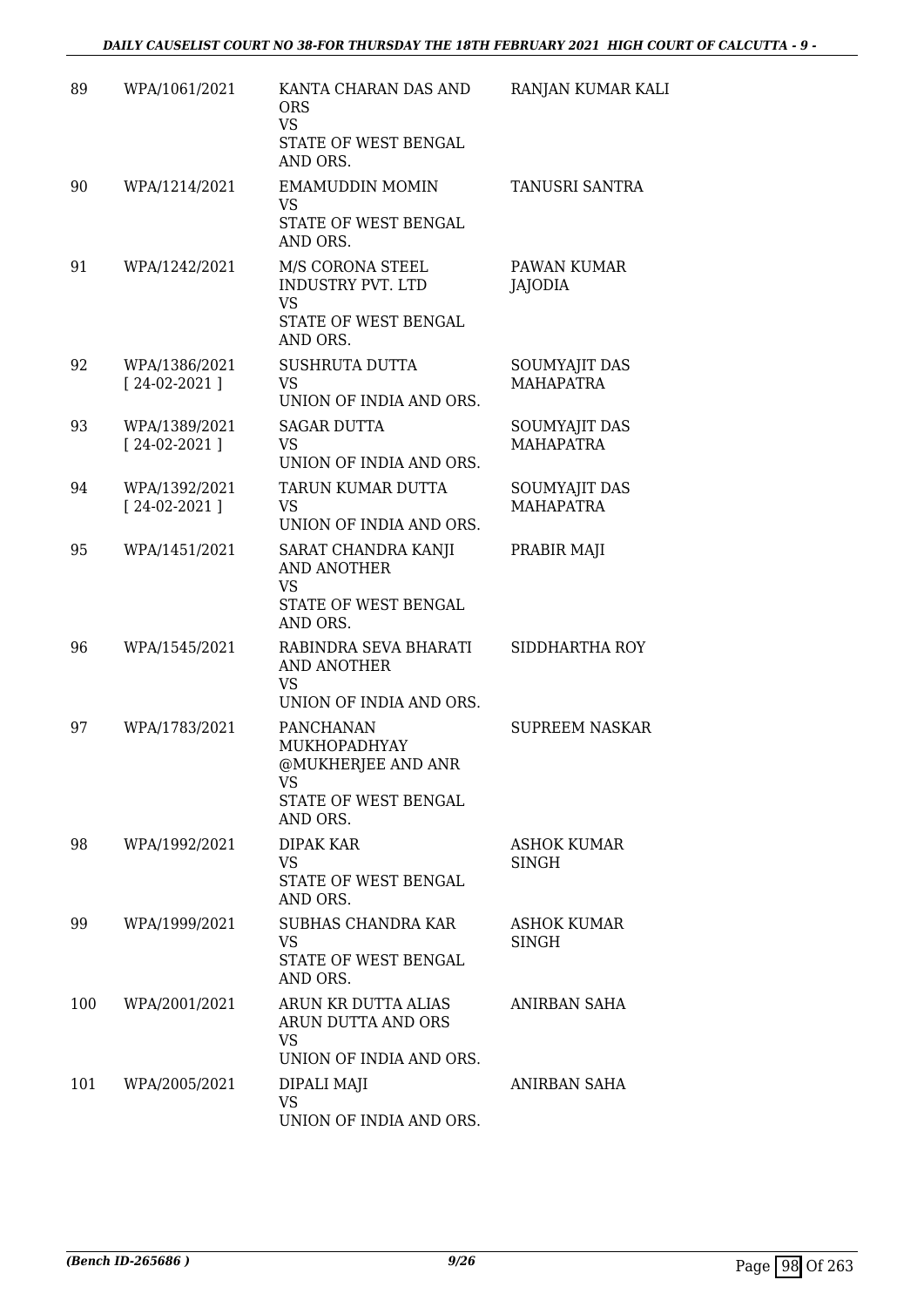| 102 | WPA/2007/2021                   | SANATAN PRAMANIK AND<br>ORS.<br><b>VS</b><br>UNION OF INDIA AND ORS.                     | ANIRBAN SAHA                          |
|-----|---------------------------------|------------------------------------------------------------------------------------------|---------------------------------------|
| 103 | WPA/2009/2021                   | <b>MAMATA NATH</b><br>VS.<br>UNION OF INDIA AND ORS.                                     | <b>AVIROOP</b><br><b>BHATTACHARYA</b> |
| 104 | WPA/2014/2021                   | <b>MANIK PRAMANIK</b><br><b>VS</b>                                                       | ANIRBAN SAHA                          |
|     |                                 | UNION OF INDIA AND ORS.                                                                  |                                       |
| 105 | WPA/2075/2021                   | DIPALI BAR<br><b>VS</b>                                                                  | TANUSHRI SANTRA                       |
|     |                                 | STATE OF WEST BENGAL<br>AND ORS.                                                         |                                       |
| 106 | WPA/2323/2021                   | PRABHAT DALAI<br><b>VS</b><br>State of West Bengal                                       | ANINDITA AUDDY<br>(DAS)               |
| 107 | WPA/2349/2021                   | NITYAGOPAL GHOSH AND<br><b>OTHERS</b><br><b>VS</b>                                       | <b>ANIRBAN DAS</b>                    |
|     |                                 | STATE OF WEST BENGAL<br>AND ORS.                                                         |                                       |
| 108 | WPA/2372/2021                   | RADHA RANI MISHRA<br><b>VS</b><br>STATE OF WEST BENGAL<br>AND ORS.                       | <b>JOYEE MAITI</b>                    |
| 109 | WPA/2392/2021                   | <b>HARAN MONDAL</b><br><b>VS</b><br>STATE OF WEST BENGAL<br>AND ORS.                     | <b>AMIT SHARMA</b>                    |
| 110 | WPA/2528/2021<br>$[19-02-2021]$ | <b>GEETA GHOSH</b><br>VS<br><b>BISVA BHARATI AND ORS</b>                                 | ARINDAM GUHA                          |
| 111 | WPA/2575/2021                   | <b>BINAYAK BAIDYA</b><br><b>VS</b><br>STATE OF WEST BENGAL<br>AND ORS.                   | <b>MALAY</b><br><b>BHATTACHARYYA</b>  |
| 112 | WPA/2600/2021<br>$[19-02-2021]$ | MD ZAKIR HOSSAIN<br>MANDAL AND ANR<br><b>VS</b><br>STATE OF WEST BENGAL<br>AND ORS.      | <b>SRIKUMAR MANDAL</b>                |
| 113 | WPA/2776/2021                   | SAILESWAR PANDEY AND<br><b>OTHERS</b><br><b>VS</b><br>STATE OF WEST BENGAL<br>AND ORS.   | PANCHANAN HAJRA                       |
| 114 | WPA/2779/2021                   | PANCHUGOPAL ROY<br>@PANCHU ROY AND<br><b>OTHERS</b><br><b>VS</b><br>STATE OF WEST BENGAL | PANCHANAN ROY                         |
|     |                                 | AND ORS.                                                                                 |                                       |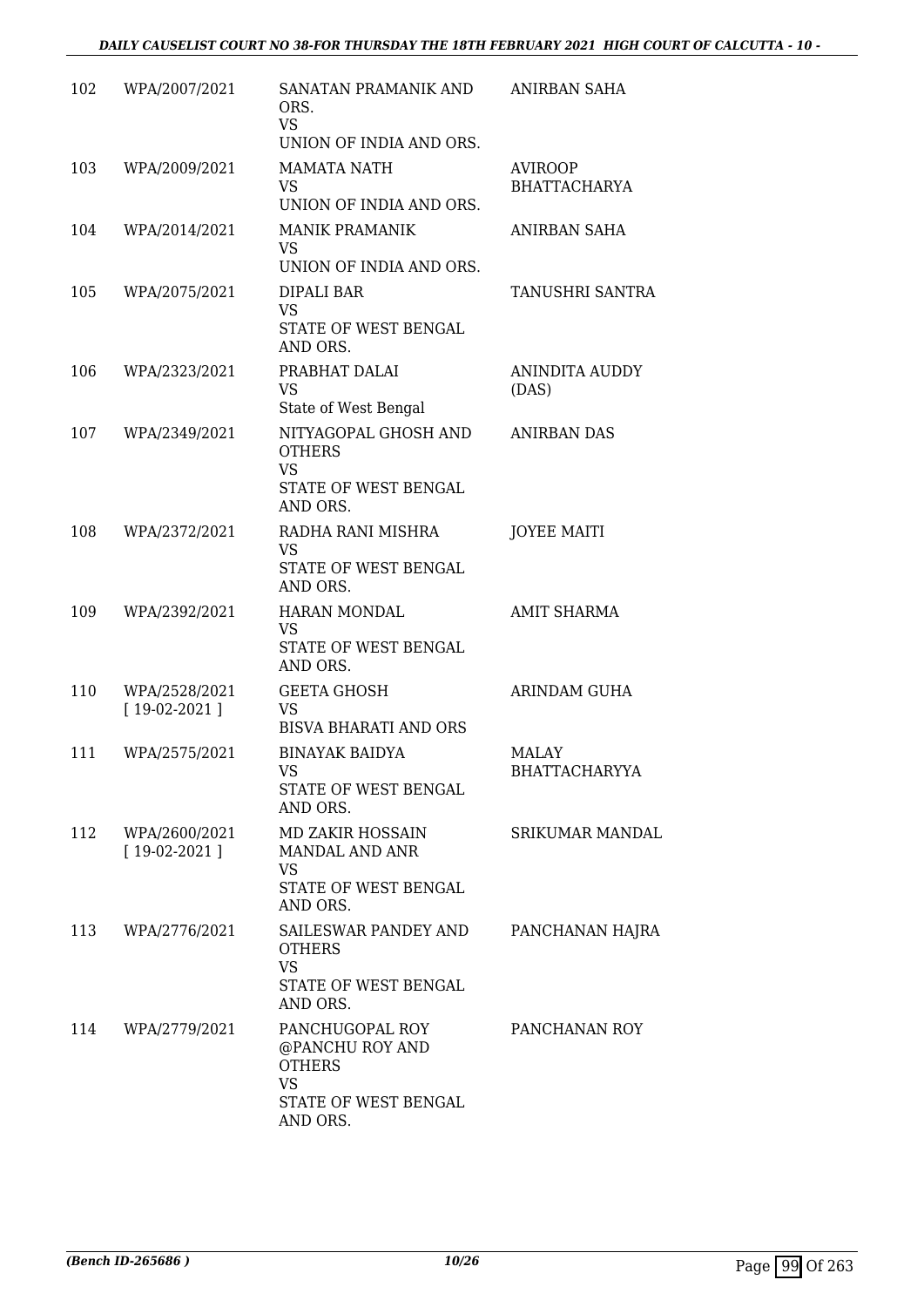| 115 | WPA/2780/2021 | APARNA PRASAD PANDEY<br><b>AND OTHERS</b><br>VS<br>STATE OF WEST BENGAL                                       | PANCHANAN HAJRA             |
|-----|---------------|---------------------------------------------------------------------------------------------------------------|-----------------------------|
| 116 | WPA/2793/2021 | AND ORS.<br>HARADHAN POREL AND<br><b>ORS</b><br><b>VS</b><br>STATE OF WEST BENGAL                             | PANCHANAN HAJRA             |
| 117 | WPA/2815/2021 | AND ORS.<br>MANJU BERA<br><b>VS</b><br>STATE OF WEST BENGAL<br>AND ORS.                                       | <b>AMIT BARAN DASH</b>      |
| 118 | WPA/2830/2021 | MENOKA MANNA AND ORS<br><b>VS</b><br>STATE OF WEST BENGAL<br>AND ORS.                                         | PANCHANAN HAZRA             |
| 119 | WPA/2842/2021 | MONOMOHAN PANDEY AND<br><b>ORS</b><br><b>VS</b><br>STATE OF WEST BENGAL<br>AND ORS.                           | PANCHANAN HAJRA             |
| 120 | WPA/2845/2021 | CHINTAMONI GHOSH AND<br><b>ORS</b><br><b>VS</b><br>STATE OF WEST BENGAL<br>AND ORS.                           | PANCHANAN HAJRA             |
| 121 | WPA/2849/2021 | CHANDRA SEKHAR GHOSH<br>VS<br>STATE OF WEST BENGAL<br>AND ORS.                                                | PANCHANAN HAJRA             |
| 122 | WPA/3000/2021 | <b>IMRANA BEGAM</b><br><b>VS</b><br>STATE OF WEST BENGAL<br>AND ORS.                                          | ROBIUL ISLAM                |
| 123 | WPA/3074/2021 | <b>ABANTI GIRI</b><br>VS<br>STATE OF WEST BENGAL<br>AND ORS.                                                  | <b>BALARAM PANDIT</b>       |
| 124 | WPA/3081/2021 | <b>HARADHAN</b><br><b>BHATTACHARJEE AND</b><br><b>OTHERS</b><br><b>VS</b><br>STATE OF WEST BENGAL<br>AND ORS. | <b>MANAS MALAKAR</b>        |
| 125 | WPA/3095/2021 | <b>GOLAM MOSTAFA SAHAJI</b><br>VS<br>STATE OF WEST BENGAL<br>AND ORS.                                         | MD. YOUNUS<br><b>MONDAL</b> |
| 126 | WPA/3150/2021 | JAMILA PARVEEN<br><b>VS</b><br>STATE OF WEST BENGAL<br>AND ORS.                                               | DEBASISH KUNDU              |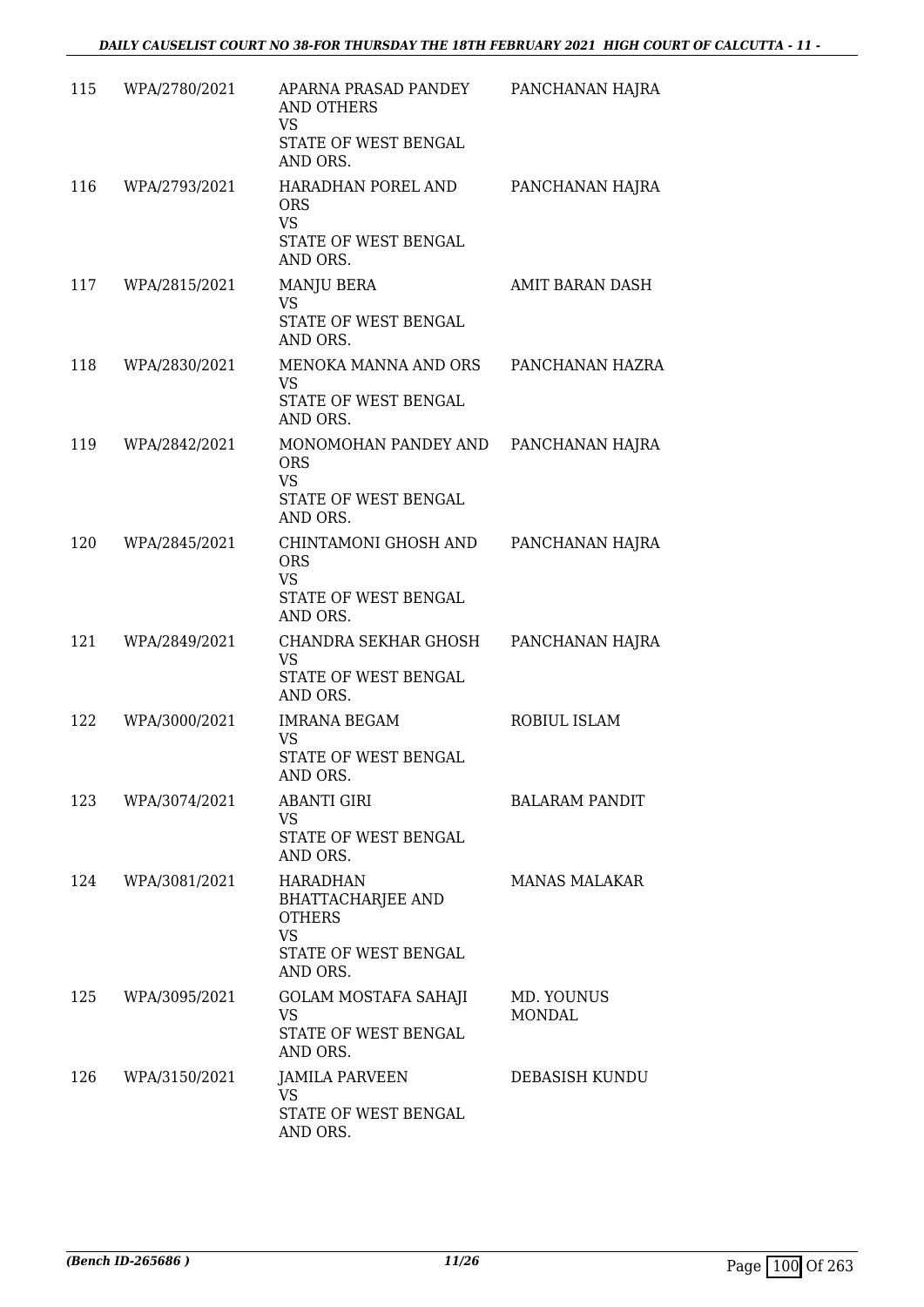| 127 | WPA/3152/2021 | BAGALAPRASAD PRODHAN<br>AND ORS<br><b>VS</b><br>THE STATE OF WEST<br><b>BENGAL AND ORS</b>  | <b>ANIRBAN DAS</b>         |
|-----|---------------|---------------------------------------------------------------------------------------------|----------------------------|
| 128 | WPA/3156/2021 | KHIROD KHATUA<br><b>VS</b><br>THE STATE OF WEST<br><b>BENGAL AND ORS</b>                    | <b>ANIRBAN DAS</b>         |
| 129 | WPA/3161/2021 | SAKTI RANI PRADHAN AND<br>ANR<br><b>VS</b><br>THE STATE OF WEST<br><b>BENGAL AND ORS</b>    | <b>ANIRBAN DAS</b>         |
| 130 | WPA/3412/2021 | MD. MOWAJJEM HOSSAIN<br><b>AND ANOTHER</b><br><b>VS</b><br>STATE OF WEST BENGAL<br>AND ORS. | MANIKA SARKAR              |
| 131 | WPA/3430/2021 | SUDHARANI MONDAL AND<br><b>OTHERS</b><br><b>VS</b><br>STATE OF WEST BENGAL<br>AND ORS.      | <b>MUKUL BISWAS</b>        |
| 132 | WPA/3581/2021 | JAYANTA MALLICK<br><b>VS</b><br>STATE OF WEST BENGAL<br>AND ORS.                            | <b>TARA PADA DAS</b>       |
| 133 | WPA/3586/2021 | KRISHNA ROY CHOWDHURY KRISHNENDU BERA<br><b>VS</b><br>STATE OF WEST BENGAL<br>AND ORS.      |                            |
| 134 | WPA/3590/2021 | <b>GOUTAM JANA</b><br>VS<br>STATE OF WEST BENGAL<br>AND ORS.                                | <b>KRISHNENDU BERA</b>     |
| 135 | WPA/3598/2021 | NIRMAL BAIRI<br>VS<br>STATE OF WEST BENGAL<br>AND ORS.                                      | <b>KRISHNENDU BERA</b>     |
| 136 | WPA/3631/2021 | MANSUR ALI KHAN AND<br><b>ANOTHER</b><br><b>VS</b><br>STATE OF WEST BENGAL<br>AND ORS.      | ARUNIKA GHOSH              |
| 137 | WPA/3886/2021 | <b>TAPAS MAZUMDER</b><br>VS<br>STATE OF WEST BENGAL<br>AND ORS.                             | PRASANTA KUMAR<br>PAKRASHI |
| 138 | WPA/3931/2021 | SADHAN MUKHERJEE<br><b>VS</b><br>STATE OF WEST BENGAL<br>AND ORS.                           | ABHINABA DAN               |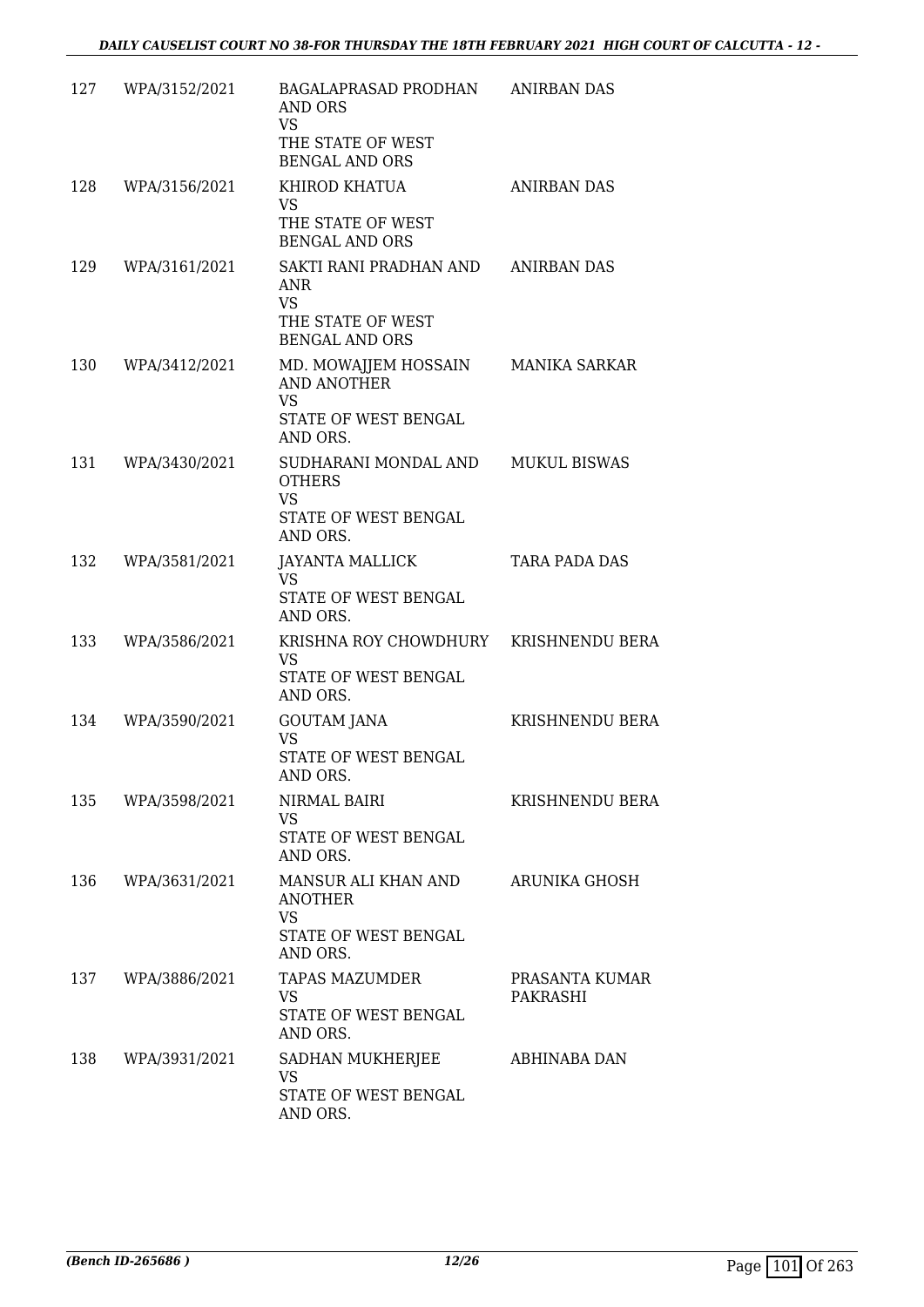| 139 | WPA/3998/2021                            | CHANDAN KARMI AND ANR<br>VS<br>STATE OF WEST BENGAL<br>AND ORS.                                        | <b>ANINDITA AUDDY</b><br><b>DAS</b> |
|-----|------------------------------------------|--------------------------------------------------------------------------------------------------------|-------------------------------------|
| 140 | WPA/4005/2021                            | M/S KISHAN STRAW BOARD<br>AND PAPER MILLS PRIVATE<br>LIMITED<br>VS<br>STATE OF WEST BENGAL<br>AND ORS. | SARBANANDA<br>SANYAL                |
| 141 | WPA/4066/2021                            | SHEFALI DAS<br><b>VS</b><br>STATE OF WEST BENGAL<br>AND ORS.                                           | <b>MUKTESWAR MAITY</b>              |
| 142 | WPA/4075/2021                            | PRAFULLA KUMAR ROY<br>AND ORS<br><b>VS</b><br>STATE OF WEST BENGAL<br>AND ORS.                         | <b>SUKLA DAS</b><br><b>CHANDRA</b>  |
| 143 | WPA/4110/2021                            | AVIJIT GHOSH AND ANR<br><b>VS</b><br>STATE OF WEST BENGAL<br>AND ORS.                                  | <b>SUBHASIS MITRA</b>               |
| 144 | WPA/4219/2021                            | M/S. BELUR PROJECTS LLP<br>AND ANR.<br>VS<br>STATE OF WEST BENGAL<br>AND ORS.                          | AMIYA RANJAN<br><b>MUKHERJEE</b>    |
| 145 | WPA/4627/2021                            | SHIB SHANKAR KUNDU<br><b>VS</b><br>STATE OF WEST BENGAL<br>AND ORS.                                    | <b>SUSHOVON DEY</b>                 |
|     |                                          | <b>ADJOURNED MOTIONS</b>                                                                               |                                     |
| 146 | WPA/20157/2013                           | KARTICK RIT & ORS<br>VS<br>STATE OF WEST BENGAL &<br><b>ORS</b>                                        | <b>RAMASHIS</b><br><b>MUKHERJEE</b> |
|     | 147 WPA/2260/2014                        | KASHINATH ROY<br>VS<br>STATE OF WEST BENGAL &<br>ORS.                                                  | <b>ARUN NASKAR</b>                  |
|     | IA NO: CAN/1/2019(Old No:CAN/10015/2019) |                                                                                                        |                                     |
| 148 | WPA/31112/2014                           | USMAN GHANI<br>VS<br>STATE OF WEST BENGAL &<br><b>ORS</b>                                              | TANUSRI SANTRA                      |
| 149 | WPA/31113/2014                           | HAZI JAAN MOHAMMAD<br>VS<br>STATE OF WEST BENGAL &<br><b>ORS</b>                                       | TANUSRI SANTRA                      |
| 150 | WPA/16787/2015                           | NAJRUL ISLAM<br>VS<br>STATE OF WEST BENGAL &<br><b>ORS</b>                                             | TANUSRI SANTRA                      |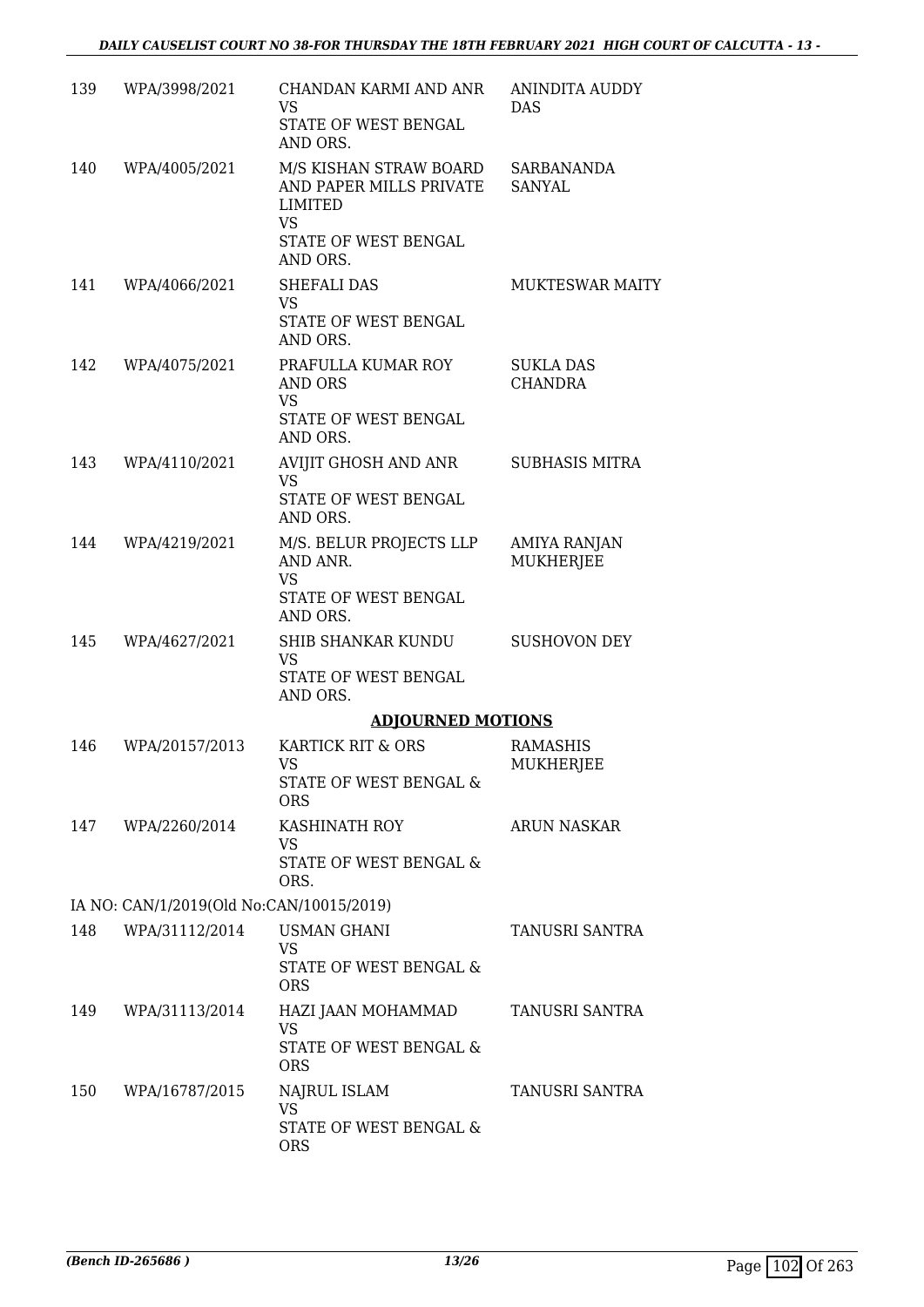| 151 | WPA/2083/2016  | <b>MOMREJ SK</b><br><b>VS</b><br>STATE OF WEST BENGAL & | SIDDHARTHA RUJ           |
|-----|----------------|---------------------------------------------------------|--------------------------|
|     |                | <b>ORS</b>                                              |                          |
| 152 | WPA/11596/2016 | RABINDRA NATH<br>MAJUMDER & ORS                         | TANUSRI SANTRA           |
|     |                | <b>VS</b><br>STATE OF WEST BENGAL &<br><b>ORS</b>       |                          |
| 153 | WPA/15012/2017 | JAJNESWAR DE & ORS<br>VS                                | ATRAYEE DE               |
|     |                | STATE OF WEST BENGAL &<br><b>ORS</b>                    |                          |
| 154 | WPA/20259/2017 | PANCHANAN DAS & ORS<br><b>VS</b>                        | TANUSRI SANTRA           |
|     |                | STATE OF WEST BENGAL &<br><b>ORS</b>                    |                          |
| 155 | WPA/20262/2017 | NIMAI DAS & ANR<br><b>VS</b>                            | TANUSRI SANTRA           |
|     |                | STATE OF WEST BENGAL &<br><b>ORS</b>                    |                          |
| 156 | WPA/26347/2017 | SUBHAS CHANDRA DEY<br><b>VS</b>                         | S DEY                    |
|     |                | STATE OF WEST BENGAL &<br><b>ORS</b>                    |                          |
| 157 | WPA/26348/2017 | <b>CHIDAM GHOSH</b><br><b>VS</b>                        | S DEY                    |
|     |                | STATE OF WEST BENGAL &<br><b>ORS</b>                    |                          |
| 158 | WPA/26350/2017 | SUBHAS CHANDRA NAG<br><b>VS</b>                         | <b>SUBINAY DEY</b>       |
|     |                | STATE OF WEST BENGAL &<br><b>ORS</b>                    |                          |
| 159 | WPA/26352/2017 | <b>ASHUDEB ROY</b><br>VS                                | <b>SUBINAY DEY</b>       |
|     |                | STATE OF WEST BENGAL &<br><b>ORS</b>                    |                          |
| 160 | WPA/26476/2017 | ZARINA RESHMA & ORS<br>VS                               | NILOFER SIDDIQUE<br>ALAM |
|     |                | STATE OF WEST BENGAL &<br><b>ORS</b>                    |                          |
| 161 | WPA/1155/2018  | JAMUNA GHOSH<br><b>VS</b>                               | <b>SUBINAY DEY</b>       |
|     |                | STATE OF WEST BENGAL &<br><b>ORS</b>                    |                          |
| 162 | WPA/1162/2018  | KAMALA KANTA BARMAN<br>VS                               | SUBINAY DEY              |
|     |                | STATE OF WEST BENGAL &<br><b>ORS</b>                    |                          |
| 163 | WPA/1164/2018  | ENESH CHANDRA BARMAN<br><b>VS</b>                       | S. DEY                   |
|     |                | STATE OF WEST BENGAL &<br><b>ORS</b>                    |                          |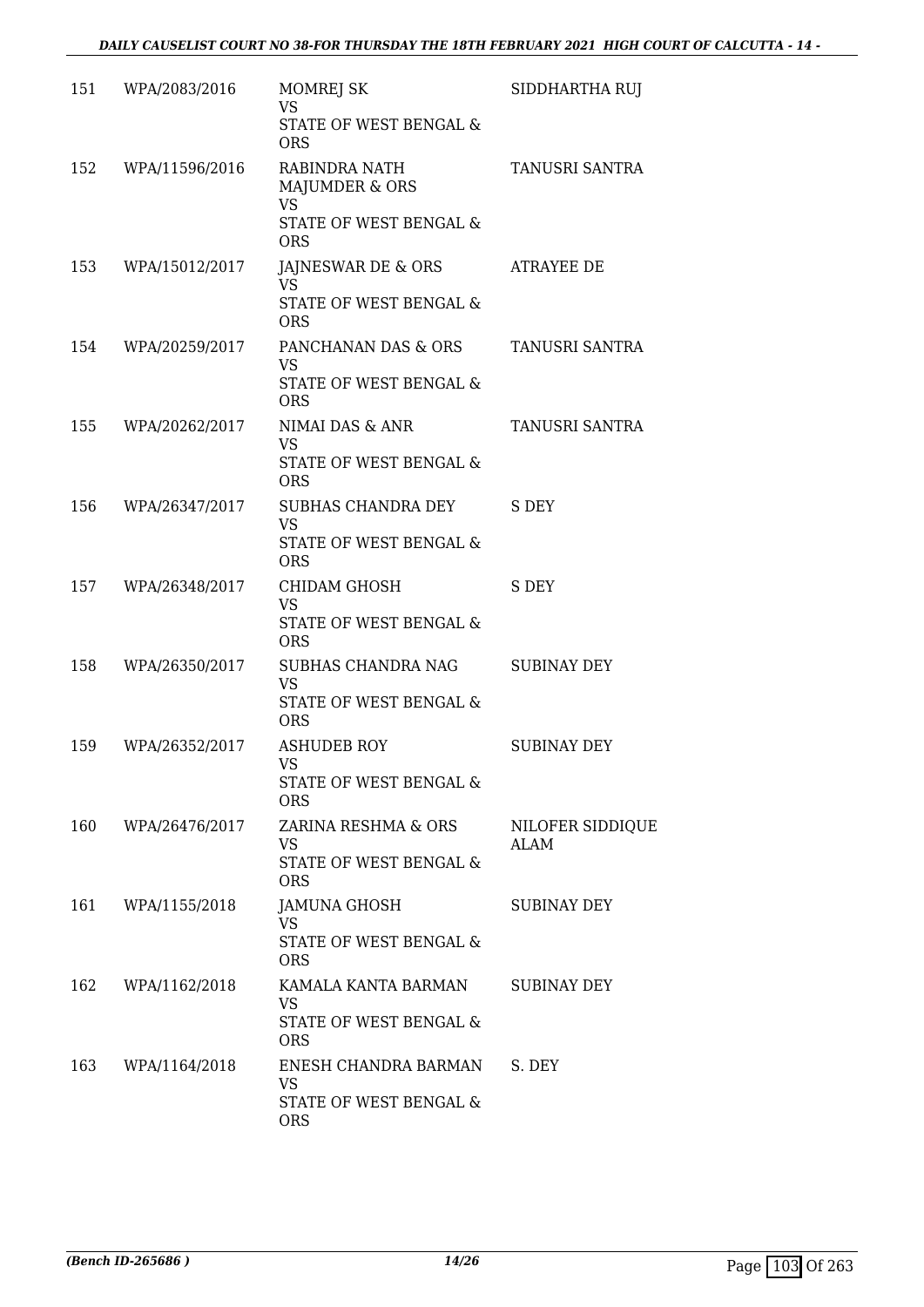| 164 | WPA/1185/2018                           | SHIBANI GHOSH<br>VS                                                     | PRATIP KUMAR<br><b>CHATTERJEE</b> |
|-----|-----------------------------------------|-------------------------------------------------------------------------|-----------------------------------|
|     |                                         | STATE OF WEST BENGAL<br>&ORS                                            |                                   |
| 165 | WPA/8008/2018                           | BHARAT CHANDRA<br><b>BARMAN</b><br><b>VS</b><br>STATE OF WEST BENGAL &  | <b>SUBINAY DEY</b>                |
|     |                                         | <b>ORS</b>                                                              |                                   |
| 166 | WPA/8009/2018                           | NIKHIL SARKAR<br>VS                                                     | <b>SUBINAY DEY</b>                |
|     |                                         | STATE OF WEST BENGAL &<br><b>ORS</b>                                    |                                   |
| 167 | WPA/9307/2018                           | KAMAL CHANDRA ROY<br>VS                                                 | <b>SUBINAY DEY</b>                |
|     |                                         | STATE OF WEST BENGAL &<br><b>ORS</b>                                    |                                   |
| 168 | WPA/3151/2019                           | ANINDYA KUMAR<br><b>CHATTOPADHYAY</b>                                   | ANINDYA BOSE                      |
|     |                                         | <b>VS</b><br><b>STATE OF WEST BENGAL &amp;</b><br><b>ORS</b>            |                                   |
|     | IA NO: CAN/1/2020                       |                                                                         |                                   |
| 169 | WPA/3457/2019                           | GOPAL JHUNJHUNWALA &<br><b>ORS</b><br><b>VS</b>                         | <b>ARINDAM DAS</b>                |
|     |                                         | STATE OF WEST BENGAL &<br><b>ORS</b>                                    |                                   |
|     | IA NO: CAN/1/2020(Old No:CAN/3850/2020) |                                                                         |                                   |
| 170 | WPA/4336/2019                           | UTPAL MONDAL & ORS<br><b>VS</b><br>STATE OF WEST BENGAL &               | TANUSRI SANTRA                    |
|     |                                         | <b>ORS</b>                                                              |                                   |
| 171 | WPA/5157/2019                           | RABINDRANATH<br><b>CHAKRABORTY &amp; ORS</b><br>VS                      | TANUSRI SANTRA                    |
|     |                                         | <b>STATE OF WEST BENGAL &amp;</b><br><b>ORS</b>                         |                                   |
|     | IA NO: CAN/1/2021                       |                                                                         |                                   |
| 172 | WPA/16325/2019                          | SAYAD HOSSAIN@HOSSAIN<br>SAYAD@SAHADAT HOSSAIN<br><b>VS</b>             | DHANANJAY NAYAK                   |
|     |                                         | STATE OF WEST BENGAL &<br><b>ORS</b>                                    |                                   |
| 173 | WPA/16818/2019                          | R.B.DEALERS PVT. LTD. &<br>INCORPORATED COMPANY<br><b>VS</b>            | TANUSRI SANTRA                    |
|     |                                         | UNION OF INDIA & ORS                                                    |                                   |
| 174 | WPA/19244/2019                          | <b>SHYAMALI BISWAS &amp; ORS</b><br><b>VS</b><br>STATE OF WEST BENGAL & | PRANATI DAS                       |
|     |                                         | <b>ORS</b>                                                              |                                   |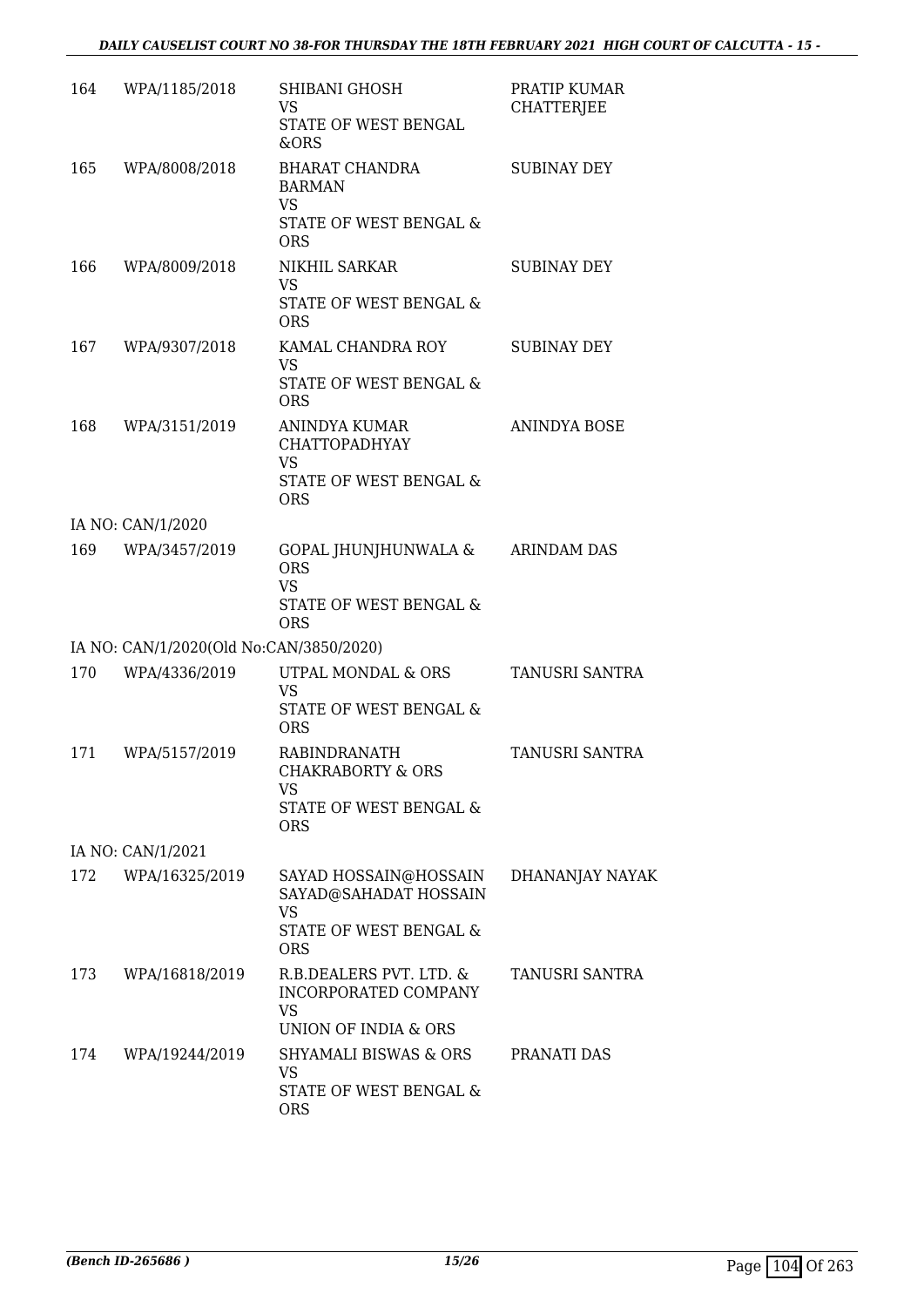| 175 | WPA/22632/2019 | SARFUDDIN SAHA<br>VS<br>STATE OF WEST BENGAL &<br><b>ORS</b>                             | <b>TARUN KR DAS</b>       |
|-----|----------------|------------------------------------------------------------------------------------------|---------------------------|
| 176 | WPA/312/2020   | <b>SUTAPA GUCHHAIT &amp; ANR</b><br>VS<br>STATE OF WEST BENGAL &<br><b>ORS</b>           | PANCHANAN HAJRA           |
| 177 | WPA/957/2020   | RUMKI DALAL<br><b>VS</b><br>STATE OF WEST BENGAL &<br><b>ORS</b>                         | <b>SHAMIK CHATTERJEE</b>  |
| 178 | WPA/1393/2020  | <b>BILWADAL NANDI &amp; ORS</b><br><b>VS</b><br>STATE OF WEST BENGAL &<br><b>ORS</b>     | PANCHANAN HAJRA           |
| 179 | WPA/1403/2020  | KIRITI BHUSAN NANDI &<br><b>ORS</b><br><b>VS</b><br>STATE OF WEST BENGAL &<br><b>ORS</b> | PANCHANAN HAJRA           |
| 180 | WPA/1408/2020  | NIKHIL KUNDU & ORS<br><b>VS</b><br>STATE OF WEST BENGAL &<br><b>ORS</b>                  | PANCHANAN HAJRA           |
| 181 | WPA/1410/2020  | CHAMPA MAJI & ANR<br><b>VS</b><br>STATE OF WEST BENGAL &<br><b>ORS</b>                   | PANCHANAN HAJRA           |
| 182 | WPA/1446/2020  | <b>ALEA BIBI</b><br>VS<br>STATE OF WEST BENGAL &<br><b>ORS</b>                           | PANNALAL<br>BANDYOPADHYAY |
| 183 | WPA/1955/2020  | BIBHASH KUMAR MONDAL<br><b>VS</b><br>STATE OF WEST BENGAL &<br><b>ORS</b>                | ANGSHUMAN PATRA           |
| 184 | WPA/2322/2020  | SHIBU PAL<br>VS.<br>UNION OF INDIA & ORS                                                 | ARINDAM DAS               |
| 185 | WPA/2568/2020  | ADHIR PRAMANIK<br>VS<br>STATE OF WEST BENGAL &<br><b>ORS</b>                             | DILIP KR SHYAMAL          |
| 186 | WPA/2605/2020  | <b>SIKHA ROY &amp; ANR</b><br><b>VS</b><br>STATE OF WEST BENGAL &<br><b>ORS</b>          | PRADIP KR<br>MAJUMDAR     |
| 187 | WPA/3126/2020  | PARBATI NATH DEY & ORS<br>VS<br>STATE OF WEST BENGAL &<br><b>ORS</b>                     | MAHAMMAD<br>MAHMUD        |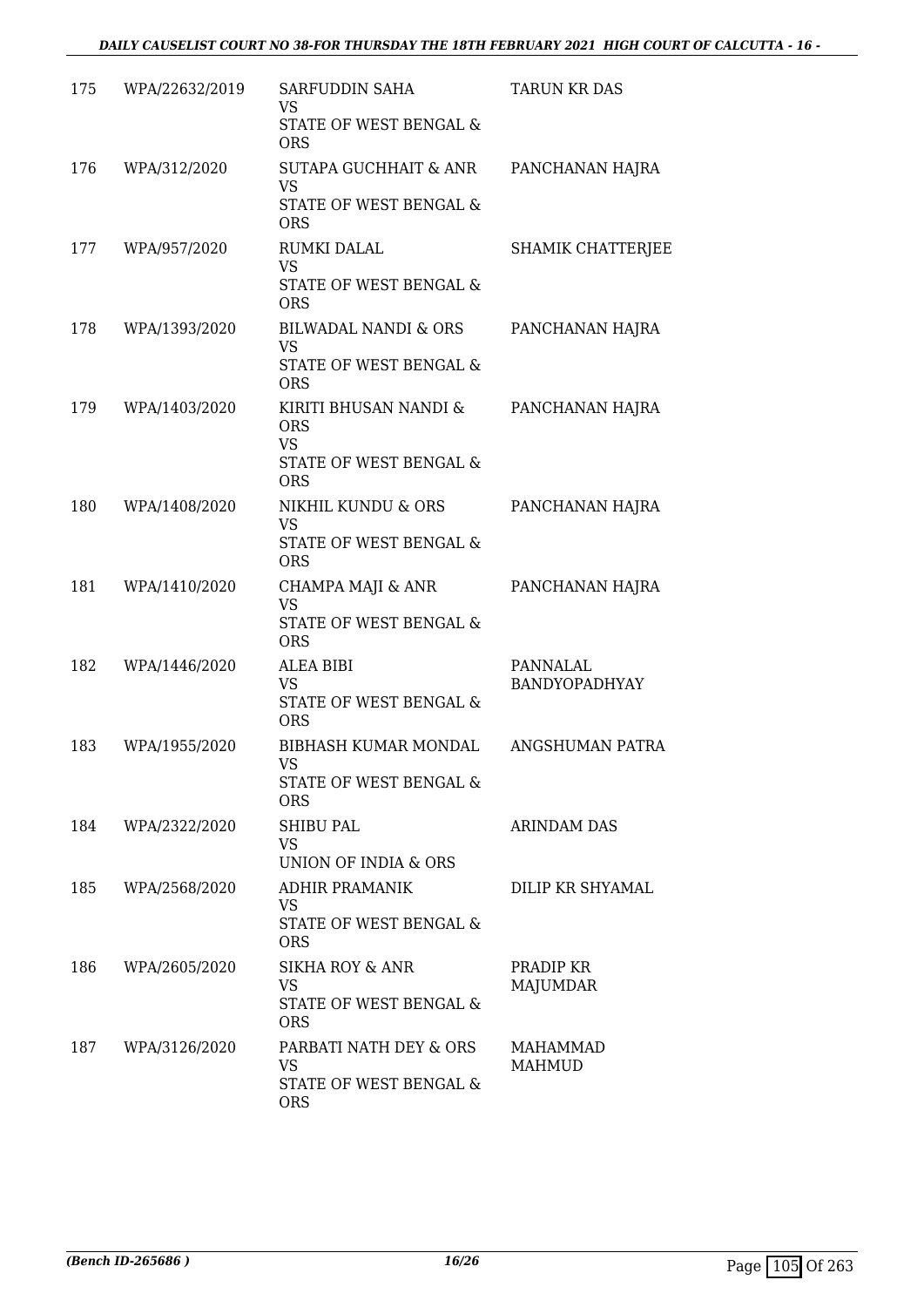| 188 | WPA/3131/2020                 | SUKHA RANJAN DAS & ORS<br>VS                                                                   | PARIKSHIT GOSWAMI                  |
|-----|-------------------------------|------------------------------------------------------------------------------------------------|------------------------------------|
|     |                               | <b>STATE OF WEST BENGAL &amp;</b><br><b>ORS</b>                                                |                                    |
| 189 | WPA/3176/2020                 | HIMANGSHU DUTTA & ORS<br><b>VS</b>                                                             | <b>TARA PADA DAS</b>               |
|     |                               | STATE OF WEST BENGAL &<br><b>ORS</b>                                                           |                                    |
| 190 | WPA/3193/2020                 | SUVENDU BIKASH MONDAL<br>@ SUVENDU MONDAL<br><b>VS</b><br>STATE OF WEST BENGAL &<br><b>ORS</b> | <b>TIRTHANKAR ROY</b>              |
| 191 | WPA/3856/2020                 | DAYAMOY MAJI<br><b>VS</b><br>STATE OF WEST BENGAL &<br><b>ORS</b>                              | TAPAS KUMAR SAHA                   |
| 192 | WPA/4112/2020                 | <b>BALARAM GHOSH</b><br><b>VS</b>                                                              | PABITRA BISWAS                     |
|     |                               | UNION OF INDIA & ORS                                                                           |                                    |
| 193 | WPA/4113/2020                 | <b>JAGADISH GHOSH</b><br><b>VS</b>                                                             | PABITRA BISWAS                     |
|     |                               | UNION OF INDIA & ORS                                                                           |                                    |
| 194 | WPA/5959/2020                 | <b>RANJIT BISWAS</b><br><b>VS</b><br>STATE OF WEST BENGAL &<br>ORS.                            | SOUMYAJIT BHATTA                   |
|     |                               | IA NO: CAN/1/2020(Old No:CAN/4119/2020), CAN/2/2020                                            |                                    |
| 195 | WPA/7207/2020                 | DILIP KUMAR KUILA<br><b>VS</b><br>State of West Bengal                                         | PRIYANKA JANA                      |
|     | IA NO: CAN/1/2020, CAN/2/2020 |                                                                                                |                                    |
| 196 | WPA/8246/2020                 | BADAL MAJHI @HEMBRAM<br><b>AND ORS</b><br>VS<br>STATE OF WEST BENGAL<br>AND ORS.               | MUKTAKESWAR<br><b>MAITY</b>        |
| 197 | WPA/8247/2020                 | SUKDEV MAITY AND ORS.<br><b>VS</b><br>STATE OF WEST BENGAL<br>AND ORS.                         | <b>MUKTESWAR MAITY</b>             |
| 198 | WPA/8249/2020                 | NATEN MAJHI @HEMBRAM<br>AND ORS<br><b>VS</b><br>STATE OF WEST BENGAL<br>AND ORS.               | <b>MUKTAKESWAR</b><br><b>MAITY</b> |
| 199 | WPA/8251/2020                 | DULAL BARIK AND ORS<br><b>VS</b><br>STATE OF WEST BENGAL<br>AND ORS.                           | <b>MUKTAKESWAR</b><br><b>MAITY</b> |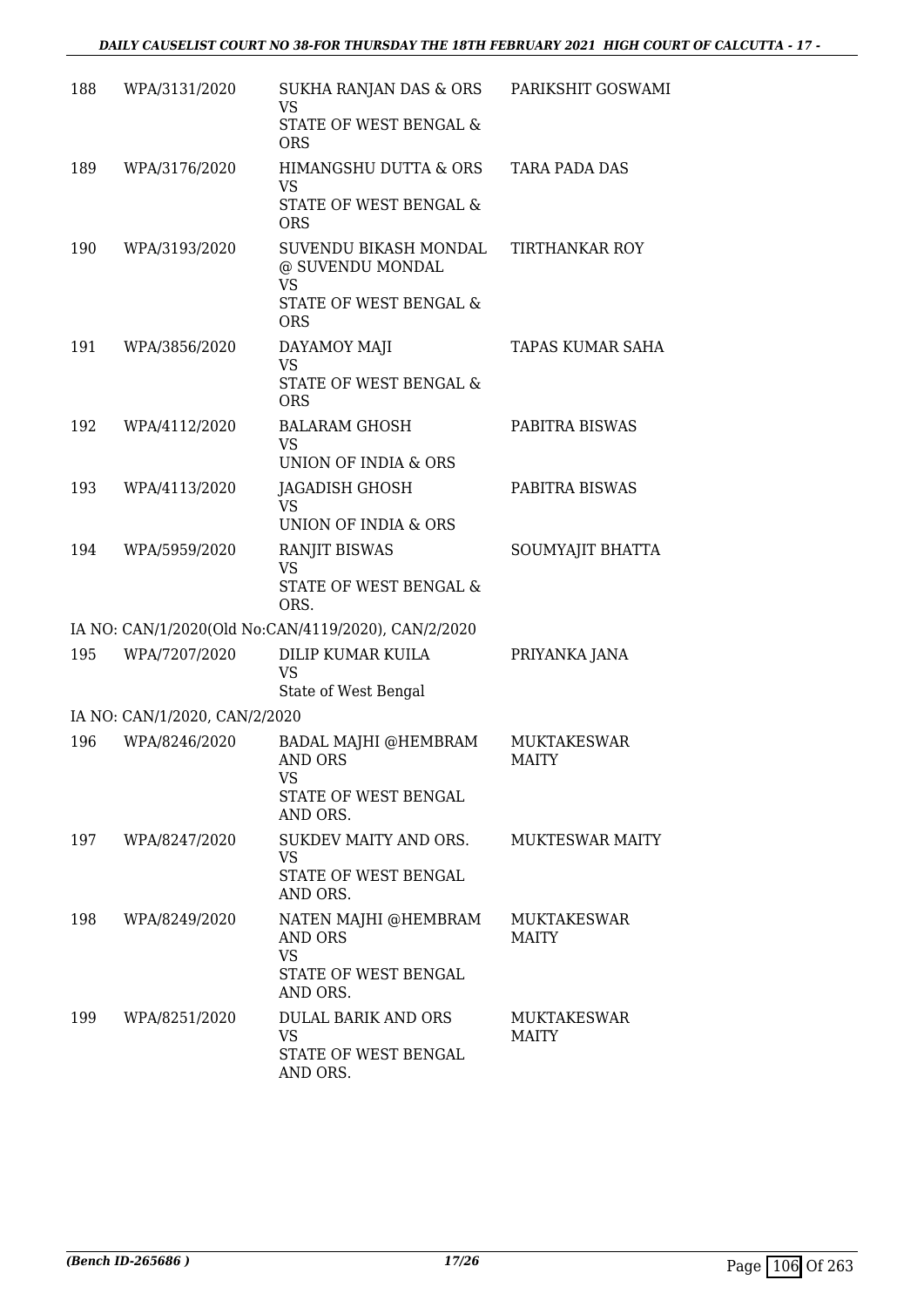#### *DAILY CAUSELIST COURT NO 38-FOR THURSDAY THE 18TH FEBRUARY 2021 HIGH COURT OF CALCUTTA - 18 -*

| 200 | WPA/8255/2020 | ARATI MAJHI @KISKU AND<br><b>ORS</b><br><b>VS</b><br>STATE OF WEST BENGAL<br>AND ORS.                           | <b>MUKTAKESWAR</b><br><b>MAITY</b> |
|-----|---------------|-----------------------------------------------------------------------------------------------------------------|------------------------------------|
| 201 | WPA/8385/2020 | KASHI NATH BERA<br>VS<br>STATE OF WEST BENGAL<br>AND ANR                                                        | PRASANTA KUMAR<br>PAKRASHI         |
| 202 | WPA/8642/2020 | KAZI ENAYETUL BARI<br><b>VS</b><br>THE STATE OF WEST<br><b>BENGAL AND ORS</b>                                   | DYUTIMAN BANERJEE                  |
| 203 | WPA/8664/2020 | ANUKUL MAJHI @ MURMU<br>AND ORS<br><b>VS</b><br>STATE OF WEST BENGAL<br>AND ORS.                                | MUKTESWAR MAITY                    |
| 204 | WPA/8666/2020 | BADAL MAJHI @TUDU AND<br><b>ORS</b><br><b>VS</b><br>STATE OF WEST BENGAL<br>AND ORS.                            | <b>MUKTESWAR MAITY</b>             |
| 205 | WPA/8669/2020 | BIJOY KRISHNA KHATUA<br><b>AND ANR</b><br>VS<br>STATE OF WEST BENGAL<br>AND ORS.                                | <b>MUKTESWAR MAITY</b>             |
| 206 | WPA/8670/2020 | <b>BYOMKESH SAHOO AND</b><br><b>ORS</b><br><b>VS</b><br>STATE OF WEST BENGAL<br>AND ORS.                        | <b>MUKTESWAR MAITY</b>             |
| 207 | WPA/8674/2020 | <b>DULALI MAJHI @ BESARI</b><br>@JABA MAJHI @BESARI<br><b>AND ANR</b><br>VS<br>STATE OF WEST BENGAL<br>AND ORS. | MUKTESWAR MAITY                    |
| 208 | WPA/8675/2020 | PRABODH CHANDRA<br>MONDAL AND ORS<br><b>VS</b><br>STATE OF WEST BENGAL<br>AND ORS.                              | <b>MUKTESWAR MAITY</b>             |
| 209 | WPA/8676/2020 | BADAL MAJHI @ TUDU AND<br>ANR<br><b>VS</b><br>STATE OF WEST BENGAL<br>AND ORS.                                  | MUKTESWAR MAITY                    |
| 210 | WPA/8677/2020 | <b>BHAGABAN MAJHI</b> @<br><b>HEMBRAM AND ORS</b><br>VS<br>STATE OF WEST BENGAL<br>AND ORS.                     | MUKTESWAR MAITY                    |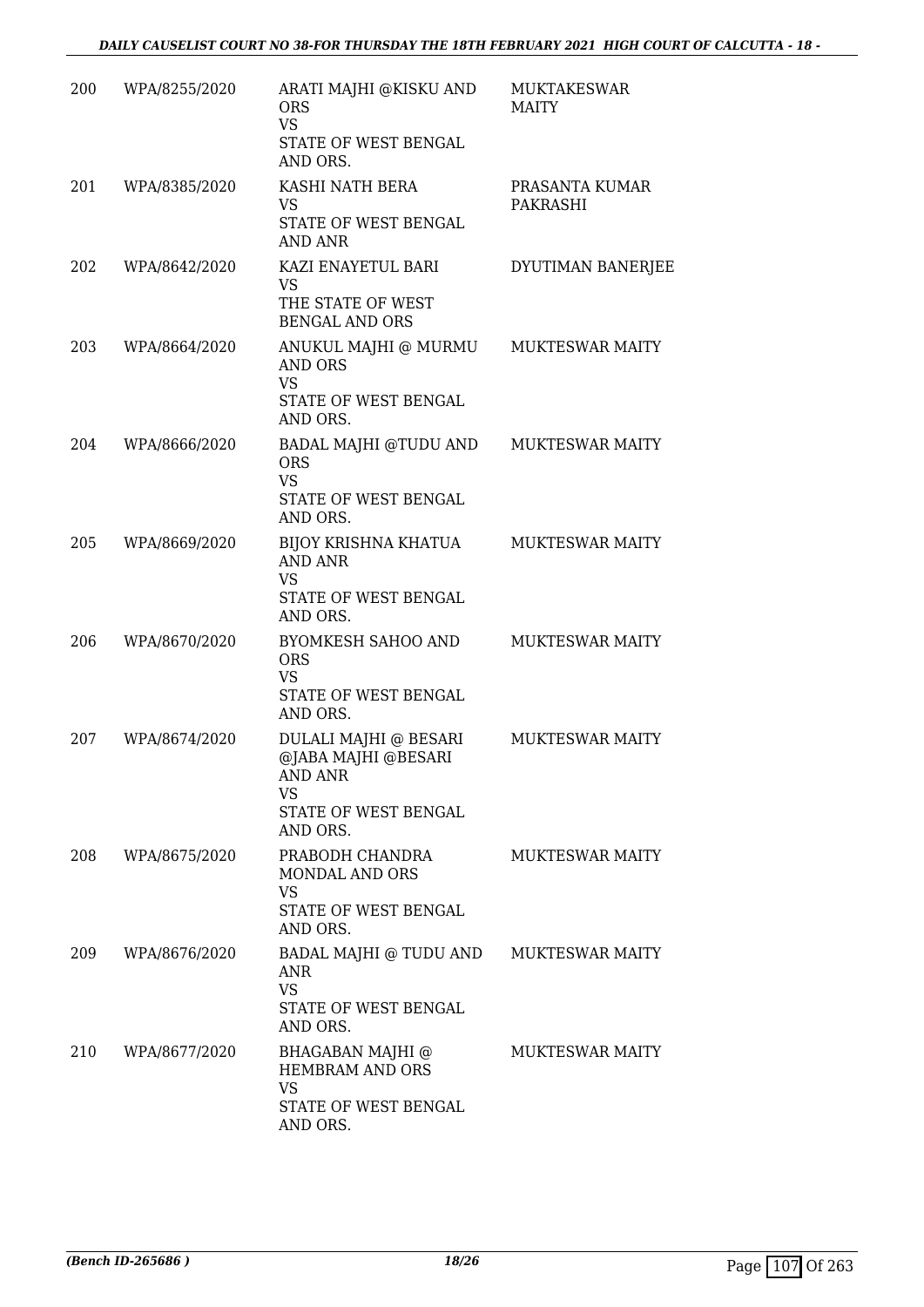| 211 | WPA/8984/2020  | ABDUL HAI LASKAR<br><b>VS</b><br>Union of India                                                 | <b>AMAR NATH SEN</b>                 |
|-----|----------------|-------------------------------------------------------------------------------------------------|--------------------------------------|
| 212 | WPA/9422/2020  | <b>NURUL ISLAM</b><br><b>VS</b><br>STATE OF WEST BENGAL<br>AND ORS.                             | NILADRI SAHA                         |
| 213 | WPA/9455/2020  | <b>BAKIBUL ISLAM AND ANR</b><br><b>VS</b><br>STATE OF WEST BENGAL<br>AND ORS.                   | MD YOUNUSH<br><b>MONDAL</b>          |
| 214 | WPA/9456/2020  | MUKUNDA MOHAN KHAN<br>AND ORS<br><b>VS</b><br>THE STATE OF WEST<br><b>BENGAL AND ORS</b>        | <b>BARUN CHATTERJEE</b>              |
| 215 | WPA/9554/2020  | <b>DIPAK BISWAS</b><br>VS<br>STATE OF WEST BENGAL<br>AND ORS.                                   | <b>ANINDA</b><br><b>BHATTACHARYA</b> |
| 216 | WPA/9996/2020  | <b>GANESH ADHIKARY</b><br><b>VS</b><br>STATE OF WEST BENGAL<br>AND ORS.                         | PARTHA<br><b>CHAKRABORTY</b>         |
| 217 | WPA/10443/2020 | SUJIT KUMAR DUTTA<br><b>VS</b><br>THE STATE OF WEST<br><b>BENGAL AND ORS</b><br><b>MOTION 1</b> | <b>NABANKUR PAUL</b>                 |
| 218 | WPA/14816/2019 | SWAPAN KUMAR PAN<br><b>VS</b><br>STATE OF WEST BENGAL &<br><b>ORS</b>                           | SANKHA SUBHRA RAY                    |
| 219 | WPA/564/2020   | ANANDA TARAFDAR<br>VS —<br>STATE OF WEST BENGAL &<br><b>ORS</b>                                 | <b>GOUTAM WILSON</b>                 |
| 220 | WPA/4943/2020  | PRATAP GHOSH<br>VS.<br>STATE OF WEST BENGAL &<br><b>ORS</b>                                     | KAMAL KANTA KAR                      |
| 221 | WPA/5027/2020  | RATNA GUHA<br><b>VS</b><br>STATE OF WEST BENGAL &<br><b>ORS</b>                                 | PARTHA PRATIM<br>KANJILAL            |
| 222 | WPA/5049/2020  | AMIYA KR. MONDAL & ANR.<br>VS<br>STATE OF WEST BENGAL &<br>ORS.                                 | KAMAL KANTA KAR                      |
| 223 | WPA/7505/2020  | SUDHIR KUMAR<br><b>UDGIRKKAR</b><br>VS<br>State of West Bengal                                  | ANAND JHA                            |

IA NO: CAN/1/2020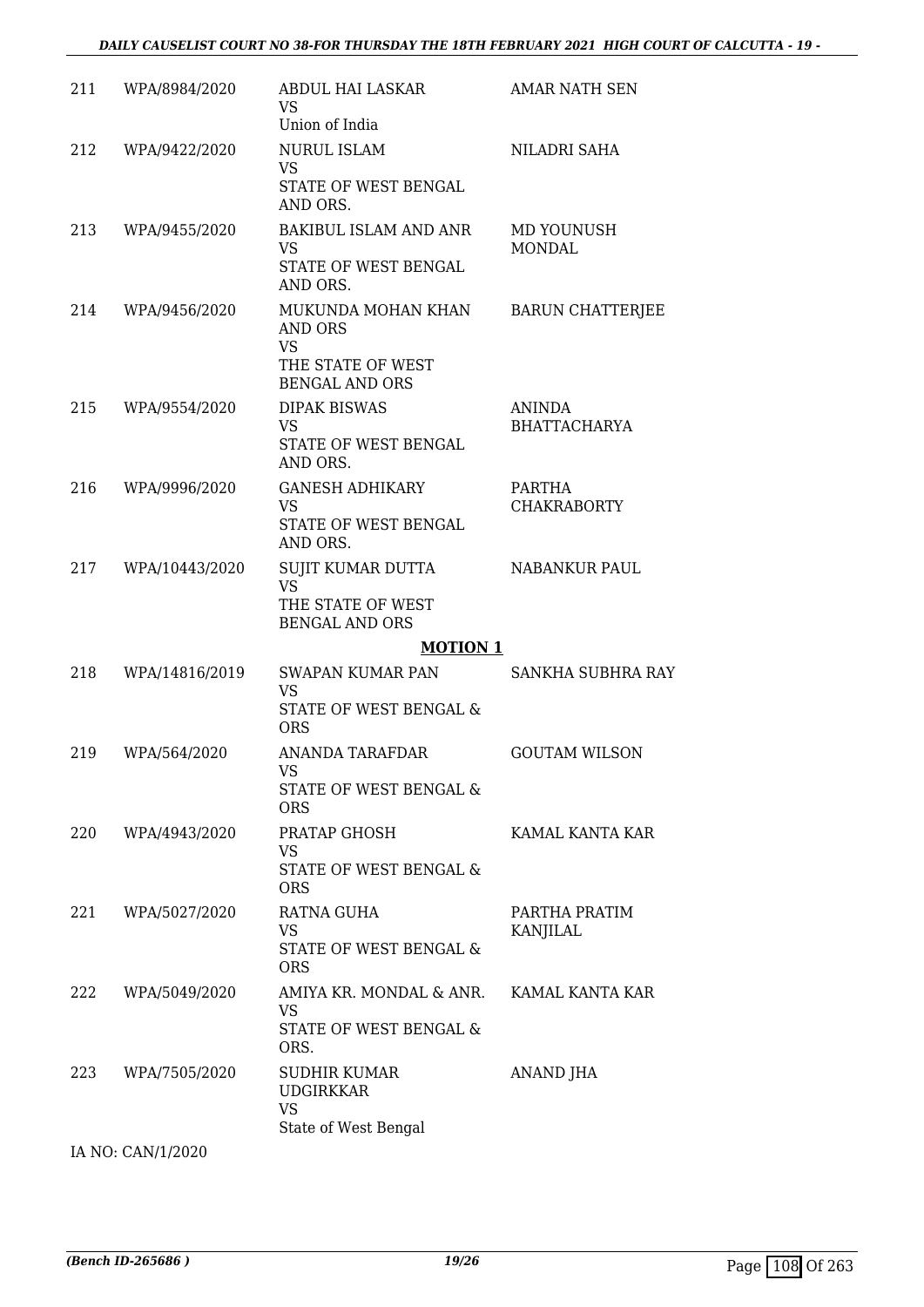| 224 | WPA/8002/2020  | SMT MOUSUMI CHAND<br><b>VS</b><br>State of West Bengal                                                           | <b>ANKITA DEY</b>                    |
|-----|----------------|------------------------------------------------------------------------------------------------------------------|--------------------------------------|
| 225 | WPA/9520/2020  | PRAMITA GAYEN<br>VS<br>STATE OF WEST BENGAL<br>AND ORS.                                                          | DILIP KUMAR<br>SHYAMAL               |
| 226 | WPA/9521/2020  | <b>GANESH CHAKRABORTY</b><br>VS<br>STATE OF WEST BENGAL<br>AND ORS.                                              | <b>DILIP KUMAR</b><br><b>SHYAMAL</b> |
| 227 | WPA/9523/2020  | MAA SHITALA BISHALAXMI<br>SANGHA REPD BY SUKHEN<br><b>MITRA</b><br><b>VS</b><br>STATE OF WEST BENGAL<br>AND ORS. | DILIP KUMAR<br><b>SHYAMAL</b>        |
| 228 | WPA/9524/2020  | <b>SWAPAN KUMAR PAG</b><br><b>VS</b><br>STATE OF WEST BENGAL<br>AND ORS.                                         | <b>DILIP KUMAR</b><br>SHYAMAL        |
| 229 | WPA/9525/2020  | DEBABRATA GURIA<br><b>VS</b><br>STATE OF WEST BENGAL<br>AND ORS.                                                 | <b>DILIP KUMAR</b><br><b>SHYAMAL</b> |
| 230 | WPA/9528/2020  | UTTAM ROUTH<br><b>VS</b><br>STATE OF WEST BENGAL<br>AND ORS.                                                     | <b>DILIP KUMAR</b><br><b>SHYAMAL</b> |
| 231 | WPA/9529/2020  | NAMKHANA GRAMBARI<br>REPRESENTED BY AJOY<br><b>KHATUA</b><br><b>VS</b><br>STATE OF WEST BENGAL<br>AND ORS.       | <b>DILIP KUMAR</b><br>SHYAMAL        |
| 232 | WPA/9880/2020  | RAMA PRASAD SARKAR<br><b>VS</b><br>STATE OF WEST BENGAL<br>AND ORS.                                              |                                      |
| 233 | WPA/9972/2020  | BIDYUT KUMAR BISWAS<br>VS.<br>UNION OF INDIA AND ORS.                                                            | <b>GIASUDDIN MOLLA</b>               |
| 234 | WPA/10430/2020 | <b>SMTI LAXMI</b><br><b>VS</b><br>THE ANDAMAN AND<br>NICOBAR ADMINISTRATION<br>AND ORS                           | K VIJAY KUMAR                        |
| 235 | WPA/10432/2020 | SMTI AMDAMMAL<br><b>VS</b><br>THE ANDAMAN AND<br>NICOBAR ADMINISTRATION<br>AND ORS                               | K. VIJAY KUMAR                       |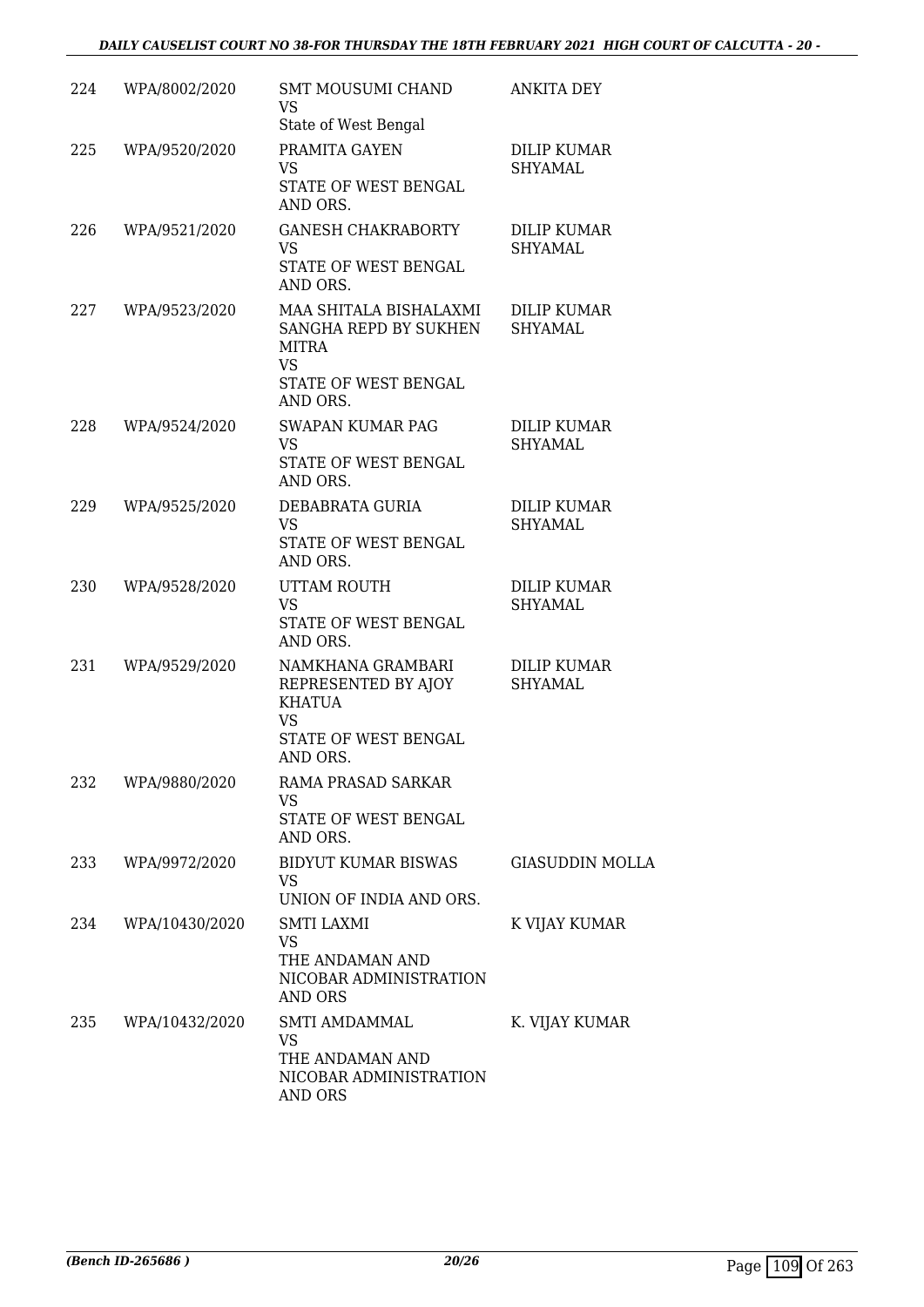| 236 | WPA/10568/2020 | SANTANU MONDAL<br><b>VS</b>                                                                                                                                                        | NITAI CHANDRA<br>SAHA              |        |
|-----|----------------|------------------------------------------------------------------------------------------------------------------------------------------------------------------------------------|------------------------------------|--------|
|     |                | THE ADDITIONAL LAND<br><b>ACQUISITION OFFICER</b>                                                                                                                                  |                                    |        |
| 237 | WPA/11229/2020 | <b>BIMAL PAL AND ANR</b><br>VS                                                                                                                                                     | <b>ABHIJIT SARKAR</b>              |        |
|     |                | THE STATE OF WEST<br><b>BENGAL AND ORS</b>                                                                                                                                         |                                    |        |
| 238 | WPA/11538/2020 | SATYEN KUAMR THAKUR<br><b>AND ORS</b><br><b>VS</b>                                                                                                                                 | NILADRI SAHA                       |        |
|     |                | UNION OF INDIA AND ORS.                                                                                                                                                            |                                    |        |
| 239 | WPA/11540/2020 | SWAPAN SAMANTA AND<br><b>ORS</b><br><b>VS</b><br>STATE OF WEST BENGAL<br>AND ORS.                                                                                                  | SARBANANDA<br><b>SANYAL</b>        |        |
| 240 | WPA/11662/2020 | SANJIB KUNDU<br><b>VS</b><br>STATE OF WEST BENGAL<br>AND ORS.                                                                                                                      | <b>SIDHANT</b><br><b>CHOWDHURY</b> |        |
| 241 | WPA/11742/2020 | TAPAN KUMAR GHOSH<br><b>VS</b><br>THE STATE OF WEST<br><b>BENGAL AND ORS</b>                                                                                                       | SARBANANDA<br>SANYAL               |        |
| 242 | WPA/11746/2020 | NURUL ISLAM AND ANR<br><b>VS</b><br>THE STATE OF WEST<br><b>BENGAL AND ORS</b>                                                                                                     | <b>SARBANANDA</b><br>SANYAL        |        |
| 243 | WPA/11750/2020 | MD. LOKMAL HAQUE AND<br>ANR<br><b>VS</b>                                                                                                                                           | DYUTIMAN BANERJEE                  |        |
|     |                | STATE OF WEST BENGAL<br>AND ORS.                                                                                                                                                   |                                    |        |
| 244 | WPA/11833/2020 | <b>GOUTAM JANA</b><br>VS                                                                                                                                                           | KRISHNENDU BERA                    |        |
|     |                | STATE OF WEST BENGAL<br>AND ORS.                                                                                                                                                   |                                    |        |
|     |                | <b>APPLICATION</b>                                                                                                                                                                 |                                    |        |
| 245 | WPA/11404/1993 | SRI BENOY RANJAN<br><b>BARDHAN</b><br><b>VS</b><br>THE STATE OF W.B.                                                                                                               | SANJIB KR. BAKSHI                  | N.Y.A. |
|     |                | IA NO: CAN/1/2006(Old No:CAN/6271/2006), CAN/2/2006(Old No:CAN/6272/2006), CAN/3/2018(Old<br>No:CAN/8202/2018), CAN/4/2020(Old No:CAN/5567/2020), CAN/5/2020(Old No:CAN/5568/2020) |                                    |        |
| 246 | WPA/2673/2018  | RAJIB DEY<br><b>VS</b><br>STATE OF WEST BENGAL &<br><b>ORS</b>                                                                                                                     | KALYAN SENGUPTA                    |        |

IA NO: CAN/2/2019(Old No:CAN/5578/2019)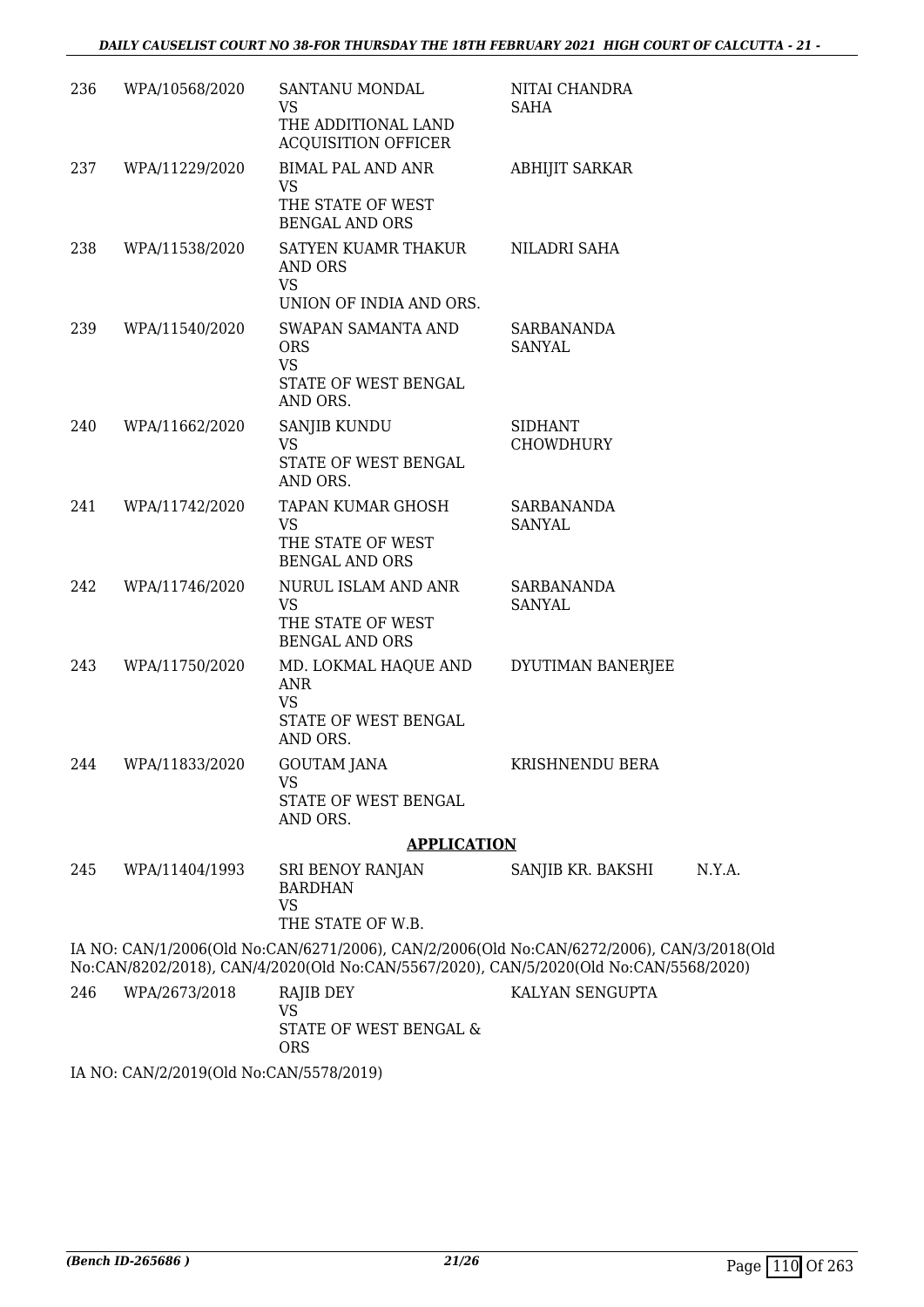|     | wt247 WPA/2674/2018                                            | MANAS KUMAR MAITY<br><b>VS</b><br>STATE OF WEST BENGAL &<br><b>ORS</b>                                    | KALYAN SENGUPTA                     |
|-----|----------------------------------------------------------------|-----------------------------------------------------------------------------------------------------------|-------------------------------------|
|     | IA NO: CAN/2/2019(Old No:CAN/5577/2019)                        |                                                                                                           |                                     |
|     | wt248 WPA/2675/2018                                            | MADAN CHANDA<br><b>VS</b><br>STATE OF WEST BENGAL &<br><b>ORS</b>                                         | K SENGUPTA                          |
|     | IA NO: CAN/2/2019(Old No:CAN/5898/2019)                        |                                                                                                           |                                     |
|     | wt249 WPA/2677/2018                                            | TAPAS SAMANTA<br><b>VS</b><br>STATE OF WEST BENGAL &<br><b>ORS</b>                                        | KALYAN SENGUPTA                     |
|     |                                                                | IA NO: CAN/1/2019(Old No:CAN/1389/2019), CAN/2/2020                                                       |                                     |
|     |                                                                | <b>CONTEMPT APPLICATION</b>                                                                               |                                     |
| 250 | WPCRC/137/2017                                                 | KONNAGAR RISHRA WATER<br>TRANSPORT PASSENGERS<br><b>WELFARE ASS, &amp; ANR</b><br>VS                      | SAMIRAN MANDAL                      |
|     |                                                                | BAPPADITYA CHATTERJEE                                                                                     |                                     |
|     | IA NO: CAN/1/2017(Old No:CAN/8411/2017)<br>wt251 WPA/3187/2015 | KONNAGAR RISHRA WATER                                                                                     | <b>SAMIRAN MANDAL</b>               |
|     |                                                                | TRANSPORT PASSENGER<br><b>WELFARE ASSO &amp; ANR</b><br><b>VS</b><br>STATE OF WEST BENGAL &<br><b>ORS</b> |                                     |
| 252 | WPCRC/170/2017                                                 | <b>GOUTAM BISWAS &amp; ORS</b><br><b>VS</b><br>MRS MITALI DUTTA                                           | <b>SIMANTIKA</b><br><b>DASGUPTA</b> |
|     | wt253 WPA/24102/2009                                           | <b>ASIM MONDAL</b><br><b>VS</b><br>STATE OF WEST BENGAL                                                   | <b>ABHISHEK GUPTA</b>               |
|     | 254 CPAN/225/2017                                              | SWAPAN KR. SAHU<br>VS<br>SUJIT KR. MAITY                                                                  | <b>SUJIT KR. RATH</b>               |
|     | wt255 WPA/9788/2016                                            | SWAPAN KUMAR SAHU<br>VS.<br>STATE OF WEST BENGAL &<br><b>ORS</b>                                          | SUJIT KUMAR RATH                    |
| 256 | CPAN/1146/2017                                                 | KAMALUDDIN MALLIK<br>VS<br>PURABI BISWAS DEY                                                              | AMAR MITRA                          |
|     | wt257 WPA/2567/2017                                            | KAMALUDDIN MALLIK<br>VS<br>STATE OF WEST BENGAL &<br><b>ORS</b>                                           | AMAN MITRA                          |
|     | IA NO: CAN/1/2018(Old No:CAN/5367/2018)                        |                                                                                                           |                                     |
|     | 258 CPAN/1268/2017                                             | SURESH KR. RAI<br><b>VS</b><br>PRAN GOBINDA SARKAR &<br>ANR.                                              | ARITRA SHANKAR<br><b>RAY</b>        |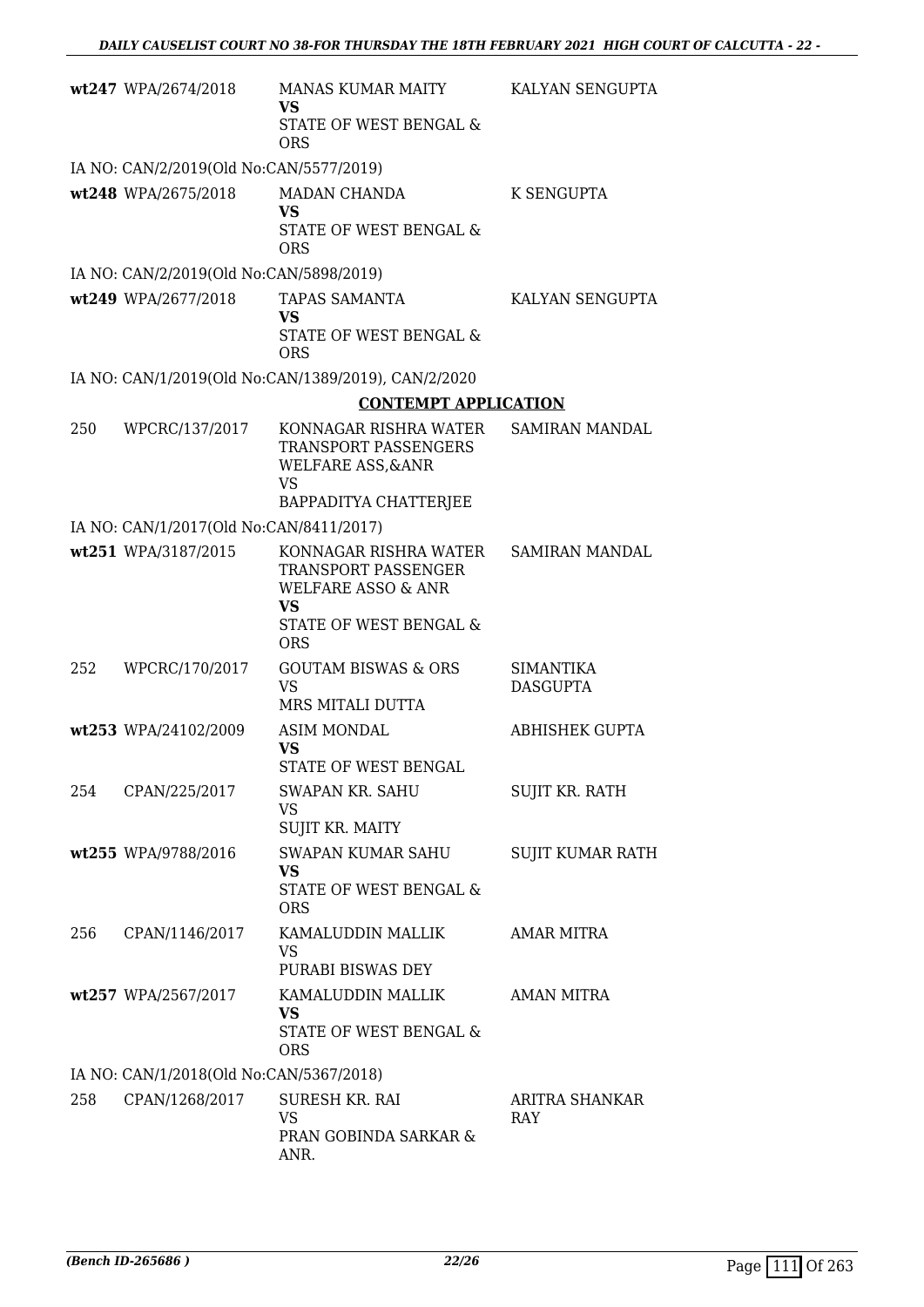|     | wt259 WPA/24637/2016                    | <b>SURESH KR RAI</b><br><b>VS</b><br>STATE OF WEST BENGAL &<br><b>ORS</b>  | ARITRA SHANKAR<br>RAY                   |
|-----|-----------------------------------------|----------------------------------------------------------------------------|-----------------------------------------|
| 260 | WPCRC/14/2018                           | <b>MALATI LAYEK</b><br><b>VS</b><br>MOON MOON MUKHERJEE<br>$&$ ANR         | <b>BRATATI DUTTA</b>                    |
|     | wt261 WPA/15544/2016                    | M/S AJAY SAHA<br><b>VS</b><br>SALES TAX OFFICER,<br>KRISHNAGAR CHRGE & ORS | D CHAKRABORTY                           |
| 262 | WPCRC/36/2018                           | ANUPAMA KHATUA<br>VS<br>RAJU MAZUMDER,<br>TREASURY OFFICER,<br>HALDIA      | A PRADHAN                               |
|     | wt263 WPA/15952/2017                    | ANUPAMA KHATUA<br><b>VS</b><br>STATE OF WEST BENGAL &<br><b>ORS</b>        | A PRADHAN                               |
| 264 | WPCRC/46/2018                           | BHARAT CHANDRA BERA<br><b>VS</b><br><b>RIKTA DE</b>                        | T. CHOWDHURY                            |
|     | wt265 WPA/34436/2014                    | BHARAT CHANDRA BERA<br><b>VS</b><br>STATE OF WEST BENGAL &<br><b>ORS</b>   | ANIRBAN SAHA                            |
|     | IA NO: CAN/1/2018(Old No:CAN/8938/2018) |                                                                            |                                         |
| 266 | WPCRC/68/2018                           | <b>JAHAR ROY</b><br><b>VS</b><br>NARAYAN CHANDRA<br><b>SARKAR</b>          | <b>ARDHENDU SEKHAR</b><br><b>BISWAS</b> |
|     | wt267 WPA/27417/2015                    | JAHAR ROY<br>VS<br>STATE OF WEST BENGAL &<br><b>ORS</b>                    | <b>SANJOY KARAR</b>                     |
|     | IA NO: CAN/1/2019(Old No:CAN/6193/2019) |                                                                            |                                         |
| 268 | CPAN/621/2018                           | SARASWATI JANA<br>VS<br>ANJAN SAHA                                         | ANUP DASGUPTA                           |
|     | wt269 WPA/10296/2017                    | SSARASWATI JANA<br><b>VS</b><br>STATE OF WEST BENGAL &<br><b>ORS</b>       | ANUP DASGUPTA                           |
| 270 | CPAN/1111/2018                          | GIRIDHARI MONDAL & ORS.<br><b>VS</b><br>ANIL KR. JHA & ORS.                | PRADIP KR. GHOSH                        |
|     | wt271 WPA/14212/2012                    | GIRIDHARI MONDAL & ORS.<br><b>VS</b><br>UNION OF INDIA & ORS.              | PRADIP KUMAR<br><b>GHOSH</b>            |
| 272 | WPCRC/95/2019                           | TAPAN KUMAR GHOSH<br>VS<br>MOHAN KUMAR SHARMA                              | S GHOSH                                 |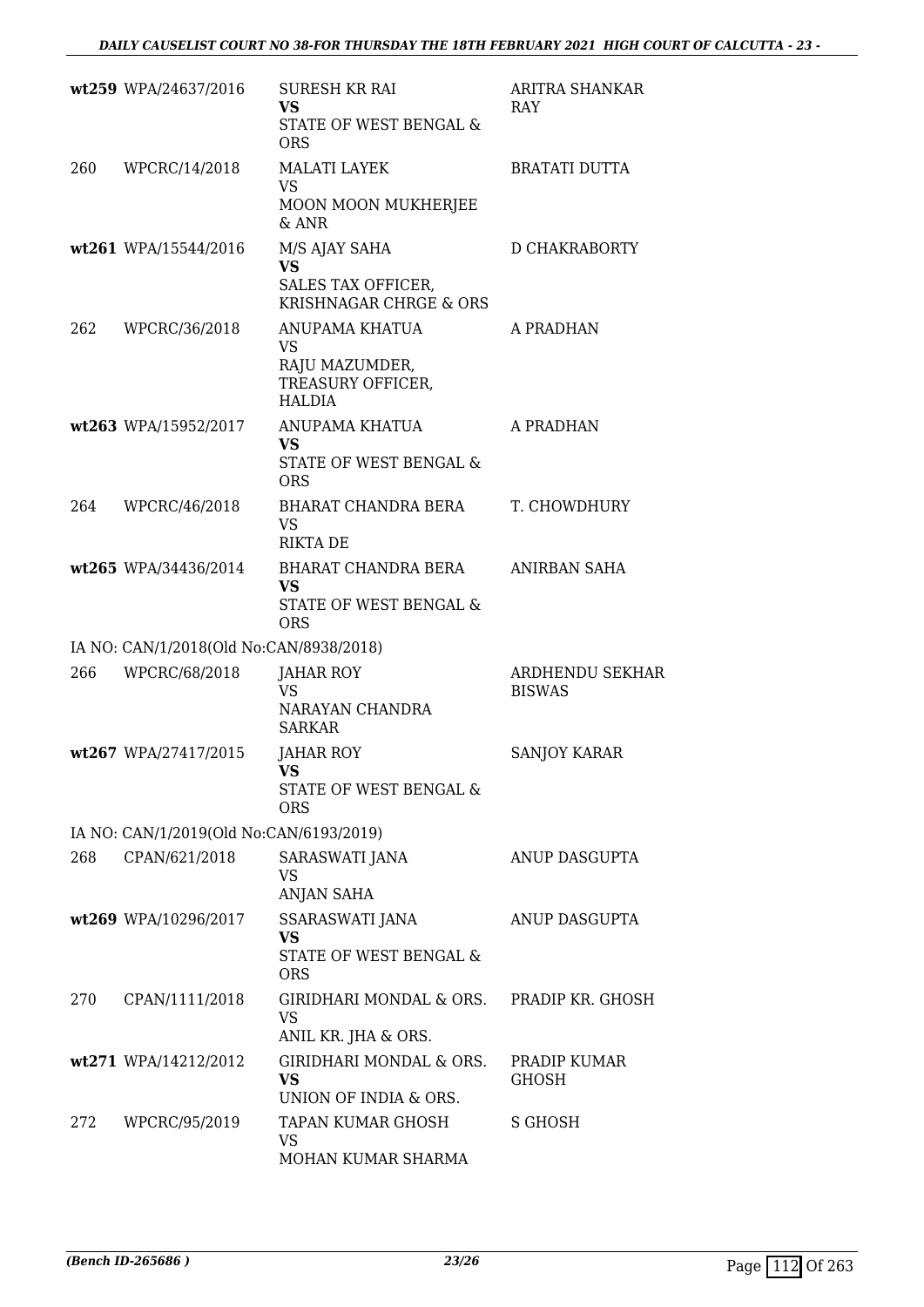|     | wt273 WPA/13941/2017                    | TAPAN KUMAR GHOSH<br><b>VS</b><br>STATE OF WEST BENGAL<br>&ORS          | S GHOSH                             |
|-----|-----------------------------------------|-------------------------------------------------------------------------|-------------------------------------|
|     | IA NO: CAN/1/2019(Old No:CAN/6656/2019) |                                                                         |                                     |
| 274 | WPCRC/98/2019                           | KABIRUL ISLAM & ANR<br><b>VS</b>                                        | SIMA GHOSH                          |
|     |                                         | MOHAN KUMAR SHARMA                                                      |                                     |
|     | wt275 WPA/15426/2017                    | KABIRUL ISLAM & ANR<br><b>VS</b>                                        | <b>SIMA GHOSH</b>                   |
|     |                                         | STATE OF WEST BENGAL &<br><b>ORS</b>                                    |                                     |
|     | IA NO: CAN/1/2019(Old No:CAN/1648/2019) |                                                                         |                                     |
| 276 | WPCRC/116/2019                          | <b>SURAJ PALERIA &amp; ORS</b><br><b>VS</b><br>A K JHA & ANR            | VICTOR CHATTERJEE                   |
|     | wt277 WPA/11044/2012                    | ARUN KUMAR SINGH &<br>ORS.<br><b>VS</b>                                 | PRADIP KUMAR<br><b>GHOSH</b>        |
|     |                                         | UNION OF INDIA & ORS.                                                   |                                     |
| 278 | WPCRC/141/2019                          | DR NAZRUL ISLAM, IPS<br><b>RETD</b><br><b>VS</b><br>MALAY KE DE & ORS   | DR NAZRUL ISLAM IN<br><b>PERSON</b> |
|     | wt279 WPA/27355/2012                    | DR. NAZRUL ISLAM<br><b>VS</b><br>STATE OF WEST BENGAL &<br><b>ORS</b>   | <b>BISWAJIT SAMANTA</b>             |
| 280 | WPCRC/244/2019                          | PRAMILA MAITY<br><b>VS</b><br><b>TAPAS ROYCHOWDHURY</b>                 | <b>GOUTAM KUMAR</b><br><b>MAITY</b> |
|     | wt281 WPA/7697/2017                     | PRAMILA MAITY<br><b>VS</b><br>STATE OF WEST BENGAL &<br>ORS             | <b>GOUTAM KUMAR</b><br><b>MAITY</b> |
| 282 | WPCRC/304/2019                          | KAMALA SINGHA<br>VS<br>NABARUM GOSWAMI                                  | <b>GOUTAM KUMAR</b><br><b>MAITY</b> |
|     | wt283 WPA/26162/2016                    | KAMALA SINGHA<br>VS<br>STATE OF WEST BENGAL &<br><b>ORS</b>             | G.K. MAITY                          |
| 284 | WPCRC/307/2019                          | PUSPA MONDAL & ANR<br><b>VS</b><br>TAPAS RAY CHOWDHURY                  | RIMPY MUKHERJEE                     |
|     | wt285 WPA/12935/2017                    | PUSPA MONDAL & ANR<br><b>VS</b><br>STATE OF WEST BENGAL &<br><b>ORS</b> | TAMAL TARU PANDA                    |

IA NO: CAN/1/2017(Old No:CAN/11335/2017)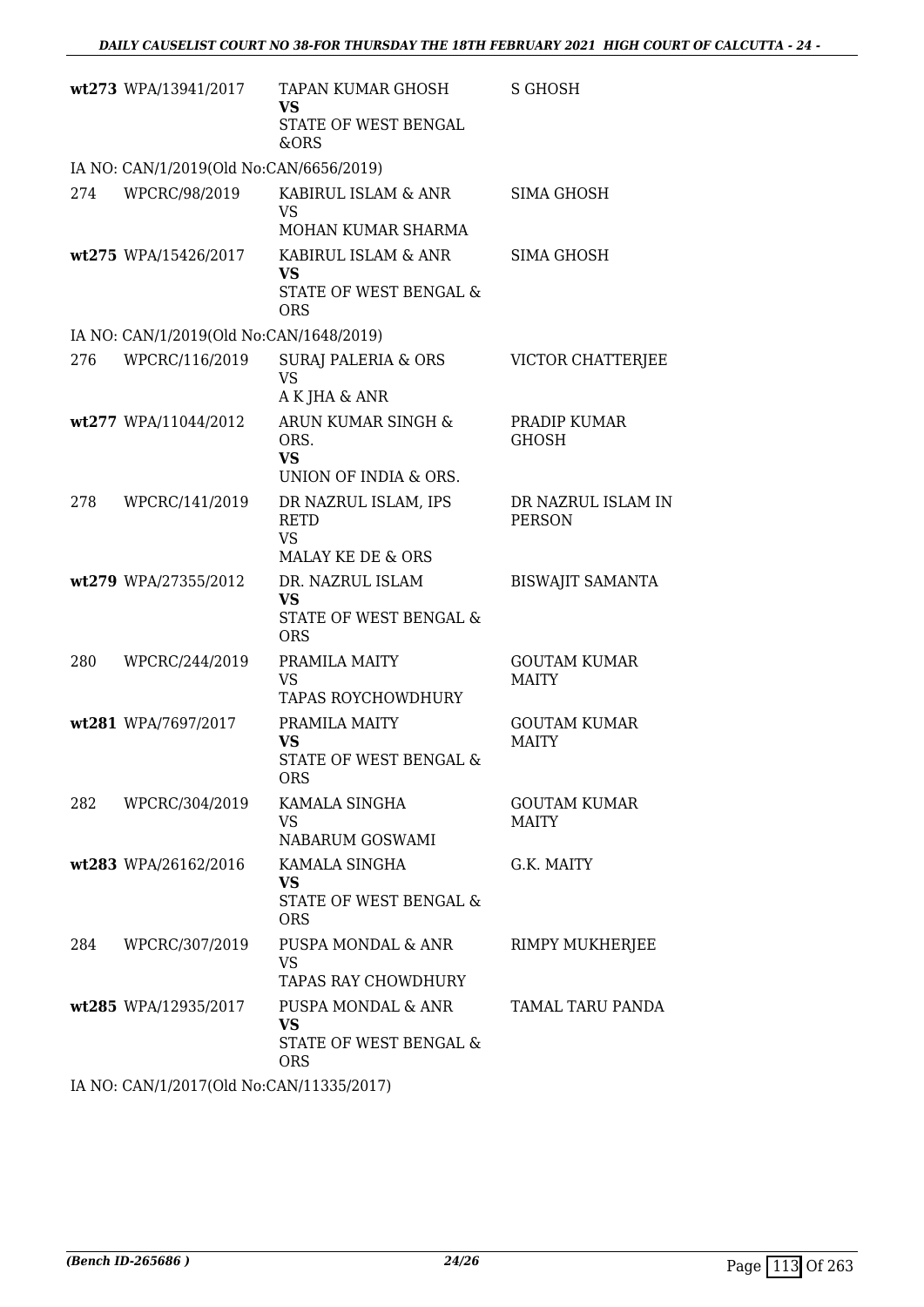| 286 | WPCRC/308/2019                    | MD. ABDUR RAHMAN<br><b>VS</b><br>JAYDEEP MAJEE, THE<br>DIRECTOR OF PENSION,<br>PF& GI, GOVT.OF. W | I. SHAIKH                                                                                  |
|-----|-----------------------------------|---------------------------------------------------------------------------------------------------|--------------------------------------------------------------------------------------------|
|     | wt287 WPA/14620/2017              | MD. ABDUR RAHMAN<br><b>VS</b><br>STATE OF WEST BENGAL &<br><b>ORS</b>                             | <b>IBRAHIM SHAIKH</b>                                                                      |
|     | No:CAN/66/2018)                   |                                                                                                   | IA NO: CAN/1/2017(Old No:CAN/11364/2017), CAN/2/2017(Old No:CAN/9882/2017), CAN/3/2018(Old |
| 288 | CPAN/922/2019                     | SUVASH CHANDRA<br><b>MAHATA</b><br><b>VS</b>                                                      | SWAPAN KUMAR PAL                                                                           |
|     | wt289 WPA/22621/2018              | R DURGA SHYAM<br><b>SUVASH CHANDRA</b><br><b>MAHATA</b><br><b>VS</b>                              | KABERI GHOSH (DEY)                                                                         |
| 290 | CPAN/1367/2019                    | UNION OF INDIA & ORS<br><b>GITA MAITY</b><br>VS<br>PARVEZ AHMED SIDDIQUI                          | CHANDI CHARAN<br>ROY                                                                       |
|     | wt291 WPA/8863/2017               | <b>GITA MAITY</b><br><b>VS</b><br>STATE OF WEST BENGAL &<br><b>ORS</b>                            | TAMAL TARU PANDA                                                                           |
|     | IA NO: CAN/1/2021                 |                                                                                                   |                                                                                            |
| 292 | CPAN/1458/2019                    | BISWAJIT SHARMA & ORS.<br><b>VS</b><br>MRINAL KANTI SINHA ROY                                     | <b>SIMANTIKA</b><br><b>DASGUPTA</b>                                                        |
|     | wt293 WPA/24107/2009              | BISWAJIT SHARMA & ORS.<br><b>VS</b><br>STATE OF WEST BENGAL                                       | <b>SIMANTIKA</b><br><b>DASGUPTA</b>                                                        |
| 294 | WPCRC/14/2020                     | SUMITRO ADHIKARY<br><b>VS</b><br>BROJENDRA NATH MANDAL<br>& ORS                                   | PRATIK MAJUMDER                                                                            |
|     | wt295 WPA/14057/2015              | <b>SUMITRO ADHIKARY</b><br><b>VS</b><br>STATE OF WEST BENGAL &<br><b>ORS</b>                      | <b>ASHIM KUMAR</b><br><b>HALDAR</b>                                                        |
| 296 | WPCRC/51/2020                     | <b>SUKUMAR GHOSH</b><br><b>VS</b><br>MRINAL KANTI SINGH ROY<br>& ORS.                             | SIMANTIKA<br><b>DASGUPTA</b>                                                               |
|     | wt297 WPA/24099/2009              | JAHANGIR HOSSAIN<br>MONDAL & ORS<br><b>VS</b><br>STATE OF WEST BENGAL                             | <b>ABHUSHEK GUPTA</b>                                                                      |
| 298 | CPAN/226/2020<br>[GR - 1 Matters] | RAMESWAR PRAMANIK &<br><b>ORS</b><br>VS<br>MANOJ PANT & ORS                                       | RASOMAY MONDAL                                                                             |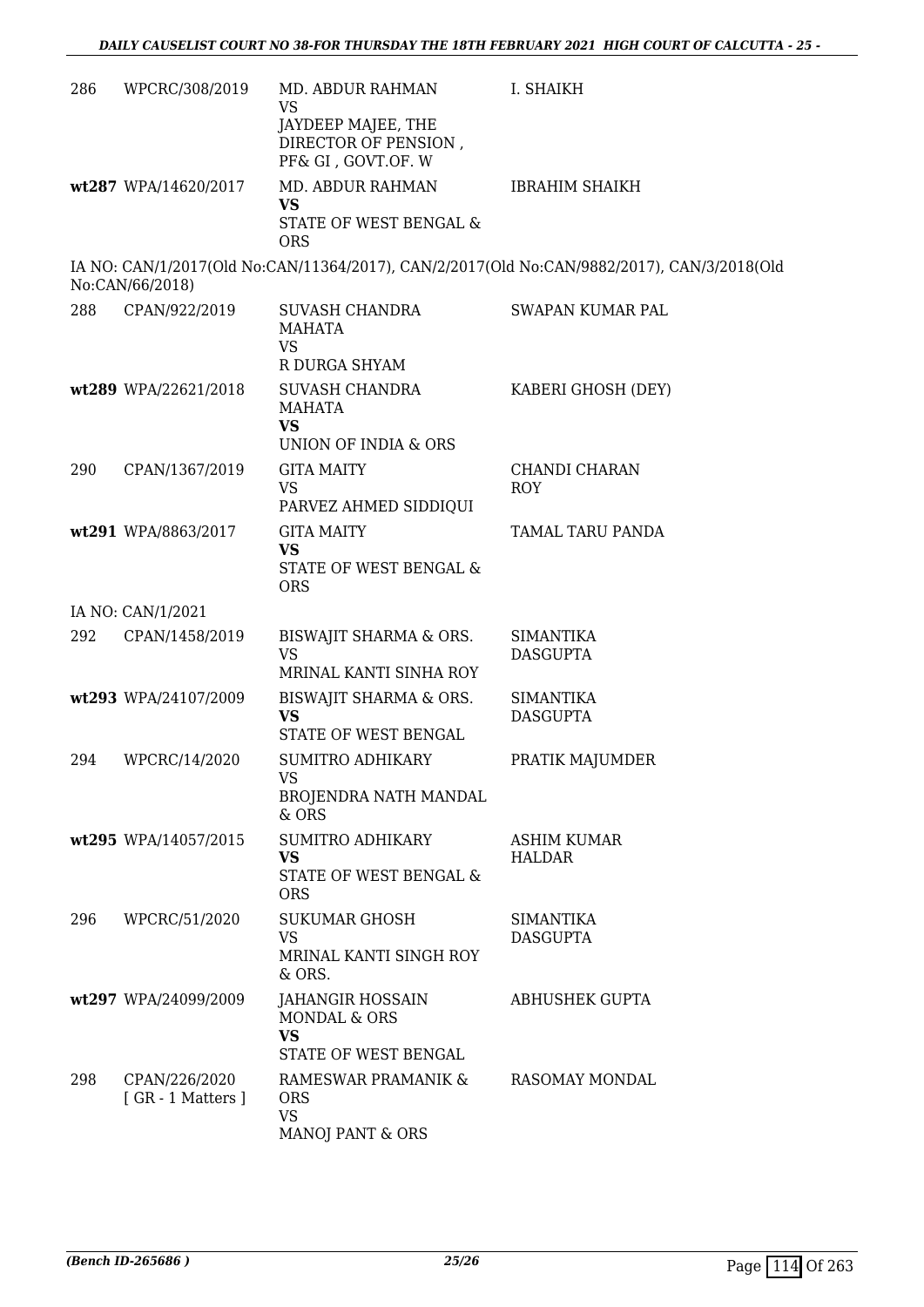|     | wt299 WPA/4586/2014                     | RAMESWAR PRAMANIK &<br>ORS<br>VS<br>STATE OF WEST BENGAL &<br><b>ORS</b>                                | <b>RASOMAY MONDAL</b>                  |
|-----|-----------------------------------------|---------------------------------------------------------------------------------------------------------|----------------------------------------|
|     |                                         | IA NO: CAN/1/2017(Old No:CAN/9841/2017), CAN/3/2019(Old No:CAN/1129/2019)                               |                                        |
| 300 | CPAN/392/2020<br>[Gr. - 1 Matters ]     | CHARAN KR CHABRIA &<br><b>ORS</b><br>VS<br>DR. P. ULAGANATHAN, THE<br>LAND ACQ COLLECTOR, 24<br>PARG(S) | ANINDITA AUDDY<br><b>DAS</b>           |
|     | IA NO: CAN/1/2020(Old No:CAN/5176/2020) |                                                                                                         |                                        |
|     | wt301 WPA/7624/2015                     | CHARAN KR CHABRIA &<br><b>ORS</b><br>VS<br>STATE OF WEST BENGAL &<br><b>ORS</b>                         | ANJANA BANERJEE                        |
|     |                                         | <b>PART HEARD</b>                                                                                       |                                        |
| 302 | WPA/16104/2012                          | <b>ARUP DAS</b><br>VS<br>STATE & ORS.                                                                   | <b>SUVADIP</b><br><b>BHATTACHARYYA</b> |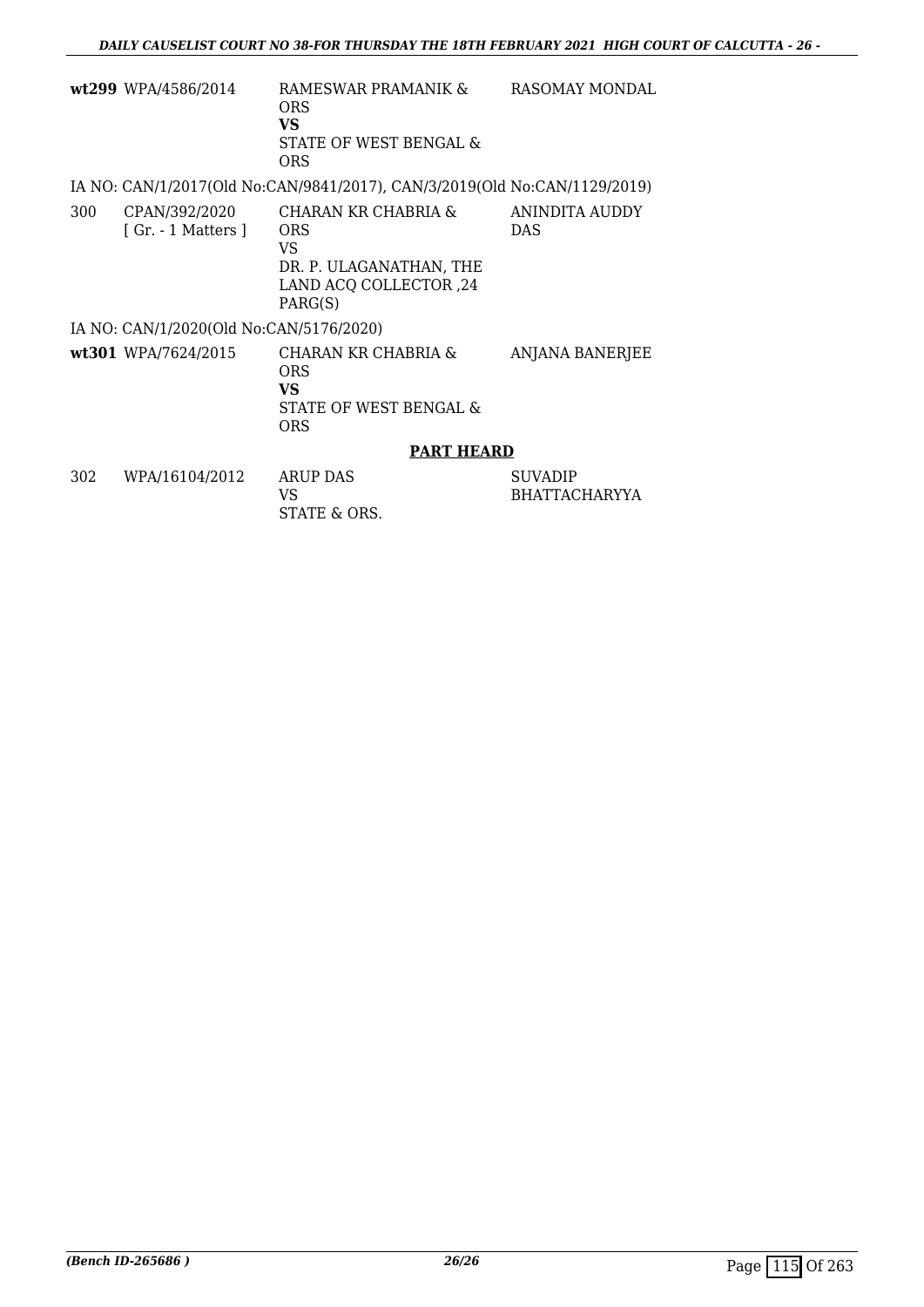

# In The High Court at Calcutta

# **Appellate Side**

**DAILY CAUSELIST For Thursday The 18th February 2021**

# **COURT NO. 36**

# **SINGLE BENCH ()**

# **AT 2:00 PM**

# **HON'BLE JUSTICE DEBANGSU BASAK**

## **(VIA VIDEO CONFERENCE)**

#### **ON THURSDAY, 18TH FEBRUARY 2021 AT 2.00 P.M. – WILL SIT SINGLY AND TAKE UP SOME PART-HEARD, CONTEMPT, ASSIGNED, REVIEW, MODIFICATION/CLARIFICATION MATTERS.**

#### **NOTE: MATTERS WILL BE TAKEN UP THROUGH PHYSICAL HEARING ONLY WHEN BOTH THE PARTIES ARE AGREED.**

#### **APPLICATION**

| 1   | CPAN/887/2019      | SMT. MANIMALA GHOSH<br>(DAS)<br>VS<br><b>SHIB RANJAN</b><br><b>CHAKRABORTY &amp; ANR</b> | RAJLAKSHMI GHATAK                         |
|-----|--------------------|------------------------------------------------------------------------------------------|-------------------------------------------|
| wt2 | WPA/4280/2016      | MANIMALA GHOSH (DAS)<br><b>VS</b><br>STATE OF WEST BENGAL &<br>ORS                       | RAJLAKSHMI GHATAK                         |
| 3   | CPAN/1333/2019     | RAMKRISHNA BRAHAMA<br>VS.<br>BULBUL ISLAM SK & ORS.                                      | <b>ATIS KR.BISWAS</b>                     |
|     | IA NO: CAN/3/2021  |                                                                                          |                                           |
|     | wt4 WPA/11108/2019 | RAMKRISHNA BRAHMA<br>VS<br>STATE OF WEST BENGAL &<br><b>ORS</b>                          | ATIS KUMAR BISWAS                         |
| 5   | CPAN/37/2020       | SAMIR MITRA & ANR.<br>VS<br>BIKASH BHATTACHARYA &<br>ORS.                                | JAI KR. SURANA                            |
| wt6 | WPA/279/2016       | SAMIR MITRA & ANR<br>VS<br>STATE OF WEST BENGAL &<br>ORS                                 | <b>ASOK KUMAR</b><br><b>BANDYOPADHYAY</b> |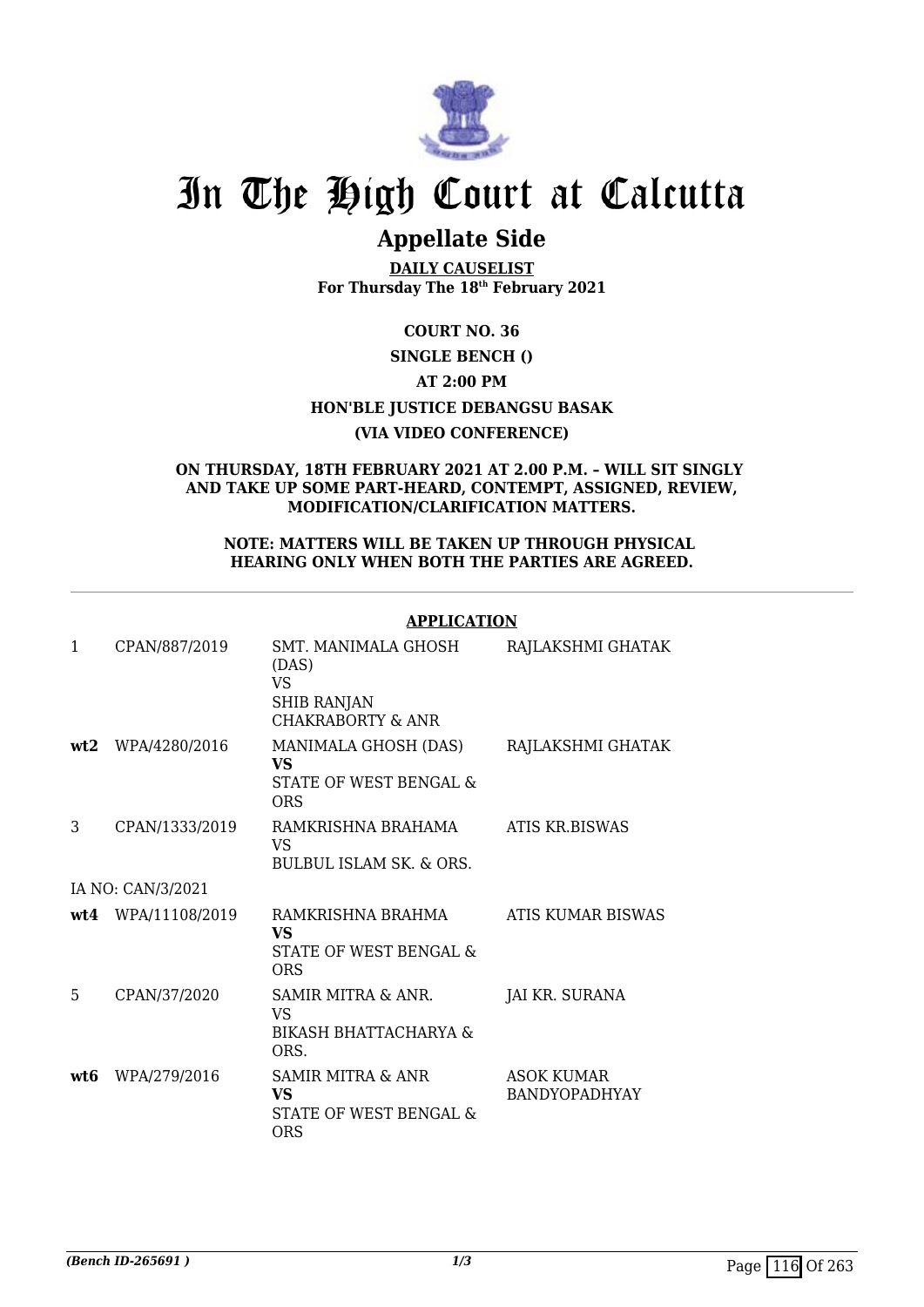| 7   | CPAN/123/2020                           | <b>ALOK BANIK</b><br><b>VS</b><br>RATAN RANJAN ROY & ANR                                    | <b>SALONI</b><br><b>BHATTACHARJEE</b> |
|-----|-----------------------------------------|---------------------------------------------------------------------------------------------|---------------------------------------|
| wt8 | WPA/17359/2018                          | <b>ALOK BANIK</b><br><b>VS</b><br>TAHERPUR NOTIFIED AREA<br><b>AUTHORITY &amp; ORS</b>      | UTSAV DUTTA                           |
| 9   | CPAN/325/2020                           | HASI RANI ROY (BHOWMIK)<br><b>VS</b><br>DR. NETAI MONDAL, CMOH,<br>PURBA MIDNAPORE          | J. N. MANNA                           |
|     | wt10 WPA/5349/2020                      | HASI RANI ROY BHOWMICK<br><b>VS</b><br>STATE OF WEST BENGAL &<br><b>ORS</b>                 | J N MANNA                             |
|     | IA NO: CAN/1/2020(Old No:CAN/4724/2020) |                                                                                             |                                       |
| 11  | CPAN/608/2020                           | PIYALI SEN<br><b>VS</b><br>STATE OF WEST BENGAL<br>AND ORS.                                 | <b>JYOTI CHAKRABORTY</b>              |
|     | wt12 WPA/11887/2014                     | PIYALI SEN<br><b>VS</b><br>STATE OF WEST BENGAL &<br><b>ORS</b>                             | <b>S CHAKRABORTY</b>                  |
|     | IA NO: CAN/1/2015(Old No:CAN/3505/2015) |                                                                                             |                                       |
| 13  | CPAN/649/2020                           | HARADHAN MANNA<br><b>VS</b><br>PRASENJIT GHATAK                                             | SAURADEEP DUTTA                       |
|     | wt14 WPA/29458/2017                     | CHIRANJIB MANNA<br><b>VS</b><br><b>CESC LIMITED &amp; ORS</b>                               | SANJOY GHOSH                          |
| 15  | CPAN/711/2020                           | PROBODH KUMAR<br><b>PRAMANIK</b><br>VS.<br>RASHMI KAMAL                                     | SHAMIK CHATTERJEE                     |
|     | wt16 WPA/25920/2018                     | PROBODH KUMAR<br>PRAMANIK & ORS<br><b>VS</b>                                                | SHAMIK CHATTERJEE                     |
|     |                                         | STATE OF WEST BENGAL &<br><b>ORS</b>                                                        |                                       |
| 17  | CPAN/36/2021                            | ASHIM GHOSH<br><b>VS</b><br>ANJAN KAR, CHAIRPERSON,<br>SURI MUNICIPALCITY AND<br><b>ORS</b> | <b>SMITA PAL</b>                      |
|     | wt18 WPA/14073/2018                     | <b>ASHIM GHOSH</b><br><b>VS</b><br>STATE OF WEST BENGAL<br>&ORS                             | SMITA PAL                             |
| 19  | CPAN/73/2021                            | ANITA DUTTA<br>VS<br>KAKOLI BANDYOPADHAYAY                                                  | SANKAR SUBHRA ROY                     |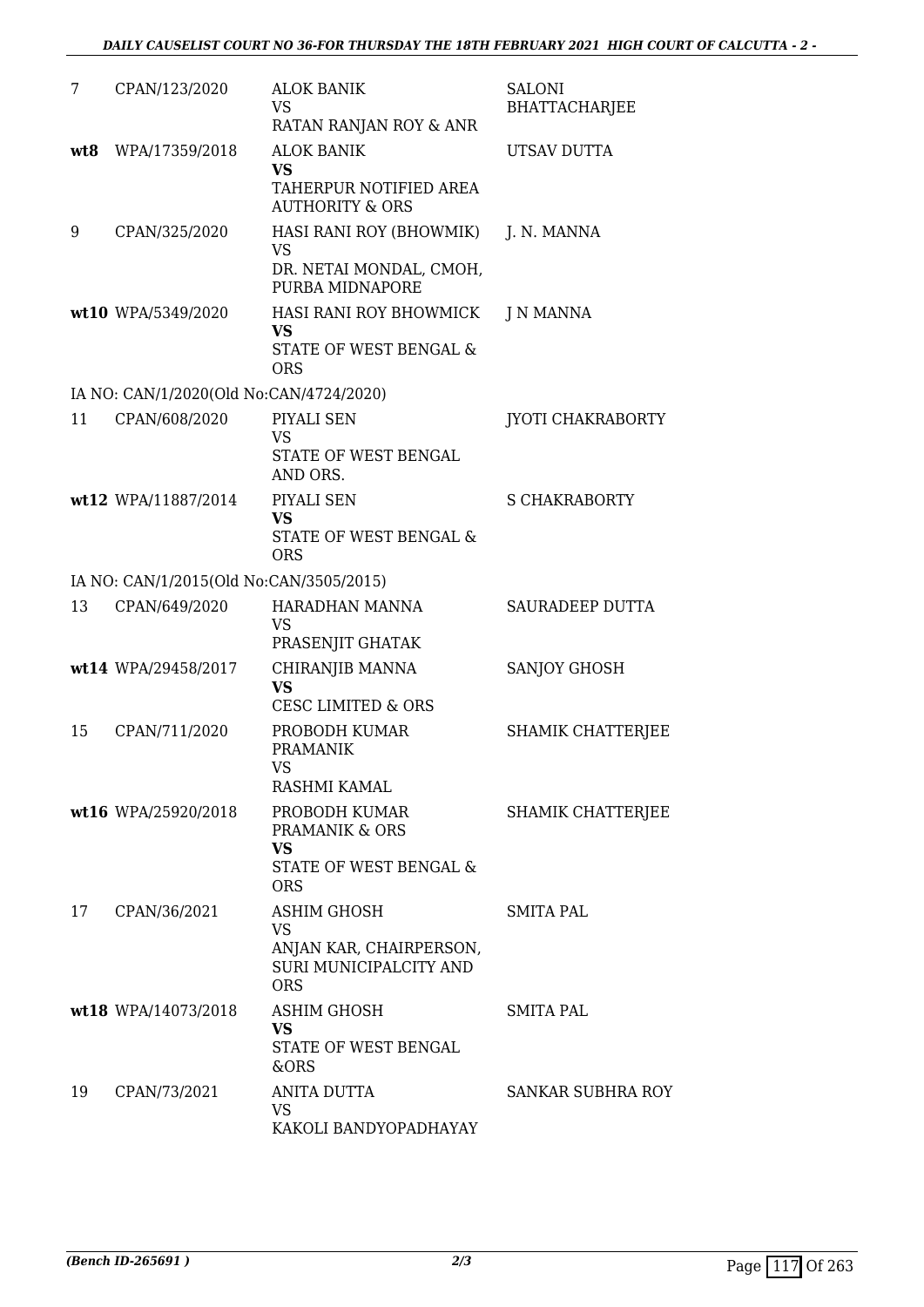|    | wt20 WPA/19320/2017                                            | ANITA DUTTA<br><b>VS</b><br>STATE OF WEST BENGAL &<br>ORS                                               | SANKHA S RAY                 |
|----|----------------------------------------------------------------|---------------------------------------------------------------------------------------------------------|------------------------------|
| 21 | CPAN/122/2021                                                  | JAGANNATH GHOSH AND<br><b>ORS</b><br><b>VS</b><br>S ARUN PRASAD, DIST<br>MAGISTRATE, BANKURA<br>AND ORS | <b>SUJIT KUMAR KOLEY</b>     |
|    | wt22 WPA/13188/2019                                            | JAGANNATH GHOSH & ORS<br><b>VS</b><br>STATE OF WEST BENGAL &<br>ORS                                     | SUJIT SANKAR KOLEY           |
| 23 | CPAN/130/2021<br><b>WITH</b><br>[WPA/7396/2020]                | ROISUL ALAM<br>VS<br><b>SYED NURUS SALAM</b>                                                            | PAMPA DEY (DHABAL)           |
| 24 | CPAN/148/2021<br>WITH CAN<br>12293/2019<br>[Addition of Party] | DEBOBRATA DEY<br><b>VS</b><br><b>SMT MUKTA ARYA</b>                                                     | <b>SAFIK DEWAN</b>           |
|    | wt25 WPA/9567/2019                                             | DEBOBRATA DEY<br><b>VS</b><br>STATE OF WEST BENGAL &<br><b>ORS</b>                                      | DEBOBRATA DEY (IN<br>PERSON) |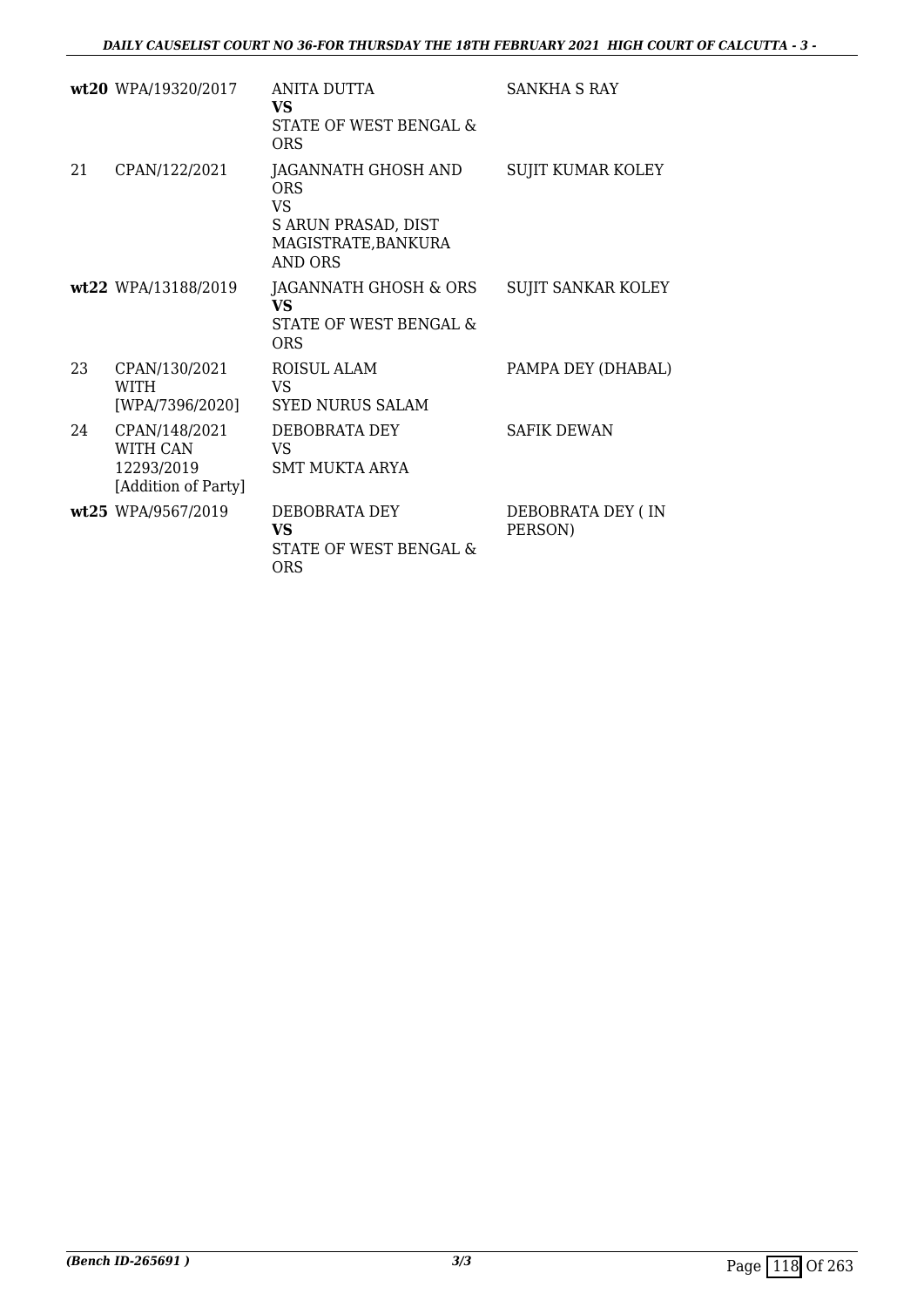

# In The High Court at Calcutta

# **Appellate Side**

**DAILY CAUSELIST For Thursday The 18th February 2021**

# **COURT NO. 13**

**SINGLE BENCH (SB - III)**

## **AT 10:45 AM**

## **HON'BLE JUSTICE RAJASEKHAR MANTHA**

#### **(VIA VIDEO CONFERENCE)**

#### **ON AND FROM MONDAY, THE 11TH JANUARY, 2021- ROSTER NOTIFIED ON 8TH JANUARY, 2021 IS MODIFIED TO THE FOLLOWING EXTENT :- MATTERS (MOTIONS & HEARING) UNDER ARTICLE 226 OF THE CONSTITUTION RELATING TO SERVICE UNDER GROUP VI AND APPLICATIONS CONNECTED THERETO; MATTERS (MOTIONS & HEARING) UNDER ARTICLE 226 OF THE CONSTITUTION RELATING TO ALL SERVICE MATTERS RELATING TO PANCHAYATS AND CO-OPERATIVE SOCIETIES UNDER GROUP V AND APPLICATIONS CONNECTED THERETO; HEARING OF WRIT PETITIONS IRRESPECTIVE OF CLASSIFICATIONS AND APPLICATIONS CONNECTED THERETO**

**NOTE :**

**1. MENTIONING WILL BE ALLOWED, AT THE FIRST SITTING OF THE COURT, UPON BEING LISTED AS "TO BE MENTIONED" ONLY IN THE VIRTUAL MODE AS PER NOTIFICATION NO. 4286-RG DATED 27.11.2020 FOLLOWING THE PRESCRIBED PROCEDURE. 2. ALL THE LISTED MATTERS WILL BE TAKEN UP SERIALLY, UNLESS OTHERWISE FIXED. 3. APPELLATE SIDE MATTERS WILL CONTINUE AFTER COMPLETION OF ORIGINAL SIDE. 4. NO HEARING MATTERS SHALL BE INCLUDED UNTIL FURTHER ORDERS. 5. WITH EFFECT FROM MONDAY (15.02.2021) GROUP-V MOTIONS SHALL BE TAKEN UP FIRST ON TUESDAY AND THURSDAY**

## **TO BE MENTIONED**

| WPA/23217/2017 | BAIDYANATH ADHYA<br>STATE OF WEST BENGAL &<br><b>ORS</b> | SUHRID SUR | <b>SAIKAT BANERJEE</b> |
|----------------|----------------------------------------------------------|------------|------------------------|
|                |                                                          |            |                        |

#### **SPECIALLY FIXED MATTERS**

2 WPA/8047/2020 (19.02.2021) PARTHA PRATIM GHOSH VS THE GOVERNORS (HOUSEHOLD) ESTABLISHMENT ,RAJ BHAVAN AND ORS SAGNIK MUKHERJEE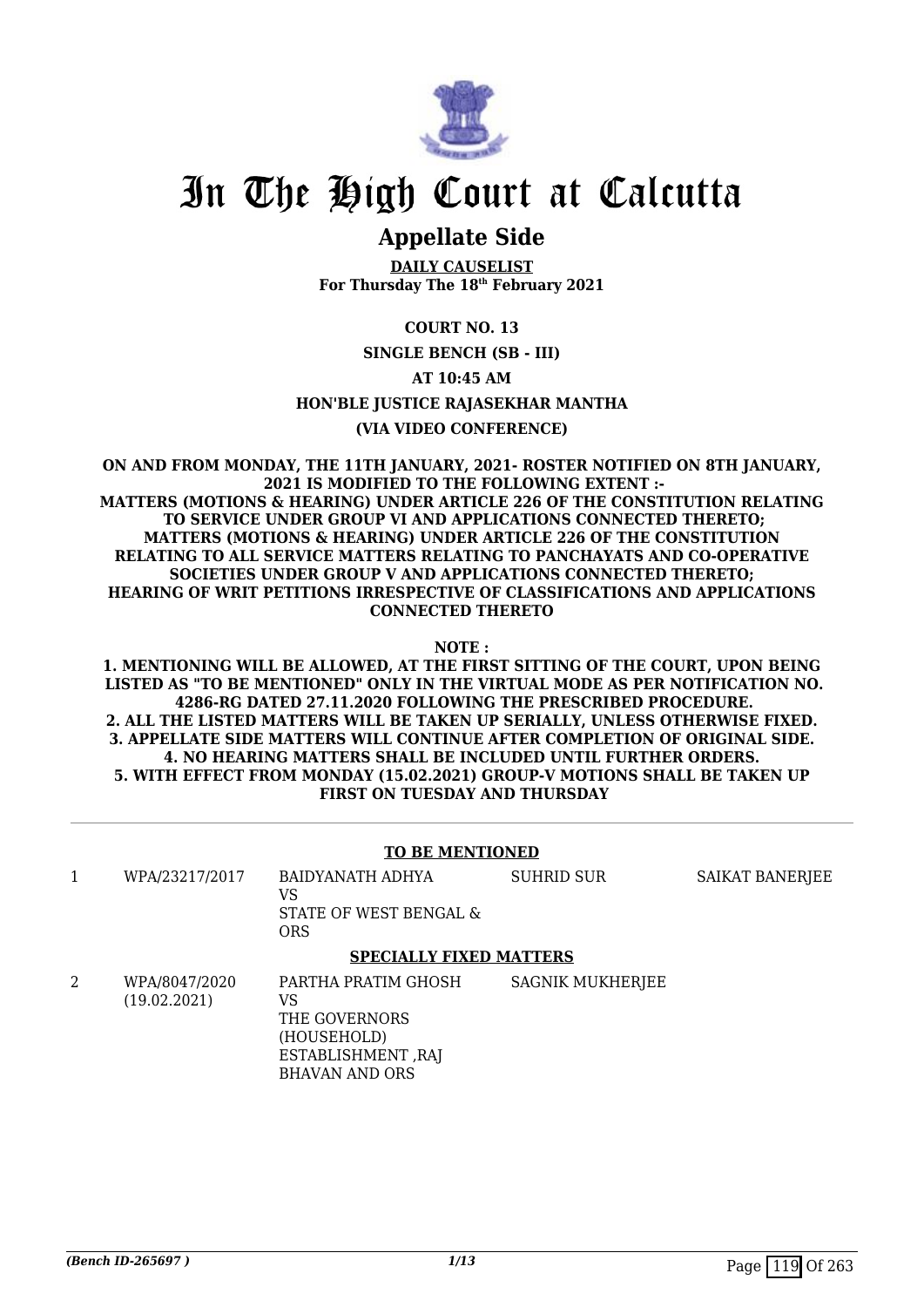| 3   | WPA/8048/2020<br>(19.02.2021)           | <b>MOU MITRA SARKAR</b><br>VS<br>THE GOVERNORS (HOUSE<br>HOLD) ESTABLISHMENT<br>, RAJ BHAVAN AND ORS | <b>SAGNIK MUKHERJEE</b>      |
|-----|-----------------------------------------|------------------------------------------------------------------------------------------------------|------------------------------|
|     |                                         | <b>CONTEMPT APPLICATION</b>                                                                          |                              |
| 4   | WPA/17777/2018<br>[File Not Supplied ]  | <b>MAMUN SHAIKH</b><br>VS<br>STATE OF WEST BENGAL &<br><b>ORS</b>                                    | DEBABRATA SARDAR             |
| wt5 | CPAN/440/2020                           | <b>MAMUN SHAIKH</b><br>VS<br><b>SOMNATH</b><br><b>CHATTAPADHYAY</b>                                  | <b>SUNIT KUMAR ROY</b>       |
|     | IA NO: CAN/1/2020                       |                                                                                                      |                              |
| 6   | CO/1122/2020<br>(25.02.2021)            | <b>SAIBAL BASU</b><br><b>VS</b><br><b>SMT SUDEEPTA BASU</b>                                          | <b>KUMARDEEP</b><br>MAJUMDER |
|     | IA NO: CAN/1/2020(Old No:CAN/3210/2020) |                                                                                                      |                              |
| wt7 | CPAN/593/2020                           | <b>SAIBAL BASU</b><br>VS                                                                             | <b>BRATIN KR DEY</b>         |
|     |                                         | SUDEEPTA BASU<br><b>APPLICATION</b>                                                                  |                              |
| 8   | WPA/35768/2013                          | GITA BARMAN (MANDAL)                                                                                 | SAIKAT CHATTERJII            |
|     |                                         | <b>VS</b><br>STATE OF WEST BENGAL &<br><b>ORS</b>                                                    |                              |
|     | IA NO: CAN/1/2020, CAN/2/2020           |                                                                                                      |                              |
| wt9 | WPA/35770/2013                          | <b>SANTANA BARMAN</b><br>VS<br>STATE OF WEST BENGAL &<br><b>ORS</b>                                  | SAIKAT CHATTERJII            |
|     | IA NO: CAN/1/2020, CAN/2/2020           |                                                                                                      |                              |
| 10  | RVW/97/2017                             | <b>SMT JAMUNA TANTUBAI</b><br><b>VS</b><br>FOOD CORPORATION OF<br><b>INDIA &amp; ORS</b>             | SOUMALYA GANGULI             |
|     |                                         | IA NO: CAN/1/2017(Old No:CAN/3941/2017), CAN/2/2019(Old No:CAN/643/2019)                             |                              |
|     | wt11 WPA/16859/2006                     | JAMUNA TANTUBAI<br>VS<br>FOOD CORPORATION OF<br><b>INDIA</b>                                         | PRATYUSHA DAS                |
| 12  | WPA/3932/2019                           | BINGUMALA VENKATA<br>RAMANAIAH<br><b>VS</b><br>COAL INDIA LIMITED & ANR                              | AJAY DEBNATH                 |
|     | IA NO: CAN/1/2021                       |                                                                                                      |                              |

# **ASSIGN MOTION**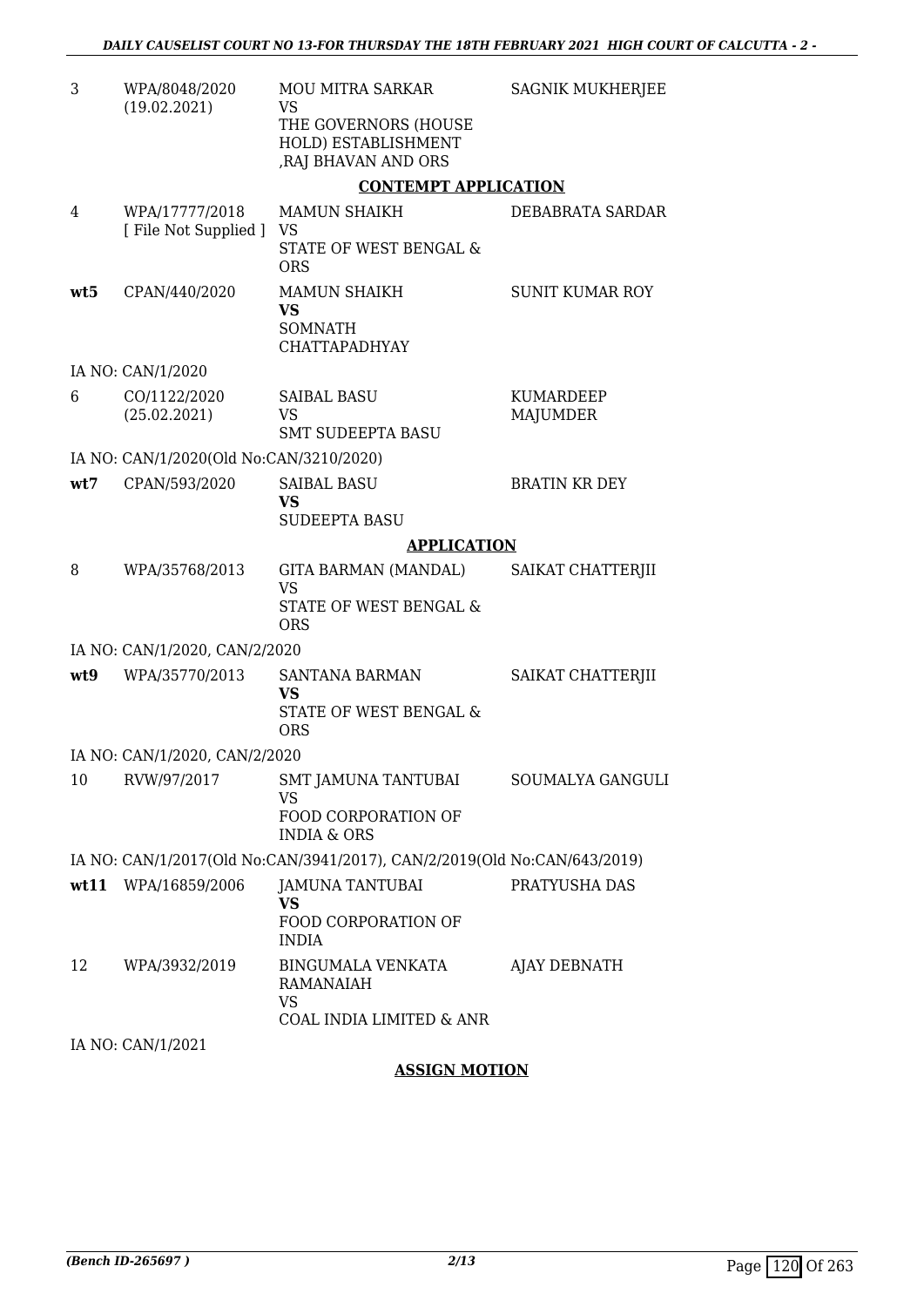| 13   | CRR/3418/2018<br>(19.02.2021)               | POOJA BHATTACHARYA<br><b>VS</b><br>STATE OF WEST BENGAL &<br><b>ANR</b>                      | IN PERSON                     |
|------|---------------------------------------------|----------------------------------------------------------------------------------------------|-------------------------------|
|      |                                             | IA NO: CRAN/1/2019(Old No:CRAN/32/2019), CRAN/3/2020(Old No:CRAN/1087/2020)                  |                               |
| 14   | CRR/1592/2020<br>(19.02.2021)               | POOJA BHATTACHARYA<br><b>VS</b><br>STATE OF WEST BENGAL                                      |                               |
|      |                                             | <b>AND ANR</b>                                                                               |                               |
| wt15 | CRR/1593/2020                               | POOJA BHATTACHARYA<br>VS<br>STATE OF WEST BENGAL<br>AND ANR                                  |                               |
|      | wt16 CRR/1594/2020                          | POOJA BHATTACHARYA<br><b>VS</b><br>STATE OF WEST BENGAL                                      |                               |
|      | IA NO: CRAN/1/2020                          | <b>AND ANR</b>                                                                               |                               |
|      | wt17 CRR/1595/2020                          | POOJA BHATTACHARYA<br><b>VS</b>                                                              |                               |
|      |                                             | STATE OF WEST BENGAL<br><b>AND ANR</b>                                                       |                               |
| wt18 | CRR/1819/2020                               | POOJA BHATTACHARYA<br><b>VS</b><br>STATE OF WEST BENGAL                                      | POOJA<br><b>BHATTACHARYYA</b> |
| wt19 | CRR/1820/2020                               | POOJA BHATTACHARYA<br><b>VS</b><br>STATE OF WEST BENGAL                                      | POOJA<br>BHATTACHARYA         |
| wt20 | CRR/1821/2020                               | POOJA BHATTACHARYA<br><b>VS</b><br>STATE OF WEST BENGAL                                      | POOJA<br><b>BHATTACHARYA</b>  |
| 21   | WPA/4810/2020<br>$(Gr. - I)$ $(24.02.2021)$ | <b>SUKLA BHOWMICK</b><br>VS<br>STATE OF WEST BENGAL &<br><b>ORS</b>                          | MARY DATTA                    |
|      |                                             | <b>MOTION (GROUP VI)</b>                                                                     |                               |
| 22   | WPA/30701/2014<br>$[1]$                     | <b>GOURI JANA</b><br><b>VS</b><br>STATE OF WEST BENGAL &<br><b>ORS</b>                       | ANRUDHA SARKAR                |
| 23   | WPA/11188/2019<br>(1)                       | TUSHAR KANTI DEY<br>VS.<br>UNION OF INDIA & ORS                                              | SWARVANU SAHA                 |
| 24   | WPA/17501/2019<br>$(25.02.2021)$ (!)        | ABDUS SAMAN SHAIKH @<br><b>SAMAD SK</b><br><b>VS</b><br>STATE OF WEST BENGAL &<br><b>ORS</b> | MRINAL KANTI<br><b>GHOSH</b>  |
|      | IA NO: CAN/1/2020                           |                                                                                              |                               |
| 25   | WPA/1402/2020<br>$(22.02.2021)$ (1)         | <b>BHABANI SINHA</b><br>VS<br>STATE OF WEST BENGAL &<br><b>ORS</b>                           | <b>GOUTAM ACHARYA</b>         |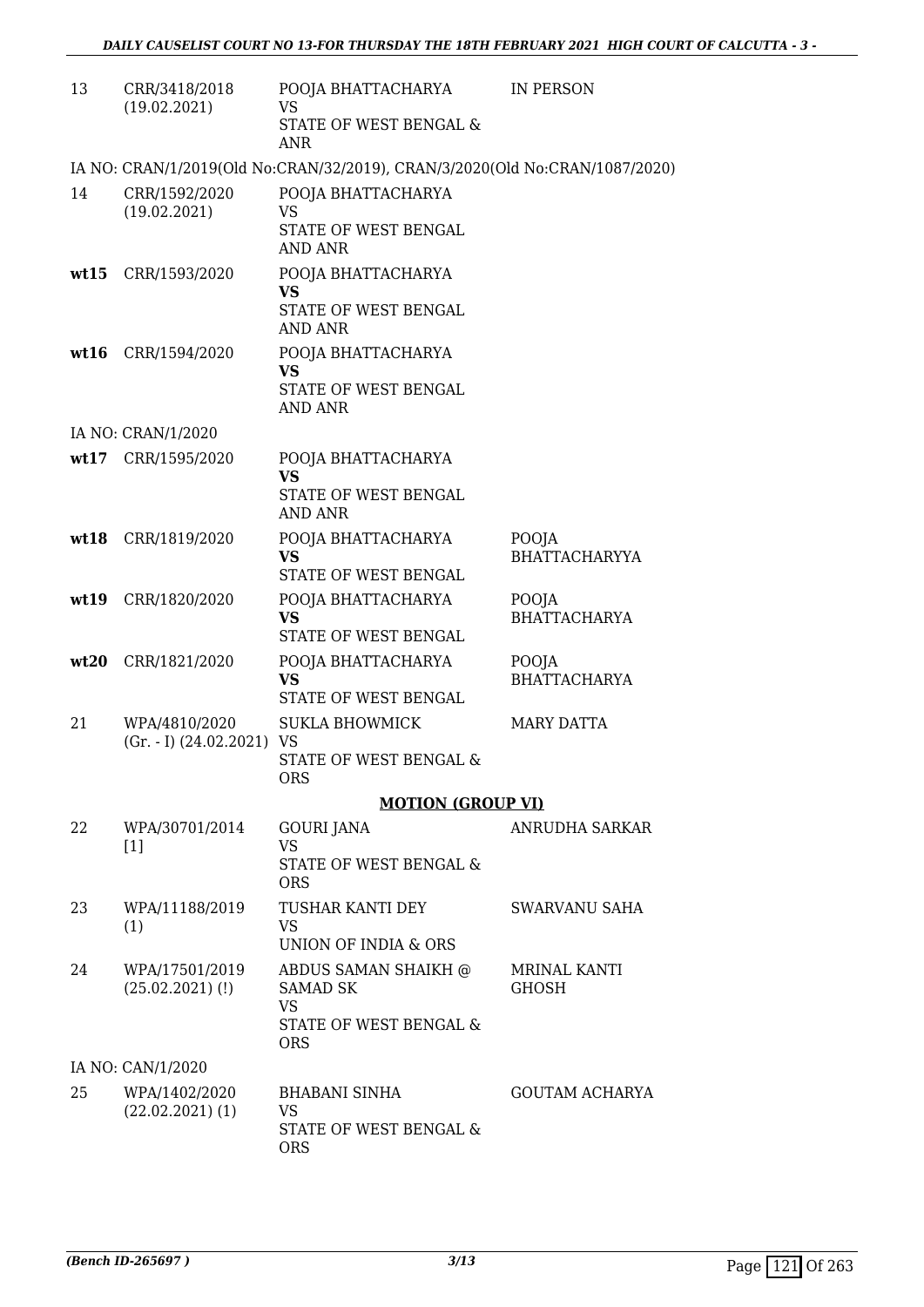# *DAILY CAUSELIST COURT NO 13-FOR THURSDAY THE 18TH FEBRUARY 2021 HIGH COURT OF CALCUTTA - 4 -*

| 26 | WPA/1405/2020<br>(1)                    | <b>JOYDEB MANIK &amp; ORS</b><br><b>VS</b><br>STATE OF WEST BENGAL &<br><b>ORS</b>                      | <b>GOUTAM ACHARYA</b>                       |
|----|-----------------------------------------|---------------------------------------------------------------------------------------------------------|---------------------------------------------|
| 27 | WPA/1677/2020<br>$(25.02.2021)$ (1)     | <b>SUJIT MALLICK</b><br><b>VS</b><br>STATE OF WEST BENGAL &<br><b>ORS</b>                               | KAMAKSHYA PRASAD<br><b>MUKHOPADHYAY</b>     |
| 28 | WPA/2360/2020<br>$(19.02.2021)$ $(1)$   | <b>UDAY SK &amp; ORS</b><br><b>VS</b><br>STATE OF WEST BENGAL &<br><b>ORS</b>                           | <b>SANDIP KUMAR</b><br><b>BHATTACHARYYA</b> |
| 29 | WPA/3855/2020<br>$(19.02.2021)$ $(1)$   | MITHU RANI GHOSH<br>(PRATIHAR)<br>VS<br>UNION OF INDIA & ORS                                            | SANTANU MAJI                                |
| 30 | WPA/4685/2020<br>$(17.02.2021)$ $(1)$   | <b>BAPI DAS</b><br>VS.<br>UNION OF INDIA & ORS                                                          | <b>GUDDU SINGH</b>                          |
| 31 | WPA/6579/2020                           | SALMA SULTANA MOLLA<br><b>VS</b><br>STATE OF WEST BENGAL &<br>ORS.                                      | ARANYA SAHA                                 |
|    | IA NO: CAN/1/2020(Old No:CAN/5370/2020) |                                                                                                         |                                             |
| 32 | WPA/8216/2020<br>(2)                    | <b>SMT SUMITRA HEMBRAM</b><br>AND ORS<br><b>VS</b><br>Union of India AND ORS                            | <b>SAMIR KUMAR</b><br><b>ADHIKARI</b>       |
| 33 | WPA/8533/2020<br>$(19.02.2021)$ $(1)$   | NITYA GOPAL GHOSH<br><b>VS</b><br>UNION OF INDIA AND<br><b>OTHERS</b>                                   | SANAJIT KUMAR<br><b>GHOSH</b>               |
| 34 | WPA/9973/2020<br>$(25.02.2021)$ $(1)$   | <b>TAPAS ROY</b><br>VS<br>UNION OF INDIA AND ORS.                                                       | <b>UJJAL RAY</b>                            |
| 35 | WPA/11321/2020                          | <b>SUBHASH DAS</b><br><b>VS</b><br>THE EMPLOYEES<br>PROVIDENT FUND<br>ORGANIZATION AND<br><b>OTHERS</b> | DEBASHIS SARKAR                             |
| 36 | WPA/11471/2020                          | <b>MAMATA DAS</b><br>VS.<br>STATE OF WEST BENGAL<br>AND ORS.                                            | MD.HAFIZ ALI                                |
| 37 | WPA/11551/2020<br>$[22-02-2021](1)$     | PULAK BARAN<br><b>CHAKRABORTY</b><br><b>VS</b><br>UNION OF INDIA AND ORS.                               | UTTIYA RAY                                  |
| 38 | WPA/11725/2020<br>$(23.02.2021)$ $(1)$  | <b>HARU DAS AND ORS</b><br>VS<br>STATE OF WEST BENGAL<br>AND ORS.                                       | <b>SAGAR SINGH</b>                          |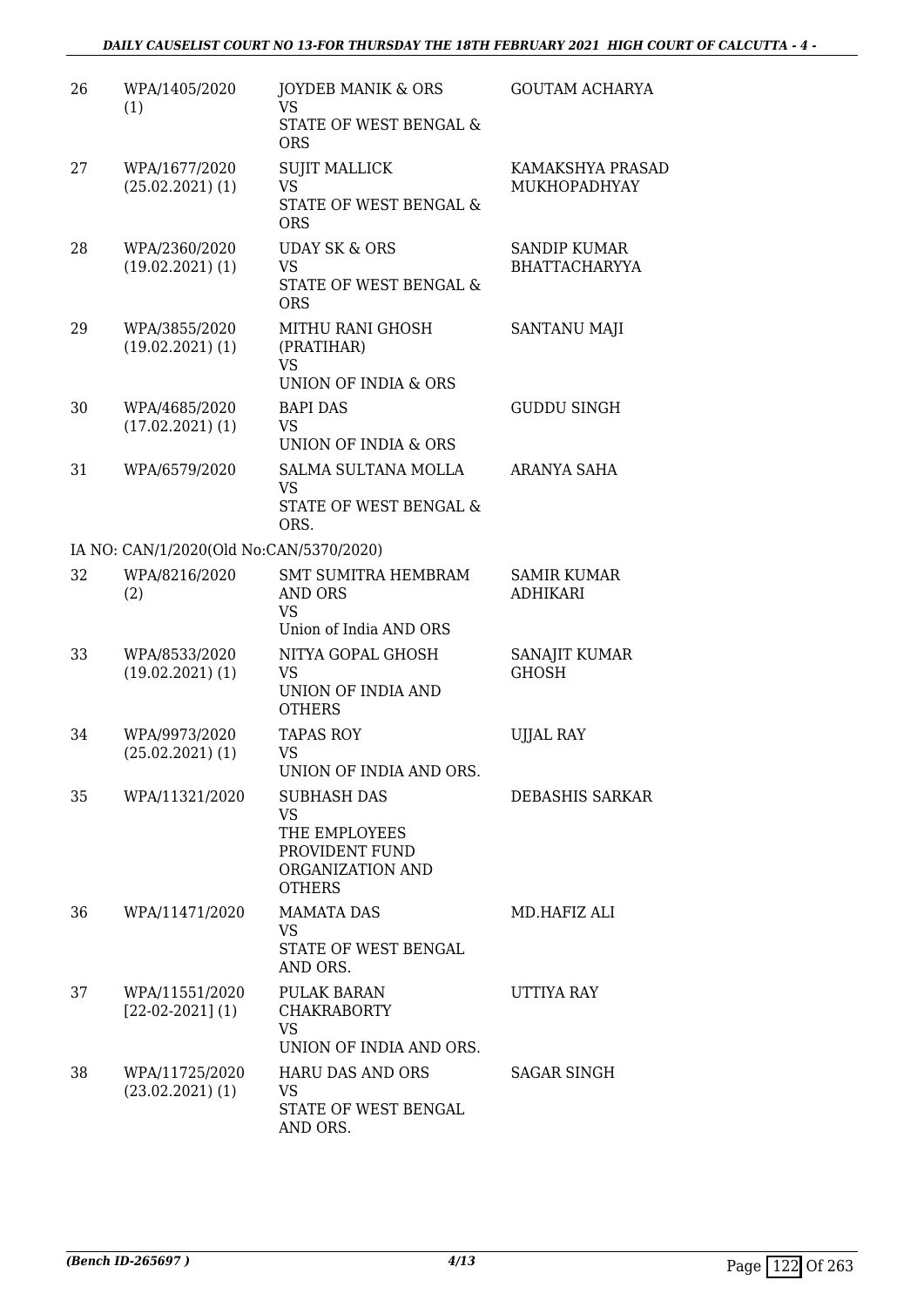| 39   | WPA/11855/2020<br>(1)                 | <b>BANIBRATA BASU</b><br>VS<br>UNION OF INDIA AND ORS.                                         | <b>AHANA GHOSH</b>                     |
|------|---------------------------------------|------------------------------------------------------------------------------------------------|----------------------------------------|
| 40   | WPA/786/2021                          | SHRABANI MUKHERJEE<br>VS<br>STATE OF WEST BENGAL<br>AND ORS.                                   | <b>SUDIPA BISWAS</b>                   |
| 41   | WPA/950/2021<br>$(19.02.2021)$ $(1)$  | SOMANGSU BHUSAN<br><b>SARKAR</b><br><b>VS</b><br>PUNJAB NATIONAL BANK<br><b>AND OTHERS</b>     | Sobhan Majumder                        |
| 42   | WPA/1057/2021<br>$(19.02.2021)$ $(1)$ | <b>SANGAM CHATURVEDI</b><br>VS<br>UNION OF INDIA AND ORS.                                      | <b>BISHALAKSMI</b><br><b>GHOSH</b>     |
| 43   | WPA/1674/2021                         | JEBUNNESSA MUNSHI<br>VS<br><b>WEST BENGAL</b><br>LEGISLATIVE ASSEMBLY<br>SECFRETARIAT AND ANR. | <b>SUMAN BANERJEE</b>                  |
| 44   | WPA/2230/2021                         | ASIT BARAN KUNDU AND<br><b>ORS</b><br><b>VS</b><br>UNION OF INDIA AND ORS.                     | MEGHAJIT<br>MUKHERJEE                  |
| 45   | WPA/2612/2021                         | AJAY KUMAR MITRA<br>VS<br>PUNJAB NATIONAL BANK<br><b>AND OTHERS</b>                            | <b>DEBASIS SUR</b>                     |
| 46   | WPA/2679/2021                         | SHARBANI BANERJEE<br>VS<br>COAL INDIA LIMITED AND<br><b>ORS</b>                                | OISANI MUKHERJEE                       |
| 47   | WPA/2960/2021<br>$(19.02.2021)$ $(1)$ | <b>BHISHMA KR SINGH</b><br>VS<br>UNION OF INDIA AND ORS.                                       | <b>ANGSHUMAN</b><br><b>CHAKRABARTY</b> |
| 48   | WPA/3008/2021<br>$(19.02.2021)$ $(1)$ | TOTON GHOSH<br>VS<br>PUBLIC SERVICE<br><b>COMMISSION AND ORS</b>                               | ARPA CHAKRABORTY                       |
| 49   | WPA/3027/2021<br>$(19.02.2021)$ $(1)$ | SAJAL KUMAR SENGUPTA<br>VS<br>THE DURGAPUR PROJECTS<br>LTD AND ORS                             | <b>SUMAN BANERJEE</b>                  |
| 50   | WPA/3038/2021<br>$(22.02.2021)$ (1)   | <b>HEMANT KUMAR</b><br>VS<br>UNION OF INDIA AND ORS.                                           | PRATIK MAJUMER                         |
| wt51 | WPA/3039/2021                         | ASHIM KUMAR CHAUDHURI<br>VS<br>UNION OF INDIA AND ORS.                                         | PRATIK MAJUMDER                        |
| wt52 | WPA/3044/2021                         | <b>GURUDEV</b><br>VS<br>UNION OF INDIA AND ORS.                                                | PRATIK MAJUMDER                        |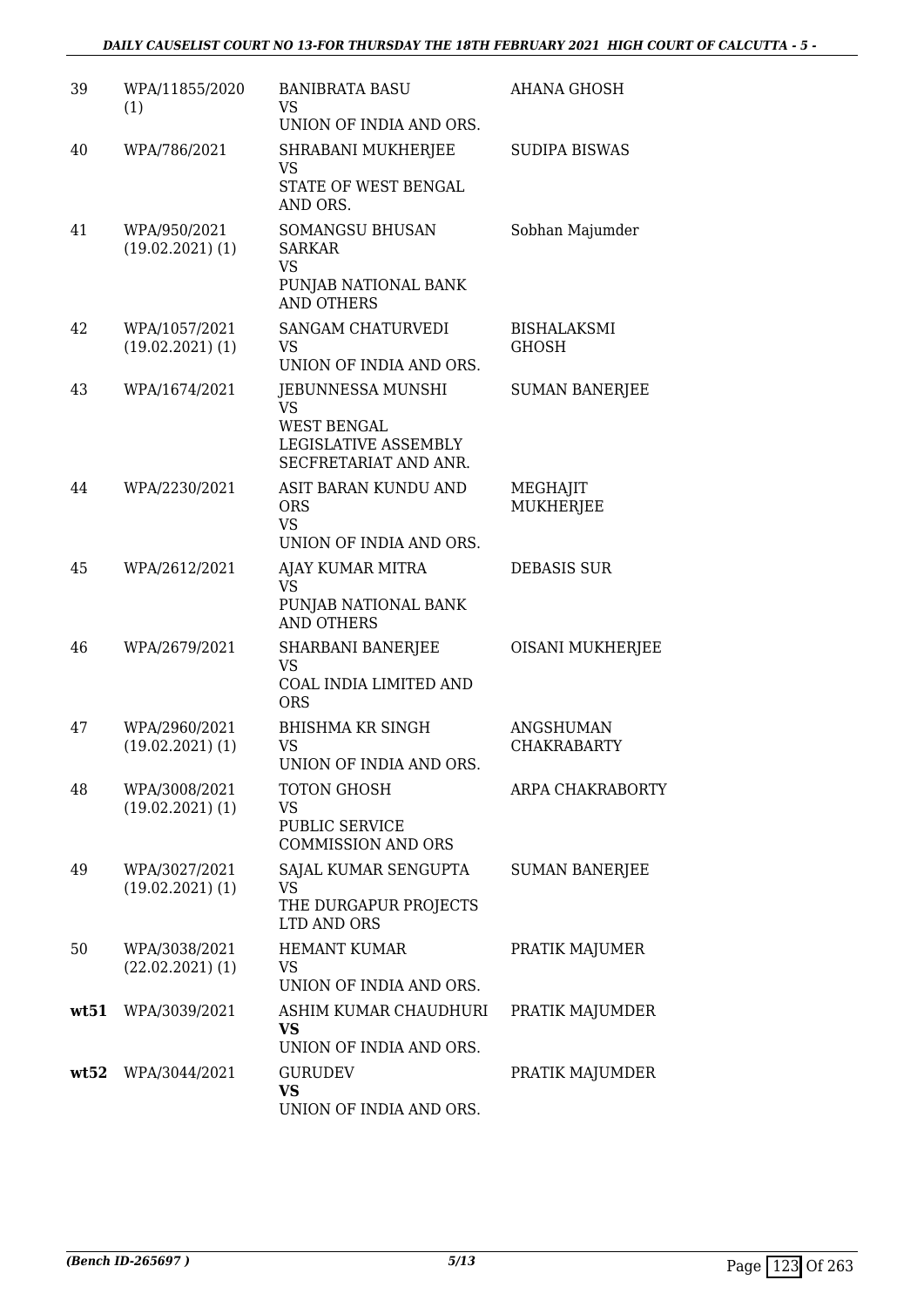|      | wt53 WPA/3047/2021                    | SACHIN KUMAR MONDAL<br><b>VS</b><br>UNION OF INDIA AND ORS.                                                 | PRATIK MAJUMDER         |
|------|---------------------------------------|-------------------------------------------------------------------------------------------------------------|-------------------------|
| wt54 | WPA/3051/2021                         | MANOJ KUMAR SINGH<br><b>VS</b><br>UNION OF INDIA AND ORS.                                                   | PRATIK MAJUMDER         |
| wt55 | WPA/3052/2021                         | RAJNARAYAN KUMAR<br><b>VS</b><br>UNION OF INDIA AND ORS.                                                    | PRATIK MAJUMDER         |
| wt56 | WPA/3054/2021                         | RAJANISH KUAMR RAJAN<br><b>VS</b><br>UNION OF INDIA AND ORS.                                                | PRATIK MAJUMDER         |
| wt57 | WPA/3055/2021                         | <b>SHOBHAKANT KUMAR</b><br>VS.<br>UNION OF INDIA AND ORS.                                                   | PRATIK MAJUMDER         |
| 58   | WPA/3043/2021<br>$(22.02.2021)$ $(1)$ | M/S P.C. DEY ENTERPRISE<br><b>AND ANR</b><br><b>VS</b>                                                      | DEBABRATA ROY           |
| wt59 | WPA/3048/2021                         | UNION OF INDIA AND ORS.<br>M/S DEBASISH NAG AND<br><b>ANR</b><br><b>VS</b><br>UNION OF INDIA AND ORS.       | DEBABRATA RAY           |
| wt60 | WPA/3058/2021                         | M/S KARMAKAR<br><b>ENTERPRISE AND</b><br><b>ANOTHER</b><br><b>VS</b><br>UNION OF INDIA AND ORS.             | DEBABRATA RAY           |
| wt61 | WPA/3073/2021                         | M/S SHYAM SUNDAR<br><b>GHOSH</b><br><b>VS</b><br>UNION OF INDIA AND ORS.                                    | DEBABRATA ROY           |
| wt62 | WPA/3085/2021                         | M/S JAGADISH CHANDRA<br><b>ADHIKARY AND ANR</b><br>VS<br>UNION OF INDIA AND ORS.                            | DEBABRATA RAY           |
| 63   | WPA/3060/2021<br>$(25.02.2021)$ (1)   | <b>MAHENDRA KUMAR</b><br>VS<br>UNION OF INDIA AND ORS.                                                      | PRATIK MAJUMDER         |
| 64   | WPA/3101/2021<br>$(19.02.2021)$ $(1)$ | <b>BISWANATH MONDAL</b><br>VS<br>WEST BENGAL STATE<br><b>ELECTRICITY</b><br>DISTRIBUTION COMPANY<br>LIMITED | LIPIKA CHATTERJEE       |
| 65   | WPA/3116/2021                         | SUBHAJIT BAYEN<br><b>VS</b><br>UNION OF INDIA AND ORS.                                                      | <b>MANISH KUMAR DAN</b> |
| 66   | WPA/3164/2021<br>$(19.02.2021)$ $(1)$ | POULAMI BHATTACHARYA<br><b>VS</b><br>UNION OF INDIA AND ORS.                                                | KAMAL KANTA KAR         |
| 67   | WPA/3219/2021                         | <b>MANAS HALDER</b><br>VS<br>UNION OF INDIA AND ORS.                                                        | ARPAN SINHA             |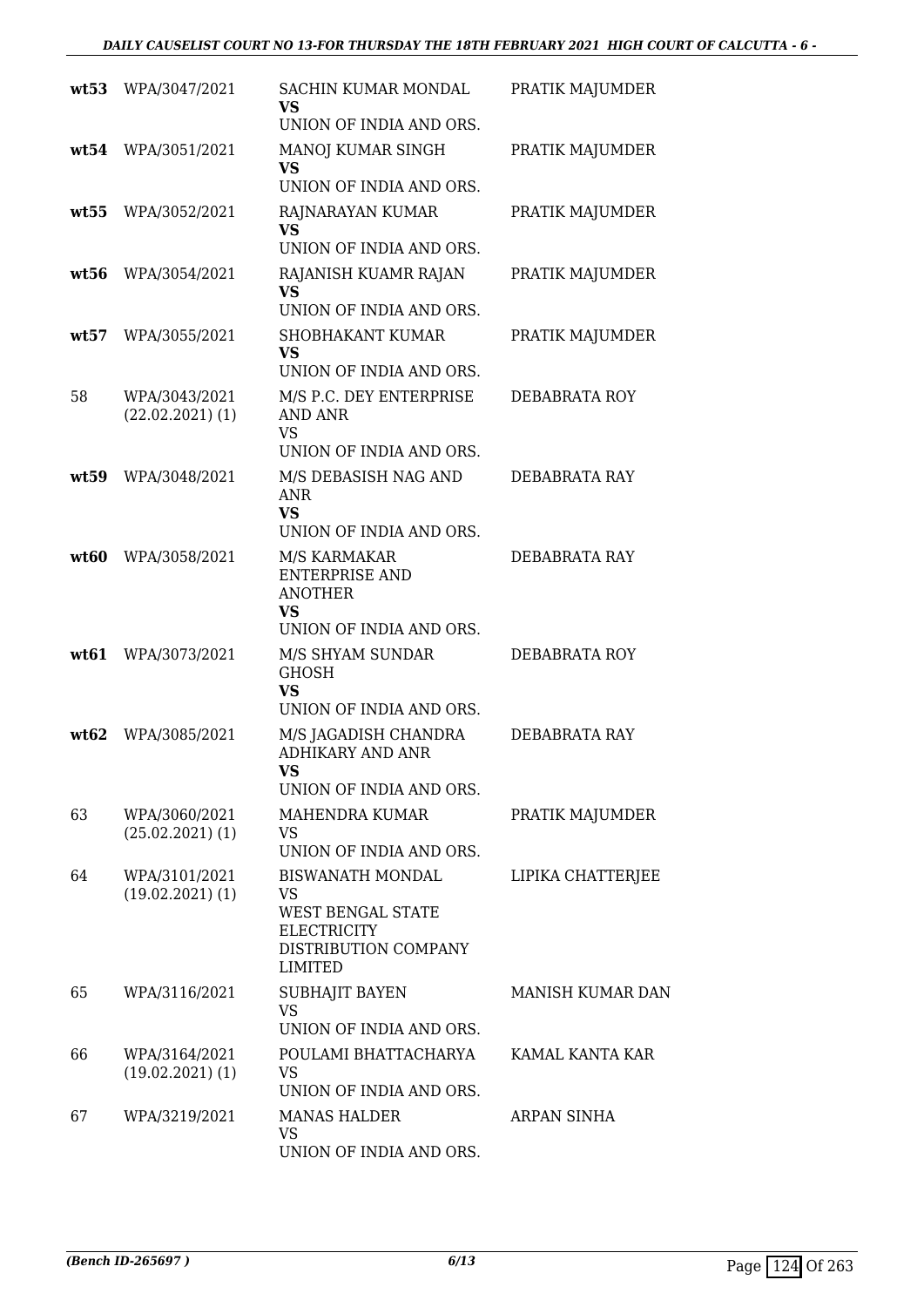| 68 | WPA/3352/2021<br>(1)          | <b>FARUK SHAIKH</b><br><b>VS</b><br>STATE OF WEST BENGAL<br>AND ORS.                                  | PRIYAKSHI BANERJEE                   |                 |
|----|-------------------------------|-------------------------------------------------------------------------------------------------------|--------------------------------------|-----------------|
| 69 | WPA/3512/2021                 | <b>SUNANDA MAJUMDER</b><br><b>VS</b><br>NATIONAL INSTITUTE OF<br>TECHNOLOGY                           | ABHIJIT<br><b>CHAKRABORTI</b>        |                 |
| 70 | WPA/3619/2021                 | DR.TANMOY SARKAR<br><b>VS</b><br>UNION OF INDIA AND ORS.                                              | <b>SABIR AHMED</b>                   |                 |
| 71 | WPA/3668/2021                 | MD. SIRAJUL ISLAM<br><b>VS</b><br>UNION OF INDIA AND ORS.                                             | <b>SYED SHAMSUL</b><br><b>AREFIN</b> |                 |
| 72 | WPA/3677/2021                 | <b>SITA RAM SHAW</b><br><b>VS</b><br>UNION OF INDIA AND ORS.                                          | ARPA CHAKRABORTY                     |                 |
| 73 | WPA/3689/2021<br>(19.02.2021) | SRIMOTI HANSDA<br><b>VS</b><br>M/S EASTERN COAL FIELDS<br>LTD AND ORS                                 | PARTHA GHOSH                         |                 |
|    | IA NO: CAN/1/2021             |                                                                                                       |                                      |                 |
| 74 | WPA/3709/2021                 | MADHULEKHA DATTA AND<br><b>ORS</b><br><b>VS</b><br>STATE OF WEST BENGAL<br>AND ORS.                   | SK JAYED HOSSSAIN                    |                 |
| 75 | WPA/3726/2021                 | SOSTI JANA MANDAL<br>@SOSTI JANA<br><b>VS</b><br>STATE OF WEST BENGAL<br>AND ORS.                     | PARTHA SARATHI<br><b>MONDAL</b>      |                 |
| 76 | WPA/3901/2021<br>(26.02.2021) | ASRAF ALI AND ORS<br><b>VS</b><br>STATE OF WEST BENGAL<br>AND ORS.                                    | <b>BITASOK BANERJEE</b>              |                 |
| 77 | WPA/4024/2021                 | UTAM BATABYAL<br><b>VS</b><br>PASCHIM BANGA GRAMIN<br><b>BANK AND OTHERS</b>                          | <b>NEIL BASU</b>                     |                 |
| 78 | WPA/4091/2021<br>(19.02.2021) | DILIP KUMAR GANGULY<br><b>VS</b><br><b>BANGIYA GRAMIN VIKASH</b><br><b>BANK</b>                       | KMAKSHYA PRASAD<br>MUKHOPADHYAY      |                 |
| 79 | WPA/4164/2021                 | KOUSHIK CHAKRABORTY<br><b>THAKUR</b><br><b>VS</b><br>THE HON'BLE HIGH COURT<br>AT CALCUTTA AND OTHERS | <b>NEIL BASU</b>                     | SAIKAT BANERJEE |
| 80 | WPA/4326/2021                 | RAHUL SARKAR<br>VS<br>THE UNION OF INDIA AND<br><b>ORS</b>                                            | <b>SOMRAJ DHAR</b>                   |                 |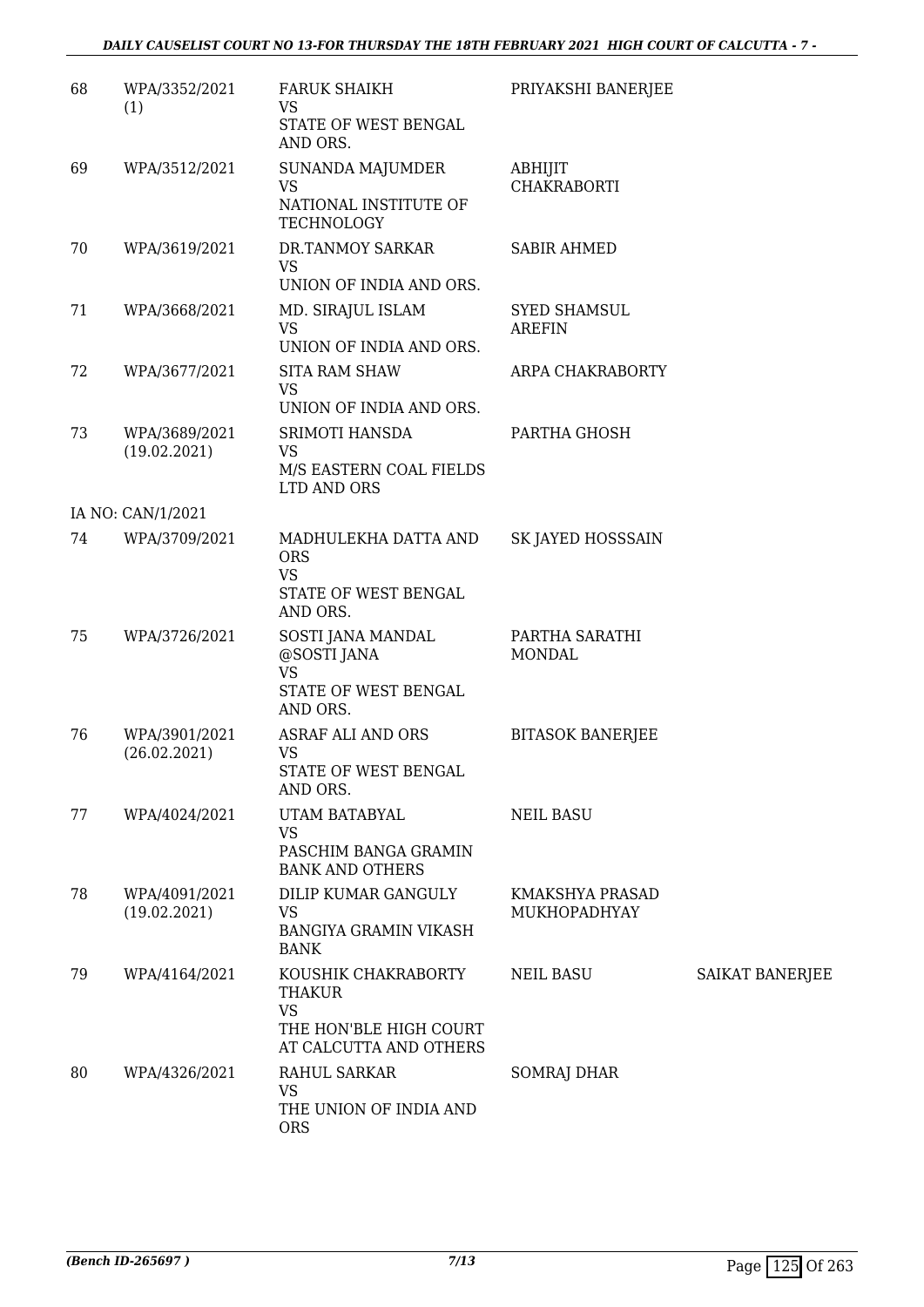| 81 | WPA/4450/2021                          | <b>BALAI DAS</b><br><b>VS</b><br>STATE OF WEST BENGAL<br>AND ORS.                                          | SUPREEM NASKAR           |
|----|----------------------------------------|------------------------------------------------------------------------------------------------------------|--------------------------|
| 82 | WPA/4570/2021<br>(19.02.2021)          | DR. NIRENDRANATH PATRA<br><b>VS</b><br>STATE OF WEST BENGAL                                                | <b>SUBHRA DAS</b>        |
| 83 | WPA/4587/2021                          | AND ORS.<br><b>ARNAB SEN</b><br>VS.                                                                        | DIPANKAR PAL             |
|    |                                        | UNION OF INDIA AND ORS.                                                                                    |                          |
| 84 | WPA/4614/2021                          | <b>MAINUDDIN SARDAR</b><br><b>VS</b>                                                                       | <b>SUBHAM GHOSH</b>      |
|    |                                        | <b>INSPECTOR GENERAL, FTR</b><br>HEADQUARTERS BORDER<br><b>SECURITY FORCE AND</b><br><b>OTHERS</b>         |                          |
| 85 | WPA/4626/2021                          | SUMAN CHAKRABORTY<br>AND ANR<br>VS                                                                         | MAHABOOB AHMED           |
|    |                                        | <b>BHARAT SANCHAR NIGAM</b><br>LTD AND ORS                                                                 |                          |
| 86 | WPA/4640/2021<br>(19.02.221)           | ARDHENDU GHOSH<br><b>VS</b><br><b>BANK OF INDIA AND ORS</b>                                                | ARDHENDU GHOSH           |
| 87 | WPA/4692/2021                          | YER LATIB MOLLA AND<br><b>OTHERS</b><br><b>VS</b><br>THE GOVERNMENT OF<br>WEST BENGAL AND<br><b>OTHERS</b> | PRAMITA BANERJEE         |
|    |                                        | <b>MOTION GROUP - V</b>                                                                                    |                          |
| 88 | WPA/24793/2014<br>(2)                  | SHILA RANI MAITY GAYEN<br><b>VS</b><br>STATE OF WEST BENGAL &<br><b>ORS</b>                                | <b>SK AFROJUL HAQUE</b>  |
| 89 | WPA/25956/2015<br>$(19.02.2021)$ $(2)$ | <b>SANDIP GUPTA</b><br>VS                                                                                  | S BHAGAT                 |
|    |                                        | STATE OF WEST BENGAL &<br><b>ORS</b>                                                                       |                          |
| 90 | WPA/6696/2016<br>(1)                   | SK MD NURUZZAMAN<br>VS.<br>STATE OF WEST BENGAL &<br><b>ORS</b>                                            | PRITHWISH GURIA          |
| 91 | WPA/2411/2019<br>(1)                   | BISWANATH JANA<br><b>VS</b><br>STATE OF WEST BENGAL &<br><b>ORS</b>                                        | <b>GOURAV DAS</b>        |
| 92 | WPA/6396/2019                          | SUJIT RAJBANSHI<br><b>VS</b><br>STATE OF WEST BENGAL &<br><b>ORS</b>                                       | <b>UJANI PAL SAMANTA</b> |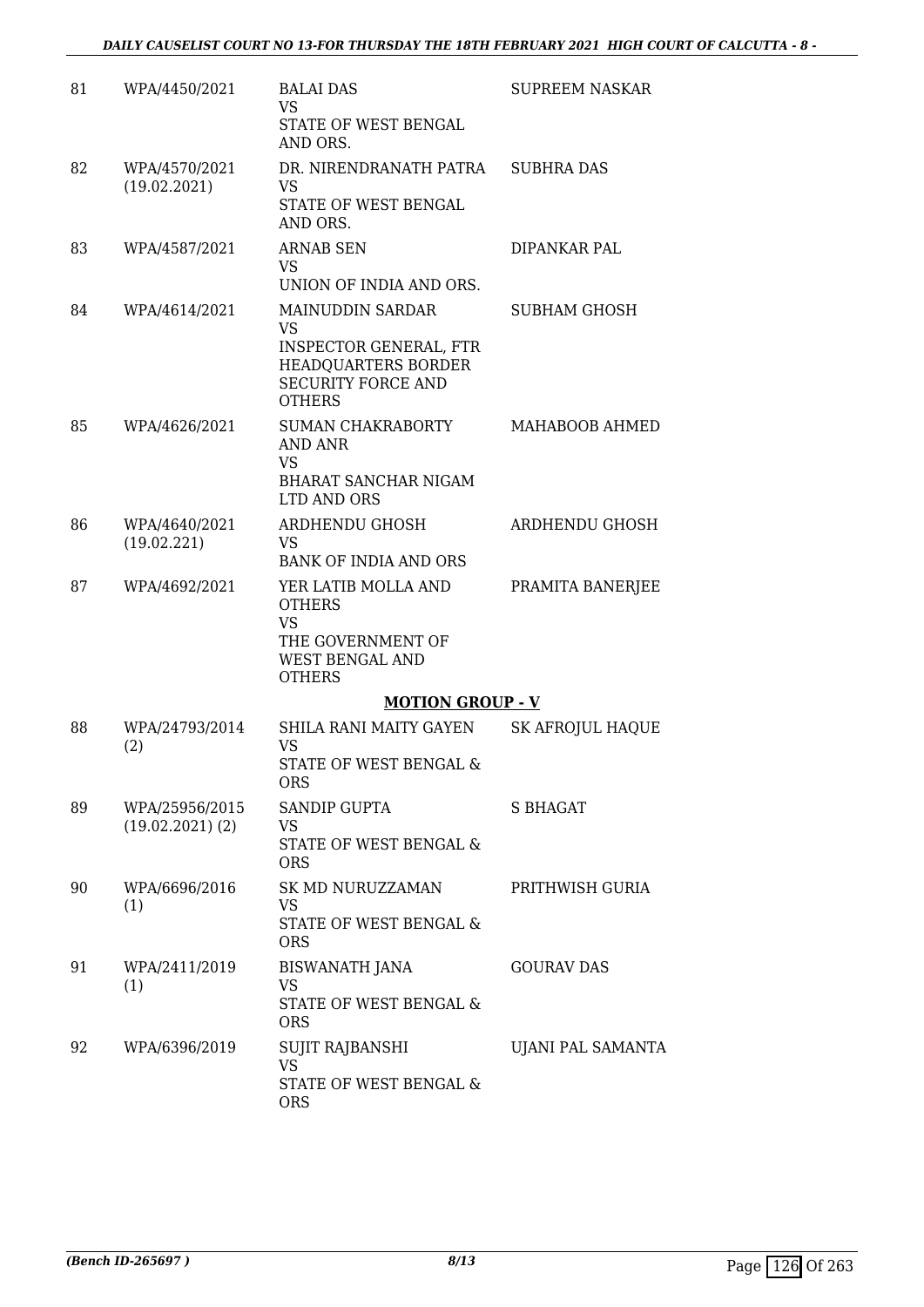| 93  | WPA/6397/2019                           | RAJA RAJBANSHI<br><b>VS</b>                       | UJANI PAL SAMANTA                |
|-----|-----------------------------------------|---------------------------------------------------|----------------------------------|
|     |                                         | STATE OF WEST BENGAL &<br><b>ORS</b>              |                                  |
| 94  | WPA/6933/2019<br>$(24.02.2021)$ (1)     | <b>AKBAR ALI &amp; ORS</b><br>VS                  | <b>GOURAV DAS</b>                |
|     |                                         | STATE OF WEST BENGAL &<br><b>ORS</b>              |                                  |
| 95  | WPA/6934/2019<br>(24.02.2021)           | DASHO MURMU & ORS<br><b>VS</b>                    | <b>GOURAV DAS</b>                |
|     |                                         | STATE OF WEST BENGAL &<br><b>ORS</b>              |                                  |
| 96  | WPA/6935/2019<br>(24.02.2021)           | ANARUL SEKH & ORS<br><b>VS</b>                    | <b>GOURAV DAS</b>                |
|     |                                         | STATE OF WEST BENGAL &<br><b>ORS</b>              |                                  |
| 97  | WPA/6936/2019<br>(24.02.2021)           | <b>FAZLUR RAHAMAN &amp; ORS</b><br>VS             | <b>GOURAV DAS</b>                |
|     |                                         | STATE OF WEST BENGAL &<br><b>ORS</b>              |                                  |
| 98  | WPA/11253/2019<br>(1)                   | LALU CHANDRA KAITY &<br><b>ANR</b>                | KISHALAYA GHOSH                  |
|     |                                         | <b>VS</b><br>STATE OF WEST BENGAL &<br><b>ORS</b> |                                  |
|     | IA NO: CAN/1/2020(Old No:CAN/4549/2020) |                                                   |                                  |
| 99  | WPA/17974/2019<br>(1)                   | SUTAPA MONDAL HALDAR<br><b>VS</b>                 | DYUTIMAN BANERJEE                |
|     |                                         | STATE OF WEST BENGAL &<br><b>ORS</b>              |                                  |
| 100 | WPA/256/2020<br>$(22.02.2021)$ (1)      | RANJAN KUMAR DAS<br><b>VS</b>                     | MDL HABIBUR<br><b>RAHMAN</b>     |
|     |                                         | STATE OF WEST BENGAL &<br><b>ORS</b>              |                                  |
| 101 | WPA/4095/2020<br>$(23.02.2021)$ (1)     | <b>SMT GANGAMANI BAGDI</b><br>VS                  | <b>SOUMI KUNDU</b>               |
|     |                                         | STATE OF WEST BENGAL &<br><b>ORS</b>              |                                  |
| 102 | WPA/6677/2020<br>(1)                    | SUBHANKAR KUMAR SAHA<br><b>VS</b>                 | PAROMITA MALAKAR<br>DUTTA        |
|     |                                         | STATE OF WEST BENGAL &<br><b>ORS</b>              |                                  |
|     | IA NO: CAN/1/2020(Old No:CAN/5555/2020) |                                                   |                                  |
| 103 | WPA/8650/2020<br>$(23.02.2021)$ (1)     | PADMA RANBAJ<br>VS                                | SOUMAJIT DAS<br><b>MAHAPATRA</b> |
|     |                                         | THE STATE OF WEST<br><b>BENGAL AND ORS</b>        |                                  |
| 104 | WPA/11600/2020<br>(1)                   | NIMAI PAL<br><b>VS</b>                            | <b>ASHOK HALDER</b>              |
|     |                                         | STATE OF WEST BENGAL<br>AND ORS.                  |                                  |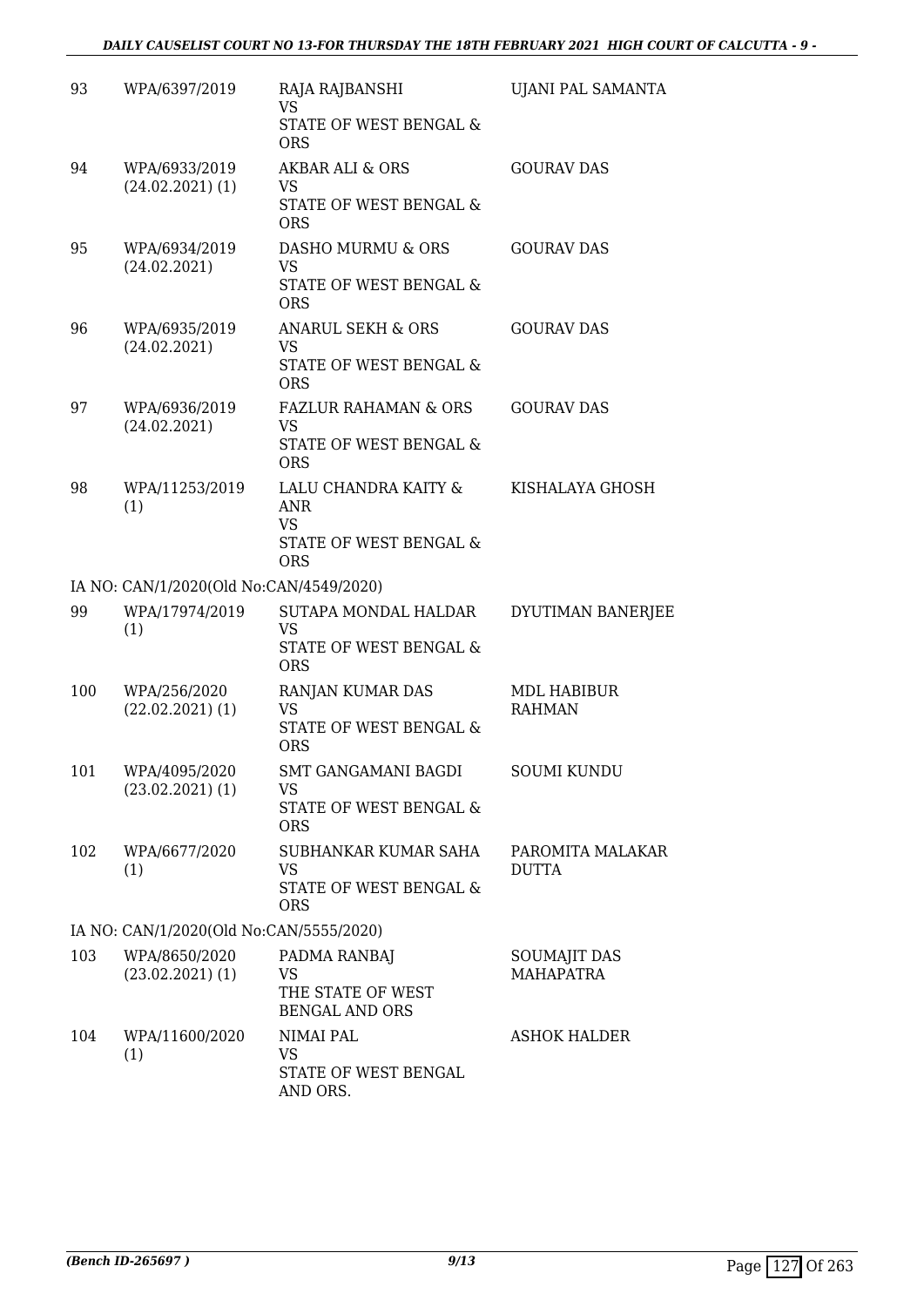| 105 | WPA/11838/2020<br>(1)                                          | PUNJAB NATIONAL BANK<br><b>SRAMIK UNION AND ANR</b><br><b>VS</b><br>UNION OF INDIA AND ORS.     | <b>SUPRIYO</b><br><b>CHATTOPADHYAY</b>  |
|-----|----------------------------------------------------------------|-------------------------------------------------------------------------------------------------|-----------------------------------------|
| 106 | WPA/2138/2021<br>(Co.-op. society<br>Services)<br>(25.02.2021) | AMAL SARKAR<br>VS<br>THE WEST BENGAL STATE<br><b>CO-OPERATIVE HOUSING</b><br>FEDERATION AND ORS | <b>STEVEN SOURODIP</b><br><b>BISWAS</b> |
| 107 | WPA/3028/2021                                                  | BELA RANI SAMANTA AND<br><b>ORS</b><br><b>VS</b><br>STATE OF WEST BENGAL<br>AND ORS.            | <b>ZIAUL HAQUE</b>                      |
| 108 | WPA/3059/2021<br>(23.02.2021)                                  | SATIBALA BARMAN AND<br><b>ANOTHER</b><br><b>VS</b><br>STATE OF WEST BENGAL<br>AND ORS.          | PANCHANAN LET                           |
| 109 | WPA/3243/2021<br>(25.02.2021)                                  | <b>NAYAN SARKAR</b><br><b>VS</b><br>STATE OF WEST BENGAL<br>AND ORS.                            | <b>ANKITA DEY</b>                       |
| 110 | WPA/3444/2021                                                  | SUJIT KUMAR DUTTA AND<br><b>ORS</b><br><b>VS</b><br>STATE OF WEST BENGAL<br>AND ORS.            | <b>KRISHNA YADAV</b>                    |
| 111 | WPA/3452/2021                                                  | SIMA BHATTACHARYA AND<br>ANR<br><b>VS</b><br>STATE OF WEST BENGAL<br>AND ORS.                   | KRISHNA YADAV                           |
| 112 | WPA/3601/2021<br>(25.02.2021)                                  | <b>GOUTAM GHOSH</b><br>VS<br>STATE OF WEST BENGAL<br>AND ORS.                                   | <b>NEIL BASU</b>                        |
| 113 | WPA/3605/2021<br>(25.02.2021)                                  | HARANATH LAI AND ORS<br>VS<br>STATE OF WEST BENGAL<br>AND ORS.                                  | NEIL BASU                               |
| 114 | WPA/3804/2021<br>(24.02.2021)                                  | SULEKHA KHATUN BIBI<br>AND OTHERS<br><b>VS</b><br>STATE OF WEST BENGAL<br>AND ORS.              | SRIKANTA DATTA                          |
| 115 | WPA/3825/2021                                                  | TANMAY SARKAR<br>VS<br>STATE OF WEST BENGAL<br>AND ORS.                                         | <b>MRINAL KANTI MAITY</b>               |
| 116 | WPA/3827/2021                                                  | <b>RATNA BAR</b><br><b>VS</b><br>STATE OF WEST BENGAL<br>AND ORS.                               | <b>MRINAL KANTI MAITY</b>               |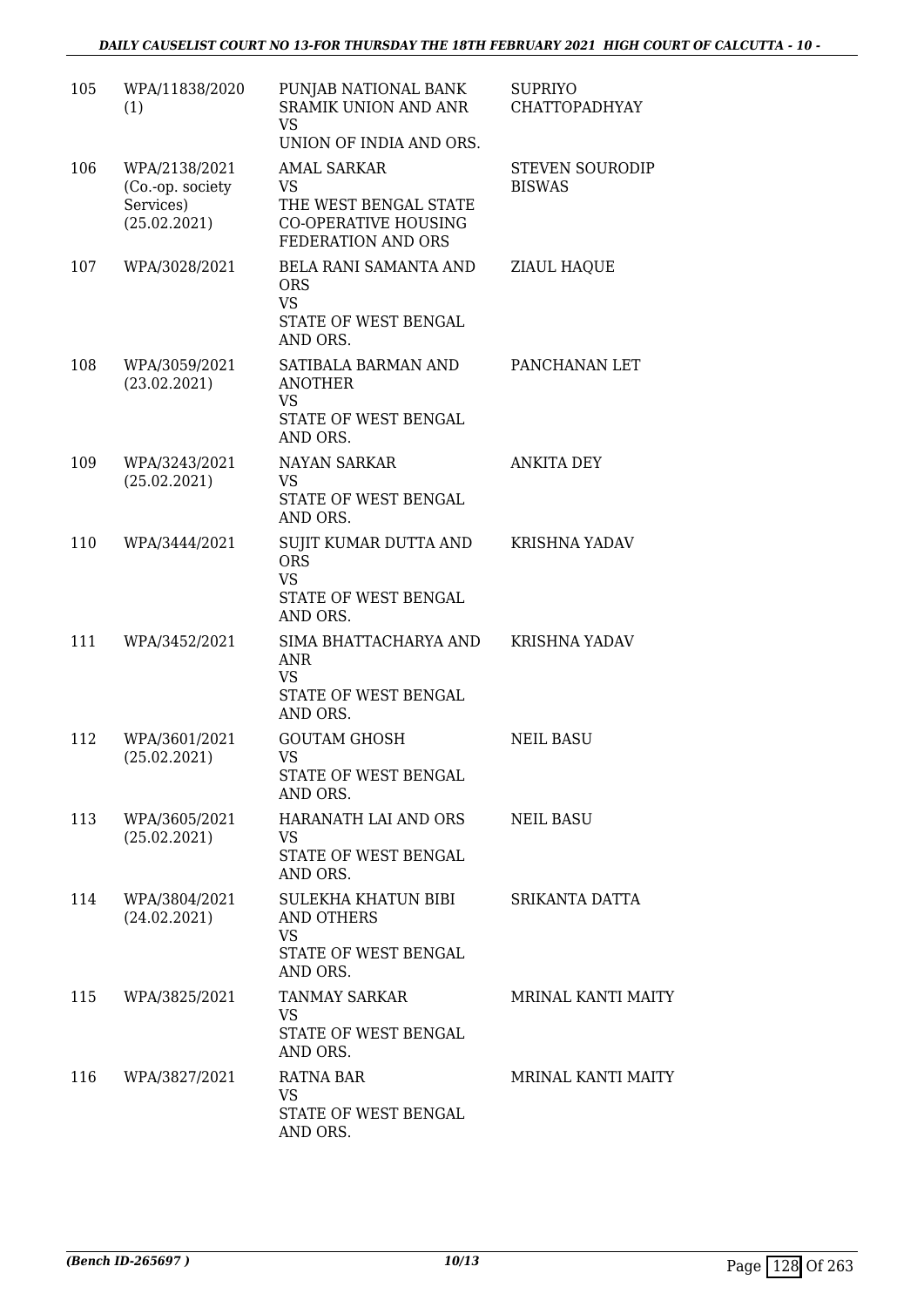| 117 | WPA/3831/2021                                     | SAHANGIR SARDAR<br>VS.<br>STATE OF WEST BENGAL<br>AND ORS.                                                  | <b>MRINAL KANTI MAITY</b> |
|-----|---------------------------------------------------|-------------------------------------------------------------------------------------------------------------|---------------------------|
| 118 | WPA/3883/2021                                     | BADAL CHANDRA GANGULY<br>VS.<br><b>STATE OF WEST BENGAL</b><br>AND ORS.                                     | SATYAJIT MAHATA           |
| 119 | WPA/4218/2021                                     | ABDUL CHHAMAD MALITA<br>AND ORS<br>VS.<br>STATE OF WEST BENGAL<br>AND ORS.                                  | TIRTHANKAR ROY            |
|     |                                                   | <b>HEARING ASSIGNED</b>                                                                                     |                           |
| 120 | WPA/13095/2018<br>$(Gr.-III)$ (3)<br>(17.02.2021) | C.D. EQUIFINANCE PRIVATE AJAY GAGGAR<br><b>LIMITED</b><br><b>VS</b><br>STATE OF WEST BENGAL &<br><b>ORS</b> |                           |
|     |                                                   | IA NO: CAN/1/2018(Old No:CAN/5793/2018), CAN/3/2020(Old No:CAN/708/2020)                                    |                           |
|     |                                                   | <b>HEARING</b>                                                                                              |                           |
| 121 | WPA/924/2009<br>$(Gr.-VI)$ $(3)$<br>(01.03.2021)  | SUBIR BHATTACHARJEE<br>VS<br>STATE OF WEST BENGAL &                                                         | JASOBANTA RAKSHIT         |

# IA NO: CAN/1/2010(Old No:CAN/2267/2010), CAN/2/2015(Old No:CAN/4526/2015)

| 122<br>JYOTIRMOY MITRA<br>WPA/19270/2012<br>ANIMESH<br>VS.<br>(Gr.VI) (2)<br><b>BHATTACHARYA</b><br>D V C & ORS |  |
|-----------------------------------------------------------------------------------------------------------------|--|
|-----------------------------------------------------------------------------------------------------------------|--|

ORS

#### IA NO: CAN/1/2020(Old No:CAN/1000/2020)

(01.03.2021)

| 123 | WPA/20544/2015 | PURNA CHANDRA SARKAR                       | SUMITA SHAW |
|-----|----------------|--------------------------------------------|-------------|
|     | [2]            | VS.<br>BANGIYA GRAMIN VIKASH<br>BANK & ORS |             |

# IA NO: CAN/1/2019(Old No:CAN/12708/2019), CAN/2/2020, CAN/3/2020

| 124 | WPA/21557/2016<br>(Gr.VI) (2)            | NAGENDRANATH MURMU<br>VS<br><b>INDIAN OVERSEAS BANK &amp;</b><br>ORS | CHITTAPRIYA GHOSH  |
|-----|------------------------------------------|----------------------------------------------------------------------|--------------------|
| 125 | WPA/21892/2016<br>$(Gr.-VI)$ $(2)$       | JITENDRA PRASAD MALI<br>VS<br>UNION OF INDIA 7 ORS                   | PAMPA DEY (DHABAL) |
|     | IA NO: CAN/1/2019(Old No:CAN/12261/2019) |                                                                      |                    |
| 126 | WPA/21787/2018<br>$(0.71)$ $(2)$         | SK SAMUAL HOSSEN & ORS<br>17 C                                       | RAJU               |

| 14 U | V11742110114010<br>(Gr.VI) (3) | UR UAMUAL HOUJLIT & ORD<br>VS.<br>STATE OF WEST BENGAL &<br>ORS | טובעי<br><b>BHATTACHARYYA</b> |
|------|--------------------------------|-----------------------------------------------------------------|-------------------------------|
|      |                                |                                                                 |                               |

# IA NO: CAN/1/2020(Old No:CAN/898/2020), CAN/2/2020(Old No:CAN/1329/2020)

| 127 | WPA/24525/2018 | RAMA PRASAD SARKAR    | RAMA PRASAD      |
|-----|----------------|-----------------------|------------------|
|     | (Gr.VI) (2)    | VS.                   | SARKAR IN PERSON |
|     |                | STATE OF WEST BENGAL& |                  |
|     |                | ORS.                  |                  |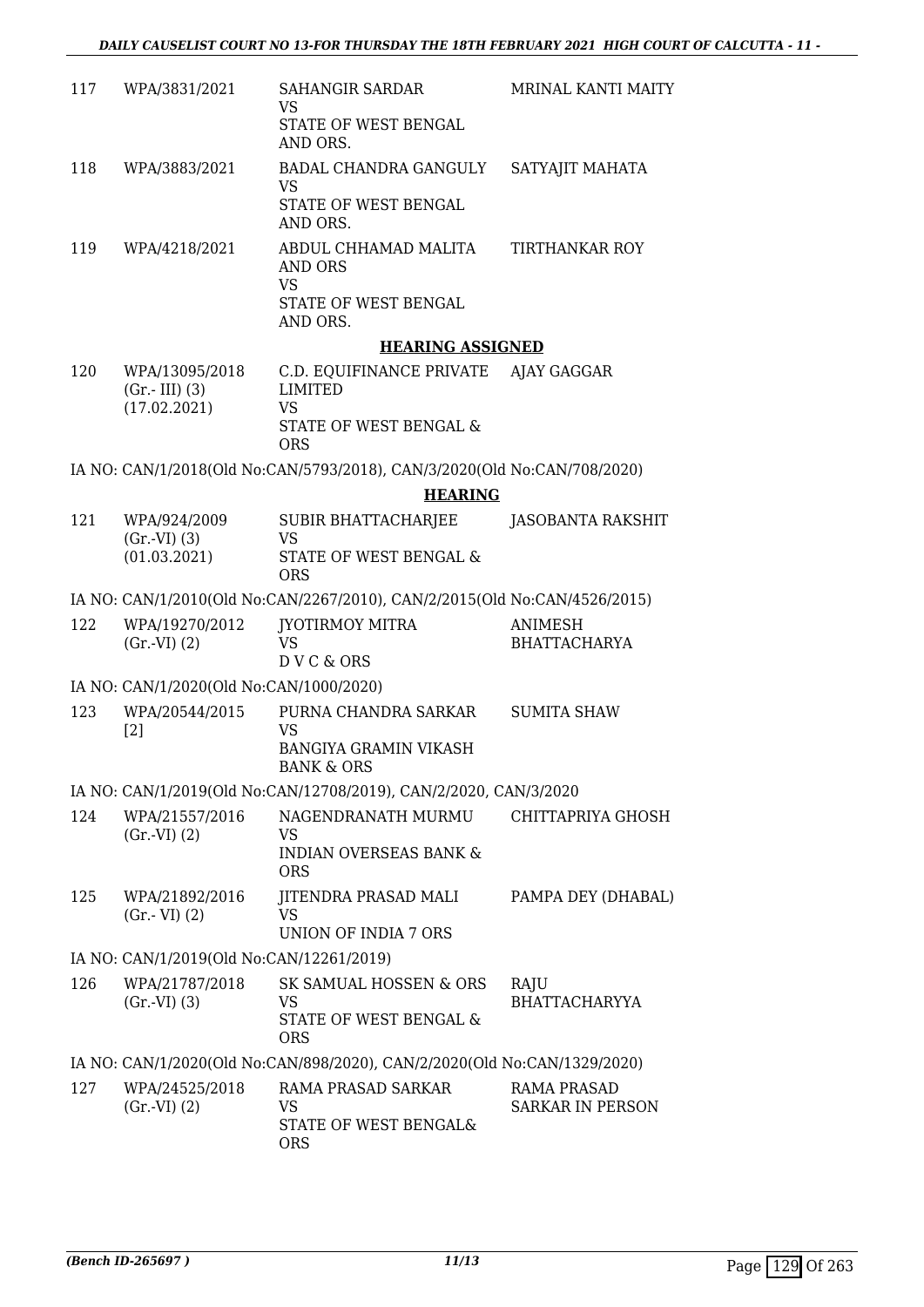| 128 | WPA/24642/2018<br>(Gr.VI) (2)           | <b>RAKESH KUMAR</b><br><b>SRIVASTAVA &amp; ANR</b><br>VS<br>W.B. S. E. D. CO-LTD & ORS     | V. CHATTERJEE                      |                        |
|-----|-----------------------------------------|--------------------------------------------------------------------------------------------|------------------------------------|------------------------|
|     | IA NO: CAN/1/2019(Old No:CAN/8318/2019) |                                                                                            |                                    |                        |
|     | wt129 WPA/25162/2018                    | ANIRUDDHA KAR & ORS<br><b>VS</b><br>W.B.S. E.D.CO. LTD & ORS                               | VICTOR CHATTERJEE                  |                        |
|     | IA NO: CAN/1/2019(Old No:CAN/8317/2019) |                                                                                            |                                    |                        |
| 130 | WPA/5214/2019<br>(2)                    | MD. RUKNUDDIN<br><b>VS</b><br>THE HON'BLE HIGH COURT<br>AT CALCUTTA & ORS                  | SHABAZ ALAM                        | <b>SAIKAT BANERJEE</b> |
| 131 | WPA/7670/2019<br>(2)                    | ASIM SARKAR @ ASHIM<br><b>SARKAR</b><br><b>VS</b><br>CENTRAL BANK OF INDIA &<br><b>ORS</b> | <b>SAMKHA SUBHRA</b><br><b>ROY</b> |                        |
| 132 | WPA/7671/2019<br>(2)                    | JUDHISTHIR MAHATO<br><b>VS</b><br>CENTRAL BANK OF INDIA &<br><b>ORS</b>                    | SANKHA SUBHRA<br><b>ROY</b>        |                        |
| 133 | WPA/7672/2019<br>(2)                    | <b>BIJOYLAL BEGI</b><br><b>VS</b><br>CENTRAL BANK OF INDIA &<br><b>ORS</b>                 | SANKHA SUBHRA RAY                  |                        |
| 134 | WPA/7673/2019<br>(2)                    | JAMUNA RUI DAS<br><b>VS</b><br>CENTRAL BANK OF INDIA &<br><b>ORS</b>                       | SANKHA SUBHRA<br><b>ROY</b>        |                        |
| 135 | WPA/16750/2019<br>(2)                   | <b>BIMALA RANI SINGHA</b><br><b>VS</b><br>STATE OF WEST BENGAL<br>&ORS                     | MD HABIBUR<br><b>RAHAMAN</b>       |                        |
| 136 | WPA/17541/2019<br>(2)                   | RATNA KARANJAI<br><b>VS</b><br>UNION OF INDIA & ORS                                        | RATNA KARANJAI<br>(INPESON)        |                        |
| 137 | WPA/21485/2019<br>(Gr.VI) (3)           | PARTHA SAKHA ROY<br><b>VS</b><br>STATE OF WEST BENGAL &<br><b>ORS</b>                      | <b>GOUTAM DINDA</b>                |                        |
| 138 | WPA/2728/2020<br>(Gr.VI) (3)            | PRATUL KUMAR NAYAK<br><b>VS</b><br>UNITED BANK OF INDIA &<br><b>ORS</b>                    | <b>GOUTAM ACHARYA</b>              |                        |
| 139 | WPA/6374/2020<br>(2)                    | <b>SUDHANYA DAS&amp; ORS</b><br><b>VS</b><br>STATE OF WEST BENGAL&<br><b>ORS</b>           | <b>MAYUKH MAITRA</b>               |                        |
| 140 | WPA/7126/2020<br>(2)                    | PRATAP MANNA<br><b>VS</b><br>STATE OF WEST BENGAL<br>AND ORS.                              | TIANA<br><b>BHATTACHARYA</b>       |                        |

IA NO: CAN/1/2020, CAN/2/2020, CAN/3/2020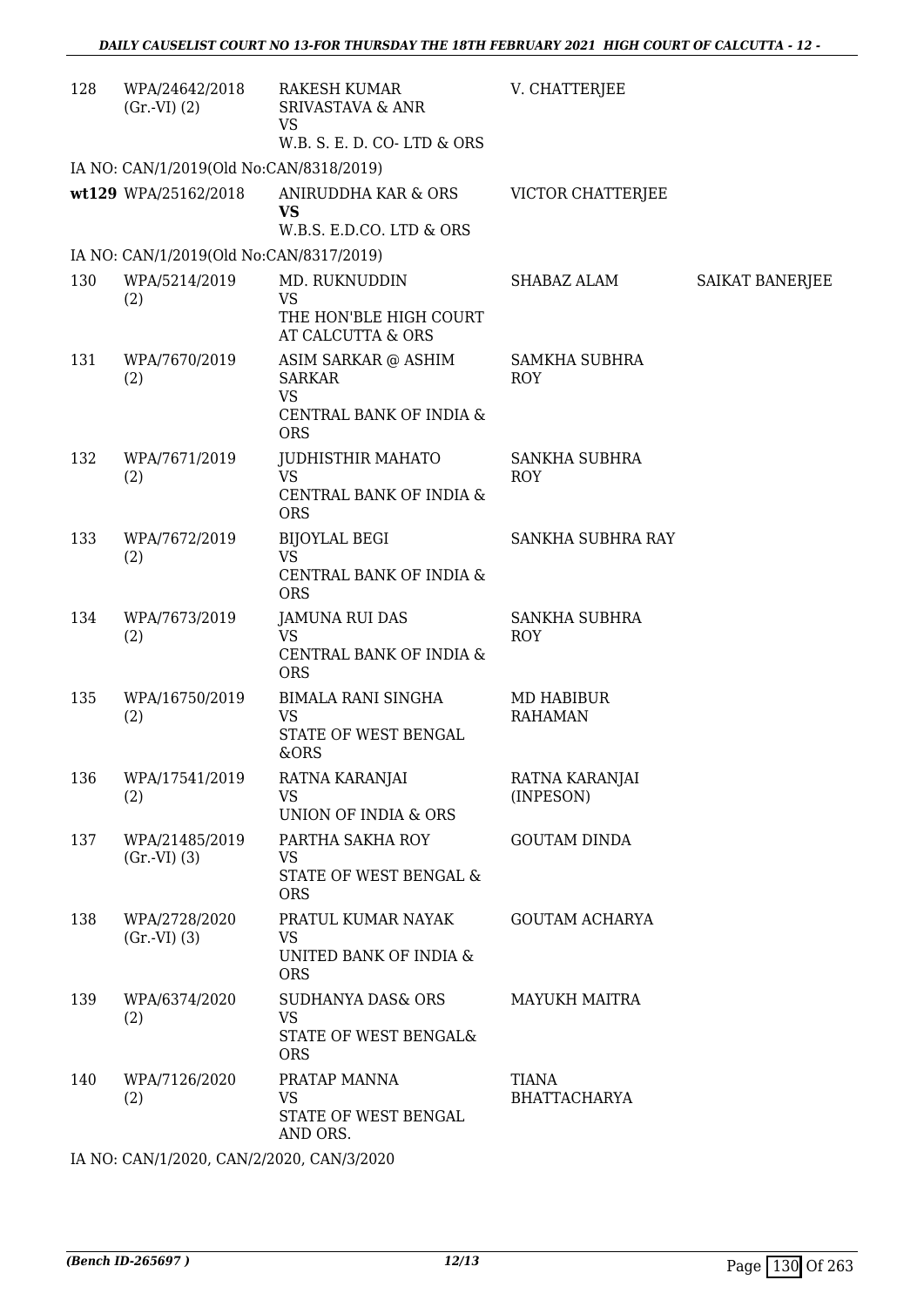| 141 | WPA/7271/2020<br>$(Gr.-VI)$ $(2)$ | <b>SAMIR KUMAR HALDER</b><br>VS.<br>State of West Bengal                          | PAYEL SHOME                           |
|-----|-----------------------------------|-----------------------------------------------------------------------------------|---------------------------------------|
|     | IA NO: CAN/1/2020                 |                                                                                   |                                       |
| 142 | WPA/11609/2020<br>(Gr.VI) (2)     | RATNA KARANJAI IN<br><b>PERSON</b><br><b>VS</b><br>UNION OF INDIA AND ORS.        | RATNA KARANJAI IN<br><b>PERSON</b>    |
|     |                                   | <b>HEARING (IRRESPECTIVE OF CLASSIFICATION)</b>                                   |                                       |
| 143 | WPA/7633/2018<br>$(Gr.-II) (2)$   | <b>SMT. GOURI SANTRA</b><br>VS<br>STATE OF WEST BENGAL &<br>ORS                   | <b>SHRABONI SARKAR</b>                |
| 144 | WPA/20342/2018<br>(Gr.V) (2)      | MADHUMITA BANERJEE<br>VS<br>THE KOLKATA MUNICIPAL<br><b>CORPORATION &amp; ORS</b> | <b>BIDYUT KUMAR</b><br><b>HALDER</b>  |
| 145 | WPA/12664/2019<br>(Gr.V) (2)      | DR. MANAS KUMAR<br><b>PRATIHAR</b><br>VS.<br>STATE OF WEST BENGAL &<br><b>ORS</b> | <b>SAMIR KUMR</b><br><b>ADHIKARI</b>  |
|     | wt146 WPA/9921/2018               | DR.ARUN CHAKRABORTY<br><b>VS</b><br>STATE OF WEST BENGAL&<br><b>ORS</b>           | D.K. SAHOO                            |
| 147 | WPA/21815/2019<br>(Gr.V) (2)      | <b>BADAL DAS</b><br>VS<br>STATE OF WEST BENGAL &<br><b>ORS</b>                    | LAKSHMIKANTA<br><b>BHATTACHARYA</b>   |
| 148 | WPA/4598/2020<br>(Gr.V) (2)       | ABINASH NATH & ORS<br><b>VS</b><br>STATE OF WEST BENGAL &<br><b>ORS</b>           | PARTHA SARKAR                         |
| 149 | WPA/4888/2020<br>(Gr.V) (2)       | <b>SOUMEN CHABRI</b><br><b>VS</b><br>STATE OF WEST BENGAL &<br><b>ORS</b>         | <b>SALONI</b><br><b>BHATTACHARJEE</b> |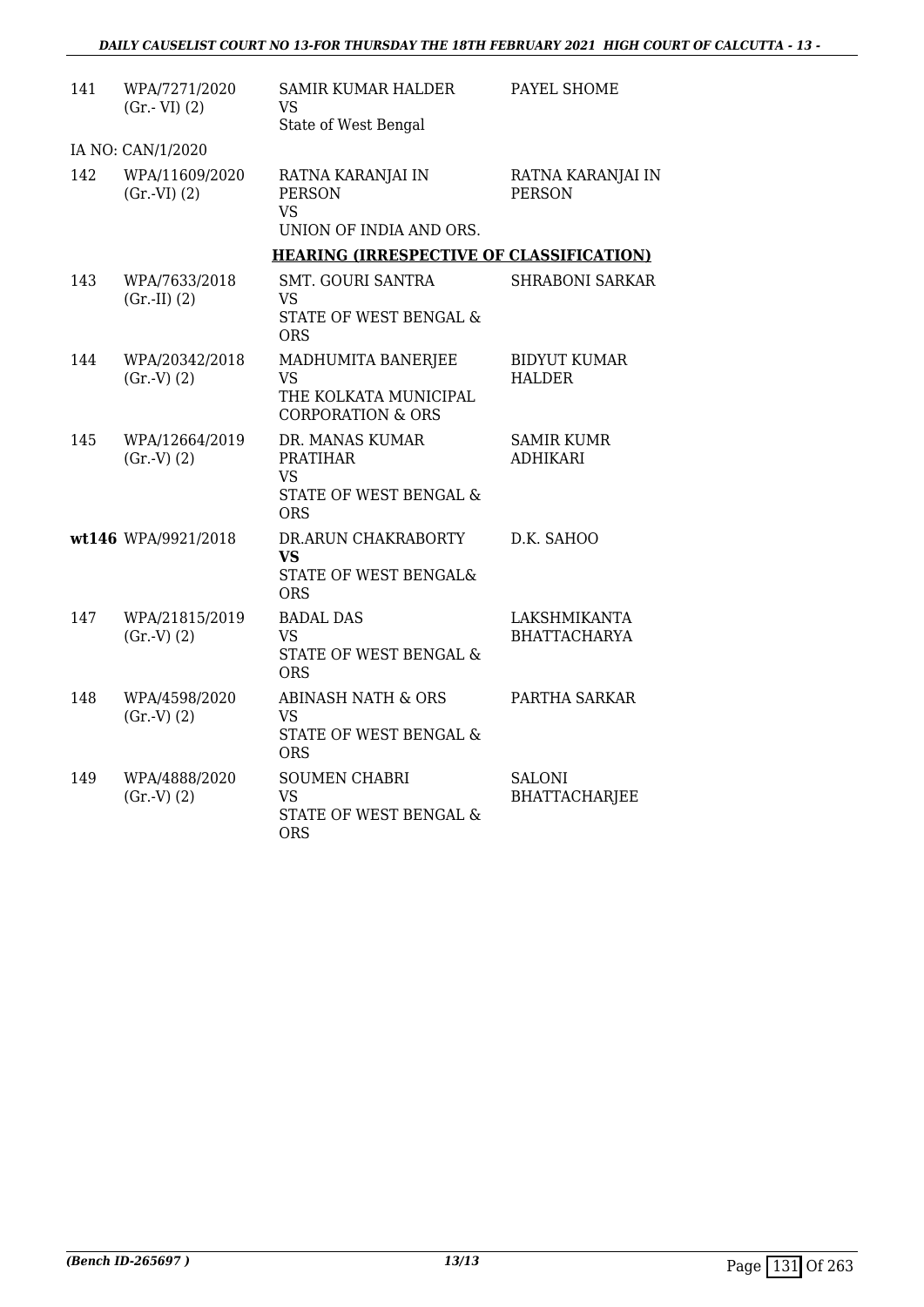

# In The High Court at Calcutta

# **Appellate Side**

**DAILY CAUSELIST For Thursday The 18th February 2021**

# **COURT NO. 8**

**SINGLE BENCH (SB - IV)**

**AT 10:45 AM**

**HON'BLE JUSTICE SABYASACHI BHATTACHARYYA**

**(VIA VIDEO CONFERENCE)**

**ON AND FROM MONDAY, THE 11TH JANUARY, 2021 – MATTERS (MOTION & HEARING ) UNDER ARTICLE 226 OF THE CONSTITUTION RELATING TO RESIDUARY UNDER GROUP IX [EXCLUDING ELECTRICITY MATTERS AND MATTERS UNDER PUBLIC PREMISES (UNAUTHORISED OCCUPANTS) ACT, 1971] INCLUDING APPLICATIONS CONNECTED THERETO.**

**NOTE (1) : ORIGINAL SIDE MATTERS WILL BE TAKEN UP FROM 10:45 A.M. TILL RECESS, ONLY ON TUESDAYS AND THURSDAYS. NOTE ( 2) : APPELLATE SIDE MATTERS WILL BE TAKEN UP FROM 2 P.M. ONWARDS OR IMMEDIATELY AFTER COMPLETION OF ORIGINAL SIDE MATTERS, WHICHEVER IS EARLIER, ON TUESDAY AND THURSDAYS.**

**NOTE (3) : ON MONDAYS, WEDNESDAYS AND FRIDAYS, APPELLATE SIDE MATTERS WILL BE TAKEN THROUGHOUT THE DAY.**

**NOTE (4) : LEARNED ADVOCATES APPEARING IN MATTERS PERTAINING**

**TO DIN (COMPANIES ACT, 2013) ARE REQUESTED TO HAND OVER**

**---------------------------------------------------------------------------------------------------------**

**-------------------------------------------------------------------------------------------------**

**THE DETAILS (NUMBER/ITEM NO. .... ETC.) TO THE COURT OFFICER ---------------------------------------------------------------------------------------------------**

**FOR BEING CLUBBED TOGETHER FOR HEARING.**

**-----------------------------------------------------------------------**

**NOTE (5) : MENTIONING WILL BE ALLOWED ONLY AT THE FIRST SITTING OF COURT ON THE FIRST WORKING DAY OF EVERY WEEK.**

**MATTERS WILL BE TAKEN UP THROUGH PHYSICAL HEARING ONLY WHEN BOTH THE PARTIES ARE AGREED.**

#### **FOR JUDGMENT**

1 WPA/2346/2018 KRISHNA VENI

VS

VINIT KUMAR **CHOUBEY** 

UNION OF INDIA & ORS **TO BE MENTIONED**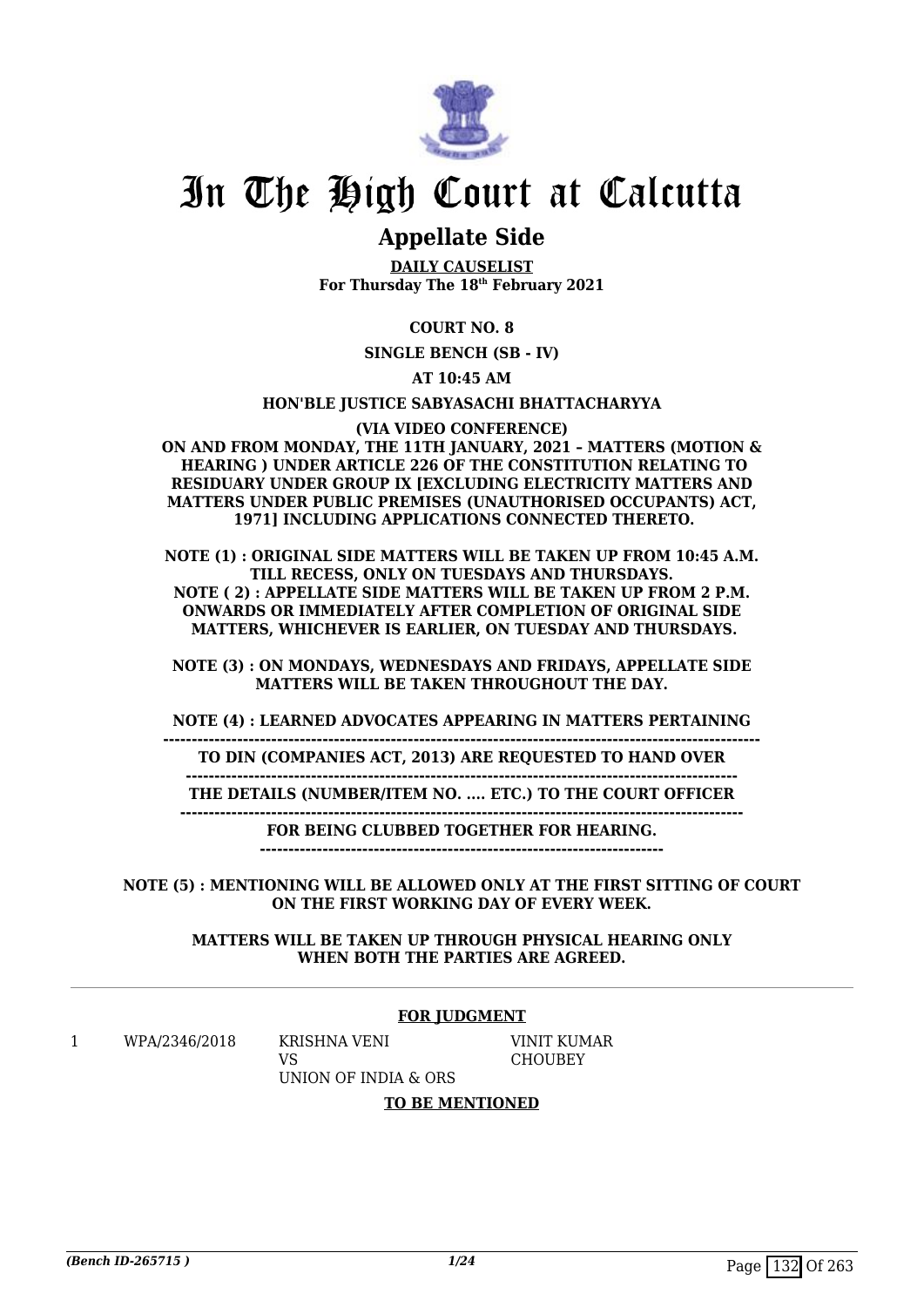| 2   | WPA/137/2021<br>(FOR RELEASE)             | SAMBHU NATH MONDAL<br>VS<br>STATE OF WEST BENGAL<br>AND ORS.                                             | <b>SUMANTA</b><br><b>CHAKRABARTY</b> |
|-----|-------------------------------------------|----------------------------------------------------------------------------------------------------------|--------------------------------------|
|     |                                           | <b>URGENT MOTION</b>                                                                                     |                                      |
| 3   | WPA/2085/2016<br>(TOP)                    | MD AMANULLAH LASKAR<br><b>VS</b><br>STATE OF WEST BENGAL &<br><b>ORS</b>                                 | <b>M R ABEDIN</b>                    |
| 4   | WPA/18942/2019<br>(TOP)                   | <b>MINATI MAITY</b><br><b>VS</b><br>STATE OF WEST BENGAL &<br><b>ORS</b>                                 | SK SAHJAHAN                          |
| 5   | CPAN/473/2020<br>(TOP)                    | <b>BHASKAR GHOSH</b><br><b>VS</b><br><b>BIPLAB DEB</b>                                                   | <b>SAHELI MUKHERJEE</b>              |
|     | IA NO: CAN/1/2020                         |                                                                                                          |                                      |
| wt6 | WPA/17387/2019                            | <b>BHASKAR GHOSH</b><br><b>VS</b><br>STATE OF WEST BENGAL &<br><b>ORS</b>                                | <b>SAHELI MUKHERJEE</b>              |
|     |                                           | IA NO: CAN/1/2019(Old No:CAN/11834/2019), CAN/2/2020(Old No:CAN/1590/2020)                               |                                      |
| 7   | WPA/21872/2019<br>(TOP)                   | MRINMOY KR MANDAL &<br><b>ORS</b><br><b>VS</b><br>STATE OF WEST BENGAL &<br><b>ORS</b>                   | <b>RATUL GHOSH</b>                   |
| 8   | WPA/2896/2020<br>(TOP)                    | HAJI MUMTAZ KHAN @<br><b>MUMTAZ KHAN</b><br>VS<br>THE GENERAL MANAGER,<br><b>METRO RAILWAY &amp; ORS</b> | <b>ISHITA RAUT</b>                   |
|     | IA NO: CAN/1/2021                         |                                                                                                          |                                      |
|     | 9 WPA/3688/2020<br>(TOP)                  | ANUP HALDER & ANR<br>VS<br>STATE OF WEST BENGAL &<br><b>ORS</b>                                          | <b>ABHIJIT MANDAL</b>                |
|     | wt10 WPA/10086/2020                       | <b>MAULISWAR MITRA</b><br><b>VS</b><br>STATE OF WEST BENGAL<br>AND ORS.                                  | MAHABOOB AHMED                       |
|     | wt11 WPA/1090/2020                        | <b>BARUN MALAKAR &amp; ORS</b><br><b>VS</b><br>STATE OF WEST BENGAL &<br><b>ORS</b>                      | <b>SAMBUDDHA DUTTA</b>               |
|     | IA NO: CAN/1/2020, CAN/2/2020, CAN/3/2020 |                                                                                                          |                                      |
| 12  | WPA/7643/2020<br>(TOP)                    | MD. SOFIKUL ISLAM<br>VS<br>THE STATE OF WEST<br><b>BENGAL</b>                                            | <b>SIDHANT</b><br><b>CHOWDHARY</b>   |

IA NO: CAN/1/2020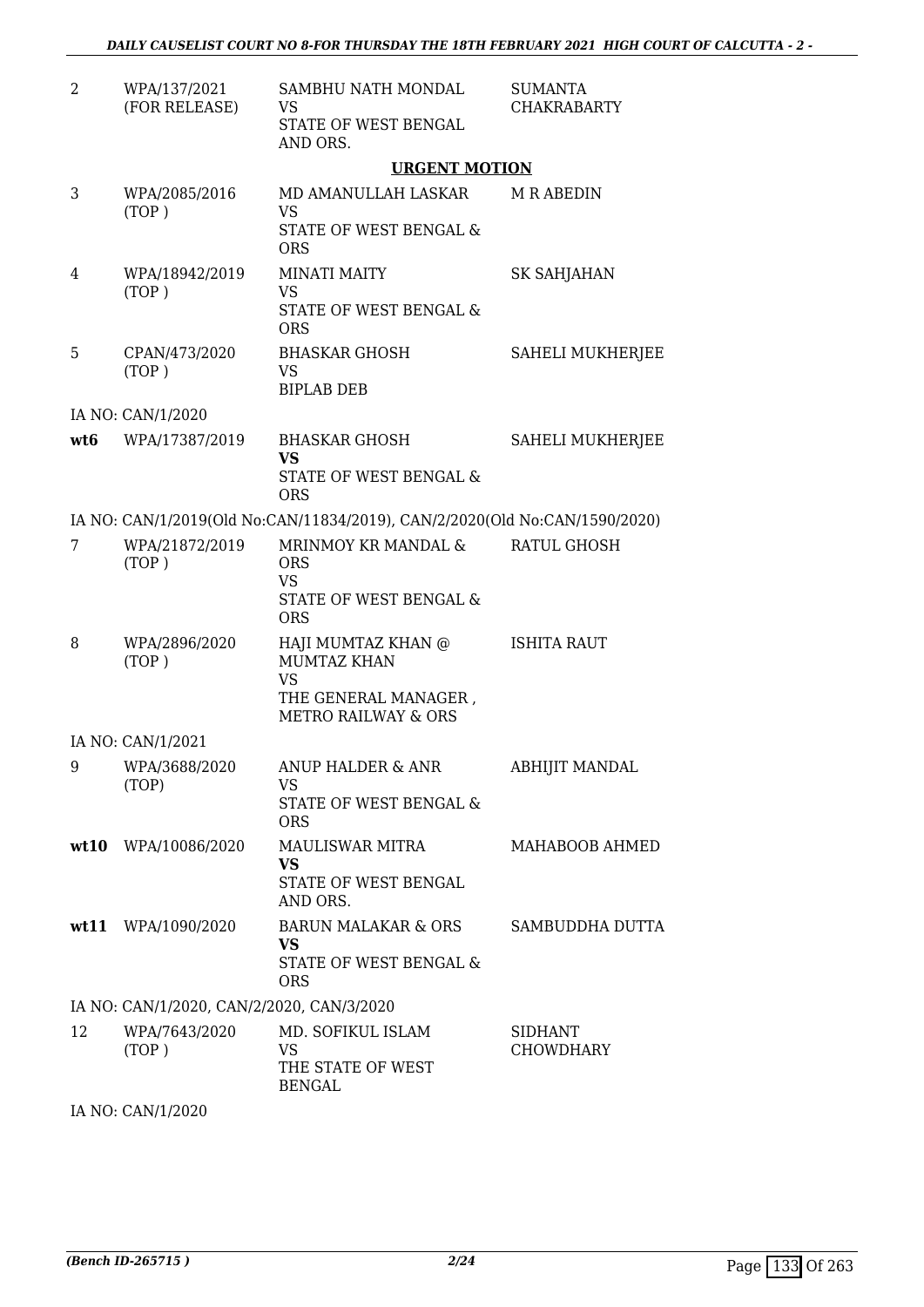| 13 | WPA/8209/2020<br>(TOP)   | M/S. AATRYEE NIRMAN P.<br>LTD. AND ORS.<br>VS<br>STATE OF WEST BENGAL<br>AND ORS.                                                 | <b>SUVAM SINHA</b>                   |
|----|--------------------------|-----------------------------------------------------------------------------------------------------------------------------------|--------------------------------------|
| 14 | WPA/8564/2020<br>(TOP)   | <b>SUMITRA GHOSH</b><br><b>VS</b><br>STATE OF WEST BENGAL<br>AND ORS.                                                             | ZIAUL HAQUE                          |
| 15 | WPA/9156/2020<br>(TOP)   | <b>TUTUL SK</b><br><b>VS</b><br>STATE OF WEST BENGAL<br>AND ORS.                                                                  | <b>RIMA DAS</b>                      |
| 16 | WPA/9497/2020<br>(TOP)   | <b>SOUMYADIPTA</b><br>MAITY,MINOR,REP. BY<br><b>NATURAL</b><br><b>GUARDIAN, SWAPAN MAITY</b><br><b>VS</b><br>State of West Bengal | <b>SANDIP KUMAR</b><br><b>MONDAL</b> |
| 17 | WPA/9576/2020<br>(TOP)   | SARFAL HAQUE MOLLA<br>VS<br>STATE OF WEST BENGAL<br>AND ORS.                                                                      | RAFIKUL ISLAM<br><b>SARDAR</b>       |
| 18 | WPA/9583/2020<br>(TOP)   | <b>BASARAT MOLLA</b><br><b>VS</b><br>STATE OF WEST BENGAL<br>AND ORS.                                                             | RAFIKUL ISLAM<br><b>SARDAR</b>       |
| 19 | WPA/10437/2020<br>(TOP0) | LAXMI DAS @KARAN DAS<br><b>VS</b><br>STATE OF WEST BENGAL<br>AND ANOTHER                                                          | PANKAJ HALDER                        |
| 20 | WPA/10521/2020<br>(TOP)  | ABDA KHATOON AND ORS<br>VS<br>STATE OF WEST BENGAL<br>AND ORS.                                                                    | SARBANANDA<br>SANYAL                 |
| 21 | WPA/11379/2020<br>(TOP)  | ABUL BASAR MOLLA<br><b>VS</b><br>STATE OF WEST BENGAL<br>AND ORS.                                                                 | SATYAJIT MANDAL                      |
| 22 | WPA/11558/2020<br>(TOP)  | AJAY KUMAR GHOSH<br>VS<br>STATE OF WEST BENGAL<br>AND ORS.                                                                        | ANKITA DEY                           |
| 23 | WPA/1400/2021<br>(TOP)   | SANTU DAS ALIAS SANTU<br>CHANDRA DAS<br><b>VS</b><br>STATE OF WEST BENGAL<br>AND ORS.                                             | <b>SHETPARNA RAY</b>                 |
| 24 | WPA/4783/2021<br>(TOP)   | <b>ATIN ROY</b><br>VS<br>STATE OF WEST BENGAL<br>AND ORS                                                                          | SATRAJIT SINHA ROY                   |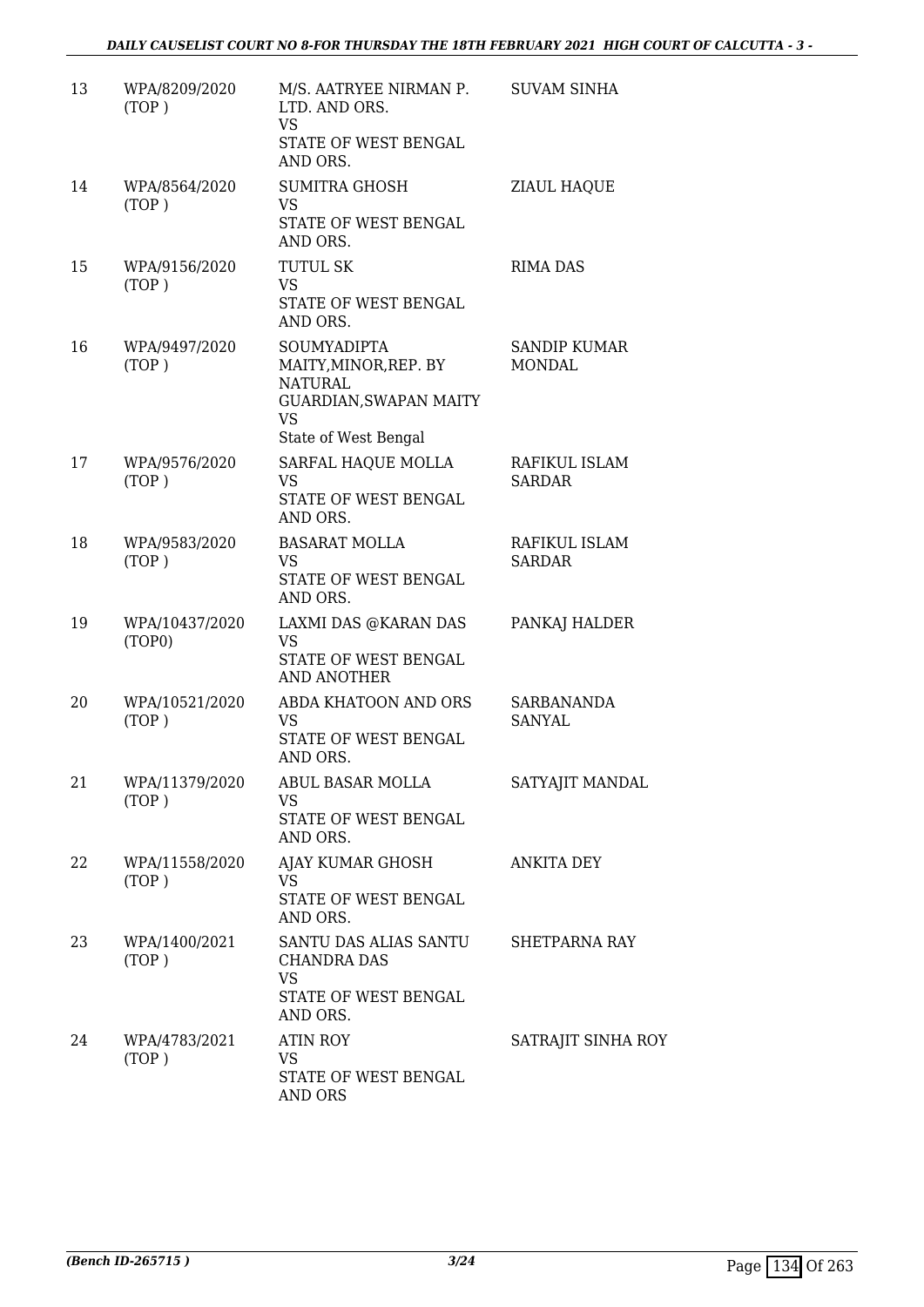| 25 | WPA/21919/2013<br>[TOP]       | NO 001216097EX CT<br>RANJEET SINGH<br><b>VS</b><br>UNION OF INDIA & ORS                                                             | <b>KARABI ROY</b>               |
|----|-------------------------------|-------------------------------------------------------------------------------------------------------------------------------------|---------------------------------|
|    | IA NO: CAN/1/2020, CAN/2/2020 |                                                                                                                                     |                                 |
| 26 | CO/1194/2020<br>(TOP)         | PARTHA DAN<br><b>VS</b><br>SHYUAMANANDA SAHANA<br>AND oRS                                                                           | ziaul haque                     |
|    | IA NO: CAN/1/2020, CAN/2/2020 |                                                                                                                                     |                                 |
| 27 | WPA/4110/2020<br>[TOP]        | <b>MONISHA PAILAN</b><br>VS<br>STATE OF WEST BENGAL &<br>ORS.                                                                       | <b>INDRAJEET DEY</b>            |
| 28 | WPA/4111/2020<br>[TOP]        | <b>MONISHA PAILAN</b><br><b>VS</b><br>UNION OF INDIA & ORS.                                                                         | <b>INDRAJEET DEY</b>            |
| 29 | WPA/7350/2020<br>[TOP]        | NEPAL DAS<br><b>VS</b><br>Union of India                                                                                            | <b>JOY CHAKRABORTY</b>          |
|    | IA NO: CAN/1/2020             |                                                                                                                                     |                                 |
| 30 | WPA/8099/2020<br>[TOP]        | <b>SUBHASIS MAHATO</b><br><b>VS</b><br>Union of India                                                                               | <b>MALABIKA SAHA</b>            |
| 31 | WPA/1000/2021<br>(TOP)        | <b>SIKHA GAN</b><br>VS<br>STATE OF WEST BENGAL<br>AND ORS.                                                                          | SIDDHARTHA DEB<br><b>ROY</b>    |
| 32 | WPA/2236/2021<br>[TOP]        | ESKAG SANJEEVANI<br>PRIVATE LIMITED AND<br><b>ANOTHER</b><br>VS<br>MUNICIPAL CORPORATION<br>OG GREATOR MUMBAI AND<br><b>ANOTHER</b> | PRASUN GHOSH                    |
| 33 | WPA/2698/2021<br>[TOP]        | RANUMA BIBI<br>VS<br>STATE OF WEST BENGAL<br>AND ORS.                                                                               | RAJ KUMAR SAIN                  |
| 34 | WPA/2389/2020<br>(TOP)        | <b>CHANCHAL BASU</b><br>VS<br>STATE OF WEST BENGAL &<br>ORS.                                                                        | UTSAV MUKHERJEE                 |
| 35 | WPA/9795/2020<br>(TOP)        | THE MAHA BODHI SOCIETY<br>OF INDIA<br><b>VS</b><br>STATE OF WEST BENGAL<br>AND ORS.                                                 | <b>B K BANERJEE</b>             |
| 36 | WPA/10985/2020<br>(TOP)       | CHITTARANJAN RAY<br>VS<br>STATE OF WEST BENGAL<br>AND ORS.                                                                          | CHITTARANJAN RAY<br>(IN PERSON) |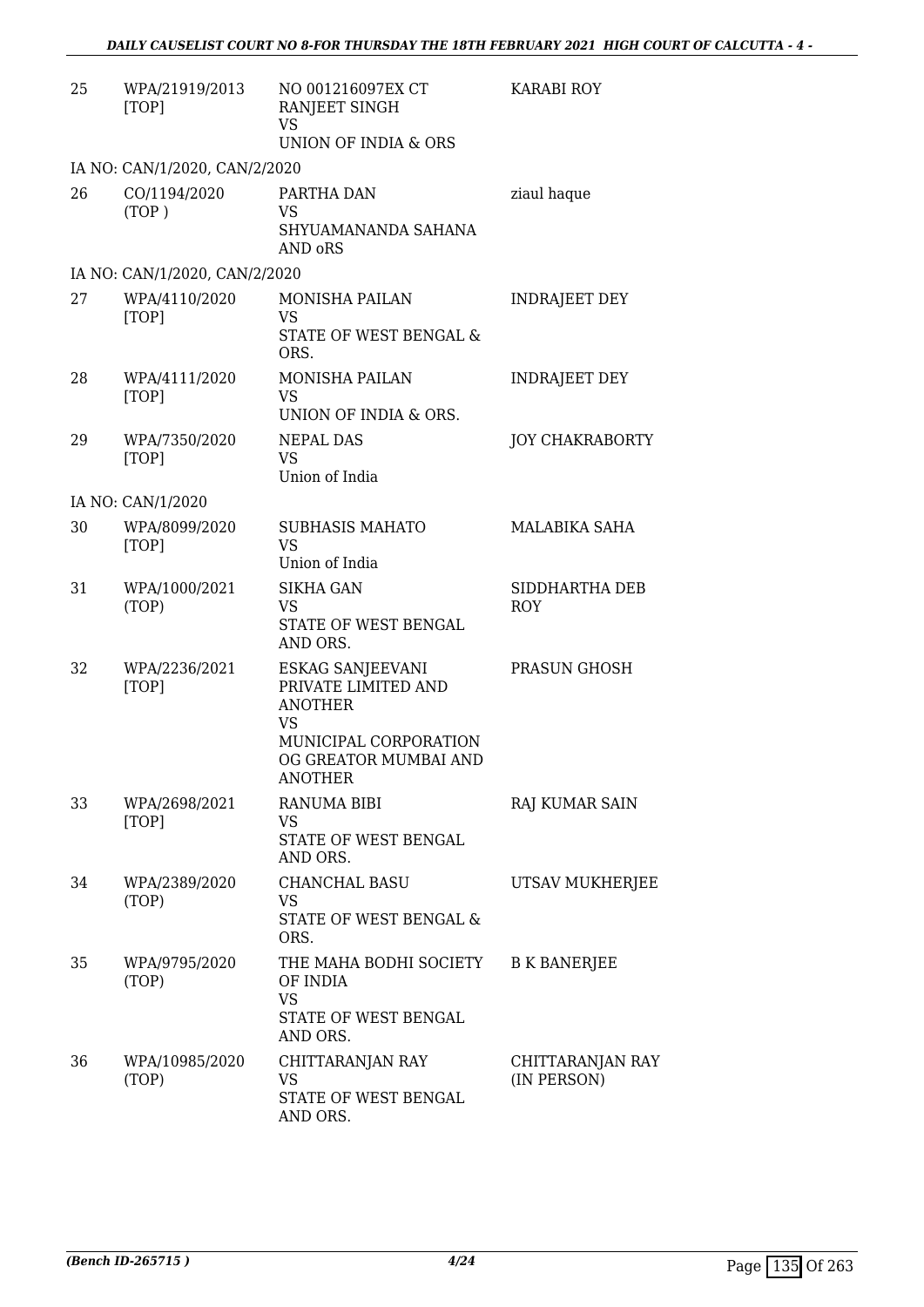# *DAILY CAUSELIST COURT NO 8-FOR THURSDAY THE 18TH FEBRUARY 2021 HIGH COURT OF CALCUTTA - 5 -*

| 37 | WPA/11431/2020<br>(TOP)     | BIJOY BISWAS AND ORS<br>VS.<br>THE UNION OF INDIA AND                                   | <b>MAINAK GANGULY</b>                  |
|----|-----------------------------|-----------------------------------------------------------------------------------------|----------------------------------------|
| 38 | WPA/164/2021<br>(TOP)       | <b>ORS</b><br>SK AMIR @ ARMAN BHOLA<br>VS<br>STATE OF WEST BENGAL<br>AND ORS.           | <b>MOYUKH</b><br>MUKHERJEE             |
| 39 | WPA/1517/2021<br>(TOP)      | KANCHAN MONDAL AND<br>ANR<br>VS.<br>STATE OF WEST BENGAL<br>AND ORS.                    | SABYASACHI<br><b>MONDAL</b>            |
| 40 | WPA/13806/2019<br>(2 P.M.)  | SONALI HATUA GIRI<br>VS.<br>UNION OF INDIA & ORS                                        | PRIYABRATA SAHA                        |
| 41 | WPA/15952/2018<br>(2 P.M. ) | <b>SUMITRA SARKAR</b><br>VS<br>STATE OF WEST BENGAL &<br><b>ORS</b>                     | PINTU KARAR                            |
|    | IA NO: CAN/3/2021           |                                                                                         |                                        |
|    |                             | <b>URGENT MOTION 2</b>                                                                  |                                        |
| 42 | WPA/23994/2019<br>(TOP)     | RANENDRA NARAYAN SAHA<br>VS.<br>STATE OF WEST BENGAL &<br><b>ORS</b>                    | SREEJOYEE BOSE                         |
| 43 | WPA/286/2020<br>(TOP)       | KABITA MAJHI<br><b>VS</b><br>STATE OF WEST BENGAL &<br><b>ORS</b>                       | <b>BRAJABALLABH SAHA</b>               |
| 44 | WPA/942/2020<br>(TOP)       | RENUBALA MAJHI<br>VS<br>STATE OF WEST BENGAL &<br><b>ORS</b>                            | <b>DEBASIS SUR</b>                     |
| 45 | WPA/2160/2020<br>(TOP)      | <b>SWAPAN KR DAS</b><br>VS.<br>STATE OF WEST BENGAL &<br><b>ORS</b>                     | <b>SUBIRKR</b><br><b>BHATTACHARYYA</b> |
| 46 | WPA/2522/2020<br>(TOP)      | PANKAJ MAHATA<br>VS<br>STATE OF WEST BENGAL &<br><b>ORS</b>                             | <b>SARTHAK BURMAN</b>                  |
| 47 | WPA/2989/2020<br>(TOP)      | SEKHAR CHANDRA<br><b>CHOWDHURY</b><br><b>VS</b><br>STATE OF WEST BENGAL &<br><b>ORS</b> | LIPIKA CHATTERJEE                      |
| 48 | WPA/4376/2020<br>(TOP)      | TEJPAL RABIDAS & ORS<br><b>VS</b><br>STATE OF WEST BENGAL &<br><b>ORS</b>               | <b>SUFI KAMAL</b>                      |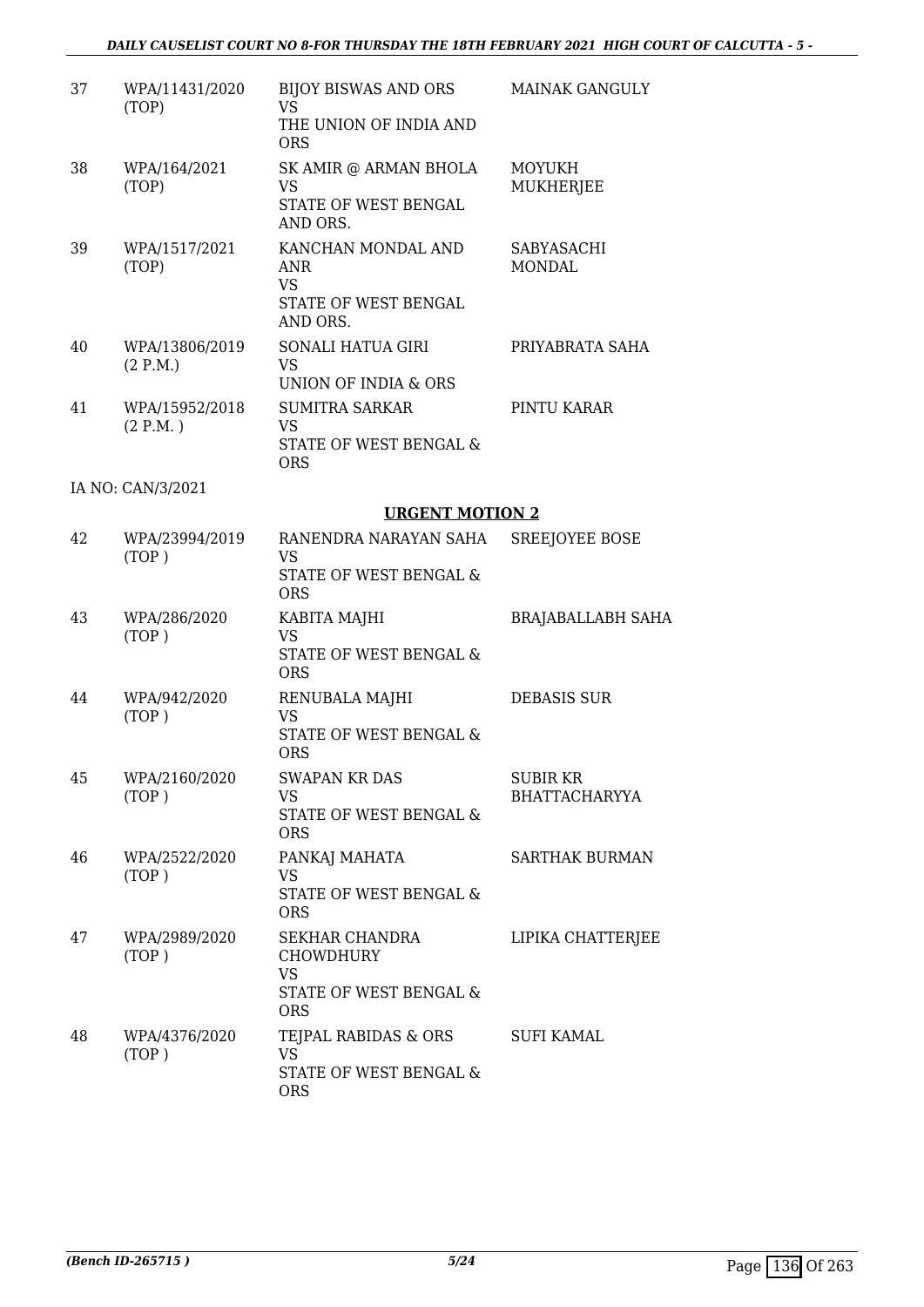# *DAILY CAUSELIST COURT NO 8-FOR THURSDAY THE 18TH FEBRUARY 2021 HIGH COURT OF CALCUTTA - 6 -*

| 49 | WPA/4379/2020<br>(TOP)                  | <b>GOPAL MANDAL &amp; ORS</b><br><b>VS</b><br>STATE OF WEST BENGAL &<br><b>ORS</b>                        | PRIYANKA MONDAL       |                 |
|----|-----------------------------------------|-----------------------------------------------------------------------------------------------------------|-----------------------|-----------------|
| 50 | WPA/4534/2020<br>(TOP)                  | MANU SARKAR & ANR<br><b>VS</b><br>STATE OF WEST BENGAL &                                                  | <b>RUPSA SREEMANI</b> |                 |
| 51 | WPA/4762/2020<br>(TOP)                  | <b>ORS</b><br>SUBHAS CHANDRA<br><b>BHATTACHARYYA</b><br><b>VS</b><br>STATE OF WEST BENGAL &<br><b>ORS</b> | KAMAL KANTA KAR       |                 |
| 52 | WPA/4923/2020<br>(TOP)                  | PROF. ANURADHA GHOSH<br><b>VS</b><br>STATE OF WEST BENGAL &<br><b>ORS</b>                                 | <b>SUMAN BANERJEE</b> |                 |
| 53 | WPA/4983/2020<br>(TOP)                  | EYASMINA KHATUN<br><b>VS</b><br>STATE OF WEST BENGAL &<br><b>ORS</b>                                      | <b>KRISHNA YADAV</b>  |                 |
| 54 | WPA/4989/2020<br>(TOP)                  | MUNCY NASHER ALI SAHA<br>$&$ ANR<br><b>VS</b><br>UNION OF INDIA & ORS                                     | S. M. HASAN           |                 |
| 55 | WPA/5647/2020<br>(TOP)                  | ANATHBANDHU TEACHER'S<br>TRAINING INSTITUTE<br><b>VS</b><br>UNION OF INDIA & ORS                          | TUHIN SUBHRA RAUT     |                 |
| 56 | WPA/5996/2020                           | <b>ASHA PAL</b><br><b>VS</b><br>STATE OF WEST BENGAL &<br><b>ORS</b>                                      | MD. ASHRAFUL HUQ      |                 |
|    | IA NO: CAN/1/2020(Old No:CAN/4172/2020) |                                                                                                           |                       |                 |
|    | 57 WPA/7101/2020 ARATI SOREN<br>(TOP)   | VS<br>STATE OF WEST BENGAL                                                                                | <b>SOHOM RAY</b>      |                 |
|    | IA NO: CAN/1/2020                       |                                                                                                           |                       |                 |
| 58 | WPA/7488/2020<br>(TOP)                  | RADHA THAPA @ RADHA<br><b>BAHADUR</b><br><b>VS</b><br>STATE OF WEST BENGAL<br>AND ORS.                    | <b>SANJIB DAS</b>     |                 |
|    | IA NO: CAN/1/2020                       |                                                                                                           |                       |                 |
| 59 | WPA/7836/2020<br>(TOP)                  | KAMAL BAGARIA<br>VS<br>State of West Bengal                                                               | <b>JAYSHREE SAHA</b>  |                 |
| 60 | WPA/7956/2020<br>(TOP)                  | UTTAM KUMAR DAS<br><b>VS</b><br>STATE OF WEST BENGAL<br>AND ORS.                                          | SAYANTAN HAZRA        | SAIKAT BANERJEE |
| 61 | WPA/8105/2020<br>(TOP)                  | DR. TUSHAR CHOWDHURY<br><b>VS</b><br>State of West Bengal                                                 | PRADYAT SAHA          |                 |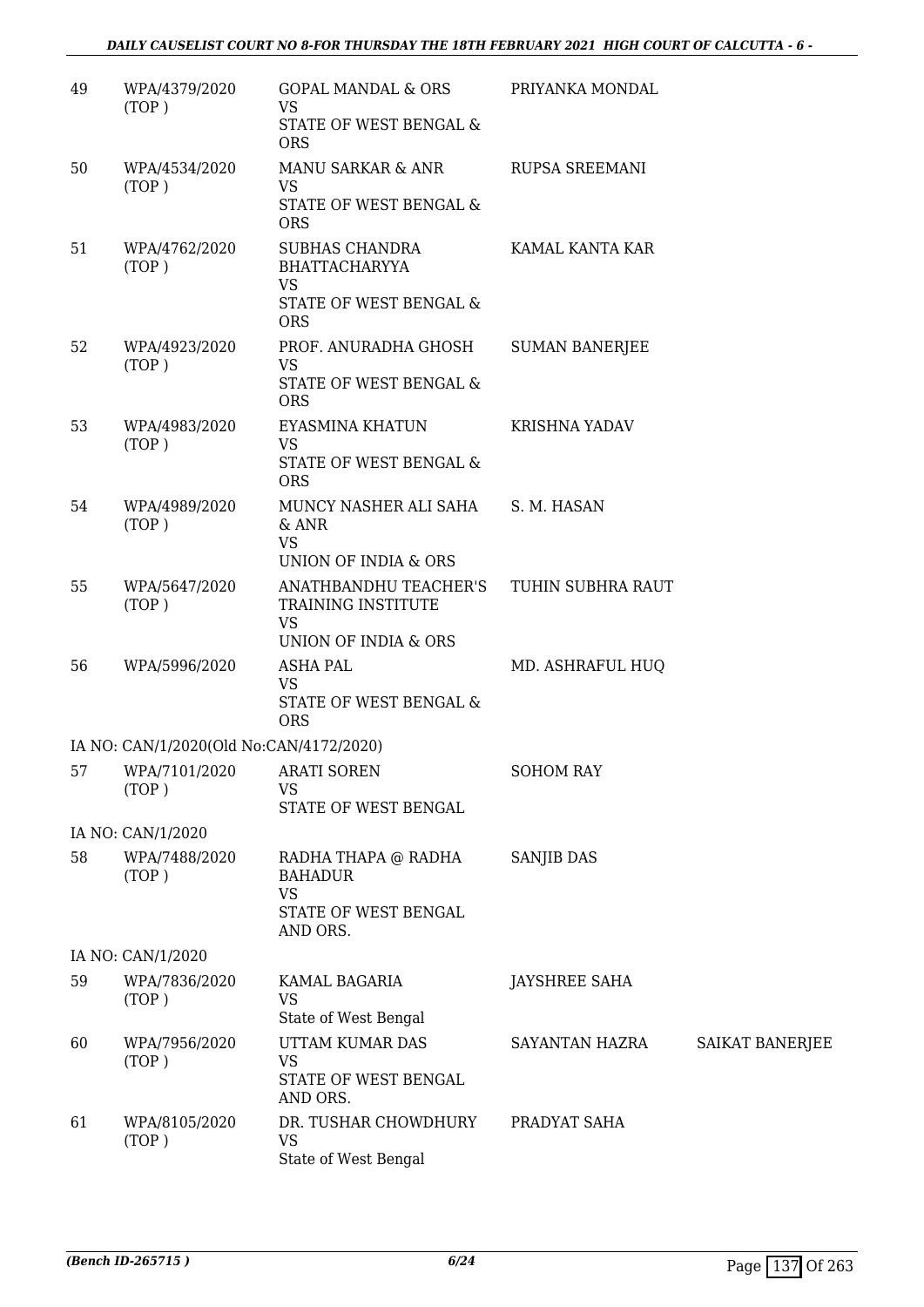# *DAILY CAUSELIST COURT NO 8-FOR THURSDAY THE 18TH FEBRUARY 2021 HIGH COURT OF CALCUTTA - 7 -*

| 62 | WPA/8134/2020<br>(TOP) | REJAUL SK.<br>VS.<br>State of West Bengal                                                                                      | MANOJ KUMAR ROY                      |
|----|------------------------|--------------------------------------------------------------------------------------------------------------------------------|--------------------------------------|
| 63 | WPA/8149/2020<br>(TOP) | <b>TAPAS SAMANTA</b><br>VS.<br>STATE OF WEST BENGAL<br>AND ORS.                                                                | RAFIKUL ISLAM                        |
|    | IA NO: CAN/1/2020      |                                                                                                                                |                                      |
| 64 | WPA/8217/2020<br>(TOP) | MANAS KOTAL AND ORS.<br>VS<br>STATE OF WEST BENGAL<br>AND ORS.                                                                 | samit bhanja                         |
| 65 | WPA/8232/2020<br>(TOP) | <b>FAIDEAL SUPPLIES LTD</b><br>AND ANR<br>VS<br>Union of India AND ORS                                                         | ANIRUDDHA<br><b>AGARWALLA</b>        |
| 66 | WPA/8370/2020<br>(TOP) | <b>INDRALAL PRAMANIK</b><br><b>VS</b><br>STATE OF WEST BENGAL<br>AND ORS.                                                      | GOURANGA KUMAR<br><b>DAS</b>         |
| 67 | WPA/8630/2020<br>(TOP) | BHAJAGOBINDA ROY @<br><b>BHAJAN ROY</b><br><b>VS</b><br>State of West Bengal                                                   | <b>NAZIR AHMED</b>                   |
| 68 | WPA/8637/2020<br>(TOP) | <b>SOUVIK MUKHERJEE</b><br><b>VS</b><br>THE ADDL. SECY. AND<br>CHIEF PASSPORT OFFICER,<br>PASSPORT SEVA PRG. AND<br><b>ORS</b> | <b>SUMAN BANERJEE</b>                |
| 69 | WPA/8661/2020<br>(TOP) | <b>BAIJNATH JAISWAL</b><br><b>VS</b><br>STATE OF WEST BENGAL<br>AND ORS.                                                       | <b>AMLAN KUMAR</b><br>MUKHERJEE      |
| 70 | WPA/8671/2020<br>(TOP) | <b>BISWAJIT SADHUKHAN</b><br>VS<br>STATE OF WEST BENGAL<br>AND ORS.                                                            | SUTAPA UPADHYAY                      |
| 71 | WPA/8696/2020<br>(TOP) | RABINDRA SARKAR<br>VS.<br>STATE OF WEST BENGAL<br>AND ORS.                                                                     | <b>TARUNJYOTI TEWARI</b>             |
| 72 | WPA/8753/2020<br>(TOP) | <b>SMT REBA MANNA</b><br>VS<br>STATE OF WEST BENGAL<br>AND ORS.                                                                | <b>SOURADIPTA</b><br><b>BANERJEE</b> |
| 73 | WPA/8826/2020<br>(TOP) | UTPAL MONDAL<br><b>VS</b><br>THE STATE OF WEST<br><b>BENGAL AND ORS</b>                                                        | DYUTIMOY PAUL                        |
| 74 | WPA/9052/2020<br>(TOP) | <b>BEMALA DEBI</b><br>VS.<br>STATE OF WEST BENGAL<br>AND ORS.                                                                  | <b>ABHIK SARKAR</b>                  |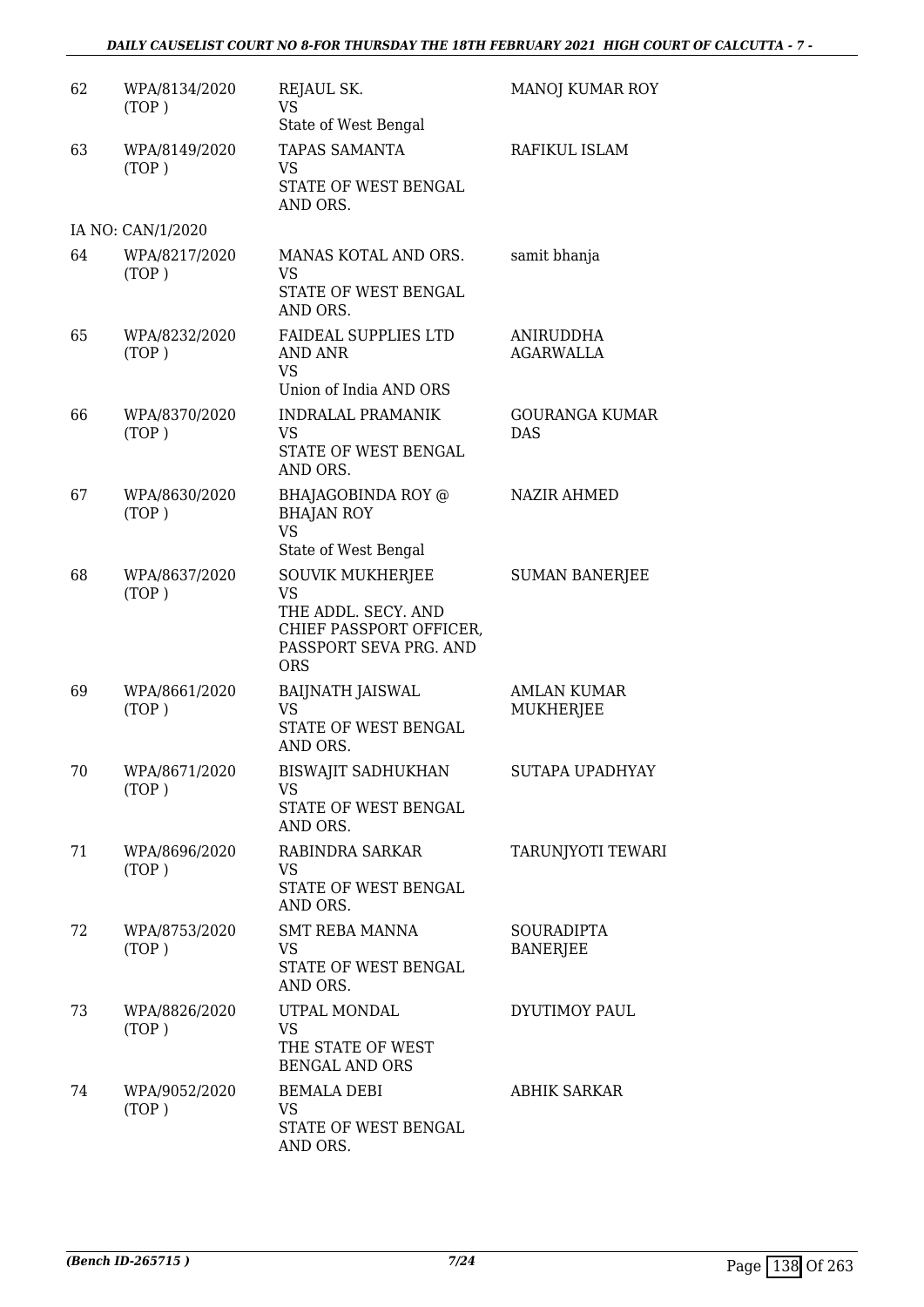# *DAILY CAUSELIST COURT NO 8-FOR THURSDAY THE 18TH FEBRUARY 2021 HIGH COURT OF CALCUTTA - 8 -*

| 75 | WPA/9064/2020<br>(TOP) | <b>AMENA BIBI</b><br>VS<br>STATE OF WEST BENGAL<br>AND ORS.                                                                                                      | <b>MARIA RAHAMAN</b>          |
|----|------------------------|------------------------------------------------------------------------------------------------------------------------------------------------------------------|-------------------------------|
| 76 | WPA/9198/2020<br>(TOP) | <b>REKHA BARMAN</b><br>VS<br>State of West Bengal                                                                                                                | MADHURIMA<br><b>MUKHERJEE</b> |
| 77 | WPA/9215/2020<br>(TOP) | <b>APU KUNDU</b><br><b>VS</b><br>STATE OF WEST BENGAL<br>AND ORS.                                                                                                | SHIBAJI KUMAR DAS             |
| 78 | WPA/9297/2020<br>(TOP) | <b>BABURAM SARDAR</b><br>VS<br>STATE OF WEST BENGAL<br>AND ORS.                                                                                                  | <b>MIR ANOWAR</b>             |
| 79 | WPA/9342/2020<br>(TOP) | <b>SUNIL SARDAR</b><br>VS<br>UNION OF INDIA AND ORS.                                                                                                             | <b>RAKESH SARKAR</b>          |
| 80 | WPA/9344/2020<br>(TOP) | ARJUN SHARMA<br>VS.<br>UNION OF INDIA AND ORS.                                                                                                                   | RAKESH SARKAR                 |
| 81 | WPA/9372/2020<br>(TOP) | NITYANANDA CHATTERJEE<br>@ NITAI<br>VS<br>STATE OF WEST BENGAL<br>AND ORS.                                                                                       | RAJNANDINI DAS                |
| 82 | WPA/9393/2020<br>(TOP) | <b>IRADHA DAMODAR</b><br>SALGRAM JEW AND SRI SRI<br>SHIB THAKUR JEW REPD.<br>BY SHEBAITS SAJAL BARAN<br>GHOSH AND ORS.<br>VS<br>STATE OF WEST BENGAL<br>AND ORS. | <b>SUBHAS CH. ATHA</b>        |
| 83 | WPA/9419/2020<br>(TOP) | AMIT SINGHA<br>VS<br>STATE OF WEST BENGAL<br>AND ORS.                                                                                                            | KAMAL KANTA KAR               |
| 84 | WPA/9465/2020<br>(TOP) | MOLOY KUMAR PAL AND<br>ANR<br><b>VS</b><br>PASCHIM BANGA GRAMIM<br><b>BANK AND ORS</b>                                                                           | SAJAL KUMAR GHOSH             |
| 85 | WPA/9486/2020<br>(TOP) | <b>DILL DEVELOPERS</b><br>PRIVATES LIMITED<br>VS<br><b>REGISTRAR OF</b><br>COMPANIES, WEST BENGAL                                                                | SHEBATEE DATTA                |
| 86 | WPA/9568/2020<br>(TOP) | <b>SUKUMAR DAS</b><br><b>VS</b><br>STATE OF WEST BENGAL<br>AND ORS.                                                                                              | KAMAK KANTA KAR               |
| 87 | WPA/9615/2020<br>(TOP) | RAJIB HOSEN BISWAS<br>VS<br>INDIAN OIL CORP AND ORS                                                                                                              | <b>MARIA RAHAMAN</b>          |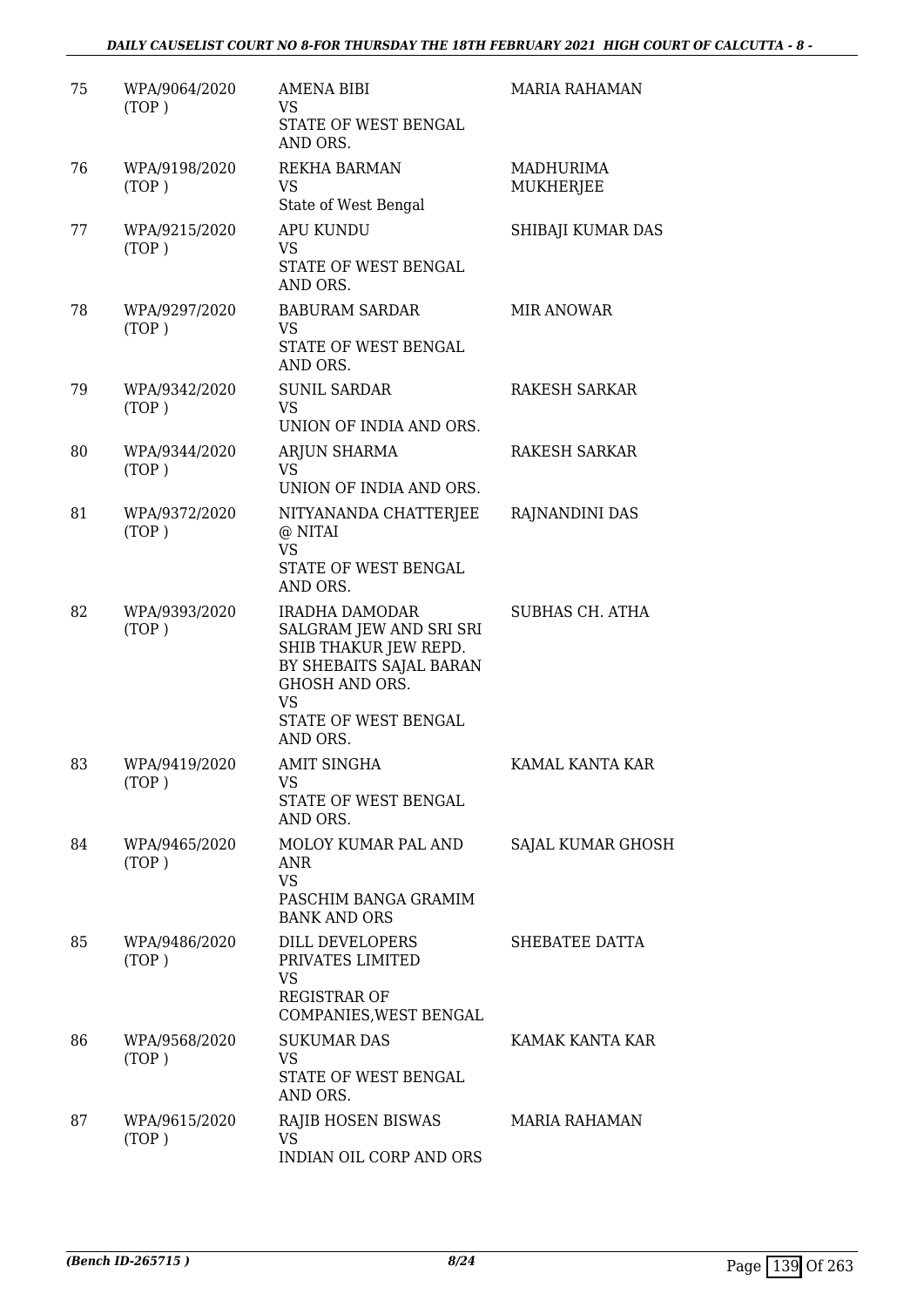# *DAILY CAUSELIST COURT NO 8-FOR THURSDAY THE 18TH FEBRUARY 2021 HIGH COURT OF CALCUTTA - 9 -*

| 88 | WPA/9692/2020<br>(TOP)  | <b>BINA MONDAL</b><br>VS.<br>STATE OF WEST BENGAL<br>AND ORS.                                           | KAMAL KANTA KAR                      |
|----|-------------------------|---------------------------------------------------------------------------------------------------------|--------------------------------------|
| 89 | WPA/9724/2020<br>(TOP)  | <b>SMT SATMINDAR KAUR</b><br><b>AND ANR</b><br><b>VS</b><br>STATE OF WEST BENGAL<br>AND ORS.            | <b>TRIPTIMOY</b><br><b>TALUKDER</b>  |
| 90 | WPA/9729/2020<br>(TOP)  | PURNA CHANDRA DAS<br><b>VS</b><br>STATE OF WEST BENGAL<br>AND ORS.                                      | SK SAHJAHAN ALI                      |
| 91 | WPA/9741/2020<br>(TOP)  | MOUSUMI SAHOO<br><b>VS</b><br>STATE OF WEST BENGAL<br>AND ORS.                                          | SK SAHRAJAHAN ALI                    |
| 92 | WPA/9851/2020<br>(TOP)  | RASHBIHARI DOLAI<br>VS.<br>STATE OF WEST BENGAL<br>AND ORS.                                             | <b>SANDIP KUMAR</b><br>MONADAL       |
| 93 | WPA/10035/2020<br>(TOP) | RAHUL PALIT<br><b>VS</b><br>STATE OF WEST BENGAL<br>AND ORS.                                            | <b>SAMIR ROY</b><br><b>CHOWDHURY</b> |
| 94 | WPA/10060/2020<br>(TOP) | <b>ANSURA BIBI</b><br><b>VS</b><br>STATE OF WEST BENGAL<br>AND ORS.                                     | <b>SK SUJAUDDIN</b>                  |
| 95 | WPA/10310/2020<br>(TOP) | SAMARTH MEHTA AND ANR<br><b>VS</b><br>THE STATE OF WEST<br><b>BENGAL AND ORS</b>                        | ANURAG BAGARIA                       |
| 96 | WPA/10366/2020<br>(TOP) | PRASANTA BISWAS<br>VS<br>UNION OF INDIA AND ORS.                                                        | <b>TAPAN ROY</b>                     |
| 97 | WPA/10449/2020<br>(TOP) | BANK OF INDIA THIKA<br>SHRAMIK SANGRAM<br>COMMITTEE(WB)<br>VS<br><b>BANK OF INDIA</b>                   | <b>MANIKA SWARNOKAR</b>              |
| 98 | WPA/10466/2020<br>(TOP) | SHAIBAL ROUT AND<br><b>ANOTHER</b><br>VS<br>STATE OF WEST BENGAL<br>AND ORS.                            | BHARAT CHANDRA<br><b>SIMAI</b>       |
| 99 | WPA/10597/2020<br>(TOP) | SATISH ROSIN AND<br>TURPENTINE WORKS AND<br><b>ANR</b><br><b>VS</b><br>STATE OF WEST BENGAL<br>AND ORS. | NILAY SENGUPTA                       |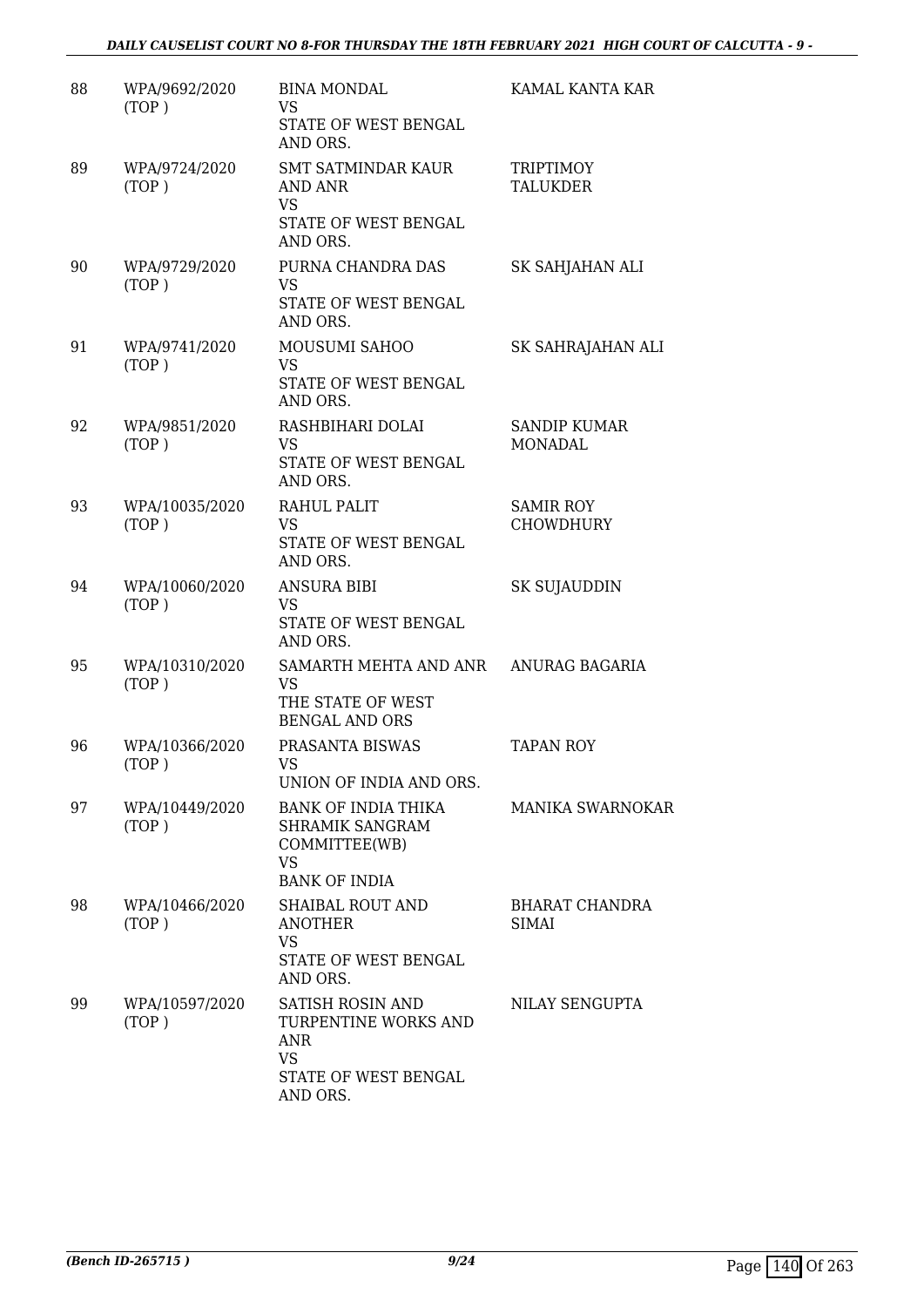| 100 | WPA/10645/2020<br>(TOP) | <b>GOBINDA NAIYA</b><br><b>VS</b><br>THE STATE OF WEST<br><b>BENGAL AND ORS</b>                                                      | <b>ABDUR RAKIB</b>              |
|-----|-------------------------|--------------------------------------------------------------------------------------------------------------------------------------|---------------------------------|
| 101 | WPA/10733/2020<br>(TOP) | <b>HIRANMOY PATRA</b><br>VS<br>THE MARKETING HEAD<br><b>IOCL MD AND ORS</b>                                                          | <b>SRIKUMAR MANDAL</b>          |
| 102 | WPA/10870/2020<br>(TOP) | <b>NILOY SAHA</b><br><b>VS</b><br>UNION OF INDIA AND ORS.                                                                            | <b>TRIPTIMOY</b><br>TALUKDER    |
| 103 | WPA/10890/2020<br>(TOP) | M/S HICO MULTIFIN<br>PRODUCTS PVT LTD<br><b>VS</b><br>INDIAN CORPORATION LTD<br><b>AND ORS</b>                                       | PRIYANKA AGARWAL                |
| 104 | WPA/10904/2020<br>(TOP) | <b>HIMANSU GHORUI</b><br>VS<br>STATE OF WEST BENGAL<br>AND ORS.                                                                      | DIPTENDU MONDAL                 |
| 105 | WPA/10964/2020<br>(TOP) | SUSANTA ADHIKARY<br><b>VS</b><br>STATE OF WEST BENGAL<br>AND ORS.                                                                    | KAMAL KANTA KAR                 |
| 106 | WPA/10996/2020<br>(TOP) | GEETANJALI<br><b>INFRASTRUCTURE AND</b><br><b>EARTHMOVERS AND</b><br><b>ANOTHER</b><br><b>VS</b><br>STATE OF WEST BENGAL<br>AND ORS. | SAPTARSHI KUMAR<br>MAL          |
| 107 | WPA/10998/2020<br>(TOP) | <b>GEETANJALI</b><br><b>INFRASTRUCTURE AND</b><br><b>EARTHMOVERS AND</b><br><b>ANOTHER</b><br>VS<br>STATE OF WEST BENGAL<br>AND ORS. | SAPTARSHI KUMAR<br>MAL          |
| 108 | WPA/11524/2020<br>(TOP) | <b>BABLU PAL AND ANR</b><br><b>VS</b><br>STATE OF WEST BENGAL<br>AND ORS.                                                            | <b>BRATINDRA</b><br>NARAYAN RAY |
| 109 | WPA/11548/2020<br>(TOP) | ABHIJIT KUMAR ADHYA<br>VS.<br>STATE OF WEST BENGAL<br>AND ORS.                                                                       | SAUMYAJIT GHOSAL                |
| 110 | WPA/11640/2020<br>(TOP) | <b>JOYNUR BEWA</b><br>VS<br>STATE OF WEST BENGAL<br>AND ORS.                                                                         | <b>SRIKUMAR MANDAL</b>          |
| 111 | WPA/11909/2020<br>(TOP) | <b>ISLAM ALI KHAN</b><br><b>VS</b><br>STATE OF WEST BENGAL<br>AND ORS.                                                               | ASHIS KUMAR DUTTA               |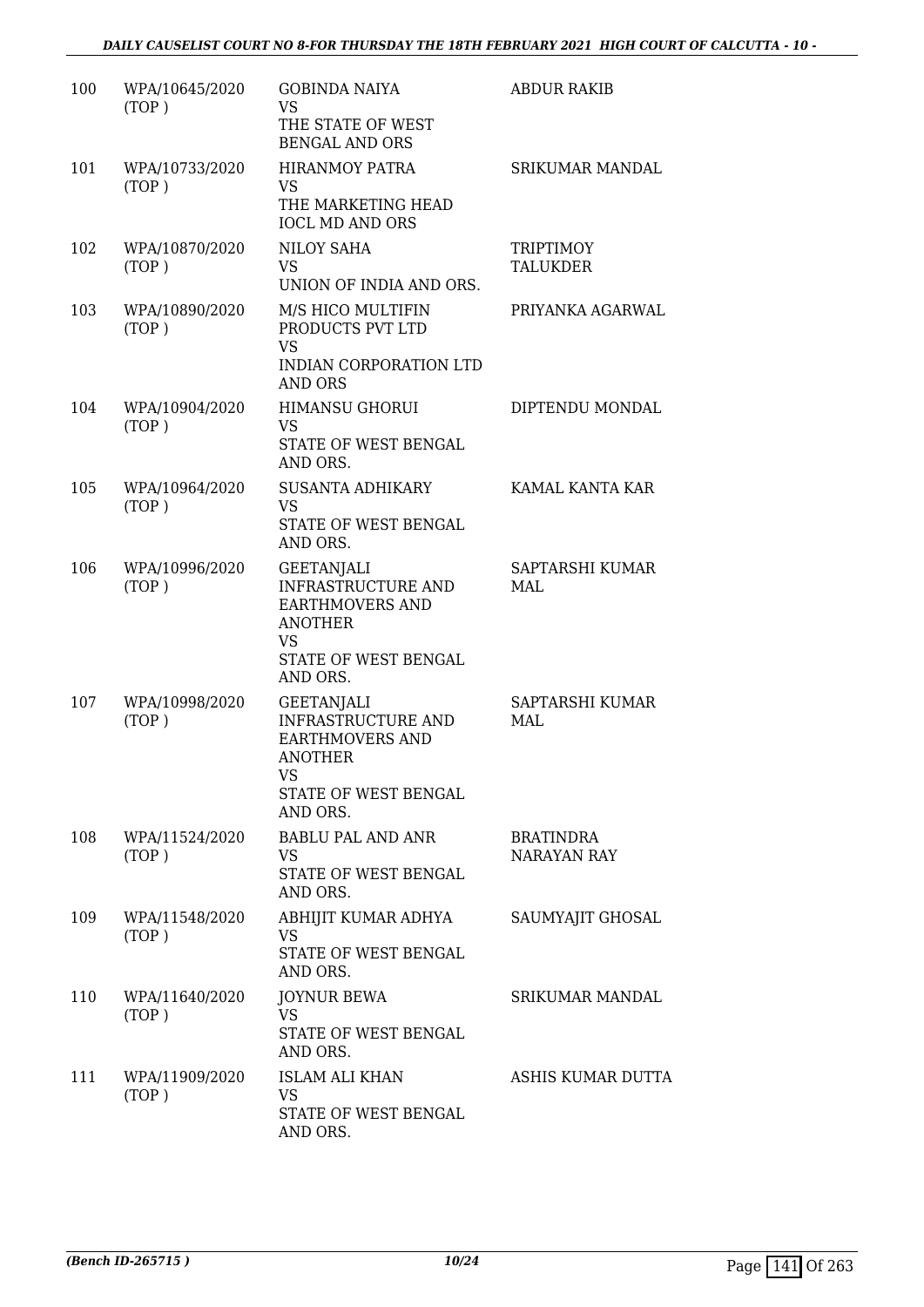| 112 | WPA/11957/2020<br>(TOP) | ARPITA MANDAL<br>VS<br>STATE OF WEST BENGAL<br>AND ORS.                                                 | ANJAN<br>BHATTACHARYA             |
|-----|-------------------------|---------------------------------------------------------------------------------------------------------|-----------------------------------|
| 113 | WPA/11973/2020<br>(TOP) | HOSENARA KAZI<br><b>VS</b><br>STATE OF WEST BENGAL<br>AND ORS.                                          | <b>MAIDUL ISLAM</b><br>KAYAL      |
| 114 | WPA/52/2021<br>(TOP)    | m/s swastik agro tech pvt ltd SAKET SHARMA<br>by amit gupta<br><b>VS</b><br>STATE OF WEST BENGAL        |                                   |
| 115 | WPA/59/2021<br>(TOP)    | AND ORS.<br>ANITA BHATTACHARYA<br>VS<br>STATE OF WEST BENGAL<br>AND ORS.                                | PAYEL SHOME                       |
| 116 | WPA/71/2021<br>(TOP)    | <b>ARATI GHOSH</b><br><b>VS</b><br>STATE OF WEST BENGAL<br>AND ORS.                                     | <b>SAYAK KONAR</b>                |
| 117 | WPA/73/2021<br>(TOP)    | ARMEX SECURITY PRIVATE<br>LIMITED<br><b>VS</b><br>STATE OF WEST BENGAL<br>AND ORS.                      | DYUTIMAN BANERJEE                 |
| 118 | WPA/105/2021<br>(TOP)   | <b>SMT BHARATI GUPTA</b><br>VS<br>STATE OF WEST BENGAL<br>AND ORS.                                      | <b>MAHESWARI</b><br><b>SHARMA</b> |
| 119 | WPA/235/2021<br>(TOP)   | SUSAIL KUMAR SINGH<br><b>VS</b><br>STATE OF WEST BENGAL<br>AND ORS.                                     | SHAMIK CHATTERJEE                 |
| 120 | WPA/582/2021<br>(TOP)   | RAKESH KUMAR DAS<br>VS<br>STATE OF WEST BENGAL<br>AND ORS.                                              | <b>SNEHA SINGH</b>                |
| 121 | WPA/621/2021<br>(TOP)   | DWARKA DAS MULCHAND<br><b>MANDANI</b><br><b>VS</b><br>STATE OF WEST BENGAL<br>AND ORS.                  | AISHWARYA<br><b>CHATTERJEE</b>    |
| 122 | WPA/815/2021<br>(TOP)   | AJOY KRISHNA PRADHAN<br><b>VS</b><br>THE MINISTER OF<br><b>BACKWARD CLASS</b><br><b>WELFARE AND ORS</b> | NONIGOPAL<br><b>CHAKRABORTY</b>   |
| 123 | WPA/856/2021<br>(TOP)   | KARAM CHAND THAPAR<br>AND BROS. LTD<br>VS<br>DOMODAR VALLEY CORP.                                       | CHIARANJIB SINHA                  |

IA NO: CAN/1/2021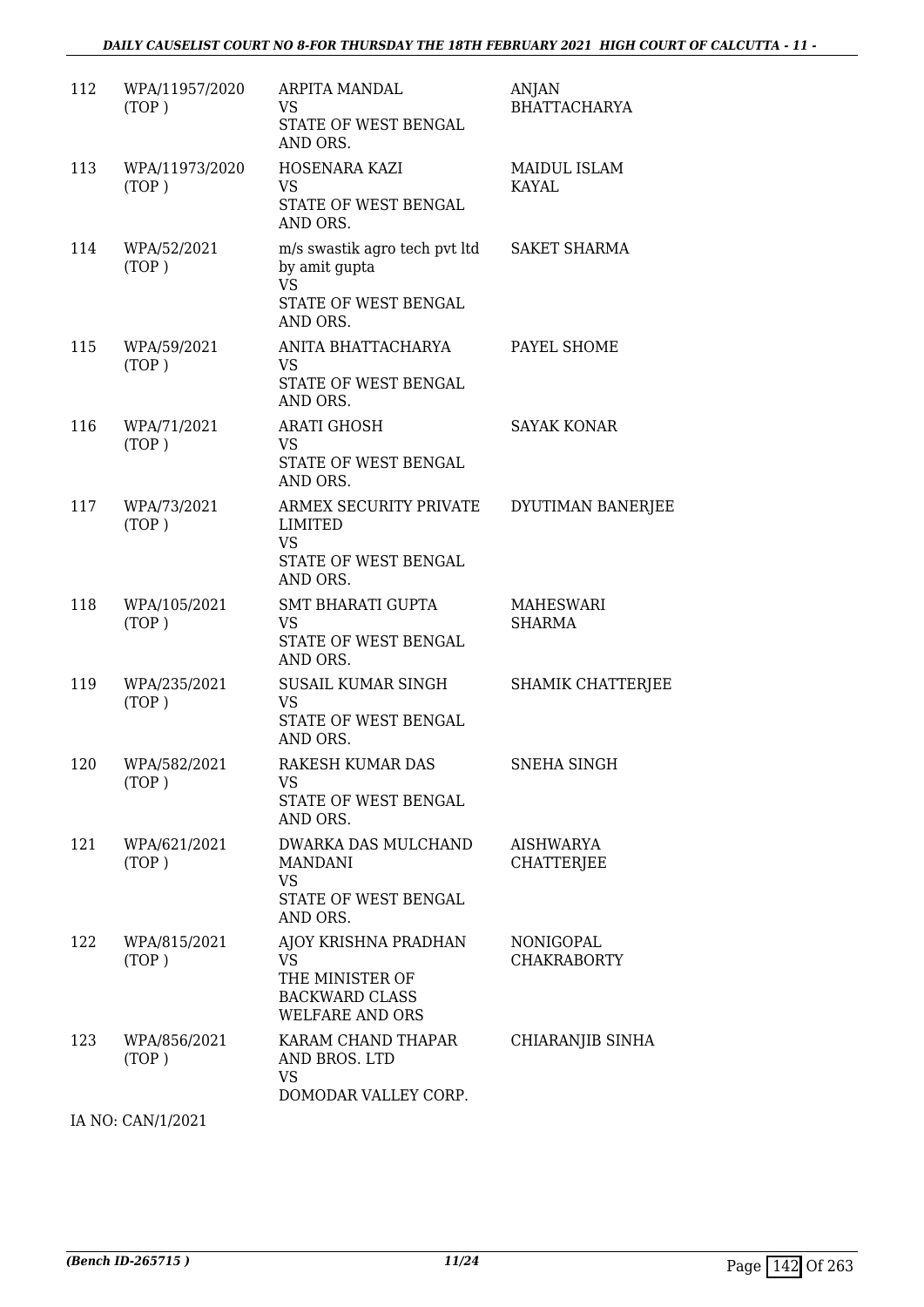|     | wt124 WPA/862/2021     | KARAM CHAND THAPA4R<br>AND BROS (COAL SALES)<br><b>LTD</b><br><b>VS</b><br>DAMODAR VALLEY CORP. | CHIRANJIB SINHA                    |
|-----|------------------------|-------------------------------------------------------------------------------------------------|------------------------------------|
|     | IA NO: CAN/1/2021      |                                                                                                 |                                    |
|     | wt125 WPA/865/2021     | KARAM CHAND THAPAR<br>AND BROS (COAL SALES)<br><b>LTD</b><br><b>VS</b><br>DAMODAR VALLEY CORP   | CHIRANJIB SINHA                    |
|     | IA NO: CAN/1/2021      |                                                                                                 |                                    |
|     | wt126 WPA/871/2021     | KARAM CHAND THAPAR<br>AND BROS(COAL SALES)<br><b>LTD</b><br><b>VS</b><br>DAMODAR VALLEY CORP    | CHIRANJIB SINHA                    |
|     | IA NO: CAN/1/2021      |                                                                                                 |                                    |
| 127 | WPA/868/2021<br>(TOP)  | SAMRAT REALPRAJECTS<br>PVT. LTD.<br>VS.<br>STATE OF WEST BENGAL<br>AND ORS.                     | PARTHA<br><b>CHAKRABORTY</b>       |
| 128 | WPA/1007/2021<br>(TOP) | SK. SAIFUDDIN<br><b>VS</b><br>STATE OF WEST BENGAL<br>AND ORS.                                  | <b>SK.SALIM</b>                    |
| 129 | WPA/1087/2021<br>(TOP) | MISS TANUSHREE ROY<br><b>VS</b><br>STATE OF WEST BENGAL<br>AND ORS.                             | NILENDRA NARAYAN<br><b>RAY</b>     |
| 130 | WPA/1178/2021<br>(TOP) | KAMALIKA GHOSH<br>VS.<br>LIFE INSURANCE<br><b>CORPORATION OF INDIA</b>                          | DEBDUTTA BASU                      |
| 131 | WPA/1197/2021<br>(TOP) | SUVENDU ADHIKARI<br>VS<br>STATE OF WEST BENGAL<br>AND ORS.                                      | Debdeep Sinha                      |
| 132 | WPA/1434/2021<br>(TOP) | PRONOBESH PAKHIRA<br>VS.<br>STATE OF WEST BENGAL<br>AND ORS.                                    | LAKSHMINATH<br><b>BHATTACHARYA</b> |
| 133 | WPA/2179/2021<br>(TOP) | NIDHIR RANJAN<br>MAJUMDER<br><b>VS</b><br>UNION OF INDIA AND ORS.                               | DIPTENDU MANDAL                    |
| 134 | WPA/2499/2021<br>(TOP) | ALL BENGAL YOUTH<br>WELFARE ASS. AND ANR.<br>VS<br>STATE OF WEST BENGAL<br>AND ORS.             | SABYASACHI ROY                     |

## **PART HEARD MATTERS**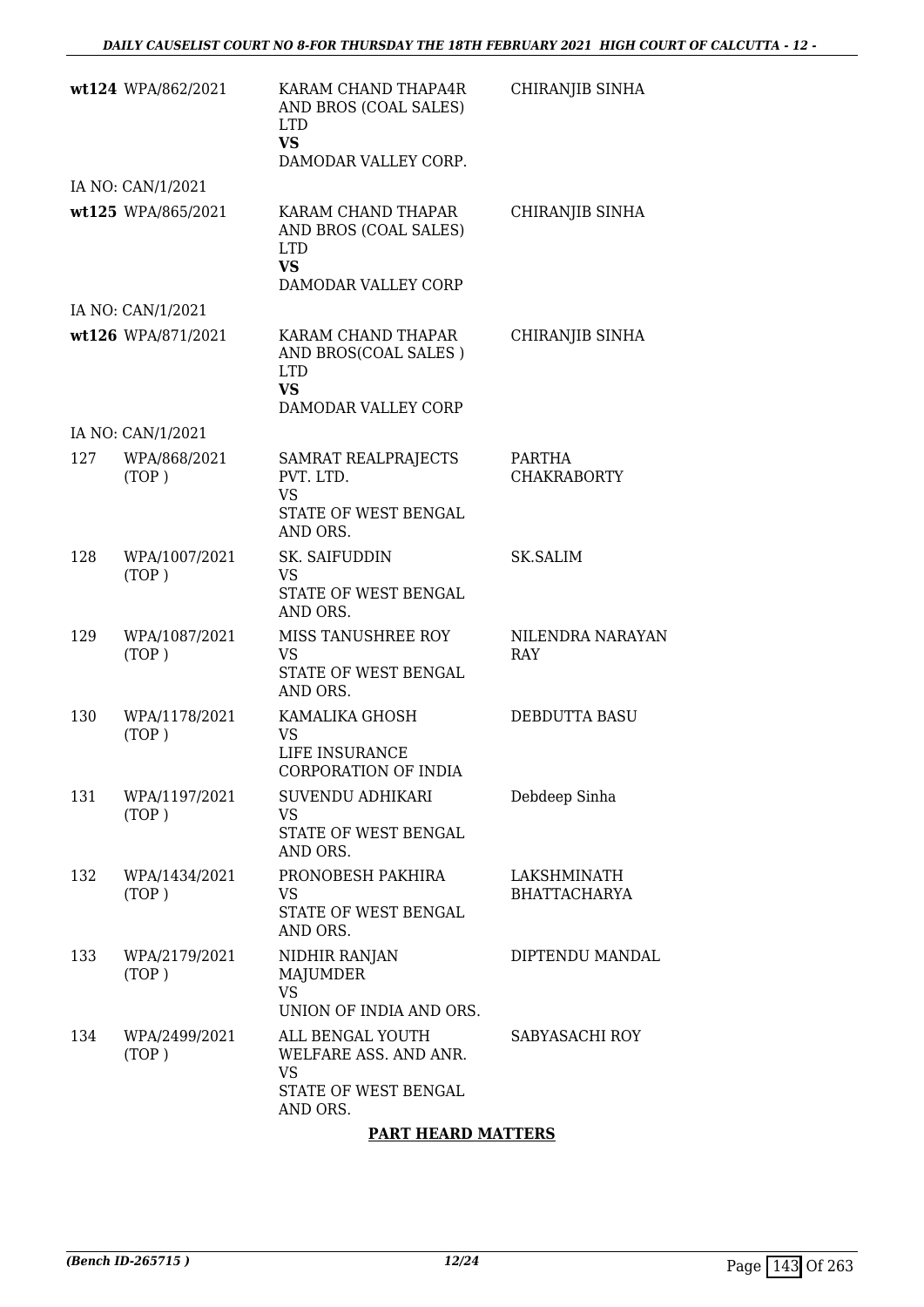| 135 | WPA/9265/2020                           | DOWINS RESOURCE PVT.<br><b>LTD</b><br><b>VS</b>                                     | <b>ABHIRUP</b><br><b>CHAKRABORTY</b>   |
|-----|-----------------------------------------|-------------------------------------------------------------------------------------|----------------------------------------|
|     |                                         | Union of India<br><b>LISTED MOTION</b>                                              |                                        |
| 136 | WPA/6534/2018                           | SUBRATA DUTTA & ANR                                                                 | <b>ABHIJIT PAL</b>                     |
|     |                                         | VS<br>STATE OF WEST BENGAL                                                          |                                        |
|     |                                         | &ORS                                                                                |                                        |
| 137 | WPA/8571/2018                           | CHETKI PROPERTIES PVT. DEBASREE DHAMALI<br>LTD & ANR<br><b>VS</b>                   |                                        |
|     |                                         | STATE OF WEST BENGAL &<br><b>ORS</b>                                                |                                        |
|     |                                         | IA NO: CAN/1/2019(Old No:CAN/565/2019), CAN/2/2019(Old No:CAN/566/2019), CAN/3/2021 |                                        |
| 138 | WPA/9773/2018                           | <b>JAKIR MONDAL</b><br><b>VS</b>                                                    | <b>ATIS KUMAR BISWAS</b>               |
|     |                                         | STATE OF WEST BENGAL &<br><b>ORS</b>                                                |                                        |
| 139 | WPA/2753/2019                           | BATESWAR MAITY & ANR                                                                | LIPIKA CHATTERJEE                      |
|     |                                         | <b>VS</b><br>STATE OF WEST BENGAL &<br><b>ORS</b>                                   |                                        |
| 140 | WPA/18635/2019                          | PRALAY MAJUMDER<br><b>VS</b>                                                        | <b>SUDIP GHOSH</b><br><b>CHOWDHURY</b> |
|     |                                         | STATE OF WEST BENGAL &<br><b>ORS</b>                                                |                                        |
|     |                                         | IA NO: CAN/1/2020(Old No:CAN/975/2020), CAN/2/2020                                  |                                        |
| 141 | WPA/23281/2019                          | <b>AMIT MONDAL</b><br><b>VS</b><br>STATE OF WEST BENGAL &                           | NILANJAN ADHIKARI                      |
|     |                                         | ORS.                                                                                |                                        |
| 142 | WPA/4347/2020                           | KRISHNA KUMAR RUNGTA<br>VS                                                          | <b>RITIKA SHROFF</b>                   |
|     |                                         | <b>UNION OF INDIA &amp; ORS</b>                                                     |                                        |
| 143 | WPA/5662/2020                           | UNA VEDA NATHANIEL<br>VS<br>STATE OF WEST BENGAL                                    | S. G. CHOWDHURY                        |
|     | IA NO: CAN/1/2020(Old No:CAN/3532/2020) |                                                                                     |                                        |
| 144 | WPA/6697/2020                           | <b>GARIMA RUNGTA</b>                                                                | <b>SIDDHARTHA</b>                      |
|     |                                         | VS<br>UNION OF INDIA                                                                | <b>SHROFF</b>                          |
|     | IA NO: CAN/1/2020(Old No:CAN/5591/2020) |                                                                                     |                                        |
| 145 | WPA/6810/2020                           | RAJGARIA TIMBER                                                                     | RAJIB MULLICK                          |
|     |                                         | PVT.LTD& ANR<br><b>VS</b>                                                           |                                        |
|     |                                         | UNION OF INDIA& ORS                                                                 |                                        |
|     |                                         | IA NO: CAN/1/2020(Old No:CAN/5791/2020), CAN/2/2020, CAN/3/2021, CAN/4/2021         |                                        |
| 146 | WPA/7011/2020                           | SRIKUMAR GIRI<br><b>VS</b>                                                          | <b>GAUTAM GURIA</b>                    |
|     |                                         | STATE OF WEST BENGAL<br>AND ORS.                                                    |                                        |
|     | IA NO: CAN/1/2020                       |                                                                                     |                                        |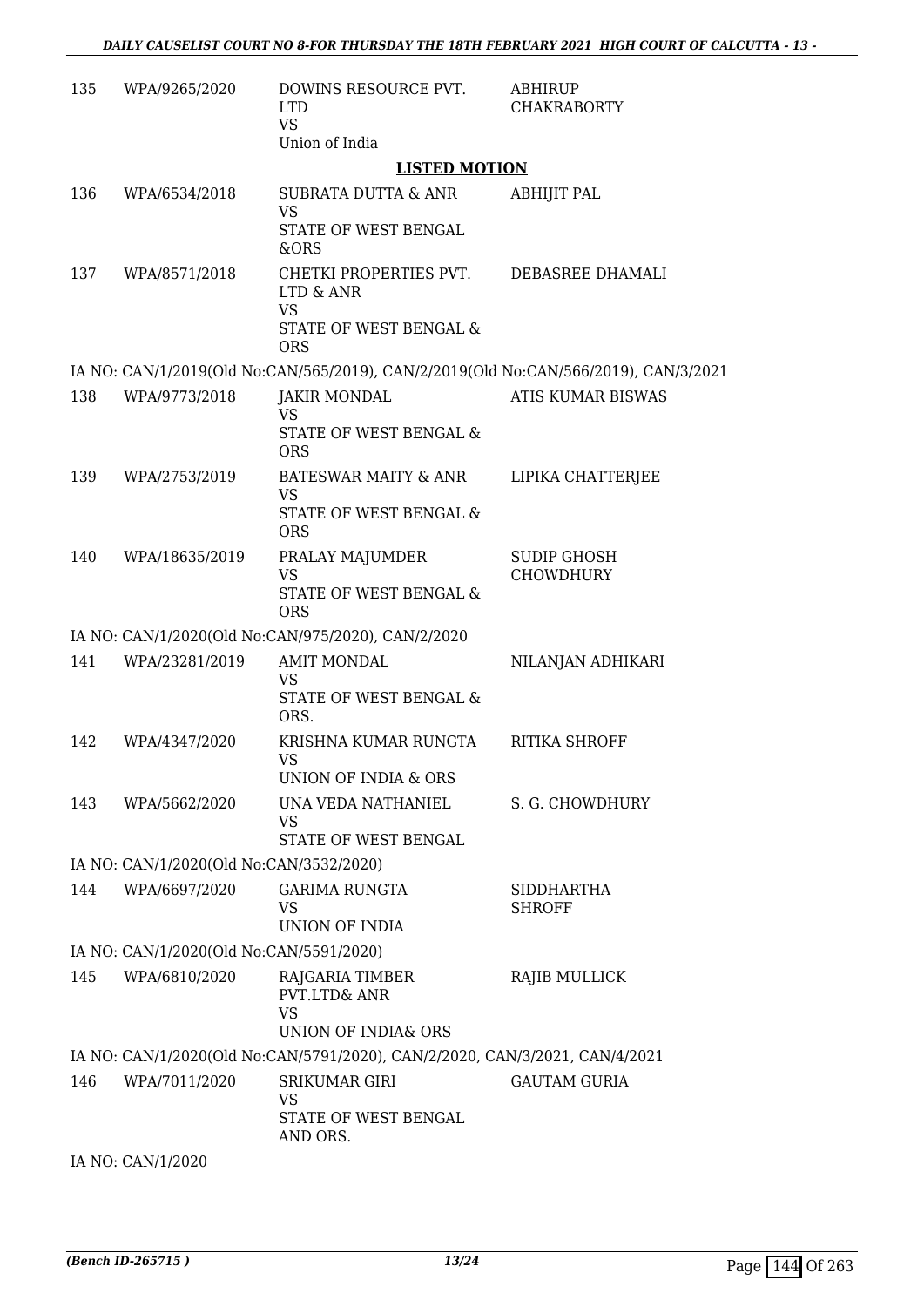| 147 | WPA/7071/2020     | MADAN MOHAN KHANRA<br>VS<br>THE STATE OF WEST<br><b>BENGAL</b>                                                       | <b>GAUTAM GURIA</b>                   | <b>GAUTAM GURIA</b> |
|-----|-------------------|----------------------------------------------------------------------------------------------------------------------|---------------------------------------|---------------------|
|     | IA NO: CAN/1/2020 |                                                                                                                      |                                       |                     |
| 148 | WPA/7656/2020     | A.J. SARKAR AND CO AND<br><b>ORS</b><br><b>VS</b><br>STATE OF WEST BENGAL<br>AND ORS.                                | PRATIP KUMAR<br><b>CHATTERJEE</b>     |                     |
|     | IA NO: CAN/1/2020 |                                                                                                                      |                                       |                     |
| 149 | WPA/7864/2020     | CYGNUS EQUIPMENTS AND<br>RENTALS PRIVATE LIMITED<br><b>VS</b><br>Union of India                                      | RAJESH UPADHYAY                       |                     |
| 150 | WPA/8220/2020     | LAKSHMI NASAKAR<br><b>VS</b><br>STATE OF WEST BENGAL<br>AND ORS.                                                     | <b>MANOJ KUMAR</b><br><b>MONDAL</b>   |                     |
| 151 | WPA/8333/2020     | <b>DIBAKAR RANA</b><br><b>VS</b><br>STATE OF WEST BENGAL<br>AND ORS.                                                 | <b>ANJAN</b><br><b>BHATTACHARYA</b>   |                     |
| 152 | WPA/9146/2020     | <b>BIPLAB BOSE</b><br><b>VS</b><br>State of West Bengal                                                              | <b>SUDESHNA BASU</b><br><b>THAKUR</b> |                     |
| 153 | WPA/9614/2020     | MOHANA GHOSH<br><b>VS</b><br>STATE OF WEST BENGAL<br>AND ORS.                                                        | Madhurima Sarkar                      |                     |
| 154 | WPA/9677/2020     | SHEO CHARAN AGARWAL<br><b>VS</b><br>Union of India                                                                   | PRABHAT KUMAR<br><b>SINGH</b>         |                     |
| 155 | WPA/9827/2020     | <b>SAMAR KUMAR MONDAL</b><br><b>VS</b><br>State of West Bengal                                                       | PINTU KARAR                           |                     |
| 156 | WPA/9828/2020     | HABUL MONDAL AND ORS<br><b>VS</b><br>STATE OF WEST BENGAL<br>AND ORS.                                                | SUDARSHAN GHOSH                       |                     |
| 157 | WPA/9866/2020     | M/S. KALIMATA VYAPAAR<br>PVT LTD AND ANR<br><b>VS</b><br>THE GENERAL MANAGER,<br>NORTHERN RAILWAYS AND<br><b>ORS</b> | KALLOL SAHA                           |                     |
| 158 | WPA/9889/2020     | <b>AMALA ROY</b><br><b>VS</b><br>STATE OF WEST BENGAL<br>AND ORS.                                                    | PAMPA DEY DHABAL                      |                     |
| 159 | WPA/10011/2020    | PROSUN BANERJEE AND<br>ANR<br><b>VS</b><br>UNION OF INDIA AND ORS.                                                   | <b>ARIF ALI</b>                       |                     |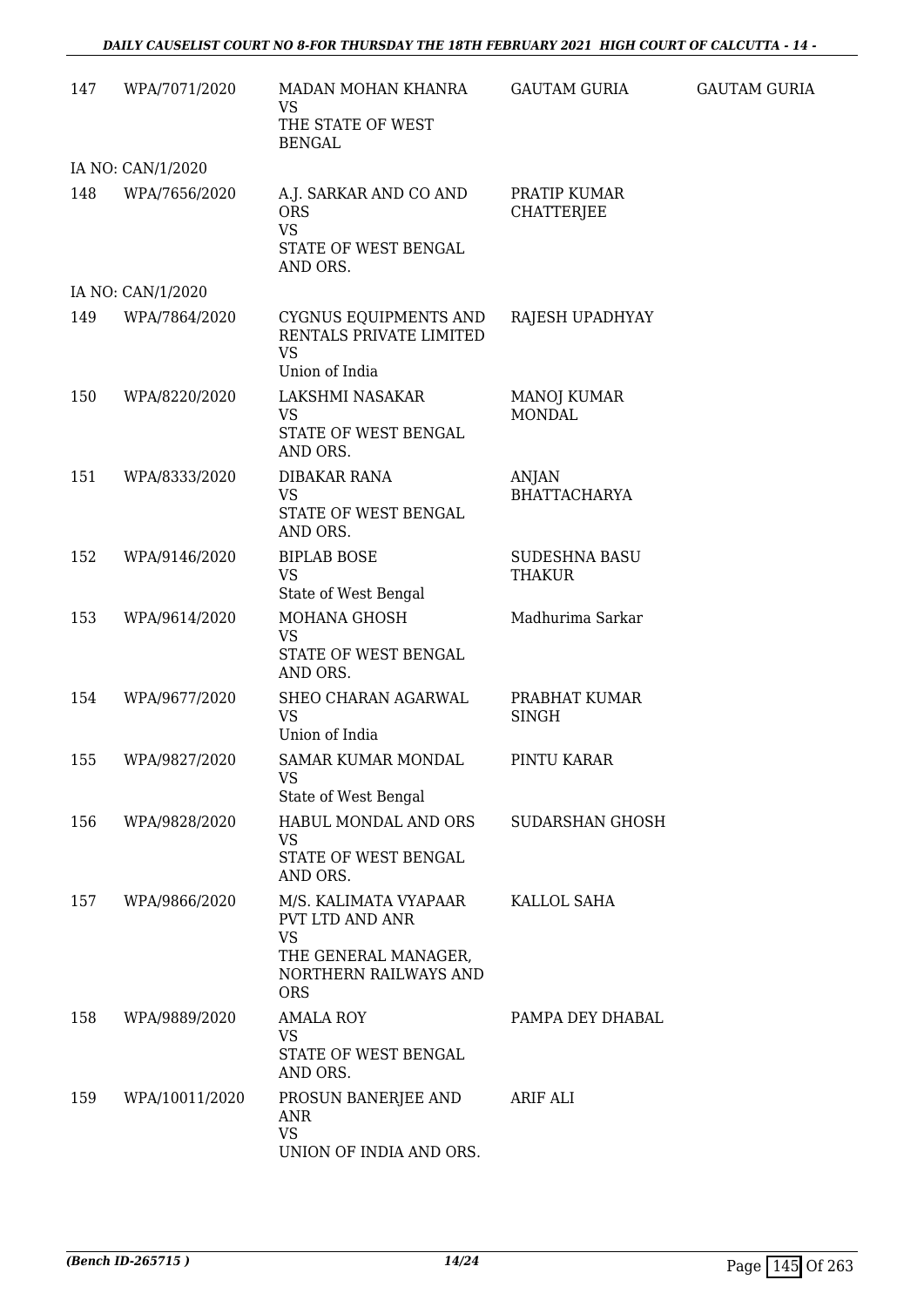| 160 | WPA/10315/2020     | KSHETRIYA SHERI GANDHI<br><b>ASHRAM AND ANR</b><br>VS                                              | <b>SUJIT SAHA</b>                       |
|-----|--------------------|----------------------------------------------------------------------------------------------------|-----------------------------------------|
|     |                    | STATE OF WEST BENGAL<br>AND ORS.                                                                   |                                         |
| 161 | WPA/10442/2020     | PROMOD RANJAN ROY AND<br><b>ANOTHER</b><br><b>VS</b><br>RESERVE BANK OF INDIA<br><b>AND OTHERS</b> | <b>GARGI GOSWAMI</b>                    |
| 162 | WPA/10501/2020     | SHEILA BINANI<br><b>VS</b><br>UNION OF INDIA AND<br><b>ANOTHERS</b>                                | <b>SUBHASIS DEY</b>                     |
| 163 | WPA/10810/2020     | ABDUL RAJAK AND ANR<br><b>VS</b><br>STATE OF WEST BENGAL<br>AND ORS.                               | <b>GOLAM KARIM</b><br><b>CHOWDHURY</b>  |
| 164 | WPA/11114/2020     | <b>BISWANATH PAL</b><br><b>VS</b><br>STATE OF WEST BENGAL<br>AND ORS.                              | RAFIKUL ISLAM<br><b>SARDAR</b>          |
| 165 | WPA/11286/2020     | ASHOK GHORAI AND ANR<br><b>VS</b><br>STATE OF WEST BENGAL<br>AND ORS.                              | MAINAK SWARNOKAR                        |
| 166 | WPA/11385/2020     | ASLAM ALI MOLLA<br><b>VS</b><br>STATE OF WEST BENGAL<br>AND ORS.                                   | <b>ASIT KR</b><br><b>BHATTACHARYA</b>   |
| 167 | WPA/11406/2020     | <b>JYOTI SANKAR BERA</b><br>VS.<br>STATE OF WEST BENGAL<br>AND ORS.                                | SABYASACHI<br><b>BHATTACHARYA</b>       |
| 168 | WPA/11631/2020     | SAHIDUL ISLAM MOLLA<br>AND ORS<br><b>VS</b><br>STATE OF WEST BENGAL<br>AND ORS.                    | <b>JAMUNA SAHA</b>                      |
| 169 | WPA/11860/2020     | <b>SK ALAUDDIN</b><br>VS<br>STATE OF WEST BENGAL<br>AND ORS.                                       | <b>SOUMAJIT DAS</b><br><b>MAHAPATRA</b> |
| 170 | WPA/11968/2020     | KOUSHIK DAS<br><b>VS</b><br>STATE OF WEST BENGAL<br>AND ORS.                                       | <b>SANGHITA</b><br><b>CHATTERJEE</b>    |
|     |                    | <b>APPLICATION</b>                                                                                 |                                         |
|     | 171 WPA/23011/2006 | PRIYA BANERJEE<br><b>VS</b><br>STATE OF W.B.                                                       | MANISHA<br><b>CHATTERJEE</b>            |

IA NO: CAN/1/2008(Old No:CAN/1397/2008), CAN/2/2020(Old No:CAN/2093/2020)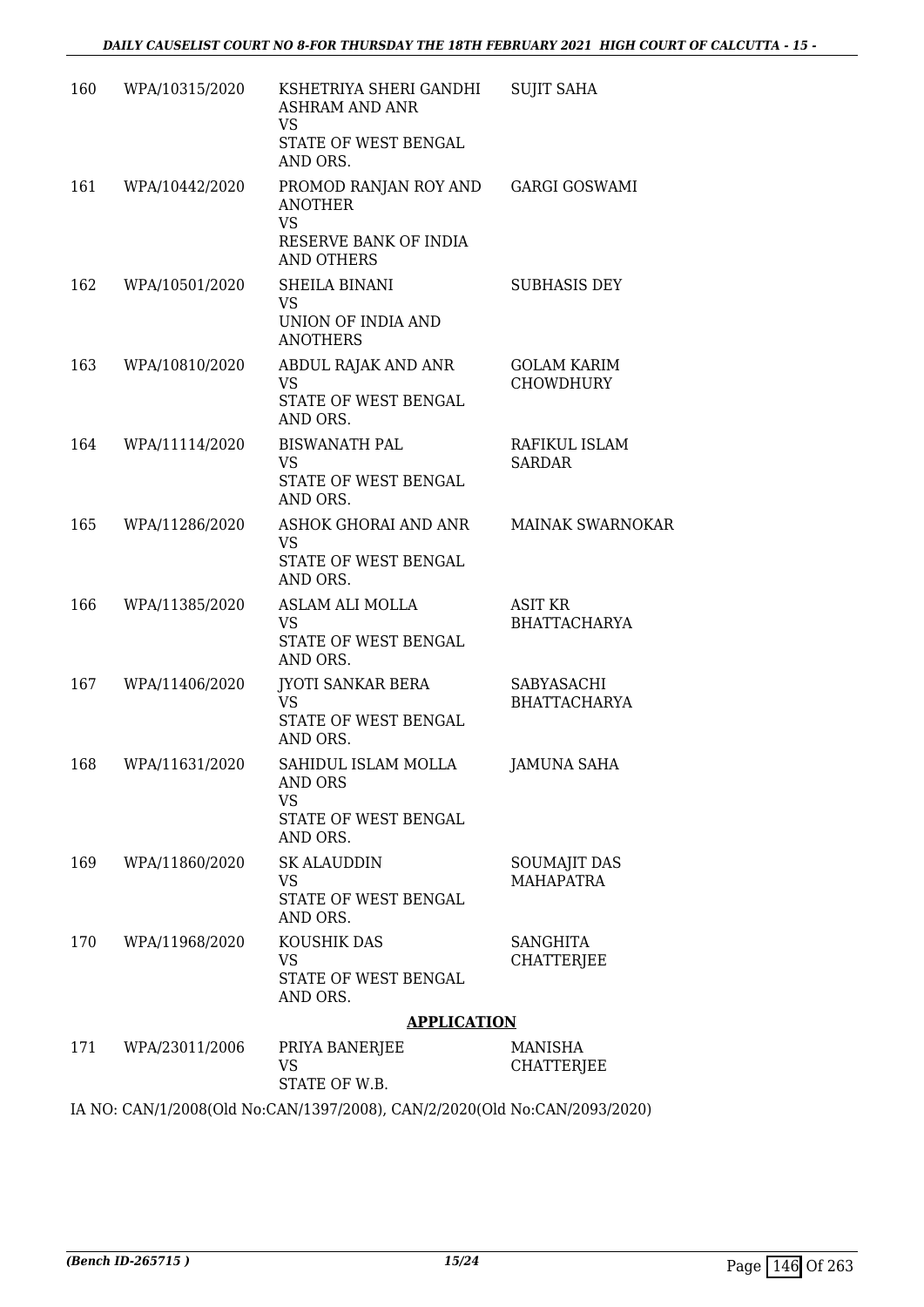| 172 | WPA/326/2014                             | HARAN CH. DAS & ORS<br>VS.                                                                                                   | SANKHA PRASAD RAY                                                                                  |
|-----|------------------------------------------|------------------------------------------------------------------------------------------------------------------------------|----------------------------------------------------------------------------------------------------|
|     |                                          | STATE OF WEST BENGAL &<br><b>ORS</b>                                                                                         |                                                                                                    |
|     |                                          |                                                                                                                              | IA NO: CAN/3/2015(Old No:CAN/10943/2015), CAN/4/2019(Old No:CAN/4863/2019), CAN/5/2020, CAN/6/2021 |
| 173 | WPA/18171/2016                           | <b>SANGHITA MAITY</b><br><b>VS</b><br>STATE OF WEST BENGAL &<br><b>ORS</b>                                                   | <b>ANJAN</b><br><b>BHATTACHARYA</b>                                                                |
|     | IA NO: CAN/2/2019(Old No:CAN/10975/2019) |                                                                                                                              |                                                                                                    |
| 174 | WPA/13834/2017                           | CHAITANYA BIKASH PAUL<br><b>VS</b><br>EPF ORGANISATION,<br>MINISTRY OF LABOUR &<br><b>ORS</b>                                | <b>MRINAL KANTI</b><br><b>KUNDU</b>                                                                |
|     |                                          | IA NO: CAN/1/2019(Old No:CAN/5144/2019), CAN/2/2020                                                                          |                                                                                                    |
| 175 | WPA/23851/2019                           | NILKANTH MINING<br><b>COMPANY &amp; ANR</b><br><b>VS</b><br>COAL INDIA LTD & ORS                                             | <b>DIPANKAR SAHA</b>                                                                               |
|     | IA NO: CAN/1/2020(Old No:CAN/1046/2020)  |                                                                                                                              |                                                                                                    |
|     |                                          | <b>NEW MOTION</b>                                                                                                            |                                                                                                    |
| 176 | WPA/2832/2021                            | SHOURJYODEEP BARMAN<br>VS<br>UNION OF INDIA AND ORS.                                                                         | NILADRI SAHA                                                                                       |
| 177 | WPA/3088/2021                            | ANAMIKA RAM<br><b>VS</b><br>THE REGIONAL DIRECTOR,<br><b>STAFF SELECTION</b><br>COMMISSION, EASTERN<br><b>REGION AND ORS</b> | RABIUDDIN AHMED                                                                                    |
| 178 | WPA/3089/2021                            | <b>BISWAJIT MAITY</b><br><b>VS</b><br>THE SECRETARY SINGUR 2<br>NO.GRAM PANCHAYAT AND<br><b>ORS</b>                          | RABIUDDIN AHMED                                                                                    |
| 179 | WPA/3334/2021                            | NANDA SARKAR<br>VS<br>STATE OF WEST BENGAL<br>AND ORS.                                                                       | <b>SHABANA HASIN</b>                                                                               |
| 180 | WPA/3389/2021                            | <b>BIBHASH PODDER</b><br><b>VS</b><br>STATE OF WEST BENGAL<br>AND ORS.                                                       | <b>SUBHAYU DAS</b>                                                                                 |
| 181 | WPA/3795/2021                            | SK KALIM AND OTHERS<br>VS<br>STATE OF WEST BENGAL<br>AND ORS.                                                                | ANIRUDDHA<br><b>BHATTACHARYYA</b>                                                                  |
| 182 | WPA/3807/2021                            | BAIDYANATH SAMANTA<br><b>VS</b><br>STATE OF WEST BENGAL<br>AND ORS.                                                          | MANORANJAN JANA                                                                                    |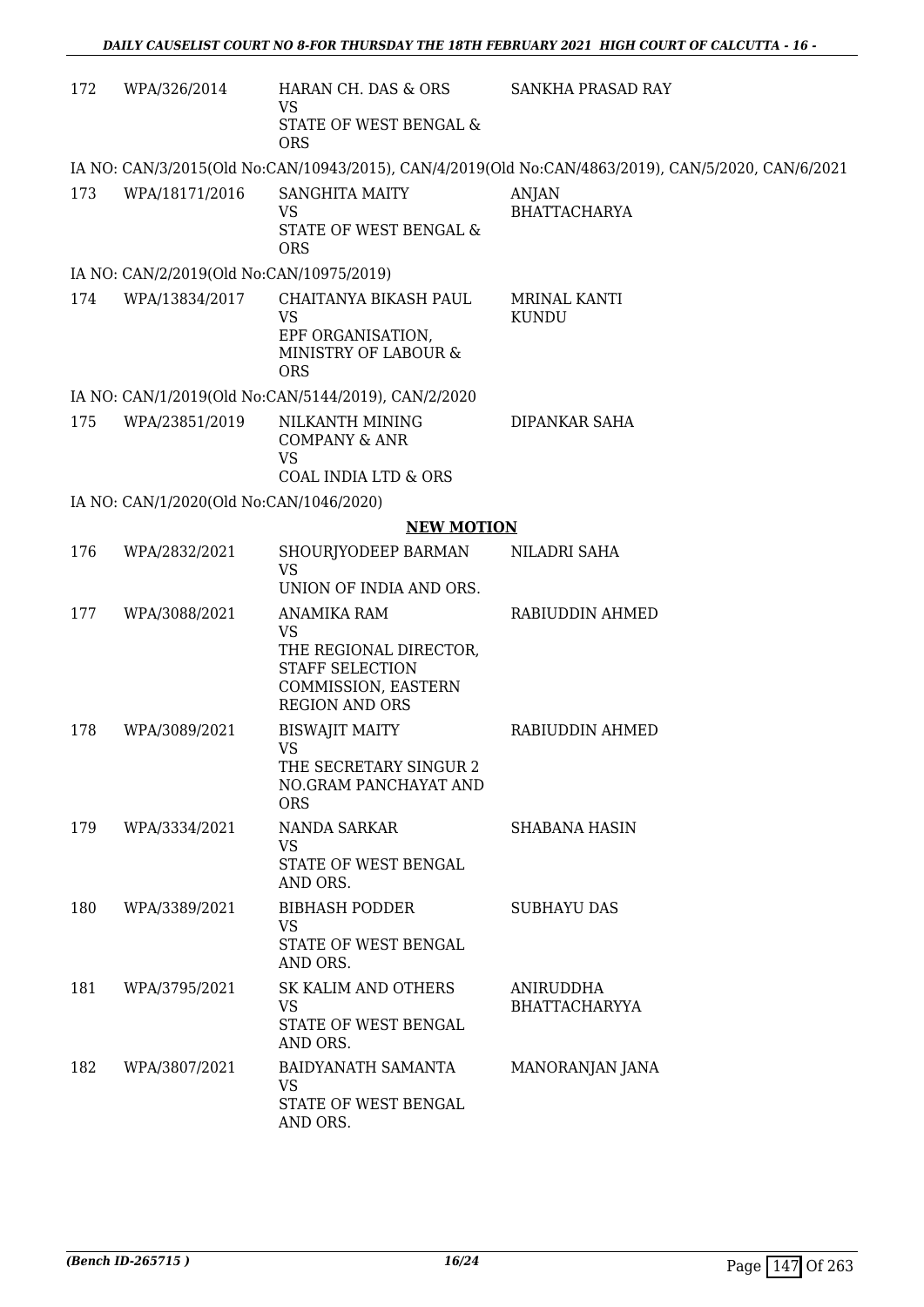| 183 | WPA/3871/2021 | SANDHYA MONDAL AND<br><b>ORS</b><br><b>VS</b><br>STATE OF WEST BENGAL<br>AND ORS.       | <b>SANDIP MONDAL</b>                 |
|-----|---------------|-----------------------------------------------------------------------------------------|--------------------------------------|
| 184 | WPA/3905/2021 | <b>TAPAN KUMAR</b><br>MAITY@TAPAN MAITY<br><b>VS</b><br>STATE OF WEST BENGAL            | PRADIP PAUL                          |
| 185 | WPA/3909/2021 | AND ORS.<br>SAFIKUL LASKAR AND ANR<br><b>VS</b><br>STATE OF WEST BENGAL<br>AND ORS.     | JAHARLAL RAY                         |
| 186 | WPA/3910/2021 | SUJIT KUMAR PAUL<br><b>VS</b><br>STATE OF WEST BENGAL<br>AND ORS.                       | ANIRBAN BANERJEE                     |
| 187 | WPA/3914/2021 | RASHEDA BIBI @ RASEDA<br><b>KHATUN</b><br><b>VS</b><br>STATE OF WEST BENGAL<br>AND ORS. | Anirban Banerjee                     |
| 188 | WPA/3919/2021 | JHUTAN DAS AND ANR<br><b>VS</b><br>STATE OF WEST BENGAL<br>AND ORS.                     | Anirban Banerjee                     |
| 189 | WPA/3921/2021 | BANESWAR PRAMANIK AND<br><b>ORS</b><br><b>VS</b><br>STATE OF WEST BENGAL<br>AND ORS.    | <b>SANDIP KUAMR</b><br><b>MONDAL</b> |
| 190 | WPA/4067/2021 | <b>MUKUL BISWAS</b><br>VS<br>STATE OF WEST BENGAL<br>AND ORS.                           | SIRSENDU SINHA<br><b>ROY</b>         |
| 191 | WPA/4096/2021 | NIBEDAN PAL<br>VS<br>STATE OF WEST BENGAL<br>AND ORS.                                   | JAYANTA KUMAR<br><b>MUKHOPADHYA</b>  |
| 192 | WPA/4236/2021 | PULIN MISTRY AND ORS<br><b>VS</b><br>STATE OF WEST BENGAL<br>AND ORS.                   | PANKAJ HALDER                        |
| 193 | WPA/4386/2021 | ABHIRAJ ASSOCIATES PVT.<br>LTD.<br><b>VS</b><br>UNION OF INDIA AND ORS.                 | PINAKPANI BISWAS                     |
| 194 | WPA/4429/2021 | TANIA KHAN MALLICK<br>VS<br>STATE OF WEST BENGAL<br>AND ORS.                            | ANIT DEY                             |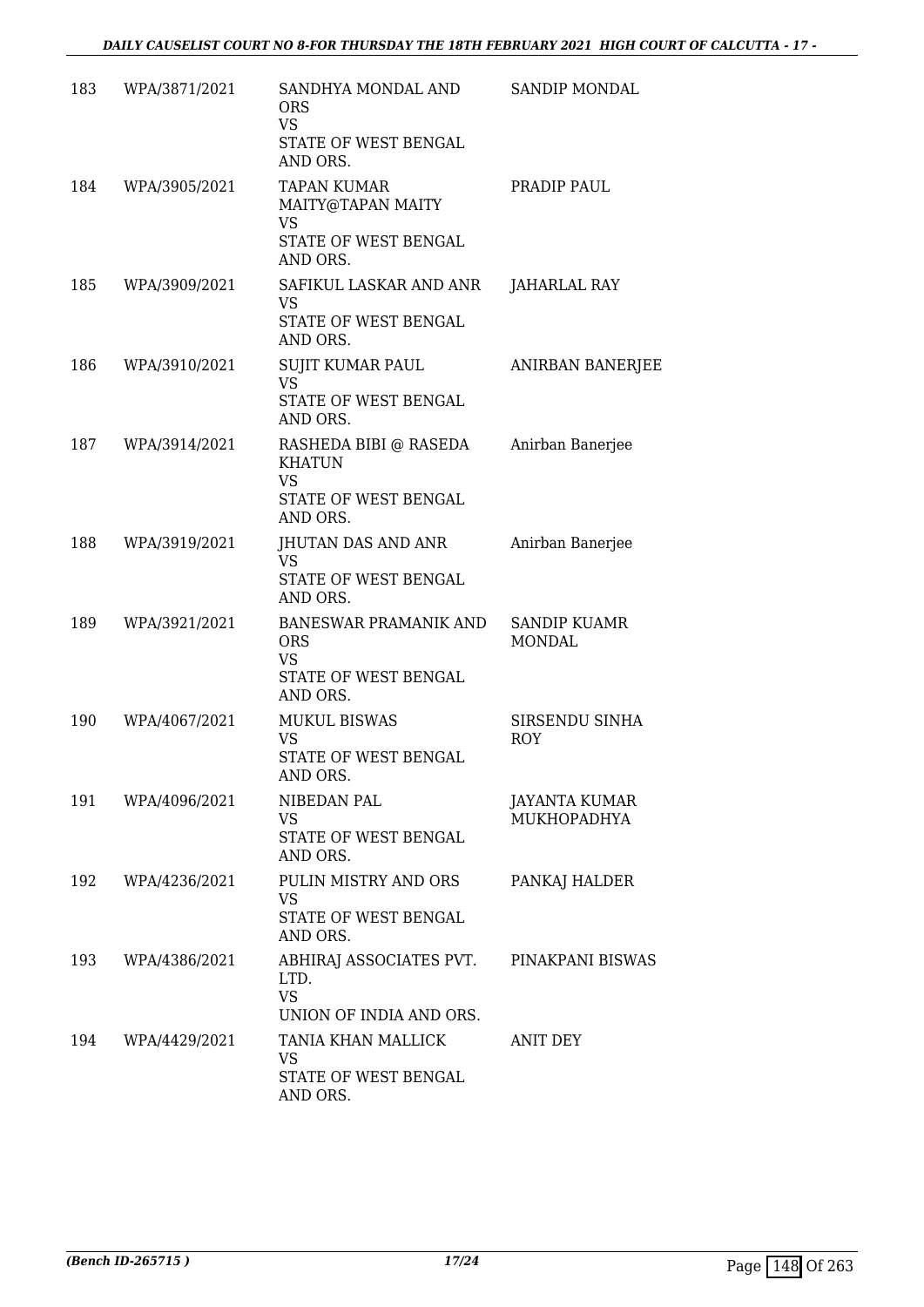| 195 | WPA/4488/2021 | M/S METAL CRAFT<br><b>ENGINEERING PVT LTD</b><br><b>VS</b><br>THE DISTRICT MAGISTRATE<br>, 24 PGS(S)AND ORS | <b>BIKASH SHAW</b>                      |
|-----|---------------|-------------------------------------------------------------------------------------------------------------|-----------------------------------------|
| 196 | WPA/4538/2021 | TAPAS KUMAR BHAGAT<br><b>VS</b><br>STATE OF WEST BENGAL<br>AND ORS.                                         | <b>SOHAN LAI ADAK</b>                   |
| 197 | WPA/4567/2021 | <b>MIRA HALDER</b><br><b>VS</b><br>STATE OF WEST BENGAL<br>AND ORS.                                         | ARABINDA MANNA                          |
| 198 | WPA/4624/2021 | MANIK BHATTACHARJEE<br>AND ANOTHER<br><b>VS</b><br>STATE OF WEST BENGAL<br>AND ORS.                         | Kunal Ganguly                           |
| 199 | WPA/4634/2021 | NANDA DULAL MONDAL<br><b>VS</b><br>STATE OF WEST BENGAL                                                     | <b>ARUNAVA GANGULY</b>                  |
| 200 | WPA/4636/2021 | SADHAN MONDAL<br><b>VS</b><br>STATE OF WEST BENGAL<br>AND ORS.                                              | ARUNAVA GANGULY                         |
| 201 | WPA/4650/2021 | <b>SUJASH SINHA ROY</b><br><b>VS</b><br>STATE OF WEST BENGAL<br>AND ORS.                                    | DEBOPAM ROY                             |
| 202 | WPA/4714/2021 | <b>SAUKAT ALI</b><br>VS<br>STATE OF WEST BENGAL<br>AND ORS.                                                 | SNIGDHA SAHA                            |
| 203 | WPA/4762/2021 | FERRO SCRAP NIGAM<br>LIMITED EMPLOYEES<br>UNION AND ANR<br>VS<br>UNION OF INDIA AND ORS.                    | DATTATREYA DUTTA                        |
| 204 | WPA/4770/2021 | <b>SUJIT GOPAL</b><br><b>BHATTACHARYA</b><br><b>VS</b><br>MINISTRY OF CORPORATE<br>AFFAIRS AND ANR          | <b>INDRAJIT</b><br><b>BHATTACHARJEE</b> |
| 205 | WPA/4779/2021 | <b>SHYAM BABU GUPTA</b><br>VS<br>MINISTRY OF CORPORATE<br>AFFAIRS AND ANR                                   | <b>INDRAJIT</b><br><b>BHATTACHARJEE</b> |
| 206 | WPA/4784/2021 | DEBASISH YADAV<br>VS<br>UNION OF INDIA AND<br><b>ANOTHER</b>                                                | HARERAM SINGH                           |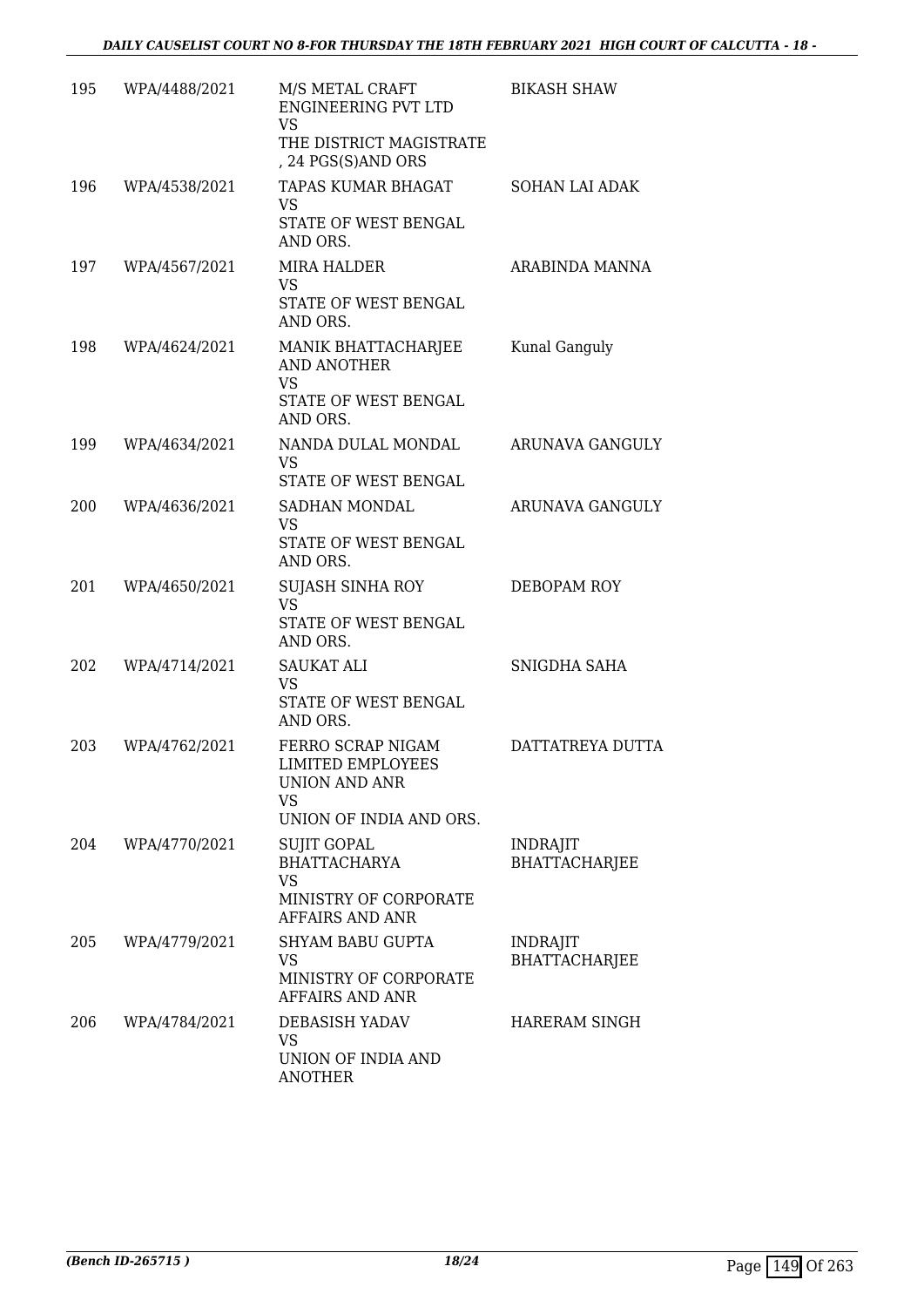|     | 207 WPA/4799/2021                       | GLOBAL COAL AND MINING ADITYA KANODIA<br><b>PVT LTD</b><br><b>VS</b><br>STATE OF WEST BENGAL<br>AND ORS. |                                |
|-----|-----------------------------------------|----------------------------------------------------------------------------------------------------------|--------------------------------|
| 208 | WPA/4840/2021                           | EAST INDIA UDYOG<br>LIMITED AND ANR<br>VS<br>STATE OF WEST BENGAL                                        | SANDIP AGARWAL                 |
|     |                                         | AND ORS.                                                                                                 |                                |
|     |                                         | <b>UPGRADED MATTERS</b>                                                                                  |                                |
| 209 | WPA/24176/2016                          | ANAMITRA BHATTACHARYA AVEEK BOSE<br><b>VS</b><br>STATE OF WEST BENGAL &<br><b>ORS</b>                    |                                |
|     | 210 WPA/4476/2017                       | ASHA RANI HIJLI<br>VS                                                                                    | A. N. NASKAR                   |
|     |                                         | STATE OF WEST BENGAL &<br><b>ORS</b>                                                                     |                                |
|     | IA NO: CAN/1/2020(Old No:CAN/1999/2020) |                                                                                                          |                                |
| 211 | WPA/25913/2018                          | <b>BIBHUTI BHUSHAN</b><br>MONDAL & ORS<br>VS<br>THE NATIONAL WETLANDS                                    | MOUSUMI BHOWAL                 |
|     | IA NO: CAN/1/2020                       | <b>COMMITTEE &amp; ORS</b>                                                                               |                                |
| 212 | WPA/21231/2019                          | ANGEL EDUCATION<br><b>SOCIETY &amp; ORS</b><br><b>VS</b>                                                 | DEEPAK KR SINGH                |
|     |                                         | WEST BENGAL INDUSTRIAL<br><b>INFRASTRUCTURE</b><br>DEVELOPMENT<br>CORPORATIO                             |                                |
|     | IA NO: CAN/1/2020                       |                                                                                                          |                                |
| 213 | WPA/22796/2019                          | MATRI SEVAK SANGHA &<br><b>ANR</b><br>VS                                                                 | ARPITA SAHA                    |
|     |                                         | <b>STATE OF WEST BENGAL &amp;</b><br><b>ORS</b>                                                          |                                |
|     | IA NO: CAN/1/2020, CAN/2/2020           |                                                                                                          |                                |
| 214 | WPA/22818/2019                          | GARGEE SINGHA ROY<br>VS<br>STATE OF WEST BENGAL&                                                         | SANKHA SUBHRA RAY              |
|     |                                         | <b>ORS</b>                                                                                               |                                |
|     | IA NO: CAN/1/2021                       |                                                                                                          |                                |
|     | 215 WPA/608/2020                        | RABIB JANA & ORS<br><b>VS</b><br>STATE OF WEST BENGAL &<br><b>ORS</b>                                    | AMLAN KUMAR<br>MUKHERJEE       |
| 216 | WPA/1130/2020                           | <b>BANI DUTTA</b><br>VS                                                                                  | PRASANTA KR<br><b>BANERJEE</b> |
|     |                                         | STATE OF WEST BENGAL &<br><b>ORS</b>                                                                     |                                |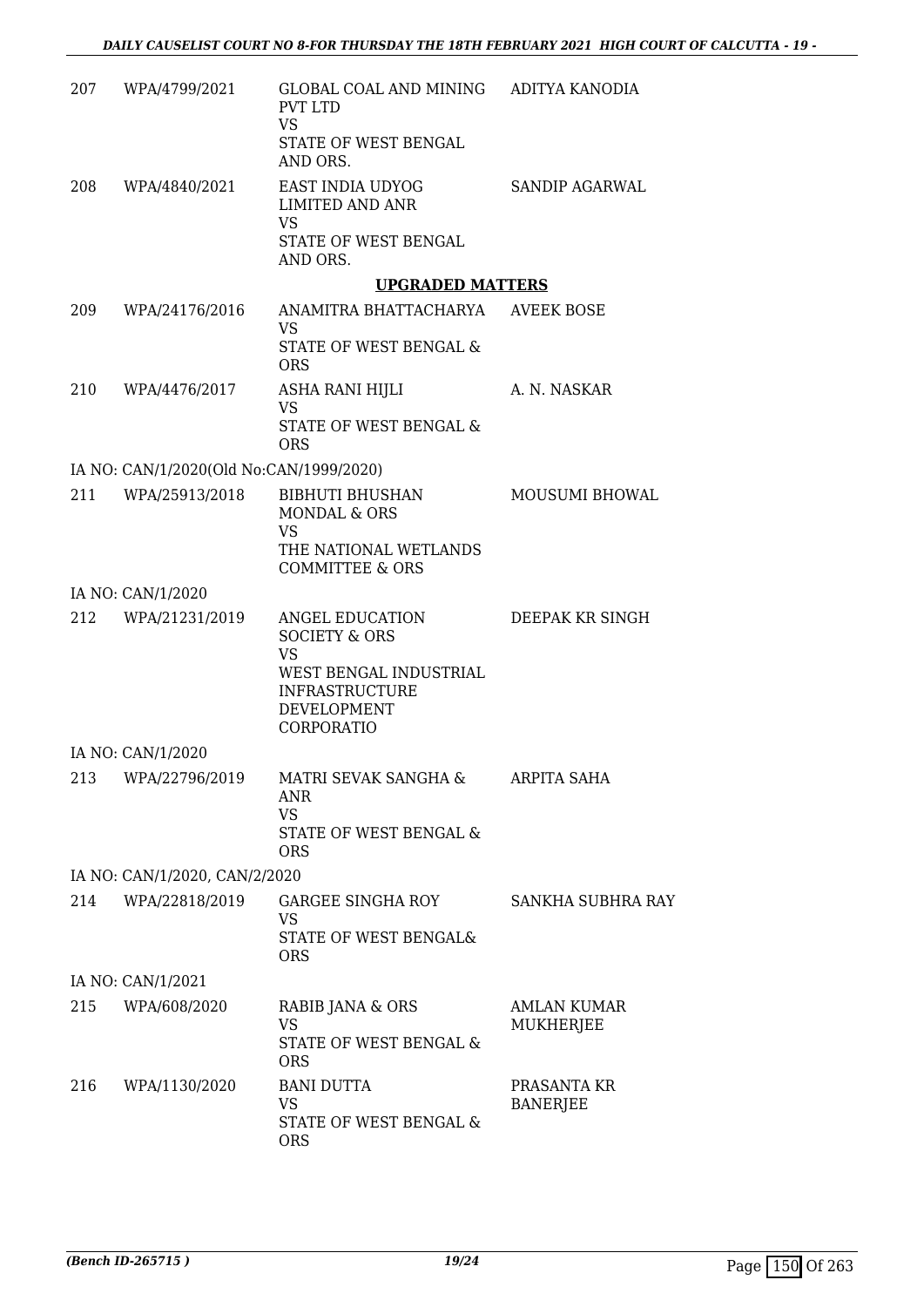| 217 | WPA/1998/2020                           | MAA NANDI KESHRI RICE<br>MILL & ANR<br><b>VS</b>               | <b>SOUMYA MAZUMDER</b>                                                                    |
|-----|-----------------------------------------|----------------------------------------------------------------|-------------------------------------------------------------------------------------------|
|     |                                         | UNION OF INDIA & ORS                                           |                                                                                           |
| 218 | WPA/2365/2020                           | SHRIHARI MAITI                                                 | ND ASHRAFUL HUQ                                                                           |
|     |                                         | <b>VS</b><br>STATE OF WEST BENGAL &<br><b>ORS</b>              |                                                                                           |
| 219 | WPA/3518/2020                           | IDFC FIRST BANK LIMITED AMAR SINGH<br>$&$ ANR<br><b>VS</b>     |                                                                                           |
|     |                                         | STATE OF WEST BENGAL &<br><b>ORS</b>                           |                                                                                           |
| 220 | WPA/3574/2020                           | RELIABLE FACILITIES<br><b>SERVICES PVT.LTD</b><br><b>VS</b>    | PRASUN GHOSH                                                                              |
|     |                                         | CHITTARANJAN NATIONAL<br><b>CANCER INSTITUTE &amp; ORS</b>     |                                                                                           |
| 221 | WPA/3705/2020                           | ANUP KR BAG                                                    | SK SAHJAHAN ALI                                                                           |
|     |                                         | <b>VS</b><br>STATE OF WEST BENGAL &<br><b>ORS</b>              |                                                                                           |
| 222 | WPA/4233/2020                           | <b>BISWAJIT BARAM</b><br><b>VS</b>                             | <b>SUBHOJIT MALLICK</b>                                                                   |
|     |                                         | STATE OF WEST BENGAL &<br><b>ORS</b>                           |                                                                                           |
| 223 | WPA/4632/2020                           | DARBARI MONDAL<br><b>VS</b>                                    | <b>ANBU BINDU</b><br><b>CHAKRABORTY</b>                                                   |
|     |                                         | STATE OF WEST BENGAL &<br><b>ORS</b>                           |                                                                                           |
| 224 | WPA/5246/2020                           | NETULA DAS & ORS<br><b>VS</b>                                  | <b>AVIROOP</b><br><b>BHATTACHARYA</b>                                                     |
|     |                                         | STATE OF WEST BENGAL &<br><b>ORS</b>                           |                                                                                           |
| 225 | WPA/5588/2020                           | ANAND KUMAR AGARWAL RAMIJ MUNSI<br>VS                          |                                                                                           |
|     |                                         | STATE BANK OF INDIA &<br><b>ORS</b>                            |                                                                                           |
|     | No:CAN/4764/2020)                       |                                                                | IA NO: CAN/1/2020(Old No:CAN/3334/2020), CAN/2/2020(Old No:CAN/4763/2020), CAN/3/2020(Old |
| 226 | WPA/5592/2020                           | <b>ANUPAM MITRA</b><br><b>VS</b>                               | <b>GAZI FARUQUE</b><br><b>HOSSAIN</b>                                                     |
|     |                                         | STATE OF WEST BENGAL &<br><b>ORS</b>                           |                                                                                           |
|     | IA NO: CAN/1/2020(Old No:CAN/3346/2020) |                                                                |                                                                                           |
| 227 | WPA/5623/2020                           | SHEIKH NASIM ALI<br>PROPRIETOR OF REGAIN<br>CONSTRUCTION & ORS | VICTOR CHATTERJEE                                                                         |

IA NO: CAN/1/2020(Old No:CAN/3414/2020)

VS

ORS

STATE OF WEST BENGAL &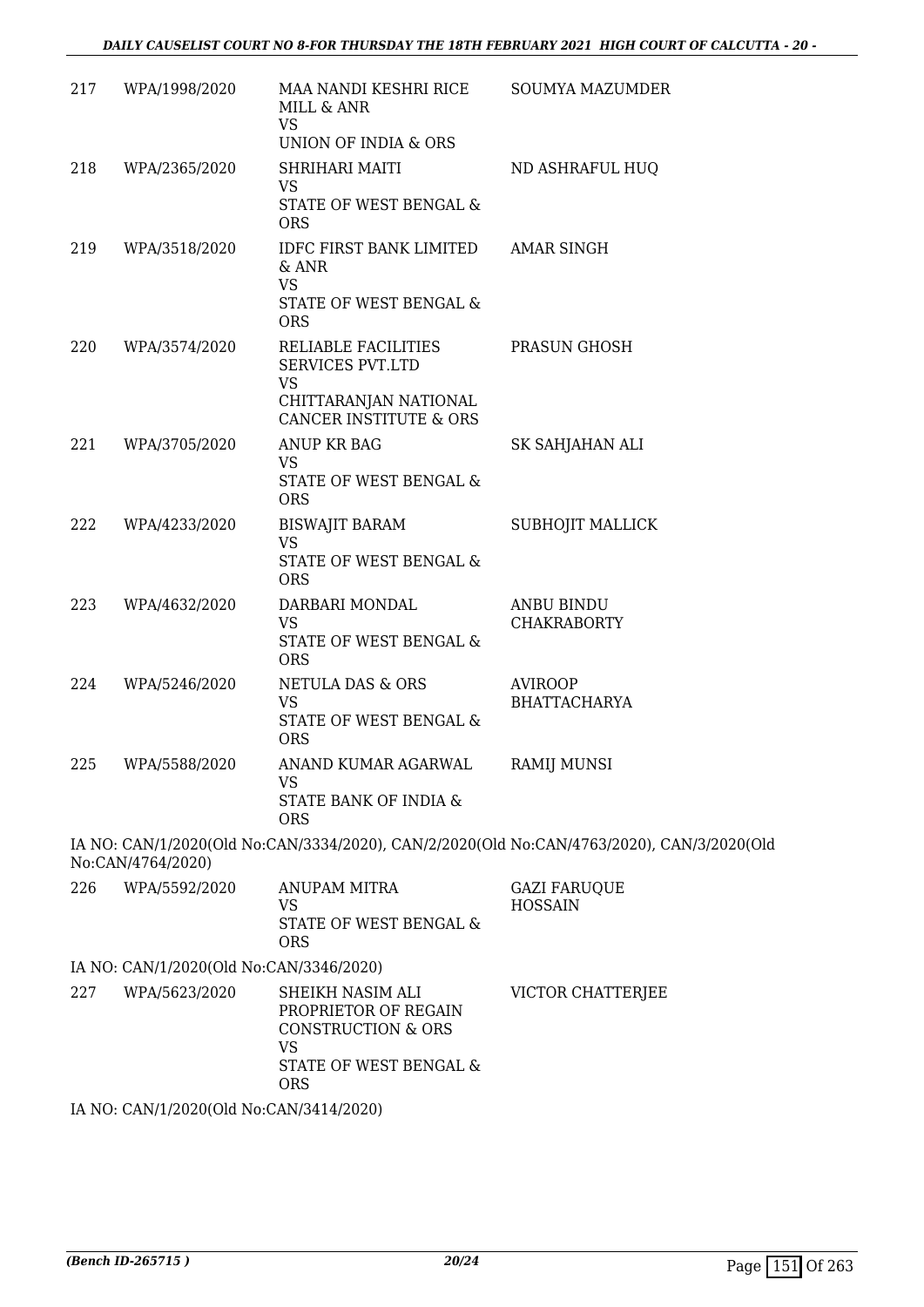| 228 | WPA/5691/2020     | KARTICK PAUL<br><b>VS</b><br>STATE OF WEST BENGAL &<br><b>ORS</b>                                                                 | <b>TAPAN ROY</b>                      |
|-----|-------------------|-----------------------------------------------------------------------------------------------------------------------------------|---------------------------------------|
|     |                   | IA NO: CAN/1/2020(Old No:CAN/3587/2020), CAN/3/2020(Old No:CAN/4335/2020)                                                         |                                       |
| 229 | WPA/6958/2020     | <b>SUJIT DAS</b><br><b>VS</b><br><b>INDIAN BANK AND</b><br><b>ANOTHER</b>                                                         | NITAI CHANDRA<br>SAHA                 |
|     | IA NO: CAN/1/2020 |                                                                                                                                   |                                       |
| 230 | WPA/7352/2020     | JITENDRA NARAYAN RAY<br>SISHU SEVA BHAWAN REP.<br>BY HON. SECRETARY DR<br>NIHAR RANJAN GHOSH<br><b>VS</b><br>State of West Bengal | PRITHWISH GURIA                       |
|     | IA NO: CAN/1/2020 |                                                                                                                                   |                                       |
| 231 | WPA/7359/2020     | SHOVARANI GHOSH<br><b>VS</b><br>THE STATE OF WEST<br><b>BENGAL</b>                                                                | <b>AMRITA DE</b>                      |
|     | IA NO: CAN/1/2020 |                                                                                                                                   |                                       |
| 232 | WPA/7479/2020     | SK. JAHANGIR<br><b>VS</b><br>State of West Bengal                                                                                 | GOURANGA KUMAR<br><b>DAS</b>          |
|     | IA NO: CAN/1/2020 |                                                                                                                                   |                                       |
| 233 | WPA/7625/2020     | ABHINABA PAL<br>VS<br>THE STATE OF WEST<br><b>BENGAL</b>                                                                          | MANIDEEPA (PAUL)<br><b>ROY</b>        |
|     | IA NO: CAN/1/2020 |                                                                                                                                   |                                       |
| 234 | WPA/7918/2020     | <b>GOUTAM SHAW</b><br>VS<br>STATE OF WEST BENGAL<br>AND ORS.                                                                      | <b>TIRTHANKAR</b><br><b>MUKHERJEE</b> |
| 235 | WPA/8022/2020     | M/S K.M. ENTERPRISE AND<br><b>ORS</b><br><b>VS</b><br>STATE OF WEST BENGAL<br>AND ORS.                                            | <b>SUDESHNA BASU</b><br>THAKUR        |
| 236 | WPA/8036/2020     | MD. SALAUDDIN<br><b>VS</b><br>State of West Bengal                                                                                | <b>MANIKA SARKAR</b>                  |
| 237 | WPA/8065/2020     | AJJATUN BIBI PURKAIT<br>VS<br>STATE OF WEST BENGAL<br>AND ORS.                                                                    | PANKAJ HALDER                         |
| 238 | WPA/8337/2020     | SK BADSHA ALI<br>VS<br>STATE OF WEST BENGAL<br>AND ORS.                                                                           | MITUL<br><b>CHAKRABORTY</b>           |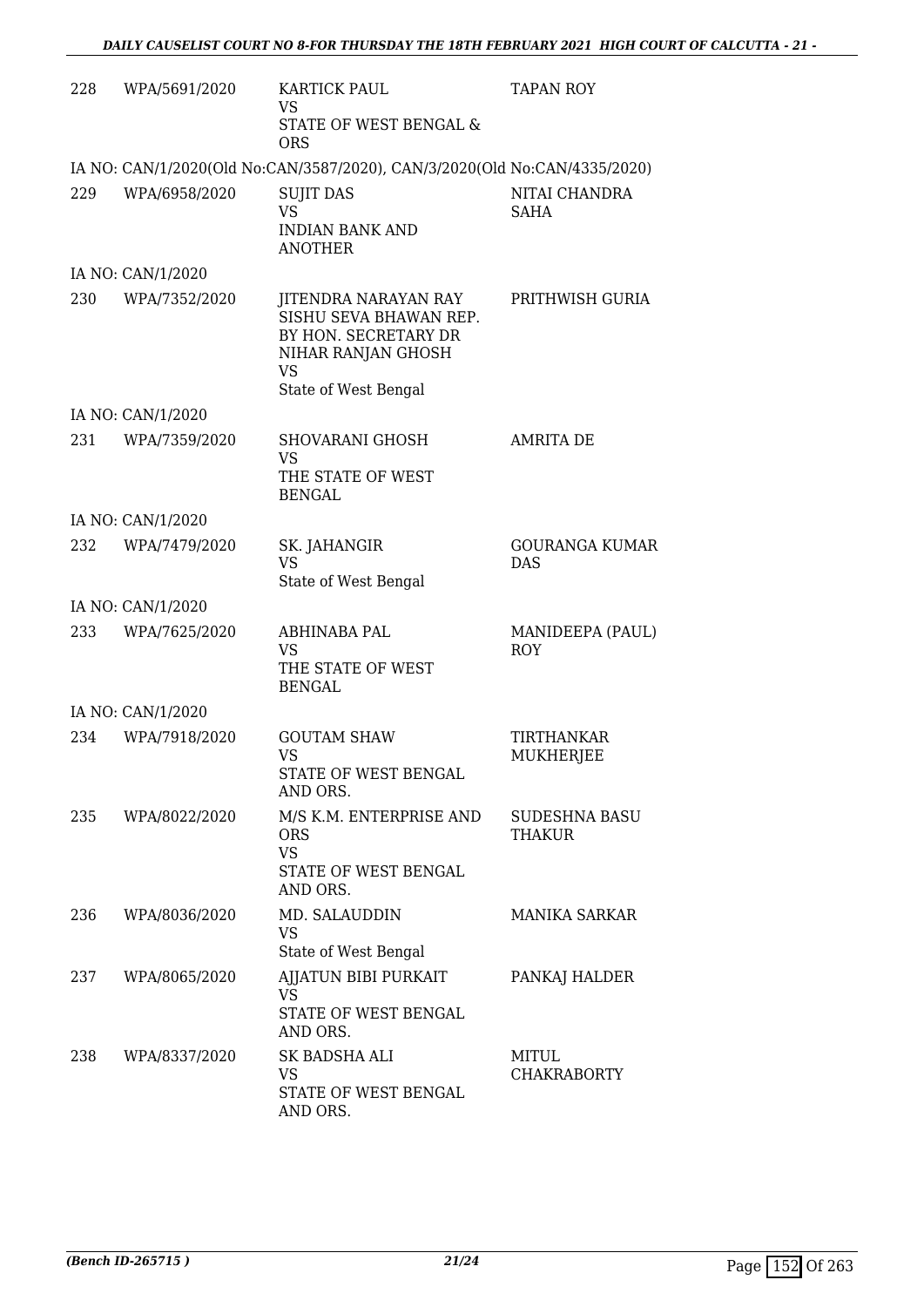| 239 | WPA/8460/2020 | NILLESH PAREKH<br>VS<br>UNION OF INDIA AND ORS                                                 | <b>ANIRUDHA</b><br>AGARWALLA           |
|-----|---------------|------------------------------------------------------------------------------------------------|----------------------------------------|
| 240 | WPA/8619/2020 | DEUSEN MONDAL<br><b>VS</b><br>THE STATE OF WEST<br><b>BENGAL AND ORS</b>                       | MRINAL KANTI<br><b>SARTDAR</b>         |
| 241 | WPA/8654/2020 | <b>ARYAN</b><br>SURELIA@BONI@ARIHANT<br><b>SURELIA</b><br><b>VS</b>                            | <b>SARBAN</b><br><b>BHATTACHARJEE</b>  |
|     |               | State of West Bengal                                                                           |                                        |
| 242 | WPA/8690/2020 | PRADIP KR BISWAS<br><b>VS</b><br>STATE OF WEST BENGAL<br>AND ORS.                              | <b>ASHOK HALDER</b>                    |
| 243 | WPA/8741/2020 | APARNA DAS ALIAS MAITY<br><b>VS</b><br>Union of India                                          | APURBA GHOSH                           |
| 244 | WPA/8794/2020 | MASJIDE TOUHID SAMLA<br><b>VS</b><br>STATE OF WEST BENGAL                                      | <b>GAZI FARUQUE</b><br><b>HOSSAIN</b>  |
|     |               | AND ORS.                                                                                       |                                        |
| 245 | WPA/8848/2020 | NIRANJAN LALL SARAFF<br><b>AND OTHERS</b><br><b>VS</b><br>UNION OF IONDIA AND<br><b>OTHERS</b> | A K UPADHYAY                           |
| 246 | WPA/9172/2020 | VINIT KUMAR AND OTHERS<br>VS                                                                   | <b>SOUMEN GHOSH</b>                    |
| 247 | WPA/9210/2020 | STATE OF PUNJAB AND ORS<br>HCC - L AND T PURULIA JV<br><b>VS</b>                               | <b>ASISH CHOUDHURY</b>                 |
|     |               | RECOVERY OFFICER<br>DURGAPUR REGIONAL SUB<br>OFFICE                                            |                                        |
| 248 | WPA/9255/2020 | HIRE PURCHASE AND<br><b>LEASE ASSOCIATION</b><br>VS                                            | <b>SHOUNAK MITRA</b>                   |
|     |               | RESERVE BANK OF INDIA                                                                          |                                        |
| 249 | WPA/9261/2020 | AJMERA STEELS PVT. LTD. TAPAN KUMAR MITRA<br><b>VS</b>                                         |                                        |
|     |               | STEEL AUTHORITY OF<br><b>INDIA LIMITED</b>                                                     |                                        |
| 250 | WPA/9426/2020 | M/S SHUBHVAIBHAV<br>NIRMAN PRIVATELIMITED<br><b>VS</b><br>STATE OF WEST BENGAL                 | PARTHA<br><b>CHAKRABORTY</b>           |
|     |               | AND ORS.                                                                                       |                                        |
| 251 | WPA/9461/2020 | KRISHNA DAS PODDAR<br>VS<br>STATE OF WEST BENGAL                                               | <b>MAHENDRA PROSAD</b><br><b>GUPTA</b> |
|     |               | AND ORS.                                                                                       |                                        |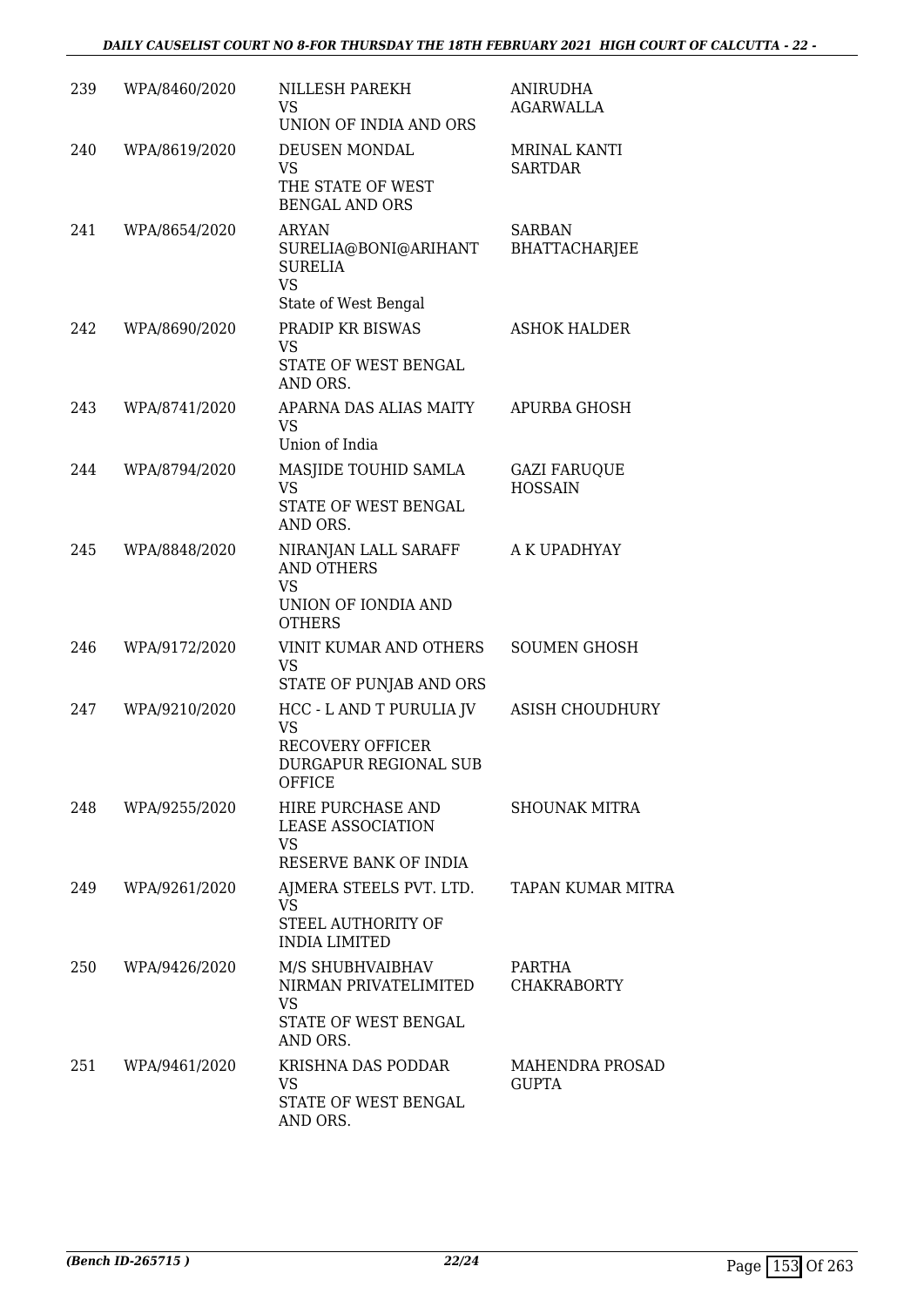| 252 | WPA/9494/2020  | <b>KRISHNA DAS</b><br><b>VS</b><br>State of West Bengal                                            | <b>SANDIP KUMAR</b><br>MONDAL         |
|-----|----------------|----------------------------------------------------------------------------------------------------|---------------------------------------|
| 253 | WPA/9633/2020  | NIRMALA MAITI<br>VS<br>STATE OF WEST BENGAL<br>AND ORS.                                            | <b>SUBHODIP</b><br><b>CHAKRABORTY</b> |
| 254 | WPA/9798/2020  | SURESH CHANDRA SHAW<br><b>VS</b><br>LIFE INSURANCE<br>CORPORATION OF INDIA<br><b>AND ORS</b>       | <b>KRISHNA DAS</b><br><b>PODDER</b>   |
| 255 | WPA/9842/2020  | <b>BUDDHADEV BISWAS</b><br><b>VS</b><br>RESERVE BANK OF INDIA<br><b>AND OTHER</b>                  | <b>PARTHA</b><br><b>CHAKRABORTY</b>   |
| 256 | WPA/10056/2020 | <b>GIRISH SHARMA</b><br><b>VS</b><br>UNION OF INDIA AND ORS.                                       | <b>AVIJIT GHOSHAL</b>                 |
| 257 | WPA/10434/2020 | RISHI CHOWDHURY<br><b>VS</b><br>UNION OF INDIA AND ORS.                                            | <b>AYUSH JAIN</b>                     |
| 258 | WPA/10790/2020 | JAHAR SHA<br><b>VS</b><br>State of West Bengal AND<br><b>ANR</b>                                   | <b>SOUMYA NAG</b>                     |
| 259 | WPA/10973/2020 | SUJOY KUMAR GHOSH AND<br><b>ORS</b><br><b>VS</b><br>STATE OF WEST BENGAL<br>AND ORS.               | <b>TANUKA BASU</b>                    |
| 260 | WPA/11427/2020 | SIDDHARTHA SANKAR PAL<br><b>AND ORS</b><br><b>VS</b><br>THE STATE OF WEST<br><b>BENGAL AND ORS</b> | <b>MAINAK GANGULY</b>                 |
| 261 | WPA/11489/2020 | M/S. JAGANNATH<br>CONSTRUCTION<br><b>VS</b><br>STATE OF WEST BENGAL<br>AND ORS.                    | PHATICK CHANDRA<br><b>DAS</b>         |
| 262 | WPA/11641/2020 | <b>SUPRATIM ROY</b><br><b>VS</b><br>STATE OF WEST BENGAL<br>AND ORS.                               | NILENDRA NARAYAN<br><b>ROY</b>        |
| 263 | WPA/11747/2020 | MD. KABIRUDDIN<br>AHAMMED<br><b>VS</b><br>STATE OF WEST BENGAL<br>AND ORS.                         | SUBRATA SAHA                          |
| 264 | WPA/80/2021    | M/S. RADHASHREE<br><b>FINANCE LTD</b><br><b>VS</b><br>UNION OF INDIA AND ORS.                      | DEVYANI SENGUPTA                      |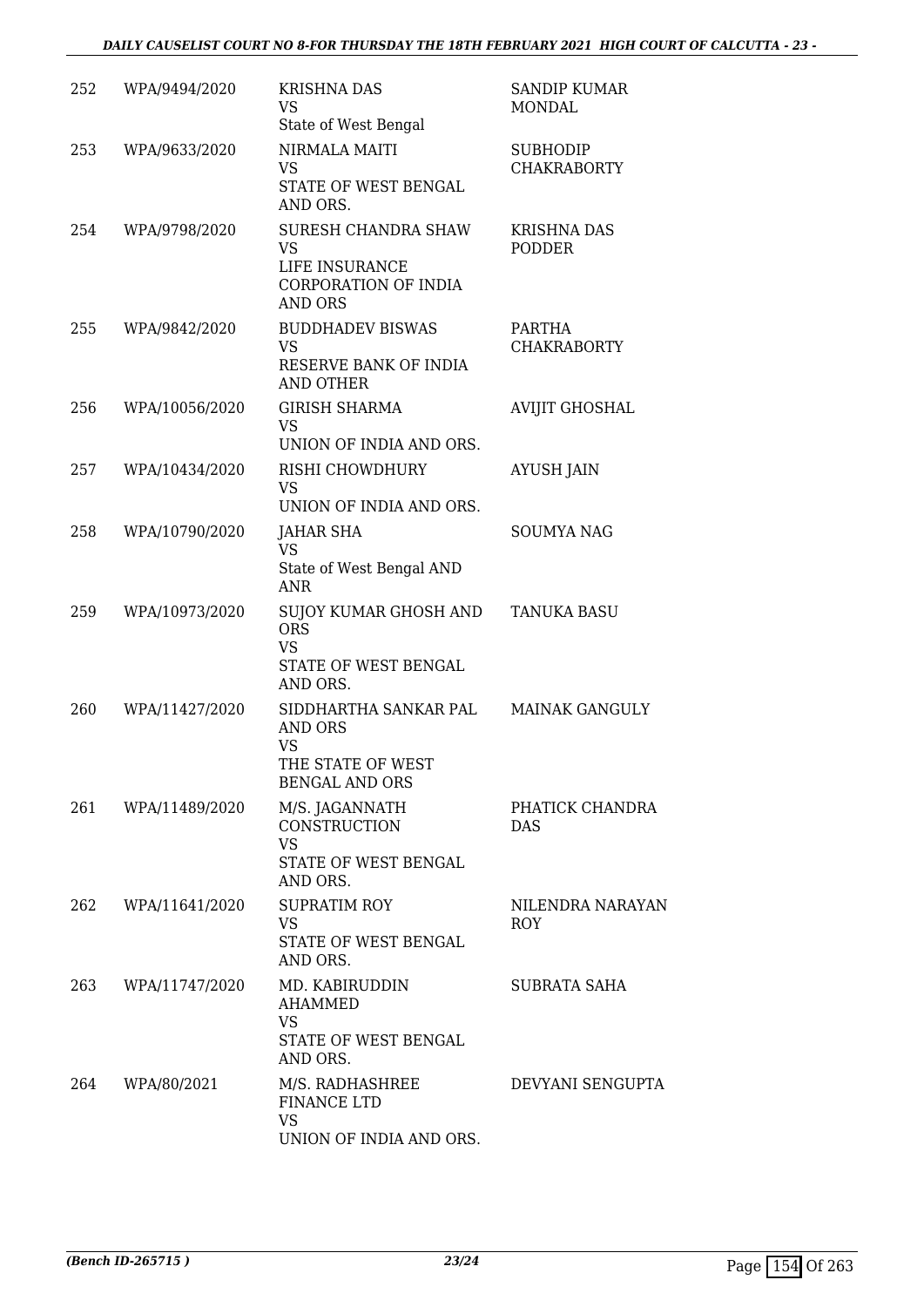| 265 | WPA/112/2021      | KANAM LATEX INDUSTRIES<br>PRIVATE LIMITED AND<br><b>ANOTHER</b><br>VS.<br>STATE OF WEST BENGAL<br>AND ORS.                                                         | <b>SALONI</b><br><b>BHATTACHARJEE</b> |
|-----|-------------------|--------------------------------------------------------------------------------------------------------------------------------------------------------------------|---------------------------------------|
|     | IA NO: CAN/1/2021 |                                                                                                                                                                    |                                       |
| 266 | WPA/494/2021      | RAM KUMAR JHAJHARIA<br>VS<br>UNION OF INDIA AND ORS.                                                                                                               | SAKET SHARMA                          |
| 267 | WPA/607/2021      | BIPAD TARAN SAHA<br>VS<br>STATE OF WEST BENGAL<br>AND ORS.                                                                                                         | ABHIJIT MANDAL                        |
| 268 | WPA/790/2021      | JITENDRA NARAYAN RAY<br>SISHU SEVA BHAWAN AND<br><b>OTHERS</b><br><b>VS</b><br>DIRECTOR, DRUG CONTROL<br>HEADQUARTERS CENTRAL<br>KOLKATA ZONE AND<br><b>OTHERS</b> | KAUSTABH<br><b>BAANERJEE</b>          |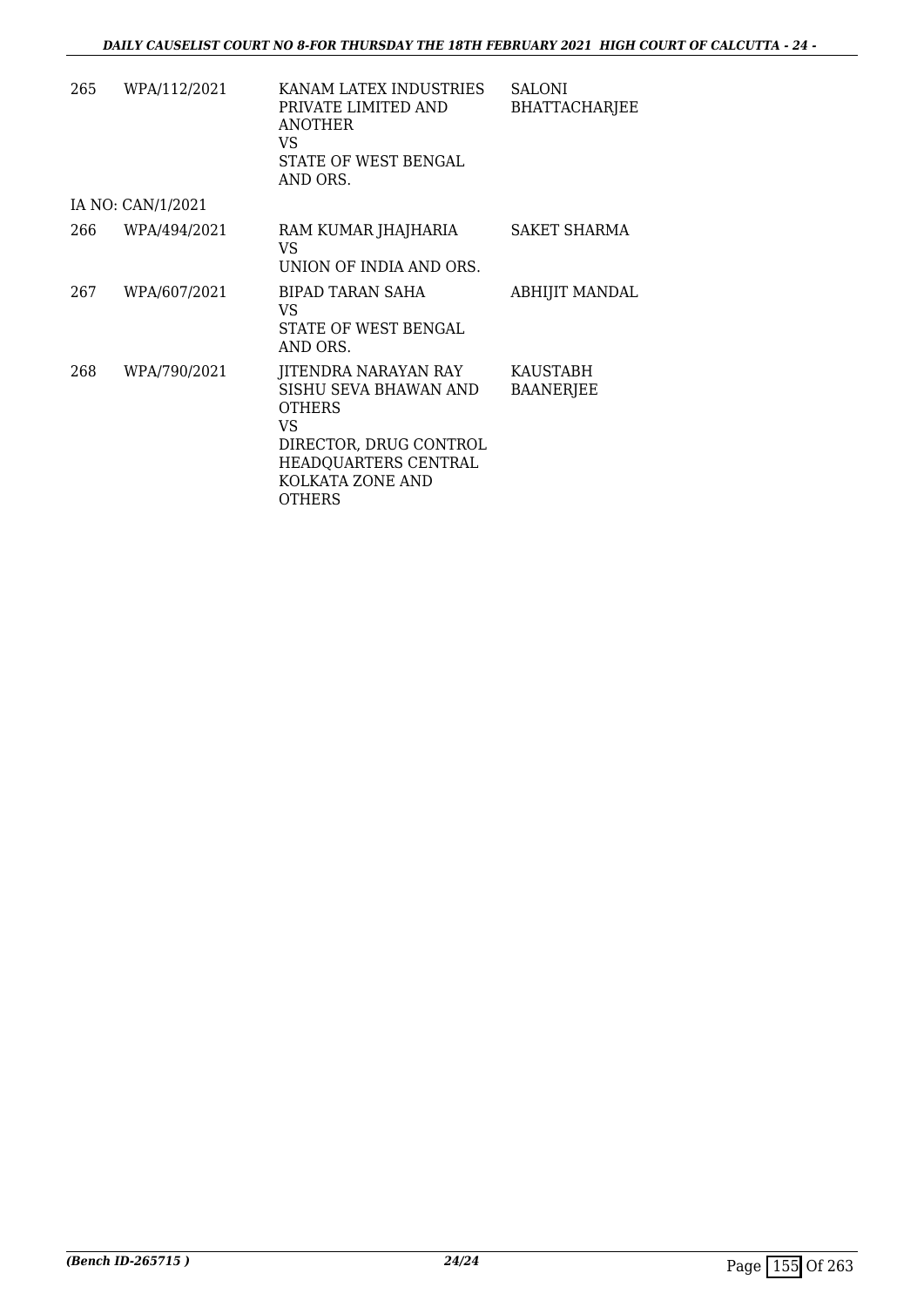

# In The High Court at Calcutta

## **Appellate Side**

**DAILY CAUSELIST For Thursday The 18th February 2021**

## **COURT NO. 39 SINGLE BENCH (SB ) AT 10:45 AM HON'BLE JUSTICE MOUSHUMI BHATTACHARYA (VIA VIDEO CONFERENCE)**

**ON THURSDAY, 18TH FEBRUARY, 2021 AND FRIDAY, 19TH FEBRUARY, 2021 - URGENT MATTERS (HEARING AND MOTION) UNDER ARTICLE 226 OF THE CONSTITUTION OF INDIA RELATING TO LAND UNDER GROUP - I INCLUDING APPLICATIONS CONNECTED THERETO.**

**NOTE : MATTERS WILL BE TAKEN UP THROUGH PHYSICAL HEARING ONLY WHEN BOTH THE PARTIES ARE AGREED.**

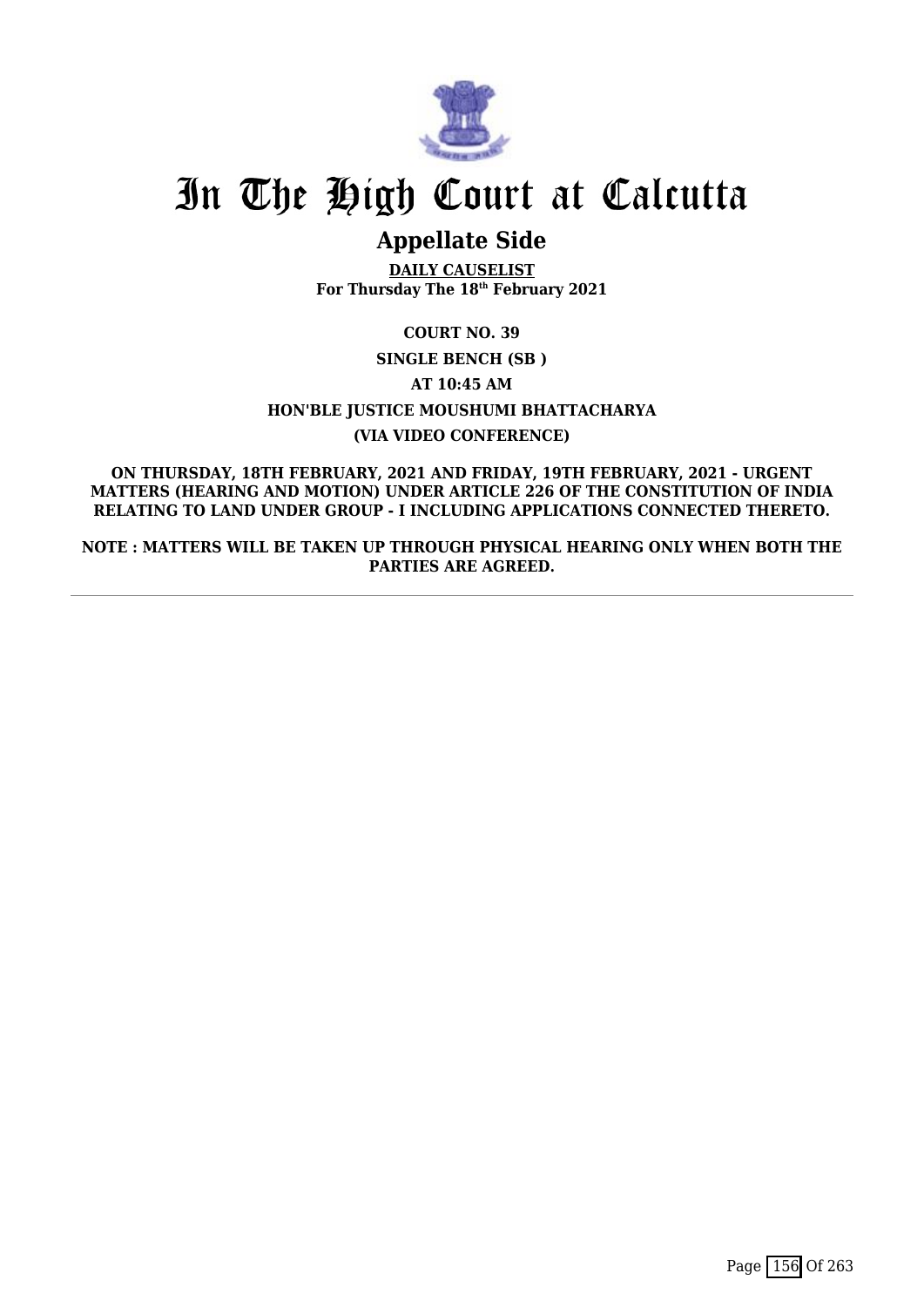

## In The High Court at Calcutta

## **Appellate Side**

**DAILY CAUSELIST For Thursday The 18th February 2021**

**COURT NO. 15 SINGLE BENCH (SB - VII) AT 10:45 AM HON'BLE JUSTICE RAJARSHI BHARADWAJ (VIA VIDEO CONFERENCE)**

**ON AND FROM MONDAY, THE 11TH JANUARY, 2021 - MATTERS (MOTION & HEARING) UNDER ARTICLE 226 OF THE CONSTITUTION RELATING TO PRIMARY EDUCATION UNDER GROUP-II INCLUDING SERVICES AND APPLICATIONS CONNECTED THERETO;**

**MATTERS (MOTION & HEARING) UNDER ARTICLE 226 OF THE CONSTITUTION RELATING TO COLLEGES, UNIVERSITIES AND LIBRARIES UNDER GROUP - II INCLUDING SERVICES AND APPLICATIONS CONNECTED THERETO.** 

**HEARING OF WRIT PETITIONS IRRESPECTIVE OF CLASSIFICATION AND APPLICATIONS CONNECTED THERETO.**

**NOTE : EVERY MONDAY TO THURSDAY NEW MOTION, URGENT MOTION AND MOTION WILL BE TAKEN UP SERIALLY.**

**NOTE : EVERY FRIDAY APPLICATION, URGENT MOTION AND MOTION WILL BE TAKEN UP SERIALLY.**

**NOTE : MENTIONING WILL BE ALLOWED ONLY ON VIRTUAL MODE AND ON MONDAY & WEDNESDAY.**

### **NOTE : NO UPGRADATION WILL BE ALLOWED.**

### **NOTE : MATTERS WILL BE TAKEN UP THROUGH PHYSICAL HEARING WHEN BOTH THE PARTIES ARE AGREED.**

#### **TO BE MENTIONED**

1 WPA/1876/2020 DR. PRATAP CHANDRA MANDAL  $V<sub>S</sub>$ STATE OF WEST BENGAL & ORS PUSPAL CHAKRABORTY IA NO: CAN/1/2020, CAN/2/2020 2 WPA/11060/2020 SAYAK GHOSH ARITRA SHANKAR RAY

 $V<sup>S</sup>$ STATE OF WEST BENGAL AND ORS.

#### **NEW MOTIONS**

3 WPA/229/2021 KAZI MOFIJUL ISLAM AND ORS VS STATE OF WEST BENGAL AND ORS. GOPA BISWAS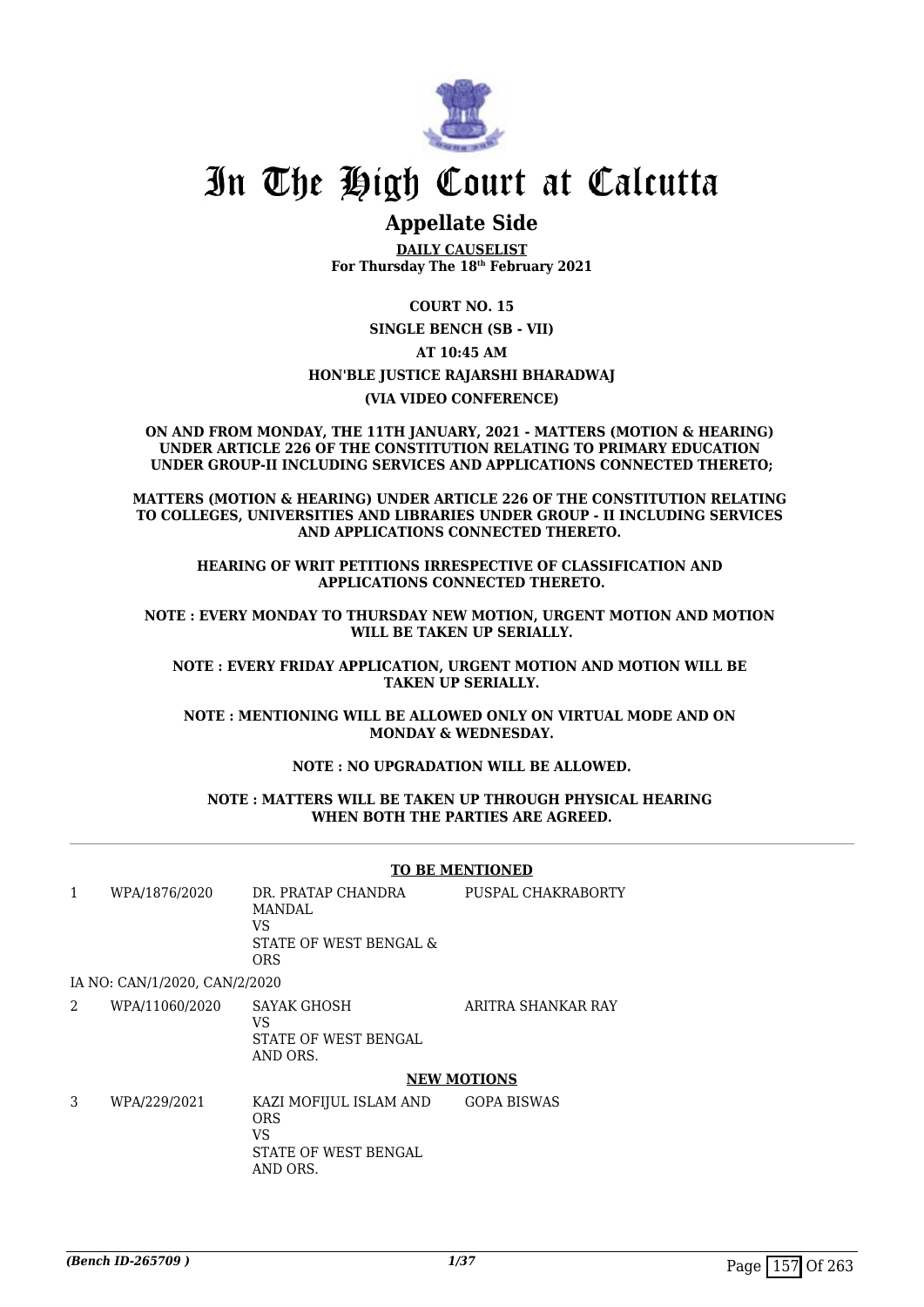| 4  | WPA/338/2021<br>(18.02.2021 at 10.45 VS               | DR UJJWAL KUAMR HALDER NIRMALYA ROY                                                         |                           |
|----|-------------------------------------------------------|---------------------------------------------------------------------------------------------|---------------------------|
|    | am)                                                   | UNIVERSITY OF GOUR<br><b>BANGA AND ORS</b>                                                  |                           |
| 5  | WPA/819/2021                                          | ARINDAM MANDAL AND<br><b>ORS</b><br><b>VS</b><br>THE STATE OF WEST<br><b>BENGAL AND ORS</b> | ANINDA BHATTACHARYA       |
| 6  | WPA/826/2021                                          | <b>SUBARNA SAHA</b><br>VS.<br><b>STATE OF WEST BENGAL</b><br>AND ORS.                       | SALONI BHATTACHARYEE      |
| 7  | WPA/855/2021<br>(C)                                   | MONJURUL SARKAR<br><b>VS</b><br>STATE OF WEST BENGAL<br>AND ORS.                            | <b>BIKASH CHANDRA DAS</b> |
| 8  | WPA/975/2021                                          | SUKANYA SENGUPTA<br><b>VS</b><br>STATE OF WEST BENGAL<br>AND ORS.                           | APURBA KRISHNA DAS        |
| 9  | WPA/992/2021                                          | SAYANTANI MANDAL<br>VS.<br>STATE OF WEST BENGAL<br>AND ORS.                                 | SARBAN BHATTACHARJEE      |
|    | wt10 WPA/8777/2020                                    | SAYANTANI MANDAL<br>VS<br>THE WEST BENGAL<br>UNIVERSITY OF HEALTH<br><b>SCIENCES</b>        | ASUMDIPTA SANTRA          |
| 11 | WPA/1228/2021                                         | <b>ADITI BANERJEE</b><br>VS.<br>STATE OF WEST BENGAL<br>AND ORS.                            | RAJENDRA CHATURVEDI       |
| 12 | WPA/1412/2021<br>(18.02.2021 at 10.45 OTHERS<br>am)   | NISHIKANTA DAS AND<br><b>VS</b><br>STATE OF WEST BENGAL<br>AND ORS.                         | SHAHARAYAR ALAM           |
| 13 | WPA/1419/2021<br>(18.02.2021 at 10.45 VS<br>am)       | MALKA TARANNUM<br>STATE OF WEST BENGAL<br>AND ORS.                                          | SHILADITYA BARMA          |
| 14 | WPA/1427/2021<br>(18.02.2021 at 10.45 AND ANR)<br>am) | BISWARUP DAS ADHIKARY<br><b>VS</b><br>STATE OF WEST BENGAL<br>AND ORS.                      | SHILADITYA BARMA          |
| 15 | WPA/1452/2021                                         | PAMPA MANDAL<br>VS<br>STATE OF WEST BENGAL<br>AND ORS.                                      | TUSHER KANTI MUKHERJEE    |
| 16 | WPA/1457/2021                                         | FIRDOUSI BEGUM AND<br><b>ANOTHER</b><br><b>VS</b><br>STATE OF WEST BENGAL<br>AND ORS.       | <b>SK NEZAMUDDIN</b>      |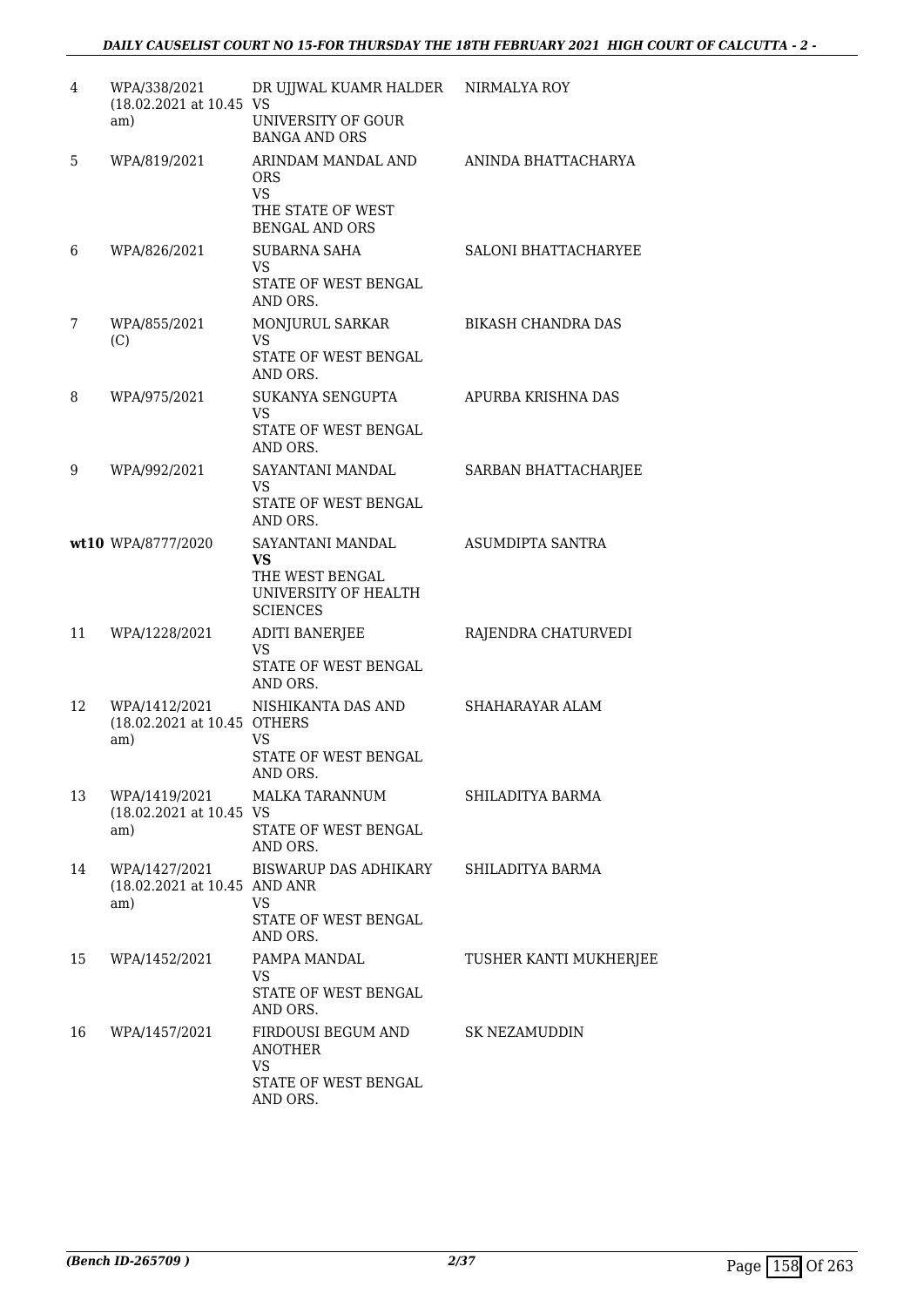| 17 | WPA/1506/2021 | <b>NARGIS KHATUN</b><br>VS<br>THE STATE OF WEST<br><b>BENGAL AND ORS</b>     | PRAMITA BANERJEE          |
|----|---------------|------------------------------------------------------------------------------|---------------------------|
| 18 | WPA/1564/2021 | KAILASH CHANDRA<br>PATTANAIK<br>VS<br>VISVA BHARATI AND<br><b>OTHERS</b>     | SALONI BHATTACHARJEE      |
| 19 | WPA/1567/2021 | NAROTTAM SENAPATI<br>VS<br>VISVA-BHARATI AND ORS                             | SALONI BHATTACHARJEE      |
| 20 | WPA/1569/2021 | <b>ABHIJIT SEN</b><br>VS<br>VISVA BHARATI AND<br><b>OTHERS</b>               | SALONI BHATTACHARJEE      |
| 21 | WPA/1580/2021 | TOTON KUMAR BERA<br><b>VS</b><br>STATE OF WEST BENGAL<br>AND ORS.            | SK SAHJAHAN ALI           |
| 22 | WPA/1583/2021 | <b>SOMA BERA ANR ANR</b><br>VS<br>STATE OF WEST BENGAL<br>AND ORS.           | KAPIL GUHA                |
| 23 | WPA/1594/2021 | ASHIMA SARDAR<br>VS<br>STATE OF WEST BENGAL<br>AND ORS.                      | TIRTHANKAR DEY            |
| 24 | WPA/1636/2021 | NIZAMUDDIN SHAIKH<br>VS<br>THE STATE OF WEST<br><b>BENGAL AND ORS</b>        | KALYANI BHATTACHARYYA     |
| 25 | WPA/1641/2021 | MD. WAHID RAHAMAN<br><b>VS</b><br>THE STATE OF WEST<br><b>BENGAL AND ORS</b> | KALYANI BHATTACHARYYA     |
| 26 | WPA/1644/2021 | <b>RUBINA KHATUN</b><br>VS.<br>THE STATE OF WEST<br><b>BENGAL AND ORS</b>    | KALYANI BHATTACHARYYA     |
| 27 | WPA/1649/2021 | SUDHANSHU MONDAL<br>VS.<br>STATE OF WEST BENGAL<br>AND ORS.                  | <b>GORA CHAND SAMANTA</b> |
| 28 | WPA/1650/2021 | SAHABUDDIN SK.<br><b>VS</b><br>THE STATE OF WEST<br><b>BENGAL AND ORS</b>    | KALYANI BHATTACHARYYA     |
| 29 | WPA/1777/2021 | <b>GOPAL MODAK</b><br>VS.<br>STATE OF WEST BENGAL<br>AND ORS.                | <b>GOPAL DAS</b>          |
|    |               |                                                                              | <b>NEW MOTION</b>         |
| 30 | WPA/113/2021  | DIPIKA ROY AND ORS<br><b>VS</b><br>STATE OF WEST BENGAL<br>AND ORS.          | SALONI BHATTACHARYA       |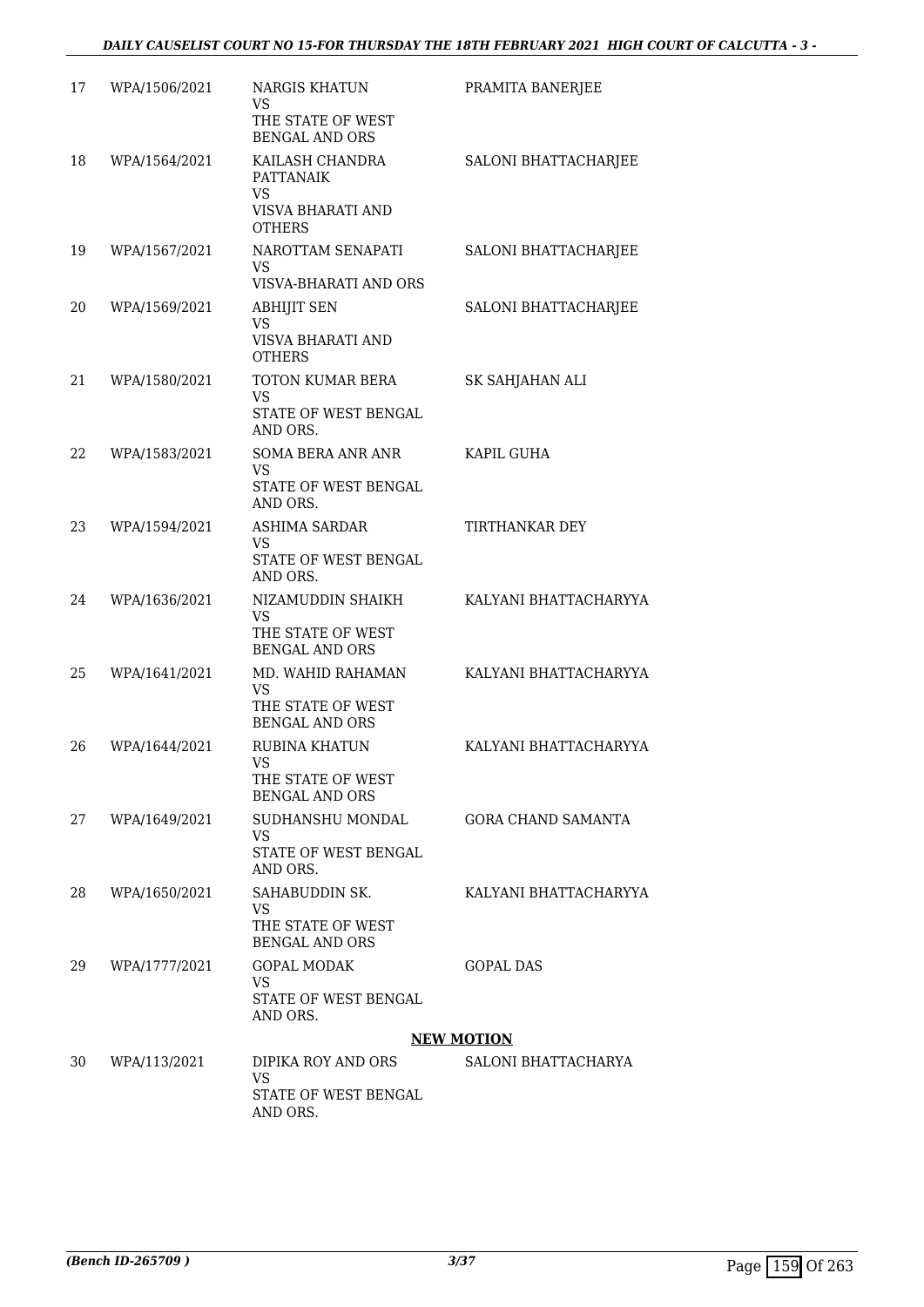| 31 | WPA/277/2021 | SATINATH MAHANTY<br><b>VS</b><br>STATE OF WEST BENGAL<br>AND ORS.                                                | MITHU SINGHA MAHAPATRA |
|----|--------------|------------------------------------------------------------------------------------------------------------------|------------------------|
| 32 | WPA/294/2021 | TARUN GHOSH AND<br><b>OTHERS</b><br><b>VS</b><br>STATE OF WEST BENGAL                                            | ARUNESH PATHAK         |
| 33 | WPA/298/2021 | AND ORS.<br><b>GOUTAM DOLAI</b><br><b>VS</b><br>STATE OF WEST BENGAL                                             | DEBABRATA SARDAR       |
| 34 | WPA/362/2021 | AND ORS.<br>MALLIKA SAHA DAS<br>VS.<br>STATE OF WEST BENGAL<br>AND ORS.                                          | <b>TAPODIP GUPTA</b>   |
| 35 | WPA/434/2021 | MILAN KUMAR DEY AND<br><b>ORS</b><br><b>VS</b><br>STATE OF WEST BENGAL<br>AND ORS.                               | <b>JAYANTA SAMANTA</b> |
| 36 | WPA/438/2021 | KARTICK CHANDRA KHAN<br>VS.<br>STATE OF WEST BENGAL<br>AND ORS.                                                  | <b>MITHU SAHA</b>      |
| 37 | WPA/441/2021 | MANIK KUMAR MANDAL<br><b>AND ORS</b><br><b>VS</b><br>THE STATE OF WEST                                           | PALASH MUKHERJEE       |
| 38 | WPA/449/2021 | <b>BENGAL AND ORS</b><br>SOFIKUJJAMAN BISWAS<br>AND ORS<br><b>VS</b><br>THE STATE OF WEST                        | PALASH MUKHERJEE       |
| 39 | WPA/450/2021 | <b>BENGAL AND ORS</b><br>ASHISH KUMAR SAHOO<br><b>VS</b><br>STATE OF WEST BENGAL<br>AND ORS.                     | ABHIJIT BASU           |
| 40 | WPA/456/2021 | KRISHNA JANA AND ORS<br><b>VS</b><br>THE STATE OF WEST<br><b>BENGAL AND ORS</b>                                  | PALASH MUKHERJEE       |
| 41 | WPA/464/2021 | SATYABRATA DAS AND ORS<br><b>VS</b><br>THE STATE OF WEST<br><b>BENGAL AND ORS</b>                                | PALASH MUKHERJEE       |
| 42 | WPA/468/2021 | AMINUL KABIUL AZIZ AND<br><b>ORS</b><br><b>VS</b><br>THE STATE OF WEST                                           | <b>ANISUR RAHMAN</b>   |
| 43 | WPA/474/2021 | <b>BENGAL AND ORS</b><br>AKBAR ALI GAZI AND<br><b>OTHERS</b><br><b>VS</b><br>UNION OF INDIA AND<br><b>OTHERS</b> | SOMESH KUMAR GHOSH     |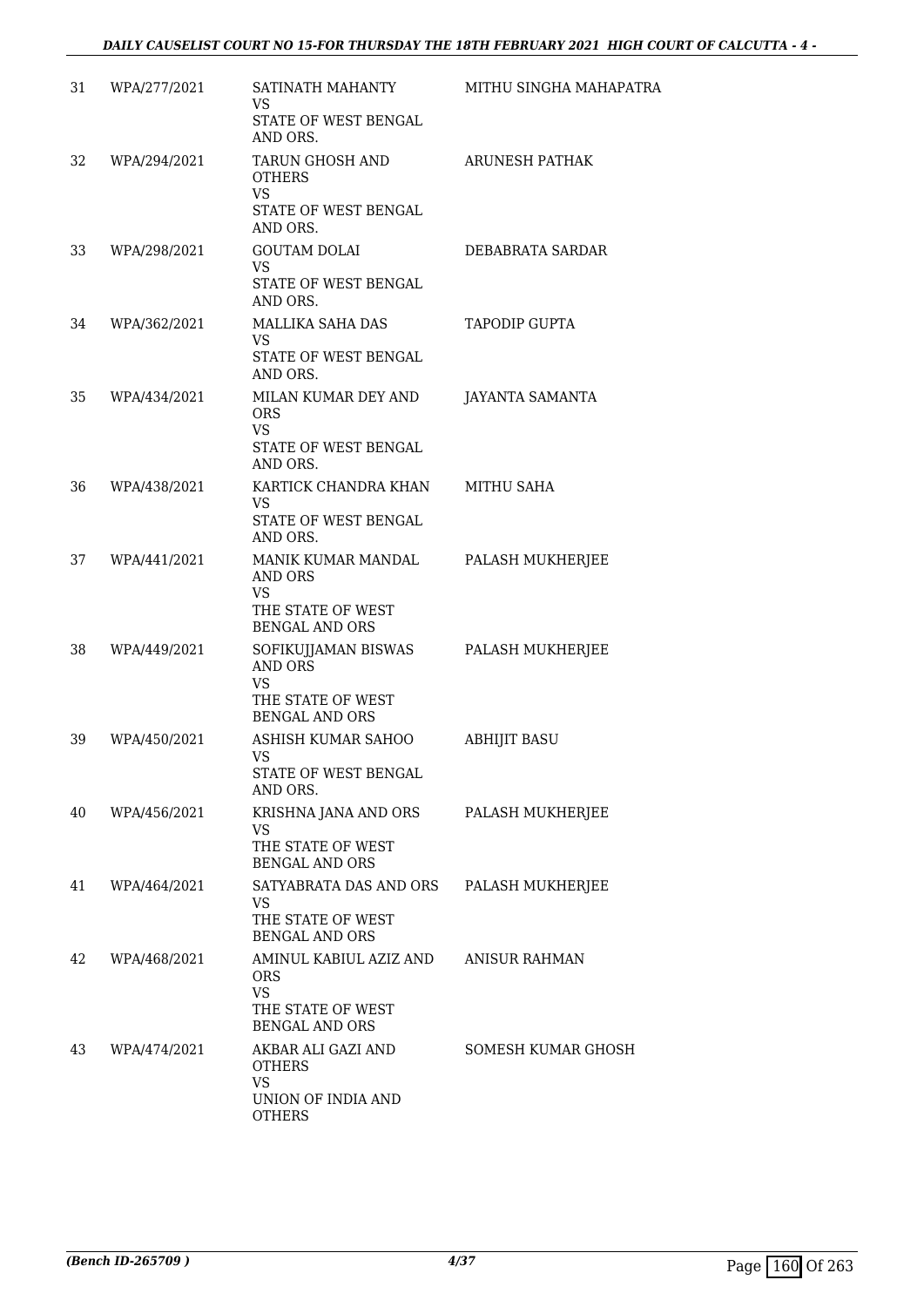| 44 | WPA/518/2021  | APURBA BALLAV<br>VS.                                                      | DILIP KUMAR SHYAMAL       |
|----|---------------|---------------------------------------------------------------------------|---------------------------|
|    |               | STATE OF WEST BENGAL<br>AND ORS.                                          |                           |
| 45 | WPA/540/2021  | RAJJAK SEKH AND ORS<br>VS.                                                | FALGUNI BANDYOPADHYAY     |
|    |               | STATE OF WEST BENGAL<br>AND ORS.                                          |                           |
| 46 | WPA/657/2021  | <b>AMIT KUMAR</b><br><b>CHAKRABORTY AND ORS</b><br><b>VS</b>              | ANJAN BHATTACHARYA        |
|    |               | STATE OF WEST BENGAL<br>AND ORS.                                          |                           |
| 47 | WPA/967/2021  | PRAMITA GHOSH<br>VS.<br>THE STATE OF WEST                                 | SARBAN BHATTACHARJEE      |
|    |               | <b>BENGAL AND ORS</b>                                                     |                           |
| 48 | WPA/1177/2021 | <b>SOUMYADIP SEN</b><br>VS.<br>STATE OF WEST BENGAL<br>AND ORS.           | <b>AMIT DEY</b>           |
| 49 | WPA/1407/2021 | SIMA KUNDU NANDI AND<br><b>ORS</b><br><b>VS</b>                           | <b>TANUJA BASK</b>        |
|    |               | THE STTE OF WEST BENGL<br>ND ORS                                          |                           |
| 50 | WPA/1413/2021 | FIROZUDDIN AHAMMED<br>VS<br>THE STATE OF WEST<br><b>BENGAL AND ORS</b>    | <b>GOLAM MOHIUDDIN</b>    |
| 51 | WPA/1437/2021 | <b>ABU TAHER HOSSAIN</b><br><b>VS</b><br>STATE OF WEST BENGAL<br>AND ORS. | <b>GOLAM MOHIUDDIN</b>    |
| 52 | WPA/1532/2021 | MOULI MUKHOPADHYAY<br><b>VS</b><br>STATE OF WEST BENGAL                   | DIPAYAN KUNDU             |
| 53 | WPA/1536/2021 | AND ORS.<br><b>OISHANI PAL</b>                                            | DIPAYAN KUNDU             |
|    |               | <b>VS</b><br><b>STATE OF WEST BENGAL</b><br>AND ORS.                      |                           |
| 54 | WPA/1601/2021 | MIRA SINHA<br>VS.<br><b>STATE OF WEST BENGAL</b>                          | <b>SUDIP SARKAR</b>       |
|    |               | AND ORS.                                                                  |                           |
| 55 | WPA/1664/2021 | <b>GOUR MANNA</b><br><b>VS</b><br>State of West Bengal                    | <b>SUKANTA DAS</b>        |
| 56 | WPA/1679/2021 | KUNTAL SASMAL<br><b>VS</b><br>STATE OF WEST BENGAL<br>AND ORS.            | <b>BISWAPRIYA SAMANTA</b> |
| 57 | WPA/1680/2021 | PRANAB KMAR PANJA<br><b>VS</b><br>STATE OF WEST BENGAL<br>AND ORS.        | K M HOSSAIN               |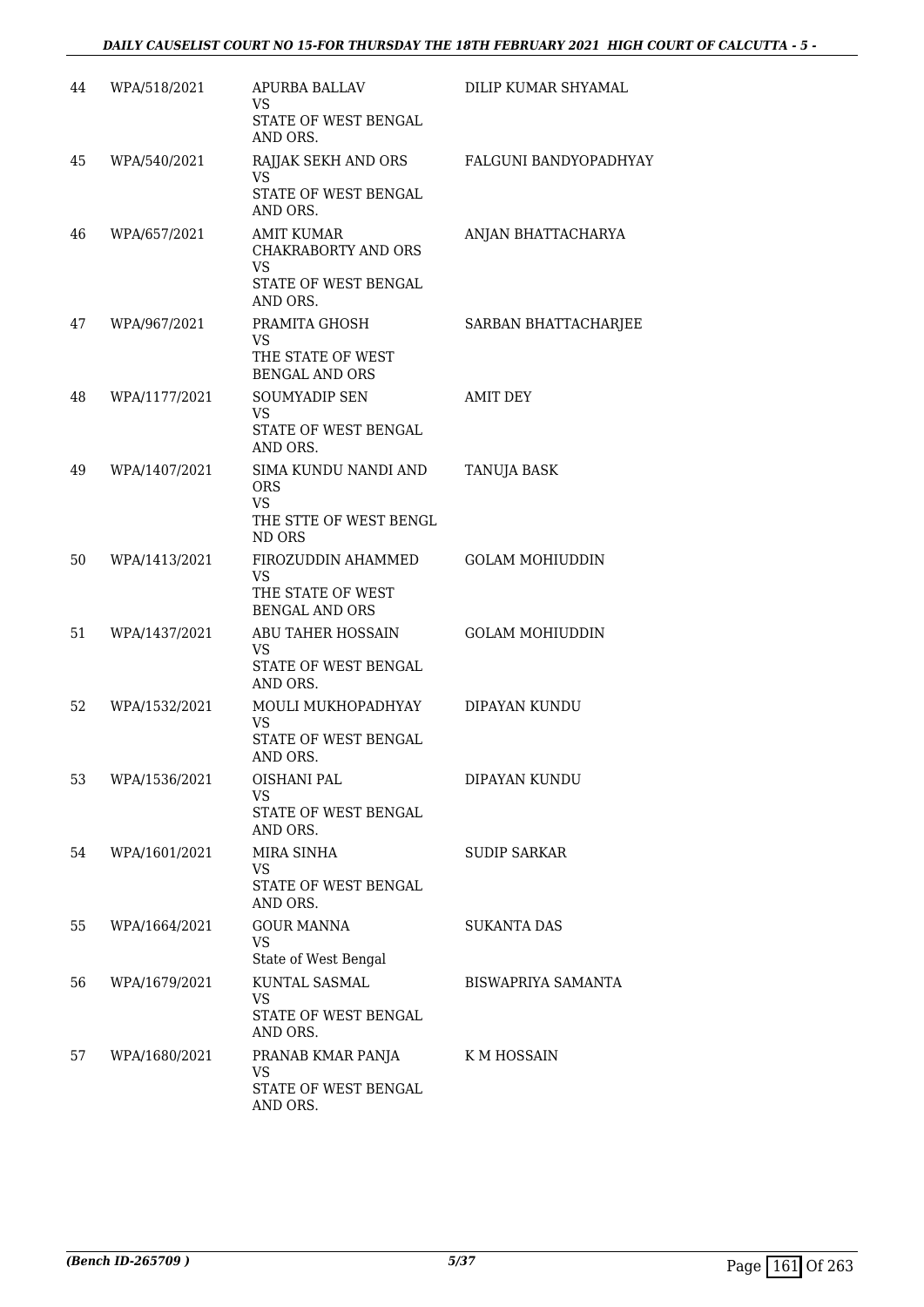| 58 | WPA/1682/2021       | <b>ACHYUT BOSE</b><br><b>VS</b>                                      | NARAYAN CHANDRA MONDAL     |
|----|---------------------|----------------------------------------------------------------------|----------------------------|
|    |                     | STATE OF WEST BENGAL<br>AND ORS.                                     |                            |
| 59 | WPA/1683/2021       | <b>TANDRA DAS</b><br>VS.                                             | <b>SUNNY NANDI</b>         |
|    |                     | STATE OF WEST BENGAL<br>AND ORS.                                     |                            |
| 60 | WPA/1704/2021       | BAPAN BANERJEE<br>VS.                                                | Ali Ahsan Alamgir          |
|    |                     | STATE OF WEST BENGAL<br>AND ORS.                                     |                            |
| 61 | WPA/1736/2021       | TAMAL BISWAS<br>VS.                                                  | YUNUS ALI                  |
|    |                     | STATE OF WEST BENGAL<br>AND ORS.                                     |                            |
| 62 | WPA/1743/2021       | MILAN MAHATO AND ORS<br>VS.                                          | SATYAJIT MAHATA            |
|    |                     | THE STATE OF WEST<br><b>BENGAL AND ORS</b>                           |                            |
| 63 | WPA/1751/2021       | MOFIKUL ALAM MOLLAH<br><b>AND OTHERS</b><br>VS.                      | SIDDHARTHA ROY             |
|    |                     | WEST BENGAL UNIVERSITY<br>OF TEACHERS' TRAINING<br><b>AND OTHERS</b> |                            |
| 64 | WPA/1757/2021       | ASHOKE RAJAK AND ORS<br><b>VS</b>                                    | SATYAJIT MAHATA            |
|    |                     | THE STATE OF WEST<br><b>BENGAL AND ORS</b>                           |                            |
| 65 | WPA/1767/2021       | ATANU POCHALI<br>VS.                                                 | <b>MALYASHREE MAITY</b>    |
|    |                     | STATE OF WEST BENGAL<br>AND ORS.                                     |                            |
|    | wt66 WPA/20467/2018 | ATANU POCHALI<br>VS                                                  | MALYASREE MAITY            |
|    |                     | STATE OF WEST BENGAL &<br><b>ORS</b>                                 |                            |
| 67 | WPA/1785/2021       | <b>BARIN KUMAR ROY</b><br>VS                                         | BARIN KUMAR ROY(IN PERSON) |
|    |                     | STATE OF WEST BENGAL<br>AND ORS.                                     |                            |
| 68 | WPA/1795/2021       | SUBRATA GUPTA AND ORS<br><b>VS</b>                                   | LAL MOHAN BASU             |
|    |                     | STATE OF WEST BENGAL<br>AND ORS.                                     |                            |
| 69 | WPA/1797/2021       | SHAMPA MOHANTA AND<br><b>ORS</b>                                     | LALMOHAN BASU              |
|    |                     | <b>VS</b><br>STATE OF WEST BENGAL<br>AND ORS.                        |                            |
| 70 | WPA/1798/2021       | ALI HAIDER SK.<br>VS.                                                | KALYANI BHATTACHARYYA      |
|    |                     | STATE OF WEST BENGAL<br>AND ORS.                                     |                            |
| 71 | WPA/1799/2021       | ALTAFUR RAHAMAN<br><b>VS</b>                                         | KALYANI BHATTACHARYYA      |
|    |                     | STATE OF WEST BENGAL<br>AND ORS.                                     |                            |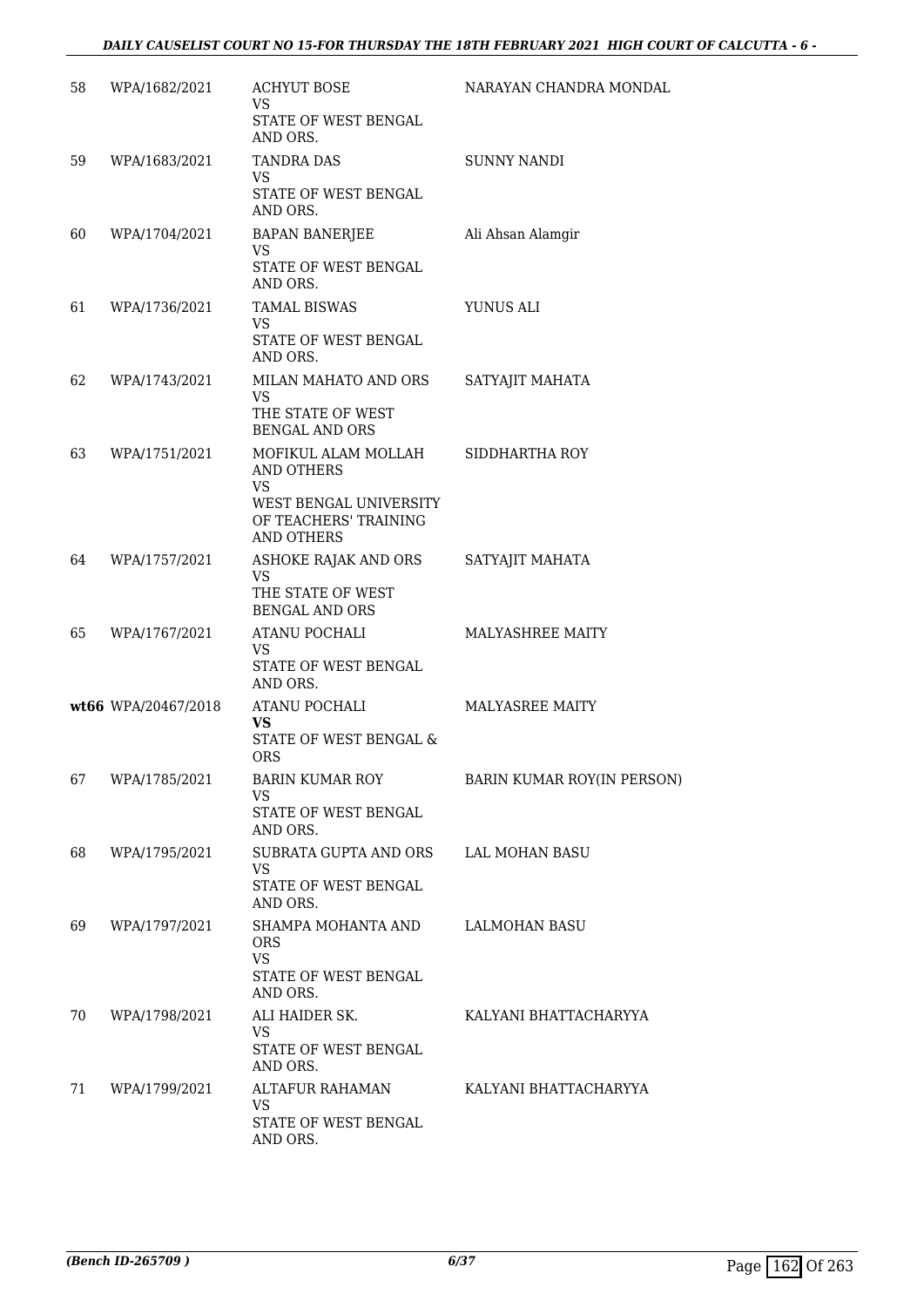| 72 | WPA/1812/2021 | KARTICK MAHATO<br>VS.<br>STATE OF WEST BENGAL<br>AND ORS.                                  | SUDIPTA DASGUPTA          |
|----|---------------|--------------------------------------------------------------------------------------------|---------------------------|
| 73 | WPA/1813/2021 | <b>SUCHISMITA</b><br><b>CHATTOPADHYAY</b><br><b>VS</b><br>STATE OF WEST BENGAL<br>AND ORS. | KALLOL KUMAR MAITY        |
| 74 | WPA/1818/2021 | <b>SAURAV PACHHAL</b><br>VS.<br><b>STATE OF WEST BENGAL</b><br>AND ORS.                    | SUDITPA DASGUPTA          |
| 75 | WPA/1822/2021 | REBA (BISWAS) SARKAR<br><b>VS</b><br>STATE OF WEST BENGAL<br>AND ORS.                      | <b>BIKASH CHANDRA DAS</b> |
| 76 | WPA/1824/2021 | CHHANDA SAMANTA AND<br><b>OTHERS</b><br><b>VS</b><br>STATE OF WEST BENGAL<br>AND ORS.      | SUDIPTA DASGUPTA          |
| 77 | WPA/1833/2021 | PARTHA SARATHI<br><b>CHOUDHURI</b><br>VS<br>STATE OF WEST BENGAL<br>AND ORS.               | <b>OISANI MUKHERJEE</b>   |
| 78 | WPA/1868/2021 | KAUSHIK CHATTERJEE<br><b>VS</b><br>STATE OF WEST BENGAL<br>AND ORS.                        | SANDIP KUMAR MONDAL       |
| 79 | WPA/1892/2021 | KRISHNA DAFADAR AND<br><b>OTHERS</b><br>VS.<br>STATE OF WEST BENGAL<br>AND ORS.            | SHILADITYA BARMA          |
| 80 | WPA/1898/2021 | <b>BHASKAR DAS</b><br><b>VS</b><br>STATE OF WEST BENGAL<br>AND ORS.                        | <b>GORA CHAND SAMANTA</b> |
| 81 | WPA/1899/2021 | MADHUMITA PRAMANIK<br>AND OTHERS<br><b>VS</b><br>STATE OF WEST BENGAL<br>AND ORS.          | ATARUL HAQUE MOLLA        |
| 82 | WPA/1903/2021 | MD.HARUNUZZAMAN<br><b>MULLICK</b><br><b>VS</b><br>STATE OF WEST BENGAL<br>AND ORS.         | A.R JAGLUL KABIR          |
| 83 | WPA/1912/2021 | MANAS DAS AND OTHERS<br>VS.<br>STATE OF WEST BENGAL<br>AND ORS.                            | SAKHAWAT KHANDAKAR        |
| 84 | WPA/1915/2021 | ABDUR RAKIB AND<br><b>ANOTHER</b><br>VS.<br>STATE OF WEST BENGAL<br>AND ORS.               | MD NAUROZ RAHBER          |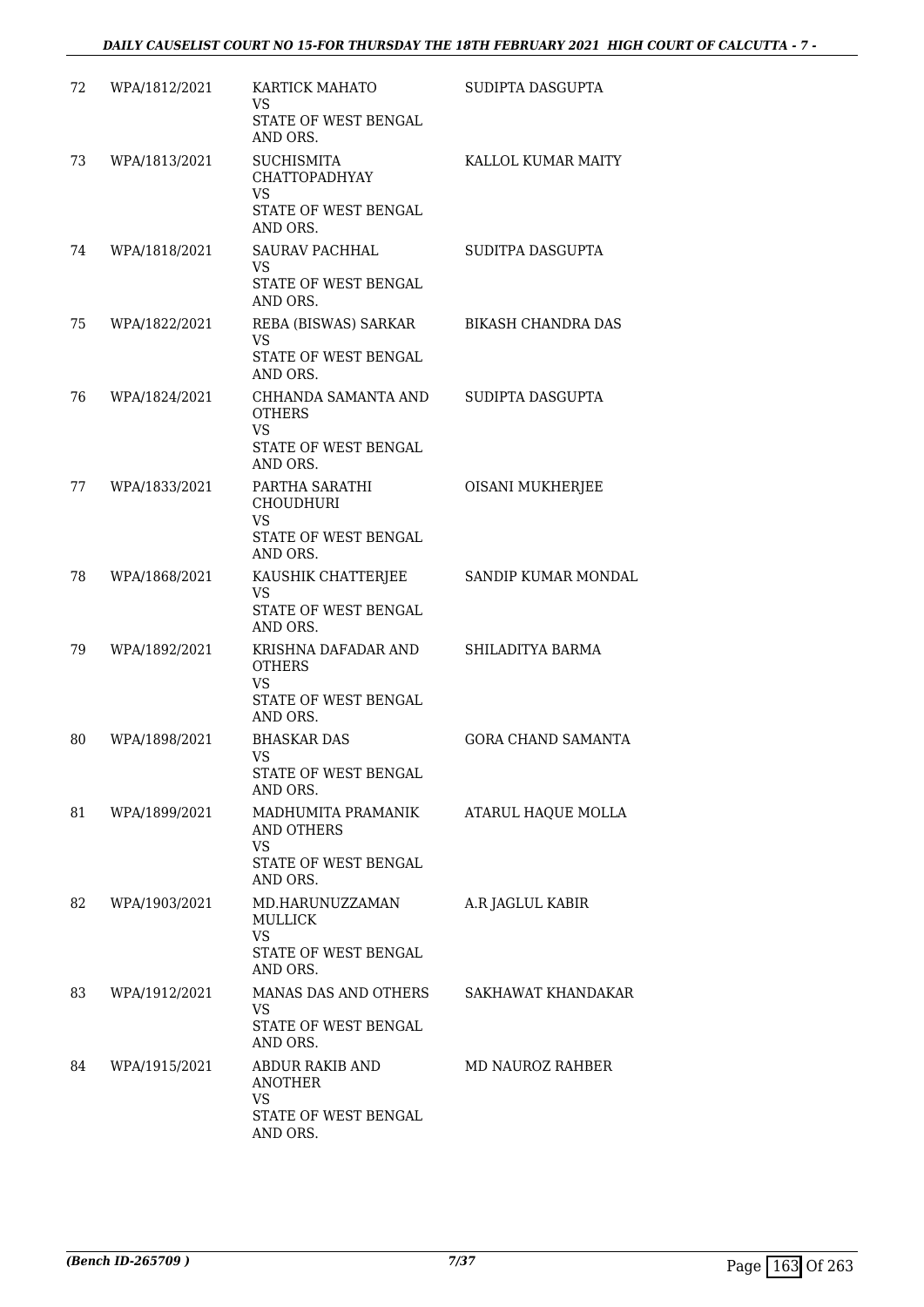| 85 | WPA/1925/2021 | <b>SAGNIK JANA</b><br><b>VS</b><br>STATE OF WEST BENGAL                                            | <b>BANSHI BADAN MAITY</b> |
|----|---------------|----------------------------------------------------------------------------------------------------|---------------------------|
| 86 | WPA/1936/2021 | AND ORS.<br>SUPARNA SINGH ALIAS<br>SUPARNA SINGHA<br><b>VS</b><br>STATE OF WEST BENGAL<br>AND ORS. | ROMA ROY                  |
| 87 | WPA/1940/2021 | ASGAR SK AND OTHERS<br>VS<br><b>STATE OF WEST BENGAL</b><br>AND ORS.                               | AVIRUP CHATTERRJEEA       |
| 88 | WPA/1945/2021 | CHHANDA JANA<br><b>VS</b><br>STATE OF WEST BENGAL<br>AND ORS.                                      | KALYANI BHATTACHARYYA     |
| 89 | WPA/1946/2021 | <b>TAPASI MAJI</b><br><b>VS</b><br>STATE OF WEST BENGAL<br>AND ORS.                                | KALYANI BHATTACHARYA      |
| 90 | WPA/1947/2021 | AJAZUL HOQUE<br><b>VS</b><br>STATE OF WEST BENGAL<br>AND ORS.                                      | KALYANI BHATTACHARYYA     |
| 91 | WPA/1948/2021 | SONIA GHOSH<br>VS.<br>STATE OF WEST BENGAL<br>AND ORS.                                             | KALYANI BHATTACHARYA      |
| 92 | WPA/1951/2021 | MUKBUL HAQUE AND ORS<br><b>VS</b><br>STATE OF WEST BENGAL<br>AND ORS.                              | SK NAYEEMUL HAQUE         |
| 93 | WPA/1954/2021 | MD. RABIUL SK. AND<br><b>OTHERS</b><br><b>VS</b><br>STATE OF WEST BENGAL<br>AND ORS.               | SHILADITYA BARMA          |
| 94 | WPA/1971/2021 | SITAL RAJAK AND ORS<br>VS<br>STATE OF WEST BENGAL<br>AND ORS.                                      | <b>GOPA BISWAS</b>        |
| 95 | WPA/1972/2021 | ANJALI CHOUDHURI<br><b>VS</b><br>STATE OF WEST BENGAL<br>AND ORS.                                  | MANARANJAN SAHU           |
| 96 | WPA/1991/2021 | BIPUL SARKAR AND<br><b>OTHERS</b><br><b>VS</b><br>STATE OF WEST BENGAL<br>AND ORS.                 | DIBYENDU CHATTERJEE       |
| 97 | WPA/1995/2021 | SAFIULLAH AND ORS<br><b>VS</b><br>STATE OF WEST BENGAL<br>AND ORS.                                 | DEBABRATA MONDAL          |
| 98 | WPA/2021/2021 | RITRUPARNA SEN<br><b>VS</b><br>STATE OF WEST BENGAL<br>AND ORS.                                    | ANWASHA HALDER            |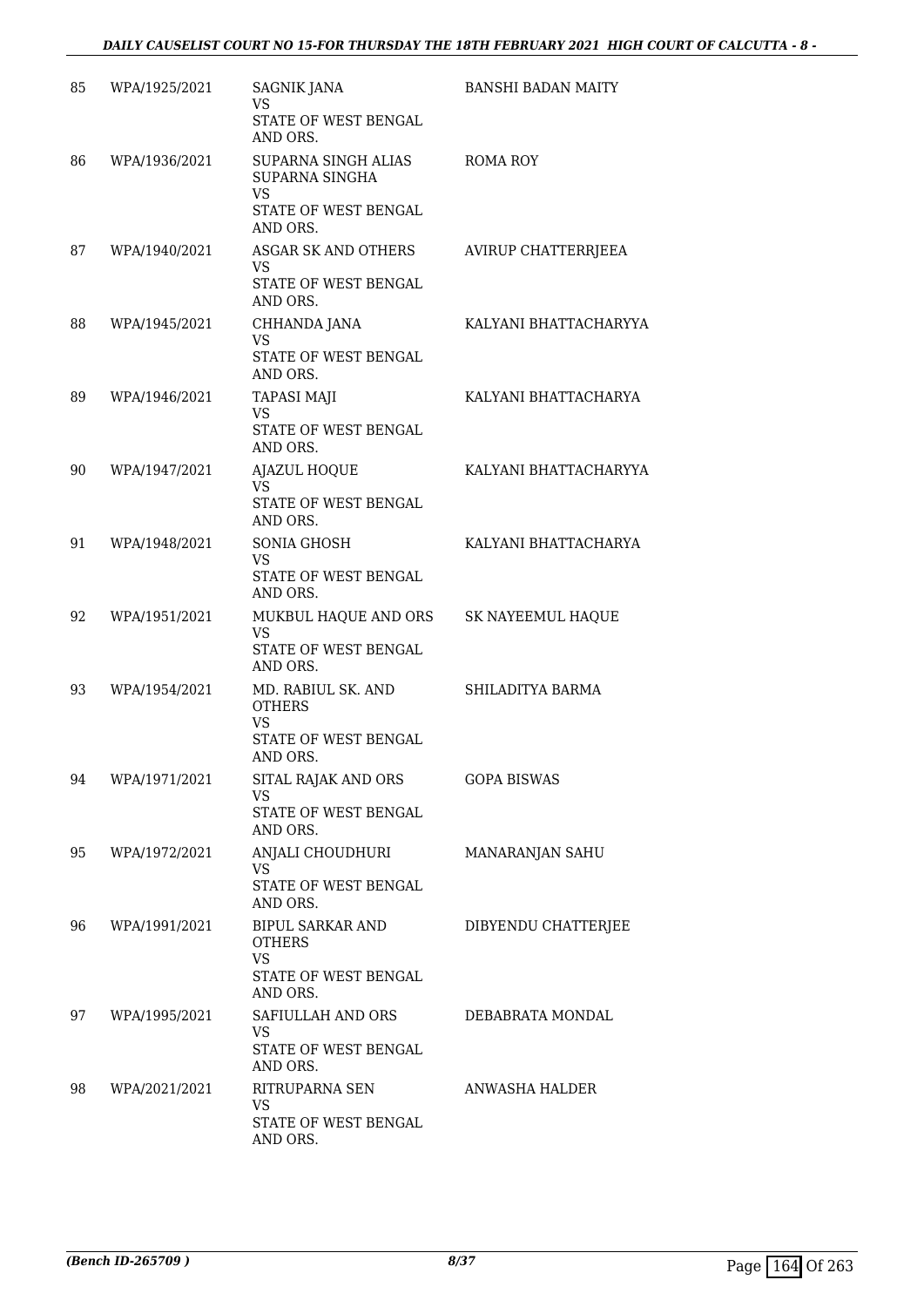| 99  | WPA/2039/2021     | <b>SANGHAMITRA</b><br><b>SADHUKHAN</b><br>VS                                                                | <b>NEIL BASU</b>           |
|-----|-------------------|-------------------------------------------------------------------------------------------------------------|----------------------------|
|     |                   | STATE OF WEST BENGAL<br>AND ORS.                                                                            |                            |
| 100 | WPA/2049/2021     | MD AKBAR ALI AND ORS<br>VS.<br><b>W.B.BOARD OF PRIMARY</b><br><b>EDU AND ORS</b>                            | TIRTHANKAR DEY             |
| 101 | WPA/2053/2021     | UDAY SANKAR SAHA AND<br><b>ORS</b><br><b>VS</b>                                                             | TIRTHANKAR DEY             |
|     |                   | <b>W.B.BOARD OF PRIMARY</b><br><b>EDU AND ANR</b>                                                           |                            |
| 102 | WPA/2055/2021     | HEMANTA KUMAR GHOSH<br>VS.<br>STATE OF WEST BENGAL<br>AND ORS.                                              | K.M. HOSSAIN               |
| 103 | WPA/2057/2021     | FARUK ABDULLAH MONDAL RITAM CHOWDHURY<br><b>AND ORS</b><br>VS<br>THE STATE OF WEST<br><b>BENGAL AND ORS</b> |                            |
| 104 | WPA/2059/2021     | <b>BAISHAKHI DAS</b><br>VS.<br>STATE OF WEST BENGAL<br>AND ORS.                                             | SUDIPTA DASGUPTA           |
| 105 | WPA/2062/2021     | IPSHITA MUKHERJEE DAN<br><b>AND ANR</b><br>VS.<br>STATE OF WEST BENGAL<br>AND ORS.                          | SUDIPTA DASGUPTA           |
| 106 | WPA/2071/2021     | SATYAJIT MONDAL<br>VS<br>WEST BENGAL BOARD OF<br>PRIMARY EDUCATION                                          | <b>MRINAL KANTI BISWAS</b> |
| 107 | WPA/2076/2021     | <b>BASANTI TUDU(SOREN)</b><br><b>AND ANR</b><br>VS<br>STATE OF WEST BENGAL<br>AND ORS.                      | BIKASH CHANDRA DAS         |
|     | 108 WPA/2077/2021 | GOURI DE AND ANOTHER<br>VS.<br>STATE OF WEST BENGAL<br>AND ORS.                                             | SOMSUVRA MUKHERJEE         |
|     | 109 WPA/2079/2021 | SARWARI KHATOON<br>VS.<br>STATE OF WEST BENGAL<br>AND ORS.                                                  | <b>ABHRADIP MAITY</b>      |
|     | 110 WPA/2081/2021 | RITUPARNA SEN<br>VS.<br>STATE OF WEST BENGAL<br>AND ORS.                                                    | ANWASHA HALDER             |
|     | 111 WPA/2105/2021 | SUBRINA KHATUN<br>VS.<br>STATE OF WEST BENGAL<br>AND ORS.                                                   | <b>MUKETESWAR MAITY</b>    |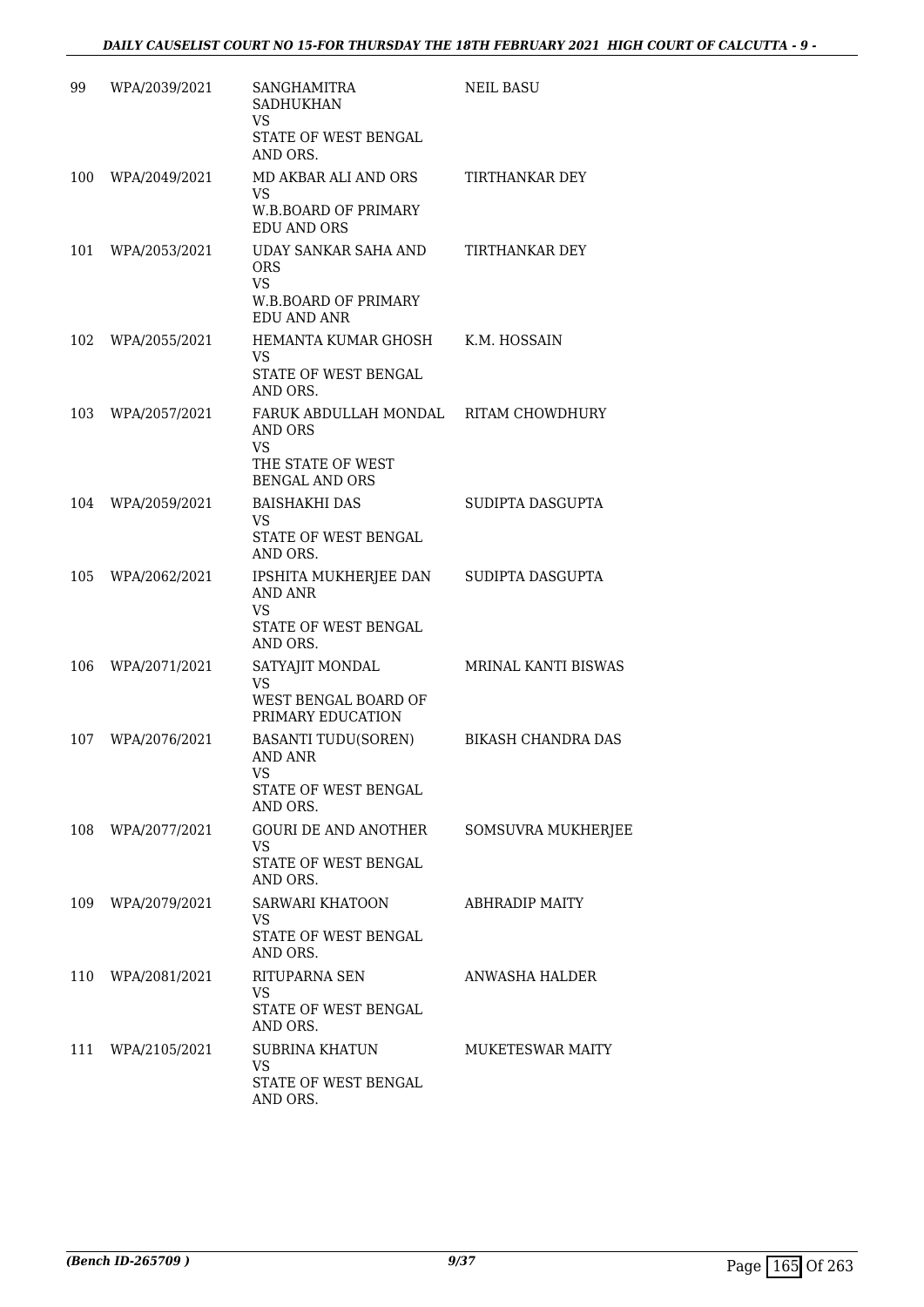| 112 | WPA/2111/2021 | <b>HRIDAY KUMAR PAUL</b><br>VS.<br>STATE OF WEST BENGAL<br>AND ORS.                 | SURENDRA KUMAR SHARMA |
|-----|---------------|-------------------------------------------------------------------------------------|-----------------------|
| 113 | WPA/2112/2021 | <b>SUKUMAR MAHATA</b><br>VS.<br>STATE OF WEST BENGAL<br>AND ORS.                    | UTTAM BANERJEE        |
| 114 | WPA/2115/2021 | ATANU ACHARYA<br>VS<br>STATE OF WEST BENGAL<br>AND ORS.                             | SURENDRA KUMAR SHARMA |
| 115 | WPA/2120/2021 | MOGIBOR RAHAMAN<br><b>VS</b><br>STATE OF WEST BENGAL<br>AND ORS.                    | SURENDRA KUMAR SHARMA |
| 116 | WPA/2121/2021 | MD MOHIBUL ISLAM AND<br><b>ANR</b><br><b>VS</b><br>STATE OF WEST BENGAL<br>AND ORS. | Miss Molly Saha       |
| 117 | WPA/2126/2021 | MD ASIF ALI<br><b>VS</b><br>STATE OF WEST BENGAL<br>AND ORS.                        | SURENDRA KUMAR SHARMA |
| 118 | WPA/2127/2021 | DEBIPADA BASU AND ORS<br><b>VS</b><br>STATE OF WEST BENGAL<br>AND ORS.              | SARIFUL ISLAM MALLICK |
| 119 | WPA/2130/2021 | MOUMITA DUTTA AND ORS<br><b>VS</b><br>THE STATE OF WEST<br><b>BENGAL AND ORS</b>    | ANUWASHA HALDER       |
| 120 | WPA/2133/2021 | ASHOKE KUMAR BAGCHI<br><b>VS</b><br>STATE OF WEST BENGAL<br>AND ORS.                | <b>SUDIP SARKAR</b>   |
| 121 | WPA/2135/2021 | BISWAJIT ROY AND ORS<br>VS<br>STATE OF WEST BENGAL<br>AND ORS.                      | ANANYA CHAKRABORTY    |
| 122 | WPA/2136/2021 | NANDITA MANDAL<br>VS.<br>THE STATE OF WEST<br><b>BENGAL AND ORS</b>                 | JEENIA RUDRA          |
| 123 | WPA/2143/2021 | RAKESH BISWAS<br>VS.<br>STATE OF WEST BENGAL<br>AND ORS.                            | SURENDRA KUMAR SHARMA |
| 124 | WPA/2146/2021 | TORIKUL MONDAL<br><b>VS</b><br>STATE OF WEST BENGAL<br>AND ORS.                     | SURENDRA KUMAR SHARMA |
| 125 | WPA/2148/2021 | PABITRA SARKAR<br>VS.<br>STATE OF WEST BENGAL<br>AND ORS.                           | SURENDRA KUMAR SHARMA |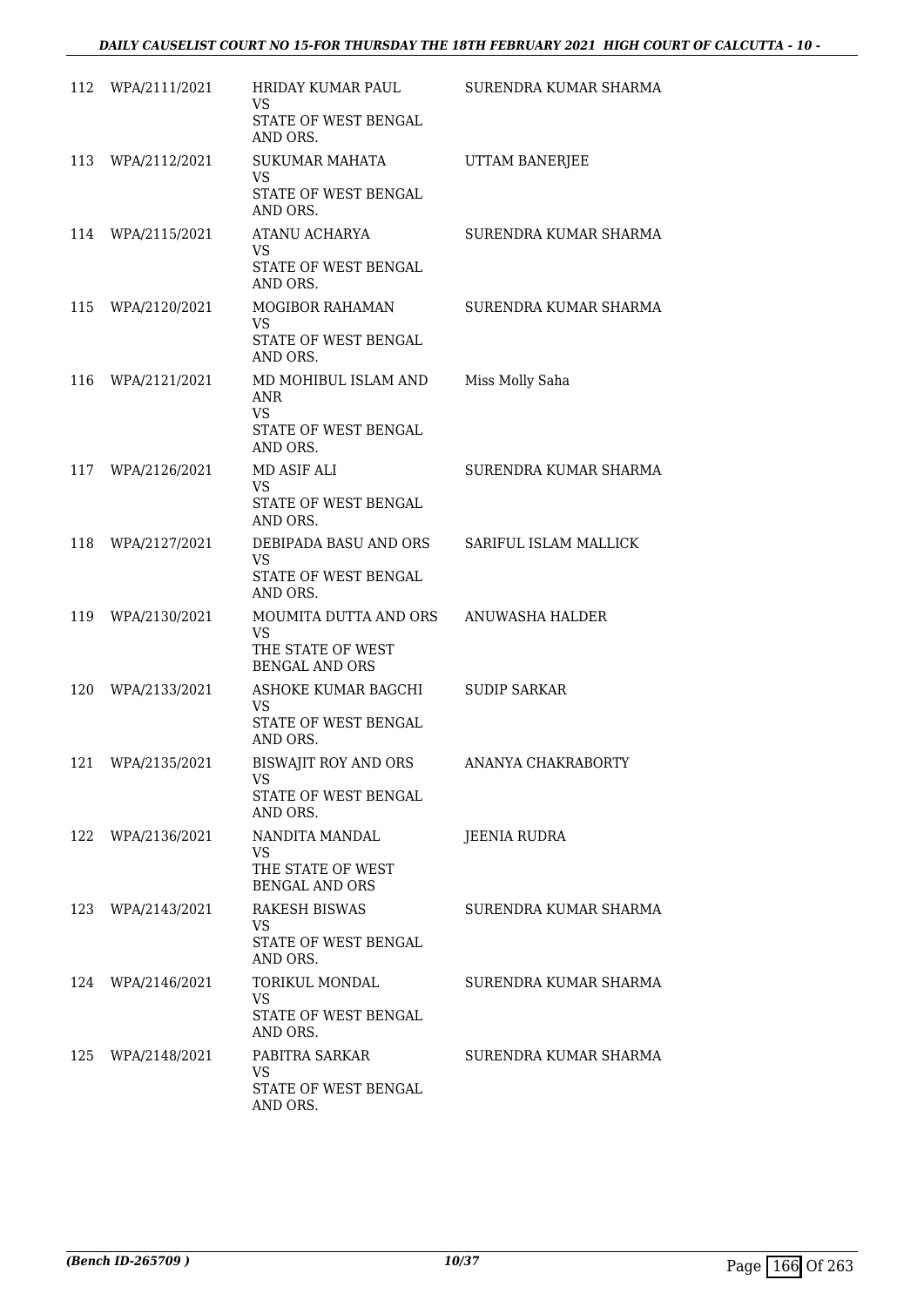| 126 | WPA/2149/2021 | BRINDABAN BISWAS AND<br><b>ORS</b><br><b>VS</b><br>STATE OF WEST BENGAL<br>AND ORS.          | SAMBHUNATH DE         |
|-----|---------------|----------------------------------------------------------------------------------------------|-----------------------|
| 127 | WPA/2154/2021 | SAJAL KUMAR BISWAS<br><b>VS</b><br>STATE OF WEST BENGAL<br>AND ORS.                          | <b>SUDDHADEV ADAK</b> |
| 128 | WPA/2158/2021 | <b>RAMDAS MANDAL</b><br>VS.<br>STATE OF WEST BENGAL<br>AND ORS.                              | SURENDRA KUMAR SHARMA |
| 129 | WPA/2159/2021 | SHAMPA MONDAL AND ORS<br><b>VS</b><br>STATE OF WEST BENGAL<br>AND ORS.                       | <b>SAKYA MAITI</b>    |
| 130 | WPA/2160/2021 | SHYAMALI BISWAS<br>VS<br>STATE OF WEST BENGAL<br>AND ORS.                                    | SURENDRA KUMAR SHARMA |
| 131 | WPA/2193/2021 | TAPAS ADHIKARY AND ORS<br>VS<br>State of West Bengal AND<br><b>ORS</b>                       | SK NAYEEMUL HAQUE     |
| 132 | WPA/2196/2021 | UJJAL KUJUR<br><b>VS</b><br>STATE OF WEST BENGAL<br>AND ORS.                                 | SURENDRA KUMAR SHARMA |
| 133 | WPA/2204/2021 | <b>SUMIT DAS</b><br><b>VS</b><br>STATE OF WEST BENGAL<br>AND ORS.                            | SURENDRA KUMAR SHARMA |
| 134 | WPA/2208/2021 | <b>APU BISWAS</b><br>VS.<br>STATE OF WEST BENGAL<br>AND ORS.                                 | SURENDRA KUMAR SHARMA |
| 135 | WPA/2211/2021 | MAMATA HALDER<br><b>VS</b><br>STATE OF WEST BENGAL<br>AND ORS.                               | SURENDRA KUMAR SHARMA |
| 136 | WPA/2217/2021 | <b>MANIK PRADHAN</b><br><b>VS</b><br>STATE OF WEST BENGAL<br>AND ORS.                        | SRIKANTA DATTA        |
| 137 | WPA/2245/2021 | MD. ABDUL KAYUM AND<br><b>ORS</b><br><b>VS</b><br>THE STATE OF WEST<br><b>BENGAL AND ORS</b> | ALI AHSAN ALAMGIR     |
| 138 | WPA/2255/2021 | SUNIT SARKAR AND ORS<br>VS<br>STATE OF WEST BENGAL<br>AND ORS.                               | TAIMUR HOSSAIN        |
| 139 | WPA/2269/2021 | SHYAMA RANI MUKHERJEE<br><b>VS</b><br>STATE OF WEST BENGAL<br>AND ORS.                       | DIPA BHATTACHARYA     |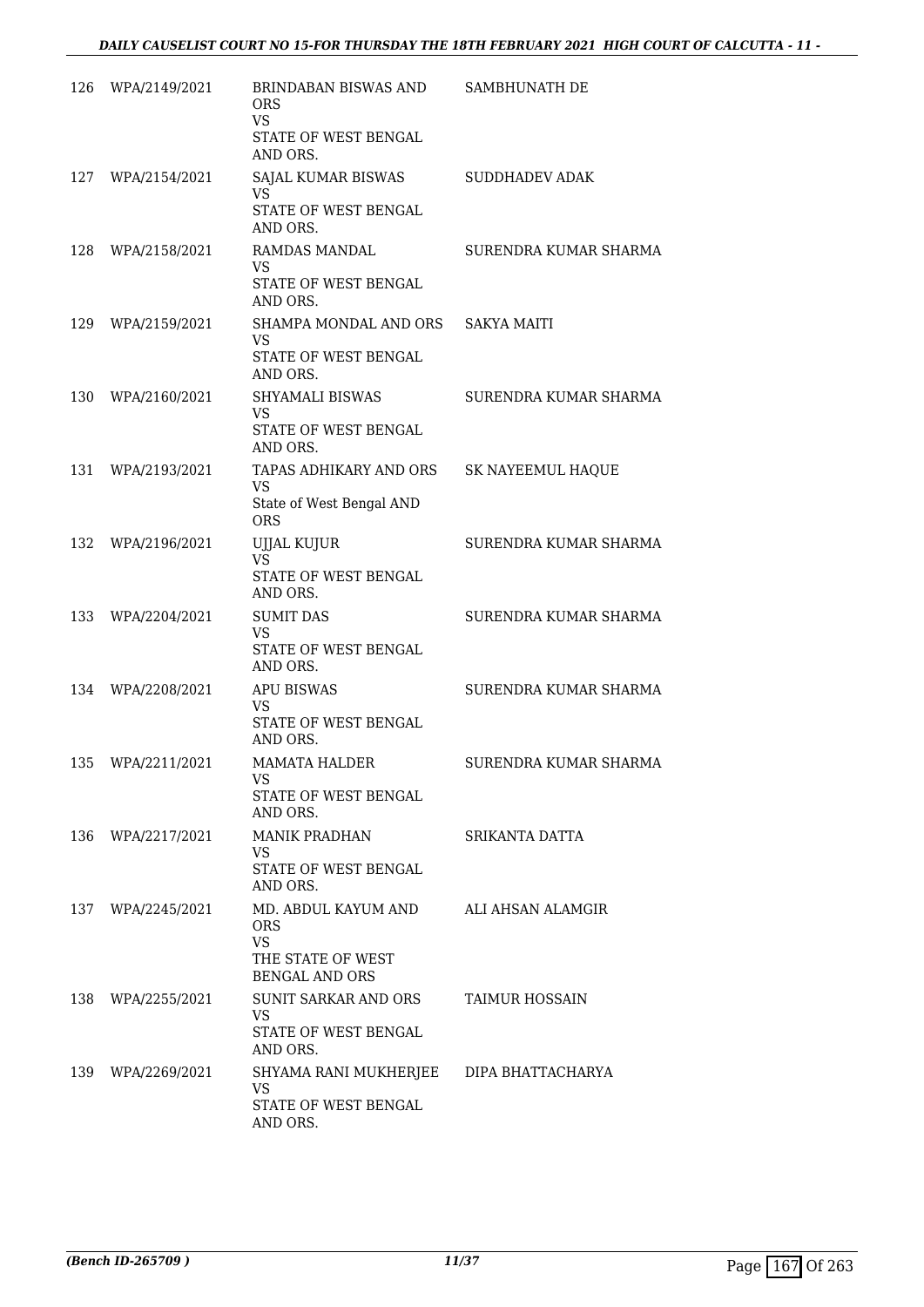|     | 140 WPA/2273/2021 | DILIP SARKAR AND OTHERS<br>VS<br>STATE OF WEST BENGAL<br>AND ORS.                         | <b>GOPA BISWAS</b>    |
|-----|-------------------|-------------------------------------------------------------------------------------------|-----------------------|
| 141 | WPA/2290/2021     | PRIYABRATA ROY AND ANR<br>VS<br>STATE OF WEST BENGAL<br>AND ORS.                          | ANANYA CHAKRABORTY    |
|     | 142 WPA/2292/2021 | ASHOK SARKAR AND<br><b>OTHERS</b><br><b>VS</b><br><b>STATE OF WEST BENGAL</b><br>AND ORS. | SOHAM BANERJEE        |
| 143 | WPA/2297/2021     | KAJAL RANI GUCHHAIT<br><b>VS</b><br>STATE OF WEST BENGAL<br>AND ORS.                      | DIPA BHATTACHARYA     |
| 144 | WPA/2326/2021     | BAISAKHI PAL AND ANR<br>VS<br>STATE OF WEST BENGAL<br>AND ORS.                            | <b>MALASREE MAITY</b> |
| 145 | WPA/2341/2021     | NIHAR BISWAS AND ORS<br>VS<br>STATE OF WEST BENGAL<br>AND ORS.                            | SOMESH KUMAR GHOSH    |
| 146 | WPA/2362/2021     | SUVANKAR NAYEK AND<br><b>OTHERS</b><br>VS<br>STATE OF WEST BENGAL<br>AND ORS.             | <b>ALOKESH DALAI</b>  |
| 147 | WPA/2363/2021     | SARIFUDDIN LASKAR<br>VS.<br>STATE OF WEST BENGAL<br>AND ORS.                              | AMAR NATH SEN         |
| 148 | WPA/2364/2021     | SUDIPTA BRAHMACHARY<br>VS.<br>STATE OF WEST BENGAL<br>AND ORS.                            | ROBIUL ISLAM          |
|     | 149 WPA/2366/2021 | GANESH CHANDRA<br>MONDAL<br>VS.<br>STATE OF WEST BENGAL<br>AND ORS.                       | ROBIUL ISLAM          |
| 150 | WPA/2367/2021     | MOUSUMI BHANDARY<br>MONDAL<br><b>VS</b><br>STATE OF WEST BENGAL<br>AND ORS.               | RATUL GHOSH           |
| 151 | WPA/2380/2021     | NIRMAL KUMAR DAS<br><b>MAHANTO</b><br>VS.<br>STATE OF WEST BENGAL<br>AND ORS.             | TANUJA BASAK          |
|     | 152 WPA/2381/2021 | RUPA BARUA<br><b>VS</b><br>STATE OF WEST BENGAL<br>AND ORS.                               | <b>IMDADUL BISWAS</b> |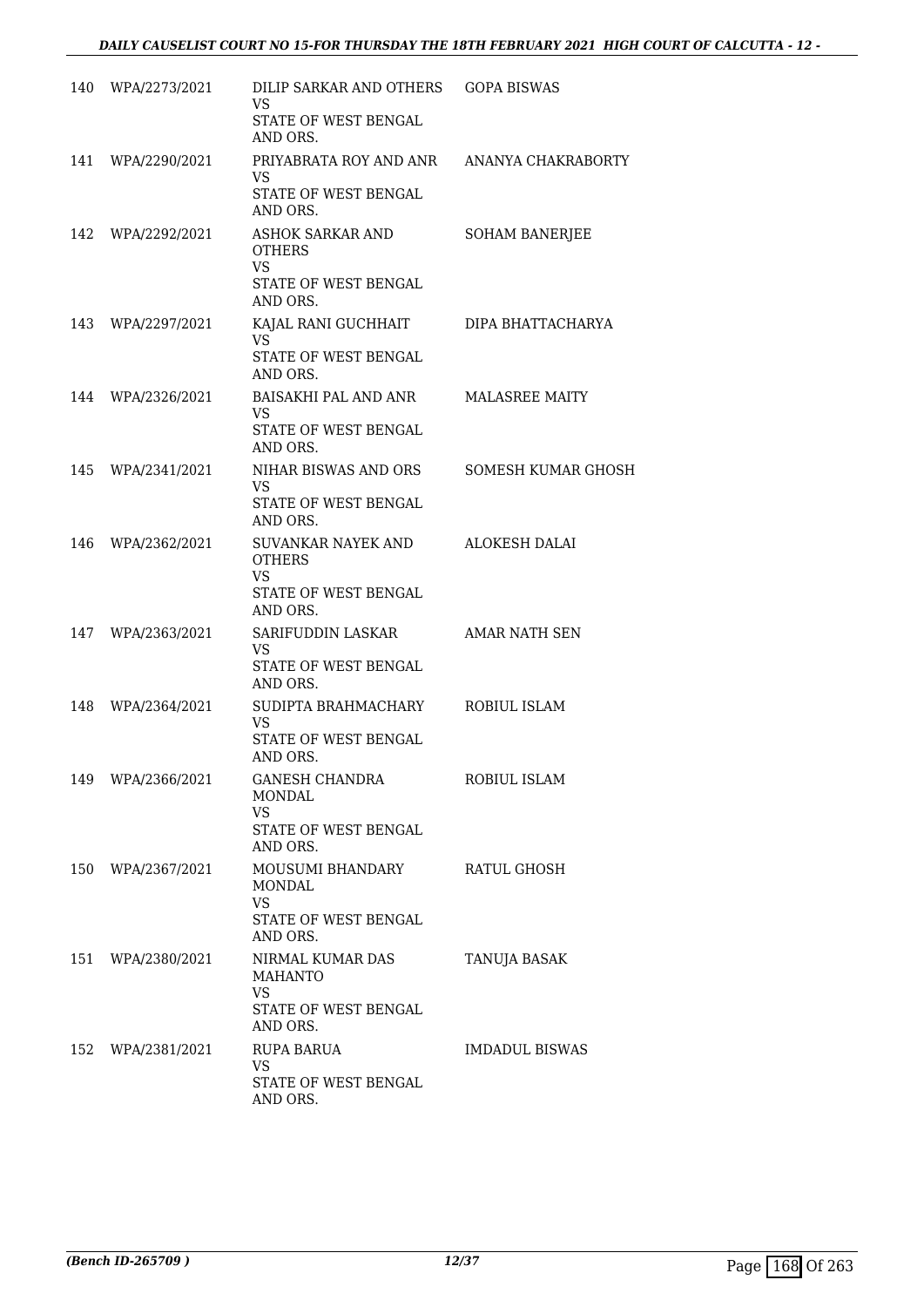|     | 153 WPA/2390/2021 | <b>SOURAV GHOSH</b><br>VS.<br>STATE OF WEST BENGAL<br>AND ORS.                        | NIBEDITA CHANDAN DEY   |
|-----|-------------------|---------------------------------------------------------------------------------------|------------------------|
|     | 154 WPA/2393/2021 | RIG PRASUN MONDAL<br><b>VS</b><br>STATE OF WEST BENGAL<br>AND ORS.                    | <b>MUKTESWAR MAITY</b> |
|     | 155 WPA/2395/2021 | MOUSUMI SEN AND ANR<br>VS.<br>STATE OF WEST BENGAL<br>AND ORS.                        | TAPODIP GUPTA          |
|     | 156 WPA/2397/2021 | <b>BASUDEB SINHA</b><br>VS.<br>STATE OF WEST BENGAL<br>AND ORS.                       | <b>GOPAL DAS</b>       |
|     | 157 WPA/2400/2021 | SANJIB MONDAL<br><b>VS</b><br><b>STATE OF WEST BENGAL</b><br>AND ORS.                 | <b>GOPAL DAS</b>       |
| 158 | WPA/2405/2021     | ANAMIKA BHATTACHARYA<br>VS.<br>STATE OF WEST BENGAL<br>AND ORS.                       | HEMANTA KUMAR DAS      |
| 159 | WPA/2409/2021     | AMARDEEP MANDAL AND<br><b>ANR</b><br>VS<br>STATE OF WEST BENGAL<br>AND ORS.           | <b>SAYAN MUKHERJEE</b> |
| 160 | WPA/2411/2021     | SOUMITRA GHOSH AND<br><b>ORS</b><br>VS.<br>STATE OF WEST BENGAL<br>AND ORS.           | CHNADAN DUTTA          |
| 161 | WPA/2426/2021     | SINTU MONDAL<br><b>VS</b><br>STATE OF WEST BENGAL<br>AND ORS.                         | DIPANYAN KUNDU         |
| 162 | WPA/2451/2021     | SUDIPTA BHATTACHARYYA<br>VS.<br>VISVA BHARATI AND ORS                                 | SALONI BHATTACHARJEE   |
| 163 | WPA/2457/2021     | SOURAV BIKAS MAITY AND<br><b>ORS</b><br><b>VS</b><br>STATE OF WEST BENGAL<br>AND ORS. | TAMAL TARU PANDA       |
| 164 | WPA/2459/2021     | KHALIDA AKTER BANU @<br><b>ORS</b><br><b>VS</b><br>STATE OF WEST BENGAL<br>AND ORS.   | KAPIL CHANDRA SAHOO    |
| 165 | WPA/2469/2021     | MIR JASMINA AND ORS<br>VS.<br>STATE OF WEST BENGAL<br>AND ORS.                        | AVIRUP CHATTERJEE      |
| 166 | WPA/2473/2021     | RAJIB ROY AND ORS<br>VS.<br>THE STATE OF WEST<br>BENGAL AND ORS                       | SAKHAWAT KHANDAKAE     |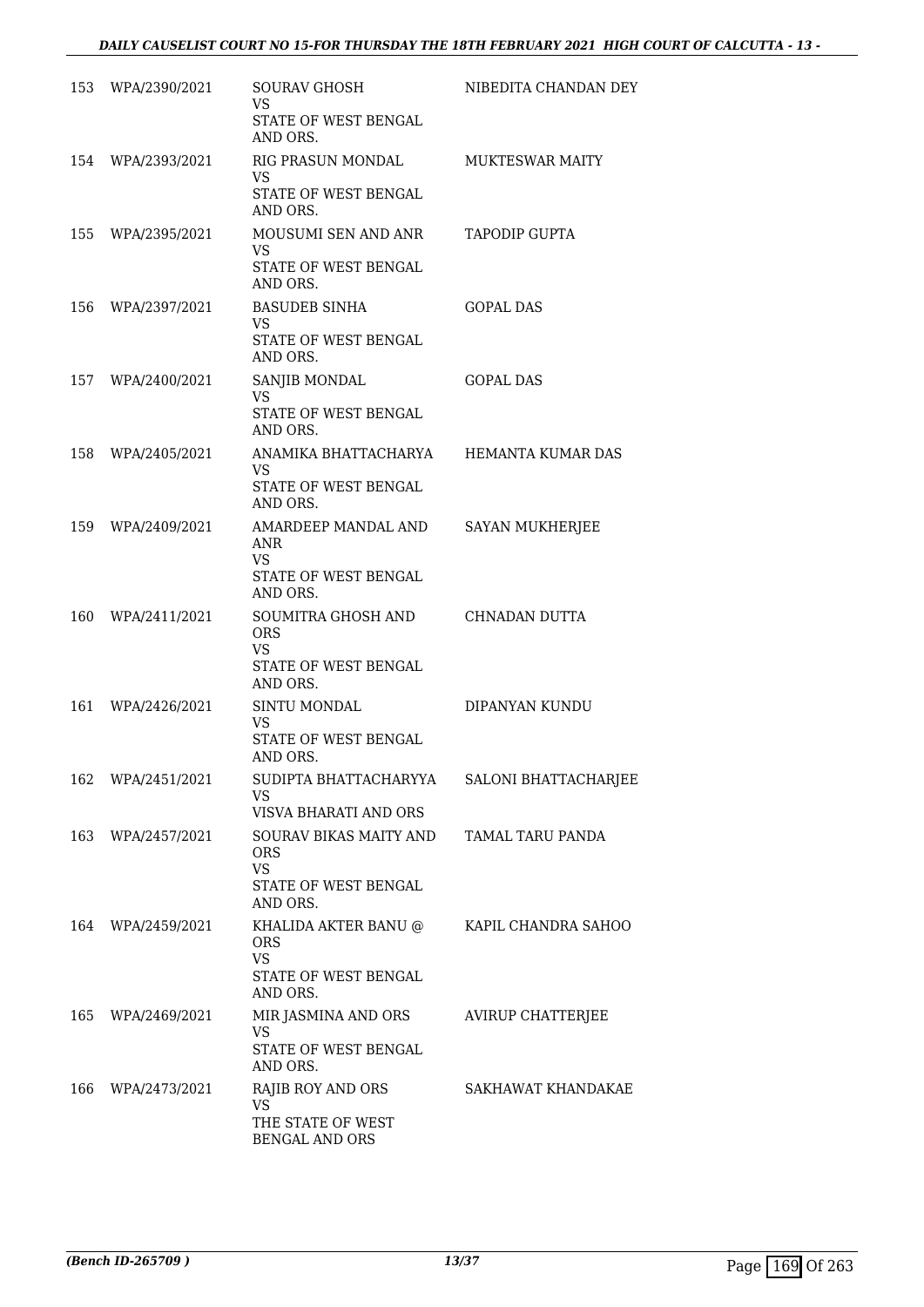| 167 | WPA/2475/2021     | MANIMALA MITRA AND ORS<br>VS.              | M. NAZAR CHOWDHURY        |
|-----|-------------------|--------------------------------------------|---------------------------|
|     |                   | THE STATE OF WEST<br><b>BENGAL AND ORS</b> |                           |
| 168 | WPA/2477/2021     | APURBA MONDAL AND ORS<br>VS.               | <b>GOPA BISWAS</b>        |
|     |                   | THE UNION OF INDIA AND<br><b>ORS</b>       |                           |
| 169 | WPA/2518/2021     | <b>ACHINTA PAL</b><br>VS.                  | SANTOSH CHAKRABORTY       |
|     |                   | STATE OF WEST BENGAL<br>AND ORS.           |                           |
| 170 | WPA/2535/2021     | PROSENJIT KARMAKAR<br><b>VS</b>            | SAKHAWAT KHANDAKAR        |
|     |                   | THE STATE OF WEST<br><b>BENGAL AND ORS</b> |                           |
| 171 | WPA/2539/2021     | MUSRAT PARVIN<br>VS.                       | SYED SHAMSUL AREFIN       |
|     |                   | STATE OF WEST BENGAL<br>AND ORS.           |                           |
| 172 | WPA/2543/2021     | SATYA RANJAN MALLIK<br><b>VS</b>           | SANTOSH KUMAR CHAKRABARTI |
|     |                   | STATE OF WEST BENGAL<br>AND ORS.           |                           |
| 173 | WPA/2547/2021     | TARANANDA MISHRA<br>VS.                    | RAMA HALDER(SANTRA)       |
|     |                   | STATE OF WEST BENGAL<br>AND ORS.           |                           |
| 174 | WPA/2548/2021     | <b>TANWEER KHAN</b><br>VS                  | <b>SOURAT NANDY</b>       |
|     |                   | STATE OF WEST BENGAL<br>AND ORS.           |                           |
| 175 | WPA/2551/2021     | <b>CHINMAY DAS</b><br>VS                   | RAMA HALDER(SANTRA)       |
|     |                   | STATE OF WEST BENGAL<br>AND ORS.           |                           |
| 176 | WPA/2552/2021     | AMIT CHAKRABORTI<br>VS                     | SANDIP KUMAR MONDAL       |
|     |                   | STATE OF WEST BENGAL<br>AND ORS.           |                           |
|     | 177 WPA/2553/2021 | BIPLAB JANA AND OTHERS<br>VS               | PURNASIS BHUNIYA          |
|     |                   | STATE OF WEST BENGAL<br>AND ORS.           |                           |
| 178 | WPA/2555/2021     | SNIGHA GHORAMI<br>VS.                      | <b>SOURAT NANDY</b>       |
|     |                   | STATE OF WEST BENGAL<br>AND ORS.           |                           |
| 179 | WPA/2560/2021     | RUKHSANA KHATUM<br>VS.                     | <b>SOURAT NANDY</b>       |
|     |                   | STATE OF WEST BENGAL<br>AND ORS.           |                           |
| 180 | WPA/2562/2021     | MD DAWOOD<br>VS.                           | PRADIP KUMAR GHOSH        |
|     |                   | State of West Bengal AND<br><b>ORS</b>     |                           |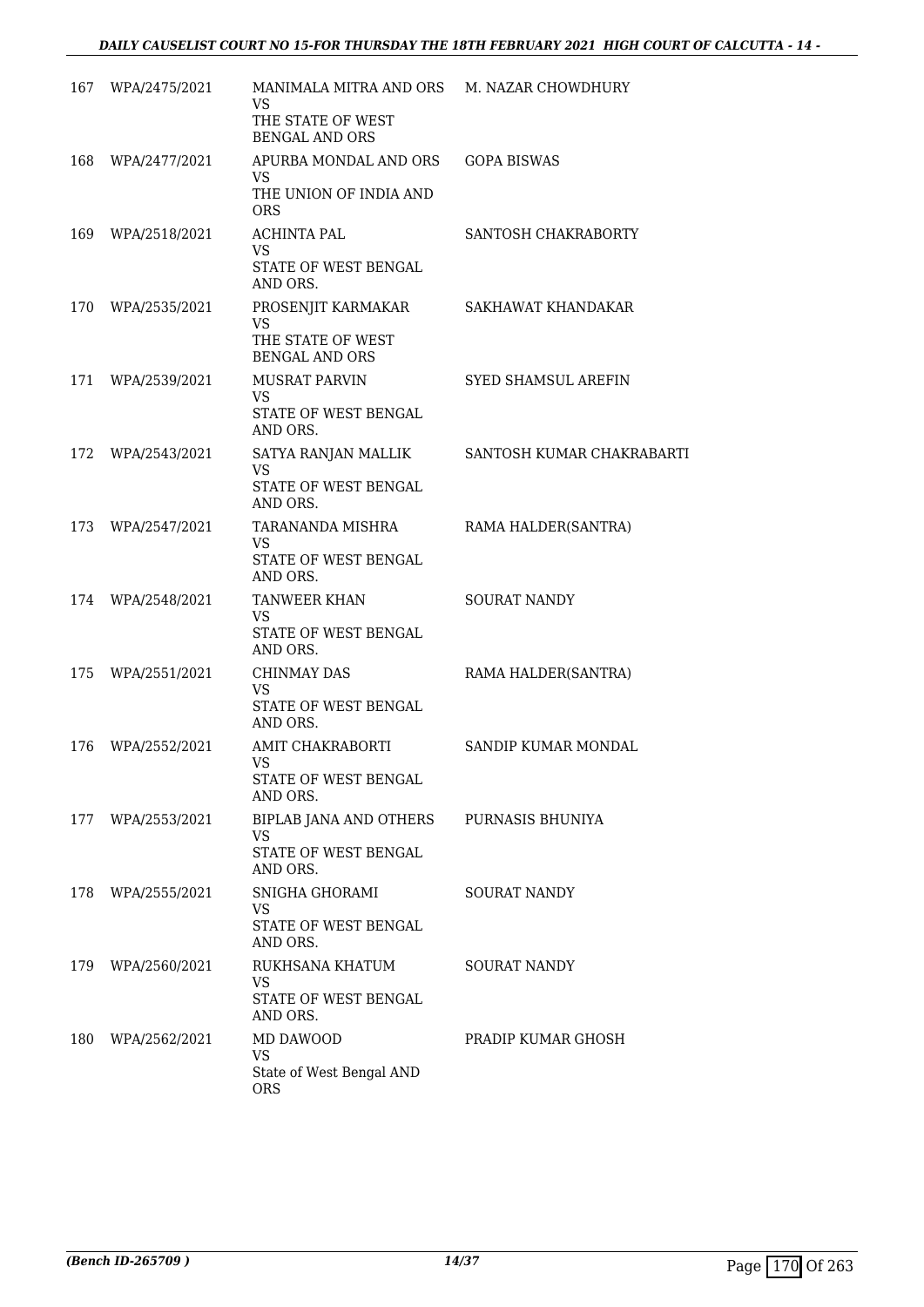| 181 | WPA/2565/2021     | NORTH MALDA TEACHERS<br>EDUCATION COLLEGE AND<br><b>ANR</b><br>VS.<br>THE STATE OF WEST<br><b>BENGAL AND ORS</b> | PINAKI DHOLE         |
|-----|-------------------|------------------------------------------------------------------------------------------------------------------|----------------------|
| 182 | WPA/2572/2021     | SHYAMALI MAHATO AND<br><b>OTHERS</b><br><b>VS</b><br>STATE OF WEST BENGAL<br>AND ORS.                            | SIDDHARTHA SARKAR    |
| 183 | WPA/2573/2021     | SHYAMAL KR NATH<br>VS.<br>STATE OF WEST BENGAL<br>AND ORS.                                                       | CHHANDAK DUTTA       |
| 184 | WPA/2574/2021     | KAMAL KANTA RAY<br>VS.<br>STATE OF WEST BENGAL<br>AND ORS.                                                       | <b>SANTANU MAJI</b>  |
| 185 | WPA/2582/2021     | MD. JAHID IQBAL KHAN<br>VS.<br>STATE OF WEST BENGAL<br>AND ORS.                                                  | KRISHNA KESHAB PAUL  |
| 186 | WPA/2586/2021     | KISMOTARA KHATUN AND<br><b>ANR</b><br>VS.<br>STATE OF WEST BENGAL<br>AND ORS.                                    | KRISHNA KESHAB PAUL  |
| 187 | WPA/2589/2021     | PIKU SSAHOO AND OTHERS<br><b>VS</b><br>STATE OF WEST BENGAL<br>AND ORS.                                          | ALOKESH DALAI        |
| 188 | WPA/2594/2021     | KRISHNA MONDAL<br>(GHOSH) AND ANOTHER<br>VS.<br>STATE OF WEST BENGAL<br>AND ORS.                                 | <b>ALOKESH DALAI</b> |
| 189 | WPA/2604/2021     | <b>SAMIM ALI</b><br>VS FOR THE VS<br>THE WEST BENGAL BOARD<br>OF PRIMARY EDUCATION<br>AND ORS                    | DWAIPAYAN SANYAL     |
|     | 190 WPA/2614/2021 | DILBAR NADAP AND ORS<br>VS.<br>STATE OF WEST BENGAL<br>AND ORS.                                                  | LALMOHAN BASU        |
|     | 191 WPA/2617/2021 | DULAL DAS AND OTHERS<br><b>VS</b><br>STATE OF WEST BENGAL<br>AND ORS.                                            | SASTHI CHARAN DHARA  |
|     | 192 WPA/2619/2021 | <b>JAMIL MAHMUD</b><br>VS.<br>WEST BENGAL BOARD OF<br>PRIMARY EDUCATION AND<br><b>OTHERS</b>                     | DWAIPAYAN SANYAL     |
|     | 193 WPA/2623/2021 | SOIMUR SK AND ORS<br>VS.<br>STATE OF WEST BENGAL<br>AND ORS.                                                     | SANDIP KUMAR MONDAL  |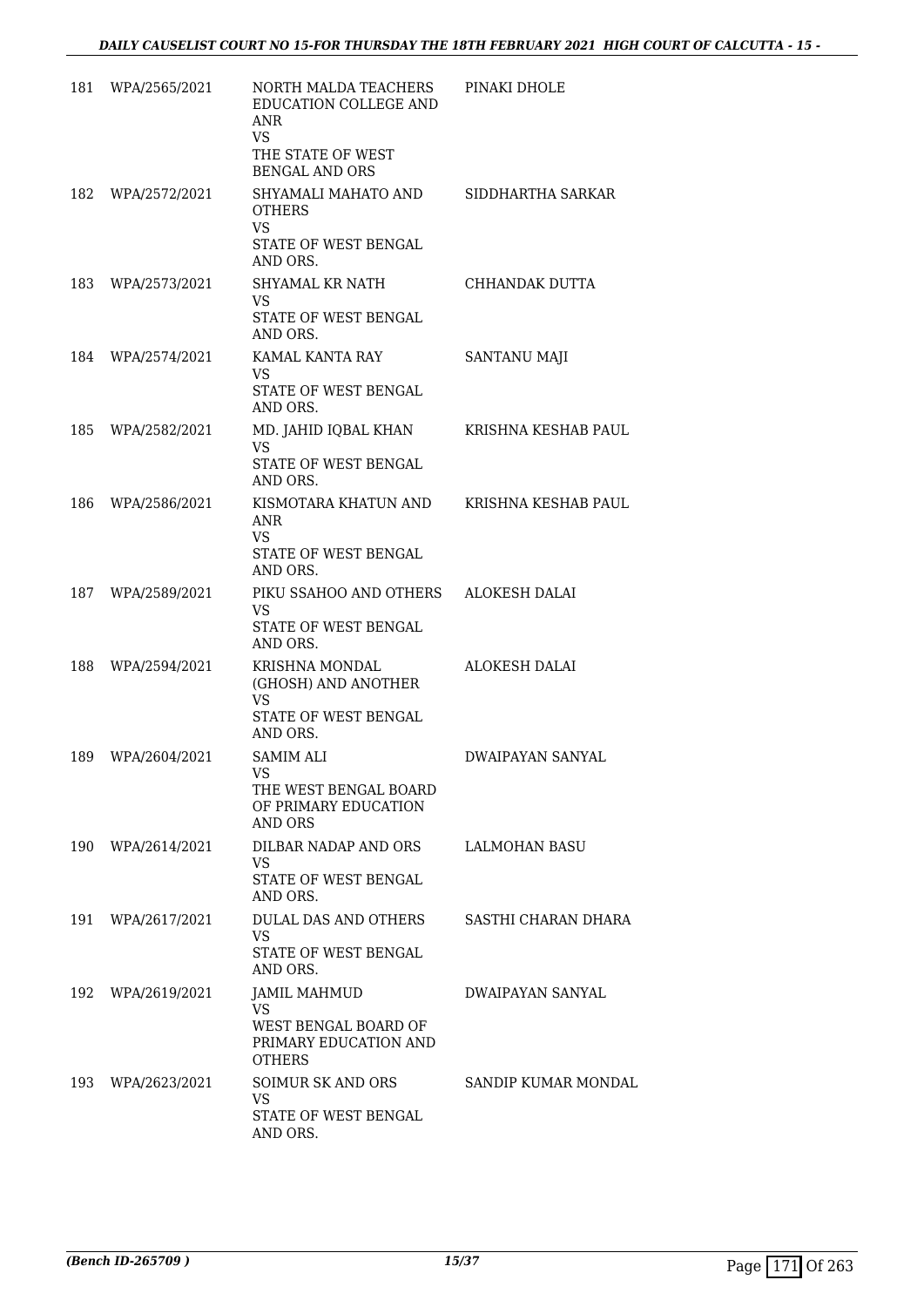| 194 | WPA/2624/2021     | SHUKTARA KHATUN AND<br><b>ORS</b><br><b>VS</b>                                                 | KAPIL CHANDRA SAHOO   |
|-----|-------------------|------------------------------------------------------------------------------------------------|-----------------------|
|     |                   | STATE OF WEST BENGAL<br>AND ORS.                                                               |                       |
| 195 | WPA/2625/2021     | <b>BINOD HALDAR AND</b><br><b>OTHERS</b><br><b>VS</b>                                          | <b>LALMOHAN BASU</b>  |
|     |                   | STATE OF WEST BENGAL<br>AND ORS.                                                               |                       |
| 196 | WPA/2626/2021     | LAKSHMI KANTA DAS<br>VS.<br>STATE OF WEST BENGAL<br>AND ORS.                                   | <b>SANTANU MAJI</b>   |
| 197 | WPA/2628/2021     | BAPI DAS AND ORS<br><b>VS</b><br>STATE OF WEST BENGAL<br>AND ORS.                              | DIBYENDU CHATTERJEE   |
| 198 | WPA/2630/2021     | ATANU SARKAR AND ANR<br>VS.<br>STATE OF WEST BENGAL<br>AND ORS.                                | SALONI BHATTACHARJEE  |
| 199 | WPA/2631/2021     | MD ASAD ALI AND ORS<br>VS.<br>STATE OF WEST BENGAL<br>AND ORS.                                 | KAPIL CHANDRA SAHOO   |
|     | 200 WPA/2632/2021 | MD. SAMSUR RAHMAN AND<br><b>ORS</b><br><b>VS</b><br>THE STATE OF WEST<br><b>BENGAL AND ORS</b> | NEPESH MAJHI          |
| 201 | WPA/2633/2021     | PROSENJIT BHOWMICK<br>AND ORS<br><b>VS</b><br>THE STATE OF WEST<br><b>BENGAL AND ORS</b>       | DEBASIS NANDI         |
| 202 | WPA/2634/2021     | HARUN RASID AND ORS<br>VS<br>THE STATE OF WEST<br><b>BENGAL AND ORS</b>                        | NEPESH, AJHI          |
|     | 203 WPA/2653/2021 | JESMIN TABACHCHHUM<br>VS.<br>STATE OF WEST BENGAL<br>AND ORS.                                  | <b>FIROZE HASSAN</b>  |
|     | 204 WPA/2667/2021 | <b>BIPASHA MONDAL</b><br>VS.<br>STATE OF WEST BENGAL<br>AND ORS.                               | AJAY BARMAN RAY       |
|     | 205 WPA/2680/2021 | MD HAIDERALAM AND ORS<br>VS.<br>STATE OF WEST BENGAL<br>AND ORS.                               | MD.HABIBUR RAHMAN     |
| 206 | WPA/2687/2021     | SANTANU DE<br>VS<br>STATE OF WEST BENGAL<br>AND ORS.                                           | Miss Molly Saha       |
|     | 207 WPA/2691/2021 | KAMALA DEVI<br>VS.<br>STATE OF WEST BENGAL<br>AND ORS.                                         | <b>IMDADUL BISWAS</b> |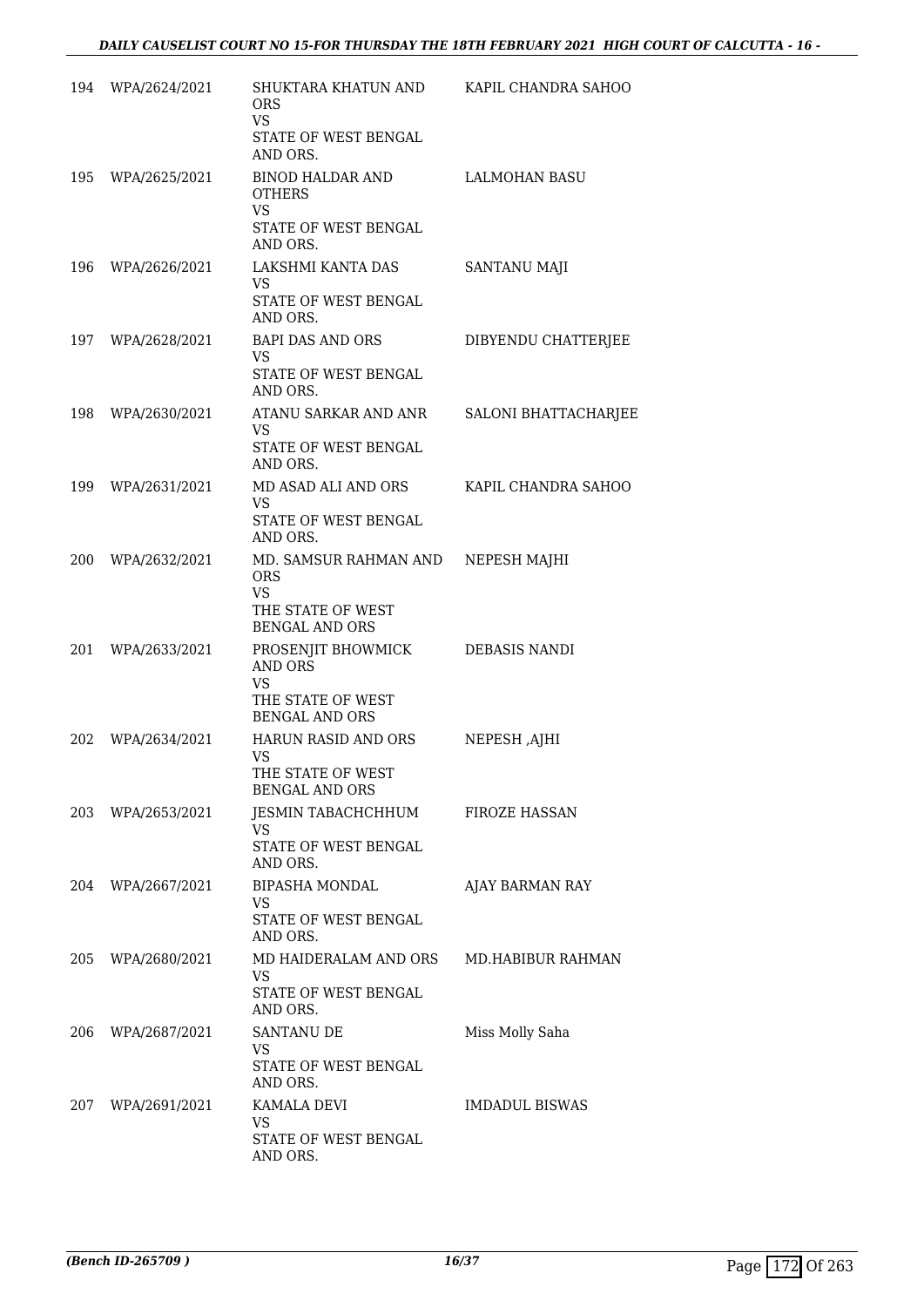| 208 | WPA/2699/2021     | <b>SOMA NANDY</b><br>VS<br>STATE OF WEST BENGAL<br>AND ORS.                        | PRADYOT KR. MONDAL        |
|-----|-------------------|------------------------------------------------------------------------------------|---------------------------|
| 209 | WPA/2701/2021     | MANIK KUMAR MAITI<br>VS<br>STATE OF WEST BENGAL<br>AND ORS.                        | PRADYOT KR. MONDAL        |
| 210 | WPA/2702/2021     | PANKAJ KUMAR ROY<br>VS<br><b>STATE OF WEST BENGAL</b>                              | TARUN KUMAR GAYEN         |
| 211 | WPA/2710/2021     | AND ORS.<br>ARUNDHATI JANA<br>VS<br>STATE OF WEST BENGAL<br>AND ORS.               | <b>AMITABRATA ROY</b>     |
| 212 | WPA/2715/2021     | <b>SAMIR SARKAR AND ORS</b><br>VS.<br>STATE OF WEST BENGAL<br>AND ORS.             | KAPIL CHANDRA SAHOO       |
| 213 | WPA/2718/2021     | URMI SAHA AND ORS<br><b>VS</b><br>STATE OF WEST BENGAL<br>AND ORS.                 | KAPIL CHANDRA SAHOO       |
| 214 | WPA/2719/2021     | PARAMA GHOSH<br>VS.<br>STATE OF WEST BENGAL<br>AND ORS.                            | <b>SAKTI PADA JANA</b>    |
| 215 | WPA/2721/2021     | SUMIT SAHA AND ORS.<br>VS<br>STATE OF WEST BENGAL<br>AND ORS.                      | <b>ANITA SHAW</b>         |
| 216 | WPA/2732/2021     | SAMINA KHATUN AND ORS<br>VS<br>UNION OF INDIA AND ORS.                             | <b>SOMESH KUMAR GHOSH</b> |
| 217 | WPA/2733/2021     | DEBKUMAR MONDAL AND<br>ORS.<br>VS<br>STATE OF WEST BENGAL<br>AND ORS.              | <b>GOPAL DAS</b>          |
|     | 218 WPA/2739/2021 | BITHIKA SARKAR AND ORS<br>VS.<br><b>STATE OF WEST BENGAL</b><br>AND ORS.           | PROSENJIT MUKHERJEE       |
|     | 219 WPA/2743/2021 | SWAPAN BHOWAL<br>VS.<br><b>STATE OF WEST BENGAL</b><br>AND ORS.                    | PRONAY BASAK              |
|     | IA NO: CAN/1/2021 |                                                                                    |                           |
|     | 220 WPA/2752/2021 | ADYANATH GHOSH AND<br><b>ORS</b><br><b>VS</b>                                      | <b>GOPA BISWAS</b>        |
| 221 | WPA/2753/2021     | UNION OF INDIA AND ORS.<br><b>SWATI DEY BALA</b><br>VS.<br>UNION OF INDIA AND ORS. | GOPA BISWAS               |
|     | 222 WPA/2754/2021 | SUDIPTA BOSE AND ORS<br><b>VS</b><br>UNION OF INDIA AND ORS.                       | <b>GOPA BISWAS</b>        |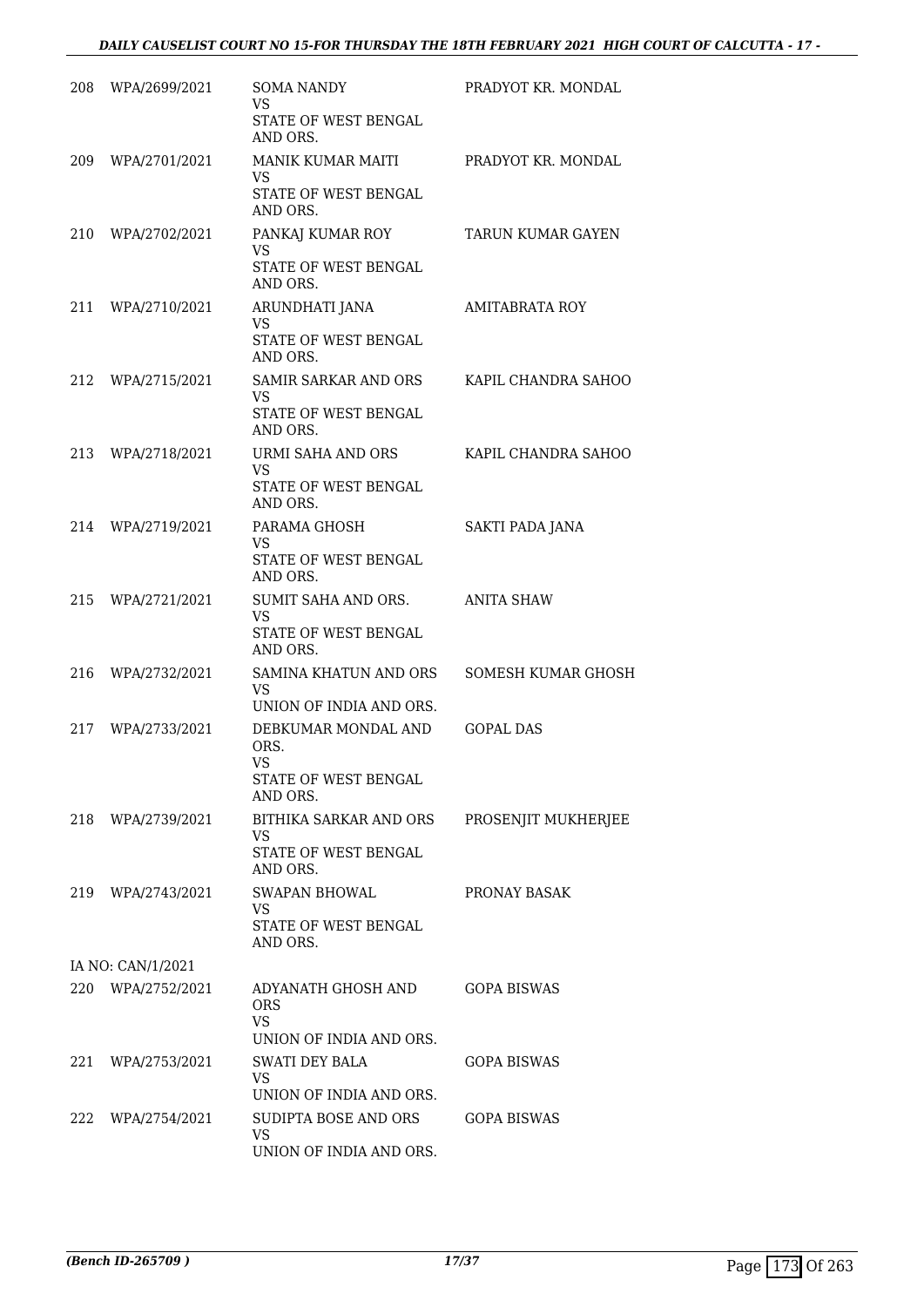|     | 223 WPA/2765/2021 | RANAJIT MAITY<br>VS<br>STATE OF WEST BENGAL<br>AND ORS.                                                                     | SUDIPTA DASGUPTA       |
|-----|-------------------|-----------------------------------------------------------------------------------------------------------------------------|------------------------|
|     | 224 WPA/2773/2021 | SONALI SHAW AND<br><b>ANOTHERS</b><br>VS.<br>STATE OF WEST BENGAL<br>AND ORS.                                               | <b>BISWAJIT SARKAR</b> |
| 225 | WPA/2782/2021     | ALAMGIR SHAIKH AND ANR<br>VS.<br>THE W.B.BOARD OF                                                                           | TIRTHANKAR DHALI       |
| 226 | WPA/2790/2021     | PRIMARY EDU AND ORS<br>MD JOSIMUDDIN SK AND<br><b>ORS</b><br><b>VS</b><br><b>W.B.BOARD OF PRIMARY</b><br><b>EDU AND ORS</b> | TIRTHANKAR DEY         |
| 227 | WPA/2796/2021     | KALYANI DINDA<br>VS.<br><b>STATE OF WEST BENGAL</b><br>AND ORS.                                                             | <b>RITAM CHOWDHURY</b> |
| 228 | WPA/2802/2021     | SUMITRA BHUNIA<br>VS.<br>STATE OF WEST BENGAL<br>AND ORS.                                                                   | RAMA HALDER SANTRA     |
| 229 | WPA/2814/2021     | MAUSUMI MAHATO<br>VS<br>STATE OF WEST BENGAL<br>AND ORS.                                                                    | JAYANTA MITRA          |
| 230 | WPA/2817/2021     | HAIMANTI MAHATO<br><b>VS</b><br>STATE OF WEST BENGAL<br>AND ORS.                                                            | <b>JAYANTI MITRA</b>   |
| 231 | WPA/2831/2021     | JAYANTA THOKDAR AND<br><b>ORS</b><br>VS<br><b>STATE OF WEST BENGAL</b><br>AND ORS.                                          | KAPIL CHANDRA SAHOO    |
|     | 232 WPA/2834/2021 | NABIN DE AND ORS<br>VS.<br>STATE OF WEST BENGAL                                                                             | TAMAL TARU PANDA       |
|     | 233 WPA/2835/2021 | AND ORS.<br>PARWANA RAJAN AND<br><b>OTHERS</b><br><b>VS</b>                                                                 | JAYANTA BHATTACHARYYA  |
|     |                   | STATE OF WEST BENGAL<br>AND ORS.                                                                                            |                        |
|     | 234 WPA/2837/2021 | MD KHALID HOSSAIN<br><b>GHANI</b><br><b>VS</b><br>STATE OF WEST BENGAL<br>AND ORS.                                          | SUBHRANGSU PANDA       |
|     | 235 WPA/2838/2021 | SAMBIT PANDEY AND<br><b>OTHERS</b><br><b>VS</b><br>STATE OF WEST BENGAL<br>AND ORS.                                         | JAYANTA BHATTACHARYYA  |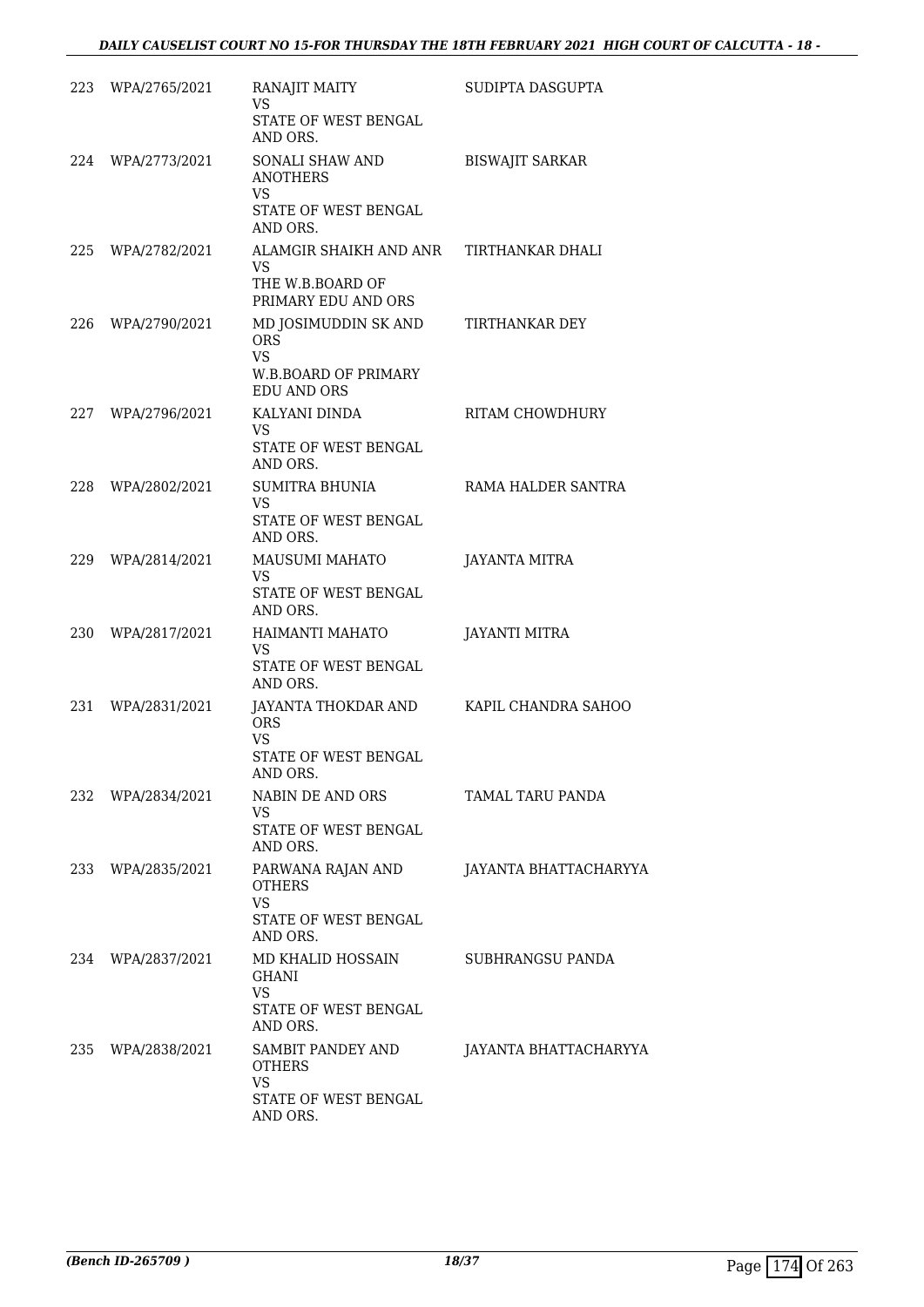|     | 236 WPA/2841/2021 | ABDUL AZIM AND OTHERS<br>VS                    | JAYANTA BHATTACHARYYA     |
|-----|-------------------|------------------------------------------------|---------------------------|
|     |                   | STATE OF WEST BENGAL<br>AND ORS.               |                           |
|     | 237 WPA/2848/2021 | SHYAMALI RAY<br><b>VS</b>                      | <b>SUDIP SARKAR</b>       |
|     |                   | STATE OF WEST BENGAL<br>AND ORS.               |                           |
|     | 238 WPA/2858/2021 | <b>ARUNIMA BOSE</b>                            | SHIBAJI KUMAR DAS         |
|     |                   | <b>VS</b><br>UNIVERSITY OF CALCUTTA<br>AND ORS |                           |
|     | 239 WPA/2862/2021 | SURATI SAMANTA                                 | BAISALI GHOSHAL           |
|     |                   | VS<br>STATE OF WEST BENGAL<br>AND ORS.         |                           |
|     | 240 WPA/2863/2021 | MD SAFIQUZZAMAN<br><b>VS</b>                   | <b>SANTANU MAJI</b>       |
|     |                   | STATE OF WEST BENGAL<br>AND ORS.               |                           |
| 241 | WPA/2868/2021     | TANIA BEGAM                                    | <b>SAKYA MAITY</b>        |
|     |                   | VS.<br>STATE OF WEST BENGAL<br>AND ORS.        |                           |
| 242 | WPA/2869/2021     | PROBODH KUMAR SAHA<br>VS.                      | <b>GOLAM MOHAMMAD</b>     |
|     |                   | STATE OF WEST BENGAL<br>AND ORS.               |                           |
|     | 243 WPA/2870/2021 | HARIPADA BARMAN AND<br>ORS<br>VS               | <b>SANTANU MAJI</b>       |
|     |                   | STATE OF WEST BENGAL<br>AND ORS.               |                           |
| 244 | WPA/2871/2021     | RABINDRA NATH SAHOO<br><b>VS</b>               | ALOKESHDALAI777@GMAIL.COM |
|     |                   | STATE OF WEST BENGAL<br>AND ORS.               |                           |
| 245 | WPA/2873/2021     | <b>RANJAN RAHA</b><br>VS                       | M. NAZAR CHOWDHURY        |
|     |                   | STATE OF WEST BENGAL<br>AND ORS.               |                           |
| 246 | WPA/2876/2021     | SANJOY NUNIA<br><b>VS</b>                      | ALOKESH DALAI             |
|     |                   | STATE OF WEST BENGAL<br>AND ORS.               |                           |
| 247 | WPA/2879/2021     | MD. QURBAN ALI ANDORS<br>VS.                   | HABIBUR RAHMAN            |
|     |                   | STATE OF WEST BENGAL<br>AND ORS.               |                           |
| 248 | WPA/2880/2021     | SHUVASHREE MONDAL<br><b>VS</b>                 | ALOKESH DALAI             |
|     |                   | STATE OF WEST BENGAL<br>AND ORS.               |                           |
| 249 | WPA/2881/2021     | JAYASHREE KHANRA<br>VS                         | ALOKESH DALAI             |
|     |                   | STATE OF WEST BENGAL<br>AND ORS.               |                           |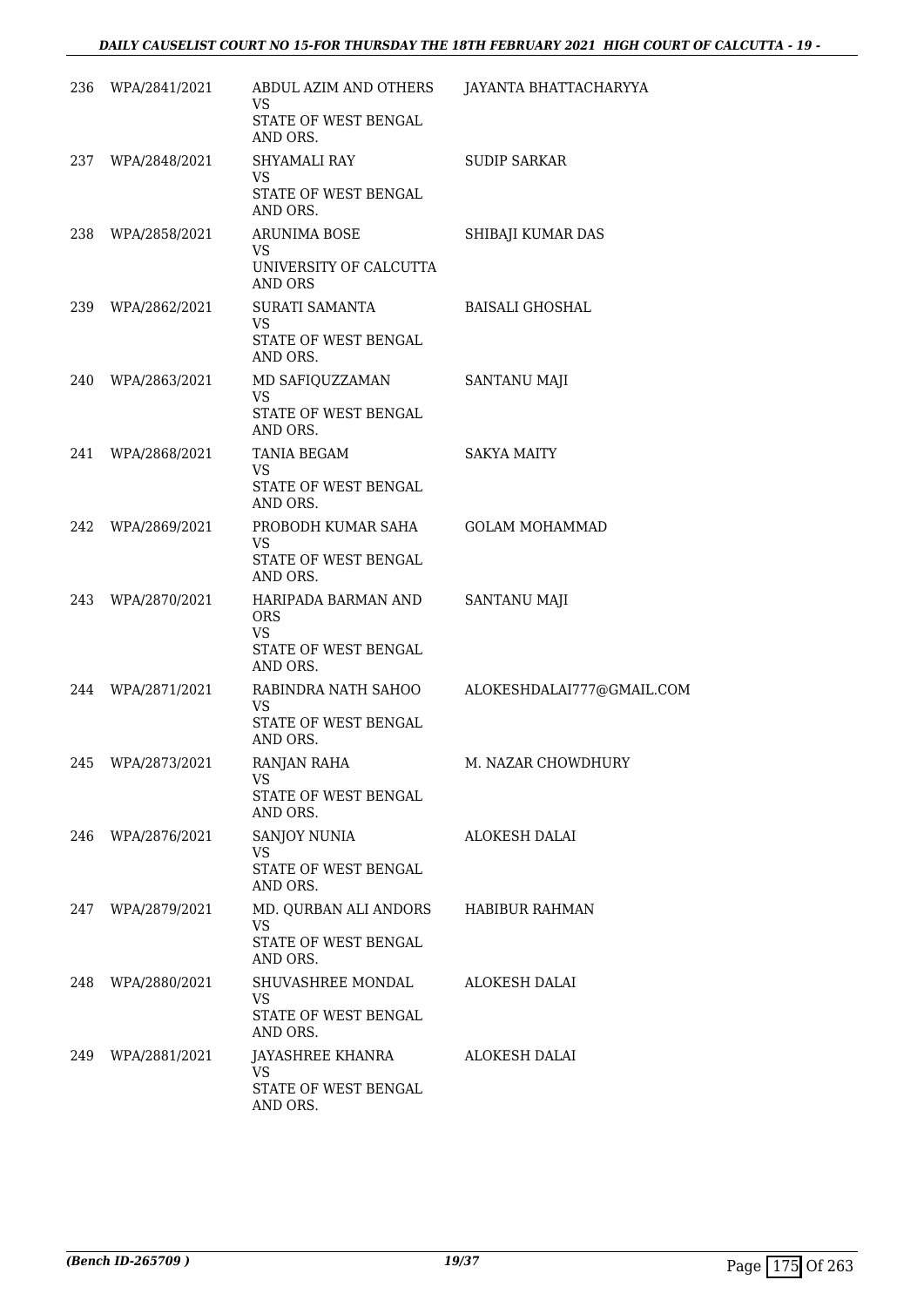|     | 250 WPA/2884/2021 | SUMIT GHORAI<br>VS<br>STATE OF WEST BENGAL                                                                  | ALOKESH DALAI        |
|-----|-------------------|-------------------------------------------------------------------------------------------------------------|----------------------|
|     | 251 WPA/2886/2021 | AND ORS.<br>RINKU BISUI<br>VS<br>STATE OF WEST BENGAL                                                       | ALOKESH DALAI        |
|     | 252 WPA/2887/2021 | AND ORS.<br><b>INDRAJIT MAL</b><br>VS<br>STATE OF WEST BENGAL                                               | ALOKESH DALAI        |
|     | 253 WPA/2888/2021 | AND ORS.<br><b>SUMAN SAHA</b><br><b>VS</b><br>STATE OF WEST BENGAL<br>AND ORS.                              | ALOKESH DALAI        |
|     | 254 WPA/2890/2021 | SUJIT KUMAR TUNGA<br><b>VS</b><br>STATE OF WEST BENGAL<br>AND ORS.                                          | ALOKESH DALAI        |
|     | 255 WPA/2892/2021 | SONIA GHOSH<br><b>VS</b><br>STATE OF WEST BENGAL<br>AND ORS.                                                | <b>ALOKESH DALAI</b> |
|     | 256 WPA/2895/2021 | GAURANGO PAUL<br><b>VS</b><br>STATE OF WEST BENGAL<br>AND ORS.                                              | ALOKESH DALAI        |
|     | 257 WPA/2905/2021 | MUNSHI SAHIDUL HOQUE GOPA BISWAS<br><b>VS</b><br>STATE OF WEST BENGAL<br>AND ORS.                           |                      |
|     | 258 WPA/2910/2021 | AVIJIT MAITY @ABHIJIT AND SASTI CHARAN DHARA<br><b>ORS</b><br><b>VS</b><br>STATE OF WEST BENGAL<br>AND ORS. |                      |
| 259 | WPA/2911/2021     | DEBOLINA SAHOO AND ORS<br><b>VS</b><br><b>STATE OF WEST BENGAL</b><br>AND ORS.                              | <b>AVINABA DAN</b>   |
| 260 | WPA/2915/2021     | JANARDAN PURKAIT<br><b>VS</b><br>STATE OF WEST BENGAL<br>AND ORS.                                           | SUMITAVA CHAKRABORTY |
| 261 | WPA/2916/2021     | <b>ARPITA GHOSH</b><br><b>VS</b><br>STATE OF WEST BENGAL<br>AND ORS.                                        | SUMITAVA CHAKRABORTY |
| 262 | WPA/2922/2021     | <b>BARNALI MAHATO</b><br>VS<br>STATE OF WEST BENGAL<br>AND ORS.                                             | SIDDHARTHA SARKAR    |
| 263 | WPA/2924/2021     | ANNESHA KHATUN<br><b>VS</b><br>STATE OF WEST BENGAL<br>AND ORS.                                             | NAYEEMUL HAQUE       |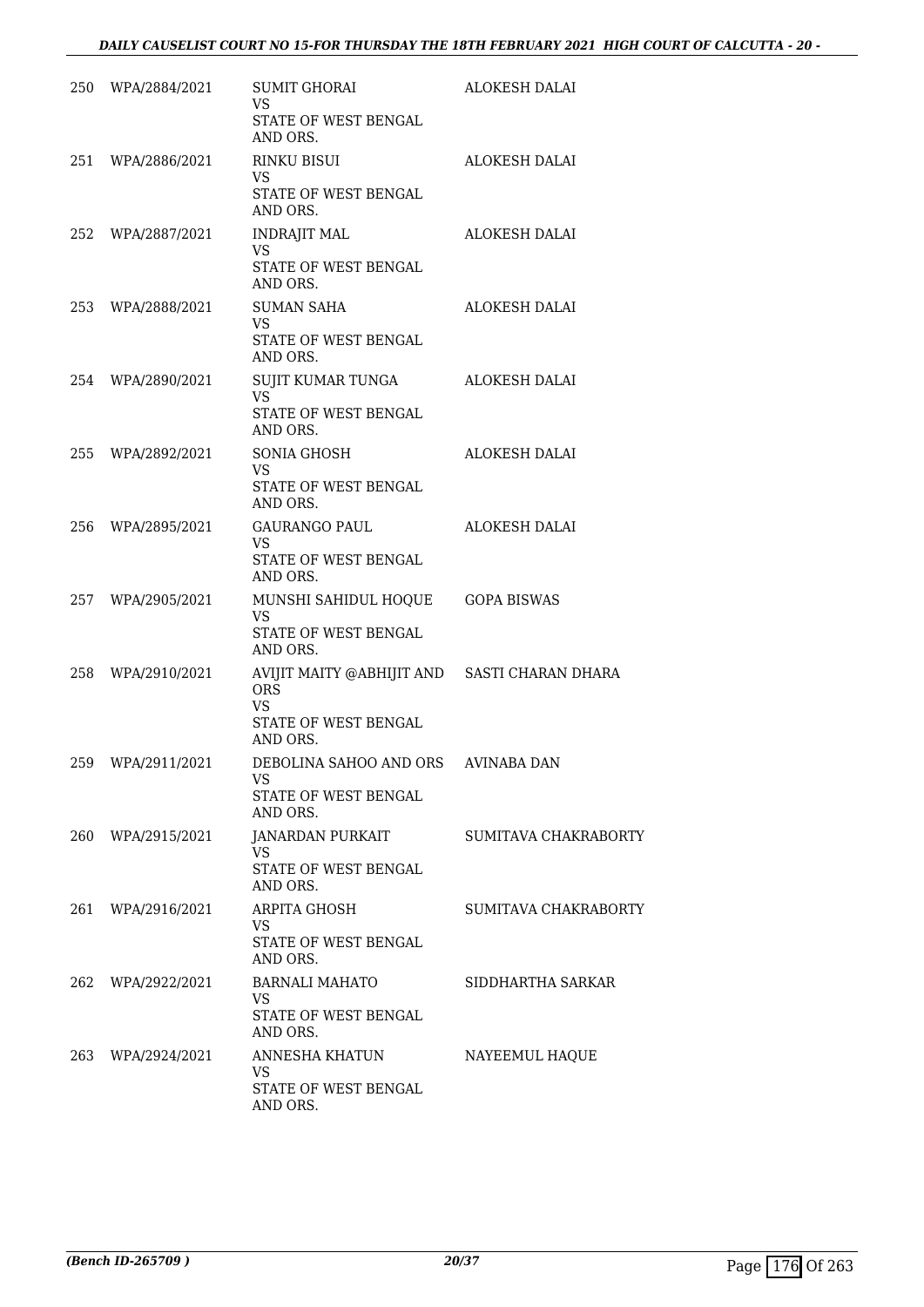|     | 264 WPA/2940/2021 | ARPITA MONDAL<br>VS.<br>STATE OF WEST BENGAL     | RIMPY MUKHERJEE        |
|-----|-------------------|--------------------------------------------------|------------------------|
|     |                   | AND ORS.                                         |                        |
|     | 265 WPA/2947/2021 | SELIM REZA AND ANR<br>VS                         | TAMAL SINGHA ROY       |
|     |                   | STATE OF WEST BENGAL<br>AND ORS.                 |                        |
| 266 | WPA/2959/2021     | SK. SAFIUR RAHAMAN<br><b>VS</b>                  | SYRD SHAMSUL AREFIN    |
|     |                   | STATE OF WEST BENGAL<br>AND ORS.                 |                        |
| 267 | WPA/2967/2021     | SHRABANI KALAPAHAR<br>VS.                        | DILIP KUMAR SHYAMAL    |
|     |                   | STATE OF WEST BENGAL<br>AND ORS.                 |                        |
| 268 | WPA/2969/2021     | MINATI MAJUMDAR<br><b>VS</b>                     | UTTAM BANERJEE         |
|     |                   | THE STATE OF WEST<br><b>BENGAL AND ORS</b>       |                        |
|     | 269 WPA/2976/2021 | URMILA MRIDHA<br>VS.                             | MANIKA SARKAR          |
|     |                   | STATE OF WEST BENGAL<br>AND ORS.                 |                        |
|     | 270 WPA/2978/2021 | ALI HOSSAIN<br><b>VS</b>                         | <b>RIMA DAS</b>        |
|     |                   | STATE OF WEST BENGAL<br>AND ORS.                 |                        |
| 271 | WPA/2980/2021     | KANIKA (DHARA) MONDAL<br><b>VS</b>               | SANJIB SETH            |
|     |                   | STATE OF WEST BENGAL<br>AND ORS.                 |                        |
| 272 | WPA/2986/2021     | DIPANKAR MOKNDAL AND<br><b>ORS</b>               | PRODYOT KANTI MONDAL   |
|     |                   | <b>VS</b><br>STATE OF WEST BENGAL                |                        |
|     |                   | <b>AND ORS</b>                                   |                        |
| 273 | WPA/2989/2021     | SUDDHASATTWA SIT AND<br>ORS<br>VS.               | PRADYOT MONDAL         |
|     |                   | <b>STATE OF WEST BENGAL</b><br>AND ORS.          |                        |
| 274 | WPA/2993/2021     | BIJAN PRADHAN AND ORS<br><b>VS</b>               | PRADYOT KUMAR MONDAL   |
|     |                   | STATE OF WEST BENGAL<br>AND ORS.                 |                        |
| 275 | WPA/2994/2021     | PRASAD KUMAR SAMANTA<br>VS                       | SAKTIPADA JANA         |
|     |                   | STATE OF WEST BENGAL<br>AND ORS.                 |                        |
| 276 | WPA/2996/2021     | GOPA RANI SAMANTA AND<br><b>ANR</b><br><b>VS</b> | <b>SAKTI PADA JANA</b> |
|     |                   | STATE OF WEST BENGAL<br>AND ORS.                 |                        |
| 277 | WPA/3024/2021     | MD SAMIM AKHTAR<br><b>VS</b>                     | RITAM CHOWDHURY        |
|     |                   | STATE OF WEST BENGAL<br>AND ORS.                 |                        |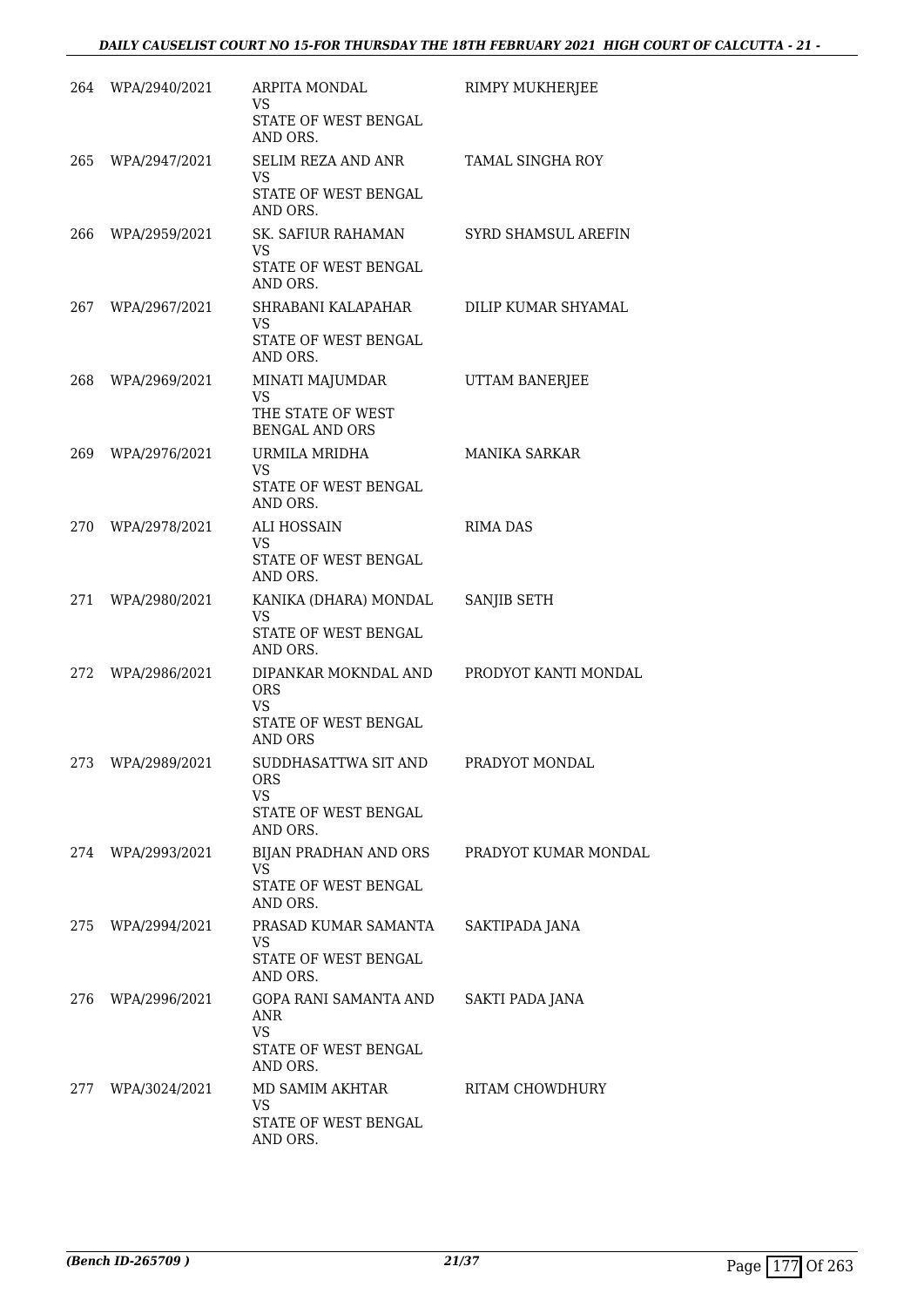| 278 | WPA/3033/2021 | MD. RAFIQUE AHMED<br><b>VS</b>                     | SOUJANYA BANDYOPADHYAY     |
|-----|---------------|----------------------------------------------------|----------------------------|
|     |               | STATE OF WEST BENGAL<br>AND ORS.                   |                            |
| 279 | WPA/3042/2021 | NIHAR KANTI PAUL<br><b>VS</b>                      | SAKTI PADA JANA            |
|     |               | STATE OF WEST BENGAL<br>AND ORS.                   |                            |
| 280 | WPA/3049/2021 | AMBARISH MAJUMDAR<br><b>VS</b>                     | MD AHSANUZZAMAN            |
|     |               | STATE OF WEST BENGAL<br>AND ORS.                   |                            |
| 281 | WPA/3061/2021 | AMIT CHAKRABARTY AND<br>ORS.<br><b>VS</b>          | <b>SAMIR ROY CHOWDHURY</b> |
|     |               | STATE OF WEST BENGAL<br>AND ORS.                   |                            |
| 282 | WPA/3063/2021 | JAYANTA ROY AND ORS<br><b>VS</b>                   | KAPIL CHANDRA SAHU         |
|     |               | STATE OF WEST BENGAL<br>AND ORS.                   |                            |
| 283 | WPA/3079/2021 | KRISHNA GOPAL MBERA<br><b>AND ORS</b><br><b>VS</b> | <b>ALOKESH DALAI</b>       |
|     |               | THE STATE OF WEST<br><b>BENGAL AND ORS</b>         |                            |
| 284 | WPA/3090/2021 | <b>SHARIF AHMED</b><br><b>VS</b>                   | MD HABIBUR RAHMAN          |
|     |               | STATE OF WEST BENGAL<br>AND ORS.                   |                            |
| 285 | WPA/3104/2021 | <b>SRILA DE</b><br><b>VS</b>                       | NARAYAN CHANDRA MONDAL     |
|     |               | STATE OF WEST BENGAL<br>AND ORS.                   |                            |
| 286 | WPA/3115/2021 | SUJATA PRAMANIK AND<br><b>OTHERS</b>               | <b>SK NEZAMUDDIN</b>       |
|     |               | VS<br>STATE OF WEST BENGAL<br>AND ORS.             |                            |
| 287 | WPA/3120/2021 | INZAMAMUL ISLAM<br><b>VS</b>                       | KUTUBUDDIN SK.             |
|     |               | STATE OF WEST BENGAL<br>AND ORS.                   |                            |
| 288 | WPA/3121/2021 | <b>TUMPA NAYAK</b><br><b>VS</b>                    | <b>SUJATA MUKHERJEE</b>    |
|     |               | STATE OF WEST BENGAL<br>AND ORS.                   |                            |
| 289 | WPA/3124/2021 | AMIRUL MONDAL<br><b>VS</b>                         | KUTUBUDDIN SK.             |
|     |               | STATE OF WEST BENGAL<br>AND ORS.                   |                            |
| 290 | WPA/3125/2021 | SANGITA MONDAL AND<br>ORS.<br><b>VS</b>            | <b>MANIKA SARKAR</b>       |
|     |               | STATE OF WEST BENGAL<br>AND ORS.                   |                            |
| 291 | WPA/3127/2021 | DIPAK MANDAL<br><b>VS</b>                          | KUTUBUDDIN SK              |
|     |               | STATE OF WEST BENGAL<br>AND ORS.                   |                            |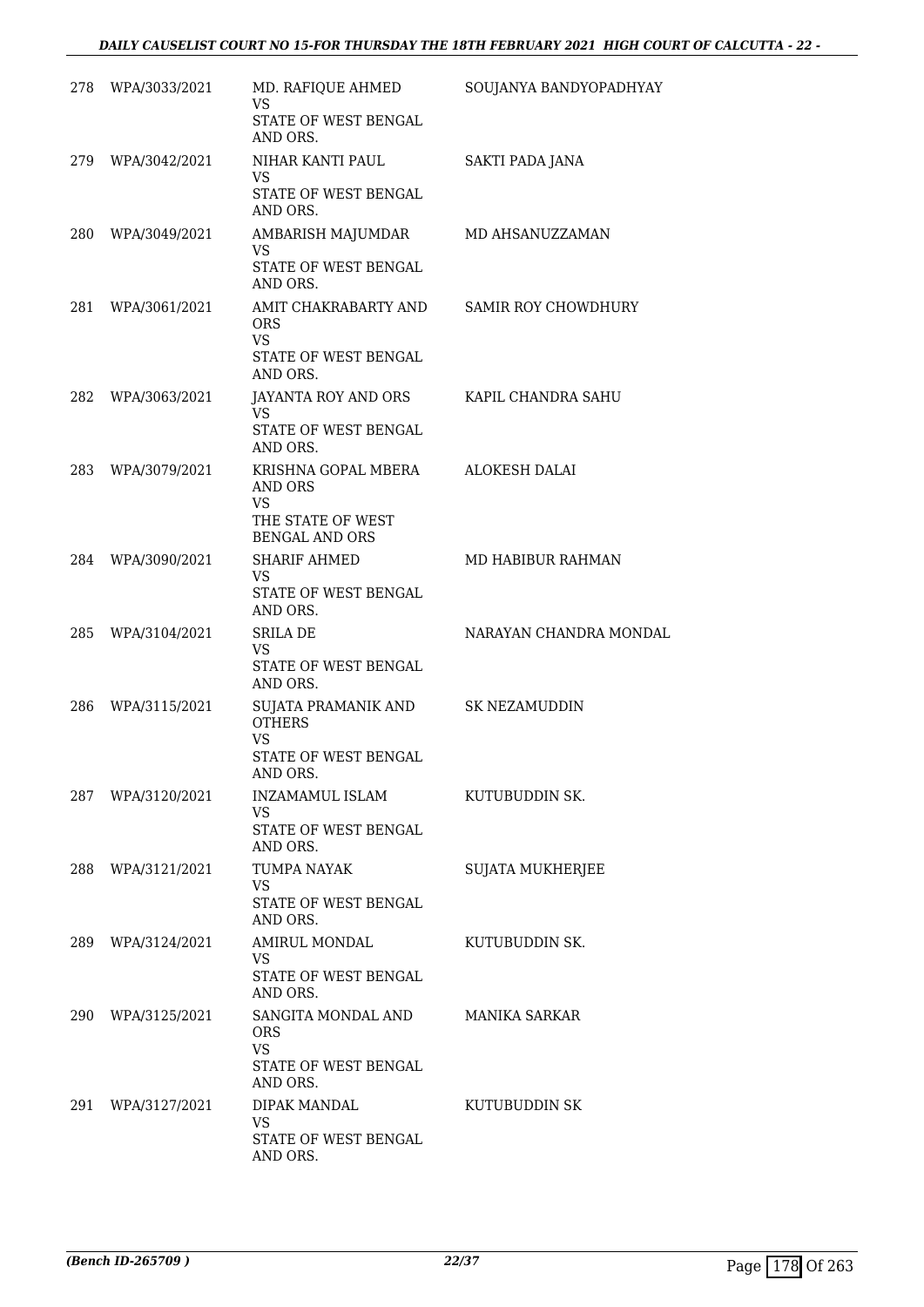| 292 | WPA/3132/2021     | <b>RAMA SARKAR</b><br>VS<br>STATE OF WEST BENGAL                                            | KUTUBUDDIN SK.           |
|-----|-------------------|---------------------------------------------------------------------------------------------|--------------------------|
| 293 | WPA/3133/2021     | AND ORS.<br><b>MAMONI BAG</b>                                                               | <b>MANIKA SARKAR</b>     |
|     |                   | VS.<br>STATE OF WEST BENGAL<br>AND ORS.                                                     |                          |
|     | 294 WPA/3137/2021 | DIN ISLAM MOLLA AND<br><b>ORS</b><br><b>VS</b><br>STATE OF WEST BENGAL<br>AND ORS.          | <b>MANIKA SARKAR</b>     |
| 295 | WPA/3141/2021     | SUPRAVAT TRIPATHI<br>VS.<br>STATE OF WEST BENGAL<br>AND ORS.                                | TANUJA BASAK             |
| 296 | WPA/3143/2021     | JOY ADHIKARI<br><b>VS</b><br>STATE OF WEST BENGAL<br>AND ORS.                               | SALONI BHATTACHARJEE     |
| 297 | WPA/3146/2021     | ADALAT MAHATO AND ORS<br>VS.<br>STATE OF WEST BENGAL<br>AND ORS.                            | SIDDHARTHA SARKAR        |
| 298 | WPA/3147/2021     | SHYAMAL SARKAR<br><b>VS</b><br>STATE OF WEST BENGAL<br>AND ORS.                             | SUDIPTA DASGUPTA         |
| 299 | WPA/3176/2021     | AVIJIT MONDAL AND ORS<br>VS.<br>THE STATE OF WEST<br><b>BENGAL AND ORS</b>                  | <b>AVIRUP CHATTERJEE</b> |
| 300 | WPA/3177/2021     | <b>JUIN BHOWMICK</b><br>VS.<br>STATE OF WEST BENGAL<br>AND ORS.                             | PANKAJ HALDER            |
| 301 | WPA/3182/2021     | SWAPNA BHOWMICK AND<br><b>OTHERS</b><br>VS<br>STATE OF WEST BENGAL<br>AND ORS.              | SANTANU MAJI             |
| 302 | WPA/3187/2021     | <b>RITU SASMAL</b><br><b>VS</b><br>THE STATE OF WEST<br><b>BENGAL AND ORS</b>               | SUBHRANGSU PANDA         |
| 303 | WPA/3188/2021     | NRIPEN ROY AND ORS<br>VS<br>THE WEST BENGAL BOARD<br>OF PRIMARY EDUCATION<br><b>AND ANR</b> | <b>ARUNESH PARHAK</b>    |
| 304 | WPA/3191/2021     | PALLABI DAS AND OTHERS<br>VS.<br>STATE OF WEST BENGAL<br>AND ORS.                           | SANDIP KUMAR MANDAL      |
| 305 | WPA/3192/2021     | ANUVA BISWAS AND ORS<br>VS<br>STATE OF WEST BENGAL<br>AND ORS.                              | LAL MOHAN BASU           |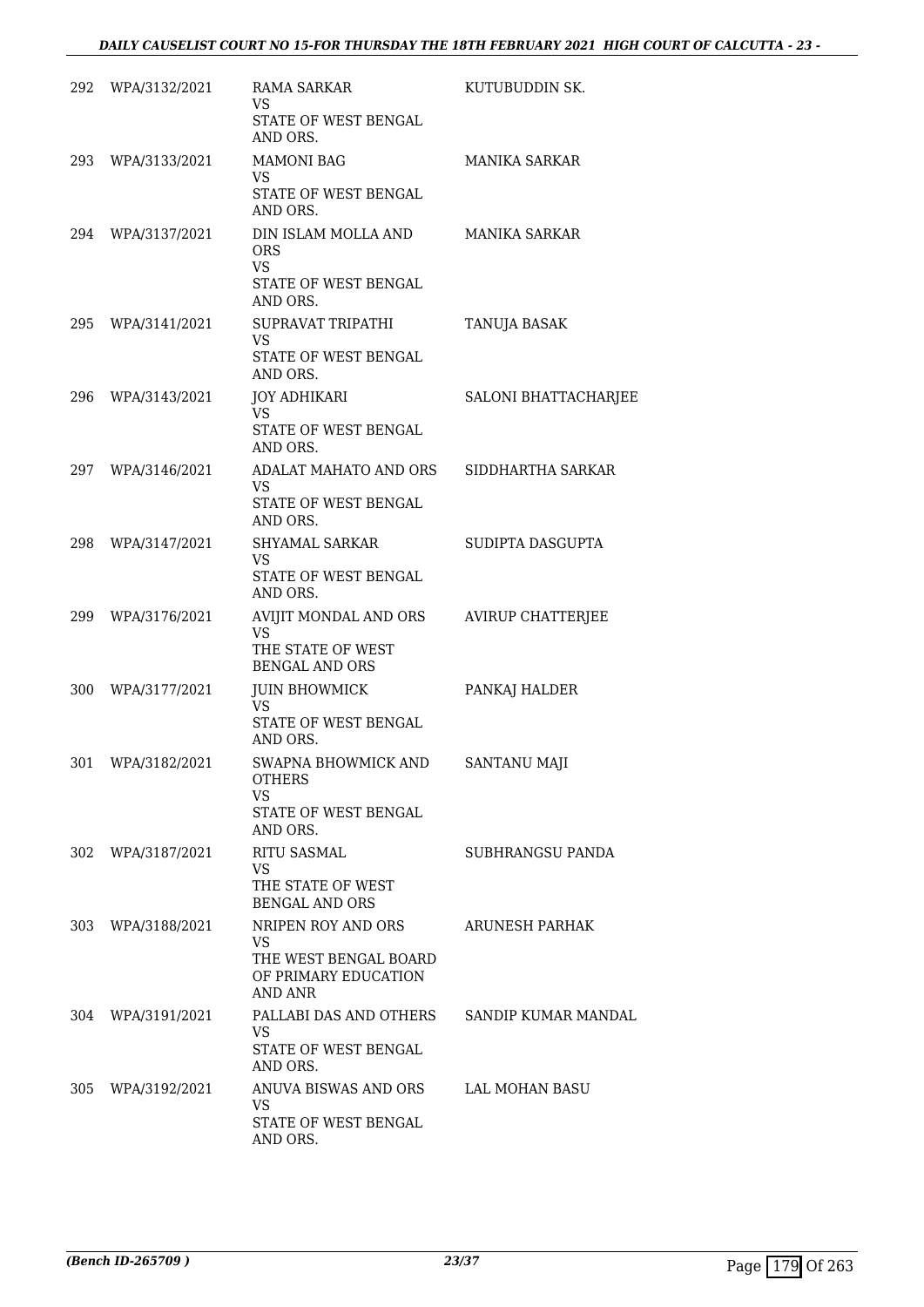| 306 | WPA/3209/2021     | AMIYA KUMAR MAITI<br>VS.<br>STATE OF WEST BENGAL                                            | ANIRUDDHA SARKAR       |
|-----|-------------------|---------------------------------------------------------------------------------------------|------------------------|
|     | 307 WPA/3226/2021 | AND ORS.<br>RAJEN MANDAL AND ANR<br>VS<br>STATE OF WEST BENGAL<br>AND ORS.                  | ALOKESH DALAI          |
| 308 | WPA/3227/2021     | PAROMITA GHOSH<br>VS.<br><b>STATE OF WEST BENGAL</b><br>AND ORS.                            | MOSTAFIJUR RAHAMAN     |
| 309 | WPA/3237/2021     | TAPAS PAUL AND OTHERS<br><b>VS</b><br>STATE OF WEST BENGAL<br>AND ORS.                      | KAPIL CHANDRA SAHOO    |
| 310 | WPA/3239/2021     | <b>SALMA SULTANA</b><br>VS.<br>STATE OF WEST BENGAL<br>AND ORS.                             | <b>MANIKA SARKAR</b>   |
| 311 | WPA/3249/2021     | RABIUL ISLAM AND<br><b>OTHERS</b><br><b>VS</b><br><b>STATE OF WEST BENGAL</b><br>AND ORS.   | SANDIP KUMAR MONDAL    |
| 312 | WPA/3254/2021     | SUMITRA MAHATO AND<br><b>ORS</b><br><b>VS</b><br>THE STATE OF WEST<br><b>BENGAL AND ORS</b> | ANWASHA HALDER         |
| 313 | WPA/3260/2021     | RITESH JASHU AND ORS<br>VS.<br>THE STATE OF WEST<br><b>BENGAL AND ORS</b>                   | JAYANTA BHATTACHARYYA  |
| 314 | WPA/3261/2021     | SANCHAITA MAITY AND<br><b>OTHERS</b><br><b>VS</b><br>STATE OF WEST BENGAL<br>AND ORS.       | PINTU KARAR            |
| 315 | WPA/3268/2021     | SAMIRAN MAL AND ORS<br><b>VS</b><br>THE STATE OF WEST<br><b>BENGAL AND ORS</b>              | JAYANTA BHATTACHARYYA  |
| 316 | WPA/3273/2021     | SK BADSHA HITLAR<br>VS<br>STATE OF WEST BENGAL<br>AND ORS.                                  | <b>BIKRAM BANERJEE</b> |
| 317 | WPA/3274/2021     | KALAM SHAIKH AND ORS<br>VS<br>STATE OF WEST BENGAL<br>AND ORS.                              | <b>ASIF IQBAL</b>      |
| 318 | WPA/3276/2021     | <b>SUDIP SAHA AND ORS</b><br>VS<br>STATE OF WEST BENGAL<br>AND ORS.                         | Shahan Shah            |
| 319 | WPA/3290/2021     | <b>SOMA BERA</b><br><b>VS</b><br>STATE OF WEST BENGAL<br>AND ORS.                           | SUBHADEEP CHATTERJEE   |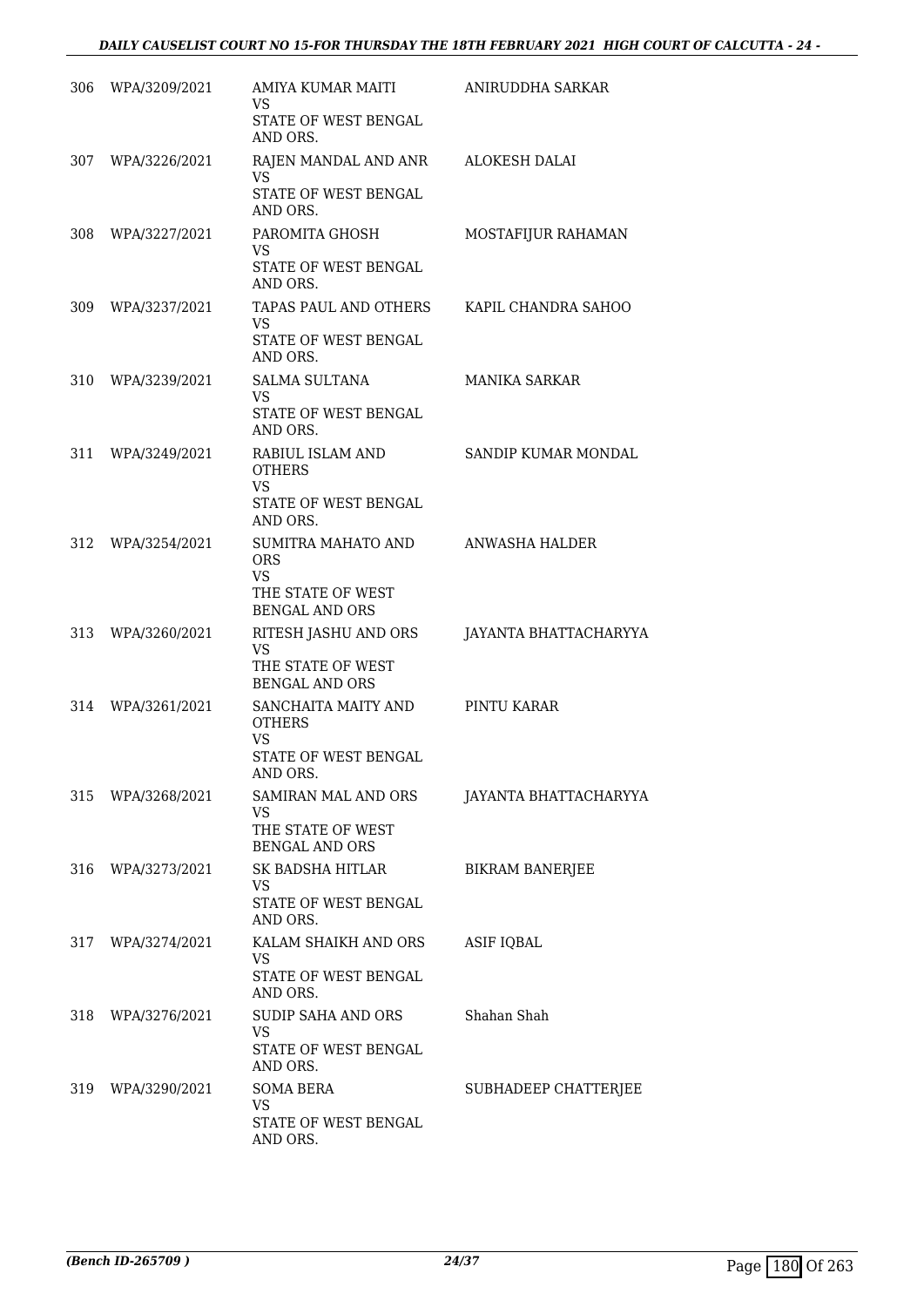| 320 | WPA/3293/2021     | HIRANMOY SARKAR AND<br><b>ORS</b><br><b>VS</b><br>STATE OF WEST BENGAL                      | SANDIP KUMAR MONDAL      |
|-----|-------------------|---------------------------------------------------------------------------------------------|--------------------------|
|     |                   | AND ORS.                                                                                    |                          |
| 321 | WPA/3294/2021     | SHRABANTI PARAMANIK<br>AND ORS<br><b>VS</b><br>STATE OF WEST BENGAL                         | MANIKA SARKAR            |
| 322 | WPA/3295/2021     | AND ORS.<br>SOUMYADIP DEY AND ORS AMARNATH AGARWAL                                          |                          |
|     |                   | <b>VS</b><br>THE STATE OF WEST<br><b>BENGAL AND ORS</b>                                     |                          |
| 323 | WPA/3297/2021     | SURJYAKANTA DAS                                                                             | ANIRUDDHA SARKAR         |
|     |                   | VS<br>STATE OF WEST BENGAL<br>AND ORS.                                                      |                          |
| 324 | WPA/3298/2021     | MOUMITA BHUNIA AND<br><b>OTHERS</b><br><b>VS</b>                                            | <b>AVIRUP CHATTERJEE</b> |
|     |                   | STATE OF WEST BENGAL<br>AND ORS.                                                            |                          |
|     | 325 WPA/3300/2021 | KHOS MAHAMMAD SHAIKH SALONI BHATTACHARJEE<br><b>AND ORS</b><br><b>VS</b>                    |                          |
|     |                   | STATE OF WEST BENGAL<br>AND ORS.                                                            |                          |
|     | 326 WPA/3301/2021 | MANDIRA MONDAL AND<br><b>ANR</b><br><b>VS</b><br>THE STATE OF WEST<br><b>BENGAL AND ORS</b> | SUBHADEEP CHATTERJEE     |
|     | 327 WPA/3302/2021 | TAGARI KHATUN MONDAL<br><b>AND OTHERS</b><br><b>VS</b><br>STATE OF WEST BENGAL<br>AND ORS.  | <b>SHAHAN SHAH</b>       |
|     | 328 WPA/3303/2021 | DHARAM BANERJEE<br>VS.<br>STATE OF WEST BENGAL<br>AND ORS.                                  | INDRANIL CHANDRA         |
|     | 329 WPA/3304/2021 | RAISA SULTANA AND ORS<br>VS.<br>STATE OF WEST BENGAL                                        | SALONI BHATTACHARJEE     |
|     |                   | AND ORS.                                                                                    |                          |
|     | 330 WPA/3305/2021 | POULAMI DUTTA AND ANR<br>VS.<br>THE STATE OF WEST<br><b>BENGAL AND ORS</b>                  | SAMIR ROY CHOWDHURY      |
|     | 331 WPA/3306/2021 | DOLI KHATUN AND ORS<br>VS.<br>STATE OF WEST BENGAL<br>AND ORS.                              | SHAHAN SAH               |
|     | 332 WPA/3307/2021 | SURAJ KUMAR AND ORS                                                                         | JAYANTA MITRA            |
|     |                   | <b>VS</b><br>STATE OF WEST BENGAL<br>AND ORS.                                               |                          |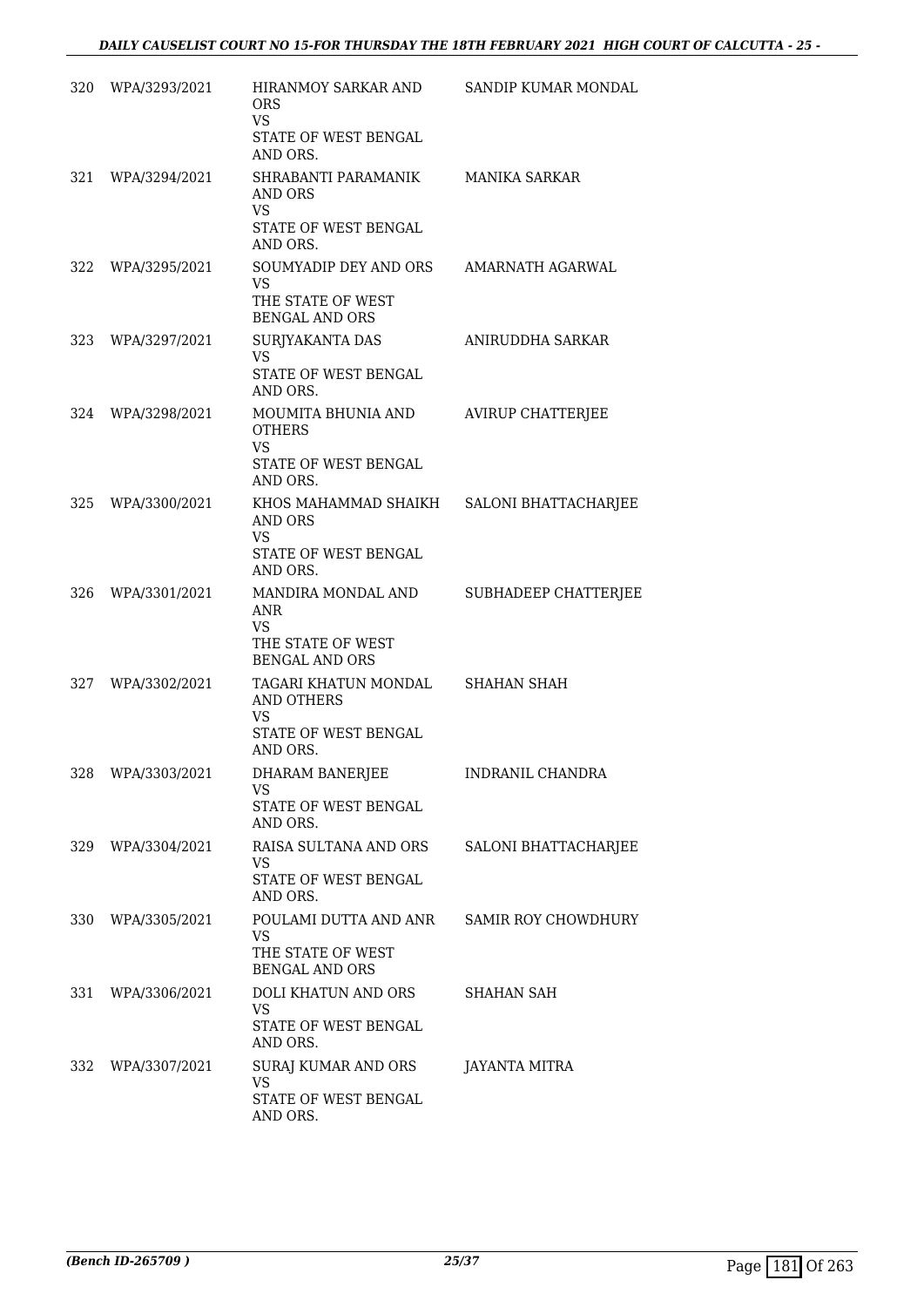|     | 333 WPA/3309/2021 | MANOJ SINGHA AND<br><b>OTHERS</b>                                                        | MD NAUROZ RAHBER       |
|-----|-------------------|------------------------------------------------------------------------------------------|------------------------|
|     |                   | <b>VS</b><br>STATE OF WEST BENGAL<br>AND ORS.                                            |                        |
|     | 334 WPA/3310/2021 | <b>SANDIP PURKAIT</b><br>VS.<br>STATE OF WEST BENGAL<br>AND ORS.                         | ANIRUDDHA SARKAR       |
|     | 335 WPA/3312/2021 | HABIBUR RAHAMAN KHAN GOPA BISWAS<br>AND OTHERS<br>VS<br>STATE OF WEST BENGAL<br>AND ORS. |                        |
|     | 336 WPA/3313/2021 | DEBASISH EBDOR AND<br><b>OTHERS</b><br><b>VS</b><br>STATE OF WEST BENGAL                 | GOPA BISWAS            |
| 337 | WPA/3314/2021     | AND ORS.<br>SUBHAS GHOSH AND<br><b>OTHERS</b><br>VS.<br>STATE OF WEST BENGAL             | VISHAK BHATTACHARYA    |
|     | 338 WPA/3315/2021 | AND ORS.<br>KHASRU MALLICK AND<br><b>OTHERS</b>                                          | <b>JAYED HOSSAIN</b>   |
|     |                   | <b>VS</b><br>STATE OF WEST BENGAL<br>AND ORS.                                            |                        |
|     | 339 WPA/3323/2021 | RAZIA KHATUN<br>VS.<br>STATE OF WEST BENGAL<br>AND ORS.                                  | <b>JAYANTI GHOSHAL</b> |
|     | 340 WPA/3326/2021 | PRIYA RANJAN DANGAR<br><b>AND ORS</b><br><b>VS</b><br>STATE OF WEST BENGAL<br>AND ORS.   | SANDIP KUMAR MONDAL    |
|     | 341 WPA/3347/2021 | BANDANA BEGAM AND ORS<br>VS.<br>STATE OF WEST BENGAL<br>AND ORS.                         | <b>ASIF IQBAL</b>      |
|     | 342 WPA/3348/2021 | BISWAJIT PRADHAN<br>VS.<br>STATE OF WEST BENGAL<br>AND ORS.                              | <b>GOUTAM DINDA</b>    |
|     | 343 WPA/3361/2021 | <b>BROTATI PAL</b><br>VS.<br>STATE OF WEST BENGAL<br>AND ORS.                            | AMAL KUMAR BANERJEE    |
|     | 344 WPA/3374/2021 | SAMARESH SARKAR<br>VS.<br>STATE OF WEST BENGAL<br>AND ORS.                               | RIMPY MUKHERJEE        |
|     | 345 WPA/3407/2021 | MD JAMIL AKHTAR<br>VS.<br>STATE OF WEST BENGAL<br>AND ORS.                               | SOHAM DE DHARA         |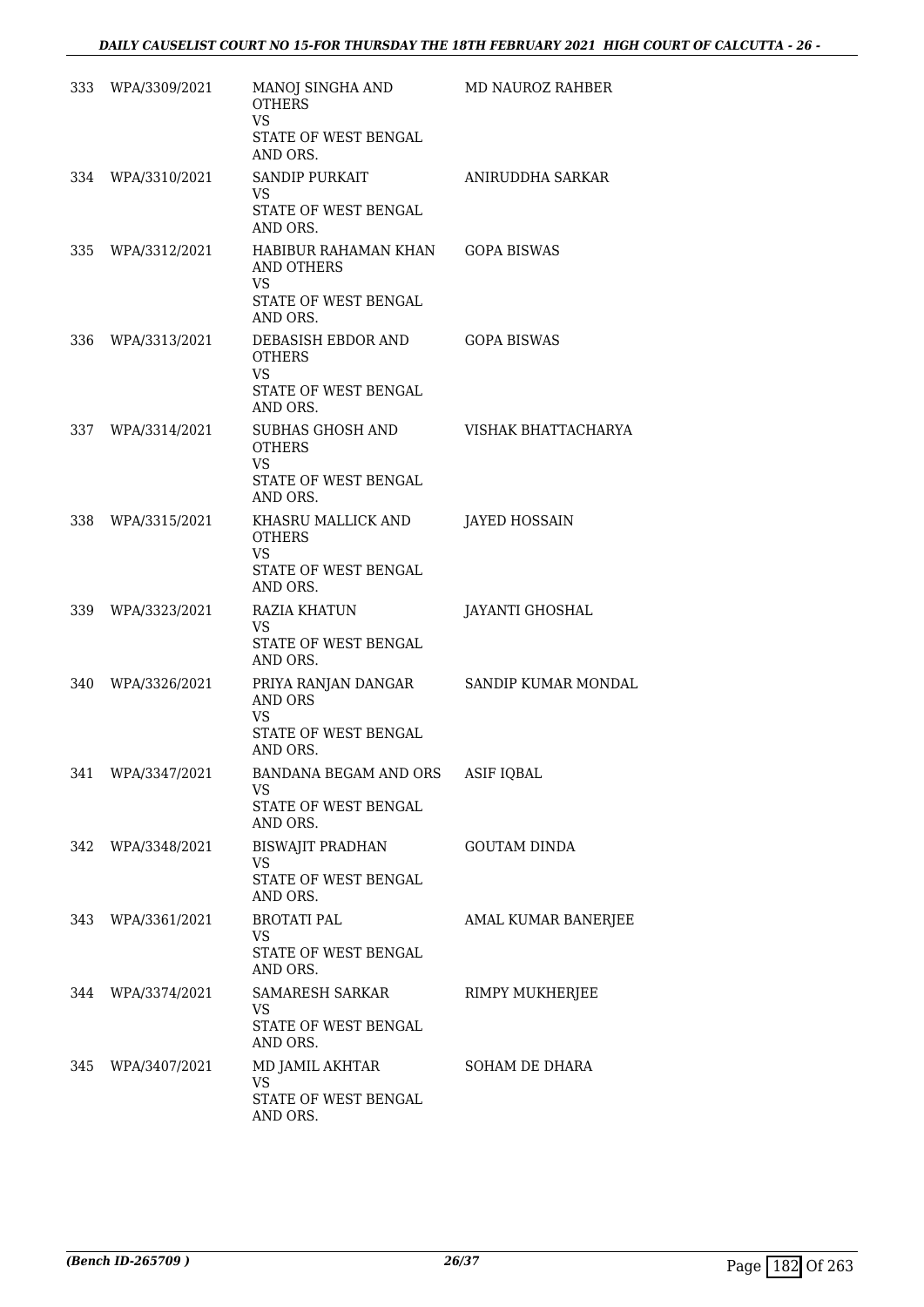|     | 346 WPA/3420/2021 | RAMKRISHNA ROY<br>VS<br>STATE OF WEST BENGAL<br>AND ORS.                                       | <b>SUDIP SARKAR</b>   |
|-----|-------------------|------------------------------------------------------------------------------------------------|-----------------------|
|     | 347 WPA/3435/2021 | MRIDULA MUKHERJEE AND ASIF IQBAL AHMED<br><b>OTHERS</b><br><b>VS</b>                           |                       |
|     |                   | STATE OF WEST BENGAL<br>AND ORS.                                                               |                       |
| 348 | WPA/3447/2021     | SAHIDUL HAQUE AND<br><b>OTHERS</b><br><b>VS</b><br>STATE OF WEST BENGAL                        | ASIF IQBAL AHMED      |
|     |                   | AND ORS.                                                                                       |                       |
|     | 349 WPA/3451/2021 | BISWAJIT PRADHAN<br><b>VS</b>                                                                  | <b>GOUTAM DINDA</b>   |
|     |                   | STATE OF WEST BENGAL<br>AND ORS.                                                               |                       |
| 350 | WPA/3456/2021     | PABAN DEBNATH AND ORS<br>VS.<br>STATE OF WEST BENGAL                                           | KUTUBUDDIN SK         |
| 351 | WPA/3472/2021     | AND ORS.<br>AL FARUK MONDAL AND<br><b>ORS</b><br><b>VS</b><br>STATE OF WEST BENGAL<br>AND ORS. | SANDIP KUMAR MONDAL   |
| 352 | WPA/3473/2021     | JANHABI PATTANAYAK<br>VS.                                                                      | BAISALI GHOSHAL       |
|     |                   | STATE OF WEST BENGAL<br>AND ORS.                                                               |                       |
| 353 | WPA/3477/2021     | SEULI BERA2SEULI<br>MANDAL<br><b>VS</b>                                                        | SRIKANTA DUTTA        |
|     |                   | THE WEST BENGAL<br>CENTRAL SCHOOL SERVISE<br>COMMISSION                                        |                       |
|     | 354 WPA/3479/2021 | SK. HAFIZUL HAQUE AND<br><b>OTHERS</b><br>VS                                                   | SOMESH KUMAR GHOSH    |
|     | 355 WPA/3482/2021 | UNION OF INDIA AND ORS.<br>FERDOUSI RAHAMAN                                                    | MIR ANOWAR            |
|     |                   | VS<br><b>STATE OF WEST BENGAL</b><br>AND ORS.                                                  |                       |
| 356 | WPA/3491/2021     | DILRUBA NASRIN AKTAR<br><b>VS</b><br>STATE OF WEST BENGAL<br>AND ORS.                          | <b>MD. ASHRAF HUG</b> |
| 357 | WPA/3499/2021     | <b>AVIJIT JANA</b><br>VS                                                                       | PRIYANKA CHANDRA      |
|     |                   | STATE OF WEST BENGAL<br>AND ORS.                                                               |                       |
|     | 358 WPA/3502/2021 | MADHUKRISHNA MMAITY<br>AND ANR<br>VS.                                                          | PRIYANKA CHANDRA      |
|     |                   | STATE OF WEST BENGAL<br>AND ORS.                                                               |                       |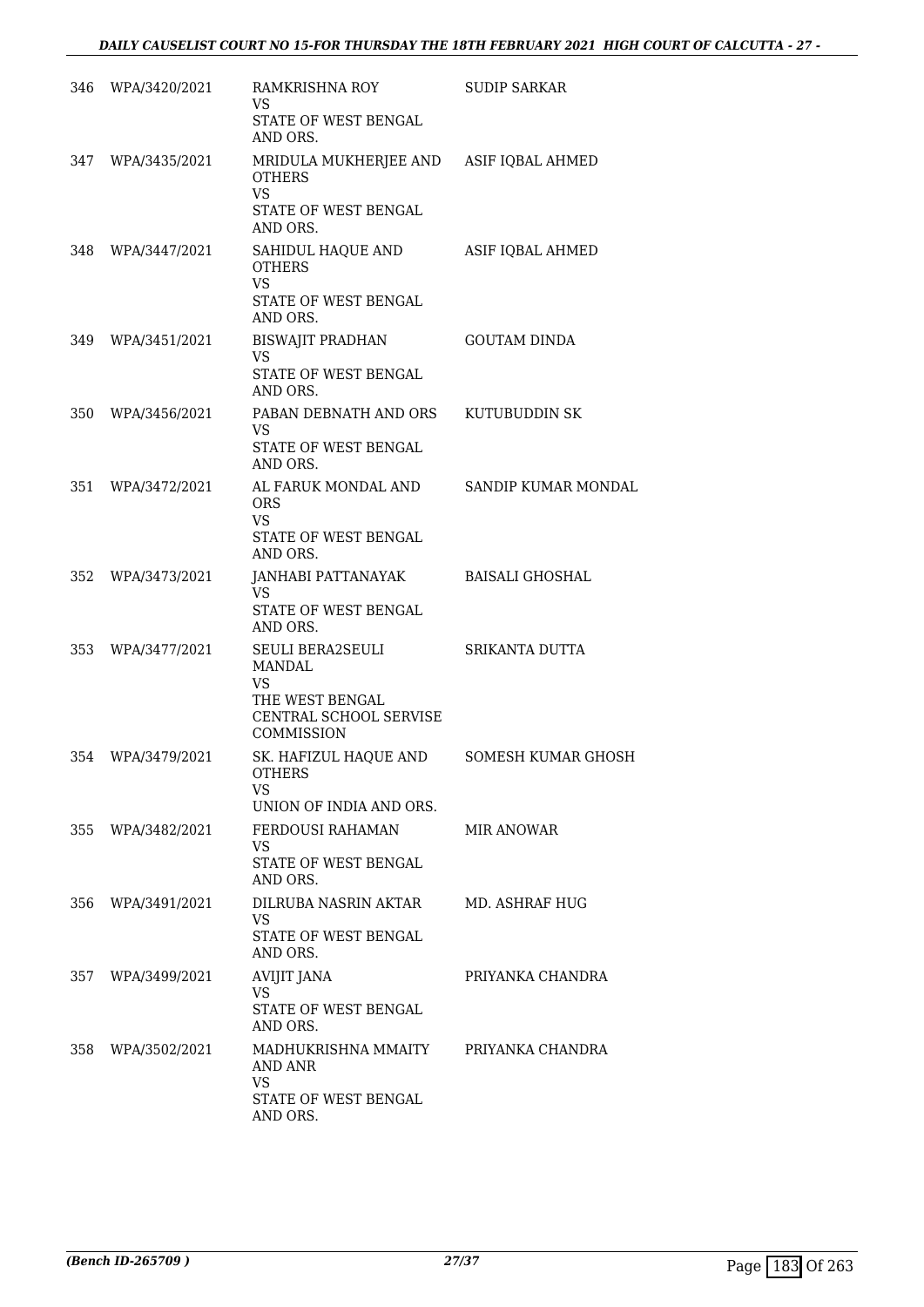| 359 | WPA/3505/2021 | SUBHENDU KUMAR PATRA<br>AND ORS<br>VS<br>STATE OF WEST BENGAL<br>AND ORS.          | PRIYANKA CHANDRA          |
|-----|---------------|------------------------------------------------------------------------------------|---------------------------|
| 360 | WPA/3509/2021 | SHYAM SUNDAR JANA<br>VS<br>STATE OF WEST BENGAL<br>AND ORS.                        | PRIYANKA CHANDRA          |
| 361 | WPA/3513/2021 | <b>ARPITA MAITY</b><br>VS<br>STATE OF WEST BENGAL<br>AND ORS.                      | PRIYANKA CHANDRA          |
| 362 | WPA/3517/2021 | CHANDAN KUMAR DAS<br>VS.<br>STATE OF WEST BENGAL<br>AND ORS.                       | PRIYANKA CHANDRA          |
| 363 | WPA/3522/2021 | <b>SAMIR PARIYA</b><br>VS.<br>STATE OF WEST BENGAL<br>AND ORS.                     | PRIYANKA CHANDRA          |
| 364 | WPA/3526/2021 | SUBHASISH GHOSH<br>VS.<br><b>STATE OF WEST BENGAL</b><br>AND ORS.                  | PRIYANKA CHANDRA          |
| 365 | WPA/3527/2021 | ATANU CHANDRA AND<br><b>OTHERS</b><br><b>VS</b><br>STATE OF WEST BENGAL            | <b>MARIA RAHAMAN</b>      |
| 366 | WPA/3530/2021 | AND ORS.<br>PIYALI PAYRA AND ANR<br>VS.<br>STATE OF WEST BENGAL<br>AND ORS.        | PRIYANKA CHANDRA          |
| 367 | WPA/3547/2021 | ROUSANARA KHATUN<br>VS.<br>STATE OF WEST BENGAL<br>AND ORS.                        | <b>SRIKANTA DATTA</b>     |
| 368 | WPA/3555/2021 | SOUMEN GHOSH AND<br><b>OTHERS</b><br>VS<br>STATE OF WEST BENGAL                    | MRIDUL KANTI SASMAL       |
| 369 | WPA/3562/2021 | AND ORS.<br>JAHIRA KHATUN AND<br><b>OTHERS</b><br><b>VS</b>                        | DIBYENDU CHATTERJEE       |
|     |               | STATE OF WEST BENGAL<br>AND ORS.                                                   |                           |
| 370 | WPA/3566/2021 | <b>DR TANMAY</b><br>MALAKAR@TANMAY<br>MALAKAR<br><b>VS</b><br>STATE OF WEST BENGAL | <b>GORA CHAND SAMANTA</b> |
| 371 | WPA/3573/2021 | AND ORS.<br>ARPITA SAHA AND OTHERS<br>VS.<br>STATE OF WEST BENGAL<br>AND ORS.      | KAPILCHANDRA SAHOO        |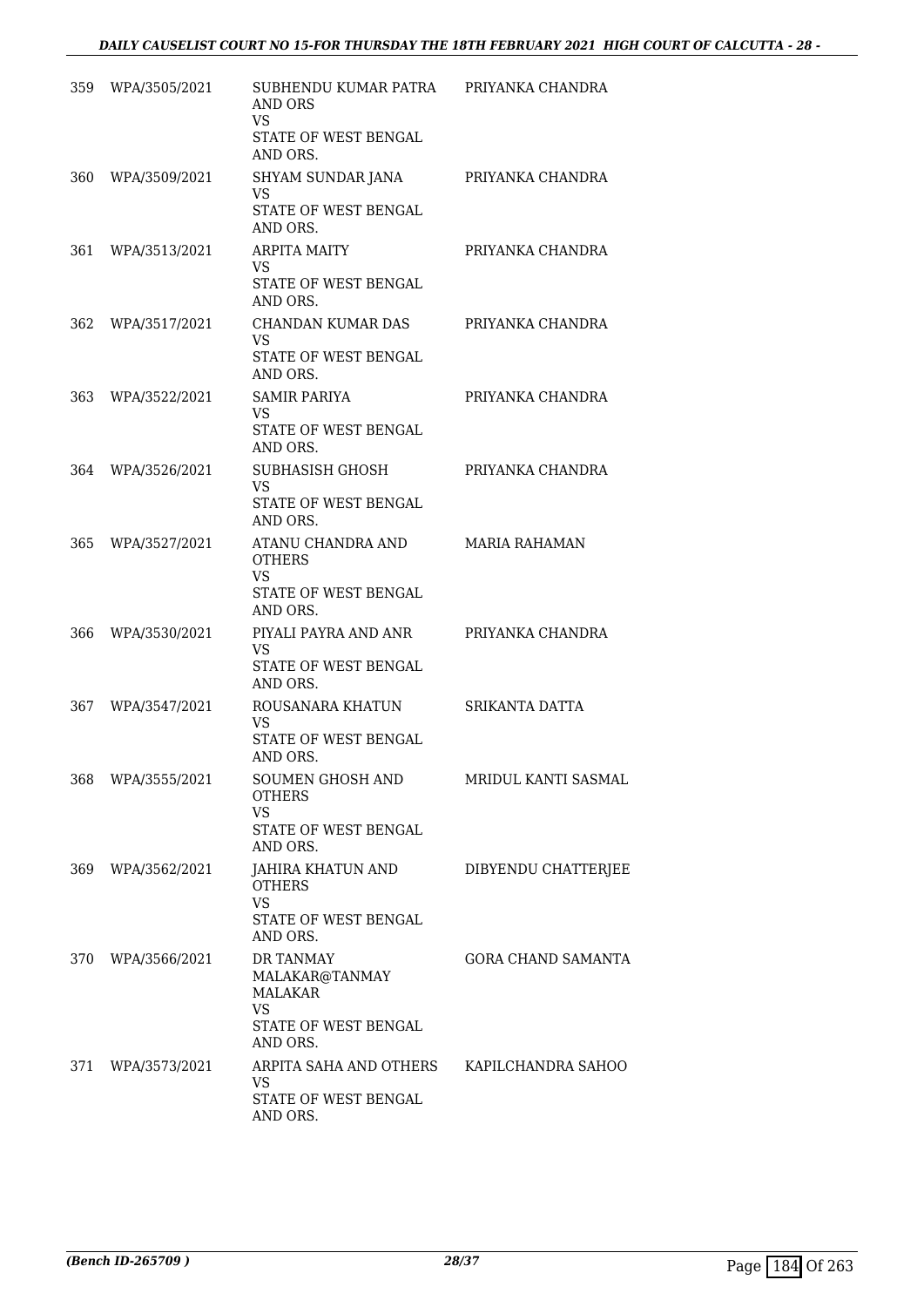| 372 | WPA/3576/2021 | SUJIT KUMAR SANKI<br>VS<br>STATE OF WEST BENGAL<br>AND ORS.                         | PRADIP KUMAR GHOSH     |
|-----|---------------|-------------------------------------------------------------------------------------|------------------------|
| 373 | WPA/3579/2021 | KAJAL KANTI SEN<br>VS<br>STATE OF WEST BENGAL<br>AND ORS.                           | ASHIS KUMAR PAUL       |
| 374 | WPA/3592/2021 | <b>RINA GHOSH</b><br>VS<br>STATE OF WEST BENGAL<br><b>AND ORS</b>                   | <b>GOPA BISWAS</b>     |
| 375 | WPA/3594/2021 | APARUPA MANDAL AND<br><b>ORS</b><br><b>VS</b><br>STATE OF WEST BENGAL<br>AND ORS.   | KAPIL CHANDRA SAHA     |
| 376 | WPA/3599/2021 | <b>BISWAJIT ROY</b><br><b>VS</b><br>STATE OF WEST BENGAL<br>AND ORS.                | <b>BAISALI GHOSHAL</b> |
| 377 | WPA/3604/2021 | RAMIJ AKRAM<br>VS<br>STATE OF WEST BENGAL<br>AND ORS.                               | <b>BENAZIR AHMED</b>   |
| 378 | WPA/3613/2021 | RABINDRA NATH ROY<br>VS<br>STATE OF WEST BENGAL<br>AND ORS.                         | SAMARENDRA NATH BISWAS |
| 379 | WPA/3617/2021 | BISWAJIT ROY AND ORS<br><b>VS</b><br>THE STATE OF WEST<br><b>BENGAL AND ORS</b>     | DEBORUPA CHATTERJEE    |
| 380 | WPA/3621/2021 | <b>ANUPAMA SHIT</b><br>VS.<br>STATE OF WEST BENGAL<br>AND ORS.                      | DILIP KUMAR SADHU      |
| 381 | WPA/3622/2021 | TANIYA BALA AND OTHERS<br><b>VS</b><br>STATE OF WEST BENGAL<br>AND ORS.             | ARGHYA CHAKRABORTI     |
| 382 | WPA/3627/2021 | MITHU MONDAL AND ORS<br><b>VS</b><br>STATE OF WEST BENGAL<br>AND ORS.               | VISHAK BHATTACHARYA    |
| 383 | WPA/3629/2021 | SUJAN DEBNATH AND<br><b>OTHERS</b><br><b>VS</b><br>STATE OF WEST BENGAL<br>AND ORS. | ARGHYA CHAKRABORTY     |
| 384 | WPA/3632/2021 | BINAPANI GIRI<br>VS<br>STATE OF WEST BENGAL<br>AND ORS.                             | <b>BAISALI GHOSHAL</b> |
| 385 | WPA/3648/2021 | SWARUP PRADHAN AND<br><b>ORS</b><br><b>VS</b><br>UNION OF INDIA AND ORS.            | SOMESH KUMAR GHOSH     |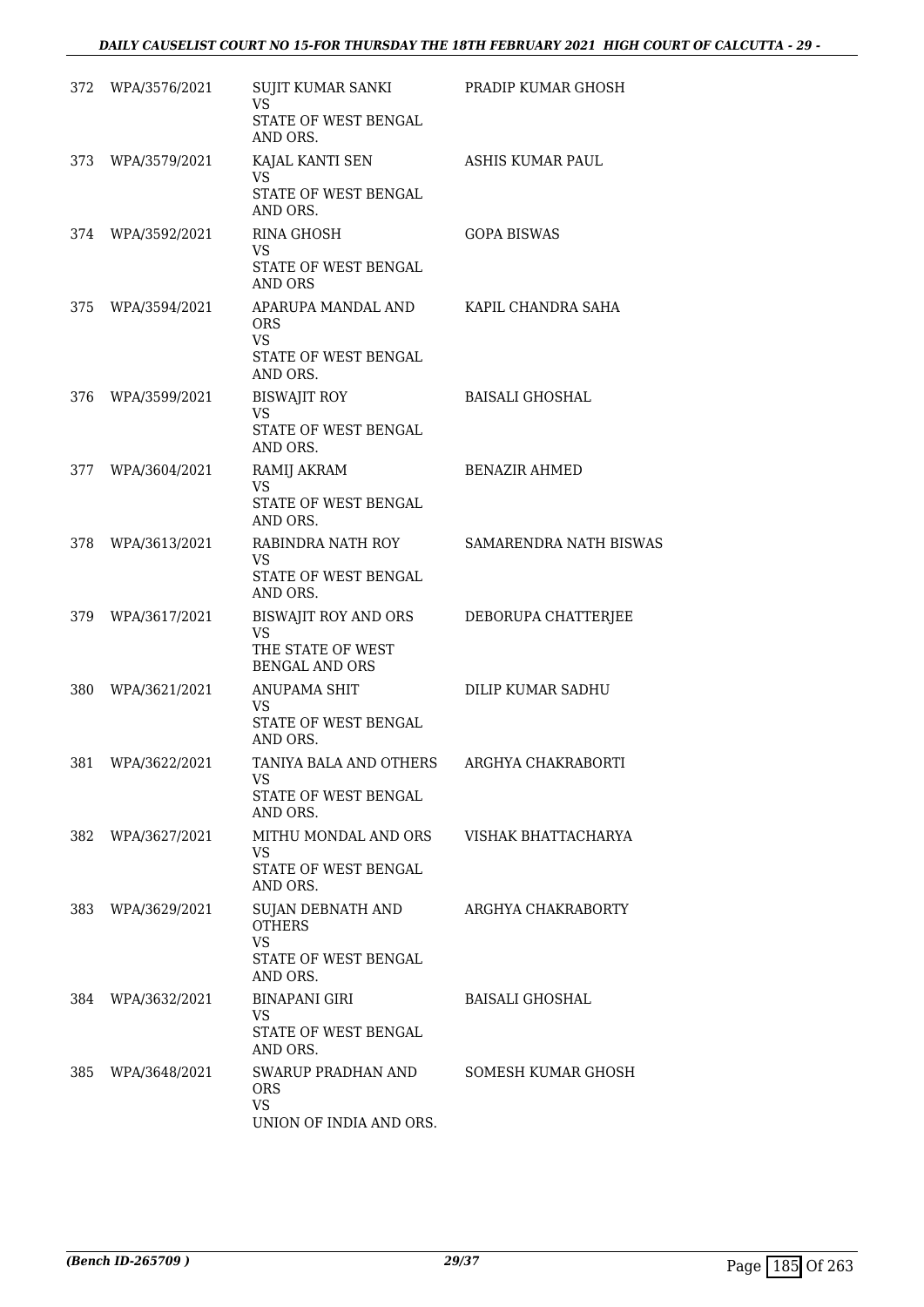| 386 | WPA/3650/2021     | <b>BIVA ADAK</b><br>VS<br>STATE OF WEST BENGAL<br>AND ORS.                          | PRADIP PAUL            |
|-----|-------------------|-------------------------------------------------------------------------------------|------------------------|
|     | 387 WPA/3652/2021 | RAJIB SIKDAR<br><b>VS</b><br>STATE OF WEST BENGAL<br>AND ORS.                       | SAMIRAN MANDAL         |
| 388 | WPA/3671/2021     | JAYEDUR RAHAMAN AND<br><b>ORS</b><br><b>VS</b><br>STATE OF WEST BENGAL<br>AND ORS.  | SABYASACHI ROY         |
| 389 | WPA/3673/2021     | KEYA SAHA NASKAR<br><b>VS</b><br>UNION OF INDIA AND ORS.                            | SANJAY SAHA            |
|     | 390 WPA/3713/2021 | SWERNEMBHU SARKAR<br><b>VS</b><br>STATE OF WEST BENGAL<br>AND ORS.                  | <b>ASHOK GHOSH</b>     |
| 391 | WPA/3717/2021     | ARJINA KHATUN AND<br><b>OTHERS</b><br><b>VS</b><br>STATE OF WEST BENGAL<br>AND ORS. | <b>RITAM CHOWDHURY</b> |
| 392 | WPA/3741/2021     | NIVEDITA GHOSH<br>VS.<br>STATE OF WEST BENGAL<br>AND ORS.                           | CHANDAN DUTTA          |
| 393 | WPA/3753/2021     | RAHUL GHOSH<br><b>VS</b><br>STATE OF WEST BENGAL<br>AND ORS.                        | ROBIUL ISLAM           |
| 394 | WPA/3762/2021     | MOUMITA MANDAL<br>VS.<br>STATE OF WEST BENGAL<br>AND ORS.                           | MOUSUMI CHATTERJEE     |
| 395 | WPA/3765/2021     | SIBA PRASAD KUNDU<br>VS<br>STATE OF WEST BENGAL<br>AND ORS.                         | PAMPA DEY (DHABAL)     |
| 396 | WPA/3767/2021     | SASANKA SEKHAR MAITI<br><b>VS</b><br>STATE OF WEST BENGAL<br>AND ORS.               | SANCHAYITA DE          |
| 397 | WPA/3778/2021     | SUBHAJIT DINDA<br>VS<br><b>STATE OF WEST BENGAL</b><br>AND ORS.                     | TANUJA BASAK           |
| 398 | WPA/3791/2021     | FIROJ KHAN<br>VS<br>STATE OF WEST BENGAL<br>AND ORS.                                | CHANDAN MISRA          |
| 399 | WPA/3805/2021     | SAROJINI MAITY<br><b>VS</b><br>STATE OF WEST BENGAL<br>AND ORS.                     | <b>BISWAJIT MAL</b>    |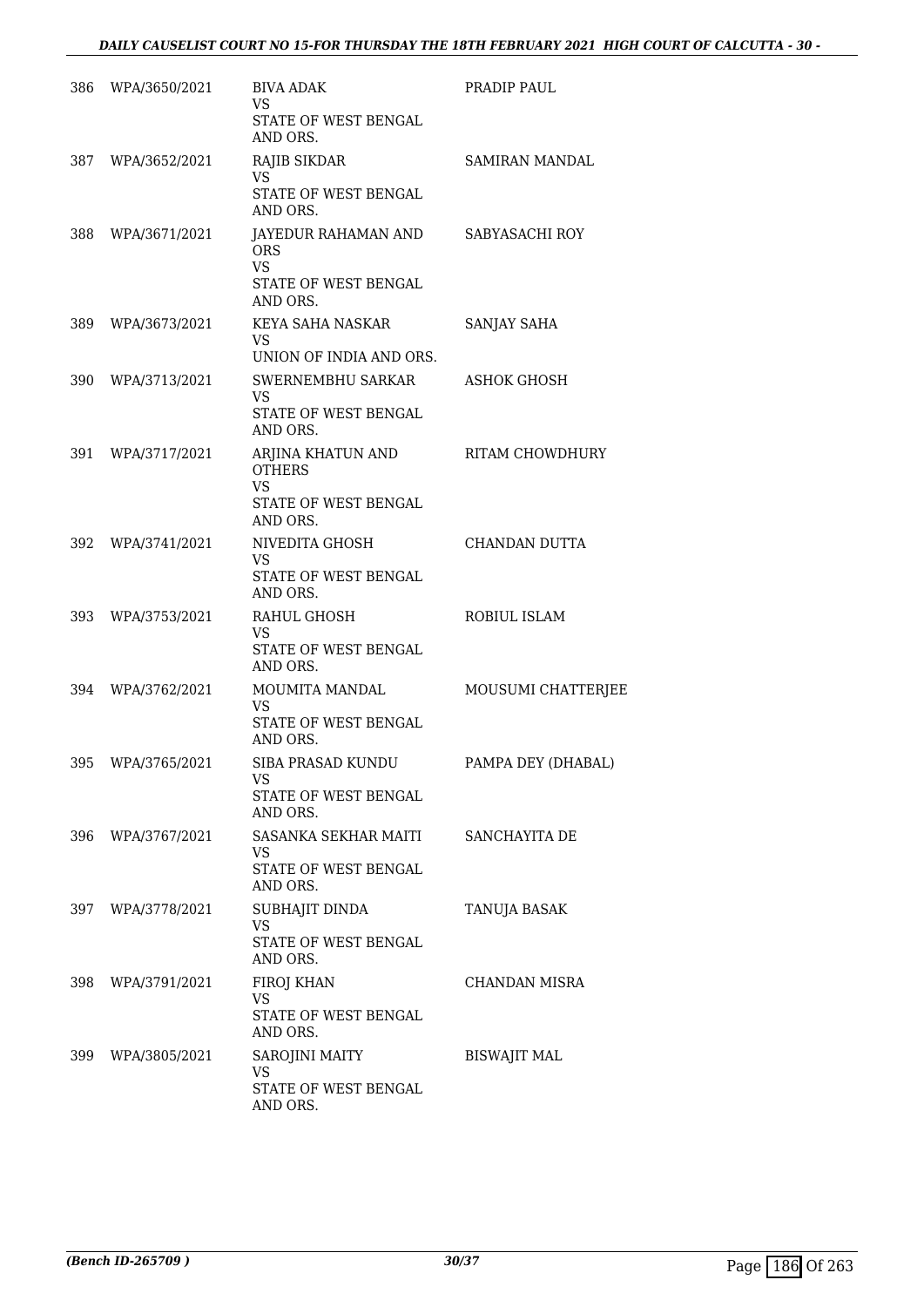|     | 400 WPA/3808/2021 | MD ZIAUL RAHMAN AND<br>ORS<br><b>VS</b>        | <b>AVIRUP CHATTERJEE</b>  |
|-----|-------------------|------------------------------------------------|---------------------------|
|     |                   | STATE OF WEST BENGAL<br>AND ORS.               |                           |
| 401 | WPA/3810/2021     | <b>MANIK KAMILA</b><br>VS.                     | <b>GOUTAM KUMAR MAITY</b> |
|     |                   | STATE OF WEST BENGAL<br>AND ORS.               |                           |
|     | 402 WPA/3813/2021 | SANJIT PAL<br><b>VS</b>                        | SHILADITYA BARMA          |
|     |                   | STATE OF WEST BENGAL<br>AND ORS.               |                           |
| 403 | WPA/3815/2021     | MEHEDI HASAN AND<br><b>OTHERS</b><br><b>VS</b> | <b>MARIA RAHAMAN</b>      |
|     |                   | STATE OF WEST BENGAL<br>AND ORS.               |                           |
| 404 | WPA/3822/2021     | NARMADA RANI JANA<br>VS                        | SANCHAYITA DE             |
|     |                   | STATE OF WEST BENGAL<br>AND ORS.               |                           |
| 405 | WPA/3879/2021     | KUMARI DIPALI RANI PATRA<br>VS.                | <b>BAISALI GHOSHAL</b>    |
|     |                   | STATE OF WEST BENGAL<br>AND ORS.               |                           |
| 406 | WPA/3884/2021     | PUSPA RANI MAHATO AND<br><b>ORS</b>            | SATYAJIT MAHATA           |
|     |                   | VS<br>STATE OF WEST BENGAL<br>AND ORS.         |                           |
| 407 | WPA/3896/2021     | ABDUL BARI<br>VS.                              | PRADIP KUMAR GHOSH        |
|     |                   | STATE OF WEST BENGAL<br>AND ORS.               |                           |
| 408 | WPA/3903/2021     | PRATAP KUMAR MANDAL<br>VS.                     | <b>BAISALI GHOSAL</b>     |
|     |                   | STATE OF WEST BENGAL<br>AND ORS.               |                           |
|     | 409 WPA/3906/2021 | TUNJERA KHATUN<br><b>VS</b>                    | PRADIP KUMAR GHOSH        |
|     |                   | STATE OF WEST BENGAL<br>AND ORS.               |                           |
|     | 410 WPA/3912/2021 | MD NAZIMUDDIN<br>VS                            | <b>NAMITA BASU</b>        |
|     |                   | STATE OF WEST BENGAL<br>AND ORS.               |                           |
|     | 411 WPA/3917/2021 | <b>SURITA SAMANTA</b><br>VS                    | RAMA HALDER (SANTRA)      |
|     |                   | STATE OF WEST BENGAL<br>AND ORS.               |                           |
| 412 | WPA/3918/2021     | NIMESH SAHA<br>VS.                             | <b>BISWARUP BISWAS</b>    |
|     |                   | STATE OF WEST BENGAL<br>AND ORS.               |                           |
|     | 413 WPA/3922/2021 | <b>GOUTAM ROY</b><br><b>VS</b>                 | RAMA HALDER(SANTRA)       |
|     |                   | STATE OF WEST BENGAL<br>AND ORS.               |                           |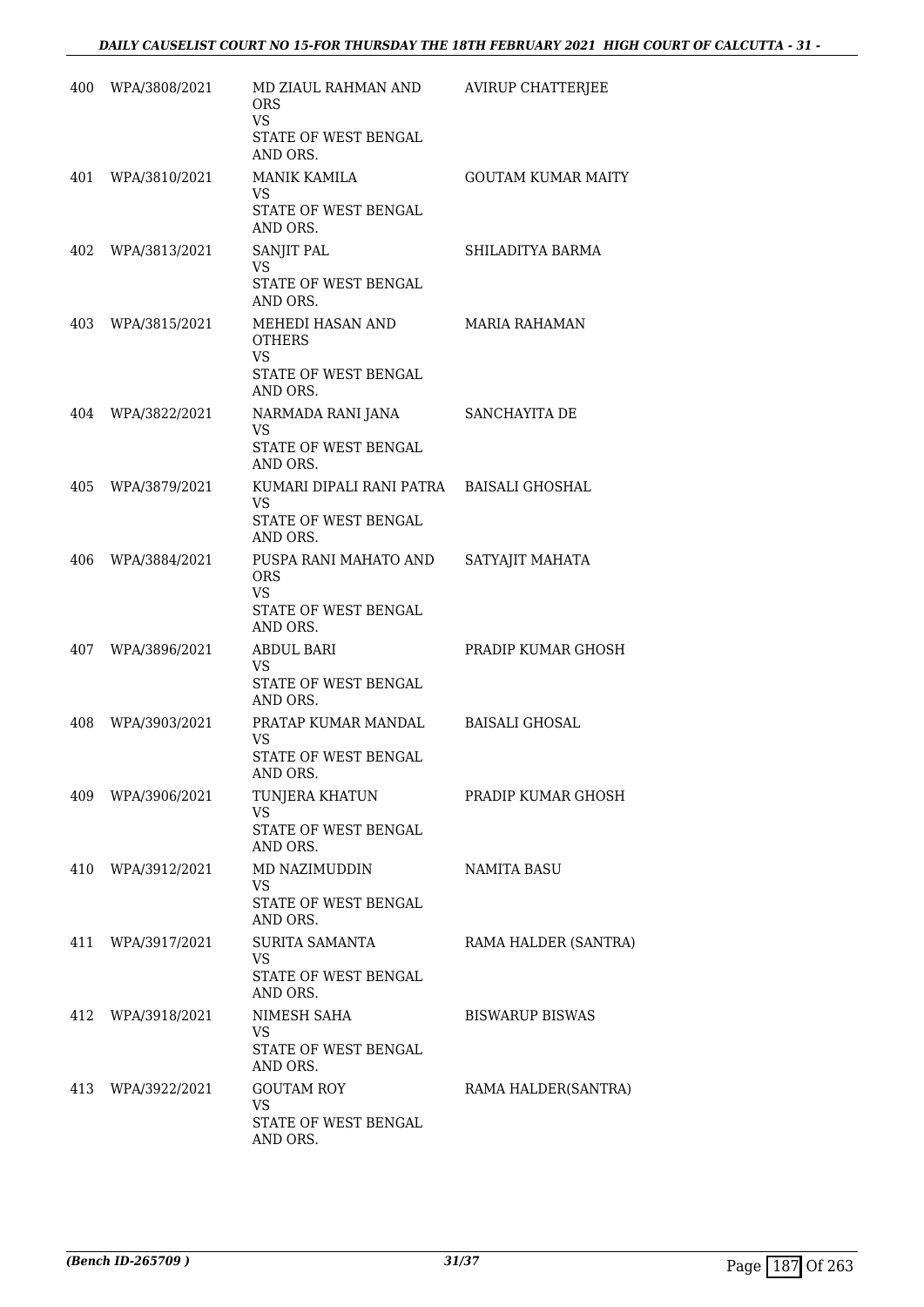|     | 414 WPA/3926/2021 | ANTARA MONDAL AND ORS KAPIL CHANDRA SAHOO<br>VS. |                            |
|-----|-------------------|--------------------------------------------------|----------------------------|
|     |                   | STATE OF WEST BENGAL<br>AND ORS.                 |                            |
|     | 415 WPA/3928/2021 | <b>ABUL KALAM</b><br>VS.                         | PRADIP KUMAR GHOSH         |
|     |                   | STATE OF WEST BENGAL<br>AND ORS.                 |                            |
|     | 416 WPA/3930/2021 | ABHIJIT BAR AND OTHERS<br>VS                     | SAKHWAT KHANDAKAR          |
|     |                   | <b>STATE OF WEST BENGAL</b><br>AND ORS.          |                            |
|     | 417 WPA/3932/2021 | PAPIYA POREL<br><b>VS</b>                        | K M HUSSAIN                |
|     |                   | STATE OF WEST BENGAL<br>AND ORS.                 |                            |
|     | 418 WPA/3933/2021 | MD ABDUL KUDDUS<br>VS.                           | PRADIP KUMAR GHOSH         |
|     |                   | STATE OF WEST BENGAL<br>AND ORS.                 |                            |
|     | 419 WPA/3934/2021 | TAPAN KUMAR SARKAR<br><b>VS</b>                  | AKASHDEEP MUKHERJEE        |
|     |                   | STATE OF WEST BENGAL<br>AND ORS.                 |                            |
| 420 | WPA/3937/2021     | SNIGDHA BASU BARUI<br>VS.                        | <b>AKASHDEEP MUKHERJEE</b> |
|     |                   | STATE OF WEST BENGAL<br>AND ORS.                 |                            |
| 421 | WPA/3968/2021     | <b>ARPITA MAL</b><br>VS.                         | SAHJAHAN ALI               |
|     |                   | STATE OF WEST BENGAL<br>AND ORS.                 |                            |
| 422 | WPA/3970/2021     | SOMA CHOWNI<br>VS.                               | <b>SHUBHA DEY</b>          |
|     |                   | STATE OF WEST BENGAL<br>AND ANOTHER              |                            |
| 423 | WPA/3977/2021     | JAYEDUR RAHAMAN<br><b>VS</b>                     | SABYASACHI ROY             |
|     |                   | STATE OF WEST BENGAL<br>AND ORS.                 |                            |
|     | 424 WPA/3979/2021 | CHANDRIKA DAS AND<br><b>OTHERS</b>               | TAMAL TARU PANDA           |
|     |                   | VS.<br>STATE OF WEST BENGAL<br>AND ORS.          |                            |
| 425 | WPA/3990/2021     | <b>SOURAV JANA</b><br><b>VS</b>                  | PRITI SHAW                 |
|     |                   | <b>STATE OF WEST BENGAL</b><br>AND ORS.          |                            |
|     | 426 WPA/3992/2021 | JISHNU MUKHERJEE<br>VS.                          | MD. MANSOOR ALAM           |
|     |                   | STATE OF WEST BENGAL<br>AND ORS.                 |                            |
| 427 | WPA/3994/2021     | TOTA MISHRA<br><b>VS</b>                         | PRITI SHAW                 |
|     |                   | STATE OF WEST BENGAL<br>AND ORS.                 |                            |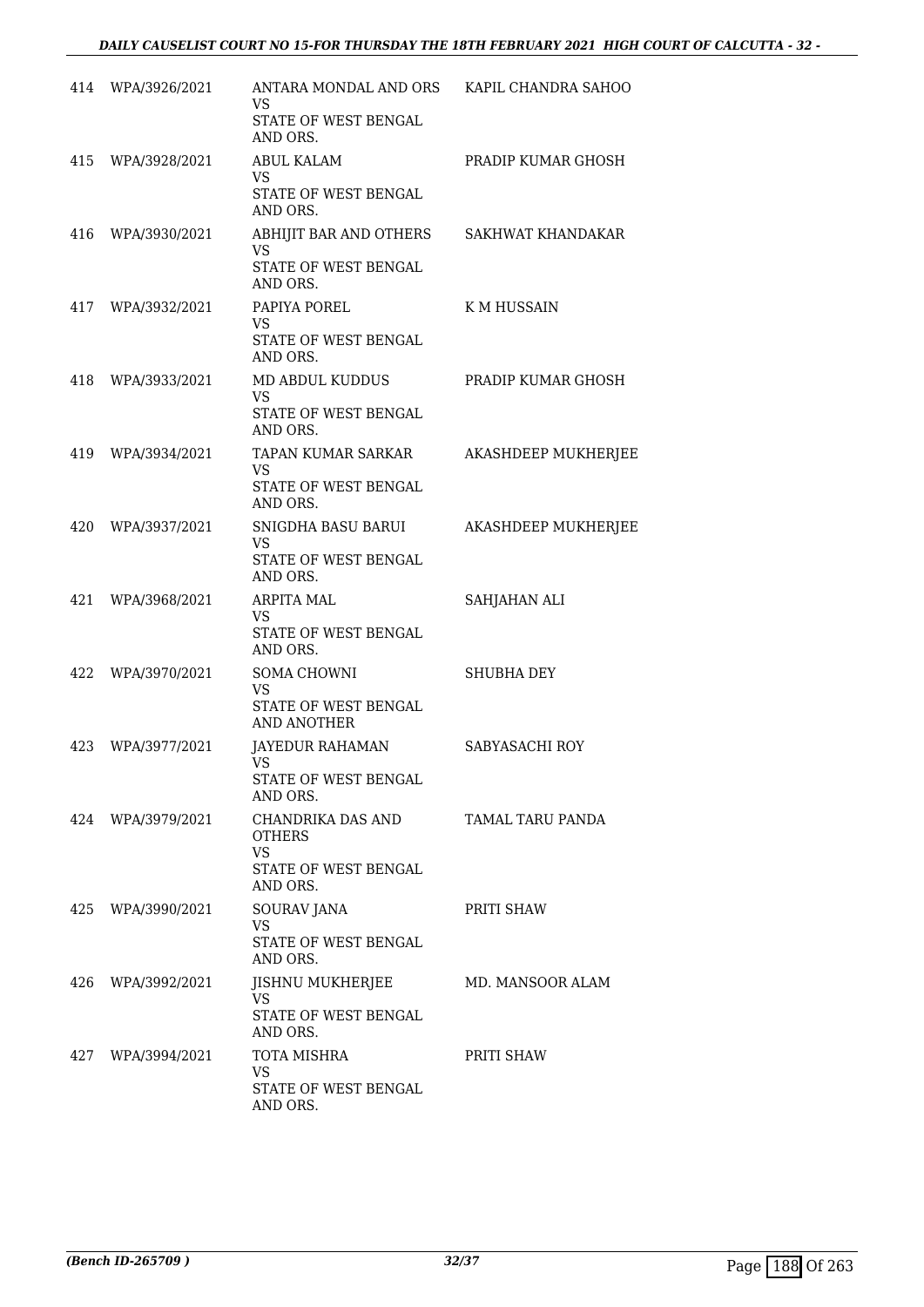| 428 | WPA/3995/2021     | TANUSHRI DUARI<br>@TANUSHRI DUARI SEN<br><b>AND ORS</b><br>VS.                            | BANDHU BRATA BHULA     |
|-----|-------------------|-------------------------------------------------------------------------------------------|------------------------|
|     |                   | STATE OF WEST BENGAL<br>AND ORS.                                                          |                        |
|     | 429 WPA/3997/2021 | SAHEB PRAMANIK<br>VS.                                                                     | PRITI SHAW             |
|     |                   | STATE OF WEST BENGAL<br>AND ORS.                                                          |                        |
| 430 | WPA/4000/2021     | SK. JANE ALAM<br>VS.<br>STATE OF WEST BENGAL<br>AND ORS.                                  | PRITI SHAW             |
| 431 | WPA/4003/2021     | BISWADEEP CANTON<br>VS<br>STATE OF WEST BENGAL<br>AND ORS.                                | PRITI SHAW             |
| 432 | WPA/4004/2021     | WASIM AKRAM MONDAL<br>AND ORS<br><b>VS</b><br>STATE OF WEST BENGAL<br>AND ORS.            | Ali Ahsan Alamgir      |
|     | 433 WPA/4008/2021 | PAYEL BAG AND ORS<br>VS<br>STATE OF WEST BENGAL<br>AND ORS.                               | SUDIPTA DASGUPTA       |
|     | 434 WPA/4011/2021 | CHINTU CHANAK AND ORS<br>VS.<br>STATE OF WEST BENGAL<br>AND ORS.                          | <b>BIKRAM BANERJEE</b> |
|     | 435 WPA/4014/2021 | RAKHI MAJUMDAR AND<br><b>ORS</b><br>VS<br>STATE OF WEST BENGAL<br>AND ORS.                | <b>BIKRAM BANERJEE</b> |
| 436 | WPA/4017/2021     | TUHIN SUBHRA MONDAL<br><b>AND OTHERS</b><br><b>VS</b><br>STATE OF WEST BENGAL<br>AND ORS. | VISHAK BHATTACHARYA    |
|     | 437 WPA/4023/2021 | RAKESH SANTRA AND ORS<br>VS.<br>UNION OF INDIA AND ORS.                                   | SOMESH KUMAR GHOSH     |
|     | 438 WPA/4080/2021 | <b>SOURAV PAL AND ORS</b><br>VS.<br>STATE OF WEST BENGAL<br>AND ORS.                      | SUVRA DUTTA            |
|     | 439 WPA/4083/2021 | CHUMKI MANDAL AND ORS GOPA BISWAS<br>VS.<br>STATE OF WEST BENGAL<br>AND ORS.              |                        |
|     | 440 WPA/4084/2021 | PAPIYA BETAL AND ORS<br>VS.<br>STATE OF WEST BENGAL<br>AND ORS.                           | <b>GOPA BISWAS</b>     |
|     | 441 WPA/4085/2021 | RUPAK MISHRA AND ORS<br>VS.<br>STATE OF WEST BENGAL<br>AND ORS.                           | <b>GOPA BISWAS</b>     |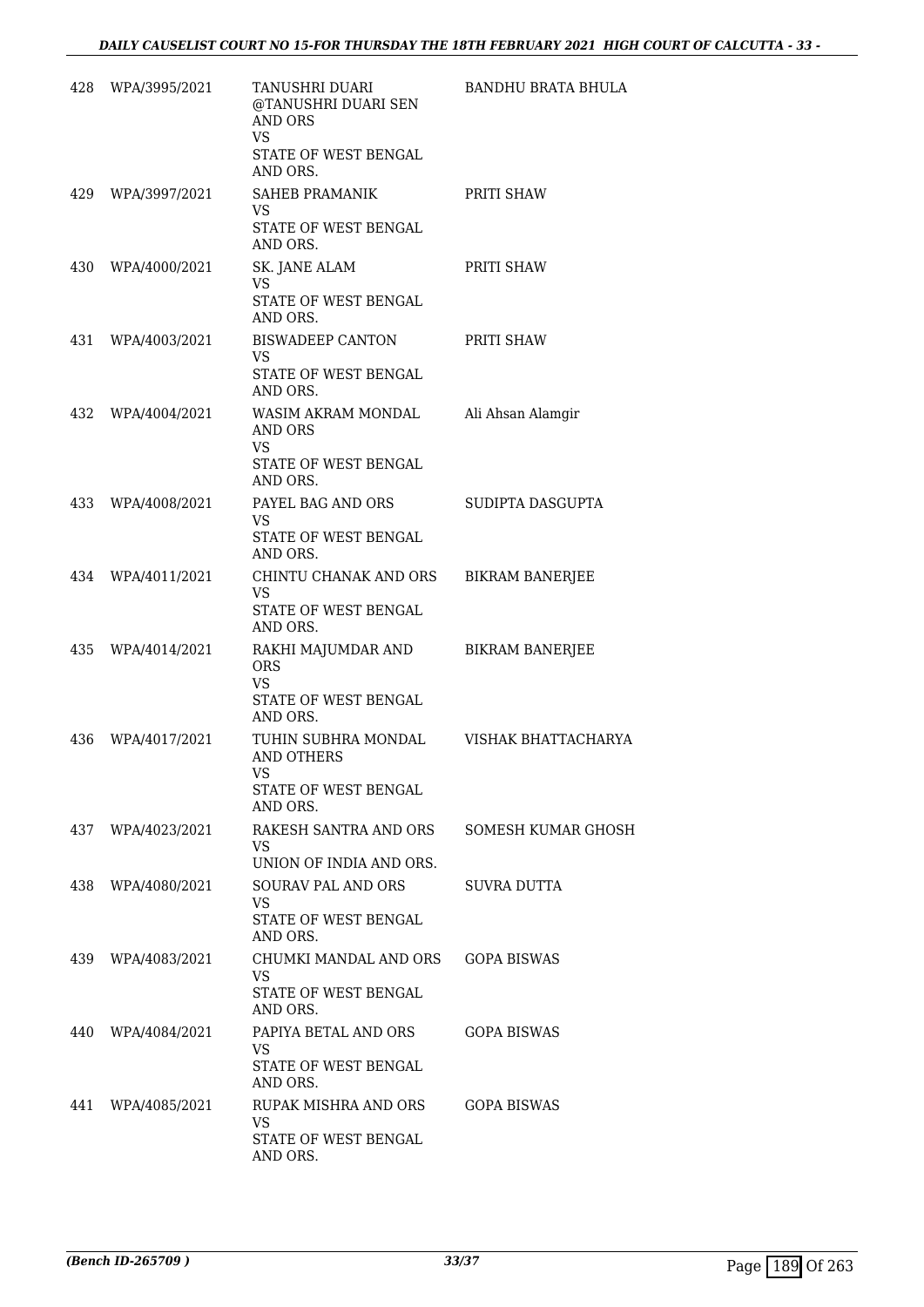| 442 | WPA/4086/2021     | MD DALIM AND ORS<br>VS.                              | <b>GOPA BISWAS</b>      |
|-----|-------------------|------------------------------------------------------|-------------------------|
|     |                   | STATE OF WEST BENGAL<br>AND ORS.                     |                         |
|     | 443 WPA/4092/2021 | <b>ARATI PAL</b><br>VS.                              | <b>SANDIP GHOSH</b>     |
|     |                   | STATE OF WEST BENGAL<br>AND ORS.                     |                         |
|     | 444 WPA/4138/2021 | AMAL KANTA GIRI<br>VS.                               | <b>BISWASRUP BISWAS</b> |
|     |                   | STATE OF WEST BENGAL<br>AND ORS.                     |                         |
|     | 445 WPA/4180/2021 | CHANDRANI DAS AND ANR<br><b>VS</b>                   | ABIR LAL CHAKRABORTY    |
|     |                   | STATE OF WEST BENGAL<br>AND ORS.                     |                         |
| 446 | WPA/4186/2021     | <b>SANTANI MURMU</b><br>VS                           | <b>JISHAN AHMED</b>     |
|     |                   | STATE OF WEST BENGAL<br>AND ORS.                     |                         |
| 447 | WPA/4197/2021     | NAJMUL HUDA SHAIKH<br><b>AND ORS</b><br><b>VS</b>    | ALI AHSAN ALAMGIR       |
|     |                   | UNION OF INDIA AND ORS                               |                         |
| 448 | WPA/4200/2021     | <b>KRISHNA RAY</b><br>VS.                            | SANDIP GHOSH            |
|     |                   | STATE OF WEST BENGAL<br>AND ORS.                     |                         |
| 449 | WPA/4214/2021     | PRATIMA MAHATO                                       | Ali Ahsan Alamgir       |
|     |                   | VS.<br>THE STATE OF WEST<br><b>BENGAL AND ORS</b>    |                         |
| 450 | WPA/4223/2021     | ABHIJIT SAHU AND ORS<br>VS.                          | RAJIB KR ACHARYYA       |
|     |                   | STATE OF WEST BENGAL<br>AND ORS.                     |                         |
| 451 | WPA/4234/2021     | KOLKATA TEACHERS<br>TRAINING COLLEGE<br><b>VS</b>    | TANUJA BASAK            |
|     |                   | STATE OF WEST BENGAL<br>AND ORS.                     |                         |
| 452 | WPA/4235/2021     | <b>MALATI BALA PAL</b><br>VS.                        | MANARANJAN SAHU         |
|     |                   | <b>STATE OF WEST BENGAL</b><br>AND ORS.              |                         |
| 453 | WPA/4242/2021     | SANDHYA HALDAR (ROY)<br>VS.                          | BANSHI BADAN MAITY      |
|     |                   | STATE OF WEST BENGAL<br>AND ORS.                     |                         |
| 454 | WPA/4251/2021     | <b>IKBAL AHMED</b><br>VS.<br>UNION OF INDIA AND ORS. | Anisur Rahaman          |
| 455 | WPA/4268/2021     | ANADI JHA AND ORS                                    | MD. YUSUF ALI           |
|     |                   | VS.<br>STATE OF WEST BENGAL<br>AND ORS.              |                         |
| 456 | WPA/4272/2021     | <b>NEHARI DAS</b>                                    | MANARANJAN SAHU         |
|     |                   | VS.<br>STATE OF WEST BENGAL<br>AND ORS.              |                         |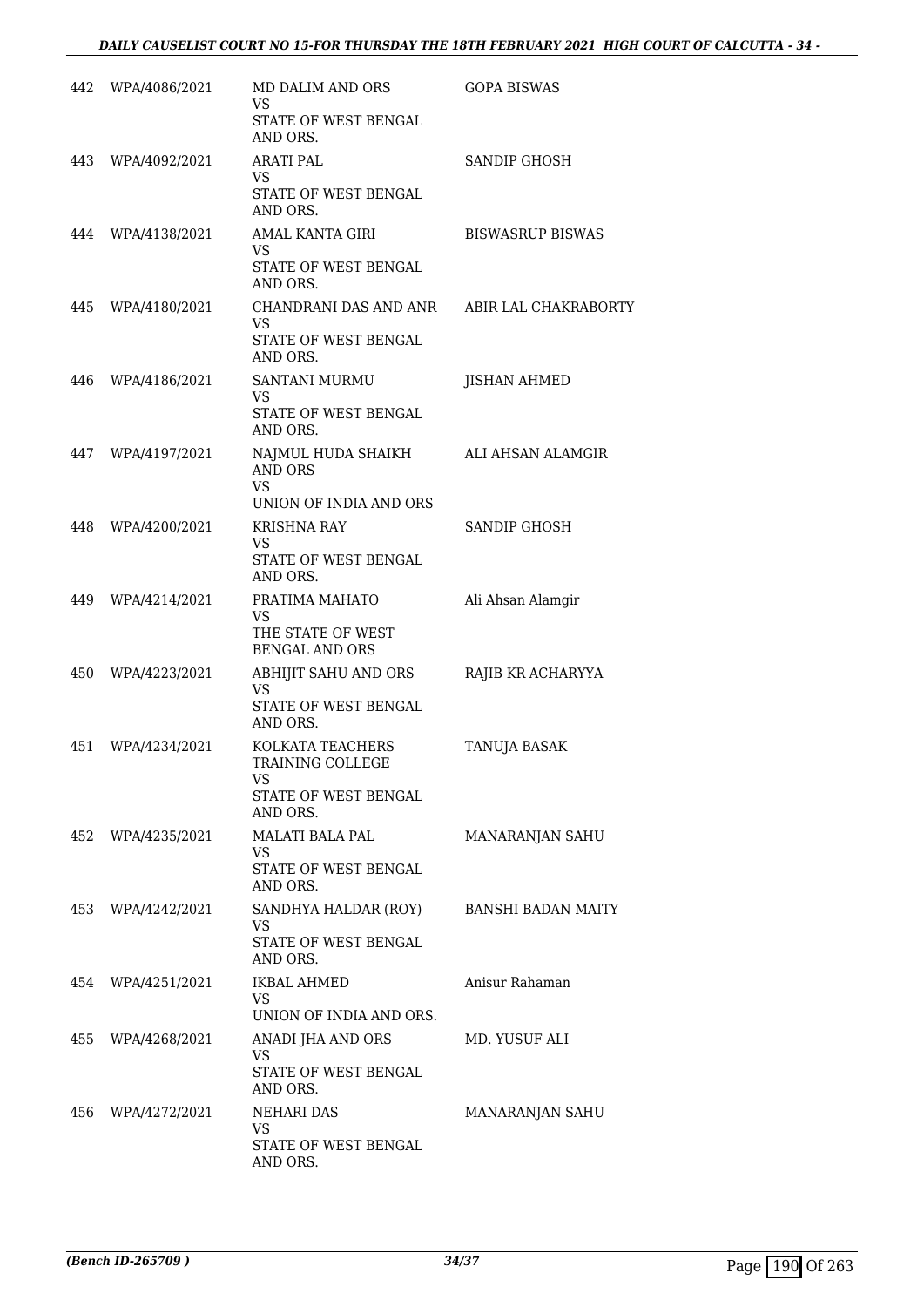|     | 457 WPA/4273/2021 | KAJAL BAURI<br>VS.                                              | <b>BANSHI BADAN MAITY</b>   |
|-----|-------------------|-----------------------------------------------------------------|-----------------------------|
|     |                   | STATE OF WEST BENGAL<br>AND ORS.                                |                             |
|     | 458 WPA/4276/2021 | NITYATI BALA MONDAL<br>VS                                       | MANARANJAN SAHU             |
|     |                   | STATE OF WEST BENGAL<br>AND ORS.                                |                             |
|     | 459 WPA/4279/2021 | KIRITI BHUSON CHOUNI<br>VS                                      | <b>BANSHI BADAN MAITY</b>   |
|     |                   | STATE OF WEST BENGAL<br>AND ORS.                                |                             |
| 460 | WPA/4287/2021     | BIMUKTANANDA MAHATO<br>AND ORS<br><b>VS</b>                     | Sobhan Majumder             |
|     |                   | STATE OF WEST BENGAL<br><b>AND ORS</b>                          |                             |
| 461 | WPA/4307/2021     | MITHU DHARA MAJI AND<br><b>OTHERS</b>                           | SANDIP KUMAR MONDAL         |
|     |                   | <b>VS</b><br>STATE OF WEST BENGAL<br>AND ORS.                   |                             |
| 462 | WPA/4308/2021     | SAKTIPADA RAUT                                                  | D K ADHIKARI                |
|     |                   | VS<br>STATE OF WEST BENGAL<br>AND ORS.                          |                             |
| 463 | WPA/4318/2021     | DR. AMIT KR. PAHARI<br><b>VS</b>                                | <b>GOURAB DAS</b>           |
|     |                   | STATE OF WEST BENGAL<br>AND ORS.                                |                             |
| 464 | WPA/4321/2021     | SANGITA SAHA AND ORS<br>VS.                                     | DEBOLEENA GHOSH             |
|     |                   | THE WEST BENGAL BOARD<br>OF PRIMARY EDUCATION<br><b>AND ANR</b> |                             |
| 465 | WPA/4329/2021     | DEBOPRIYA PAL<br><b>VS</b>                                      | HIMANGSHU GHOSH             |
|     |                   | STATE OF WEST BENGAL<br>AND ORS.                                |                             |
| 466 | WPA/4338/2021     | KALYAN KUMAR DAS<br>VS                                          | SUBHASISH PACHHAL           |
|     |                   | STATE OF WEST BENGAL<br>AND ORS.                                |                             |
| 467 | WPA/4349/2021     | TITIL DATTA SAMANTA<br><b>VS</b>                                | <b>BASABRAJ CHAKRABORTY</b> |
|     |                   | THE STATE OF WEST<br><b>BENGAL AND ORS</b>                      |                             |
| 468 | WPA/4353/2021     | RAHUL DEB GAYEN<br>VS                                           | <b>ALOKESH DALAI</b>        |
|     |                   | STATE OF WEST BENGAL<br>AND ORS.                                |                             |
| 469 | WPA/4362/2021     | PALASH BARIK AND ORS<br><b>VS</b>                               | SOMESH KUMAR GHOSH          |
|     |                   | UNION OF INDIA AND ORS.                                         |                             |
| 470 | WPA/4407/2021     | CHAMELI GHOSH<br>VS                                             | SAKHAWAT KHANDAKAR          |
|     |                   | STATE OF WEST BENGAL<br>AND ORS.                                |                             |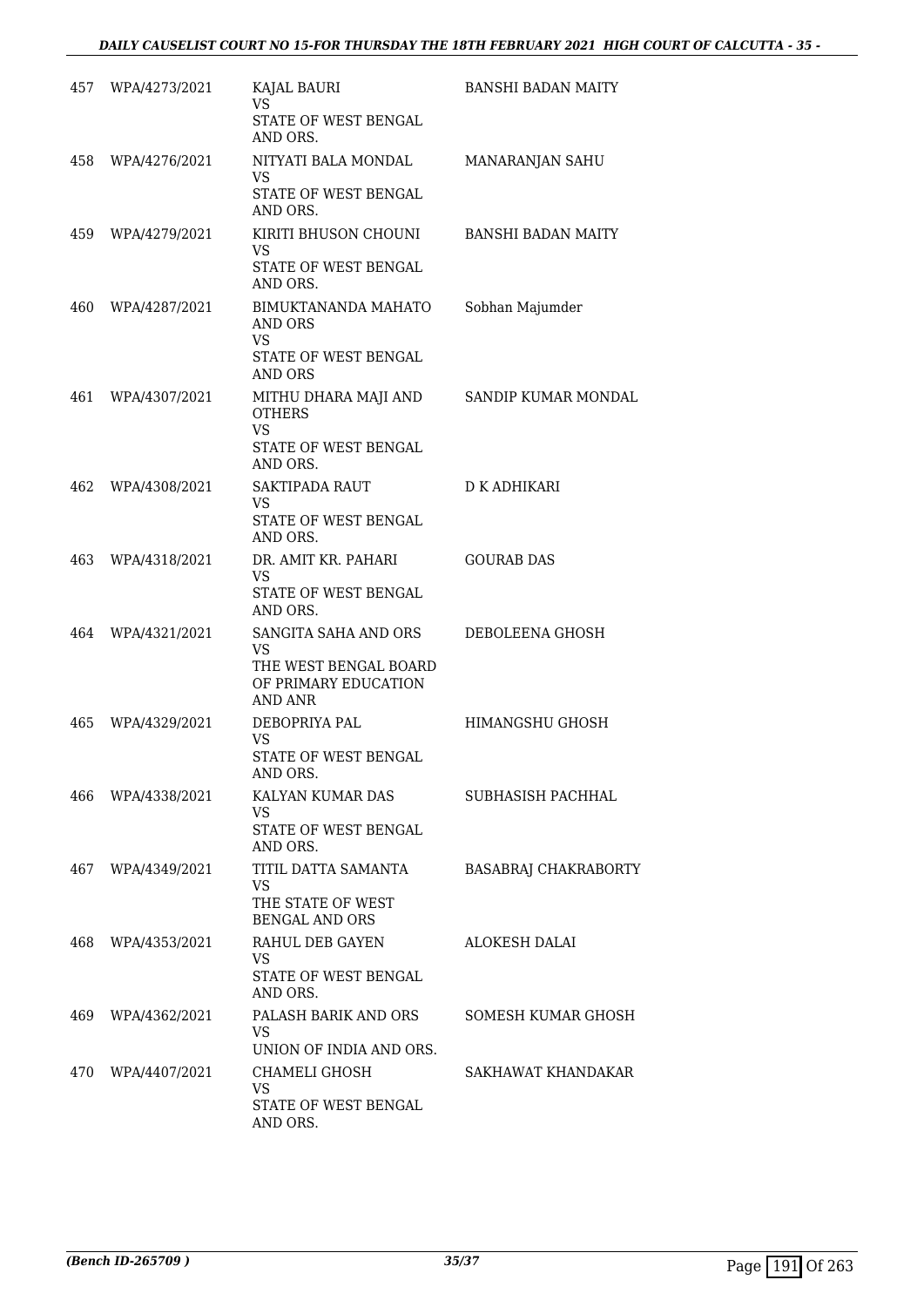|      | 471 WPA/4410/2021 | JAYASREE SARDAR<br>VS.                                                       | DEBABRATA SARDAR           |
|------|-------------------|------------------------------------------------------------------------------|----------------------------|
|      |                   | STATE OF WEST BENGAL<br>AND ORS.                                             |                            |
|      | 472 WPA/4414/2021 | NAJEM HOSSAIN AND ORS<br>VS.                                                 | <b>AVIRUP CHATTERJEE</b>   |
|      |                   | STATE OF WEST BENGAL<br>AND ORS.                                             |                            |
|      | 473 WPA/4437/2021 | <b>SANDIP RAY</b><br><b>VS</b>                                               | SUBHADEEP CHATTERJEE       |
|      |                   | STATE OF WEST BENGAL<br>AND ORS.                                             |                            |
|      | 474 WPA/4465/2021 | ANIL CHANDRA MAHATA<br>VS.                                                   | UTTAM BANERJEE             |
|      |                   | STATE OF WEST BENGAL<br>AND ORS.                                             |                            |
|      | 475 WPA/4489/2021 | PRITILATA ROY AND ORS<br>VS                                                  | SANDIP KUMAR MONDAL        |
|      |                   | <b>STATE OF WEST BENGAL</b><br>AND ORS.                                      |                            |
|      | 476 WPA/4490/2021 | MONALISA SHEE GHOSH<br>AND ORS                                               | <b>SANDIP KUMAR MONDAL</b> |
|      |                   | <b>VS</b><br>STATE OF WEST BENGAL<br>AND ORS.                                |                            |
| 477  | WPA/4500/2021     | DIPANKAR MANDAL AND<br><b>ORS</b>                                            | TAPAS MANNA                |
|      |                   | <b>VS</b><br>THE WEST BENGAL BOARD<br>OF PRIMARY EDUCATION<br><b>AND ORS</b> |                            |
| 478  | WPA/4533/2021     | ARATI RANI PANJA<br><b>VS</b>                                                | <b>MOUMI YASMIN</b>        |
|      |                   | STATE OF WEST BENGAL<br>AND ORS.                                             |                            |
|      | 479 WPA/4559/2021 | BINAY DEY AND ORS<br><b>VS</b>                                               | <b>RIYA DAS</b>            |
|      |                   | STATE OF WEST BENGAL<br>AND ORS.                                             |                            |
| 480  | WPA/4564/2021     | NITYANANDA GHOSH AND<br><b>ORS</b>                                           | Ali Ahsan Alamgir          |
|      |                   | <b>VS</b><br>STATE OF WEST BENGAL<br>AND ORS.                                |                            |
| 481  | WPA/4568/2021     | <b>ABHISEK MAITY</b><br>VS                                                   | SAKHAWAT KHANDAKAR         |
|      |                   | THE STATE OF WEST<br><b>BENGAL AND ORS</b>                                   |                            |
| 482  | WPA/4572/2021     | NITISH KUMAR BISWAS<br><b>VS</b>                                             | <b>SUNNY NANDY</b>         |
|      |                   | STATE OF WEST BENGAL<br>AND ORS.                                             |                            |
| 483. | WPA/4583/2021     | RATAN KRISHNA<br>DASSARMA                                                    | ALOTRIYA MUKHERJEE         |
|      |                   | <b>VS</b><br>STATE OF WEST BENGAL<br>AND ORS.                                |                            |
|      | 484 WPA/4601/2021 | <b>ADITI BHAKAT</b>                                                          | SHUBAM KANTI BHAKAT        |
|      |                   | <b>VS</b><br>UNION OF INDIA AND ORS.                                         |                            |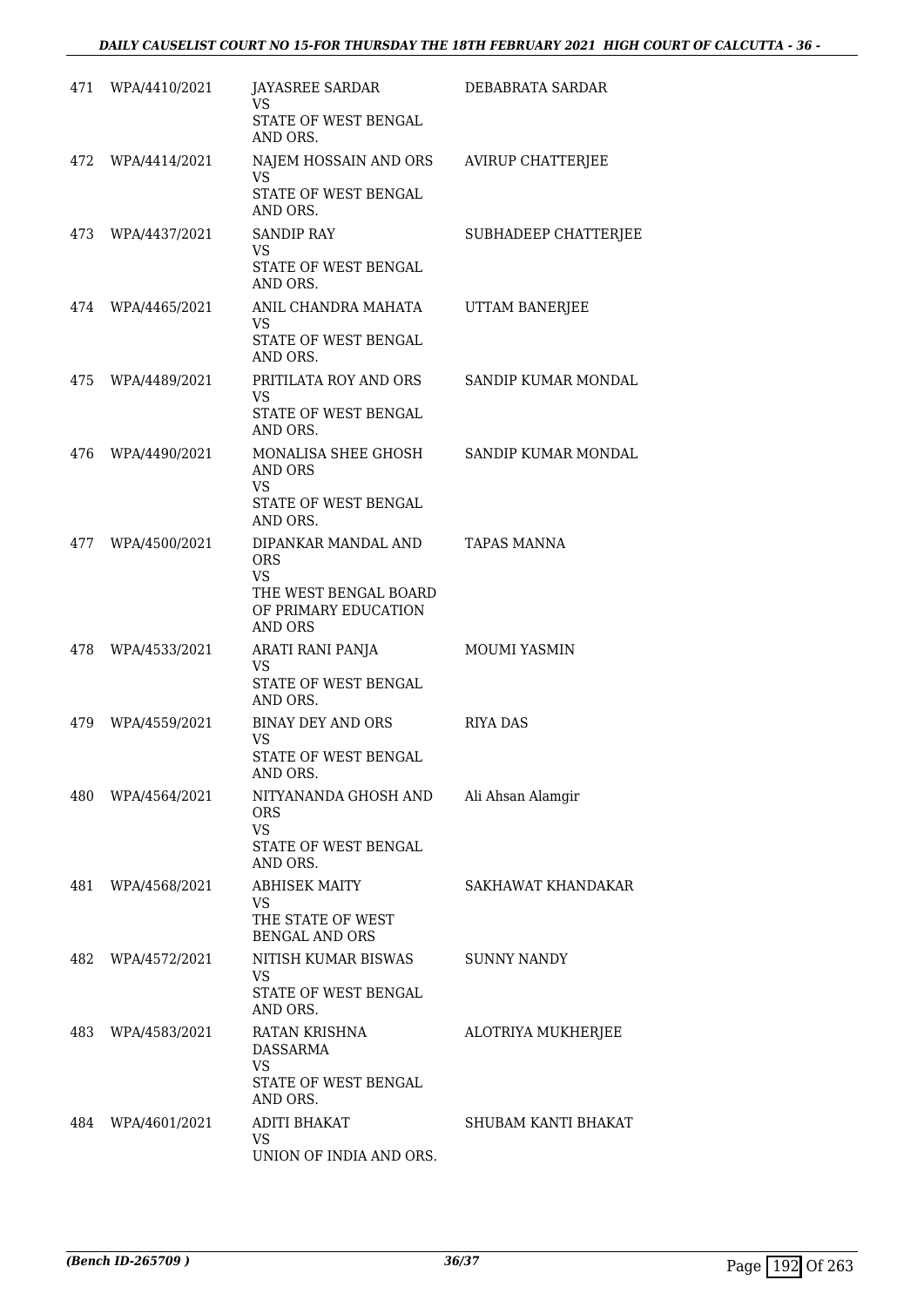| 485 | WPA/4606/2021                               | KANAI CHATTERJEE<br>VS.<br>STATE OF WEST BENGAL<br>AND ORS.                                             | Miss Molly Saha     |
|-----|---------------------------------------------|---------------------------------------------------------------------------------------------------------|---------------------|
| 486 | WPA/4617/2021                               | MD. SHOEB<br>VS.<br>STATE OF WEST BENGAL<br>AND ORS.                                                    | SOUNAK BHATTACHARYA |
| 487 | WPA/4631/2021                               | <b>HIMANGSHU MAITY</b><br><b>VS</b><br>STATE OF WEST BENGAL<br>AND ORS.                                 | <b>BISWAJIT MAL</b> |
| 488 | WPA/4653/2021                               | TUMPA MIDDAY AND<br><b>OTHERS</b><br><b>VS</b><br>STATE OF WEST BENGAL<br>AND ORS.                      | MARIA RAHAMAN       |
| 489 | WPA/4685/2021                               | PABITRA RANJAN PAUL AND PRAMITA BANERJEE<br><b>ORS</b><br><b>VS</b><br>STATE OF WEST BENGAL<br>AND ORS. |                     |
| 490 | WPA/4715/2021                               | SK.SARFARAJ NAWAZ AND<br><b>ORS</b><br><b>VS</b><br>UNION OF INDIA AND ORS.                             | SOMESH KUMAR GHOSH  |
| 491 | WPA/4747/2021                               | POONAM PANDEY<br>VS.<br>STATE OF WEST BENGAL<br>AND ORS.                                                | DIBYENDU CHATTERJEE |
| 492 | WPA/4754/2021                               | MEHEDI HASAN<br><b>VS</b><br>STATE OF WEST BENGAL<br>AND ORS.                                           | <b>JISAN AHMED</b>  |
| 493 | WPA/4760/2021<br>$(18.02.2021$ at 2<br>p.m) | INDIAN CENTRE FOR<br>ADVANCEMENT OF<br>RESEARCH AND EDU AND<br>ANR<br>VS<br>UNION OF INDIA AND ORS.     | SANTANU MAJI        |
| 494 | WPA/4805/2021                               | DIPAK KALINDI<br><b>VS</b><br>STATE OF WEST BENGAL<br>AND ORS.                                          | TRIPTI PANDEY       |
| 495 | WPA/4833/2021                               | ANANTA GORAIN AND<br>OTHERS<br><b>VS</b><br>STATE OF WEST BENGAL<br>AND ORS.                            | SANDIP KUMAR MANDAL |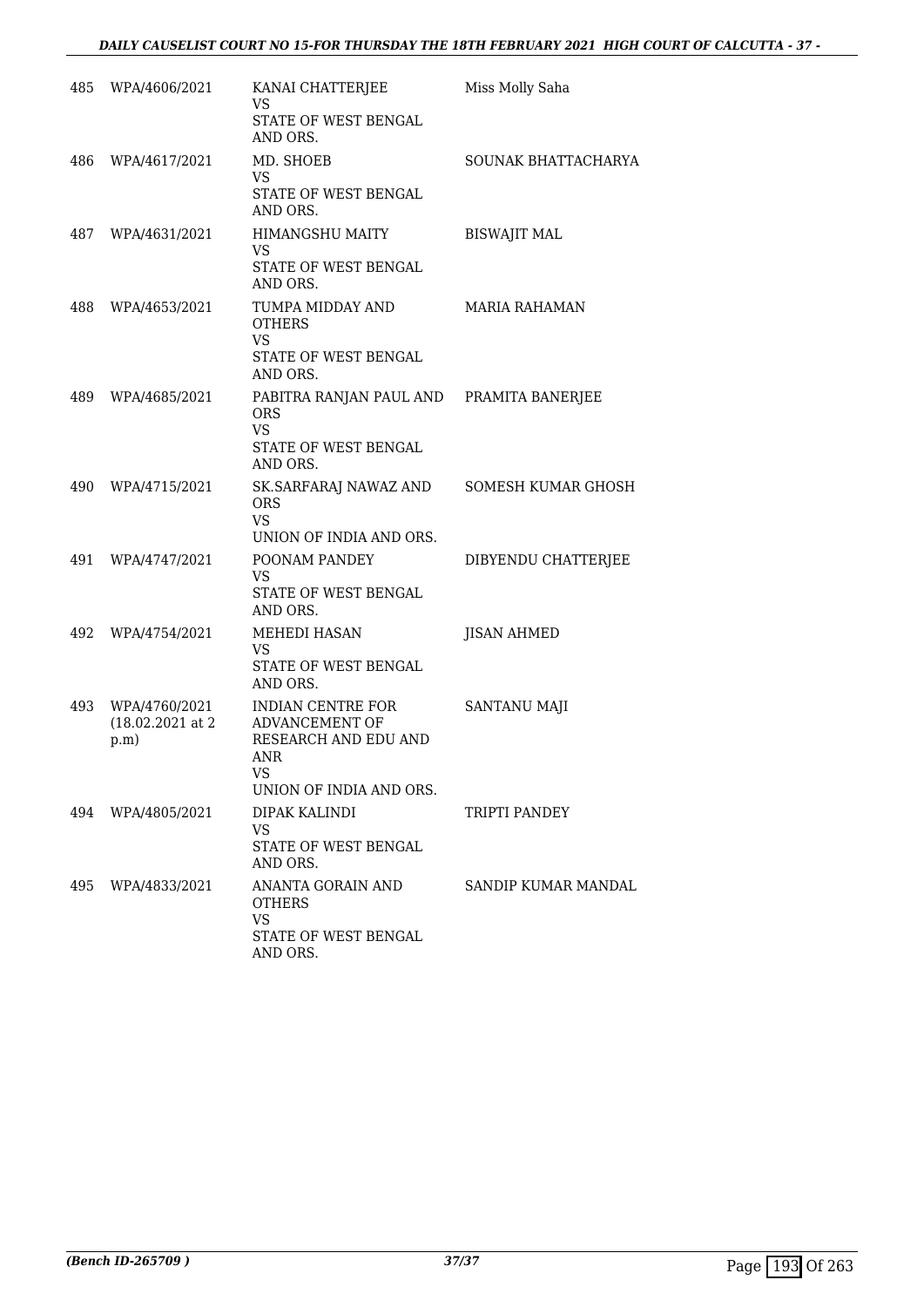

### **Appellate Side**

**DAILY CAUSELIST For Thursday The 18th February 2021**

#### **COURT NO. 19**

**SINGLE BENCH (SB - VIII)**

#### **AT 10:45 AM**

**HON'BLE JUSTICE SHAMPA SARKAR**

#### **(VIA VIDEO CONFERENCE) ON AND FROM MONDAY, THE 11TH JANUARY, 2021 - ADMISSION AND HEARING OF CIVIL REVISION APPLICATIONS AND APPLICATIONS UNDER ARTICLE 227 OF THE CONSTITUTION INCLUDING APPLICATIONS CONNECTED**

**THERETO [EXCLUDING CIVIL REVISIONS ARISING OUT OF TESTAMENTARY AND EJECTMENT / EVICTION SUITS AND PUBLIC PREMISES (UNAUTHORISED OCCUPANTS) ACT, 1971**

**SPECIAL NOTE : TODAY "UPON MENTIONING" MATTERS WILL BE TAKEN UP FIRST. THEREAFTER "NEW MOTION" WILL BE TAKEN UP.**

**IF 'HEARING' MATTERS ARE EXHAUSTED, THERAFTER 'MOTION' WILL BE TAKEN UP.**

**NOTE : MENTIONING ONLY ON MONDAYS AT THE FIRST SITTING OF THE COURT.**

**SPECIAL NOTE : 1) NO MENTIONING FOR INCLUSION WILL BE ALLOWED THIS WEEK.**

**SPECIAL NOTE : 2) MATTERS WHICH ARE NOT IN THE LIST BUT HAVE BEEN MENTIONED WILL BE TAKEN UP ON EVERY FRIDAY IN THE FIRST HALF.**

#### **NOTE: MATTERS WILL BE TAKEN UP THROUGH PHYSICAL HEARING ONLY WHEN BOTH THE PARTIES ARE AGREED.**

|                | <b>EXTENSION OF INTERIM ORDER</b> |                                                                            |                               |
|----------------|-----------------------------------|----------------------------------------------------------------------------|-------------------------------|
| 1              | CO/777/2020                       | SUSHIL KUMAR AGARWAL<br>VS<br>CHANDRIKA RAY                                | VINIT KUMAR<br><b>CHOUBEY</b> |
|                |                                   | <b>TOP</b>                                                                 |                               |
| $\overline{2}$ | CO/749/2020                       | <b>SMC GLOBAL SECURITIES</b><br>LTD.<br>VS<br><b>BHARATI ROY &amp; ANR</b> | PREETA CHAUDHURY              |
| 3              | CO/184/2021                       | KAUSHIK CHAKRABORTY<br>AND ANR<br><b>VS</b><br>TARUN KUMAR SASHMAL         | <b>SA MOQUED</b>              |
|                |                                   | <b>NEW MOTION</b>                                                          |                               |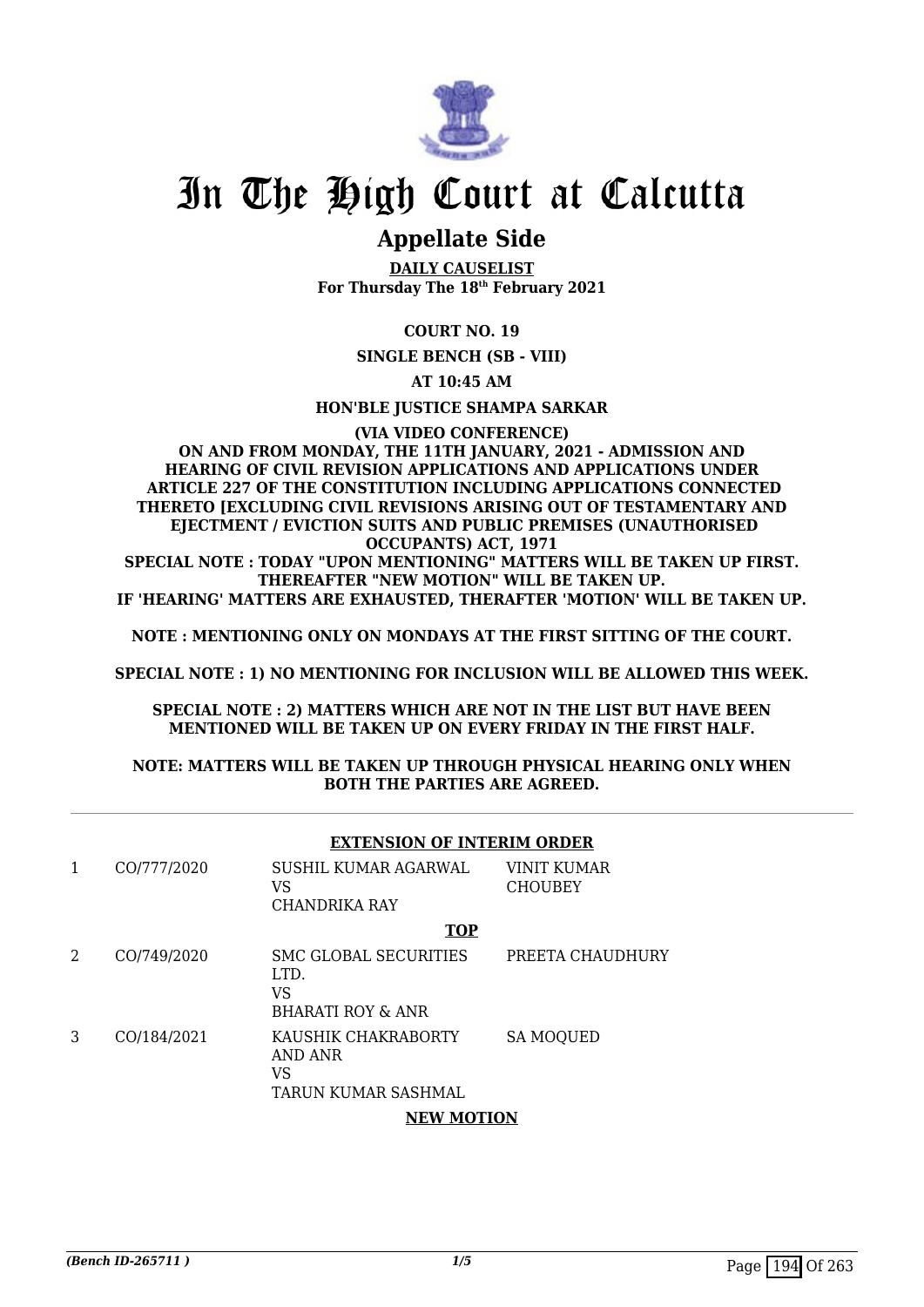| 4  | CO/233/2021<br>(NTW) | SHRIKRISHNA MONDAL<br>VS.<br><b>SUPRIYA</b><br>MONDAL(PARAMANIK)                                                    | TAPODIP GUPTA                             |
|----|----------------------|---------------------------------------------------------------------------------------------------------------------|-------------------------------------------|
| 5  | CO/265/2021          | <b>SANTOSH BISWAS AND ORS</b><br><b>VS</b><br>KUMUDESWAR BHAIRAB<br><b>SHIB THAKUR</b>                              | PARTHA<br><b>CHAKRABORTY</b>              |
| 6  | CO/285/2021<br>(NTW) | SOUTH CITY PROJECTS<br>KOLKATA LIMITED AND<br><b>ANOTHER</b><br><b>VS</b><br>AXIS BANK LIMITED AND<br><b>OTHERS</b> | <b>SAPTARSHI</b><br><b>MUKHERJEE</b>      |
| 7  | CO/322/2021          | <b>SMT MOUSUMI BISWAS</b><br>VS<br><b>SUBIR BISWAS</b>                                                              | <b>GOUTAM KR BOSE</b>                     |
| 8  | CO/323/2021          | <b>SUBRATA ROY</b><br><b>VS</b><br><b>SMT SUSHRITA ROY AND</b><br><b>ANR</b>                                        | <b>APURBA KR GHOSH</b>                    |
| 9  | CO/325/2021<br>(NTW) | SUPRIYA PRADHAN AND<br><b>ORS</b><br><b>VS</b><br><b>SHYAMAL KUMAR</b><br>PRADHAN AND ORS                           | <b>SUDIP KUMAR MAITI</b>                  |
| 10 | CO/329/2021          | <b>D AND I TAXCON SERVICES</b><br>PRIVATE LIMITED<br><b>VS</b><br>KOLKATA MUNICIPAL<br><b>CORPORATION</b>           | <b>MRITUNJOY HALDER</b>                   |
| 11 | CO/330/2021          | CLEARMEDI HEALTH CARE<br>PRIVATE LIMITED<br><b>VS</b><br>THE SECRETARY,<br>CHIKITSABORTI UDDYOG                     | <b>SOMNATH ROY</b><br><b>CHOWDHURY</b>    |
| 12 | CO/331/2021          | <b>BABA BHUTNATH</b><br>CONSTRUCTION PVT LTD<br>VS<br><b>GOVARDHAN DAS BINANI</b><br><b>AND ORS</b>                 | <b>RAKESH JAIN</b>                        |
| 13 | CO/332/2021          | <b>MANJU MAHATO</b><br><b>VS</b><br><b>BAIJNATH MAHATO</b>                                                          | SOMNATH ROY<br><b>CHOWDHURY</b>           |
| 14 | CO/333/2021          | RATAN CHANDRA DUTTA<br><b>VS</b><br>PRATIMA ROY AND OTHERS                                                          | <b>SIBSANKAR</b><br><b>BVANDYOPADHYAY</b> |
| 15 | CO/334/2021          | <b>BABA BHUTNATH</b><br>CONSTRUCTION PVT LTD<br>VS<br><b>GOVARDHAN DAS BINANI</b><br>AND ORS                        | <b>RAKESH JAIN</b>                        |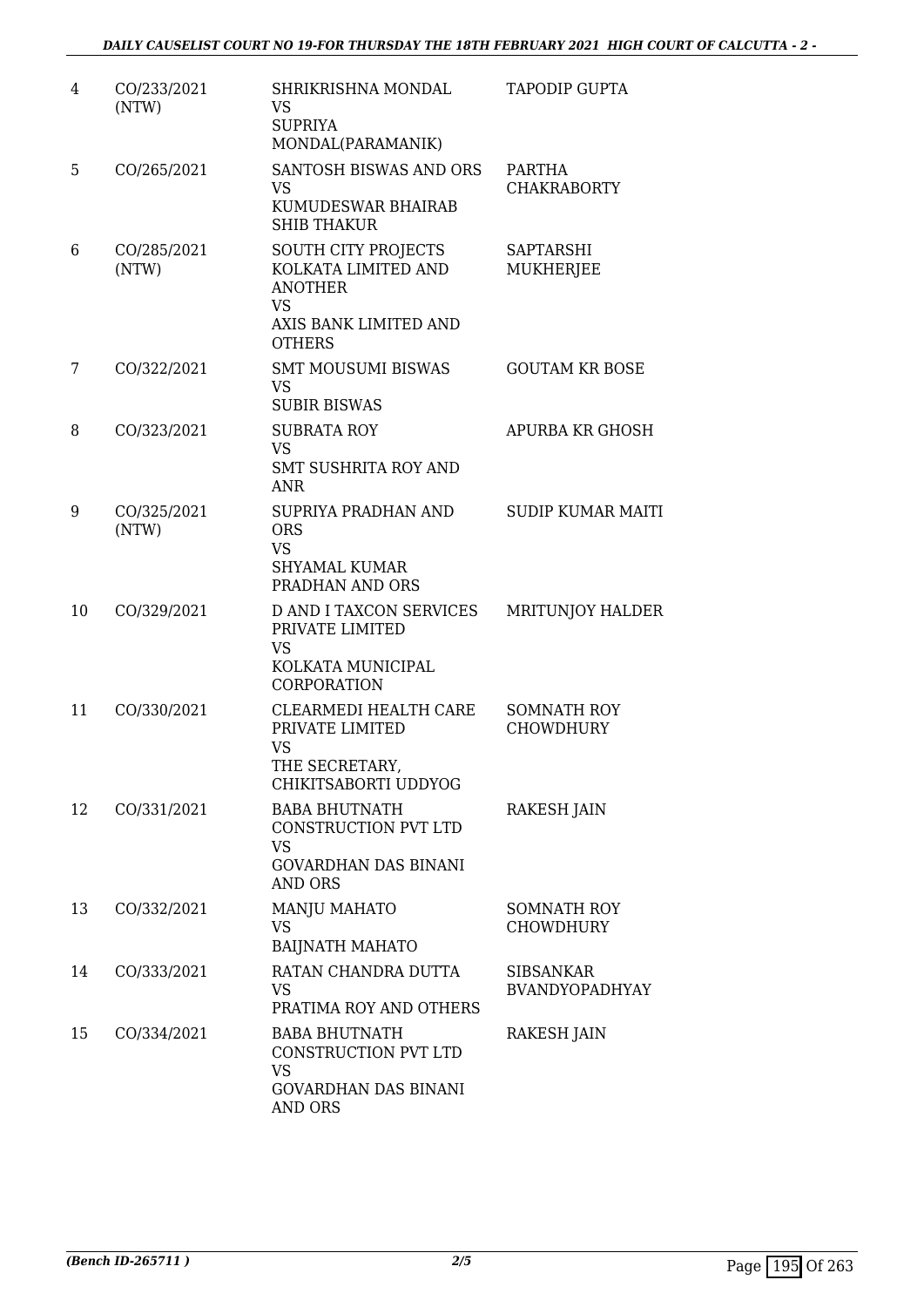| 16 | CO/338/2021 | <b>SUBRATA PAL</b><br><b>VS</b><br><b>RANU BALA DAS</b>                                          | kajal ray                            |
|----|-------------|--------------------------------------------------------------------------------------------------|--------------------------------------|
| 17 | CO/341/2021 | BENGAL UNITED CLUB<br><b>VS</b><br>PRAFULLA KUMAR ROY<br>AND OTHERS                              | <b>RAJESH NASKAR</b>                 |
| 18 | CO/342/2021 | MD ANWAR ALI MOLLA<br><b>VS</b><br>NEZMUL HASASAN MOLLA<br><b>AND OTHERS</b>                     | MONISH BANERJEE                      |
| 19 | CO/343/2021 | DULICHAND AUTO SALES<br>PVT. LIMITED AND ORS<br><b>VS</b><br>HDFC BANK LIMITED AND<br><b>ANR</b> | KAUSHIK BISWAS                       |
| 20 | CO/344/2021 | SANIYA BAHIRWANI (NEE<br><b>AGARWAL)</b><br><b>VS</b><br><b>VARUN BAHIRWANI</b>                  | ANIMESH PAUL                         |
| 21 | CO/345/2021 | <b>SHEW VALLAB BANGUR</b><br><b>VS</b><br>KEDAR NATH SEN AND ORS                                 | PARTHA PRATIM<br><b>MUKHOPADHYAY</b> |
| 22 | CO/347/2021 | UTTAM SAHA AND ORS<br><b>VS</b><br><b>SMT SWARUPA BISWAS</b>                                     | RASOMAY MONDAL                       |
| 23 | CO/348/2021 | <b>AVIJIT GOSWAMI</b><br><b>VS</b><br><b>SMT SWARUPA BISWAS</b>                                  | RASOMAY MONDAL                       |
| 24 | CO/349/2021 | TAPAN KUMAR SAHA<br><b>VS</b><br><b>SMT SWARUPA BISWAS</b>                                       | RASOMAY MANDAL                       |
| 25 | CO/350/2021 | PANKAJ KUMAR SAHA<br><b>VS</b><br><b>SMT SWARUPA BISWAS</b>                                      | <b>RASOMAY MONDAL</b>                |
| 26 | CO/352/2021 | <b>ANUSUYA</b><br>CHATTERJEE@ANASUYA<br><b>CHATTERIEE</b><br><b>VS</b><br><b>SMT ANITA MAITY</b> | <b>SOUNAK</b><br><b>BHATTACHARYA</b> |
| 27 | CO/355/2021 | RABINDRA NATH DOLAI<br><b>AND ORS</b><br><b>VS</b><br>ASHOK KUMAR DOLAI                          | <b>BHASKAR HUTAIT</b>                |
| 28 | CO/356/2021 | <b>JAYASRI MITRA</b><br><b>VS</b><br><b>SHEILA MITRA</b>                                         | SATYAM MUKHERJEE                     |
| 29 | CO/357/2021 | <b>SABERA PARVIN</b><br>VS<br>SAIFUL ISLAM                                                       | SALONI<br><b>BHATTACHARJEE</b>       |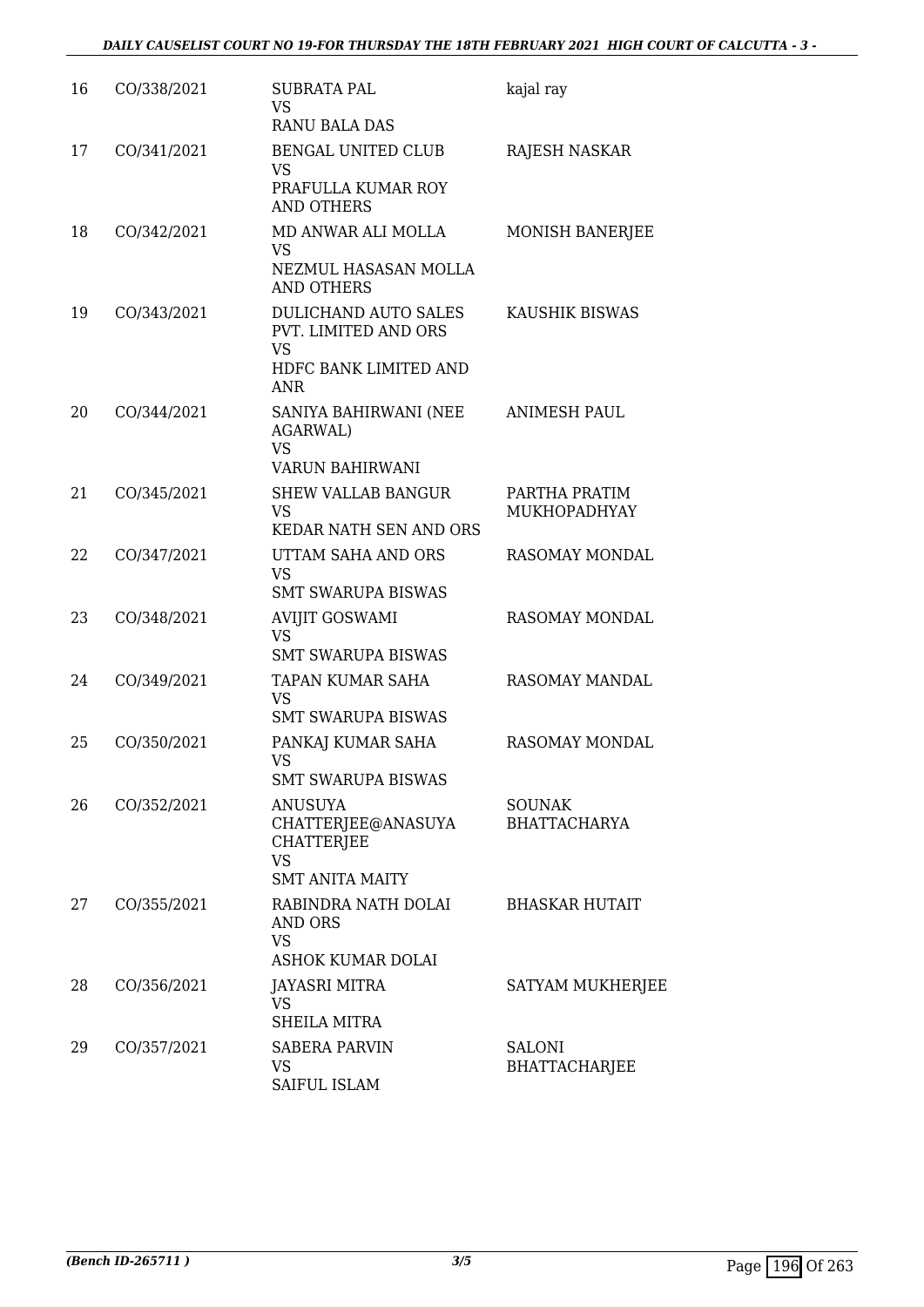| 30 | CO/358/2021                             | M/S S JAY KISHAN (I)<br><b>LIMITED</b><br><b>VS</b><br>SATYANARAYAN RAY                                                | <b>FARNAZ NASIM</b>                |
|----|-----------------------------------------|------------------------------------------------------------------------------------------------------------------------|------------------------------------|
|    |                                         | <b>ADJOURNED MOTIONS</b>                                                                                               |                                    |
| 31 | CO/49/2021                              | <b>MAA PARVATI TRAVELS</b><br>PROP. DILIP KUMAR AND<br>ANR<br><b>VS</b><br>M/S. NILACHAL IRON AND<br>POWER LTD AND ORS | <b>SK SHAMIM AKHTER</b>            |
| 32 | CO/164/2021                             | SHYAMALI SAHA AND ANR<br><b>VS</b><br>SHYAMAL KUNDU                                                                    | <b>SAGARMAY GHOSH</b>              |
| 33 | CO/202/2021                             | ASIT MONDAL AND ANR<br><b>VS</b><br>SUBHENDU KHANARA AND<br><b>ORS</b>                                                 | <b>MANOJ</b><br><b>CHAKRABORTY</b> |
| 34 | CO/218/2021                             | ECCHA MONDAL<br><b>VS</b><br><b>JAMIR ALI MONDAL</b>                                                                   | <b>GENIYA MUKHERJEE</b>            |
| 35 | CO/250/2021                             | SMT JUTHIKAR MULLICK<br><b>AND ORS</b><br><b>VS</b><br><b>MARUTI NANDAN</b><br>PROPERTIES (P) LTD AND<br><b>ORS</b>    | <b>BIKASH SHAW</b>                 |
|    |                                         | <b>FOR HEARING</b>                                                                                                     |                                    |
|    |                                         | (AT 2:00 P.M.)                                                                                                         |                                    |
| 36 | CO/202/2020<br>(NTW)                    | DIPESH MONDAL<br><b>VS</b><br><b>REKHA MONDAL &amp; ORS</b>                                                            | DYUTIMAN BANERJEE                  |
| 37 | CO/284/2020                             | <b>RITU PODDAR NEE</b><br><b>KANORIA</b><br>VS<br><b>AMIT PODDER</b>                                                   | SAPTARSHI KUMAR<br>MAL             |
|    | wt38 CO/1148/2020                       | <b>AMIT PODDAR</b><br>VS<br><b>RITU PODDAR</b>                                                                         | <b>SUTIRTHA DAS</b>                |
|    | IA NO: CAN/1/2020(Old No:CAN/4042/2020) |                                                                                                                        |                                    |
| 39 | CO/1475/2020                            | MADHABI BALA @ MADHABI<br><b>DAS</b><br><b>VS</b><br><b>MAMATA DAS AND ORS</b>                                         | <b>SARBANANDA</b><br><b>SANYAL</b> |
| 40 | CO/1540/2020                            | NAYANTARA HAZRA<br>VS<br><b>SUKUMAR DAS</b>                                                                            | TANMOY MUKHERJEE                   |
| 41 | CO/1542/2020                            | DINESH KUMAR ARYA<br><b>VS</b><br>RAMESH KUMAR ARYA                                                                    | SOUMYAJIT BHATTA                   |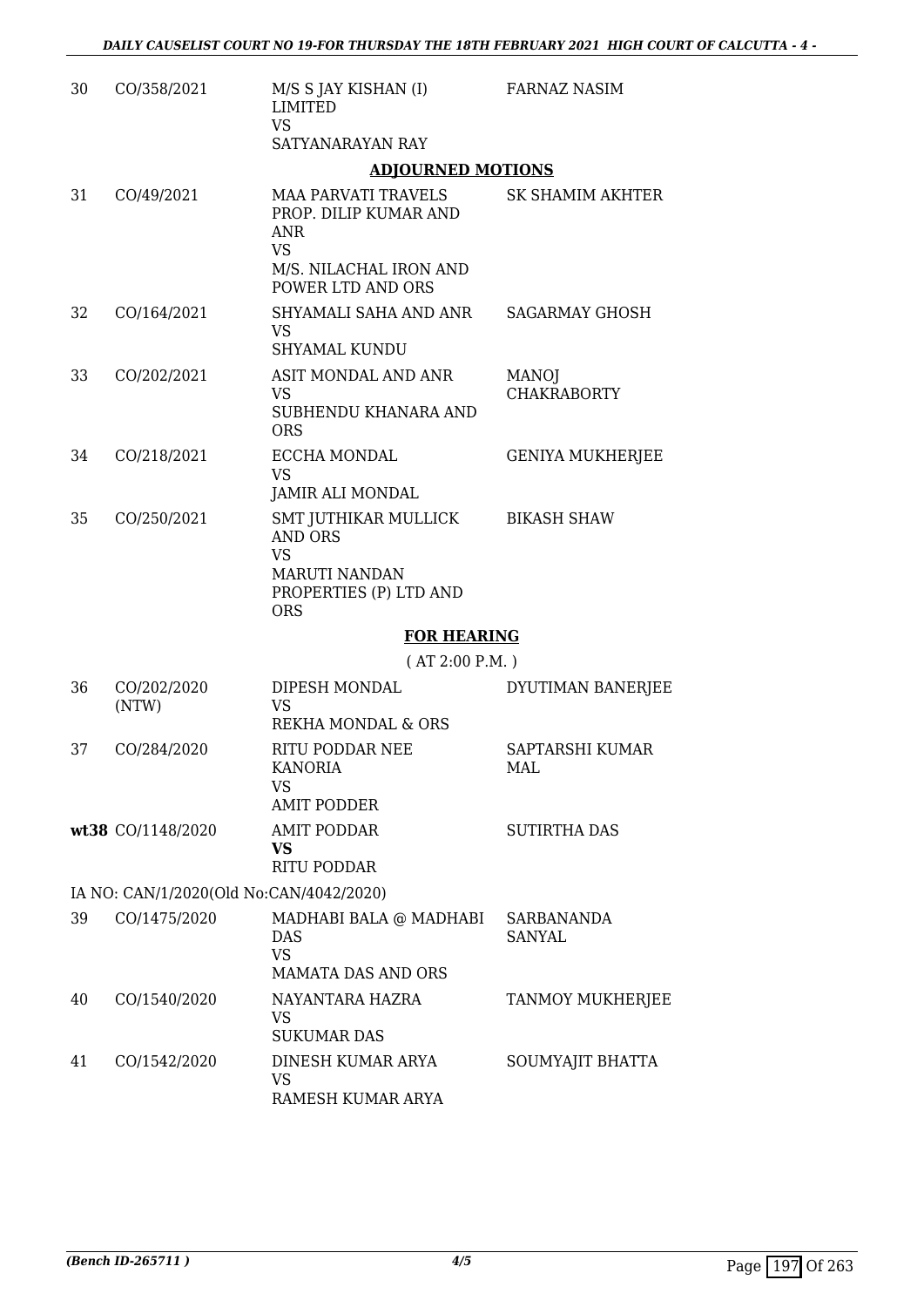| 42 | CO/1598/2020<br>(NTW) | SUPRATIK GHOSH<br>VS<br>ALIROMA CHEMICAL PVT<br>LTD AND ORS                                       | MRITYUNJOY HALDER |
|----|-----------------------|---------------------------------------------------------------------------------------------------|-------------------|
| 43 | CO/1654/2020<br>(NTW) | AXIS BANK LIMITED<br>VS<br>THE LEARNED REGISTRAR<br><b>DEBTS RECOVERY</b><br>TRIBUNAL1 AND OTHERS | AJIT KUMAR MISHRA |
| 44 | CO/42/2021            | SAIKAT SARKAR<br>VS<br>DIPALI SARKAR                                                              | JAYASHREE PATRA   |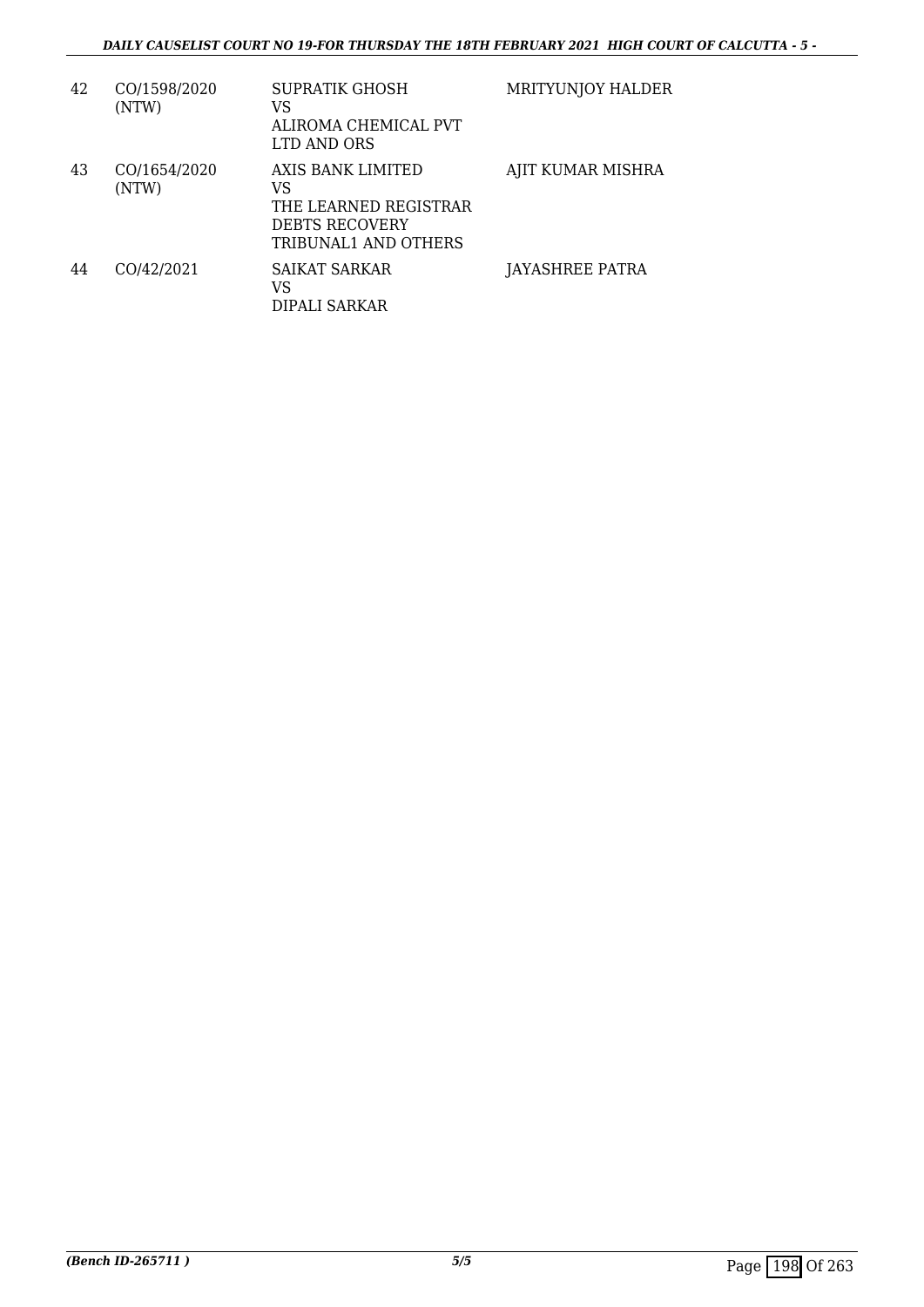

### **Appellate Side**

**DAILY CAUSELIST For Thursday The 18th February 2021**

#### **COURT NO. 10**

#### **SINGLE BENCH (SB - IX)**

#### **AT 10:45 AM**

#### **HON'BLE JUSTICE RAVI KRISHAN KAPUR**

#### **(VIA VIDEO CONFERENCE)**

#### **ON AND FROM MONDAY, THE 11TH JANUARY, 2021 - MATTERS (MOTION & HEARING) UNDER ARTICLE 226 OF THE CONSTITUTION RELATING TO MADHYAMIK SIKSHYA KENDRA, INCLUDING APPLICATIONS CONNECTED THERETO;**

**MATTERS (MOTION & HEARING) UNDER ARTICLE 226 OF THE CONSTITUTION RELATING TO RESIDUARY UNDER GROUP IX RELATING TO PUBLIC PREMISES (UNAUTHORISED OCCUPANTS) ACT, 1971 INCLUDING APPLICATIONS CONNECTED THERETO;**

**MATTERS (MOTION & HEARING) UNDER ARTICLE 226 OF THE CONSTITUTION OF INDIA RELATING TO CO-OPERATIVE SOCIETIES UNDER GROUP V (EXCLUDING SERVICE MATTERS) AND APPLICATIONS CONNECTED THERETO;**

#### **HEARING OF WRIT PETITIONS IRRESPECTIVE OF CLASSIFICATION AND APPLICATIONS CONNECTED THERETO;**

**AND**

#### **ON AND FROM MONDAY, 15TH FEBRUARY, 2021 TO FRIDAY, 26TH FEBRUARY, 2021 - WILL TAKE, IN ADDITION TO HIS OWN LIST AND DETERMINATION, THE LIST AND DETERMINATION OF HON'BLE JUSTICE SHEKHAR B. SARAF.**

#### **NOTE : MATTERS WILL BE TAKEN UP THROUGH PHYSICAL HEARING WHEN BOTH THE PARTIES ARE AGREED.**

#### **TO BE MENTIONED**

|   | WPA/3955/2015  | <b>BIPLAB KUMAR</b><br><b>CHAUDHURY</b><br>VS<br>STATE OF WEST BENGAL &<br>ORS | ARNAB SENGUPTA   |
|---|----------------|--------------------------------------------------------------------------------|------------------|
| 2 | WPA/14001/2017 | SUSMITA ADHIKARI<br>VS<br>INDIAN OIL CORPORATION<br>LTD. & ORS                 | P. BHATTACHARYYA |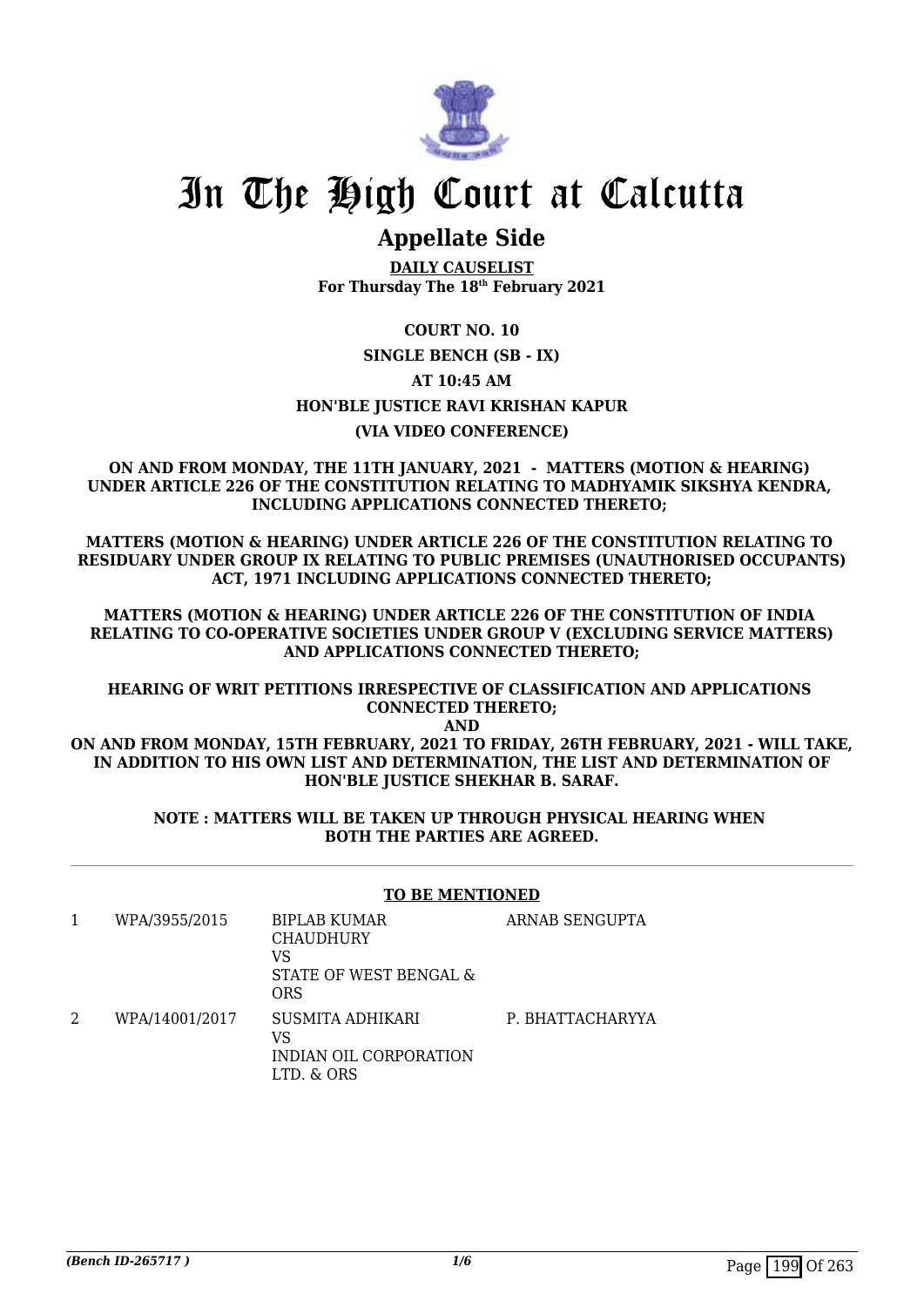| 3  | WPA/705/2019                             | <b>LAXMI BASFORE</b><br>VS<br>SR AREA MANAGER, INDIAN<br>OIL CORP LTD, SILIGURIA<br><b>AREA &amp; ORS</b> | <b>JUIN DUTTA</b><br><b>CHAKRABORTY</b> |
|----|------------------------------------------|-----------------------------------------------------------------------------------------------------------|-----------------------------------------|
|    | IA NO: CAN/1/2020(Old No:CAN/2380/2020)  |                                                                                                           |                                         |
| 4  | WPA/5473/2019                            | M/S CULTURAL<br><b>ENTERPRISES</b><br>CORPORATION<br>VS.<br>STATE OF WEST BENGAL &<br><b>ORS</b>          | <b>CBAHDNRA NATH</b><br><b>SARKAR</b>   |
| 5  | WPA/9061/2019                            | DEBASHIS ADAK<br><b>VS</b><br>STATE OF WEST BENGAL &<br><b>ORS</b>                                        | <b>SUBIR SABUD</b>                      |
| 6  | WPA/18364/2019                           | DINESH KUMAR MAL<br><b>VS</b><br>STATE OF WEST BENGAL &<br><b>ORS</b>                                     | <b>SOURAV ROY</b>                       |
|    | IA NO: CAN/1/2020                        |                                                                                                           |                                         |
| 7  | WPA/18454/2019                           | SRIDAM DOLUI @ SHRIDAM RANANEESHY GUHA<br><b>DOLUI</b><br><b>VS</b>                                       | THAKURTA                                |
|    |                                          | STATE OF WEST BENGAL &<br><b>ORS</b>                                                                      |                                         |
| 8  | WPA/18455/2019                           | <b>SUNIL NASKAR</b><br><b>VS</b><br>STATE OF WEST BENGAL &<br><b>ORS</b>                                  | RANANEESH GUHA<br><b>THAKURTA</b>       |
| 9  | WPA/18456/2019                           | <b>DURJADHAN PAUL</b><br><b>VS</b><br><b>STATE OF WEST BENGAL &amp;</b><br><b>ORS</b>                     | RANANEESH GUHA<br><b>THAKURTA</b>       |
| 10 | WPA/20757/2019                           | LAB KUMAR KANRAL & ORS<br><b>VS</b><br>STATE OF WEST BENGAL &<br><b>ORS</b>                               | APAN SAHA                               |
| 11 | WPA/4256/2021<br>(For Correction)        | RANJIT DAS AND ORS<br>VS<br>THE STATE OF WEST<br><b>BENGAL AND ORS</b>                                    | SUBHAJIT PANJA                          |
|    |                                          | <b>SPECIALLY FIXED MATTERS</b>                                                                            |                                         |
| 12 | WPA/13174/1984                           | HOWRAH MILLS CO. LTD. & MR. R.N.MITRA<br>ANR.<br><b>VS</b><br>THE TRUSTEES                                |                                         |
|    | IA NO: CAN/3/2019(Old No:CAN/12646/2019) |                                                                                                           |                                         |
| 13 | WPA/7842/2009                            | BAJRANGLAL SARAF<br><b>VS</b><br>STATE OF WEST BENGAL &<br><b>ORS</b>                                     | <b>AYAN BANERJEE</b>                    |

 $N.Y.A.$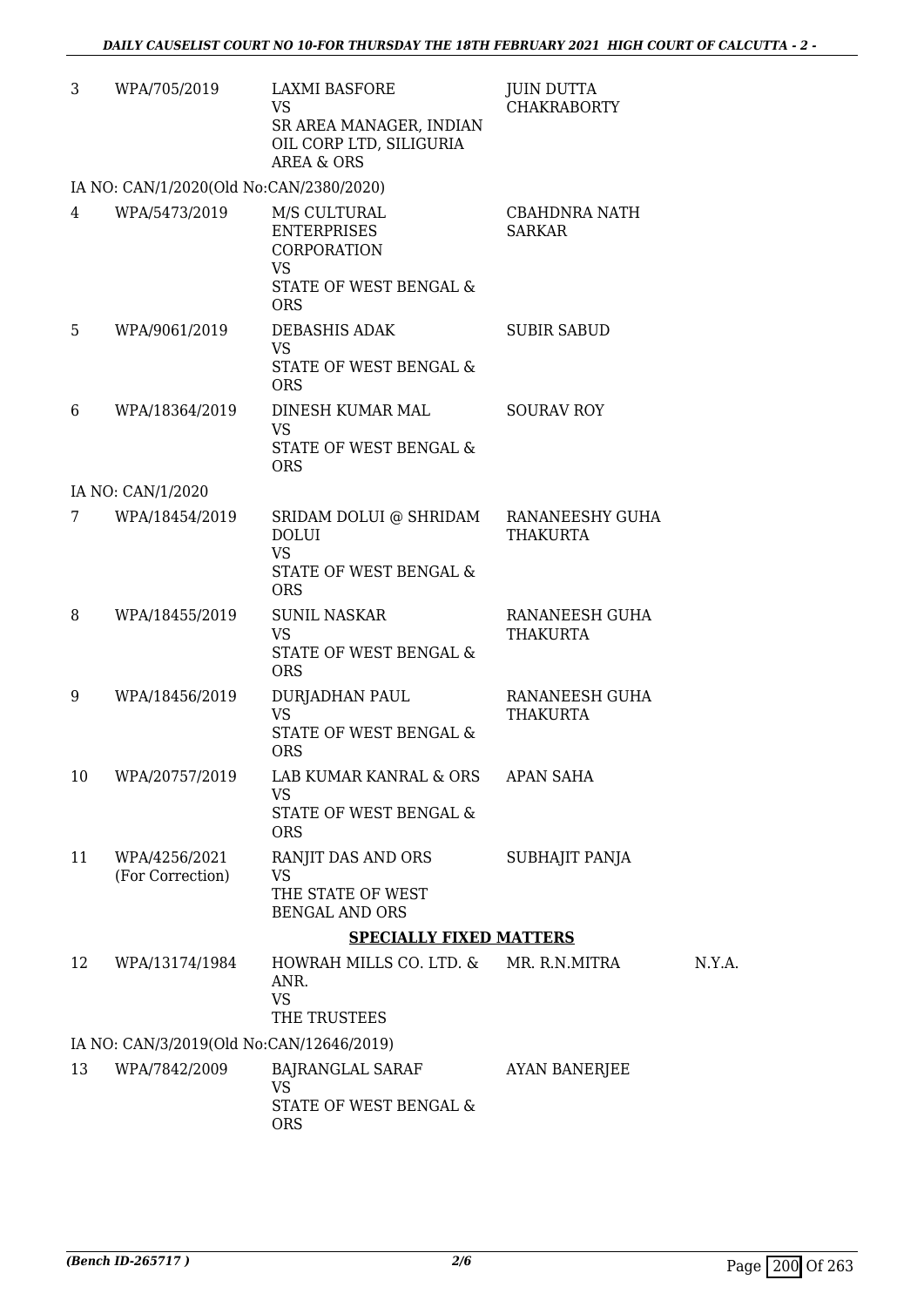| 14 | WPA/16042/2018<br>(A/R)                  | DR. SHISHIR KUMAR<br><b>BISWAS</b>                  | S. SANYAL                                                                                 |
|----|------------------------------------------|-----------------------------------------------------|-------------------------------------------------------------------------------------------|
|    |                                          | <b>VS</b><br>STATE OF WEST BENGAL &<br><b>ORS</b>   |                                                                                           |
|    |                                          | <b>MOTION</b>                                       |                                                                                           |
| 15 | WPA/2265/2020                            | NAKUL CHANDRA JANA<br><b>VS</b>                     | <b>GAURAV KUMAR</b>                                                                       |
|    |                                          | STATE OF WEST BENGAL &<br><b>ORS</b>                |                                                                                           |
|    |                                          | <b>CONTEMPT APPLICATION</b>                         |                                                                                           |
| 16 | CPAN/407/2020                            | <b>SAMIR SAMANTA</b><br><b>VS</b>                   | <b>ABHIJIT SARKAR</b>                                                                     |
|    |                                          | KHAGENDRANATH ROY &<br>ORS.                         |                                                                                           |
|    | IA NO: CAN/1/2020(Old No:CAN/5514/2020)  |                                                     |                                                                                           |
|    | wt17 WPA/29895/2014                      | DR SAMIR SAMANTA                                    | SANDIP KUMAR DE                                                                           |
|    |                                          | <b>VS</b><br>STATE OF WEST BENGAL &<br><b>ORS</b>   |                                                                                           |
| 18 | CPAN/33/2021                             | RASHBIHARI SEN<br><b>VS</b>                         | PRASENJIT DEBNATH                                                                         |
|    |                                          | <b>BABITA SAREN</b>                                 |                                                                                           |
|    | wt19 WPA/6542/2020                       | RASHBIHARI SEN & ANR<br><b>VS</b>                   | PRASENJIT DEBNATH                                                                         |
|    |                                          | STATE OF WEST BENGAL &<br><b>ORS</b>                |                                                                                           |
|    |                                          | IA NO: CAN/1/2020(Old No:CAN/5305/2020), CAN/2/2020 |                                                                                           |
|    |                                          | <b>FOR HEARING</b>                                  |                                                                                           |
| 20 | WPA/17786/1998                           | GAJENDRA NATH SARDAR<br><b>VS</b>                   | SANTIPADA PAHARI                                                                          |
|    |                                          | STATE OF WEST BENGAL                                |                                                                                           |
|    | IA NO: CAN/1/2001(Old No:CAN/10215/2001) |                                                     |                                                                                           |
| 21 | WPA/11546/2001                           | SAMBHU KUNDU<br>VS                                  | <b>BIDYUT BARAN</b><br><b>BISWAS</b>                                                      |
|    |                                          | STATE OF W.B.                                       |                                                                                           |
| 22 | WPA/14680/2006                           | MANOJ KR. THAKUR & ORS.<br><b>VS</b><br>U.O.I.      | MIHIR KUNDU                                                                               |
|    | No:CAN/2338/2018)                        |                                                     | IA NO: CAN/2/2008(Old No:CAN/3819/2008), CAN/3/2008(Old No:CAN/9317/2008), CAN/5/2018(Old |
| 23 | WPA/25731/2007                           | PRASANTA KR. GHOSH<br><b>VS</b>                     | SANDIP KR.<br><b>BHATTACHARYYA</b>                                                        |
|    |                                          | UNION OF INDIA & ORS.                               |                                                                                           |
| 24 | WPA/16273/2009                           | <b>MDHADEB DAS</b>                                  | <b>BISWAPRIYA</b>                                                                         |
|    |                                          | <b>VS</b><br>STATE OF WEST BENGAL &<br><b>ORS</b>   | <b>SAMANTA</b>                                                                            |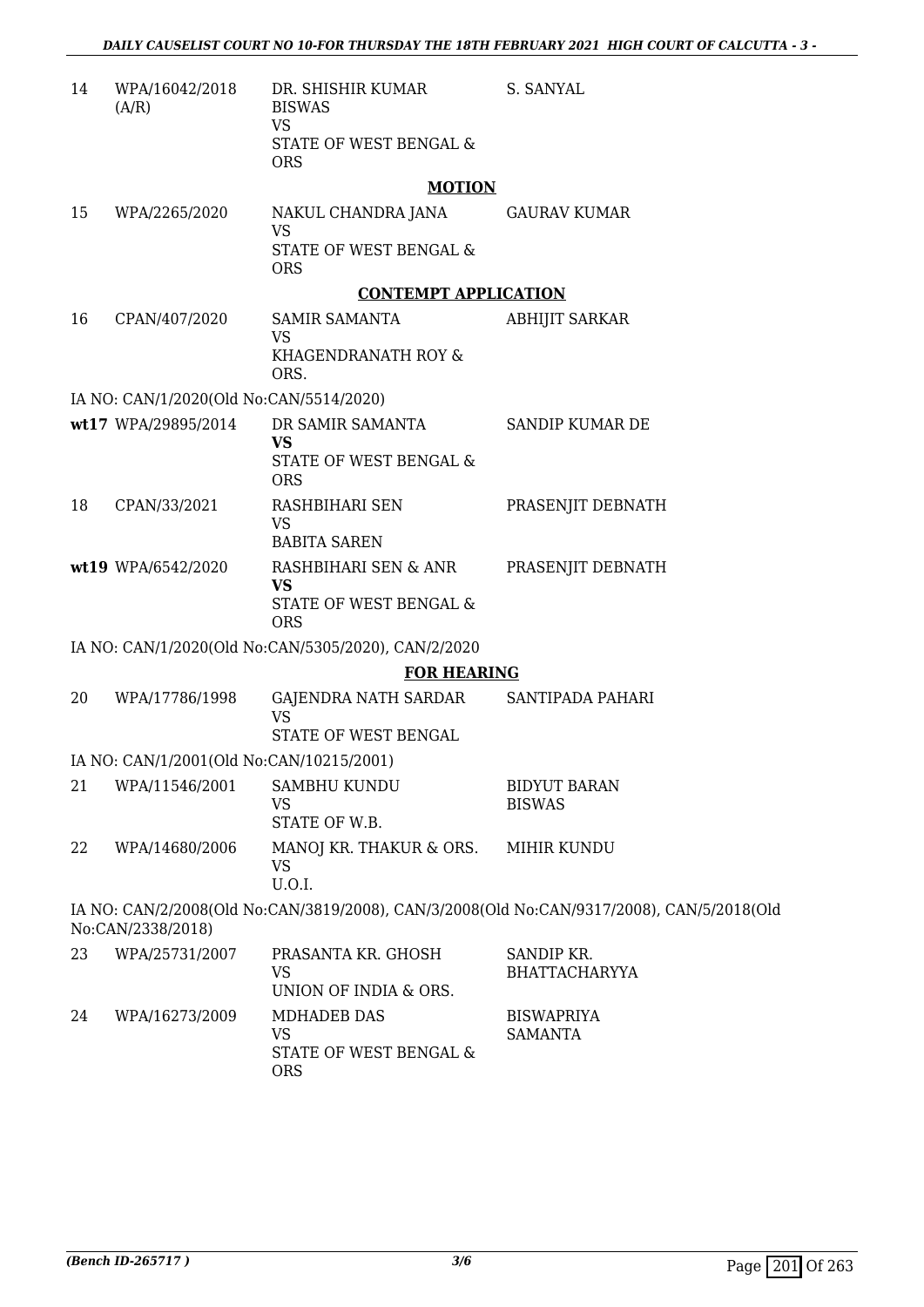| 25 | WPA/18673/2009                           | HALDIA CALCUTTA PORT &<br>DOCK SHRAMIK UNION<br><b>VS</b><br>CENTRAL GOVT.<br><b>INDUSTRIAL TRIBUNAL &amp;</b><br><b>ORS</b> | <b>BALARAM PATRA</b>                |
|----|------------------------------------------|------------------------------------------------------------------------------------------------------------------------------|-------------------------------------|
| 26 | WPA/12870/2012                           | RENUKA SEN<br>VS<br>STATE & ORS.                                                                                             | <b>BISWAPRIYA</b><br><b>SAMANTA</b> |
| 27 | WPA/28031/2014                           | <b>MD TAJUDDIN</b><br><b>VS</b><br>UNION OF INDIA & ORS                                                                      | DEBASHIS SARKAR                     |
| 28 | WPA/8563/2015                            | PUTUL PATRA<br><b>VS</b><br>STATE OF WEST BENGAL &<br><b>ORS</b>                                                             | <b>TANUSREE BISWAS</b>              |
| 29 | WPA/8570/2015                            | BHIM GHORAI ALIAS BHIM<br><b>CHANDRA GHORAI</b><br>VS<br>STATE OF WEST BENGAL &                                              | <b>TANUSREE BISWAS</b>              |
| 30 | WPA/9253/2015                            | <b>ORS</b><br><b>UJJAL MONDAL</b><br><b>VS</b><br>STATE OF WEST BENGAL &<br><b>ORS</b>                                       | A. DEB ROY                          |
| 31 | WPA/19913/2015                           | SNEHALATA MALLIK<br><b>VS</b><br>STATE OF WEST BENGAL &<br><b>ORS</b>                                                        | <b>AGNISWAR</b><br><b>CHOWDHURY</b> |
| 32 | WPA/19919/2015                           | <b>SUDHANSHU BERA</b><br><b>VS</b><br><b>STATE OF WEST BENGAL &amp;</b><br><b>ORS</b>                                        | <b>AGNISWAR</b><br><b>CHOWDHURY</b> |
| 33 | WPA/24420/2015                           | BIKASH CHANDRA MONDAL<br>& ORS<br><b>VS</b><br>STATE OF WEST BENGAL &<br><b>ORS</b>                                          | <b>TANUJA BASAK</b>                 |
|    |                                          | IA NO: CAN/3/2018(Old No:CAN/10299/2018), CAN/4/2019(Old No:CAN/3454/2019)                                                   |                                     |
| 34 | WPA/5549/2016                            | TARAPADA MONDAL & ORS<br>VS<br>STATE OF WEST BENGAL &<br><b>ORS</b>                                                          | <b>ARPITA SAHA</b>                  |
|    | IA NO: CAN/1/2017(Old No:CAN/10830/2017) |                                                                                                                              |                                     |
| 35 | WPA/8509/2016                            | <b>BIRINCHI KUMAR GHOSH</b><br><b>VS</b><br>STATE OF WEST BENGAL &<br><b>ORS</b>                                             | NITYA GOPAL<br>MUKHERJEE            |
| 36 | WPA/9055/2016                            | SANDEEP AGARWAL<br>VS<br>STATE OF WEST BENGAL<br>&ORS                                                                        | <b>SOUMIK GANGULY</b>               |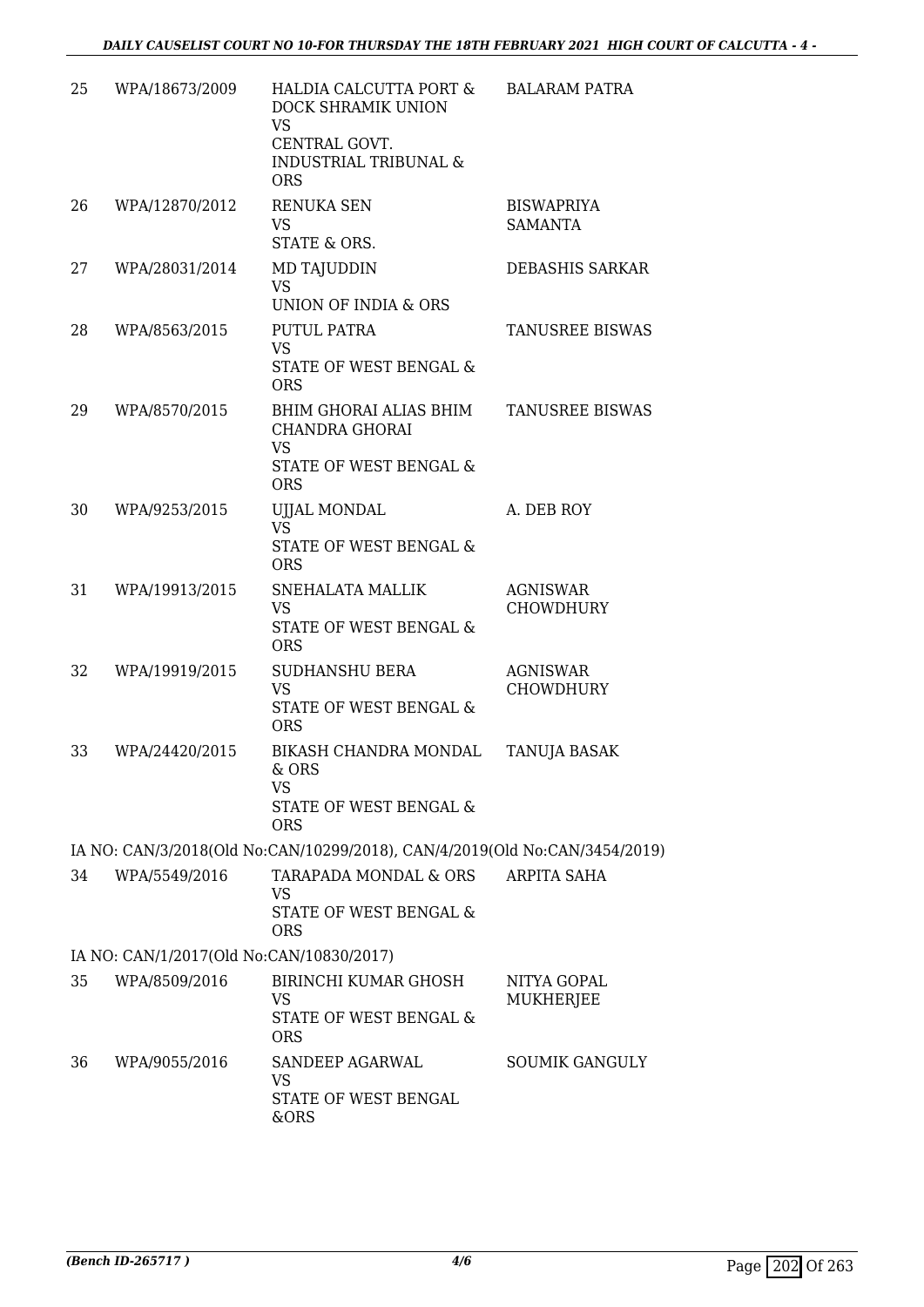| 37 | WPA/444/2017                             | PINAKI DUTTA<br><b>VS</b><br>EASTERN AND NORTH EAST<br>FRONTIER RAILWAY CO-OP<br><b>BANK LTD &amp; ORS</b> | <b>SUMAN BANERJEE</b>                 |
|----|------------------------------------------|------------------------------------------------------------------------------------------------------------|---------------------------------------|
|    | IA NO: CAN/1/2019(Old No:CAN/8127/2019)  |                                                                                                            |                                       |
| 38 | WPA/1576/2017                            | MONORANJAN ROY<br><b>VS</b><br>UNION OF INDIA & ORS                                                        | MANAS DASGUPTA                        |
|    | IA NO: CAN/2/2020(Old No:CAN/2926/2020)  |                                                                                                            |                                       |
| 39 | WPA/8148/2017                            | <b>SMT. SUCHARITA ROY</b><br>VS<br>STATE OF WEST BENGAL &<br><b>ORS</b>                                    | <b>MRINMOY</b><br><b>BHATTACHARYA</b> |
| 40 | WPA/21065/2017                           | TUSHAR KANTI MANDAL<br><b>VS</b><br>STATE OF WEST BENGAL &<br>ORS.                                         | <b>ANINDYA</b><br><b>BHATTACHARYA</b> |
|    | IA NO: CAN/1/2018(Old No:CAN/9660/2018)  |                                                                                                            |                                       |
| 41 | WPA/21066/2017                           | HARIPADA BARMAN<br>VS<br>STATE OF WEST BENGAL &<br>ORS.                                                    | <b>ANINDYA</b><br><b>BHATTACHARYA</b> |
|    | IA NO: CAN/1/2018(Old No:CAN/9661/2018)  |                                                                                                            |                                       |
| 42 | WPA/21067/2017                           | DEBAJYOTI BANERJEE<br><b>VS</b><br>STATE OF WEST BENGAL&<br><b>ORS</b>                                     | A. BHATTACHARYYA                      |
|    | IA NO: CAN/1/2018(Old No:CAN/9662/2018)  |                                                                                                            |                                       |
| 43 | WPA/21068/2017                           | SAHANOWAZ AHMED<br><b>VS</b><br><b>STATE OF WEST BENGAL &amp;</b><br>ORS.                                  | <b>ANINDYA</b><br><b>BHATTACHARYA</b> |
|    | IA NO: CAN/1/2018(Old No:CAN/9663/2018)  |                                                                                                            |                                       |
| 44 | WPA/21070/2017                           | NAJRIN NAHAR<br>VS<br>STATE OF WEST BENGAL &<br>ORS.                                                       | ANINDYA<br><b>BHATTACHARYA</b>        |
|    | IA NO: CAN/1/2018(Old No:CAN/9664/2018)  |                                                                                                            |                                       |
| 45 | WPA/15191/2018                           | ANUSUYA PARIDA<br>VS<br><b>STATE OF WEST BENGAL &amp;</b><br>ORS.                                          | ARKA KR. NAG                          |
|    | IA NO: CAN/1/2019(Old No:CAN/11730/2019) |                                                                                                            |                                       |
| 46 | WPA/19245/2018                           | DR. ANANYA MANDAL<br><b>VS</b><br>KOLKATA MUNICIPAL<br><b>CORPORATION &amp; ORS</b>                        | BRATIN KUMAR DEY                      |
|    | IA NO: CAN/1/2018(Old No:CAN/9617/2018)  |                                                                                                            |                                       |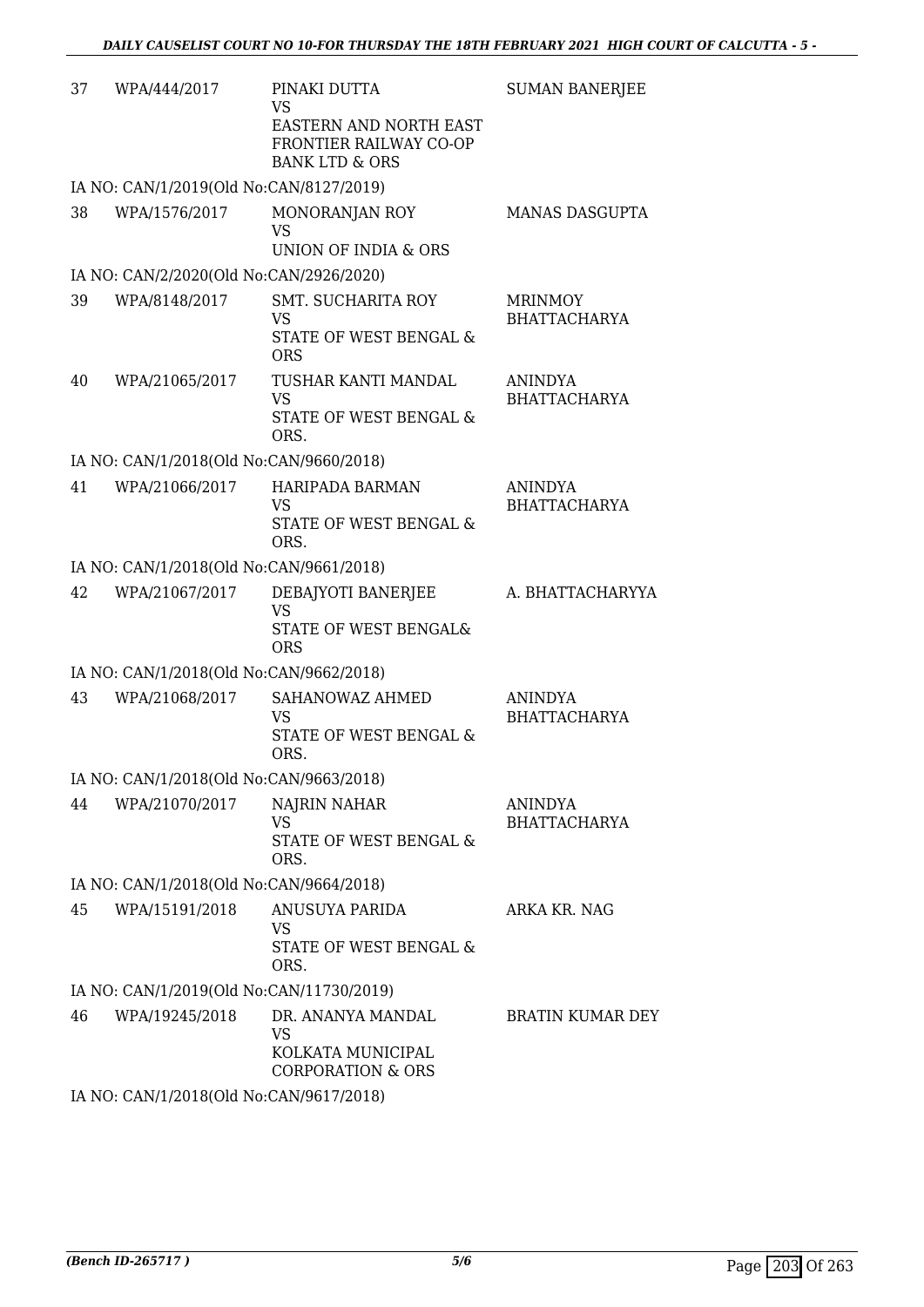| 47 | WPA/20965/2018                          | NITYANANDA<br><b>CHAKRABORTY &amp; ORS</b><br><b>VS</b>                                                         | <b>TANUJA BASAK</b>                                                                       |
|----|-----------------------------------------|-----------------------------------------------------------------------------------------------------------------|-------------------------------------------------------------------------------------------|
|    |                                         | STATE OF WEST BENGAL &<br><b>ORS</b>                                                                            |                                                                                           |
| 48 | WPA/16910/2019                          | MUNNA MISHRA & ORS<br><b>VS</b><br>STATE OF WEST BENGAL&<br><b>ORS</b>                                          | KAKALI DUTTA                                                                              |
|    | IA NO: CAN/1/2020                       |                                                                                                                 |                                                                                           |
| 49 | WPA/6122/2020                           | PEARL CORPORATION<br><b>VS</b><br>STATE OF WEST BENGAL &<br><b>ORS</b>                                          | <b>TAPAS DUTTA</b>                                                                        |
|    | IA NO: CAN/1/2020(Old No:CAN/4380/2020) |                                                                                                                 |                                                                                           |
|    | wt50 WPA/5938/2020                      | PEARL CORPORATION (<br>PROP. TAPAS KUMAR<br><b>BHUNIA</b> )<br><b>VS</b><br>STATE OF WEST BENGAL&<br><b>ORS</b> | <b>TAPAS DUTTA</b>                                                                        |
|    |                                         | IA NO: CAN/1/2020(Old No:CAN/4081/2020), CAN/2/2020(Old No:CAN/5540/2020)                                       |                                                                                           |
|    | wt51 WPA/5939/2020                      | PEARL CORPORATION<br>(PROP. TAPAS BHUNIA)<br><b>VS</b><br>STATE OF WEST BENGAL&                                 | <b>TAPAS DUTTA</b>                                                                        |
|    | No:CAN/5542/2020)                       | <b>ORS</b>                                                                                                      | IA NO: CAN/1/2020(Old No:CAN/4082/2020), CAN/2/2020(Old No:CAN/4596/2020), CAN/3/2020(Old |
| 52 | WPA/7767/2020                           | KABITA PAILAN<br><b>VS</b><br>STATE OF WEST BENGAL<br>AND ORS.                                                  | <b>INDRAJEET DEY</b>                                                                      |
| 53 | WPA/7946/2020                           | CHANDAN KUMAR SHIT<br><b>VS</b>                                                                                 | <b>SOURAV DUTTA</b>                                                                       |

STATE OF WEST BENGAL

AND ORS.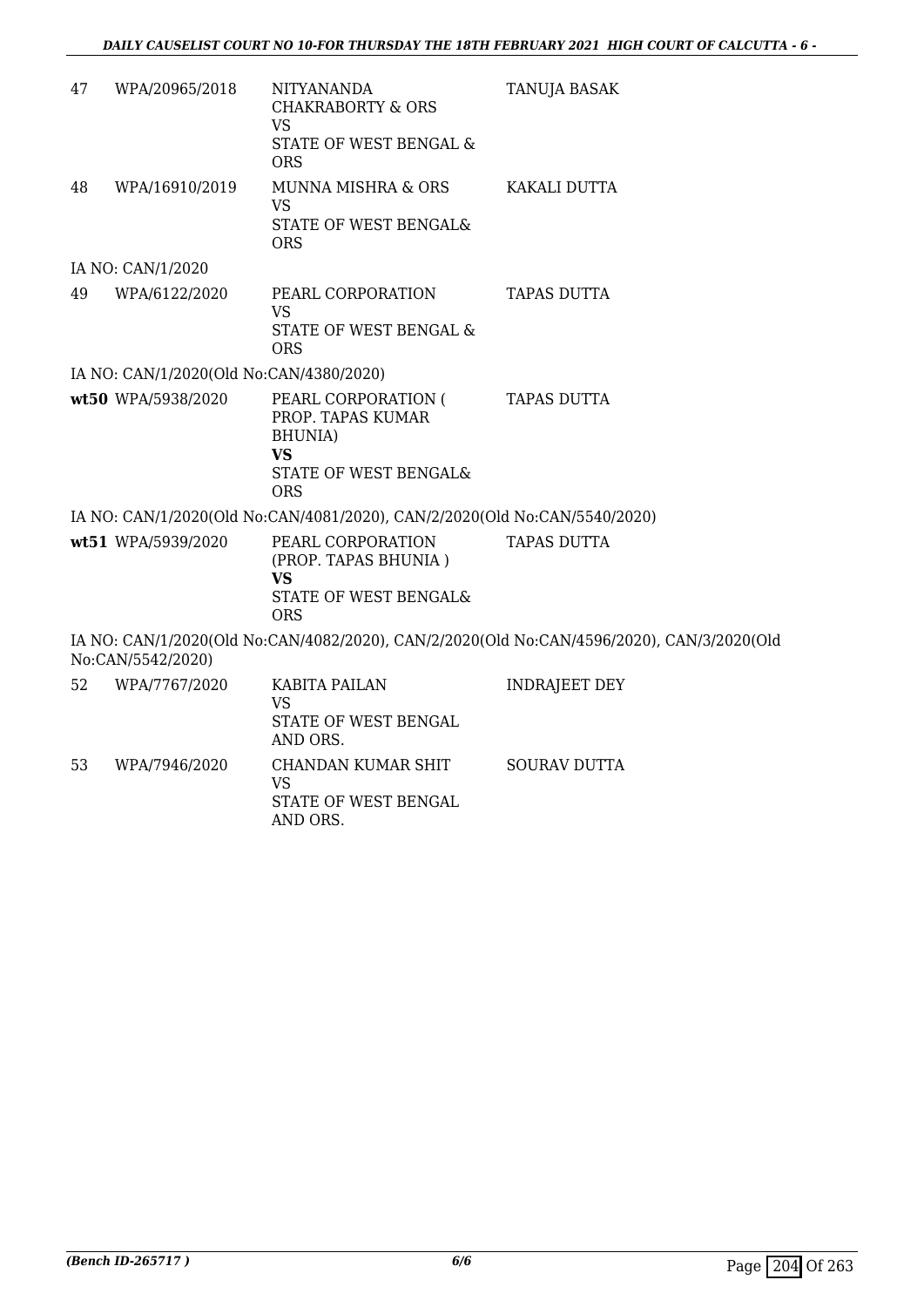

## **Appellate Side**

**DAILY CAUSELIST For Thursday The 18th February 2021**

### **COURT NO. 23 SINGLE BENCH (SB - X) AT 10:45 AM HON'BLE JUSTICE ARINDAM MUKHERJEE (VIA VIDEO CONFERENCE)**

#### **ON AND FROM MONDAY, THE 11TH JANUARY, 2021 - MATTERS (MOTION & HEARING) UNDER ARTICLE 226 OF THE CONSTITUTION RELATING TO RESIDUARY UNDER GROUP IX (ELECTRICITY ONLY)INCLUDING APPLICATIONS CONNECTED THERETO.**

**MATTERS (MOTION & HEARING) RELATING TO REVENUE AND TAX LAWS (EXCLUDING LAND REVENUE) UNDER GROUP IV INCLUDING APPLICATIONS CONNECTED THERETO;**

**HEARING OF CIVIL REVISION APPLICATIONS AND APPLICATIONS UNDER ARTICLE 227 OF THE CONSTITUTION INCLUDING APPLICATIONS CONNECTED THERETO.**

**IF NO ONE APPEARS FOR THE PETITIONER FOR TWO CONSECUTIVE DATES, MATTERS WILL BE TAKEN UP IN THEIR ABSENCE.**

**NOTE : APPELLATE SIDE MATTERS WILL BE TAKEN UP FIRST.ORIGINAL SIDE MATTERS WILL BE TAKEN UP FROM 2 :00 P.M. AFTER COMPLETION OF ORIGINAL SIDE MATTERS, IF TIME PERMITS APPELLATE SIDE GROUP IV MATTERS WILL BE TAKEN UP.**

> **NOTE : 1. MATTERS WILL BE TAKEN UP THROUGH PHYSICAL HEARING WHEN BOTH THE PARTIES ARE AGREED.**

**NOTE : 2. NO MENTIONING OF HEARING MATTERS FOR INCLUSION.**

**NOTE : 3. MATTERS MARKED AS LAST CHANCE SHALL BE TAKEN UP FIRST & IF NO ONE APPEARS MATTER SHALL BE DISMISSED.**

#### **MOTION**

( GROUP - IX ELECTRICITY )

1 WPA/3496/2020 SHANTI KR. DEY  $V<sup>Q</sup>$ THE CHAIRMAN, WBSEDCL  $\&$  ORS.

SAILENDRA NATH **CHAKRABORTI**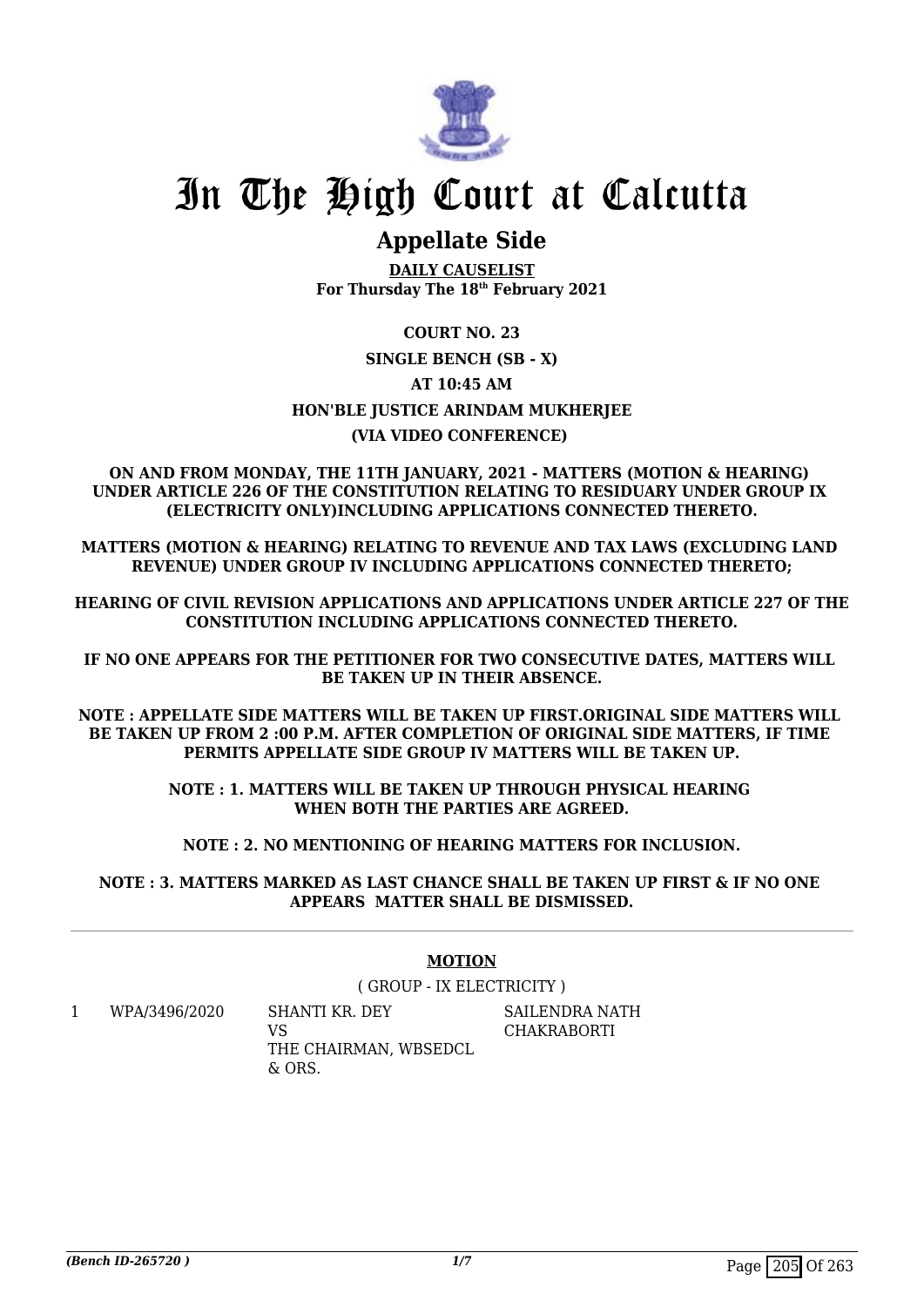| $\overline{2}$ | WPA/10392/2020 | SHANTI KUMAR DEY<br><b>VS</b><br>THE CHAIRMAN, WEST<br><b>BENGAL STATE</b><br><b>ELECTRICITY</b><br>DISTRIBUTION COMPANY<br>LTD.                     | <b>SAILENDRA NATH</b><br><b>CHAKRABORTI</b> |
|----------------|----------------|------------------------------------------------------------------------------------------------------------------------------------------------------|---------------------------------------------|
| 3              | WPA/31/2021    | SUBHOJIT DUTTA ROY<br><b>VS</b><br><b>CESC AND ORS</b>                                                                                               | DEBAKI NANDAN<br><b>MAITI</b>               |
| 4              | WPA/76/2021    | SANDHA SINGH<br><b>VS</b><br>THE STATE OF WEST<br><b>BENGAL AND ORS</b>                                                                              | PRASENJIT SAHA                              |
| 5              | WPA/99/2021    | <b>SURAJ KUMAR YADAV</b><br><b>VS</b><br><b>CESC LTD AND ORS</b>                                                                                     | <b>SAYANI</b><br><b>BHATTACHARYA</b>        |
| 6              | WPA/100/2021   | M/S SPS STEELS ROLLING<br>MILLS LTD AND ANR<br><b>VS</b><br><b>WEST BENGAL STATE</b><br><b>ELECTRICITY</b><br>DISTRIBUTION CO. LTD<br><b>AND ORS</b> | PAROMITA PURKAIT                            |
| 7              | WPA/107/2021   | SOMNATH DAS AND ANR<br><b>VS</b><br>THE W.B.S.E.D.C.LTD AND<br><b>ANR</b>                                                                            | <b>MAHESWARI</b><br><b>SHARMA</b>           |
| 8              | WPA/196/2021   | HIMSHILA FERRO ALLOYS<br><b>PVT LTD AND ANR</b><br><b>VS</b><br><b>DAMODAR VALLEY</b><br><b>CORPORATION AND ORS</b>                                  | <b>SOMA KAR GHOSH</b>                       |
| 9              | WPA/205/2021   | <b>GOURANGA BARIK</b><br>VS.<br>WEST BENGAL STATE<br><b>ELECTRICITY</b><br>DISTRIBUTION CO. LTD<br><b>AND ORS</b>                                    | NIRMALYA DHARA                              |
| 10             | WPA/208/2021   | <b>SK. ANISUR RAHAMAN</b><br><b>VS</b><br>CESC LTD AND ANR                                                                                           | <b>INDRANIL HALDER</b>                      |
| 11             | WPA/212/2021   | SAMRIDDHO GHOSH<br><b>VS</b><br><b>CESC LTD AND ORS</b>                                                                                              | <b>INDRANIL HALDER</b>                      |
| 12             | WPA/215/2021   | <b>SEKH SAMINUDDIN</b><br><b>VS</b><br>CESC LTD AND ANR                                                                                              | INDRANIL HALDER                             |
| 13             | WPA/221/2021   | MANI RAM SHARMA<br><b>VS</b><br>THE WEST BENGAL STATE<br><b>ELECTRICITY</b><br>DISTRIBUTION COMPANY<br><b>LIMITED AND ORS</b>                        | <b>NABANKUR PAUL</b>                        |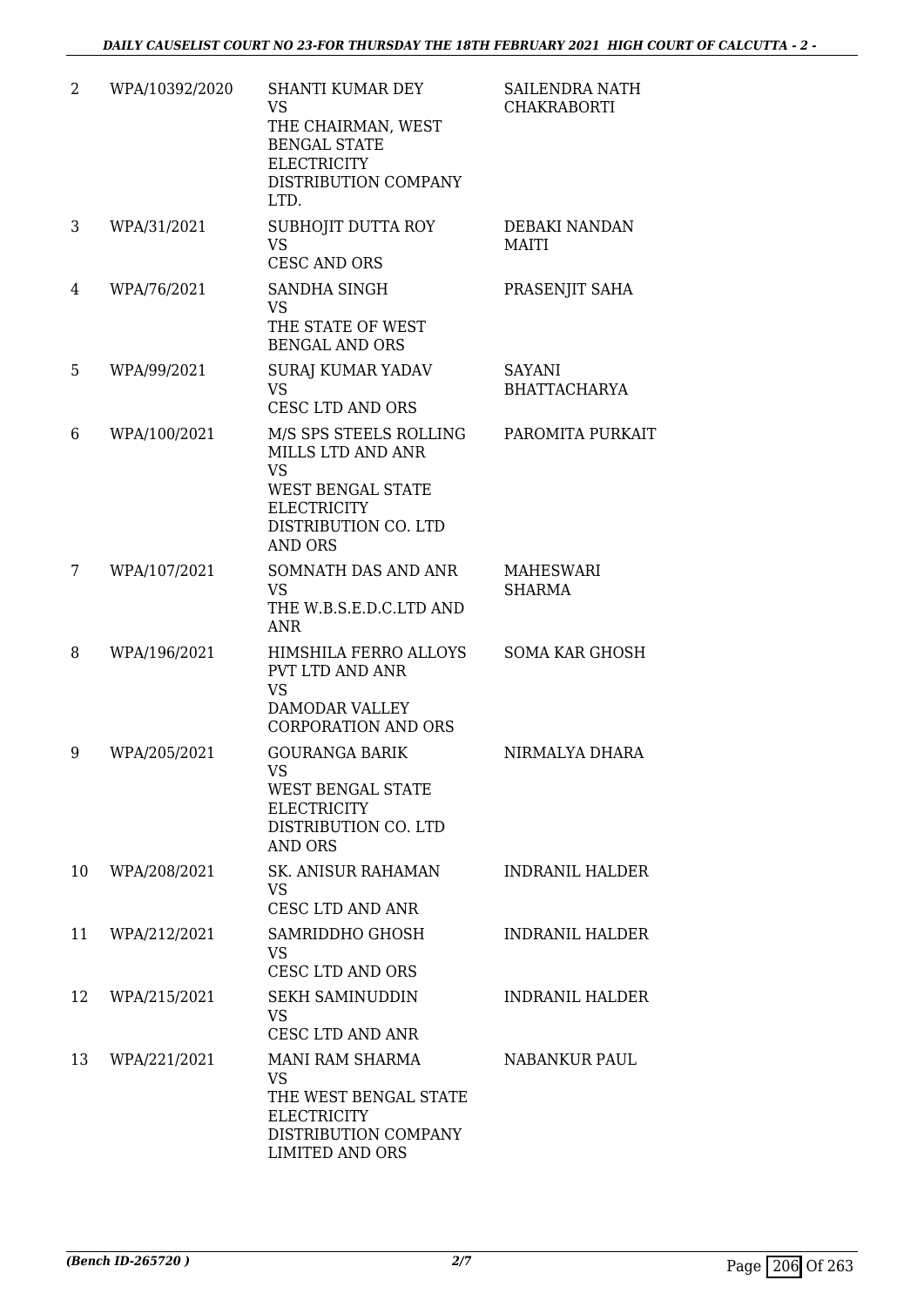| 14 | WPA/284/2021  | <b>SUJIT MODAK</b><br><b>VS</b><br>CESC LLTD AND ORS                                                                          | <b>MD SHAKIR</b>                      |
|----|---------------|-------------------------------------------------------------------------------------------------------------------------------|---------------------------------------|
| 15 | WPA/498/2021  | <b>RAZIA BIBI</b><br><b>VS</b><br><b>CESC LIMITED</b>                                                                         | <b>INDRANIL HALDER</b>                |
| 16 | WPA/508/2021  | AZHARUDDIN MOLLA<br><b>VS</b><br>CESC LTD AND ANR                                                                             | <b>INDRANIL HALDER</b>                |
| 17 | WPA/514/2021  | <b>IMTIYAJ AHAMMAD</b><br><b>VS</b><br><b>CESC LTD AND ANR</b>                                                                | <b>INDRANIL HALDER</b>                |
| 18 | WPA/634/2021  | SK ZAKIR HOSSAIN<br><b>VS</b><br>CESC LTD AND ANR                                                                             | <b>INDRANIL HALDER</b>                |
| 19 | WPA/638/2021  | MD. KAYEF HOSSAIN<br><b>MOLLA</b><br><b>VS</b>                                                                                | <b>INDRANIL HALDER</b>                |
|    |               | <b>CESC LIMITED</b>                                                                                                           |                                       |
| 20 | WPA/639/2021  | <b>KASEM KHAN</b><br><b>VS</b><br>CESC LIMITED AND ANR                                                                        | <b>INDRANIL HALDER</b>                |
| 21 | WPA/641/2021  | <b>FIRDAUSI BIBI</b><br><b>VS</b><br><b>CESC LIMITED</b>                                                                      | <b>INDRANIL HALDER</b>                |
| 22 | WPA/643/2021  | W. B. S. E. D. C. L.<br><b>VS</b><br><b>UDAY KUMAR GHOSH AND</b><br><b>ORS</b>                                                | <b>SUJIT SANKAR KOLEY</b>             |
| 23 | WPA/646/2021  | W. B. S. E. D. C. L.<br><b>VS</b><br><b>SUBAL MALLIK ANR ORS</b>                                                              | <b>SUJIT SANKAR KOLEY</b>             |
| 24 | WPA/693/2021  | <b>AVIK CHATTERJEE</b><br><b>VS</b><br><b>STATE OF WEST BENGAL</b><br>AND ORS.                                                | <b>GAZI FARUQUE</b><br><b>HOSSAIN</b> |
| 25 | WPA/933/2021  | <b>JOYDEB HALDER</b><br><b>VS</b><br><b>WEST BENGAL STATE</b><br><b>ELECTRICITY</b><br>DISTRTIBUTION COMPANY<br>LTD. AND ORS. | Sobhan Majumder                       |
| 26 | WPA/1049/2021 | <b>AJOY KUMAR RAY</b><br><b>VS</b><br>CALCUTTA ELECTRICITY<br><b>CORPORATION LIMITED</b>                                      | KANCHAN ROY                           |
| 27 | WPA/1052/2021 | <b>SUBHASH ROY</b><br><b>VS</b><br>CALCUTTA ELECTRIC<br>SUPPLY CORPORATION<br><b>LIMITED</b>                                  | KANCHAN ROY                           |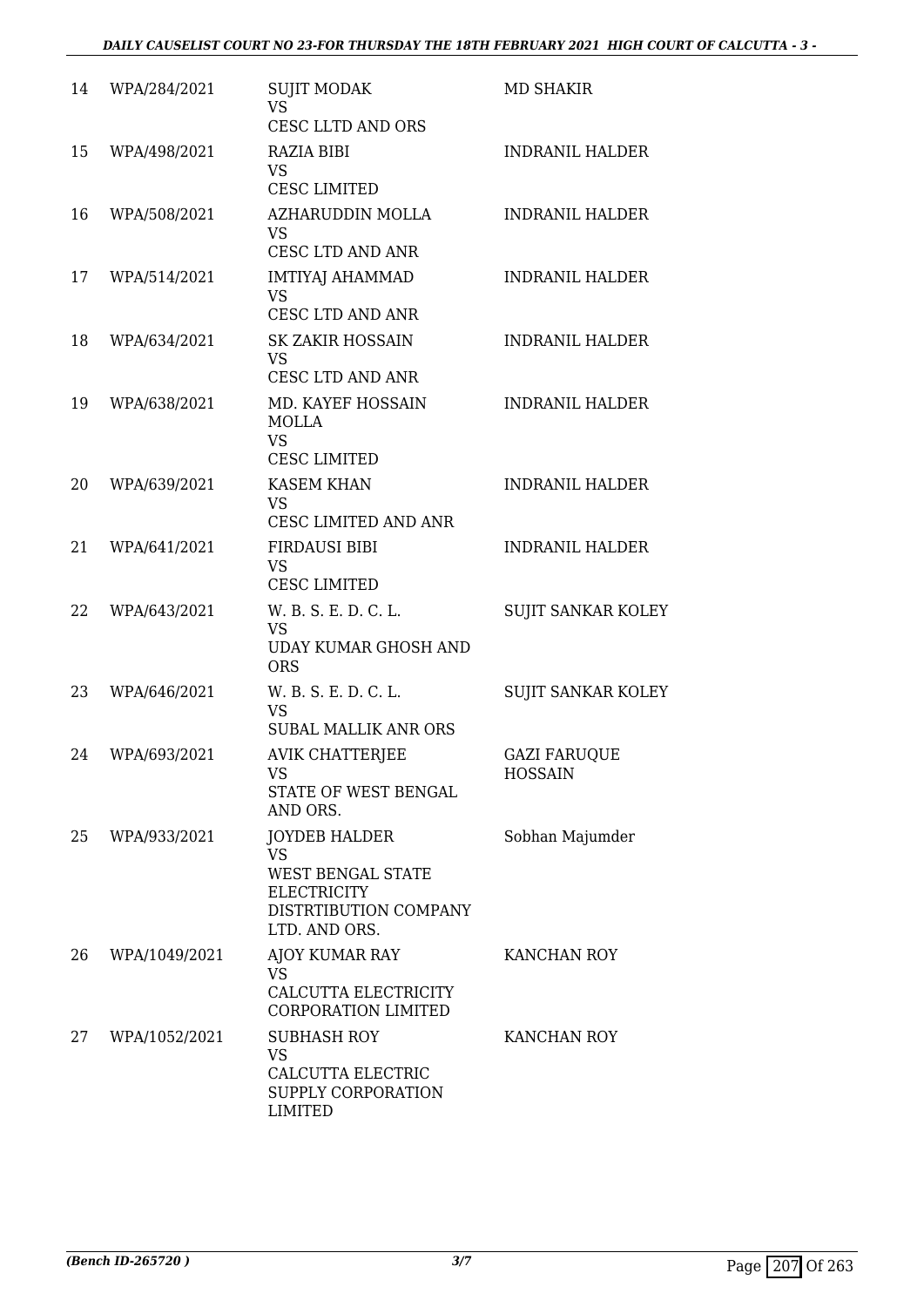| 28 | WPA/1233/2021 | MD. SADDAM HUSSAIN<br><b>VS</b><br>CALCUTTA ELECTRIC<br>SUPPLY CORPORATION<br><b>LIMITED AND OTHERS</b>                                        | SYED NASIM AEJAZ                       |
|----|---------------|------------------------------------------------------------------------------------------------------------------------------------------------|----------------------------------------|
| 29 | WPA/1322/2021 | <b>RENU GUPTA</b><br><b>VS</b><br><b>CESC LIMITED</b>                                                                                          | <b>INDRANIL HALDER</b>                 |
| 30 | WPA/1352/2021 | MD. MEHATABUDDIN<br><b>MOLLA</b><br><b>VS</b><br><b>CESC LIMITED</b>                                                                           | <b>INDRANIL HALDER</b>                 |
| 31 | WPA/1450/2021 | <b>BHOLANATH GHOSH</b><br><b>VS</b><br>CHAIRMAN, WBSEDC LTD.<br><b>AND ORS</b>                                                                 | <b>HIRANMOY DATTA</b>                  |
| 32 | WPA/1949/2021 | <b>BIMALENDU BERA</b><br><b>VS</b><br><b>WEST BENGAL STATE</b><br><b>ELECTRICITY</b><br>DISTRIBUTION COMPANY<br><b>LIMITED</b>                 | <b>BISWAJIT SAU</b>                    |
| 33 | WPA/2168/2021 | <b>SURAJIT GHOSH</b><br><b>VS</b><br><b>CESC</b>                                                                                               | <b>SAURADEEP DUTTA</b>                 |
| 34 | WPA/2260/2021 | MONMOY PAL<br><b>VS</b><br>STATE OF WEST BENGAL<br>AND ORS.                                                                                    | <b>AMARENDRA</b><br><b>CHAKRABORTY</b> |
| 35 | WPA/2295/2021 | RIPAN KUMAR MAITY AND<br><b>ORS</b><br><b>VS</b><br>WBSEDCL AND ORS                                                                            | TARASANKAR<br><b>SAMANTA</b>           |
| 36 | WPA/2298/2021 | MANORAMA KARAK AND<br><b>ANOTHER</b><br><b>VS</b><br><b>WEST BENGAL STATE</b><br><b>ELECTRICITY</b><br>DISTRIBUTION COMPANY<br>LTD. AND OTHERS | SMITA PAL                              |
| 37 | WPA/2375/2021 | PANKAJ MOHTA<br><b>VS</b><br><b>WEST BENGAL STATE</b><br><b>ELECTRICITY</b><br>DISTRIBUTION COMPANY<br><b>LIMITED</b>                          | <b>SYED NURUL AREFIN</b>               |
| 38 | WPA/2453/2021 | <b>SANKAR PRAMANIK</b><br><b>VS</b><br>THE WEST BENGAL STATE<br><b>ELECTRICITY</b><br>DISTRIBUTION COMPANY<br><b>LIMITED AND ORS</b>           | MUSHARRAF ALAM<br>SK.                  |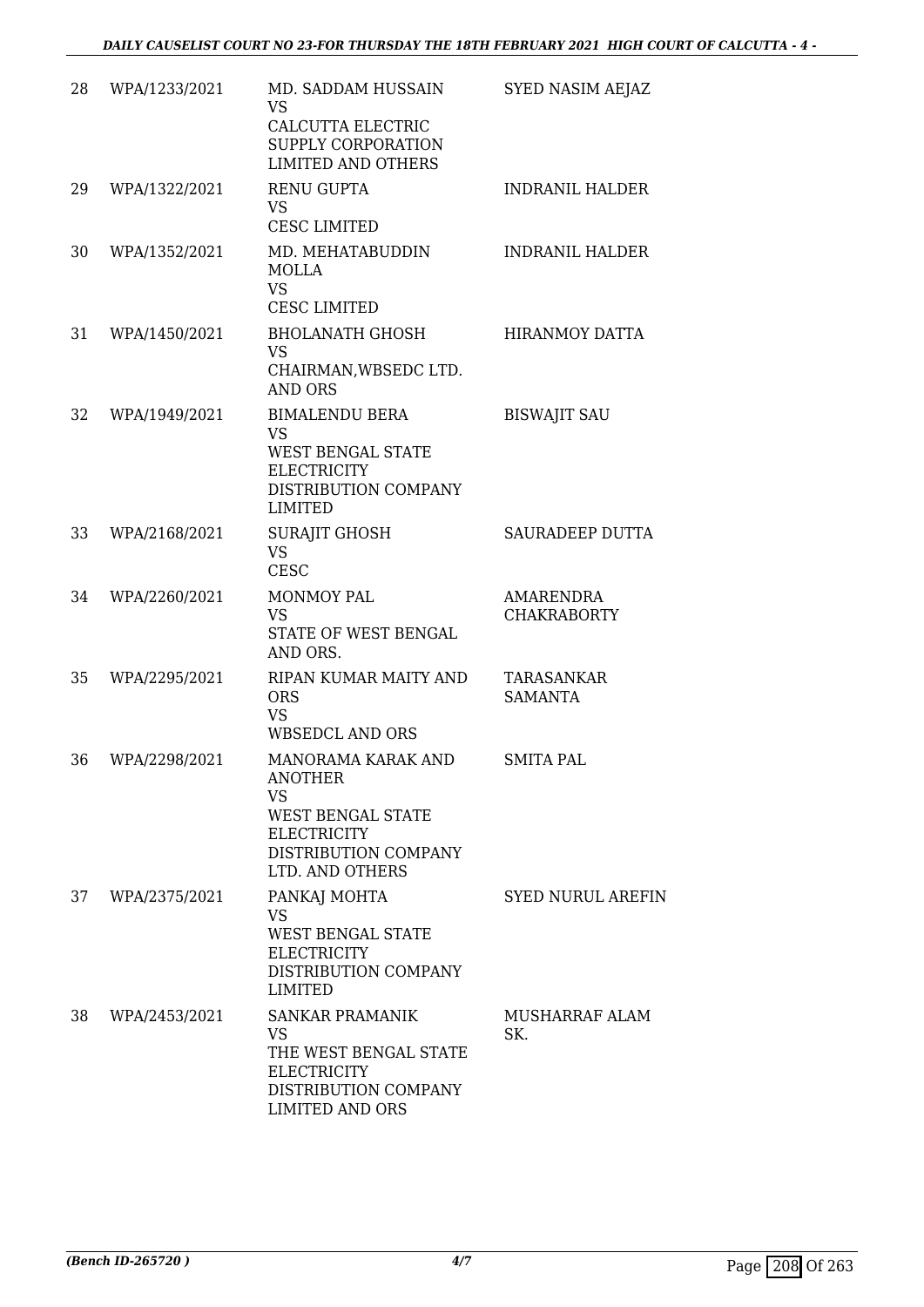| 39 | WPA/2465/2021 | <b>TAPAN KARMAKAR</b><br><b>VS</b><br>STATE OF WEST BENGAL<br>AND ORS.                                                                              | <b>SUJIT KUMAR GHOSH</b>       |
|----|---------------|-----------------------------------------------------------------------------------------------------------------------------------------------------|--------------------------------|
| 40 | WPA/2584/2021 | <b>SAFIKUL</b><br><b>VS</b><br>THE WEST BENGAL STATE<br><b>ELECTRICITY</b><br>DISTRIBUTION COMPANY<br>LTD AND ANR                                   | KAZI M RAHAMAN                 |
| 41 | WPA/2645/2021 | PRADIRTA MUKHERJEE<br>VS<br><b>WEST BENGAL STATE</b><br><b>ELECTRICITY</b><br>DISTRIBUTION COMPANY<br><b>LIMITED</b>                                | NIMAI CHANDRA<br><b>KONAR</b>  |
| 42 | WPA/2646/2021 | <b>HAMIDA KHATOON</b><br>VS<br><b>CESC LIMITED</b>                                                                                                  | <b>INDRANIL HALDER</b>         |
| 43 | WPA/2647/2021 | SIRAJ HOSSAIN MOLLA<br><b>VS</b><br><b>CESC LIMITED</b>                                                                                             | <b>INDRANIL HYALDER</b>        |
| 44 | WPA/2770/2021 | NETAI CHAND ROY<br><b>VS</b><br>THE MANAGING DIRECTOR,<br><b>WEST BENGAL STATE</b><br><b>ELECTRICITY</b><br>DISTRIBUTION COMPANY<br>LTD. AND OTHERS | MD. HAFIZ ALI                  |
| 45 | WPA/2972/2021 | PRINCE KUMAR RAM<br><b>VS</b><br><b>CESC LIMITED</b>                                                                                                | <b>MANIKA SARKAR</b>           |
| 46 | WPA/3068/2021 | MD ALI MOLLA<br>VS<br>CESC LTD AND ANR                                                                                                              | <b>INDRANIL HALDER</b>         |
| 47 | WPA/3091/2021 | <b>ASHOK BANERJEE</b><br><b>VS</b><br><b>WEST BENGAL STATE</b><br><b>ELECTRICITTY</b><br>DISTRIBUTION COMPANY<br>LTD AND OTHERS                     | KALYAN CHATTERJEE              |
| 48 | WPA/3163/2021 | SWAPAN HAZRA<br><b>VS</b><br>W.B.S.E.D.C.L AND ORS                                                                                                  | A K SINHA                      |
| 49 | WPA/3222/2021 | NASIMA BIBI<br>VS<br><b>CESC LIMITED</b>                                                                                                            | <b>INDRANIL HALDER</b>         |
| 50 | WPA/3247/2021 | NADIM RAJA<br><b>VS</b><br><b>CESC LIMITED</b>                                                                                                      | <b>INDRANIL HALDER</b>         |
| 51 | WPA/3296/2021 | SAILENDRA NATH GUPTA<br><b>VS</b><br>WBSEDCL AND OTHERS                                                                                             | RAJDEEP<br><b>BHATTACHARYA</b> |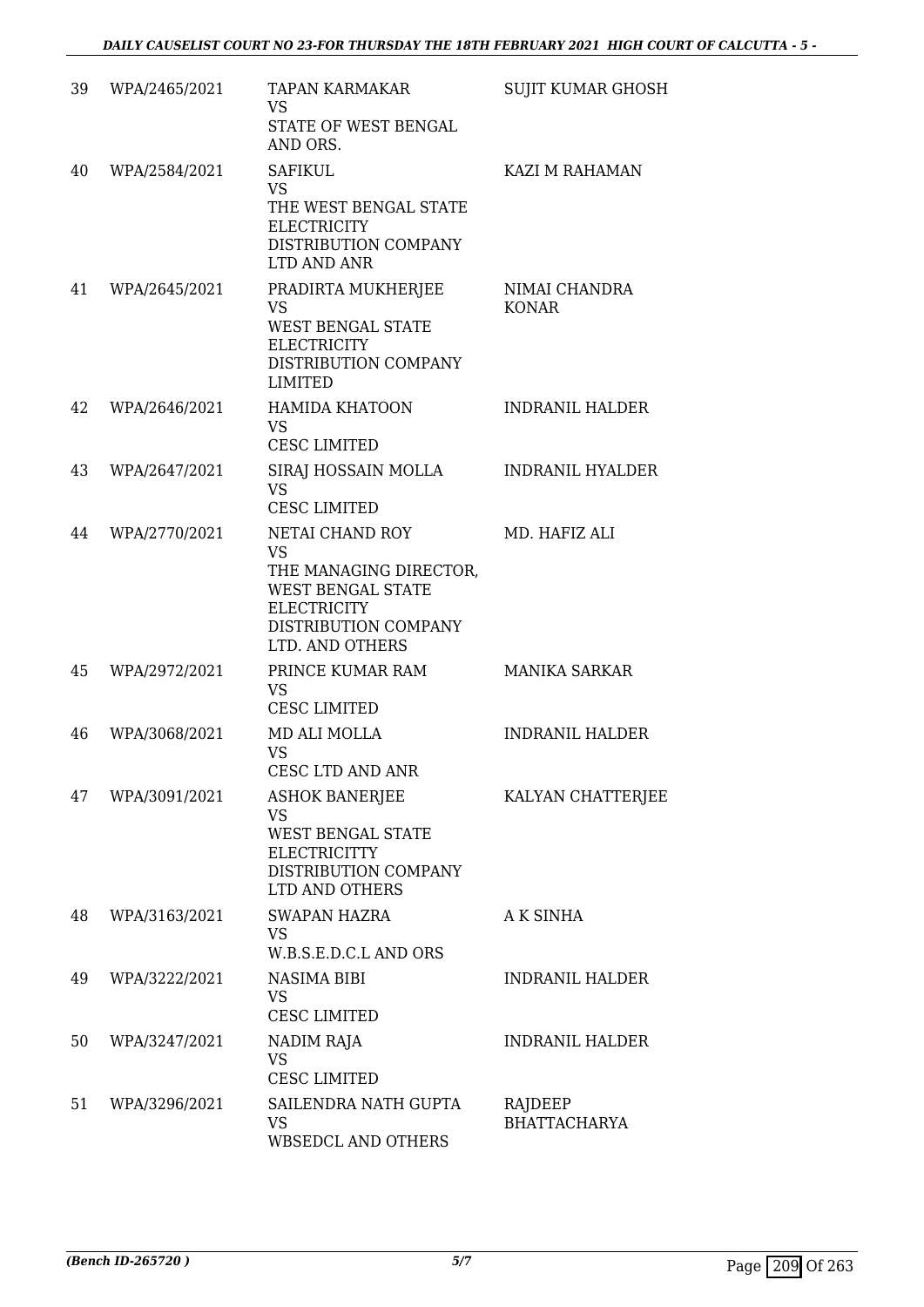| 52 | WPA/3556/2021  | SAMSIYAR HOSSAIN MOLLA<br><b>VS</b><br><b>CESC LIMITED</b>                                                         | <b>INDRANIL HALDER</b>              |
|----|----------------|--------------------------------------------------------------------------------------------------------------------|-------------------------------------|
| 53 | WPA/3558/2021  | SK. NIJAMUDDIN<br>VS<br><b>CESC LIMITED</b>                                                                        | <b>INDRANIL HALDER</b>              |
| 54 | WPA/4154/2021  | <b>BABLU DAS</b><br><b>VS</b><br><b>CESC LIMITED</b>                                                               | <b>BASUDEB PATRA</b>                |
| 55 | WPA/4204/2021  | SHANTIBALA PATRA AND<br><b>ANR</b><br><b>VS</b><br>S.M., DANTAN CUSTOMER<br>CARE CENTRE,<br>W.B.S.E.D.C.L. AND ORS | <b>LALRATAN MANDAL</b>              |
|    |                | <b>MOTION (GROUP IV)</b>                                                                                           |                                     |
|    |                | (REVENUE AND TAX)                                                                                                  |                                     |
| 56 | WPA/24027/2019 | <b>BHANU PRASAD KHAN</b><br>VS<br><b>COMMISSIONER OF</b><br><b>INCOME TAX KOLKATA &amp;</b><br><b>ORS</b>          | <b>DEBANWITA</b><br><b>PRAMANIK</b> |
| 57 | WPA/10939/2020 | <b>PADMAFUL</b><br>CONSTRUCTION PVT LTD<br>VS<br>UNION OF INDIA AND ORS.                                           | <b>AVIJIT BHUNIA</b>                |
| 58 | WPA/1148/2021  | MD ANKIT GOSALI<br><b>VS</b><br>UNION OF INDIA AND ORS.                                                            | KARAN DUDHWALA                      |
| 59 | WPA/1152/2021  | <b>ANKIT GOSALI</b><br><b>VS</b><br>UNION OF INDIA AND ANR                                                         | KARAM DUDHWALA                      |
| 60 | WPA/1277/2021  | <b>RAVID MULTIVENTURES</b><br>PRIVATE LIMITED AND<br><b>OTHERS</b><br><b>VS</b><br>UNION OF INDIA AND ORS.         | RAMEEZ ALAM                         |
| 61 | WPA/1280/2021  | KAVIKA MULTIVENTURES<br>PRIVATE LIMITED AND<br><b>OTHERS</b><br><b>VS</b><br>UNION OF INDIA AND ORS.               | RAMEEZ ALAM                         |
| 62 | WPA/1753/2021  | S M NIRYAT PVT LTD ANXD<br><b>ANR</b><br><b>VS</b><br>UNION OF INDIA AND ORS.                                      | <b>SUNNY NANDY</b>                  |
| 63 | WPA/2373/2021  | <b>DUPLESH KOTHARI</b><br><b>VS</b><br>UNION OF INDIA AND ANR                                                      | NILOTPAL<br><b>CHOWDHURY</b>        |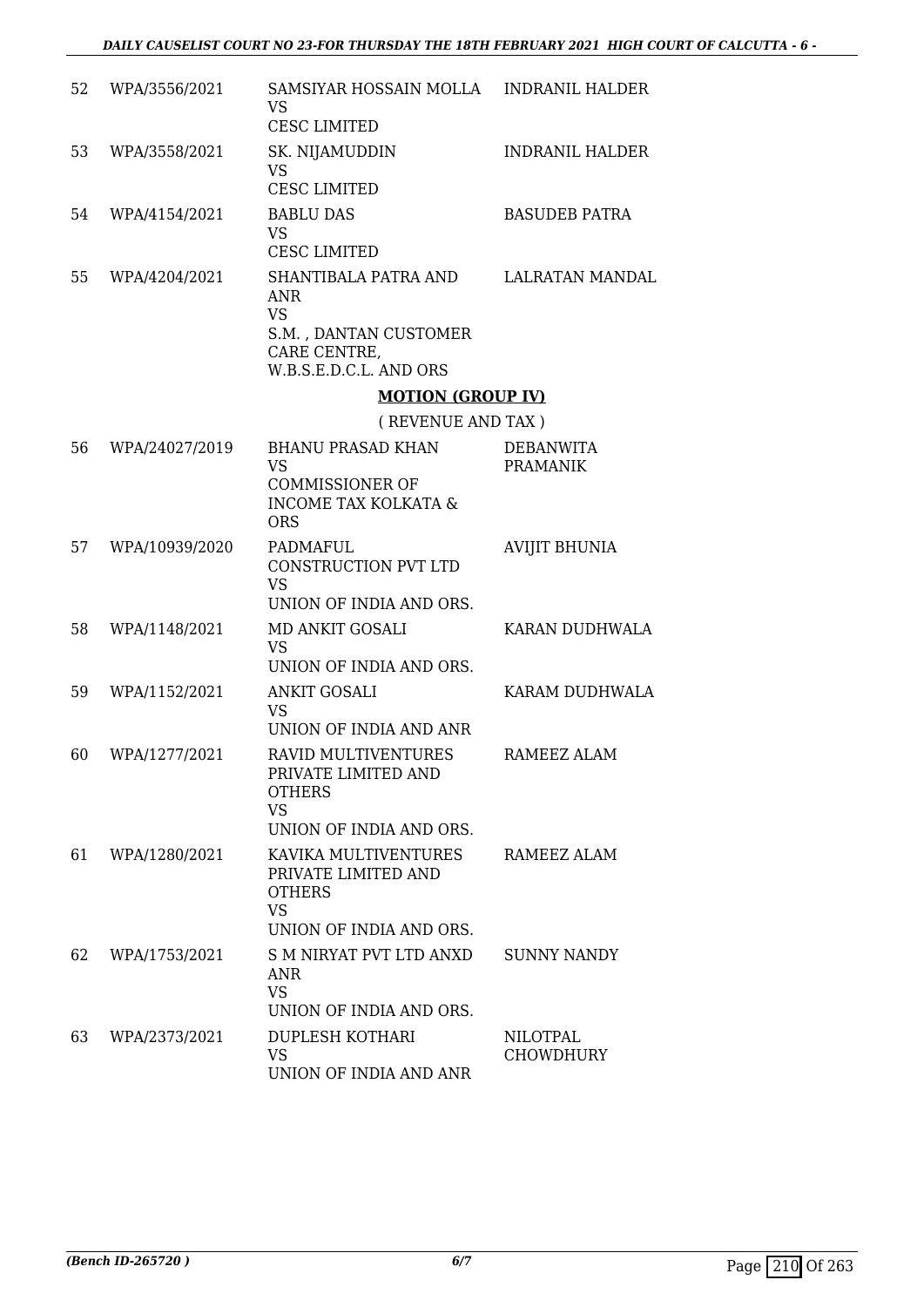| 64 | WPA/3086/2021 | SURAJ KUMAR SINGH<br><b>VS</b><br>THE STATE TAX OFFICER<br>KHARAGPUR RANGE AND<br><b>OTHERS</b>                                                                                     | <b>AMRITA PANDEY</b>                 |
|----|---------------|-------------------------------------------------------------------------------------------------------------------------------------------------------------------------------------|--------------------------------------|
| 65 | WPA/3103/2021 | MAHABIR PRASAD KEDIA<br>PROP OF M/S.<br>SANJAYCASTING AND ENG.<br>CO.<br><b>VS</b><br>UNION OF INDIA AND ORS.                                                                       | PRABIR BERA                          |
| 66 | WPA/3213/2021 | <b>AJAY GUPTA</b><br>VS.<br>DEPUTY COMMISSIONER<br>OF STATE TAX AND ORS                                                                                                             | RAJARSHI<br><b>CHATTERJEE</b>        |
| 67 | WPA/3231/2021 | RADHA RANI AUTOMOBILE<br><b>AND ANR</b><br><b>VS</b><br><b>ASSISTANT</b><br>COMMISSIONER, STATE TAX<br><b>AND ORS</b>                                                               | RAICHAND BAID                        |
| 68 | WPA/3308/2021 | <b>ASHIRVAD FOOD</b><br>PRODUCTS PRIVATE<br><b>LIMITED AND ORS</b><br><b>VS</b><br>SENIOR INTELLIGENCE<br>OFFICER, DIRECTOR<br><b>GENERAL OF GST</b><br><b>INTELLIGENCE AND ORS</b> | <b>HIMANGSHU KUMAR</b><br><b>RAY</b> |
| 69 | WPA/3963/2021 | <b>AMIT BHAGAT</b><br><b>VS</b><br>THE INSPECTOR ANTI<br><b>EVASION DEPARTMENT</b><br><b>AND OTHERS</b>                                                                             | <b>MANABENDRA</b><br><b>THAKUR</b>   |
| 70 | WPA/4486/2021 | <b>ASHOKA INDIA</b><br>CORPORATION<br><b>VS</b><br>STATE OF WEST BENGAL<br>AND ORS.                                                                                                 | SHAKEEL<br>MOHAMMAD AKHTER           |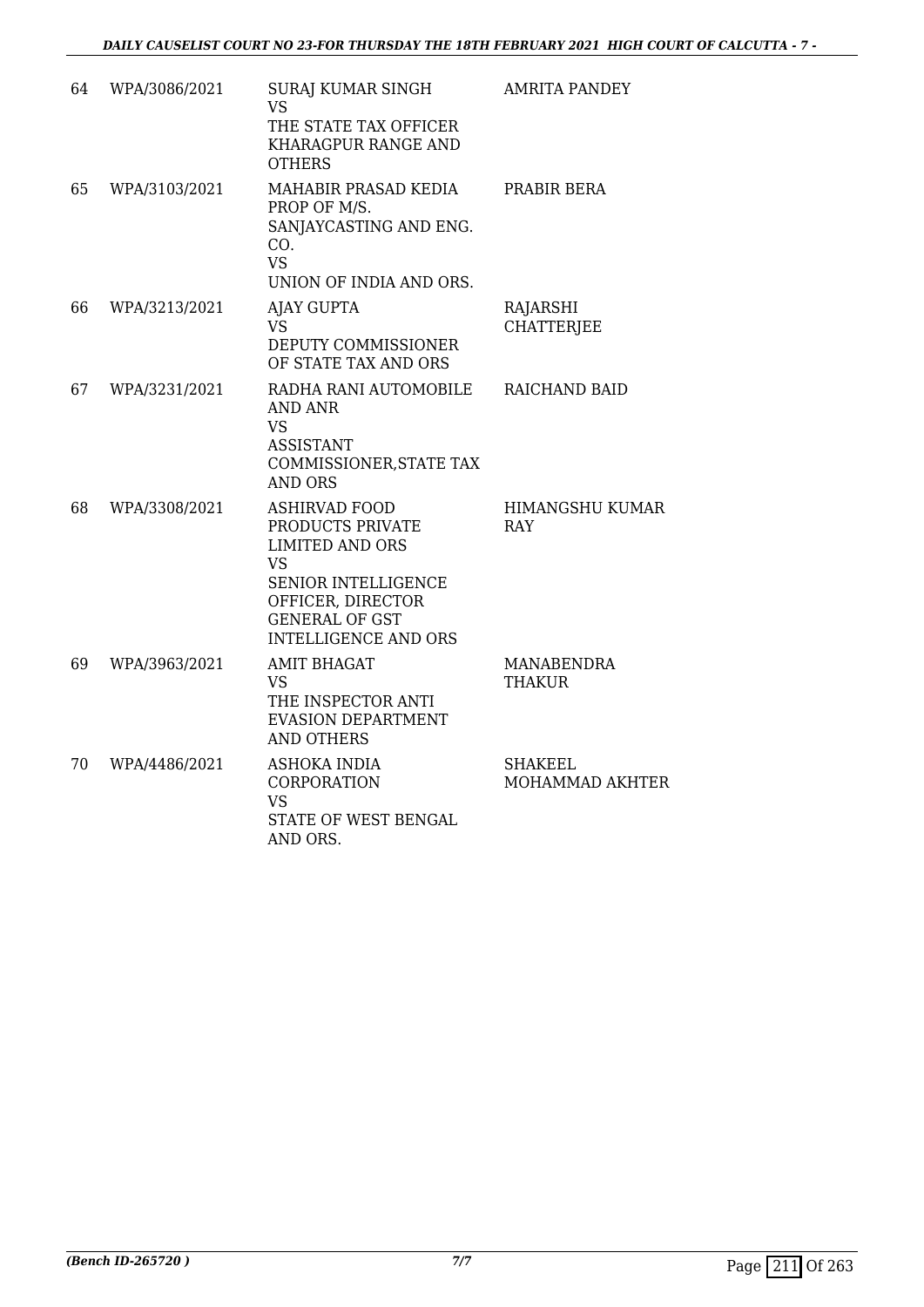

### **Appellate Side**

**DAILY CAUSELIST For Thursday The 18th February 2021**

**COURT NO. 18 SINGLE BENCH (SB - XI) AT 10:45 AM HON'BLE JUSTICE BISWAJIT BASU (VIA VIDEO CONFERENCE)**

**ROSTER, WHICH HAS COME INTO EFFECT FROM 11TH JANUARY, 2021 AND HAS BEEN NOTIFIED ON 8TH JANUARY, 2021 IS MODIFIED TO THE FOLLOWING EXTENT:-**

**MATTERS (MOTION & HEARING) UNDER ARTICLE 226 OF THE CONSTITUTION RELATING TO MADRASAH EDUCATION UNDER GROUP II AND APPLICATIONS CONNECTED THERETO;**

**MATTERS (MOTION & HEARING) UNDER ARTICLE 226 OF THE CONSTITUTION RELATING TO APPOINTMENT AND SERVICE CONDITION OF PARA TEACHERS UNDER GROUP II AND APPLICATIONS CONNECTED THERETO;**

**APPEALS RELATING TO ALL CLAIM CASES INCLUDING APPLICATIONS CONNECTED THERETO (EXCLUDING ADMISSION OF APPEALS UNDER SECTION 30 OF THE EMPLOYEES' COMPENSATION ACT, 1923);**

**ADMISSION AND HEARING OF CIVIL REVISION APPLICATIONS AND APPLICATIONS UNDER ARTICLE 227 OF THE CONSTITUTION OF INDIA ARISING OUT OF TESTAMENTARY, EJECTMENT / EVICTION SUITS AND PUBLIC PREMISES (UNAUTHORISED OCCUPANTS) ACT, 1971 INCLUDING APPLICATIONS CONNECTED THERETO.** 

**AND**

**ON AND FROM MONDAY, 15TH FEBRUARY, 2021 TO FRIDAY, 26TH FEBRUARY, 2021 – WILL TAKE, IN ADDITION TO HIS OWN LIST AND DETERMINATION, THE LIST AND DETERMINATION OF HON'BLE JUSTICE SHIVAKANT PRASAD.**

**NOTE: MATTERS WILL BE TAKEN UP THROUGH PHYSICAL HEARING ONLY WHEN BOTH THE PARTIES ARE AGREED.**

**SPECIAL NOTE : 1. APPLICATION (MACC) WILL BE TAKEN UP ON EVERY MONDAY AND THURSDAY.**

**2. CONTESTED APPLICATION WILL BE TAKEN UP ON EVERY WEDNESDAY AND FRIDAY.**

**3. WRIT HEARING MATTERS WILL BE TAKEN UP ON EVERY THURSDAY.** 

**4. MENTIONING WILL BE TAKEN UP ON EVERY MONDAY AND THURSDAY ONLY.** 

|                |                                         | <b>TO BE MENTIONED</b>                                                                               |                       |
|----------------|-----------------------------------------|------------------------------------------------------------------------------------------------------|-----------------------|
| $\mathbf{1}$   | FMA/1170/2013<br>(S)                    | MANORANJAN SARKAR & ANR.<br>VS<br>RELIANCE G.I CO. LTD. & ANR.                                       | <b>SAIDUR RAHAMAN</b> |
|                | IA NO: CAN/1/2017(Old No:CAN/3171/2017) |                                                                                                      |                       |
| $\mathfrak{D}$ | FMA/2430/2014<br>(S)                    | ATIKUR RAHAMAN & ANR<br>VS<br>THE DIVISIONAL MANAGER,<br>RELIANCE GEN. INS. CO. LTD. &<br><b>ORS</b> | <b>SAIDUR RAHAMAN</b> |
|                | IA NO: CAN/2/2017(Old No:CAN/5277/2017) |                                                                                                      |                       |
| 3              | FMAT/568/2015<br>(S)                    | SAMSUL HAOUE & ORS.<br>VS<br>NEW INDIA ASSURANCE CO. LTD.<br>$&$ ANR.                                | SAIDUR RAHAMAN        |
|                | IA NO: CAN/1/2017(Old No:CAN/901/2017)  |                                                                                                      |                       |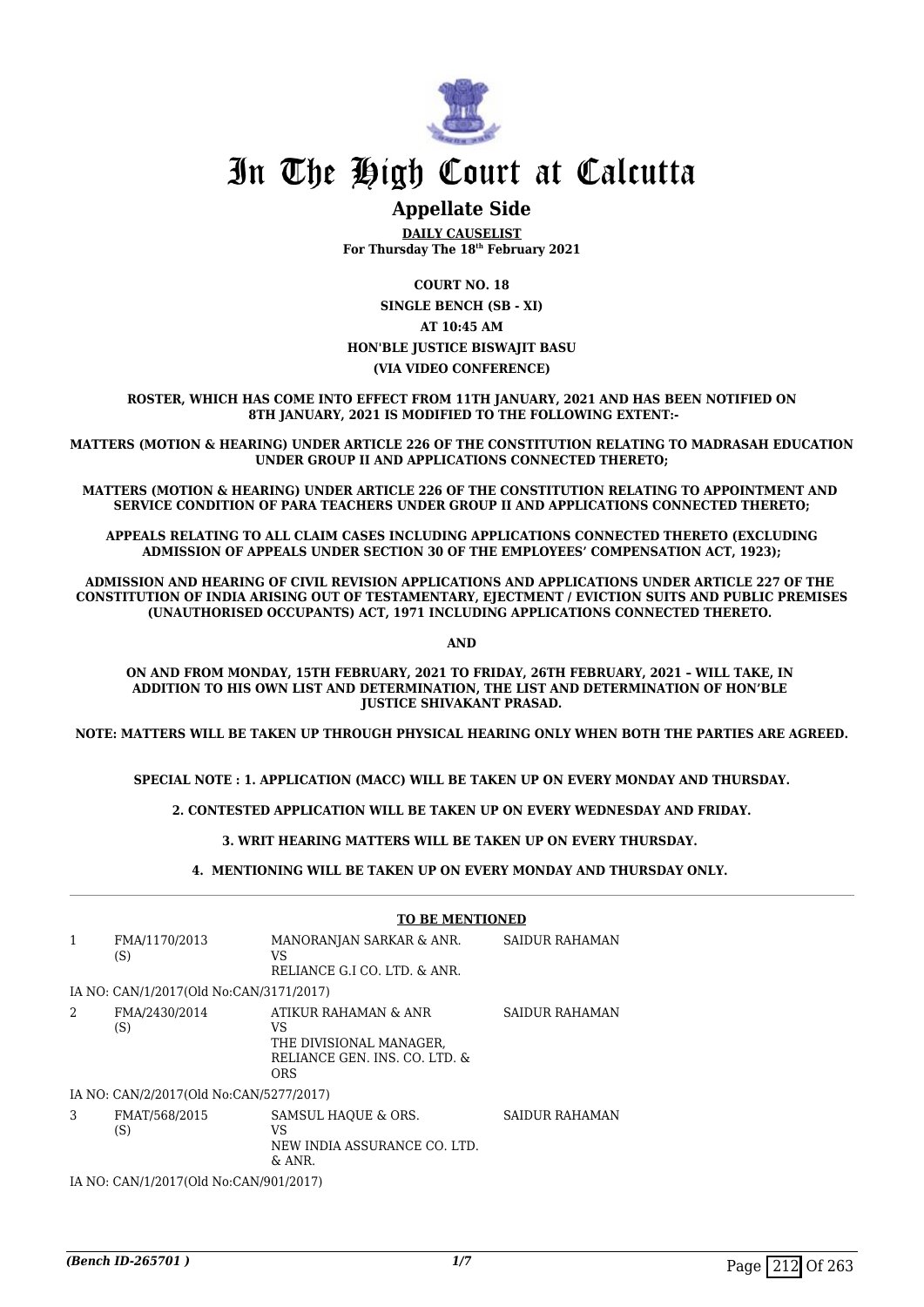| 4   | FMAT/549/2017                                        | SHEFALI ROY & ORS<br>VS                                                                  | <b>KRISHANU BANIK</b> |
|-----|------------------------------------------------------|------------------------------------------------------------------------------------------|-----------------------|
|     |                                                      | NEW INDIA ASSURANCE<br><b>COMPANY &amp; ANR</b>                                          |                       |
|     | IA NO: CAN/1/2017(Old No:CAN/9364/2017)              |                                                                                          |                       |
|     |                                                      | <b>NEW MOTION</b>                                                                        |                       |
| 5   | CO/4158/2019                                         | HIRALAL SHAW & SONS (HUF)<br>VS                                                          | ABIRLAL CHARAVARTI    |
|     |                                                      | MANNI LAL JAISWAL & ORS.                                                                 |                       |
| wt6 | CO/4280/2019                                         | MANNI LAL JAISWAL & ORS<br>VS<br>HIRALAL SHAW & SONS (HUF)                               | SOURADIPTA BANERJEE   |
| 7   | CO/326/2021<br>(WITH CAVEAT)                         | FREEHOLD PROMOTERS LLP AND<br><b>OTHERS</b><br>VS.<br>BANDANA PAL AND OTHERS             | CHHANDAK DUTTA        |
| 8   | CO/354/2021                                          | SUSANTA KUMAR JANA AND ORS                                                               | AMIT BARAN DASH       |
|     | (NO CAVEAT)                                          | VS<br>SRIMATYA BHANI GIRI(JANA) ON<br>THE DEATH OF SASANKA SEKHAR<br><b>JANA AND ORS</b> |                       |
| 9   | WPA/3544/2021                                        | RAZZAQUE HOSSAIN<br>VS                                                                   | TARASANKAR SAMANTA    |
|     |                                                      | STATE OF WEST BENGAL AND<br>ORS.                                                         |                       |
| 10  | WPA/3832/2021                                        | ITI RUIDAS AND ORS<br>VS                                                                 | PULAKESH BANERJEE     |
|     |                                                      | STATE OF WEST BENGAL AND<br>ORS.                                                         |                       |
| 11  | WPA/3838/2021                                        | PARVEJ KHAN<br>VS                                                                        | <b>SANTANU MAJI</b>   |
|     |                                                      | STATE OF WEST BENGAL AND<br>ORS.                                                         |                       |
| 12  | WPA/3840/2021                                        | ARUP SAMANTA<br>VS                                                                       | SANTANU MAJI          |
|     |                                                      | STATE OF WEST BENGAL AND<br>ORS.                                                         |                       |
| 13  | WPA/4208/2021                                        | SUBRATA BARUI AND ORS<br>VS                                                              | SHUVRO PROKASH LAHIRI |
|     |                                                      | STATE OF WEST BENGAL AND<br>ORS.                                                         |                       |
| 14  | WPA/4270/2021                                        | MD ALAUDDIN<br>VS                                                                        | SAMIRUL SARDAR        |
|     |                                                      | STATE OF WEST BENGAL AND<br>ORS.                                                         |                       |
| 15  | WPA/4365/2021                                        | CHIRANJIB KAYAL<br>VS                                                                    | SAKTI PADA JANA       |
|     |                                                      | STATE OF WEST BENGAL AND<br>ORS.                                                         |                       |
|     |                                                      | <b>APPLICATION</b>                                                                       |                       |
| 16  | WPA/3989/2017                                        | DR. SUKUMAR MK. GHOSH<br>VS                                                              | SHYMAL KUMAR SIKDAR   |
|     | IA NO: CAN/1/2017(Old No:CAN/10308/2017)             | STATE OF WEST BENGAL & ORS                                                               |                       |
| 17  | CO/2971/2019                                         | PROFESSOR SK. SAHANUL HAQUE                                                              | <b>ABHIJIT SARKAR</b> |
|     |                                                      | VS<br>SK. MD. QUASIN & ORS                                                               |                       |
|     | IA NO: CAN/1/2019(Old No:CAN/12308/2019), CAN/3/2020 |                                                                                          |                       |
| 18  | CPAN/729/2020                                        | MD JAWAID NEHAL                                                                          | ABHIJIT SARKAR        |

VS

LD JUDGE BISWAJYOTI

CHATTERJEE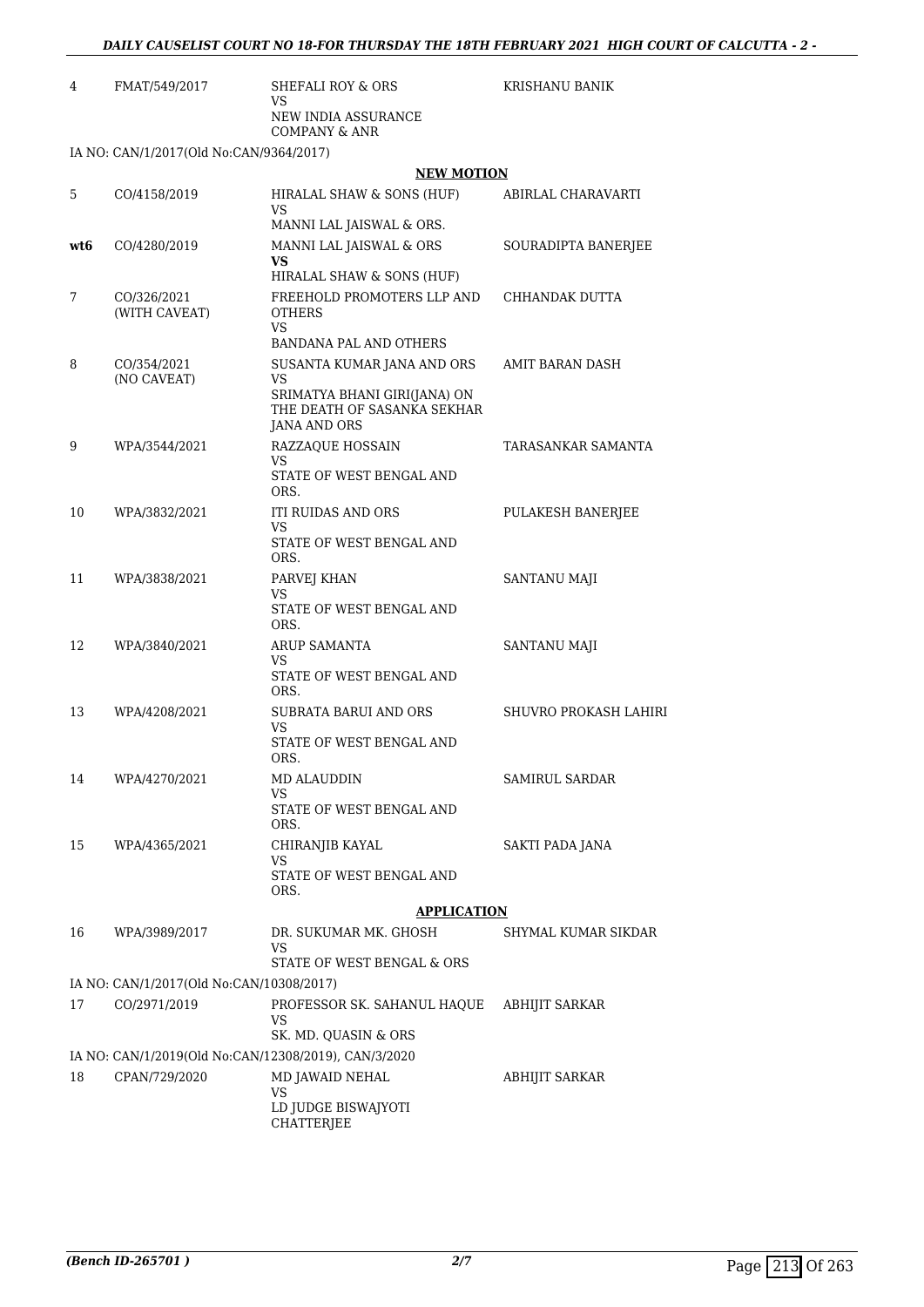| wt 19 | CO/4296/2019                            | MD JAWAID NEHAL<br>VS<br>SK MD QUASIN                                                          | <b>ABHIJIT SARKAR</b>  |
|-------|-----------------------------------------|------------------------------------------------------------------------------------------------|------------------------|
| 20    | CPAN/730/2020                           | SK BAG BVL HAQUE<br>VS<br>LD JUDGE BISWAJYOTI                                                  | <b>ABHIJIT SARKAR</b>  |
|       | wt21 CO/4297/2019                       | <b>CHATTERJEE</b><br>SK BAGBUL HOQUE<br>VS<br><b>SK MD QUASIN</b>                              | <b>ABHIJIT SARKAR</b>  |
|       |                                         | <b>APPLICATION (MACC)</b>                                                                      |                        |
| 22    | FMA/983/2011                            | AGNI ORAO @ LAKRA                                                                              | KAZI M RAHAMAN         |
|       |                                         | VS<br>UNION OF INDIA & ORS.                                                                    |                        |
| 23    | FMAT/1575/2011                          | PURNIMA ROY & ORS                                                                              | JAYANTA KR. MANDAL     |
|       |                                         | VS<br>NATIONAL INSURANCE CO. LTD.<br>$&$ ORS                                                   |                        |
|       | IA NO: CAN/1/2012(Old No:CAN/6195/2012) |                                                                                                |                        |
| 24    | FMA/747/2012<br>(1 LCR)                 | AJEMA BEWA & ORS.<br>VS                                                                        | <b>SAIDUR RAHMAN</b>   |
|       |                                         | NATIONAL INSURANCE CO. LTD.                                                                    |                        |
|       |                                         | IA NO: CAN/1/2017(Old No:CAN/5302/2017), CAN/2/2017(Old No:CAN/5303/2017)                      |                        |
| 25    | FMA/69/2013                             | SAKHALAL SAHA & ANR.                                                                           | <b>SAIDUR RAHAMAN</b>  |
|       |                                         | VS<br>BR, MGR., NEW INDIA<br>ASSURANCE CO. LTD. & ANR.                                         |                        |
|       | IA NO: CAN/1/2017(Old No:CAN/5774/2017) |                                                                                                |                        |
| 26    | FMA/709/2013                            | JAULASHI BIBI & ORS<br>VS<br>KANANBALA GHOSH & ANR.                                            | AMARENDRA NATH HAZRA   |
|       |                                         | IA NO: CAN/1/2017(Old No:CAN/8233/2017), CAN/2/2017(Old No:CAN/8234/2017)                      |                        |
| 27    | FMA/754/2013                            | TANUSREE DAS (BOSE) & ORS                                                                      | JAYANTA BANERTJEE      |
|       |                                         | VS<br>NATIONAL INSURANCE CO LTD. &<br>ANR                                                      |                        |
|       | IA NO: CAN/2/2021                       |                                                                                                |                        |
| 28    | FMA/1336/2013                           | SATISH CHANDRA JOGI<br>VS<br>UNITED INDIA INSURENCE $\&$ ANR                                   | SAIDUR RAHAMAN         |
|       | IA NO: CAN/1/2018(Old No:CAN/3695/2018) |                                                                                                |                        |
| 29    | FMA/1451/2013                           | THE ORIENTAL INSURANCE CO.<br>LTD.<br><b>VS</b>                                                | RAJESH SINGH           |
|       |                                         | AMIYA JANA & ORS.<br>IA NO: CAN/1/2013(Old No:CAN/3774/2013), CAN/2/2017(Old No:CAN/4097/2017) |                        |
| 30    | FMA/2020/2013                           | ASHA GOPE & ANR.                                                                               | <b>AMIT RANJAN ROY</b> |
|       |                                         | VS                                                                                             |                        |
|       |                                         | THE UNITED INDIA INSURANCE<br>COMPANY LIMITED & ANR.                                           |                        |
|       | IA NO: CAN/1/2016(Old No:CAN/6439/2016) |                                                                                                |                        |
| 31    | FMA/2123/2013                           | PUSHPA DAS & ANR.<br>VS<br>NATIONAL INSURANCE CO. LTD.<br>& ANR.                               | KRISHANU BANIK         |
|       | IA NO: CAN/1/2016(Old No:CAN/2632/2016) |                                                                                                |                        |
| 32    | FMAT/314/2014                           | THE NATIONAL INSURANCE<br>COMPANY LTD.<br>VS<br>SANTANA MONDAL (WIDOW) &                       | <b>SANJAY PAUL</b>     |
|       |                                         | <b>ORS</b><br>IA NO: CAN/1/2014(Old No:CAN/3554/2014), CAN/2/2014(Old No:CAN/3555/2014)        |                        |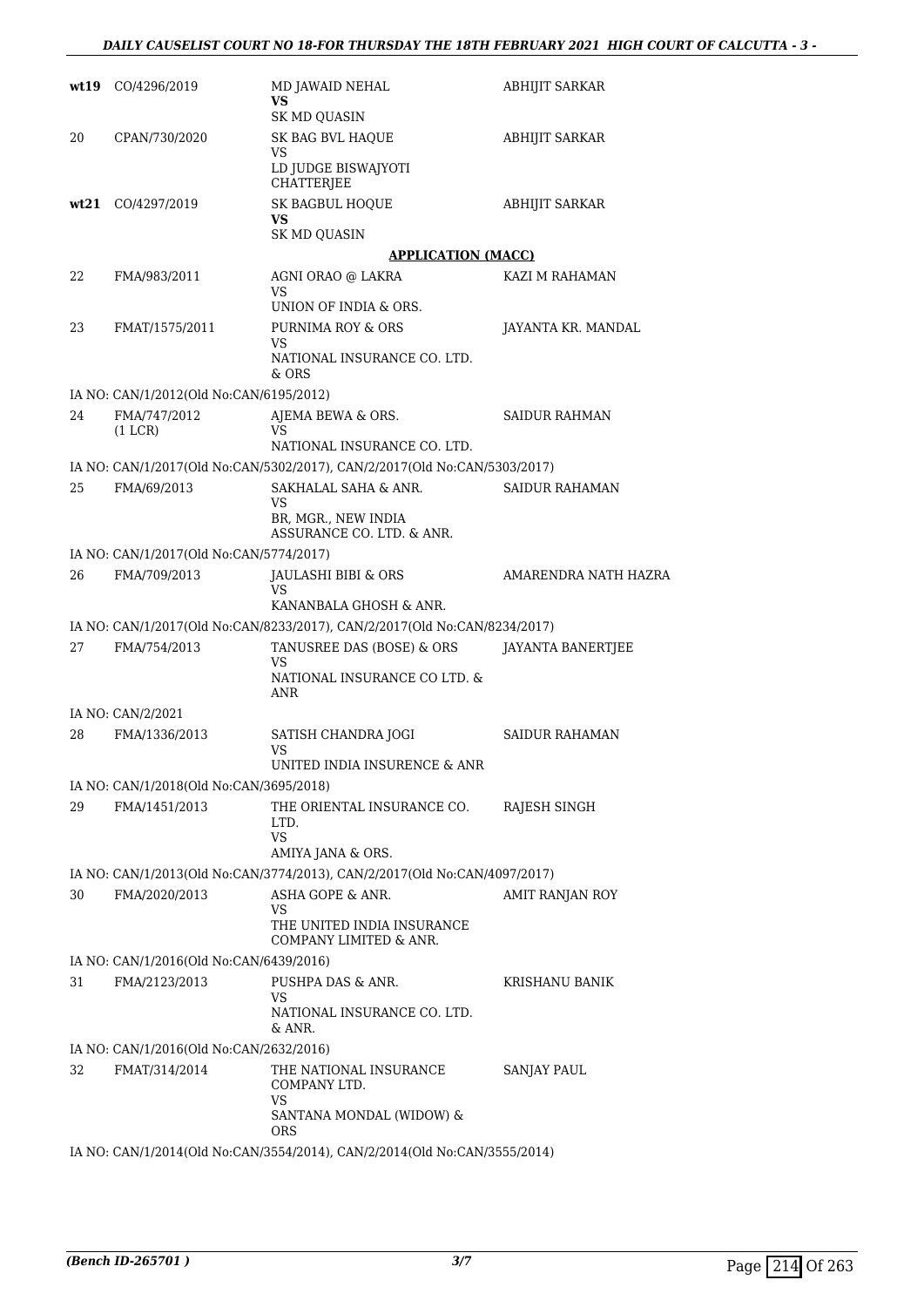| 33 | FMA/2055/2014<br>CAN 5288/2015 NOT<br>FOUND | PRAKASH MAITY @ PRAKASH CH.<br><b>MAITY</b><br>VS<br>PRATAP MAITY & ANR                       | <b>SOUMAK BERA</b>    |
|----|---------------------------------------------|-----------------------------------------------------------------------------------------------|-----------------------|
|    |                                             | IA NO: CAN/2/2015(Old No:CAN/5288/2015), CAN/3/2017(Old No:CAN/7548/2017)                     |                       |
| 34 | FMA/2439/2014                               | UNITED INDIA INS. CO. LTD.<br>VS                                                              | PARIMAL KR. PAHARI    |
|    |                                             | SANDHYA CHANDA & ORS.                                                                         |                       |
|    |                                             | IA NO: CAN/1/2014(Old No:CAN/8135/2014), CAN/2/2017(Old No:CAN/5713/2017)                     |                       |
| 35 | FMAT/118/2015                               | SUNIL KR. BANERJEE<br>VS                                                                      | <b>SAIDUR RAHAMAN</b> |
|    |                                             | ORIENTAL INSURANCE CO. LTD.<br>& ANR.                                                         |                       |
|    | IA NO: CAN/1/2017(Old No:CAN/5947/2017)     |                                                                                               |                       |
| 36 | FMAT/1065/2015                              | SITESH GHOSH                                                                                  | SAIDUR RAHAMAN        |
|    |                                             | VS<br>THE NEW INDIA ASSURANCE CO.<br>LTD, MALDA BRANCH & ANR                                  |                       |
| 37 | FMA/1405/2015                               | MADHABI MONDAL                                                                                | KRISHANU BANIK        |
|    | CAN/2494/2015 NOT<br><b>FOUND</b>           | VS<br>UNITED INDIA INSURANCE<br><b>COMPANY &amp; ORS</b>                                      |                       |
|    |                                             | IA NO: CAN/1/2015(Old No:CAN/2494/2015), CAN/2/2017(Old No:CAN/7959/2017)                     |                       |
| 38 | FMAT/483/2016                               | PRAN KRISHNA BANDYOPADHYAY                                                                    | <b>ASHIOUE MONDAL</b> |
|    |                                             | VS<br>THE NEW INDIA ASSURANCE CO.<br>LTD.& ANR                                                |                       |
|    | IA NO: CAN/1/2016(Old No:CAN/5084/2016)     |                                                                                               |                       |
| 39 | FMA/2881/2016                               | NURBANU BIBI<br>VS                                                                            | KAZI M RAHMAN         |
|    |                                             | UNION OF INDIA & ORS.                                                                         |                       |
|    |                                             | IA NO: CAN/2/2011(Old No:CAN/11384/2011), CAN/3/2020(Old No:CAN/2002/2020)                    |                       |
| 40 | FMAT/203/2017                               | RELIANCE GENERAL INSURANCE<br>CO LTD<br>VS                                                    | KAMAL KRISHNA DAS     |
|    |                                             | SAHIDUL @ BABU ALI PIYADA &<br><b>ORS</b>                                                     |                       |
|    |                                             | IA NO: CAN/1/2017(Old No:CAN/4623/2017), CAN/2/2017(Old No:CAN/4627/2017)                     |                       |
| 41 | FMAT/230/2017                               | <b>BAJAJ ALLIANZ GENERAL</b><br>INSURANCE CO.LTD<br>VS                                        | RAJESH SINGH          |
|    |                                             | TALAMAI TUDU & ANR                                                                            |                       |
|    |                                             | IA NO: CAN/1/2017(Old No:CAN/3161/2017), CAN/2/2017(Old No:CAN/3246/2017)                     |                       |
| 42 | FMAT/353/2017                               | ICICI LOMBARD GEN. INSURANCE PARIMAL KUMAR PAHARI<br>CO. LTD.<br>VS                           |                       |
|    |                                             | <b>GULBAN BIBI &amp; ORS</b>                                                                  |                       |
|    | IA NO: CAN/1/2017(Old No:CAN/6430/2017)     |                                                                                               |                       |
| 43 | FMA/459/2017                                | THE NEW INDIA ASSURANCE<br><b>COMPANY LTD</b><br>VS                                           | RAJESH SINGH          |
|    |                                             | SAGAR BAGCHI (MINOR) & ORS                                                                    |                       |
|    | IA NO: CAN/2/2017(Old No:CAN/6504/2017)     |                                                                                               |                       |
| 44 | FMAT/643/2017                               | THE N I C LTD<br>VS                                                                           | D N RAY               |
|    |                                             | NIVA HAZRA & ORS<br>IA NO: CAN/1/2017(Old No:CAN/6358/2017), CAN/2/2017(Old No:CAN/6359/2017) |                       |
| 45 | FMAT/863/2017                               | THE UNITED INDIA INSURANCE                                                                    | <b>SANJOY PAUL</b>    |
|    | CAN/634/2020 NOT<br>FOUND                   | CO. LTD.<br>VS.                                                                               |                       |
|    |                                             | SMT SABITRI BALA ROY & ORS                                                                    |                       |
|    |                                             | IA NO: CAN/1/2017(Old No:CAN/7793/2017), CAN/2/2020(Old No:CAN/634/2020)                      |                       |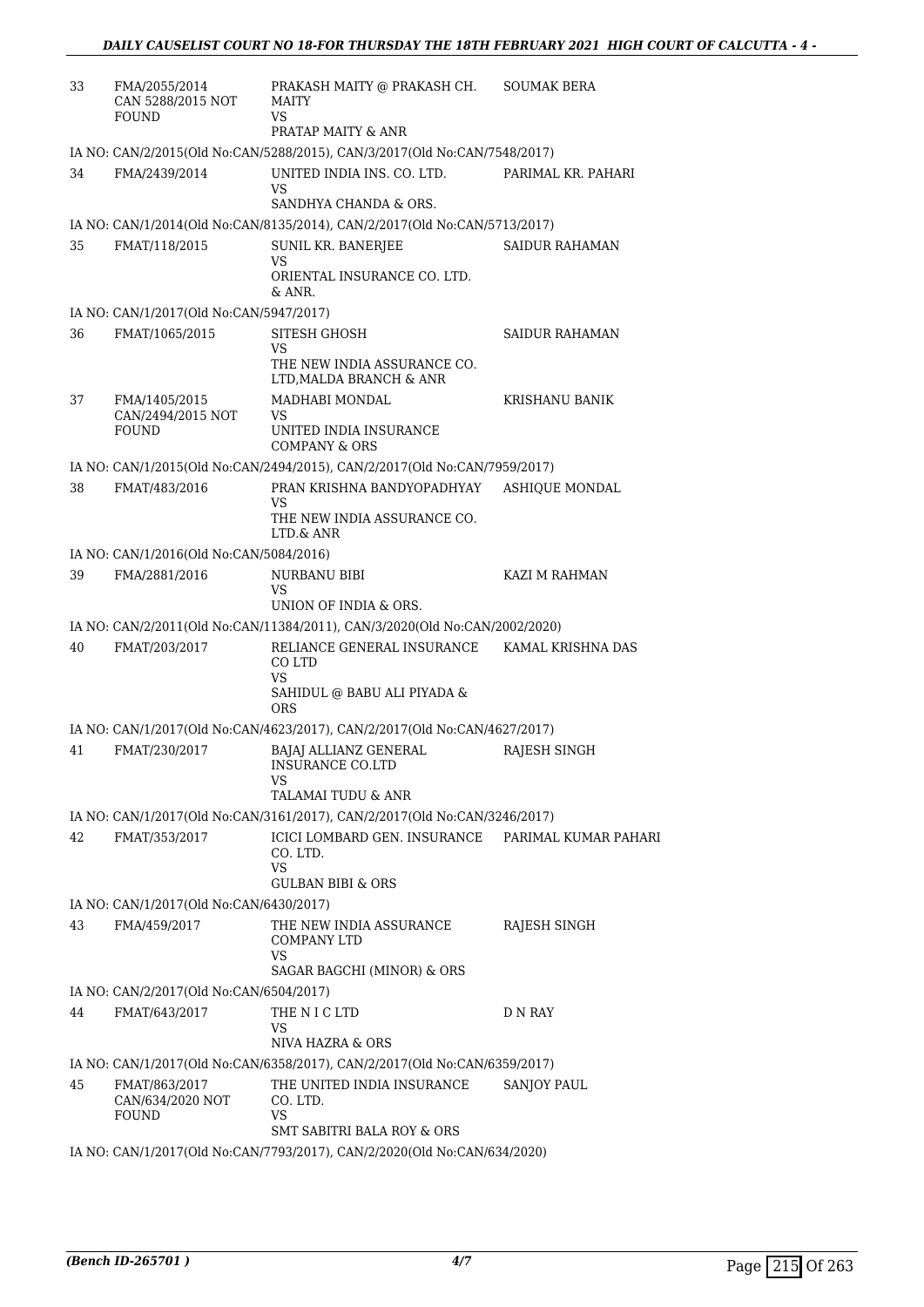| 46 | FMAT/683/2019<br>$+CAN/774/2019$          | LAKSHMIRANI BERA & ORS<br>VS<br>UNION OF INDIA                                       | RAJENDRA KUMAR MITTAL             |
|----|-------------------------------------------|--------------------------------------------------------------------------------------|-----------------------------------|
| 47 | FMAT/941/2019                             | TARAPADA BERA<br>VS<br>THE BAJAJ ALLIANZ GENERAL<br>INSURANCE CO. LTD & ORS          | SUBHANKAR MANDAL                  |
|    | IA NO: CAN/1/2019(Old No:CAN/10377/2019)  |                                                                                      |                                   |
| 48 | FMAT/1050/2019                            | THE NATIONAL INSURANCE<br><b>COMPANY LTD</b><br>VS<br>DIPALI PADYALI & ORS           | DEB NARAYAN RAY                   |
|    | IA NO: CAN/1/2019(Old No:CAN/10654/2019)  |                                                                                      |                                   |
| 49 | FMAT/1158/2019                            | ANIMA SARKAR (DOLAI)<br>VS<br>UNION OF INDIA                                         | RAJENDRA KUMAR MITTAL             |
| 50 | FMAT/567/2020<br>(STAY)                   | NATIONAL INSURANCE COMPANY<br><b>LTD</b><br><b>VS</b><br><b>BINA RAJWAR AND ORS</b>  | <b>SUCHARITA PAUL</b>             |
|    | IA NO: CAN/1/2020, CAN/2/2021             |                                                                                      |                                   |
| 51 | FMAT/113/2021<br>$(STAY)$ $(U/S-5)$       | NATIONAL INSURANCE COMPANY<br><b>LTD</b><br>VS<br>LAKHINDER MODINA RAJWAR<br>AND ORS | LAKSHINDER MODI                   |
|    | IA NO: CAN/1/2021, CAN/2/2021             |                                                                                      |                                   |
|    |                                           | <b>MOTION</b>                                                                        |                                   |
| 52 | CO/3322/2010                              | MINOR SUBRAN MULLICK<br>VS<br>DOLPHIN CLUB                                           | PARTHA PRATIM<br><b>MUKHERJEE</b> |
|    | IA NO: CAN/1/2020, CAN/2/2020, CAN/3/2020 |                                                                                      |                                   |
| 53 | CO/2559/2019                              | ALAKPRAVA DINGAL & ORS<br>VS<br><b>GOUTAM KUMAR MAITY &amp; ORS</b>                  | SUTIRTHA DAS                      |
| 54 | CO/3554/2019                              | DEBI PROSAD CHAKRABORTY<br>VS<br>RANU GHOSH                                          | <b>IFTEKAR MUNSHI</b>             |
| 55 | WPA/17281/2019                            | <b>SAHEDA BIBI</b><br>VS<br>STATE OF WEST BENGAL & ORS.                              | ASRAF MONDAL                      |
| 56 | CO/755/2020                               | SABITA SHAW<br>VS<br>ARJUN THAKUR                                                    | <b>SAKTIDHAR DAS</b>              |
| 57 | CO/906/2020                               | PRANABESH SAMANTA<br>VS<br>KALYANI MONDAL & ORS.                                     | ANTARA PANJA                      |
| 58 | CO/1376/2020<br>(2 P.M.)                  | MANASI MISHRA<br>VS<br>PRABIR KUMAR GHOSH AND ORS                                    | ABHIJIT ROY                       |
| 59 | CO/1478/2020                              | KAMAL KUMAR ROY<br>VS<br>SUBNALANE MAZUMDER                                          | PRASANT KUMAR DUTT                |
| 60 | CO/1612/2020                              | RABI SHANKAR GUPTA @ HARI<br>SHANKAR GUPTA<br>VS<br>DEEPSIKHA SENGUPTA               | MD RIZWAN ALAM                    |
| 61 | WPA/7667/2020                             | <b>SK ARIF ABBAS</b><br>VS<br>State of West Bengal                                   | TANUJA BASAK                      |

IA NO: CAN/1/2020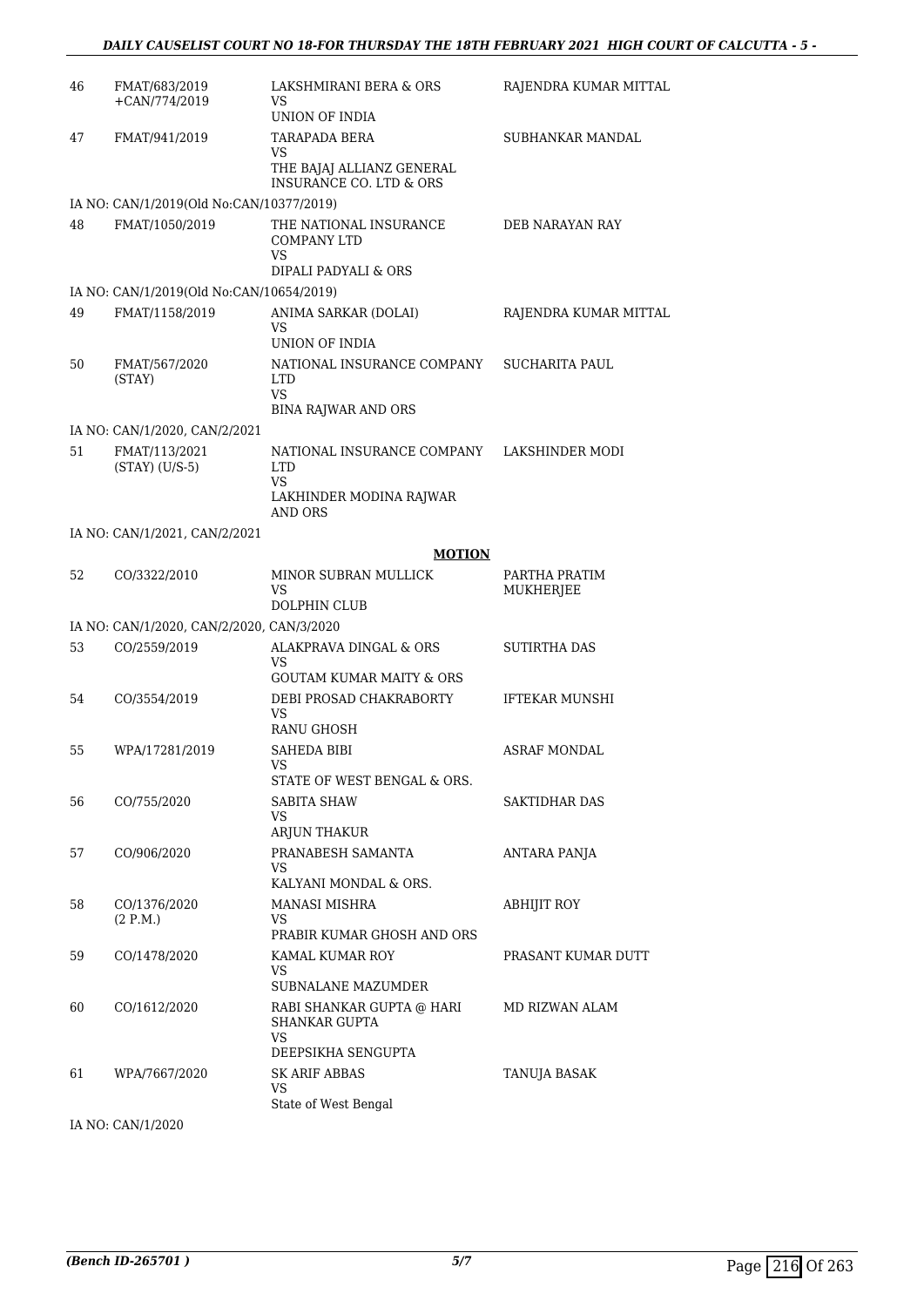| 62 | WPA/11083/2020                          | <b>SUTAPA MANNA</b><br>VS<br>STATE OF WEST BENGAL AND                                              | SANTANU MAJI        |
|----|-----------------------------------------|----------------------------------------------------------------------------------------------------|---------------------|
|    |                                         | ORS.                                                                                               |                     |
| 63 | CO/83/2021                              | SUBHASH CHANDRA MONDAL<br>AND OTHERS<br>VS                                                         | KOUSHIKEE BANERJEE  |
|    |                                         | SOUMEN SARKAR AND OTHERS                                                                           |                     |
| 64 | CO/180/2021                             | M/S BAJINATH CHOUBEY AND<br><b>COMPANY</b><br><b>VS</b><br>VINAY CHANDRA DEVIDAS AND<br><b>ORS</b> | SOUMYO SUBHRA RAY   |
| 65 | WPA/1557/2021                           | SK FARIJUDDIN AHAMED                                                                               | SAMIRUL SARDER      |
|    |                                         | VS<br>STATE OF WEST BENGAL AND<br>ORS.                                                             |                     |
| 66 | WPA/3069/2021                           | BIDHAN CHANDRA MONDAL<br>VS                                                                        | <b>SANTANU MAJI</b> |
|    |                                         | STATE OF WEST BENGAL AND<br>ORS.                                                                   |                     |
|    |                                         | <b>WRIT HEARING</b>                                                                                |                     |
| 67 | WPA/18835/2014                          | <b>GOLAM MAHIUDDIN</b><br>VS.<br>STATE OF WEST BENGAL & ORS                                        | SUMIT RAY           |
|    | IA NO: CAN/1/2020(Old No:CAN/1288/2020) |                                                                                                    |                     |
| 68 | WPA/16973/2019                          | <b>JARIS HOSSAIN</b>                                                                               | KHAIRUL ALAM        |
|    |                                         | VS<br>STATE OF WEST BENGAL & ORS                                                                   |                     |
| 69 | WPA/16974/2019                          | MD. ALAMGIR HOSSAIN                                                                                | KHAIRUL ALAM        |
|    |                                         | VS<br>STATE OF WEST BENGAL & ORS                                                                   |                     |
| 70 | WPA/8760/2020                           | JAHANGIR KHAN<br>VS                                                                                | DIPTENDU MANDAL     |
|    |                                         | STATE OF WEST BENGAL AND<br>ORS.                                                                   |                     |
| 71 | WPA/9253/2020<br>(Pt. Hd.) (C)          | <b>TOHIDUL ISLAM</b><br>VS                                                                         | <b>TANUJA BASAK</b> |
|    |                                         | State of West Bengal                                                                               |                     |
|    | IA NO: CAN/1/2021                       |                                                                                                    |                     |
|    | 72 WPA/10094/2020                       | SK REWANUL HAQUE<br>VS.                                                                            | TANUJA BASAK        |
|    |                                         | STATE OF WEST BENGAL AND<br>ORS.                                                                   |                     |
| 73 | WPA/11501/2020                          | FIROZ AHAMED<br>VS.                                                                                | ANIRBAN SARKAR      |
|    |                                         | STATE OF WEST BENGAL AND<br>ORS.                                                                   |                     |
| 74 | WPA/11526/2020                          | MD.ABDUL QUAYUM<br>VS.                                                                             | ANIRBAN SARKAR      |
|    |                                         | STATE OF WEST BENGAL AND<br>ORS.                                                                   |                     |
| 75 | WPA/11531/2020                          | ABDUL KADER JILANI SEKH<br>VS                                                                      | ANIRBAN SARKAR      |
|    |                                         | STATE OF WEST BENGAL AND<br>ORS.                                                                   |                     |
| 76 | WPA/11745/2020                          | APARNA DIYASI KHAN                                                                                 | ANIRBAN SARKAR      |
|    |                                         | VS<br>STATE OF WEST BENGAL AND<br>ORS.                                                             |                     |
|    |                                         | <u>APPEAL HEARING</u>                                                                              |                     |

( MACC )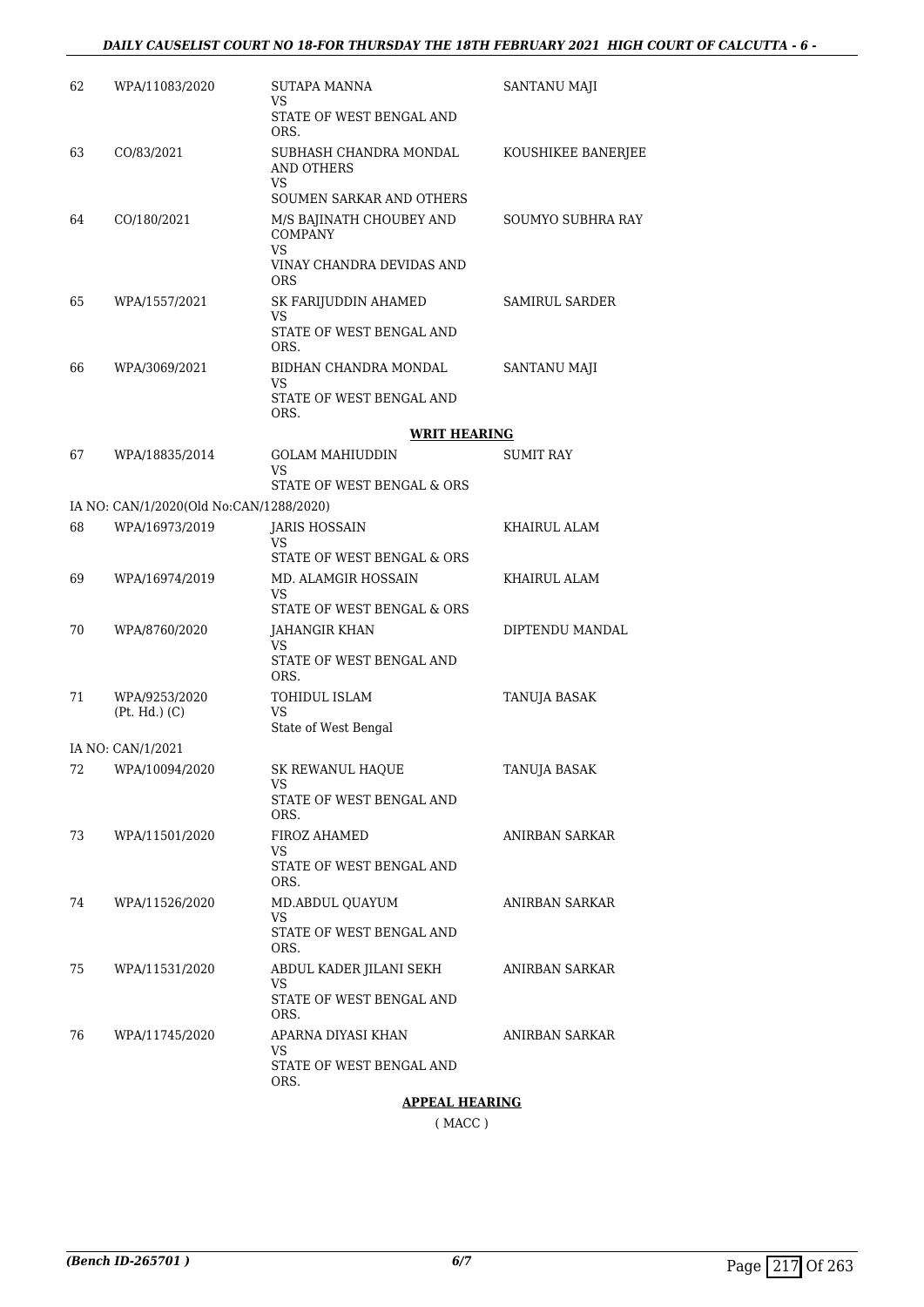| 77 | FMA/191/2021                       | BAJAJ ALLIANZ GEN. INSURANCE | RAJESH SINGH |
|----|------------------------------------|------------------------------|--------------|
|    | $CAN/4882/2017$ (U/S - 5) CO. LTD. |                              |              |
|    |                                    |                              |              |

MUHADHARI HALDAR & ORS

IA NO: CAN/1/2017(Old No:CAN/4881/2017), CAN/3/2019(Old No:CAN/7020/2019), CAN/4/2019(Old No:CAN/7792/2019)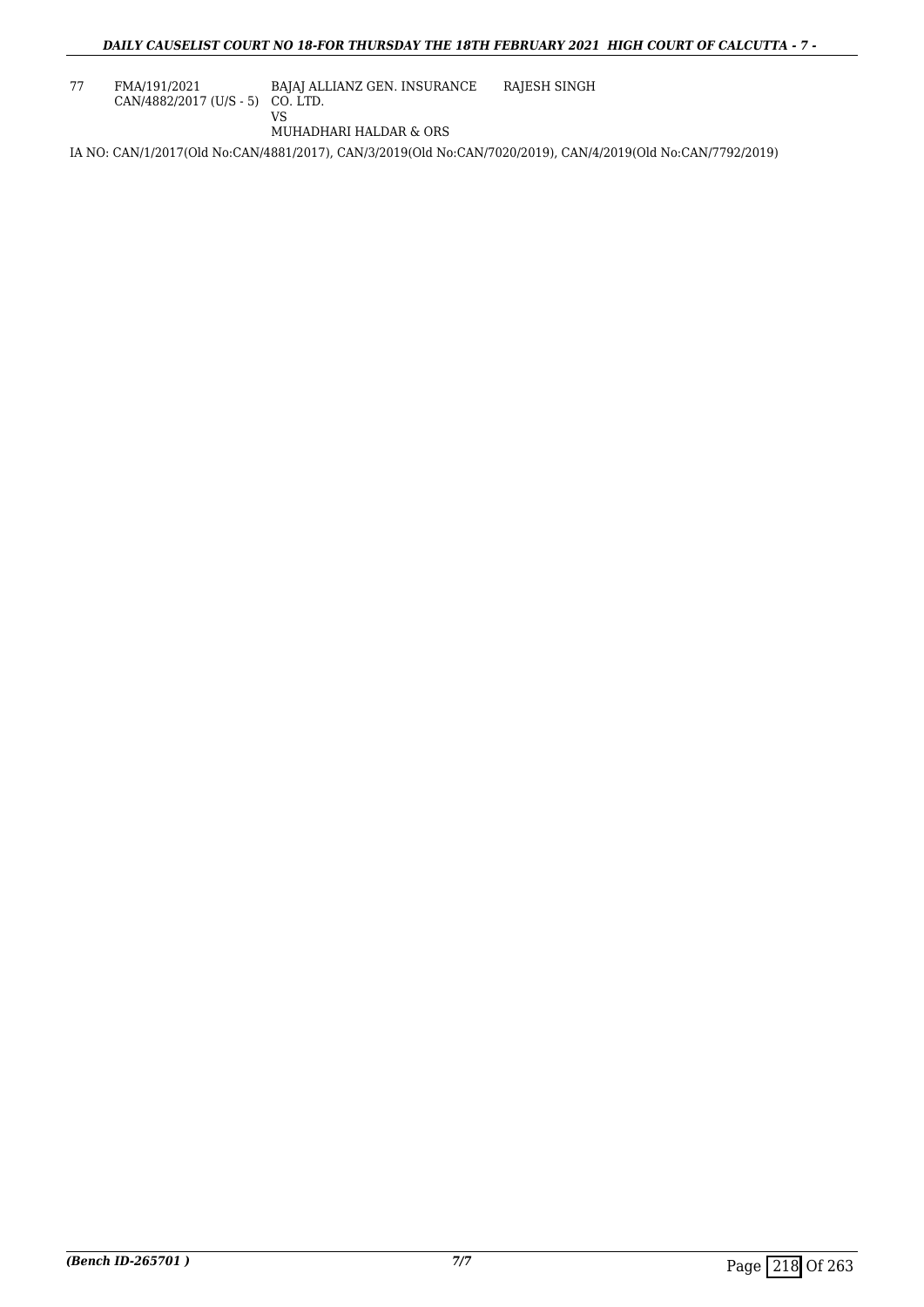

## In The High Court at Calcutta

### **Appellate Side**

**DAILY CAUSELIST For Thursday The 18th February 2021**

**COURT NO. 24**

**SINGLE BENCH (SB - XII)**

**AT 10:45 AM**

### **HON'BLE JUSTICE AMRITA SINHA**

**(VIA VIDEO CONFERENCE)**

**ON AND FROM MONDAY, 11TH JANUARY, 2021 ROSTER NOTIFIED ON 8TH JANUARY, 2021 IS MODIFIED TO THE FOLLOWING EXTENT :- MATTERS (MOTION & HEARING) UNDER ARTICLE 226 OF THE CONSTITUTION RELATING TO MUNICIPALITIES AND PANCHAYATS (EXCLUDING MATTERS RELATED TO CO-OPERATIVE SOCIETIES) UNDER GROUP V AND APPLICATIONS CONNECTED THERETO (INCLUDING ALL SERVICE MATTERS RELATED TO MUNICIPALITY AND CONNECTED APPLICATIONS CONNECTED THERETO).** 

**THE FOLLOWING NOTES WILL BE EFFECTIVE ON AND FROM 11.01.2021.**

**SPECIAL NOTE : NO FURTHER INCLUSION IN THE LIST WILL BE ALLOWED UNTIL FURTHER ORDER.** 

**1.ON EVERY MONDAY MUNICIPALITY MOTIONS WILL BE TAKEN UP FOR THE WHOLE DAY. IF TIME PERMITS PANCHAYAT MOTIONS WILL BE TAKEN UP.** 

**2. ON EVERY TUESDAY PANCHAYAT MOTIONS WILL BE TAKEN UP TILL RECESS. AFTER RECESS APPLICATIONS WILL BE TAKEN UP AND IF TIME PERMITS PANCHAYAT MOTIONS WILL BE TAKEN UP AND THEREAFTER MUNICIPALITY MOTIONS WILL BE TAKEN UP.**

**3. ON EVERY WEDNESDAY MUNICIPALITY MOTIONS WILL BE TAKEN UP TILL RECESS. AFTER RECESS CONTEMPT MATTERS WILL BE TAKEN UP AND IF TIME PERMITS MUNICIPALITY MOTIONS WILL BE TAKEN UP AND THEREAFTER PANCHAYAT MOTIONS WILL BE TAKEN UP.** 

**4. ON EVERY THURSDAY PANCHAYAT MOTIONS WILL BE TAKEN UP TILL RECESS. AFTER RECESS HEARING MATTERS WILL BE TAKEN UP. IF TIME PERMITS PANCHAYAT MOTIONS WILL BE TAKEN UP AND THEREAFTER MUNICIPALITY MOTIONS WILL BE TAKEN UP.**

**5. ON EVERY FRIDAY PANCHAYAT MOTIONS WILL BE TAKEN UP TILL RECESS. AFTER RECESS HEARING MATTERS WILL BE TAKEN UP AND IF TIME PERMITS PANCHAYAT MOTIONS WILL BE TAKEN UP AND THEREAFTER MUNICIPALITY MOTIONS WILL BE TAKEN UP.** 

**NOTE: MATTERS WILL BE TAKEN UP THROUGH PHYSICAL HEARING ONLY WHEN BOTH THE PARTIES ARE AGREED.**

|   |                                  | <b>TO BE MENTIONED</b>                                             |                      |  |
|---|----------------------------------|--------------------------------------------------------------------|----------------------|--|
| 1 | WPA/11053/2019<br>(FILE IN ARCT) | NABAJYOTI MOITRA<br>VS<br>BURDWAN MUNICIPALITY & ORS               | SUBHAS CH SARKAR     |  |
|   | IA NO: CAN/1/2020                |                                                                    |                      |  |
|   |                                  | <b>MUNICIPALITY - MOTIONS</b>                                      |                      |  |
| 2 | WPA/1012/2021                    | ALI ENTERPRISE<br>VS<br>THE BHATPARA MUNICIPALITY<br>AND ORS       | <b>IOBAL HUSSAIN</b> |  |
| 3 | WPA/1015/2021                    | SUBHASH MONDAL<br>VS<br>THE RAJPUR SONARPUR<br><b>MUNICIPALITY</b> | KRISHNENDU BERA      |  |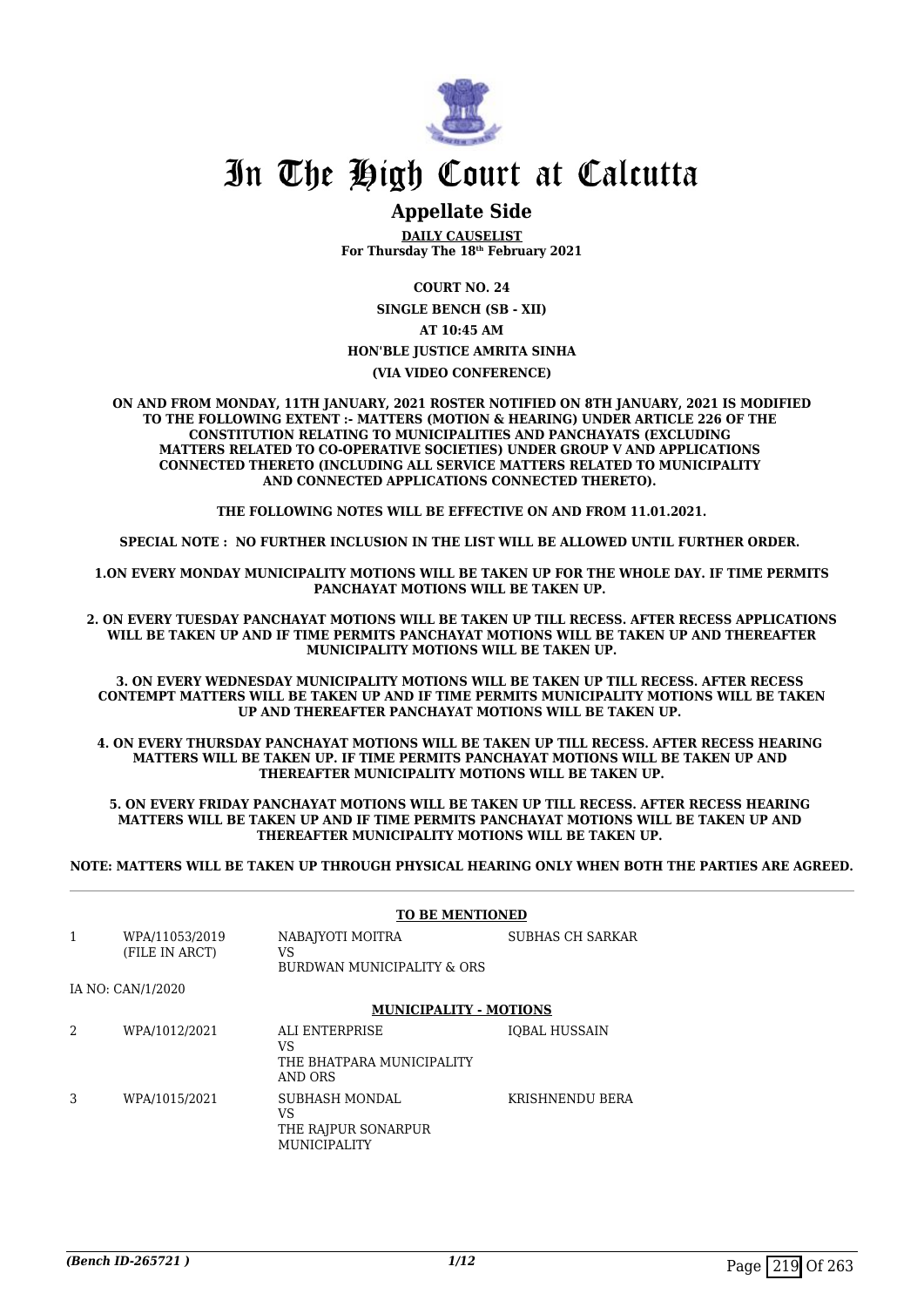### *DAILY CAUSELIST COURT NO 24-FOR THURSDAY THE 18TH FEBRUARY 2021 HIGH COURT OF CALCUTTA - 2 -*

| 4  | WPA/1092/2021 | SATIRANI GHOSH<br>VS<br>YHE KOLKATA MUNICIAL              | KAUSHIK CHANDRA<br><b>GUPTA</b>    |
|----|---------------|-----------------------------------------------------------|------------------------------------|
| 5  | WPA/1095/2021 | CORPORATION AND ORS<br><b>CHAITALI BARMAN</b><br>VS       | SALONI BHATTACHARJEE               |
|    |               | STATE OF WEST BENGAL AND<br>ORS.                          |                                    |
| 6  | WPA/1106/2021 | SUBODH MALAKAR AND ORS<br>VS                              | SALONI BHATTACHARJEE               |
|    |               | STATE OF WEST BENGAL AND<br>ORS.                          |                                    |
| 7  | WPA/1113/2021 | SNEHASIS BARUA<br>VS                                      | ANIL KUMAR<br><b>CHATTOPADHYAY</b> |
|    |               | STATE OF WEST BENGAL AND<br>ORS.                          |                                    |
| 8  | WPA/1145/2021 | CHANDRA MADHAB GHOSH<br>VS                                | INDRAJIT CHATTERJEE                |
|    |               | STATE OF WEST BENGAL AND<br>ORS.                          |                                    |
| 9  | WPA/1161/2021 | SHARWAN GANERIWALA<br>VS                                  | SUBHARANSHU TRIVEDI                |
|    |               | THE WEST BENGAL MUNICIPAL<br>CORPORATION                  |                                    |
| 10 | WPA/1173/2021 | SHYAMAL NARAYAN BASU<br>VS                                | DEBDUTTA BASU                      |
|    |               | THE KOLKATA MUNICIPAL<br><b>NORPORATION</b>               |                                    |
| 11 | WPA/1182/2021 | KAMRUN NISHA<br>VS                                        | SANJIB SETH                        |
|    |               | STATE OF WEST BENGAL AND<br>ORS.                          |                                    |
| 12 | WPA/1184/2021 | NARAYAN CHANDRA DATTA @<br>NARAYAN DATTA<br>VS            | Arjun Samanta                      |
|    |               | STATE OF WEST BENGAL AND<br>ORS.                          |                                    |
| 13 | WPA/1188/2021 | KISHOR KUMAR OJHA<br>VS                                   | MD. JALALUDDIN                     |
|    |               | THE KOLKATA MUNICIPAL<br>CORPORATION                      |                                    |
| 14 | WPA/1195/2021 | RAJ RAM PAL<br>VS                                         | SAMIRUL SARDAR                     |
|    |               | THE KOLKATA MUNICIPAL<br>CORPORATION                      |                                    |
| 15 | WPA/1278/2021 | <b>SULOK BANDHU BAG</b><br>VS                             | DEBASISH DAS                       |
|    |               | STATE OF WEST BENGAL AND<br>ORS.                          |                                    |
| 16 | WPA/1279/2021 | SUBIR SAHA<br>VS                                          | SARTHAK BARMAN                     |
|    |               | STATE OF WEST BENGAL AND<br>ORS.                          |                                    |
| 17 | WPA/1292/2021 | INDIA MOTOR PARTS AND<br>ACCESSORIES LTD. AND ANR         | AJAY GAGGAR                        |
|    |               | VS<br>THE KOLKATA MUNICIPAL<br><b>CORPORATION AND ORS</b> |                                    |
| 18 | WPA/1303/2021 | KRISHNENDU ROY                                            | BHUSAN KUMAR JAIN                  |
|    |               | VS.<br>STATE OF WEST BENGAL AND<br>ORS.                   |                                    |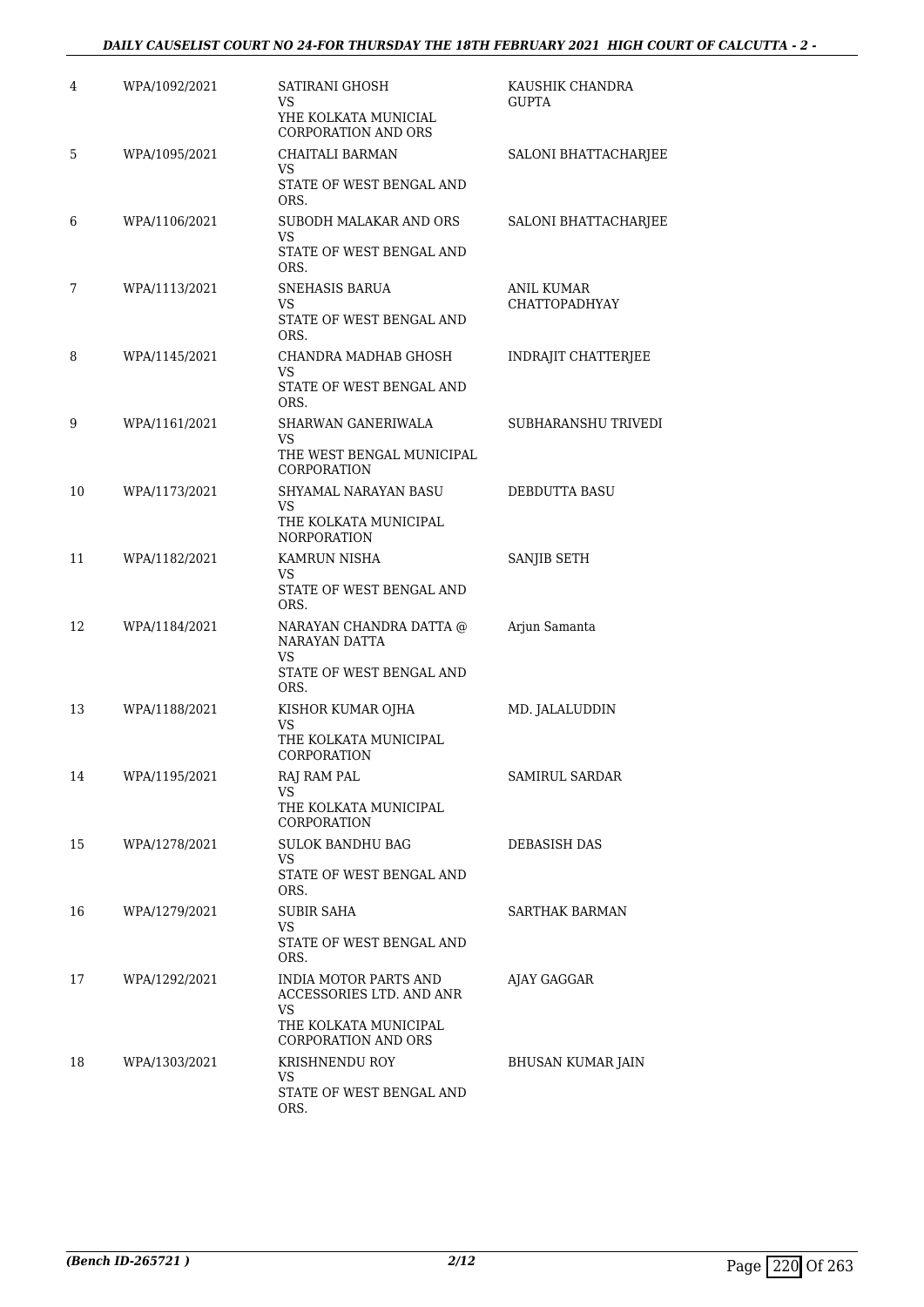#### *DAILY CAUSELIST COURT NO 24-FOR THURSDAY THE 18TH FEBRUARY 2021 HIGH COURT OF CALCUTTA - 3 -*

| 19 | WPA/1314/2021 | SANJIB SINGHA ROY<br>VS                                   | AMITABRATA RAY       |
|----|---------------|-----------------------------------------------------------|----------------------|
|    |               | STATE OF WEST BENGAL AND<br>ORS.                          |                      |
| 20 | WPA/1380/2021 | VISHAL PRASAD AND ANOTHER<br>VS                           | MD. BANI ISRAIL      |
|    |               | STATE OF WEST BENGAL AND<br>ORS.                          |                      |
| 21 | WPA/1384/2021 | VISHAL PRASAD<br>VS                                       | MD BANI ISRAIL       |
|    |               | STATE OF WEST BENGAL AND<br>ORS.                          |                      |
| 22 | WPA/1403/2021 | SWAPAN KUMAR DEY<br>VS                                    | SURYA MAITY          |
|    |               | STATE OF WEST BENGAL AND<br>ORS.                          |                      |
| 23 | WPA/1408/2021 | SANTU GHOSH<br>VS                                         | PALASH MUKHERJEE     |
|    |               | STATE OF WEST BENGAL AND<br>ORS.                          |                      |
| 24 | WPA/1433/2021 | <b>GARIMA DEVELOPERS AND</b><br><b>ANOTHER</b>            | ANUJIT MOOKHERJI     |
|    |               | VS.<br>KOLKATA MUNICIPAL<br>CORPORATION AND OTHERS        |                      |
| 25 | WPA/1464/2021 | UMA KARMAKAR<br>VS.                                       | SOUMYAJIT BHATTA     |
|    |               | STATE OF WEST BENGAL AND<br>ORS.                          |                      |
| 26 | WPA/1511/2021 | RUHUL ISLAM AND ORS<br>VS.                                | ANJANA BANERJEE      |
|    |               | STATE OF WEST BENGAL AND<br>ORS.                          |                      |
| 27 | WPA/1559/2021 | GULAB CHAND KAIRI AND<br><b>OTHERS</b>                    | BIBEK DEY            |
|    |               | <b>VS</b><br>THE SOUTH DUM DUM<br>MUNICIPALITY AND OTHERS |                      |
| 28 | WPA/1578/2021 | SABITA HALDER AND ANR                                     | SULAGNA BHATTACHARYA |
|    |               | VS.<br>KOLKATA MUNICIPAL<br>CORPORATION AND ORS           |                      |
| 29 | WPA/1607/2021 | ALAM ARA BIBI                                             | <b>INDRAJIT</b>      |
|    |               | VS<br>KOLKATA MUNICIPAL<br>CORPORATION                    | BHATTACHARJEE        |
| 30 | WPA/1620/2021 | <b>ANJANA ROY</b><br>VS.                                  | PROBAL SARKAR        |
|    |               | STATE OF WEST BENGAL AND<br>ORS.                          |                      |
| 31 | WPA/1626/2021 | MUNNI DOM<br>VS.                                          | PROBAL SARKAR        |
|    |               | STATE OF WEST BENGAL AND<br>ORS.                          |                      |
| 32 | WPA/1654/2021 | RINA DAS<br>VS                                            | PROBAL SARKAR        |
|    |               | STATE OF WEST BENGAL AND<br>ORS.                          |                      |
| 33 | WPA/1669/2021 | JITENDRA NARAYAN SINGH AND<br>ORS.<br><b>VS</b>           | RAMESHWAR SINHA      |
|    |               | STATE OF WEST BENGAL AND<br>ORS.                          |                      |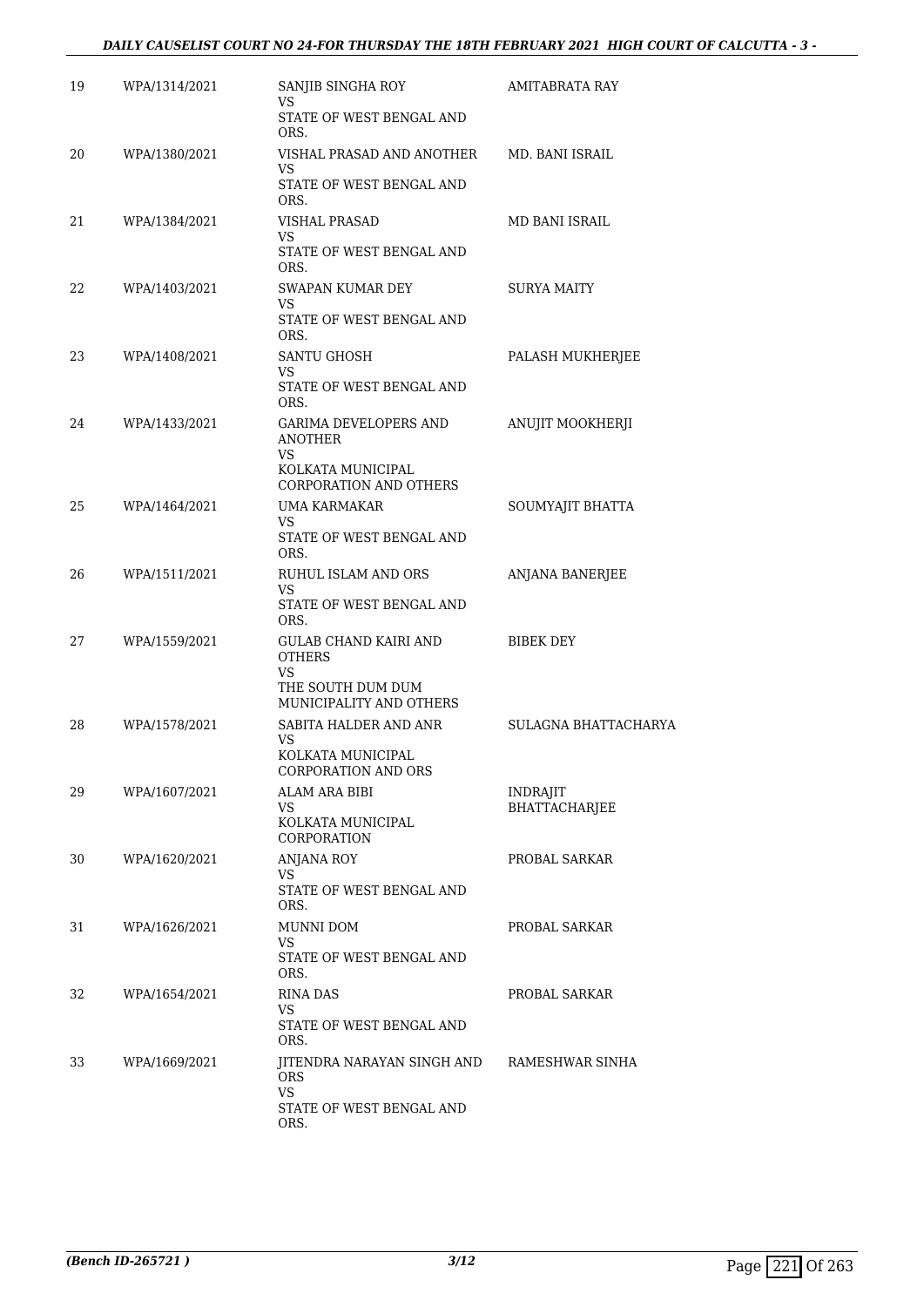### *DAILY CAUSELIST COURT NO 24-FOR THURSDAY THE 18TH FEBRUARY 2021 HIGH COURT OF CALCUTTA - 4 -*

| 34 | WPA/1754/2021     | SOUMYABRATA BOSE<br>VS                                   | MANIKA SARKAR                             |
|----|-------------------|----------------------------------------------------------|-------------------------------------------|
|    |                   | BIDHANNAGAR MUNICIPAL<br><b>CORPORATION AND ORS</b>      |                                           |
| 35 | WPA/1765/2021     | <b>RATAN BAURI AND ORS</b><br>VS.                        | RAMESHWAR SINHA                           |
|    |                   | STATE OF WEST BENGAL AND<br>ORS.                         |                                           |
| 36 | WPA/1770/2021     | <b>BIPLAB SARKAR</b><br>VS                               | <b>SUPREEM NASKAR</b>                     |
|    |                   | STATE OF WEST BENGAL AND<br>ORS.                         |                                           |
| 37 | WPA/1900/2021     | PARESHNATH DEY SARKAR<br>VS                              | DIBYENDU NANDI                            |
|    |                   | THE KOLKATA MUNICIPAL<br>CORPORATION                     |                                           |
| 38 | WPA/1926/2021     | NEMAI SENAPATI<br>VS                                     | AYANAVA<br><b>BHATTACHARYYA</b>           |
|    |                   | STATE OF WEST BENGAL AND<br>ORS.                         |                                           |
| 39 | WPA/1944/2021     | SANKAR KUMAR SAHA AND<br><b>OTHERS</b><br>VS             | SANGHAMITRA NANDY                         |
|    |                   | STATE OF WEST BENGAL AND<br>ORS.                         |                                           |
| 40 | WPA/1978/2021     | CHANDRABATI GAYEN (BAG)<br>VS                            | <b>ANIL KUMAR</b><br><b>VHATTOPADHYAY</b> |
|    |                   | THE ULUBERIA MUNICIPALITY                                |                                           |
| 41 | WPA/1981/2021     | AMIT KUMAR RAI<br>VS                                     | ANIMESH PAUL                              |
|    |                   | <b>HOWRAH MUNICIPAL</b><br><b>CORPORATION AND OTHERS</b> |                                           |
| 42 | WPA/1987/2021     | ISRAR AHMED<br>VS.                                       | AVINASH KUMAR VERMA                       |
|    |                   | KOLKATA MUNICIPAL<br>CORPORATIONA AND OTHERS             |                                           |
|    | IA NO: CAN/1/2021 |                                                          |                                           |
| 43 | WPA/1998/2021     | PARVEZ AHMED<br>VS                                       | <b>SWETKETU DAS</b>                       |
|    |                   | KOLKATA MUNICIPAL<br>CORPORATION AND OTHERS              |                                           |
|    | IA NO: CAN/1/2021 |                                                          |                                           |
| 44 | WPA/2006/2021     | AMITAVA DE BHOWMICK<br>VS.                               | ARNAB SAHA                                |
|    |                   | THE KOLKATA MUNICIPAL<br><b>CORPORATION AND ORS</b>      |                                           |
| 45 | WPA/2020/2021     | NABANITA GHOSH<br>VS                                     | KAJAL RAY                                 |
|    |                   | STATE OF WEST BENGAL AND<br>ORS.                         |                                           |
| 46 | WPA/2043/2021     | BHASKAR SINGHA<br>VS                                     | Kunal Ganguly                             |
|    |                   | UTTARPARA KOTRUNG<br>MUNICIPALITY                        |                                           |
| 47 | WPA/2080/2021     | SALAUDDIN LODHI AND ANR<br>VS                            | SULAGNA BHATTACHARYA                      |
|    |                   | KOLKATA MUNICIPAL<br><b>CORPORATION AND ORS</b>          |                                           |
| 48 | WPA/2109/2021     | LUBNA RAHIM<br>VS.                                       | SOMRAJ DHAR                               |
|    |                   | STATE OF WEST BENGAL AND<br>ORS.                         |                                           |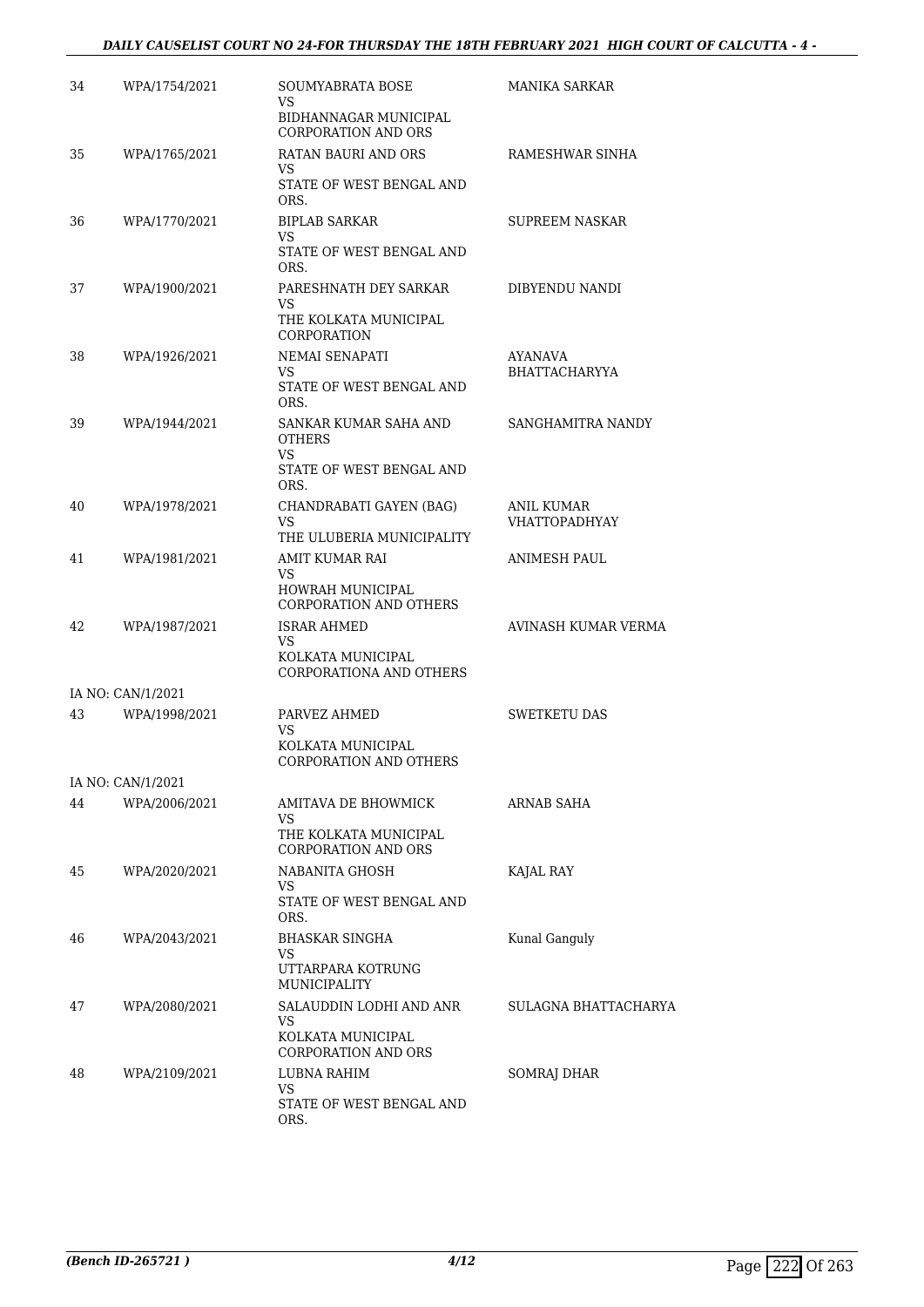### *DAILY CAUSELIST COURT NO 24-FOR THURSDAY THE 18TH FEBRUARY 2021 HIGH COURT OF CALCUTTA - 5 -*

| 49 | WPA/2122/2021 | SANJOY CHATTERJEE<br>VS.                                         | SARIFUL ISLAM MALLIK |
|----|---------------|------------------------------------------------------------------|----------------------|
|    |               | STATE OF WEST BENGAL AND<br>ORS.                                 |                      |
| 50 | WPA/2162/2021 | <b>G P ENTERPRISE AND ANR</b><br>VS.<br>STATE OF WEST BENGAL AND | SANGHAMITRA NANDY    |
|    |               | ORS.                                                             |                      |
| 51 | WPA/2165/2021 | G.P. ENTERPRISE AND ANR<br>VS.<br>STATE OF WEST BENGAL AND       | SANGHAMITRA NANDY    |
|    |               | ORS.                                                             |                      |
| 52 | WPA/2166/2021 | JAGADISH CHANDRA BAG<br>VS<br>STATE OF WEST BENGAL AND           | MANABENDRA THAKUR    |
|    |               | ORS.                                                             |                      |
| 53 | WPA/2171/2021 | G.P. ENTERPRISE ANR ANR<br>VS<br>STATE OF WEST BENGAL AND        | SANGHAMITRA NANDY    |
|    |               | ORS.                                                             |                      |
| 54 | WPA/2174/2021 | SIPRA BARAI<br>VS.                                               | <b>SOURI GHOSHAL</b> |
|    |               | STATE OF WEST BENGAL AND<br>ORS.                                 |                      |
| 55 | WPA/2234/2021 | SK. KABIR UDDIN<br>VS                                            | MARIA RAHAMAN        |
|    |               | STATE OF WEST BENGAL AND<br>ORS.                                 |                      |
| 56 | WPA/2256/2021 | UTTAM KUMAR DAS<br>VS.                                           | SANKAR NARAYAN SAHA  |
|    |               | STATE OF WEST BENGAL AND<br>ORS.                                 |                      |
| 57 | WPA/2311/2021 | GORACHAND MANDAL                                                 | PINGAL BHATTACHARYA  |
|    |               | VS<br>KOLKATA MUNICIPAL<br>CORPORATION AND OTHERS                |                      |
| 58 | WPA/2321/2021 | KAMAL KUMAR VIJAY AND ORS                                        | SUBHAJIT MANNA       |
|    |               | VS.<br>KOLKATA MUNICIPAL<br><b>CORPORATION AND ORS</b>           |                      |
| 59 | WPA/2330/2021 | ANIL MAJZUMDAR                                                   | PINAKI RANJAN MITRA  |
|    |               | VS<br>HOWRAH MUNICIPAL<br>CORPOPRATION                           |                      |
| 60 | WPA/2385/2021 | ARINDAM DAS                                                      | TAPAS SINGHA ROY     |
|    |               | VS.<br>THE STATE OF WEST BENGAL<br>AND ORS                       |                      |
| 61 | WPA/2386/2021 | NITYANANDA DAS                                                   | PRADIP KUMAR KUNDU   |
|    |               | VS<br>STATE OF WEST BENGAL AND<br>ORS.                           |                      |
| 62 | WPA/2388/2021 | ARINDAM DAS                                                      | TAPAS SINGHA ROY     |
|    |               | VS<br>THE STATE OF WEST BENGAL<br>AND ORS                        |                      |
| 63 | WPA/2404/2021 | LAB KUMAR DUTTA                                                  | ARUP KRISHNA DAS     |
|    |               | VS<br>STATE OF WEST BENGAL AND<br>ORS.                           |                      |
| 64 | WPA/2407/2021 | CHANCHAL BANERJEE                                                | ARUP KRISHNA DAS     |
|    |               | VS<br>STATE OF WEST BENGAL AND<br>ORS.                           |                      |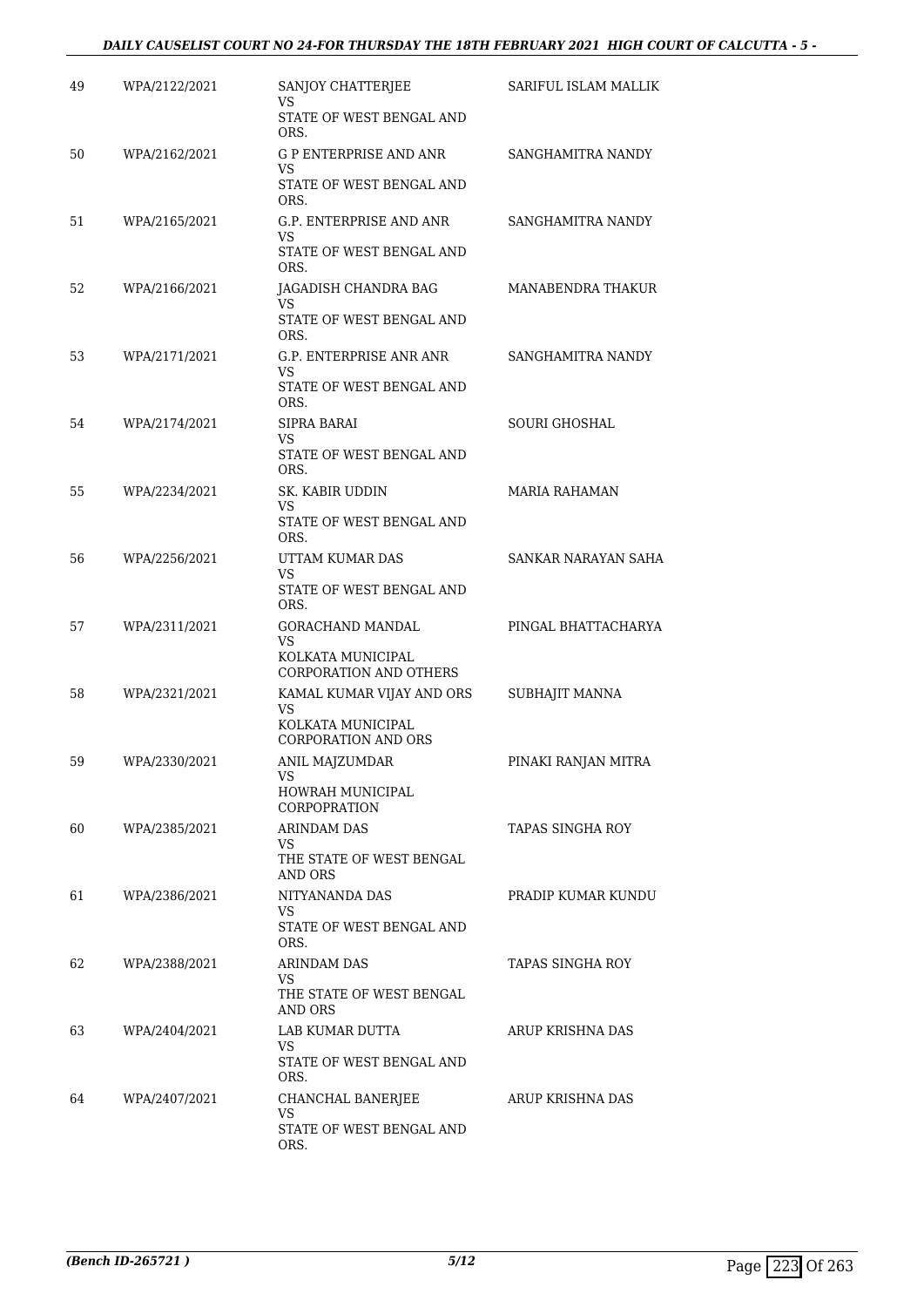### *DAILY CAUSELIST COURT NO 24-FOR THURSDAY THE 18TH FEBRUARY 2021 HIGH COURT OF CALCUTTA - 6 -*

| 65 | WPA/2443/2021 | DEBASISH SRIMANY<br>VS.                                        | AVIROOP BHATTACHARYA            |
|----|---------------|----------------------------------------------------------------|---------------------------------|
|    |               | THE BARANAGAR MUNICIPALITY<br>AND ORS                          |                                 |
| 66 | WPA/2461/2021 | ARATRIKA GHOSH<br>VS.                                          | SAGARMAY GHOSH                  |
|    |               | STATE OF WEST BENGAL AND<br>ORS.                               |                                 |
| 67 | WPA/2510/2021 | R K DEVELOPERS CONTRACTORS<br><b>AND ENGINEERS</b><br>VS.      | MRINALINI MAJUMDER              |
|    |               | <b>HOWRAH MUNICIPAL</b><br><b>CORPORATION AND ORS</b>          |                                 |
| 68 | WPA/2561/2021 | <b>GITA DEBNATH</b><br>VS.                                     | SUDIP GHOSH<br><b>CHOWDHURY</b> |
|    |               | STATE OF WEST BENGAL AND<br>ORS.                               |                                 |
| 69 | WPA/2598/2021 | NASIR ALI MOLLA<br>VS.                                         | MD GOLAM NURE IMROHI            |
|    |               | STATE OF WEST BENGAL AND<br>ORS.                               |                                 |
| 70 | WPA/2610/2021 | MALIKA MAFRUDA BANU<br>VS.                                     | <b>DONA GHOSH</b>               |
|    |               | STATE OF WEST BENGAL AND<br>ORS.                               |                                 |
| 71 | WPA/2622/2021 | SHIV KUMARI DEVI ALIAS SHIV<br>KUMAREE<br>VS                   | <b>SOMNATH DE</b>               |
|    |               | <b>HOWRAH MUNICIPAL</b><br><b>CORPORATION AND OTHERS</b>       |                                 |
| 72 | WPA/2629/2021 | DIPANKAR PAL RAM<br>VS.<br>THE STATE OF WEST BENGAL<br>AND ORS | DILIP KUMAR SAILA               |
| 73 | WPA/2643/2021 | DHRUBADAS SUR                                                  | PARTHA SARKAR                   |
|    |               | <b>VS</b><br>THE CHAMPDANY MUNICIPALITY                        |                                 |
| 74 | WPA/2670/2021 | RAM NARAYAN SHARMA<br>VS                                       | RAHUL SHARMA                    |
|    |               | STATE OF WEST BENGAL AND<br>ORS.                               |                                 |
| 75 | WPA/2685/2021 | <b>ASHOKE BANERJEE</b><br>VS                                   | <b>SUPREEM NASKAR</b>           |
|    |               | STATE OF WEST BENGAL AND<br>ORS.                               |                                 |
| 76 | WPA/2690/2021 | SUBAL CHANDRA MANNA<br>VS                                      | <b>BAPIN BAIDYA</b>             |
|    |               | STATE OF WEST BENGAL AND<br>ORS.                               |                                 |
| 77 | WPA/2693/2021 | PIJUSH DEBNATH AND ORS<br>VS                                   | ALLEN FELIX                     |
|    |               | STATE OF WEST BENGAL AND<br>ORS.                               |                                 |
| 78 | WPA/2788/2021 | UDAY DUTTA AND ORS<br>VS                                       | PARTHA SARKAR                   |
|    |               | THE DURGAPUR MUNICIPAL<br><b>CORPORATION AND ORS</b>           |                                 |
| 79 | WPA/2860/2021 | SMT BANI SAMANTA<br>VS.                                        | KRISHANU BANIK                  |
|    |               | STATE OF WEST BENGAL AND<br>ORS.                               |                                 |
| 80 | WPA/2982/2021 | <b>LAKHAN ORAON</b><br>VS                                      | RANANEESH GUHA<br>THAKURTA      |
|    |               | STATE OF WEST BENGAL AND<br>ORS.                               |                                 |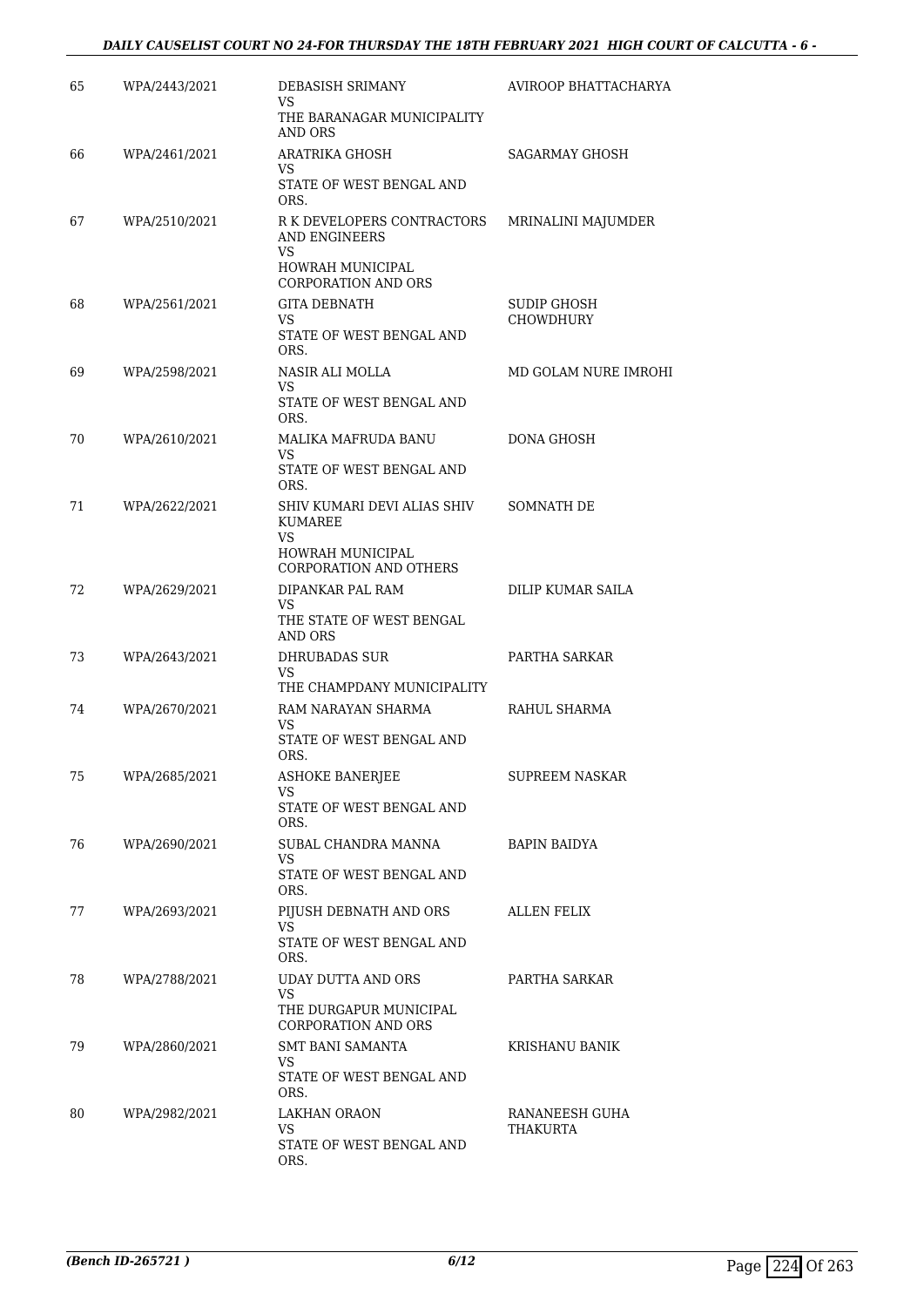### *DAILY CAUSELIST COURT NO 24-FOR THURSDAY THE 18TH FEBRUARY 2021 HIGH COURT OF CALCUTTA - 7 -*

| 81 | WPA/2985/2021  | PIJUSH KANTI DUTTA<br>VS.                                                    | RANANEESH GUHA<br>THAKURTA        |
|----|----------------|------------------------------------------------------------------------------|-----------------------------------|
|    |                | STATE OF WEST BENGAL AND<br>ORS.                                             |                                   |
| 82 | WPA/2988/2021  | PRADIP KUMAR MUKHERJEE<br>VS                                                 | RANANEESH GUHA<br><b>THAKURTA</b> |
|    |                | STATE OF WEST BENGAL AND<br>ORS.                                             |                                   |
| 83 | WPA/2991/2021  | KIRAN MUNDA ORAON<br>VS                                                      | RANANEESH GUHA<br>THAKURTA        |
|    |                | STATE OF WEST BENGAL AND<br>ORS.                                             |                                   |
| 84 | WPA/2995/2021  | KRISHNA DAS GOSWAMI<br>VS                                                    | RANANEESH GUHA<br>THAKURTA        |
|    |                | STATE OF WEST BENGAL AND<br>ORS.                                             |                                   |
| 85 | WPA/2999/2021  | RABIN SARKAR<br>VS.                                                          | RANANEESH GUPTA<br>THAKURTA       |
|    |                | STATE OF WEST BENGAL AND<br>ORS.                                             |                                   |
| 86 | WPA/3002/2021  | ARAVIND KUMAR PASWAN<br>VS.                                                  | RANANEESH GUHA<br>THAKURTA        |
|    |                | STATE OF WEST BENGAL AND<br>ORS.                                             |                                   |
| 87 | WPA/3037/2021  | TAPAN KUMAR ROY AND ANR<br><b>VS</b>                                         | RAJDEEP BHATTACHARYA              |
|    |                | BIDHANNAGAR MUNICIPAL<br><b>CORPORATION AND ORS</b>                          |                                   |
| 88 | WPA/3046/2021  | TAPAN KUMAR BHUNIA AND ANR<br>VS.                                            | SYED SHAMSUL AREFIN               |
|    |                | THE KMC AND ORS                                                              |                                   |
| 89 | WPA/3083/2021  | DIPAK KUMAR DAS<br>VS.<br>KOLKATA MUNICIPAL<br><b>CORPORATION AND OTHERS</b> | ARIF ALI                          |
| 90 | WPA/3084/2021  | KAILASH CHAND DAGA AND<br><b>OTHES</b>                                       | PRIYANKAR BASU<br>MALLICK         |
|    |                | VS.<br>KOLKATA MUNICIPAL<br><b>CORPORATION AND OTHERS</b>                    |                                   |
| 91 | WPA/3131/2021  | COL DR SUNANDA MAJUMDAR<br><b>VS</b>                                         | MOUMITA GHOSH                     |
|    |                | THE CHAIRMAN, BOARD OF<br>ADMIN., BIDHANNAGAR<br>MUNICIPAL CORP AND ORS      |                                   |
| 92 | WPA/4863/2021  | SK. SAHAJAHAN ALI                                                            | RAJESH KUMAR SHAH                 |
|    |                | VS.<br>STATE OF WEST BENGAL AND<br>ORS.                                      |                                   |
| 93 | WPA/4864/2021  | SUSANTA KUMAR MONDAL                                                         | RAJESH KUMAR SHAH                 |
|    |                | VS.<br>STATE OF WEST BENGAL AND<br>ORS.                                      |                                   |
| 94 | WPA/4865/2021  | PRALAY KUMAR SAMANTA                                                         | RAJESH KUMAR SHAH                 |
|    |                | VS<br>STATE OF WEST BENGAL AND<br>ORS.                                       |                                   |
| 95 | WPA/4867/2021  | RAJKUMAR MANDAL                                                              | RAJESH KUMAR SHAH                 |
|    |                | VS<br>STATE OF WEST BENGAL AND<br>ORS.                                       |                                   |
|    |                | <b>PANCHAYAT - MOTIONS</b>                                                   |                                   |
| 96 | WPA/19668/2019 | REAJUL ISLAM & ANR<br>VS                                                     | KAZI M. RAHMAN                    |
|    |                | STATE OF WEST BENGAL & ORS                                                   |                                   |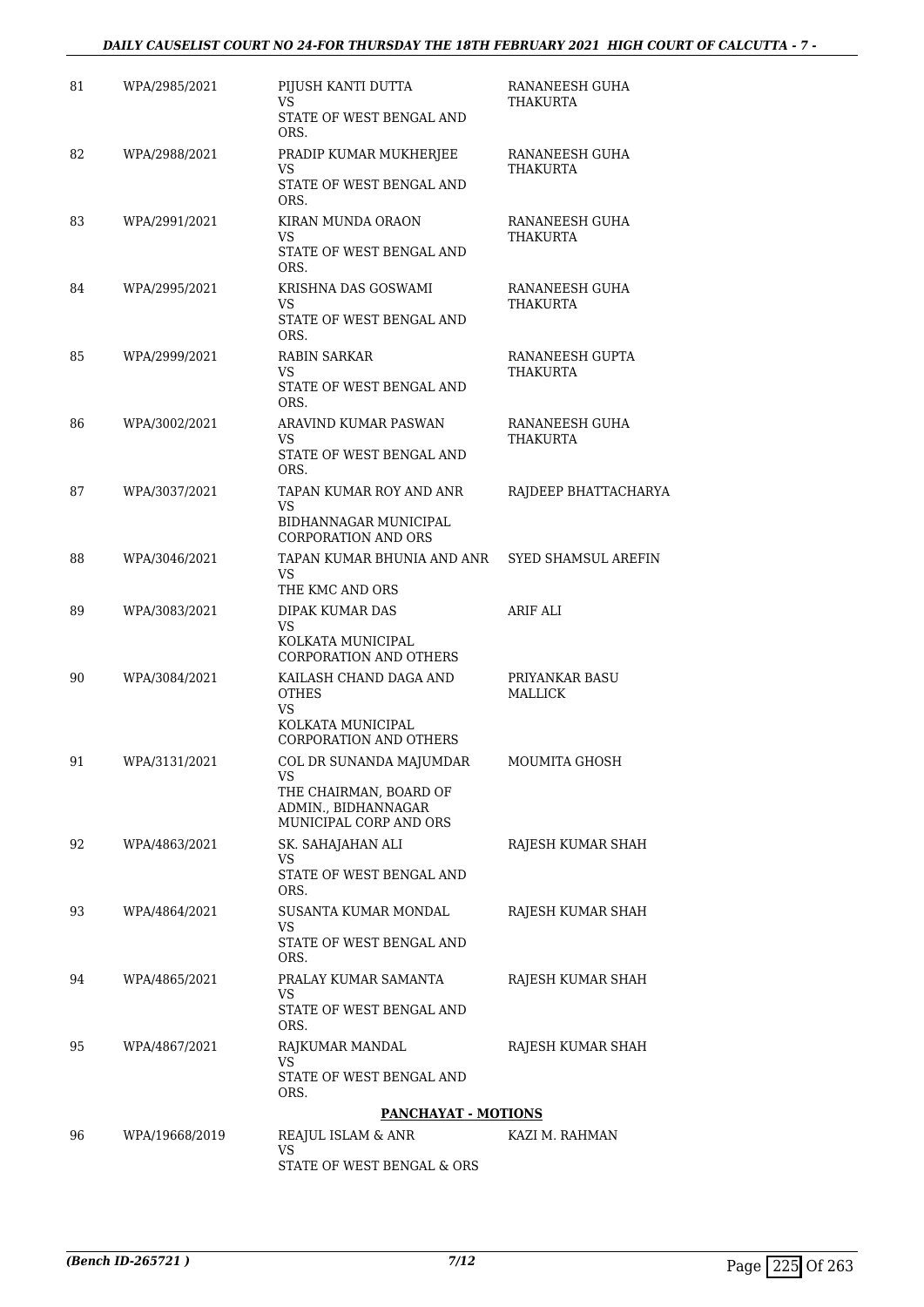### *DAILY CAUSELIST COURT NO 24-FOR THURSDAY THE 18TH FEBRUARY 2021 HIGH COURT OF CALCUTTA - 8 -*

| 97   | WPA/2059/2020  | GOUTAM MUKHERJEE & ANR<br>VS                                                                     | ANIMESH PAUL                    |
|------|----------------|--------------------------------------------------------------------------------------------------|---------------------------------|
| wt98 | WPA/23750/2019 | STATE OF WEST BENGAL & ORS<br><b>GOUTAM MUKHERJEE</b><br>VS                                      | <b>ANIMESH PAUL</b>             |
| 99   | WPA/10677/2020 | THE HOWRAH ZILLA PARISHAD &<br><b>ORS</b><br>LAKSHMI KANTA MAHATO AND<br><b>OTHERS</b>           | SULAGNA<br>BHATTACHARJEE BAGCHI |
|      |                | VS<br>STATE OF WEST BENGAL AND<br>ORS.                                                           |                                 |
| 100  | WPA/11106/2020 | REKHA SARKAR TIKADAR AND<br>ORS<br>VS.<br>STATE OF WEST BENGAL AND<br>ORS.                       | SARTHAK BARMAN                  |
| 101  | WPA/11530/2020 | <b>MAFIZUR RAHAMAN</b><br>VS<br>STATE OF WEST BENGAL AND<br>ORS.                                 | NILADRI SAHA                    |
| 102  | WPA/11667/2020 | AJIT SINGH<br>VS<br>STATE OF WEST BENGAL AND<br>ORS.                                             | DEBBRATA RAY                    |
| 103  | WPA/11668/2020 | TAPANJYOTI DEY<br><b>VS</b><br>STATE OF WEST BENGAL AND<br>ORS.                                  | DEBABRATA DEY                   |
| 104  | WPA/11671/2020 | AVIJIT DEY<br>VS<br>STATE OF WEST BENGAL AND<br>ORS.                                             | DEBABRATA RAY                   |
| 105  | WPA/11785/2020 | NIRMAL DINDA<br>VS<br>STATE OF WEST BENGAL AND<br>ORS.                                           | SK REJAUL ALAM                  |
| 106  | WPA/11835/2020 | SANTOSHPARA SWARNA JYANTI<br>MAHILA DAL OF SANTOSHPARA<br>VS<br>STATE OF WEST BENGAL AND<br>ORS. | KINGSHUK MONDAL                 |
| 107  | WPA/11934/2020 | SAKINA AKHAN @KHATUN<br>VS<br>STATE OF WEST BENGAL AND<br>ORS.                                   | WASIM RAJ SARDAR                |
| 108  | WPA/27/2021    | JANAKI MONDAL AND OTHERS<br>VS.<br>STATE OF WEST BENGAL AND<br>ORS.                              | MADHURIMA SARKAR                |
| 109  | WPA/86/2021    | MADAN MOHAN MONDAL AND<br><b>ORS</b><br>VS.<br>STATE OF WEST BENGAL AND<br>ORS.                  | SARBANANDA SANNYAL              |
| 110  | WPA/376/2021   | SK.ISRAFIL ALI ALIAS SK.<br>ISRAFIL<br>VS<br>STATE OF WEST BENGAL AND<br>ORS.                    | RAVI RANJAN KUMAR               |
| 111  | WPA/389/2021   | NAB KUMAR DESMUKH<br>VS<br>STATE OF WEST BENGAL AND<br>ORS.                                      | AMIT KUMAR DUTTA                |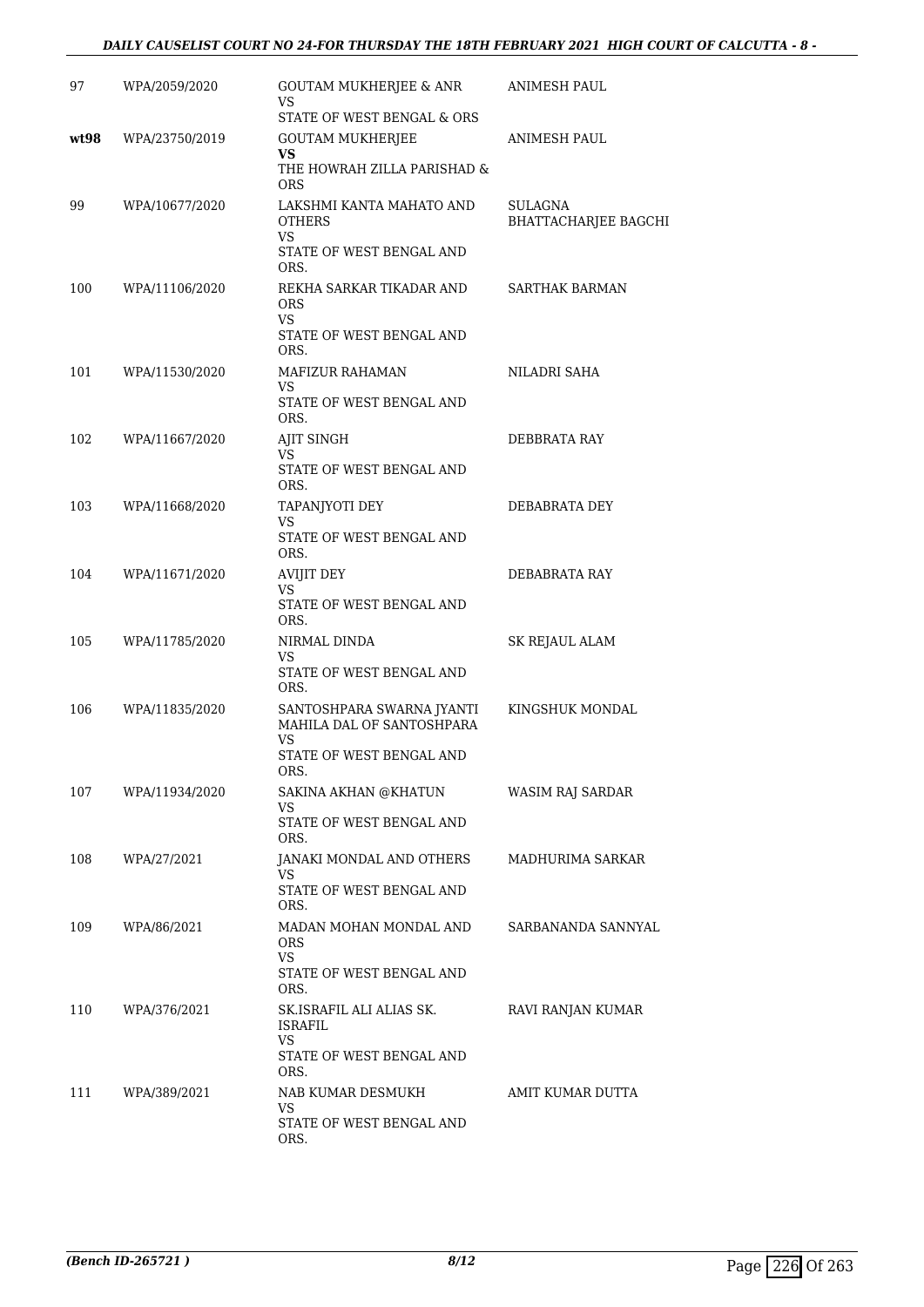### *DAILY CAUSELIST COURT NO 24-FOR THURSDAY THE 18TH FEBRUARY 2021 HIGH COURT OF CALCUTTA - 9 -*

| 112 | WPA/656/2021  | NANDITA PAUL (HALDER)<br>VS.                                                                 | SRIKUMAR MANDAL                          |
|-----|---------------|----------------------------------------------------------------------------------------------|------------------------------------------|
|     |               | STATE OF WEST BENGAL AND<br>ORS.                                                             |                                          |
| 113 | WPA/700/2021  | DILIP SETH<br>VS<br>STATE OF WEST BENGAL AND<br>ORS.                                         | ANIMESH PAUL                             |
| 114 | WPA/1043/2021 | <b>SREEKANTA BAG</b><br>VS.<br>STATE OF WEST BENGAL AND<br>ORS.                              | KAMAKSHYA<br>MUKHOPADHYAY                |
| 115 | WPA/1044/2021 | PRABHANJAN BIJULI<br>VS<br>STATE OF WEST BENGAL AND<br>ORS.                                  | KAMAKASHYA PRASAD<br><b>MUKHOPADHYAY</b> |
| 116 | WPA/1140/2021 | TAPAS MAHAJAN ALIAS TAPAS<br><b>MOHAJAN</b><br><b>VS</b><br>STATE OF WEST BENGAL AND<br>ORS. | ABDUR RAKIB                              |
| 117 | WPA/1147/2021 | MADAN MOHAN MANDAL<br>VS.<br>STATE OF WEST BENGAL AND<br>ORS.                                | CHITTAPRIYA GHOSH                        |
| 118 | WPA/1164/2021 | SWAPAN JANA<br>VS.<br>STATE OF WEST BENGAL AND<br>ORS.                                       | SANKHA SUBHRA RAY                        |
| 119 | WPA/1302/2021 | KRISHNA PRIYA DAS AND ANR<br>VS.<br>STATE OF WEST BENGAL AND<br>ORS.                         | SANTIMAY<br><b>BHATTACHARYA</b>          |
| 120 | WPA/1394/2021 | SUSMITA MONDAL AND ORS<br>VS.<br>STATE OF WEST BENGAL AND<br>ORS.                            | SUNNY NANDY                              |
| 121 | WPA/1418/2021 | BHOLANATH GHOSH<br>VS.<br>STATE OF WEST BENGAL AND<br>ORS.                                   | <b>HIRANMOY DATTA</b>                    |
| 122 | WPA/1458/2021 | SUPROVAT MONDAL AND<br>OTHERS<br>VS.<br>STATE OF WEST BENGAL AND                             | SANKHA SUBHRO RAY                        |
| 123 | WPA/1510/2021 | ORS.<br><b>SRIMANTI ORAW</b><br>VS.<br>STATE OF WEST BENGAL AND<br>ORS.                      | UTTAM BANERJEE                           |
| 124 | WPA/1514/2021 | <b>BALARAM MONDAL</b><br>VS.<br>STATE OF WEST BENGAL AND<br>ORS.                             | PANKAJ HALDER                            |
| 125 | WPA/1528/2021 | HANGSHA KR SHIT<br>VS.<br>STATE OF WEST BENGAL AND<br>ORS.                                   | BHARAT CHANDRA SIMAI                     |
| 126 | WPA/1709/2021 | <b>AHSAN AHMED</b><br>VS.<br>STATE OF WEST BENGAL AND<br>ORS.                                | GOLA KARIM<br><b>CHOWDHURY</b>           |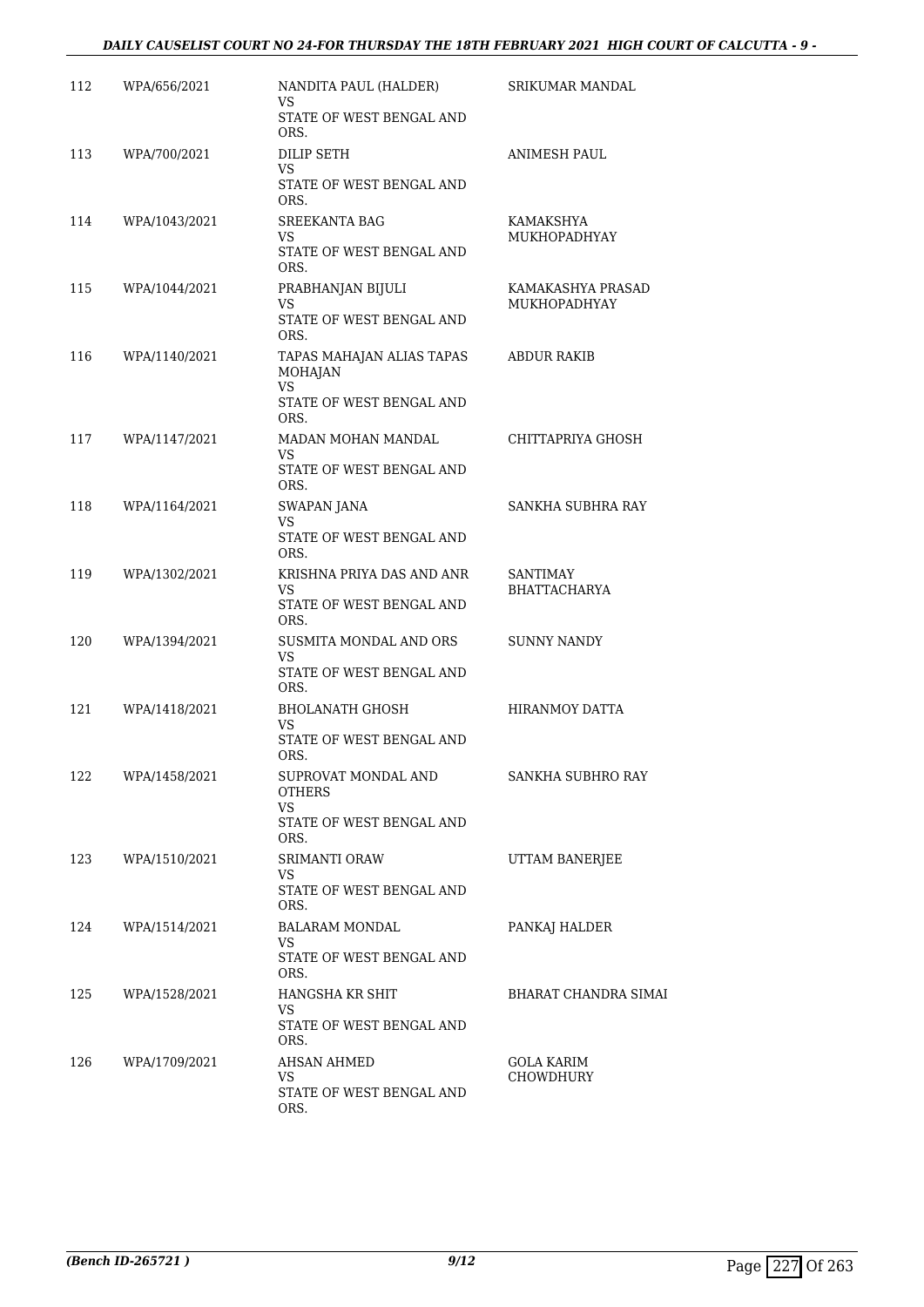### *DAILY CAUSELIST COURT NO 24-FOR THURSDAY THE 18TH FEBRUARY 2021 HIGH COURT OF CALCUTTA - 10 -*

| 127 | WPA/1766/2021 | MIHIR RANJAN BALA<br>VS                                                 | MAIDUL ISLAM KAYAL                 |
|-----|---------------|-------------------------------------------------------------------------|------------------------------------|
|     |               | STATE OF WEST BENGAL AND<br>ORS.                                        |                                    |
| 128 | WPA/1794/2021 | HAPPYY SANGHA MAHILA<br>SAMABAY SAMITY LTD AND<br><b>ANOTHER</b><br>VS. | PRIYASHI BANERJEE                  |
|     |               | STATE OF WEST BENGAL AND<br>ORS.                                        |                                    |
| 129 | WPA/1835/2021 | HASEN SAH<br>VS                                                         | PAMPA DEY (DHABAL)                 |
|     |               | STATE OF WEST BENGAL AND<br>ORS.                                        |                                    |
| 130 | WPA/1959/2021 | JHANTU KUMAR GHOSH AND<br><b>ORS</b><br>VS.                             | SUBIR KUMAR<br><b>BHATTACHARYA</b> |
|     |               | STATE OF WEST BENGAL AND<br>ORS.                                        |                                    |
| 131 | WPA/1982/2021 | BIMALENDU BERA<br>VS                                                    | <b>BISWAJIT SAU</b>                |
|     |               | STATE OF WEST BENGAL AND<br>ORS.                                        |                                    |
| 132 | WPA/2051/2021 | DIBYENDU PANJA<br>VS                                                    | SK. MD. ASHIK IQUEBAL              |
|     |               | STATE OF WEST BENGAL AND<br>ORS.                                        |                                    |
| 133 | WPA/2061/2021 | JOYDEB MAITY<br>VS.                                                     | <b>SUKUMAR GHOSH</b>               |
|     |               | STATE OF WEST BENGAL AND<br>ORS.                                        |                                    |
| 134 | WPA/2066/2021 | MITHU BAGDI<br>VS                                                       | UTTAM BANERJEE                     |
|     |               | STATE OF WEST BENGAL AND<br>ORS.                                        |                                    |
| 135 | WPA/2074/2021 | <b>GOURI SHANKAR MAHATO</b><br>VS                                       | <b>SIVA PRASAD GHOSE</b>           |
|     |               | STATE OF WEST BENGAL AND<br>ORS.                                        |                                    |
| 136 | WPA/2088/2021 | ANITA CHOWDHURY<br>VS                                                   | DEBAPRIYA SAMANTA                  |
|     |               | STATE OF WEST BENGAL AND<br>ORS.                                        |                                    |
| 137 | WPA/2094/2021 | ANUP MISHRA<br>VS.                                                      | SRIKANTA DATTA                     |
|     |               | STATE OF WEST BENGAL AND<br>ORS.                                        |                                    |
| 138 | WPA/2181/2021 | SWAPNA BISWAS<br>VS.                                                    | HIMANGSHU GHOSH                    |
|     |               | State of West Bengal                                                    |                                    |
| 139 | WPA/2190/2021 | DIPIKA SINGHA<br>VS.                                                    | SUFI KAMAL                         |
|     |               | STATE OF WEST BENGAL AND<br>ORS.                                        |                                    |
| 140 | WPA/2391/2021 | AMAL CHAUDHURY<br>VS.                                                   | KALIDAS SAHA                       |
|     |               | THE STATE OF WEST BENGAL<br>AND ORS                                     |                                    |
| 141 | WPA/2394/2021 | TAPAN JANA AND ORS<br>VS.                                               | SAMIRUL SARDAR                     |
|     |               | STATE OF WEST BENGAL AND<br>ORS.                                        |                                    |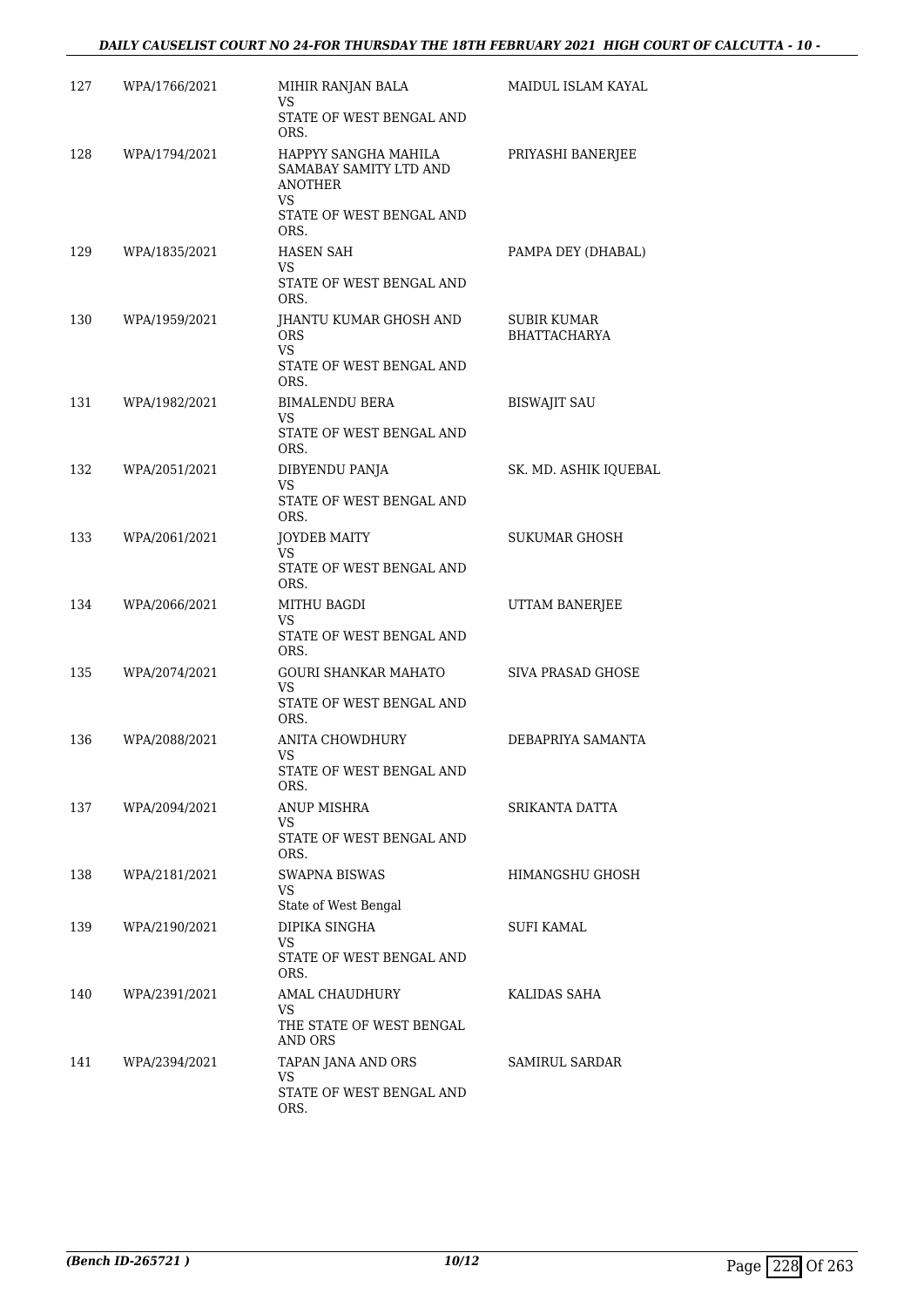### *DAILY CAUSELIST COURT NO 24-FOR THURSDAY THE 18TH FEBRUARY 2021 HIGH COURT OF CALCUTTA - 11 -*

| 142 | WPA/2430/2021     | <b>BHAIRAB ROY</b><br>VS.                               | PAMPA DEY (DHABAL)   |
|-----|-------------------|---------------------------------------------------------|----------------------|
|     |                   | STATE OF WEST BENGAL AND<br>ORS.                        |                      |
| 143 | WPA/2431/2021     | NIBARAN GHOSH AND ORS<br>VS                             | Nemai Chandra Saha   |
|     |                   | STATE OF WEST BENGAL AND<br>ORS.                        |                      |
| 144 | WPA/2446/2021     | BHOLANATH KUNDU<br>VS.                                  | KESHAB CHANDRA DAS   |
|     |                   | STATE OF WEST BENGAL AND<br>ORS.                        |                      |
| 145 | WPA/2471/2021     | NAZRUL TARAFDAR<br>VS.                                  | SUJIT KUMAR GHOSH    |
|     |                   | STATE OF WEST BENGAL AND<br>ORS.                        |                      |
| 146 | WPA/2487/2021     | BETHUADAHARI JCM HIGH<br><b>SCHOOL</b><br><b>VS</b>     | RITA GANGULY         |
| 147 | WPA/2495/2021     | State of West Bengal AND ORS<br>ASHIS CHANDRA GHOSH AND | RITA PATRA           |
|     |                   | ANR<br>VS.                                              |                      |
|     |                   | THE STATE OF WEST BENGAL<br>AND ORS                     |                      |
| 148 | WPA/2556/2021     | SUCHITRA SAHA                                           | MONIRA BEGUM         |
|     |                   | VS<br>STATE OF WEST BENGAL AND<br>ORS.                  |                      |
| 149 | WPA/2576/2021     | BASANA DUTTA                                            | BHARAT CHANDRA SIMAI |
|     |                   | VS<br>STATE OF WEST BENGAL AND<br>ORS.                  |                      |
| 150 | WPA/2579/2021     | MD. HAFIZ MULLICK<br>VS.                                | MASUM ALI SARDAR     |
|     |                   | STATE OF WEST BENGAL AND<br>ORS.                        |                      |
| 151 | WPA/2650/2021     | SAMIRAN MITRA<br>VS.                                    | ASHIS KUMAR DUTTA    |
|     |                   | STATE OF WEST BENGAL AND<br>ORS.                        |                      |
|     | IA NO: CAN/1/2021 |                                                         |                      |
| 152 | WPA/2760/2021     | MAKHLUFAR RAHAMAN GAZI<br>VS                            | SUDARSHAN GHOSH      |
|     |                   | STATE OF WEST BENGAL AND<br>ORS.                        |                      |
| 153 | WPA/2799/2021     | NIKHIL CHANDRA MAHATO                                   | SIVA PRASAD GHOSE    |
|     |                   | VS.<br>STATE OF WEST BENGAL AND<br>ORS                  |                      |
| 154 | WPA/2829/2021     | LAKSHMIKANTA MAITY                                      | SANJIB BANDYOPADHYAY |
|     |                   | VS<br>STATE OF WEST BENGAL AND<br>ORS.                  |                      |
| 155 | WPA/2872/2021     | SOURAV KUMAR BORAL                                      | SUPREEM NASKAR       |
|     |                   | VS.<br>STATE OF WEST BENGAL AND<br>ORS.                 |                      |
| 156 | WPA/2874/2021     | GOLAM RASUL LASKAR AND<br>OTHERS                        | ANJAN DUTTA          |
|     |                   | VS<br>STATE OF WEST BENGAL AND<br>ORS.                  |                      |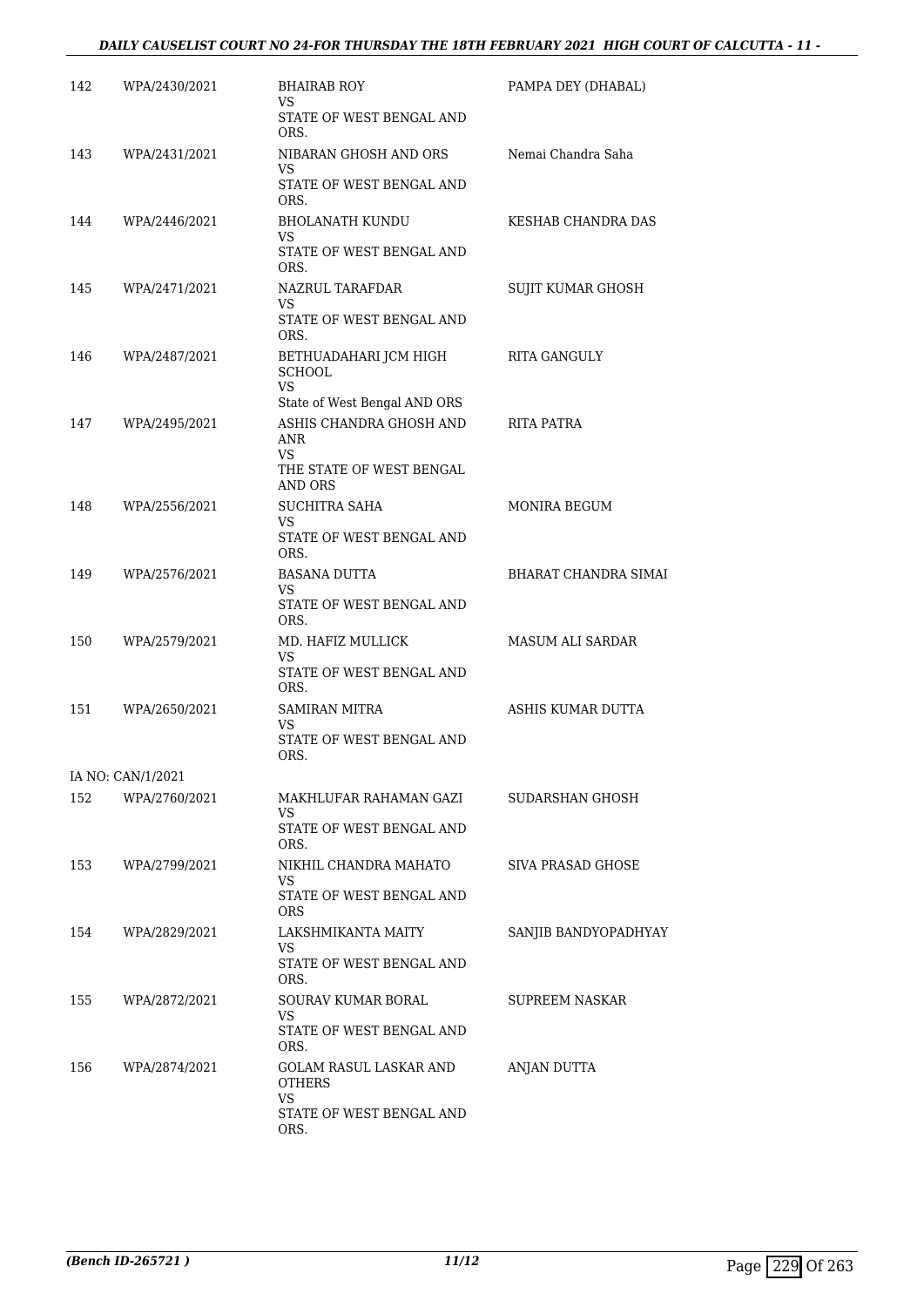| 157 | WPA/3092/2021                          | <b>BIDHAN MAITY</b><br><b>VS</b>                                          | <b>AVIJIT CHAKRABORTY</b>   |
|-----|----------------------------------------|---------------------------------------------------------------------------|-----------------------------|
|     |                                        | STATE OF WEST BENGAL AND<br>ORS.                                          |                             |
|     |                                        | <b>APPLICATION</b>                                                        |                             |
| 158 | RVW/15/2020                            | RATRI BERA (JANA)<br><b>VS</b><br>STATE OF WEST BENGAL & ORS              | <b>BHARAT CHANDRA SIMAI</b> |
|     | IA NO: CAN/1/2020(Old No:CAN/882/2020) |                                                                           |                             |
|     | wt159 WPA/20932/2019                   | RATRI BERA (JANA)<br><b>VS</b>                                            | <b>BHARAT CHANDRA SIMAI</b> |
|     |                                        | STATE OF WEST BENGAL & ORS                                                |                             |
|     |                                        | <b>FOR HEARING</b>                                                        |                             |
| 160 | WPA/8146/2019                          | DEBJANI DAS PARI<br>VS.<br>STATE OF WEST BENGAL & ORS                     | <b>SOMA CHAKRABORTY</b>     |
|     | IA NO: CAN/1/2020                      |                                                                           |                             |
| 161 | WPA/10338/2019                         | RIMPY DEY<br>VS.                                                          | <b>SOMA CHAKRABORTY</b>     |
|     |                                        | STATE OF WEST BENGAL & ORS                                                |                             |
|     | IA NO: CAN/1/2020                      |                                                                           |                             |
| 162 | WPA/1011/2021                          | PRONAB MANDAL AND OTHERS<br><b>VS</b>                                     | ANJANA BANERJEE             |
|     |                                        | STATE OF WEST BENGAL AND<br>ORS.                                          |                             |
|     | IA NO: CAN/1/2021                      |                                                                           |                             |
| 163 | WPA/1042/2021                          | SAHID AKTAR AND OTHERS<br><b>VS</b><br>STATE OF WEST BENGAL AND<br>ORS.   | PRADEEP PANDEY              |
| 164 | WPA/1045/2021                          | SADIKUL ISLAM AND OTHERS<br><b>VS</b><br>STATE OF WEST BENGAL AND<br>ORS. | <b>AINDRILA DE</b>          |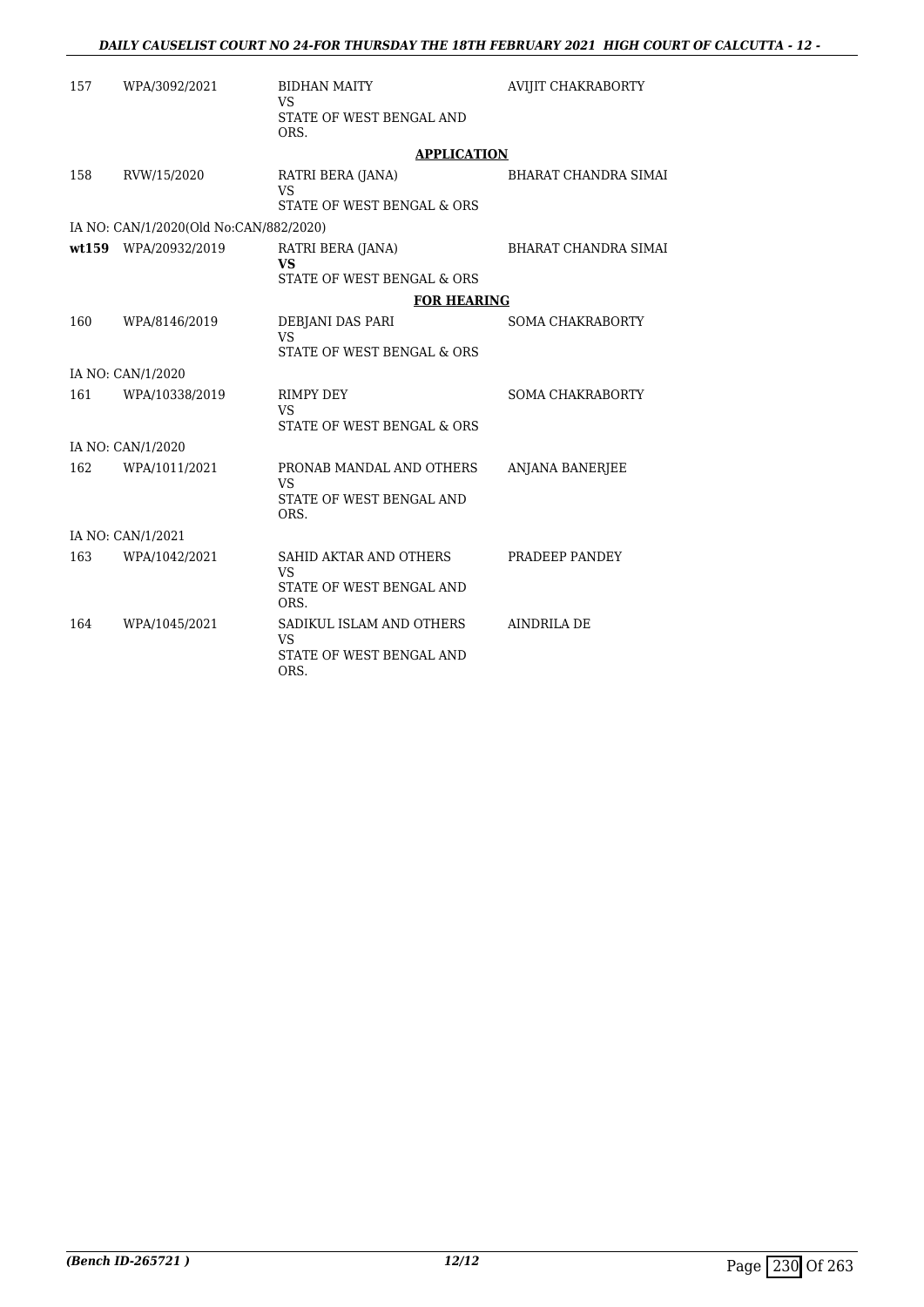

## In The High Court at Calcutta

## **Appellate Side**

**DAILY CAUSELIST For Thursday The 18th February 2021**

**COURT NO. 22**

**SINGLE BENCH (SB - XIII)**

**AT 10:45 AM**

**HON'BLE JUSTICE ABHIJIT GANGOPADHYAY**

**(VIA VIDEO CONFERENCE)**

**ON AND FROM MONDAY, THE 11TH JANUARY, 2021 – MATTERS ( MOTION & HEARING) UNDER ARTICLE 226 OF THE CONSTITUTION OF INDIA RELATING TO LABOUR UNDER GROUP III ;MATTERS (MOTION & HEARING) UNDER ARTICLE 226 OF THE CONSTITUTION RELATING TOTRANSPORT & TELECOMMUNICATION UNDER GROUP VII INCLUDING HEARING OF WRITPETITIONS AND APPLICATIONS CONNECTED THERETO;MATTERS (MOTION & HEARING) RELATING TO REGULATION OF INDUSTRIES & ESSENTIALCOMMODITIES & VARIOUS CENTRAL ORDERS UNDER GROUP VIII INCLUDING APPLICATIONSCONNECTED THERTO. FROM MONDAY, (25.01.2021) THE SCHEDULE GIVEN BELOW WILL BE FOLLOWED.**

**1. GROUP III MATTERS WILL BE TAKEN UP FROM 10.45 A.M. TO 12.00 NOON.**

**2. GROUP VII MATTERS WILL BE TAKEN UP AFTER GROUP III MATTERS ARE OVER OR FROM 12.00 NOON TO 1.00 P.M, WHICHEVER IS EARLIER.**

**3. FIXED MATTERS WILL BE TAKEN UP FROM 2.00 P.M. AND NOT AFTER 3.00 P.M.**

**4. GROUP VIII MATTERS WILL BE TAKEN UP AFTER 2.00 P.M. MATTERS ARE OVER OR FROM 3.00 P.M. WHICHEVER IS EARLIER.**

**FROM 25TH JANUARY, 2021 TO 26TH FEBRUARY 2021 - NO MENTIONING WILL BE TAKEN FOR INCLUSION IN THE LIST EXCEPT SENIOR CITIZEN MATTERS AND MATTERS OF LEGAL AID.**

**NOTE: MATTERS WILL BE TAKEN UP THROUGH PHYSICAL HEARING ONLY WHEN BOTH THE PARTIES ARE AGREED**

### **TO BE MENTIONED**

1 WPA/4940/2008 PRICE WATERHOUSE  $V<sub>S</sub>$ JOSEPH BANERJI

REGIONAL PROVIDENT FUND COMMISSIONER - I & ORS

IA NO: CAN/1/2009(Old No:CAN/3783/2009), CAN/2/2021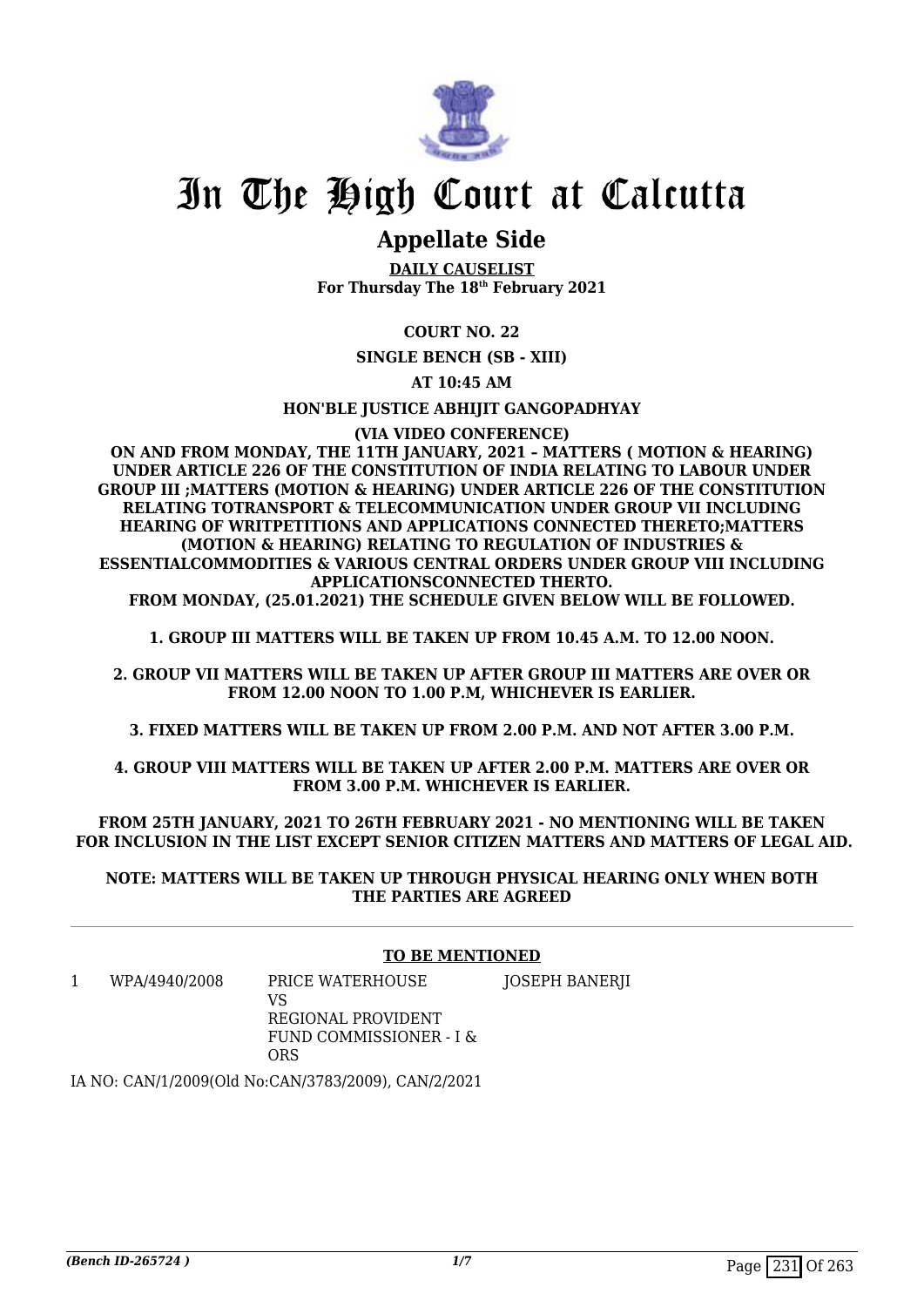| 2  | WPA/11794/2020               | ASRAF ALI ANSARI<br><b>VS</b><br>STATE OF WEST BENGAL<br>AND ORS.                                                                | <b>SUVADIP</b><br><b>BHATTACHARJEE</b> |
|----|------------------------------|----------------------------------------------------------------------------------------------------------------------------------|----------------------------------------|
|    |                              | <b>EXTENSION OF INTERIM ORDER</b>                                                                                                |                                        |
| 3  | WPA/20758/2019               | <b>M.S NEW ENGINEERING</b><br><b>ENTERPRISES</b><br><b>VS</b><br>REGIONAL PROVIDENT<br>FUND COMMISSIONER,<br>R.O.- KOLKATA & ORS | <b>SUVADIP</b><br><b>BHATTACHARJEE</b> |
|    |                              | <b>GR. - III (MOTION)</b>                                                                                                        |                                        |
| 4  | WPA/3111/2016                | KANCHAN OIL INDUSTRIES<br><b>LIMITED</b><br><b>VS</b><br>RANGANATH SUKLA & ANR                                                   | <b>SOURAV</b><br><b>CHAKRABORTY</b>    |
| 5  | WPA/10397/2019               | THE PEERLESS INN<br><b>VS</b><br>CENTRAL PROVIDENT<br><b>FUND COMMISSIONER &amp;</b><br><b>ORS</b>                               | <b>RANJAY DE</b>                       |
|    | IA NO: CAN/1/2021            |                                                                                                                                  |                                        |
| 6  | WPA/20094/2019               | <b>SUNIL BARMAN</b><br><b>VS</b><br>STATE BANK OF INDIA,<br>REGION - 2, NORTH BENGAL<br>& ORS                                    | <b>JOYJIT DUTTA</b>                    |
| 7  | WPA/20095/2019               | MRINAL KANTI CHANDA<br>VS<br>UNION OF INDIA & ORS                                                                                | PROSENJIT DEY                          |
| 8  | WPA/23701/2019               | <b>BENGAL CHATKAL</b><br><b>MOZDOOR UNION &amp; ANR</b><br><b>VS</b><br>STATE OF WEST BENGAL &<br><b>ORS</b>                     | <b>BIKASH SHAW</b>                     |
|    | IA NO: CAN/1/2020            |                                                                                                                                  |                                        |
| 9  | WPA/3793/2020<br>(2:00 P.M.) | DELTA LTD<br><b>VS</b><br>STATE OF WEST BENGAL &<br><b>ORS</b>                                                                   | <b>AMRITA PANDEY</b>                   |
|    | IA NO: CAN/1/2021            |                                                                                                                                  |                                        |
| 10 | WPA/3797/2020<br>(2:00 P.M.) | DELTA LTD<br>VS.<br>STATE OF WEST BENGAL &<br><b>ORS</b>                                                                         | AMRITA PANDEY                          |
|    | IA NO: CAN/1/2021            |                                                                                                                                  |                                        |
| 11 | WPA/4597/2020                | DELTA LIMITED & ORS<br><b>VS</b><br>UNION OF INDIA & ORS                                                                         | SAPTARSHI<br>MUKHERJEE                 |
| 12 | WPA/8101/2020                | KASHINATH DAS<br>VS<br>State of West Bengal                                                                                      | Suvadip Bhattacharjee                  |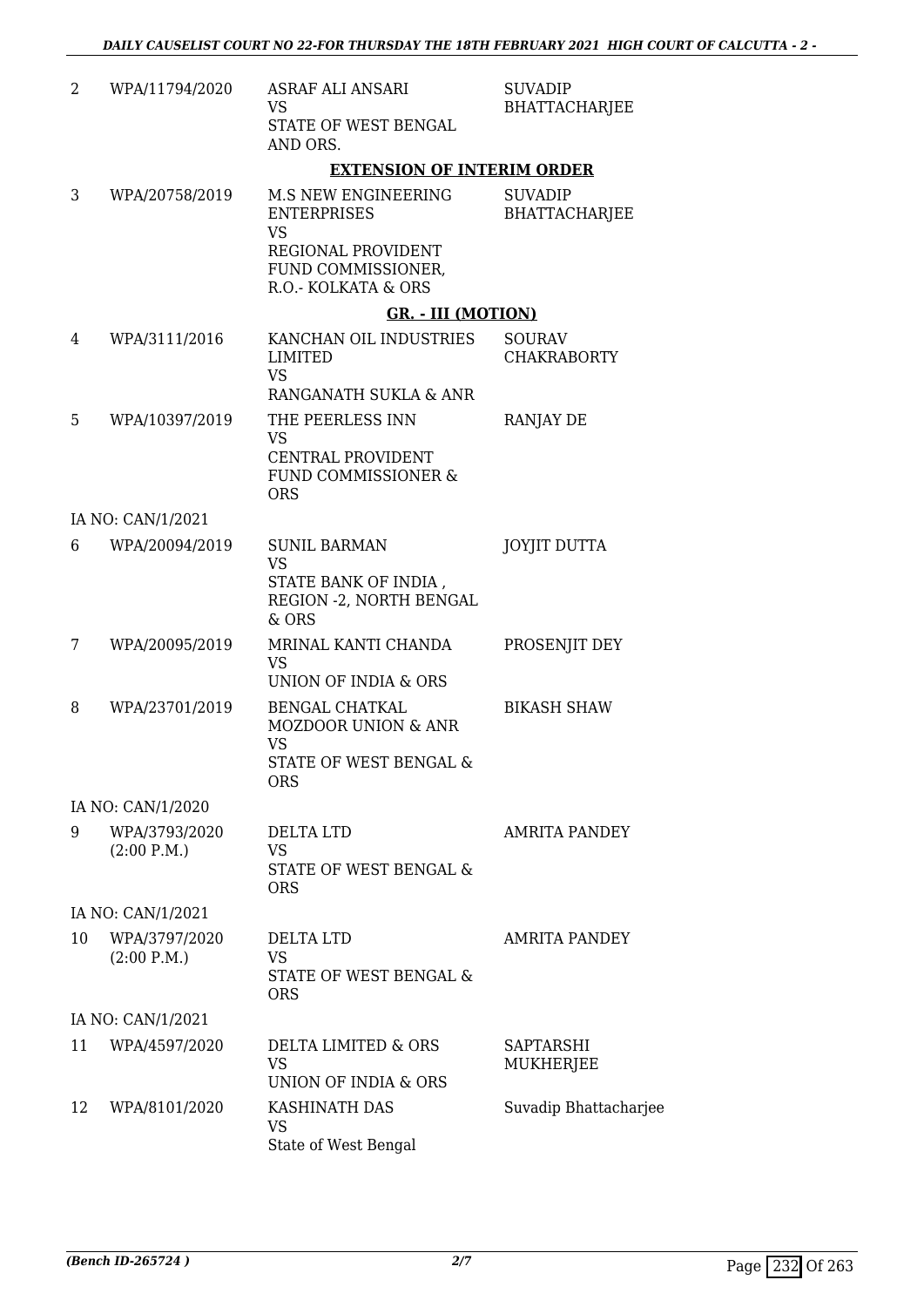| 13 | WPA/1479/2021                                          | PRABIR KUMAR MAITRA<br><b>VS</b><br>STATE OF WEST BENGAL<br>AND ORS.                                                      | <b>SIKTA ROY</b>                      |
|----|--------------------------------------------------------|---------------------------------------------------------------------------------------------------------------------------|---------------------------------------|
| 14 | WPA/1986/2021                                          | SANTOSH KR. DAS<br><b>VS</b><br>REGIONAL P.F COM. KOL.<br>AND ORS.                                                        | RAMIJ MUNSHI                          |
| 15 | WPA/2878/2021                                          | HINDUSTAN UNILEVER LTD<br><b>WORKERS UNION</b><br><b>VS</b><br>STATE OF WEST BENGAL<br>AND ORS.                           | RAJNEESH GUHA<br><b>THAKURATA</b>     |
| 16 | WPA/2919/2021                                          | MRITYUNJOY PARAMANIK<br><b>VS</b><br>THE COAL INDIA LIMITED                                                               | <b>SHRABONI SARKAR</b>                |
| 17 | WPA/3339/2021<br>(PERSONAL<br>P.M.                     | <b>SUDIPTYA SEN</b><br><b>VS</b><br>APPEARANCE) 2:00 THE RIGIONAL PROVIDENT<br>COMMISSIONER, KOLKATA<br><b>AND OTHERS</b> | RAMIJ MUJNSI                          |
| 18 | WPA/3354/2021<br>(PERSONAL<br>APPEARANCE) 2:00<br>P.M. | KALI SANKAR SEAL<br><b>VS</b><br>THE REGIONAL PROVIDENT<br>FUND COMMISSIONER AND<br><b>ORS</b>                            | <b>RAMJI MUNSI</b>                    |
| 19 | WPA/3811/2021                                          | M/S SANKAR METAL WORKS<br><b>VS</b><br>STATE OF WEST BENGAL<br>AND ORS.                                                   | <b>GAZI FARUQUE</b><br><b>HOSSAIN</b> |
| 20 | WPA/3916/2021                                          | DAYANANDA DAS<br><b>VS</b><br>STATE OF WEST BENGAL<br>AND ORS.                                                            | <b>SOMNATH ROY</b>                    |
| 21 | WPA/3925/2021                                          | <b>ASHOK MAHATO</b><br><b>VS</b><br>STATE OF WEST BENGAL<br>AND ORS.                                                      | <b>SOMNATH ROY</b>                    |
| 22 | WPA/4105/2021                                          | RAGHUNATH MANJHI<br><b>VS</b><br>STATE OF WEST BENGAL<br>AND ORS.                                                         | RANANESH GUHA<br>THAKURTA             |
| 23 | WPA/4117/2021                                          | MD. AZIZ ALIAS MD. AJIJ<br>VS<br>STATE OF WEST BENGAL<br>AND ORS.                                                         | RANANESH GUHA<br>THAKURTA             |
| 24 | WPA/4119/2021                                          | SUBID SK. ALIAS SUBIR SK.<br><b>VS</b><br>STATE OF WEST BENGAL<br>AND ORS.                                                | RANANESH GUHA<br><b>THAKURTA</b>      |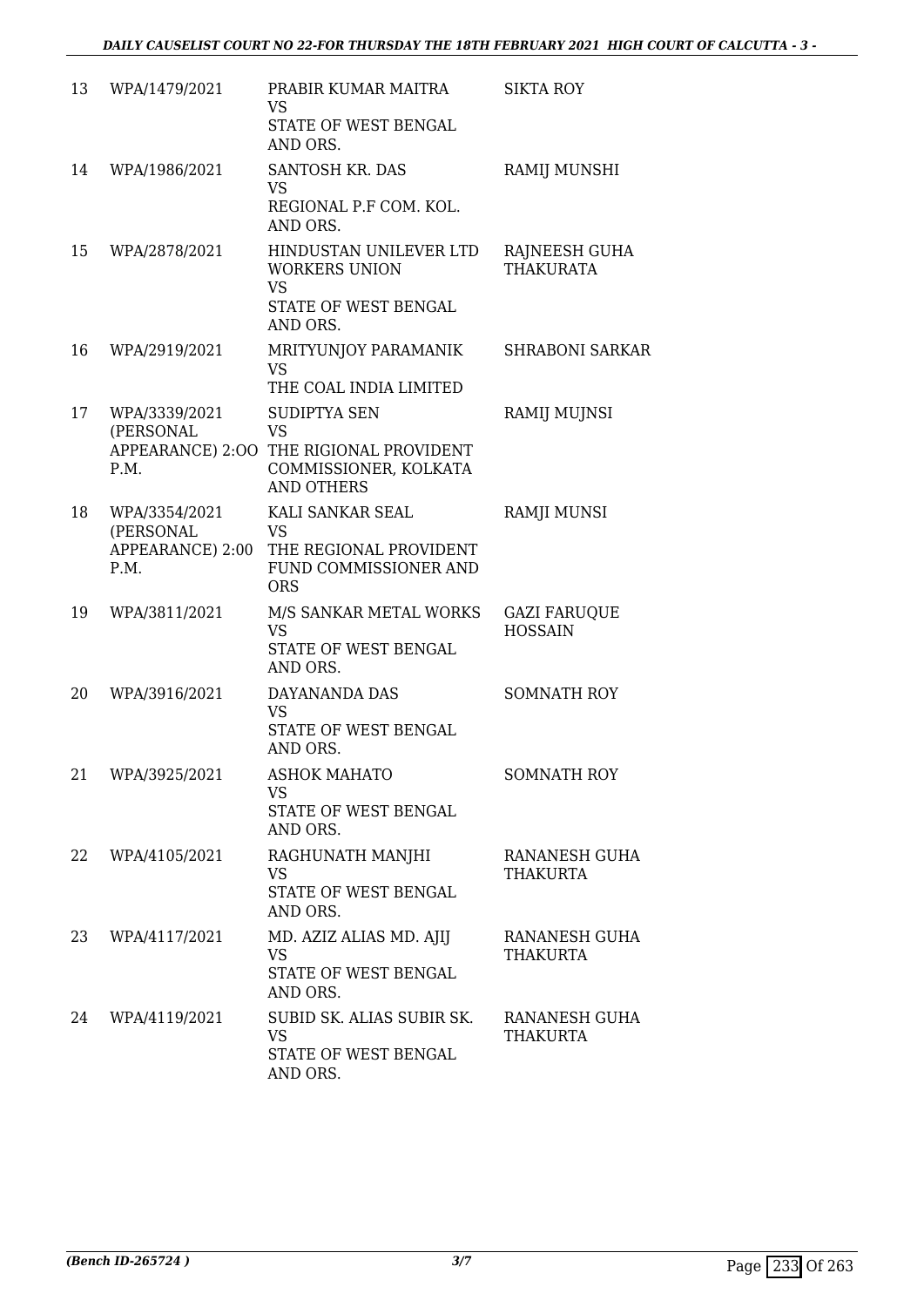| 25 | WPA/4121/2021     | ABDUL KHALIL KHAN ALIAS<br>AB KHALIL KHAN<br><b>VS</b><br>STATE OF WEST BENGAL                        | RANANESH GUHA<br><b>THAKURTA</b>      |
|----|-------------------|-------------------------------------------------------------------------------------------------------|---------------------------------------|
| 26 | WPA/4153/2021     | AND ORS.<br>TULSYAN FLEXSYS PRIVATE<br><b>LIMITED</b><br><b>VS</b>                                    | VICTOR CHATTERJEE                     |
|    |                   | <b>ASSISTANT PROVIDENT</b><br><b>FUND COMMISSIONER</b>                                                |                                       |
| 27 | WPA/4165/2021     | CALCUTTA MINT<br><b>EMPLOYEES UNION OF AND</b><br><b>ORS</b><br><b>VS</b><br>UNION OF INDIA AND ORS.  | AMRTIAM MANDA                         |
| 28 | WPA/4425/2021     | TARUN CHATTERJEE                                                                                      | RANANESH GUHA                         |
|    |                   | <b>VS</b><br>THE REGIONAL PROVIDENT<br>FUND COMMISSIONER II                                           | THAKURTA                              |
|    |                   | <b>GROUP - VII (MOTION)</b>                                                                           |                                       |
| 29 | WPA/29/2020       | <b>AMIT SHAW &amp; ORS</b>                                                                            | <b>AMLAN KUMAR</b>                    |
|    |                   | <b>VS</b><br>STATE OF WEST BENGAL &<br><b>ORS</b>                                                     | MUKHERJEE                             |
| 30 | WPA/33/2020       | MD. ASLAM & ANR                                                                                       | <b>AMLAN KUMAR</b>                    |
|    |                   | <b>VS</b><br>STATE OF WEST BENGAL &<br><b>ORS</b>                                                     | MUKHERJEE                             |
| 31 | WPA/3046/2020     | PULAK KUMAR ROY                                                                                       | SAKTI PADA JANA                       |
|    |                   | <b>VS</b><br>STATE OF WEST BENGAL &<br><b>ORS</b>                                                     |                                       |
| 32 | WPA/4896/2020     | TRIMULA SPONGE IRON<br>PVT. LIMITED                                                                   | RAJNISH KUMAR<br><b>KALAWATIA</b>     |
|    |                   | VS<br>UNION OF INDIA & ORS                                                                            |                                       |
| 33 | WPA/11657/2020    | <b>SUMAN PAUL</b><br><b>VS</b>                                                                        | <b>SANJIB DUTTA</b>                   |
|    |                   | STATE OF WEST BENGAL<br>AND ORS.                                                                      |                                       |
|    | IA NO: CAN/1/2021 |                                                                                                       |                                       |
| 34 | WPA/41/2021       | <b>RINTI BOSE</b><br><b>VS</b><br>STATE OF WEST BENGAL<br>AND ORS.                                    | <b>SALONI</b><br><b>BHATTACHARJEE</b> |
| 35 | WPA/47/2021       | MAA MANASHA PRIMARY<br><b>TEACHERS TRAINING</b><br>INSTITUTE (D.EL.ED) AND<br><b>ANR</b><br><b>VS</b> | AVIJIT CHAKRABORTY                    |
|    |                   | STATE OF WEST BENGAL<br>AND ORS.                                                                      |                                       |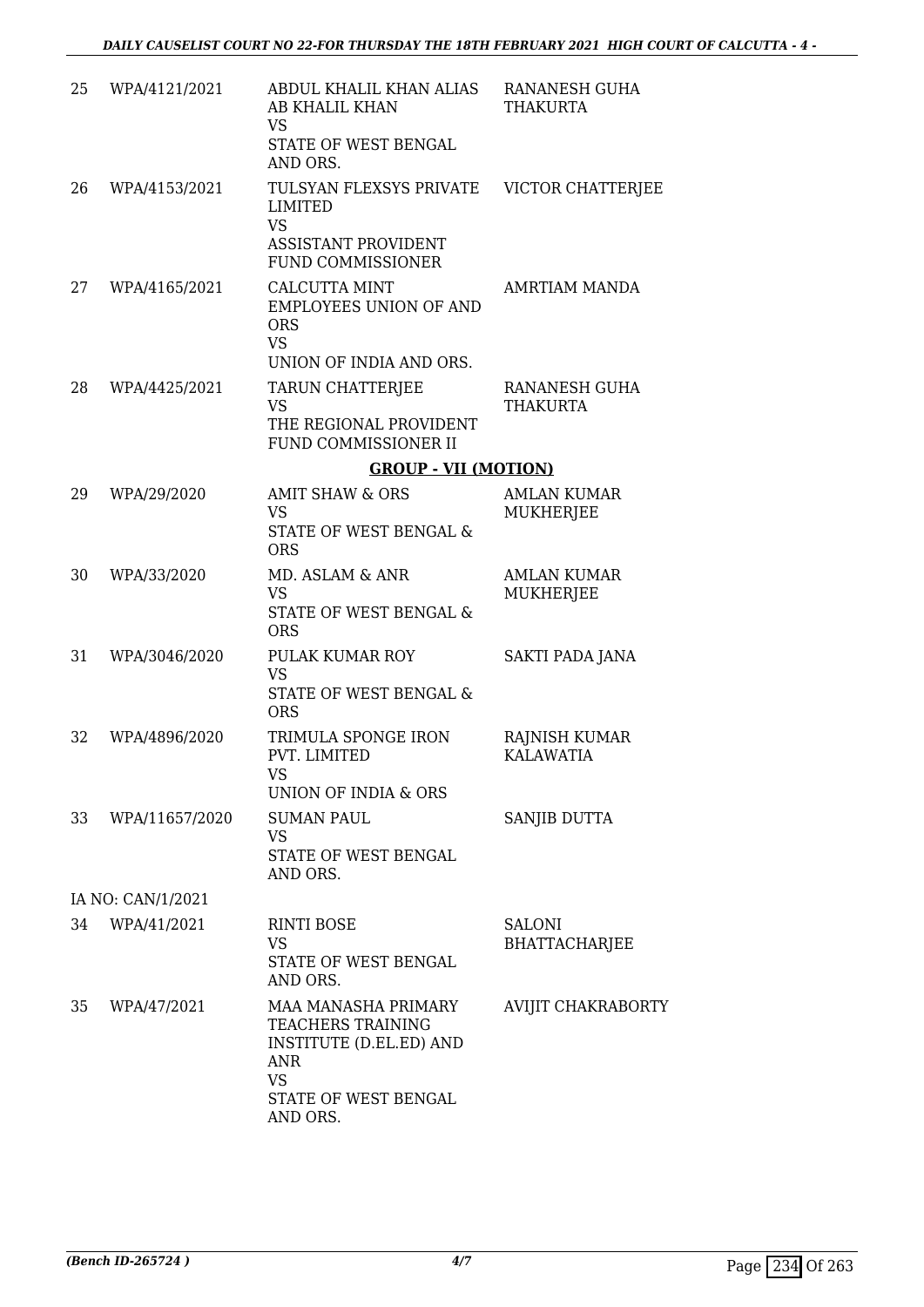| 36 | WPA/49/2021   | HDFC BANK LTD<br><b>VS</b>                                                                                                                    | SONI OJHA                              |
|----|---------------|-----------------------------------------------------------------------------------------------------------------------------------------------|----------------------------------------|
|    |               | STATE OF WEST BENGAL<br>AND ORS.                                                                                                              |                                        |
| 37 | WPA/833/2021  | JAGADISH GUPTA<br><b>VS</b>                                                                                                                   | <b>ABHISHEK BANERJEE</b>               |
|    |               | STATE OF WEST BENGAL<br>AND ORS.                                                                                                              |                                        |
| 38 | WPA/838/2021  | PRANABANANDA<br><b>CHATTERJEE</b><br><b>VS</b>                                                                                                | <b>ABHISHEK BANERJEE</b>               |
|    |               | STATE OF WEST BENGAL<br>AND ORS.                                                                                                              |                                        |
| 39 | WPA/2961/2021 | TRIMULA SPONE IRON<br>PRIVATE LIMITED<br><b>VS</b><br>UNION OF INDIA AND ORS.                                                                 | RAJNISH KUMAR<br><b>KALAWATIA</b>      |
| 40 | WPA/3112/2021 | BALLYHALT TO ECO SPACE<br>VIA DAKHINESWAR MAGIC<br><b>MAXI CABS OWNERS AND</b><br><b>ANR</b><br><b>VS</b><br>STATE OF WEST BENGAL<br>AND ORS. | Arjun Samanta                          |
| 41 | WPA/3495/2021 | <b>BHASKAR MONDAL</b><br><b>VS</b><br>STATE OF WEST BENGAL<br>AND ORS.                                                                        | <b>AMLAN KUMAR</b><br>MUKHERJEE        |
| 42 | WPA/3497/2021 | NILKANTA BERA<br><b>VS</b><br>STATE OF WEST BENGAL<br>AND ORS.                                                                                | <b>AMLAN KUMAR</b><br><b>MUKHERJEE</b> |
| 43 | WPA/3510/2021 | <b>SUKUMAR MONDAL</b><br>VS<br>STATE OF WEST BENGAL<br>AND ORS.                                                                               | AMLAN KR<br>MUKHERJEE                  |
| 44 | WPA/3516/2021 | <b>BISWANATH SARKAR</b><br><b>VS</b><br>STATE OF WEST BENGAL<br>AND ORS.                                                                      | <b>AMLAN KR</b><br>MUKHERJEE           |
| 45 | WPA/3518/2021 | <b>MILAN BACHER</b><br><b>VS</b><br>STATE OF WEST BENGAL<br>AND ORS.                                                                          | <b>AMLAN KUMAR</b><br>MUKHERJEE        |
| 46 | WPA/3524/2021 | <b>GOUTAM SIKARI</b><br><b>VS</b><br>STATE OF WEST BENGAL<br>AND ORS.                                                                         | <b>AMLAN KR</b><br><b>MUKHERJEE</b>    |
| 47 | WPA/3531/2021 | <b>MANTU SARKAR</b><br><b>VS</b><br>STATE OF WEST BENGAL<br>AND ORS.                                                                          | <b>AMLAN KR</b><br>MUKHERJEE           |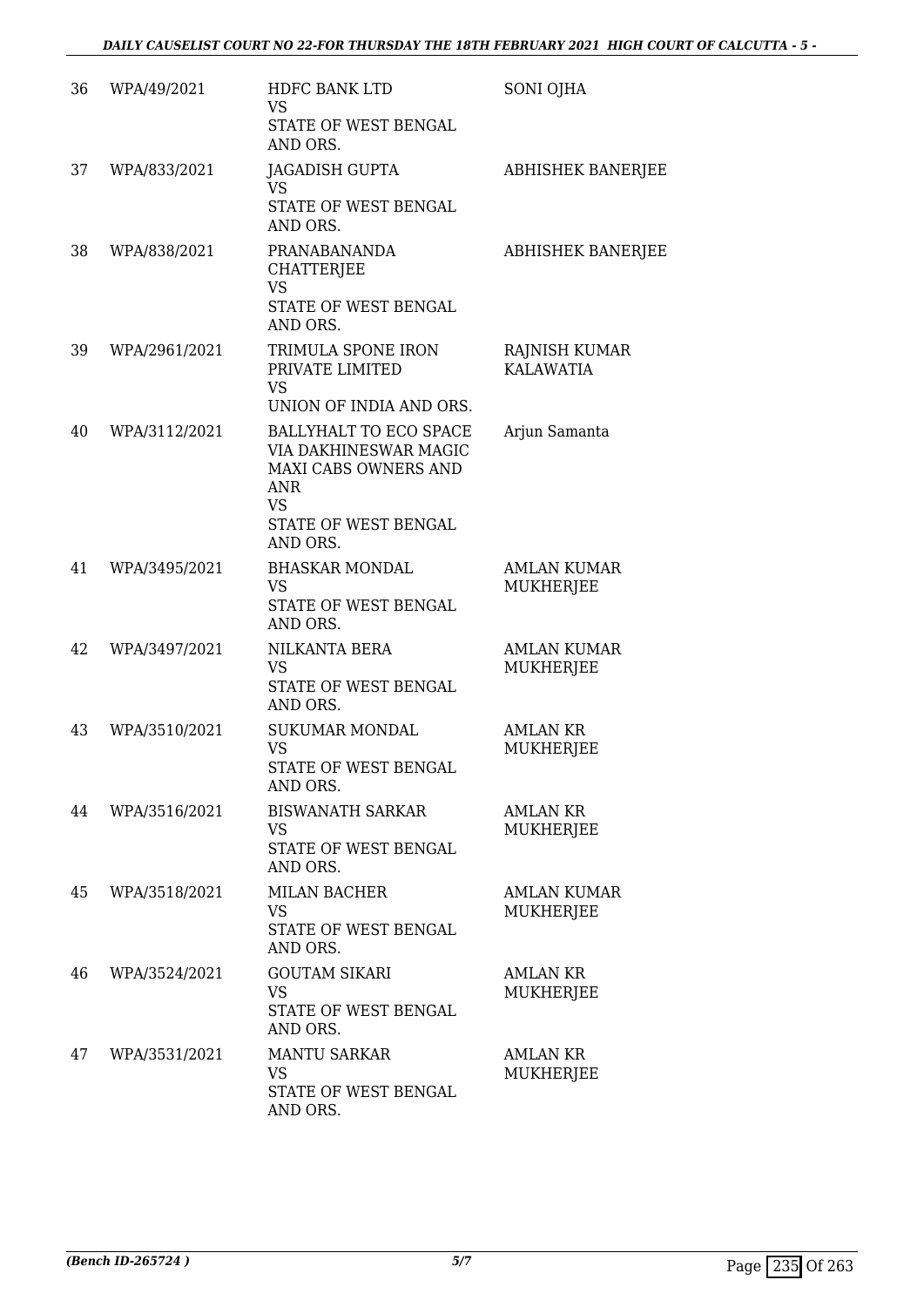| 48 | WPA/3535/2021                    | <b>SADHAN SANYAL</b><br><b>VS</b><br>STATE OF WEST BENGAL                                  | AMLAN KR<br>MUKHERJEE                  |
|----|----------------------------------|--------------------------------------------------------------------------------------------|----------------------------------------|
|    |                                  | AND ORS.                                                                                   |                                        |
| 49 | WPA/3539/2021                    | <b>SUKUMAR SARKAR</b><br><b>VS</b><br>STATE OF WEST BENGAL                                 | AMLAN KR<br>MUKHERJEE                  |
|    |                                  | AND ORS.                                                                                   |                                        |
| 50 | WPA/3543/2021                    | UTTAM KR GHOSH<br><b>VS</b><br>STATE OF WEST BENGAL<br>AND ORS.                            | <b>AMLAN KR</b><br><b>MUKHERJEE</b>    |
| 51 | WPA/3546/2021                    | RATAN BHAKTA<br><b>VS</b><br>STATE OF WEST BENGAL<br>AND ORS.                              | <b>AMLAN KR</b><br><b>MUKHERJEE</b>    |
| 52 | WPA/4277/2021                    | <b>ASANSOL MINI BUS</b><br><b>ASSOCIATION AND ANR</b><br><b>VS</b><br>STATE OF WEST BENGAL | <b>DURGA PRASAD</b><br><b>DUTTA</b>    |
|    |                                  | AND ORS.                                                                                   |                                        |
| 53 | WPA/4283/2021                    | TUSHAR KANTI SARDAR<br><b>VS</b><br>STATE OF WEST BENGAL<br>AND ORS.                       | <b>ANJAN BANERJEE</b>                  |
|    |                                  | <b>GR. - VIII (MOTION)</b>                                                                 |                                        |
| 54 | WPA/2836/2021<br>(2:00 P.M.)     | M/S. KULTALI FOOD<br>MARKETING PVT LTD AND<br><b>ANR</b><br><b>VS</b>                      | NIBEDITA PAL                           |
|    |                                  | STATE OF WEST BENGAL<br>AND ORS.                                                           |                                        |
| 55 | WPA/4306/2021                    | RAJ KUMAR AGARWALLA<br><b>VS</b><br>STATE OF WEST BENGAL                                   | PINGAL<br><b>BHATTACHARYA</b>          |
|    |                                  | AND ORS.                                                                                   |                                        |
| 56 | WPA/4343/2021                    | <b>MAJNU MISTRI</b><br><b>VS</b><br>THE STATE OF WEST                                      | <b>SUBHENDU</b><br><b>ROYCHOUDHURY</b> |
|    |                                  | <b>BENGAL AND ORS</b>                                                                      |                                        |
| 57 | WPA/4620/2021                    | <b>BANDANA GHOSH</b><br><b>VS</b><br>STATE OF WEST BENGAL<br>AND ORS.                      | ARUNAVA GANGULY                        |
|    |                                  | <b>APPLICATION</b>                                                                         |                                        |
| 58 | WPA/6682/2015<br>(FILE IN DEPT.) | THE WORKMEN OF I.O.C<br>LTD, LB PLANT, KOL, REPT<br>I.O.B. LTD EM, & CO<br><b>VS</b>       | MADHUSUDAN<br><b>DATTA</b>             |

UNION OF INDIA & ORS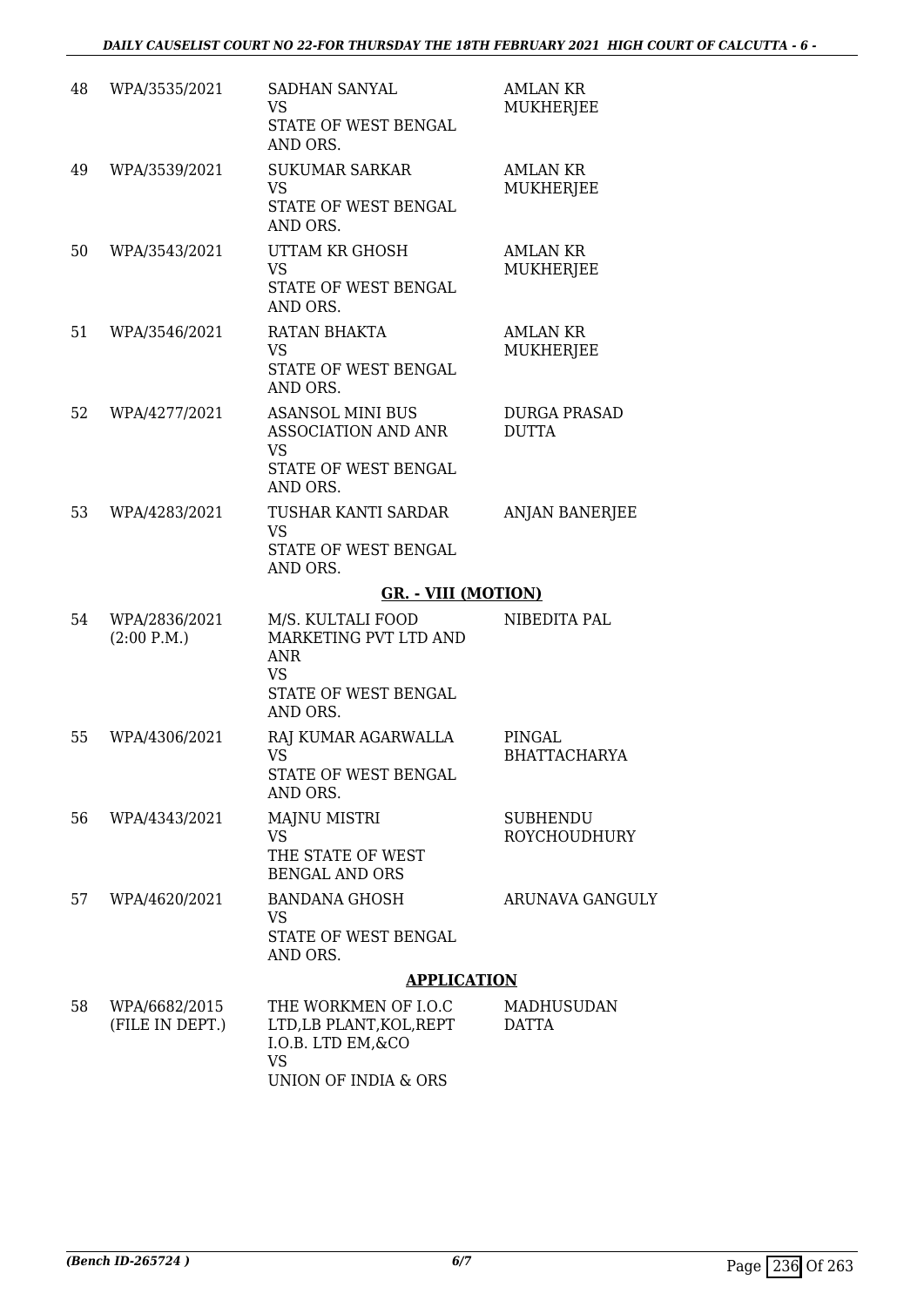59 RVW/123/2018 THE WORKMEN OF IOCL LB PLANT KOL R/P IOBLE&CLU VS UNION OF INDIA & ORS PRANAB HALDER

IA NO: CAN/1/2018(Old No:CAN/6329/2018)

### **FOR HEARING**

60 WPA/2045/2017 THE W.B. POWER DEVELOPMENT CORPORATION LIMITED VS UNION OF INDIA & ORS RANJAY DE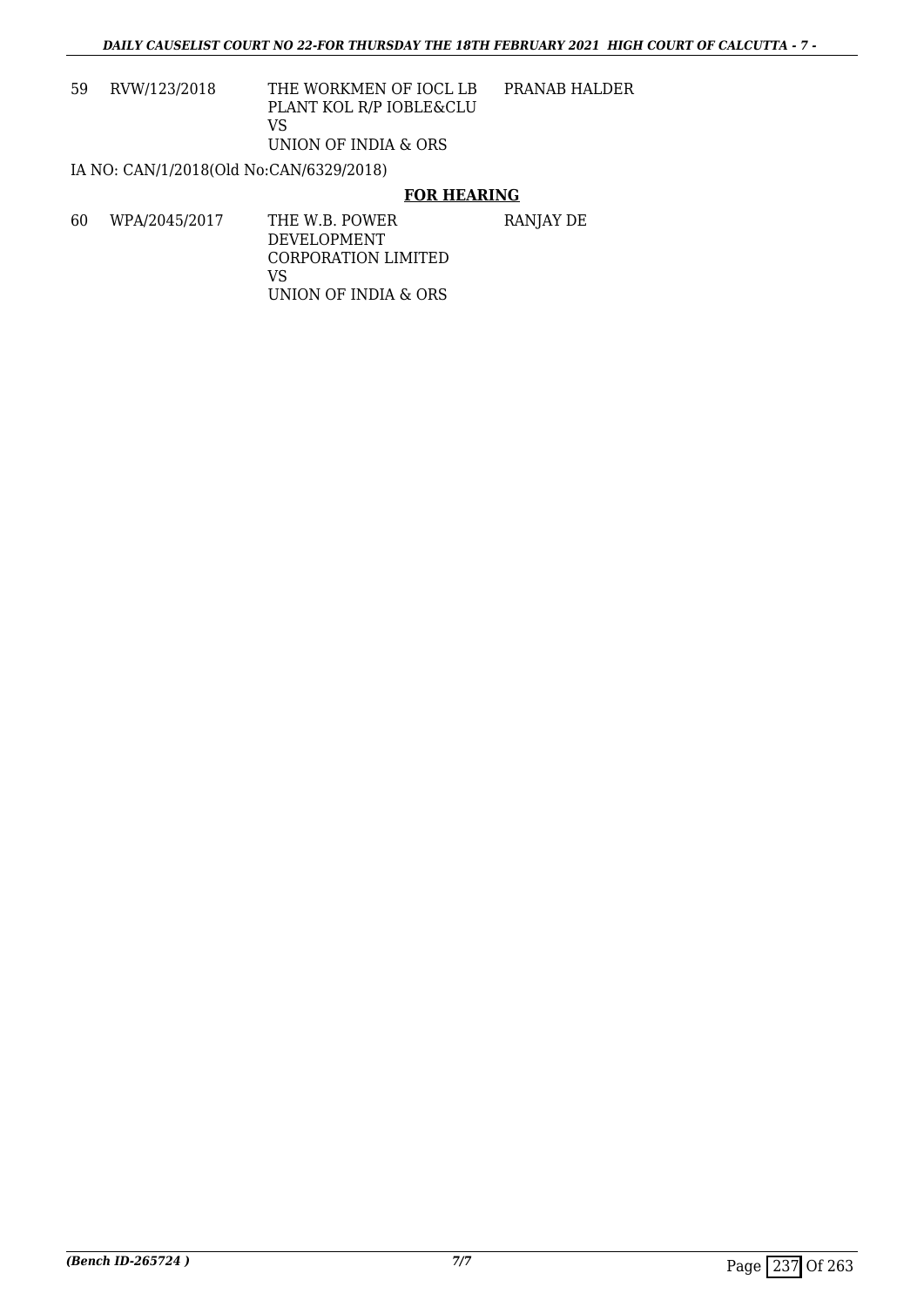

## In The High Court at Calcutta

### **Appellate Side**

**DAILY CAUSELIST For Thursday The 18th February 2021**

**COURT NO. 32**

**SINGLE BENCH (SB - XVI)**

**AT 10:45 AM**

**HON'BLE JUSTICE JAY SENGUPTA**

**(VIA VIDEO CONFERENCE) ON AND FROM MONDAY, THE 11TH JANUARY, 2021 - ADMISSION OF CRIMINAL MOTIONS AND HEARING OF CRIMINAL REVISIONS ARISING OUT OF N.I. ACT; POCSO; MAINTENANCE AND CRIME AGAINST WOMEN (NOT ASSIGNED TO ANY OTHER BENCH) INCLUDING APPLICATIONS CONNECTED THERETO; HEARING OF CRIMINAL REVISIONS (IRRESPECTIVE OF CLASSIFICATION) FILED FROM 2016 INCLUDING CONNECTED APPLICATIONS; HEARING OF CRIMINAL APPEALS. AND**

**ON AND FROM MONDAY, 15TH FEBRUARY, 2021 TO MONDAY, 1ST MARCH, 2021 - WILL TAKE, IN ADDITION TO HIS/HER OWN LIST AND DETERMINATION, THE LIST AND DETERMINATION OF HON'BLE JUSTICE BIBEK CHAUDHURI. NOTE : 1. MENTIONING FOR INCLUSION IN THE LIST WILL BE PERMITTED ONLY ON THE FIRST WORKING DAY OF THE WEEK AT THE FIRST SITTING. 2. MENTIONING SLIP SHALL SPECIFICALLY INDICATE WHETHER THE MATTER WAS DIRECTED TO "GO OUT OF LIST" ON THE LAST OCCASION. 3. HEARING OF APPEAL SHALL BE TAKEN UP EVERY TUESDAY & THURSDAY AT 3.00 P.M. OR AFTER COMPLETION OF THE OTHER MATTERS WHICHEVER IS EARLIER.**

**NOTE : ON 18.02.2021 ADMISSION OF APPEAL, BAIL, BAIL IN CONNECTION** 

**WITH APPEAL AND CANCELLATION OF BAIL, SHALL BE TAKEN UP FIRST. THERE AFTER, "EXTENSION OF INTERIM ORDER" & "APPLICATIONS" SHALL BE TAKEN UP BEFORE "LISTED MOTION".**

**NOTE : MATTERS WILL BE TAKEN UP THROUGH PHYSICAL HEARING WHEN BOTH THE PARTIES ARE AGREED**

### **APPLICATION FOR BAIL**

1 CRM/1875/2021 MD TOUHID ALAM @ TOUHID ALAM @ GUDDU @ TAHIDA ALAM VS STATE OF WEST BENGAL MOUNICK GHOSH

**CANCELLATION OF BAIL**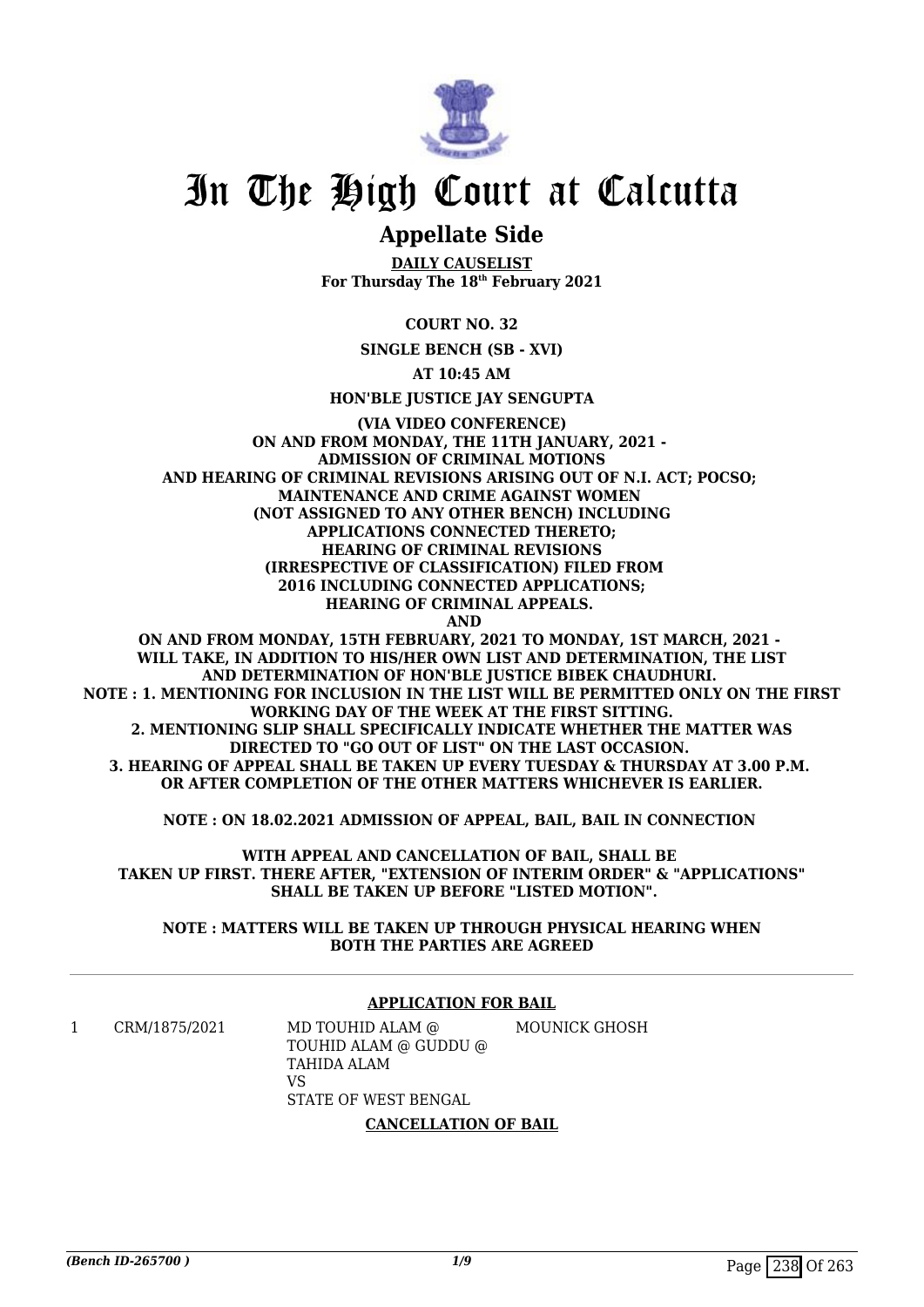| 2  | CRM/1831/2021                             | SHYAMA PADA BISWAS<br>VS                                                                                           | MOBAKSHAR ISLAM        |
|----|-------------------------------------------|--------------------------------------------------------------------------------------------------------------------|------------------------|
|    |                                           | STATE OF WEST BENGAL<br>AND ANR                                                                                    |                        |
|    |                                           | <b>LISTED MOTION</b>                                                                                               |                        |
| 3  | CRR/2763/2017                             | D&I TAXCON SERVICE PVT. T. DUTTA<br><b>LTD</b><br><b>VS</b><br>STATE OF WEST BENGAL&<br><b>ORS</b>                 |                        |
|    | IA NO: CRAN/1/2020                        |                                                                                                                    |                        |
|    | wt4 CRR/1682/2017                         | KARTICK KUMAR<br>CHATTERJEE & ORS<br><b>VS</b><br>STATE OF WEST BENGAL &<br><b>ANR</b>                             | RAMENDRA LAL<br>AUDDY  |
|    | IA NO: CRAN/1/2017(Old No:CRAN/3103/2017) |                                                                                                                    |                        |
|    | wt5 CRR/3509/2019                         | <b>D &amp; I TAXCON SERVICES</b><br><b>PVT LTD</b><br><b>VS</b><br><b>STATE OF WEST BENGAL &amp;</b><br><b>ORS</b> | TAPAS DUTTA            |
|    | IA NO: CRAN/1/2020                        |                                                                                                                    |                        |
| 6  | CRR/1104/2018                             | SANJOY SEAL<br><b>VS</b><br>STATE OF WEST BENGAL &<br><b>ORS</b>                                                   | A RAHA                 |
|    | IA NO: CRAN/1/2018(Old No:CRAN/3503/2018) |                                                                                                                    |                        |
| 7  | CRR/2580/2018                             | SIRAJ HAQUE @ NILU<br>VS<br><b>STATE OF WEST BENGAL &amp;</b><br>ANR.                                              | <b>JOY CHAKRABORTY</b> |
|    |                                           | IA NO: CRAN/4/2019(Old No:CRAN/3817/2019), CRAN/5/2020(Old No:CRAN/1157/2020)                                      |                        |
| 8  | CRR/2588/2018                             | WASIM IQBAL & ANR<br>VS<br>STATE OF WEST BENGAL &<br>ANR                                                           | <b>M MUKHERJEE</b>     |
| 9  | CRR/3771/2018                             | GOURANGA DASADHIKARI<br>VS<br>SUCHARITA DASADHIKARI<br>$&$ ANR                                                     | SWAPAN KUMAR PAL       |
|    | wt10 CRR/3772/2018                        | GOURANGA DASADHIKARI<br>VS.<br>SUCHARITA DASADHIKARI<br>$&$ ANR                                                    | SWAPAN KUMAR PAL       |
| 11 | CRR/2396/2019<br>[N.T.W.](S)              | SODEPUR BHAVISWAT<br>KALYAN FOUNDATION<br>VS<br>STATE OF WEST BENGAL &<br><b>ANR</b>                               | ANINDYA GHOSH          |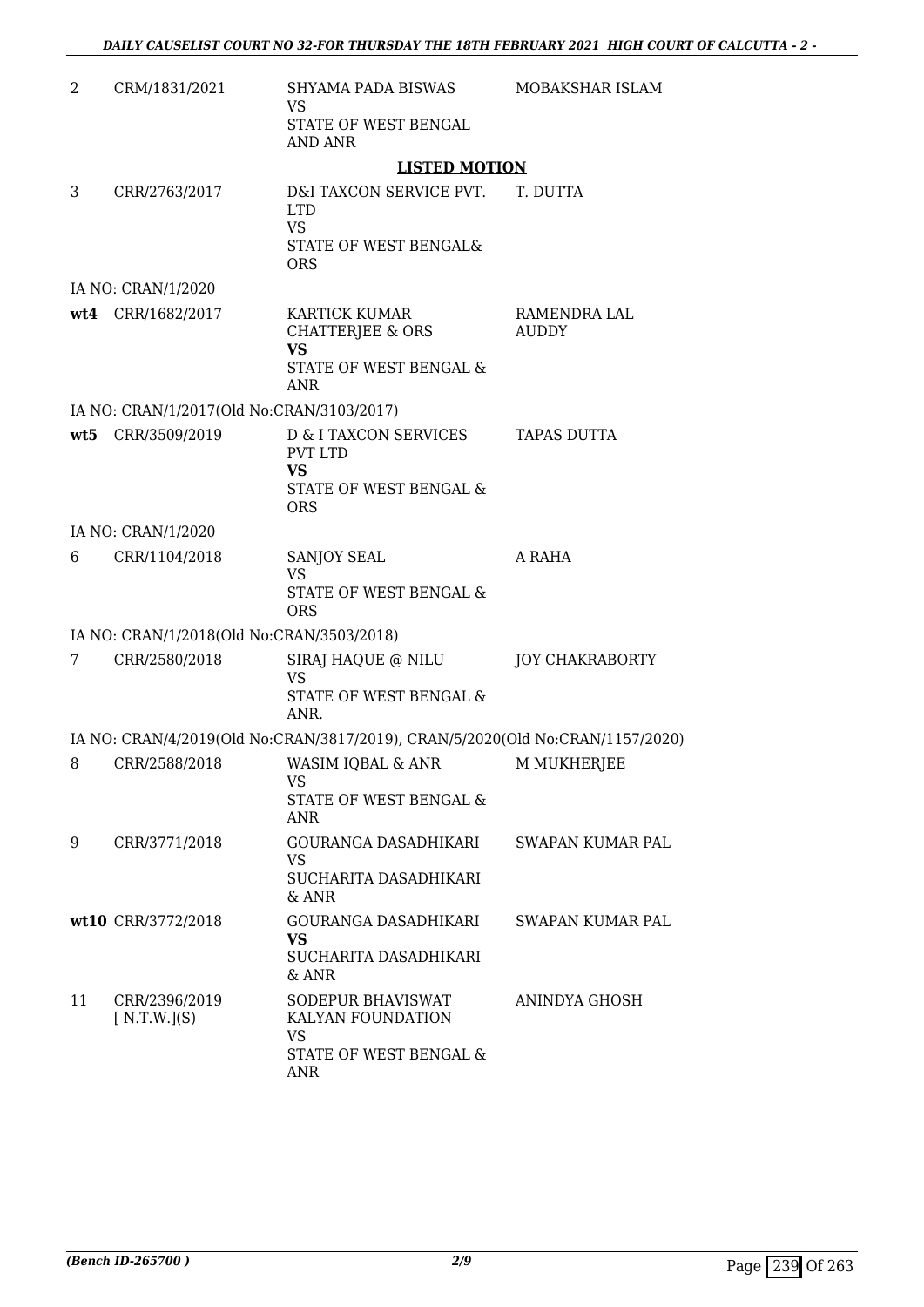| 12 | CRR/1600/2020                  | RIMA ROY KARMAKAR<br><b>VS</b><br>State of West Bengal AND<br>ANR                  | <b>SUBHASIS</b><br><b>CHOUDHURY</b>   |
|----|--------------------------------|------------------------------------------------------------------------------------|---------------------------------------|
|    | IA NO: CRAN/1/2020             |                                                                                    |                                       |
| 13 | CRR/1722/2020                  | <b>APU KUNDU</b><br><b>VS</b><br>STATE OF WEST BENGAL<br><b>AND ANR</b>            | <b>RUPSA SREEMANI</b>                 |
| 14 | CRR/1736/2020                  | <b>JAHIRA SARDAR</b><br><b>VS</b><br>State of West Bengal AND<br><b>ANOTHER</b>    | <b>MOUNIK GHOSH</b>                   |
| 15 | CRR/1825/2020<br>[S]           | <b>GOUTAM BHATTACHARJEE</b><br><b>VS</b><br>STATE OF WEST BENGAL<br>AND ORS.       | <b>BISWAJIT HAZRA</b>                 |
| 16 | CRR/1838/2020                  | PRANATI DAS @PUJA SHIL<br><b>VS</b><br>STATE OF WEST BENGAL<br>AND ORS.            | <b>SHASANKA SEKHAR</b><br><b>SAHA</b> |
| 17 | CRR/167/2021                   | MOUMITA CHAKRABORTY<br><b>VS</b><br>State of West Bengal AND<br><b>ANR</b>         | <b>SUJIT SAHA</b>                     |
| 18 | CRR/211/2021<br>[S]            | <b>BHUPESH RASHODE</b><br><b>VS</b><br>State of West Bengal AND<br><b>ANR</b>      | <b>USHA DOSHI</b>                     |
| 19 | CRR/222/2021                   | PASUPATI MAHATO<br><b>VS</b><br><b>SMT RUPALI MAHATO AND</b><br><b>ORS</b>         | <b>ARIJIT DEY</b>                     |
| 20 | CRR/232/2021                   | <b>APU KUNDU</b><br>VS<br>STATE OF WEST BENGAL                                     | <b>RUPSA SREEMANI</b>                 |
| 21 | CRR/349/2021<br>$[N.T.W.]$ (S) | DIPU NAIYA AND ORS<br><b>VS</b><br>STATE OF WEST BENGAL                            | NILENDRA NARAYAN<br><b>RAY</b>        |
| 22 | CRR/363/2021                   | <b>SHADEB AHMED</b><br>VS<br><b>GHAZALA PARVEEN AND</b><br>ANR                     | <b>MARIA RAHAMAN</b>                  |
| 23 | CRR/389/2021                   | <b>SARSAGUN MURMU</b><br><b>VS</b><br>STATE OF WEST BENGAL                         | Malay Bhattacharyya                   |
| 24 | CRR/397/2021                   | JAI KUMAR KARNANI<br><b>VS</b><br>M/S. HARKISHAN DASS RAM<br><b>KISHAN AND ORS</b> | <b>MANAS DASGUPTA</b>                 |
| 25 | CRR/399/2021                   | K AGENCIES PVT LTD<br><b>VS</b><br>M/S. HOPWRAH MILLS CO<br>LTD AND ORS            | MANAS DASGUPTA                        |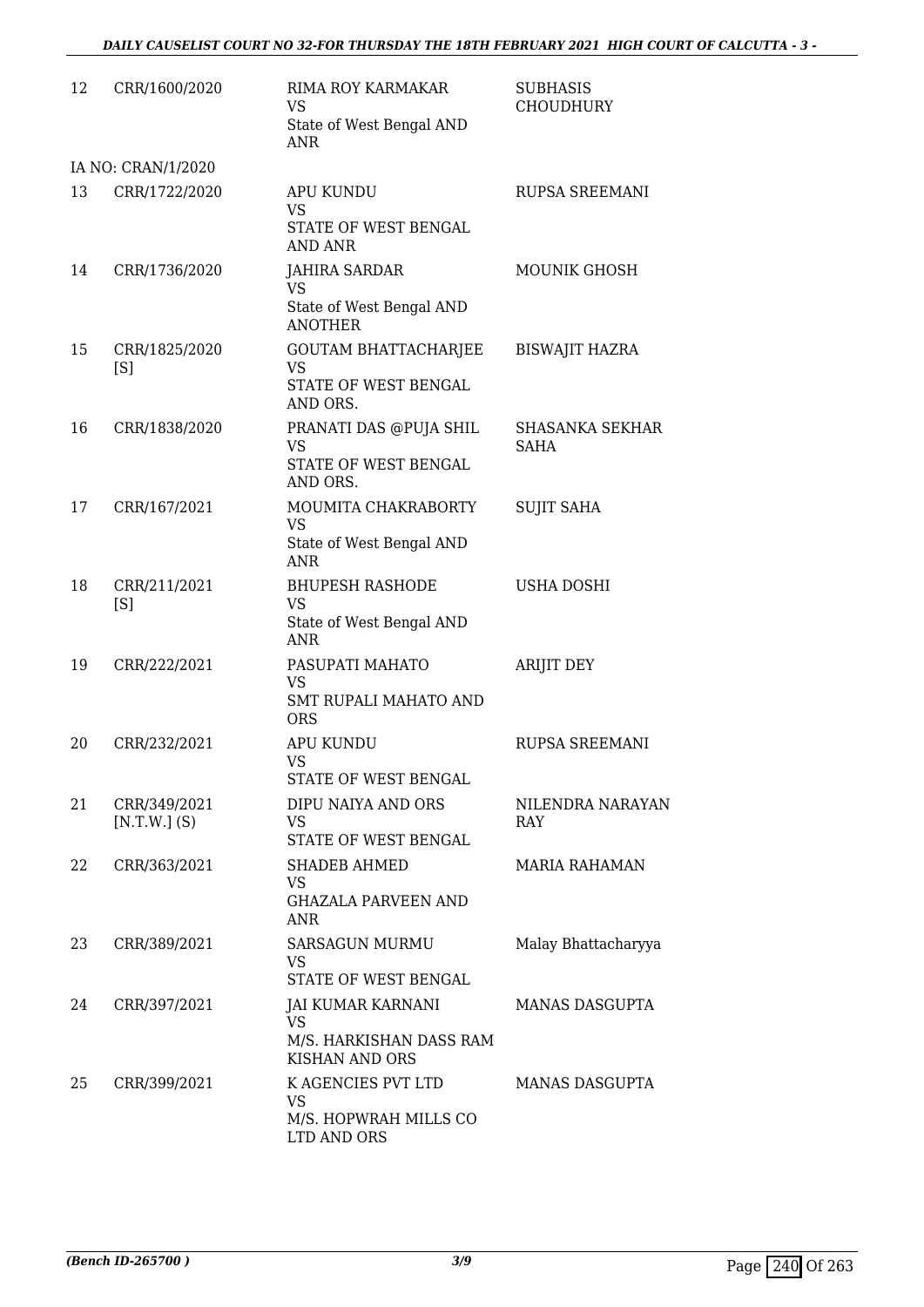| 26 | CRR/400/2021  | MR VISHNU KANTA<br><b>KARNANI</b><br>VS<br>M/S. HARKISHAN DASS RAM<br><b>KRISHAN AND ORS</b> | MANAS DASGUPTA                      |
|----|---------------|----------------------------------------------------------------------------------------------|-------------------------------------|
| 27 | CRR/404/2021  | <b>SK ANESH</b><br>VS<br>STATE OF WEST BENGAL<br>AND ANR                                     | SHASHANKA SEKHAR<br>SAHA            |
| 28 | CRR/412/2021  | RATAN KARMAKAR AND<br><b>ORS</b><br><b>VS</b><br>STATE OF WEST BENGAL<br>AND ANR             | KAMALESH CHANDRA<br><b>SAHA</b>     |
| 29 | CRR/427/2021  | MAITHAN ALLOYS LIMITED<br>VS<br><b>AGARWAL MITTAL</b><br>CONCAST PVT LTD AND<br><b>ORS</b>   | ABHIJIT CHOWDHURY                   |
| 30 | CRR/429/2021  | PRIYANKA MONDAL<br>VS.<br>STATE OF WEST BENGAL<br>AND ORS.                                   | <b>MOUSUMI</b><br><b>CHATTERJEE</b> |
| 31 | CRR/430/2021  | <b>SYED SIRAJ ALI</b><br>VS<br><b>MOMTAZ</b><br>CHOWDHURY(BEGAM) AND<br>ANR                  | MD RAFIQUL ISLAM                    |
| 32 | CRR/432/2021  | JOHN JOSEPH<br><b>VS</b><br>STATE OF WEST BENGAL<br>AND ANR                                  | PAROMITA MALAKAR<br><b>DUTTA</b>    |
| 33 | CRR/433/2021  | <b>SUKANT PAL AND ORS</b><br>VS<br>JAYA BAIDYA PAL AND ANR                                   | PURNA CHANDRA<br><b>MAITI</b>       |
| 34 | CRR/438/2021  | <b>GOPAL SAHA AND ORS</b><br>VS<br>DIPALI SAHA AND ANR                                       | <b>KARABI ROY</b>                   |
| 35 | CRR/442/2021  | <b>MANAS ARI</b><br>VS.<br>STATE OF WEST BENGAL<br><b>AND ANR</b>                            | SK SAMIM AKHTER                     |
| 36 | CRR/443/2021  | SAILENDRA KUMAR<br>VS.<br>STATE OF WEST BENGAL                                               | <b>MOINAK BAKSHI</b>                |
|    |               | <b>EXTENSION OF INTERIM ORDER</b>                                                            |                                     |
| 37 | CRR/2247/2016 | SUSHIL KUMAR<br>HETAMSARIA<br>VS<br>STATE OF WEST BENGAL                                     | <b>SAROJ TULSIAN</b>                |

IA NO: CRAN/5/2018(Old No:CRAN/2634/2018)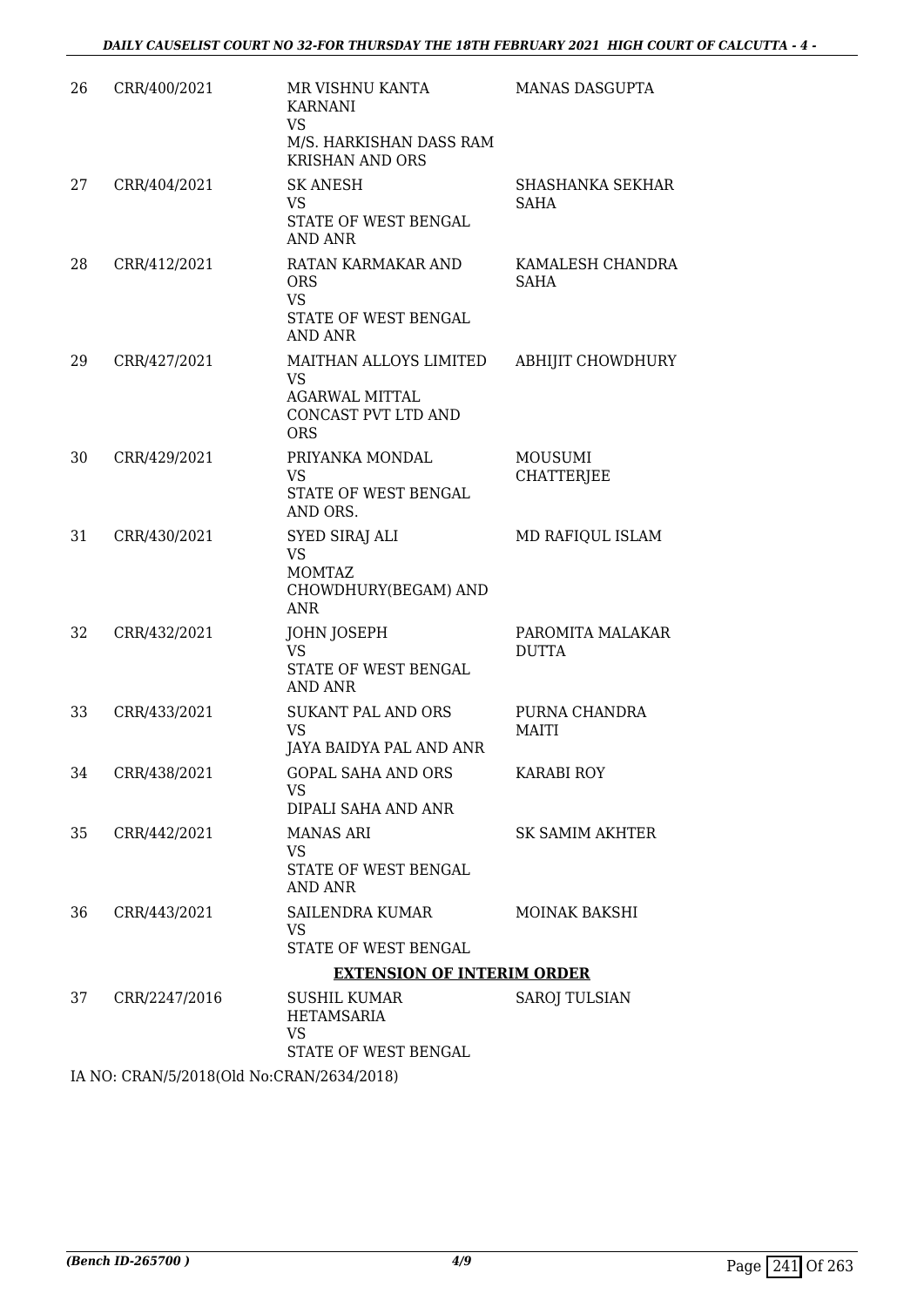| 38 | CRR/2248/2016                             | SUSHIL KUMAR<br>HETAMSARIA<br><b>VS</b><br>STATE OF WEST BENGAL                                | <b>SAROJ TULSIAN</b>                     |       |
|----|-------------------------------------------|------------------------------------------------------------------------------------------------|------------------------------------------|-------|
|    | IA NO: CRAN/5/2018(Old No:CRAN/2633/2018) |                                                                                                |                                          |       |
| 39 | CRR/3807/2017                             | KALYAN KUMAR MAITI                                                                             | <b>B N MUNI</b>                          |       |
|    | [S]                                       | <b>VS</b><br>STATE OF WEST BENGAL &<br><b>ORS</b>                                              |                                          |       |
|    | IA NO: CRAN/2/2020(Old No:CRAN/666/2020)  |                                                                                                |                                          |       |
|    | wt40 CRR/3808/2017                        | KALYAN KUMAR MAITI<br><b>VS</b>                                                                | <b>B N MUNI</b>                          |       |
|    |                                           | STATE OF WEST BENGAL &<br><b>ORS</b>                                                           |                                          |       |
| 41 | CRR/124/2019                              | NATAKRISHNA PARUA<br><b>VS</b>                                                                 | ARPITA CHOWDHURY                         |       |
|    |                                           | KRISHNA PADA SAMANTA &<br>ANR                                                                  |                                          |       |
|    |                                           | IA NO: CRAN/2/2019(Old No:CRAN/4155/2019), CRAN/3/2020                                         |                                          |       |
| 42 | CRR/2578/2019                             | SANJAY RAO BHANDULKAR<br>$&$ ORS                                                               | <b>SAROJ TULSIAN</b>                     |       |
|    |                                           | <b>VS</b><br>STATE OF WEST BENGAL &<br><b>ORS</b>                                              |                                          |       |
|    | IA NO: CRAN/2/2020(Old No:CRAN/861/2020)  |                                                                                                |                                          |       |
| 43 | CRR/914/2020                              | <b>JALADHAR PAL</b><br><b>VS</b><br>STATE OF WEST BENGAL                                       | <b>MADHUMITA ROY</b><br><b>CHOWDHURY</b> |       |
|    | IA NO: CRAN/1/2021                        |                                                                                                |                                          |       |
|    | wt44 CRR/1731/1995                        | <b>JALADHAR PAL</b>                                                                            | MR S.ROY                                 | N.Y.A |
|    |                                           | <b>VS</b><br>THE STATE OF WEST<br><b>BENGAL</b>                                                |                                          |       |
|    |                                           | IA NO: CRAN/1/2019(Old No:CRAN/4681/2019), CRAN/2/2019(Old No:CRAN/4683/2019), CRAN/3/2020     |                                          |       |
| 45 | CRR/1704/2020                             | MOFIDUL ISLAM MONDAL<br><b>AND ORS</b><br><b>VS</b>                                            | SHASHANKA<br>SHEKHAR SAHA                |       |
|    |                                           | THE STATE OF WEST<br><b>BENGAL AND ANR</b>                                                     |                                          |       |
|    | IA NO: CRAN/1/2021, CRAN/2/2021           |                                                                                                |                                          |       |
|    |                                           | <b>RESTORATION APPLICATION</b>                                                                 |                                          |       |
| 46 | CRR/2878/2019                             | <b>SUMIT ARYA</b><br>VS                                                                        | <b>UTTAM BASAK</b>                       |       |
|    |                                           | STATE OF WEST BENGAL &<br>ANR                                                                  |                                          |       |
|    | IA NO: CRAN/2/2021                        |                                                                                                |                                          |       |
|    | <b>ASSIGNED MATTERS</b>                   |                                                                                                |                                          |       |
| 47 | CRR/209/2006<br>[S]                       | ASHOK PRASAD<br>VS<br><b>STATE</b>                                                             | KOUSHIK KUNDU                            |       |
|    | $N_0$ . $CDAM14077/2010$                  | IA NO: CRAN/1/2019(Old No:CRAN/4867/2019), CRAN/2/2019(Old No:CRAN/4868/2019), CRAN/3/2019(Old |                                          |       |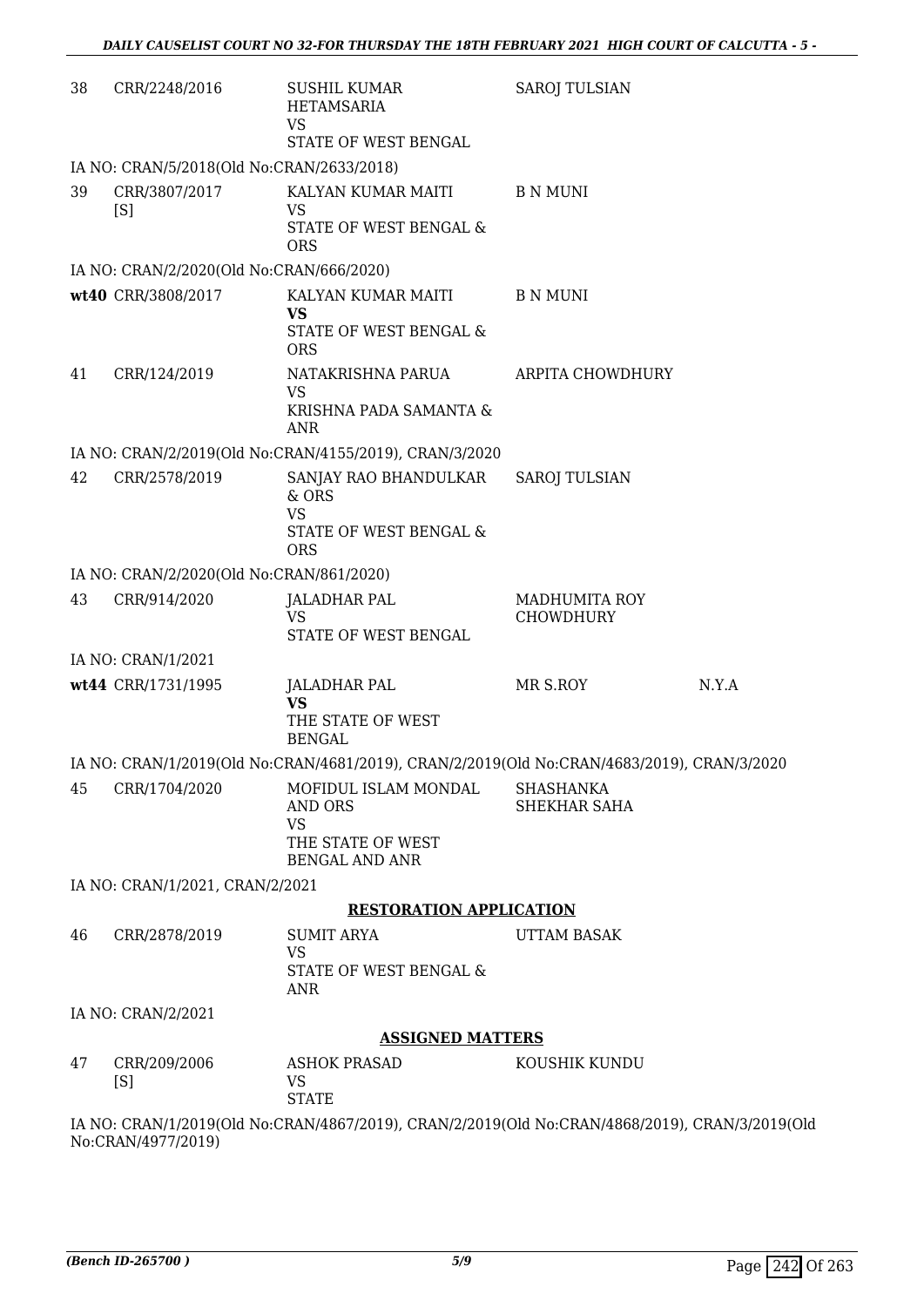| 48 | CRR/368/2020<br>[S]                       | RAJIB CHANDA<br>VS                                                            | PRITAM ROY                   |
|----|-------------------------------------------|-------------------------------------------------------------------------------|------------------------------|
|    |                                           | STATE OF WEST BENGAL &<br><b>ANR</b>                                          |                              |
| 49 | CRR/1366/2020<br>[S]                      | <b>SURAJIT HAZRA</b><br><b>VS</b>                                             | PRADYUT KUMAR<br><b>DAS</b>  |
|    |                                           | State of West Bengal                                                          |                              |
|    | IA NO: CRAN/1/2020                        | <b>APPLICATION</b>                                                            |                              |
| 50 | CRR/4022/2017                             | <b>HASIBA BIBI</b><br><b>VS</b>                                               | D. SAMANTA                   |
|    |                                           | RAKIBUL ISLAM & ANR                                                           |                              |
|    | IA NO: CRAN/1/2021                        |                                                                               |                              |
| 51 | CRR/3693/2018                             | <b>SUBRATA BISWAS</b><br>VS                                                   | DEBANJAN<br><b>MUKHERJEE</b> |
|    |                                           | STATE OF WEST BENGAL &<br>ANR                                                 |                              |
|    | IA NO: CRAN/1/2019(Old No:CRAN/2037/2019) |                                                                               |                              |
| 52 | CRR/2886/2019                             | POOJA SHARMA<br><b>VS</b>                                                     | ATISH GHOSH                  |
|    |                                           | STATE OF WEST BENGAL &<br>ANR                                                 |                              |
|    |                                           | IA NO: CRAN/1/2020(Old No:CRAN/3830/2020), CRAN/2/2020(Old No:CRAN/3832/2020) |                              |
| 53 | CRR/1109/2020<br>[2 P.M.]                 | COUNTY DEVELOPERS PVT.<br>LTD. (CDPL) & ANR.<br><b>VS</b>                     | DEEPAK KR. SINGH             |
|    |                                           | STATE OF WEST BENGAL &<br>ANR.                                                |                              |
|    |                                           | IA NO: CRAN/1/2020(Old No:CRAN/3977/2020), CRAN/2/2020                        |                              |
| 54 | CRR/1569/2020                             | <b>INDRAJIT DAS</b><br><b>VS</b>                                              | <b>AMAR SINGH</b>            |
|    |                                           | State of West Bengal AND<br><b>ANR</b>                                        |                              |
|    | IA NO: CRAN/2/2021                        |                                                                               |                              |
| 55 | CRR/1777/2020<br>[S]                      | SHEIKH HASNABUL HAQUE GAGANJYOT SINGH<br><b>AND ANR</b><br><b>VS</b>          |                              |
|    |                                           | THE STATE OF WEST<br><b>BENGAL AND ANR</b>                                    |                              |
|    | IA NO: CRAN/1/2021, CRAN/2/2021           |                                                                               |                              |
|    |                                           | <b>CONTESTED APPLICATION 1</b>                                                |                              |
| 56 | CRR/4001/2016<br>[S]                      | NARESH KHATAU PAREKH<br>VS                                                    | AYAN CHAKRABORTY             |
|    |                                           | STATE OF WEST BENGAL &<br>ANR                                                 |                              |

IA NO: CRAN/3/2019(Old No:CRAN/2392/2019)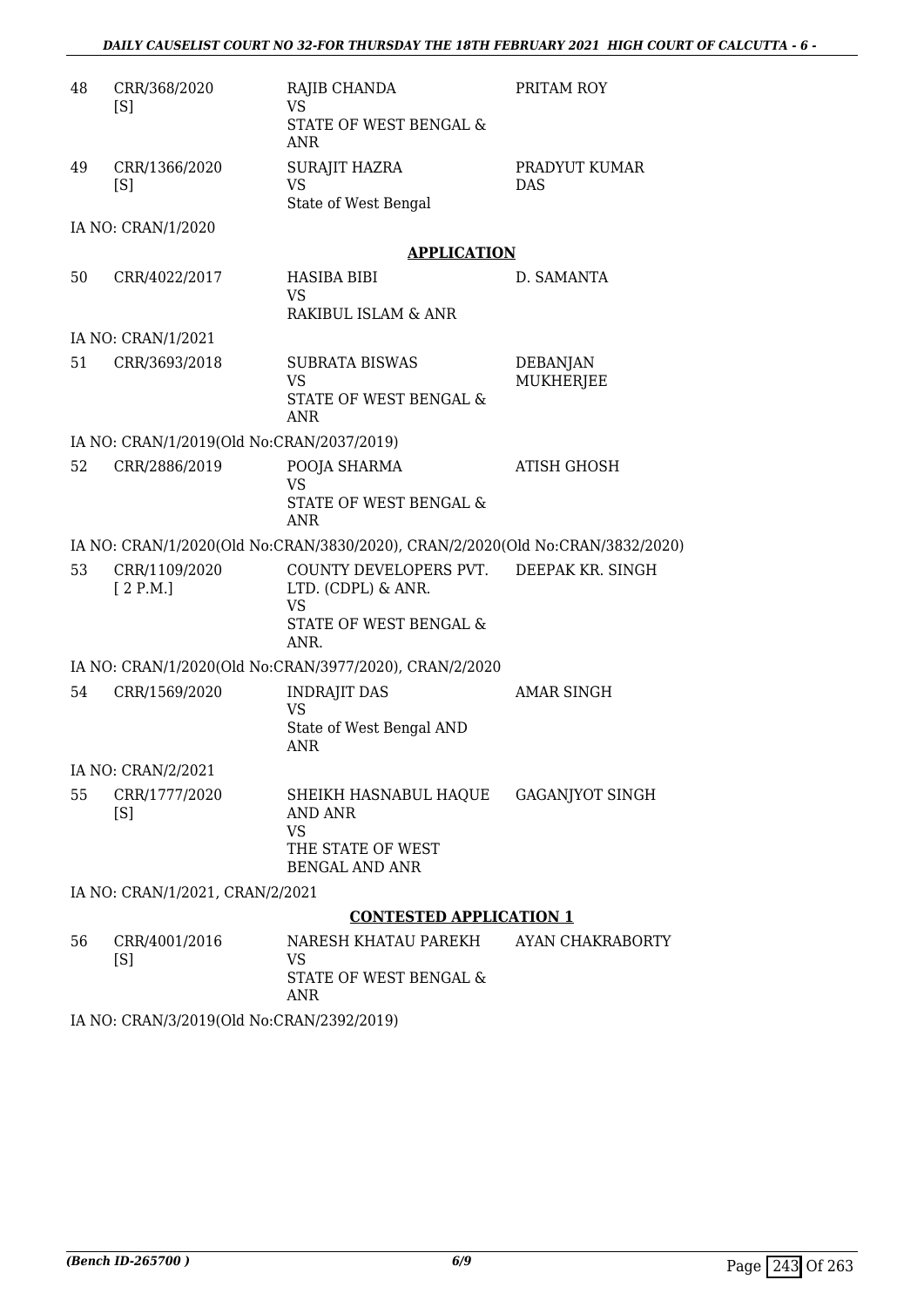| 57 | CRR/1956/2017                             | DR PRADIP KR BARMA &<br><b>ORS</b><br><b>VS</b><br>STATE OF WEST BENGAL &<br><b>ANR</b>           | M H CHOWDHURY                                                                                                                                                                                |
|----|-------------------------------------------|---------------------------------------------------------------------------------------------------|----------------------------------------------------------------------------------------------------------------------------------------------------------------------------------------------|
|    | CRAN/12/2019(Old No:CRAN/4113/2019)       |                                                                                                   | IA NO: CRAN/1/2017(Old No:CRAN/3596/2017), CRAN/3/2017(Old No:CRAN/4951/2017), CRAN/5/2018(Old<br>No:CRAN/771/2018), CRAN/9/2019(Old No:CRAN/681/2019), CRAN/10/2019(Old No:CRAN/1875/2019), |
| 58 | CRR/2468/2017                             | TARUN KR. MITRA<br>VS<br><b>SUBIR ROY CHOWDHURY &amp;</b><br>ANR.                                 | PAMPA DEY (DHABAL)                                                                                                                                                                           |
|    | IA NO: CRAN/2/2017(Old No:CRAN/5536/2017) |                                                                                                   |                                                                                                                                                                                              |
| 59 | CRR/2886/2017<br>$[$ DEPT.]               | <b>RAINY GHOSH</b><br><b>VS</b><br>STATE OF WEST BENGAL &<br>ORS.                                 | <b>AVISHEK PRASAD</b>                                                                                                                                                                        |
| 60 | CRR/2984/2017<br>[S]                      | <b>KEDAR NATH SEN</b><br><b>VS</b><br>PRABIR KUMAR SEN & ORS                                      | MOBAKSHAR ISLAM                                                                                                                                                                              |
|    | IA NO: CRAN/3/2018(Old No:CRAN/3433/2018) |                                                                                                   |                                                                                                                                                                                              |
| 61 | CRR/3120/2017<br>[NTW][S]                 | <b>MA KREENG</b><br>CONSTRUCTION P LTD &<br><b>ORS</b><br>VS.                                     | <b>MS A TIWARI</b>                                                                                                                                                                           |
| 62 | CRR/3797/2017                             | DIPAK SAHA & ANR<br>M/S MASHA ENTERPRISE &<br>ORS.<br><b>VS</b><br>STATE OF WEST BENGAL &<br>ANR. | SANJIDA SULTANA                                                                                                                                                                              |
|    | IA NO: CRAN/2/2018(Old No:CRAN/2411/2018) |                                                                                                   |                                                                                                                                                                                              |
| 63 | CRR/3978/2017<br>[DEFI.]                  | <b>SUBHENDU BISWAS</b><br><b>VS</b><br>CBI. SP. ACB. KOL                                          | <b>B BISWAS</b>                                                                                                                                                                              |
|    | IA NO: CRAN/7/2020(Old No:CRAN/679/2020)  |                                                                                                   |                                                                                                                                                                                              |
| 64 | CRR/985/2018                              | SOVA SINGH @ SINHA &<br>ANR<br><b>VS</b><br><b>LATA SINHA &amp; ANR</b>                           | <b>HILLOL SAHA</b><br><b>PODDAR</b>                                                                                                                                                          |
| 65 | CRR/1097/2018                             | NIRA SHARMA<br>VS<br>STATE OF WEST BENGAL                                                         | K MEHROTRA                                                                                                                                                                                   |
| 66 | CRR/1264/2018                             | <b>SOUMITRA PAUL &amp; ANR</b><br><b>VS</b><br>STATE OF WEST BENGAL &<br>ANR                      | A AGARWAL                                                                                                                                                                                    |
| 67 | CRR/2222/2018                             | BALAGERIA CENTRAL CO-<br>OPERATIVE BANK LTD.<br><b>VS</b><br>STATE OF WEST BENGAL &<br>ANR        | <b>MADAN MOHAN ROY</b>                                                                                                                                                                       |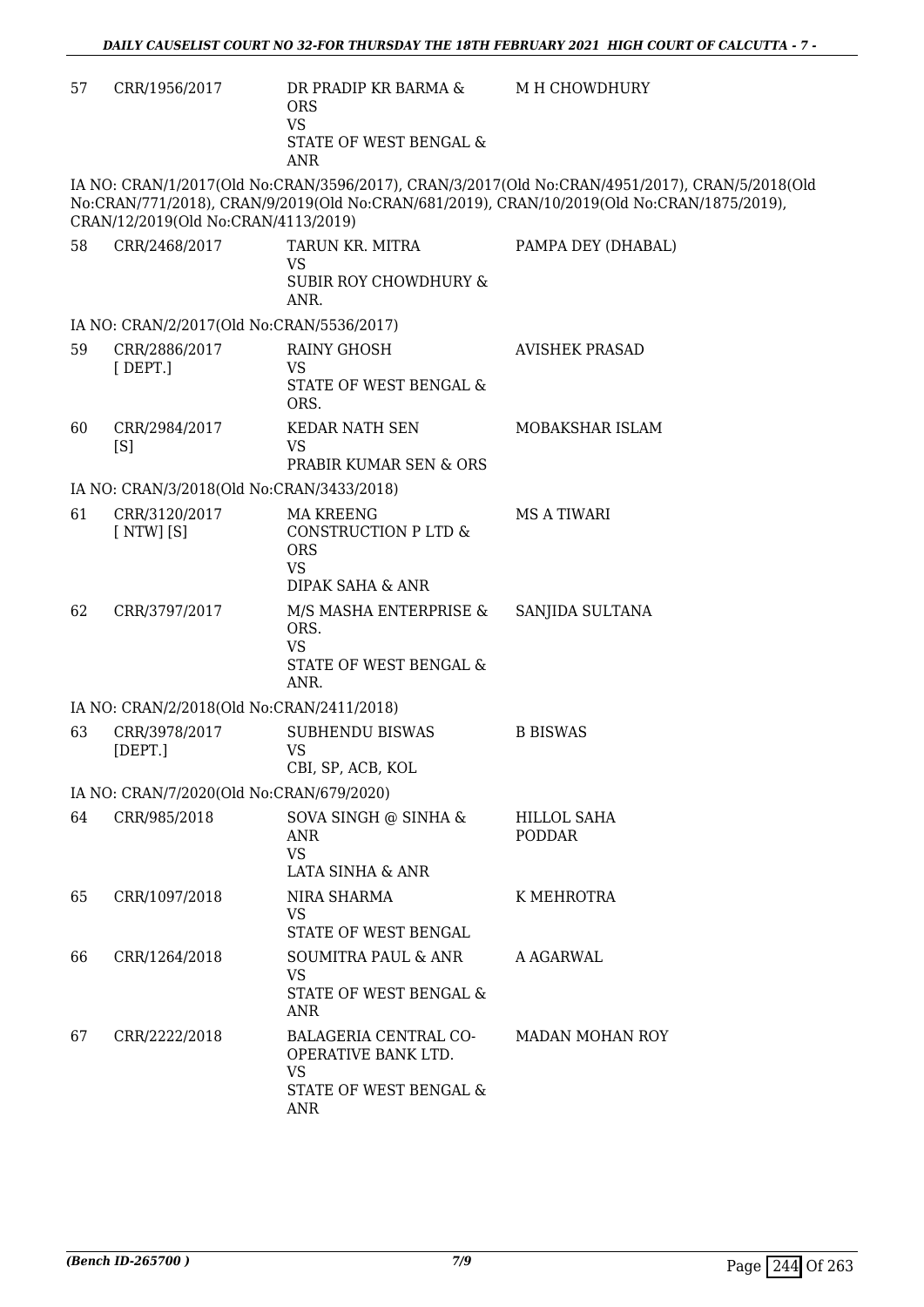| CRR/2224/2018                | BALAGERIA CENTRAL CO-<br>OPERATIVE BANK LTD.                     | <b>MADAN MOHAN ROY</b>                                                                                                                                                                                                                                                                                                                                                                                                                                                                                                                                                                                |
|------------------------------|------------------------------------------------------------------|-------------------------------------------------------------------------------------------------------------------------------------------------------------------------------------------------------------------------------------------------------------------------------------------------------------------------------------------------------------------------------------------------------------------------------------------------------------------------------------------------------------------------------------------------------------------------------------------------------|
|                              | STATE OF WEST BENGAL &<br>ANR.                                   |                                                                                                                                                                                                                                                                                                                                                                                                                                                                                                                                                                                                       |
| CRR/2382/2018<br>(LCR)       | DHIRAJ THARD<br><b>VS</b>                                        | S. AGARWAL                                                                                                                                                                                                                                                                                                                                                                                                                                                                                                                                                                                            |
|                              |                                                                  |                                                                                                                                                                                                                                                                                                                                                                                                                                                                                                                                                                                                       |
|                              | <b>VS</b><br>STATE OF WEST BENGAL &                              | UTTIYA ROY                                                                                                                                                                                                                                                                                                                                                                                                                                                                                                                                                                                            |
| CRR/1711/2019<br>$[NTW]$ [S] | <b>SMT LAXMI DAS</b><br><b>VS</b>                                | D K ADHIKARY                                                                                                                                                                                                                                                                                                                                                                                                                                                                                                                                                                                          |
|                              |                                                                  |                                                                                                                                                                                                                                                                                                                                                                                                                                                                                                                                                                                                       |
|                              | <b>VS</b>                                                        | <b>AMAL KUMAR</b><br><b>BANERJEE</b>                                                                                                                                                                                                                                                                                                                                                                                                                                                                                                                                                                  |
|                              |                                                                  | <b>MUKTESWAR MAITY</b>                                                                                                                                                                                                                                                                                                                                                                                                                                                                                                                                                                                |
|                              | <b>VS</b><br><b>GOPAL CHANDRA MAITY &amp;</b>                    |                                                                                                                                                                                                                                                                                                                                                                                                                                                                                                                                                                                                       |
|                              |                                                                  |                                                                                                                                                                                                                                                                                                                                                                                                                                                                                                                                                                                                       |
|                              |                                                                  | APURBA KR. DATTA                                                                                                                                                                                                                                                                                                                                                                                                                                                                                                                                                                                      |
|                              | <b>VS</b><br><b>TANUMITA</b><br><b>BHATTACHARYYA</b>             |                                                                                                                                                                                                                                                                                                                                                                                                                                                                                                                                                                                                       |
| CRR/3125/2019                | AMIT KR CHAKRABORTY<br><b>VS</b><br><b>SMT PRATYUSHA</b>         | APURBA KR DATTA                                                                                                                                                                                                                                                                                                                                                                                                                                                                                                                                                                                       |
| CRR/3436/2019                | <b>SAMIR SARDAR</b><br>VS<br>STATE OF WEST BENGAL &              | PRIYANJIT KUNDU                                                                                                                                                                                                                                                                                                                                                                                                                                                                                                                                                                                       |
|                              | <b>ANR</b>                                                       |                                                                                                                                                                                                                                                                                                                                                                                                                                                                                                                                                                                                       |
| CRR/3525/2019                | <b>VIVEK BHASKARAN</b><br><b>VS</b>                              | ABHIRUP<br><b>CHAKRABORTY</b>                                                                                                                                                                                                                                                                                                                                                                                                                                                                                                                                                                         |
|                              |                                                                  |                                                                                                                                                                                                                                                                                                                                                                                                                                                                                                                                                                                                       |
|                              |                                                                  |                                                                                                                                                                                                                                                                                                                                                                                                                                                                                                                                                                                                       |
| CRR/3623/2019                | <b>SAIKAT ROY</b>                                                | SIRSENDU SINHA                                                                                                                                                                                                                                                                                                                                                                                                                                                                                                                                                                                        |
|                              | <b>VS</b><br>STATE OF WEST BENGAL &<br>ANR                       | ROY                                                                                                                                                                                                                                                                                                                                                                                                                                                                                                                                                                                                   |
| CRR/3832/2019<br>[NTW]       | CHANDAN ARORA<br>VS                                              | SHIBAJI KUMAR DAS                                                                                                                                                                                                                                                                                                                                                                                                                                                                                                                                                                                     |
|                              |                                                                  |                                                                                                                                                                                                                                                                                                                                                                                                                                                                                                                                                                                                       |
| No:CRAN/638/2020)            |                                                                  |                                                                                                                                                                                                                                                                                                                                                                                                                                                                                                                                                                                                       |
| CRR/107/2020<br>[NTW]        | MIHIR CHAKRABORTY &<br>ANR<br><b>VS</b>                          | MD. IDRISH                                                                                                                                                                                                                                                                                                                                                                                                                                                                                                                                                                                            |
|                              | CRR/2540/2018<br>CRR/2199/2019<br>CRR/2752/2019<br>CRR/2903/2019 | <b>VS</b><br>M/S CAR CHASSIS PVT.LTD<br>SMT SUTAPA GHOSH<br><b>ORS</b><br>MADHUSUDAN DAS & ANR<br><b>MD ALAMGIR</b><br><b>BISWAJIT DAS &amp; ANR</b><br>TAPAN KUMAR GHOSH<br>ANR<br>IA NO: CRAN/2/2020(Old No:CRAN/3409/2020), CRAN/3/2020(Old No:CRAN/3410/2020), CRAN/4/2020<br>SOUMIK BHATTACHARYYA<br><b>CHAKRABORTY &amp; ANR</b><br>STATE OF WEST BENGAL &<br>ANR<br>IA NO: CRAN/2/2020(Old No:CRAN/488/2020), CRAN/3/2020(Old No:CRAN/855/2020)<br>AMBIKA ARORA & ANR<br>IA NO: CRAN/1/2019(Old No:CRAN/4999/2019), CRAN/2/2020(Old No:CRAN/565/2020), CRAN/3/2020(Old<br>STATE OF WEST BENGAL |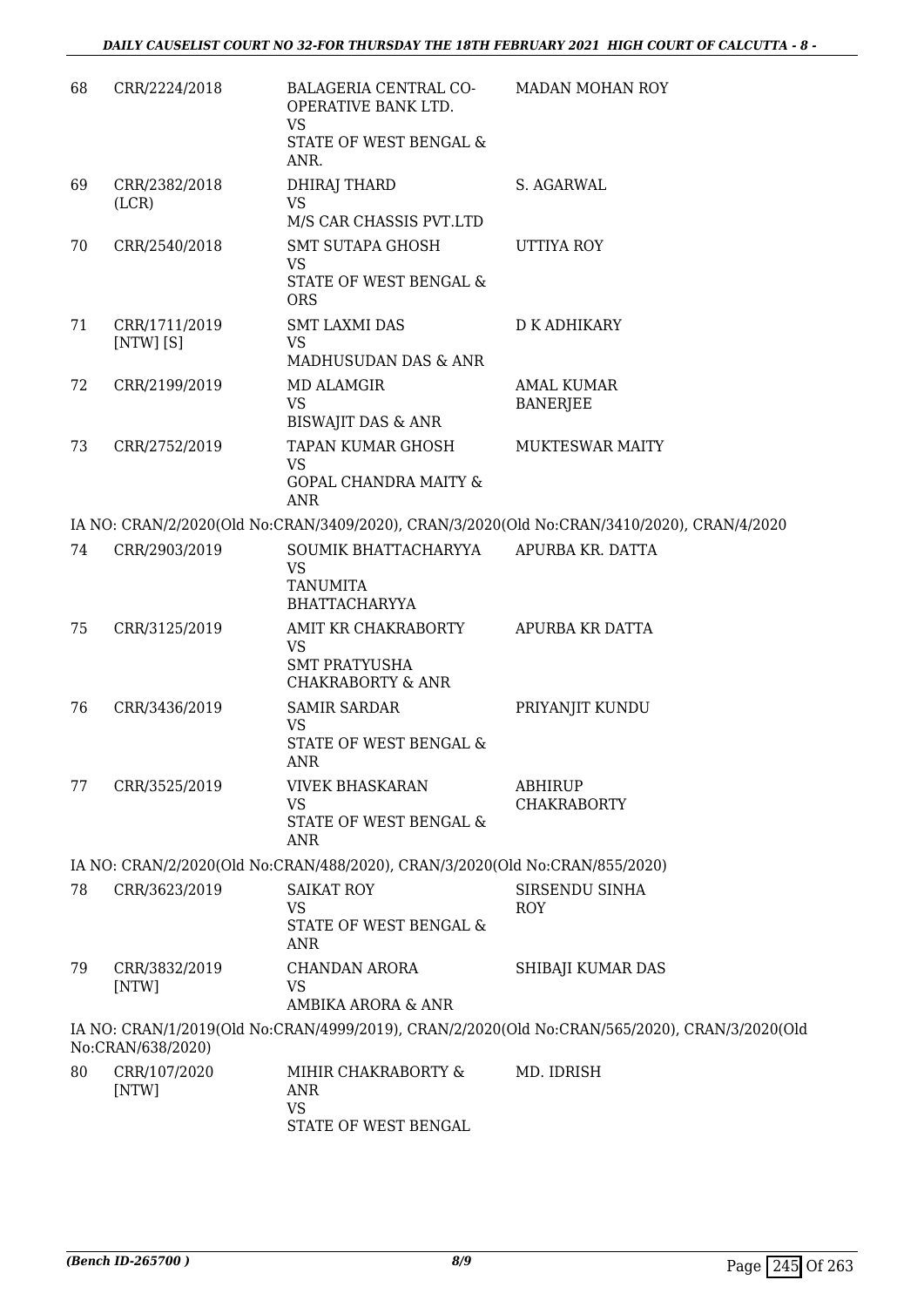| 81 | CRR/115/2020                             | <b>IVAN ROJARIO @ IVAN</b><br>ROJRIO @ IVAN ROZARIO @<br><b>IVAN RAJORIA</b><br>VS<br>STATE OF WEST BENGAL &<br><b>ANR</b> | SHAREQUL HAQUE                        |
|----|------------------------------------------|----------------------------------------------------------------------------------------------------------------------------|---------------------------------------|
|    | IA NO: CRAN/1/2020(Old No:CRAN/384/2020) |                                                                                                                            |                                       |
| 82 | CRR/185/2020<br>[NTW]                    | <b>CHANDAN ARIRA</b><br>VS.<br>AMBIKA ARORA& ANR                                                                           | SHIBAJI KUMAR DAS                     |
|    | wt83 CRR/3829/2019                       | CHANDAN ARORA<br><b>VS</b><br>AMBIKA ARORA & ANR                                                                           | SHIBAJI KR DAS                        |
|    |                                          | IA NO: CRAN/1/2019(Old No:CRAN/4996/2019), CRAN/2/2020(Old No:CRAN/680/2020)                                               |                                       |
| 84 | CRR/394/2020<br>[NTW]                    | <b>SAMSUR</b><br>DOHA@MANTAJ@FAKIR<br>VS<br><b>SMT SUMITA</b><br>SHEE(SANTRA) & ANR                                        | <b>SYED JULFIKAR ALI</b>              |
| 85 | CRR/665/2020                             | ANJALI BHATTACHARJEE &<br><b>ORS</b><br>VS<br>STATE OF WEST BENGAL &<br><b>ANR</b>                                         | PINAKI<br><b>BHATTACHARYYA</b>        |
| 86 | CRR/1098/2020                            | SOUMOJIT PATRA<br>VS<br>STATE OF WEST BENGAL &<br><b>ANR</b>                                                               | <b>RAJIV KUMAR</b>                    |
|    |                                          | IA NO: CRAN/1/2020(Old No:CRAN/3524/2020), CRAN/2/2020                                                                     |                                       |
| 87 | CRR/1903/2020                            | <b>DEBASISH BRATA</b><br><b>BHATTACHARJEE</b><br>VS<br><b>SHARMISTHA</b><br><b>BHATTACHARJEE</b>                           | <b>PINAKI</b><br><b>BHATTACHARYYA</b> |
|    | IA NO: CRAN/1/2021                       |                                                                                                                            |                                       |
|    |                                          | <b>APPEAL FOR HEARING</b>                                                                                                  |                                       |
| 88 | CRA/65/1998<br>$(P+I+II+03+1PB+LCR)$ VS  | TARUN KANTI CHATTERJEE                                                                                                     | AMITABHA<br><b>KARMAKAR</b>           |

THE STATE OF WEST

BENGAL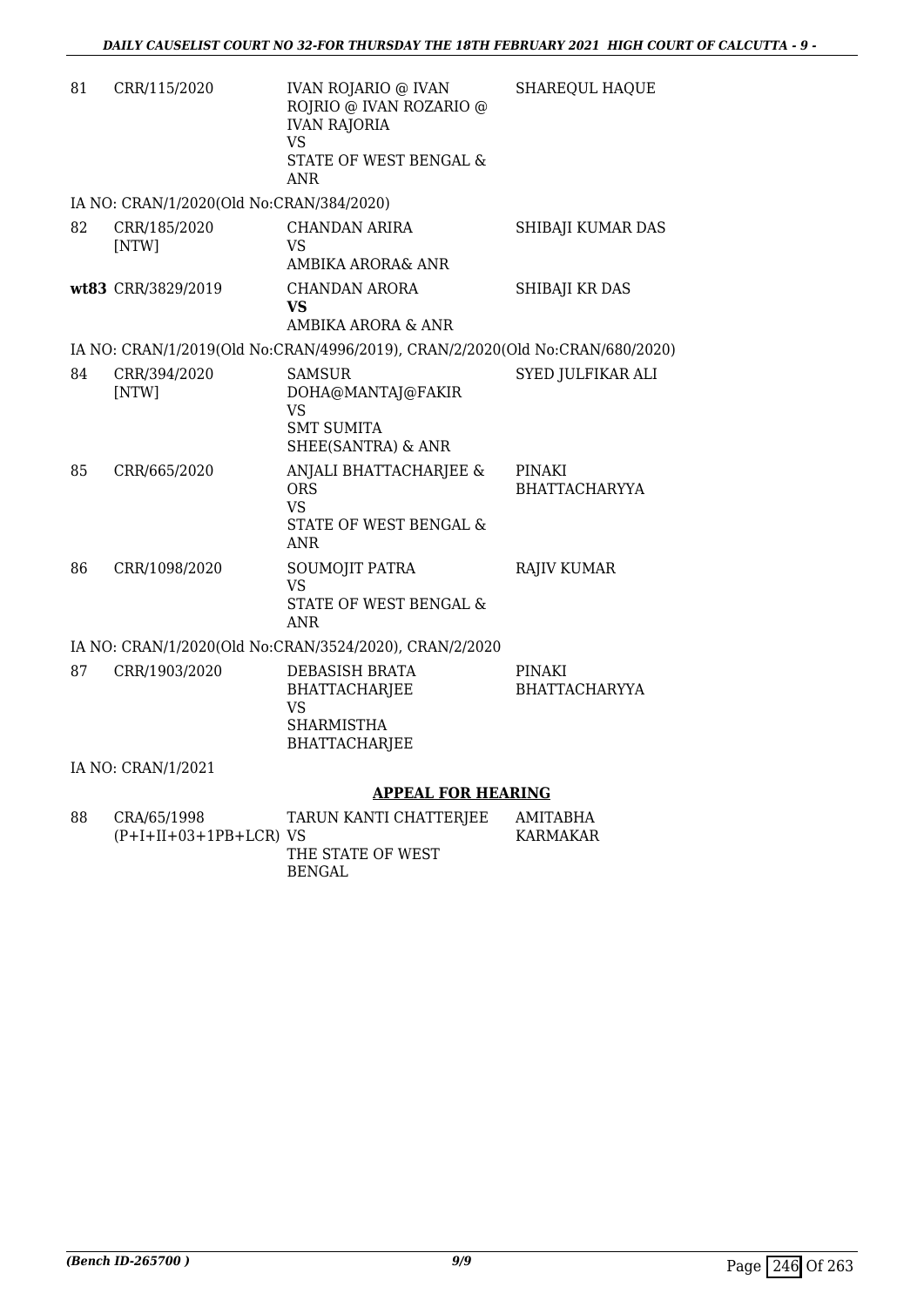

# In The High Court at Calcutta

### **Appellate Side**

**DAILY CAUSELIST For Thursday The 18th February 2021**

### **COURT NO. 42**

**SINGLE BENCH (SB - XVI)**

### **AT 10:45 AM**

### **HON'BLE JUSTICE SUBHASIS DASGUPTA**

### **(VIA VIDEO CONFERENCE) ON AND FROM MONDAY, THE 11TH JANUARY, 2021 - ADMISSION OF CRIMINAL MOTIONS AND HEARING OF CRIMINAL REVISIONS WHICH ARE NOT ASSIGNED TO ANY OTHER BENCH INCLUDING APPLICATIONS CONNECTED THERETO;**

### **HEARING OF CRIMINAL REVISIONS (IRRESPECTIVE OF CLASSIFICATION) FILED UPTO 2015 INCLUDING CONNECTED APPLICATIONS; HEARING OF CRIMINAL APPEALS.**

### **MENTIONING FOR INCLUSION OF REVISIONAL APPLICATION ON WEDNESDAY IN THIS WEEK.**

### **NOTE : MATTERS WILL BE TAKEN UP THROUGH PHYSICAL HEARING ONLY WHEN BOTH PARTIES ARE AGREED.**

### **RESTORATION APPLICATION**

1 CRR/565/2019 DEEPA PUJARI @ MISTRY @ HALDER @ REXANA HALDER  $V<sup>Q</sup>$ STATE OF WEST BENGAL TAPAN ROY

IA NO: CRAN/1/2019(Old No:CRAN/2923/2019)

### **LISTED MOTION**

| CRR/1812/2018 | ANIL SONI<br>VS.<br>STATE OF WEST BENGAL &<br>ORS | J. BHATTACHARJEE |
|---------------|---------------------------------------------------|------------------|
|               |                                                   |                  |

IA NO: CRAN/1/2018(Old No:CRAN/1814/2018)

|   | CRR/1652/2019                   | INDUSIND BANK LTD &<br>ANR<br>VS<br>STATE OF WEST BENGAL &<br><b>ORS</b> | AMAR SINGH                  |
|---|---------------------------------|--------------------------------------------------------------------------|-----------------------------|
| 4 | CRR/3799/2019<br>$(N.T.W.)$ (S) | SRI SWARUP BISWAS & ORS<br>VS<br>STATE OF WEST BENGAL &<br>ANR           | SANKHA SUBHRA<br><b>ROY</b> |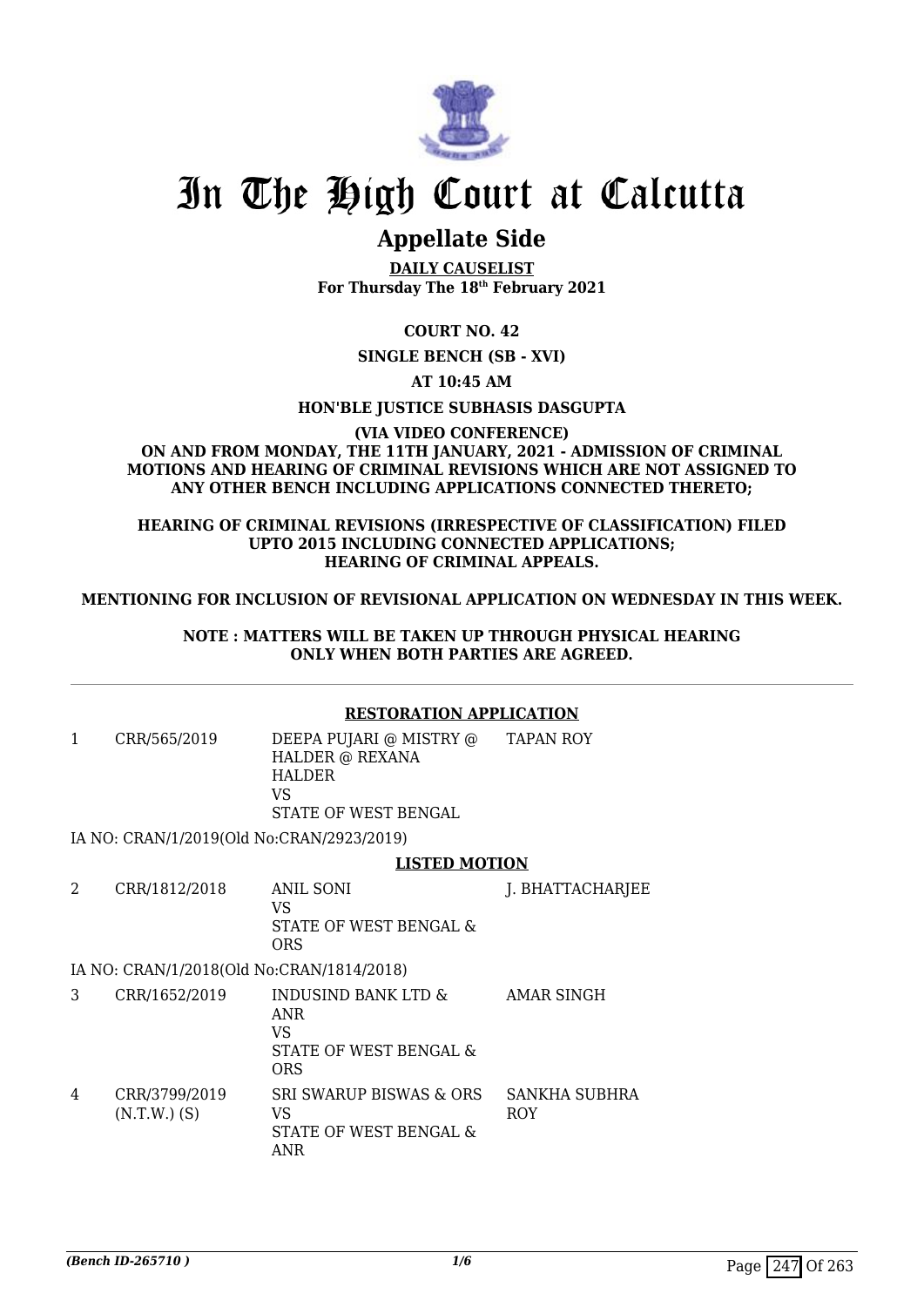| 5  | CRR/3855/2019        | <b>JAYANTA SEKHAR</b><br>VS.<br>NEHA GUPTA & ANR                                                                                              | NARAYAN DEBNATH                    |
|----|----------------------|-----------------------------------------------------------------------------------------------------------------------------------------------|------------------------------------|
|    | IA NO: CRAN/1/2020   |                                                                                                                                               |                                    |
| 6  | CRR/1504/2020<br>(s) | MANIK CHANDRA NASKAR<br>VS.<br>STATE OF WEST BENGAL<br>AND ORS.                                                                               | <b>GOPAL MONDAL</b>                |
| 7  | CRR/1870/2020        | RAJKUMAR JADAV<br><b>VS</b><br>STATE OF WEST BENGAL<br><b>AND ANR</b>                                                                         | RAMEEZ ALAM                        |
| 8  | CRR/247/2021         | <b>SALMA KHATOON</b><br><b>VS</b><br>STATE OF WEST BENGAL<br>AND ORS.                                                                         | <b>JOYEE MAITI</b>                 |
| 9  | CRR/309/2021         | <b>ALOK MITRA AND ORS</b><br><b>VS</b><br>STATE OF WEST BENGAL<br>AND ORS.                                                                    | PRASUN GHOSH                       |
| 10 | CRR/320/2021         | <b>TAMAL KRISHNA GHOSH</b><br><b>VS</b><br>STATE OF WEST BENGAL<br>AND ANR.                                                                   | <b>SATYENDRA</b><br><b>AGARWAL</b> |
| 11 | CRR/324/2021         | RANGALAL MAVAI<br><b>VS</b><br>STATE OF WEST BENGAL                                                                                           | <b>SUMIT ROUTH</b>                 |
| 12 | CRR/341/2021         | DR ARUP RATAN DUTTA<br><b>VS</b><br>STATE OF WEST BENGAL                                                                                      | <b>SOUMYA NAG</b>                  |
|    | IA NO: CRAN/1/2021   |                                                                                                                                               |                                    |
| 13 | CRR/343/2021         | SPOTOFFERS ONLINE<br>SOLUTION P. LTD. AND<br>ORS.<br>VS.<br>STATE OF WEST BENGAL<br>AND ANR.                                                  | SUDESHNA BAGCHI                    |
| 14 | CRR/368/2021         | <b>BISWAJIT SHEE</b><br><b>VS</b><br>STATE OF WEST BENGAL<br><b>AND ANR</b>                                                                   | <b>BISWAJIT NAG</b>                |
| 15 | CRR/373/2021         | PARWEZ ALAM @ MD.<br>PERWEZ ALAM<br><b>VS</b><br>STATE OF WEST BENGAL<br><b>AND ANR</b>                                                       | MD. ZOHAIB RAUF                    |
| 16 | CRR/390/2021         | <b>WESTERN INDIA</b><br>TRANSPORT FINANCE<br><b>COMPANY PRIVATE</b><br><b>LIMITED AND OTHERS</b><br>VS<br>STATE OF WEST BENGAL<br>AND ANOTHER | <b>SURYANEEL DAS</b>               |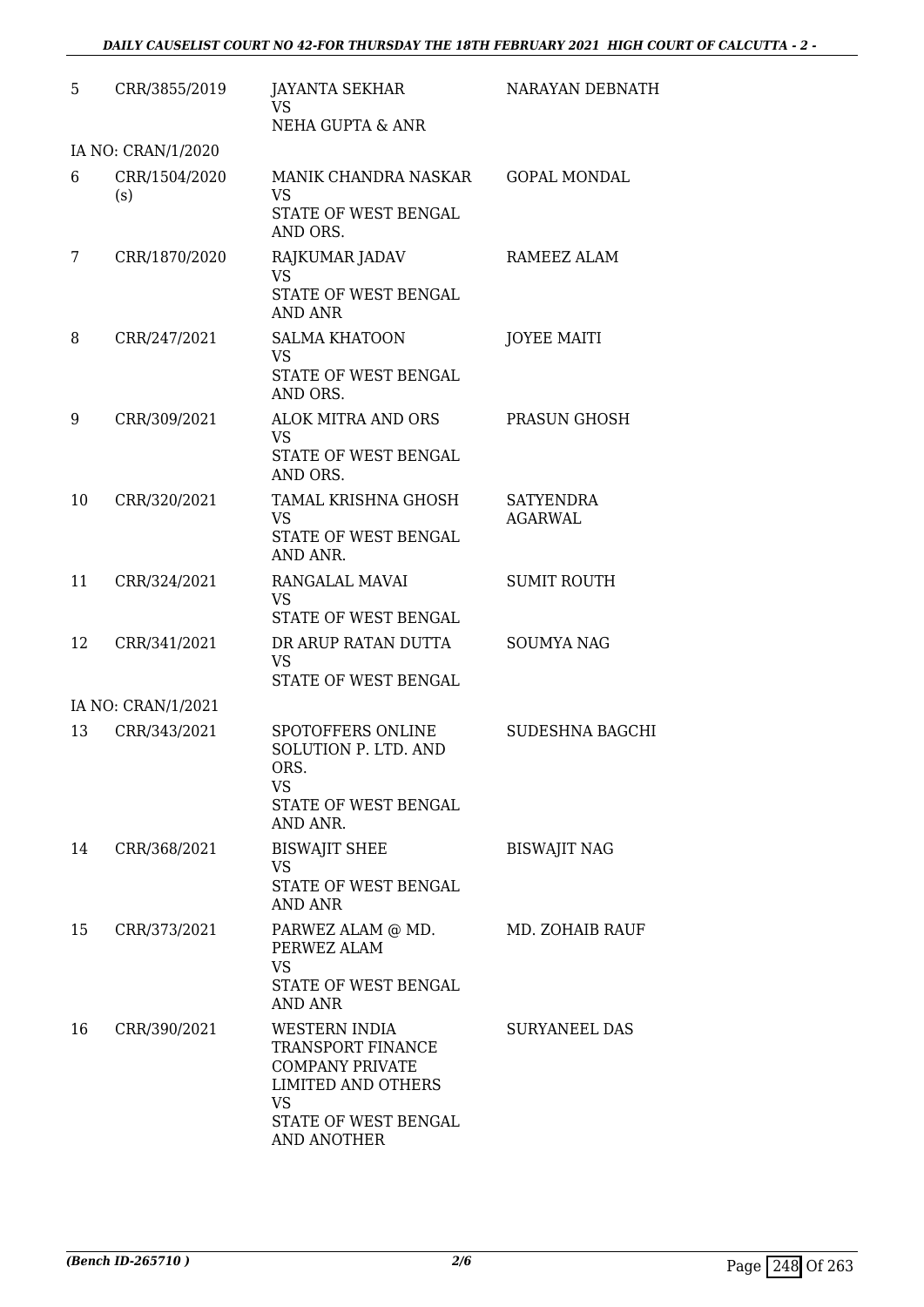| 17 | CRR/393/2021        | SUKANTA SARKAR AND ANR PRONOJIT ROY                                                               |                                                        |
|----|---------------------|---------------------------------------------------------------------------------------------------|--------------------------------------------------------|
|    |                     | VS<br>STATE OF WEST BENGAL                                                                        |                                                        |
|    |                     | <b>AND ANR</b>                                                                                    |                                                        |
| 18 | CRR/394/2021        | MONISHA HALDER AND<br><b>ORS</b><br><b>VS</b><br>STATE OF WEST BENGAL<br><b>AND ANR</b>           | Mrinal Kanti<br>Mukherjee                              |
| 19 | CRR/402/2021        | <b>SUBHAM GHOSH</b><br><b>VS</b><br>STATE OF WEST BENGAL<br><b>AND ANOTHER</b>                    | <b>TRIPTIMOY</b><br><b>TALUKDAR</b>                    |
| 20 | CRR/424/2021<br>(S) | MD. RAFIQUE AND ANR<br><b>VS</b><br>STATE OF WEST BENGAL                                          | <b>BAJRANG MANOT</b>                                   |
| 21 | CRR/428/2021        | TITHI CHAKRABORTY AND<br>ANR<br><b>VS</b><br>STATE OF WEST BENGAL<br><b>AND ANR</b>               | ANUP KUMAR NAG                                         |
| 22 | CRR/431/2021        | <b>CENTRAL BUREAU</b><br><b>INVESTIGATION</b><br><b>VS</b><br>MAYANK SRIVASTAVA AND<br><b>ORS</b> | <b>ANIRBAN MITRA</b>                                   |
|    | IA NO: CRAN/1/2021  |                                                                                                   |                                                        |
| 23 | CRR/434/2021        | MS SHAGUFTA SULAIMAN<br><b>VS</b><br>STATE OF WEST BENGAL<br>AND ORS.                             | <b>SHAGUFTA</b><br><b>SULAIMAN IN</b><br><b>PERSON</b> |
| 24 | CRR/436/2021        | SUSHMITA MAITRA<br>VS<br>STATE OF WEST BENGAL<br>AND ANR                                          | <b>SHEKHAR BARMAN</b>                                  |
| 25 | CRR/439/2021        | <b>SMT SIMA ROY</b><br><b>VS</b><br>STATE OF WEST BENGAL<br><b>AND ANR</b>                        | PRADYAT SAHA                                           |
| 26 | CRR/440/2021        | <b>AMAR ADHIAKRY</b><br>VS.<br>SURAJIT DALUI AND ANR                                              | PINTU KARAR                                            |
| 27 | CRR/441/2021        | NEKBAR MALLICK AND ORS<br><b>VS</b><br>STATE OF WEST BENGAL<br><b>AND ANR</b>                     | PARVEJ ANAM                                            |
|    | IA NO: CRAN/1/2021  |                                                                                                   |                                                        |
|    |                     | <b>ADJOURNED MOTIONS</b>                                                                          |                                                        |
| 28 | CRR/165/2021<br>(S) | SUKANTA CHAKRABORTY<br><b>VS</b>                                                                  | PRADYUT SAHA                                           |

### **APPLICATION**

State of West Bengal AND

ANR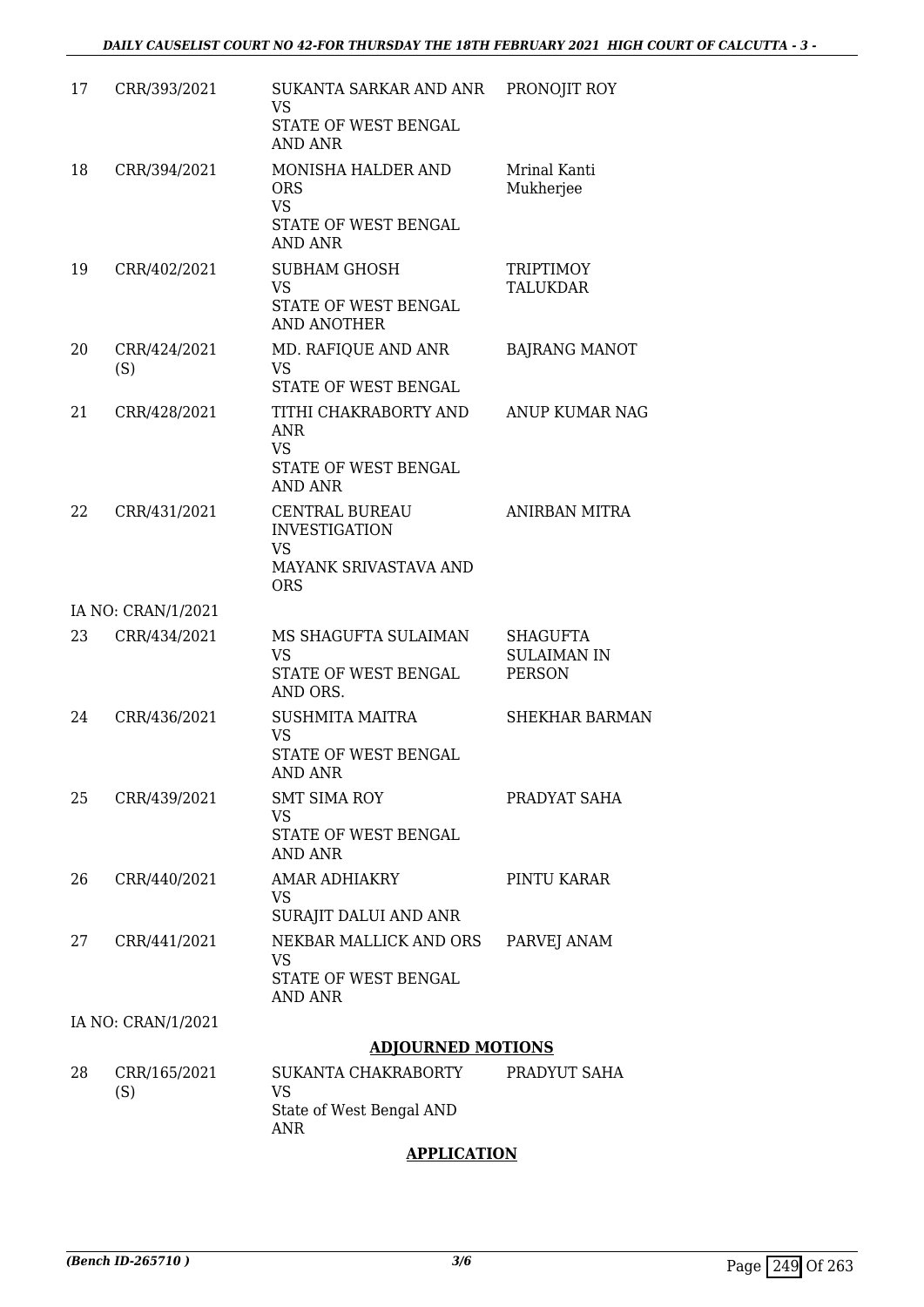| 29 | CRR/3756/2019<br>(S)                      | KANKAN BHATTACHARYA<br>VS.<br><b>CBI</b>                                                              | <b>BISWAJIT MANNA</b>                |
|----|-------------------------------------------|-------------------------------------------------------------------------------------------------------|--------------------------------------|
|    | IA NO: CRAN/1/2020(Old No:CRAN/502/2020)  |                                                                                                       |                                      |
|    | wt30 CRR/4097/2017                        | KANKAN BHATTACHARYA<br><b>VS</b><br>C.B.I                                                             | <b>BISWAJIT MANNA</b>                |
|    |                                           | <b>FOR ORDERS</b>                                                                                     |                                      |
| 31 | CRR/3794/2019                             | <b>ISMAIL SK</b><br><b>VS</b><br><b>STATE OF WEST BENGAL</b>                                          | <b>ABHIMANYU</b><br><b>BANERJEE</b>  |
|    |                                           | <b>CONTESTED APPLICATION</b>                                                                          |                                      |
| 32 | CRR/3081/2016                             | SITA DAS<br><b>VS</b><br>STATE OF WEST BENGAL                                                         | <b>SURAJIT BASU</b>                  |
| 33 | CRR/869/2018                              | <b>TANIA</b><br>HALDER(MUKHERJEE) &<br>ORS.<br><b>VS</b><br><b>STATE OF WEST BENGAL &amp;</b><br>ANR. | <b>BISWAJIT HAZRA</b>                |
|    | wt34 CRR/870/2018                         | <b>TANIA</b><br>HALDER(MUKHERJEE) &<br>ORS.<br><b>VS</b><br>STATE OF WEST BENGAL &<br>ANR.            | <b>BISWAJIT HAZRA</b>                |
|    | wt35 CRR/871/2018                         | <b>TANIA</b><br>HALDER(MUKHERJEE) &<br>ANR.<br><b>VS</b><br><b>STATE OF WEST BENGAL &amp;</b><br>ANR. | <b>BISWAJIT HAZRA</b>                |
| 36 | CRR/2325/2018                             | CHINMOY PANDA<br><b>VS</b><br><b>STATE OF WEST BENGAL &amp;</b><br><b>ORS</b>                         | <b>BISWAJIT MANNA</b>                |
|    | IA NO: CRAN/1/2018(Old No:CRAN/2792/2018) |                                                                                                       |                                      |
| 37 | CRR/452/2020                              | MOHIT LAL GHOSH<br><b>VS</b><br>STATE OF WEST BENGAL                                                  | <b>BISWAJIT MANNA</b>                |
| 38 | CRR/962/2020                              | ASMAT SK<br>VS<br>STATE OF WEST BENGAL &<br>ANR                                                       | <b>SHIBASIS</b><br><b>CHATTERJEE</b> |
| 39 | CRR/1450/2020<br>(At 2.00 P.M.)           | THE STATE OF WEST<br><b>BENGAL</b><br><b>VS</b><br>UNION OF INDIA AND ANR                             | SAYANTI SANTRA                       |
| 40 | CRR/1451/2020<br>(At 2.00 P.M.)           | THE STATE OF WEST<br><b>BENGAL</b><br><b>VS</b><br>UNION OF INDIA AND ANR                             | AYANTI SANTRA                        |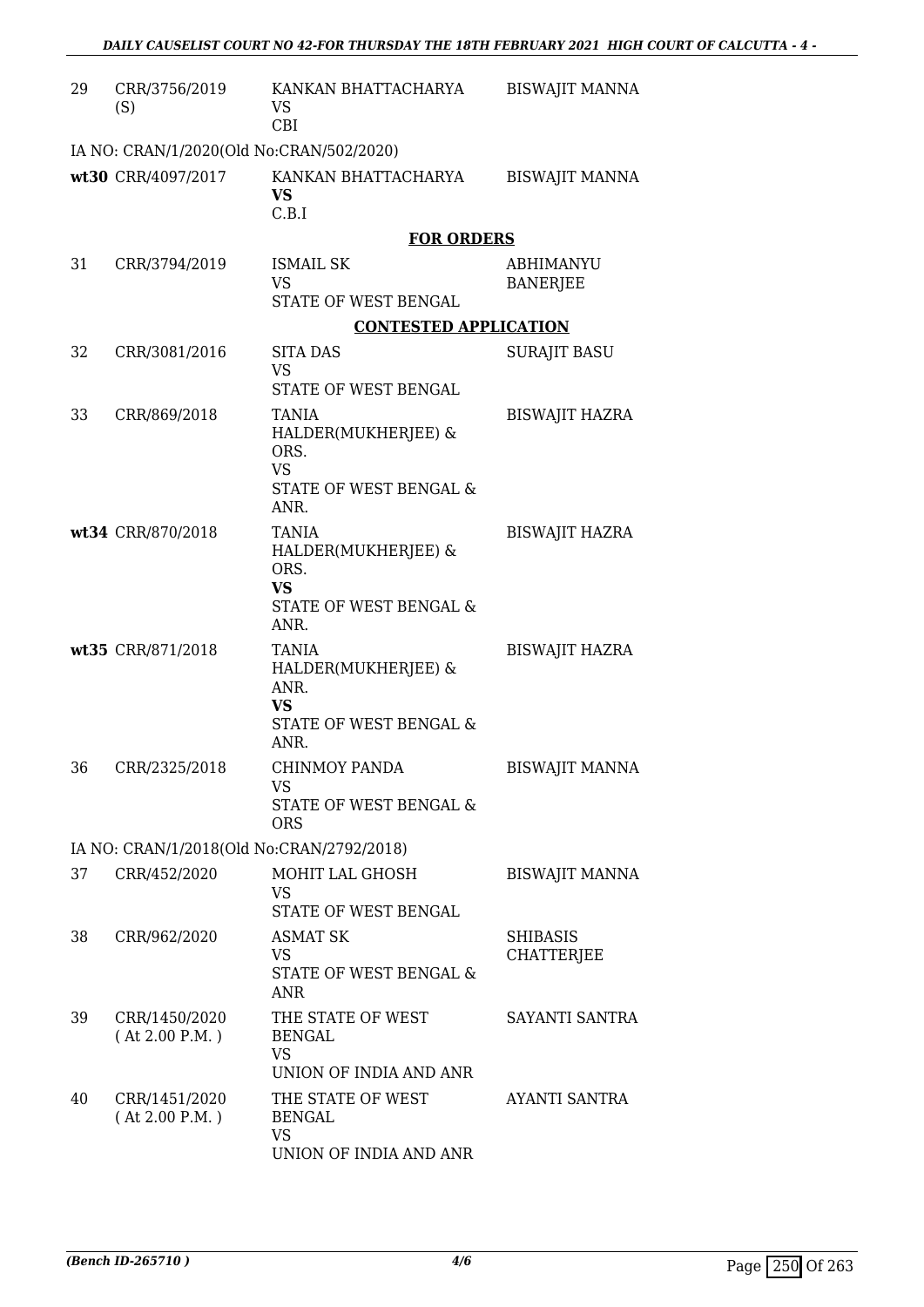| 41 | CRR/1563/2020                          | LATIKA MONDAL<br><b>VS</b>                                                           | <b>GANESH MANNA</b>         |
|----|----------------------------------------|--------------------------------------------------------------------------------------|-----------------------------|
|    |                                        | State of West Bengal AND<br><b>ANR</b>                                               |                             |
| 42 | CRR/1576/2020                          | ABHISHEK BHUWALKA<br><b>VS</b>                                                       | <b>SINTHIA BALA</b>         |
|    |                                        | State of West Bengal AND<br><b>ANR</b>                                               |                             |
| 43 | CRR/1588/2020                          | MANISH KHEMKA<br><b>VS</b>                                                           | ANIRUDHYA DUTTA             |
|    |                                        | Union of India                                                                       |                             |
| 44 | CRR/1754/2020                          | RAMESH CHANDRA<br>AGARWAL<br><b>VS</b><br>THE STATE OF WEST<br><b>BENGAL AND ANR</b> | <b>INDRADEEP BASU</b>       |
|    | IA NO: CRAN/1/2021                     |                                                                                      |                             |
| 45 | CRR/1782/2020                          | MONOTOSH DUTTA<br><b>VS</b><br>State of West Bengal AND                              | ROHIT KR SHAW               |
|    |                                        | <b>ANOTHER</b>                                                                       |                             |
| 46 | CRR/1785/2020                          | SMT SADHANA JOSHOHARA<br><b>DUTTA</b><br><b>VS</b>                                   | KRISHNENDU<br><b>BHADRA</b> |
|    |                                        | State of West Bengal                                                                 |                             |
| 47 | CRR/1792/2020                          | <b>SUJIT KUMAR BISWAS</b><br><b>VS</b><br>State of West Bengal                       | KRISHNENDU<br><b>BHADRA</b> |
| 48 | CRR/1938/2020                          | PRITISH DAS                                                                          | <b>ARUP KUMAR</b>           |
|    |                                        | VS<br>STATE OF WEST BENGAL<br>AND ORS.                                               | <b>BHOWMICK</b>             |
| 49 | CRR/40/2021                            | <b>GOUTAM PAL</b>                                                                    | <b>ALOTRIYA</b>             |
|    |                                        | <b>VS</b><br><b>STATE OF WEST BENGAL</b><br><b>AND ANR</b>                           | <b>MUKHERJEE</b>            |
| 50 | CRR/56/2021                            | BENGAL EMTA COAL MINES<br><b>LIMITED</b><br><b>VS</b><br>THE STATE OF WEST           | NAYNA<br><b>CHAKRABORTY</b> |
|    | IA NO: CRAN/1/2021                     | <b>BENGAL AND ANR</b>                                                                |                             |
|    | wt51 CRR/57/2021                       | BENGAL EMTA COAL MINES SANTANU TALUKDAR                                              |                             |
|    |                                        | VS<br>THE STATE OF WEST                                                              |                             |
|    |                                        | <b>BENGAL AND ANR</b>                                                                |                             |
|    | IA NO: CRAN/1/2021<br>wt52 CRR/58/2021 | UJJAL KUMAR UPADHYAY                                                                 | <b>BISWAJIT MANNA</b>       |
|    |                                        | <b>VS</b><br>THE STATE OF WEST                                                       |                             |
|    | IA NO: CRAN/1/2021                     | <b>BENGAL AND ANR</b>                                                                |                             |
|    |                                        |                                                                                      |                             |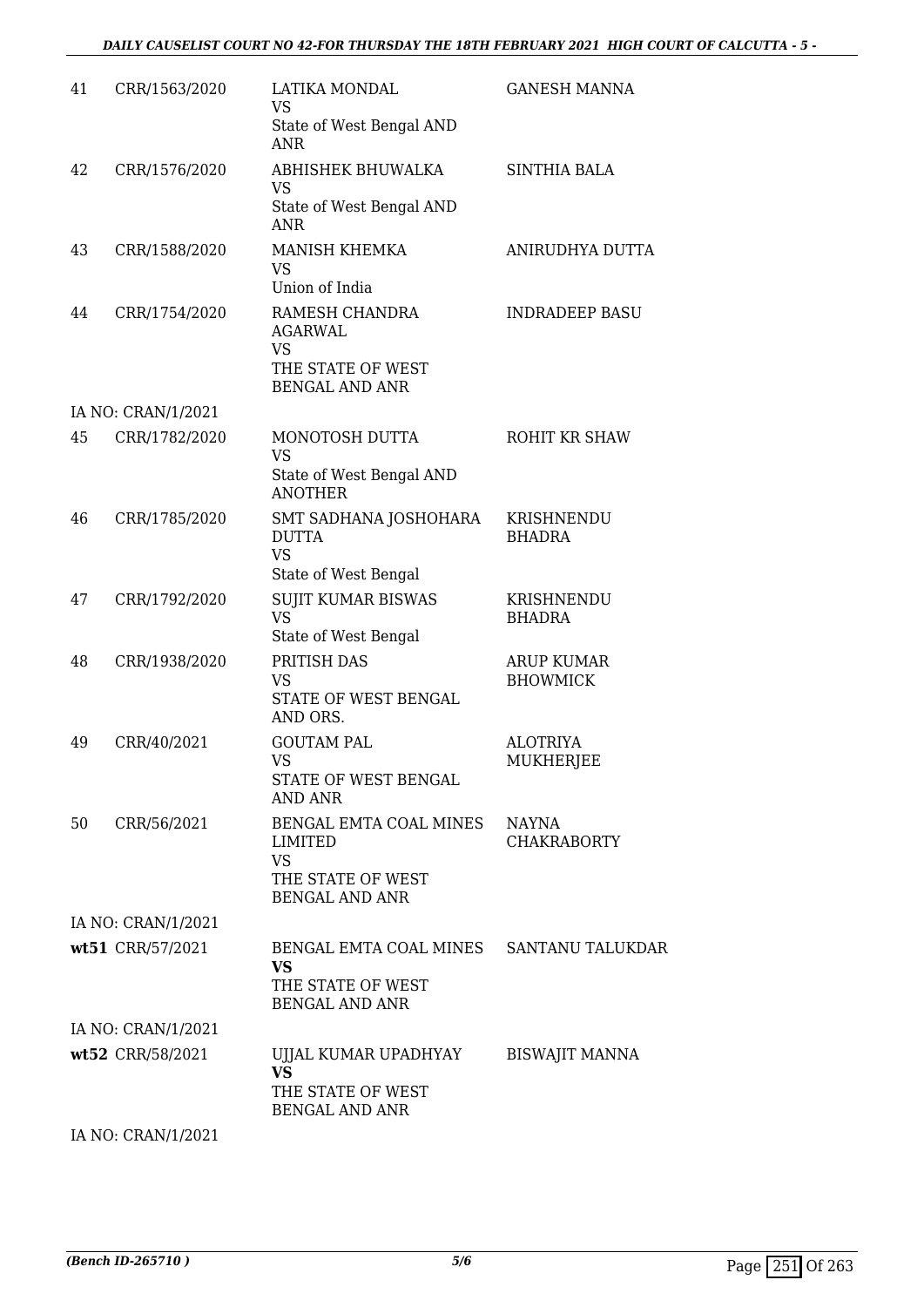|    | wt53 CRR/61/2021   | <b>GAURAV UPADHYAY AND</b><br>ANR<br>VS<br>THE STATE OF WEST<br>BENGAL AND ANR | <b>BISWAJIT MANNA</b> |
|----|--------------------|--------------------------------------------------------------------------------|-----------------------|
|    | IA NO: CRAN/1/2021 |                                                                                |                       |
| 54 | CRR/170/2021       | HABIBA KHATUN<br>VS<br>KHAIRUL RAHAMAN                                         | MUJIBAR ALI NASKAR    |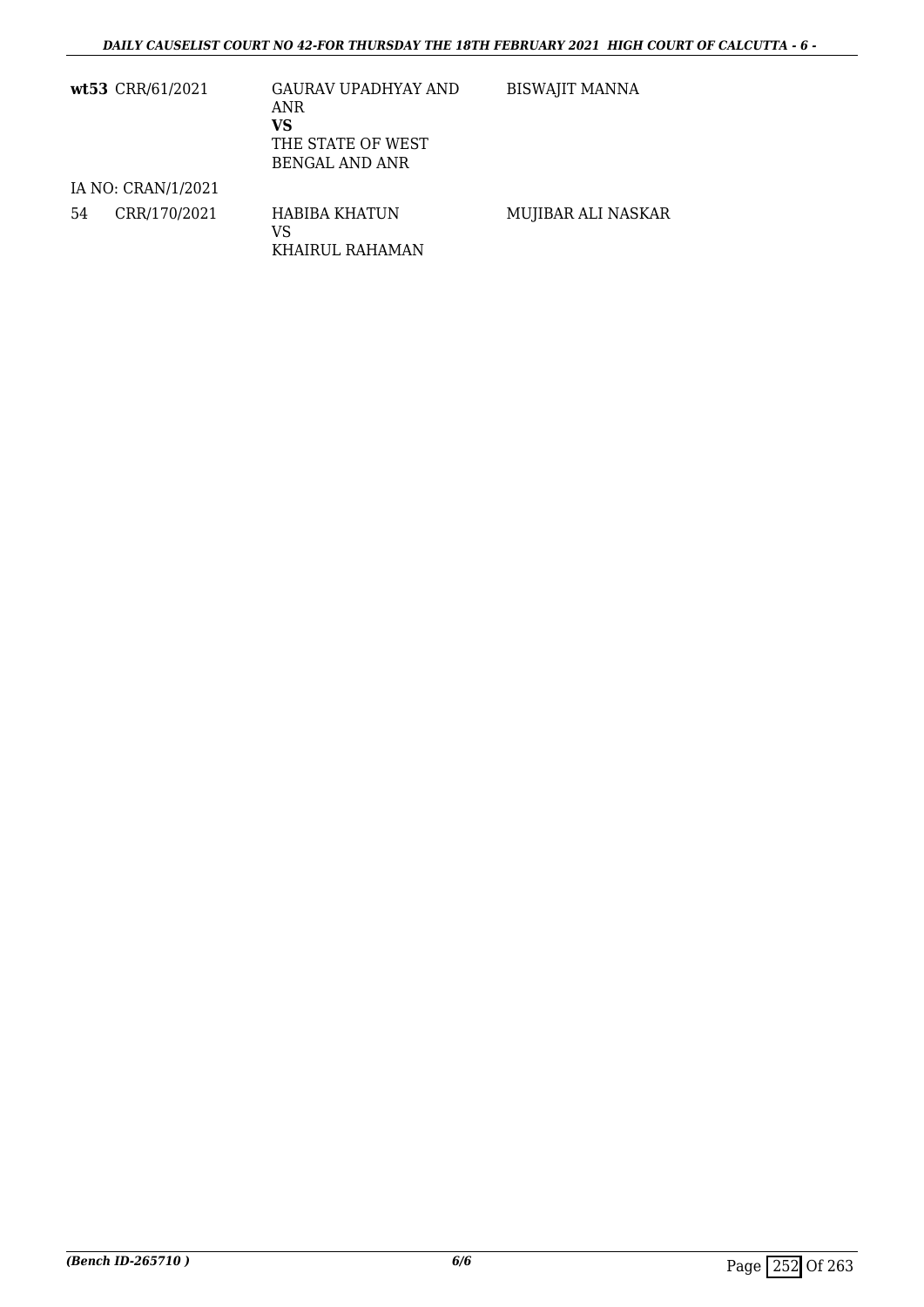

# In The High Court at Calcutta

## **Appellate Side**

**DAILY CAUSELIST For Thursday The 18th February 2021**

**COURT NO. 35**

**SINGLE BENCH (SB - XVII) AT 3:00 PM HON'BLE JUSTICE SUVRA GHOSH**

**(VIA VIDEO CONFERENCE)**

#### **ON EVERY WEDNESDAY, THURSDAY & FRIDAY AT 3.00 P.M.- WILL SIT SINGLY AND TAKE UP HEARING OF CRIMINAL REVISIONS (IRRESPECTIVE OF CLASSIFICATION) UPTO2019 INCLUDING CONNECTED APPLICATIONS THERETO.**

#### **NOTE: MATTERS WILL BE TAKEN UP THROUGH PHYSICAL HEARING ONLY WHEN BOTH THE PARTIES ARE AGREED**

| $\mathbf{1}$   | CRR/404/2018<br>[CORRECTION]              | SUKUMAR CHAKRABORTY<br><b>VS</b>                                 | <b>ANIL KUMAR</b><br><b>CHATTOPADHYAYA</b> |  |  |  |
|----------------|-------------------------------------------|------------------------------------------------------------------|--------------------------------------------|--|--|--|
|                |                                           | STATE OF WEST BENGAL & ANR.                                      |                                            |  |  |  |
|                |                                           | <b>CONTESTED APPLICATION</b>                                     |                                            |  |  |  |
| $\overline{a}$ | CRR/485/2007                              | PURNIMA CHOWDHURY<br>VS<br><b>STATE</b>                          | <b>SOUMIK GANGULY</b>                      |  |  |  |
| 3              | CRR/850/2007                              | <b>DULAL SARKAR</b><br><b>VS</b><br>STATE OF W.B.                | SOURAV CHATTERJEE                          |  |  |  |
| 4              | CRR/3113/2013                             | <b>SUMAN GOEL &amp; NAR</b><br><b>VS</b><br>NIRMAL KUMAR AGARWAL | A GHOSH                                    |  |  |  |
|                | IA NO: CRAN/4/2016(Old No:CRAN/4854/2016) |                                                                  |                                            |  |  |  |
| 5.             | CRR/184/2014                              | <b>SWAPAN DUTTA</b><br>VS<br>STATE OF WEST BENGAL                | K. BHATTACHARYYA                           |  |  |  |
|                | IA NO: CRAN/5/2019(Old No:CRAN/4179/2019) |                                                                  |                                            |  |  |  |
| 6              | CRR/44/2015                               | <b>CHITRANI BISWAS</b><br>VS<br>STATE OF WEST BENGAL & ORS       | K. ROY                                     |  |  |  |
|                | IA NO: CRAN/7/2018(Old No:CRAN/3793/2018) |                                                                  |                                            |  |  |  |
| 7              | CRR/397/2015                              | MANOJ KUMAR AGARWAL & ORS<br>VS<br>STATE OF WEST BENGAL & ANR    | K RAY                                      |  |  |  |
|                | IA NO: CRAN/8/2020(Old No:CRAN/585/2020)  |                                                                  |                                            |  |  |  |
|                |                                           |                                                                  |                                            |  |  |  |

#### **TO BE MENTIONED**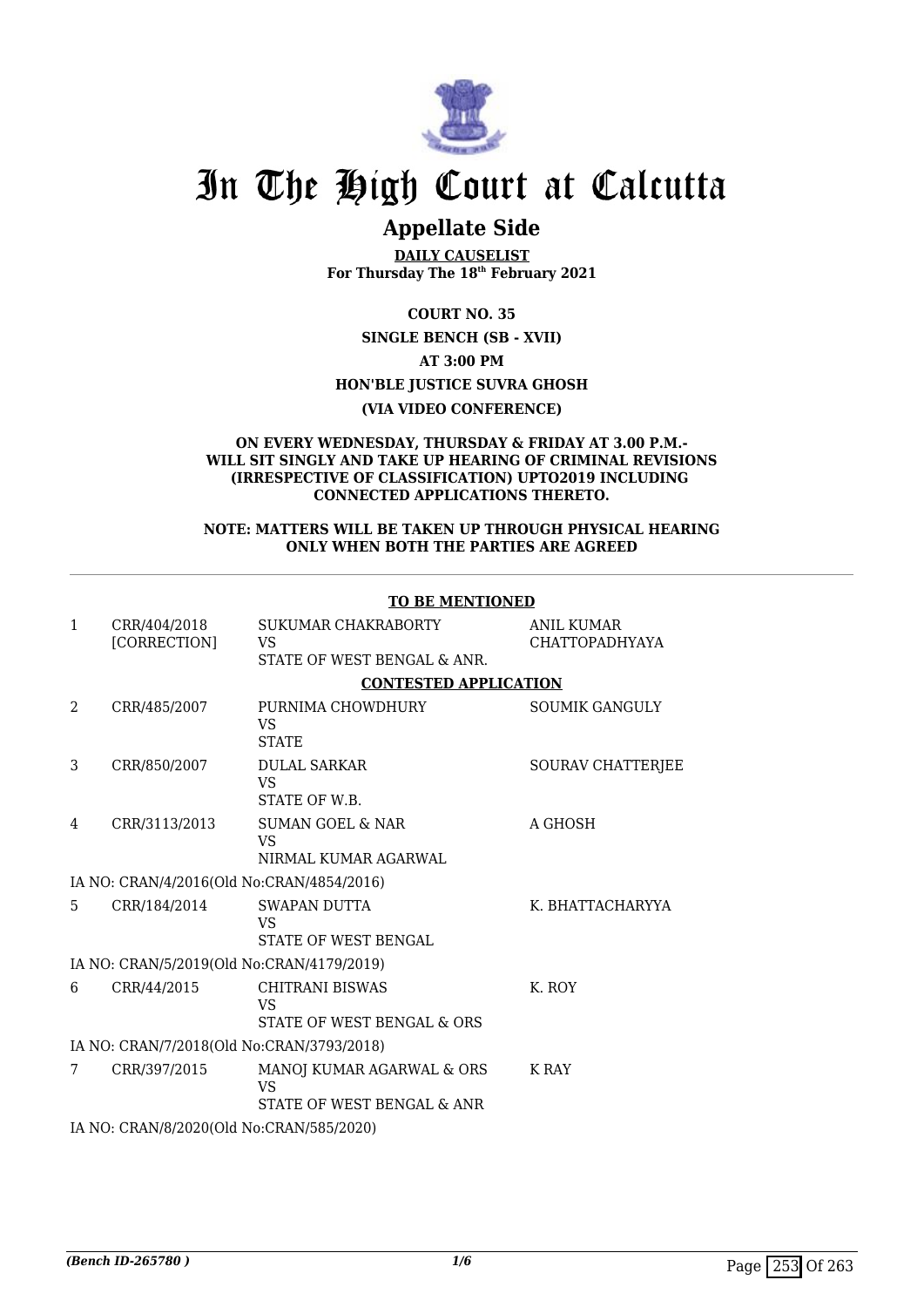| 8  | CRR/301/2016                             | <b>SUDEEPTO SAHA &amp; ORS</b><br>VS                                              | R MUNSI                      |
|----|------------------------------------------|-----------------------------------------------------------------------------------|------------------------------|
|    |                                          | STATE OF WEST BENGAL & ANR                                                        |                              |
| 9  | CRR/2429/2016                            | SK SAUKAT& ANR<br>VS                                                              | K GANGULY                    |
|    |                                          | STATE OF WEST BENGAL                                                              |                              |
|    |                                          | IA NO: CRAN/4/2018(Old No:CRAN/642/2018), CRAN/5/2021                             |                              |
| 10 | CRR/2798/2016                            | <b>BALBINA TANDON &amp; ORS</b><br>VS<br>STATE OF WEST BENGAL & ORS               | <b>BISWAJIT MANNA</b>        |
|    |                                          | IA NO: CRAN/1/2018(Old No:CRAN/2019/2018)                                         |                              |
| 11 | CRR/2991/2017                            | DEBAL SEN<br><b>VS</b>                                                            | B JHA                        |
|    |                                          | STATE OF WEST BENGAL & ANR                                                        |                              |
|    | IA NO: CRAN/2/2018(Old No:CRAN/609/2018) |                                                                                   |                              |
| 12 | CRR/3662/2017                            | SANDEEP K TODI & ORS<br>VS                                                        | CHITRABHANU<br><b>GUPTA</b>  |
|    |                                          | STATE OF WEST BENGAL & ANR                                                        |                              |
| 13 | CRR/3855/2017                            | MIRA BOSE & ANR<br>VS<br>STATE OF WEST BENGAL & ANR                               | <b>D BASU</b>                |
|    |                                          | IA NO: CRAN/2/2018(Old No:CRAN/3721/2018)                                         |                              |
| 14 | CRR/45/2018                              | DINESH PRASAD @DINESH PRASAD<br><b>RAJBHAR &amp; ORS</b>                          | PRIYANKA SAHA                |
|    |                                          | <b>VS</b><br>STATE OF WEST BENGAL & ORS                                           |                              |
| 15 | CRR/88/2018                              | <b>RITAM SINHA</b><br><b>VS</b>                                                   | SANDIP AGARWAL &<br>CO       |
|    |                                          | STATE OF WEST BENGAL & ORS                                                        |                              |
| 16 | CRR/415/2018                             | RAJEN MANDAL<br><b>VS</b><br><b>STATE OF WEST BENGAL</b>                          | MUKUNDA LAL<br><b>SARKAR</b> |
| 17 | CRR/419/2018                             | SAFIK KHAN @ SAFIQUL KHAN                                                         | KRISHAN RAY                  |
|    |                                          | <b>VS</b><br>STATE OF WEST BENGAL & ORS.                                          |                              |
| 18 | CRR/475/2018                             | ADITYA GUPTA & ANR<br>VS<br>STATE OF WEST BENGAL                                  | <b>SOUMYA NAG</b>            |
|    |                                          | IA NO: CRAN/2/2019(Old No:CRAN/3506/2019)                                         |                              |
| 19 | CRR/494/2018                             | MITUL KRISHAN KAPUR @ MITTUL<br>KISHAN KAPUR                                      | ROHIT JALAN                  |
|    |                                          | <b>VS</b><br>STATE OF WEST BENGAL & ANR.                                          |                              |
| 20 | CRR/504/2018                             | SANTU BANERJEE @ SUBHRADIP<br>BANERJEE<br><b>VS</b><br>STATE OF WEST BENGAL & ANR | MRS L CHATTERJEE             |
| 21 | CRR/510/2018                             | CHINTA BARMAN & ANR.                                                              | <b>IMDADUL BISWAS</b>        |
|    |                                          | VS<br>KANAKLATA GAYEN & ANR.                                                      |                              |
|    |                                          | IA NO: CRAN/1/2018(Old No:CRAN/1179/2018), CRAN/5/2020(Old No:CRAN/40/2020)       |                              |
| 22 | CRR/752/2018                             | ARUN DAS & ORS<br>VS                                                              | <b>S GHOSH</b>               |
|    |                                          | STATE OF WEST BENGAL & ANR                                                        |                              |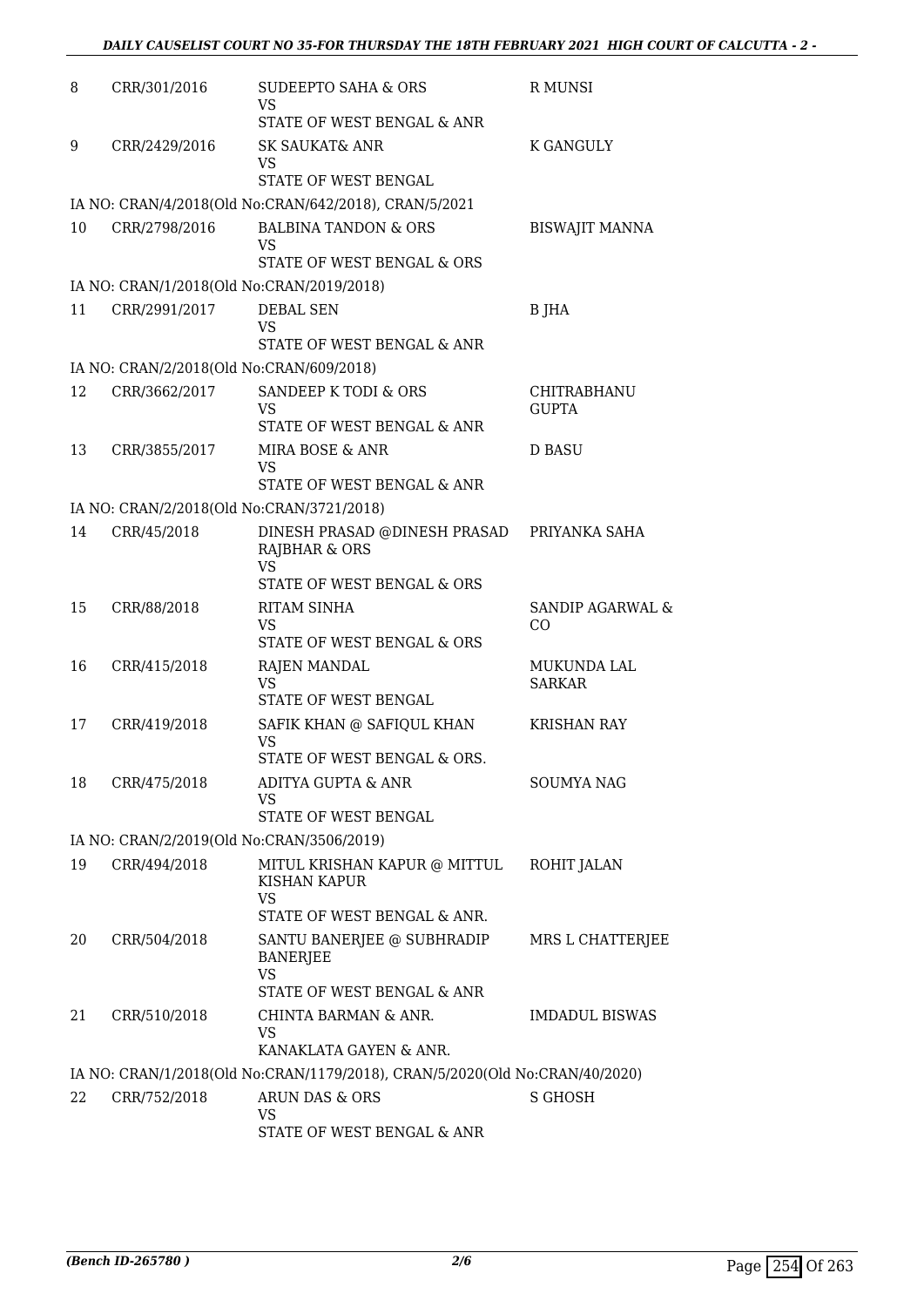| 23 | CRR/755/2018                             | AARTI GUPTA<br>VS                                                                              | S S DAS                  |
|----|------------------------------------------|------------------------------------------------------------------------------------------------|--------------------------|
| 24 | CRR/1088/2018                            | ABHIK KUMAR GUPTA<br>SHUBAHNKARI GHOSH NEE<br>SUVANKARI GHOSH                                  | S. GANGULY               |
|    |                                          | VS<br><b>BHAGIRATH GHOSH</b>                                                                   |                          |
| 25 | CRR/1123/2018                            | SATYABRATA BARIK @ MITHU                                                                       | S. CHATTERJEE            |
|    |                                          | VS<br>STATE OF WEST BENGAL                                                                     |                          |
|    |                                          | IA NO: CRAN/1/2018(Old No:CRAN/3498/2018)                                                      |                          |
| 26 | CRR/1683/2018                            | SUBHAJIT KUNDU<br>VS                                                                           | SAMIRAN MANDAL           |
|    |                                          | STATE OF WEST BENGAL & ANR.                                                                    |                          |
|    |                                          | IA NO: CRAN/1/2018(Old No:CRAN/2173/2018), CRAN/6/2019(Old No:CRAN/1882/2019)                  |                          |
|    | wt27 CRR/1584/2018                       | REBA KUNDU<br><b>VS</b><br>STATE OF WEST BENGAL & ANR.                                         | <b>SAMIRAN MANDAL</b>    |
|    |                                          | IA NO: CRAN/1/2018(Old No:CRAN/2679/2018)                                                      |                          |
|    | wt28 CRR/522/2018                        | KANAKENDRA DAS                                                                                 | <b>S MANDAL</b>          |
|    |                                          | VS<br>STATE OF WEST BENGAL & ANR                                                               |                          |
|    | No:CRAN/1883/2019)                       | IA NO: CRAN/1/2018(Old No:CRAN/1714/2018), CRAN/2/2018(Old No:CRAN/1861/2018), CRAN/7/2019(Old |                          |
| 29 | CRR/2033/2018                            | SACHIDRANATH BISWAS<br><b>VS</b>                                                               | P CHATTERJEE             |
|    |                                          | STATE OF WEST BENGAL                                                                           |                          |
|    |                                          | IA NO: CRAN/1/2018(Old No:CRAN/3354/2018)                                                      |                          |
| 30 | CRR/2160/2018                            | <b>SURESH KR BERIA</b><br><b>VS</b>                                                            | K DUDHWEWALA             |
|    |                                          | NAVIN KR KAJARIA                                                                               |                          |
| 31 | CRR/3707/2018                            | THE STATE OF W B<br><b>VS</b><br>BAJRANGI LAL BARNAWAL & ORS                                   | MD SABIR AHMED           |
| 32 | CRR/94/2019                              | <b>RAKESH PODDAR</b>                                                                           | TIRTHANKAR DEY           |
|    |                                          | <b>VS</b>                                                                                      |                          |
|    |                                          | M/S RANGALI AGROTECH PVT. LTD.<br>& ORS.                                                       |                          |
| 33 | CRR/136/2019                             | RAJ SINGH CHOPRA & ORS<br>VS                                                                   | <b>RAJIB MULLICK</b>     |
|    |                                          | STATE OF WEST BENGAL                                                                           |                          |
|    | IA NO: CRAN/4/2020(Old No:CRAN/647/2020) |                                                                                                |                          |
| 34 | CRR/282/2019                             | <b>BACHHRAJ BAMALWA</b><br><b>VS</b><br>ASSISTANT DIRECTOR OF INCOME                           | <b>SOUBHIK MITTER</b>    |
|    |                                          | TAX(INVERTIGATION),UNIT3(1),KOL                                                                |                          |
| 35 | CRR/425/2019                             | SAMARESH MONDAL<br>VS                                                                          | PARTHA SARATHI<br>MONDAL |
|    |                                          | STATE OF WEST BENGAL & ANR                                                                     |                          |
| 36 | CRR/507/2019                             | KARITICK CHANDRA BHUNIA &<br><b>ORS</b><br>VS                                                  | ABHIJIT MUKHERJEE        |
|    |                                          | STATE OF WEST BENGAL & ANR                                                                     |                          |
| 37 | CRR/545/2019                             | SOUMIK GANGULY & ORS.<br>VS<br>BARNALI GANGULY & ANR.                                          | <b>SUCHANA BANERJEE</b>  |
|    |                                          |                                                                                                |                          |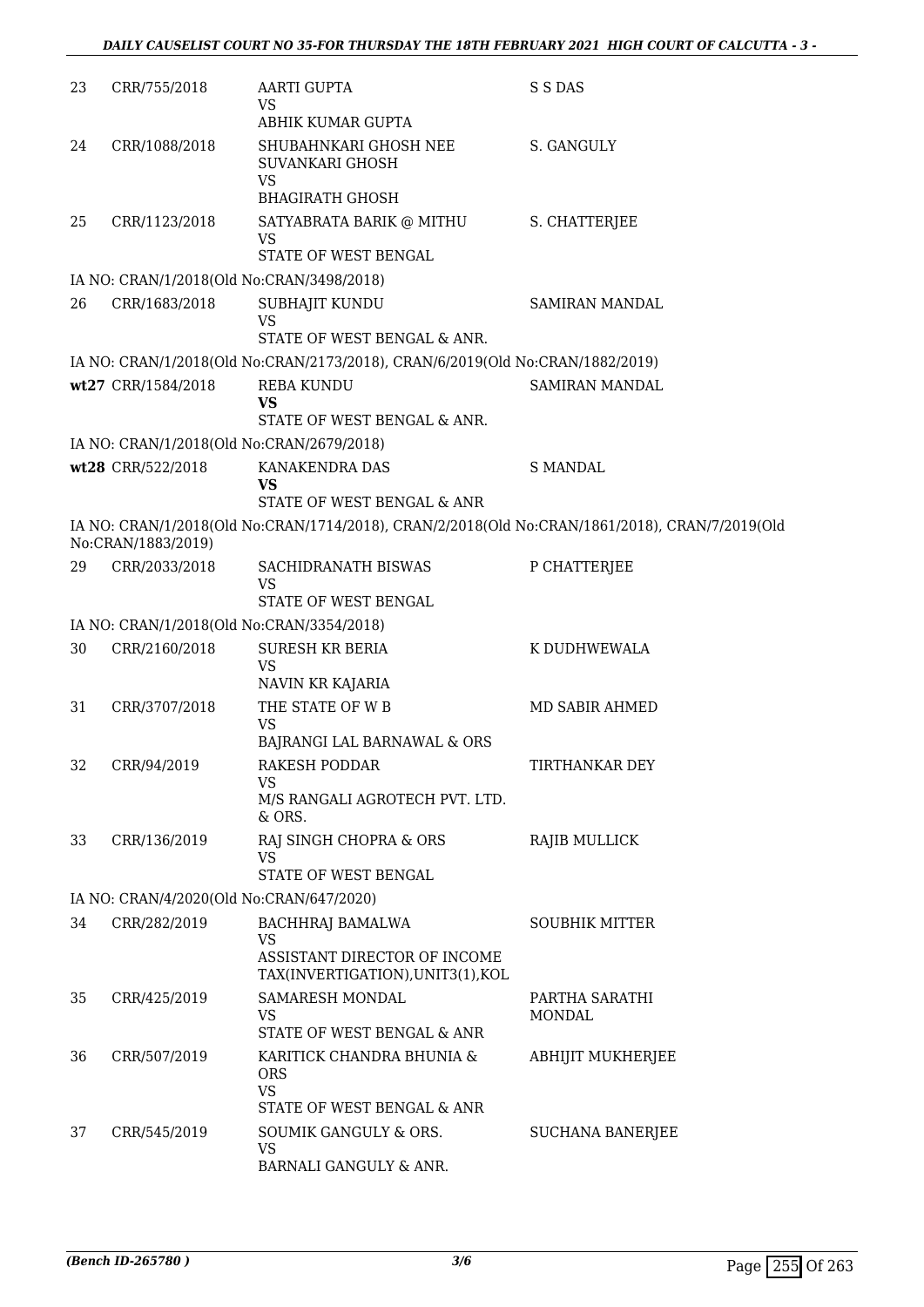| 38 | CRR/719/2019                             | RAFIK UDDIN MOLLA<br><b>VS</b>                                                                 | <b>SUMANTA GANGULY</b>                    |
|----|------------------------------------------|------------------------------------------------------------------------------------------------|-------------------------------------------|
|    |                                          | STATE OF WEST BENGAL & ORS.                                                                    |                                           |
| 39 | CRR/883/2019                             | ACHINTYA MUKHERJEE & ANR<br><b>VS</b>                                                          | PAULOMI BANERJEE                          |
|    |                                          | STATE OF WEST BENGAL & ANR                                                                     |                                           |
| 40 | CRR/888/2019                             | CHIRANJAY DAS<br>VS<br>STATE OF WEST BENGAL & ORS.                                             | <b>SOURABH SENGUPTA</b>                   |
| 41 | CRR/945/2019                             | <b>SOMNATH GUPTAS</b>                                                                          | <b>GOBINDA CHANDRA</b>                    |
|    |                                          | <b>VS</b><br>STATE OF WEST BENGAL & ORS.                                                       | <b>BAIDYA</b>                             |
| 42 | CRR/1128/2019                            | BANHI SHIKHA MONDAL & ANR<br><b>VS</b><br>STATE OF WEST BENGAL & ANR                           | PRABIR KUMAR<br><b>GHOSH</b>              |
| 43 | CRR/1369/2019                            | SUPRAKAS PATTANAYAK<br><b>VS</b><br><b>BASUDEV DAS</b>                                         | SARYATI DATTA                             |
|    |                                          |                                                                                                |                                           |
|    |                                          | IA NO: CRAN/2/2019(Old No:CRAN/3108/2019), CRAN/4/2020(Old No:CRAN/1331/2020)                  |                                           |
| 44 | CRR/1371/2019                            | SUDIP KUMAR CHANDRA<br><b>VS</b><br>STATE OF WEST BENGAL & ANR                                 | <b>BIBHASADITYA</b><br><b>CHAKRABORTY</b> |
| 45 | CRR/1490/2019                            | PALAM KRISHNA MONDAL & ORS                                                                     | <b>VIJAY VARMA</b>                        |
|    |                                          | <b>VS</b><br>STATE OF WEST BENGAL & ANR                                                        |                                           |
| 46 | CRR/1766/2019                            | ALOK KUMAR BHANJA<br>VS                                                                        | SOUMAJIT<br><b>CHATTERJEE</b>             |
|    |                                          | STATE OF WEST BENGAL & ANR                                                                     |                                           |
| 47 | CRR/1804/2019                            | SATYAJIT SRIVASTAVA & ORS<br><b>VS</b><br><b>AMITAVO PAL</b>                                   | RAJESH UPADHYAY                           |
| 48 | CRR/1861/2019                            | <b>SANJAY MASTER</b>                                                                           | MD. ZOHAIB RAUF                           |
|    |                                          | VS<br>STATE OF WEST BENGAL & ANR                                                               |                                           |
| 49 | CRR/2043/2019                            | SWAMI BRAHMATMANANDA<br>MAHARAJ @ SWAMI<br>BRAHATMANANDA MAHARAJ<br>VS<br>DR. ALAK KUMAR MAITI | SOUMAJIT<br>CHATTERJEE                    |
| 50 | CRR/2072/2019                            | SK MAHIUDDIN AHAMMED<br>VS                                                                     | <b>MADHUMITA BASAK</b>                    |
|    |                                          | STATE OF WEST BENGAL & ANR                                                                     |                                           |
|    |                                          | IA NO: CRAN/1/2019(Old No:CRAN/4689/2019), CRAN/3/2020(Old No:CRAN/968/2020)                   |                                           |
| 51 | CRR/2168/2019                            | SUSANTA PODDAR & ANR<br><b>VS</b><br><b>STATE OF WEST BENGAL</b>                               | <b>UJJAL RAY</b>                          |
|    |                                          | IA NO: CRAN/1/2019(Old No:CRAN/5028/2019), CRAN/2/2020(Old No:CRAN/1249/2020)                  |                                           |
| 52 | CRR/2244/2019                            | SANJAY JINDAL & ORS                                                                            | <b>MRITYUNJOY</b>                         |
|    |                                          | VS<br>STATE OF WEST BENGAL & ANR                                                               | CHATTERJEE                                |
|    | IA NO: CRAN/1/2020(Old No:CRAN/298/2020) |                                                                                                |                                           |
| 53 | CRR/2471/2019                            | VE COMMERCIAL VEHICLES<br><b>LIMITED &amp; ORS</b><br><b>VS</b>                                | <b>GOUTAM DEY</b>                         |
|    |                                          | STATE OF WEST BENGAL & ANR                                                                     |                                           |
|    | IA NO: CRAN/3/2020                       |                                                                                                |                                           |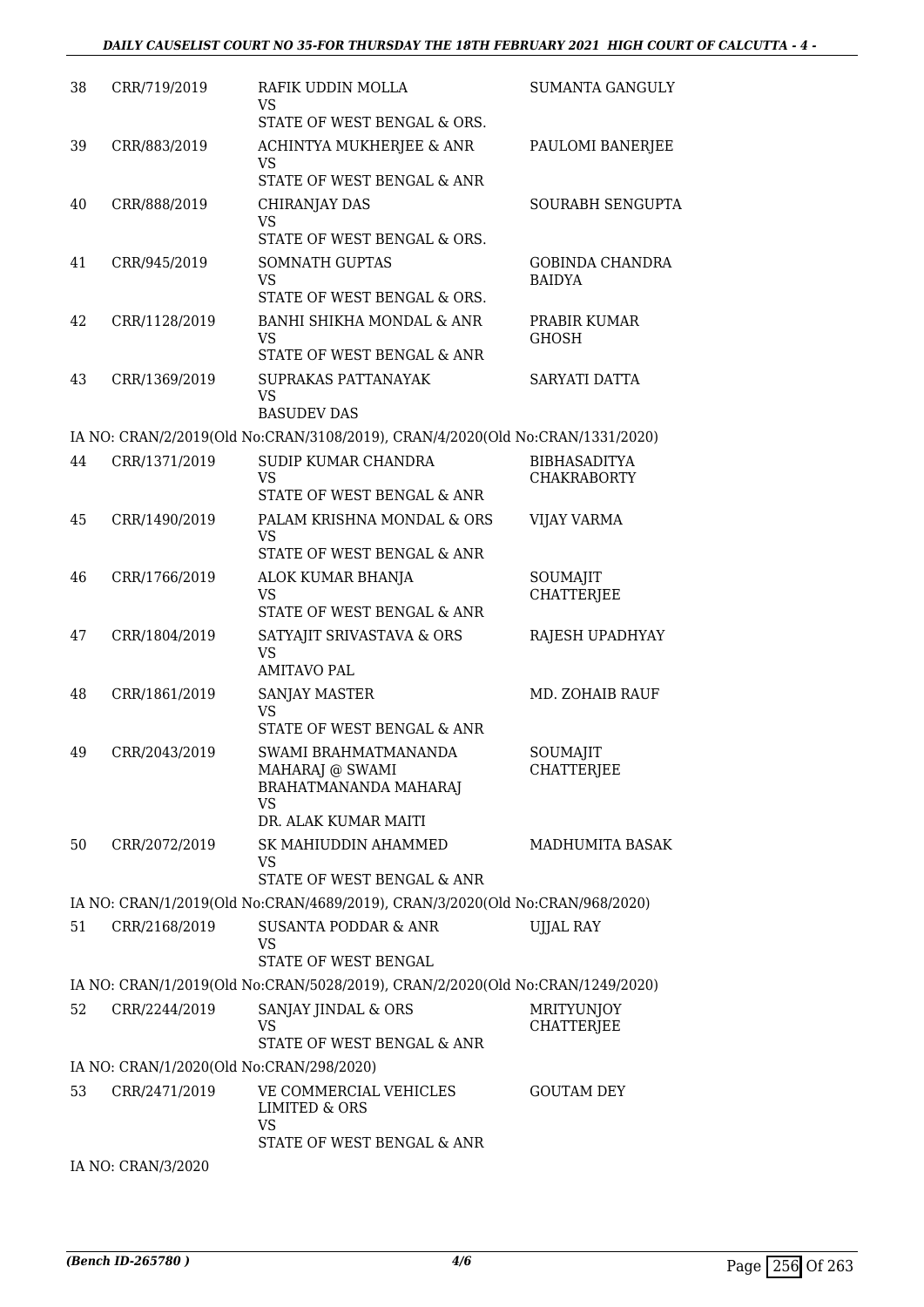| CRR/2472/2019    | VE COMMERCIAL VEHICLES<br><b>LIMITED &amp; ORS</b>                                                                                                         | <b>GOUTAM DEY</b>                                                                                                                                                                                                                                                                                                                                                                                                                                                                                                                                                                                                                                                                        |
|------------------|------------------------------------------------------------------------------------------------------------------------------------------------------------|------------------------------------------------------------------------------------------------------------------------------------------------------------------------------------------------------------------------------------------------------------------------------------------------------------------------------------------------------------------------------------------------------------------------------------------------------------------------------------------------------------------------------------------------------------------------------------------------------------------------------------------------------------------------------------------|
|                  | STATE OF WEST BENGAL & ANR                                                                                                                                 |                                                                                                                                                                                                                                                                                                                                                                                                                                                                                                                                                                                                                                                                                          |
|                  |                                                                                                                                                            |                                                                                                                                                                                                                                                                                                                                                                                                                                                                                                                                                                                                                                                                                          |
| CRR/2500/2019    | M/S. INDUS TOWER LTD.<br><b>VS</b>                                                                                                                         | RAJESH UPADHYAY                                                                                                                                                                                                                                                                                                                                                                                                                                                                                                                                                                                                                                                                          |
|                  |                                                                                                                                                            |                                                                                                                                                                                                                                                                                                                                                                                                                                                                                                                                                                                                                                                                                          |
|                  |                                                                                                                                                            | MD ASIF IQBAL                                                                                                                                                                                                                                                                                                                                                                                                                                                                                                                                                                                                                                                                            |
|                  | <b>VS</b><br>STATE OF WEST BENGAL                                                                                                                          |                                                                                                                                                                                                                                                                                                                                                                                                                                                                                                                                                                                                                                                                                          |
| CRR/2537/2019    | M/S. ESBI TRANSMISSIONS PVT<br><b>LTD</b><br><b>VS</b>                                                                                                     | SARYATI DATTA                                                                                                                                                                                                                                                                                                                                                                                                                                                                                                                                                                                                                                                                            |
|                  |                                                                                                                                                            |                                                                                                                                                                                                                                                                                                                                                                                                                                                                                                                                                                                                                                                                                          |
|                  | <b>VS</b>                                                                                                                                                  | <b>SUJIT KUMAR GHOSH</b>                                                                                                                                                                                                                                                                                                                                                                                                                                                                                                                                                                                                                                                                 |
|                  |                                                                                                                                                            |                                                                                                                                                                                                                                                                                                                                                                                                                                                                                                                                                                                                                                                                                          |
|                  |                                                                                                                                                            | <b>ASIM KUMAR KUNDU</b>                                                                                                                                                                                                                                                                                                                                                                                                                                                                                                                                                                                                                                                                  |
|                  | <b>VS</b>                                                                                                                                                  |                                                                                                                                                                                                                                                                                                                                                                                                                                                                                                                                                                                                                                                                                          |
|                  | STATE OF WEST BENGAL & ANR                                                                                                                                 |                                                                                                                                                                                                                                                                                                                                                                                                                                                                                                                                                                                                                                                                                          |
|                  | <b>VS</b>                                                                                                                                                  | UTTAM KUMAR DE4                                                                                                                                                                                                                                                                                                                                                                                                                                                                                                                                                                                                                                                                          |
| CRR/2664/2019    | DIPIKA JHUNJHUNWALA@DIPIKA<br><b>AGARWAL</b>                                                                                                               | ANIRBAN TARAFDAR                                                                                                                                                                                                                                                                                                                                                                                                                                                                                                                                                                                                                                                                         |
|                  |                                                                                                                                                            |                                                                                                                                                                                                                                                                                                                                                                                                                                                                                                                                                                                                                                                                                          |
|                  |                                                                                                                                                            |                                                                                                                                                                                                                                                                                                                                                                                                                                                                                                                                                                                                                                                                                          |
|                  |                                                                                                                                                            | <b>SOUMYA KHAN</b>                                                                                                                                                                                                                                                                                                                                                                                                                                                                                                                                                                                                                                                                       |
| [LCR]            | VS                                                                                                                                                         |                                                                                                                                                                                                                                                                                                                                                                                                                                                                                                                                                                                                                                                                                          |
|                  |                                                                                                                                                            |                                                                                                                                                                                                                                                                                                                                                                                                                                                                                                                                                                                                                                                                                          |
|                  | VS                                                                                                                                                         | NEHA ROY                                                                                                                                                                                                                                                                                                                                                                                                                                                                                                                                                                                                                                                                                 |
|                  |                                                                                                                                                            | MOYUKH                                                                                                                                                                                                                                                                                                                                                                                                                                                                                                                                                                                                                                                                                   |
|                  | <b>VS</b><br>STATE OF WEST BENGAL & ORS                                                                                                                    | MUKHERJEE                                                                                                                                                                                                                                                                                                                                                                                                                                                                                                                                                                                                                                                                                |
| wt65 CRR/62/2018 |                                                                                                                                                            | MOYUKH                                                                                                                                                                                                                                                                                                                                                                                                                                                                                                                                                                                                                                                                                   |
|                  | <b>VS</b><br>STATE OF WEST BENGAL & ANR                                                                                                                    | MUKHERJEE                                                                                                                                                                                                                                                                                                                                                                                                                                                                                                                                                                                                                                                                                |
|                  |                                                                                                                                                            |                                                                                                                                                                                                                                                                                                                                                                                                                                                                                                                                                                                                                                                                                          |
| CRR/3058/2019    | M/S AVION BUILDERS PVT.LTD. &<br><b>ORS</b><br><b>VS</b><br>STATE OF WEST BENGAL & ORS                                                                     | CEDRIC FERNANDEZ                                                                                                                                                                                                                                                                                                                                                                                                                                                                                                                                                                                                                                                                         |
|                  |                                                                                                                                                            |                                                                                                                                                                                                                                                                                                                                                                                                                                                                                                                                                                                                                                                                                          |
| CRR/3371/2019    | <b>BISWANATH KUNDU</b>                                                                                                                                     | SAIBAL KRISHNA                                                                                                                                                                                                                                                                                                                                                                                                                                                                                                                                                                                                                                                                           |
|                  | VS                                                                                                                                                         | <b>DASGUPTA</b>                                                                                                                                                                                                                                                                                                                                                                                                                                                                                                                                                                                                                                                                          |
|                  |                                                                                                                                                            |                                                                                                                                                                                                                                                                                                                                                                                                                                                                                                                                                                                                                                                                                          |
|                  | VS<br>STATE OF WEST BENGAL & ANR                                                                                                                           | <b>SHRESTHA</b><br><b>BHATTACHARJEE</b>                                                                                                                                                                                                                                                                                                                                                                                                                                                                                                                                                                                                                                                  |
|                  | IA NO: CRAN/3/2021<br>CRR/2502/2019<br>CRR/2546/2019<br>CRR/2588/2019<br>CRR/2604/2019<br>CRR/2750/2019<br>CRR/2838/2019<br>CRR/2926/2019<br>CRR/3396/2019 | <b>VS</b><br>IA NO: CRAN/2/2020(Old No:CRAN/726/2020), CRAN/3/2020<br>NARAYAN CH. RAJAK<br>SUBHADIP PARAMANIK<br>RAJESH MISHRA<br>KHOKAN GHOSH<br>STATE OF WEST BENGAL & ANR<br>IA NO: CRAN/1/2019(Old No:CRAN/4026/2019)<br>DINESH CHANDRA GHOSH<br>PRAFULLA KUMAR PAL & ANR<br>PABITRA KUMAR DAS<br>VS<br>STATE OF WEST BENGAL & ANR<br>IA NO: CRAN/1/2020(Old No:CRAN/540/2020)<br>MADHUSUDHAN BHOWMIK & ANR<br>STATE OF WEST BENGAL & ANR<br>SWARUP KUMAR SIKDER<br>SAYANI SIKDER MAJUMDER & ANR<br>DR. ANAGH BANERJEE<br>DR ANAGH BANERJEE<br>IA NO: CRAN/3/2018(Old No:CRAN/3559/2018)<br>IA NO: CRAN/1/2020(Old No:CRAN/930/2020)<br>RAKHI KUNDU CHOWDHURY<br>VIKASH SHARMA & ANR |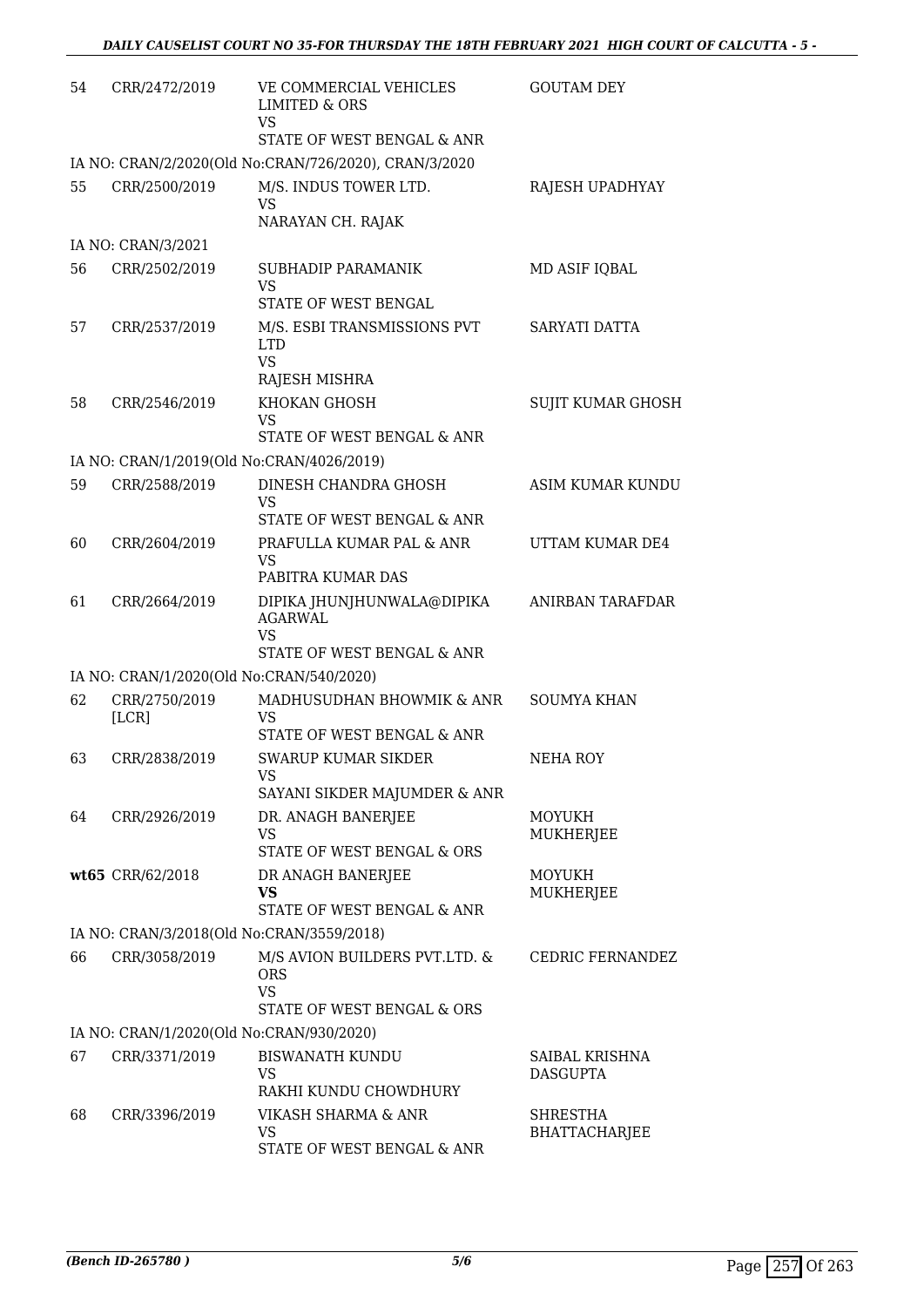## *DAILY CAUSELIST COURT NO 35-FOR THURSDAY THE 18TH FEBRUARY 2021 HIGH COURT OF CALCUTTA - 6 -*

| 69  | CRR/3450/2019                             | SUDIP GUIN & ANR.<br>VS<br>STATE OF WEST BENGAL & ANR.        | TANMAY<br>CHOWDHURY          |
|-----|-------------------------------------------|---------------------------------------------------------------|------------------------------|
| 70  | CRR/3464/2019                             | KOUSHIK BHATTACHARYA & ORS<br>VS<br>STATE OF WEST BENGAL& ANR | APURBA KUMAR<br><b>DATTA</b> |
| 71  | CRR/3512/2019                             | JABA BISWAS @ JABA & ORS<br>VS<br>STATE OF WEST BENGAL & ANR  | <b>ABHISHEK BISWAS</b>       |
| 72. | CRR/3584/2019                             | PUNIT KR TRIVEDI<br>VS<br>STATE OF WEST BENGAL & ANR          | <b>SAKET CHAUDHURY</b>       |
| 73  | CRR/3701/2019                             | <b>BISWANATH MAHATO</b><br>VS<br>STATE OF WEST BENGAL& ANR    | KUNAL GANGULY                |
| 74  | CRR/3828/2019                             | SOUVARI PRABAR KONER<br>VS<br>STATE OF WEST BENGAL & ANR      | <b>SANTANU MAJI</b>          |
|     | IA NO: CRAN/1/2020(Old No:CRAN/1192/2020) |                                                               |                              |
|     |                                           | <b>APPLICATION</b>                                            |                              |
| 75  | CRR/401/2018                              | ABHIJIT ROY BURMAN & ORS.<br>VS                               | <b>BIJOY BAG</b>             |

STATE OF WEST BENGAL & ANR.

IA NO: CRAN/1/2021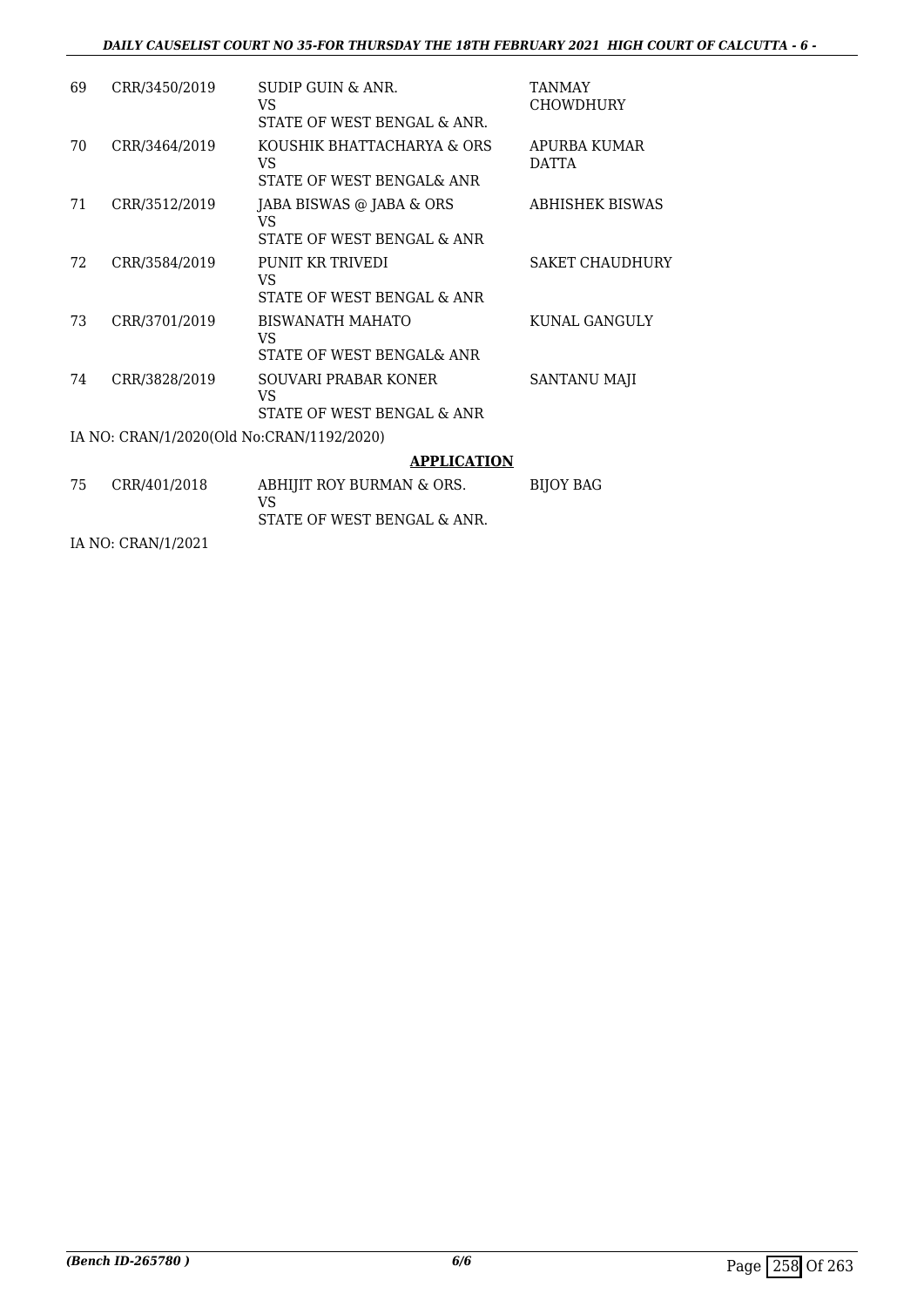

# In The High Court at Calcutta

## **Appellate Side**

**DAILY CAUSELIST For Thursday The 18th February 2021**

## **COURT NO. 11**

## **SINGLE BENCH (SB)**

## **AT 10:45 AM**

### **HON'BLE JUSTICE SAUGATA BHATTACHARYYA**

#### **(VIA VIDEO CONFERENCE) ON 18.02.2021 AND ON 19.02.2021**

#### **ON THURSDAY, 18TH FEBRUARY 2021 AND FRIDAY 19TH FEBRUARY, 2021 - WILL SIT SINGLY AND TAKE UP THE MATTERS LISTED BEFORE HIM AND BEFORE HON'BLE JUSTICE SUVRA GHOSH ON 8TH JANUARY 2021 AND LISTED MATTERS BEFEORE HON'BLE JUSTICE MANOJIT MANDAL ON 6TH MARCH 2020.**

#### **NOTE: MATTERS WILL BE TAKEN UP THROUGH PHYSICAL HEARING ONLY WHEN BOTH THE PARTIES ARE AGREED**

## **LISTED MOTION**

( LISTED MATTERS OF THE HON'BLE JUSTICE SUVRA GHOSH, DT. 08.01.21. FILES ARE LYING IN CT. NO. 35 )

> **SUSMITA CHATTERJEE**

1 CO/788/2018 ABANI BHUSAN MUKHERJEE VS NIBEDITA MUKHERJEE & ORS

IA NO: CAN/1/2019(Old No:CAN/3037/2019)

|    | CO/957/2018                  | PRADIP KUMAR BHUTORIA<br>VS<br>JOYDEB MUKHERJEE & ANR         | JAI KUMAR SURANA               |
|----|------------------------------|---------------------------------------------------------------|--------------------------------|
| 3  | CO/1055/2018                 | THE KOLKATA MUNCIPAL<br>CORPORATION<br>VS<br>PRANAB ROY & ANR | SWAPAN KUMAR<br><b>DEBNATH</b> |
| 4  | CO/1074/2018                 | SUKANTA SANA<br>VS<br>RANJIT MAITY & ORS                      | <b>GAUTAM BANERJEE</b>         |
| 5. | CO/1245/2018<br>[14.01.2021] | <b>TAPAS DAS</b><br>VS<br>JOYDEV DAS & ANR                    | <b>SRABANI BISWAS</b>          |
| 6  | CO/770/2019                  | JAHAR JATHI @ JAHAR JATI<br>VS<br>SANDHYA BHAKTA & ORS        | UTTAM KUMAR<br>KAMILA          |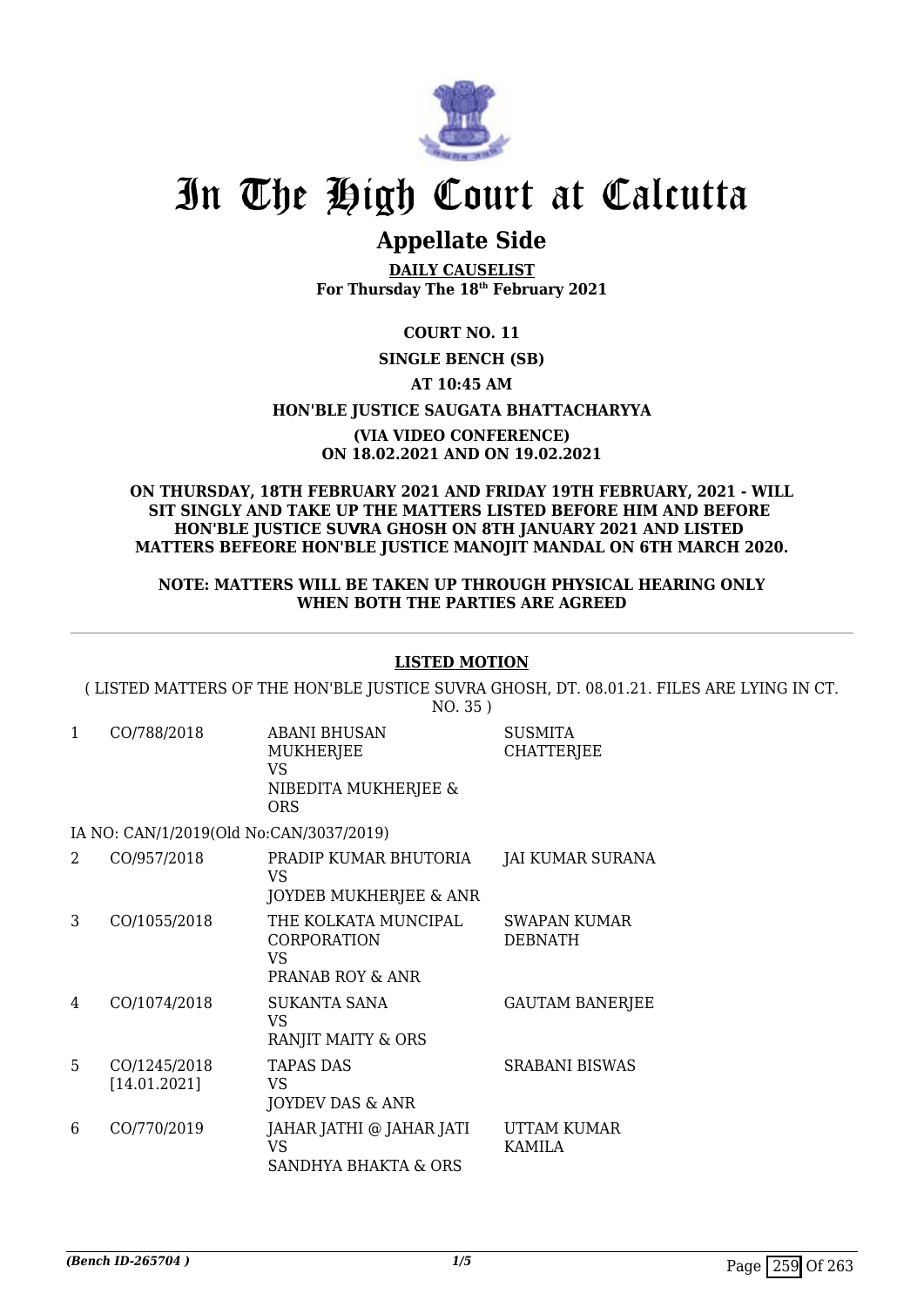| 7  | CO/2243/2019                            | DR BARUNODAY<br><b>CHAKRABORTY</b><br><b>VS</b>                                                 | <b>SARANGAM</b><br><b>CHAKRABORTY</b>                                                    |  |  |
|----|-----------------------------------------|-------------------------------------------------------------------------------------------------|------------------------------------------------------------------------------------------|--|--|
|    |                                         | RAMKRISHNA ADHIKARY                                                                             |                                                                                          |  |  |
| 8  | CO/2860/2019                            | NATIONAL INSURANCE<br><b>COMPANY LTD</b><br><b>VS</b><br>M/S MMTC LIMITED                       | <b>ARIJEET DOSS</b><br><b>MULLICK</b>                                                    |  |  |
| 9  | CO/2876/2019                            | SHRI SHRI MA LAKSHMI<br>JAGABANDHU SEBAYAN<br><b>TRUST</b><br><b>VS</b><br>UNION OF INDIA & ANR | RAHUL KARMAKAR                                                                           |  |  |
| 10 | CO/3259/2019<br>[12.01.2021]            | ASOK KUAMR MONDAL &<br><b>ANR</b><br><b>VS</b><br>PAWAN KUMAR SHAH                              | <b>TANMOY MUKHERJEE</b>                                                                  |  |  |
|    |                                         |                                                                                                 | (LISTED MATTERS OF THE HON'BLE JUSTICE MANOJIT MANDAL, DT. 06.03.2020 FILES ARE LYING IN |  |  |
|    |                                         | CT. NO. 35)<br><b>TO BE MENTIONED</b>                                                           |                                                                                          |  |  |
| 11 | CO/3005/2017                            | FEROJA BEFUM & ORS.                                                                             | SANJIB SETH                                                                              |  |  |
|    |                                         | <b>VS</b><br>RAHIMA BEGUM & ORS.                                                                |                                                                                          |  |  |
| 12 | CO/2695/2019                            | M/S S. DASGUPTA &<br><b>ASSOCIATES</b><br><b>VS</b>                                             | <b>DIPANWITA</b><br><b>DASGUPTA</b>                                                      |  |  |
|    |                                         | <b>ASISH GUHA</b>                                                                               |                                                                                          |  |  |
|    | <b>OLD CIVIL REVISION CASE</b>          |                                                                                                 |                                                                                          |  |  |
|    |                                         |                                                                                                 | (LISTED MATTERS OF THE HON'BLE JUSTICE BISWAJIT BASU, DT. 02.09.2019)                    |  |  |
| 13 | CO/1477/2019                            | ARUN KUMAR BADERIA<br><b>VS</b><br>UNION OF INDIA & ORS                                         | <b>ARITRA SHANKAR</b><br>RAY                                                             |  |  |
|    |                                         | <b>CIVIL REVISION</b>                                                                           |                                                                                          |  |  |
|    |                                         |                                                                                                 | (LISTED MATTERS OF THE HON'BLE JUSTICE SABYASACHI BHATTACHARYYA DT. 02.09.2019)          |  |  |
| 14 | CO/3415/2014                            | SK. SOHARAB ALI<br><b>VS</b><br><b>ABDUL RAHIM &amp; ANR</b>                                    | MRINAL KANTI<br><b>BISWAS</b>                                                            |  |  |
| 15 | CO/1612/2017                            | PRADIP BHATTACHARJEE<br>VS<br><b>BALAI CHANDRA PATRA &amp;</b><br>ANR                           | S.S.<br>BANDHYAYPADHYAY                                                                  |  |  |
| 16 | CO/837/2019                             | VIJAY PRAKASH GOEL<br><b>VS</b><br>DAYANANDA GUPTA & ORS                                        | <b>ATREYEE DE</b><br>(GANGULY)                                                           |  |  |
| 17 | CO/2214/2019<br>[S]                     | TIRTHANKAR DAS<br>VS<br><b>SARBANI DAS</b>                                                      | <b>SOUVIK MAJI</b>                                                                       |  |  |
|    | IA NO: CAN/1/2019(Old No:CAN/8596/2019) |                                                                                                 |                                                                                          |  |  |
| 18 | CO/2575/2019                            | AJOY SINGHA<br>VS<br>APPI SINGHA                                                                | <b>JASOBANTA RAKSHIT</b>                                                                 |  |  |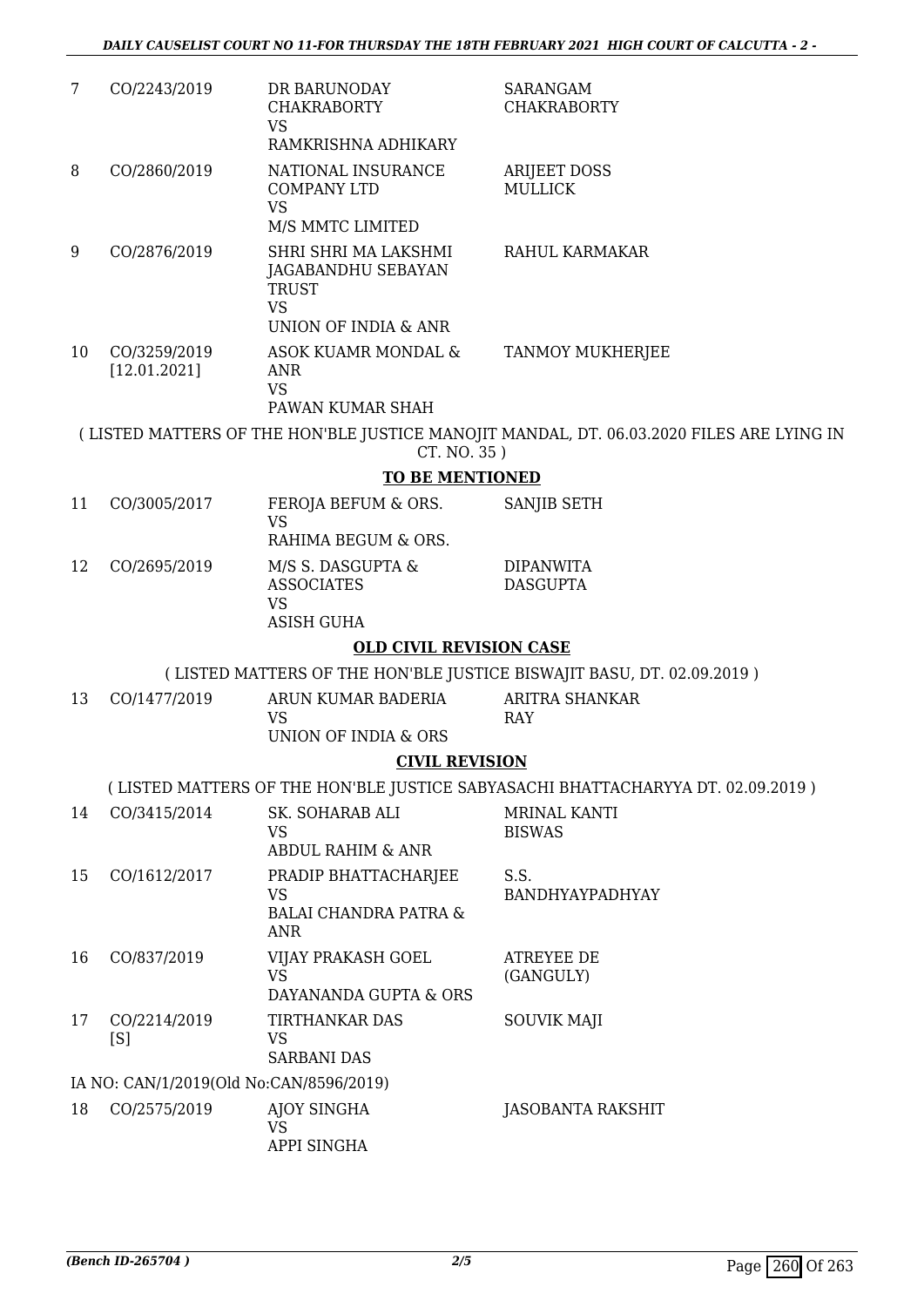| 19 | CO/2674/2019 | DILIP KUMAR MANNA<br><b>VS</b><br>PRADIP KUMAR MANNA &                                                     | PARAMITA ROY                  |
|----|--------------|------------------------------------------------------------------------------------------------------------|-------------------------------|
|    |              | <b>ANR</b>                                                                                                 |                               |
|    |              | <b>LISTED MOTION 1</b>                                                                                     |                               |
| 20 | CO/1886/2017 | <b>SHYAMAL MONDAL &amp; ORS</b><br><b>VS</b><br>NILKANTA MONDAL                                            | SRIKUMAR SINHA                |
| 21 | CO/1311/2019 | DELIGHT INVESTMENT<br>ADVISORY PVT. LTD.<br><b>VS</b><br>PALASH MAITY                                      | KARUNAMOYEE<br><b>SAMANTA</b> |
| 22 | CO/2199/2019 | <b>ATAUR RAHAMAN</b><br><b>VS</b><br>THE ORIENTAL INS CO LTD<br>$&$ ANR                                    | <b>ASHIQUE MONDAL</b>         |
| 23 | CO/2517/2019 | DEBASHIS CHAKRABORTI<br><b>VS</b><br>SHAMPA CHAKRABARTY                                                    | PRADYUT KUMAR<br><b>DAS</b>   |
| 24 | CO/2550/2019 | <b>BISWAJIT DAS</b><br><b>VS</b><br>ANKITA DAS @ MONDAL                                                    | <b>BHASKAR HUTAIT</b>         |
| 25 | CO/2678/2019 | HARDYAL MOCHI @<br>HARDYAL GOEL<br><b>VS</b><br>PRABIR KUMAR MISRA                                         | MD. FARHADUDDIN               |
|    |              | IA NO: CAN/1/2019(Old No:CAN/9352/2019)                                                                    |                               |
|    |              | <b>CIVIL REVISION 1</b>                                                                                    |                               |
|    | CO/3282/2006 | MOHAMMAD KASIM                                                                                             |                               |
| 26 |              | <b>VS</b><br>SUNIL KUMAR MONDAL                                                                            | OM NARAYAN RAI                |
|    |              | IA NO: CAN/1/2013(Old No:CAN/10723/2013), CAN/2/2015(Old No:CAN/7435/2015)                                 |                               |
|    |              | 27 CO/182/2013 CHINMAY DUTTA & ORS<br><b>VS</b><br><b>DILIP HALDER &amp; ORS</b>                           | SARBANANDA<br><b>SANNYAL</b>  |
|    |              | IA NO: CAN/1/2013(Old No:CAN/9491/2013)                                                                    |                               |
| 28 | CO/202/2013  | <b>NARAYAN HARI</b><br><b>VS</b>                                                                           | SHEBATEE DATTA                |
| 29 | CO/228/2013  | CHANDRA DEO HARIJAN<br>SMT LABANYA PROVA SAHA<br><b>VS</b><br><b>SMT KALPANA GHOSH &amp;</b><br><b>ORS</b> | <b>TARAK NATH HALDER</b>      |
| 30 | CO/318/2013  | BAIDUR RAHAMAN & ORS<br><b>VS</b><br><b>BIKRAM SINGHA &amp; ORS</b>                                        | PARTHA PRATIM ROY             |
| 31 | CO/464/2013  | AVIJIT DEB ROY<br><b>VS</b><br><b>ASHIS KUMAR NATH</b>                                                     | RAHUL KARMAKAR                |
| 32 | CO/498/2013  | AMIT KUMAR SHAW & ANR<br><b>VS</b><br>NAMITA GANGULY                                                       | <b>TARAK NATH HALDER</b>      |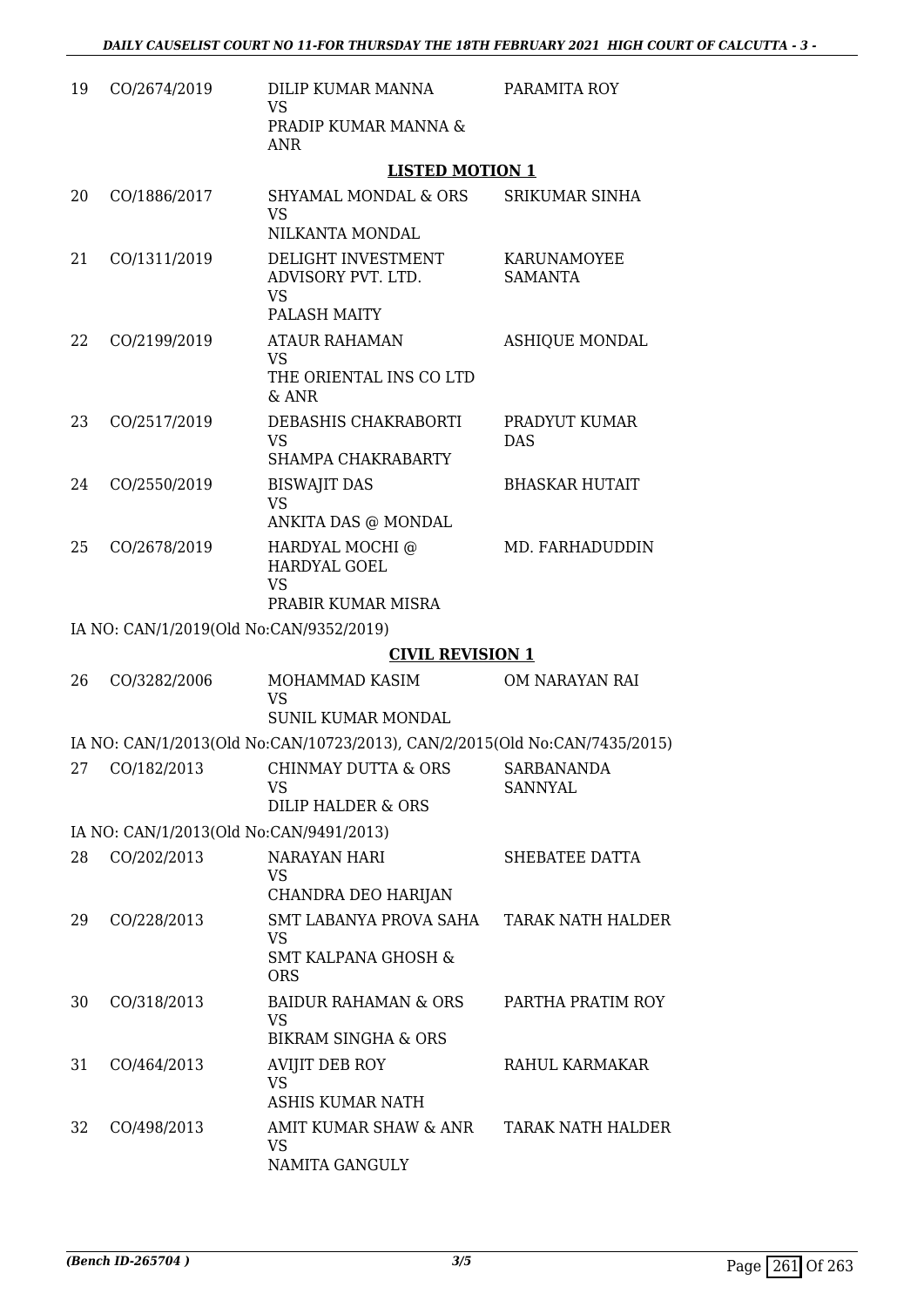| 33 | CO/734/2013  | SHYAM KANHAIYA SINGH &<br><b>ORS</b><br><b>VS</b><br>SK. DAMAN & OTHERS<br><b>WAKF EASTATE &amp; ORS</b>                                                                     | PRAMOD KUMAR<br><b>KEDIA</b>                                                                                                                                                       |
|----|--------------|------------------------------------------------------------------------------------------------------------------------------------------------------------------------------|------------------------------------------------------------------------------------------------------------------------------------------------------------------------------------|
| 34 | CO/906/2013  | <b>BARUN KUMAR DEY</b><br><b>VS</b>                                                                                                                                          | <b>UJJAL ROY</b>                                                                                                                                                                   |
| 35 | CO/1008/2013 | MALOBIKA DEY (ROY)<br>JAMIL AHMED (ON THE<br>DEATH OF DEFND<br>HAMIDUNNESSA BIBI )&<br><b>ORS</b><br><b>VS</b><br>TANVEER AHMED(ON THE<br>DEATH OF S. AHMED) &<br><b>ORS</b> | <b>SYED NASIRUL</b><br><b>HOSSAIN</b>                                                                                                                                              |
|    |              |                                                                                                                                                                              | IA NO: CAN/1/2014(Old No:CAN/4293/2014), CAN/2/2015(Old No:CAN/9433/2015), CAN/3/2015(Old<br>No:CAN/9434/2015), CAN/4/2015(Old No:CAN/9437/2015), CAN/5/2015(Old No:CAN/9454/2015) |
| 36 | CO/1019/2013 | <b>SACHINDRA NATH DAS</b><br><b>VS</b><br><b>SMT NILIMA DAS &amp; ORS</b>                                                                                                    | SHARMISTHA GHOSH<br><b>SHARMA</b>                                                                                                                                                  |
| 37 | CO/1020/2013 | <b>SOUMITRA</b><br><b>BHATTACHARYYA</b><br><b>VS</b><br><b>SMT POULAMI</b><br><b>BHATTACHARYYA</b>                                                                           | <b>VIVEKANANDA BOSE</b>                                                                                                                                                            |
| 38 | CO/1036/2013 | <b>GURUDAS GHOSH &amp; ORS</b><br><b>VS</b><br><b>GANESH CHANDRA BASAK</b><br>REPT BY PALLAB BASAK<br>&ORS                                                                   | TANMAY MUKHERJEE                                                                                                                                                                   |
| 39 | CO/1046/2013 | SMT KUSUM RANI KILLA<br><b>VS</b><br>THE CALCUTTA STOCK<br><b>EXCHANGE ASSOCIATION</b><br>LTD. & ORS                                                                         | <b>GOPAL MUSKARA</b>                                                                                                                                                               |
| 40 | CO/1058/2013 | MST HUSENARA MUFTI &<br><b>ORS</b><br><b>VS</b><br>M/S. METROPOLITAN REAL<br><b>ESTATE PVT LTD &amp; ORS</b>                                                                 | <b>BAISALI BASU</b>                                                                                                                                                                |
| 41 | CO/1084/2013 | <b>ASHOKE KUMAR</b><br>MONDAL@ASHOKE<br><b>MONDAL</b><br><b>VS</b><br>SANTOSH MONDAL & ANR                                                                                   | <b>ASRAF MONDAL</b>                                                                                                                                                                |
| 42 | CO/1146/2013 | KUMAR BHATTACHARJEE<br><b>VS</b><br>AJAY BHATTACHARJEE &<br><b>ORS</b>                                                                                                       | <b>BASUDEB GAYEN</b>                                                                                                                                                               |
| 43 | CO/1273/2013 | TULSI RANI MONDAL & ORS<br><b>VS</b><br>DUKHARAM MONDAL                                                                                                                      | DIPENDRA NATH<br><b>BOSE</b>                                                                                                                                                       |